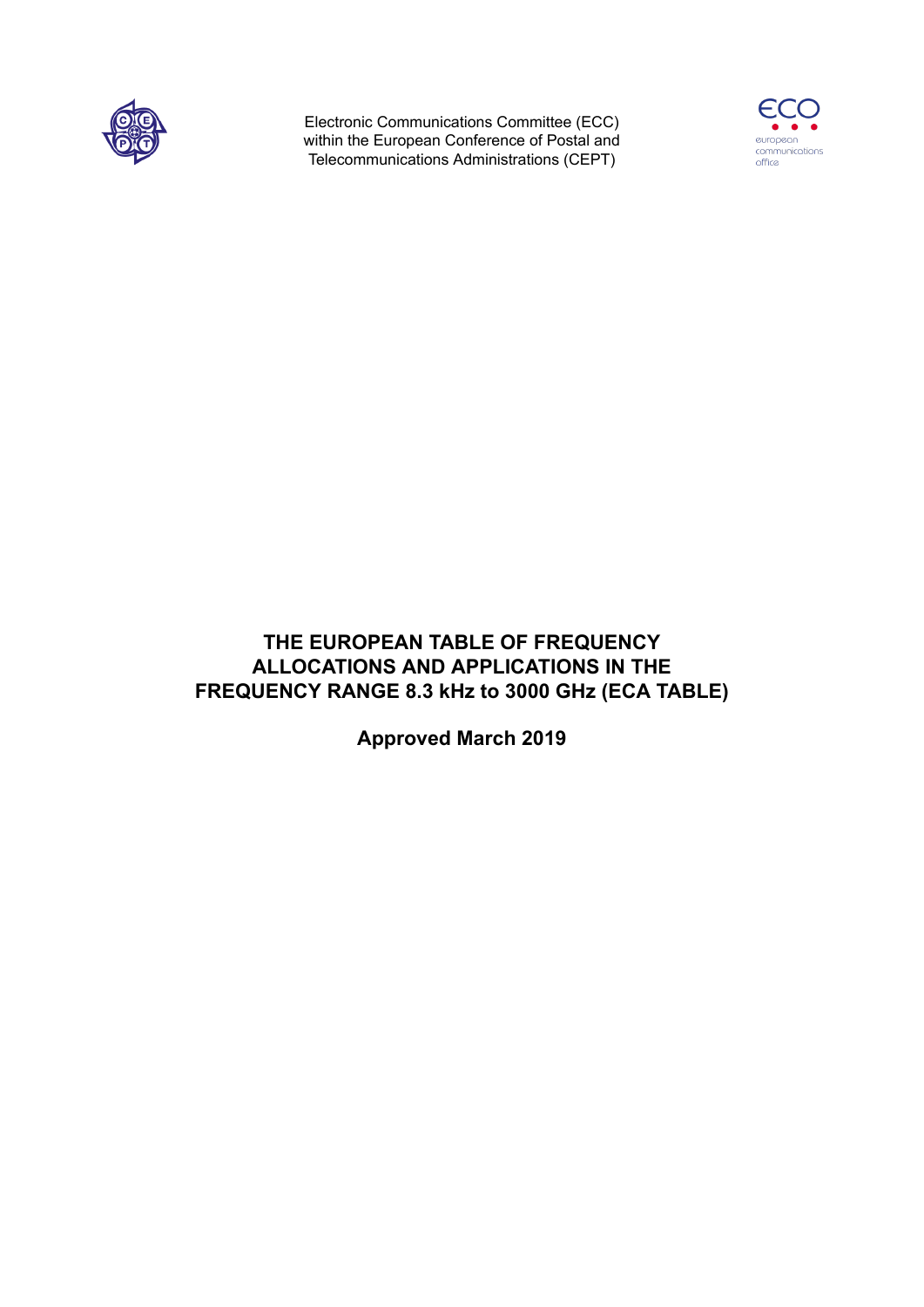# **TABLE OF CONTENTS**

| 2 EUROPEAN TABLE OF FREQUENCY ALLOCATIONS AND APPLICATIONS3 |                                                                       |  |  |  |  |  |  |  |  |
|-------------------------------------------------------------|-----------------------------------------------------------------------|--|--|--|--|--|--|--|--|
|                                                             |                                                                       |  |  |  |  |  |  |  |  |
|                                                             |                                                                       |  |  |  |  |  |  |  |  |
|                                                             |                                                                       |  |  |  |  |  |  |  |  |
|                                                             | 6 THE EUROPEAN TABLE OF FREQUENCY ALLOCATIONS AND APPLICATIONS IN THE |  |  |  |  |  |  |  |  |
|                                                             |                                                                       |  |  |  |  |  |  |  |  |
|                                                             | 7 THE EUROPEAN TABLE OF FREQUENCY ALLOCATIONS AND APPLICATIONS IN THE |  |  |  |  |  |  |  |  |
|                                                             |                                                                       |  |  |  |  |  |  |  |  |
|                                                             |                                                                       |  |  |  |  |  |  |  |  |
| Annex 2                                                     |                                                                       |  |  |  |  |  |  |  |  |
| Annex 3                                                     |                                                                       |  |  |  |  |  |  |  |  |
| Annex 4                                                     |                                                                       |  |  |  |  |  |  |  |  |
| Annex 5                                                     |                                                                       |  |  |  |  |  |  |  |  |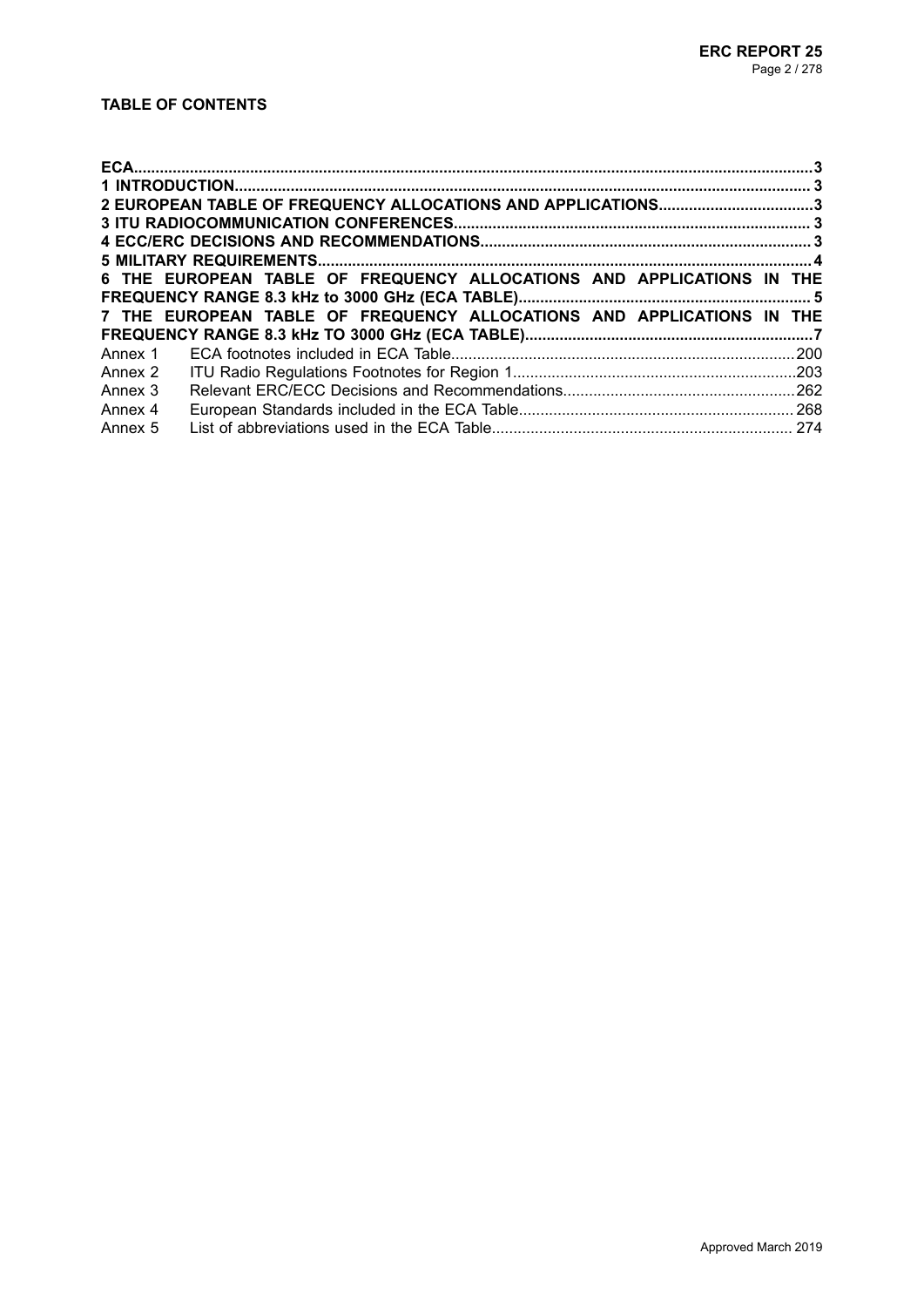# **ECA**

# **1 INTRODUCTION**

Key objectives of the ECC, as defined in its Terms of Reference, are, among others, to develop European common positions and proposals for use in the framework of international and regional bodies, to harmonise within Europe the efficient use of the radio spectrum and satellite orbits so as to satisfy the requirements of users and industry and to maintain the ECC multi-annual Strategic Plan.

In order to achieve these objectives CEPT endorsed in 2002 the principle of adopting a harmonised European Table of Frequency Allocations and Applications to establish a strategic framework for the utilisation of the radio spectrum in Europe. After a detailed review in 2010 of the key principles defining the ECA Table, WG FM concluded at its meeting in February 2011 that the Table should essentially deliver information on the current situation, although some future oriented information could still be maintained for some specific frequency bands (e.g. if a cut-off date needs to be defined), see Annex 34 to document FM(11)062r1 (WGFM#71 meeting report).

The task of developing and maintaining this Table is the responsibility of the Working Group Frequency Management (WG FM). Much of this work is carried out by the European Communications Office (ECO) on behalf of WG FM and a fully searchable electronic version of the ECA can be found at: <http://www.efis.dk>.

The factual information of the ECA Table (Attachment of this Report) will typically be updated by the ECO three times a year, e. g. after every ECC meeting or after the publication of harmonised standards in the Official Journal of the European Union (OJEU). These amendments will not require a public consultation. A fundamental update on the ERC Report 25 and its Attachment will be carried out at least after every WRC and will undergo a CEPT wide public consultation. The conclusions on the update process were drawn by WG FM in February 2011 (71st meeting).

The present edition of the ECA Table takes into account ECC harmonisation deliverables (ECC Decisions and ECC Recommendations) approved for publication including the 49th meeting of the ECC Plenary on 23 - 26 October 2018.

## **2 EUROPEAN TABLE OF FREQUENCY ALLOCATIONS AND APPLICATIONS**

A European Table of Frequency Allocations and Applications for the frequency range 8.3 kHz to 3000 GHz (ECA Table) is provided in the Attachment of this Report. Information collected in the ECA Table is intended to reflect the main usage of spectrum within CEPT countries. This information can be used for the development of Decisions, Recommendations, Reports and European Common Proposals (ECPs) for future Radiocommunication Conferences of the ITU and as a reference document when developing national frequency allocation tables and national frequency usage plans.

## **3 ITU RADIOCOMMUNICATION CONFERENCES**

Due account has been taken of the relevant decisions of the ITU World Radiocommunication Conferences WARC-92, WRC-95, WRC-97, WRC-2000, WRC-03, WRC-07, WRC-12 and WRC-15 as well as the Regional Radiocommunication Conference Geneva-06 and of strategies developed by other international fora concerning, in particular, the introduction and development of mobile and mobile-satellite services.

## **4 ECC/ERC DECISIONS AND RECOMMENDATIONS**

During the preparation and update of the ECA Table account was taken of work already completed by CEPT in respect of systems expected to operate in this frequency range. The ECC/ERC Decisions and ECC/ERC Recommendations, which are relevant to frequency management issues and which have been incorporated into the Table are listed in Annex 3 of the Attachment.

## **Understanding of the term "to designate"**

ECC/ERC Decisions that "designate" a frequency band for a harmonised application are intended to foster the deployment of an application to meet a market demand in a harmonised manner throughout CEPT. Members signing the Decision commit themselves to make spectrum available for this harmonised application which includes assessing when and where there is a demand for the harmonised service/ application and deciding whether that demand is great enough to exclude other services and applications from the harmonised band.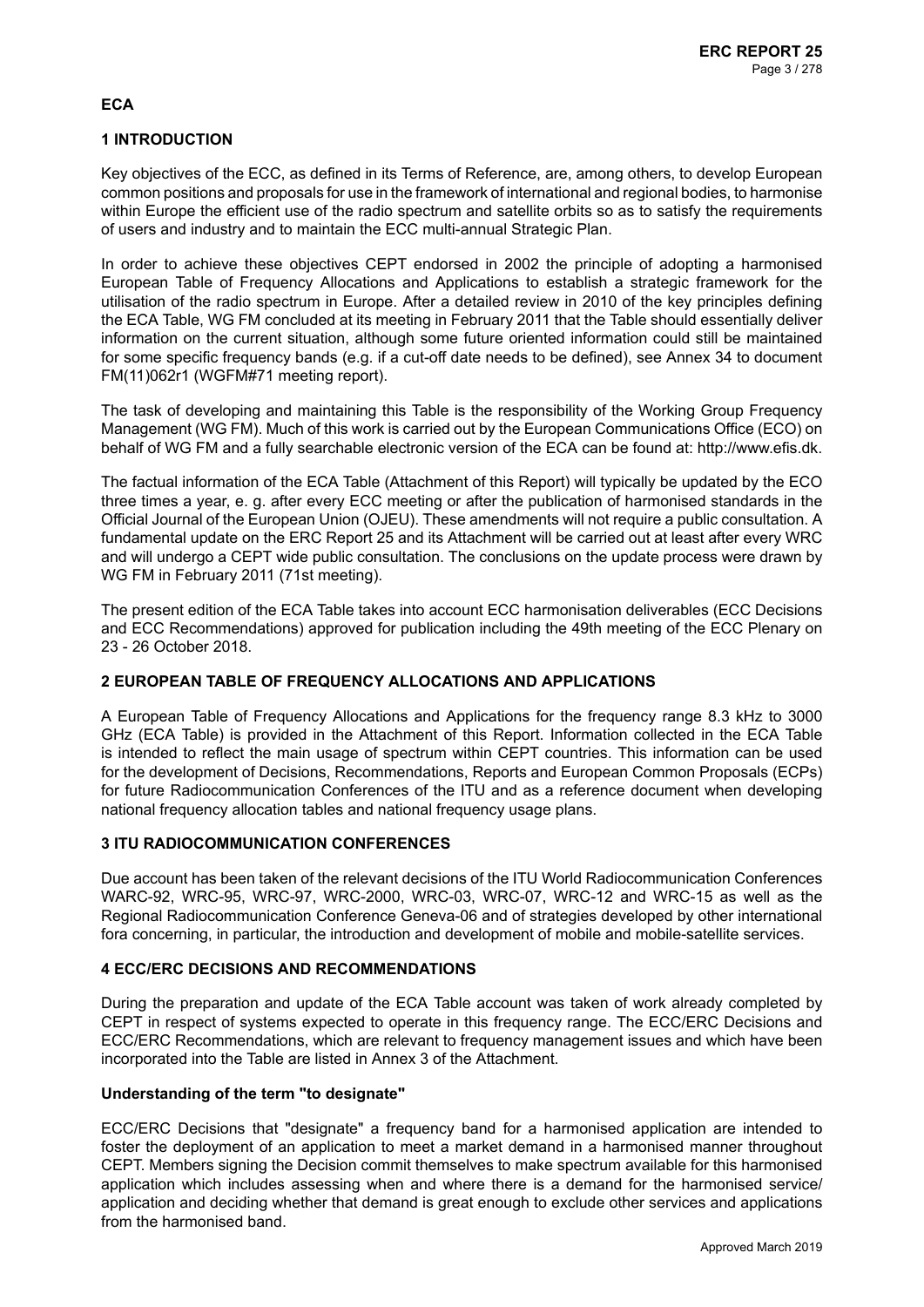Thus, such Decisions do not necessarily preclude authorising other uses and applications in the same band, or part(s) thereof on the following conditions:

- 1. an underlay application (i.e., able to share co-frequency, co-coverage with the application for which the band was designated) may be implemented, preferably subject to prior harmonisation at CEPT level, without affecting the application for which the band is designated, i.e., this underlay system is designed in such a way that they are not causing interference to the application for which the band is designated nor request protection against interference;
- 2. the deployment of the application for which a band is designated may be constrained geographically in a reasonable extent in order to protect stations of another service/application using the same band;
- 3. there may be a lack of market demand for the application for which the band is designated in some cases:
	- a. absence of demand for deployment in certain geographical areas, thus enabling geographical sharing with other applications;
	- b. transition period until equipment are available for the deployment of the harmonised application, so that other applications may be introduced or retained for this temporary period;
	- c. in cases where market demand does not fully materialise for the harmonised application, all or parts of the band could be used for alternative applications, having due regard to spectrum use consideration (channelling, guard bands, protection of the harmonised application).

In all these cases, Members retain the commitment to make their best efforts to make the frequency band available for the application for which the band is designated in due time where the market demand materialises.

### **Underlay regulations**

Underlay regulations by contrast do not "designate" a specific frequency band for a certain usage but rather define conditions of use of the radio spectrum across a relatively wide frequency range. The intentional emissions of underlay applications are not always limited to the boundaries of a specific frequency band, which implies that in some cases underlay regulations cannot be referenced conveniently in a frequency allocation table.

Regulations developed within CEPT for applications using Ultra-Wideband (UWB) technology typically fit within this regulatory approach.

For example, the following regulations available at the date of publication of this Report can be described as "underlay regulations":

- 1. ECC/DEC/(06)04 on generic UWB, latest amendment of 9 December 2011;
- 2. ECC/DEC/(06)08 on GPR/WPR imaging systems;
- 3. ECC/DEC/(07)01 on specific Material Sensing Devices amendment of 26 June 2009 (corrected 18 November 2016);
- 4. ECC/DEC/(12)03 on the harmonised conditions for UWB applications onboard aircraft.

Detailed references to these regulations can be found in Annex 3 of the Attachment (ECA Table).

## **5 MILITARY REQUIREMENTS**

Liaison with military authorities from CEPT countries has also been necessary in view of their use of, and requirements in, the relevant frequency range. Although no single representative military body exists for all CEPT member countries, the North Atlantic Treaty Organisation (NATO) has a Joint Civil/Military Frequency Agreement (NATO Joint Civil/Military Frequency Agreement (NJFA), Extract for Public Disclosure, 14 February 2017), which is taken into account by NATO nations as a base contribution for radio frequency planning and policy making. A forum that allows both civil and military frequency managers from all CEPT countries to meet has also been established by CEPT. This forum, the civil military meeting, considers requirements for harmonised military usage of spectrum to meet the needs of both NATO and non-NATO CEPT countries and invites WGFM to consider follow-up actions.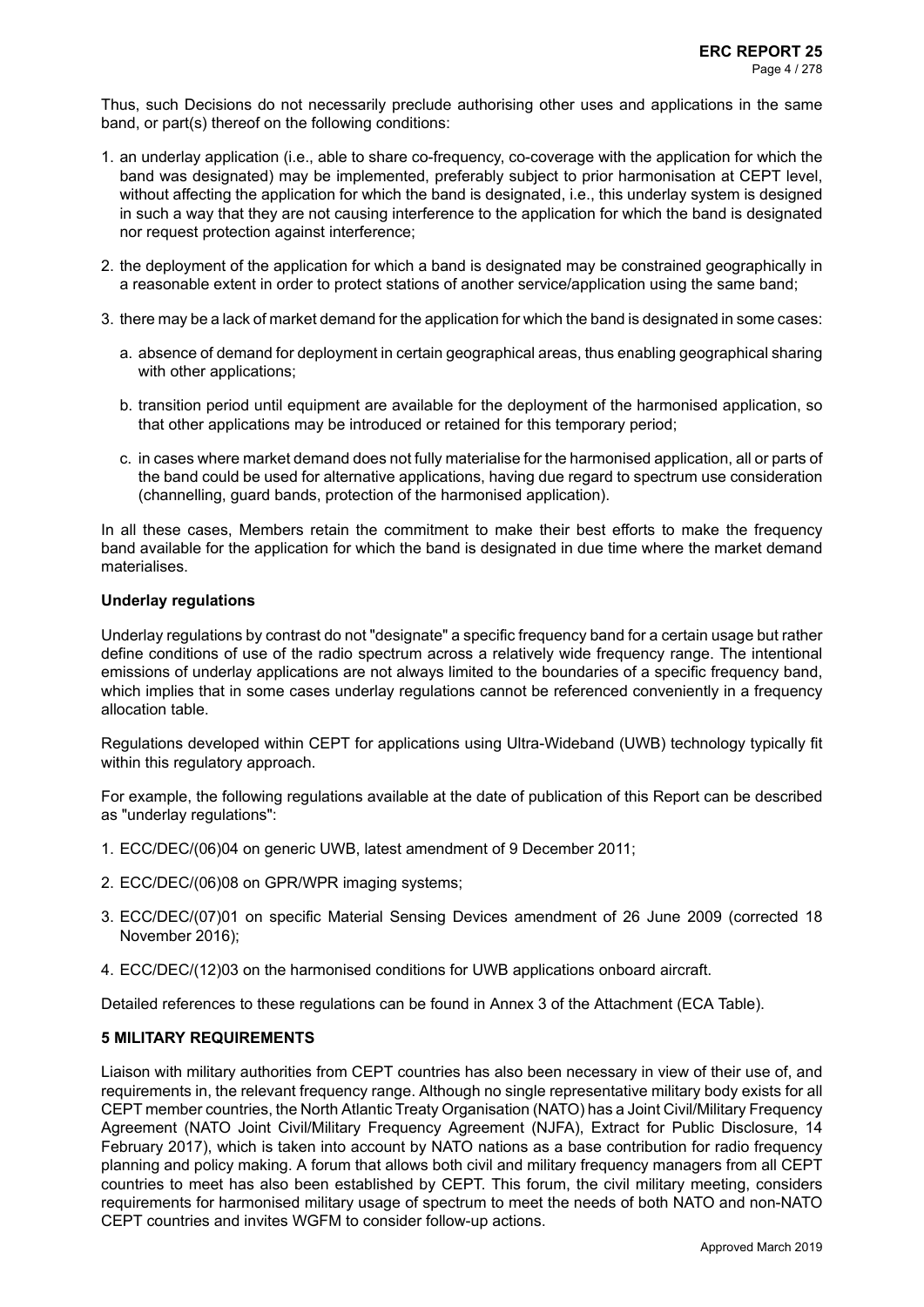Military requirements vary both between activities and countries. In some countries national requirements may be more than those indicated in the ECA Table or specifically harmonised by NATO and NATO member nations for military use.

In general, the 'harmonised military bands' by NATO and NATO member nations should provide a common military frequency resource in order to allow systems to operate in common border areas, facilitate common exercises and operations, and include the core frequency assets for day-to-day training, exercise, combat readiness and deployment.

The NATO Civil/Military Spectrum Capability Panel (CaP3) invited the NATO nations to provide information to the EFIS database on the military use of spectrum including EFIS application layer 2 as a harmonised approach, except where national laws do not allow. WGFM decided that in cases where several layer 2 applications are utilised, the layer 1 terminology may be used.

### **6 THE EUROPEAN TABLE OF FREQUENCY ALLOCATIONS AND APPLICATIONS IN THE FREQUENCY RANGE 8.3 kHz to 3000 GHz (ECA TABLE)**

The ECA Table and its five Annexes are provided in the Attachment.

Annex 1: ECA footnotes included in the ECA Table / Annex 2: ITU Radio Regulations footnotes for Region 1 / Annex 3: Relevant ECC/ERC Decisions and Recommendations / Annex 4: European Standards included in the ECA Table / Annex 5: List of abbreviations used in the ECA Table

### **Explanatory notes to the ECA Table**

The heading of the ECA Table in the Attachment includes a number of columns, with the following contents:

### **Column 1: RR Region 1 Allocation and RR footnotes applicable to CEPT**

Indicates the frequency band referred to in that row of the ECA Table and current ITU RR Article 5 allocations and footnotes which correspond to ITU Region 1.

See Annex 2 for description of the RR Article 5 footnotes included in the ECA Table.

## **Column 2: European Common Allocation and ECA Footnotes**

Contains in each frequency band:

- 1. Allocations of major use or major interest in CEPT member countries. This should include allocations made available in at least 15 CEPT administrations according to EFIS.
- 2. RR Article 5 footnotes affecting a major number of CEPT countries. RR Article 5 footnotes with general provisions applicable to CEPT countries are only included in the European Table if 10 or more CEPT countries are included in the footnote. This column may also contain ECA footnotes relevant to the European allocation, an application, or the frequency band, see Annex 1 of the Attachment.

### **Column 3: ECC/ERC harmonisation measure**

This column contains information about ECC/ERC Decisions and Recommendations relevant to the particular radio application. The ECC/ERC documents are described in Annex 3 of the Attachment.

### **Column 4: Applications**

A radio application will be added to the ECA Table as an "Application" if:

- a. An ECC/ERC Decision, EC Decision or ECC/ERC Recommendation exists which harmonises or designates frequency bands, or
- b. At least 10 CEPT administrations have made available the relevant frequency band for a radio application according to EFIS, or
- c. WG FM has decided to do so (based on other aspects).

A future reduction of the number of administrations (below 10) will not automatically generate a withdrawal of a radio application from the ECA Table.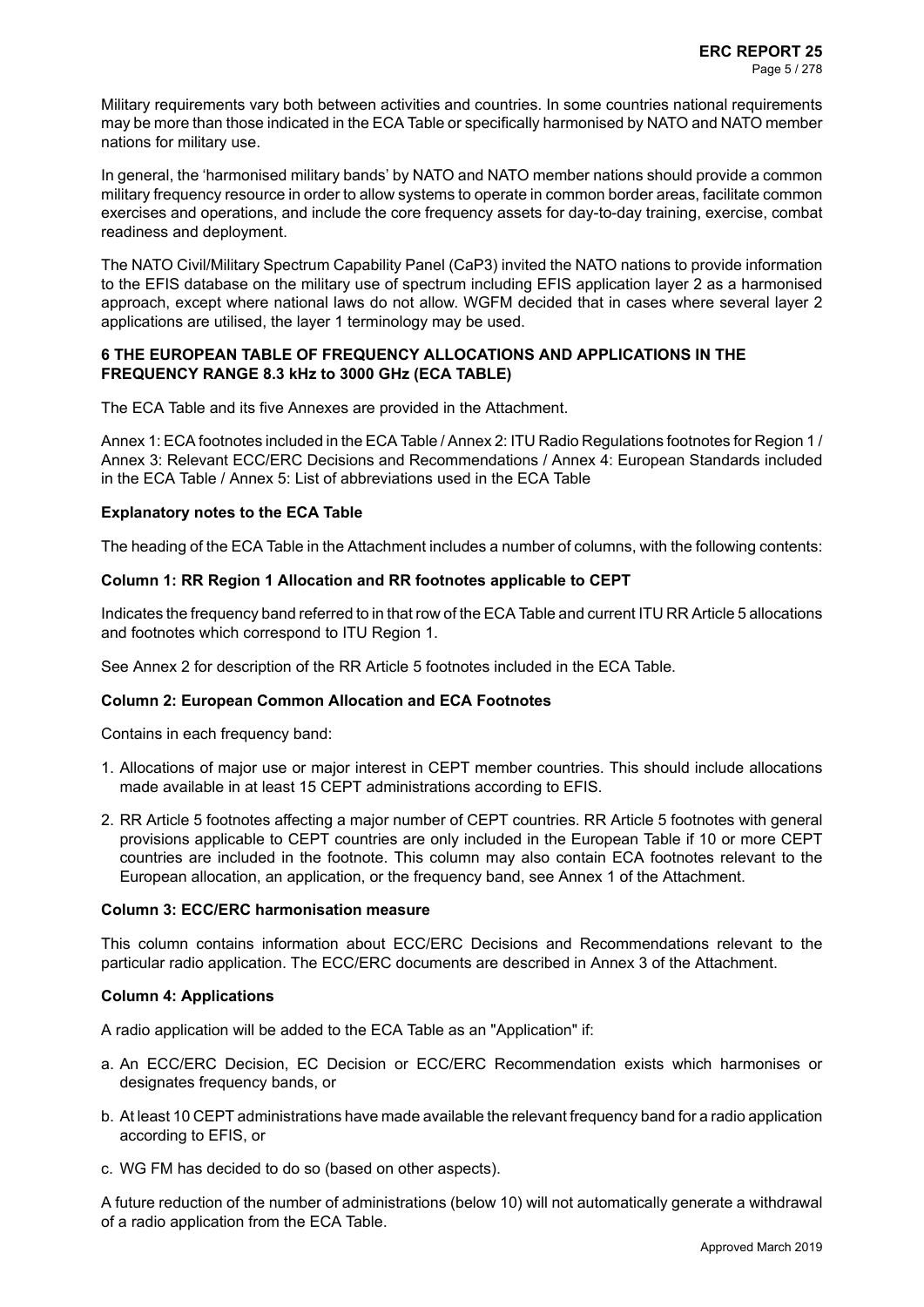There is no priority implied by the order in which the radio applications are listed.

### **Column 5: Standard**

This column contains information about the relevant Harmonised European standards - see Annex 4. Also those standards may be referenced which had not been cited in the Official Journal of the European Union (OJEU) in the point of time of publication of this version of the ERC Report.

#### **Column 6: Notes**

This column may be used in order to reflectany other relevant information, such as the nature of use of a radio application or decisions which might affect the future use of the band.

### **Attachment (ECA Table) with 5 Annexes**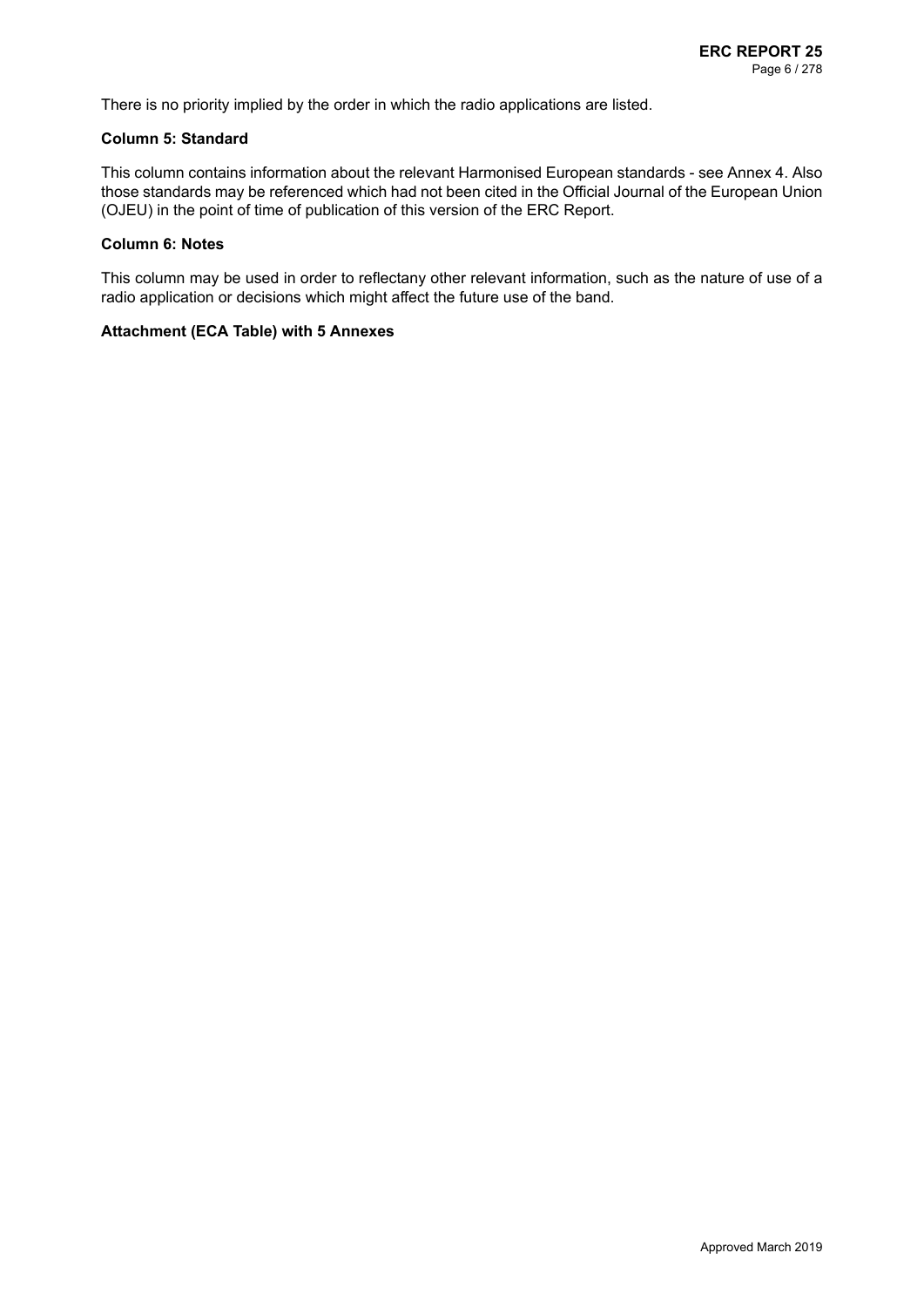Page 7 / 278

| RR Region 1 Allocation and RR footnotes European Common Allocation and ECA ECC/ERC<br>applicable to CEPT | <b>Footnotes</b>                                    | harmonisation<br>measure | <b>Applications</b>                   | <b>Standard</b> | <b>Notes</b>                |
|----------------------------------------------------------------------------------------------------------|-----------------------------------------------------|--------------------------|---------------------------------------|-----------------|-----------------------------|
| 0 Hz - 8300 Hz                                                                                           |                                                     |                          |                                       |                 |                             |
| Not allocated<br>5.53<br>5.54                                                                            | Not allocated<br>5.53<br>5.54                       |                          |                                       |                 |                             |
| 0 Hz - 148 Hz                                                                                            |                                                     |                          |                                       |                 |                             |
|                                                                                                          |                                                     |                          | <b>NMR</b>                            |                 |                             |
| 8300 Hz - 9 kHz                                                                                          |                                                     |                          |                                       |                 |                             |
| METEOROLOGICAL AIDS 5.54A<br>5.54B                                                                       | METEOROLOGICAL AIDS 5.54A                           |                          | Lightning detection systems           |                 |                             |
| 9 kHz - 11.3 kHz                                                                                         |                                                     |                          |                                       |                 |                             |
| METEOROLOGICAL AIDS 5.54A<br><b>RADIONAVIGATION</b>                                                      | METEOROLOGICAL AIDS 5.54A<br><b>RADIONAVIGATION</b> |                          | Lightning detection systems           |                 |                             |
| 11.3 kHz - 14 kHz                                                                                        |                                                     |                          |                                       |                 |                             |
| <b>RADIONAVIGATION</b>                                                                                   | <b>RADIONAVIGATION</b>                              | <b>ERC/REC 70-03</b>     | Active medical implants<br><b>ISM</b> | EN 302 195      | Within the band 9-315 kHz   |
|                                                                                                          |                                                     | <b>ERC/REC 70-03</b>     | Inductive applications                | EN 300 330      | Within the band 9-148.5 kHz |
| 14 kHz - 19.95 kHz                                                                                       |                                                     |                          |                                       |                 |                             |
| <b>FIXED</b><br>MARITIME MOBILE 5.57                                                                     | <b>FIXED</b><br>MARITIME MOBILE 5.57                | <b>ERC/REC 70-03</b>     | Active medical implants               | EN 302 195      | Within the band 9-315 kHz   |
| 5.55                                                                                                     | ECA36<br>5.56                                       | <b>ERC/REC 70-03</b>     | Inductive applications                | EN 300 330      | Within the band 9-148.5 kHz |
| 5.56                                                                                                     |                                                     |                          | Land military systems                 |                 |                             |
|                                                                                                          |                                                     |                          | Maritime military systems             |                 |                             |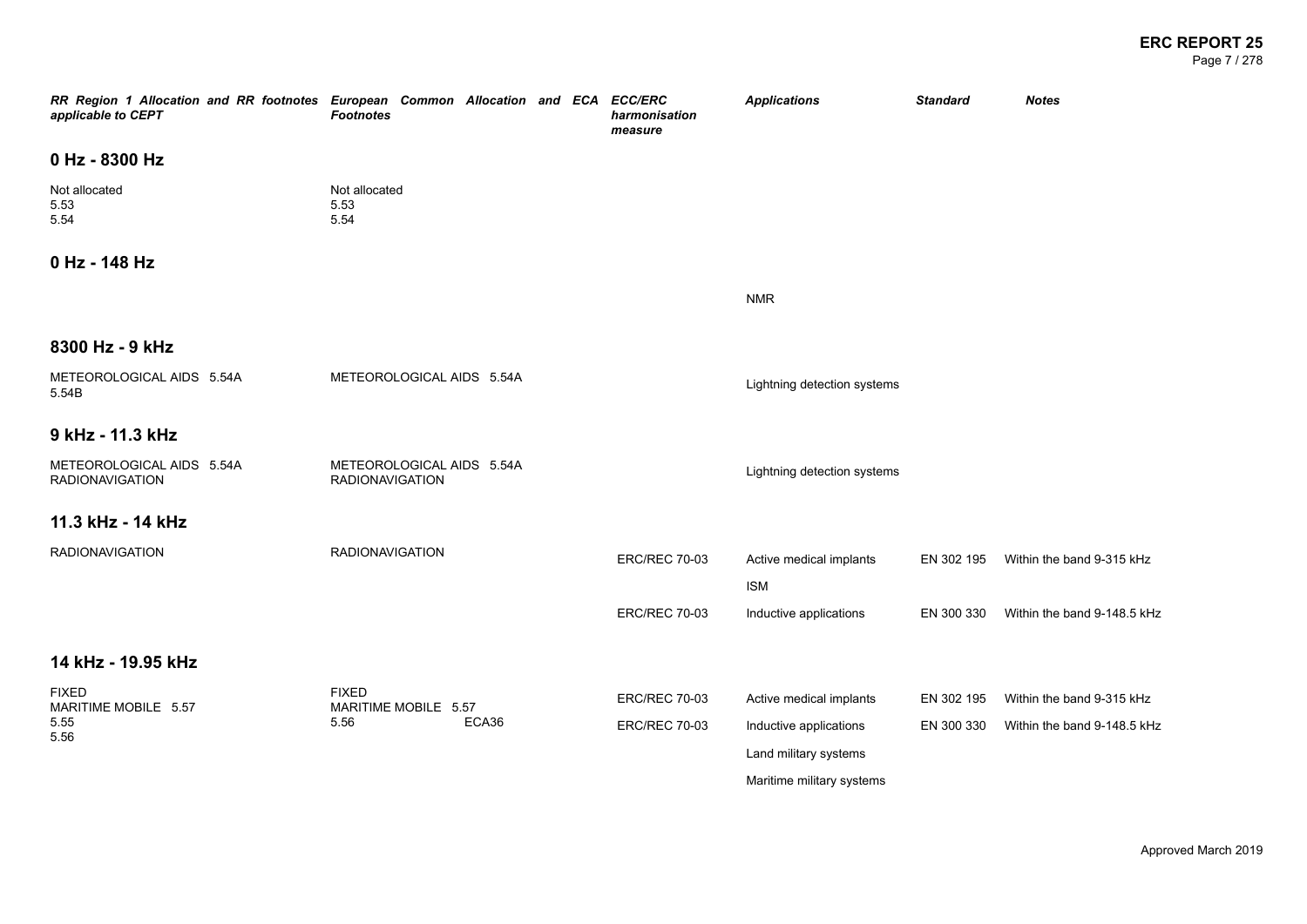### **ERC REPORT 25** Page 8 / 278

| RR Region 1 Allocation and RR footnotes European Common Allocation and ECA<br>applicable to CEPT | <b>Footnotes</b>                     |       |                      | <b>ECC/ERC</b><br>harmonisation<br>measure | <b>Applications</b>                   | <b>Standard</b>             | <b>Notes</b>                |
|--------------------------------------------------------------------------------------------------|--------------------------------------|-------|----------------------|--------------------------------------------|---------------------------------------|-----------------------------|-----------------------------|
| 19.95 kHz - 20.05 kHz                                                                            |                                      |       |                      |                                            |                                       |                             |                             |
| STANDARD FREQUENCY AND TIME SIGNAL STANDARD FREQUENCY AND TIME SIGNAL<br>(20 KHZ)                | (20 KHZ)                             |       |                      | <b>ERC/REC 70-03</b>                       | Active medical implants               | EN 302 195                  | Within the band 9-315 kHz   |
|                                                                                                  |                                      |       |                      | <b>ERC/REC 70-03</b>                       | Inductive applications                | EN 300 330                  | Within the band 9-148.5 kHz |
| 20.05 kHz - 70 kHz                                                                               |                                      |       |                      |                                            |                                       |                             |                             |
| <b>FIXED</b><br>MARITIME MOBILE 5.57                                                             | <b>FIXED</b><br>MARITIME MOBILE 5.57 | ECA36 |                      | <b>ERC/REC 70-03</b>                       | Active medical implants               | EN 302 195                  | Within the band 9-315 kHz   |
| 5.56<br>5.56<br>5.58                                                                             |                                      |       | <b>ERC/REC 70-03</b> | Inductive applications                     | EN 300 330                            | Within the band 9-148.5 kHz |                             |
|                                                                                                  |                                      |       |                      | Land military systems                      |                                       |                             |                             |
|                                                                                                  |                                      |       |                      |                                            | Maritime military systems             |                             |                             |
| 70 kHz - 72 kHz                                                                                  |                                      |       |                      |                                            |                                       |                             |                             |
| RADIONAVIGATION 5.60                                                                             | RADIONAVIGATION 5.60                 | ECA36 | <b>ERC/REC 70-03</b> | Active medical implants                    | EN 302 195                            | Within the band 9-315 kHz   |                             |
|                                                                                                  |                                      |       | <b>ERC/REC 70-03</b> | Inductive applications                     | EN 300 330                            | Within the band 9-148.5 kHz |                             |
|                                                                                                  |                                      |       |                      |                                            | Land military systems                 |                             |                             |
|                                                                                                  |                                      |       |                      |                                            | Maritime military systems             |                             |                             |
| 72 kHz - 84 kHz                                                                                  |                                      |       |                      |                                            |                                       |                             |                             |
| <b>FIXED</b><br>MARITIME MOBILE 5.57                                                             | <b>FIXED</b><br>MARITIME MOBILE 5.57 |       |                      | <b>ERC/REC 70-03</b>                       | Active medical implants               | EN 302 195                  | Within the band 9-315 kHz   |
| RADIONAVIGATION 5.60<br>5.56                                                                     | RADIONAVIGATION 5.60<br>5.56         | ECA36 |                      | <b>ERC/REC 70-03</b>                       | Inductive applications                | EN 300 330                  | Within the band 9-148.5 kHz |
|                                                                                                  |                                      |       |                      | Land military systems                      |                                       |                             |                             |
|                                                                                                  |                                      |       |                      |                                            | Maritime military systems             |                             |                             |
|                                                                                                  |                                      |       |                      |                                            | Standard frequency and time<br>signal |                             | 77.5 kHz DCF time signal    |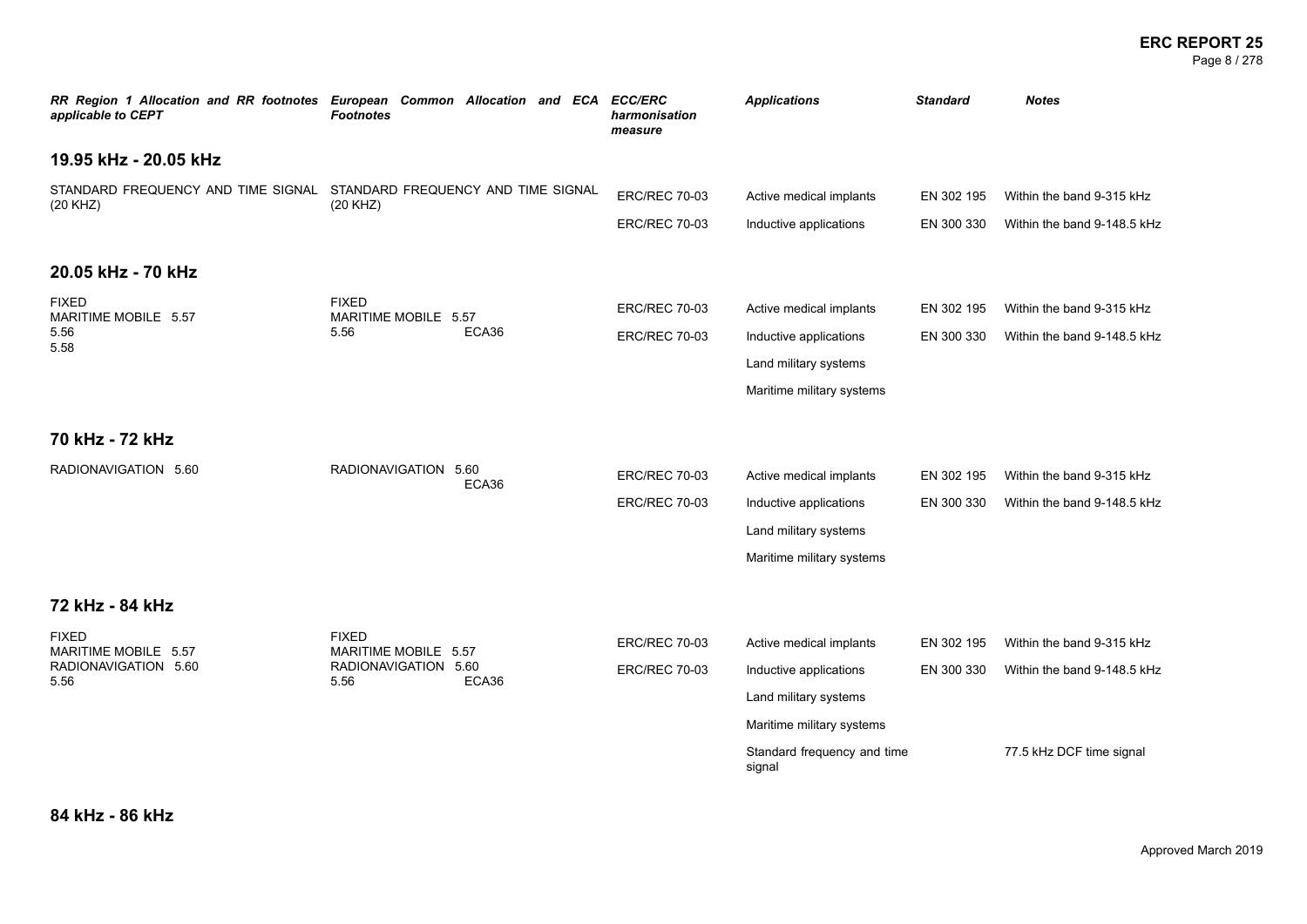### **ERC REPORT 25** Page 9 / 278

| RR Region 1 Allocation and RR footnotes<br>applicable to CEPT | European Common Allocation and ECA<br><b>Footnotes</b> |       |  | <b>ECC/ERC</b><br>harmonisation<br>measure | <b>Applications</b>       | <b>Standard</b> | <b>Notes</b>                |
|---------------------------------------------------------------|--------------------------------------------------------|-------|--|--------------------------------------------|---------------------------|-----------------|-----------------------------|
| RADIONAVIGATION 5.60                                          | RADIONAVIGATION 5.60                                   | ECA36 |  | <b>ERC/REC 70-03</b>                       | Active medical implants   | EN 302 195      | Within the band 9-315 kHz   |
|                                                               |                                                        |       |  | <b>ERC/REC 70-03</b>                       | Inductive applications    | EN 300 330      | Within the band 9-148.5 kHz |
|                                                               |                                                        |       |  |                                            | Land military systems     |                 |                             |
|                                                               |                                                        |       |  |                                            | Maritime military systems |                 |                             |
| 86 kHz - 90 kHz                                               |                                                        |       |  |                                            |                           |                 |                             |
| <b>FIXED</b><br>MARITIME MOBILE 5.57                          | <b>FIXED</b><br>MARITIME MOBILE 5.57                   |       |  | <b>ERC/REC 70-03</b>                       | Active medical implants   | EN 302 195      | Within the band 9-315 kHz   |
| <b>RADIONAVIGATION</b><br>5.56                                | <b>RADIONAVIGATION</b><br>5.56                         | ECA36 |  | <b>ERC/REC 70-03</b>                       | Inductive applications    | EN 300 330      | Within the band 9-148.5 kHz |
|                                                               |                                                        |       |  |                                            | Land military systems     |                 |                             |
|                                                               |                                                        |       |  |                                            | Maritime military systems |                 |                             |
| 90 kHz - 110 kHz                                              |                                                        |       |  |                                            |                           |                 |                             |
| RADIONAVIGATION 5.62<br>Fixed                                 | RADIONAVIGATION 5.62<br>Fixed                          |       |  | <b>ERC/REC 70-03</b>                       | Active medical implants   | EN 302 195      | Within the band 9-315 kHz   |
| 5.64                                                          | 5.64                                                   | ECA36 |  | <b>ERC/REC 70-03</b>                       | Inductive applications    | EN 300 330      | Within the band 9-148.5 kHz |
|                                                               |                                                        |       |  |                                            | Land military systems     |                 |                             |
|                                                               |                                                        |       |  |                                            | Maritime military systems |                 |                             |
| 110 kHz - 112 kHz                                             |                                                        |       |  |                                            |                           |                 |                             |
| <b>FIXED</b><br><b>MARITIME MOBILE</b>                        | <b>FIXED</b><br><b>MARITIME MOBILE</b>                 |       |  | <b>ERC/REC 70-03</b>                       | Active medical implants   | EN 302 195      | Within the band 9-315 kHz   |
| <b>RADIONAVIGATION</b><br>5.64                                | <b>RADIONAVIGATION</b><br>5.64                         | ECA36 |  | <b>ERC/REC 70-03</b>                       | Inductive applications    | EN 300 330      | Within the band 9-148.5 kHz |
|                                                               |                                                        |       |  |                                            | Land military systems     |                 |                             |
|                                                               |                                                        |       |  |                                            | Maritime military systems |                 |                             |
|                                                               |                                                        |       |  |                                            |                           |                 |                             |

**112 kHz - 115 kHz**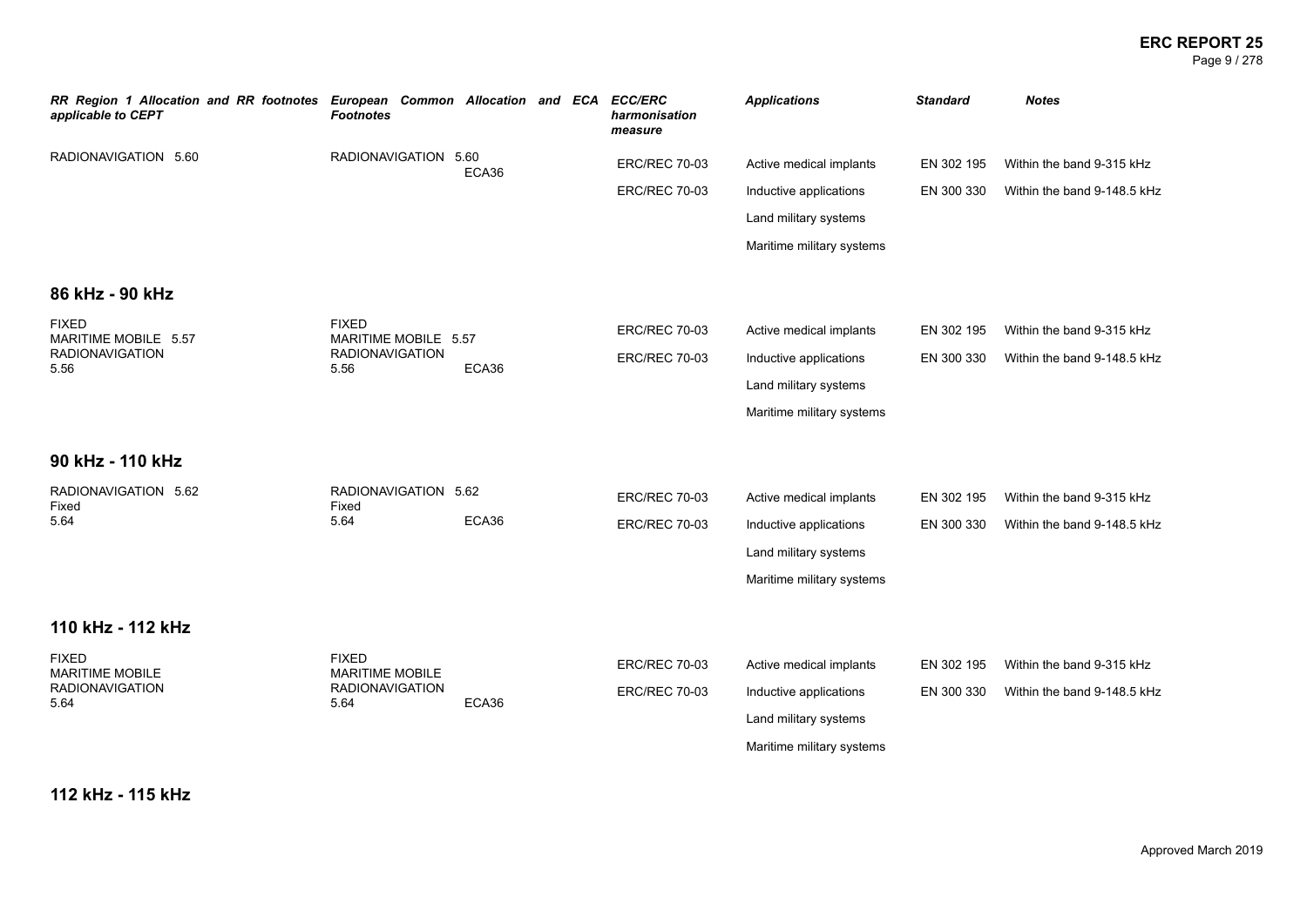### **ERC REPORT 25** Page 10 / 278

| RR Region 1 Allocation and RR footnotes<br>applicable to CEPT | European Common Allocation and ECA<br><b>Footnotes</b> |       |  |  | <b>ECC/ERC</b><br>harmonisation<br>measure | <b>Applications</b>       | <b>Standard</b> | <b>Notes</b>                |
|---------------------------------------------------------------|--------------------------------------------------------|-------|--|--|--------------------------------------------|---------------------------|-----------------|-----------------------------|
| RADIONAVIGATION 5.60                                          | RADIONAVIGATION 5.60                                   | ECA36 |  |  | <b>ERC/REC 70-03</b>                       | Active medical implants   | EN 302 195      | Within the band 9-315 kHz   |
|                                                               |                                                        |       |  |  | <b>ERC/REC 70-03</b>                       | Inductive applications    | EN 300 330      | Within the band 9-148.5 kHz |
|                                                               |                                                        |       |  |  |                                            | Land military systems     |                 |                             |
|                                                               |                                                        |       |  |  |                                            | Maritime military systems |                 |                             |
| 115 kHz - 117.6 kHz                                           |                                                        |       |  |  |                                            |                           |                 |                             |
| RADIONAVIGATION 5.60<br>Fixed                                 | RADIONAVIGATION 5.60<br>Fixed                          |       |  |  | <b>ERC/REC 70-03</b>                       | Active medical implants   | EN 302 195      | Within the band 9-315 kHz   |
| Maritime Mobile<br>5.64                                       | Maritime Mobile<br>5.64                                | ECA36 |  |  | <b>ERC/REC 70-03</b>                       | Inductive applications    | EN 300 330      | Within the band 9-148.5 kHz |
| 5.66                                                          |                                                        |       |  |  |                                            | Land military systems     |                 |                             |
|                                                               |                                                        |       |  |  |                                            | Maritime military systems |                 |                             |
| 117.6 kHz - 126 kHz                                           |                                                        |       |  |  |                                            |                           |                 |                             |
| <b>FIXED</b><br><b>MARITIME MOBILE</b>                        | <b>FIXED</b><br>MARITIME MOBILE                        |       |  |  | <b>ERC/REC 70-03</b>                       | Active medical implants   | EN 302 195      | Within the band 9-315 kHz   |
| RADIONAVIGATION 5.60<br>5.64                                  | RADIONAVIGATION 5.60<br>5.64                           | ECA36 |  |  | <b>ERC/REC 70-03</b>                       | Inductive applications    | EN 300 330      | Within the band 9-148.5 kHz |
|                                                               |                                                        |       |  |  |                                            | Land military systems     |                 |                             |
|                                                               |                                                        |       |  |  |                                            | Maritime military systems |                 |                             |
| 126 kHz - 129 kHz                                             |                                                        |       |  |  |                                            |                           |                 |                             |
| RADIONAVIGATION 5.60                                          | RADIONAVIGATION 5.60                                   |       |  |  | <b>ERC/REC 70-03</b>                       | Active medical implants   | EN 302 195      | Within the band 9-315 kHz   |
|                                                               |                                                        | ECA36 |  |  | <b>ERC/REC 70-03</b>                       | Inductive applications    | EN 300 330      | Within the band 9-148.5 kHz |
|                                                               |                                                        |       |  |  |                                            | Land military systems     |                 |                             |
|                                                               |                                                        |       |  |  |                                            | Maritime military systems |                 |                             |
|                                                               |                                                        |       |  |  |                                            |                           |                 |                             |

**129 kHz - 130 kHz**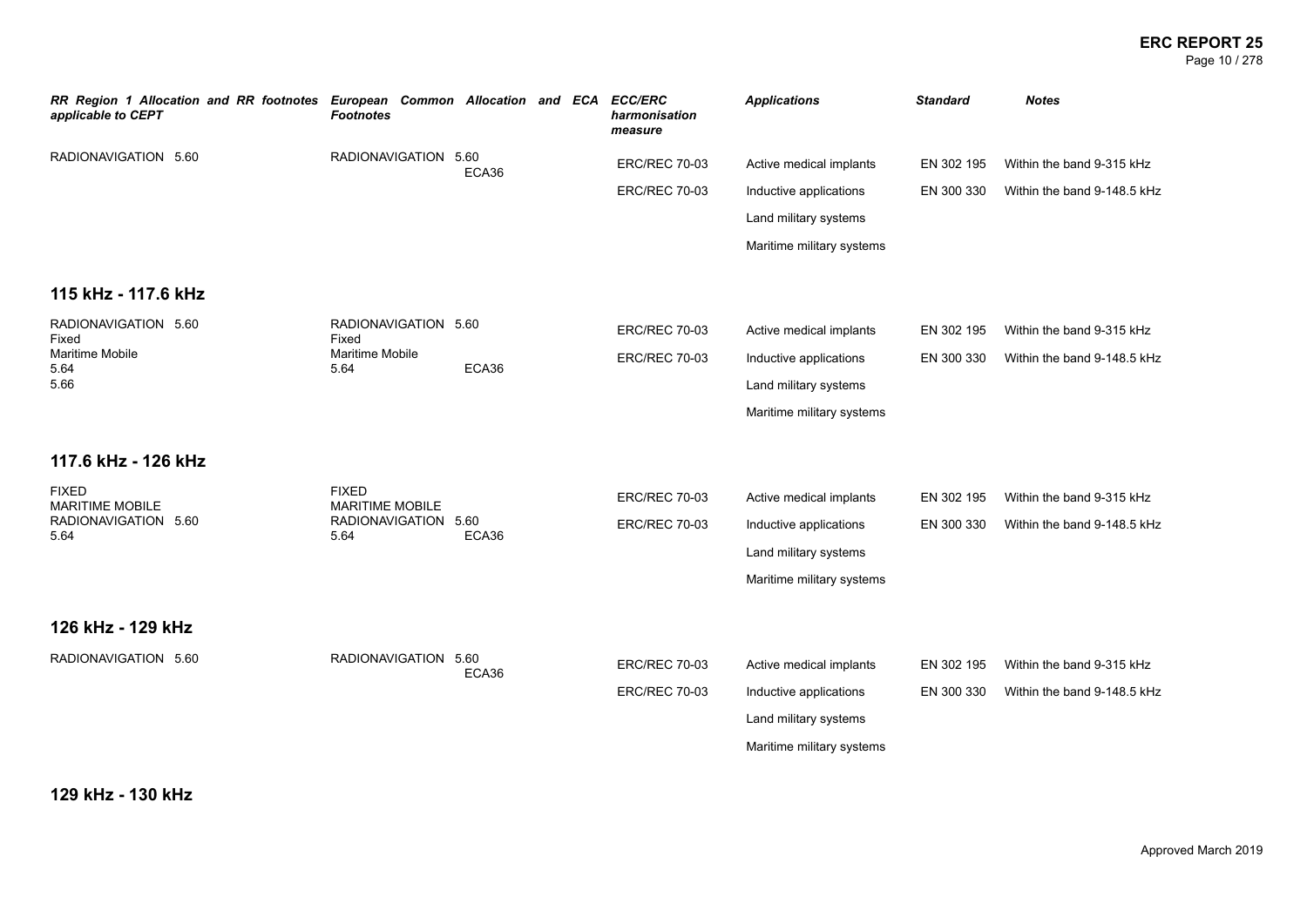### **ERC REPORT 25** Page 11 / 278

| RR Region 1 Allocation and RR footnotes European Common Allocation and ECA ECC/ERC<br>applicable to CEPT | <b>Footnotes</b>                       |       |  | harmonisation<br>measure | <b>Applications</b>       | <b>Standard</b> | <b>Notes</b>                    |
|----------------------------------------------------------------------------------------------------------|----------------------------------------|-------|--|--------------------------|---------------------------|-----------------|---------------------------------|
| <b>FIXED</b><br><b>MARITIME MOBILE</b>                                                                   | <b>FIXED</b><br><b>MARITIME MOBILE</b> |       |  | <b>ERC/REC 70-03</b>     | Active medical implants   | EN 302 195      | Within the band 9-315 kHz       |
| RADIONAVIGATION 5.60<br>5.64                                                                             | RADIONAVIGATION 5.60<br>5.64           | ECA36 |  | <b>ERC/REC 70-03</b>     | Inductive applications    | EN 300 330      | Within the band 9-148.5 kHz     |
|                                                                                                          |                                        |       |  |                          | Land military systems     |                 |                                 |
|                                                                                                          |                                        |       |  |                          | Maritime military systems |                 |                                 |
| 130 kHz - 135.7 kHz                                                                                      |                                        |       |  |                          |                           |                 |                                 |
| <b>FIXED</b><br><b>MARITIME MOBILE</b>                                                                   | <b>FIXED</b><br><b>MARITIME MOBILE</b> |       |  | <b>ERC/REC 70-03</b>     | Active medical implants   | EN 302 195      | Within the band 9-315 kHz       |
| 5.64<br>5.67                                                                                             | 5.64                                   | ECA36 |  | <b>ERC/REC 70-03</b>     | Inductive applications    | EN 300 330      | Within the band 9-148.5 kHz     |
|                                                                                                          |                                        |       |  |                          | Land military systems     |                 |                                 |
|                                                                                                          |                                        |       |  |                          | Maritime military systems |                 |                                 |
| 135.7 kHz - 137.8 kHz                                                                                    |                                        |       |  |                          |                           |                 |                                 |
| <b>FIXED</b><br><b>MARITIME MOBILE</b>                                                                   | <b>FIXED</b><br><b>MARITIME MOBILE</b> | ECA36 |  | <b>ERC/REC 70-03</b>     | Active medical implants   | EN 302 195      | Within the band 9-315 kHz       |
| Amateur 5.67A<br>5.67B                                                                                   | Amateur 5.67A<br>5.67B                 |       |  |                          | Amateur                   | EN 301 783      | Within the band 135.7-137.8 kHz |
|                                                                                                          |                                        |       |  | <b>ERC/REC 70-03</b>     | Inductive applications    | EN 300 330      | Within the band 9-148.5 kHz     |
|                                                                                                          |                                        |       |  |                          | Land military systems     |                 |                                 |
|                                                                                                          |                                        |       |  |                          | Maritime military systems |                 |                                 |
| 137.8 kHz - 148.5 kHz                                                                                    |                                        |       |  |                          |                           |                 |                                 |
| <b>FIXED</b><br><b>MARITIME MOBILE</b>                                                                   | <b>FIXED</b><br><b>MARITIME MOBILE</b> |       |  | <b>ERC/REC 70-03</b>     | Active medical implants   | EN 302 195      | Within the band 9-315 kHz       |
| 5.64<br>5.67                                                                                             | 5.64                                   | ECA36 |  | <b>ERC/REC 70-03</b>     | Inductive applications    | EN 300 330      | Within the band 9-148.5 kHz     |
|                                                                                                          |                                        |       |  |                          | Land military systems     |                 |                                 |
|                                                                                                          |                                        |       |  |                          | Maritime military systems |                 |                                 |
|                                                                                                          |                                        |       |  |                          |                           |                 |                                 |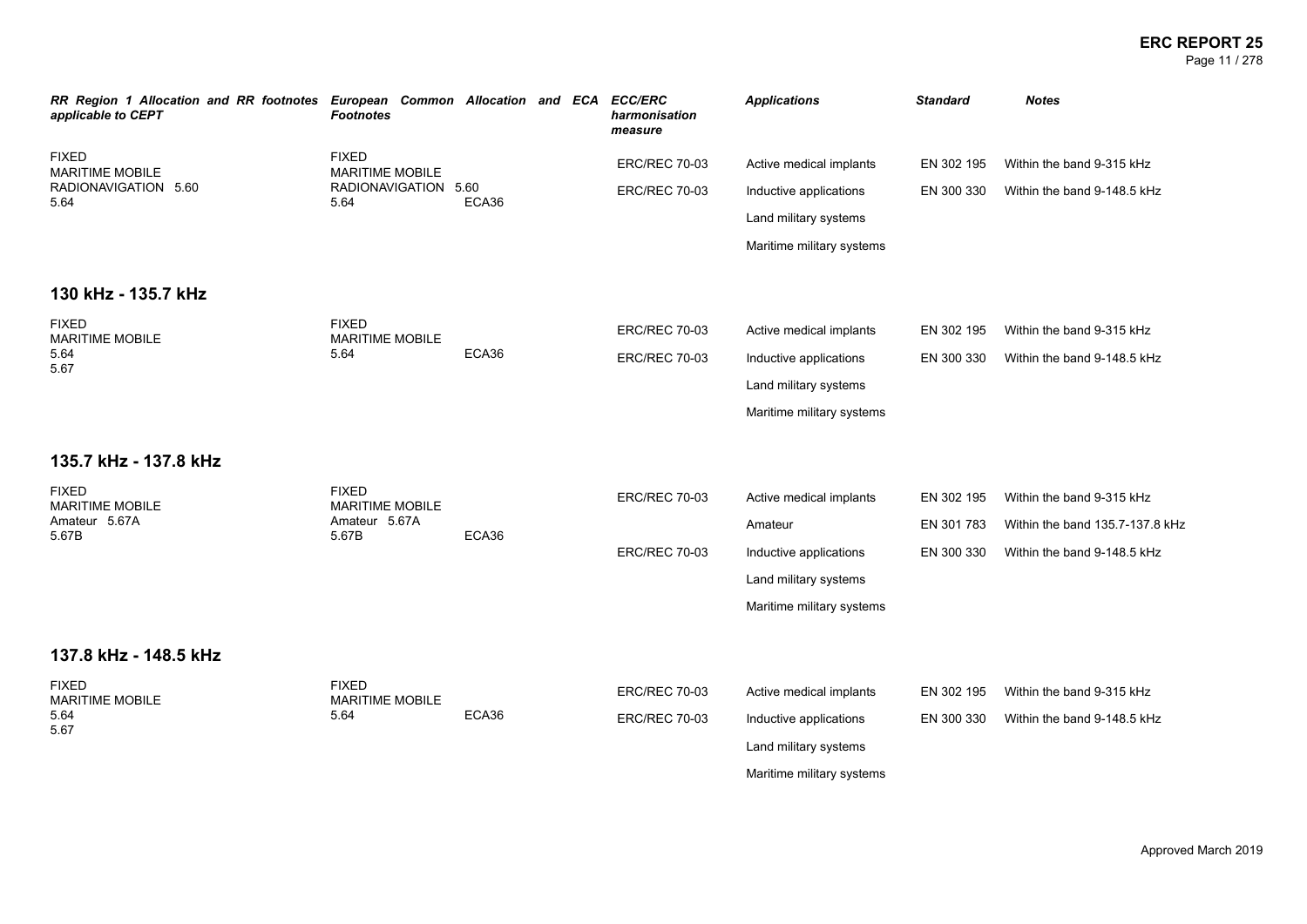Page 12 / 278

| RR Region 1 Allocation and RR footnotes European Common Allocation and ECA<br>applicable to CEPT | Footnotes                                           |                        | <b>ECC/ERC</b><br>harmonisation<br>measure | <b>Applications</b>           | <b>Standard</b>          | <b>Notes</b>                                                        |
|--------------------------------------------------------------------------------------------------|-----------------------------------------------------|------------------------|--------------------------------------------|-------------------------------|--------------------------|---------------------------------------------------------------------|
| 148 kHz - 5000 kHz                                                                               |                                                     |                        |                                            |                               |                          |                                                                     |
|                                                                                                  |                                                     |                        |                                            | <b>NMR</b>                    |                          |                                                                     |
| 148.5 kHz - 255 kHz                                                                              |                                                     |                        |                                            |                               |                          |                                                                     |
| <b>BROADCASTING</b><br>5.68                                                                      | <b>BROADCASTING</b>                                 |                        | <b>ERC/REC 70-03</b>                       | Active medical implants       | EN 302 195               | Within the band 9-315 kHz                                           |
| 5.69<br>5.70                                                                                     |                                                     |                        |                                            | Broadcasting                  | EN 302 017<br>EN 302 245 | Frequency Assignment plan GE75. Digital<br>systems to be introduced |
|                                                                                                  |                                                     |                        | <b>ERC/REC 70-03</b>                       | Inductive applications        | EN 300 330               | Within the band 148.5 kHz - 30 MHz                                  |
| 255 kHz - 283.5 kHz                                                                              |                                                     |                        |                                            |                               |                          |                                                                     |
| AERONAUTICAL RADIONAVIGATION<br><b>BROADCASTING</b>                                              | AERONAUTICAL RADIONAVIGATION<br><b>BROADCASTING</b> |                        | <b>ERC/REC 70-03</b>                       | Active medical implants       | EN 302 195               | Within the band 9-315 kHz                                           |
| 5.70<br>5.71                                                                                     |                                                     | ECA36                  |                                            | Aeronautical military systems |                          |                                                                     |
|                                                                                                  |                                                     |                        |                                            | Beacons (aeronautical)        |                          | Frequency Assignment plan GE85                                      |
|                                                                                                  |                                                     |                        |                                            | Broadcasting                  | EN 302 017<br>EN 302 245 | Frequency Assignment plan GE75. Digital<br>systems to be introduced |
|                                                                                                  |                                                     |                        | <b>ERC/REC 70-03</b>                       | Inductive applications        | EN 300 330               | Within the band 148.5 kHz - 30 MHz                                  |
|                                                                                                  |                                                     |                        |                                            | Maritime military systems     |                          |                                                                     |
| 283.5 kHz - 315 kHz                                                                              |                                                     |                        |                                            |                               |                          |                                                                     |
| AERONAUTICAL RADIONAVIGATION<br><b>MARITIME</b><br>RADIONAVIGATION                               | AERONAUTICAL RADIONAVIGATION<br>MARITIME            | <b>RADIONAVIGATION</b> | <b>ERC/REC 70-03</b>                       | Active medical implants       | EN 302 195               | Within the band 9-315 kHz                                           |
| (RADIOBEACONS) 5.73<br>5.74                                                                      | (RADIOBEACONS) 5.73<br>ECA36<br>5.74                |                        |                                            | Aeronautical military systems |                          |                                                                     |
|                                                                                                  |                                                     |                        |                                            | Beacons (aeronautical)        |                          | Frequency Assignment plan GE85                                      |
|                                                                                                  |                                                     |                        |                                            | Beacons (maritime)            |                          | Frequency Assignment plan GE85                                      |
|                                                                                                  |                                                     |                        | <b>ERC/REC 70-03</b>                       | Inductive applications        | EN 300 330               | Within the band 148.5 kHz - 30 MHz                                  |
|                                                                                                  |                                                     |                        |                                            | Maritime military systems     |                          |                                                                     |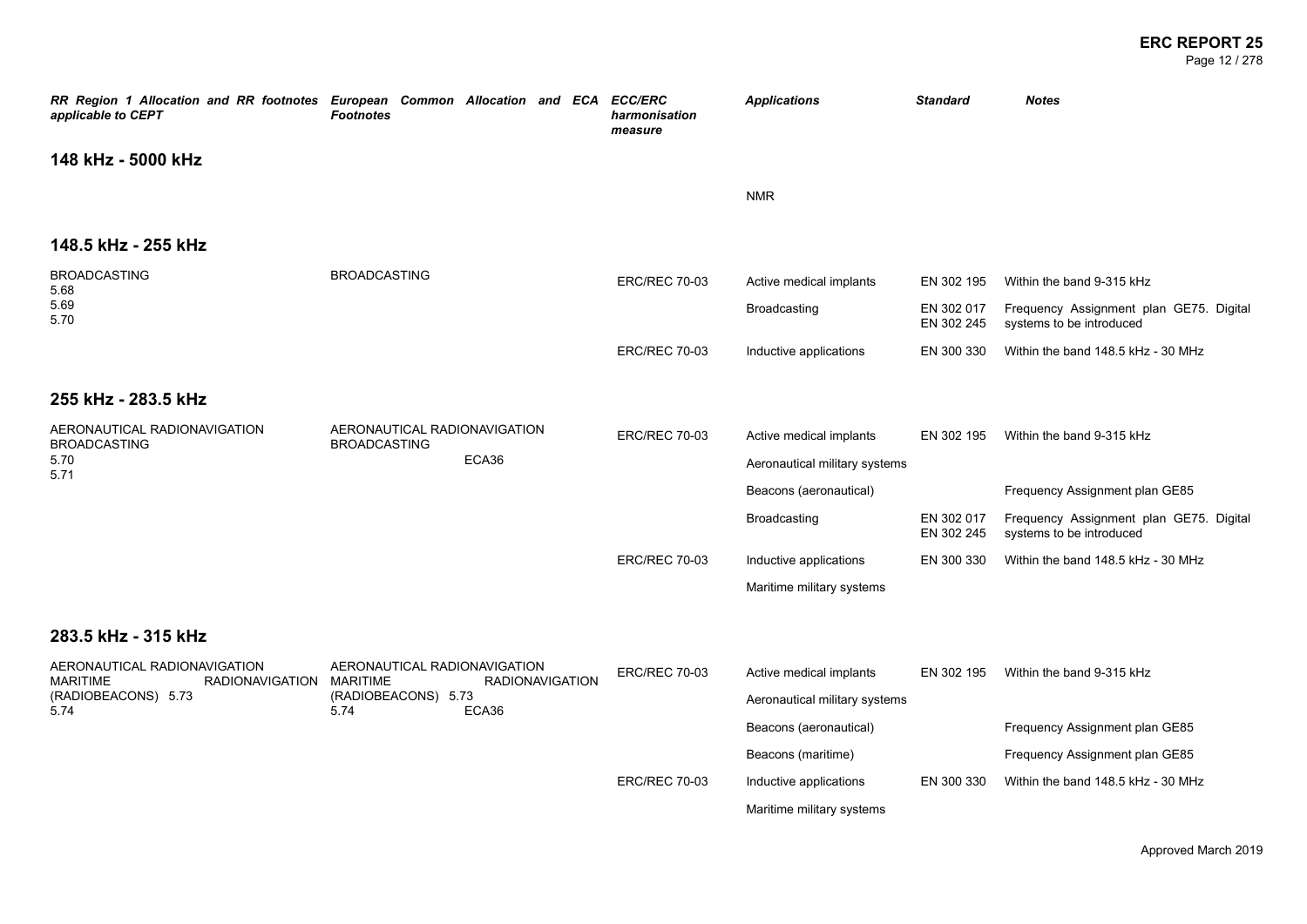### **ERC REPORT 25** Page 13 / 278

| RR Region 1 Allocation and RR footnotes European Common Allocation and ECA<br>applicable to CEPT | <b>Footnotes</b>                                                             |       | <b>ECC/ERC</b><br>harmonisation<br>measure | <b>Applications</b>                          | <b>Standard</b>          | <b>Notes</b>                                                                                               |
|--------------------------------------------------------------------------------------------------|------------------------------------------------------------------------------|-------|--------------------------------------------|----------------------------------------------|--------------------------|------------------------------------------------------------------------------------------------------------|
| 315 kHz - 325 kHz                                                                                |                                                                              |       |                                            |                                              |                          |                                                                                                            |
| AERONAUTICAL RADIONAVIGATION<br>Maritime Radionavigation (radiobeacons) 5.73<br>5.75             | AERONAUTICAL RADIONAVIGATION<br>Maritime Radionavigation (radiobeacons) 5.73 | ECA36 |                                            | Aeronautical military systems                |                          |                                                                                                            |
|                                                                                                  |                                                                              |       |                                            | Beacons (aeronautical)<br>Beacons (maritime) |                          | Frequency Assignment plan GE85<br>Frequency Assignment plan GE85. IALA -<br>plan to allow differential GPS |
|                                                                                                  |                                                                              |       | <b>ERC/REC 70-03</b>                       | Inductive applications                       | EN 300 330<br>EN 302 536 | Within the band 148.5 kHz - 30 MHz                                                                         |
|                                                                                                  |                                                                              |       |                                            | Maritime military systems                    |                          |                                                                                                            |
| 325 kHz - 405 kHz                                                                                |                                                                              |       |                                            |                                              |                          |                                                                                                            |
| AERONAUTICAL RADIONAVIGATION                                                                     | AERONAUTICAL RADIONAVIGATION                                                 | ECA36 |                                            | Aeronautical military systems                |                          |                                                                                                            |
|                                                                                                  |                                                                              |       |                                            | Beacons (aeronautical)                       |                          | Frequency Assignment plan GE85                                                                             |
|                                                                                                  |                                                                              |       | <b>ERC/REC 70-03</b>                       | Inductive applications                       | EN 300 330<br>EN 302 536 | Within the band 148.5 kHz - 30 MHz. For<br>RFID only within the band 400-600 kHz                           |
| 405 kHz - 415 kHz                                                                                |                                                                              |       |                                            |                                              |                          |                                                                                                            |
| RADIONAVIGATION 5.76                                                                             | RADIONAVIGATION 5.76                                                         | ECA36 |                                            | Aeronautical military systems                |                          |                                                                                                            |
|                                                                                                  |                                                                              |       |                                            | Beacons (aeronautical)                       |                          | Frequency Assignment plan GE85                                                                             |
|                                                                                                  |                                                                              |       |                                            | Beacons (maritime)                           |                          | Frequency Assignment plan GE85. IALA -<br>plan to allow differential GPS                                   |
|                                                                                                  |                                                                              |       | <b>ERC/REC 70-03</b>                       | Inductive applications                       | EN 300 330<br>EN 302 536 | Within the band 148.5 kHz - 30 MHz. For<br>RFID only within the band 400-600 kHz                           |
|                                                                                                  |                                                                              |       |                                            | Maritime military systems                    |                          |                                                                                                            |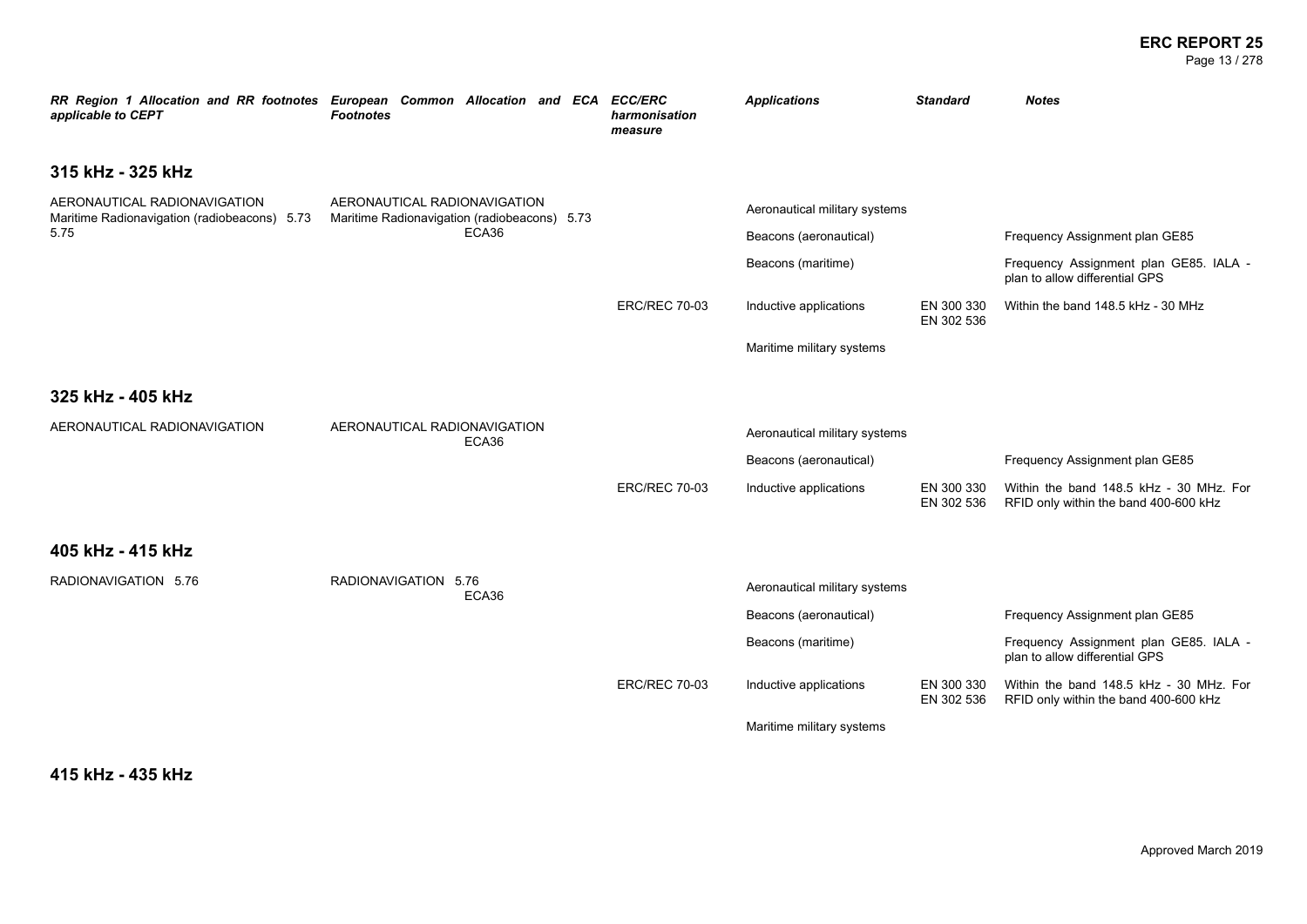### **ERC REPORT 25** Page 14 / 278

| RR Region 1 Allocation and RR footnotes European Common Allocation and ECA<br>applicable to CEPT | <b>Footnotes</b>                                             |       | <b>ECC/ERC</b><br>harmonisation<br>measure | <b>Applications</b>           | <b>Standard</b>          | <b>Notes</b>                                                                     |
|--------------------------------------------------------------------------------------------------|--------------------------------------------------------------|-------|--------------------------------------------|-------------------------------|--------------------------|----------------------------------------------------------------------------------|
| AERONAUTICAL RADIONAVIGATION<br>MARITIME MOBILE 5.79                                             | AERONAUTICAL RADIONAVIGATION<br>MARITIME MOBILE 5.79         |       |                                            | Aeronautical military systems |                          |                                                                                  |
|                                                                                                  |                                                              | ECA36 |                                            | Beacons (aeronautical)        |                          | Frequency Assignment plan GE85                                                   |
|                                                                                                  |                                                              |       | <b>ERC/REC 70-03</b>                       | Inductive applications        | EN 300 330<br>EN 302 536 | Within the band 148.5 kHz - 30 MHz. For<br>RFID only within the band 400-600 kHz |
|                                                                                                  |                                                              |       |                                            | Maritime communications       | EN 300 338               | Frequency Assignment plan GE85                                                   |
|                                                                                                  |                                                              |       |                                            | Maritime military systems     |                          |                                                                                  |
|                                                                                                  |                                                              |       |                                            |                               |                          |                                                                                  |
| 435 kHz - 472 kHz                                                                                |                                                              |       |                                            |                               |                          |                                                                                  |
| MARITIME MOBILE 5.79<br>Aeronautical Radionavigation 5.77                                        | MARITIME MOBILE 5.79<br>Aeronautical Radionavigation<br>5.82 | ECA36 |                                            | Aeronautical military systems |                          |                                                                                  |
| 5.82                                                                                             |                                                              |       | <b>ERC/REC 70-03</b>                       | Emergency detection           | EN 300 330<br>EN 300 718 | 442.2-450 kHz and 456.9-457.1 kHz                                                |
|                                                                                                  |                                                              |       | <b>ERC/REC 70-03</b>                       | Inductive applications        | EN 300 330<br>EN 302 536 | Within the band 148.5 kHz - 30 MHz. For<br>RFID only within the band 400-600 kHz |
|                                                                                                  |                                                              |       |                                            | Maritime communications       | EN 300 338               | Frequency Assignment plan GE85                                                   |
|                                                                                                  |                                                              |       |                                            | Maritime military systems     |                          |                                                                                  |
|                                                                                                  |                                                              |       |                                            |                               |                          |                                                                                  |
| 472 kHz - 479 kHz                                                                                |                                                              |       |                                            |                               |                          |                                                                                  |
| MARITIME MOBILE 5.79<br>Aeronautical Radionavigation 5.77 5.80                                   | MARITIME MOBILE 5.79<br>Aeronautical Radionavigation         |       |                                            | Aeronautical military systems |                          |                                                                                  |
| Amateur 5.80A<br>5.80B                                                                           | Amateur 5.80A<br>5.80B                                       | ECA36 |                                            | Amateur                       | EN 301 783               |                                                                                  |
| 5.82                                                                                             | 5.82                                                         |       | <b>ERC/REC 70-03</b>                       | Inductive applications        | EN 300 330<br>EN 302 536 | Within the band 148.5 kHz - 30 MHz. For<br>RFID only within the band 400-600 kHz |
|                                                                                                  |                                                              |       |                                            | Maritime communications       | EN 300 338               | Frequency Assignment plan GE85                                                   |

Maritime military systems

**479 kHz - 495 kHz**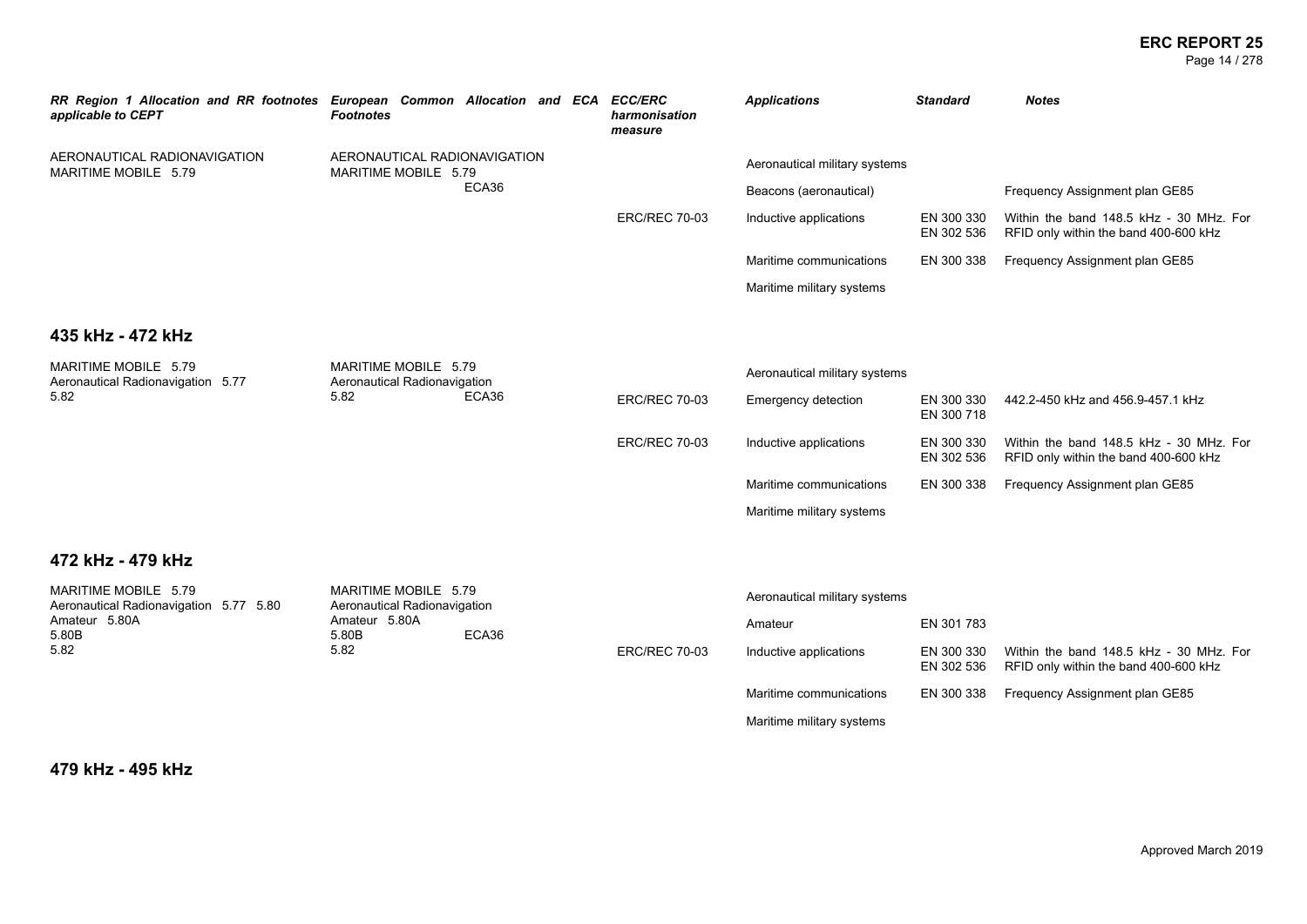# **ERC REPORT 25**<br>Page 15/278

| Page 15 / 278 |  |
|---------------|--|
|---------------|--|

| RR Region 1 Allocation and RR footnotes European Common Allocation and ECA ECC/ERC<br>applicable to CEPT | <b>Footnotes</b>                                                |       | harmonisation<br>measure | <b>Applications</b>           | <b>Standard</b>          | <b>Notes</b>                                                                     |
|----------------------------------------------------------------------------------------------------------|-----------------------------------------------------------------|-------|--------------------------|-------------------------------|--------------------------|----------------------------------------------------------------------------------|
| MARITIME MOBILE 5.79 5.79A<br>Aeronautical Radionavigation 5.77                                          | MARITIME MOBILE 5.79 5.79A<br>Aeronautical Radionavigation      |       |                          | Aeronautical military systems |                          |                                                                                  |
| 5.82                                                                                                     | 5.82                                                            | ECA36 | <b>ERC/REC 70-03</b>     | Inductive applications        | EN 300 330<br>EN 302 536 | Within the band 148.5 kHz - 30 MHz. For<br>RFID only within the band 400-600 kHz |
|                                                                                                          |                                                                 |       |                          | Maritime communications       | EN 300 338               | Frequency Assignment plan GE85                                                   |
|                                                                                                          |                                                                 |       |                          | Maritime military systems     |                          |                                                                                  |
|                                                                                                          |                                                                 |       |                          | <b>NAVTEX</b>                 | EN 300 065               | Navtex transmission national language. 490<br>kHz                                |
| 495 kHz - 505 kHz                                                                                        |                                                                 |       |                          |                               |                          |                                                                                  |
| <b>MARITIME MOBILE</b>                                                                                   | <b>MOBILE</b>                                                   | ECA36 | <b>ERC/REC 70-03</b>     | Inductive applications        | EN 300 330<br>EN 302 536 | Within the band 148.5 kHz - 30 MHz. For<br>RFID only within the band 400-600 kHz |
|                                                                                                          |                                                                 |       |                          | Maritime military systems     |                          |                                                                                  |
| 505 kHz - 526.5 kHz                                                                                      |                                                                 |       |                          |                               |                          |                                                                                  |
| AERONAUTICAL RADIONAVIGATION<br>MARITIME MOBILE 5.79 5.79A 5.84                                          | AERONAUTICAL RADIONAVIGATION<br>MARITIME MOBILE 5.79 5.79A 5.84 |       |                          | Aeronautical military systems |                          |                                                                                  |
|                                                                                                          |                                                                 | ECA36 |                          | Beacons (aeronautical)        |                          | Frequency Assignment plan GE85                                                   |
|                                                                                                          |                                                                 |       | <b>ERC/REC 70-03</b>     | Inductive applications        | EN 300 330<br>EN 302 536 | Within the band 148.5 kHz - 30 MHz. For<br>RFID only within the band 400-600 kHz |
|                                                                                                          |                                                                 |       |                          | Maritime communications       | EN 300 338               | Frequency Assignment plan GE85                                                   |
|                                                                                                          |                                                                 |       |                          | Maritime military systems     |                          |                                                                                  |
|                                                                                                          |                                                                 |       |                          | <b>NAVTEX</b>                 | EN 300 065               | 518<br>kHz<br>(transmission<br>international<br>language)                        |

**526.5 kHz - 1606.5 kHz**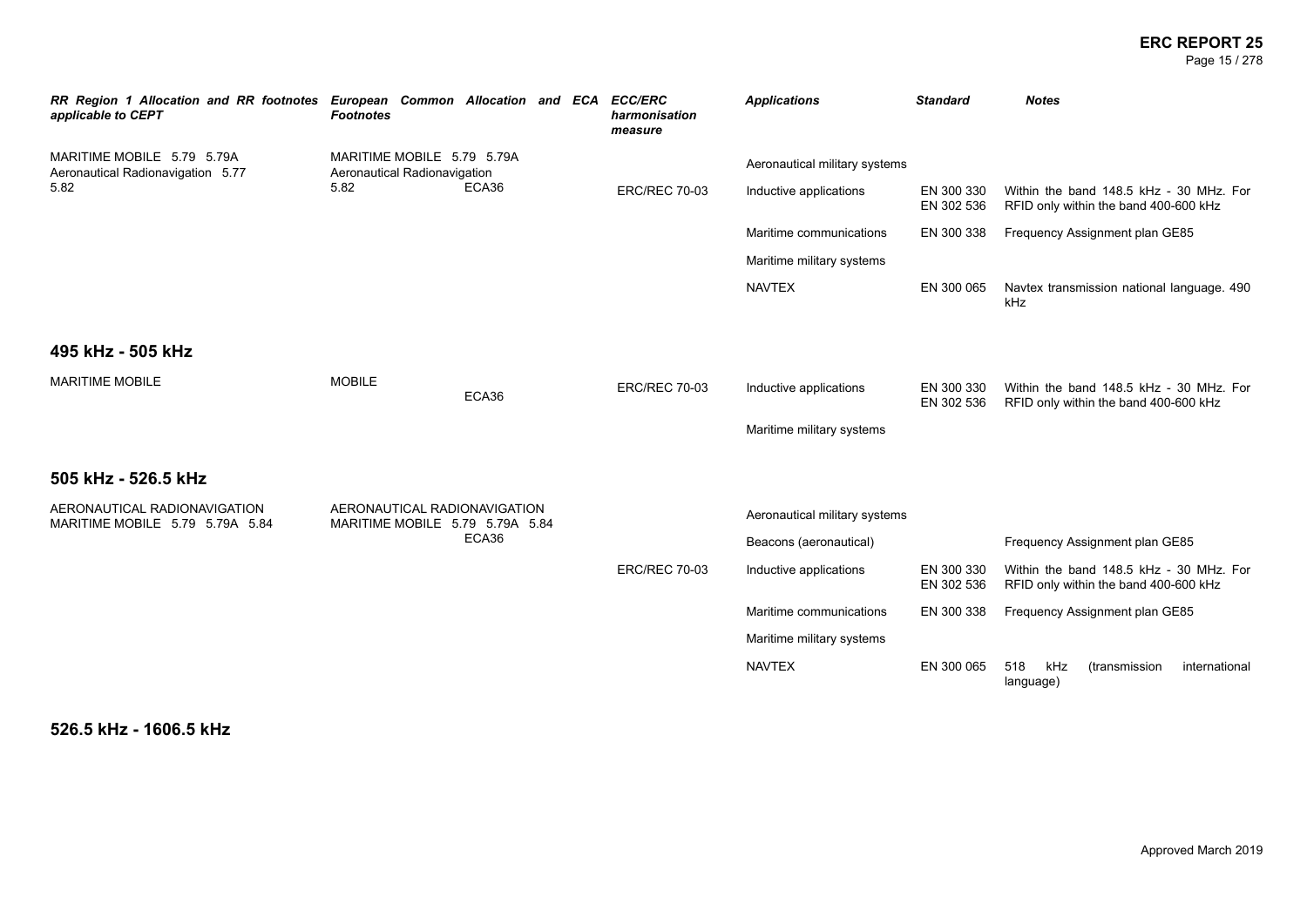Page 16 / 278

| RR Region 1 Allocation and RR footnotes European Common Allocation and ECA ECC/ERC<br>applicable to CEPT | <b>Footnotes</b>                           |       |                      | harmonisation<br>measure  | <b>Applications</b>                | <b>Standard</b>                    | <b>Notes</b>                                                                     |
|----------------------------------------------------------------------------------------------------------|--------------------------------------------|-------|----------------------|---------------------------|------------------------------------|------------------------------------|----------------------------------------------------------------------------------|
| <b>BROADCASTING</b><br>5.87<br>5.87A                                                                     | <b>BROADCASTING</b>                        |       |                      |                           | Broadcasting                       | EN 302 017<br>EN 302 245           | Frequency Assignment plan GE75. Digital<br>systems to be introduced              |
|                                                                                                          |                                            |       |                      | <b>ERC/REC 70-03</b>      | Inductive applications             | EN 300 330<br>EN 302 536           | Within the band 148.5 kHz - 30 MHz. For RFID<br>only within the band 400-600 kHz |
| 1606.5 kHz - 1625 kHz                                                                                    |                                            |       |                      |                           |                                    |                                    |                                                                                  |
| <b>FIXED</b><br><b>LAND MOBILE</b>                                                                       | <b>FIXED</b><br><b>LAND MOBILE</b>         |       |                      | <b>ERC/REC 70-03</b>      | Inductive applications             | EN 300 330                         | Within the band 148.5 kHz - 30 MHz                                               |
| MARITIME MOBILE 5.90<br>5.92                                                                             | MARITIME MOBILE 5.90<br>Radiolocation      |       |                      |                           | Land military systems              |                                    |                                                                                  |
|                                                                                                          |                                            | ECA36 |                      |                           | Maritime communications            | EN 303 402                         | Frequency Assignment plan GE85                                                   |
|                                                                                                          |                                            |       |                      | Maritime military systems |                                    |                                    |                                                                                  |
|                                                                                                          |                                            |       |                      |                           | Radiodetermination<br>applications |                                    |                                                                                  |
| 1625 kHz - 1635 kHz                                                                                      |                                            |       |                      |                           |                                    |                                    |                                                                                  |
| <b>RADIOLOCATION</b><br>5.93                                                                             | <b>RADIOLOCATION</b>                       | ECA36 | <b>ERC/REC 70-03</b> | Inductive applications    | EN 300 330                         | Within the band 148.5 kHz - 30 MHz |                                                                                  |
|                                                                                                          | 5.93                                       |       |                      |                           | Radiodetermination<br>applications |                                    |                                                                                  |
|                                                                                                          |                                            |       |                      |                           | Radiolocation (military)           |                                    |                                                                                  |
| 1635 kHz - 1800 kHz                                                                                      |                                            |       |                      |                           |                                    |                                    |                                                                                  |
| <b>FIXED</b>                                                                                             | <b>FIXED</b>                               |       |                      | <b>ERC/REC 70-03</b>      | Inductive applications             | EN 300 330                         | Within the band 148.5 kHz - 30 MHz                                               |
| <b>LAND MOBILE</b><br>MARITIME MOBILE 5.90                                                               | <b>LAND MOBILE</b><br>MARITIME MOBILE 5.90 |       |                      |                           | Land military systems              |                                    |                                                                                  |
| 5.92<br>5.96                                                                                             | 5.96                                       | ECA36 |                      |                           | Maritime communications            | EN 303 402                         | Frequency Assignment plan GE85                                                   |
|                                                                                                          |                                            |       |                      |                           | Maritime military systems          |                                    |                                                                                  |
|                                                                                                          |                                            |       |                      |                           | Radiodetermination<br>applications |                                    |                                                                                  |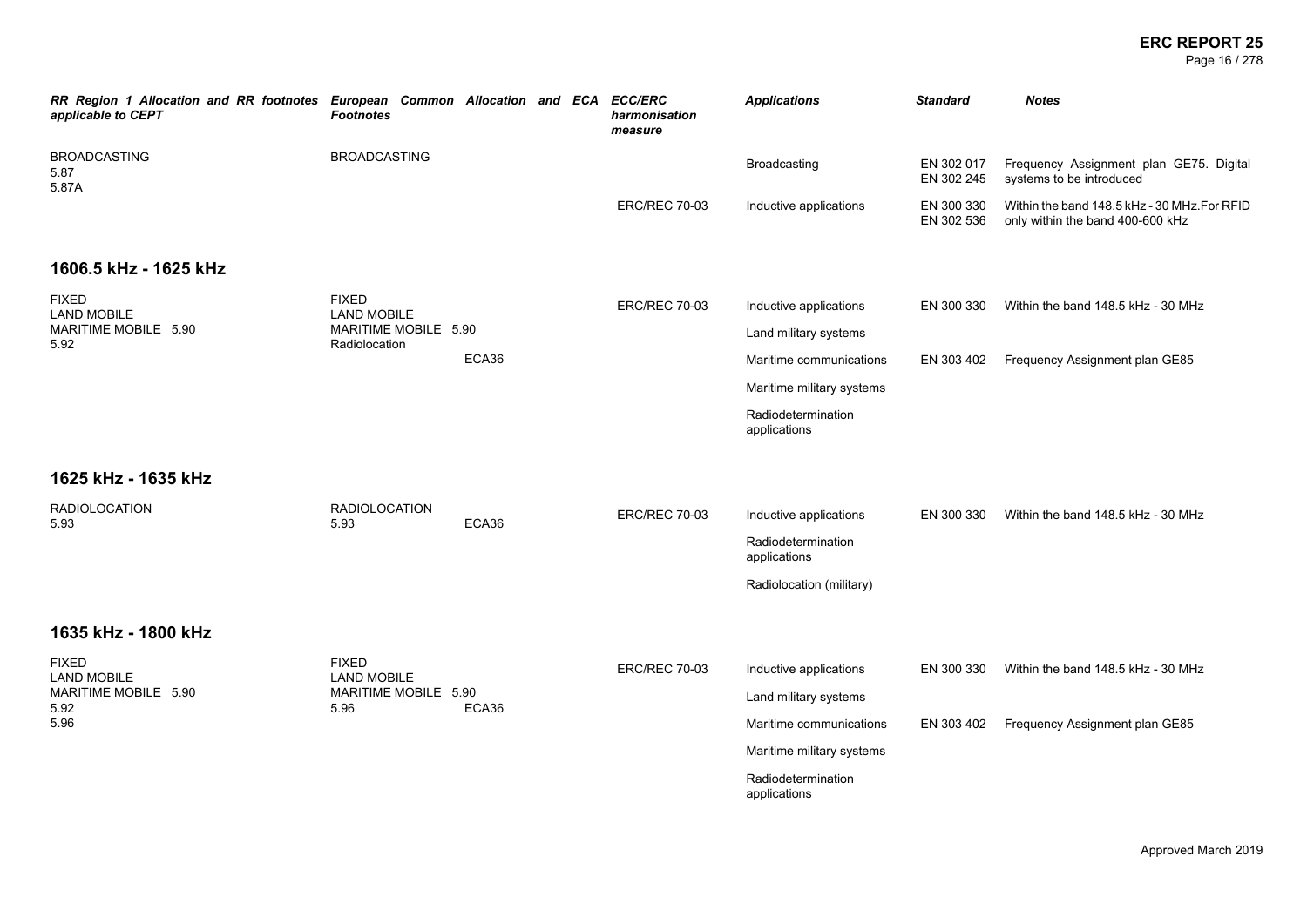### **ERC REPORT 25** Page 17 / 278

| RR Region 1 Allocation and RR footnotes European Common Allocation and ECA<br>applicable to CEPT | <b>Footnotes</b>             |                                   |  | <b>ECC/ERC</b><br>harmonisation<br>measure | <b>Applications</b>                | <b>Standard</b> | <b>Notes</b>                       |
|--------------------------------------------------------------------------------------------------|------------------------------|-----------------------------------|--|--------------------------------------------|------------------------------------|-----------------|------------------------------------|
| 1800 kHz - 1810 kHz                                                                              |                              |                                   |  |                                            |                                    |                 |                                    |
| <b>RADIOLOCATION</b><br>5.93                                                                     | <b>RADIOLOCATION</b><br>5.93 | ECA36                             |  | <b>ERC/REC 70-03</b>                       | Inductive applications             | EN 300 330      | Within the band 148.5 kHz - 30 MHz |
|                                                                                                  |                              |                                   |  | Radiodetermination<br>applications         |                                    |                 |                                    |
|                                                                                                  |                              |                                   |  |                                            | Radiolocation (military)           |                 |                                    |
| 1810 kHz - 1850 kHz                                                                              |                              |                                   |  |                                            |                                    |                 |                                    |
| AMATEUR<br>5.98                                                                                  | <b>AMATEUR</b><br>5.98       |                                   |  |                                            | Amateur                            | EN 301 783      | Within the band 1810-2000 kHz      |
| 5.99<br>5.100                                                                                    | 5.100                        |                                   |  | <b>ERC/REC 70-03</b>                       | Inductive applications             | EN 300 330      | Within the band 148.5 kHz - 30 MHz |
| 1850 kHz - 2000 kHz                                                                              |                              |                                   |  |                                            |                                    |                 |                                    |
| <b>FIXED</b><br>MOBILE EXCEPT AERONAUTICAL MOBILE                                                | <b>FIXED</b>                 | MOBILE EXCEPT AERONAUTICAL MOBILE |  |                                            | Amateur                            | EN 301 783      | Within the band 1810-2000 kHz      |
| 5.92<br>5.96                                                                                     | Amateur<br>5.96              | ECA36                             |  | <b>ERC/REC 70-03</b>                       | Inductive applications             | EN 300 330      | Within the band 148.5 kHz - 30 MHz |
| 5.103                                                                                            | 5.103                        |                                   |  |                                            | Land military systems              |                 |                                    |
|                                                                                                  |                              |                                   |  |                                            | Maritime communications            | EN 303 402      |                                    |
|                                                                                                  |                              |                                   |  |                                            | Maritime military systems          |                 |                                    |
|                                                                                                  |                              |                                   |  |                                            | Radiodetermination<br>applications |                 |                                    |
|                                                                                                  |                              |                                   |  |                                            |                                    |                 |                                    |

**2000 kHz - 2025 kHz**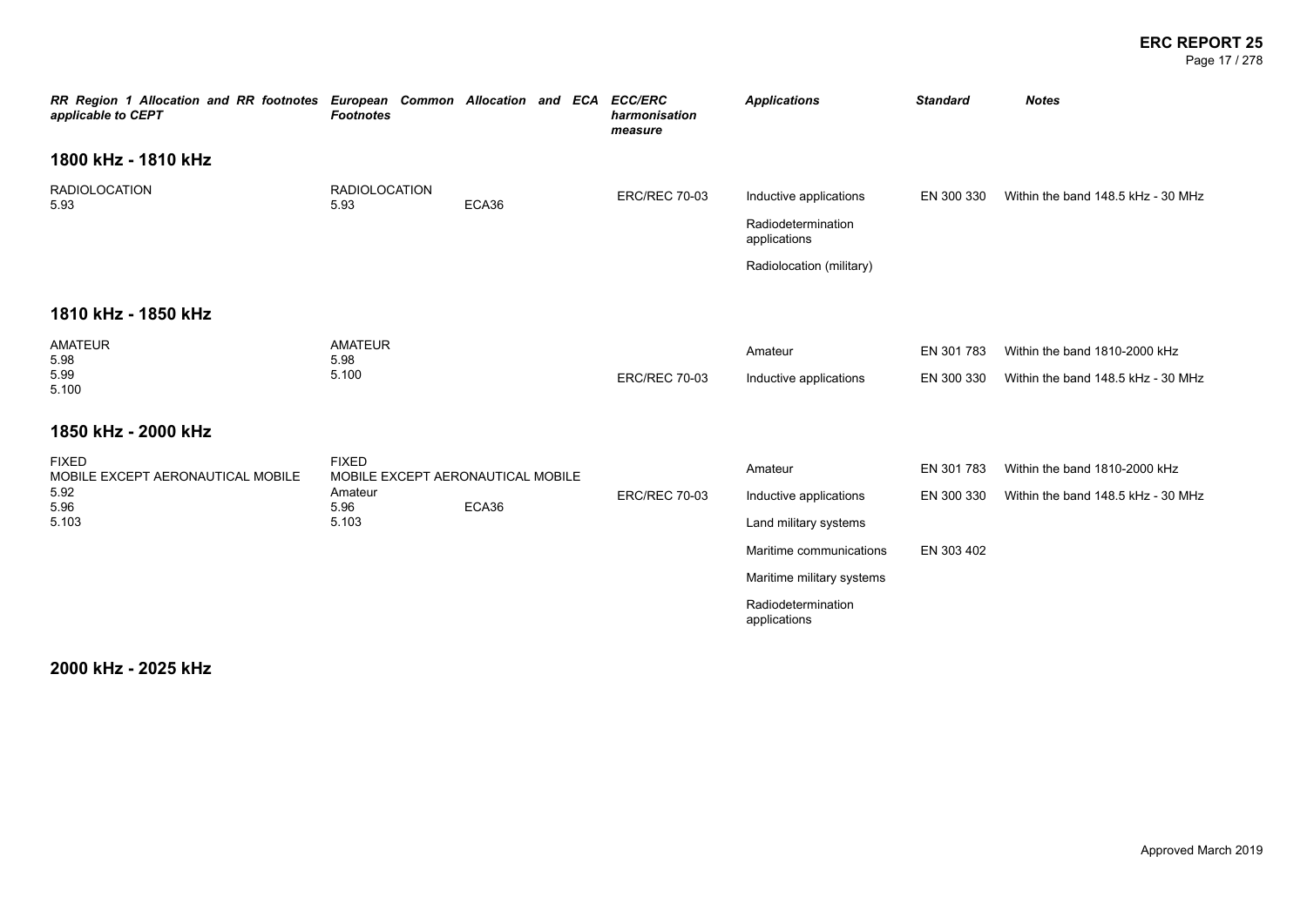### **ERC REPORT 25** Page 18 / 278

| RR Region 1 Allocation and RR footnotes<br>applicable to CEPT | European Common Allocation and ECA<br><b>Footnotes</b> |       |  | <b>ECC/ERC</b><br>harmonisation<br>measure | <b>Applications</b>                | <b>Standard</b>                | <b>Notes</b>                       |
|---------------------------------------------------------------|--------------------------------------------------------|-------|--|--------------------------------------------|------------------------------------|--------------------------------|------------------------------------|
| <b>FIXED</b><br>MOBILE EXCEPT AERONAUTICAL MOBILE (R)         | <b>FIXED</b><br>MOBILE EXCEPT AERONAUTICAL MOBILE (R)  |       |  | <b>ERC/REC 70-03</b>                       | Inductive applications             | EN 300 330                     | Within the band 148.5 kHz - 30 MHz |
| 5.92<br>5.103                                                 | 5.103                                                  | ECA36 |  |                                            | Land military systems              |                                |                                    |
|                                                               |                                                        |       |  |                                            | Maritime communications            | EN 303 402                     |                                    |
|                                                               |                                                        |       |  |                                            | Maritime military systems          |                                |                                    |
|                                                               |                                                        |       |  |                                            | Radiodetermination<br>applications |                                |                                    |
| 2025 kHz - 2045 kHz                                           |                                                        |       |  |                                            |                                    |                                |                                    |
| <b>FIXED</b><br>MOBILE EXCEPT AERONAUTICAL MOBILE (R)         | <b>FIXED</b><br>MOBILE EXCEPT AERONAUTICAL MOBILE (R)  |       |  | <b>ERC/REC 70-03</b>                       | Inductive applications             | EN 300 330                     | Within the band 148.5 kHz - 30 MHz |
| Meteorological Aids 5.104<br>5.92                             | 5.103<br>5.104                                         | ECA36 |  | Land military systems                      |                                    |                                |                                    |
| 5.103                                                         |                                                        |       |  |                                            | Maritime communications            | EN 303 402                     |                                    |
|                                                               |                                                        |       |  |                                            | Maritime military systems          |                                |                                    |
|                                                               |                                                        |       |  |                                            | Oceanographic buoys                |                                | Meteorological                     |
|                                                               |                                                        |       |  |                                            | Radiodetermination<br>applications |                                |                                    |
| 2045 kHz - 2160 kHz                                           |                                                        |       |  |                                            |                                    |                                |                                    |
| <b>FIXED</b><br><b>LAND MOBILE</b>                            | <b>FIXED</b><br><b>LAND MOBILE</b>                     |       |  | <b>ERC/REC 70-03</b>                       | Inductive applications             | EN 300 330                     | Within the band 148.5 kHz - 30 MHz |
| <b>MARITIME MOBILE</b><br>5.92                                | <b>MARITIME MOBILE</b><br>5.92                         | ECA36 |  | Land military systems                      |                                    |                                |                                    |
|                                                               |                                                        |       |  | Maritime communications                    | EN 303 402                         | Frequency Assignment plan GE85 |                                    |
|                                                               |                                                        |       |  |                                            | Maritime military systems          |                                |                                    |

**2160 kHz - 2170 kHz**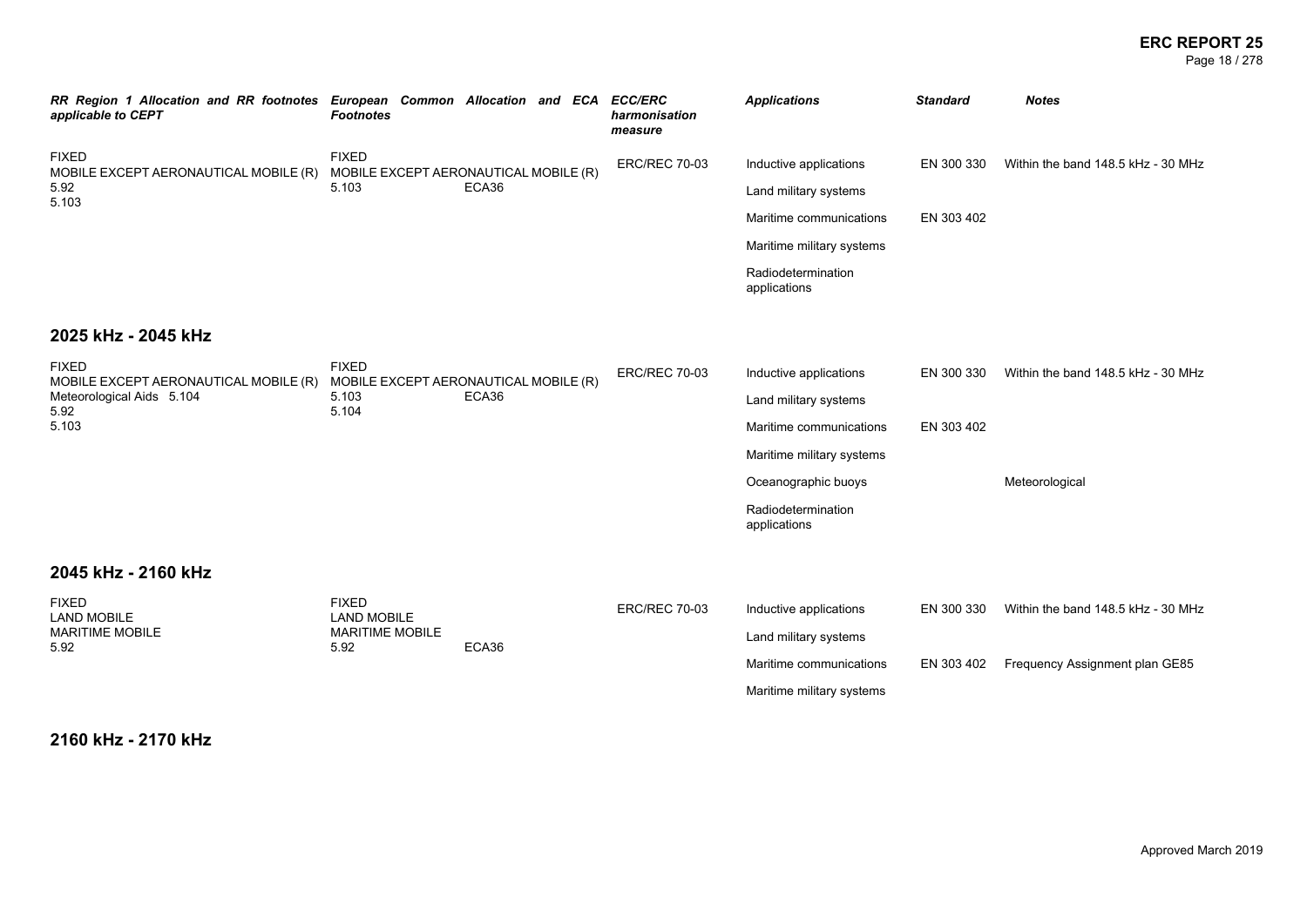### **ERC REPORT 25** Page 19 / 278

| RR Region 1 Allocation and RR footnotes<br>applicable to CEPT | European Common Allocation and ECA<br><b>Footnotes</b> |       |  | <b>ECC/ERC</b><br>harmonisation<br>measure | <b>Applications</b>                | <b>Standard</b>          | <b>Notes</b>                                                                           |
|---------------------------------------------------------------|--------------------------------------------------------|-------|--|--------------------------------------------|------------------------------------|--------------------------|----------------------------------------------------------------------------------------|
| <b>RADIOLOCATION</b><br>5.93                                  | <b>RADIOLOCATION</b><br>5.93                           | ECA36 |  | <b>ERC/REC 70-03</b>                       | Inductive applications             | EN 300 330               | Within the band 148.5 kHz - 30 MHz                                                     |
| 5.107                                                         |                                                        |       |  |                                            | Radiodetermination<br>applications |                          |                                                                                        |
|                                                               |                                                        |       |  |                                            | Radiolocation (military)           |                          |                                                                                        |
| 2170 kHz - 2173.5 kHz                                         |                                                        |       |  |                                            |                                    |                          |                                                                                        |
| <b>MARITIME MOBILE</b>                                        | <b>MARITIME MOBILE</b>                                 | ECA36 |  | <b>ERC/REC 70-03</b>                       | Inductive applications             | EN 300 330               | Within the band 148.5 kHz - 30 MHz                                                     |
|                                                               |                                                        |       |  | Maritime communications                    | EN 303 402                         |                          |                                                                                        |
|                                                               |                                                        |       |  |                                            | Maritime military systems          |                          |                                                                                        |
| 2173.5 kHz - 2190.5 kHz                                       |                                                        |       |  |                                            |                                    |                          |                                                                                        |
| MOBILE (DISTRESS AND CALLING)<br>5.108<br>5.109               | MOBILE (DISTRESS AND CALLING)<br>5.108<br>5.109        | ECA36 |  |                                            | <b>DSC</b>                         | EN 302 885<br>EN 303 402 | 2187.5 kHz (DSC for distress and calling)                                              |
| 5.110<br>5.111                                                | 5.110<br>5.111                                         |       |  | <b>ERC/REC 70-03</b>                       | Inductive applications             | EN 300 330               | Within the band 148.5 kHz - 30 MHz                                                     |
|                                                               |                                                        |       |  |                                            | Maritime communications            | EN 303 402               | 2182 kHz (Radiotelephony distress and<br>calling). 2174.5 kHz (Telex distress traffic) |

# **2190.5 kHz - 2194 kHz**

| MARITIME MOBILE | MARITIME MOBILE | ECA36 | <b>ERC/REC 70-03</b> | Inductive applications    | EN 300 330 | Within the band 148.5 kHz - 30 MHz |
|-----------------|-----------------|-------|----------------------|---------------------------|------------|------------------------------------|
|                 |                 |       |                      | Maritime communications   | EN 303 402 |                                    |
|                 |                 |       |                      | Maritime military systems |            |                                    |

**2194 kHz - 2300 kHz**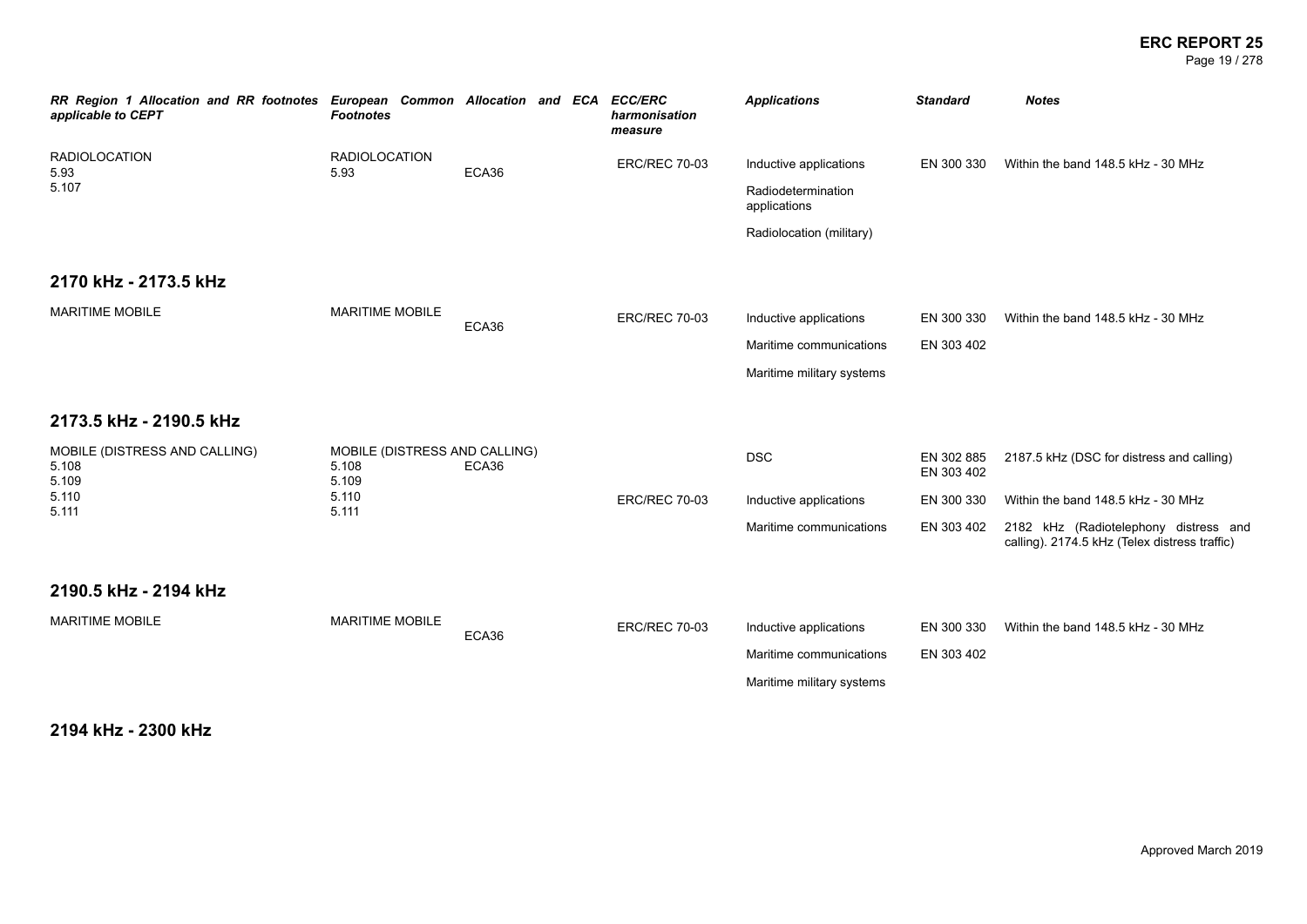### **ERC REPORT 25** Page 20 / 278

| applicable to CEPT                                              | RR Region 1 Allocation and RR footnotes European Common Allocation and ECA ECC/ERC<br><b>Footnotes</b> | harmonisation<br>measure | <b>Applications</b>                | <b>Standard</b> | <b>Notes</b>                       |
|-----------------------------------------------------------------|--------------------------------------------------------------------------------------------------------|--------------------------|------------------------------------|-----------------|------------------------------------|
| <b>FIXED</b><br>MOBILE EXCEPT AERONAUTICAL MOBILE (R)           | <b>FIXED</b><br>MOBILE EXCEPT AERONAUTICAL MOBILE (R)                                                  | <b>ERC/REC 70-03</b>     | Inductive applications             | EN 300 330      | Within the band 148.5 kHz - 30 MHz |
| 5.92<br>5.103                                                   | 5.103<br>ECA36                                                                                         |                          | Land military systems              |                 |                                    |
| 5.112                                                           |                                                                                                        |                          | Maritime communications            | EN 303 402      |                                    |
|                                                                 |                                                                                                        |                          | Maritime military systems          |                 |                                    |
|                                                                 |                                                                                                        |                          | Radiodetermination<br>applications |                 |                                    |
| 2300 kHz - 2498 kHz                                             |                                                                                                        |                          |                                    |                 |                                    |
| BROADCASTING 5.113                                              | <b>FIXED</b><br>MOBILE EXCEPT AERONAUTICAL MOBILE (R)                                                  | <b>ERC/REC 70-03</b>     | Inductive applications             | EN 300 330      | Within the band 148.5 kHz - 30 MHz |
| <b>FIXED</b><br>MOBILE EXCEPT AERONAUTICAL MOBILE (R) 5.103     | ECA36                                                                                                  |                          | Land military systems              |                 |                                    |
| 5.103                                                           |                                                                                                        |                          | Maritime communications            | EN 303 402      |                                    |
|                                                                 |                                                                                                        |                          | Maritime military systems          |                 |                                    |
| 2498 kHz - 2501 kHz                                             |                                                                                                        |                          |                                    |                 |                                    |
| (2 500 KHZ)                                                     | STANDARD FREQUENCY AND TIME SIGNAL STANDARD FREQUENCY AND TIME SIGNAL<br>(2 500 KHZ)                   | <b>ERC/REC 70-03</b>     | Inductive applications             | EN 300 330      | Within the band 148.5 kHz - 30 MHz |
| 2501 kHz - 2502 kHz                                             |                                                                                                        |                          |                                    |                 |                                    |
| STANDARD FREQUENCY AND TIME SIGNAL<br>Space Research            | STANDARD FREQUENCY AND TIME SIGNAL<br>Space Research                                                   | <b>ERC/REC 70-03</b>     | Inductive applications             | EN 300 330      | Within the band 148.5 kHz - 30 MHz |
| 2502 kHz - 2625 kHz                                             |                                                                                                        |                          |                                    |                 |                                    |
| <b>FIXED</b>                                                    | <b>FIXED</b><br>MOBILE EXCEPT AERONAUTICAL MOBILE (R)                                                  | <b>ERC/REC 70-03</b>     | Inductive applications             | EN 300 330      | Within the band 148.5 kHz - 30 MHz |
| MOBILE EXCEPT AERONAUTICAL MOBILE (R)<br>5.92<br>5.103<br>5.114 | 5.92<br>ECA36<br>5.103                                                                                 |                          | Land military systems              |                 |                                    |
|                                                                 |                                                                                                        |                          | Maritime military systems          |                 |                                    |
|                                                                 |                                                                                                        |                          | Radiodetermination<br>applications |                 |                                    |
|                                                                 |                                                                                                        |                          |                                    |                 |                                    |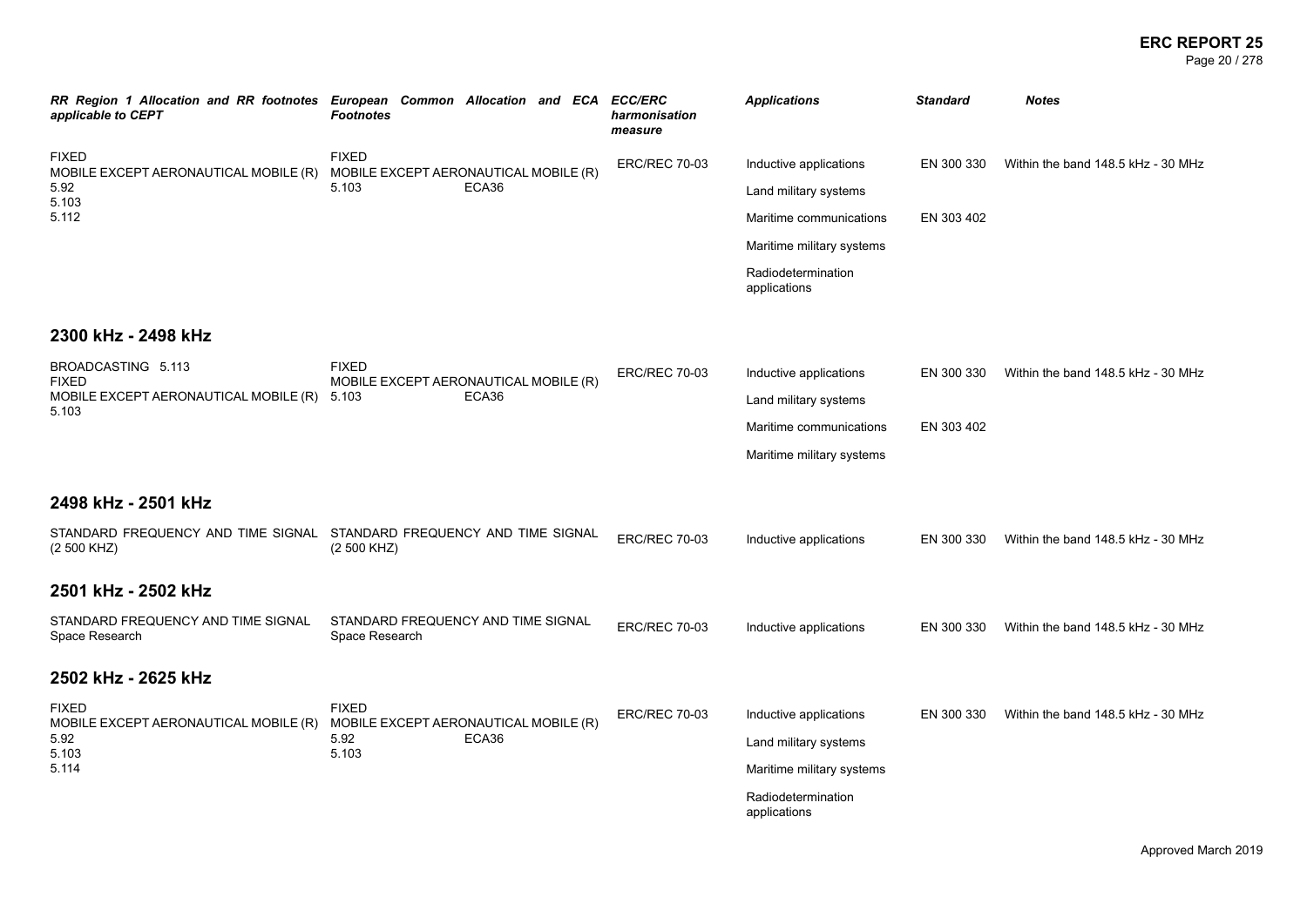### **ERC REPORT 25** Page 21 / 278

| RR Region 1 Allocation and RR footnotes European Common Allocation and ECA<br>applicable to CEPT | <b>Footnotes</b>                                                       |       | <b>ECC/ERC</b><br>harmonisation<br>measure | <b>Applications</b>                                                                                                | <b>Standard</b>          | <b>Notes</b>                                                                                                                                  |
|--------------------------------------------------------------------------------------------------|------------------------------------------------------------------------|-------|--------------------------------------------|--------------------------------------------------------------------------------------------------------------------|--------------------------|-----------------------------------------------------------------------------------------------------------------------------------------------|
| 2625 kHz - 2650 kHz                                                                              |                                                                        |       |                                            |                                                                                                                    |                          |                                                                                                                                               |
| <b>MARITIME MOBILE</b><br>MARITIME RADIONAVIGATION<br>5.92                                       | <b>MARITIME MOBILE</b><br>MARITIME RADIONAVIGATION<br>5.92             | ECA36 | <b>ERC/REC 70-03</b>                       | Inductive applications<br>Maritime communications<br>Maritime military systems                                     | EN 300 330<br>EN 303 402 | Within the band 148.5 kHz - 30 MHz                                                                                                            |
| 2650 kHz - 2850 kHz                                                                              |                                                                        |       |                                            |                                                                                                                    |                          |                                                                                                                                               |
| <b>FIXED</b><br>MOBILE EXCEPT AERONAUTICAL MOBILE (R)<br>5.92<br>5.103                           | <b>FIXED</b><br>MOBILE EXCEPT AERONAUTICAL MOBILE (R)<br>5.92<br>5.103 | ECA36 | <b>ERC/REC 70-03</b>                       | Inductive applications<br>Land military systems<br>Maritime military systems<br>Radiodetermination<br>applications | EN 300 330               | Within the band 148.5 kHz - 30 MHz                                                                                                            |
| 2850 kHz - 3025 kHz                                                                              |                                                                        |       |                                            |                                                                                                                    |                          |                                                                                                                                               |
| AERONAUTICAL MOBILE (R)<br>5.111<br>5.115                                                        | AERONAUTICAL MOBILE-SATELLITE (R)<br>5.111<br>5.115                    | ECA36 | <b>ERC/REC 70-03</b>                       | Aeronautical communications<br>Aeronautical military systems<br>Inductive applications<br>SAR (communications)     | EN 300 330<br>EN 303 402 | Appendix 27 Allotment Plan<br>Within the band 148.5 kHz - 30 MHz<br>3023<br>kHz<br>(Aeronautical/Maritime<br>radiotelephony SAR coordination) |
| 3025 kHz - 3155 kHz                                                                              |                                                                        |       |                                            |                                                                                                                    |                          |                                                                                                                                               |
| AERONAUTICAL MOBILE (OR)                                                                         | AERONAUTICAL MOBILE (OR)                                               | ECA36 |                                            | Aeronautical communications<br>Aeronautical military systems                                                       |                          | Appendix 26 Allotment Plan                                                                                                                    |
|                                                                                                  |                                                                        |       | <b>ERC/REC 70-03</b>                       | Inductive applications                                                                                             | EN 300 330               | Within the band 148.5 kHz - 30 MHz                                                                                                            |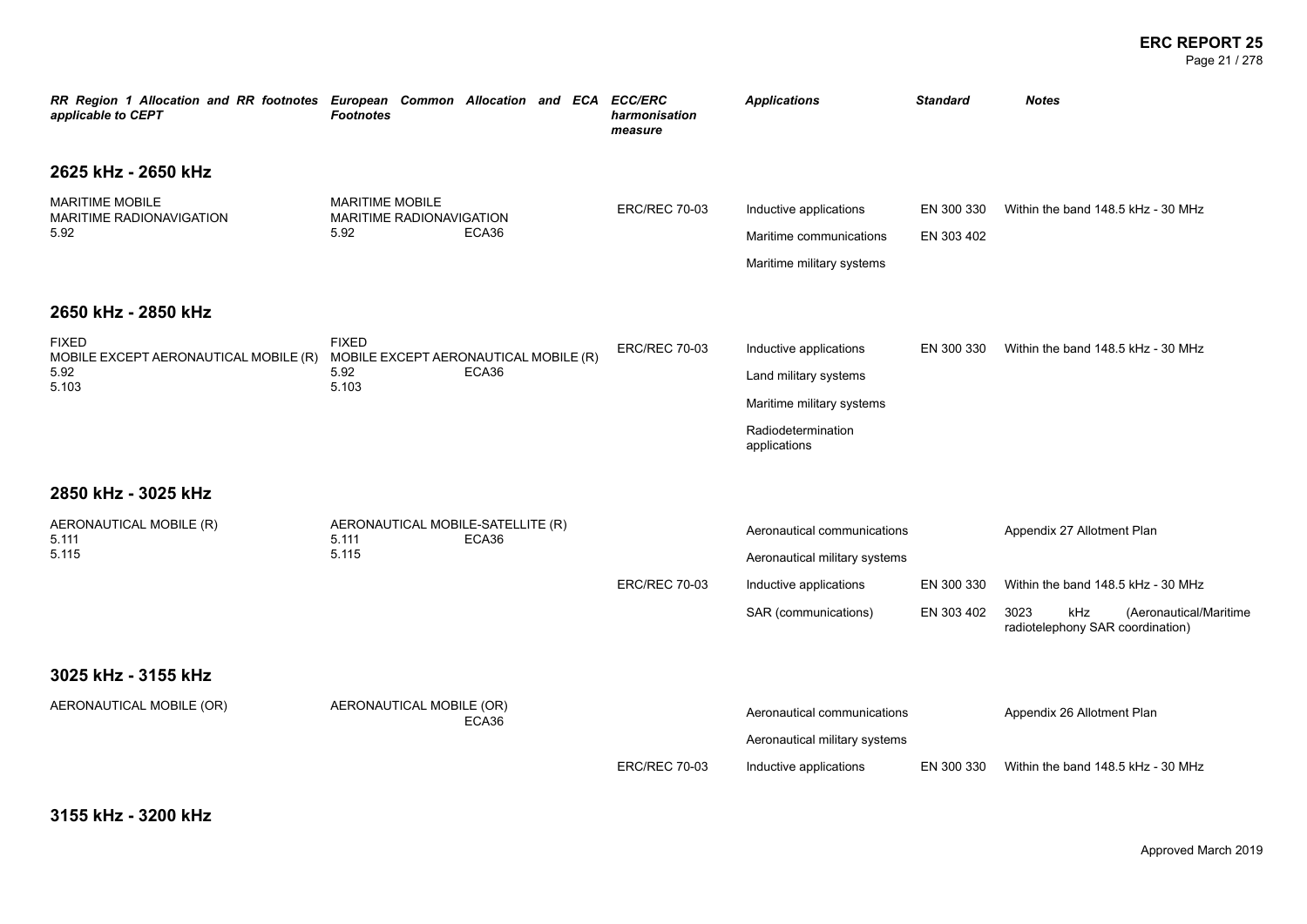Page 22 / 278

| applicable to CEPT                                                          | RR Region 1 Allocation and RR footnotes European Common Allocation and ECA ECC/ERC<br><b>Footnotes</b> | harmonisation<br>measure | <b>Applications</b>           | <b>Standard</b> | <b>Notes</b>                                                             |
|-----------------------------------------------------------------------------|--------------------------------------------------------------------------------------------------------|--------------------------|-------------------------------|-----------------|--------------------------------------------------------------------------|
| <b>FIXED</b><br>MOBILE EXCEPT AERONAUTICAL MOBILE (R)<br>5.116              | <b>FIXED</b><br>MOBILE EXCEPT AERONAUTICAL MOBILE (R)<br>5.116<br>ECA36                                | <b>ERC/REC 70-03</b>     | Inductive applications        | EN 300 330      | Within the band 3155-3400 kHz; and within<br>the band 148.5 kHz - 30 MHz |
| 5.117                                                                       |                                                                                                        |                          | Land military systems         |                 |                                                                          |
|                                                                             |                                                                                                        |                          | Maritime communications       | EN 303 402      |                                                                          |
|                                                                             |                                                                                                        |                          | Maritime military systems     |                 |                                                                          |
| 3200 kHz - 3230 kHz                                                         |                                                                                                        |                          |                               |                 |                                                                          |
| BROADCASTING 5.113<br><b>FIXED</b><br>MOBILE EXCEPT AERONAUTICAL MOBILE (R) | <b>FIXED</b><br>MOBILE EXCEPT AERONAUTICAL MOBILE (R)<br>ECA36<br>5.116                                | <b>ERC/REC 70-03</b>     | Inductive applications        | EN 300 330      | Within the band 3155-3400 kHz; and within<br>the band 148.5 kHz - 30 MHz |
| 5.116                                                                       |                                                                                                        |                          | Land military systems         |                 |                                                                          |
|                                                                             |                                                                                                        |                          | Maritime communications       | EN 303 402      |                                                                          |
|                                                                             |                                                                                                        |                          | Maritime military systems     |                 |                                                                          |
| 3230 kHz - 3400 kHz                                                         |                                                                                                        |                          |                               |                 |                                                                          |
| BROADCASTING 5.113<br><b>FIXED</b><br>MOBILE EXCEPT AERONAUTICAL MOBILE     | <b>FIXED</b><br>MOBILE EXCEPT AERONAUTICAL MOBILE<br>ECA36<br>5.116                                    | <b>ERC/REC 70-03</b>     | Inductive applications        | EN 300 330      | Within the band 3155-3400 kHz; and within<br>the band 148.5 kHz - 30 MHz |
| 5.116<br>5.118                                                              |                                                                                                        |                          | Land military systems         |                 |                                                                          |
|                                                                             |                                                                                                        |                          | Maritime communications       | EN 303 402      |                                                                          |
|                                                                             |                                                                                                        |                          | Maritime military systems     |                 |                                                                          |
| 3400 kHz - 3500 kHz                                                         |                                                                                                        |                          |                               |                 |                                                                          |
| AERONAUTICAL MOBILE (R)                                                     | AERONAUTICAL MOBILE (R)<br>ECA36                                                                       |                          | Aeronautical communications   |                 | Appendix 27 Allotment Plan. Including HF<br>Data Links                   |
|                                                                             |                                                                                                        |                          | Aeronautical military systems |                 |                                                                          |
|                                                                             |                                                                                                        | <b>ERC/REC 70-03</b>     | Inductive applications        | EN 300 330      | Within the band 148.5 kHz - 30 MHz                                       |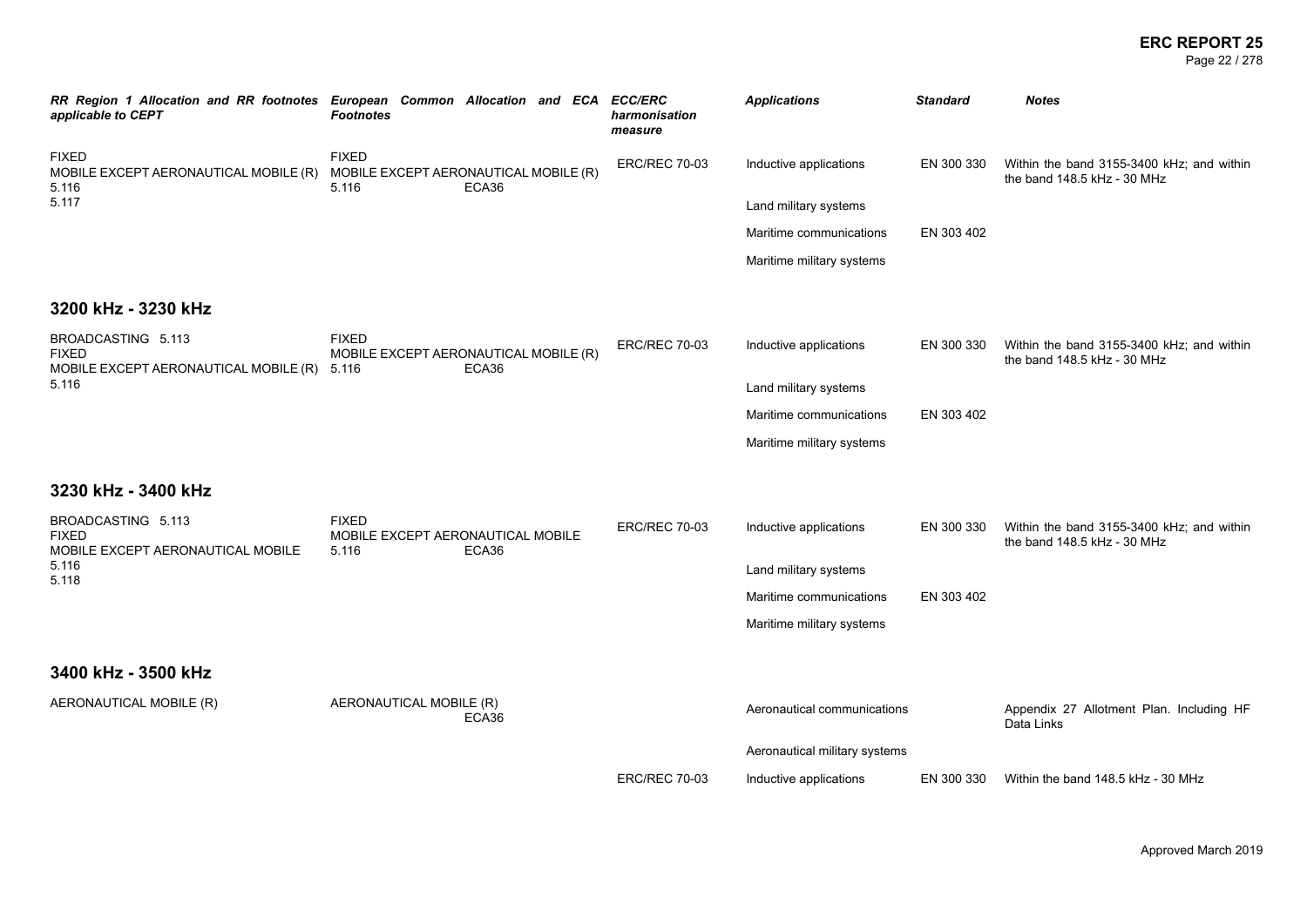### **ERC REPORT 25** Page 23 / 278

| RR Region 1 Allocation and RR footnotes European Common Allocation and ECA ECC/ERC<br>applicable to CEPT | <b>Footnotes</b>                                                            |       |                      | harmonisation<br>measure                        | <b>Applications</b>                                                                                                | <b>Standard</b>                                                        | <b>Notes</b>                                                     |
|----------------------------------------------------------------------------------------------------------|-----------------------------------------------------------------------------|-------|----------------------|-------------------------------------------------|--------------------------------------------------------------------------------------------------------------------|------------------------------------------------------------------------|------------------------------------------------------------------|
| 3500 kHz - 3800 kHz                                                                                      |                                                                             |       |                      |                                                 |                                                                                                                    |                                                                        |                                                                  |
| <b>AMATEUR</b><br><b>FIXED</b><br>MOBILE EXCEPT AERONAUTICAL MOBILE<br>5.92                              | <b>AMATEUR</b><br><b>FIXED</b><br>MOBILE EXCEPT AERONAUTICAL MOBILE<br>5.92 | ECA36 |                      | <b>ERC/REC 70-03</b>                            | Amateur<br>Inductive applications<br>Land military systems<br>Maritime communications<br>Maritime military systems | EN 301 783<br>EN 300 330<br>EN 303 402                                 | Within the band 148.5 kHz - 30 MHz                               |
| 3800 kHz - 3900 kHz                                                                                      |                                                                             |       |                      |                                                 |                                                                                                                    |                                                                        |                                                                  |
| AERONAUTICAL MOBILE (OR)<br><b>FIXED</b><br><b>LAND MOBILE</b>                                           | AERONAUTICAL MOBILE (OR)<br><b>FIXED</b><br><b>LAND MOBILE</b>              | ECA36 |                      | <b>ERC/REC 70-03</b>                            | Aeronautical communications<br>Aeronautical military systems<br>Inductive applications<br>Land military systems    | EN 300 330                                                             | Appendix 26 Allotment Plan<br>Within the band 148.5 kHz - 30 MHz |
| 3900 kHz - 3950 kHz                                                                                      |                                                                             |       |                      |                                                 |                                                                                                                    |                                                                        |                                                                  |
| AERONAUTICAL MOBILE (OR)<br>5.123                                                                        | AERONAUTICAL MOBILE (OR)                                                    | ECA36 |                      | <b>ERC/REC 70-03</b>                            | Aeronautical communications<br>Aeronautical military systems<br>Inductive applications                             | EN 300 330                                                             | Appendix 26 Allotment Plan<br>Within the band 148.5 kHz - 30 MHz |
| 3950 kHz - 4000 kHz                                                                                      |                                                                             |       |                      |                                                 |                                                                                                                    |                                                                        |                                                                  |
| <b>BROADCASTING</b><br><b>FIXED</b>                                                                      | <b>BROADCASTING</b><br><b>FIXED</b>                                         | ECA36 | <b>ERC/REC 70-03</b> | Broadcasting                                    | EN 302 017<br>EN 302 245<br>EN 300 330                                                                             | Digital systems to be introduced<br>Within the band 148.5 kHz - 30 MHz |                                                                  |
|                                                                                                          |                                                                             |       |                      | Inductive applications<br>Land military systems |                                                                                                                    |                                                                        |                                                                  |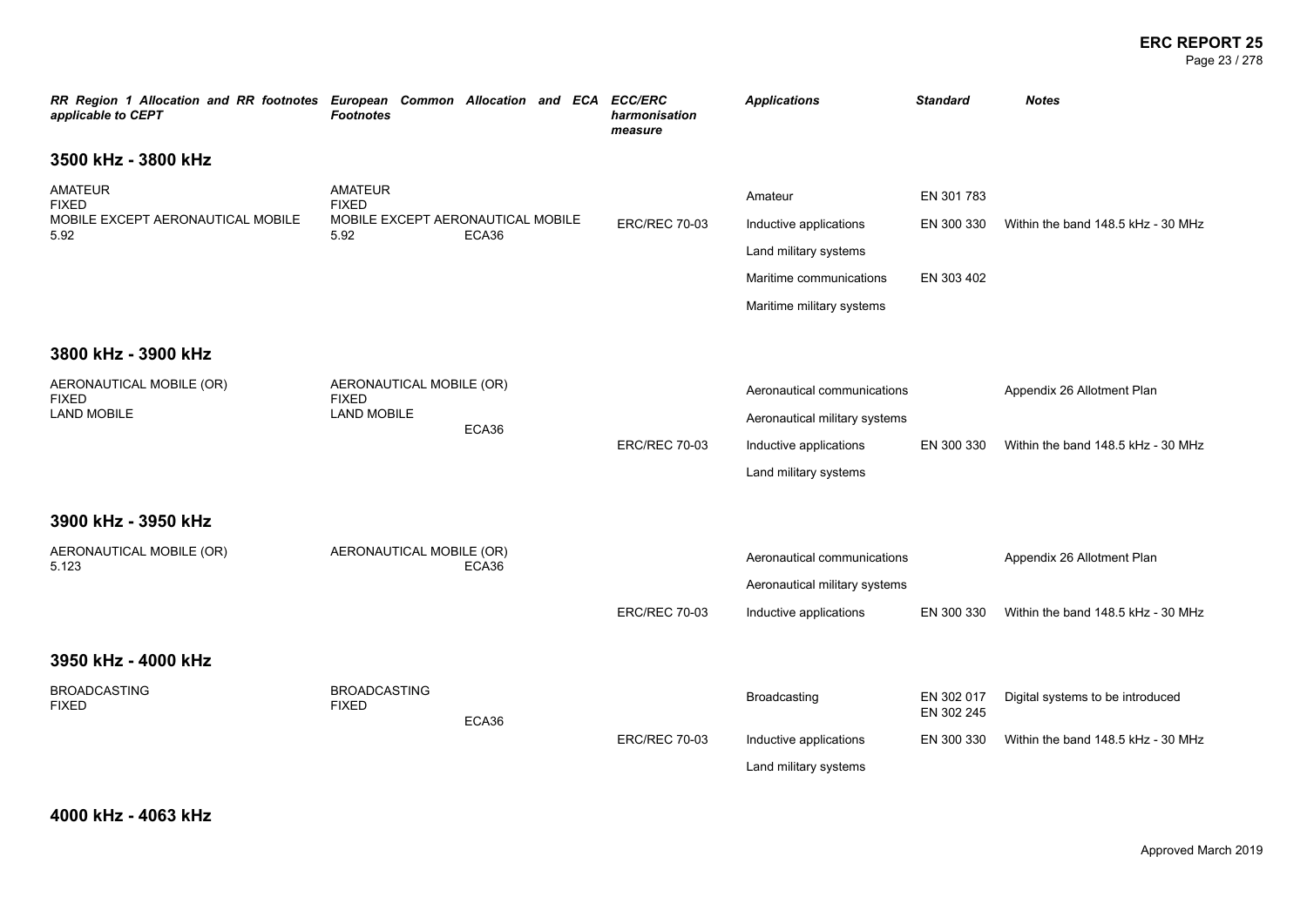Page 24 / 278

| RR Region 1 Allocation and RR footnotes European Common Allocation and ECA<br><b>Footnotes</b> | harmonisation<br>measure | <b>Applications</b>                                                                                      | <b>Standard</b>          | <b>Notes</b>                                                                                                                                                                                                                                            |
|------------------------------------------------------------------------------------------------|--------------------------|----------------------------------------------------------------------------------------------------------|--------------------------|---------------------------------------------------------------------------------------------------------------------------------------------------------------------------------------------------------------------------------------------------------|
| <b>FIXED</b>                                                                                   | <b>ERC/REC 70-03</b>     | Inductive applications                                                                                   | EN 300 330               | Within the band 148.5 kHz - 30 MHz                                                                                                                                                                                                                      |
| ECA36                                                                                          |                          | Land military systems                                                                                    |                          |                                                                                                                                                                                                                                                         |
|                                                                                                |                          | Maritime communications                                                                                  | EN 303 402               | Appendix 17 channeling plan.Appendix 25<br>allotment plan                                                                                                                                                                                               |
|                                                                                                |                          | Maritime military systems                                                                                |                          |                                                                                                                                                                                                                                                         |
|                                                                                                |                          |                                                                                                          |                          |                                                                                                                                                                                                                                                         |
| MARITIME MOBILE 5.109 5.110 5.79A<br>5.130<br>ECA36<br>5.131<br>5.132                          |                          | <b>DSC</b>                                                                                               | EN 302 885<br>EN 303 402 | 4207.5 kHz (DSC distress traffic). Ship<br>stations 4208, 4208.5, 4209 kHz. Coast<br>stations 4219.5, 4220, 4220.5 kHz (DSC<br>calling)                                                                                                                 |
|                                                                                                | <b>ERC/REC 70-03</b>     | Inductive applications                                                                                   | EN 300 330               | Within the band 148.5 kHz - 30 MHz                                                                                                                                                                                                                      |
|                                                                                                |                          | Maritime communications                                                                                  | EN 303 402               | Appendix 17 channelling plan. Appendix 25<br>allotment plan. 4125 kHz (Radiotelephony<br>distress and safety traffic. 4177.5 kHz (Telex<br>distress traffic). 4209.5 kHz (Meteorological<br>and navigational warnings. 4210 kHz (Safety<br>Information) |
|                                                                                                |                          | Maritime military systems                                                                                |                          |                                                                                                                                                                                                                                                         |
|                                                                                                |                          | <b>NAVTEX</b>                                                                                            | EN 300 065               | 4209.5 kHz                                                                                                                                                                                                                                              |
|                                                                                                | <b>ERC/REC 70-03</b>     | Railway applications                                                                                     | EN 302 608               | 4234 kHz                                                                                                                                                                                                                                                |
|                                                                                                |                          |                                                                                                          |                          |                                                                                                                                                                                                                                                         |
| <b>FIXED</b><br>MOBILE EXCEPT AERONAUTICAL MOBILE (R)<br>Radiolocation 5.132A<br>ECA36         | <b>ERC/REC 70-03</b>     | Inductive applications<br>Land military systems<br>Maritime military systems<br>Radiolocation (military) | EN 300 330               | Within the band 148.5 kHz - 30 MHz                                                                                                                                                                                                                      |
|                                                                                                | MARITIME MOBILE 5.127    | <b>ECC/ERC</b>                                                                                           |                          |                                                                                                                                                                                                                                                         |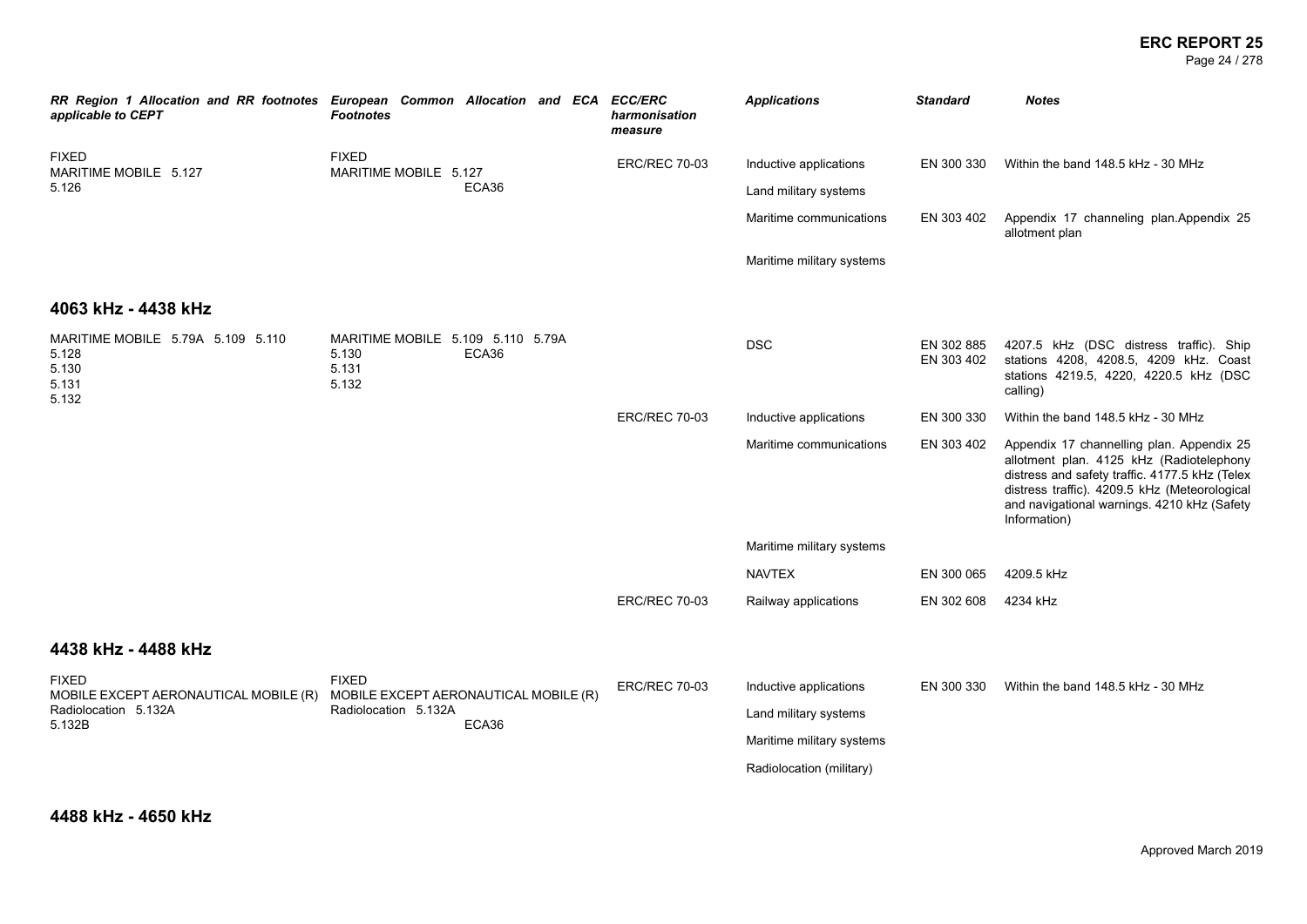### **ERC REPORT 25** Page 25 / 278

| applicable to CEPT                                    | RR Region 1 Allocation and RR footnotes European Common Allocation and ECA<br><b>Footnotes</b> | <b>ECC/ERC</b><br>harmonisation<br>measure | <b>Applications</b>           | <b>Standard</b> | <b>Notes</b>                                           |
|-------------------------------------------------------|------------------------------------------------------------------------------------------------|--------------------------------------------|-------------------------------|-----------------|--------------------------------------------------------|
| <b>FIXED</b><br>MOBILE EXCEPT AERONAUTICAL MOBILE (R) | <b>FIXED</b><br>MOBILE EXCEPT AERONAUTICAL MOBILE (R)                                          | <b>ERC/REC 70-03</b>                       | Inductive applications        | EN 300 330      | Within the band 148.5 kHz - 30 MHz                     |
|                                                       | ECA36                                                                                          |                                            | Land military systems         |                 |                                                        |
|                                                       |                                                                                                |                                            | Maritime military systems     |                 |                                                        |
| 4650 kHz - 4700 kHz                                   |                                                                                                |                                            |                               |                 |                                                        |
| AERONAUTICAL MOBILE (R)                               | AERONAUTICAL MOBILE (R)<br>ECA36                                                               |                                            | Aeronautical communications   |                 | Appendix 27 Allotment Plan. Including HF<br>Data Links |
|                                                       |                                                                                                |                                            | Aeronautical military systems |                 |                                                        |
|                                                       |                                                                                                | <b>ERC/REC 70-03</b>                       | Inductive applications        | EN 300 330      | Within the band 148.5 kHz - 30 MHz                     |
| 4700 kHz - 4750 kHz                                   |                                                                                                |                                            |                               |                 |                                                        |
| AERONAUTICAL MOBILE (OR)                              | AERONAUTICAL MOBILE (OR)<br>ECA36                                                              |                                            | Aeronautical communications   |                 | Appendix 26 Allotment Plan                             |
|                                                       |                                                                                                |                                            | Aeronautical military systems |                 |                                                        |
|                                                       |                                                                                                | <b>ERC/REC 70-03</b>                       | Inductive applications        | EN 300 330      | Within the band 148.5 kHz - 30 MHz                     |
| 4750 kHz - 4850 kHz                                   |                                                                                                |                                            |                               |                 |                                                        |
| AERONAUTICAL MOBILE (OR)<br>BROADCASTING 5.113        | AERONAUTICAL MOBILE (OR)<br><b>FIXED</b>                                                       |                                            | Aeronautical communications   |                 |                                                        |
| <b>FIXED</b><br><b>LAND MOBILE</b>                    | <b>LAND MOBILE</b><br>ECA36                                                                    |                                            | Aeronautical military systems |                 |                                                        |
|                                                       |                                                                                                | <b>ERC/REC 70-03</b>                       | Inductive applications        | EN 300 330      | Within the band 148.5 kHz - 30 MHz                     |
|                                                       |                                                                                                |                                            | Land military systems         |                 |                                                        |
| 4850 kHz - 4995 kHz                                   |                                                                                                |                                            |                               |                 |                                                        |
| BROADCASTING 5.113<br><b>FIXED</b>                    | <b>FIXED</b><br><b>LAND MOBILE</b>                                                             | <b>ERC/REC 70-03</b>                       | Inductive applications        | EN 300 330      | Within the band 148.5 kHz - 30 MHz                     |
| <b>LAND MOBILE</b>                                    | ECA36                                                                                          |                                            | Land military systems         |                 |                                                        |
|                                                       |                                                                                                |                                            |                               |                 |                                                        |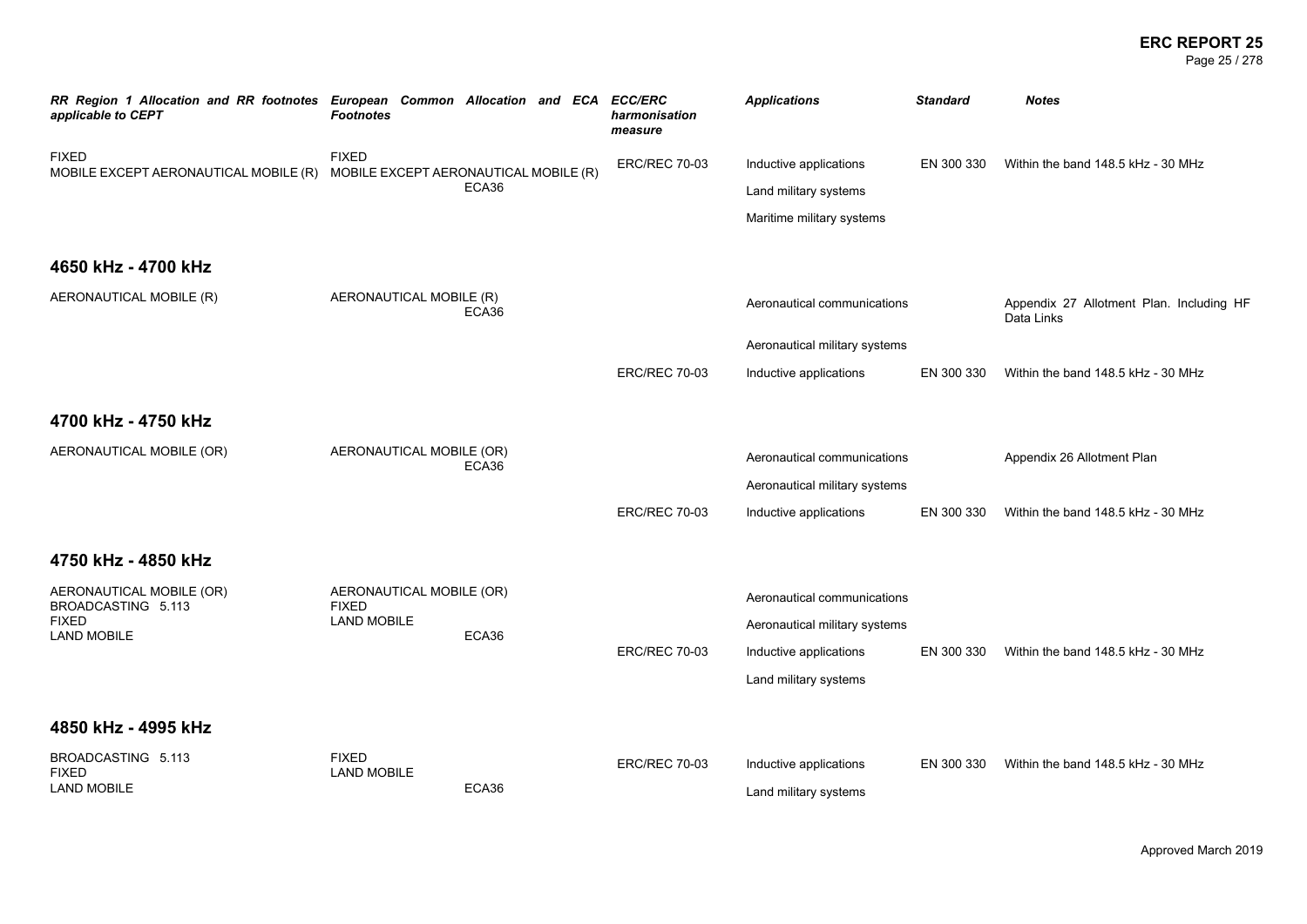### **ERC REPORT 25** Page 26 / 278

| RR Region 1 Allocation and RR footnotes European Common Allocation and ECA ECC/ERC<br>applicable to CEPT | <b>Footnotes</b>                                                          |       | harmonisation<br>measure | <b>Applications</b>                                                                                      | <b>Standard</b> | <b>Notes</b>                       |
|----------------------------------------------------------------------------------------------------------|---------------------------------------------------------------------------|-------|--------------------------|----------------------------------------------------------------------------------------------------------|-----------------|------------------------------------|
| 4995 kHz - 5003 kHz                                                                                      |                                                                           |       |                          |                                                                                                          |                 |                                    |
| STANDARD FREQUENCY AND TIME SIGNAL STANDARD FREQUENCY AND TIME SIGNAL<br>(5 000 KHZ)                     | (5 000 KHZ)                                                               |       | <b>ERC/REC 70-03</b>     | Inductive applications                                                                                   | EN 300 330      | Within the band 148.5 kHz - 30 MHz |
| 5000 kHz - 30 MHz                                                                                        |                                                                           |       |                          |                                                                                                          |                 |                                    |
|                                                                                                          |                                                                           |       |                          | <b>NMR</b>                                                                                               |                 |                                    |
| 5003 kHz - 5005 kHz                                                                                      |                                                                           |       |                          |                                                                                                          |                 |                                    |
| STANDARD FREQUENCY AND TIME SIGNAL<br>Space Research                                                     | STANDARD FREQUENCY AND TIME SIGNAL<br>Space Research                      |       | <b>ERC/REC 70-03</b>     | Inductive applications                                                                                   | EN 300 330      | Within the band 148.5 kHz - 30 MHz |
| 5005 kHz - 5060 kHz                                                                                      |                                                                           |       |                          |                                                                                                          |                 |                                    |
| BROADCASTING 5.113<br><b>FIXED</b>                                                                       | <b>FIXED</b>                                                              | ECA36 | <b>ERC/REC 70-03</b>     | Inductive applications<br>Land military systems                                                          | EN 300 330      | Within the band 148.5 kHz - 30 MHz |
| 5060 kHz - 5250 kHz                                                                                      |                                                                           |       |                          |                                                                                                          |                 |                                    |
| <b>FIXED</b><br>Mobile except aeronautical mobile<br>5.133                                               | <b>FIXED</b><br>Mobile except aeronautical mobile                         | ECA36 | <b>ERC/REC 70-03</b>     | Inductive applications<br>Land military systems<br>Maritime military systems                             | EN 300 330      | Within the band 148.5 kHz - 30 MHz |
| 5250 kHz - 5275 kHz                                                                                      |                                                                           |       |                          |                                                                                                          |                 |                                    |
| <b>FIXED</b><br>MOBILE EXCEPT AERONAUTICAL MOBILE<br>Radiolocation 5.132A<br>5.133A                      | <b>FIXED</b><br>MOBILE EXCEPT AERONAUTICAL MOBILE<br>Radiolocation 5.132A | ECA36 | <b>ERC/REC 70-03</b>     | Inductive applications<br>Land military systems<br>Maritime military systems<br>Radiolocation (military) | EN 300 330      | Within the band 148.5 kHz - 30 MHz |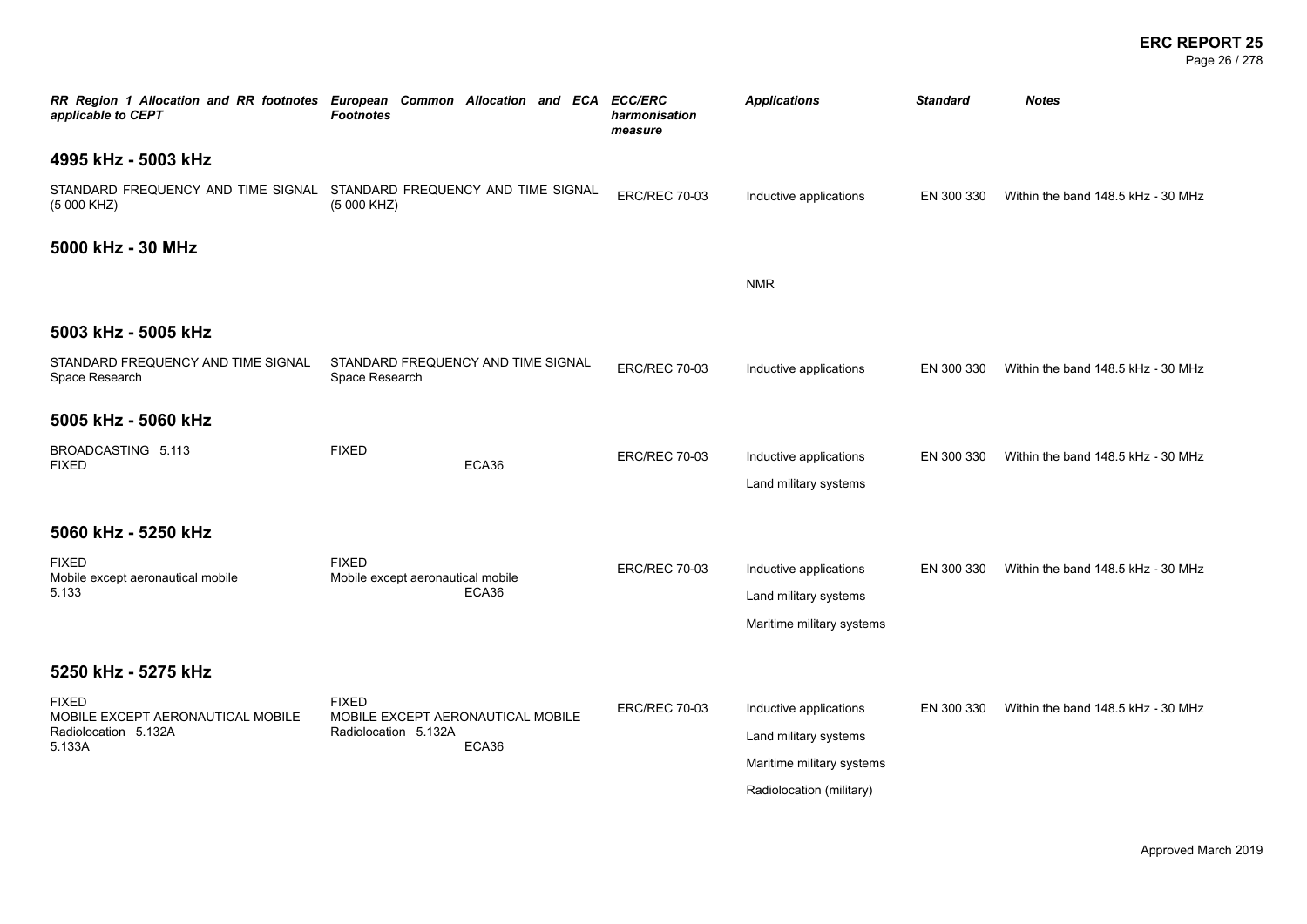### **ERC REPORT 25** Page 27 / 278

| RR Region 1 Allocation and RR footnotes European Common Allocation and ECA<br>applicable to CEPT | <b>Footnotes</b>                                                    |       | <b>ECC/ERC</b><br>harmonisation<br>measure | <b>Applications</b>                                                                                             | <b>Standard</b>          | <b>Notes</b>                       |
|--------------------------------------------------------------------------------------------------|---------------------------------------------------------------------|-------|--------------------------------------------|-----------------------------------------------------------------------------------------------------------------|--------------------------|------------------------------------|
| 5275 kHz - 5351.5 kHz                                                                            |                                                                     |       |                                            |                                                                                                                 |                          |                                    |
| <b>FIXED</b><br>MOBILE EXCEPT AERONAUTICAL MOBILE                                                | <b>FIXED</b><br>MOBILE EXCEPT AERONAUTICAL MOBILE                   | ECA36 | <b>ERC/REC 70-03</b>                       | Inductive applications<br>Land military systems<br>Maritime military systems                                    | EN 300 330               | Within the band 148.5 kHz - 30 MHz |
| 5351.5 kHz - 5366.5 kHz                                                                          |                                                                     |       |                                            |                                                                                                                 |                          |                                    |
| <b>FIXED</b><br>MOBILE EXCEPT AERONAUTICAL MOBILE<br>Amateur 5.133B                              | <b>FIXED</b><br>MOBILE EXCEPT AERONAUTICAL MOBILE<br>Amateur 5.133B | ECA36 | <b>ERC/REC 70-03</b>                       | Amateur<br>Inductive applications<br>Land military systems<br>Maritime military systems                         | EN 301 783<br>EN 300 330 | Within the band 148.5 kHz - 30 MHz |
| 5366.5 kHz - 5450 kHz                                                                            |                                                                     |       |                                            |                                                                                                                 |                          |                                    |
| <b>FIXED</b><br>MOBILE EXCEPT AERONAUTICAL MOBILE                                                | <b>FIXED</b><br>MOBILE EXCEPT AERONAUTICAL MOBILE                   | ECA36 | <b>ERC/REC 70-03</b>                       | Inductive applications<br>Land military systems<br>Maritime military systems                                    | EN 300 330               | Within the band 148.5 kHz - 30 MHz |
| 5450 kHz - 5480 kHz                                                                              |                                                                     |       |                                            |                                                                                                                 |                          |                                    |
| AERONAUTICAL MOBILE (OR)<br><b>FIXED</b><br><b>LAND MOBILE</b>                                   | AERONAUTICAL MOBILE (OR)<br><b>FIXED</b><br><b>LAND MOBILE</b>      | ECA36 | <b>ERC/REC 70-03</b>                       | Aeronautical communications<br>Aeronautical military systems<br>Inductive applications<br>Land military systems | EN 300 330               | Within the band 148.5 kHz - 30 MHz |

**5480 kHz - 5680 kHz**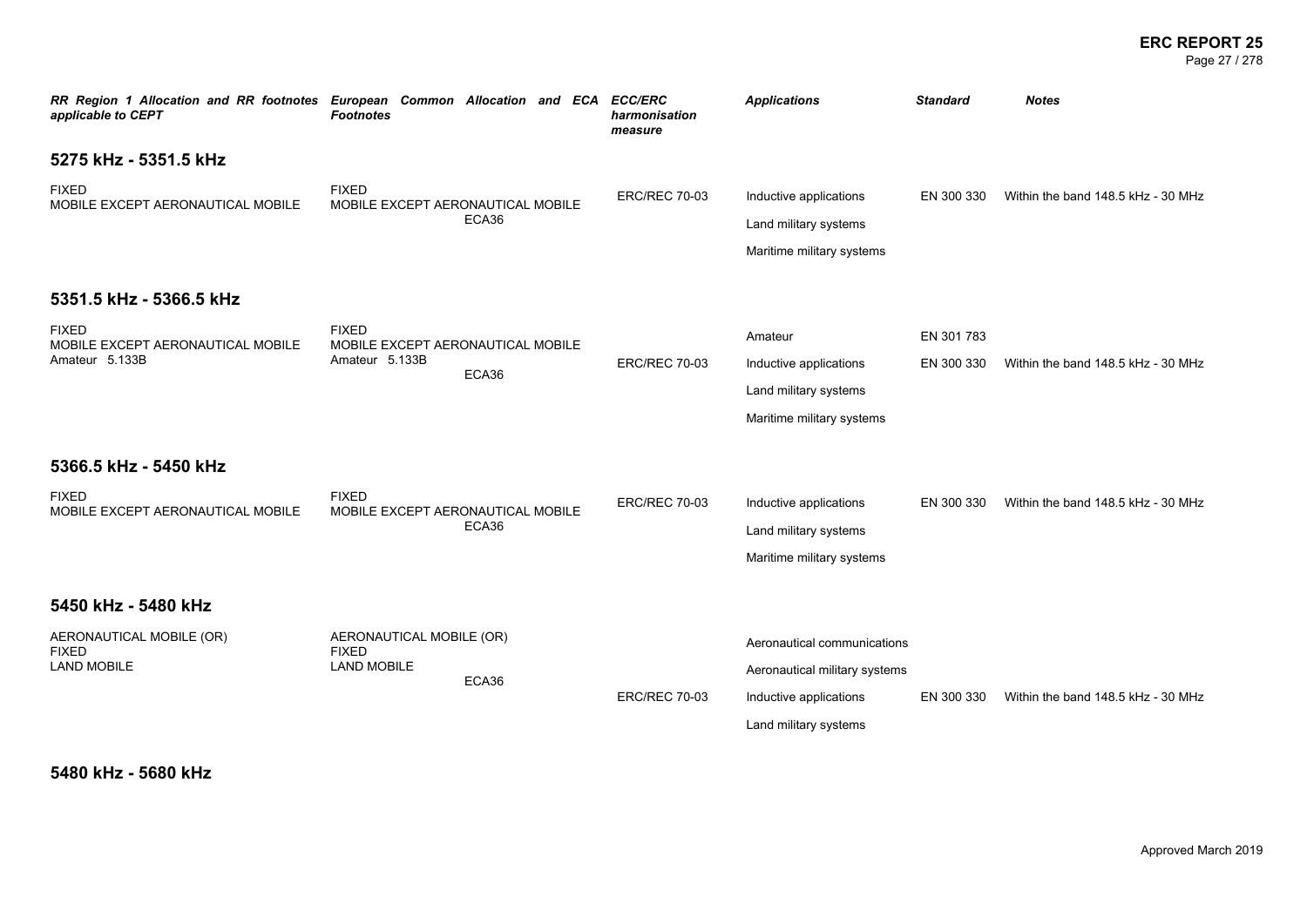Page 28 / 278

| RR Region 1 Allocation and RR footnotes European Common Allocation and ECA<br>applicable to CEPT | <b>Footnotes</b>                                    |       | <b>ECC/ERC</b><br>harmonisation<br>measure | <b>Applications</b>           | <b>Standard</b>          | <b>Notes</b>                                                              |
|--------------------------------------------------------------------------------------------------|-----------------------------------------------------|-------|--------------------------------------------|-------------------------------|--------------------------|---------------------------------------------------------------------------|
| AERONAUTICAL MOBILE (R)<br>5.111<br>5.115                                                        | AERONAUTICAL MOBILE-SATELLITE (R)<br>5.111<br>5.115 | ECA36 |                                            | Aeronautical communications   |                          | Appendix 27 Allotment Plan.Including HF<br>Data Links                     |
|                                                                                                  |                                                     |       |                                            | Aeronautical military systems |                          |                                                                           |
|                                                                                                  |                                                     |       | <b>ERC/REC 70-03</b>                       | Inductive applications        | EN 300 330               | Within the band 148.5 kHz - 30 MHz                                        |
|                                                                                                  |                                                     |       |                                            | SAR (communications)          | EN 303 402               | 5680<br>kHz<br>(Aeronautical/Maritime<br>radiotelephony SAR coordination) |
| 5680 kHz - 5730 kHz                                                                              |                                                     |       |                                            |                               |                          |                                                                           |
| AERONAUTICAL MOBILE (OR)<br>5.111                                                                | AERONAUTICAL MOBILE (OR)<br>5.111                   | ECA36 |                                            | Aeronautical communications   |                          | Appendix 26 Allotment Plan                                                |
| 5.115                                                                                            | 5.115                                               |       |                                            | Aeronautical military systems |                          |                                                                           |
|                                                                                                  |                                                     |       | <b>ERC/REC 70-03</b>                       | Inductive applications        | EN 300 330               | Within the band 148.5 kHz - 30 MHz                                        |
|                                                                                                  |                                                     |       |                                            | SAR (communications)          | EN 303 402               | 5680<br>kHz<br>(Aeronautical/Maritime<br>radiotelephony SAR coordination) |
| 5730 kHz - 5900 kHz                                                                              |                                                     |       |                                            |                               |                          |                                                                           |
| <b>FIXED</b>                                                                                     | <b>FIXED</b><br><b>LAND MOBILE</b>                  | ECA36 | <b>ERC/REC 70-03</b>                       | Inductive applications        | EN 300 330               | Within the band 148.5 kHz - 30 MHz                                        |
| <b>LAND MOBILE</b>                                                                               |                                                     |       |                                            | Land military systems         |                          |                                                                           |
| 5900 kHz - 5950 kHz                                                                              |                                                     |       |                                            |                               |                          |                                                                           |
| BROADCASTING 5.134<br>5.136                                                                      | BROADCASTING 5.134<br>5.136                         |       |                                            | Broadcasting                  | EN 302 017<br>EN 302 245 | Article 12 planning procedure.<br>Digital<br>systems to be introduced     |
|                                                                                                  |                                                     |       | <b>ERC/REC 70-03</b>                       | Inductive applications        | EN 300 330               | Within the band 148.5 kHz - 30 MHz                                        |

# **5950 kHz - 6200 kHz**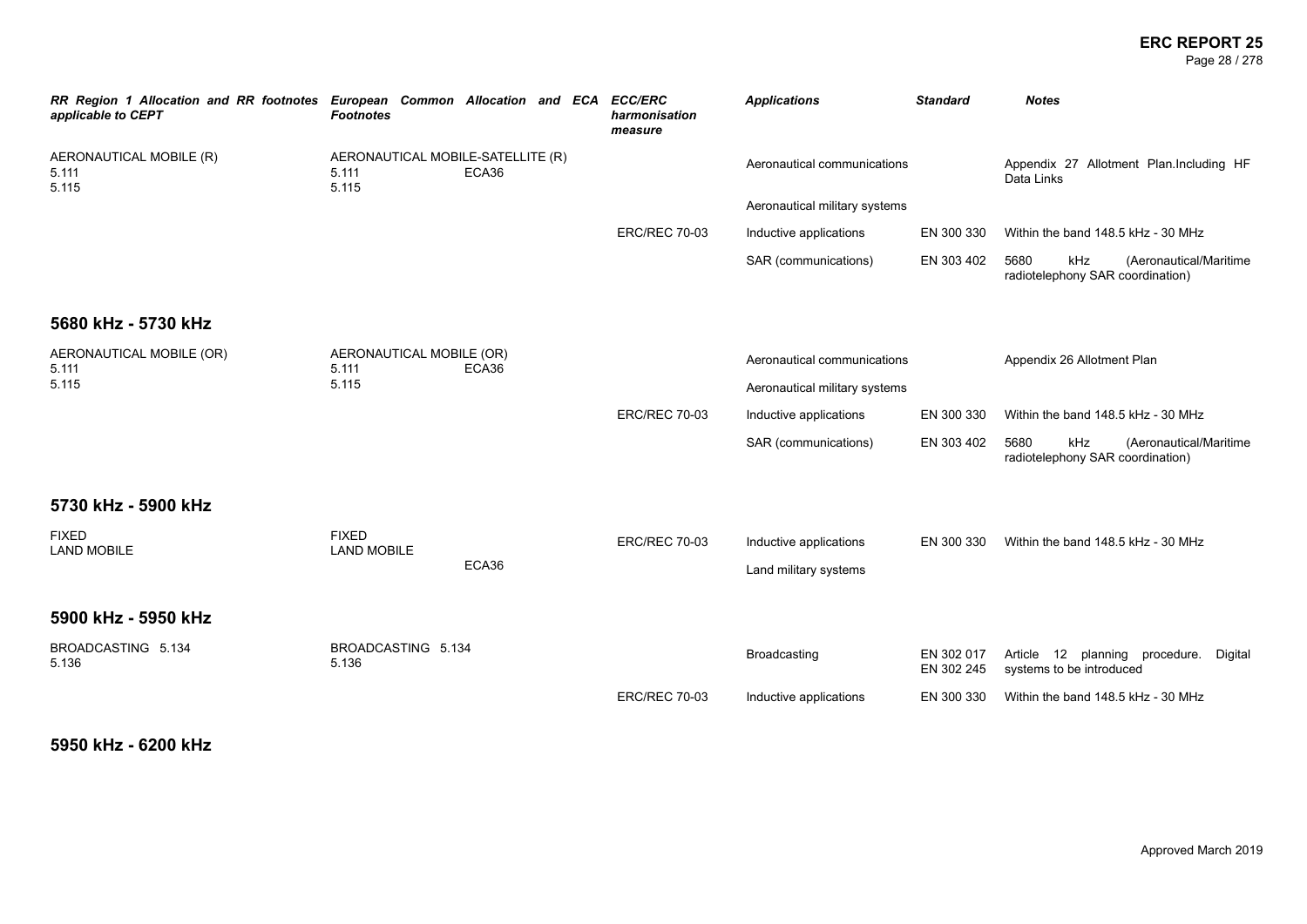Page 29 / 278

| RR Region 1 Allocation and RR footnotes European Common Allocation and ECA ECC/ERC<br>applicable to CEPT | <b>Footnotes</b>                                             | harmonisation<br>measure | <b>Applications</b>           | <b>Standard</b>          | <b>Notes</b>                                                                                                                                                                                           |
|----------------------------------------------------------------------------------------------------------|--------------------------------------------------------------|--------------------------|-------------------------------|--------------------------|--------------------------------------------------------------------------------------------------------------------------------------------------------------------------------------------------------|
| <b>BROADCASTING</b>                                                                                      | <b>BROADCASTING</b>                                          |                          | Broadcasting                  | EN 302 017<br>EN 302 245 | Article 12 planning procedure. Digital<br>systems to be introduced                                                                                                                                     |
|                                                                                                          |                                                              | <b>ERC/REC 70-03</b>     | Inductive applications        | EN 300 330               | Within the band 148.5 kHz - 30 MHz                                                                                                                                                                     |
| 6200 kHz - 6525 kHz                                                                                      |                                                              |                          |                               |                          |                                                                                                                                                                                                        |
| MARITIME MOBILE 5.109 5.110 5.130<br>5.132<br>5.137                                                      | MARITIME MOBILE 5.109 5.110 5.130<br>5.132<br>ECA36<br>5.137 |                          | <b>DSC</b>                    | EN 302 885<br>EN 303 402 | 6312 kHz (DSC distress traffice). 6312.5,<br>6313, 6313.5, 6331, 6331.5, 6332 kHz (DSC<br>calling)                                                                                                     |
|                                                                                                          |                                                              | <b>ERC/REC 70-03</b>     | Inductive applications        | EN 300 330               | Within the band 148.5 kHz - 30 MHz                                                                                                                                                                     |
|                                                                                                          |                                                              |                          | Maritime communications       | EN 303 402               | Appendix 17 channeling plan. Appendix 25<br>allotment plan. 6215 kHz. (Radiotelephony<br>distress and safety traffic). 6268 kHz (Telex<br>distress traffic). 6314 kHz (Maritime Safety<br>Information) |
|                                                                                                          |                                                              |                          | Maritime military systems     |                          |                                                                                                                                                                                                        |
| 6525 kHz - 6685 kHz                                                                                      |                                                              |                          |                               |                          |                                                                                                                                                                                                        |
| AERONAUTICAL MOBILE (R)                                                                                  | AERONAUTICAL MOBILE (R)<br>ECA36                             |                          | Aeronautical communications   |                          | Appendix 27 Allotment Plan. Including HF<br>Data Links                                                                                                                                                 |
|                                                                                                          |                                                              |                          | Aeronautical military systems |                          |                                                                                                                                                                                                        |
|                                                                                                          |                                                              | <b>ERC/REC 70-03</b>     | Inductive applications        | EN 300 330               | Within the band 148.5 kHz - 30 MHz                                                                                                                                                                     |
| 6685 kHz - 6765 kHz                                                                                      |                                                              |                          |                               |                          |                                                                                                                                                                                                        |
| AERONAUTICAL MOBILE (OR)                                                                                 | AERONAUTICAL MOBILE (OR)<br>ECA36                            |                          | Aeronautical communications   |                          | Appendix 26 Allotment Plan                                                                                                                                                                             |
|                                                                                                          |                                                              |                          | Aeronautical military systems |                          |                                                                                                                                                                                                        |
|                                                                                                          |                                                              | <b>ERC/REC 70-03</b>     | Inductive applications        | EN 300 330               | Within the band 148.5 kHz - 30 MHz                                                                                                                                                                     |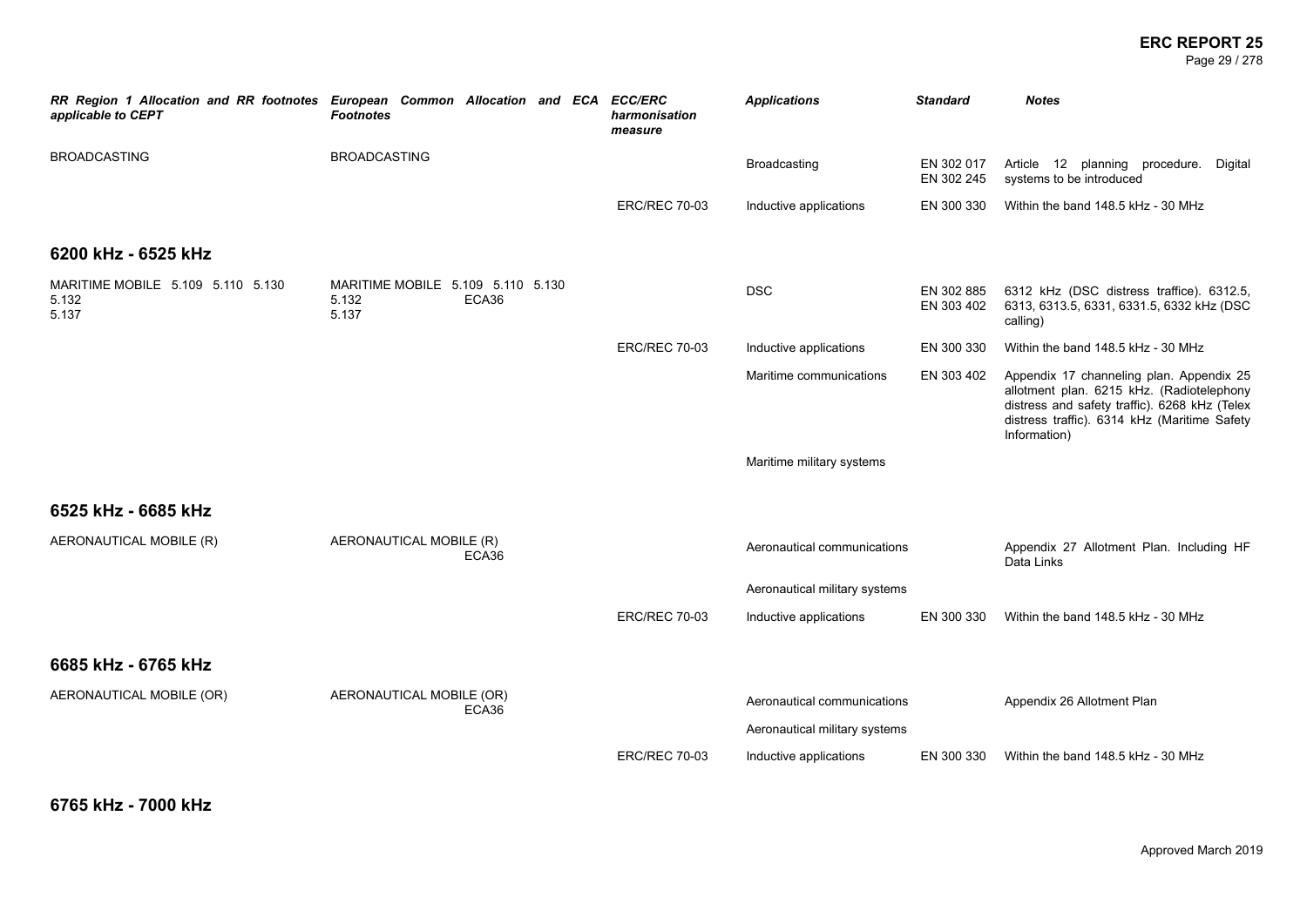Page 30 / 278

| applicable to CEPT                                    | RR Region 1 Allocation and RR footnotes European Common Allocation and ECA ECC/ERC<br><b>Footnotes</b> | harmonisation<br>measure | <b>Applications</b>       | <b>Standard</b>          | <b>Notes</b>                                                             |
|-------------------------------------------------------|--------------------------------------------------------------------------------------------------------|--------------------------|---------------------------|--------------------------|--------------------------------------------------------------------------|
| <b>FIXED</b><br>MOBILE EXCEPT AERONAUTICAL MOBILE (R) | <b>FIXED</b><br>MOBILE EXCEPT AERONAUTICAL MOBILE (R)                                                  |                          | <b>ISM</b>                |                          | Within the band 6765-6795 kHz                                            |
| 5.138                                                 | ECA36<br>5.138                                                                                         | <b>ERC/REC 70-03</b>     | Inductive applications    | EN 300 330               | Within the band 6765-6795 kHz; and within<br>the band 148.5 kHz - 30 MHz |
|                                                       |                                                                                                        |                          | Land military systems     |                          |                                                                          |
|                                                       |                                                                                                        |                          | Maritime military systems |                          |                                                                          |
| 7000 kHz - 7100 kHz                                   |                                                                                                        |                          |                           |                          |                                                                          |
| <b>AMATEUR</b><br>AMATEUR-SATELLITE                   | <b>AMATEUR</b><br>AMATEUR-SATELLITE                                                                    |                          | Amateur                   | EN 301 783               | Within the band 7000-7200 kHz                                            |
| 5.140<br>5.141<br>5.141A                              |                                                                                                        | <b>ERC/REC 70-03</b>     | Inductive applications    | EN 300 330               | Within the band 148.5 kHz - 30 MHz                                       |
| 7100 kHz - 7200 kHz                                   |                                                                                                        |                          |                           |                          |                                                                          |
| <b>AMATEUR</b><br>5.141A                              | <b>AMATEUR</b>                                                                                         |                          | Amateur                   | EN 301 783               | Within the band 7000-7200 kHz                                            |
| 5.141B                                                |                                                                                                        | <b>ERC/REC 70-03</b>     | Inductive applications    | EN 300 330               | Within the band 148.5 kHz - 30 MHz                                       |
| 7200 kHz - 7300 kHz                                   |                                                                                                        |                          |                           |                          |                                                                          |
| <b>BROADCASTING</b>                                   | <b>BROADCASTING</b>                                                                                    |                          | Broadcasting              | EN 302 017<br>EN 302 245 | Article 12 planning procedure.<br>Digital<br>systems to be introduced    |
|                                                       |                                                                                                        | <b>ERC/REC 70-03</b>     | Inductive applications    | EN 300 330               | Within the band 148.5 kHz - 30 MHz                                       |
| 7300 kHz - 7400 kHz                                   |                                                                                                        |                          |                           |                          |                                                                          |
| BROADCASTING 5.134<br>5.143<br>5.143A                 | BROADCASTING 5.134<br>5.143<br>5.143B                                                                  |                          | Broadcasting              | EN 302 017<br>EN 302 245 | Article 12 planning procedure.<br>Digital<br>systems to be introduced    |
| 5.143B<br>5.143C<br>5.143D                            |                                                                                                        | <b>ERC/REC 70-03</b>     | Inductive applications    | EN 300 330               | Within the band 148.5 kHz - 30 MHz                                       |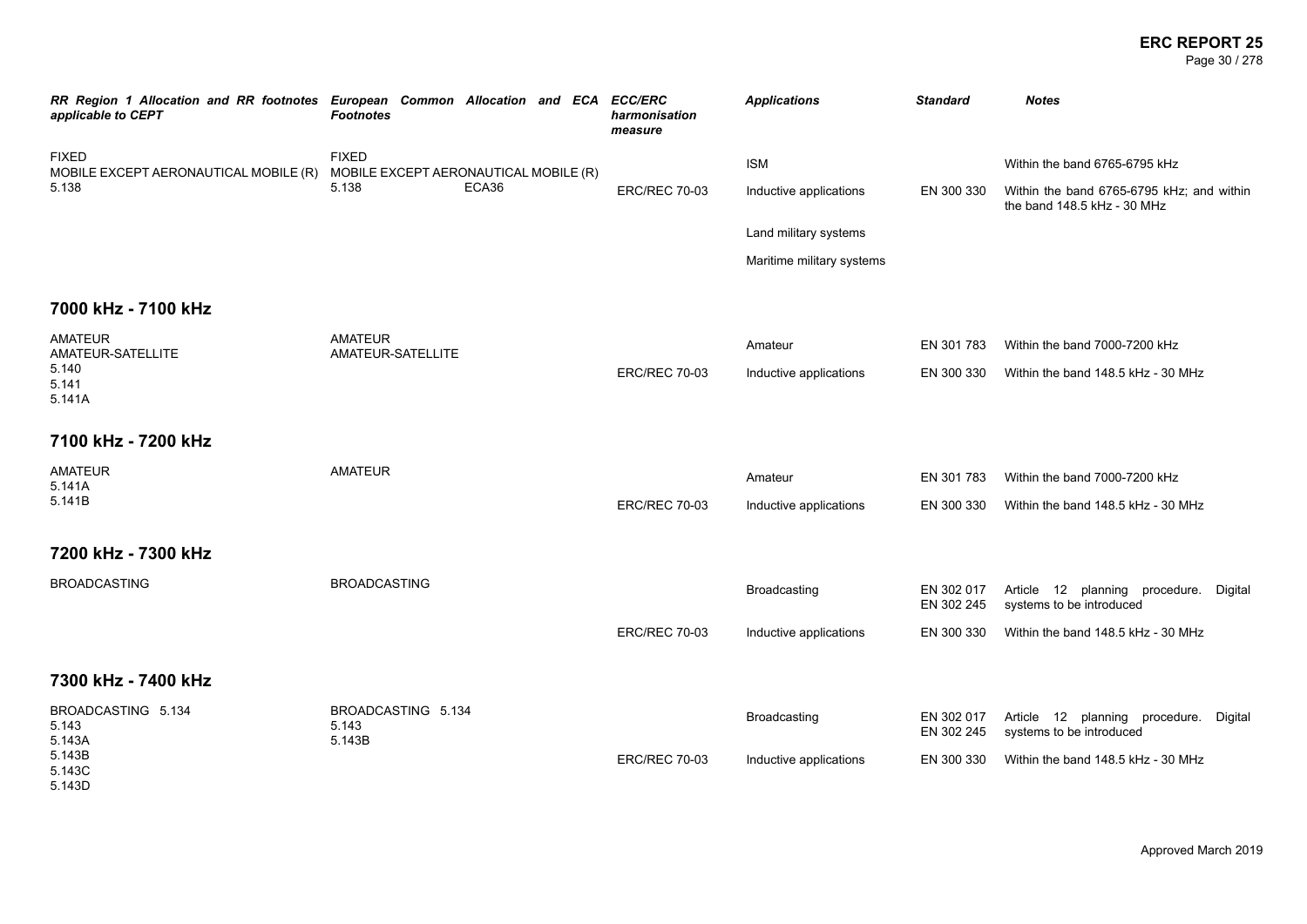#### **ERC REPORT 25** Page 31 / 278

*RR Region 1 Allocation and RR footnotes European Common Allocation and ECA ECC/ERC applicable to CEPT Footnotes harmonisation measure Applications Standard Notes* **7400 kHz - 7450 kHz** BROADCASTING 5.143B 5.143C BROADCASTING<br>5 143B 5.143B Broadcasting EN 302 017 EN 302 245 Article 12 planning procedure. Digital systems to be introduced ERC/REC 70-03 Inductive applications EN 300 330 Within the band 7400-8800 kHz; and within the band 148.5 kHz - 30 MHz **7450 kHz - 8100 kHz** FIXED MOBILE EXCEPT AERONAUTICAL MOBILE (R) MOBILE EXCEPT AERONAUTICAL MOBILE (R) 5.144 FIXED ECA36 ERC/REC 70-03 Inductive applications EN 300 330 Within the band 7400-8800 kHz; and within the band 148.5 kHz - 30 MHz Land military systems Maritime military systems **8100 kHz - 8195 kHz** FIXED MARITIME MOBILE FIXED MARITIME MOBILE ECA36 ERC/REC 70-03 Inductive applications EN 300 330 Within the band 7400-8800 kHz; and within the band 148.5 kHz - 30 MHz Land military systems Maritime communications EN 303 402 Appendix 17 channeling plan Maritime military systems

**8195 kHz - 8815 kHz**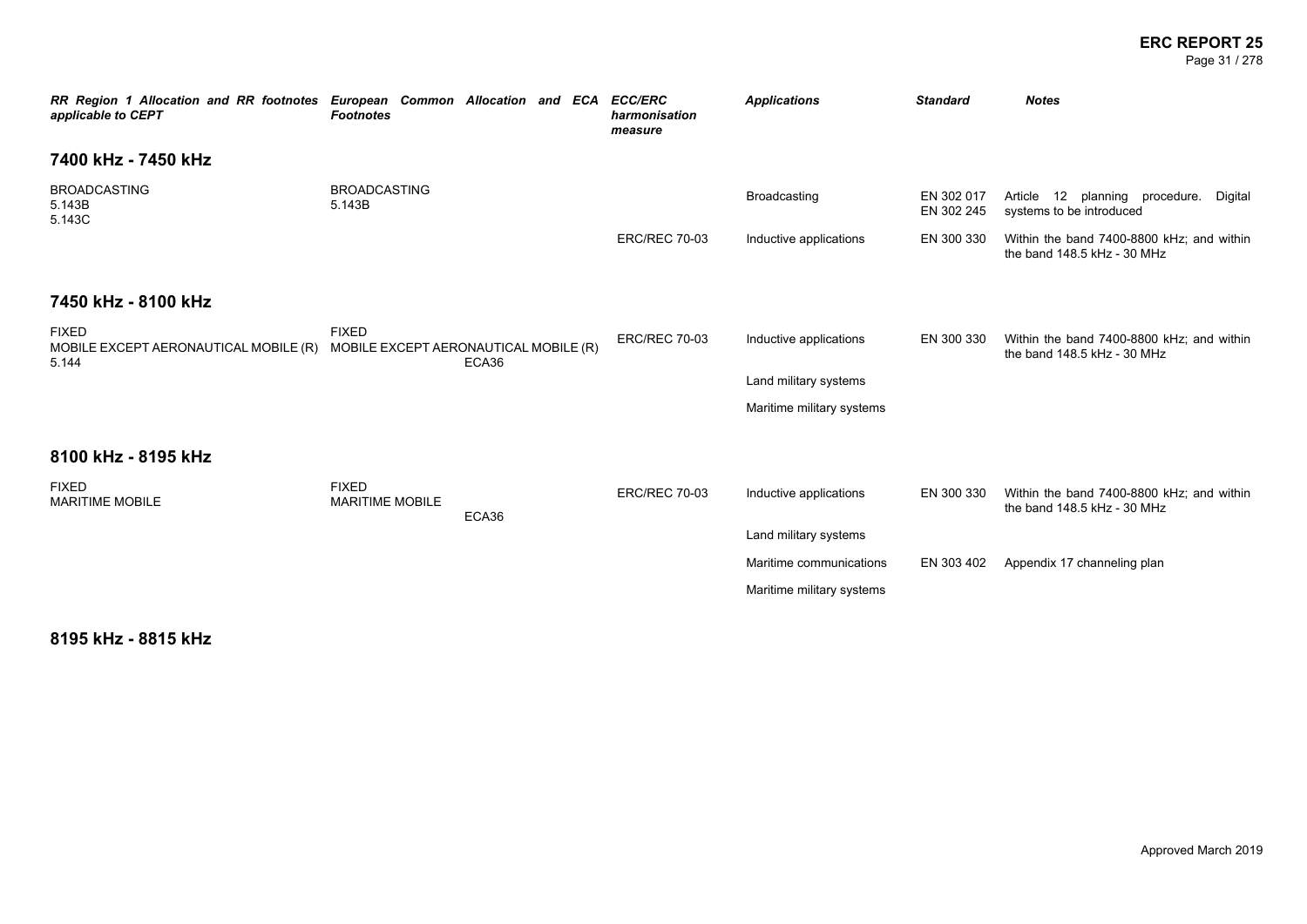Page 32 / 278

| RR Region 1 Allocation and RR footnotes European Common Allocation and ECA ECC/ERC<br>applicable to CEPT | <b>Footnotes</b>         |       | harmonisation<br>measure | <b>Applications</b>           | <b>Standard</b>          | <b>Notes</b>                                                                                                                                                                                             |
|----------------------------------------------------------------------------------------------------------|--------------------------|-------|--------------------------|-------------------------------|--------------------------|----------------------------------------------------------------------------------------------------------------------------------------------------------------------------------------------------------|
| MARITIME MOBILE 5.109 5.110 5.132 5.145 MARITIME MOBILE 5.109 5.110 5.132 5.145<br>5.111                 | 5.111                    | ECA36 |                          | <b>DSC</b>                    | EN 302 885<br>EN 303 402 | 8414.5 kHz (DSC distress traffic). 8415,<br>8415.5, 8416, 8436.5, 8437, 8437.5 kHz<br>(DSC calling)                                                                                                      |
|                                                                                                          |                          |       | <b>ERC/REC 70-03</b>     | Inductive applications        | EN 300 330               | Within the band 7400-8800 kHz; and within<br>the band 148.5 kHz - 30 MHz                                                                                                                                 |
|                                                                                                          |                          |       |                          | Maritime communications       | EN 303 402               | Appendix 17 channeling plan. Appendix 25<br>allotment plan. 8291 kHz (Radiotelephony<br>distress and safety traffic).8376.5 kHz (Telex<br>distress traffic). 8416.5 kHz (Maritime Safety<br>Information) |
|                                                                                                          |                          |       |                          | Maritime military systems     |                          |                                                                                                                                                                                                          |
| 8815 kHz - 8965 kHz                                                                                      |                          |       |                          |                               |                          |                                                                                                                                                                                                          |
| AERONAUTICAL MOBILE (R)                                                                                  | AERONAUTICAL MOBILE (R)  | ECA36 |                          | Aeronautical communications   |                          | Appendix 27 Allotment Plan. Including HF<br>Data Links                                                                                                                                                   |
|                                                                                                          |                          |       |                          | Aeronautical military systems |                          |                                                                                                                                                                                                          |
|                                                                                                          |                          |       | <b>ERC/REC 70-03</b>     | Inductive applications        | EN 300 330               | Within the band 148.5 kHz - 30 MHz                                                                                                                                                                       |
| 8965 kHz - 9040 kHz                                                                                      |                          |       |                          |                               |                          |                                                                                                                                                                                                          |
| AERONAUTICAL MOBILE (OR)                                                                                 | AERONAUTICAL MOBILE (OR) | ECA36 |                          | Aeronautical communications   |                          | Appendix 26 Allotment Plan                                                                                                                                                                               |
|                                                                                                          |                          |       |                          | Aeronautical military systems |                          |                                                                                                                                                                                                          |
|                                                                                                          |                          |       | <b>ERC/REC 70-03</b>     | Inductive applications        | EN 300 330               | Within the band 148.5 kHz - 30 MHz                                                                                                                                                                       |
| 9040 kHz - 9305 kHz                                                                                      |                          |       |                          |                               |                          |                                                                                                                                                                                                          |
| <b>FIXED</b>                                                                                             | <b>FIXED</b>             | ECA36 | <b>ERC/REC 70-03</b>     | Inductive applications        | EN 300 330               | Within the band 148.5 kHz - 30 MHz                                                                                                                                                                       |
|                                                                                                          |                          |       |                          | Land military systems         |                          |                                                                                                                                                                                                          |

**9305 kHz - 9355 kHz**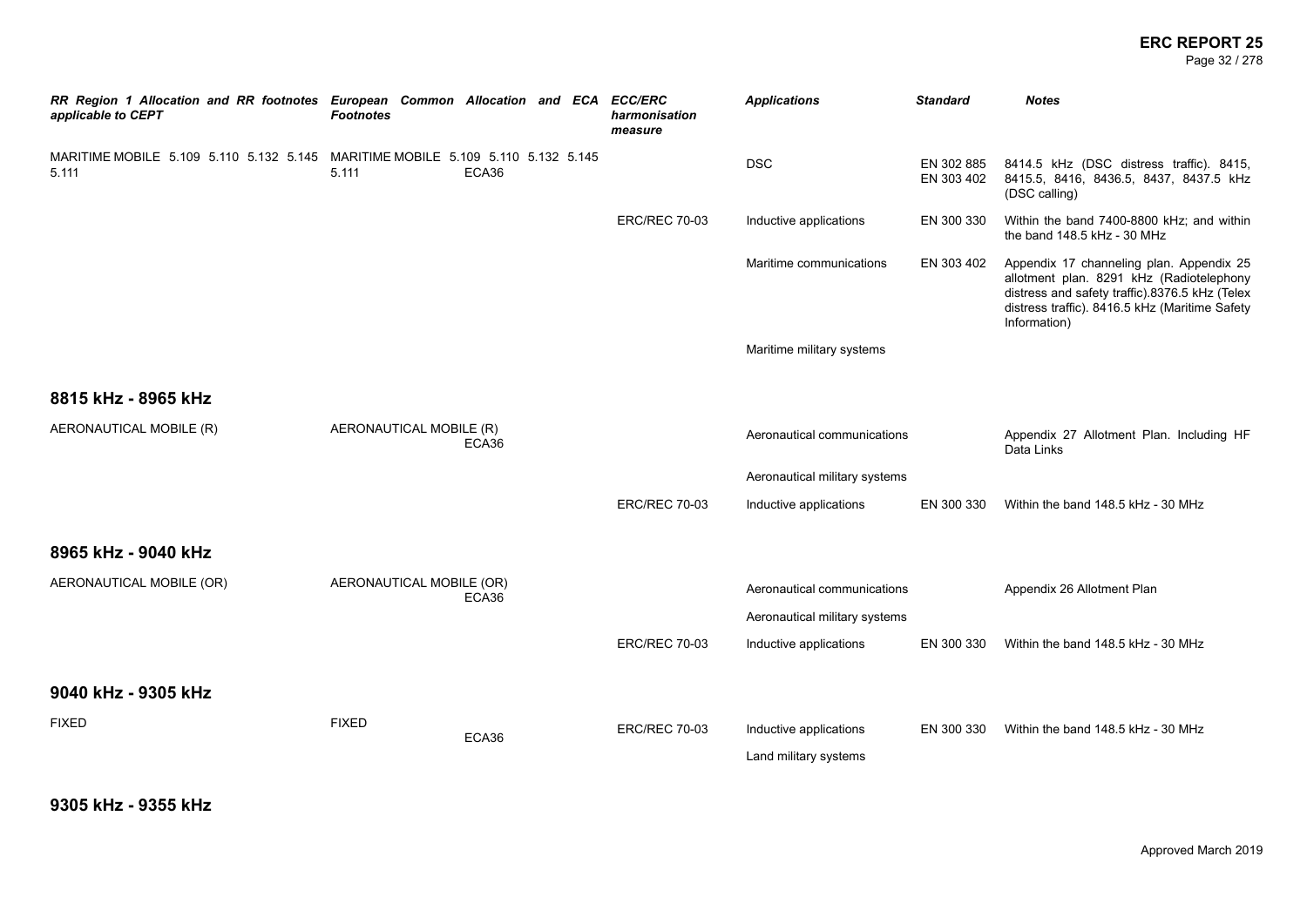### **ERC REPORT 25** Page 33 / 278

| RR Region 1 Allocation and RR footnotes European Common Allocation and ECA<br>applicable to CEPT | <b>Footnotes</b>                                            |       | <b>ECC/ERC</b><br>harmonisation<br>measure | <b>Applications</b>    | <b>Standard</b>          | <b>Notes</b>                                                       |  |
|--------------------------------------------------------------------------------------------------|-------------------------------------------------------------|-------|--------------------------------------------|------------------------|--------------------------|--------------------------------------------------------------------|--|
| <b>FIXED</b><br>Radiolocation 5.145A                                                             | <b>FIXED</b><br>Radiolocation 5.145A                        |       | <b>ERC/REC 70-03</b>                       | Inductive applications | EN 300 330               | Within the band 148.5 kHz - 30 MHz                                 |  |
| 5.145B                                                                                           |                                                             | ECA36 |                                            | Land military systems  |                          |                                                                    |  |
| 9355 kHz - 9400 kHz                                                                              |                                                             |       |                                            |                        |                          |                                                                    |  |
| <b>FIXED</b>                                                                                     | <b>FIXED</b>                                                | ECA36 | <b>ERC/REC 70-03</b>                       | Inductive applications | EN 300 330               | Within the band 148.5 kHz - 30 MHz                                 |  |
|                                                                                                  |                                                             |       |                                            | Land military systems  |                          |                                                                    |  |
| 9400 kHz - 9500 kHz                                                                              |                                                             |       |                                            |                        |                          |                                                                    |  |
| BROADCASTING 5.134<br>5.146                                                                      | BROADCASTING 5.134<br>5.146                                 |       |                                            | Broadcasting           | EN 302 017<br>EN 302 245 | Article 12 planning procedure. Digital<br>systems to be introduced |  |
|                                                                                                  |                                                             |       | <b>ERC/REC 70-03</b>                       | Inductive applications | EN 300 330               | Within the band 148.5 kHz - 30 MHz                                 |  |
| 9500 kHz - 9900 kHz                                                                              |                                                             |       |                                            |                        |                          |                                                                    |  |
| <b>BROADCASTING</b><br>5.147                                                                     | <b>BROADCASTING</b><br>5.147                                |       |                                            | Broadcasting           | EN 302 017<br>EN 302 245 | Article 12 planning procedure. Digital<br>systems to be introduced |  |
|                                                                                                  |                                                             |       | <b>ERC/REC 70-03</b>                       | Inductive applications | EN 300 330               | Within the band 148.5 kHz - 30 MHz                                 |  |
| 9900 kHz - 9995 kHz                                                                              |                                                             |       |                                            |                        |                          |                                                                    |  |
| <b>FIXED</b>                                                                                     | <b>FIXED</b>                                                | ECA36 | <b>ERC/REC 70-03</b>                       | Inductive applications | EN 300 330               | Within the band 148.5 kHz - 30 MHz                                 |  |
|                                                                                                  |                                                             |       |                                            | Land military systems  |                          |                                                                    |  |
| 9995 kHz - 10003 kHz                                                                             |                                                             |       |                                            |                        |                          |                                                                    |  |
| STANDARD FREQUENCY AND TIME SIGNAL<br>(10 000 KHZ)<br>5.111                                      | STANDARD FREQUENCY AND TIME SIGNAL<br>(10 000 KHZ)<br>5.111 |       | <b>ERC/REC 70-03</b>                       | Inductive applications | EN 300 330               | Within the band 148.5 kHz - 30 MHz                                 |  |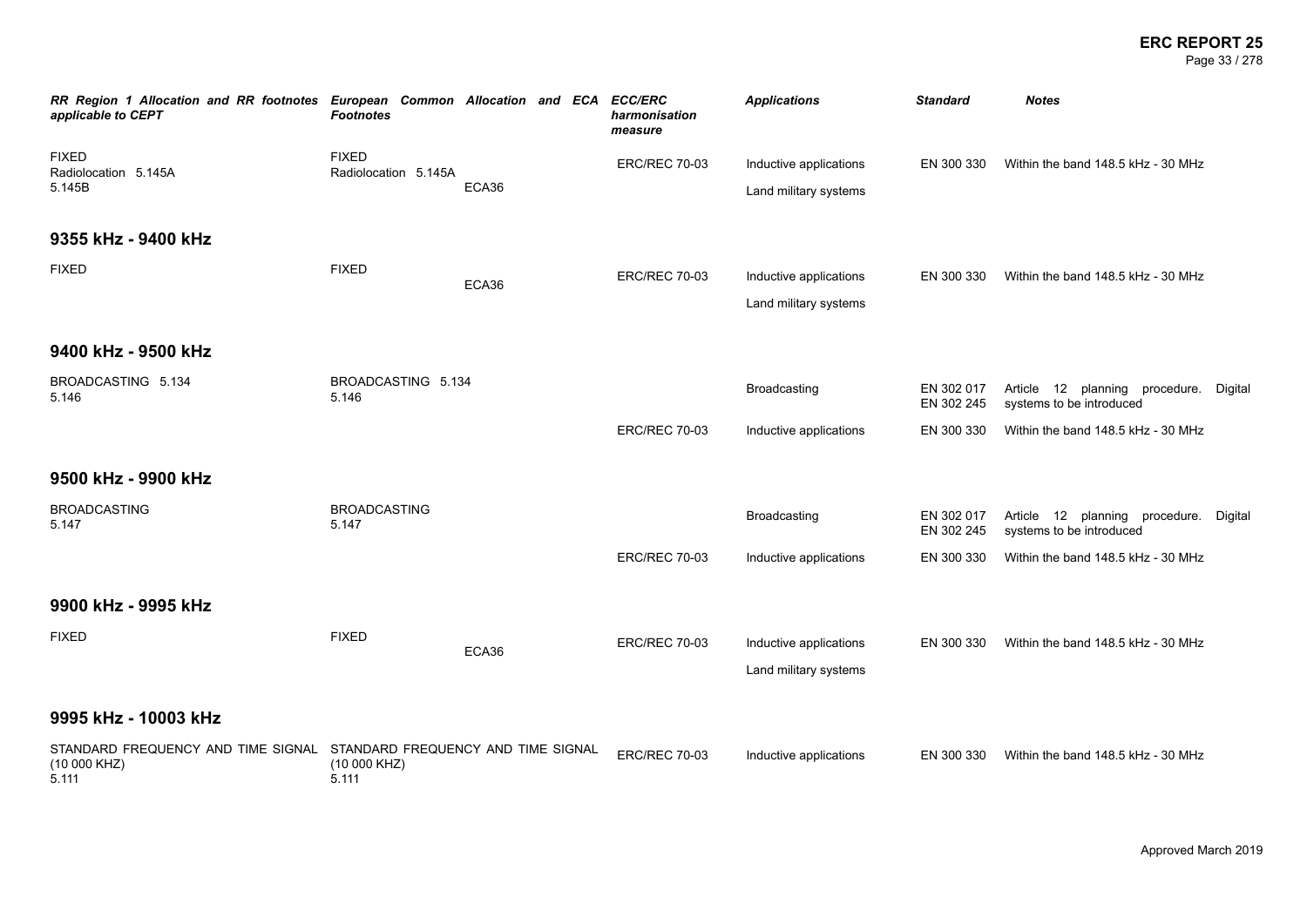### **ERC REPORT 25** Page 34 / 278

| RR Region 1 Allocation and RR footnotes European Common Allocation and ECA<br>applicable to CEPT | <b>Footnotes</b>                                      |                                    | <b>ECC/ERC</b><br>harmonisation<br>measure | <b>Applications</b>                            | <b>Standard</b> | <b>Notes</b>                                                                                   |
|--------------------------------------------------------------------------------------------------|-------------------------------------------------------|------------------------------------|--------------------------------------------|------------------------------------------------|-----------------|------------------------------------------------------------------------------------------------|
| 10003 kHz - 10005 kHz                                                                            |                                                       |                                    |                                            |                                                |                 |                                                                                                |
| STANDARD FREQUENCY AND TIME SIGNAL<br>Space Research<br>5.111                                    | Space Research<br>5.111                               | STANDARD FREQUENCY AND TIME SIGNAL | <b>ERC/REC 70-03</b>                       | Inductive applications<br>SAR (communications) | EN 300 330      | Within the band 148.5 kHz - 30 MHz<br>10003 kHz (+/-3 kHz) concerning manned<br>space vehicles |
| 10005 kHz - 10100 kHz                                                                            |                                                       |                                    |                                            |                                                |                 |                                                                                                |
| AERONAUTICAL MOBILE (R)<br>5.111                                                                 | AERONAUTICAL MOBILE (R)<br>5.111                      | ECA36                              |                                            | Aeronautical communications                    |                 | Appendix 27 Allotment Plan. Including HF<br>Data Links                                         |
|                                                                                                  |                                                       |                                    |                                            | Aeronautical military systems                  |                 |                                                                                                |
|                                                                                                  |                                                       |                                    | <b>ERC/REC 70-03</b>                       | Inductive applications                         | EN 300 330      | Within the band 148.5 kHz - 30 MHz                                                             |
| 10100 kHz - 10150 kHz                                                                            |                                                       |                                    |                                            |                                                |                 |                                                                                                |
| <b>FIXED</b><br>Amateur                                                                          | <b>FIXED</b><br>Amateur                               |                                    |                                            | Amateur                                        | EN 301 783      |                                                                                                |
|                                                                                                  |                                                       | ECA36                              | <b>ERC/REC 70-03</b>                       | Inductive applications                         | EN 300 330      | Within the band 148.5 kHz - 30 MHz                                                             |
|                                                                                                  |                                                       |                                    |                                            | Land military systems                          |                 |                                                                                                |
| 10150 kHz - 11175 kHz                                                                            |                                                       |                                    |                                            |                                                |                 |                                                                                                |
| <b>FIXED</b><br>Mobile except aeronautical mobile (R)                                            | <b>FIXED</b><br>Mobile except aeronautical mobile (R) | ECA36                              | <b>ERC/REC 70-03</b>                       | Inductive applications                         | EN 300 330      | Within the band 10200-11000 kHz; and within<br>the band 148.5 kHz - 30 MHz                     |
|                                                                                                  |                                                       |                                    |                                            | Land military systems                          |                 |                                                                                                |
|                                                                                                  |                                                       |                                    |                                            | Maritime military systems                      |                 |                                                                                                |
|                                                                                                  |                                                       |                                    | <b>ERC/REC 70-03</b>                       | Railway applications                           | EN 302 609      | Mainly within the band 11100-16000 kHz                                                         |

**11175 kHz - 11275 kHz**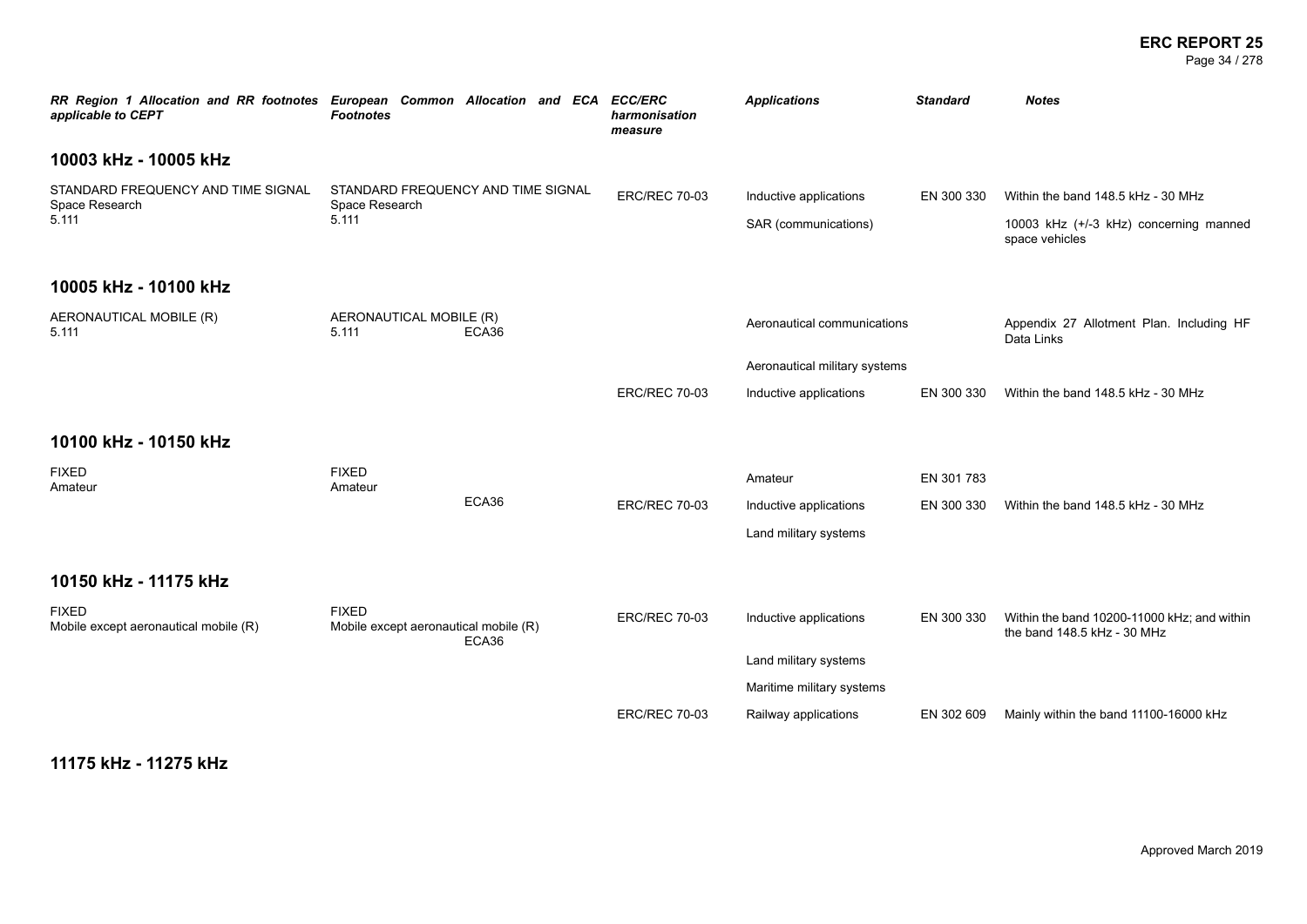### **ERC REPORT 25** Page 35 / 278

| RR Region 1 Allocation and RR footnotes European Common Allocation and ECA<br>applicable to CEPT | <b>Footnotes</b>            |       | <b>ECC/ERC</b><br>harmonisation<br>measure | <b>Applications</b>           | <b>Standard</b>          | <b>Notes</b>                                                       |
|--------------------------------------------------------------------------------------------------|-----------------------------|-------|--------------------------------------------|-------------------------------|--------------------------|--------------------------------------------------------------------|
| AERONAUTICAL MOBILE (OR)                                                                         | AERONAUTICAL MOBILE (OR)    | ECA36 |                                            | Aeronautical communications   |                          | Appendix 26 Allotment Plan                                         |
|                                                                                                  |                             |       |                                            | Aeronautical military systems |                          |                                                                    |
|                                                                                                  |                             |       | <b>ERC/REC 70-03</b>                       | Inductive applications        | EN 300 330               | Within the band 148.5 kHz - 30 MHz                                 |
|                                                                                                  |                             |       | <b>ERC/REC 70-03</b>                       | Railway applications          | EN 302 609               | Mainly within the band 11100-16000 kHz                             |
| 11275 kHz - 11400 kHz                                                                            |                             |       |                                            |                               |                          |                                                                    |
| AERONAUTICAL MOBILE (R)                                                                          | AERONAUTICAL MOBILE (R)     | ECA36 |                                            | Aeronautical communications   |                          | Appendix 27 Allotment Plan. Including HF<br>Data Links             |
|                                                                                                  |                             |       |                                            | Aeronautical military systems |                          |                                                                    |
|                                                                                                  |                             |       | <b>ERC/REC 70-03</b>                       | Inductive applications        | EN 300 330               | Within the band 148.5 kHz - 30 MHz                                 |
|                                                                                                  |                             |       | <b>ERC/REC 70-03</b>                       | Railway applications          | EN 302 609               | Mainly within the band 11100-16000 kHz                             |
| 11400 kHz - 11600 kHz                                                                            |                             |       |                                            |                               |                          |                                                                    |
| <b>FIXED</b>                                                                                     | <b>FIXED</b>                | ECA36 | <b>ERC/REC 70-03</b>                       | Inductive applications        | EN 300 330               | Within the band 148.5 kHz - 30 MHz                                 |
|                                                                                                  |                             |       |                                            | Land military systems         |                          |                                                                    |
|                                                                                                  |                             |       | <b>ERC/REC 70-03</b>                       | Railway applications          | EN 302 609               | Mainly within the band 11100-16000 kHz                             |
| 11600 kHz - 11650 kHz                                                                            |                             |       |                                            |                               |                          |                                                                    |
| BROADCASTING 5.134<br>5.146                                                                      | BROADCASTING 5.134<br>5.146 |       |                                            | Broadcasting                  | EN 302 017<br>EN 302 245 | Article 12 planning procedure. Digital<br>systems to be introduced |
|                                                                                                  |                             |       | <b>ERC/REC 70-03</b>                       | Inductive applications        | EN 300 330               | Within the band 148.5 kHz - 30 MHz                                 |
|                                                                                                  |                             |       | <b>ERC/REC 70-03</b>                       | Railway applications          | EN 302 609               | Mainly within the band 11100-16000 kHz                             |

# **11650 kHz - 12050 kHz**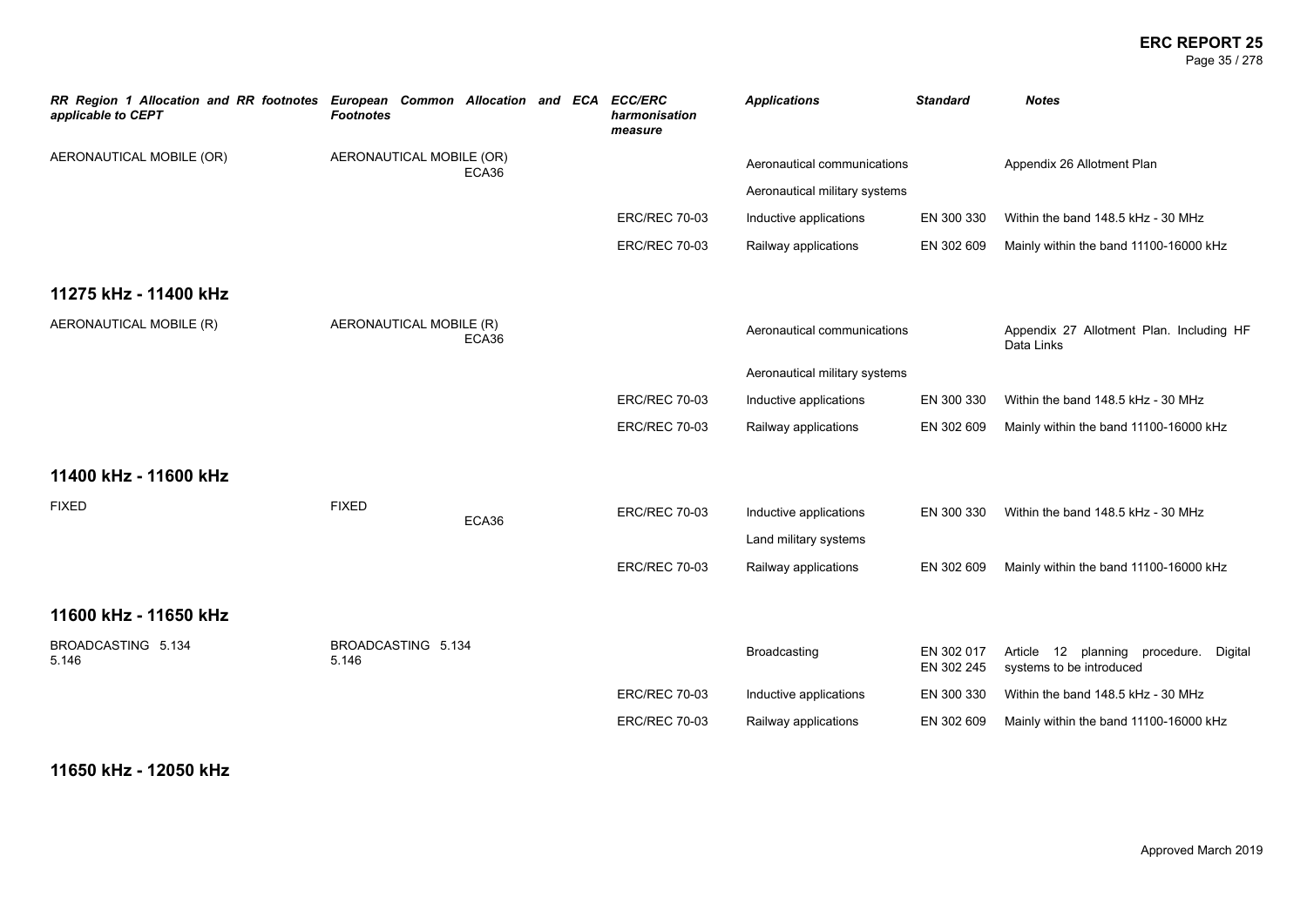Page 36 / 278

| RR Region 1 Allocation and RR footnotes European Common Allocation and ECA ECC/ERC<br>applicable to CEPT | <b>Footnotes</b>             |       | harmonisation<br>measure | <b>Applications</b>       | <b>Standard</b>          | <b>Notes</b>                                                                                                                                                                                             |
|----------------------------------------------------------------------------------------------------------|------------------------------|-------|--------------------------|---------------------------|--------------------------|----------------------------------------------------------------------------------------------------------------------------------------------------------------------------------------------------------|
| <b>BROADCASTING</b><br>5.147                                                                             | <b>BROADCASTING</b><br>5.147 |       |                          | Broadcasting              | EN 302 017<br>EN 302 245 | Article 12 planning procedure. Digital<br>systems to be introduced                                                                                                                                       |
|                                                                                                          |                              |       | <b>ERC/REC 70-03</b>     | Inductive applications    | EN 300 330               | Within the band 148.5 kHz - 30 MHz                                                                                                                                                                       |
|                                                                                                          |                              |       | <b>ERC/REC 70-03</b>     | Railway applications      | EN 302 609               | Mainly within the band 11100-16000 kHz                                                                                                                                                                   |
| 12050 kHz - 12100 kHz                                                                                    |                              |       |                          |                           |                          |                                                                                                                                                                                                          |
| BROADCASTING 5.134<br>5.146                                                                              | BROADCASTING 5.134<br>5.146  |       |                          | <b>Broadcasting</b>       | EN 302 017<br>EN 302 245 | Article 12 planning procedure. Digital<br>systems to be introduced                                                                                                                                       |
|                                                                                                          |                              |       | <b>ERC/REC 70-03</b>     | Inductive applications    | EN 300 330               | Within the band 148.5 kHz - 30 MHz                                                                                                                                                                       |
|                                                                                                          |                              |       | <b>ERC/REC 70-03</b>     | Railway applications      | EN 302 609               | Mainly within the band 11100-16000 kHz                                                                                                                                                                   |
| 12100 kHz - 12230 kHz                                                                                    |                              |       |                          |                           |                          |                                                                                                                                                                                                          |
| <b>FIXED</b>                                                                                             | <b>FIXED</b>                 | ECA36 | <b>ERC/REC 70-03</b>     | Inductive applications    | EN 300 330               | Within the band 148.5 kHz - 30 MHz                                                                                                                                                                       |
|                                                                                                          |                              |       |                          | Land military systems     |                          |                                                                                                                                                                                                          |
|                                                                                                          |                              |       | <b>ERC/REC 70-03</b>     | Railway applications      | EN 302 609               | Mainly within the band 11100-16000 kHz                                                                                                                                                                   |
| 12230 kHz - 13200 kHz                                                                                    |                              |       |                          |                           |                          |                                                                                                                                                                                                          |
| MARITIME MOBILE 5.109 5.110 5.132 5.145 MARITIME MOBILE 5.109 5.110 5.132 5.145                          |                              | ECA36 |                          | <b>DSC</b>                | EN 302 885<br>EN 303 402 | 12577 kHz (DSC distress traffic). 12577.5,<br>12578, 12578.5, 12657, 12657.5, 12658 kHz<br>(DSC calling)                                                                                                 |
|                                                                                                          |                              |       | <b>ERC/REC 70-03</b>     | Inductive applications    | EN 300 330               | Within the band 148.5 kHz - 30 MHz                                                                                                                                                                       |
|                                                                                                          |                              |       |                          | Maritime communications   | EN 303 402               | Appendix 17 channeling plan. Appendix 25<br>allotment plan. 12290 kHz (Radiotelephony<br>distress and safety traffic). 12520 kHz (Telex<br>distress traffic). 12579 kHz (Maritime Safety<br>Information) |
|                                                                                                          |                              |       |                          | Maritime military systems |                          |                                                                                                                                                                                                          |
|                                                                                                          |                              |       | <b>ERC/REC 70-03</b>     | Railway applications      | EN 302 609               | Mainly within the band 11100-16000 kHz                                                                                                                                                                   |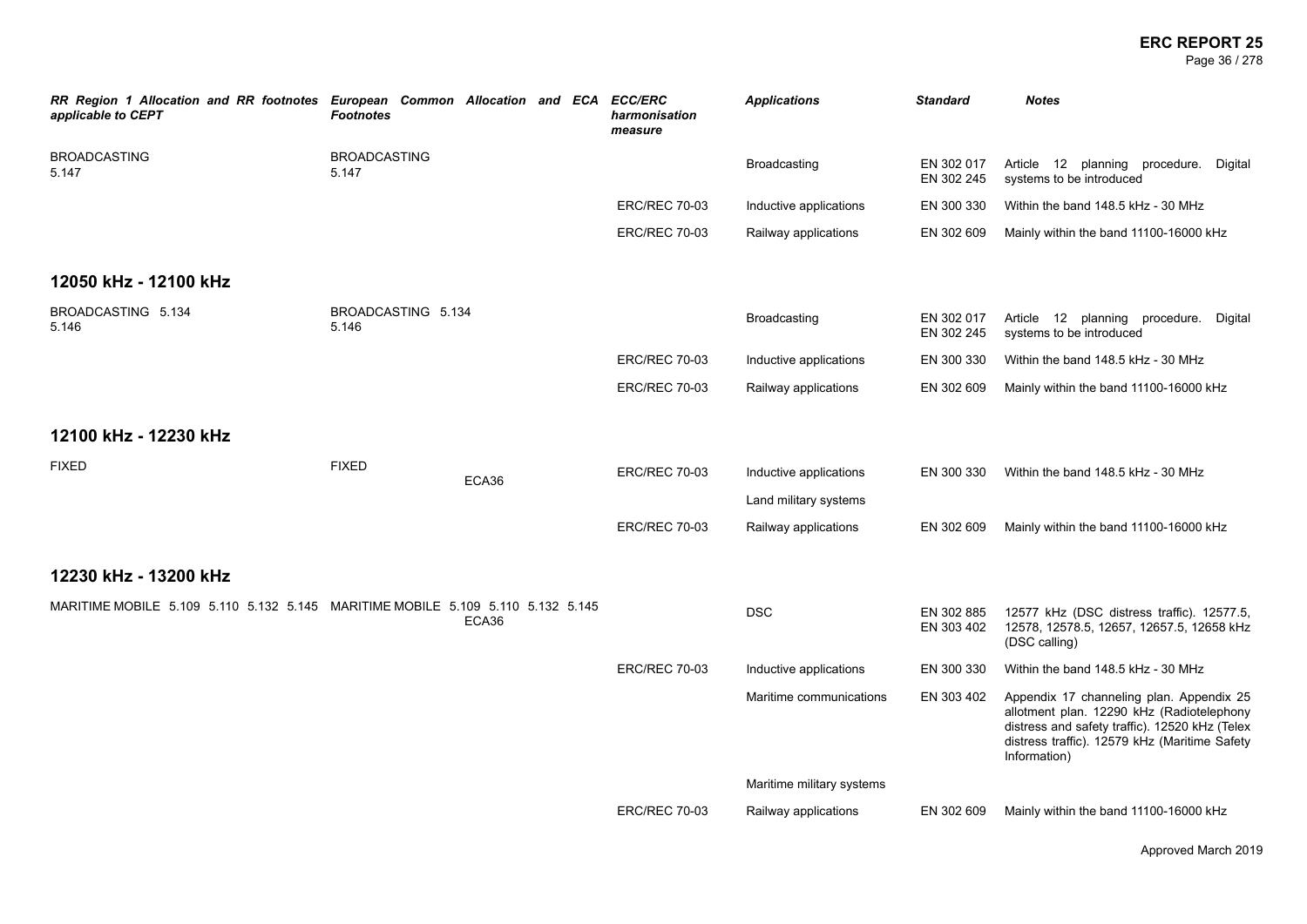#### **ERC REPORT 25** Page 37 / 278

| RR Region 1 Allocation and RR footnotes European Common Allocation and ECA<br>applicable to CEPT | <b>Footnotes</b>                       |       | <b>ECC/ERC</b><br>harmonisation<br>measure | <b>Applications</b>           | <b>Standard</b> | <b>Notes</b>                                           |
|--------------------------------------------------------------------------------------------------|----------------------------------------|-------|--------------------------------------------|-------------------------------|-----------------|--------------------------------------------------------|
| 13200 kHz - 13260 kHz                                                                            |                                        |       |                                            |                               |                 |                                                        |
| AERONAUTICAL MOBILE (OR)                                                                         | AERONAUTICAL MOBILE (OR)               | ECA36 |                                            | Aeronautical communications   |                 | Appendix 26 Allotment Plan                             |
|                                                                                                  |                                        |       |                                            | Aeronautical military systems |                 |                                                        |
|                                                                                                  |                                        |       | <b>ERC/REC 70-03</b>                       | Inductive applications        | EN 300 330      | Within the band 148.5 kHz - 30 MHz                     |
|                                                                                                  |                                        |       | <b>ERC/REC 70-03</b>                       | Railway applications          | EN 302 609      | Mainly within the band 11100-16000 kHz                 |
| 13260 kHz - 13360 kHz                                                                            |                                        |       |                                            |                               |                 |                                                        |
| AERONAUTICAL MOBILE (R)                                                                          | AERONAUTICAL MOBILE (R)                | ECA36 |                                            | Aeronautical communications   |                 | Appendix 27 Allotment Plan. Including HF<br>Data Links |
|                                                                                                  |                                        |       |                                            | Aeronautical military systems |                 |                                                        |
|                                                                                                  |                                        |       | <b>ERC/REC 70-03</b>                       | Inductive applications        | EN 300 330      | Within the band 148.5 kHz - 30 MHz                     |
|                                                                                                  |                                        |       | <b>ERC/REC 70-03</b>                       | Railway applications          | EN 302 609      | Mainly within the band 11100-16000 kHz                 |
| 13360 kHz - 13410 kHz                                                                            |                                        |       |                                            |                               |                 |                                                        |
| <b>FIXED</b><br>RADIO ASTRONOMY                                                                  | <b>FIXED</b><br><b>RADIO ASTRONOMY</b> |       | <b>ERC/REC 70-03</b>                       | Inductive applications        | EN 300 330      | Within the band 148.5 kHz - 30 MHz                     |
| 5.149                                                                                            | 5.149                                  | ECA36 |                                            | Land military systems         |                 |                                                        |
|                                                                                                  |                                        |       |                                            | Radio astronomy               |                 | Continuum observations                                 |
|                                                                                                  |                                        |       | <b>ERC/REC 70-03</b>                       | Railway applications          | EN 302 609      | Mainly within the band 11100-16000 kHz                 |
| 13410 kHz - 13450 kHz                                                                            |                                        |       |                                            |                               |                 |                                                        |
| <b>FIXED</b>                                                                                     | <b>FIXED</b>                           |       | <b>ERC/REC 70-03</b>                       | Inductive applications        | EN 300 330      | Within the band 148.5 kHz - 30 MHz                     |
| Mobile except aeronautical mobile (R)                                                            | Mobile except aeronautical mobile (R)  | ECA36 |                                            | Land military systems         |                 |                                                        |
|                                                                                                  |                                        |       |                                            | Maritime military systems     |                 |                                                        |
|                                                                                                  |                                        |       | <b>ERC/REC 70-03</b>                       | Railway applications          | EN 302 609      | Mainly within the band 11100-16000 kHz                 |

Approved March 2019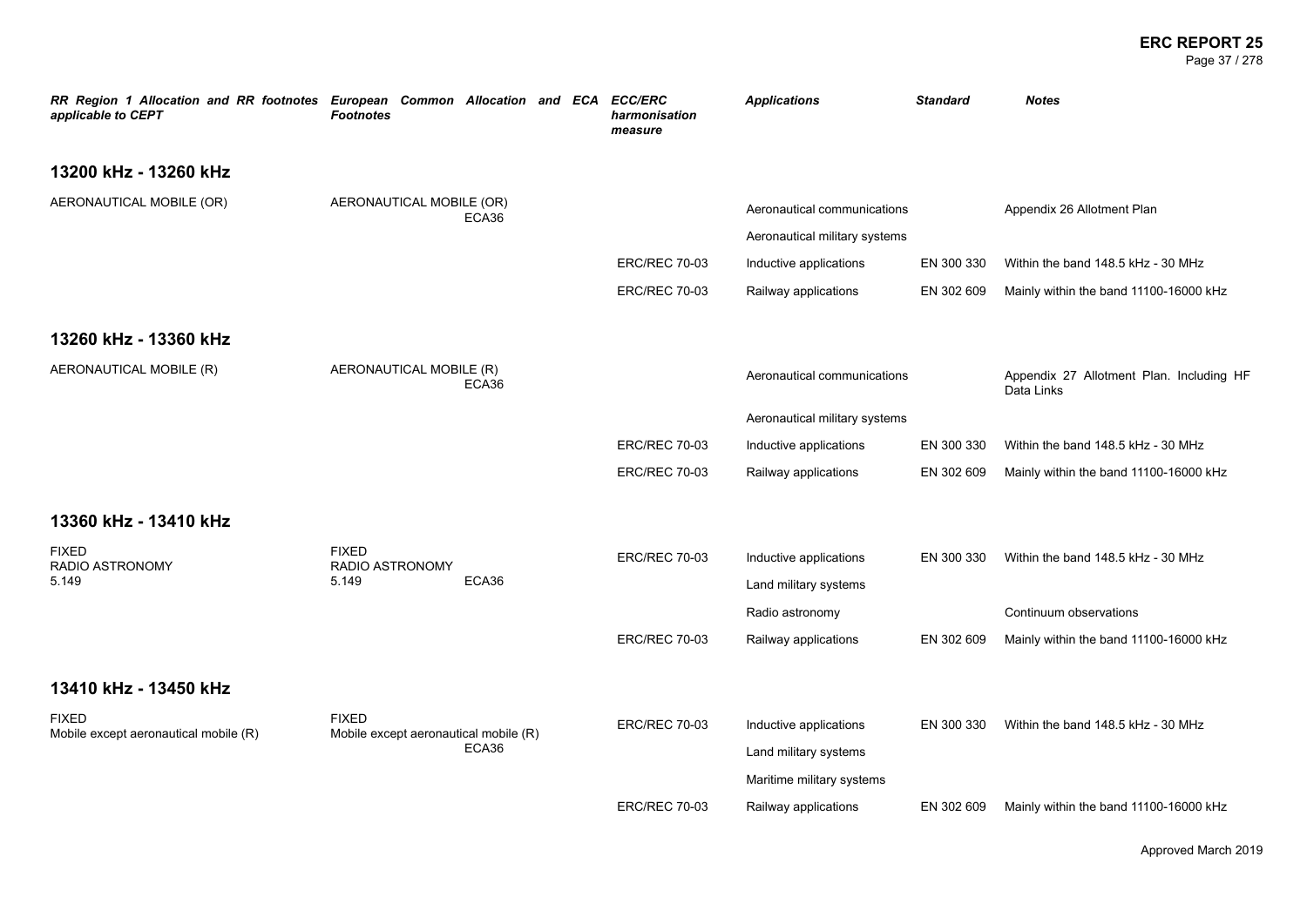#### **ERC REPORT 25** Page 38 / 278

| RR Region 1 Allocation and RR footnotes European Common Allocation and ECA<br>applicable to CEPT | <b>Footnotes</b>                                      |       |                      | <b>ECC/ERC</b><br>harmonisation<br>measure | <b>Applications</b>       | <b>Standard</b>                                                            | <b>Notes</b>                                                             |
|--------------------------------------------------------------------------------------------------|-------------------------------------------------------|-------|----------------------|--------------------------------------------|---------------------------|----------------------------------------------------------------------------|--------------------------------------------------------------------------|
| 13450 kHz - 13550 kHz                                                                            |                                                       |       |                      |                                            |                           |                                                                            |                                                                          |
| <b>FIXED</b><br>Mobile except aeronautical mobile (R)                                            | <b>FIXED</b><br>Mobile except aeronautical mobile (R) |       |                      | <b>ERC/REC 70-03</b>                       | Inductive applications    | EN 300 330                                                                 | Within the band 148.5 kHz - 30 MHz                                       |
| Radiolocation 5.132A<br>5.149A                                                                   | Radiolocation 5.132A                                  | ECA36 |                      | Land military systems                      |                           |                                                                            |                                                                          |
|                                                                                                  |                                                       |       |                      |                                            | Maritime military systems |                                                                            |                                                                          |
|                                                                                                  |                                                       |       |                      | <b>ERC/REC 70-03</b>                       | Railway applications      | EN 302 609                                                                 | Mainly within the band 11100-16000 kHz                                   |
| 13550 kHz - 13570 kHz                                                                            |                                                       |       |                      |                                            |                           |                                                                            |                                                                          |
| <b>FIXED</b><br>Mobile except aeronautical mobile (R)                                            | <b>FIXED</b><br>Mobile except aeronautical mobile (R) |       |                      |                                            | <b>ISM</b>                |                                                                            | Within the band 13553-13567 kHz                                          |
| 5.150                                                                                            | 5.150                                                 | ECA36 | <b>ERC/REC 70-03</b> | Inductive applications                     | EN 300 330                | Within the band 13553-13567 kHz; and within<br>the band 148.5 kHz - 30 MHz |                                                                          |
|                                                                                                  |                                                       |       |                      |                                            | Land military systems     |                                                                            |                                                                          |
|                                                                                                  |                                                       |       |                      |                                            | Maritime military systems |                                                                            |                                                                          |
|                                                                                                  |                                                       |       |                      | <b>ERC/REC 70-03</b>                       | Non-specific SRDs         | EN 300 330                                                                 | Within the band 13553-13567 kHz                                          |
|                                                                                                  |                                                       |       |                      | <b>ERC/REC 70-03</b>                       | Railway applications      | EN 302 609                                                                 | Mainly within the band 11100-16000 kHz                                   |
| 13570 kHz - 13600 kHz                                                                            |                                                       |       |                      |                                            |                           |                                                                            |                                                                          |
| BROADCASTING 5.134<br>5.151                                                                      | BROADCASTING 5.134<br>5.151                           |       |                      |                                            | Broadcasting              | EN 302 017<br>EN 302 245                                                   | Article 12<br>planning procedure.<br>Digital<br>systems to be introduced |
|                                                                                                  |                                                       |       |                      | <b>ERC/REC 70-03</b>                       | Inductive applications    | EN 300 330                                                                 | Within the band 148.5 kHz - 30 MHz                                       |
|                                                                                                  |                                                       |       |                      | <b>ERC/REC 70-03</b>                       | Railway applications      | EN 302 609                                                                 | Mainly within the band 11100-16000 kHz                                   |

**13600 kHz - 13800 kHz**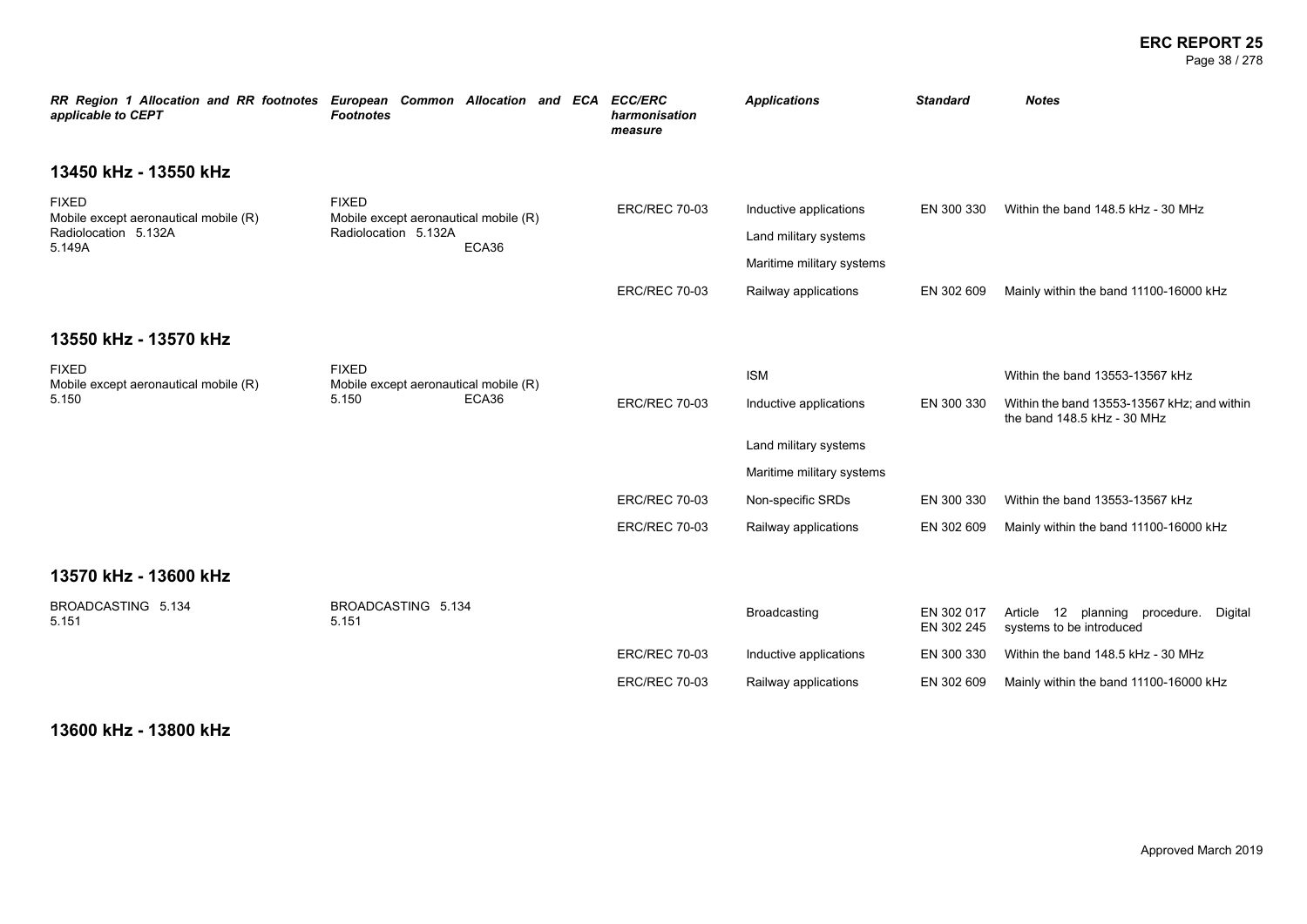Page 39 / 278

| RR Region 1 Allocation and RR footnotes European Common Allocation and ECA<br>applicable to CEPT | <b>Footnotes</b>                                      | <b>ECC/ERC</b><br>harmonisation<br>measure | <b>Applications</b>          | <b>Standard</b>          | <b>Notes</b>                                                             |
|--------------------------------------------------------------------------------------------------|-------------------------------------------------------|--------------------------------------------|------------------------------|--------------------------|--------------------------------------------------------------------------|
| <b>BROADCASTING</b>                                                                              | <b>BROADCASTING</b>                                   |                                            | Broadcasting                 | EN 302 017<br>EN 302 245 | 12 planning procedure.<br>Article<br>Digital<br>systems to be introduced |
|                                                                                                  |                                                       | <b>ERC/REC 70-03</b>                       | Inductive applications       | EN 300 330               | Within the band 148.5 kHz - 30 MHz                                       |
|                                                                                                  |                                                       | <b>ERC/REC 70-03</b>                       | Railway applications         | EN 302 609               | Mainly within the band 11100-16000 kHz                                   |
| 13800 kHz - 13870 kHz                                                                            |                                                       |                                            |                              |                          |                                                                          |
| BROADCASTING 5.134<br>5.151                                                                      | BROADCASTING 5.134<br>5.151                           |                                            | Broadcasting                 | EN 302 017<br>EN 302 245 | Article 12 planning procedure.<br>Digital<br>systems to be introduced    |
|                                                                                                  |                                                       | <b>ERC/REC 70-03</b>                       | Inductive applications       | EN 300 330               | Within the band 148.5 kHz - 30 MHz                                       |
|                                                                                                  |                                                       | <b>ERC/REC 70-03</b>                       | Railway applications         | EN 302 609               | Mainly within the band 11100-16000 kHz                                   |
| 13870 kHz - 14000 kHz                                                                            |                                                       |                                            |                              |                          |                                                                          |
| <b>FIXED</b><br>Mobile except aeronautical mobile (R)                                            | <b>FIXED</b><br>Mobile except aeronautical mobile (R) | <b>ERC/REC 70-03</b>                       | Inductive applications       | EN 300 330               | Within the band 148.5 kHz - 30 MHz                                       |
|                                                                                                  | ECA36                                                 |                                            | Land military systems        |                          |                                                                          |
|                                                                                                  |                                                       |                                            | Maritime military systems    |                          |                                                                          |
|                                                                                                  |                                                       | <b>ERC/REC 70-03</b>                       | Railway applications         | EN 302 609               | Mainly within the band 11100-16000 kHz                                   |
| 14000 kHz - 14250 kHz                                                                            |                                                       |                                            |                              |                          |                                                                          |
| <b>AMATEUR</b><br>AMATEUR-SATELLITE                                                              | <b>AMATEUR</b><br>AMATEUR-SATELLITE                   |                                            | Amateur<br>Amateur-satellite | EN 301 783               | Within the band 14000-14350 kHz                                          |
|                                                                                                  |                                                       | <b>ERC/REC 70-03</b>                       | Inductive applications       | EN 300 330               | Within the band 148.5 kHz - 30 MHz                                       |
|                                                                                                  |                                                       | <b>ERC/REC 70-03</b>                       | Railway applications         | EN 302 609               | Mainly within the band 11100-16000 kHz                                   |

**14250 kHz - 14350 kHz**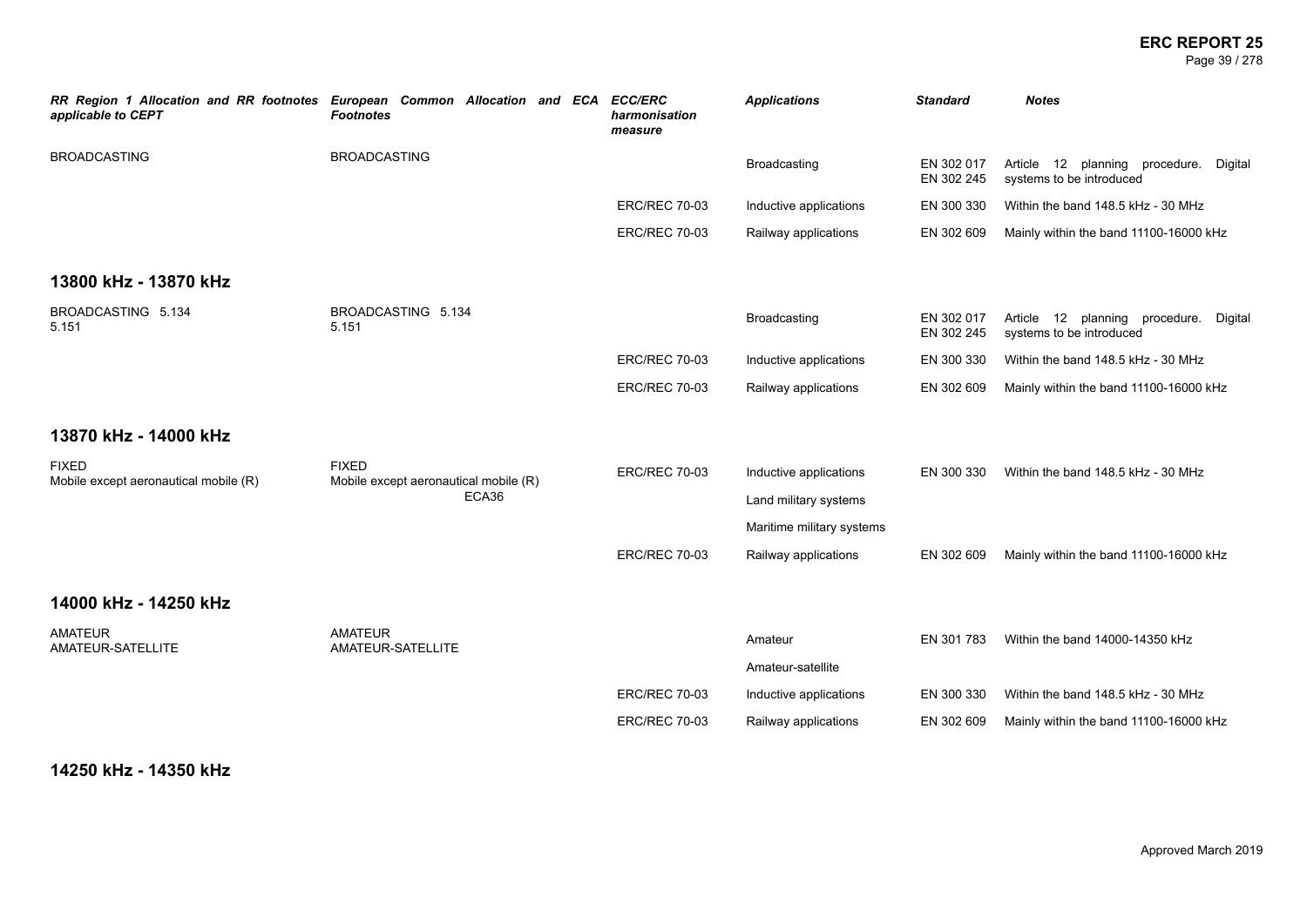#### **ERC REPORT 25** Page 40 / 278

| applicable to CEPT                                 | RR Region 1 Allocation and RR footnotes European Common Allocation and ECA<br><b>Footnotes</b> | <b>ECC/ERC</b><br>harmonisation<br>measure | <b>Applications</b>       | <b>Standard</b> | <b>Notes</b>                                             |
|----------------------------------------------------|------------------------------------------------------------------------------------------------|--------------------------------------------|---------------------------|-----------------|----------------------------------------------------------|
| <b>AMATEUR</b><br>5.152                            | <b>AMATEUR</b>                                                                                 |                                            | Amateur                   | EN 301 783      | Within the band 14000-14350 kHz                          |
|                                                    |                                                                                                | <b>ERC/REC 70-03</b>                       | Inductive applications    | EN 300 330      | Within the band 148.5 kHz - 30 MHz                       |
|                                                    |                                                                                                | <b>ERC/REC 70-03</b>                       | Railway applications      | EN 302 609      | Mainly within the band 11100-16000 kHz                   |
| 14350 kHz - 14990 kHz                              |                                                                                                |                                            |                           |                 |                                                          |
| <b>FIXED</b>                                       | <b>FIXED</b>                                                                                   | <b>ERC/REC 70-03</b>                       | Inductive applications    | EN 300 330      | Within the band 148.5 kHz - 30 MHz                       |
| Mobile except aeronautical mobile (R)              | Mobile except aeronautical mobile (R)<br>ECA36                                                 |                                            | Land military systems     |                 |                                                          |
|                                                    |                                                                                                |                                            | Maritime military systems |                 |                                                          |
|                                                    |                                                                                                | <b>ERC/REC 70-03</b>                       | Railway applications      | EN 302 609      | Mainly within the band 11100-16000 kHz                   |
| 14990 kHz - 15005 kHz                              |                                                                                                |                                            |                           |                 |                                                          |
| STANDARD FREQUENCY AND TIME SIGNAL<br>(15 000 KHZ) | STANDARD FREQUENCY AND TIME SIGNAL<br>(15 000 KHZ)                                             | <b>ERC/REC 70-03</b>                       | Inductive applications    | EN 300 330      | Within the band 148.5 kHz - 30 MHz                       |
| 5.111                                              | 5.111                                                                                          | <b>ERC/REC 70-03</b>                       | Railway applications      | EN 302 609      | Mainly within the band 11100-16000 kHz                   |
|                                                    |                                                                                                |                                            | SAR (communications)      |                 | 14993 kHz (+/-3 kHz) concerning manned<br>space vehicles |
| 15005 kHz - 15010 kHz                              |                                                                                                |                                            |                           |                 |                                                          |
| STANDARD FREQUENCY AND TIME SIGNAL                 | STANDARD FREQUENCY AND TIME SIGNAL                                                             | <b>ERC/REC 70-03</b>                       | Inductive applications    | EN 300 330      | Within the band 148.5 kHz - 30 MHz                       |
| Space Research                                     | Space Research                                                                                 | <b>ERC/REC 70-03</b>                       | Railway applications      | EN 302 609      | Mainly within the band 11100-16000 kHz                   |

**15010 kHz - 15100 kHz**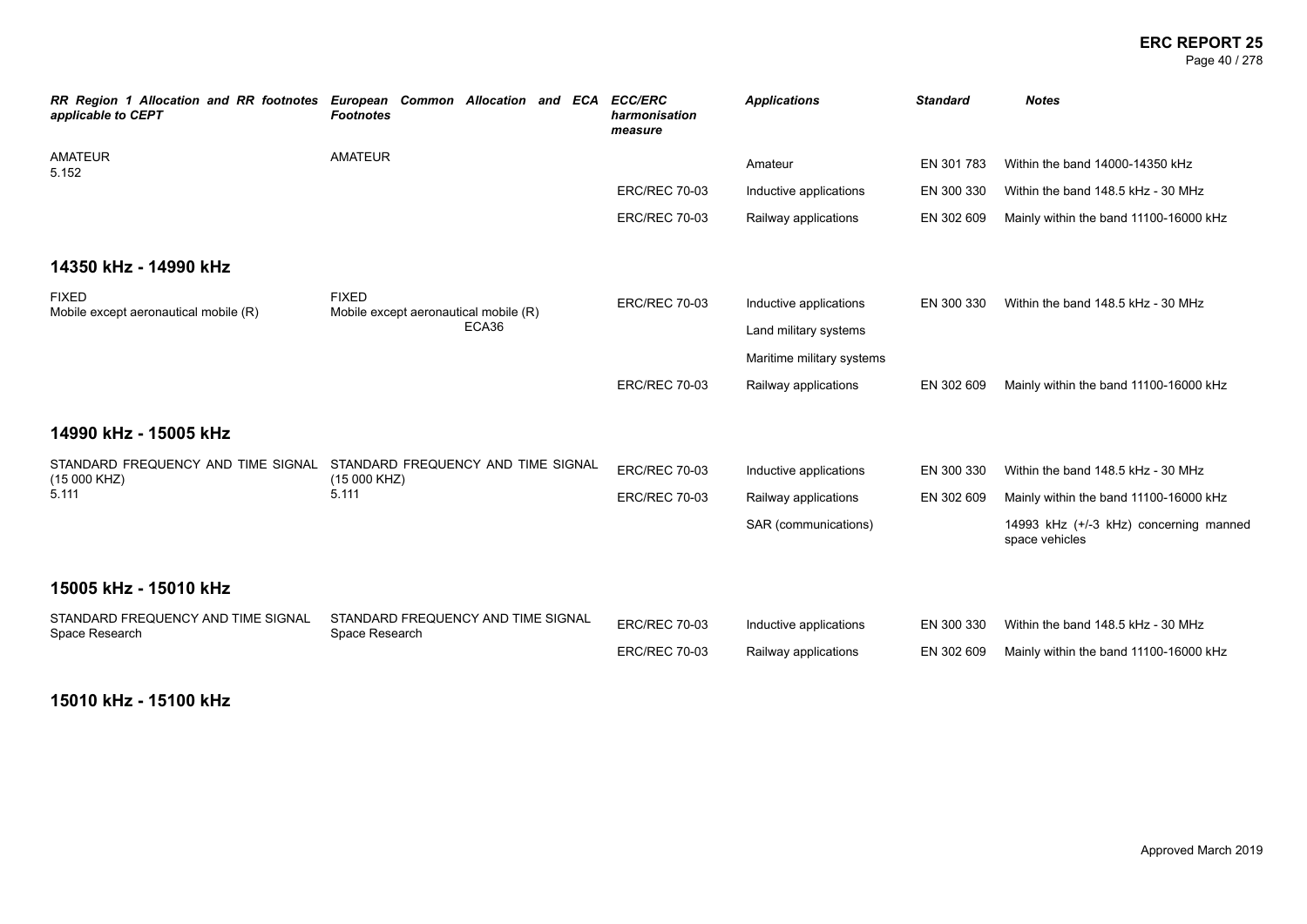#### **ERC REPORT 25** Page 41 / 278

| RR Region 1 Allocation and RR footnotes European Common Allocation and ECA ECC/ERC<br>applicable to CEPT | <b>Footnotes</b>                     |       | harmonisation<br>measure | <b>Applications</b>                             | <b>Standard</b>          | <b>Notes</b>                                                          |
|----------------------------------------------------------------------------------------------------------|--------------------------------------|-------|--------------------------|-------------------------------------------------|--------------------------|-----------------------------------------------------------------------|
| AERONAUTICAL MOBILE (OR)                                                                                 | AERONAUTICAL MOBILE (OR)             | ECA36 |                          | Aeronautical communications                     |                          | Appendix 26 Allotment Plan                                            |
|                                                                                                          |                                      |       |                          | Aeronautical military systems                   |                          |                                                                       |
|                                                                                                          |                                      |       | <b>ERC/REC 70-03</b>     | Inductive applications                          | EN 300 330               | Within the band 148.5 kHz - 30 MHz                                    |
|                                                                                                          |                                      |       | <b>ERC/REC 70-03</b>     | Railway applications                            | EN 302 609               | Mainly within the band 11100-16000 kHz                                |
| 15100 kHz - 15600 kHz                                                                                    |                                      |       |                          |                                                 |                          |                                                                       |
| <b>BROADCASTING</b>                                                                                      | <b>BROADCASTING</b>                  |       |                          | Broadcasting                                    | EN 302 017<br>EN 302 245 | Article 12 planning procedure. Digital<br>systems to be introduced    |
|                                                                                                          |                                      |       | <b>ERC/REC 70-03</b>     | Inductive applications                          | EN 300 330               | Within the band 148.5 kHz - 30 MHz                                    |
|                                                                                                          |                                      |       | <b>ERC/REC 70-03</b>     | Railway applications                            | EN 302 609               | Mainly within the band 11100-16000 kHz                                |
| 15600 kHz - 15800 kHz                                                                                    |                                      |       |                          |                                                 |                          |                                                                       |
| BROADCASTING 5.134<br>5.146                                                                              | BROADCASTING 5.134<br>5.146          |       |                          | Broadcasting                                    | EN 302 017<br>EN 302 245 | Article 12 planning procedure.<br>Digital<br>systems to be introduced |
|                                                                                                          |                                      |       | <b>ERC/REC 70-03</b>     | Inductive applications                          | EN 300 330               | Within the band 148.5 kHz - 30 MHz                                    |
|                                                                                                          |                                      |       | <b>ERC/REC 70-03</b>     | Railway applications                            | EN 302 609               | Mainly within the band 11100-16000 kHz                                |
| 15800 kHz - 16100 kHz                                                                                    |                                      |       |                          |                                                 |                          |                                                                       |
| <b>FIXED</b>                                                                                             | <b>FIXED</b>                         | ECA36 | <b>ERC/REC 70-03</b>     | Inductive applications                          | EN 300 330               | Within the band 148.5 kHz - 30 MHz                                    |
|                                                                                                          |                                      |       |                          | Land military systems                           |                          |                                                                       |
|                                                                                                          |                                      |       | <b>ERC/REC 70-03</b>     | Railway applications                            | EN 302 609               | Mainly within the band 11100-16000 kHz                                |
| 16100 kHz - 16200 kHz                                                                                    |                                      |       |                          |                                                 |                          |                                                                       |
| <b>FIXED</b><br>Radiolocation 5.145A<br>5.145B                                                           | <b>FIXED</b><br>Radiolocation 5.145A | ECA36 | <b>ERC/REC 70-03</b>     | Inductive applications<br>Land military systems | EN 300 330               | Within the band 148.5 kHz - 30 MHz                                    |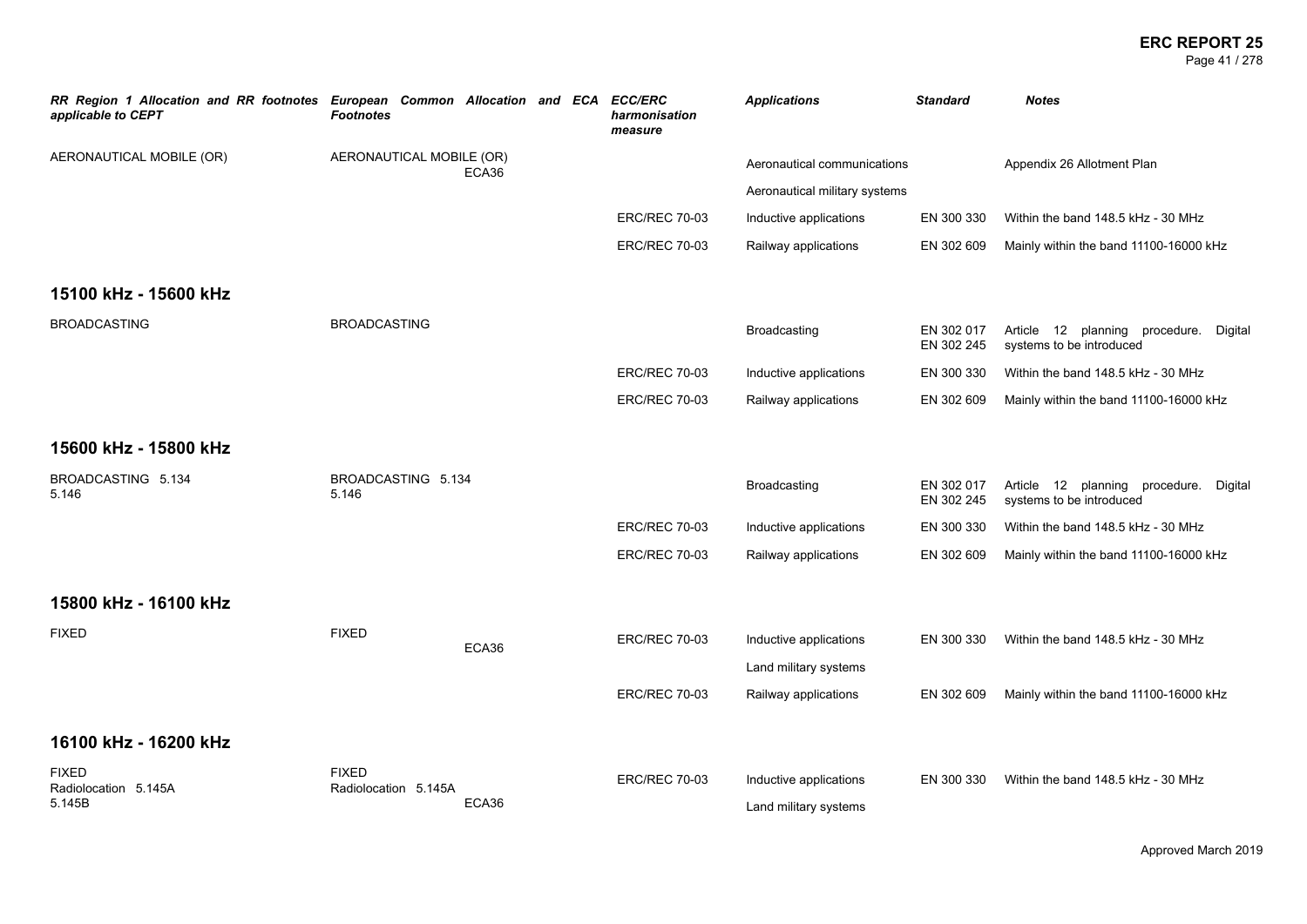#### **ERC REPORT 25** Page 42 / 278

| RR Region 1 Allocation and RR footnotes European Common Allocation and ECA ECC/ERC<br>applicable to CEPT | <b>Footnotes</b>            |       | harmonisation<br>measure | <b>Applications</b>                             | <b>Standard</b>          | <b>Notes</b>                                                                                                                                                                                           |
|----------------------------------------------------------------------------------------------------------|-----------------------------|-------|--------------------------|-------------------------------------------------|--------------------------|--------------------------------------------------------------------------------------------------------------------------------------------------------------------------------------------------------|
| 16200 kHz - 16360 kHz                                                                                    |                             |       |                          |                                                 |                          |                                                                                                                                                                                                        |
| <b>FIXED</b>                                                                                             | <b>FIXED</b>                | ECA36 | <b>ERC/REC 70-03</b>     | Inductive applications<br>Land military systems | EN 300 330               | Within the band 148.5 kHz - 30 MHz                                                                                                                                                                     |
| 16360 kHz - 17410 kHz                                                                                    |                             |       |                          |                                                 |                          |                                                                                                                                                                                                        |
| MARITIME MOBILE 5.109 5.110 5.132 5.145 MARITIME MOBILE 5.109 5.110 5.132 5.145                          |                             | ECA36 |                          | <b>DSC</b>                                      | EN 302 885<br>EN 303 402 | 16804.5 kHz (DSC distress traffic).16805,<br>16805.5, 16806, 16903, 16903.5, 16904 kHz<br>(DSC calling)                                                                                                |
|                                                                                                          |                             |       | <b>ERC/REC 70-03</b>     | Inductive applications                          | EN 300 330               | Within the band 148.5 kHz - 30 MHz                                                                                                                                                                     |
|                                                                                                          |                             |       |                          | Maritime communications                         | EN 303 402               | Appendix 17 channeling plan.Appendix 25<br>allotment plan.16420 kHz (Radiotelephony<br>distress and safety traffic).16695 kHz (Telex<br>distress traffic).16806.5 kHz (Maritime Safety<br>Information) |
|                                                                                                          |                             |       |                          | Maritime military systems                       |                          |                                                                                                                                                                                                        |
| 17410 kHz - 17480 kHz                                                                                    |                             |       |                          |                                                 |                          |                                                                                                                                                                                                        |
| <b>FIXED</b>                                                                                             | <b>FIXED</b>                | ECA36 | <b>ERC/REC 70-03</b>     | Inductive applications<br>Land military systems | EN 300 330               | Within the band 148.5 kHz - 30 MHz                                                                                                                                                                     |
| 17480 kHz - 17550 kHz                                                                                    |                             |       |                          |                                                 |                          |                                                                                                                                                                                                        |
| BROADCASTING 5.134<br>5.146                                                                              | BROADCASTING 5.134<br>5.146 |       |                          | Broadcasting                                    | EN 302 017<br>EN 302 245 | Digital systems to be introduced                                                                                                                                                                       |
|                                                                                                          |                             |       | <b>ERC/REC 70-03</b>     | Inductive applications                          | EN 300 330               | Within the band 148.5 kHz - 30 MHz                                                                                                                                                                     |

**17550 kHz - 17900 kHz**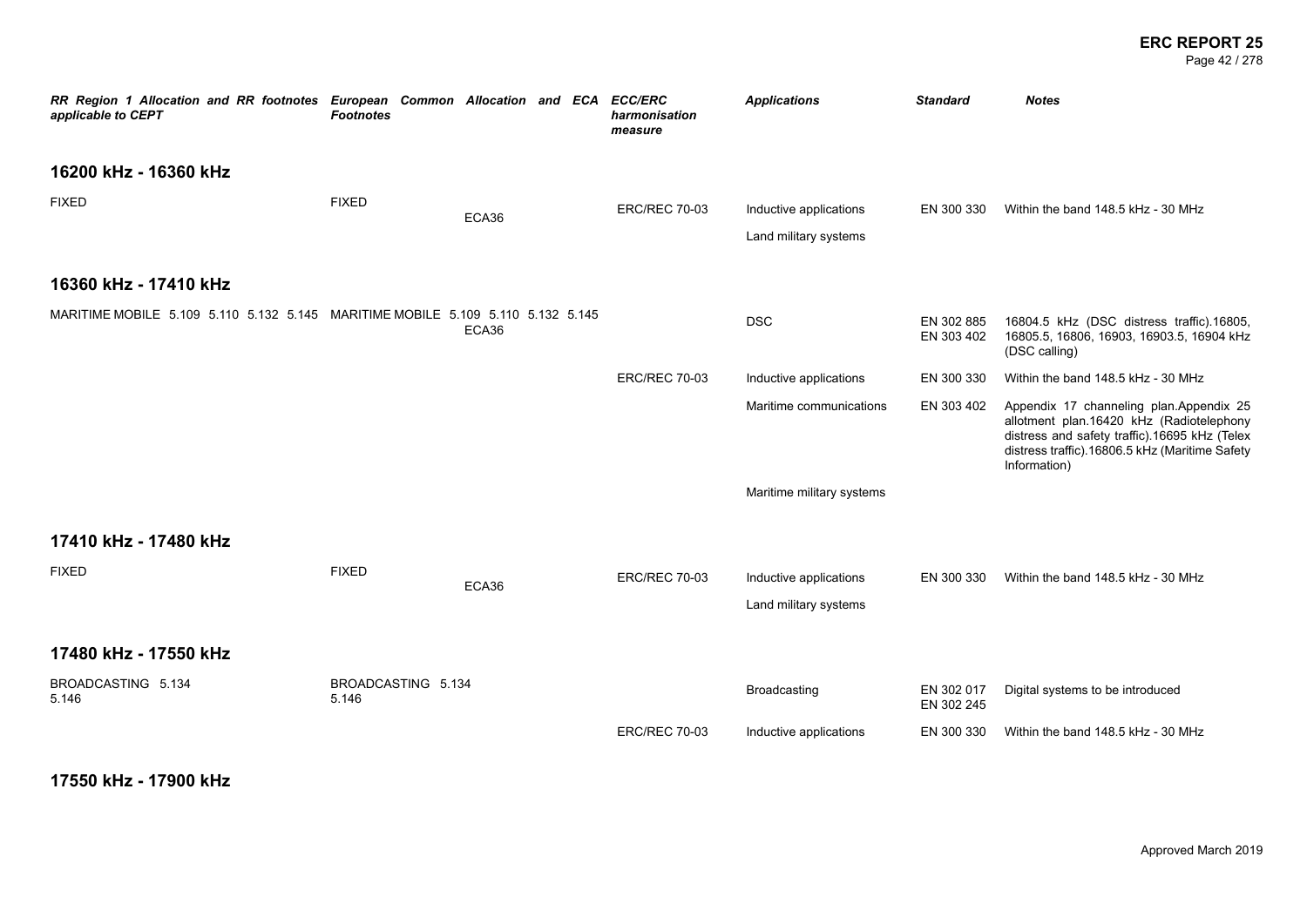Page 43 / 278

| RR Region 1 Allocation and RR footnotes European Common Allocation and ECA<br>applicable to CEPT | <b>Footnotes</b>         |       | <b>ECC/ERC</b><br>harmonisation<br>measure | <b>Applications</b>           | <b>Standard</b>          | <b>Notes</b>                                                          |
|--------------------------------------------------------------------------------------------------|--------------------------|-------|--------------------------------------------|-------------------------------|--------------------------|-----------------------------------------------------------------------|
| <b>BROADCASTING</b>                                                                              | <b>BROADCASTING</b>      |       |                                            | <b>Broadcasting</b>           | EN 302 017<br>EN 302 245 | Article 12 planning procedure.<br>Digital<br>systems to be introduced |
|                                                                                                  |                          |       | <b>ERC/REC 70-03</b>                       | Inductive applications        | EN 300 330               | Within the band 148.5 kHz - 30 MHz                                    |
| 17900 kHz - 17970 kHz                                                                            |                          |       |                                            |                               |                          |                                                                       |
| AERONAUTICAL MOBILE (R)                                                                          | AERONAUTICAL MOBILE (R)  | ECA36 |                                            | Aeronautical communications   |                          | Appendix 27 Allotment Plan. Including HF<br>Data Links                |
|                                                                                                  |                          |       |                                            | Aeronautical military systems |                          |                                                                       |
|                                                                                                  |                          |       | <b>ERC/REC 70-03</b>                       | Inductive applications        | EN 300 330               | Within the band 148.5 kHz - 30 MHz                                    |
| 17970 kHz - 18030 kHz                                                                            |                          |       |                                            |                               |                          |                                                                       |
| AERONAUTICAL MOBILE (OR)                                                                         | AERONAUTICAL MOBILE (OR) | ECA36 |                                            | Aeronautical communications   |                          | Appendix 26 Allotment Plan                                            |
|                                                                                                  |                          |       |                                            | Aeronautical military systems |                          |                                                                       |
|                                                                                                  |                          |       | <b>ERC/REC 70-03</b>                       | Inductive applications        | EN 300 330               | Within the band 148.5 kHz - 30 MHz                                    |
| 18030 kHz - 18052 kHz                                                                            |                          |       |                                            |                               |                          |                                                                       |
| <b>FIXED</b>                                                                                     | <b>FIXED</b>             | ECA36 | <b>ERC/REC 70-03</b>                       | Inductive applications        | EN 300 330               | Within the band 148.5 kHz - 30 MHz                                    |
|                                                                                                  |                          |       |                                            | Land military systems         |                          |                                                                       |
| 18052 kHz - 18068 kHz                                                                            |                          |       |                                            |                               |                          |                                                                       |
| <b>FIXED</b>                                                                                     | <b>FIXED</b>             |       | <b>ERC/REC 70-03</b>                       | Inductive applications        | EN 300 330               | Within the band 148.5 kHz - 30 MHz                                    |
| Space Research                                                                                   | Space Research           | ECA36 |                                            | Land military systems         |                          |                                                                       |
|                                                                                                  |                          |       |                                            |                               |                          |                                                                       |

**18068 kHz - 18168 kHz**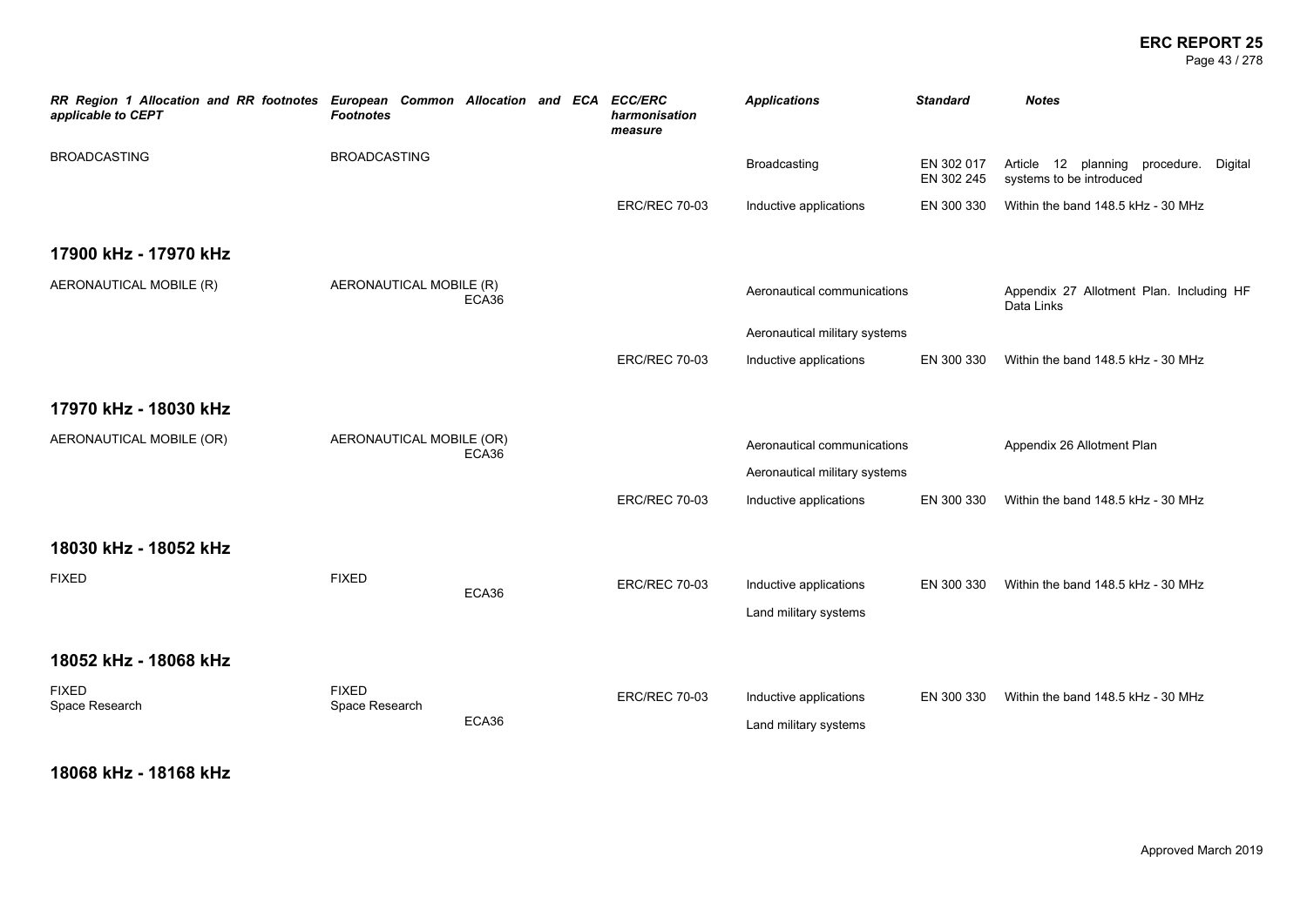Page 44 / 278

| RR Region 1 Allocation and RR footnotes European Common Allocation and ECA<br>applicable to CEPT | <b>Footnotes</b>                                  |       | <b>ECC/ERC</b><br>harmonisation<br>measure | <b>Applications</b>       | <b>Standard</b>          | <b>Notes</b>                                                       |
|--------------------------------------------------------------------------------------------------|---------------------------------------------------|-------|--------------------------------------------|---------------------------|--------------------------|--------------------------------------------------------------------|
| <b>AMATEUR</b><br>AMATEUR-SATELLITE                                                              | <b>AMATEUR</b><br>AMATEUR-SATELLITE               |       |                                            | Amateur                   | EN 301 783               |                                                                    |
| 5.154                                                                                            |                                                   |       |                                            | Amateur-satellite         |                          |                                                                    |
|                                                                                                  |                                                   |       | <b>ERC/REC 70-03</b>                       | Inductive applications    | EN 300 330               | Within the band 148.5 kHz - 30 MHz                                 |
| 18168 kHz - 18780 kHz                                                                            |                                                   |       |                                            |                           |                          |                                                                    |
| <b>FIXED</b><br>Mobile except aeronautical mobile                                                | <b>FIXED</b><br>Mobile except aeronautical mobile | ECA36 |                                            | <b>DSC</b>                | EN 302 885<br>EN 303 402 | 18898.5, 18899. 18899.5 kHz (DSC calling)                          |
|                                                                                                  |                                                   |       | <b>ERC/REC 70-03</b>                       | Inductive applications    | EN 300 330               | Within the band 148.5 kHz - 30 MHz                                 |
|                                                                                                  |                                                   |       |                                            | Land military systems     |                          |                                                                    |
|                                                                                                  |                                                   |       |                                            | Maritime military systems |                          |                                                                    |
| 18780 kHz - 18900 kHz                                                                            |                                                   |       |                                            |                           |                          |                                                                    |
| <b>MARITIME MOBILE</b>                                                                           | <b>MARITIME MOBILE</b>                            | ECA36 | <b>ERC/REC 70-03</b>                       | Inductive applications    | EN 300 330               | Within the band 148.5 kHz - 30 MHz                                 |
|                                                                                                  |                                                   |       |                                            | Maritime communications   | EN 303 402               | Appendix 17 channeling plan                                        |
|                                                                                                  |                                                   |       |                                            | Maritime military systems |                          |                                                                    |
| 18900 kHz - 19020 kHz                                                                            |                                                   |       |                                            |                           |                          |                                                                    |
| BROADCASTING 5.134<br>5.146                                                                      | BROADCASTING 5.134<br>5.146                       |       |                                            | Broadcasting              | EN 302 017<br>EN 302 245 | Article 12 planning procedure. Digital<br>systems to be introduced |
|                                                                                                  |                                                   |       | <b>ERC/REC 70-03</b>                       | Inductive applications    | EN 300 330               | Within the band 148.5 kHz - 30 MHz                                 |
| 19020 kHz - 19680 kHz                                                                            |                                                   |       |                                            |                           |                          |                                                                    |
| <b>FIXED</b>                                                                                     | <b>FIXED</b>                                      |       | <b>ERC/REC 70-03</b>                       | Inductive applications    | EN 300 330               | Within the band 148.5 kHz - 30 MHz                                 |
|                                                                                                  |                                                   | ECA36 |                                            | Land military systems     |                          |                                                                    |
|                                                                                                  |                                                   |       |                                            |                           |                          |                                                                    |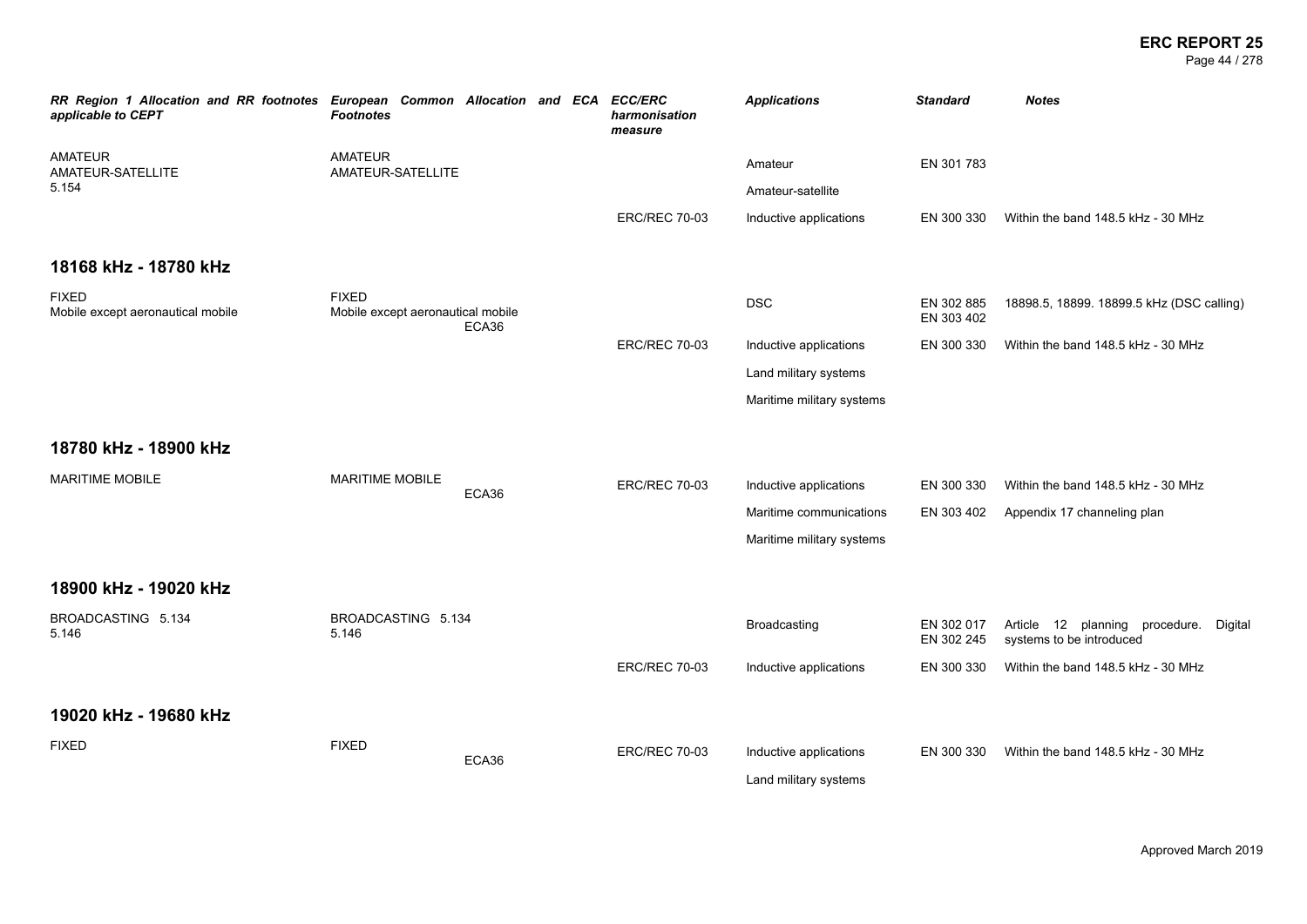#### **ERC REPORT 25** Page 45 / 278

*RR Region 1 Allocation and RR footnotes European Common Allocation and ECA ECC/ERC applicable to CEPT Footnotes harmonisation measure Applications Standard Notes* **19680 kHz - 19800 kHz** MARITIME MOBILE 5.132 MARITIME MOBILE 5.132 ECA36 DSC EN 302 885 EN 303 402 19703.5, 19704, 19704.5 kHz (DSC calling) ERC/REC 70-03 Inductive applications EN 300 330 Within the band 148.5 kHz - 30 MHz Maritime communications EN 303 402 Appendix 17 channeling plan. Appendix 25 allotment plan.19680.5 kHz (Maritime Safety Information) Maritime military systems **19800 kHz - 19990 kHz** FIXED FIXED ECA36 ERC/REC 70-03 Inductive applications EN 300 330 Within the band 148.5 kHz - 30 MHz Land military systems **19990 kHz - 19995 kHz** STANDARD FREQUENCY AND TIME SIGNAL Space Research 5.111 STANDARD FREQUENCY AND TIME SIGNAL Space Research 5.111 ERC/REC 70-03 Inductive applications EN 300 330 Within the band 148.5 kHz - 30 MHz SAR (communications) 19993 kHz (+/-3 kHz) concerning manned space vehicles **19995 kHz - 20010 kHz** STANDARD FREQUENCY AND TIME SIGNAL (20 000 KHZ) 5.111 STANDARD FREQUENCY AND TIME SIGNAL (20 000 KHZ) 5.111 ERC/REC 70-03 Inductive applications EN 300 330 Within the band 148.5 kHz - 30 MHz **20010 kHz - 21000 kHz** FIXED Mobile FIXED Mobile ECA36 ERC/REC 70-03 Inductive applications EN 300 330 Within the band 148.5 kHz - 30 MHz Land military systems Maritime military systems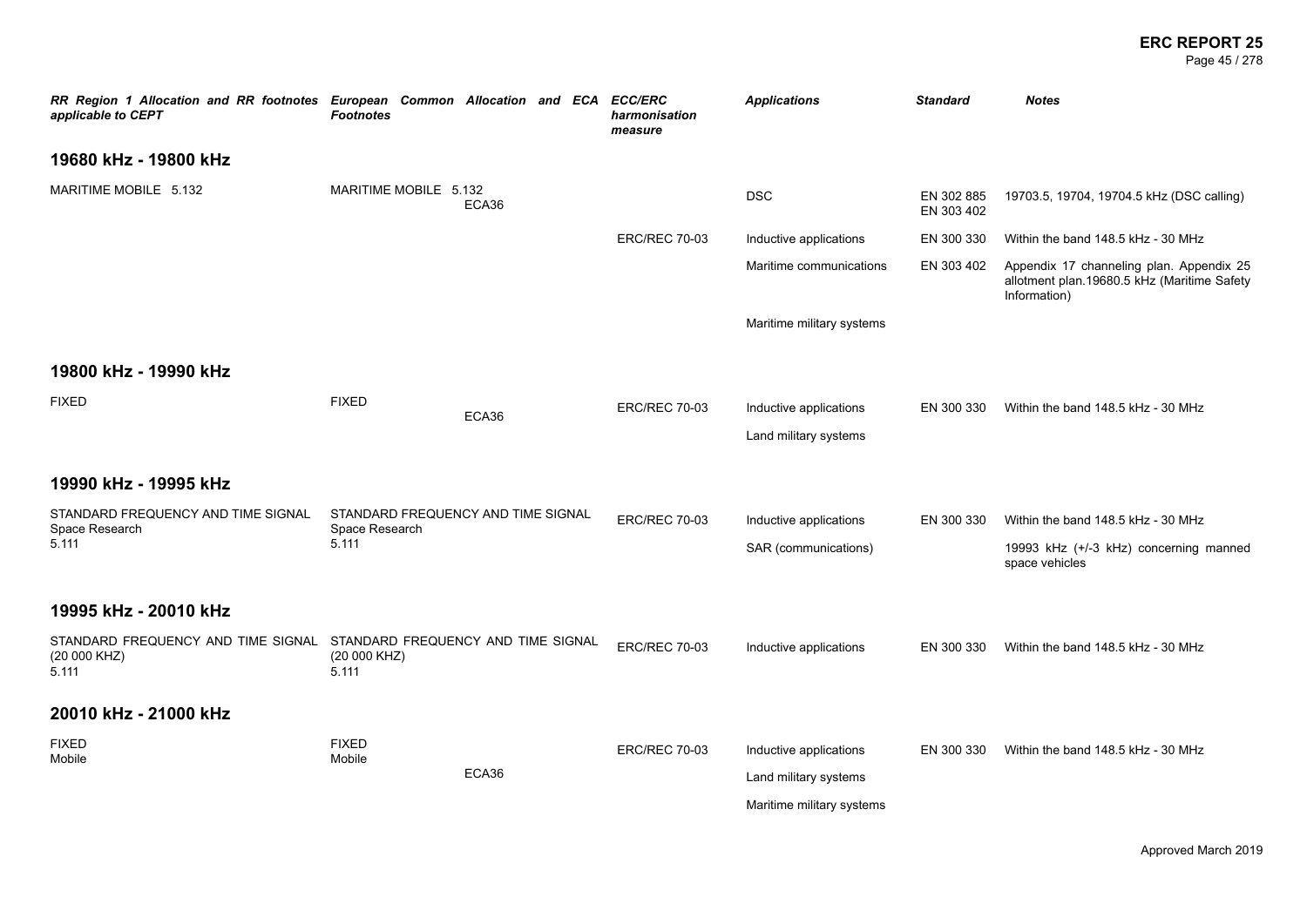Page 46 / 278

| RR Region 1 Allocation and RR footnotes European Common Allocation and ECA ECC/ERC<br>applicable to CEPT | <b>Footnotes</b>                    |       | harmonisation<br>measure | <b>Applications</b>           | <b>Standard</b>          | <b>Notes</b>                                                       |
|----------------------------------------------------------------------------------------------------------|-------------------------------------|-------|--------------------------|-------------------------------|--------------------------|--------------------------------------------------------------------|
| 21000 kHz - 21450 kHz                                                                                    |                                     |       |                          |                               |                          |                                                                    |
| AMATEUR<br>AMATEUR-SATELLITE                                                                             | <b>AMATEUR</b><br>AMATEUR-SATELLITE |       |                          | Amateur                       | EN 301 783               |                                                                    |
|                                                                                                          |                                     |       |                          | Amateur-satellite             |                          |                                                                    |
|                                                                                                          |                                     |       | <b>ERC/REC 70-03</b>     | Inductive applications        | EN 300 330               | Within the band 148.5 kHz - 30 MHz                                 |
| 21450 kHz - 21850 kHz                                                                                    |                                     |       |                          |                               |                          |                                                                    |
| <b>BROADCASTING</b>                                                                                      | <b>BROADCASTING</b>                 |       |                          | Broadcasting                  | EN 302 017<br>EN 302 245 | Article 12 planning procedure. Digital<br>systems to be introduced |
|                                                                                                          |                                     |       | <b>ERC/REC 70-03</b>     | Inductive applications        | EN 300 330               | Within the band 148.5 kHz - 30 MHz                                 |
| 21850 kHz - 21870 kHz                                                                                    |                                     |       |                          |                               |                          |                                                                    |
| <b>FIXED 5.155A</b><br>5.155                                                                             | <b>FIXED</b>                        | ECA36 | <b>ERC/REC 70-03</b>     | Inductive applications        | EN 300 330               | Within the band 148.5 kHz - 30 MHz                                 |
|                                                                                                          |                                     |       |                          | Land military systems         |                          |                                                                    |
| 21870 kHz - 21924 kHz                                                                                    |                                     |       |                          |                               |                          |                                                                    |
| FIXED 5.155B                                                                                             | FIXED 5.155B                        |       | <b>ERC/REC 70-03</b>     | Inductive applications        | EN 300 330               | Within the band 148.5 kHz - 30 MHz                                 |
|                                                                                                          |                                     | ECA36 |                          | Land military systems         |                          |                                                                    |
| 21924 kHz - 22000 kHz                                                                                    |                                     |       |                          |                               |                          |                                                                    |
| AERONAUTICAL MOBILE (R)                                                                                  | AERONAUTICAL MOBILE (R)             | ECA36 |                          | Aeronautical communications   |                          | Appendix 27 Allotment Plan. Including HF<br>Data Links             |
|                                                                                                          |                                     |       |                          | Aeronautical military systems |                          |                                                                    |
|                                                                                                          |                                     |       | <b>ERC/REC 70-03</b>     | Inductive applications        | EN 300 330               | Within the band 148.5 kHz - 30 MHz                                 |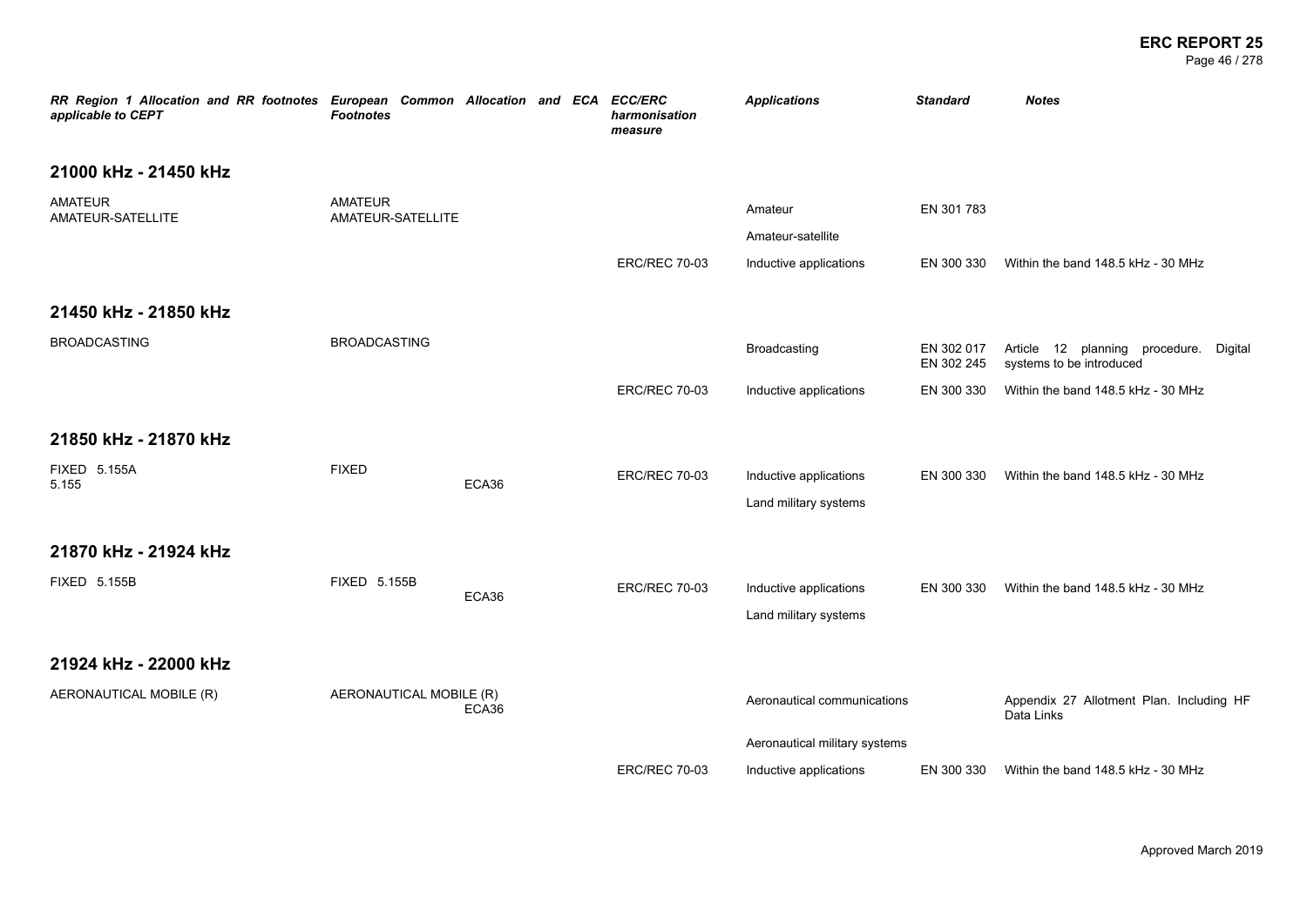Page 47 / 278

| RR Region 1 Allocation and RR footnotes European Common Allocation and ECA ECC/ERC<br>applicable to CEPT | <b>Footnotes</b>                                      |       | harmonisation<br>measure | <b>Applications</b>                                                                                             | <b>Standard</b>          | <b>Notes</b>                                                                             |
|----------------------------------------------------------------------------------------------------------|-------------------------------------------------------|-------|--------------------------|-----------------------------------------------------------------------------------------------------------------|--------------------------|------------------------------------------------------------------------------------------|
| 22000 kHz - 22855 kHz                                                                                    |                                                       |       |                          |                                                                                                                 |                          |                                                                                          |
| MARITIME MOBILE 5.132<br>5.156                                                                           | MARITIME MOBILE 5.132                                 | ECA36 |                          | <b>DSC</b>                                                                                                      | EN 302 885<br>EN 303 402 | 22374.5, 22375, 22375.5, 22444, 22444.5,<br>22445 kHz (DSC calling)                      |
|                                                                                                          |                                                       |       | <b>ERC/REC 70-03</b>     | Inductive applications                                                                                          | EN 300 330               | Within the band 148.5 kHz - 30 MHz                                                       |
|                                                                                                          |                                                       |       |                          | Maritime communications                                                                                         | EN 303 402               | Appendix 17 channeling plan. Appendix 25<br>allotment plan. 22376 kHz safety information |
|                                                                                                          |                                                       |       |                          | Maritime military systems                                                                                       |                          |                                                                                          |
| 22855 kHz - 23000 kHz                                                                                    |                                                       |       |                          |                                                                                                                 |                          |                                                                                          |
| <b>FIXED</b><br>5.156                                                                                    | <b>FIXED</b>                                          | ECA36 | <b>ERC/REC 70-03</b>     | Inductive applications<br>Land military systems                                                                 | EN 300 330               | Within the band 148.5 kHz - 30 MHz                                                       |
| 23000 kHz - 23200 kHz                                                                                    |                                                       |       |                          |                                                                                                                 |                          |                                                                                          |
| <b>FIXED</b><br>Mobile except aeronautical mobile (R)<br>5.156                                           | <b>FIXED</b><br>Mobile except aeronautical mobile (R) | ECA36 | <b>ERC/REC 70-03</b>     | Inductive applications<br>Land military systems<br>Maritime military systems                                    | EN 300 330               | Within the band 148.5 kHz - 30 MHz                                                       |
| 23200 kHz - 23350 kHz                                                                                    |                                                       |       |                          |                                                                                                                 |                          |                                                                                          |
| AERONAUTICAL MOBILE (OR)<br><b>FIXED 5.156A</b>                                                          | AERONAUTICAL MOBILE (OR)<br><b>FIXED 5.156A</b>       | ECA36 | <b>ERC/REC 70-03</b>     | Aeronautical communications<br>Aeronautical military systems<br>Inductive applications<br>Land military systems | EN 300 330               | Within the band 148.5 kHz - 30 MHz                                                       |

### **23350 kHz - 24000 kHz**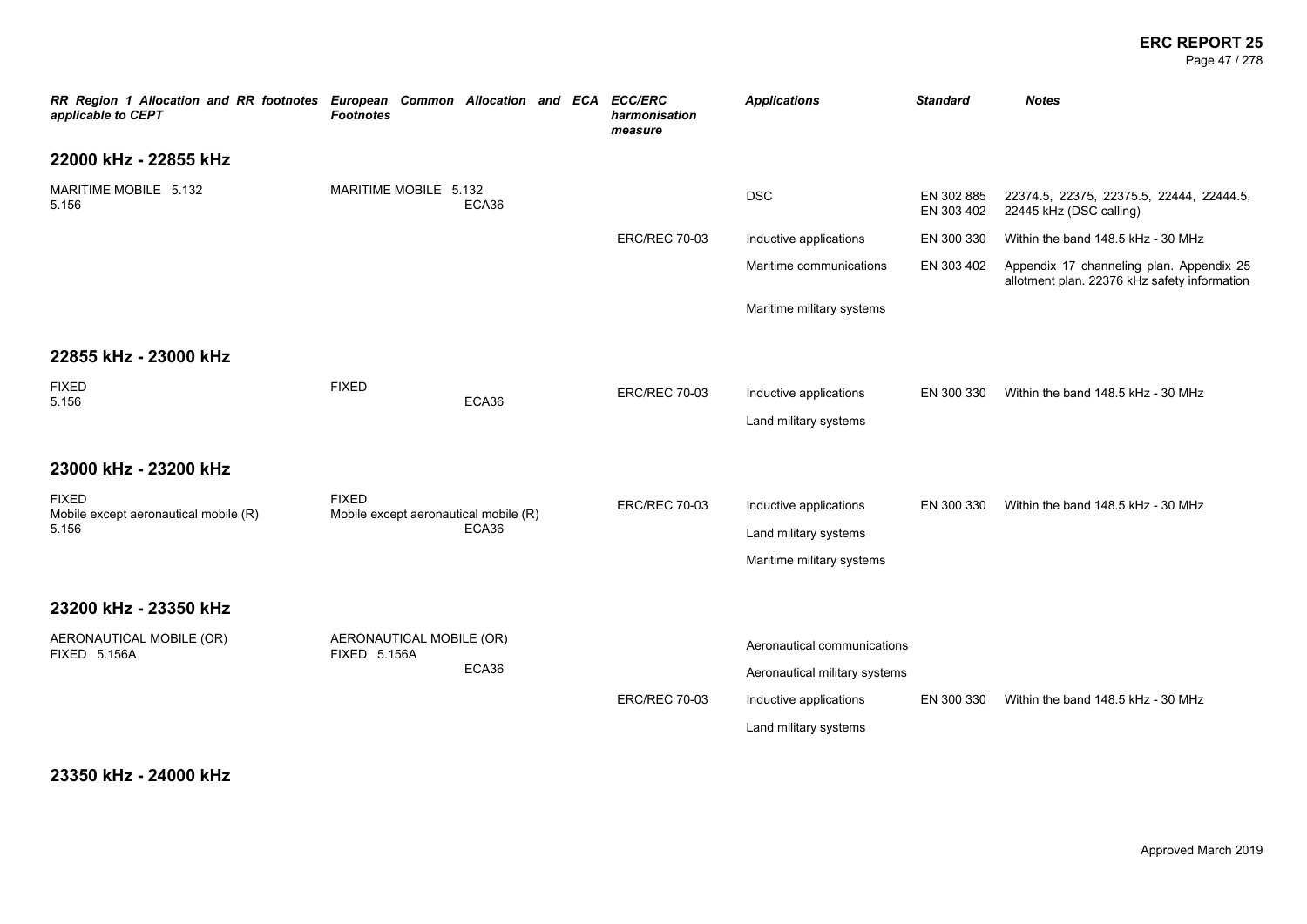#### **ERC REPORT 25** Page 48 / 278

| RR Region 1 Allocation and RR footnotes European Common Allocation and ECA ECC/ERC<br>applicable to CEPT | <b>Footnotes</b>                                           |                                            | harmonisation<br>measure | <b>Applications</b>                                                          | <b>Standard</b>          | <b>Notes</b>                       |
|----------------------------------------------------------------------------------------------------------|------------------------------------------------------------|--------------------------------------------|--------------------------|------------------------------------------------------------------------------|--------------------------|------------------------------------|
| <b>FIXED</b><br>MOBILE EXCEPT AERONAUTICAL MOBILE<br>5.157                                               | <b>FIXED</b><br>5.157                                      | MOBILE EXCEPT AERONAUTICAL MOBILE<br>ECA36 | <b>ERC/REC 70-03</b>     | Inductive applications<br>Land military systems<br>Maritime military systems | EN 300 330               | Within the band 148.5 kHz - 30 MHz |
| 24000 kHz - 24450 kHz                                                                                    |                                                            |                                            |                          |                                                                              |                          |                                    |
| <b>FIXED</b><br><b>LAND MOBILE</b>                                                                       | <b>FIXED</b><br><b>LAND MOBILE</b>                         | ECA36                                      | <b>ERC/REC 70-03</b>     | Inductive applications<br>Land military systems                              | EN 300 330               | Within the band 148.5 kHz - 30 MHz |
| 24450 kHz - 24600 kHz                                                                                    |                                                            |                                            |                          |                                                                              |                          |                                    |
| <b>FIXED</b><br><b>LAND MOBILE</b><br>Radiolocation 5.132A<br>5.158                                      | <b>FIXED</b><br><b>LAND MOBILE</b><br>Radiolocation 5.132A | ECA36                                      | <b>ERC/REC 70-03</b>     | Inductive applications<br>Land military systems                              | EN 300 330               | Within the band 148.5 kHz - 30 MHz |
| 24600 kHz - 24890 kHz                                                                                    |                                                            |                                            |                          |                                                                              |                          |                                    |
| <b>FIXED</b><br><b>LAND MOBILE</b>                                                                       | <b>FIXED</b><br><b>LAND MOBILE</b>                         | ECA36                                      | <b>ERC/REC 70-03</b>     | Inductive applications<br>Land military systems                              | EN 300 330               | Within the band 148.5 kHz - 30 MHz |
| 24890 kHz - 24990 kHz                                                                                    |                                                            |                                            |                          |                                                                              |                          |                                    |
| <b>AMATEUR</b><br>AMATEUR-SATELLITE                                                                      | <b>AMATEUR</b><br>AMATEUR-SATELLITE                        |                                            | <b>ERC/REC 70-03</b>     | Amateur<br>Amateur-satellite<br>Inductive applications                       | EN 301 783<br>EN 300 330 | Within the band 148.5 kHz - 30 MHz |
| 24990 kHz - 25005 kHz                                                                                    |                                                            |                                            |                          |                                                                              |                          |                                    |
| STANDARD FREQUENCY AND TIME SIGNAL STANDARD FREQUENCY AND TIME SIGNAL<br>(25 000 KHZ)                    | (25 000 KHZ)                                               |                                            | <b>ERC/REC 70-03</b>     | Inductive applications                                                       | EN 300 330               | Within the band 148.5 kHz - 30 MHz |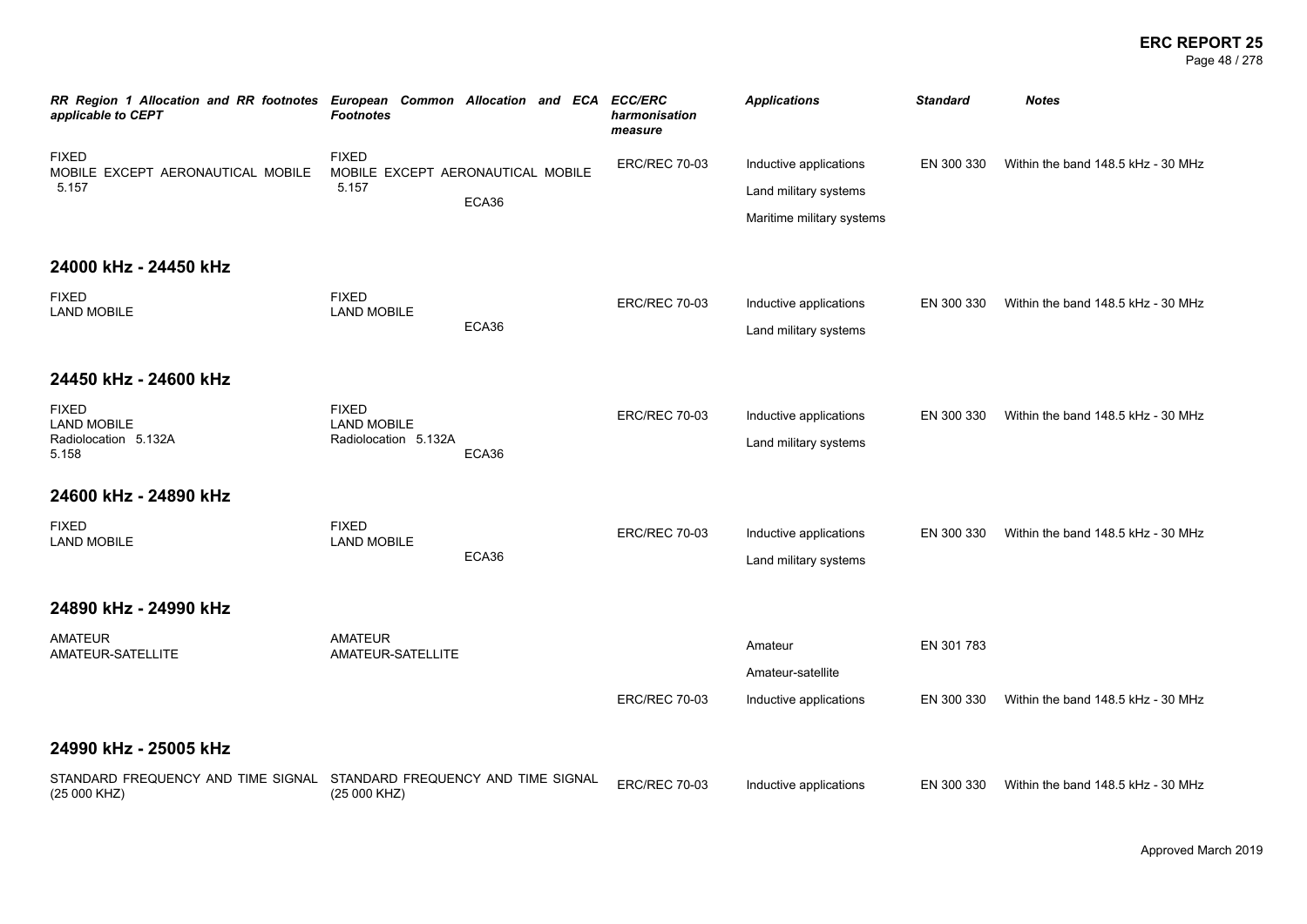#### **ERC REPORT 25** Page 49 / 278

| applicable to CEPT                                   | RR Region 1 Allocation and RR footnotes European Common Allocation and ECA ECC/ERC<br><b>Footnotes</b> | harmonisation<br>measure | <b>Applications</b>                                                          | <b>Standard</b>          | <b>Notes</b>                                                                |
|------------------------------------------------------|--------------------------------------------------------------------------------------------------------|--------------------------|------------------------------------------------------------------------------|--------------------------|-----------------------------------------------------------------------------|
| 25005 kHz - 25010 kHz                                |                                                                                                        |                          |                                                                              |                          |                                                                             |
| STANDARD FREQUENCY AND TIME SIGNAL<br>Space Research | STANDARD FREQUENCY AND TIME SIGNAL<br>Space Research                                                   | <b>ERC/REC 70-03</b>     | Inductive applications<br>Space research                                     | EN 300 330               | Within the band 148.5 kHz - 30 MHz<br>Scientific and medical space research |
| 25010 kHz - 25070 kHz                                |                                                                                                        |                          |                                                                              |                          |                                                                             |
| <b>FIXED</b><br>MOBILE EXCEPT AERONAUTICAL MOBILE    | <b>FIXED</b><br>MOBILE EXCEPT AERONAUTICAL MOBILE<br>ECA36                                             | <b>ERC/REC 70-03</b>     | Inductive applications<br>Land military systems<br>Maritime military systems | EN 300 330               | Within the band 148.5 kHz - 30 MHz                                          |
| 25070 kHz - 25210 kHz                                |                                                                                                        |                          |                                                                              |                          |                                                                             |
| <b>MARITIME MOBILE</b>                               | <b>MARITIME MOBILE</b><br>ECA36                                                                        |                          | <b>DSC</b>                                                                   | EN 302 885<br>EN 303 402 | 25208.5, 25209, 25209.5 kHz (DSC calling)                                   |
|                                                      |                                                                                                        | <b>ERC/REC 70-03</b>     | Inductive applications                                                       | EN 300 330               | Within the band 148.5 kHz - 30 MHz                                          |
|                                                      |                                                                                                        |                          | Maritime communications<br>Maritime military systems                         | EN 303 402               | Appendix 17 channeling plan                                                 |
| 25210 kHz - 25550 kHz                                |                                                                                                        |                          |                                                                              |                          |                                                                             |
| <b>FIXED</b><br>MOBILE EXCEPT AERONAUTICAL MOBILE    | <b>FIXED</b><br>MOBILE EXCEPT AERONAUTICAL MOBILE<br>ECA36                                             | <b>ERC/REC 70-03</b>     | Inductive applications<br>Land military systems<br>Maritime military systems | EN 300 330               | Within the band 148.5 kHz - 30 MHz                                          |
| 25550 kHz - 25670 kHz                                |                                                                                                        |                          |                                                                              |                          |                                                                             |
| RADIO ASTRONOMY<br>5.149                             | RADIO ASTRONOMY<br>5.149                                                                               | <b>ERC/REC 70-03</b>     | Inductive applications<br>Radio astronomy                                    | EN 300 330               | Within the band 148.5 kHz - 30 MHz<br>Continuum observations                |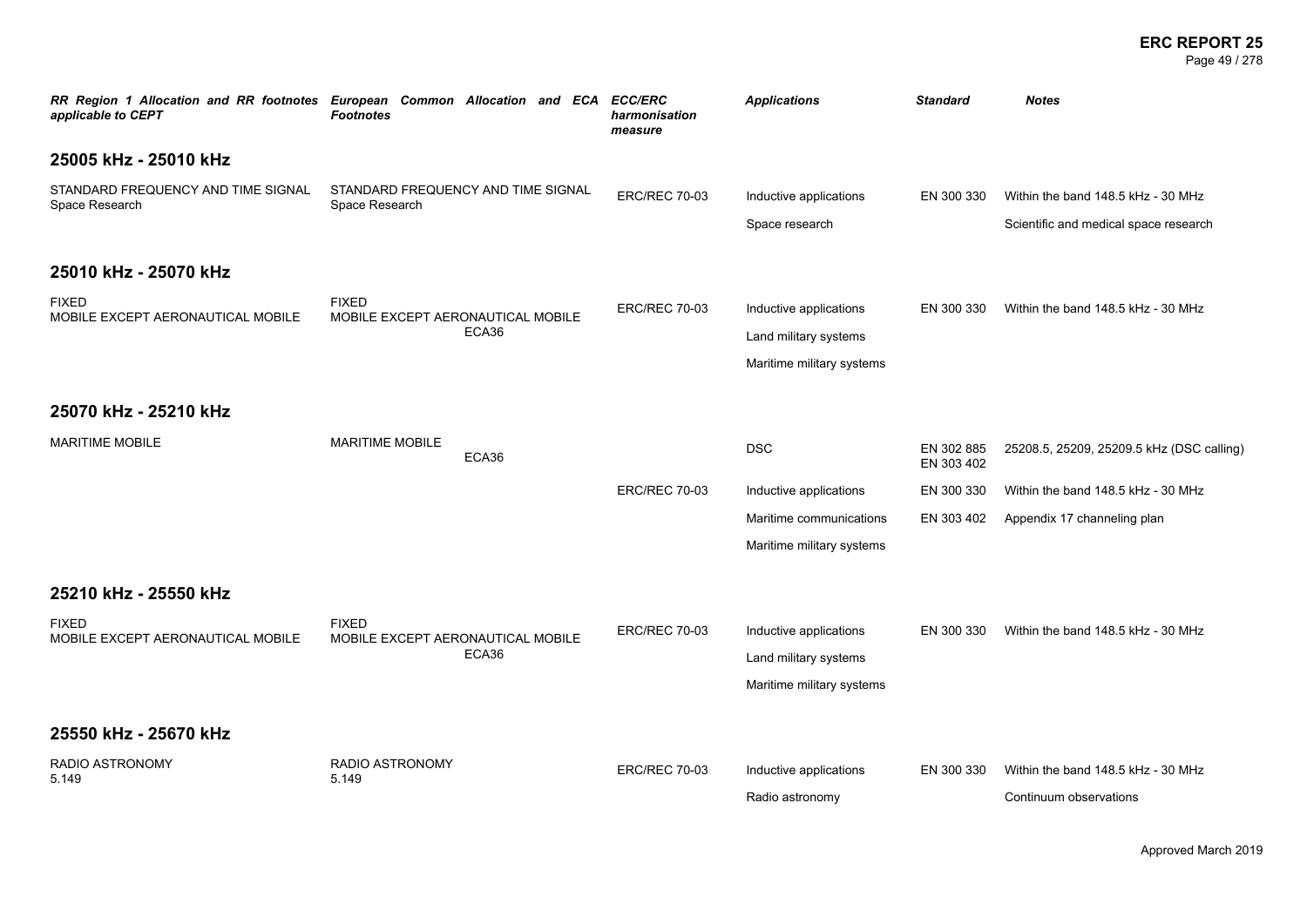#### **ERC REPORT 25** Page 50 / 278

*RR Region 1 Allocation and RR footnotes European Common Allocation and ECA ECC/ERC applicable to CEPT Footnotes harmonisation measure Applications Standard Notes* **25670 kHz - 26100 kHz** BROADCASTING BROADCASTING Broadcasting EN 302 017 EN 302 245 Article 12 planning procedure. Digital systems to be introduced ERC/REC 70-03 Inductive applications EN 300 330 Within the band 148.5 kHz - 30 MHz **26100 kHz - 26175 kHz** MARITIME MOBILE 5.132 MARITIME MOBILE 5.132 MARITIME MOBILE 5.132 المادية المستوى المستوى المستوى المستوى المستوى المستوى المستوى المستوى المستوى المستوى المستوى المستوى المستو<br>ECA36 المستوى المستوى المستوى المستوى المستوى المستوى المستوى المستوى المستوى المستوى المستوى المستوى المستوى<br> EN 303 402 26121, 26121.5, 26122 kHz (DSC calling) ERC/REC 70-03 Inductive applications EN 300 330 Within the band 148.5 kHz - 30 MHz Maritime communications EN 303 402 Appendix 17 channeling plan. Appendix 25 allotment plan. 26100.5 kHz Maritime Safety Information Maritime military systems **26175 kHz - 26200 kHz** FIXED MOBILE EXCEPT AERONAUTICAL MOBILE FIXED MOBILE EXCEPT AERONAUTICAL MOBILE ECA36 ERC/REC 70-03 Inductive applications EN 300 330 Within the band 148.5 kHz - 30 MHz Land military systems Maritime military systems **26200 kHz - 26350 kHz** FIXED MOBILE EXCEPT AERONAUTICAL MOBILE Radiolocation 5.132A 5.133A FIXED MOBILE EXCEPT AERONAUTICAL MOBILE Radiolocation 5.132A ECA36 ERC/REC 70-03 Inductive applications EN 300 330 Within the band 148.5 kHz - 30 MHz Land military systems Maritime military systems

**26350 kHz - 27500 kHz**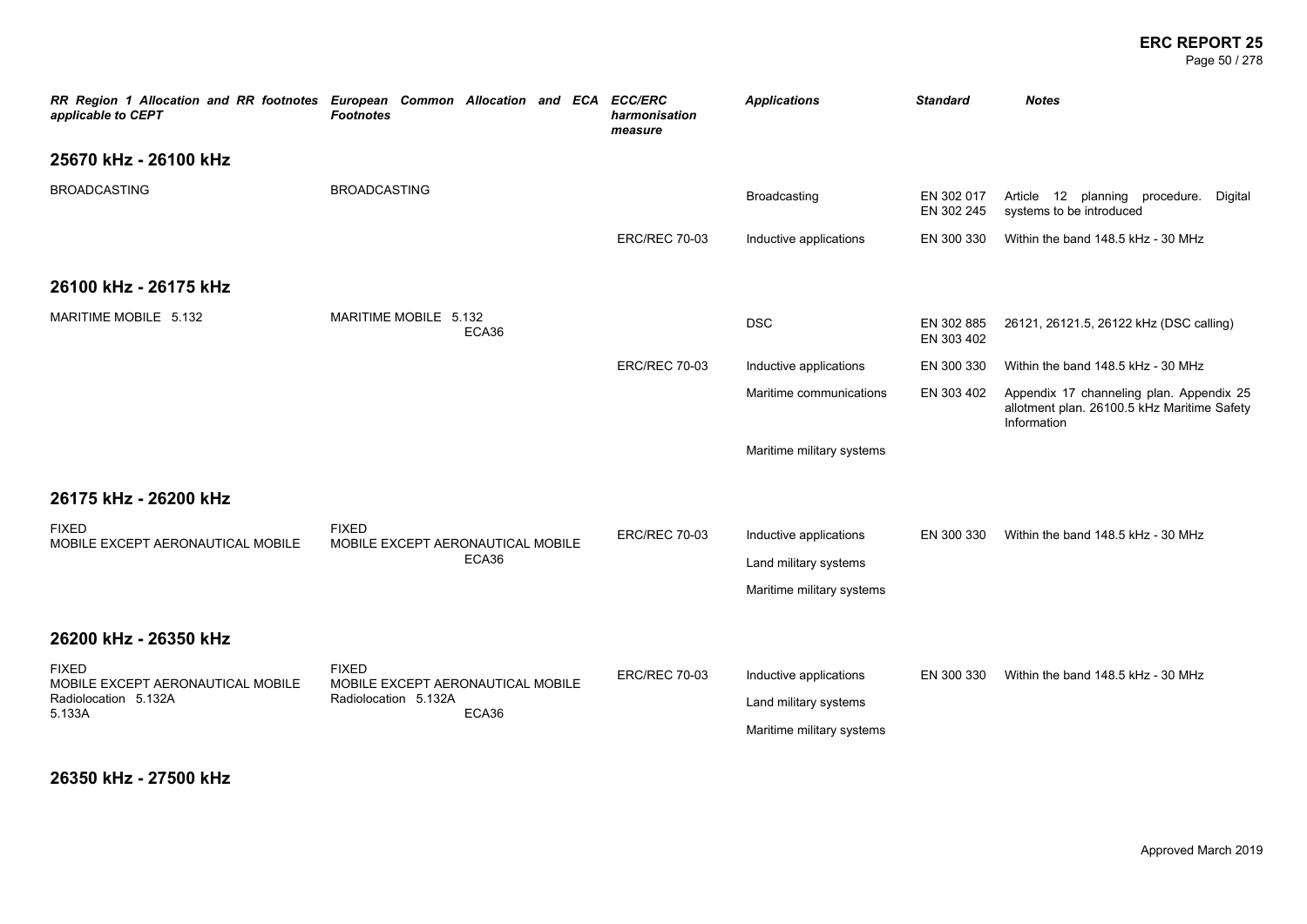Page 51 / 278

| RR Region 1 Allocation and RR footnotes European Common Allocation and ECA<br>applicable to CEPT | <b>Footnotes</b>                                           |       | <b>ECC/ERC</b><br>harmonisation<br>measure | <b>Applications</b>                                                                                           | <b>Standard</b> | <b>Notes</b>                                                |
|--------------------------------------------------------------------------------------------------|------------------------------------------------------------|-------|--------------------------------------------|---------------------------------------------------------------------------------------------------------------|-----------------|-------------------------------------------------------------|
| <b>FIXED</b><br>MOBILE EXCEPT AERONAUTICAL MOBILE<br>5.150                                       | <b>FIXED</b><br>MOBILE EXCEPT AERONAUTICAL MOBILE<br>5.150 | ECA36 | ECC/DEC/(11)03<br><b>ERC/REC 70-03</b>     | CB radio                                                                                                      | EN 300 433      | (CEPT PR 27).<br>Within<br>the<br>band<br>26.960-27.410 MHz |
|                                                                                                  |                                                            |       |                                            | <b>ISM</b>                                                                                                    |                 | Within the band 26.957-27.283 MHz                           |
|                                                                                                  |                                                            |       | <b>ERC/REC 70-03</b>                       | Inductive applications                                                                                        | EN 300 330      | Within the band 148.5 kHz - 30 MHz                          |
|                                                                                                  |                                                            |       |                                            | Land military systems                                                                                         |                 |                                                             |
|                                                                                                  |                                                            |       |                                            | Maritime military systems                                                                                     |                 |                                                             |
|                                                                                                  |                                                            |       | <b>ERC/REC 70-03</b>                       | Model control                                                                                                 | EN 300 220      | 26.995, 27.045, 27.095, 27.145, 27.195 MHz                  |
|                                                                                                  |                                                            |       | <b>ERC/REC 70-03</b>                       | Non-specific SRDs                                                                                             | EN 300 220      | Within the band 26.957-27.283 MHz                           |
|                                                                                                  |                                                            |       | <b>ERC/REC 70-03</b>                       | Railway applications                                                                                          | EN 302 608      | 27.095 MHz Eurobalise system                                |
| 27500 kHz - 28 MHz<br><b>FIXED</b><br>METEOROLOGICAL AIDS<br><b>MOBILE</b>                       | <b>FIXED</b><br>METEOROLOGICAL AIDS<br><b>MOBILE</b>       | ECA36 | <b>ERC/REC 70-03</b>                       | Aeronautical military systems<br>Inductive applications<br>Land military systems<br>Maritime military systems | EN 300 330      | Within the band 148.5 kHz - 30 MHz                          |
| 28 MHz - 29.7 MHz                                                                                |                                                            |       |                                            |                                                                                                               |                 |                                                             |
| <b>AMATEUR</b><br>AMATEUR-SATELLITE                                                              | <b>AMATEUR</b><br>AMATEUR-SATELLITE                        |       |                                            | Amateur<br>Amateur-satellite                                                                                  | EN 301 783      |                                                             |
|                                                                                                  |                                                            |       | <b>ERC/REC 70-03</b>                       | Inductive applications                                                                                        | EN 300 330      | Within the band 148.5 kHz - 30 MHz                          |

**29.7 MHz - 30.005 MHz**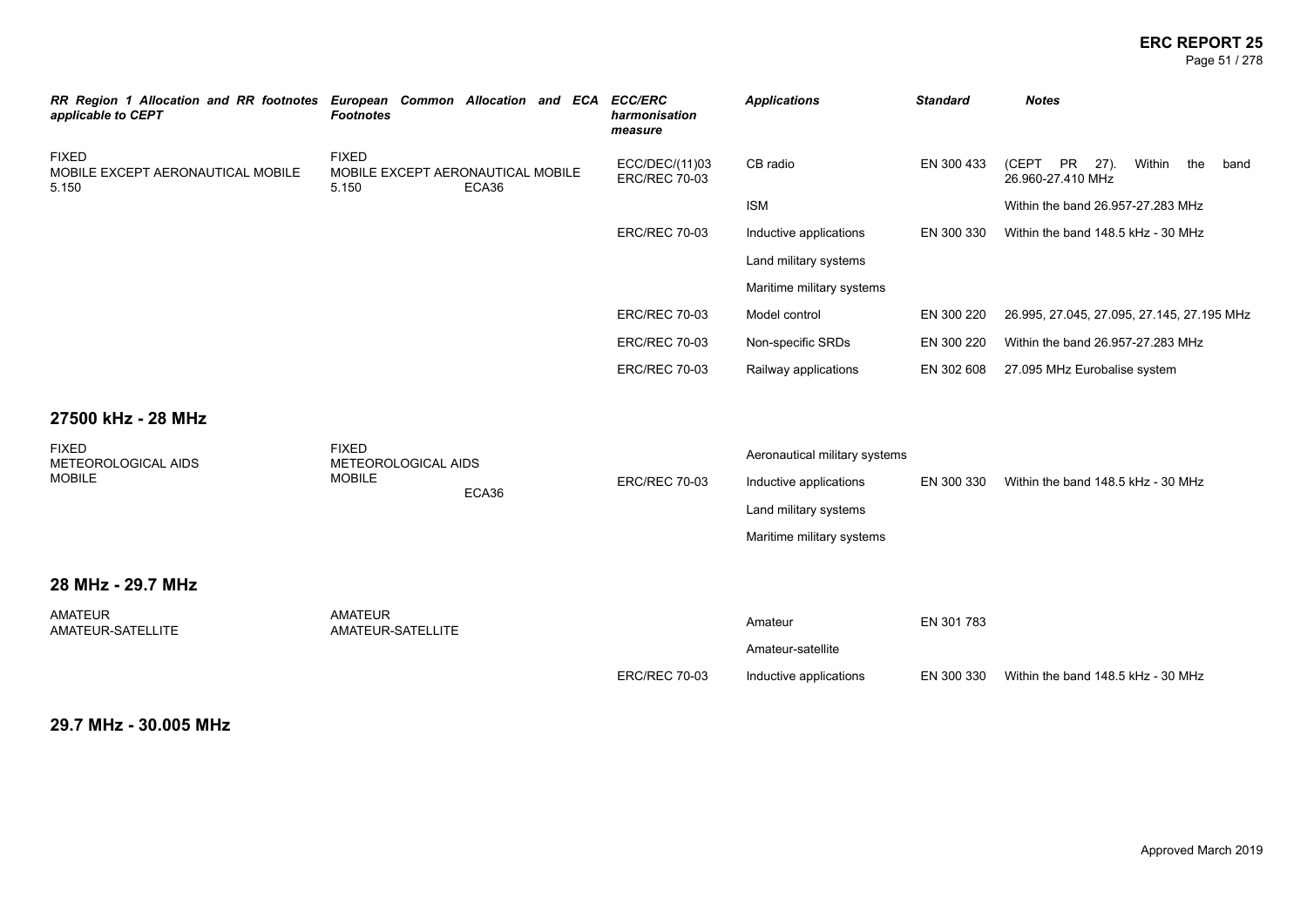#### **ERC REPORT 25** Page 52 / 278

| RR Region 1 Allocation and RR footnotes European Common Allocation and ECA<br>applicable to CEPT |            | <b>Footnotes</b> |       |  | <b>ECC/ERC</b><br>harmonisation<br>measure   | <b>Applications</b>           | <b>Standard</b> | <b>Notes</b>                                                                                                        |
|--------------------------------------------------------------------------------------------------|------------|------------------|-------|--|----------------------------------------------|-------------------------------|-----------------|---------------------------------------------------------------------------------------------------------------------|
| <b>FIXED</b><br><b>MOBILE</b>                                                                    |            | <b>MOBILE</b>    | ECA36 |  | <b>ERC/REC 70-03</b>                         | Active medical implants       | EN 302 510      | Within the band 30.0-37.5 MHz                                                                                       |
|                                                                                                  |            |                  |       |  |                                              | Aeronautical military systems |                 |                                                                                                                     |
|                                                                                                  |            |                  |       |  | <b>ERC/REC 70-03</b>                         | Inductive applications        | EN 300 330      | Within the band 148.5 kHz - 30 MHz                                                                                  |
|                                                                                                  |            |                  |       |  |                                              | Land military systems         |                 |                                                                                                                     |
|                                                                                                  |            |                  |       |  |                                              | Maritime military systems     |                 |                                                                                                                     |
|                                                                                                  |            |                  |       |  | <b>ERC/REC 25-10</b><br><b>ERC/REC 70-03</b> | Radio microphones and ALD     | EN 300 422      | Within the band 29.7-47.0 MHz. Narrow band<br>audio systems including tour guide systems<br>on a tuning range basis |
| 30 MHz - 130 MHz                                                                                 |            |                  |       |  |                                              |                               |                 |                                                                                                                     |
|                                                                                                  |            |                  |       |  |                                              | <b>NMR</b>                    |                 |                                                                                                                     |
| 30.005 MHz - 30.01 MHz                                                                           |            |                  |       |  |                                              |                               |                 |                                                                                                                     |
| <b>FIXED</b><br><b>MOBILE</b>                                                                    |            | <b>MOBILE</b>    | ECA36 |  | <b>ERC/REC 70-03</b>                         | Active medical implants       | EN 302 510      | Within the band 30.0-37.5 MHz                                                                                       |
| <b>SPACE</b><br><b>OPERATION</b><br>IDENTIFICATION)                                              | (SATELLITE |                  |       |  |                                              | Aeronautical military systems |                 |                                                                                                                     |
| <b>SPACE RESEARCH</b>                                                                            |            |                  |       |  |                                              | Land military systems         |                 |                                                                                                                     |
|                                                                                                  |            |                  |       |  |                                              | Maritime military systems     |                 |                                                                                                                     |
|                                                                                                  |            |                  |       |  | <b>ERC/REC 25-10</b><br><b>ERC/REC 70-03</b> | Radio microphones and ALD     | EN 300 422      | Within the band 29.7-47.0 MHz. Narrow band<br>audio systems including tour guide systems<br>on a tuning range basis |
|                                                                                                  |            |                  |       |  |                                              | Satellite systems (military)  |                 |                                                                                                                     |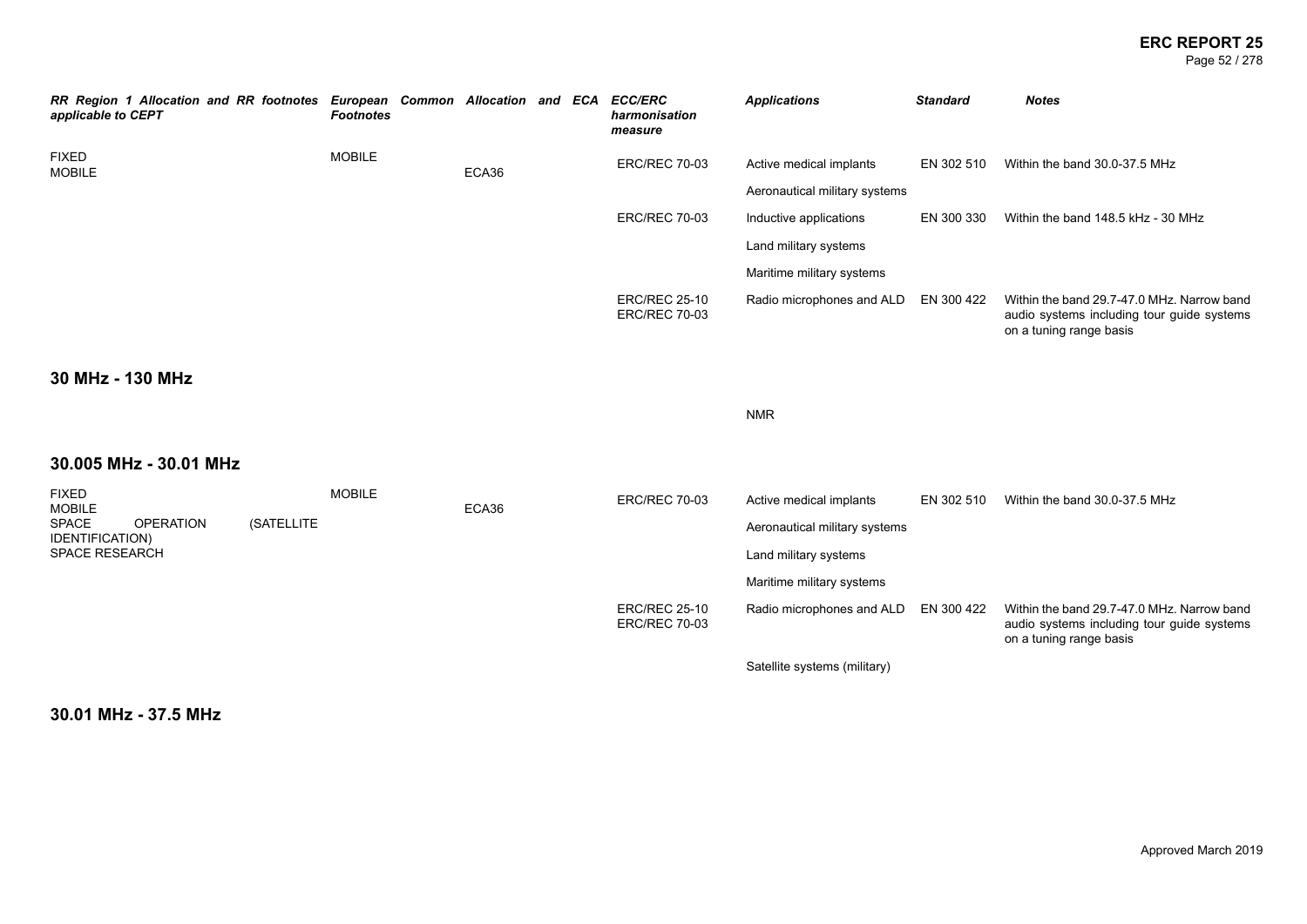#### **ERC REPORT 25** Page 53 / 278

| RR Region 1 Allocation and RR footnotes European Common Allocation and ECA ECC/ERC<br>applicable to CEPT | <b>Footnotes</b> |       |  | harmonisation<br>measure                     | <b>Applications</b>                                      | <b>Standard</b>                                                                                                                          | <b>Notes</b>                                                                                                                                            |
|----------------------------------------------------------------------------------------------------------|------------------|-------|--|----------------------------------------------|----------------------------------------------------------|------------------------------------------------------------------------------------------------------------------------------------------|---------------------------------------------------------------------------------------------------------------------------------------------------------|
| <b>FIXED</b><br><b>MOBILE</b>                                                                            | <b>MOBILE</b>    | ECA36 |  | <b>ERC/REC 70-03</b>                         | Active medical implants<br>Aeronautical military systems | EN 302 510                                                                                                                               | Within the band 30.0-37.5 MHz                                                                                                                           |
|                                                                                                          |                  |       |  |                                              | Land military systems                                    |                                                                                                                                          |                                                                                                                                                         |
|                                                                                                          |                  |       |  | ERC/DEC/(01)11<br><b>ERC/REC 70-03</b>       | Maritime military systems<br>Model control               | EN 300 220                                                                                                                               | Within the band 34.995-35.225 MHz only for<br>flying models                                                                                             |
|                                                                                                          |                  |       |  | T/R 25-08                                    | <b>PMR</b>                                               | EN 300 086<br>EN 300 113<br>EN 300 219<br>EN 300 296<br>EN 300 341<br>EN 300 390<br>EN 300 471<br>EN 301 166<br>EN 302 561<br>EN 303 039 |                                                                                                                                                         |
|                                                                                                          |                  |       |  | <b>ERC/REC 25-10</b><br><b>ERC/REC 70-03</b> | Radio microphones and ALD                                | EN 300 422                                                                                                                               | Within the band 29.7-47.0 MHz. Within the<br>band 30.01-34.90 MHz. Narrow band audio<br>systems including tour guide systems on a<br>tuning range basis |

**37.5 MHz - 38.25 MHz**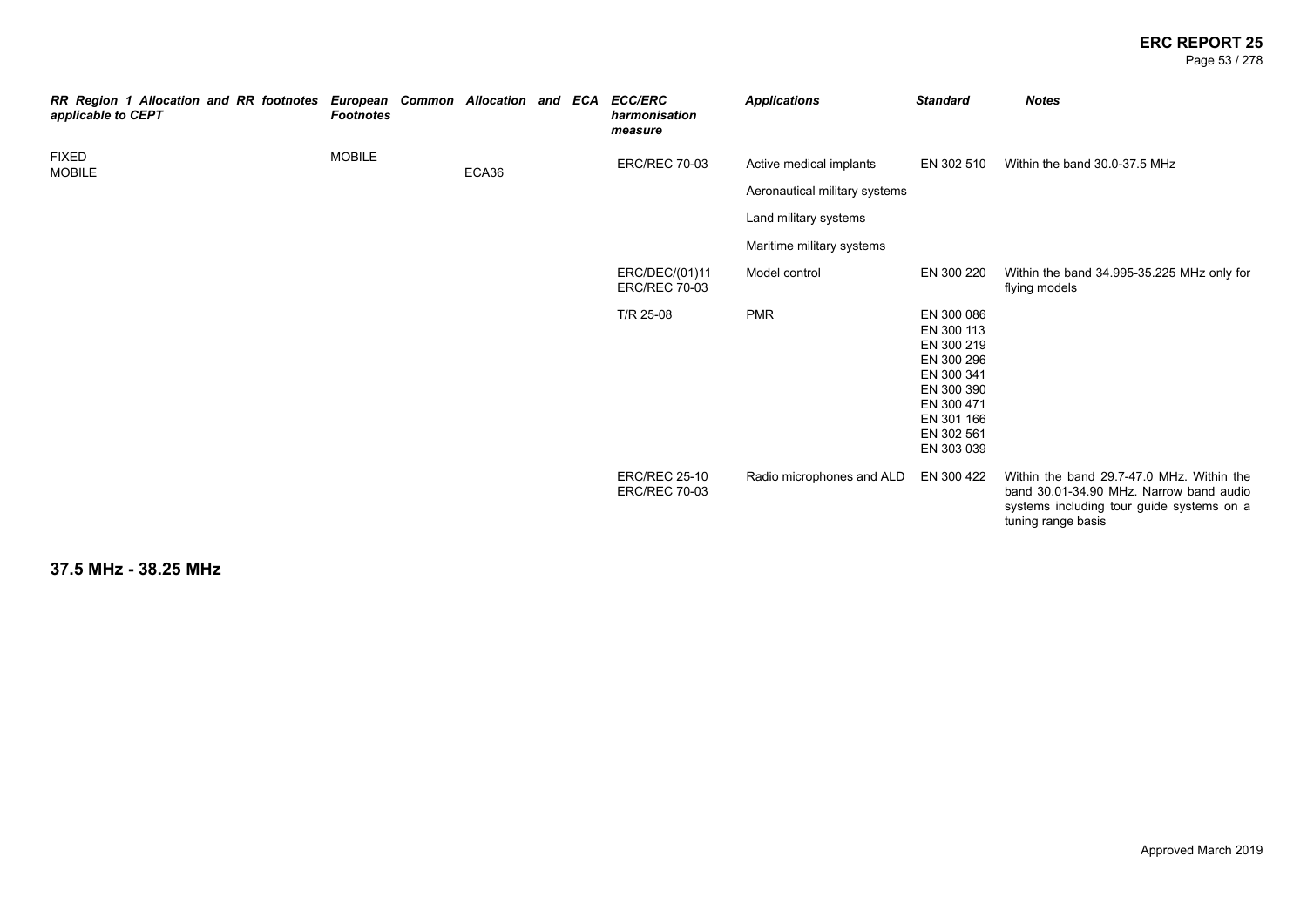#### **ERC REPORT 25** Page 54 / 278

| RR Region 1 Allocation and RR footnotes European Common Allocation and ECA<br>applicable to CEPT | <b>Footnotes</b>                 |       |  | <b>ECC/ERC</b><br>harmonisation<br>measure   | <b>Applications</b>           | <b>Standard</b>                                                                                                                          | <b>Notes</b>                                                                                                        |
|--------------------------------------------------------------------------------------------------|----------------------------------|-------|--|----------------------------------------------|-------------------------------|------------------------------------------------------------------------------------------------------------------------------------------|---------------------------------------------------------------------------------------------------------------------|
| <b>FIXED</b><br><b>MOBILE</b>                                                                    | <b>MOBILE</b><br>Radio Astronomy |       |  |                                              | Aeronautical military systems |                                                                                                                                          |                                                                                                                     |
| Radio Astronomy<br>5.149                                                                         | 5.149                            | ECA36 |  |                                              | Land military systems         |                                                                                                                                          |                                                                                                                     |
|                                                                                                  |                                  |       |  |                                              | Maritime military systems     |                                                                                                                                          |                                                                                                                     |
|                                                                                                  |                                  |       |  | T/R 25-08                                    | <b>PMR</b>                    | EN 300 086<br>EN 300 113<br>EN 300 219<br>EN 300 296<br>EN 300 341<br>EN 300 390<br>EN 300 471<br>EN 301 166<br>EN 302 561<br>EN 303 039 |                                                                                                                     |
|                                                                                                  |                                  |       |  |                                              | Radio astronomy               |                                                                                                                                          | Continuum observations                                                                                              |
|                                                                                                  |                                  |       |  | <b>ERC/REC 25-10</b><br><b>ERC/REC 70-03</b> | Radio microphones and ALD     | EN 300 422                                                                                                                               | Within the band 29.7-47.0 MHz. Narrow band<br>audio systems including tour guide systems<br>on a tuning range basis |

**38.25 MHz - 39 MHz**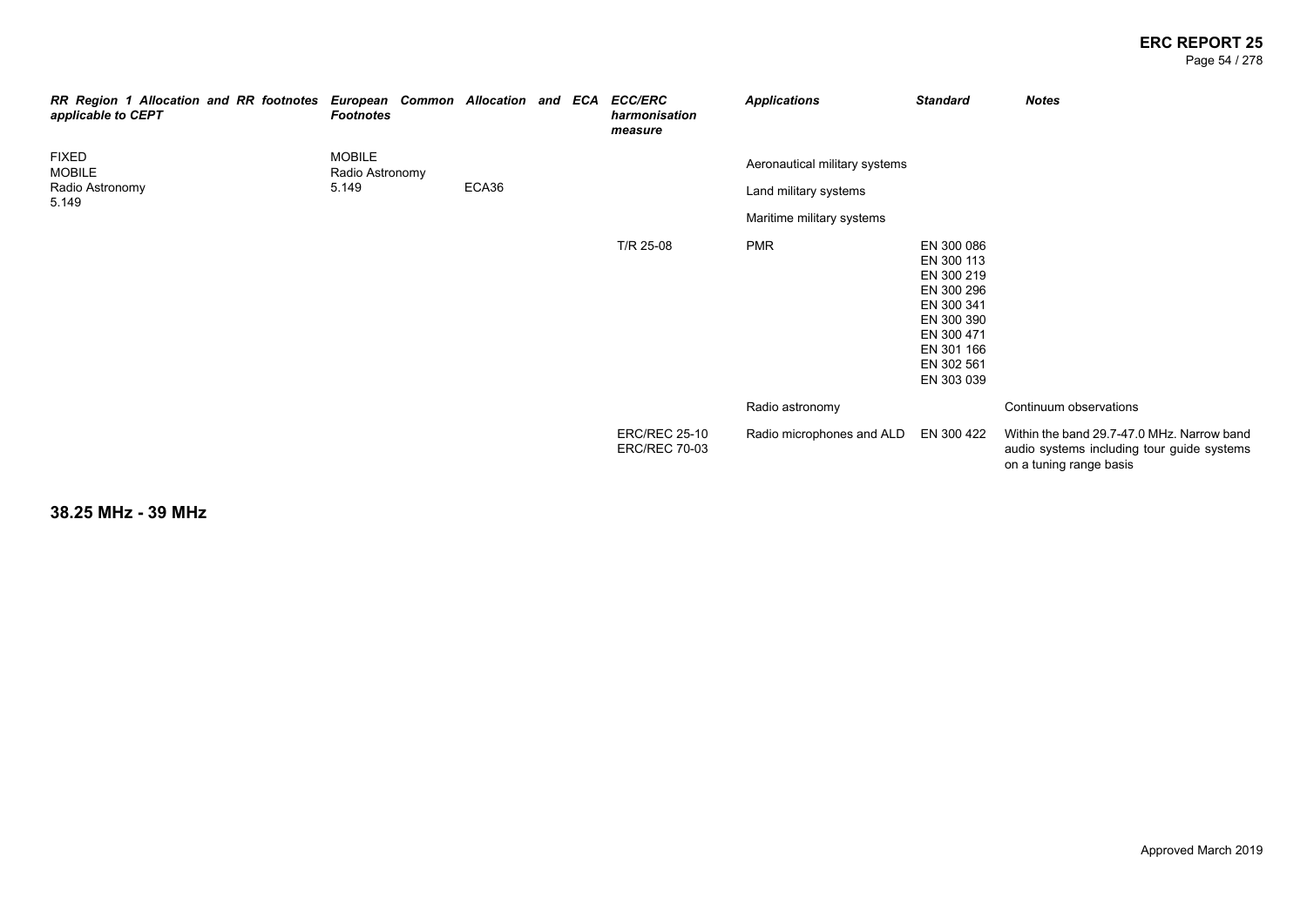#### **ERC REPORT 25** Page 55 / 278

| RR Region 1 Allocation and RR footnotes<br>applicable to CEPT | European Common Allocation and ECA<br><b>Footnotes</b> |       |  | <b>ECC/ERC</b><br>harmonisation<br>measure   | <b>Applications</b>                                                                 | <b>Standard</b>                                                                                                                          | <b>Notes</b>                                                                                                        |
|---------------------------------------------------------------|--------------------------------------------------------|-------|--|----------------------------------------------|-------------------------------------------------------------------------------------|------------------------------------------------------------------------------------------------------------------------------------------|---------------------------------------------------------------------------------------------------------------------|
| <b>FIXED</b><br><b>MOBILE</b>                                 | <b>MOBILE</b>                                          | ECA36 |  |                                              | Aeronautical military systems<br>Land military systems<br>Maritime military systems |                                                                                                                                          |                                                                                                                     |
|                                                               |                                                        |       |  | T/R 25-08                                    | <b>PMR</b>                                                                          | EN 300 086<br>EN 300 113<br>EN 300 219<br>EN 300 296<br>EN 300 341<br>EN 300 390<br>EN 300 471<br>EN 301 166<br>EN 302 561<br>EN 303 039 |                                                                                                                     |
|                                                               |                                                        |       |  | <b>ERC/REC 25-10</b><br><b>ERC/REC 70-03</b> | Radio microphones and ALD                                                           | EN 300 422                                                                                                                               | Within the band 29.7-47.0 MHz. Narrow band<br>audio systems including tour guide systems<br>on a tuning range basis |

**39 MHz - 39.5 MHz**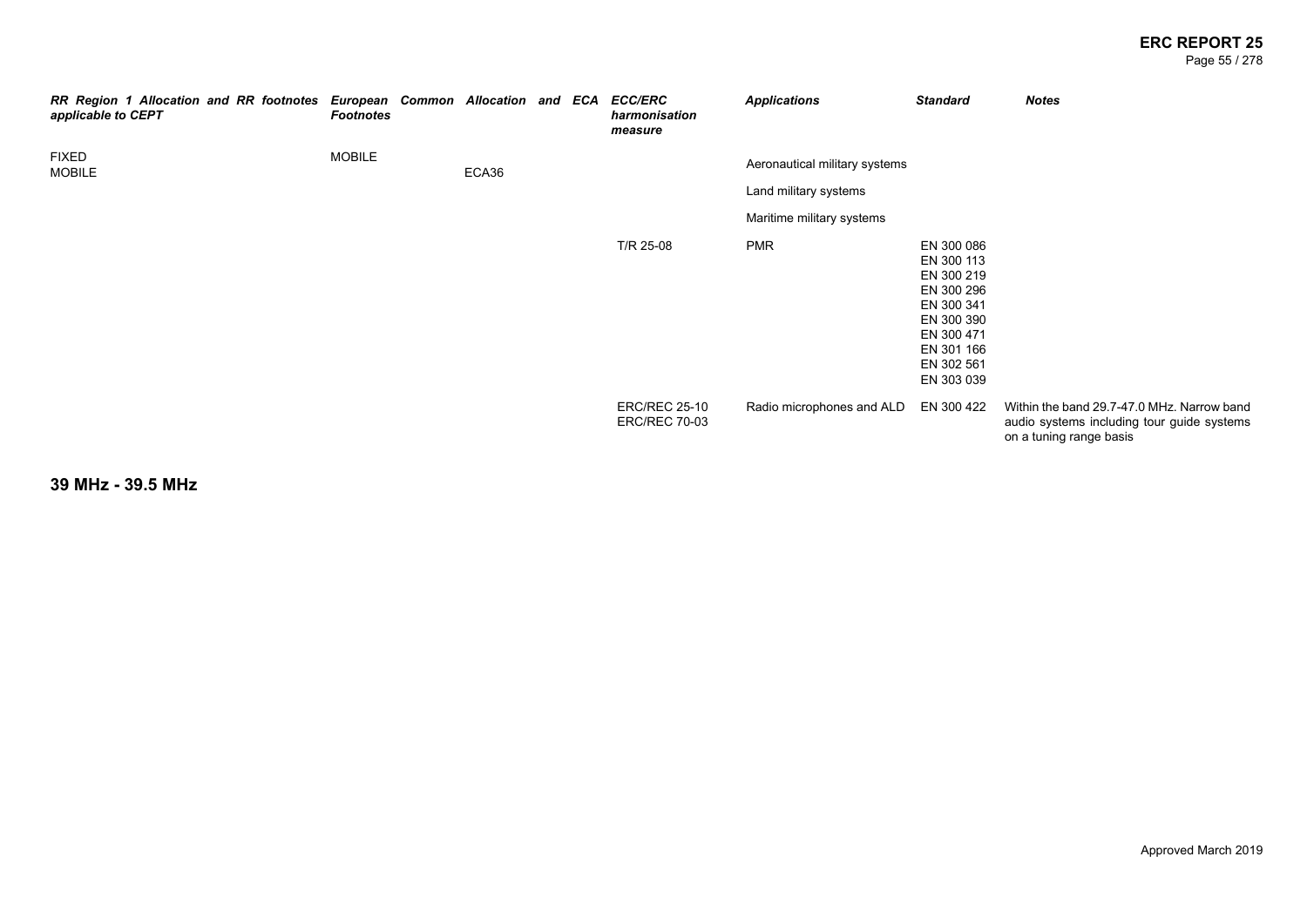#### **ERC REPORT 25** Page 56 / 278

| applicable to CEPT            | RR Region 1 Allocation and RR footnotes | European Common Allocation and ECA<br><b>Footnotes</b> |       |  | <b>ECC/ERC</b><br>harmonisation<br>measure   | <b>Applications</b>           |         | <b>Standard</b>                                                                                                                          | <b>Notes</b>                                                                                                        |
|-------------------------------|-----------------------------------------|--------------------------------------------------------|-------|--|----------------------------------------------|-------------------------------|---------|------------------------------------------------------------------------------------------------------------------------------------------|---------------------------------------------------------------------------------------------------------------------|
| <b>FIXED</b><br><b>MOBILE</b> |                                         | <b>MOBILE</b><br>Radiolocation 5.132A                  |       |  |                                              | Aeronautical military systems |         |                                                                                                                                          |                                                                                                                     |
| Radiolocation 5.132A<br>5.159 |                                         |                                                        | ECA36 |  |                                              | Land military systems         |         |                                                                                                                                          |                                                                                                                     |
|                               |                                         |                                                        |       |  |                                              | Maritime military systems     |         |                                                                                                                                          |                                                                                                                     |
|                               |                                         |                                                        |       |  | ERC/REC/(00)04                               | Meteor<br>communications      | scatter |                                                                                                                                          | Within the band 39.0-39.2 MHz                                                                                       |
|                               |                                         |                                                        |       |  | T/R 25-08                                    | <b>PMR</b>                    |         | EN 300 086<br>EN 300 113<br>EN 300 219<br>EN 300 296<br>EN 300 341<br>EN 300 390<br>EN 300 471<br>EN 301 166<br>EN 302 561<br>EN 303 039 |                                                                                                                     |
|                               |                                         |                                                        |       |  | <b>ERC/REC 25-10</b><br><b>ERC/REC 70-03</b> | Radio microphones and ALD     |         | EN 300 422                                                                                                                               | Within the band 29.7-47.0 MHz. Narrow band<br>audio systems including tour guide systems<br>on a tuning range basis |

**39.5 MHz - 39.986 MHz**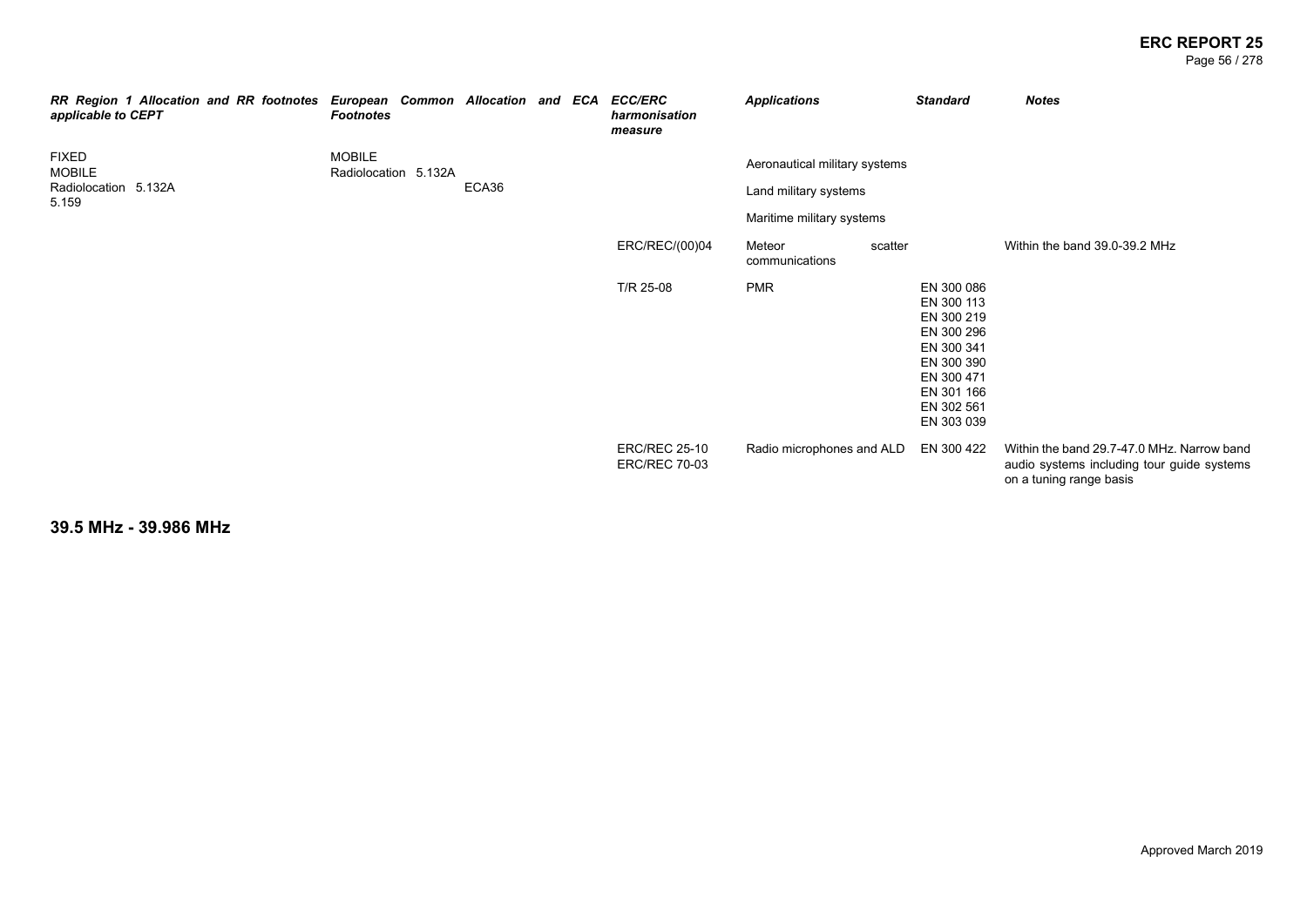#### **ERC REPORT 25** Page 57 / 278

| RR Region 1 Allocation and RR footnotes<br>applicable to CEPT | European Common Allocation and ECA ECC/ERC<br><b>Footnotes</b> |       |  | harmonisation<br>measure                     | <b>Applications</b>           |         | <b>Standard</b>                                                                                                                          | <b>Notes</b>                                                                                                        |
|---------------------------------------------------------------|----------------------------------------------------------------|-------|--|----------------------------------------------|-------------------------------|---------|------------------------------------------------------------------------------------------------------------------------------------------|---------------------------------------------------------------------------------------------------------------------|
| <b>FIXED</b><br><b>MOBILE</b>                                 | <b>MOBILE</b>                                                  | ECA36 |  |                                              | Aeronautical military systems |         |                                                                                                                                          |                                                                                                                     |
|                                                               |                                                                |       |  |                                              | Land military systems         |         |                                                                                                                                          |                                                                                                                     |
|                                                               |                                                                |       |  |                                              | Maritime military systems     |         |                                                                                                                                          |                                                                                                                     |
|                                                               |                                                                |       |  | ERC/REC/(00)04                               | Meteor<br>communications      | scatter |                                                                                                                                          | Within the band 39.0-39.2 MHz                                                                                       |
|                                                               |                                                                |       |  | T/R 25-08                                    | <b>PMR</b>                    |         | EN 300 086<br>EN 300 113<br>EN 300 219<br>EN 300 296<br>EN 300 341<br>EN 300 390<br>EN 300 471<br>EN 301 166<br>EN 302 561<br>EN 303 039 |                                                                                                                     |
|                                                               |                                                                |       |  | <b>ERC/REC 25-10</b><br><b>ERC/REC 70-03</b> | Radio microphones and ALD     |         | EN 300 422                                                                                                                               | Within the band 29.7-47.0 MHz. Narrow band<br>audio systems including tour guide systems<br>on a tuning range basis |

**39.986 MHz - 40.02 MHz**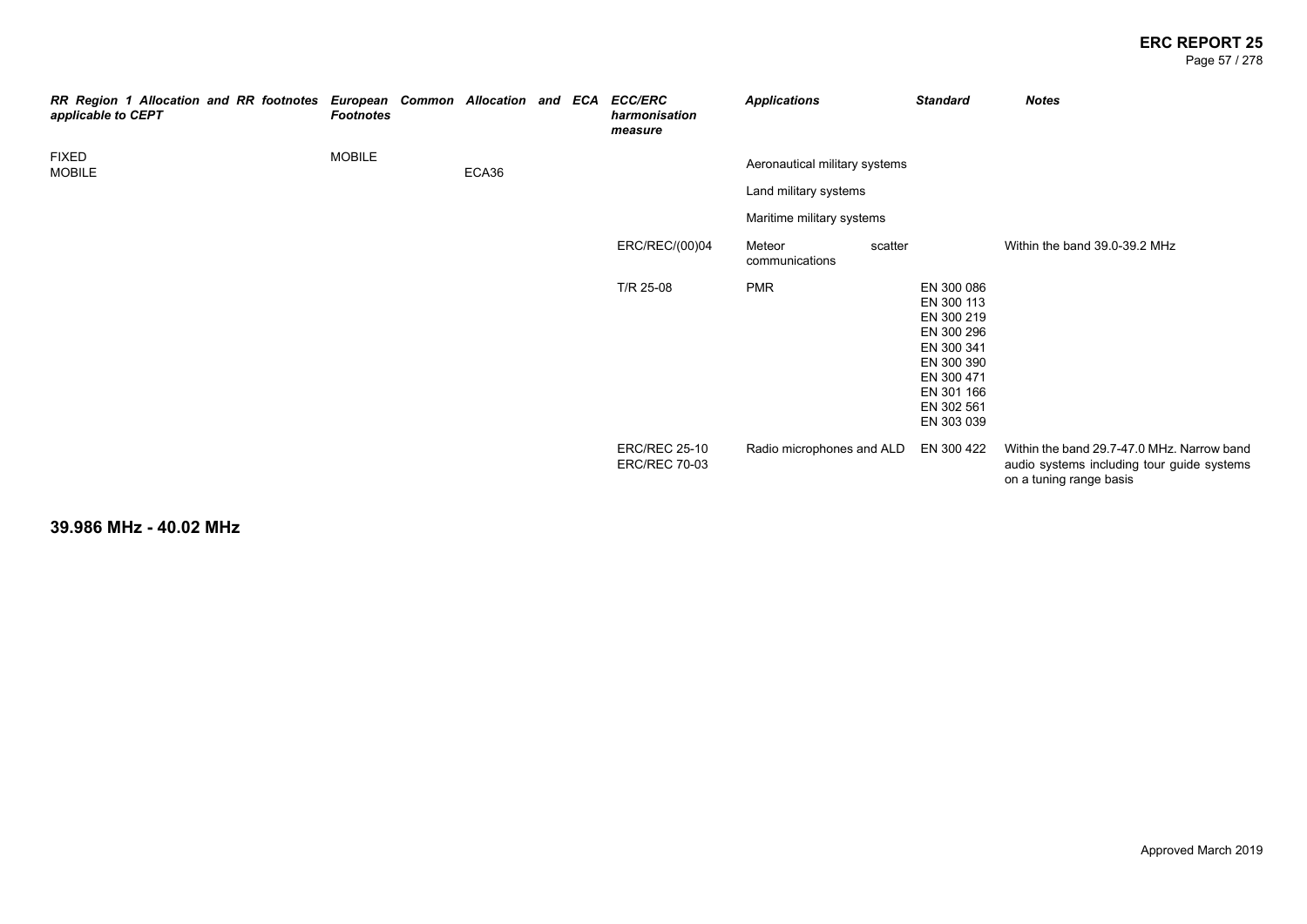#### **ERC REPORT 25** Page 58 / 278

| RR Region 1 Allocation and RR footnotes European Common Allocation and ECA ECC/ERC<br>applicable to CEPT | <b>Footnotes</b>                |       |  | harmonisation<br>measure                     | <b>Applications</b>           | <b>Standard</b>                                                                                                                          | <b>Notes</b>                                                                                                        |
|----------------------------------------------------------------------------------------------------------|---------------------------------|-------|--|----------------------------------------------|-------------------------------|------------------------------------------------------------------------------------------------------------------------------------------|---------------------------------------------------------------------------------------------------------------------|
| <b>FIXED</b><br><b>MOBILE</b>                                                                            | <b>MOBILE</b><br>Space Research |       |  |                                              | Aeronautical military systems |                                                                                                                                          |                                                                                                                     |
| Space Research                                                                                           |                                 | ECA36 |  |                                              | Land military systems         |                                                                                                                                          |                                                                                                                     |
|                                                                                                          |                                 |       |  |                                              | Maritime military systems     |                                                                                                                                          |                                                                                                                     |
|                                                                                                          |                                 |       |  | T/R 25-08                                    | <b>PMR</b>                    | EN 300 086<br>EN 300 113<br>EN 300 219<br>EN 300 296<br>EN 300 341<br>EN 300 390<br>EN 300 471<br>EN 301 166<br>EN 302 561<br>EN 303 039 |                                                                                                                     |
|                                                                                                          |                                 |       |  | <b>ERC/REC 25-10</b><br><b>ERC/REC 70-03</b> | Radio microphones and ALD     | EN 300 422                                                                                                                               | Within the band 29.7-47.0 MHz. Narrow band<br>audio systems including tour guide systems<br>on a tuning range basis |
| 40.02 MHz - 40.66 MHz                                                                                    |                                 |       |  |                                              |                               |                                                                                                                                          |                                                                                                                     |
| <b>FIXED</b>                                                                                             | <b>MOBILE</b>                   |       |  |                                              | Aeronautical military systems |                                                                                                                                          |                                                                                                                     |
| <b>MOBILE</b>                                                                                            |                                 | ECA36 |  |                                              | Land military systems         |                                                                                                                                          |                                                                                                                     |
|                                                                                                          |                                 |       |  |                                              | Maritime military systems     |                                                                                                                                          |                                                                                                                     |
|                                                                                                          |                                 |       |  | T/R 25-08                                    | <b>PMR</b>                    | EN 300 086<br>EN 300 113<br>EN 300 219<br>EN 300 296<br>EN 300 341<br>EN 300 390<br>EN 300 471<br>EN 301 166<br>EN 302 561<br>EN 303 039 |                                                                                                                     |
|                                                                                                          |                                 |       |  | <b>ERC/REC 25-10</b><br><b>ERC/REC 70-03</b> | Radio microphones and ALD     | EN 300 422                                                                                                                               | Within the band 29.7-47.0 MHz. Narrow band<br>audio systems including tour guide systems<br>on a tuning range basis |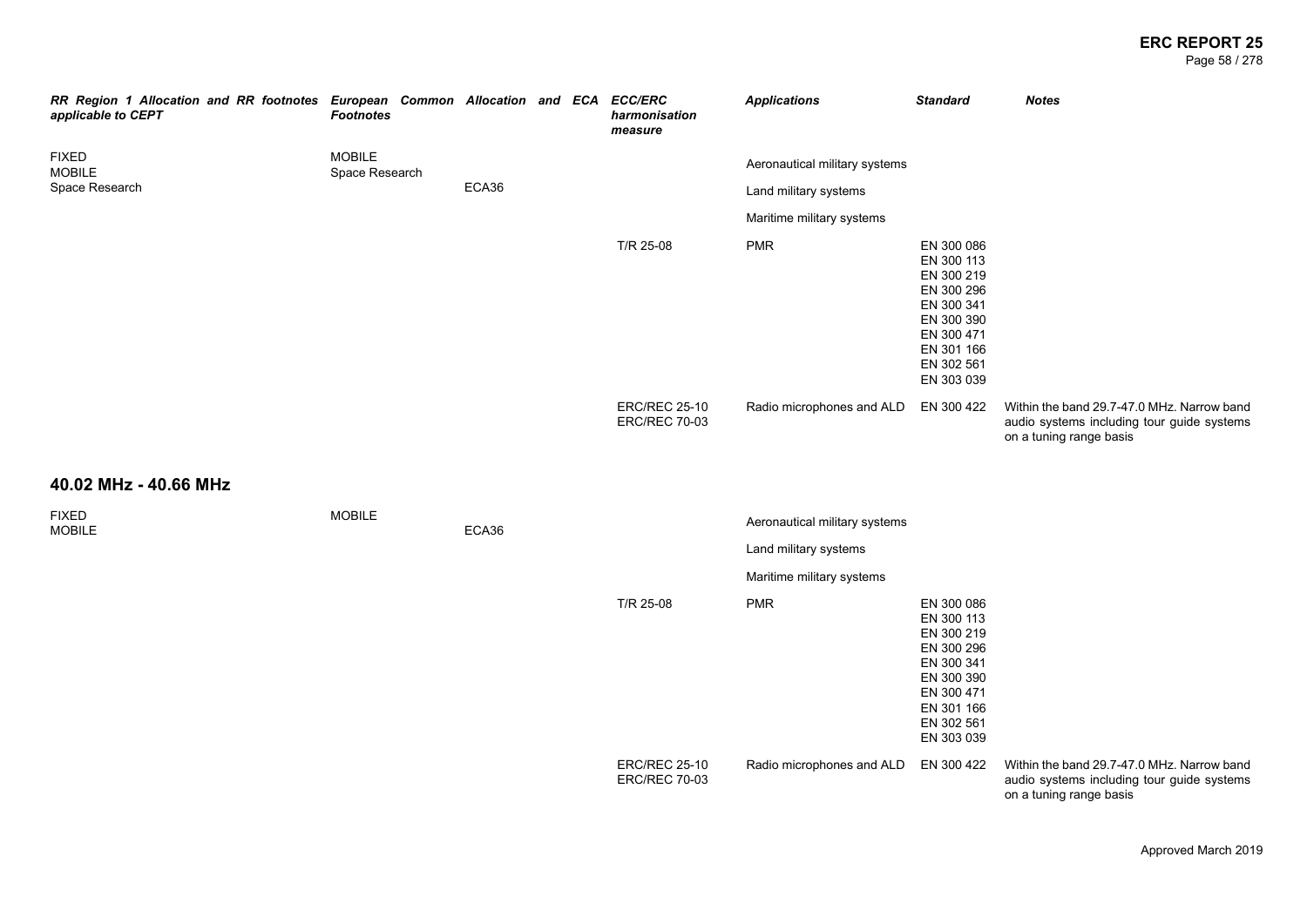#### **ERC REPORT 25** Page 59 / 278

| RR Region 1 Allocation and RR footnotes European Common Allocation and ECA ECC/ERC<br>applicable to CEPT | <b>Footnotes</b>       |       |  | harmonisation<br>measure                     | <b>Applications</b>           | <b>Standard</b>                                                                                                                          | <b>Notes</b>                                                                                                        |
|----------------------------------------------------------------------------------------------------------|------------------------|-------|--|----------------------------------------------|-------------------------------|------------------------------------------------------------------------------------------------------------------------------------------|---------------------------------------------------------------------------------------------------------------------|
| 40.66 MHz - 40.7 MHz                                                                                     |                        |       |  |                                              |                               |                                                                                                                                          |                                                                                                                     |
| <b>FIXED</b><br><b>MOBILE</b>                                                                            | <b>MOBILE</b><br>5.150 | ECA36 |  |                                              | Aeronautical military systems |                                                                                                                                          |                                                                                                                     |
| 5.150                                                                                                    |                        |       |  |                                              | <b>ISM</b>                    |                                                                                                                                          |                                                                                                                     |
|                                                                                                          |                        |       |  |                                              | Land military systems         |                                                                                                                                          |                                                                                                                     |
|                                                                                                          |                        |       |  |                                              | Maritime military systems     |                                                                                                                                          |                                                                                                                     |
|                                                                                                          |                        |       |  | ERC/DEC/(01)12<br><b>ERC/REC 70-03</b>       | Model control                 | EN 300 220                                                                                                                               | 40.665, 40.675, 40.685, 40.695 MHz                                                                                  |
|                                                                                                          |                        |       |  | <b>ERC/REC 70-03</b>                         | Non-specific SRDs             | EN 300 220                                                                                                                               |                                                                                                                     |
|                                                                                                          |                        |       |  | <b>ERC/REC 25-10</b><br><b>ERC/REC 70-03</b> | Radio microphones and ALD     | EN 300 422                                                                                                                               | Within the band 29.7-47.0 MHz. Narrow band<br>audio systems including tour guide systems<br>on a tuning range basis |
| 40.7 MHz - 40.98 MHz                                                                                     |                        |       |  |                                              |                               |                                                                                                                                          |                                                                                                                     |
| <b>FIXED</b><br><b>MOBILE</b>                                                                            | <b>MOBILE</b>          | ECA36 |  |                                              | Aeronautical military systems |                                                                                                                                          |                                                                                                                     |
|                                                                                                          |                        |       |  |                                              | Land military systems         |                                                                                                                                          |                                                                                                                     |
|                                                                                                          |                        |       |  |                                              | Maritime military systems     |                                                                                                                                          |                                                                                                                     |
|                                                                                                          |                        |       |  | T/R 25-08                                    | <b>PMR</b>                    | EN 300 086<br>EN 300 113<br>EN 300 219<br>EN 300 296<br>EN 300 341<br>EN 300 390<br>EN 300 471<br>EN 301 166<br>EN 302 561<br>EN 303 039 |                                                                                                                     |
|                                                                                                          |                        |       |  | <b>ERC/REC 25-10</b><br><b>ERC/REC 70-03</b> | Radio microphones and ALD     | EN 300 422                                                                                                                               | Within the band 29.7-47.0 MHz. Narrow band<br>audio systems including tour guide systems<br>on a tuning range basis |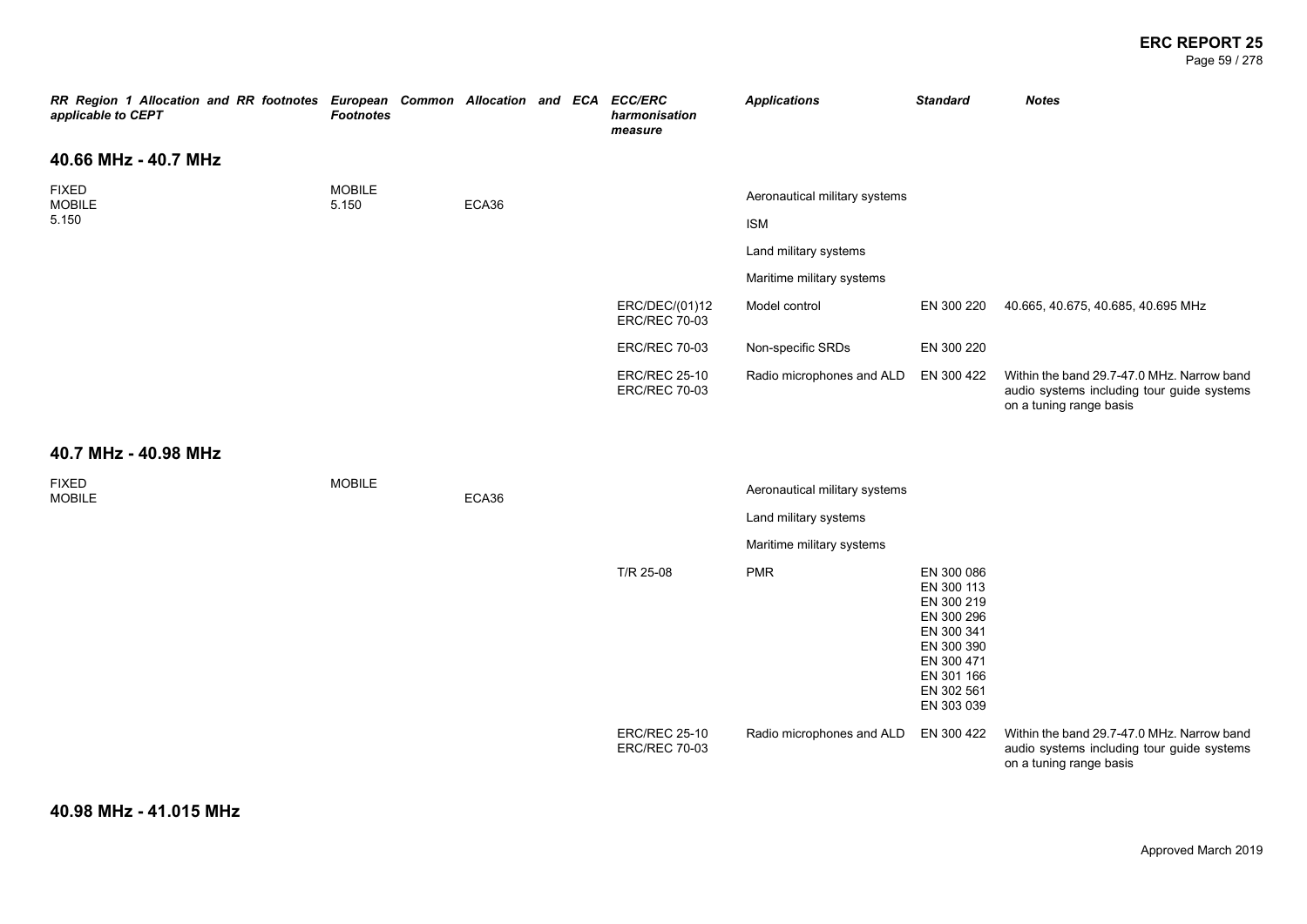#### **ERC REPORT 25** Page 60 / 278

| RR Region 1 Allocation and RR footnotes European Common Allocation and ECA ECC/ERC<br>applicable to CEPT | <b>Footnotes</b>                |       |  | harmonisation<br>measure                     | <b>Applications</b>                  | <b>Standard</b>                                                                                                                          | <b>Notes</b>                                                                                                        |
|----------------------------------------------------------------------------------------------------------|---------------------------------|-------|--|----------------------------------------------|--------------------------------------|------------------------------------------------------------------------------------------------------------------------------------------|---------------------------------------------------------------------------------------------------------------------|
| <b>FIXED</b><br><b>MOBILE</b>                                                                            | <b>MOBILE</b><br>Space Research |       |  |                                              | Aeronautical military systems        |                                                                                                                                          |                                                                                                                     |
| Space Research<br>5.160                                                                                  |                                 | ECA36 |  |                                              | Land military systems                |                                                                                                                                          |                                                                                                                     |
| 5.161                                                                                                    |                                 |       |  |                                              | Maritime military systems            |                                                                                                                                          |                                                                                                                     |
|                                                                                                          |                                 |       |  | T/R 25-08                                    | <b>PMR</b>                           | EN 300 086<br>EN 300 113<br>EN 300 219<br>EN 300 296<br>EN 300 341<br>EN 300 390<br>EN 300 471<br>EN 301 166<br>EN 302 561<br>EN 303 039 |                                                                                                                     |
|                                                                                                          |                                 |       |  | <b>ERC/REC 25-10</b><br><b>ERC/REC 70-03</b> | Radio microphones and ALD EN 300 422 |                                                                                                                                          | Within the band 29.7-47.0 MHz. Narrow band<br>audio systems including tour guide systems<br>on a tuning range basis |
| 41.015 MHz - 42 MHz                                                                                      |                                 |       |  |                                              |                                      |                                                                                                                                          |                                                                                                                     |
| <b>FIXED</b><br><b>MOBILE</b>                                                                            | <b>MOBILE</b>                   | ECA36 |  |                                              | Aeronautical military systems        |                                                                                                                                          |                                                                                                                     |
| 5.160<br>5.161                                                                                           |                                 |       |  |                                              | Land military systems                |                                                                                                                                          |                                                                                                                     |
| 5.161A                                                                                                   |                                 |       |  |                                              | Maritime military systems            |                                                                                                                                          |                                                                                                                     |
|                                                                                                          |                                 |       |  | T/R 25-08                                    | <b>PMR</b>                           | EN 300 086<br>EN 300 113<br>EN 300 219<br>EN 300 296<br>EN 300 341<br>EN 300 390<br>EN 300 471<br>EN 301 166<br>EN 302 561<br>EN 303 039 |                                                                                                                     |
|                                                                                                          |                                 |       |  | <b>ERC/REC 25-10</b><br><b>ERC/REC 70-03</b> | Radio microphones and ALD EN 300 422 |                                                                                                                                          | Within the band 29.7-47.0 MHz. Narrow band<br>audio systems including tour guide systems<br>on a tuning range basis |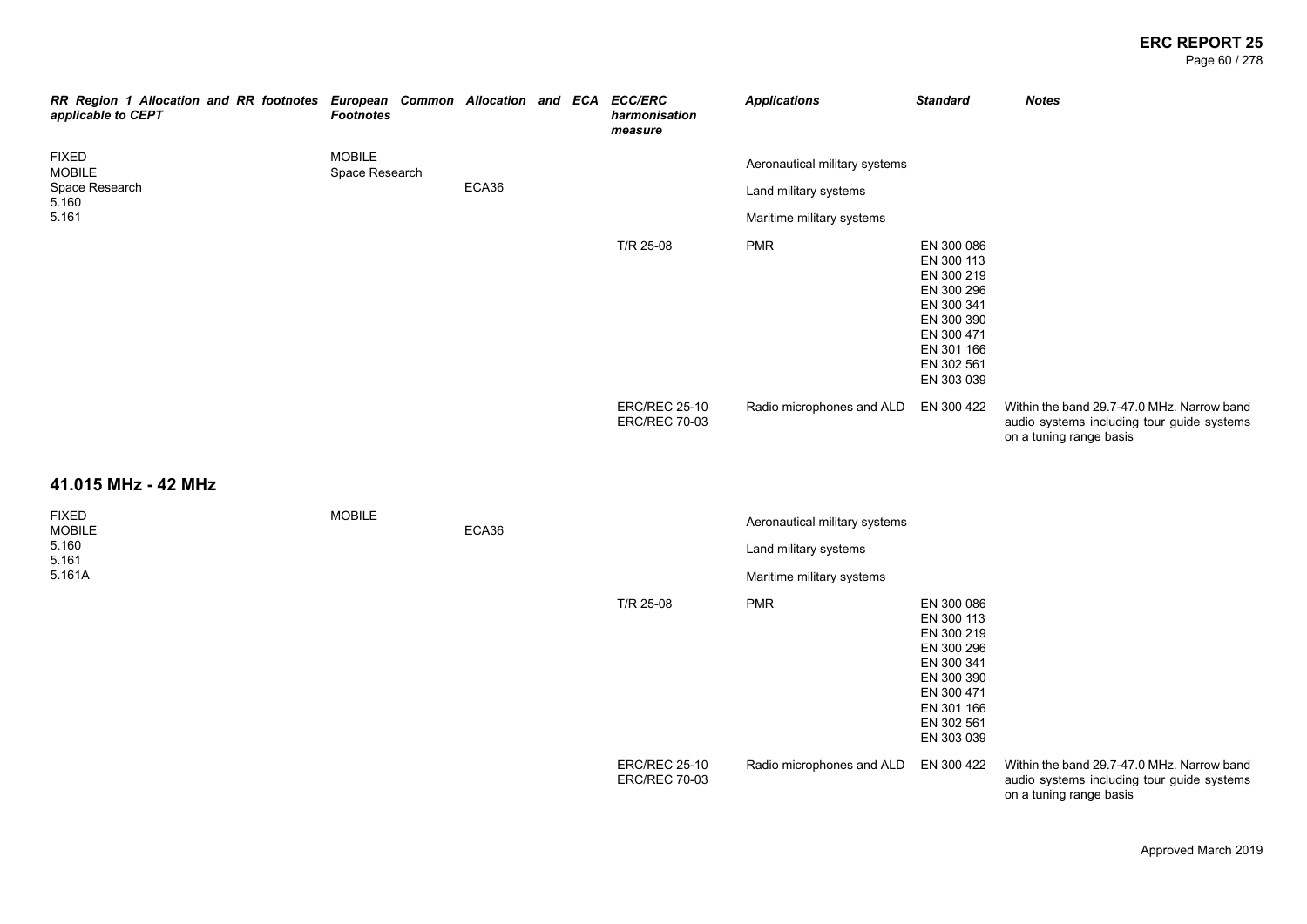#### **ERC REPORT 25** Page 61 / 278

| RR Region 1 Allocation and RR footnotes European Common Allocation and ECA<br>applicable to CEPT | <b>Footnotes</b>               |       |  | <b>ECC/ERC</b><br>harmonisation<br>measure   | <b>Applications</b>           | <b>Standard</b>                                                                                                                          | <b>Notes</b>                                                                                                        |
|--------------------------------------------------------------------------------------------------|--------------------------------|-------|--|----------------------------------------------|-------------------------------|------------------------------------------------------------------------------------------------------------------------------------------|---------------------------------------------------------------------------------------------------------------------|
| 42 MHz - 42.5 MHz                                                                                |                                |       |  |                                              |                               |                                                                                                                                          |                                                                                                                     |
| <b>FIXED</b><br><b>MOBILE</b>                                                                    | <b>FIXED</b><br><b>MOBILE</b>  |       |  |                                              | Aeronautical military systems |                                                                                                                                          |                                                                                                                     |
| Radiolocation 5.132A<br>5.160                                                                    | Radiolocation 5.132A<br>5.161B | ECA36 |  |                                              | Land military systems         |                                                                                                                                          |                                                                                                                     |
| 5.161B                                                                                           |                                |       |  |                                              | Maritime military systems     |                                                                                                                                          |                                                                                                                     |
|                                                                                                  |                                |       |  | T/R 25-08                                    | <b>PMR</b>                    | EN 300 086<br>EN 300 113<br>EN 300 219<br>EN 300 296<br>EN 300 341<br>EN 300 390<br>EN 300 471<br>EN 301 166<br>EN 302 561<br>EN 303 039 |                                                                                                                     |
|                                                                                                  |                                |       |  | <b>ERC/REC 25-10</b><br><b>ERC/REC 70-03</b> | Radio microphones and ALD     | EN 300 422                                                                                                                               | Within the band 29.7-47.0 MHz. Narrow band<br>audio systems including tour guide systems<br>on a tuning range basis |

**42.5 MHz - 44 MHz**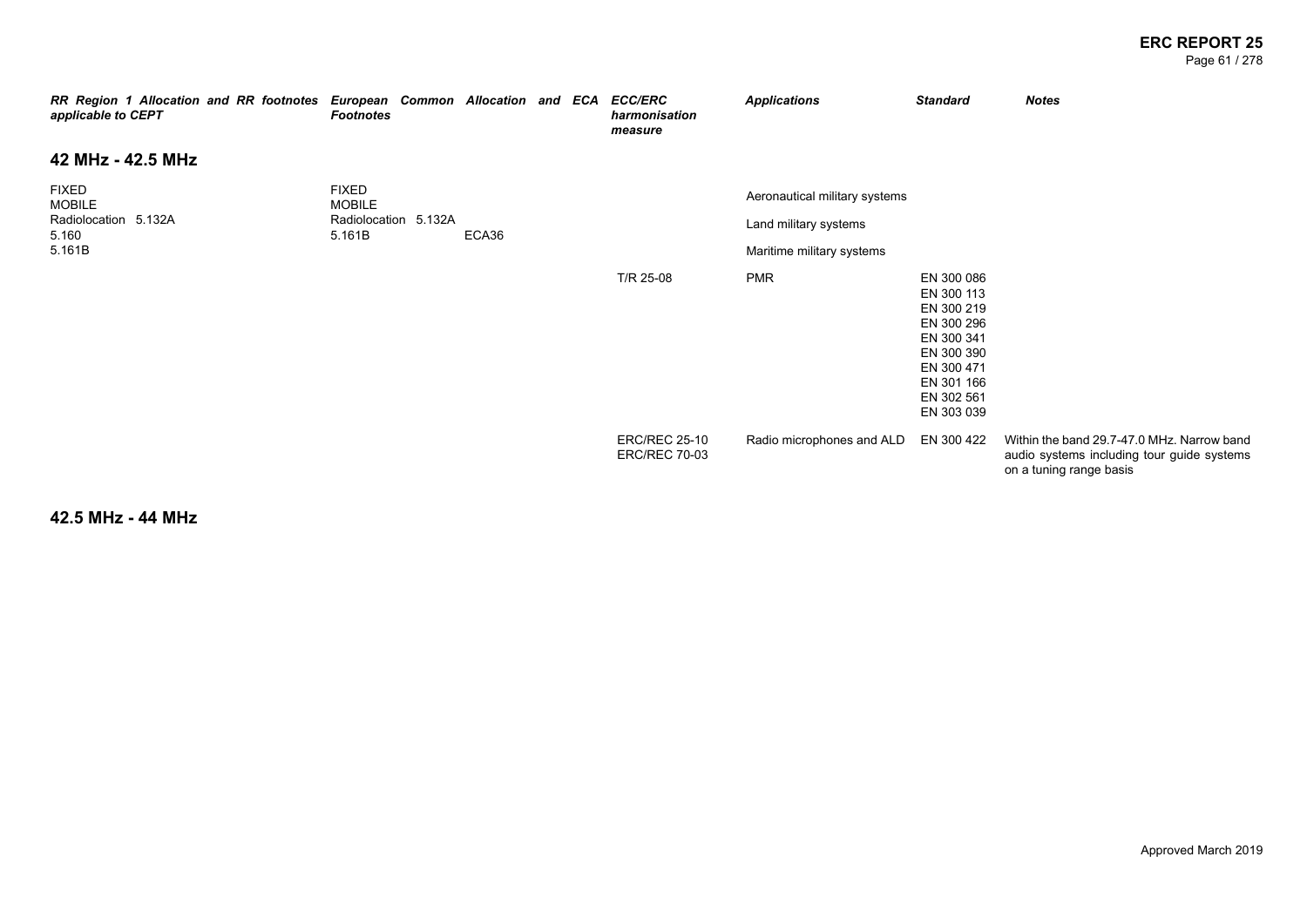#### **ERC REPORT 25** Page 62 / 278

| RR Region 1 Allocation and RR footnotes European Common Allocation and ECA<br>applicable to CEPT | <b>Footnotes</b> |       |  | <b>ECC/ERC</b><br>harmonisation<br>measure   | <b>Applications</b>                                                                 | <b>Standard</b>                                                                                                                          | <b>Notes</b>                                                                                                        |
|--------------------------------------------------------------------------------------------------|------------------|-------|--|----------------------------------------------|-------------------------------------------------------------------------------------|------------------------------------------------------------------------------------------------------------------------------------------|---------------------------------------------------------------------------------------------------------------------|
| <b>FIXED</b><br><b>MOBILE</b><br>5.160<br>5.161<br>5.161A                                        | <b>MOBILE</b>    | ECA36 |  |                                              | Aeronautical military systems<br>Land military systems<br>Maritime military systems |                                                                                                                                          |                                                                                                                     |
|                                                                                                  |                  |       |  | T/R 25-08                                    | <b>PMR</b>                                                                          | EN 300 086<br>EN 300 113<br>EN 300 219<br>EN 300 296<br>EN 300 341<br>EN 300 390<br>EN 300 471<br>EN 301 166<br>EN 302 561<br>EN 303 039 |                                                                                                                     |
|                                                                                                  |                  |       |  | <b>ERC/REC 25-10</b><br><b>ERC/REC 70-03</b> | Radio microphones and ALD                                                           | EN 300 422                                                                                                                               | Within the band 29.7-47.0 MHz. Narrow band<br>audio systems including tour guide systems<br>on a tuning range basis |

**44 MHz - 47 MHz**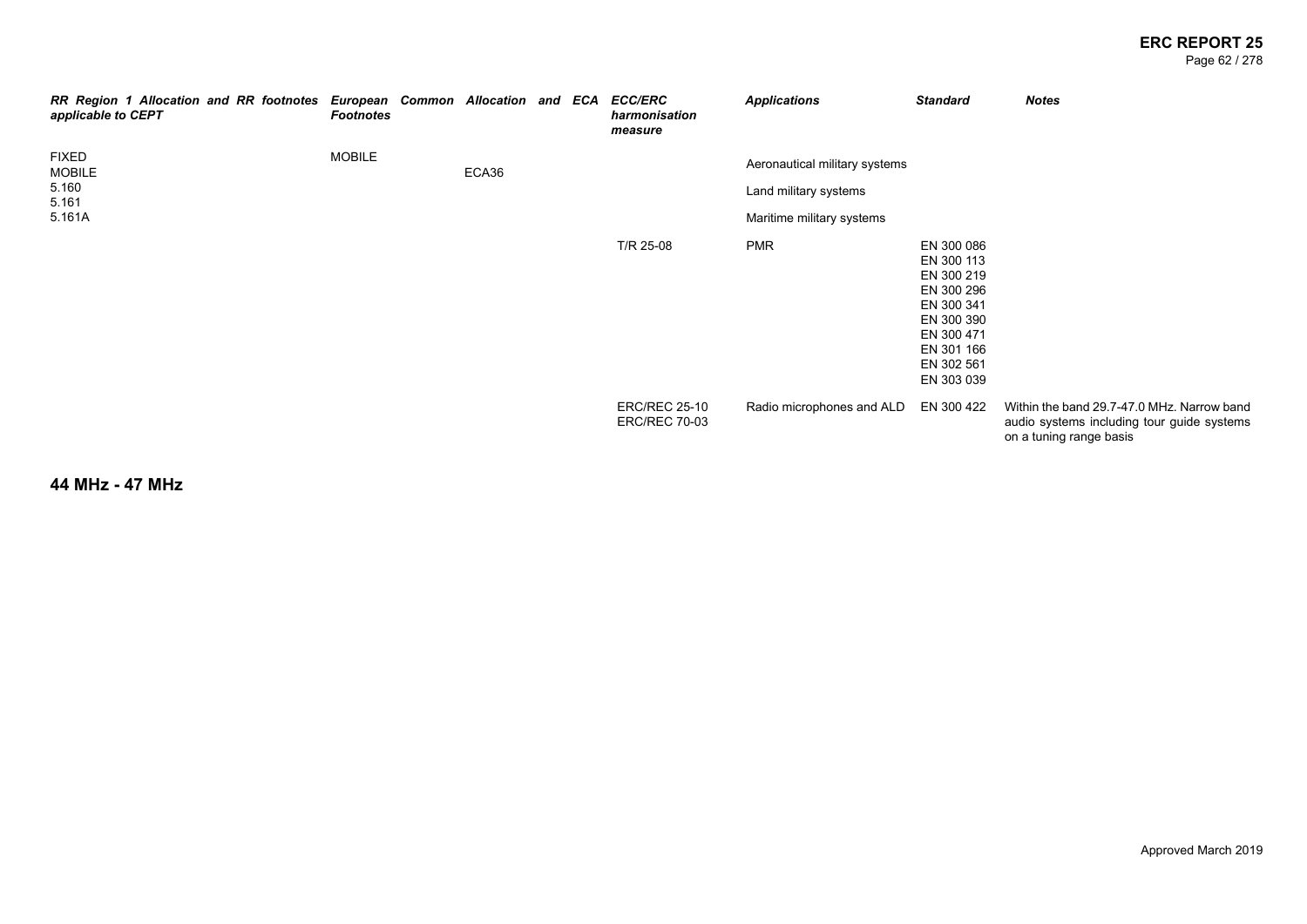#### **ERC REPORT 25** Page 63 / 278

| RR Region 1 Allocation and RR footnotes European Common Allocation and ECA ECC/ERC<br>applicable to CEPT | <b>Footnotes</b>        |       |  | harmonisation<br>measure                     | <b>Applications</b>           | <b>Standard</b>                                                                                                                          | <b>Notes</b>                                                                                                        |
|----------------------------------------------------------------------------------------------------------|-------------------------|-------|--|----------------------------------------------|-------------------------------|------------------------------------------------------------------------------------------------------------------------------------------|---------------------------------------------------------------------------------------------------------------------|
| FIXED<br><b>MOBILE</b>                                                                                   | <b>MOBILE</b><br>5.162A | ECA36 |  |                                              | Aeronautical military systems |                                                                                                                                          |                                                                                                                     |
| 5.162A                                                                                                   |                         |       |  |                                              | Land military systems         |                                                                                                                                          |                                                                                                                     |
|                                                                                                          |                         |       |  |                                              | Maritime military systems     |                                                                                                                                          |                                                                                                                     |
|                                                                                                          |                         |       |  | T/R 25-08                                    | <b>PMR</b>                    | EN 300 086<br>EN 300 113<br>EN 300 219<br>EN 300 296<br>EN 300 341<br>EN 300 390<br>EN 300 471<br>EN 301 166<br>EN 302 561<br>EN 303 039 |                                                                                                                     |
|                                                                                                          |                         |       |  | <b>ERC/REC 25-10</b><br><b>ERC/REC 70-03</b> | Radio microphones and ALD     | EN 300 422                                                                                                                               | Within the band 29.7-47.0 MHz. Narrow band<br>audio systems including tour guide systems<br>on a tuning range basis |
|                                                                                                          |                         |       |  |                                              | Wind profilers                |                                                                                                                                          | In the range 46-68 MHz, geographical sharing<br>with other services                                                 |

**47 MHz - 50 MHz**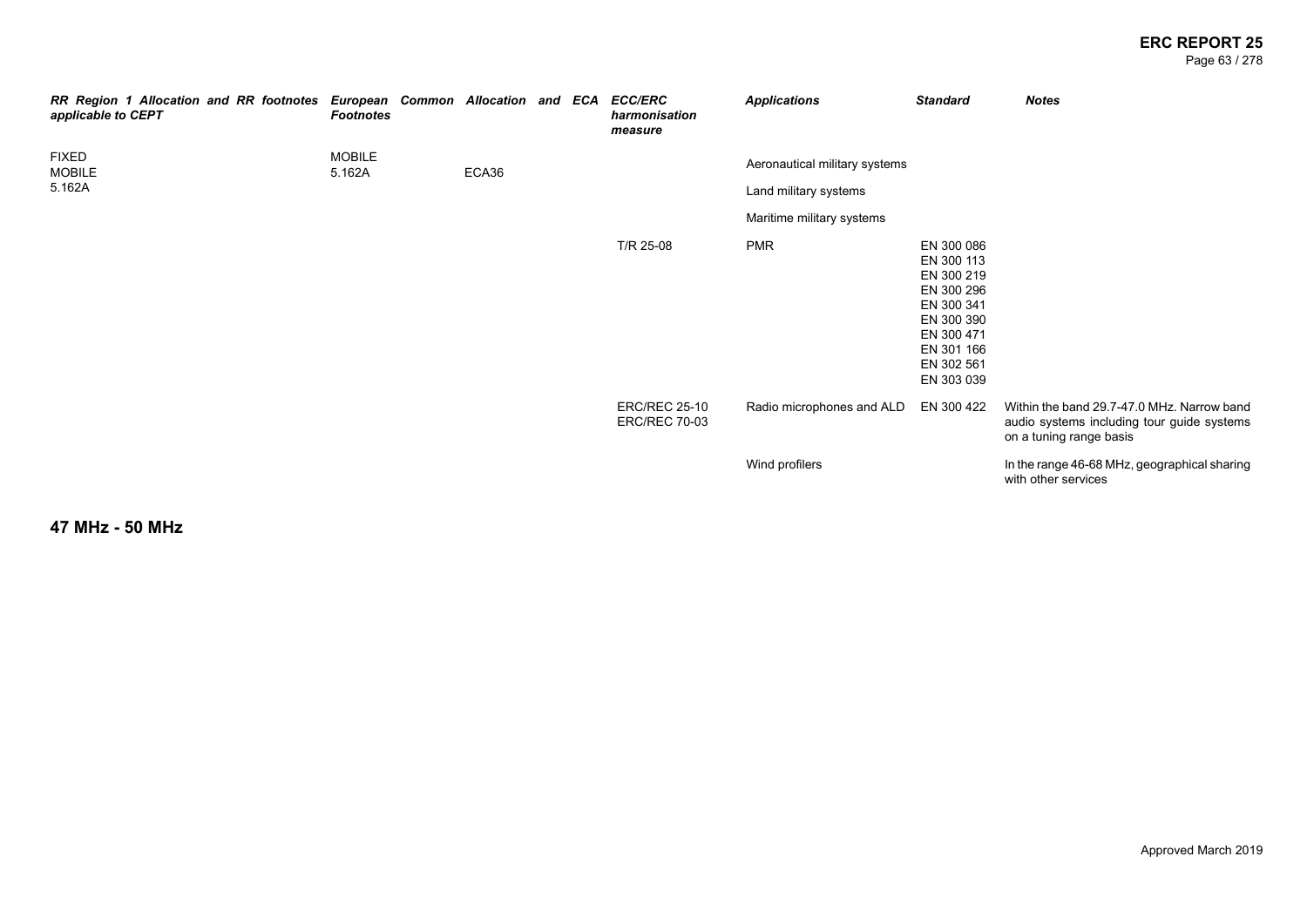Page 64 / 278

| RR Region 1 Allocation and RR footnotes European Common Allocation and ECA ECC/ERC<br>applicable to CEPT | <b>Footnotes</b>                      |       |  | harmonisation<br>measure | <b>Applications</b>         | <b>Standard</b>                                                                                                                          | <b>Notes</b>                                                        |
|----------------------------------------------------------------------------------------------------------|---------------------------------------|-------|--|--------------------------|-----------------------------|------------------------------------------------------------------------------------------------------------------------------------------|---------------------------------------------------------------------|
| <b>BROADCASTING</b><br>5.162A<br>5.163                                                                   | <b>LAND MOBILE</b><br>5.162A<br>5.164 | ECA36 |  |                          | Earth exploration-satellite |                                                                                                                                          | In the range 48.5-50 MHz. Space Research/<br><b>EESS</b>            |
| 5.164<br>5.165                                                                                           |                                       |       |  |                          | Land military systems       |                                                                                                                                          |                                                                     |
|                                                                                                          |                                       |       |  |                          | On-site paging              | EN 300 224                                                                                                                               | On site paging in the band 47.0-47.25 MHz                           |
|                                                                                                          |                                       |       |  | T/R 25-08                | <b>PMR</b>                  | EN 300 086<br>EN 300 113<br>EN 300 219<br>EN 300 296<br>EN 300 341<br>EN 300 390<br>EN 300 471<br>EN 301 166<br>EN 302 561<br>EN 303 039 | Single frequency applications                                       |
|                                                                                                          |                                       |       |  |                          | Wind profilers              |                                                                                                                                          | In the range 46-68 MHz, geographical sharing<br>with other services |
| 50 MHz - 52 MHz                                                                                          |                                       |       |  |                          |                             |                                                                                                                                          |                                                                     |
| <b>BROADCASTING</b><br>5.162A                                                                            | <b>LAND MOBILE</b><br>Amateur         |       |  |                          | Amateur                     | EN 301 783                                                                                                                               |                                                                     |
| 5.164<br>5.165                                                                                           | 5.162A<br>5.164                       | ECA36 |  |                          | Land military systems       |                                                                                                                                          |                                                                     |
| 5.169                                                                                                    |                                       |       |  | T/R 25-08                | <b>PMR</b>                  | EN 300 086<br>EN 300 113<br>EN 300 219<br>EN 300 296<br>EN 300 341<br>EN 300 390<br>EN 300 471<br>EN 301 166<br>EN 302 561<br>EN 303 039 | Single frequency applications                                       |
|                                                                                                          |                                       |       |  |                          | Wind profilers              |                                                                                                                                          | In the range 46-68 MHz, geographical sharing<br>with other services |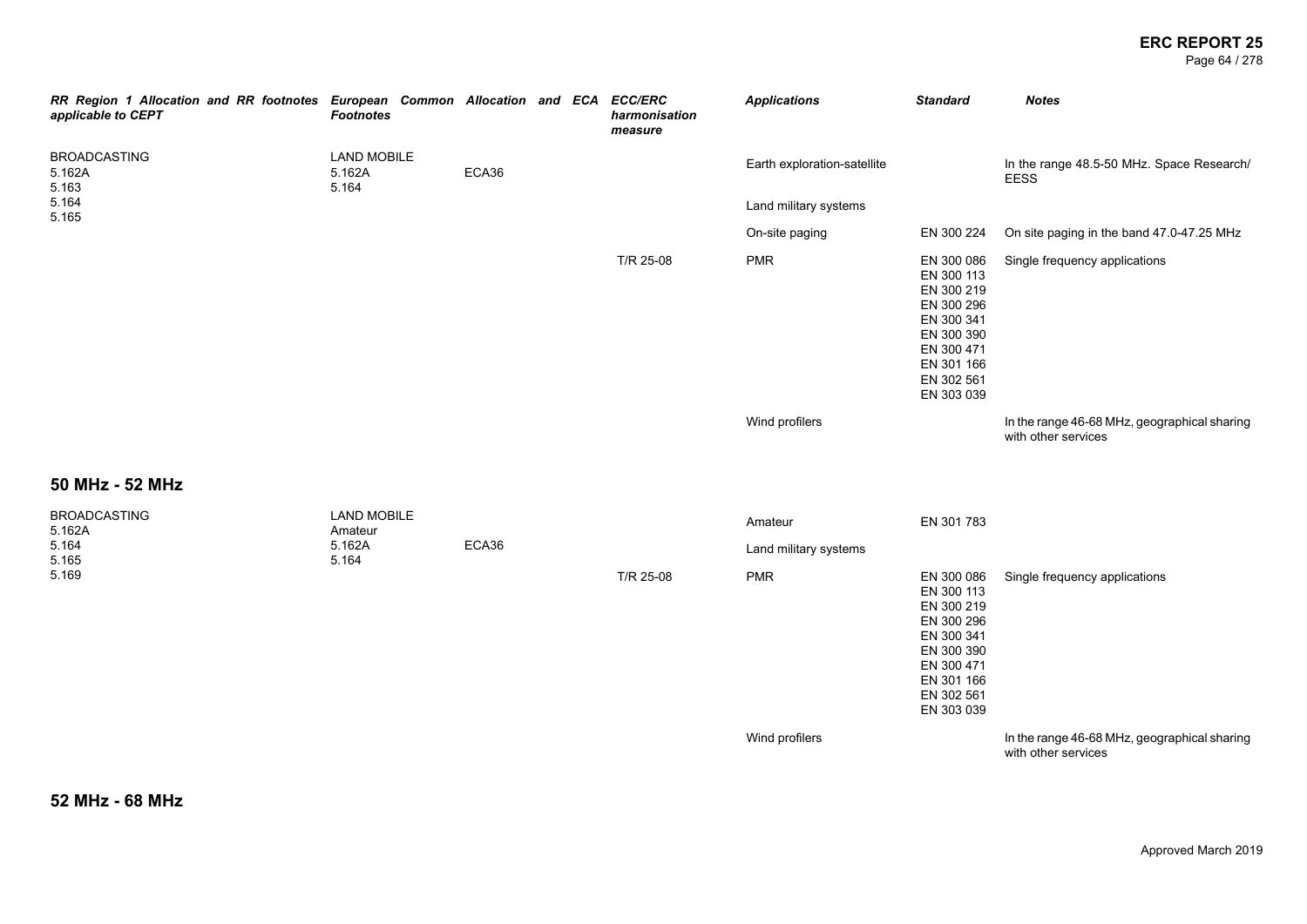Page 65 / 278

| RR Region 1 Allocation and RR footnotes European Common Allocation and ECA ECC/ERC<br>applicable to CEPT | <b>Footnotes</b>             |               | harmonisation<br>measure    | <b>Applications</b>       | <b>Standard</b>                                                                                                                          | <b>Notes</b>                                                                                                                       |
|----------------------------------------------------------------------------------------------------------|------------------------------|---------------|-----------------------------|---------------------------|------------------------------------------------------------------------------------------------------------------------------------------|------------------------------------------------------------------------------------------------------------------------------------|
| <b>BROADCASTING</b><br>5.162A                                                                            | <b>LAND MOBILE</b><br>5.162A | ECA36         |                             | Land military systems     |                                                                                                                                          |                                                                                                                                    |
| 5.163<br>5.164<br>5.165<br>5.169<br>5.171                                                                | 5.163<br>5.164               |               | T/R 25-08                   | <b>PMR</b>                | EN 300 086<br>EN 300 113<br>EN 300 219<br>EN 300 296<br>EN 300 341<br>EN 300 390<br>EN 300 471<br>EN 301 166<br>EN 302 561<br>EN 303 039 | Mobile station transmit band in 54-61 MHz<br>paired with base station transmit band in<br>61-68 MHz. Single frequency applications |
|                                                                                                          |                              |               |                             | Wind profilers            |                                                                                                                                          | In the range 46-68 MHz, geographical sharing<br>with other services                                                                |
| 68 MHz - 70.45 MHz                                                                                       |                              |               |                             |                           |                                                                                                                                          |                                                                                                                                    |
| <b>FIXED</b><br>MOBILE EXCEPT AERONAUTICAL MOBILE                                                        | <b>MOBILE</b><br>Amateur     |               |                             | Amateur                   | EN 301 783                                                                                                                               | Within the band 69.9-70.5 MHz                                                                                                      |
| 5.175                                                                                                    |                              | ECA9<br>ECA36 |                             | Land military systems     |                                                                                                                                          |                                                                                                                                    |
|                                                                                                          |                              |               |                             | Maritime military systems |                                                                                                                                          |                                                                                                                                    |
|                                                                                                          |                              |               | ECC/DEC/(19)02<br>T/R 25-08 | PMR/PAMR                  | EN 300 086<br>EN 300 113<br>EN 300 219<br>EN 300 296<br>EN 300 341<br>EN 300 390<br>EN 300 471<br>EN 301 166<br>EN 302 561<br>EN 303 039 | Mobile station transmit paired with 77.8-80.25<br>MHz                                                                              |

**70.45 MHz - 74.8 MHz**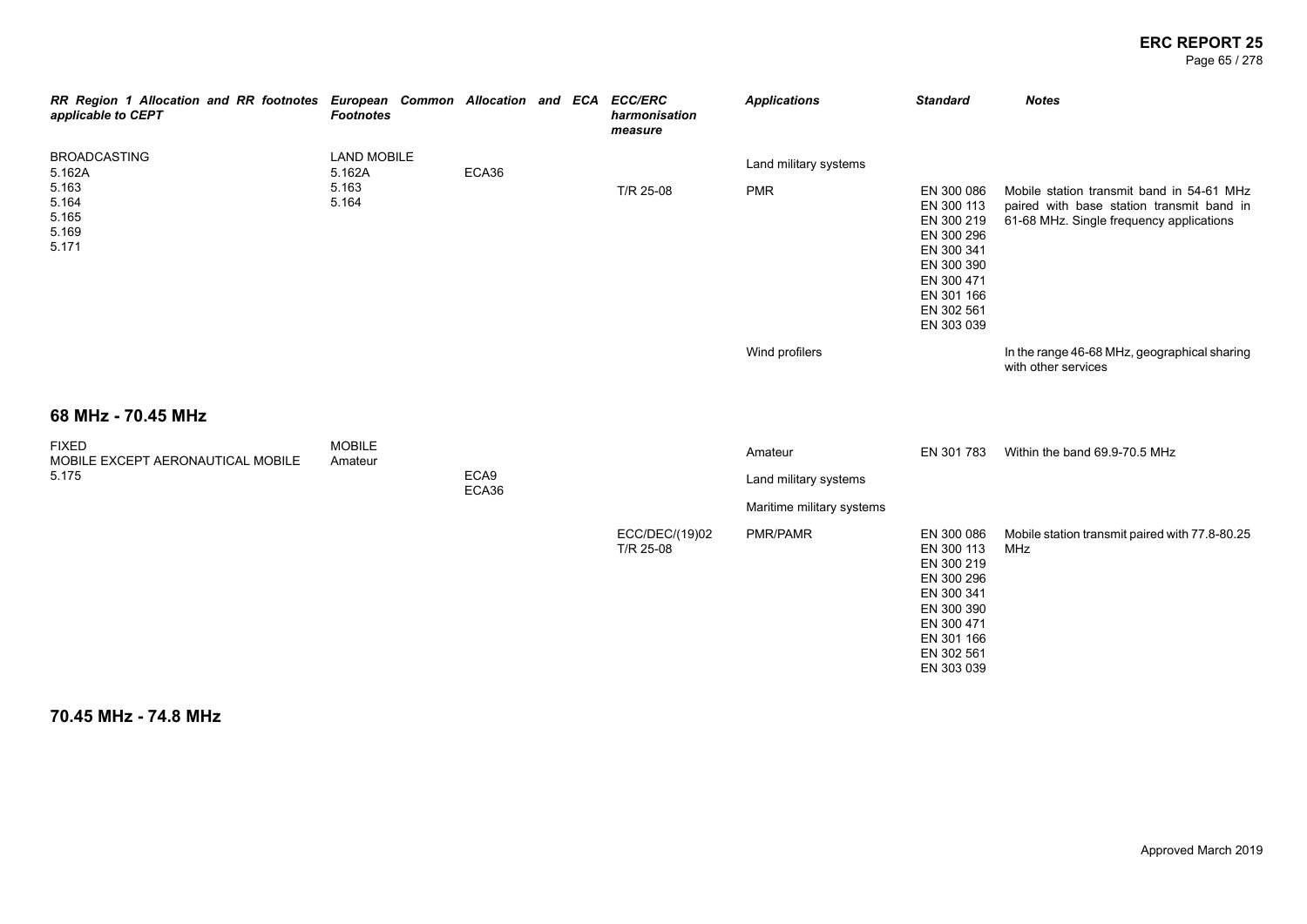Page 66 / 278

| RR Region 1 Allocation and RR footnotes European Common Allocation and ECA ECC/ERC<br>applicable to CEPT | <b>Footnotes</b>                             |               | harmonisation<br>measure    | <b>Applications</b>       | <b>Standard</b>                                                                                                                          | <b>Notes</b>                                                                                                |
|----------------------------------------------------------------------------------------------------------|----------------------------------------------|---------------|-----------------------------|---------------------------|------------------------------------------------------------------------------------------------------------------------------------------|-------------------------------------------------------------------------------------------------------------|
| <b>FIXED</b><br>MOBILE EXCEPT AERONAUTICAL MOBILE                                                        | MOBILE EXCEPT AERONAUTICAL MOBILE<br>Amateur |               |                             | Amateur                   | EN 301 783                                                                                                                               | Within the band 69.9-70.5 MHz                                                                               |
| 5.149<br>5.175                                                                                           | Radio Astronomy<br>5.149                     | ECA9<br>ECA36 |                             | Land military systems     |                                                                                                                                          |                                                                                                             |
| 5.177<br>5.178                                                                                           |                                              |               |                             | Maritime military systems |                                                                                                                                          |                                                                                                             |
| 5.179                                                                                                    |                                              |               | ECC/DEC/(19)02<br>T/R 25-08 | PMR/PAMR                  | EN 300 086<br>EN 300 113<br>EN 300 219<br>EN 300 296<br>EN 300 341<br>EN 300 390<br>EN 300 471<br>EN 301 166<br>EN 302 561<br>EN 303 039 | Mobile station transmit paired with 80.25-84.6<br>MHz                                                       |
|                                                                                                          |                                              |               |                             | Radio astronomy           |                                                                                                                                          | Continuum observations (inter alia solar wind<br>monitoring in 73-74.6 MHz)                                 |
| 74.8 MHz - 75.2 MHz                                                                                      |                                              |               |                             |                           |                                                                                                                                          |                                                                                                             |
| AERONAUTICAL RADIONAVIGATION<br>5.180<br>5.181                                                           | AERONAUTICAL RADIONAVIGATION<br>5.180        |               |                             | <b>ILS</b>                |                                                                                                                                          | Marker beacons                                                                                              |
| 75.2 MHz - 87.5 MHz                                                                                      |                                              |               |                             |                           |                                                                                                                                          |                                                                                                             |
| <b>FIXED</b><br>Mobile except aeronautical mobile                                                        | <b>MOBILE</b>                                | ECA36         |                             | Land military systems     |                                                                                                                                          |                                                                                                             |
| 5.175<br>5.179                                                                                           |                                              |               |                             | Maritime military systems |                                                                                                                                          |                                                                                                             |
| 5.187                                                                                                    |                                              |               | ECC/DEC/(19)02<br>T/R 25-08 | PMR/PAMR                  | EN 300 086<br>EN 300 113<br>EN 300 219<br>EN 300 296<br>EN 300 341<br>EN 300 390<br>EN 300 471<br>EN 301 166<br>EN 302 561<br>EN 303 039 | Mobile station transmit band in 75.2-77.7<br>MHz paired with base station transmit band in<br>85.0-87.5 MHz |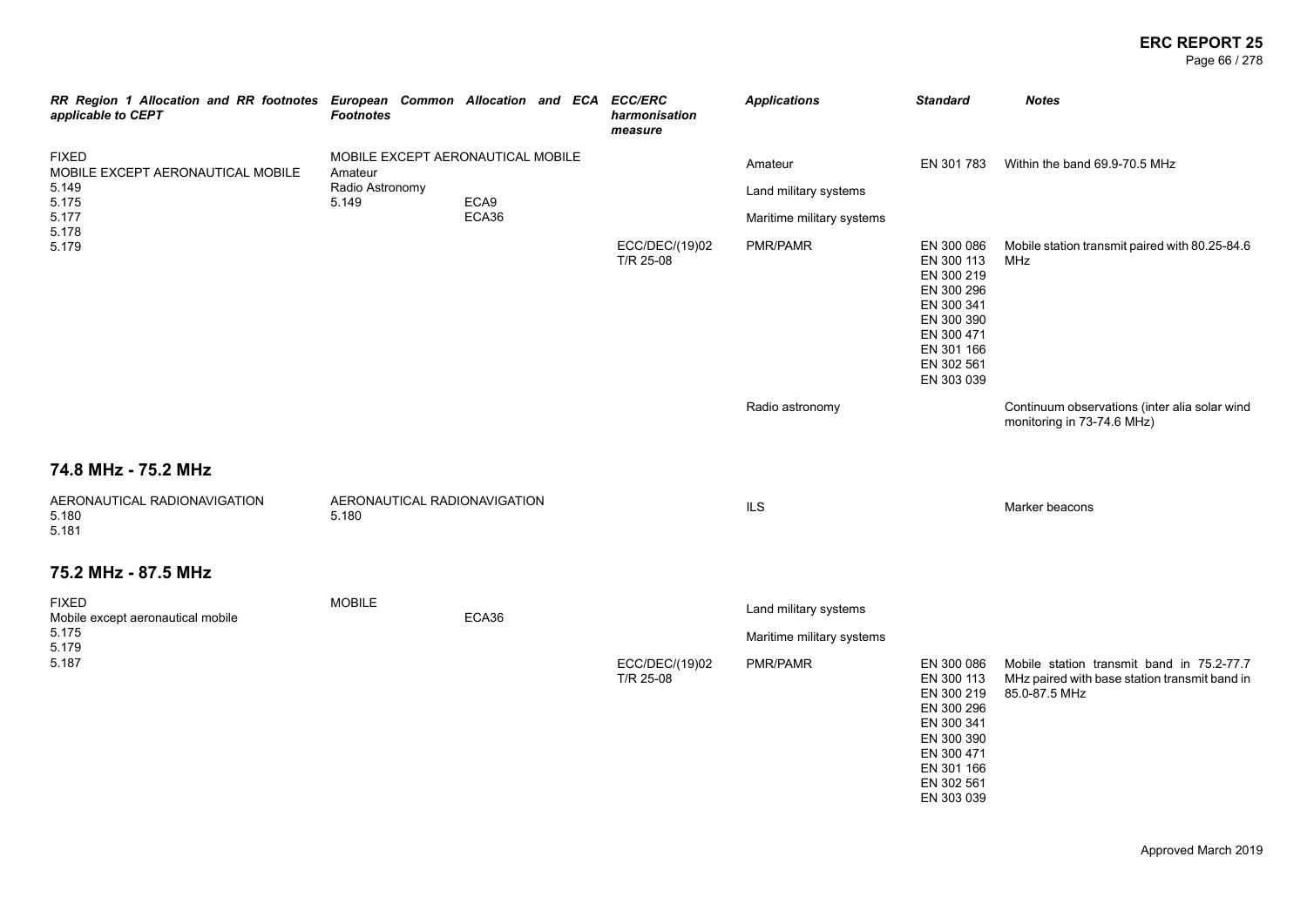#### **ERC REPORT 25** Page 67 / 278

| applicable to CEPT                              | RR Region 1 Allocation and RR footnotes European Common Allocation and ECA ECC/ERC<br><b>Footnotes</b> | harmonisation<br>measure | <b>Applications</b>                    | <b>Standard</b>                        | <b>Notes</b>                                                                                                     |
|-------------------------------------------------|--------------------------------------------------------------------------------------------------------|--------------------------|----------------------------------------|----------------------------------------|------------------------------------------------------------------------------------------------------------------|
| 87.5 MHz - 100 MHz                              |                                                                                                        |                          |                                        |                                        |                                                                                                                  |
| <b>BROADCASTING</b><br>5.190                    | <b>BROADCASTING</b>                                                                                    |                          | FM sound analogue                      | EN 302 018                             | Geneva Agreement GE84                                                                                            |
|                                                 |                                                                                                        | <b>ERC/REC 70-03</b>     | Wireless audio/multimedia              | EN 301 357                             | Within the band 87.5-108.0 MHz                                                                                   |
| 100 MHz - 108 MHz                               |                                                                                                        |                          |                                        |                                        |                                                                                                                  |
| <b>BROADCASTING</b><br>5.192                    | <b>BROADCASTING</b>                                                                                    |                          | FM sound analogue                      | EN 302 018                             | Geneva Agreement GE84                                                                                            |
| 5.194                                           |                                                                                                        | <b>ERC/REC 70-03</b>     | Wireless audio/multimedia              | EN 301 357                             | Within the band 87.5-108.0 MHz                                                                                   |
| 108 MHz - 117.975 MHz                           |                                                                                                        |                          |                                        |                                        |                                                                                                                  |
| AERONAUTICAL RADIONAVIGATION<br>5.197<br>5.197A | AERONAUTICAL MOBILE (R)<br>AERONAUTICAL RADIONAVIGATION<br>5.197A                                      |                          | Aeronautical communications EN 301 842 |                                        | Safety and regularity of flights, below 112<br>MHz limited to ground based data link<br>transmitters             |
|                                                 |                                                                                                        |                          | <b>GBAS</b>                            | EN 303 084                             | GBAS/VDB within 112-117.975 MHz                                                                                  |
|                                                 |                                                                                                        |                          | <b>ILS</b>                             |                                        | Localiser within the band 108-112 MHz                                                                            |
|                                                 |                                                                                                        |                          | <b>VOR</b>                             |                                        | Within the band 108-117.975 MHz                                                                                  |
| 117.975 MHz - 121.45 MHz                        |                                                                                                        |                          |                                        |                                        |                                                                                                                  |
| AERONAUTICAL MOBILE (R)<br>5.200                | AERONAUTICAL MOBILE-SATELLITE (R)<br>5.200<br>ECA <sub>5</sub>                                         |                          | Aeronautical communications EN 300 676 | EN 301 841<br>EN 301 842               | Safety and regularity of flights. EN 301 841-3<br>is for ground-based equipment                                  |
| 121.45 MHz - 121.55 MHz                         |                                                                                                        |                          |                                        |                                        |                                                                                                                  |
| AERONAUTICAL MOBILE (R)<br>5.111<br>5.200       | AERONAUTICAL MOBILE (R)<br>5.111<br>5.200                                                              |                          |                                        | EN 300 676<br>EN 301 841<br>EN 302 961 | EN 301 841-3 is for ground-based equipment.<br>Maritime Personal Homing Beacon for search<br>and rescue purposes |
|                                                 |                                                                                                        |                          | <b>EPIRBs</b>                          | EN 300 152                             | Band only available for distress and safety                                                                      |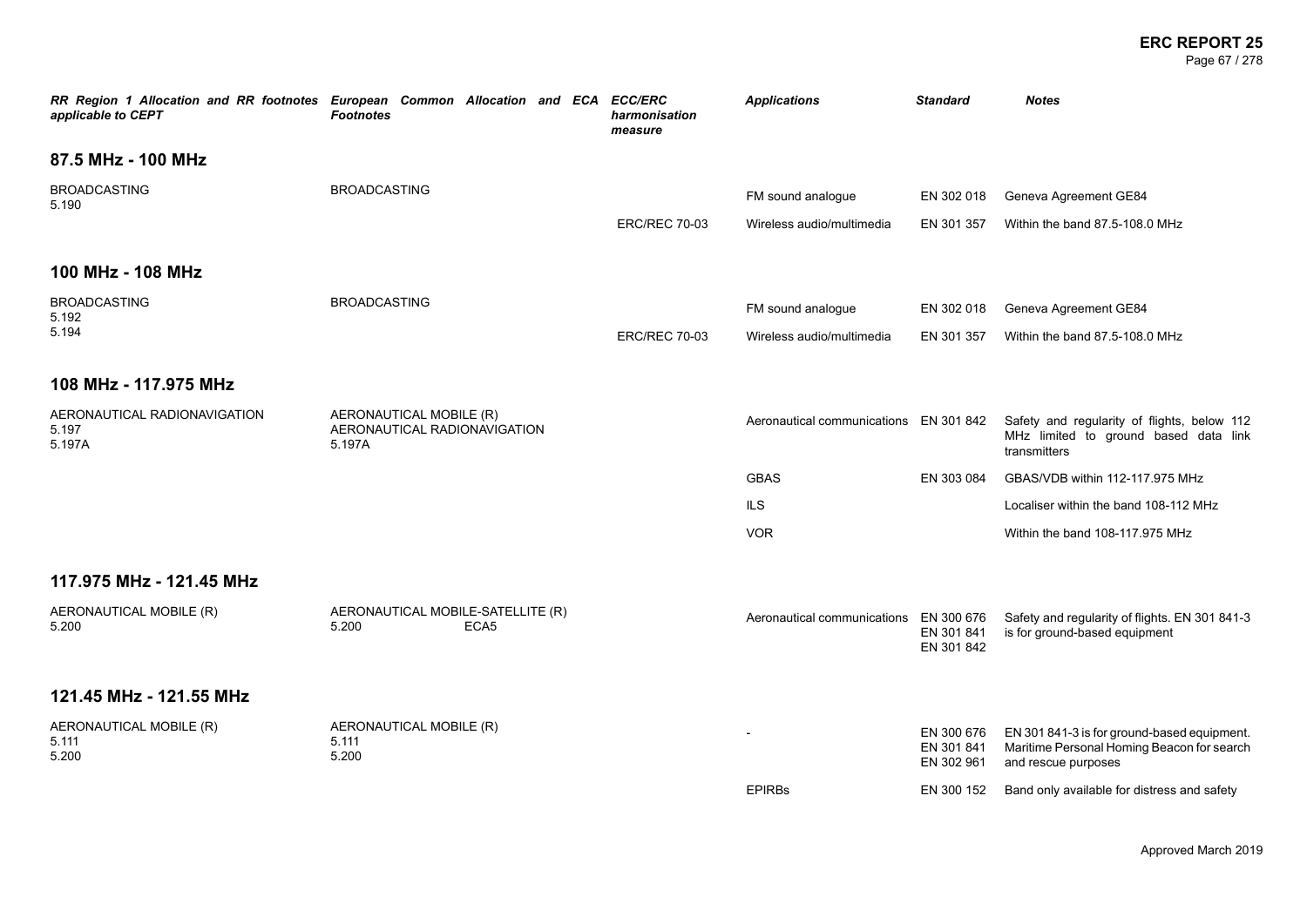#### **ERC REPORT 25** Page 68 / 278

| RR Region 1 Allocation and RR footnotes European Common Allocation and ECA<br>applicable to CEPT | <b>Footnotes</b>                                                                           |                                     | <b>ECC/ERC</b><br>harmonisation<br>measure | <b>Applications</b>                    | <b>Standard</b>                        | <b>Notes</b>                                                                                            |
|--------------------------------------------------------------------------------------------------|--------------------------------------------------------------------------------------------|-------------------------------------|--------------------------------------------|----------------------------------------|----------------------------------------|---------------------------------------------------------------------------------------------------------|
| 121.55 MHz - 136 MHz                                                                             |                                                                                            |                                     |                                            |                                        |                                        |                                                                                                         |
| AERONAUTICAL MOBILE (R)<br>5.200<br>5.201                                                        | AERONAUTICAL MOBILE (R)<br>5.200<br>5.201                                                  | ECA <sub>5</sub>                    |                                            | Aeronautical communications            | EN 300 676<br>EN 301 841<br>EN 301 842 | 123.1 MHz Aeronautical mobile distress<br>communication. EN 301 841-3 is for ground-<br>based equipment |
| 136 MHz - 137 MHz                                                                                |                                                                                            |                                     |                                            |                                        |                                        |                                                                                                         |
| AERONAUTICAL MOBILE (R)<br>5.202                                                                 | AERONAUTICAL MOBILE (R)<br>5.202                                                           | ECA <sub>5</sub>                    |                                            | Aeronautical communications EN 300 676 | EN 301 841<br>EN 301 842               | EN 301 841-3 is for ground-based equipment                                                              |
| 137 MHz - 137.025 MHz                                                                            |                                                                                            |                                     |                                            |                                        |                                        |                                                                                                         |
| METEOROLOGICAL-SATELLITE (SPACE-TO-<br>EARTH)                                                    | EARTH)                                                                                     | METEOROLOGICAL-SATELLITE (SPACE-TO- |                                            | Aeronautical military systems          |                                        |                                                                                                         |
| MOBILE-SATELLITE (SPACE-TO-EARTH)<br>5.208A 5.208B 5.209                                         | <b>MOBILE</b><br>MOBILE-SATELLITE                                                          | (SPACE-TO-EARTH)                    |                                            | Land military systems                  |                                        |                                                                                                         |
| SPACE OPERATION (SPACE-TO-EARTH)<br>SPACE RESEARCH (SPACE-TO-EARTH)<br>Fixed                     | 5.208A 5.208B 5.209<br>Space Operation (space-to-Earth)<br>Space Research (space-to-Earth) |                                     |                                            | Land mobile                            |                                        | Mobile restricted to Aeronautical Mobile (OR).<br>including air sport                                   |
| Mobile except aeronautical mobile (R)                                                            | 5.206                                                                                      | ECA6                                | ERC/DEC/(99)06                             | S-PCS                                  | EN 301 721                             | Non-geostationary                                                                                       |
| 5.204<br>5.205                                                                                   | 5.208                                                                                      | ECA36                               |                                            | Satellite systems (military)           |                                        |                                                                                                         |
| 5.206<br>5.207                                                                                   |                                                                                            |                                     |                                            | Weather satellites                     |                                        |                                                                                                         |

**137.025 MHz - 137.175 MHz**

5.208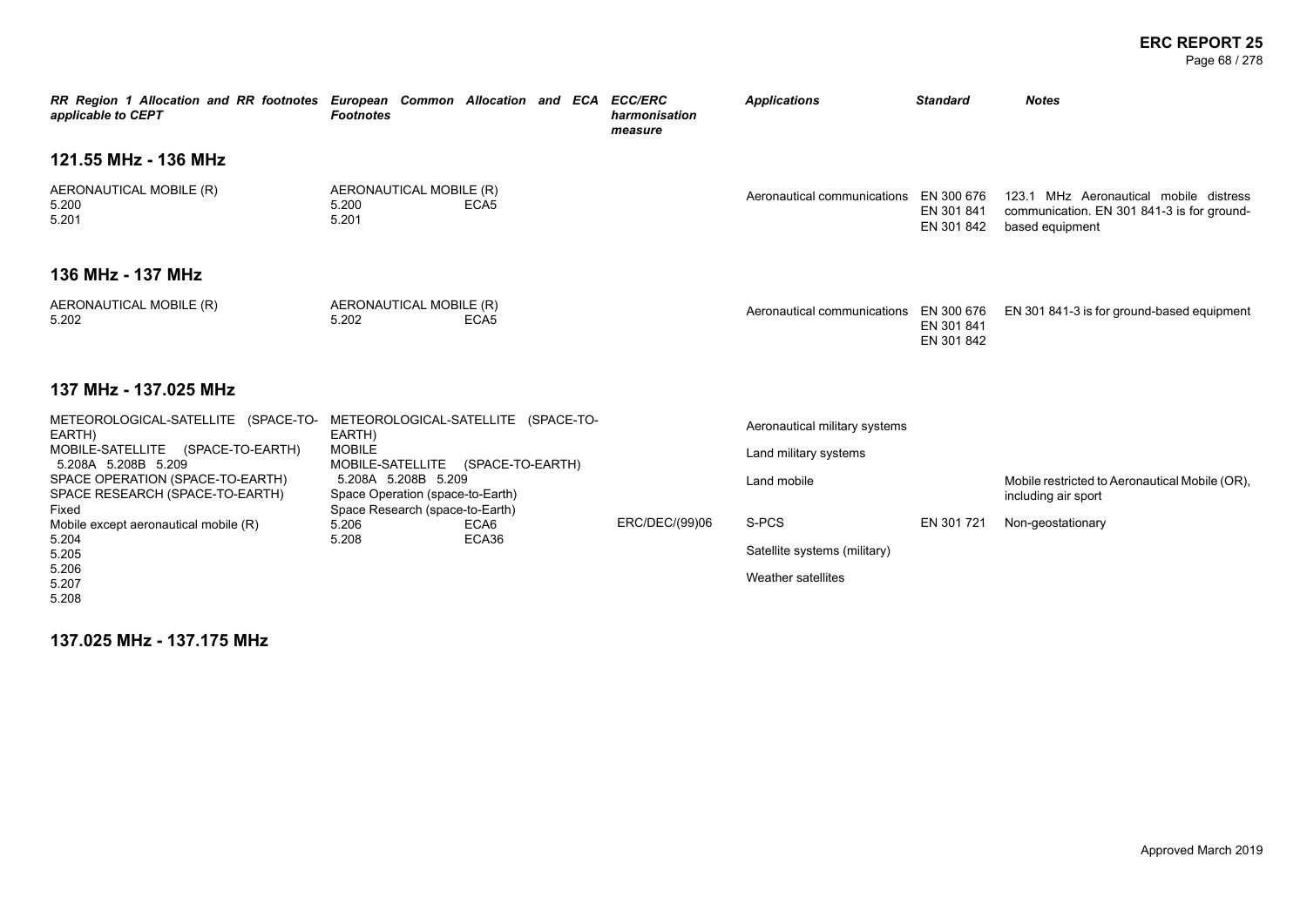#### **ERC REPORT 25** Page 69 / 278

| RR Region 1 Allocation and RR footnotes European Common Allocation and ECA ECC/ERC<br>applicable to CEPT | <b>Footnotes</b>                                                    | harmonisation<br>measure | <b>Applications</b>           | <b>Standard</b> | <b>Notes</b>                                   |
|----------------------------------------------------------------------------------------------------------|---------------------------------------------------------------------|--------------------------|-------------------------------|-----------------|------------------------------------------------|
| METEOROLOGICAL-SATELLITE (SPACE-TO-<br>EARTH)                                                            | METEOROLOGICAL-SATELLITE (SPACE-TO-<br>EARTH)                       |                          | Aeronautical military systems |                 |                                                |
| SPACE OPERATION (SPACE-TO-EARTH)<br>SPACE RESEARCH (SPACE-TO-EARTH)                                      | <b>MOBILE</b><br>MOBILE-SATELLITE<br>(SPACE-TO-EARTH)               |                          | Land military systems         |                 |                                                |
| Fixed                                                                                                    | 5.208A 5.208B 5.209                                                 |                          | Land mobile                   |                 | Mobile restricted to Aeronautical Mobile (OR), |
| Mobile except aeronautical mobile (R)<br>5.208A<br>Mobile-Satellite (space-to-Earth)                     | Space Operation (space-to-Earth)<br>Space Research (space-to-Earth) |                          |                               |                 | including air sport                            |
| 5.208B 5.209                                                                                             | ECA6<br>5.206                                                       | ERC/DEC/(99)06           | S-PCS                         | EN 301 721      | Non-geostationary                              |
| 5.204<br>5.205                                                                                           | ECA36<br>5.208                                                      |                          | Satellite systems (military)  |                 |                                                |
| 5.206<br>5.207                                                                                           |                                                                     |                          | Weather satellites            |                 |                                                |
| 5.208                                                                                                    |                                                                     |                          |                               |                 |                                                |

### **137.175 MHz - 137.825 MHz**

| METEOROLOGICAL-SATELLITE (SPACE-TO-<br>EARTH) | METEOROLOGICAL-SATELLITE (SPACE-TO-<br>EARTH) |                  | Aeronautical military systems |            |                                                |
|-----------------------------------------------|-----------------------------------------------|------------------|-------------------------------|------------|------------------------------------------------|
| MOBILE-SATELLITE<br>(SPACE-TO-EARTH)          | <b>MOBILE</b>                                 |                  | Land military systems         |            |                                                |
| 5.208A 5.208B 5.209                           | MOBILE-SATELLITE                              | (SPACE-TO-EARTH) |                               |            |                                                |
| SPACE OPERATION (SPACE-TO-EARTH)              | 5.208A 5.208B 5.209                           |                  | Land mobile                   |            | Mobile restricted to Aeronautical Mobile (OR), |
| SPACE RESEARCH (SPACE-TO-EARTH)               | Space Operation (space-to-Earth)              |                  |                               |            | including air sport                            |
| Fixed                                         | Space Research (space-to-Earth)               |                  |                               |            |                                                |
| Mobile except aeronautical mobile (R)         | 5.206<br>ECA6                                 | ERC/DEC/(99)06   | S-PCS                         | EN 301 721 | Non-geostationary                              |
| 5.204                                         | ECA36<br>5.208                                |                  |                               |            |                                                |
| 5.205                                         |                                               |                  | Satellite systems (military)  |            |                                                |
| 5.206                                         |                                               |                  |                               |            |                                                |
| 5.207                                         |                                               |                  | Weather satellites            |            |                                                |
| 5.208                                         |                                               |                  |                               |            |                                                |

**137.825 MHz - 138 MHz**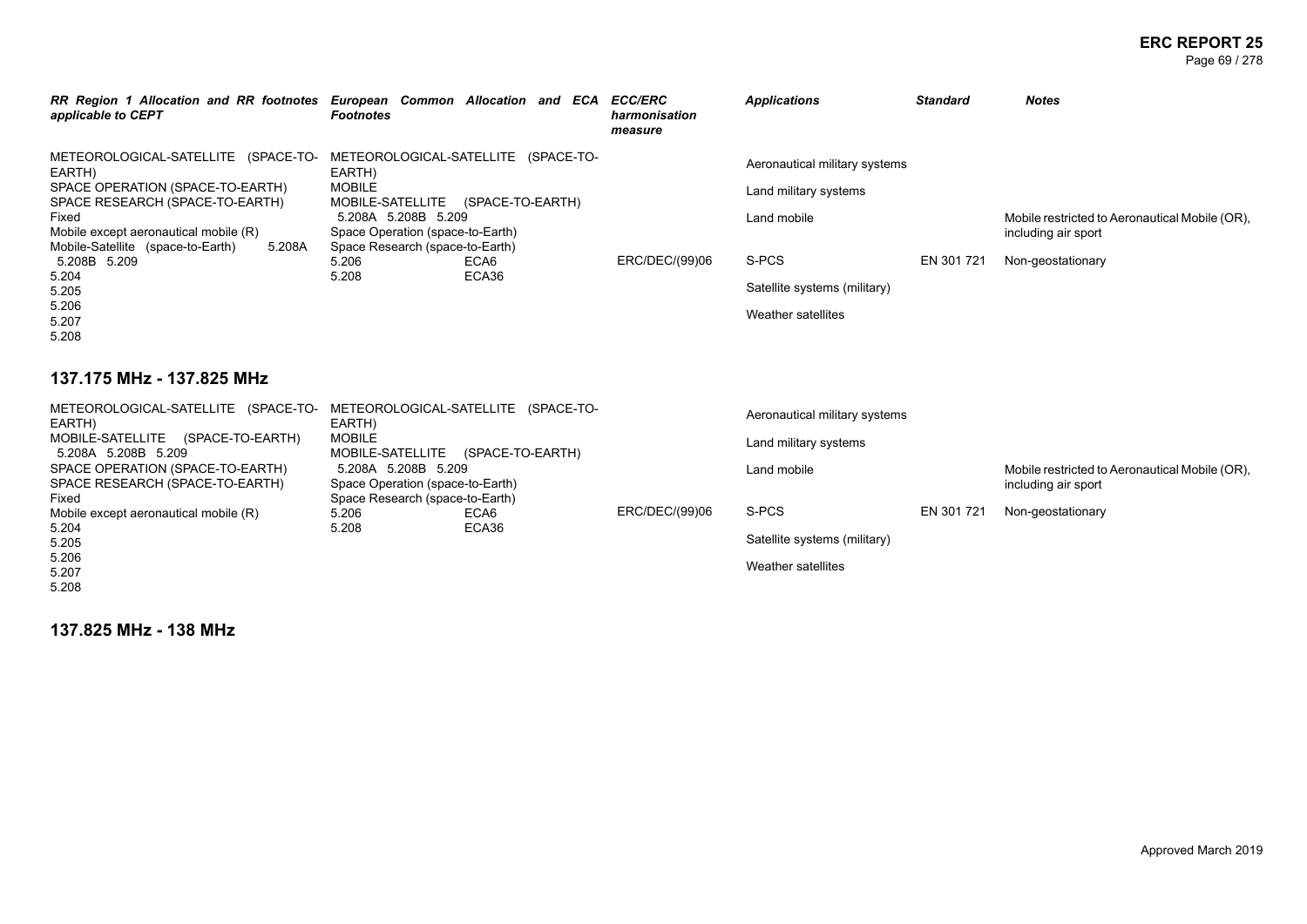Page 70 / 278

| applicable to CEPT                                                                                                                                | RR Region 1 Allocation and RR footnotes European Common Allocation and ECA ECC/ERC<br><b>Footnotes</b>                        | harmonisation<br>measure | <b>Applications</b>                                                                                | <b>Standard</b> | <b>Notes</b>                                                                                                                            |
|---------------------------------------------------------------------------------------------------------------------------------------------------|-------------------------------------------------------------------------------------------------------------------------------|--------------------------|----------------------------------------------------------------------------------------------------|-----------------|-----------------------------------------------------------------------------------------------------------------------------------------|
| METEOROLOGICAL-SATELLITE (SPACE-TO-<br>EARTH)<br>SPACE OPERATION (SPACE-TO-EARTH)<br>SPACE RESEARCH (SPACE-TO-EARTH)<br>Fixed                     | METEOROLOGICAL-SATELLITE (SPACE-TO-<br>EARTH)<br><b>MOBILE</b><br>Mobile-Satellite (space-to-Earth)<br>5.208A<br>5.208B 5.209 |                          | Aeronautical military systems<br>Land military systems<br>Land mobile                              |                 | Mobile restricted to Aeronautical Mobile (OR),                                                                                          |
| Mobile except aeronautical mobile (R)<br>Mobile-Satellite (space-to-Earth)<br>5.208A<br>5.208B 5.209<br>5.204<br>5.205<br>5.206<br>5.207<br>5.208 | Space Operation (space-to-Earth)<br>Space Research (space-to-Earth)<br>5.206<br>ECA6<br>ECA36<br>5.208                        | ERC/DEC/(99)06           | S-PCS<br>Satellite systems (military)<br>Weather satellites                                        | EN 301721       | including air sport<br>Non-geostationary                                                                                                |
| 138 MHz - 143.6 MHz                                                                                                                               |                                                                                                                               |                          |                                                                                                    |                 |                                                                                                                                         |
| AERONAUTICAL MOBILE (OR)<br>5.210<br>5.211<br>5.212<br>5.214                                                                                      | AERONAUTICAL MOBILE (OR)<br><b>LAND MOBILE</b><br>Space Research (space-to-Earth)<br>ECA <sub>5</sub><br>5.211<br>ECA36       |                          | Aeronautical military systems<br>Land military systems<br>Land mobile                              |                 | The frequencies 138.625, 138.675 MHz and<br>138.650 MHz are used for existing tracking<br>and asset tracing systems on a national basis |
|                                                                                                                                                   |                                                                                                                               |                          | Maritime military systems                                                                          |                 |                                                                                                                                         |
|                                                                                                                                                   |                                                                                                                               | <b>ERC/REC 70-03</b>     | Non-specific SRDs                                                                                  | EN 300 220      | Within the band 138.20-138.45 MHz                                                                                                       |
| 143.6 MHz - 143.65 MHz                                                                                                                            |                                                                                                                               |                          |                                                                                                    |                 |                                                                                                                                         |
| AERONAUTICAL MOBILE (OR)<br>SPACE RESEARCH (SPACE-TO-EARTH)<br>5.211<br>5.212<br>5.214                                                            | AERONAUTICAL MOBILE (OR)<br><b>LAND MOBILE</b><br>SPACE RESEARCH (SPACE-TO-EARTH)<br>5.211<br>ECA <sub>5</sub><br>ECA36       |                          | Aeronautical military systems<br>Land military systems<br>Land mobile<br>Maritime military systems |                 |                                                                                                                                         |

**143.65 MHz - 144 MHz**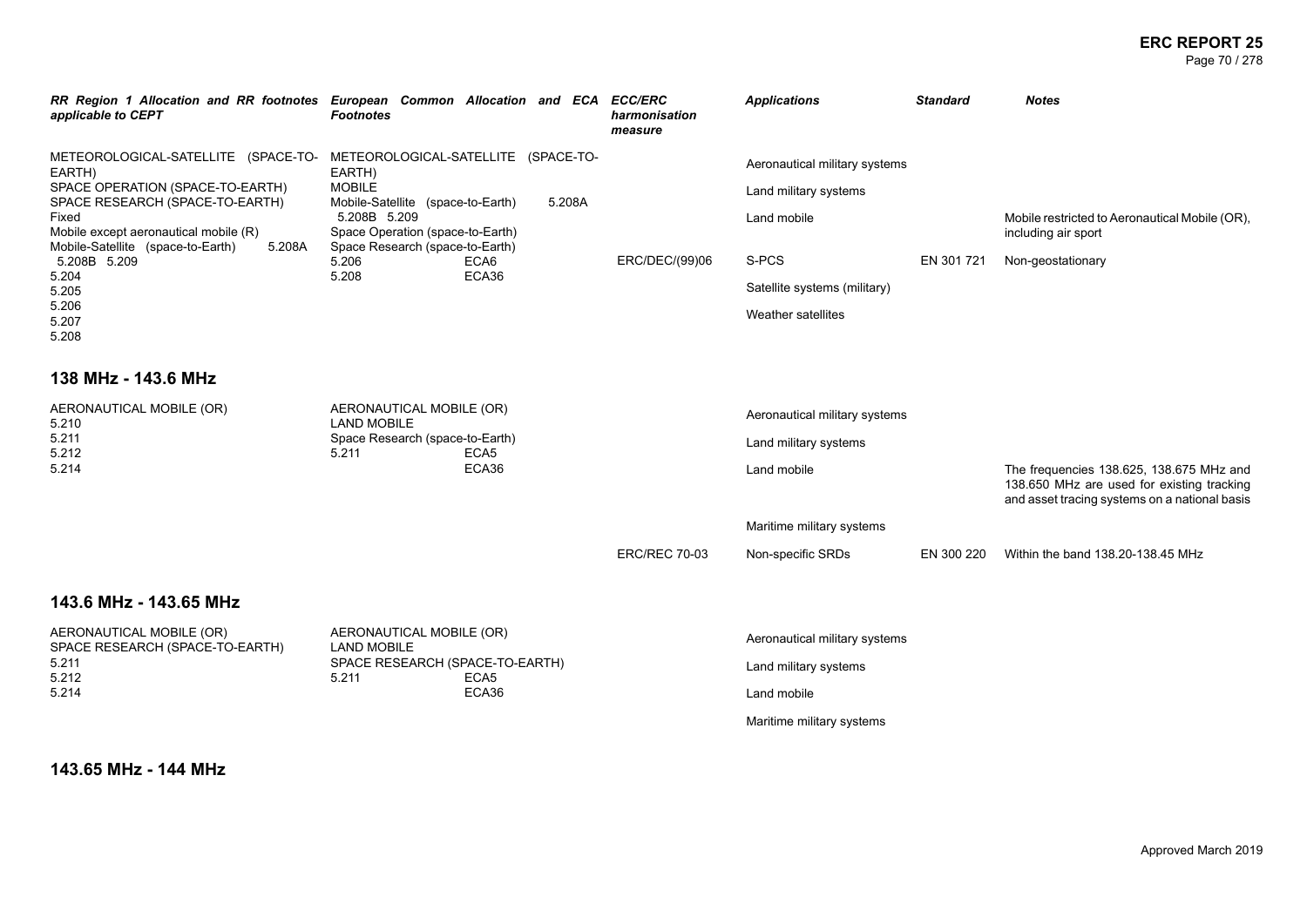#### **ERC REPORT 25** Page 71 / 278

| RR Region 1 Allocation and RR footnotes European Common Allocation and ECA ECC/ERC<br>applicable to CEPT | <b>Footnotes</b>                                        |       |  | harmonisation<br>measure    | <b>Applications</b>                                    | <b>Standard</b>                                                                                                                          | <b>Notes</b>                  |
|----------------------------------------------------------------------------------------------------------|---------------------------------------------------------|-------|--|-----------------------------|--------------------------------------------------------|------------------------------------------------------------------------------------------------------------------------------------------|-------------------------------|
| AERONAUTICAL MOBILE (OR)<br>5.210<br>5.211                                                               | AERONAUTICAL MOBILE (OR)<br><b>LAND MOBILE</b><br>5.211 | ECA5  |  |                             | Aeronautical military systems<br>Land military systems |                                                                                                                                          |                               |
| 5.212<br>5.214                                                                                           |                                                         | ECA36 |  |                             | Land mobile                                            |                                                                                                                                          |                               |
|                                                                                                          |                                                         |       |  |                             | Maritime military systems                              |                                                                                                                                          |                               |
| 144 MHz - 146 MHz                                                                                        |                                                         |       |  |                             |                                                        |                                                                                                                                          |                               |
| <b>AMATEUR</b><br>AMATEUR-SATELLITE<br>5.216                                                             | <b>AMATEUR</b><br>AMATEUR-SATELLITE                     |       |  |                             | Amateur<br>Amateur-satellite                           | EN 301 783                                                                                                                               |                               |
| 146 MHz - 148 MHz                                                                                        |                                                         |       |  |                             |                                                        |                                                                                                                                          |                               |
| <b>FIXED</b><br>Mobile except aeronautical mobile (R)                                                    | <b>MOBILE</b>                                           | ECA7  |  | ECC/DEC/(19)02<br>T/R 25-08 | PMR/PAMR                                               | EN 300 086<br>EN 300 113<br>EN 300 219<br>EN 300 296<br>EN 300 341<br>EN 300 390<br>EN 300 471<br>EN 301 166<br>EN 302 561<br>EN 303 039 | Single frequency applications |

**148 MHz - 149.9 MHz**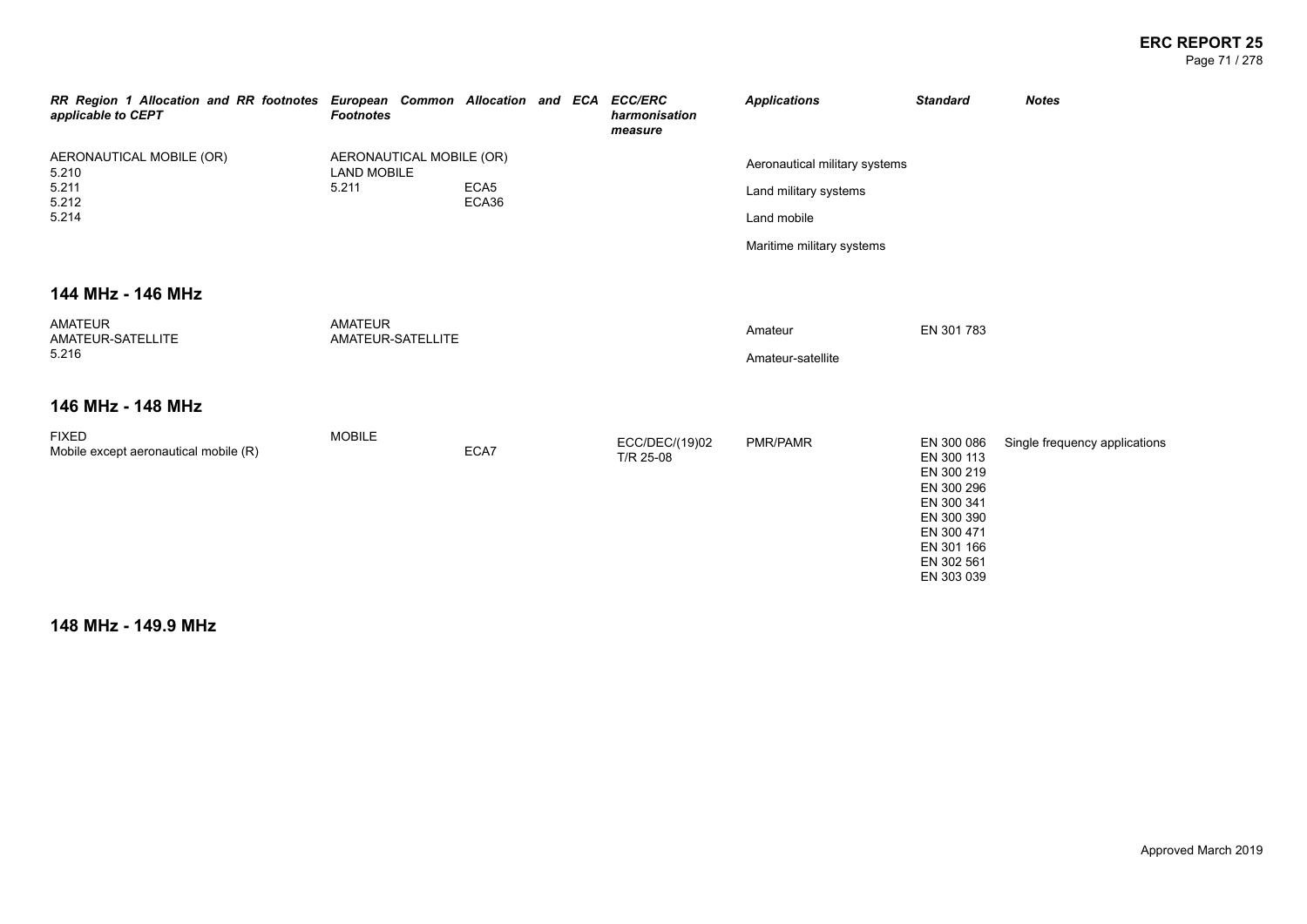Page 72 / 278

| RR Region 1 Allocation and RR footnotes European Common Allocation and ECA ECC/ERC<br>applicable to CEPT                          | <b>Footnotes</b>                                                      |                                  | harmonisation<br>measure    | <b>Applications</b> | <b>Standard</b>                                                                                                                          | <b>Notes</b>                                                |
|-----------------------------------------------------------------------------------------------------------------------------------|-----------------------------------------------------------------------|----------------------------------|-----------------------------|---------------------|------------------------------------------------------------------------------------------------------------------------------------------|-------------------------------------------------------------|
| <b>FIXED</b><br>MOBILE-SATELLITE<br>(EARTH-TO-SPACE)<br>5.209<br>Mobile except aeronautical mobile (R)<br>5.218<br>5.219<br>5.221 | <b>MOBILE</b><br>MOBILE-SATELLITE<br>5.209<br>5.218<br>5.219<br>5.221 | (EARTH-TO-SPACE)<br>ECA6<br>ECA7 | ECC/DEC/(19)02<br>T/R 25-08 | <b>PMR/PAMR</b>     | EN 300 086<br>EN 300 113<br>EN 300 219<br>EN 300 296<br>EN 300 341<br>EN 300 390<br>EN 300 471<br>EN 301 166<br>EN 302 561<br>EN 303 039 | Mobile station transmit band paired with<br>152.6-154.5 MHz |
|                                                                                                                                   |                                                                       |                                  | ERC/DEC/(99)06              | S-PCS               | EN 301 721                                                                                                                               | Non-geostationary                                           |
| 149.9 MHz - 150.05 MHz                                                                                                            |                                                                       |                                  |                             |                     |                                                                                                                                          |                                                             |
| MOBILE-SATELLITE<br>(EARTH-TO-SPACE)<br>5.209 5.220                                                                               | <b>MOBILE</b><br>MOBILE-SATELLITE<br>5.209 5.220                      | (EARTH-TO-SPACE)<br>ECA6         | ECC/DEC/(19)02<br>T/R 25-08 | PMR/PAMR            | EN 300 086<br>EN 300 113<br>EN 300 219<br>EN 300 296<br>EN 300 341<br>EN 300 390<br>EN 300 471<br>EN 301 166<br>EN 302 561<br>EN 303 039 | Single frequency applications                               |
|                                                                                                                                   |                                                                       |                                  | ERC/DEC/(99)06              | S-PCS               | EN 301 721                                                                                                                               | Non-geostationary                                           |

**150.05 MHz - 153 MHz**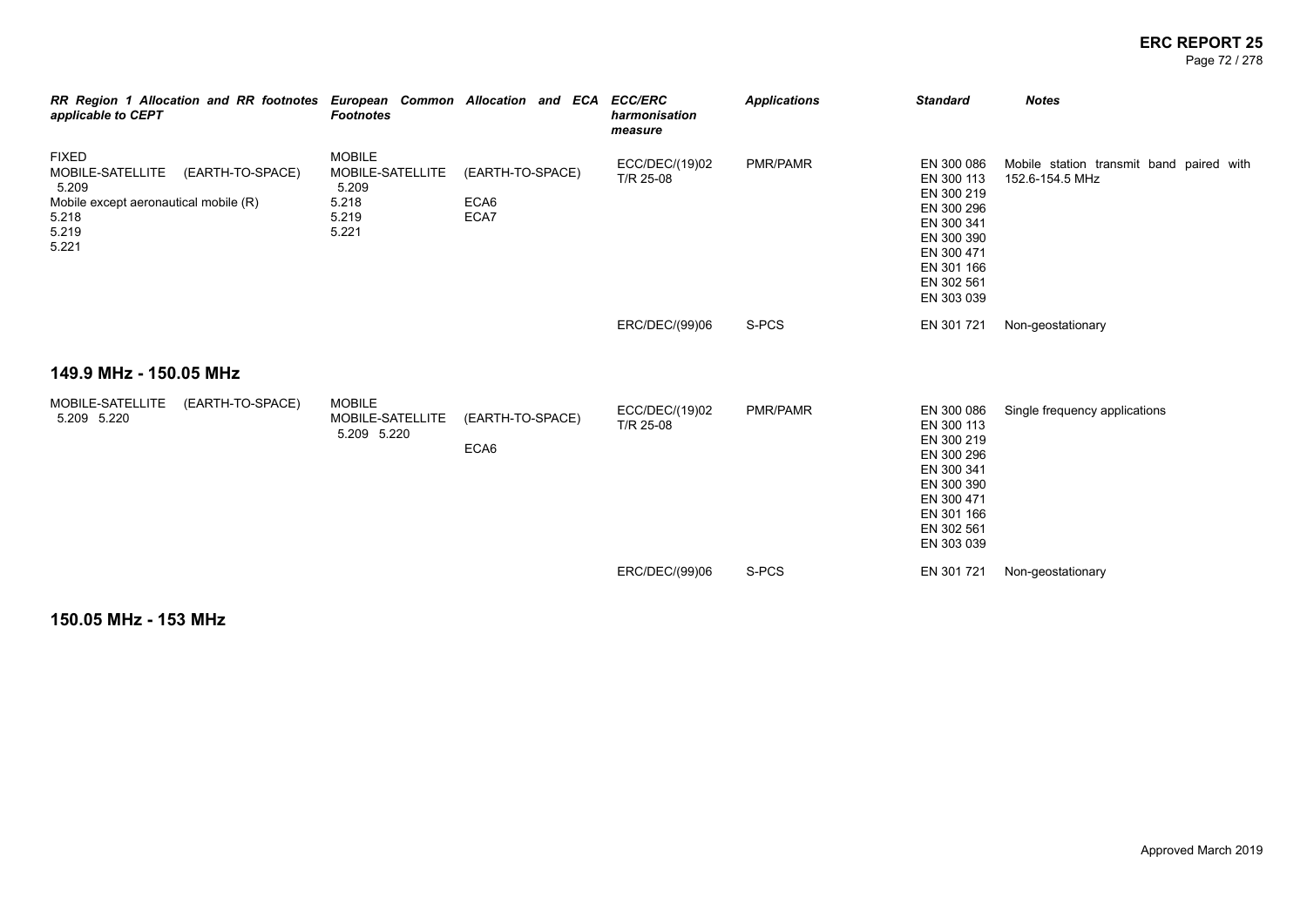Page 73 / 278

| RR Region 1 Allocation and RR footnotes European Common Allocation and ECA ECC/ERC<br>applicable to CEPT | <b>Footnotes</b>                                              |      | harmonisation<br>measure    | <b>Applications</b> | <b>Standard</b>                                                                                                                          | <b>Notes</b>                                                                                                                                     |
|----------------------------------------------------------------------------------------------------------|---------------------------------------------------------------|------|-----------------------------|---------------------|------------------------------------------------------------------------------------------------------------------------------------------|--------------------------------------------------------------------------------------------------------------------------------------------------|
| <b>FIXED</b><br>MOBILE EXCEPT AERONAUTICAL MOBILE<br><b>RADIO ASTRONOMY</b><br>5.149                     | MOBILE EXCEPT AERONAUTICAL MOBILE<br>RADIO ASTRONOMY<br>5.149 | ECA7 | ECC/DEC/(19)02<br>T/R 25-08 | <b>PMR/PAMR</b>     | EN 300 086<br>EN 300 113<br>EN 300 219<br>EN 300 296<br>EN 300 341<br>EN 300 390<br>EN 300 471<br>EN 301 166<br>EN 302 561<br>EN 303 039 | 150.05-151.4 MHz mobile station transmit<br>paired with 154.65-156.0 MHz, 151.4-153<br>MHz, base station transmit paired with<br>146.8-148.4 MHz |
|                                                                                                          |                                                               |      |                             | Radio astronomy     |                                                                                                                                          | Continuum observations (inter-alia solar<br>research)                                                                                            |
| 153 MHz - 154 MHz                                                                                        |                                                               |      |                             |                     |                                                                                                                                          |                                                                                                                                                  |
| <b>FIXED</b><br>MOBILE EXCEPT AERONAUTICAL MOBILE (R)<br>Meteorological Aids                             | MOBILE EXCEPT AERONAUTICAL MOBILE (R)                         | ECA7 | ECC/DEC/(19)02<br>T/R 25-08 | <b>PMR/PAMR</b>     | EN 300 086<br>EN 300 113<br>EN 300 219<br>EN 300 296<br>EN 300 341<br>EN 300 390<br>EN 300 471<br>EN 301 166<br>EN 302 561<br>EN 303 039 | Base station transmit paired with 148.4-149.4<br>MHz                                                                                             |

**154 MHz - 156.4875 MHz**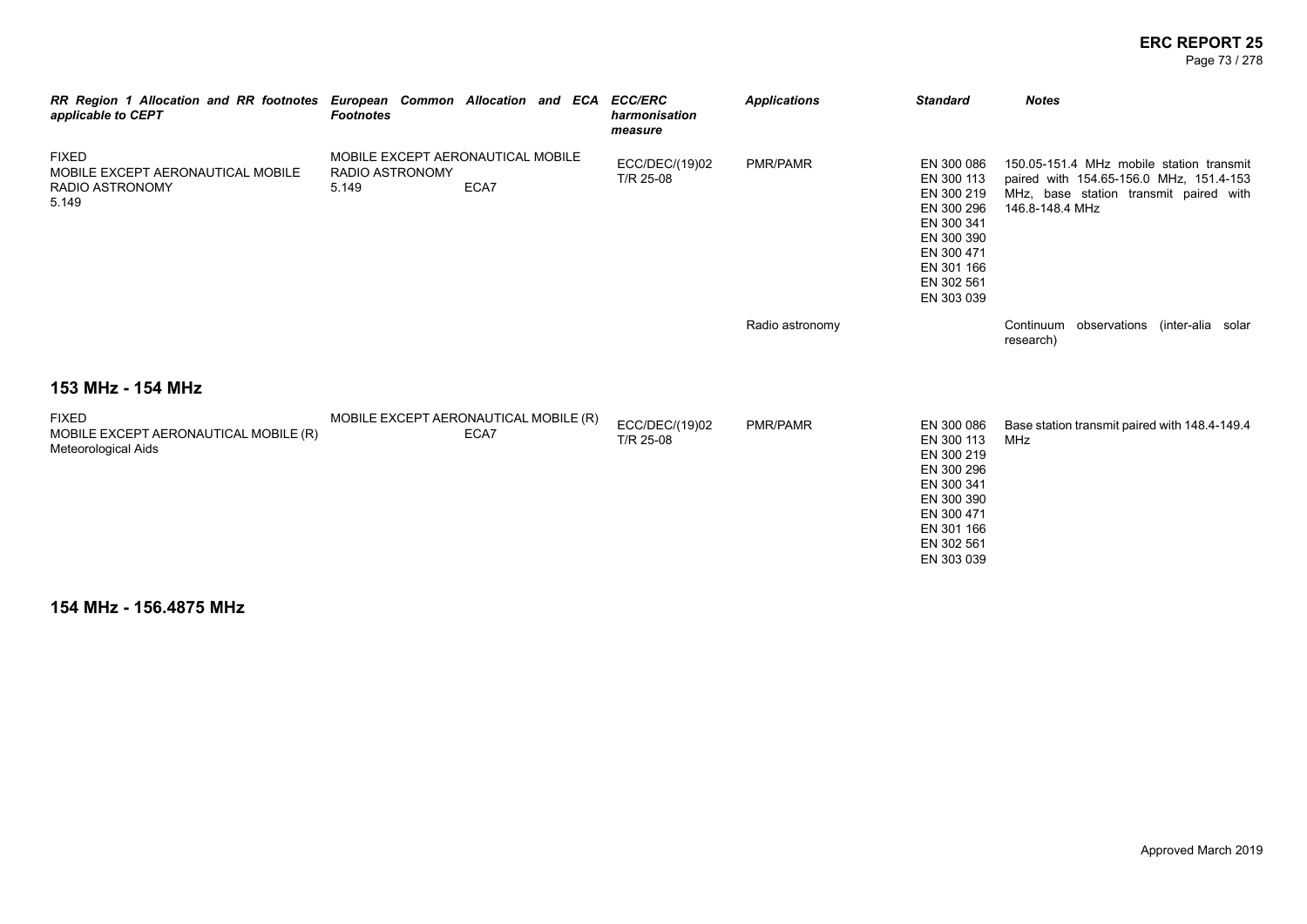Page 74 / 278

| RR Region 1 Allocation and RR footnotes European Common Allocation and ECA ECC/ERC<br>applicable to CEPT  | <b>Footnotes</b>                                                    |              | harmonisation<br>measure    | <b>Applications</b>     | <b>Standard</b>                                                                                                                          | <b>Notes</b>                                                                                                                                                                            |
|-----------------------------------------------------------------------------------------------------------|---------------------------------------------------------------------|--------------|-----------------------------|-------------------------|------------------------------------------------------------------------------------------------------------------------------------------|-----------------------------------------------------------------------------------------------------------------------------------------------------------------------------------------|
| <b>FIXED</b><br>MOBILE EXCEPT AERONAUTICAL MOBILE (R) 5.226<br>5.225A<br>5.226                            | MOBILE EXCEPT AERONAUTICAL MOBILE (R)                               | ECA7<br>ECA8 |                             | Maritime communications | EN 300 162<br>EN 300 698<br>EN 301 025<br>EN 301 178<br>EN 301 929                                                                       | RR Appendix 18                                                                                                                                                                          |
|                                                                                                           |                                                                     |              | ECC/DEC/(19)02<br>T/R 25-08 | PMR/PAMR                | EN 300 086<br>EN 300 113<br>EN 300 219<br>EN 300 296<br>EN 300 341<br>EN 300 390<br>EN 300 471<br>EN 301 166<br>EN 302 561<br>EN 303 039 | 154-154.5 MHz base station transmit paired<br>with 149.4-149.9 MHz, 154.5-154.65 MHz<br>single frequency appl. 154.65-156 MHz, base<br>station transmit paired with 150.05-151.4<br>MHz |
| 156.4875 MHz - 156.5125 MHz                                                                               |                                                                     |              |                             |                         |                                                                                                                                          |                                                                                                                                                                                         |
| MARITIME MOBILE (DISTRESS AND CALLING MARITIME MOBILE (DISTRESS AND CALLING<br>VIA DSC)<br>5.226<br>5.227 | VIA DSC)<br>5.226<br>5.227                                          | ECA7<br>ECA8 |                             | Maritime communications | EN 300 162<br>EN 300 698<br>EN 301 025<br>EN 301 178<br>EN 301 929                                                                       | RR Appendix 18                                                                                                                                                                          |
| 156.5125 MHz - 156.5375 MHz                                                                               |                                                                     |              |                             |                         |                                                                                                                                          |                                                                                                                                                                                         |
| MARITIME MOBILE (DISTRESS AND CALLING MARITIME MOBILE (DISTRESS AND CALLING<br>VIA DSC)<br>5.111<br>5.226 | VIA DSC)<br>5.111<br>5.226                                          |              |                             | <b>DSC</b>              | EN 301 025<br>EN 301 929<br>EN 302 885<br>EN 303 132                                                                                     | RR Appendix 18. Distress, safety and calling<br>156.525 MHz                                                                                                                             |
| 156.5375 MHz - 156.5625 MHz                                                                               |                                                                     |              |                             |                         |                                                                                                                                          |                                                                                                                                                                                         |
| MARITIME MOBILE (DISTRESS AND CALLING MARITIME MOBILE (DISTRESS AND CALLING<br>VIA DSC)<br>5.226<br>5.227 | VIA DSC)<br>MOBILE EXCEPT AERONAUTICAL MOBILE (R)<br>5.226<br>5.227 | ECA7<br>ECA8 |                             | Maritime communications | EN 300 162<br>EN 300 698<br>EN 301 025<br>EN 301 178<br>EN 301 929                                                                       | RR Appendix 18                                                                                                                                                                          |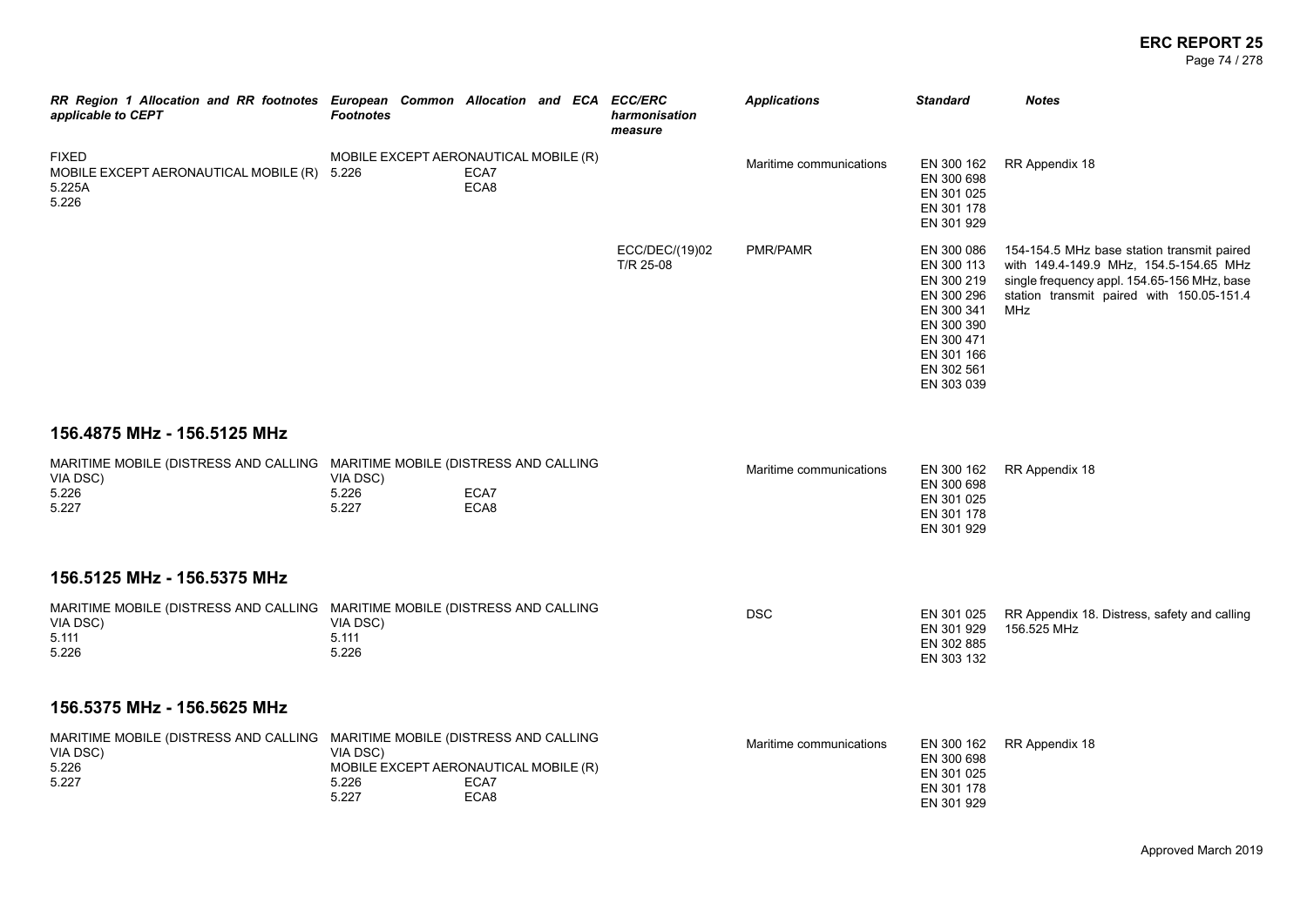#### **ERC REPORT 25** Page 75 / 278

| RR Region 1 Allocation and RR footnotes European Common Allocation and ECA<br>applicable to CEPT | <b>Footnotes</b>        |                                                       | <b>ECC/ERC</b><br>harmonisation<br>measure | <b>Applications</b>     | <b>Standard</b>                                                    | <b>Notes</b>                                                                                                    |
|--------------------------------------------------------------------------------------------------|-------------------------|-------------------------------------------------------|--------------------------------------------|-------------------------|--------------------------------------------------------------------|-----------------------------------------------------------------------------------------------------------------|
| 156.5625 MHz - 156.7625 MHz                                                                      |                         |                                                       |                                            |                         |                                                                    |                                                                                                                 |
| <b>FIXED</b><br>MOBILE EXCEPT AERONAUTICAL MOBILE (R) 5.226<br>5.226                             |                         | MOBILE EXCEPT AERONAUTICAL MOBILE (R)<br>ECA7<br>ECA8 |                                            | Maritime communications | EN 300 162<br>EN 300 698<br>EN 301 025<br>EN 301 178<br>EN 301 929 | RR Appendix 18                                                                                                  |
| 156.7625 MHz - 156.7875 MHz                                                                      |                         |                                                       |                                            |                         |                                                                    |                                                                                                                 |
| <b>MARITIME MOBILE</b><br>Mobile-Satellite (Earth-to-space)<br>5.111<br>5.226<br>5.228           | 5.111<br>5.226<br>5.228 | MARITIME MOBILE (DISTRESS AND CALLING)                |                                            | Maritime communications | EN 301 929                                                         | RR Appendix 18. Satellite AIS Earth-to-space                                                                    |
| 156.7875 MHz - 156.8125 MHz                                                                      |                         |                                                       |                                            |                         |                                                                    |                                                                                                                 |
| MARITIME MOBILE (DISTRESS AND CALLING)<br>5.111<br>5.226                                         | 5.111<br>5.226          | MARITIME MOBILE (DISTRESS AND CALLING)                |                                            | Maritime communications | EN 300 162                                                         | RR Appendix 18. Distress, safety and calling<br>156.8 MHz for the maritime mobile VHF<br>radiotelephone service |
| 156.8125 MHz - 156.8375 MHz                                                                      |                         |                                                       |                                            |                         |                                                                    |                                                                                                                 |

| MARITIME MOBILE                   | <b>MARITIME MOBILE</b> | Maritime communications |  | EN 301 929 RR Appendix 18. Satellite AIS Earth-to-space |  |  |
|-----------------------------------|------------------------|-------------------------|--|---------------------------------------------------------|--|--|
| Mobile-Satellite (Earth-to-space) | 5.111                  |                         |  |                                                         |  |  |
| 5.111                             | 5.226                  |                         |  |                                                         |  |  |
| 5.226                             | 5.228                  |                         |  |                                                         |  |  |
| 5.228                             |                        |                         |  |                                                         |  |  |

**156.8375 MHz - 161.9375 MHz**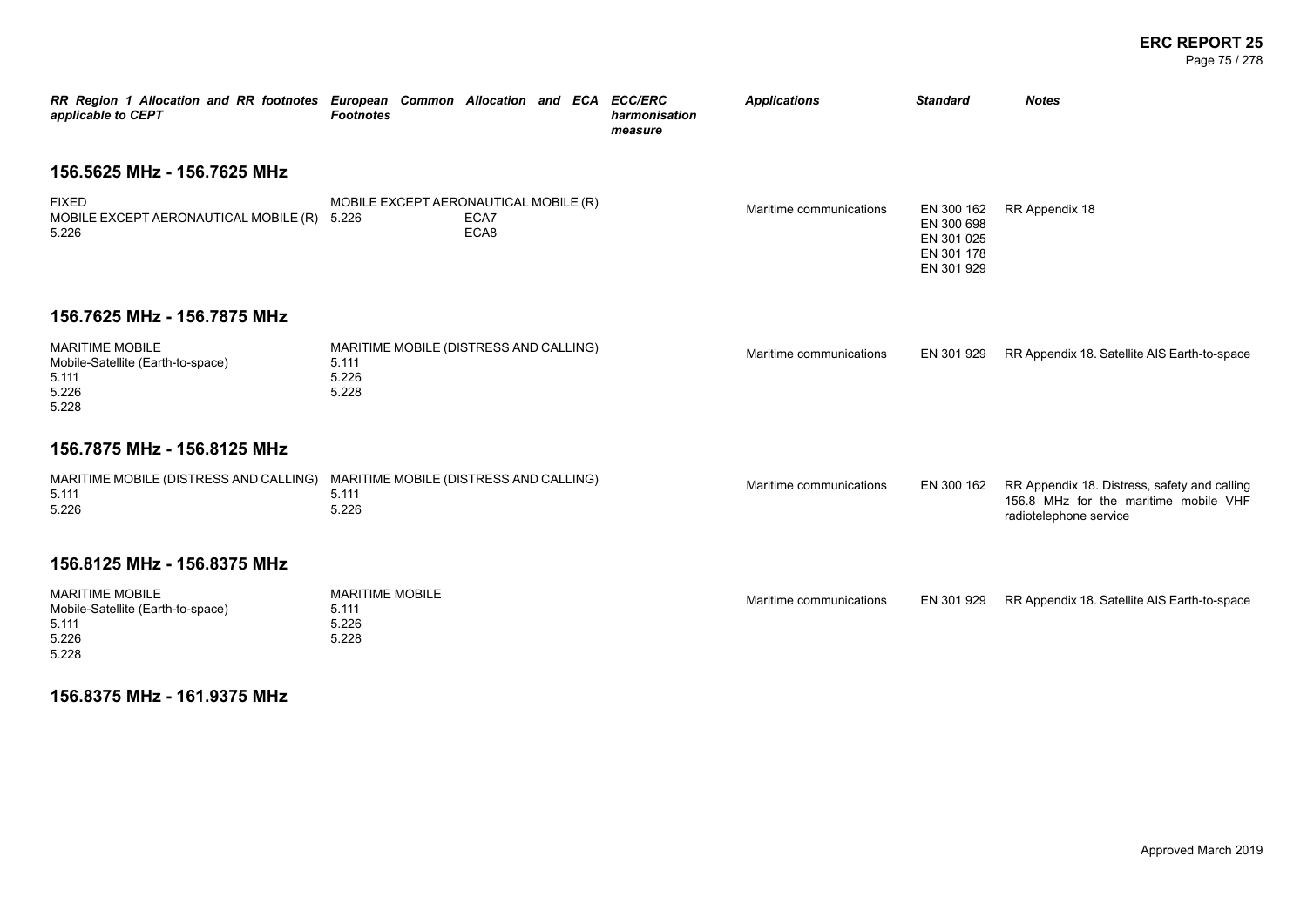#### **ERC REPORT 25** Page 76 / 278

| RR Region 1 Allocation and RR footnotes European Common Allocation and ECA ECC/ERC<br>applicable to CEPT             | <b>Footnotes</b>                                                                                       |              |  | harmonisation<br>measure    | <b>Applications</b>     | <b>Standard</b>                                                                                                                          | <b>Notes</b>   |
|----------------------------------------------------------------------------------------------------------------------|--------------------------------------------------------------------------------------------------------|--------------|--|-----------------------------|-------------------------|------------------------------------------------------------------------------------------------------------------------------------------|----------------|
| <b>FIXED</b><br>MOBILE EXCEPT AERONAUTICAL MOBILE<br>5.226                                                           | MOBILE EXCEPT AERONAUTICAL MOBILE<br>5.226                                                             | ECA7<br>ECA8 |  |                             | Maritime communications | EN 300 162<br>EN 300 698<br>EN 301 025<br>EN 301 178<br>EN 301 929                                                                       | RR Appendix 18 |
|                                                                                                                      |                                                                                                        |              |  | ECC/DEC/(19)02<br>T/R 25-08 | PMR/PAMR                | EN 300 086<br>EN 300 113<br>EN 300 219<br>EN 300 296<br>EN 300 341<br>EN 300 390<br>EN 300 471<br>EN 301 166<br>EN 302 561<br>EN 303 039 |                |
| 161.9375 MHz - 161.9625 MHz                                                                                          |                                                                                                        |              |  |                             |                         |                                                                                                                                          |                |
| <b>FIXED</b><br>MARITIME MOBILE-SATELLITE (EARTH-TO-<br>SPACE) 5.228AA<br>MOBILE EXCEPT AERONAUTICAL MOBILE<br>5.226 | MOBILE EXCEPT AERONAUTICAL MOBILE<br>Maritime<br>Mobile-Satellite (Earth-to-space)<br>5.228AA<br>5.226 | ECA7<br>ECA8 |  |                             | Maritime communications | EN 300 162<br>EN 300 698<br>EN 301 025<br>EN 301 178<br>EN 301 929                                                                       | RR Appendix 18 |
|                                                                                                                      |                                                                                                        |              |  | ECC/DEC/(19)02<br>T/R 25-08 | PMR/PAMR                | EN 300 086<br>EN 300 113<br>EN 300 219<br>EN 300 296<br>EN 300 341<br>EN 300 390<br>EN 300 471<br>EN 301 166<br>EN 302 561<br>EN 303 039 |                |
|                                                                                                                      |                                                                                                        |              |  |                             |                         |                                                                                                                                          |                |

**161.9625 MHz - 161.9875 MHz**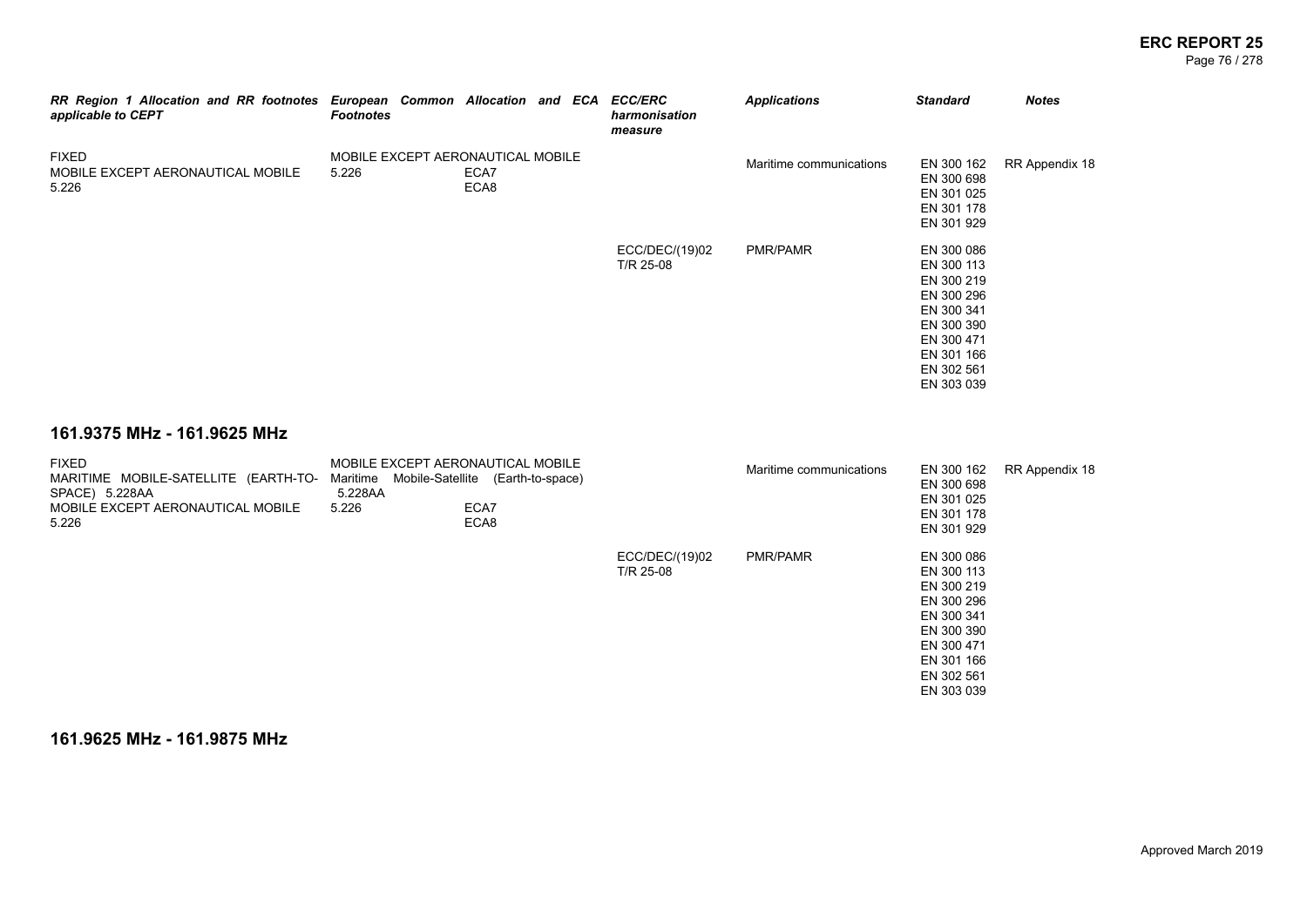#### **ERC REPORT 25** Page 77 / 278

| applicable to CEPT                                                    | RR Region 1 Allocation and RR footnotes European Common Allocation and ECA ECC/ERC<br><b>Footnotes</b> | harmonisation<br>measure | <b>Applications</b>     | <b>Standard</b>                                                    | <b>Notes</b>   |
|-----------------------------------------------------------------------|--------------------------------------------------------------------------------------------------------|--------------------------|-------------------------|--------------------------------------------------------------------|----------------|
| <b>FIXED</b><br>MOBILE EXCEPT AERONAUTICAL MOBILE                     | MOBILE EXCEPT AERONAUTICAL MOBILE<br>Mobile-Satellite (Earth-to-space) 5.228F                          |                          | AIS                     | EN 303 098                                                         | 161.975 MHz    |
| Mobile-Satellite (Earth-to-space) 5.228F<br>5.226<br>5.228A<br>5.228B | 5.226<br>ECA7<br>ECA8                                                                                  |                          | Maritime communications | EN 300 162<br>EN 300 698<br>EN 301 025<br>EN 301 178<br>EN 301 929 | RR Appendix 18 |

# **161.9875 MHz - 162.0125 MHz**

| <b>FIXED</b>                                        | MARITIME MOBILE-SATELLITE (EARTH-TO- | Maritime communications |            | EN 300 162 RR Appendix 18 |
|-----------------------------------------------------|--------------------------------------|-------------------------|------------|---------------------------|
| MARITIME MOBILE-SATELLITE (EARTH-TO- SPACE) 5.228AA |                                      |                         | EN 300 698 |                           |
| SPACE) 5.228AA                                      | MOBILE EXCEPT AERONAUTICAL MOBILE    |                         | EN 301 025 |                           |
| MOBILE EXCEPT AERONAUTICAL MOBILE                   | ECA7<br>5.226                        |                         | EN 301 178 |                           |
| 5.226                                               | ECA8                                 |                         | EN 301 929 |                           |
| 5.229                                               |                                      |                         |            |                           |

### **162.0125 MHz - 162.0375 MHz**

| <b>FIXED</b>                             | MOBILE EXCEPT AERONAUTICAL MOBILE |      | <b>AIS</b>              | EN 303 098 | 162.025 MHz               |
|------------------------------------------|-----------------------------------|------|-------------------------|------------|---------------------------|
| MOBILE EXCEPT AERONAUTICAL MOBILE        | 5.226                             | ECA7 |                         |            |                           |
| Mobile-Satellite (Earth-to-space) 5.228F |                                   | ECA8 | Maritime communications |            | EN 300 162 RR Appendix 18 |
| 5.226                                    |                                   |      |                         | EN 300 698 |                           |
| 5.228A                                   |                                   |      |                         | EN 301 025 |                           |
| 5.228B                                   |                                   |      |                         | EN 301 178 |                           |
| 5.229                                    |                                   |      |                         | EN 301 929 |                           |
|                                          |                                   |      |                         |            |                           |

# **162.0375 MHz - 169.4 MHz**

| <b>FIXED</b><br>Mobile except aeronautical mobile<br>5.226<br>5.229 | Mobile except aeronautical mobile<br>ECA7 | ECC/DEC/(19)02<br>T/R 25-08 | PMR/PAMR | EN 300 086<br>EN 300 113<br>EN 300 219<br>EN 300 296<br>EN 300 341<br>EN 300 390<br>EN 300 471 | Single frequency applications 165.225-169.4<br>MHz mobile station transmit paired<br>with 169.825-174.0 MHz, 162.05-165.2<br>MHz: Base station transmit paired with<br>157.45-160.6 MHz. The frequency 164.175<br>MHz is used for existing tracking and<br>asset tracing systems on a national basis. |
|---------------------------------------------------------------------|-------------------------------------------|-----------------------------|----------|------------------------------------------------------------------------------------------------|-------------------------------------------------------------------------------------------------------------------------------------------------------------------------------------------------------------------------------------------------------------------------------------------------------|
|                                                                     |                                           |                             |          | EN 301 166                                                                                     | 169.825-174 MHz Base station transmit                                                                                                                                                                                                                                                                 |

EN 302 561 paired with 165.225-169.4 MHz

EN 303 039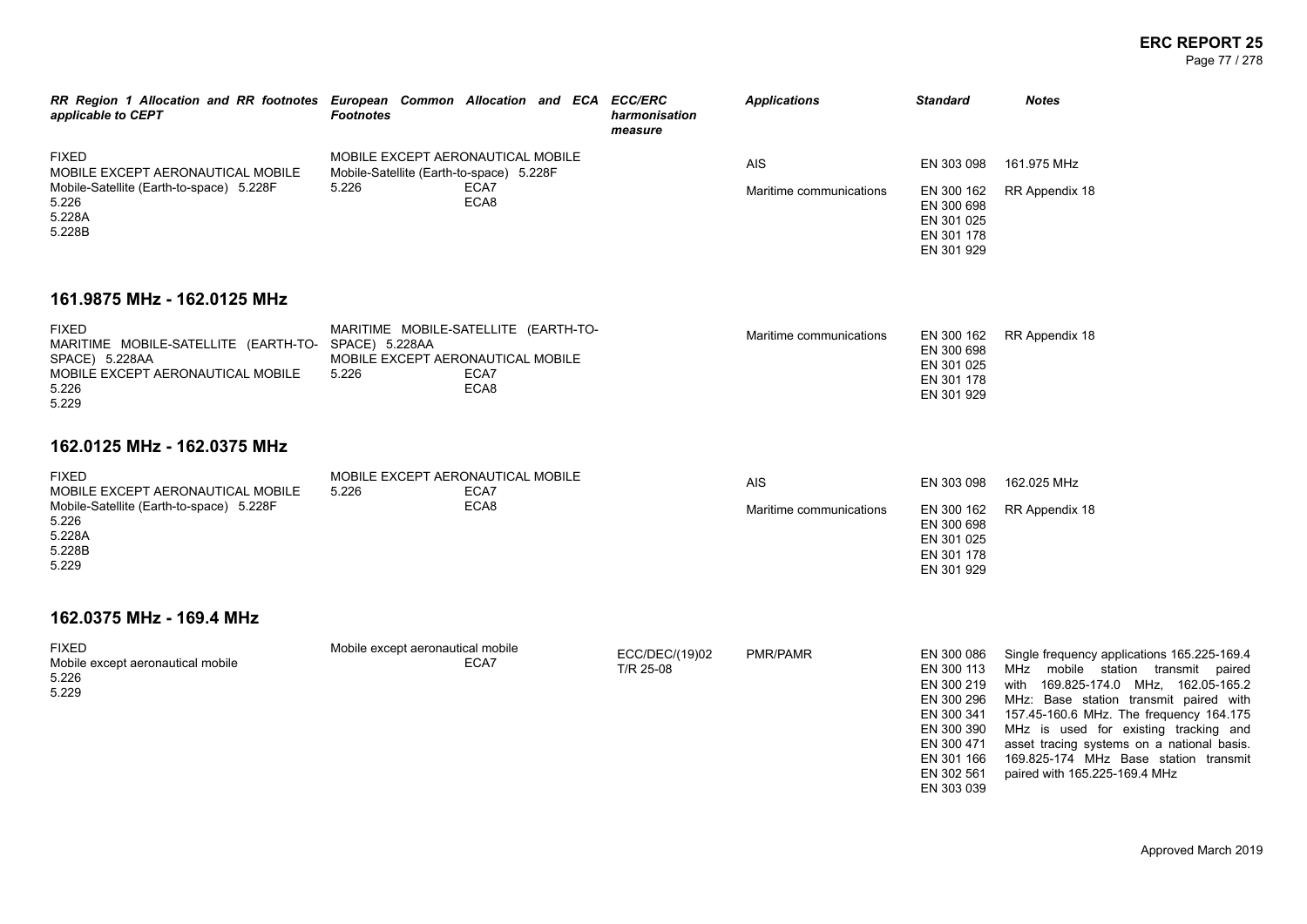#### **ERC REPORT 25** Page 78 / 278

| RR Region 1 Allocation and RR footnotes European Common Allocation and ECA ECC/ERC<br>applicable to CEPT | <b>Footnotes</b>                                   |      | harmonisation<br>measure                     | <b>Applications</b>        | <b>Standard</b>                                                                                                                          | <b>Notes</b>                                                                                                                                                                                                                                                                                                                                                                           |
|----------------------------------------------------------------------------------------------------------|----------------------------------------------------|------|----------------------------------------------|----------------------------|------------------------------------------------------------------------------------------------------------------------------------------|----------------------------------------------------------------------------------------------------------------------------------------------------------------------------------------------------------------------------------------------------------------------------------------------------------------------------------------------------------------------------------------|
| 169.4 MHz - 169.8125 MHz                                                                                 |                                                    |      |                                              |                            |                                                                                                                                          |                                                                                                                                                                                                                                                                                                                                                                                        |
| <b>FIXED</b><br>Mobile except aeronautical mobile<br>5.226<br>5.229                                      | Mobile except aeronautical mobile                  |      | ECC/DEC/(05)02<br><b>ERC/REC 70-03</b>       | Aids for hearing impaired  | EN 300 422                                                                                                                               | The bands 169.400-169.475 MHz; and<br>169.4875-169.5875; and within the band<br>169.4-174.0 MHz on a tuning range basis                                                                                                                                                                                                                                                                |
|                                                                                                          |                                                    |      | ECC/DEC/(05)02<br><b>ERC/REC 70-03</b>       | Meter reading              | EN 300 220                                                                                                                               | Within the band 169.400-169.475 MHz                                                                                                                                                                                                                                                                                                                                                    |
|                                                                                                          |                                                    |      | ECC/DEC/(05)02<br><b>ERC/REC 70-03</b>       | Non-specific SRDs          | EN 300 220                                                                                                                               |                                                                                                                                                                                                                                                                                                                                                                                        |
| 169.8125 MHz - 174 MHz                                                                                   |                                                    |      |                                              |                            |                                                                                                                                          |                                                                                                                                                                                                                                                                                                                                                                                        |
| <b>FIXED</b><br>Mobile except aeronautical mobile<br>5.226<br>5.229                                      | Mobile except aeronautical mobile                  | ECA7 | <b>ERC/REC 70-03</b>                         | Aids for hearing impaired  | EN 300 422                                                                                                                               | 169.400-169.475<br>The<br>bands<br>MHz.<br>169.4875-169.5875 MHz and within the band<br>169.4-174.0 MHz on a tuning range basis                                                                                                                                                                                                                                                        |
|                                                                                                          |                                                    |      | ECC/DEC/(19)02<br>T/R 25-08                  | PMR/PAMR                   | EN 300 086<br>EN 300 113<br>EN 300 219<br>EN 300 296<br>EN 300 341<br>EN 300 390<br>EN 300 471<br>EN 301 166<br>EN 302 561<br>EN 303 039 | Single frequency applications. 165.225-169.4<br>MHz mobile station transmit paired with<br>169.825-174.0 MHz. 162.05-165.2 MHz base<br>station transmit paired with 157.45-160.6<br>MHz. The frequency 164.175 MHz is used for<br>existing tracking and asset tracing systems<br>on a national basis. 169.825-174 MHz base<br>station transmit paired with 165.225-169.4<br><b>MHz</b> |
|                                                                                                          |                                                    |      | <b>ERC/REC 70-03</b>                         | Radio microphones and ALD  | EN 300 422                                                                                                                               | For ALD systems within the band<br>173.965-216 MHz on a tuning range basis                                                                                                                                                                                                                                                                                                             |
| 174 MHz - 223 MHz                                                                                        |                                                    |      |                                              |                            |                                                                                                                                          |                                                                                                                                                                                                                                                                                                                                                                                        |
| <b>BROADCASTING</b><br>5.235<br>5.237                                                                    | <b>BROADCASTING</b><br><b>LAND MOBILE</b><br>5.235 |      |                                              | Broadcasting (terrestrial) | EN 302 077<br>EN 302 296                                                                                                                 | Geneva Agreement 2006. TV Broadcasting<br>T-DAB                                                                                                                                                                                                                                                                                                                                        |
|                                                                                                          |                                                    |      | <b>ERC/REC 25-10</b>                         | <b>PMSE</b>                |                                                                                                                                          | Audio links within 174-216 MHz                                                                                                                                                                                                                                                                                                                                                         |
|                                                                                                          |                                                    |      | <b>ERC/REC 25-10</b><br><b>ERC/REC 70-03</b> | Radio microphones and ALD  | EN 300 422                                                                                                                               | On a tuning range basis within 174-216 MHz                                                                                                                                                                                                                                                                                                                                             |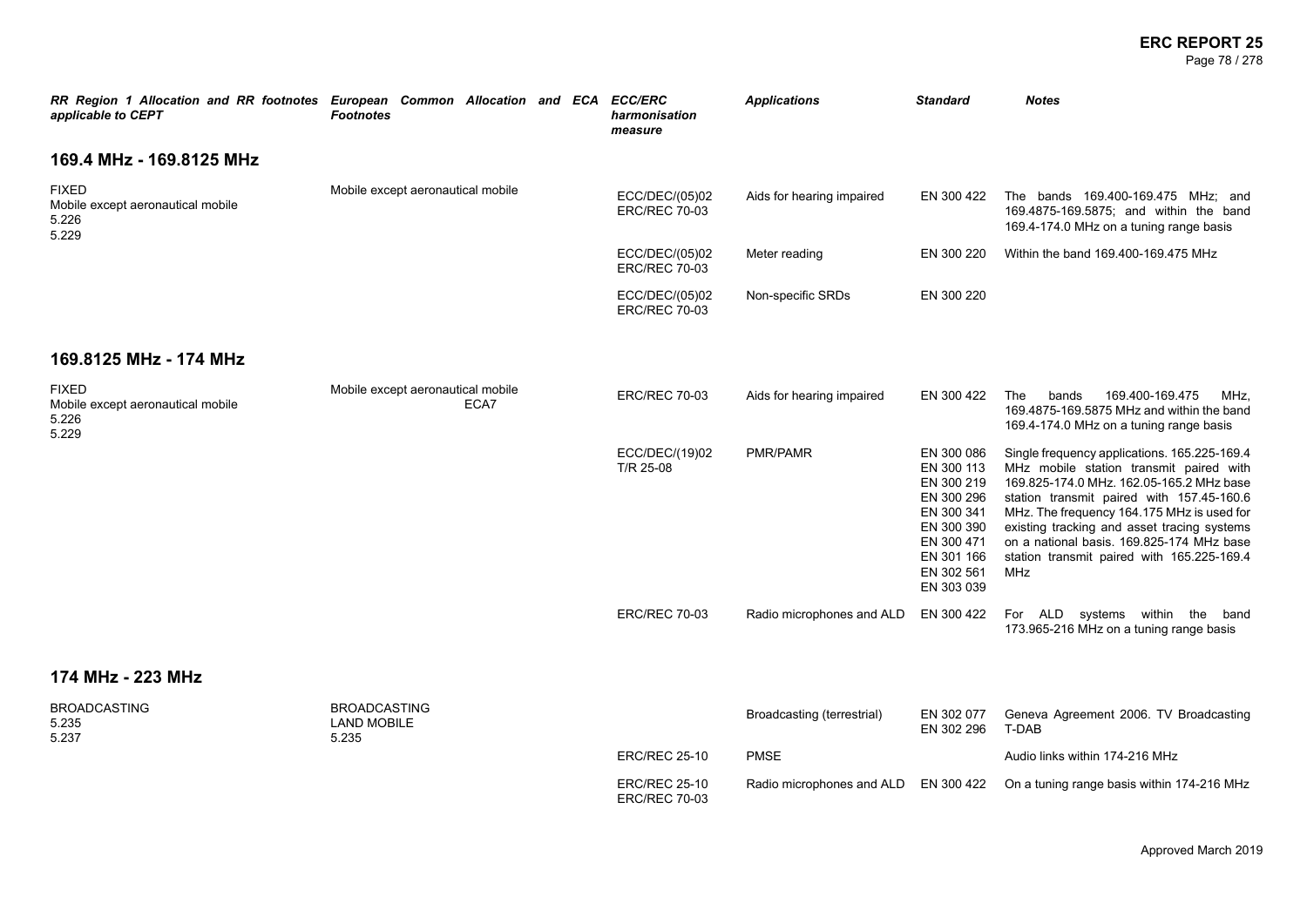#### **ERC REPORT 25** Page 79 / 278

| RR Region 1 Allocation and RR footnotes European Common Allocation and ECA ECC/ERC<br>applicable to CEPT | <b>Footnotes</b>                   |                |  | harmonisation<br>measure | <b>Applications</b>        | <b>Standard</b>          | <b>Notes</b>                                                                                                                                              |
|----------------------------------------------------------------------------------------------------------|------------------------------------|----------------|--|--------------------------|----------------------------|--------------------------|-----------------------------------------------------------------------------------------------------------------------------------------------------------|
| 223 MHz - 225 MHz                                                                                        |                                    |                |  |                          |                            |                          |                                                                                                                                                           |
| <b>BROADCASTING</b><br>Fixed<br>Mobile<br>5.243<br>5.246<br>5.247                                        | <b>BROADCASTING</b>                |                |  |                          | Broadcasting (terrestrial) | EN 302 077<br>EN 302 296 | Geneva Agreement 2006. TV Broadcasting,<br>T-DAB                                                                                                          |
| 225 MHz - 230 MHz                                                                                        |                                    |                |  |                          |                            |                          |                                                                                                                                                           |
| <b>BROADCASTING</b><br>Fixed<br>Mobile<br>5.246<br>5.247                                                 | <b>BROADCASTING</b><br>Land Mobile | ECA10<br>ECA36 |  |                          | Broadcasting (terrestrial) | EN 302 077<br>EN 302 296 | Geneva Agreement 2006. This band is within<br>the military tuning range 225-400 MHz.<br>Sharing with defence on national basis. TV<br>Broadcasting, T-DAB |
|                                                                                                          |                                    |                |  |                          | Defence systems            |                          |                                                                                                                                                           |
| 230 MHz - 235 MHz                                                                                        |                                    |                |  |                          |                            |                          |                                                                                                                                                           |
| <b>FIXED</b><br><b>MOBILE</b>                                                                            | <b>MOBILE</b>                      | ECA10          |  |                          | Defence systems            |                          |                                                                                                                                                           |
| 5.247<br>5.251<br>5.252                                                                                  |                                    | ECA36          |  |                          | T-DAB                      | EN 302 077               | T-DAB sharing with defence<br>on a<br>national basis. Wiesbaden 1995 Special<br>Arrangement, as revised in Constanta, 2007                                |
| 235 MHz - 240 MHz                                                                                        |                                    |                |  |                          |                            |                          |                                                                                                                                                           |
| <b>FIXED</b><br><b>MOBILE</b><br>5.252<br>5.254                                                          | <b>MOBILE</b><br>5.254             | ECA10<br>ECA36 |  |                          | Defence systems<br>T-DAB   | EN 302 077               | T-DAB<br>sharing with defence<br>on a<br>national basis. Wiesbaden 1995 Special<br>Arrangement, as revised in Constanta, 2007                             |

**240 MHz - 242.95 MHz**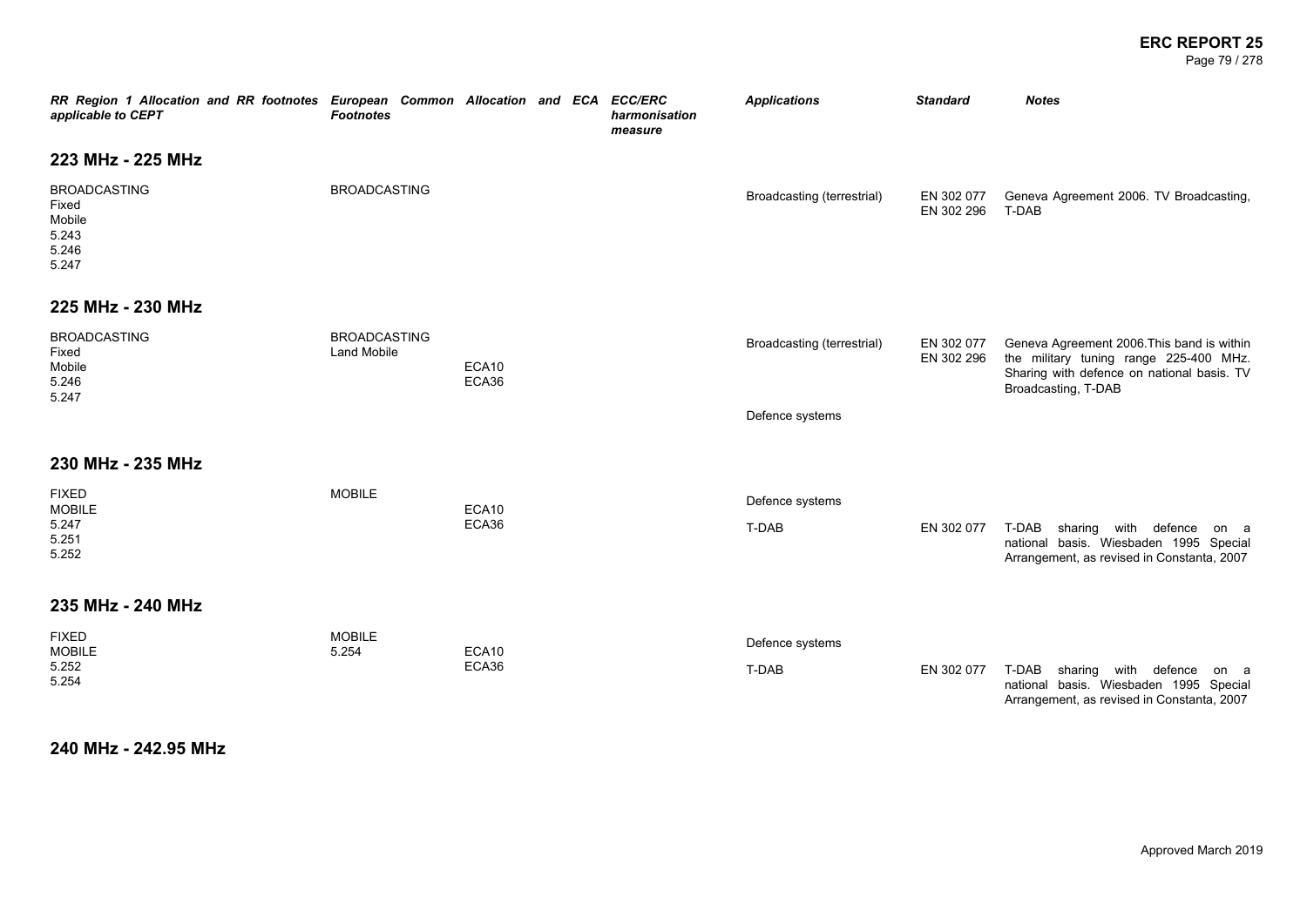Page 80 / 278

| RR Region 1 Allocation and RR footnotes European Common Allocation and ECA ECC/ERC<br>applicable to CEPT | <b>Footnotes</b>                               |                |  | harmonisation<br>measure | <b>Applications</b> | <b>Standard</b> | <b>Notes</b>                                                      |
|----------------------------------------------------------------------------------------------------------|------------------------------------------------|----------------|--|--------------------------|---------------------|-----------------|-------------------------------------------------------------------|
| <b>FIXED</b><br><b>MOBILE</b><br>5.111<br>5.254<br>5.256                                                 | <b>MOBILE</b><br>5.254                         | ECA10<br>ECA36 |  |                          | Defence systems     | EN 302 617      |                                                                   |
| 242.95 MHz - 243.05 MHz                                                                                  |                                                |                |  |                          |                     |                 |                                                                   |
| <b>FIXED</b><br><b>MOBILE</b><br>5.111<br>5.254<br>5.256                                                 | AERONAUTICAL MOBILE<br>5.111<br>5.254<br>5.256 |                |  |                          | <b>EPIRBs</b>       | EN 300 152      | Band only available for distress and safety<br>purposes 243.0 MHz |
| 243.05 MHz - 267 MHz                                                                                     |                                                |                |  |                          |                     |                 |                                                                   |
| <b>FIXED</b><br>MOBILE EXCEPT AERONAUTICAL MOBILE<br>5.111<br>5.252<br>5.254<br>5.256<br>5.256A          | <b>MOBILE</b><br>5.254                         | ECA10<br>ECA36 |  |                          | Defence systems     | EN 302 617      |                                                                   |
| 267 MHz - 272 MHz                                                                                        |                                                |                |  |                          |                     |                 |                                                                   |
| <b>FIXED</b><br><b>MOBILE</b><br>Space Operation (space-to-Earth)<br>5.254<br>5.257                      | <b>MOBILE</b><br>5.254<br>5.257                | ECA10<br>ECA36 |  |                          | Defence systems     | EN 302 617      |                                                                   |
| 272 MHz - 273 MHz                                                                                        |                                                |                |  |                          |                     |                 |                                                                   |
| <b>FIXED</b><br><b>MOBILE</b><br>SPACE OPERATION (SPACE-TO-EARTH)<br>5.254                               | <b>MOBILE</b><br>5.254                         | ECA10<br>ECA36 |  |                          | Defence systems     | EN 302 617      |                                                                   |

**273 MHz - 312 MHz**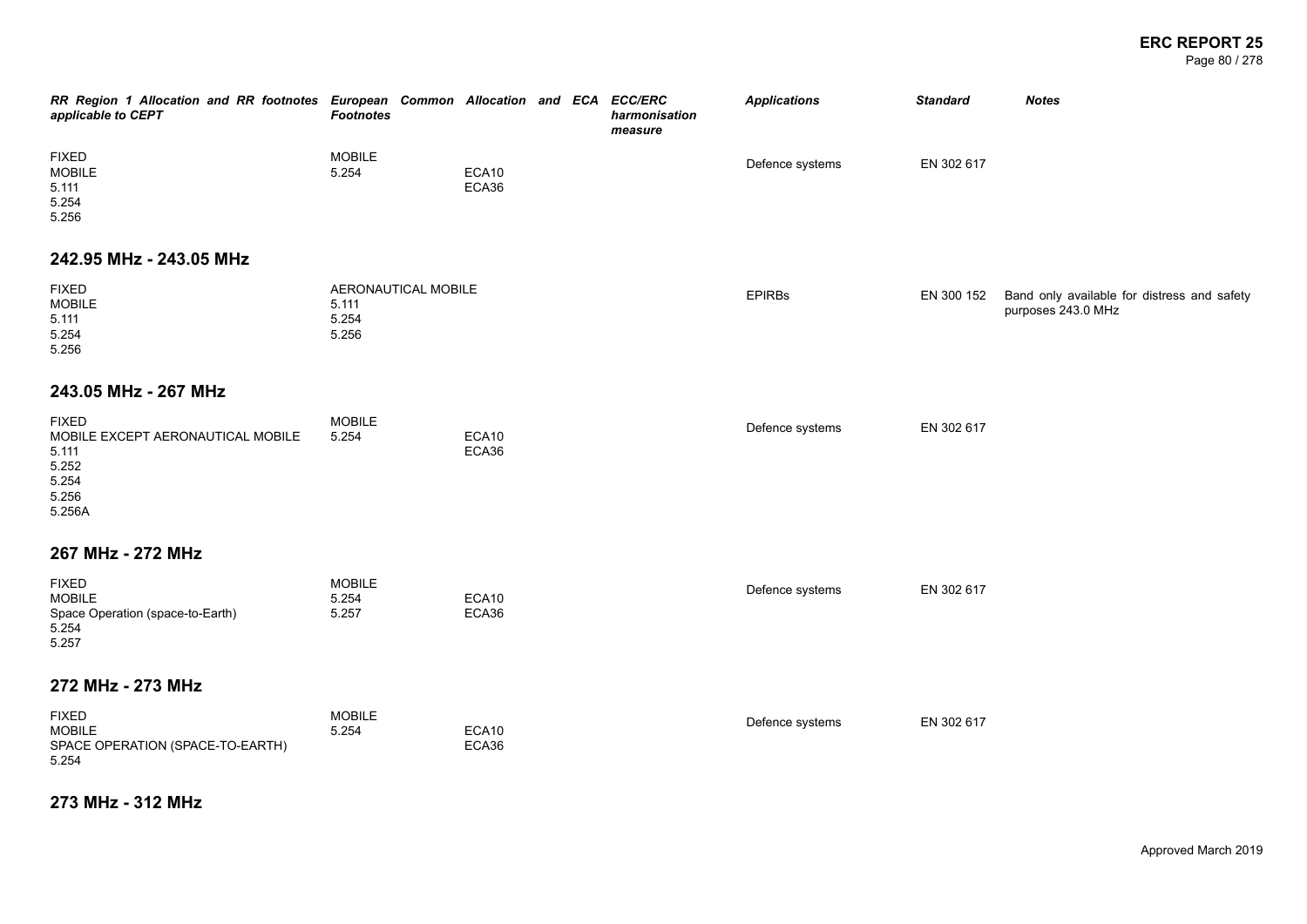Page 81 / 278

| RR Region 1 Allocation and RR footnotes European Common Allocation and ECA ECC/ERC<br>applicable to CEPT | <b>Footnotes</b>                          |                        | harmonisation<br>measure | <b>Applications</b>                | <b>Standard</b> | <b>Notes</b>                                                       |
|----------------------------------------------------------------------------------------------------------|-------------------------------------------|------------------------|--------------------------|------------------------------------|-----------------|--------------------------------------------------------------------|
| <b>FIXED</b><br><b>MOBILE</b><br>5.254                                                                   | <b>MOBILE</b><br>5.254                    | ECA10<br>ECA36         |                          | Defence systems                    | EN 302 617      |                                                                    |
| 312 MHz - 315 MHz                                                                                        |                                           |                        |                          |                                    |                 |                                                                    |
| <b>FIXED</b><br><b>MOBILE</b><br>Mobile-Satellite (Earth-to-space) 5.254 5.255                           | <b>MOBILE</b><br>5.254<br>5.255           | ECA10<br>ECA36         |                          | Defence systems                    | EN 302 617      |                                                                    |
| 315 MHz - 322 MHz                                                                                        |                                           |                        |                          |                                    |                 |                                                                    |
| <b>FIXED</b><br><b>MOBILE</b><br>5.254                                                                   | <b>MOBILE</b><br>5.254                    | ECA10<br>ECA36         |                          | Defence systems                    | EN 302 617      |                                                                    |
| 322 MHz - 328.6 MHz                                                                                      |                                           |                        |                          |                                    |                 |                                                                    |
| <b>FIXED</b><br><b>MOBILE</b><br>RADIO ASTRONOMY<br>5.149                                                | <b>MOBILE</b><br>RADIO ASTRONOMY<br>5.149 | ECA10<br>ECA36         |                          | Defence systems<br>Radio astronomy |                 | Continuum and spectral line observations<br>(e.g. deuterium), VLBI |
| 328.6 MHz - 335.4 MHz                                                                                    |                                           |                        |                          |                                    |                 |                                                                    |
| AERONAUTICAL RADIONAVIGATION<br>5.258<br>5.259                                                           | AERONAUTICAL RADIONAVIGATION<br>5.258     |                        |                          | <b>ILS</b>                         |                 | Glide path                                                         |
| 335.4 MHz - 380 MHz                                                                                      |                                           |                        |                          |                                    |                 |                                                                    |
| <b>FIXED</b><br><b>MOBILE</b><br>5.254                                                                   | <b>MOBILE</b><br>5.254                    | ECA7<br>ECA10<br>ECA36 |                          | Defence systems                    | EN 302 617      |                                                                    |

# **380 MHz - 385 MHz**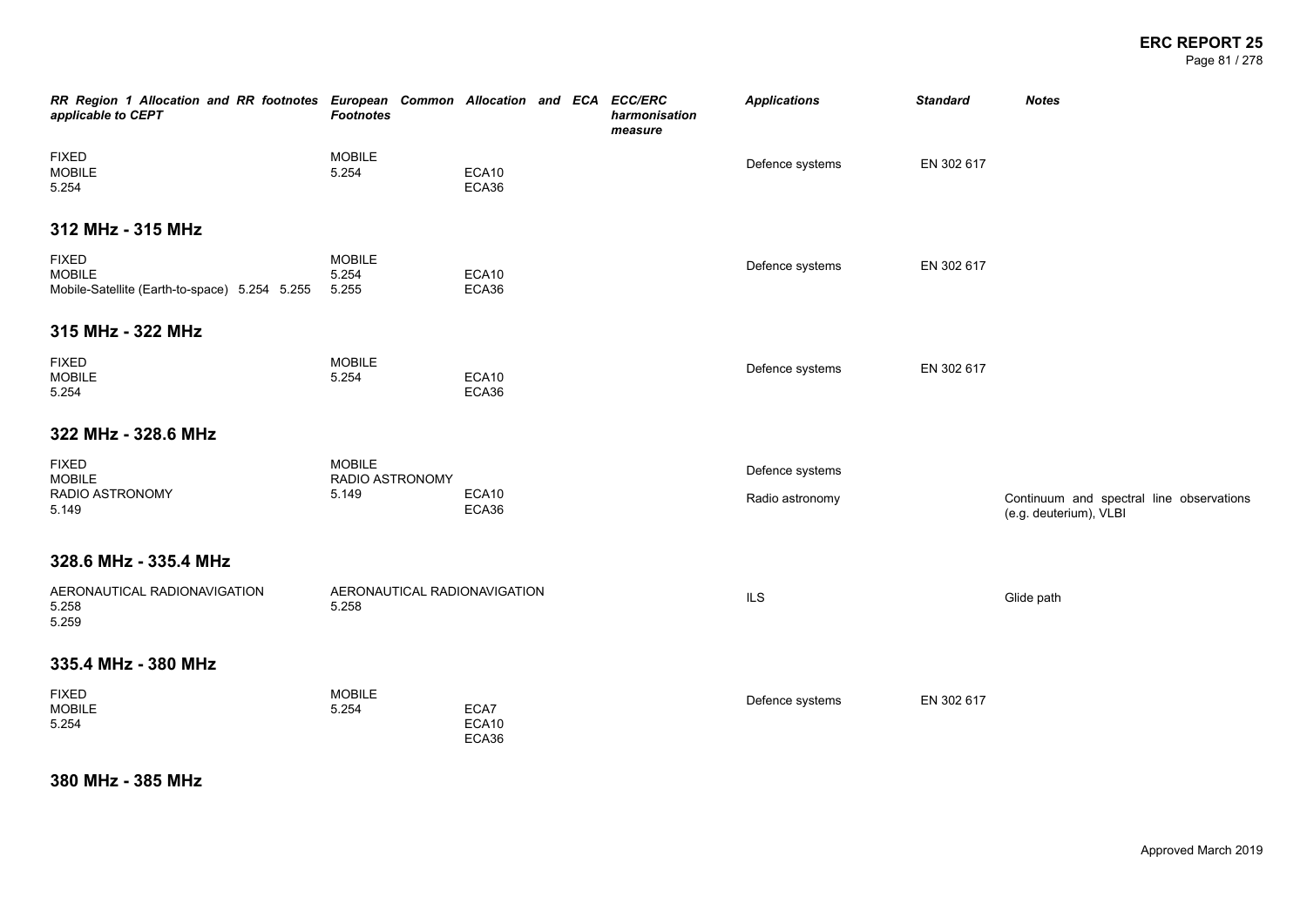#### **ERC REPORT 25** Page 82 / 278

| RR Region 1 Allocation and RR footnotes European Common Allocation and ECA ECC/ERC<br>applicable to CEPT             | <b>Footnotes</b>       |                |  | harmonisation<br>measure                                        | <b>Applications</b>                | <b>Standard</b>                                                    | <b>Notes</b>                                                                                                                                                                                                                                                                                                                                                                                                                                                                |
|----------------------------------------------------------------------------------------------------------------------|------------------------|----------------|--|-----------------------------------------------------------------|------------------------------------|--------------------------------------------------------------------|-----------------------------------------------------------------------------------------------------------------------------------------------------------------------------------------------------------------------------------------------------------------------------------------------------------------------------------------------------------------------------------------------------------------------------------------------------------------------------|
| <b>FIXED</b><br><b>MOBILE</b><br>5.254                                                                               | <b>MOBILE</b><br>5.254 | ECA10<br>ECA36 |  | ECC/DEC/(06)05<br>ECC/DEC/(08)05<br>ERC/DEC/(01)19<br>T/R 25-08 | Defence systems<br><b>PPDR</b>     | EN 300 113<br>EN 300 390<br>EN 302 561<br>EN 303 039               | PPDR sharing with defence applications<br>Within<br>the<br>384.8-385.0<br>bands<br>and<br>394.8-395.0 MHz for AGA, 384.750-384.800<br>MHz and 394.750-394.800 MHz may be<br>used as preferred extension bands for AGA.<br>Within the bands 380-380.15 and 390-390.15<br>MHz for DMO. Mobile station transmit paired<br>with 390.0-395.0 MHz. PPDR sharing with<br>defence applications. PPDR on a tuning<br>range basis in 380-470 MHz range according<br>to ECC/DEC/(08)05 |
| 385 MHz - 387 MHz<br><b>FIXED</b><br><b>MOBILE</b><br>5.254                                                          | <b>MOBILE</b><br>5.254 | ECA10<br>ECA36 |  | T/R 25-08                                                       | Defence systems<br>PMR/PAMR        | EN 300 113<br>EN 300 390<br>EN 301 166<br>EN 302 561<br>EN 303 039 | Digital land mobile PMR/PAMR. Mobile<br>station transmit paired with 395-397 MHz.<br>PPDR on a tuning range basis in 380-470<br>MHz range according to ECC/DEC/(08)05                                                                                                                                                                                                                                                                                                       |
| 387 MHz - 390 MHz<br><b>FIXED</b><br><b>MOBILE</b><br>Mobile-Satellite (space-to-Earth) 5.208A 5.254<br>5.255 5.208B | <b>MOBILE</b>          | ECA10<br>ECA36 |  | T/R 25-08                                                       | Defence systems<br><b>PMR/PAMR</b> | EN 300 113<br>EN 300 390<br>EN 301 166<br>EN 302 561<br>EN 303 039 | Digital land mobile PMR/PAMR. Mobile<br>station transmit paired with 397.0-399.9 MHz.<br>PPDR on a tuning range basis in 380-470<br>MHz range according to ECC/DEC/(08)05                                                                                                                                                                                                                                                                                                   |

**390 MHz - 395 MHz**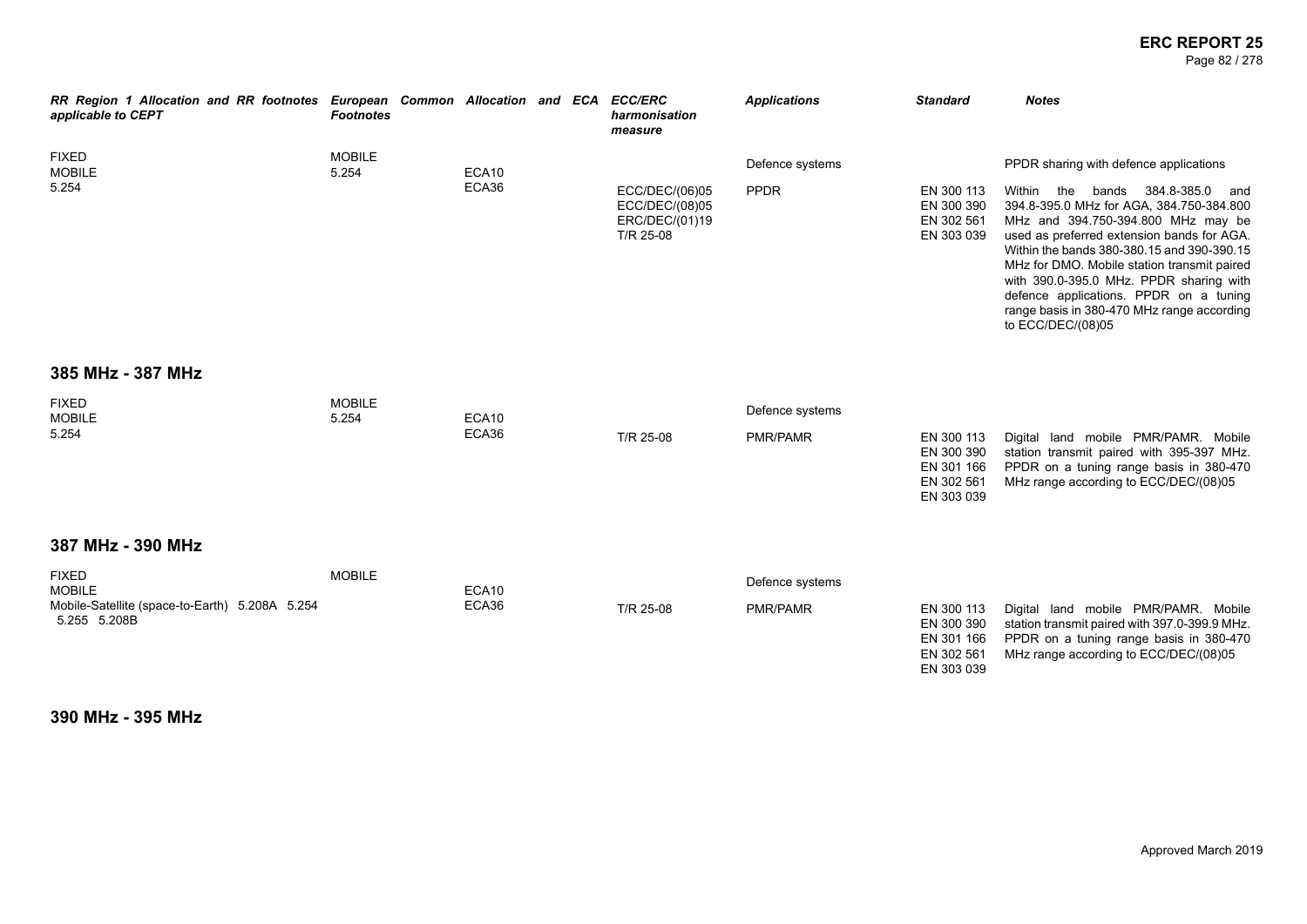#### **ERC REPORT 25** Page 83 / 278

| RR Region 1 Allocation and RR footnotes European Common Allocation and ECA<br>applicable to CEPT                   | <b>Footnotes</b>                        |                  | <b>ECC/ERC</b><br>harmonisation<br>measure                      | <b>Applications</b>            | <b>Standard</b>                                                    | <b>Notes</b>                                                                                                                                                                                                                                                                                                                                                                                                                                             |
|--------------------------------------------------------------------------------------------------------------------|-----------------------------------------|------------------|-----------------------------------------------------------------|--------------------------------|--------------------------------------------------------------------|----------------------------------------------------------------------------------------------------------------------------------------------------------------------------------------------------------------------------------------------------------------------------------------------------------------------------------------------------------------------------------------------------------------------------------------------------------|
| <b>FIXED</b><br><b>MOBILE</b><br>5.254                                                                             | <b>MOBILE</b><br>5.254                  | ECA10<br>ECA36   | ECC/DEC/(06)05<br>ECC/DEC/(08)05<br>ERC/DEC/(01)19<br>T/R 25-08 | Defence systems<br><b>PPDR</b> | EN 300 113<br>EN 300 390<br>EN 302 561<br>EN 303 039               | PPDR sharing with defence applications<br>Within the<br>bands 384.8-385.0<br>and<br>394.8-395.0 MHz for AGA, 384.750-384.800<br>MHz and 394.750-394.800 MHz may be<br>used as preferred extension bands. Within<br>the bands 380-380.15 and 390-390.15 MHz<br>for DMO. Base station transmit paired with<br>380-385 MHz. PPDR sharing with defence<br>applications. PPDR on a tuning range basis in<br>380-470 MHz range according to ECC/DEC/<br>(08)05 |
| 395 MHz - 399.9 MHz                                                                                                |                                         |                  |                                                                 |                                |                                                                    |                                                                                                                                                                                                                                                                                                                                                                                                                                                          |
| <b>FIXED</b><br><b>MOBILE</b><br>5.254                                                                             | <b>MOBILE</b><br>5.254                  | ECA10<br>ECA36   | T/R 25-08                                                       | Defence systems<br>PMR/PAMR    | EN 300 113<br>EN 300 390<br>EN 301 166<br>EN 302 561<br>EN 303 039 | Digital land mobile PMR/PAMR. Base station<br>transmit paired with 385.0-389.9 MHz.PPDR<br>on a tuning range basis in 380-470 MHz<br>range according to ECC/DEC/(08)05                                                                                                                                                                                                                                                                                   |
| 399.9 MHz - 400.05 MHz                                                                                             |                                         |                  |                                                                 |                                |                                                                    |                                                                                                                                                                                                                                                                                                                                                                                                                                                          |
| (EARTH-TO-SPACE)<br>MOBILE-SATELLITE<br>5.220 5.209                                                                | MOBILE-SATELLITE<br>5.209 5.220         | (EARTH-TO-SPACE) | ECC/DEC/(08)05                                                  | <b>PPDR</b>                    |                                                                    |                                                                                                                                                                                                                                                                                                                                                                                                                                                          |
| 400.05 MHz - 400.15 MHz                                                                                            |                                         |                  |                                                                 |                                |                                                                    |                                                                                                                                                                                                                                                                                                                                                                                                                                                          |
| STANDARD FREQUENCY AND TIME SIGNAL- STANDARD FREQUENCY AND TIME SIGNAL-<br>SATELLITE (400.1 MHZ)<br>5.261<br>5.262 | SATELLITE (400.1 MHZ)<br>5.261<br>5.262 |                  | ECC/DEC/(08)05                                                  | <b>PPDR</b>                    |                                                                    |                                                                                                                                                                                                                                                                                                                                                                                                                                                          |

**400.15 MHz - 401 MHz**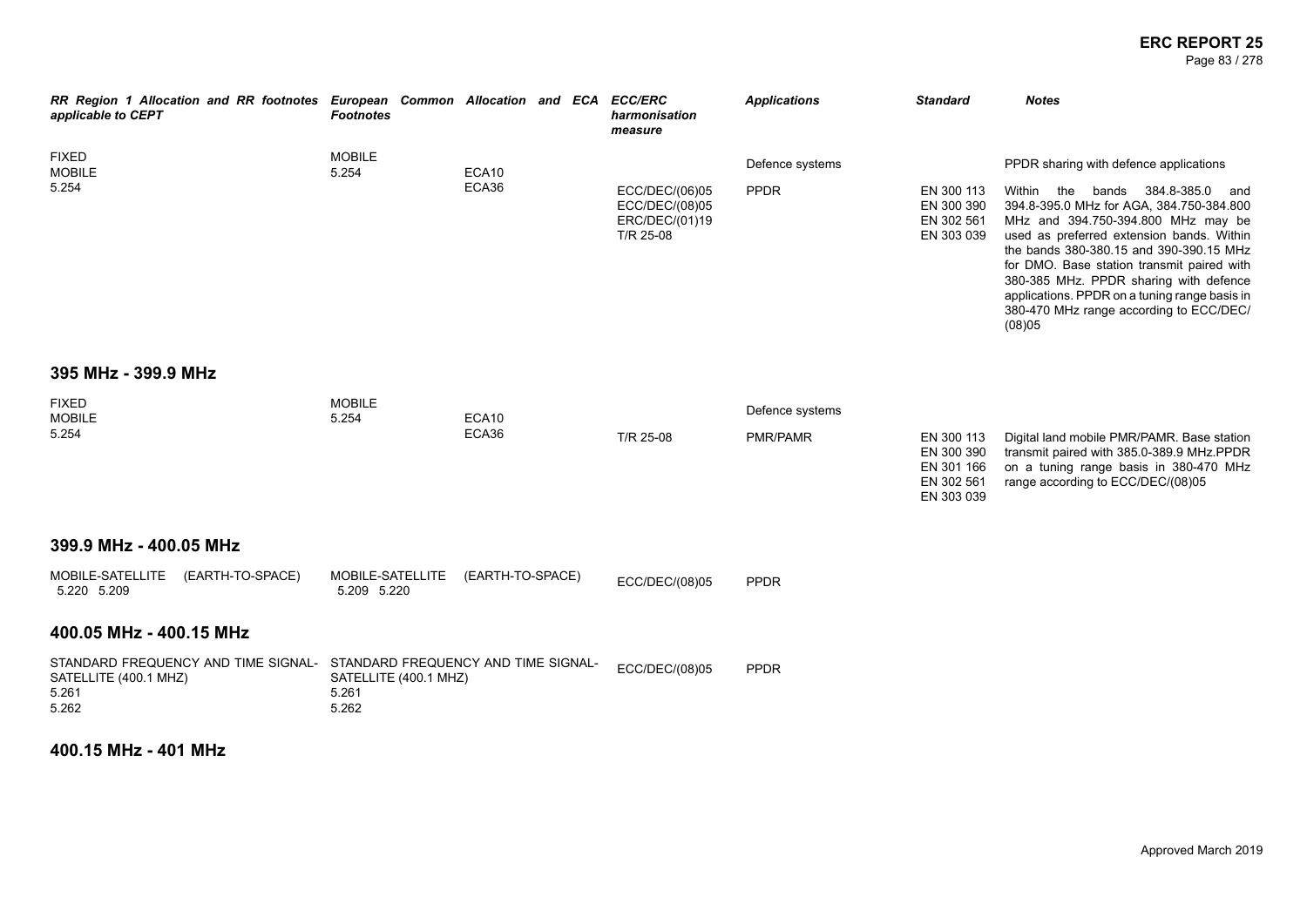| RR Region 1 Allocation and RR footnotes<br>applicable to CEPT                                        | European Common Allocation and ECA ECC/ERC<br><b>Footnotes</b>                                  | harmonisation<br>measure | <b>Applications</b> | <b>Standard</b> | <b>Notes</b>      |
|------------------------------------------------------------------------------------------------------|-------------------------------------------------------------------------------------------------|--------------------------|---------------------|-----------------|-------------------|
| METEOROLOGICAL AIDS<br>METEOROLOGICAL-SATELLITE (SPACE-TO-                                           | METEOROLOGICAL AIDS<br>METEOROLOGICAL-SATELLITE<br>(SPACE-TO-                                   | ECC/DEC/(08)05           | <b>PPDR</b>         |                 |                   |
| EARTH)                                                                                               | EARTH)                                                                                          | ERC/DEC/(99)06           | S-PCS               | EN 301721       | Non-geostationary |
| (SPACE-TO-EARTH)<br>MOBILE-SATELLITE<br>5.208A 5.208B 5.209<br>(SPACE-TO-EARTH)<br>SPACE<br>RESEARCH | (SPACE-TO-EARTH)<br>MOBILE-SATELLITE<br>5.208A 5.208B 5.209<br>SPACE OPERATION (SPACE-TO-EARTH) |                          | Sondes              | EN 302 054      |                   |
| 5.263                                                                                                | (SPACE-TO-EARTH)<br>SPACE RESEARCH                                                              |                          | Weather satellites  |                 |                   |
| Space Operation (space-to-Earth)                                                                     | 5.263                                                                                           |                          |                     |                 |                   |
| 5.262<br>5.264                                                                                       | 5.262<br>5.264                                                                                  |                          |                     |                 |                   |

### **401 MHz - 402 MHz**

| EARTH EXPLORATION-SATELLITE (EARTH- EARTH EXPLORATION-SATELLITE (EARTH- |                     | ERC/DEC/(01)17 | Active medical implants | EN 302 537 | ULP-AMI within the band 401-406 MHz |
|-------------------------------------------------------------------------|---------------------|----------------|-------------------------|------------|-------------------------------------|
| TO-SPACE)                                                               | TO-SPACE)           |                |                         |            |                                     |
| METEOROLOGICAL AIDS                                                     | METEOROLOGICAL AIDS |                | Sondes                  | EN 302 054 |                                     |
| METEOROLOGICAL-SATELLITE (EARTH-TO- METEOROLOGICAL-SATELLITE (EARTH-TO- |                     |                |                         |            |                                     |
| SPACE)                                                                  | SPACE)              |                | Weather satellites      |            | Data collection platform telemetry  |
| SPACE OPERATION (SPACE-TO-EARTH)                                        |                     |                |                         |            |                                     |
| Fixed                                                                   |                     |                |                         |            |                                     |
| Mobile except aeronautical mobile                                       |                     |                |                         |            |                                     |

# **402 MHz - 403 MHz**

| TO-SPACE)                         | EARTH EXPLORATION-SATELLITE (EARTH- EARTH EXPLORATION-SATELLITE (EARTH-<br>TO-SPACE) | ERC/DEC/(01)17 | Active medical implants | EN 301 839 | ULP-AMI within the band 401-406 MHz |
|-----------------------------------|--------------------------------------------------------------------------------------|----------------|-------------------------|------------|-------------------------------------|
| METEOROLOGICAL AIDS               | METEOROLOGICAL AIDS                                                                  |                | Sondes                  | EN 302 054 |                                     |
|                                   | METEOROLOGICAL-SATELLITE (EARTH-TO- METEOROLOGICAL-SATELLITE (EARTH-TO-              |                |                         |            |                                     |
| SPACE)                            | SPACE)                                                                               |                | Weather satellites      |            | Data collection platform telemetry  |
| Fixed                             |                                                                                      |                |                         |            |                                     |
| Mobile except aeronautical mobile |                                                                                      |                |                         |            |                                     |

### **403 MHz - 406 MHz**

| METEOROLOGICAL AIDS<br>Fixed<br>Mobile except aeronautical mobile | METEOROLOGICAL AIDS<br>5.265 | ERC/DEC/(01)17 | Active medical implants | EN 302 537 | EN 301 839 ULP-AMI within the band 401-406 MHz |
|-------------------------------------------------------------------|------------------------------|----------------|-------------------------|------------|------------------------------------------------|
| 5.265                                                             |                              |                | Sondes                  | EN 302 054 |                                                |

**406 MHz - 406.1 MHz**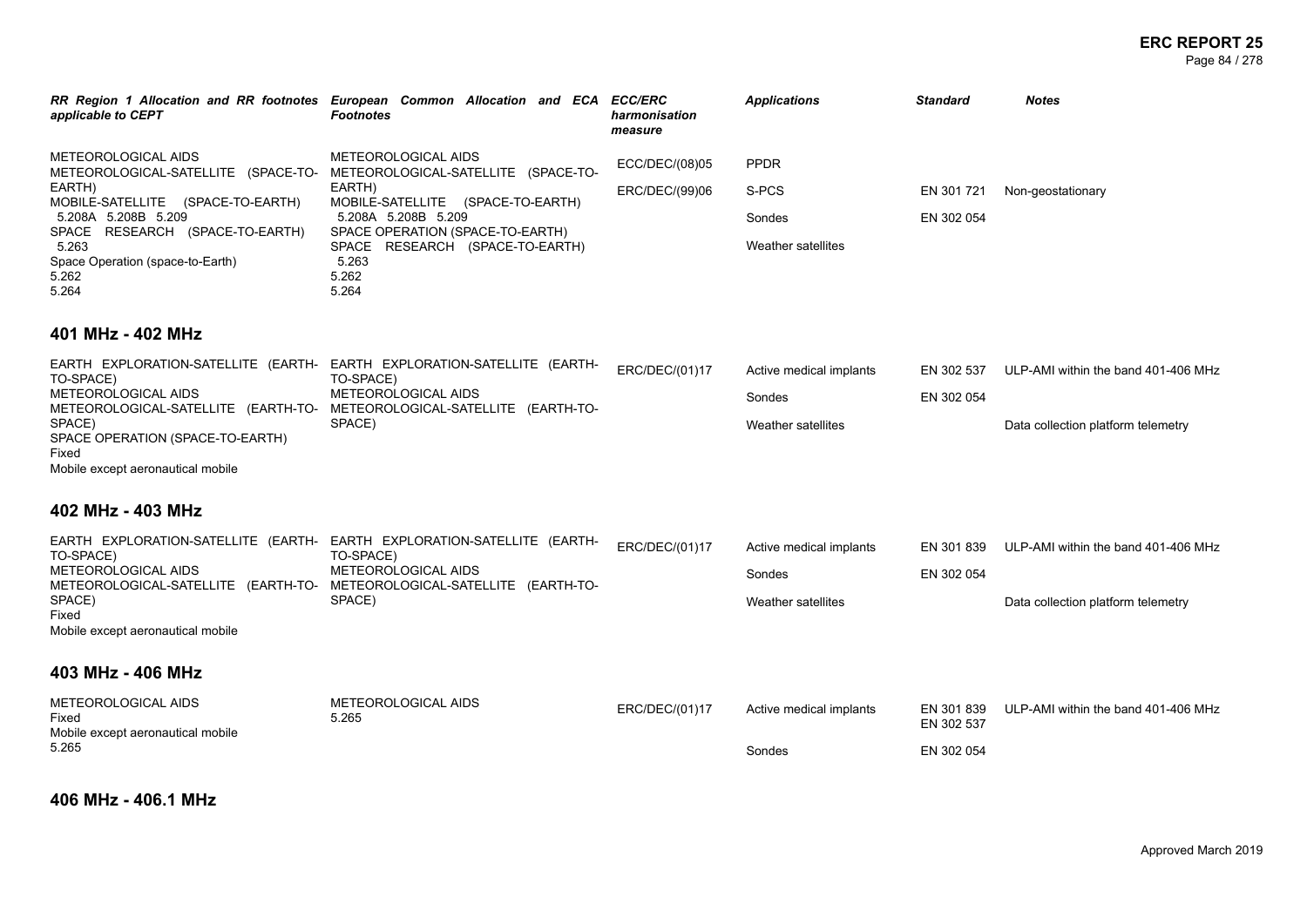Page 85 / 278

| RR Region 1 Allocation and RR footnotes European Common Allocation and ECA<br>applicable to CEPT | <b>Footnotes</b>                                             |       | <b>ECC/ERC</b><br>harmonisation<br>measure | <b>Applications</b>       | <b>Standard</b>                                                                                                                          | <b>Notes</b>                                                                                                       |
|--------------------------------------------------------------------------------------------------|--------------------------------------------------------------|-------|--------------------------------------------|---------------------------|------------------------------------------------------------------------------------------------------------------------------------------|--------------------------------------------------------------------------------------------------------------------|
| MOBILE-SATELLITE (EARTH-TO-SPACE)<br>5.265<br>5.266<br>5.267                                     | MOBILE-SATELLITE (EARTH-TO-SPACE)<br>5.265<br>5.266<br>5.267 |       |                                            | <b>EPIRBS</b>             | EN 300 066<br>EN 302 152                                                                                                                 | Band only available for distress and safety<br>purposes                                                            |
| 406.1 MHz - 410 MHz                                                                              |                                                              |       |                                            |                           |                                                                                                                                          |                                                                                                                    |
| <b>FIXED</b><br>MOBILE EXCEPT AERONAUTICAL MOBILE                                                | <b>LAND MOBILE</b><br>RADIO ASTRONOMY                        |       |                                            | Land military systems     |                                                                                                                                          |                                                                                                                    |
| RADIO ASTRONOMY<br>5.149                                                                         | 5.149<br>5.265                                               | ECA36 |                                            | Maritime military systems |                                                                                                                                          |                                                                                                                    |
| 5.265                                                                                            |                                                              |       | ECC/DEC/(19)02<br>T/R 25-08                | PMR/PAMR                  | EN 300 086<br>EN 300 113<br>EN 300 219<br>EN 300 296<br>EN 300 341<br>EN 300 390<br>EN 300 471<br>EN 301 166<br>EN 302 561<br>EN 303 039 | Single frequency applications. PPDR on a<br>tuning range basis in 380-470 MHz range<br>according to ECC/DEC/(08)05 |
|                                                                                                  |                                                              |       |                                            | Radio astronomy           |                                                                                                                                          | Continuum observations, VLBI                                                                                       |

**410 MHz - 420 MHz**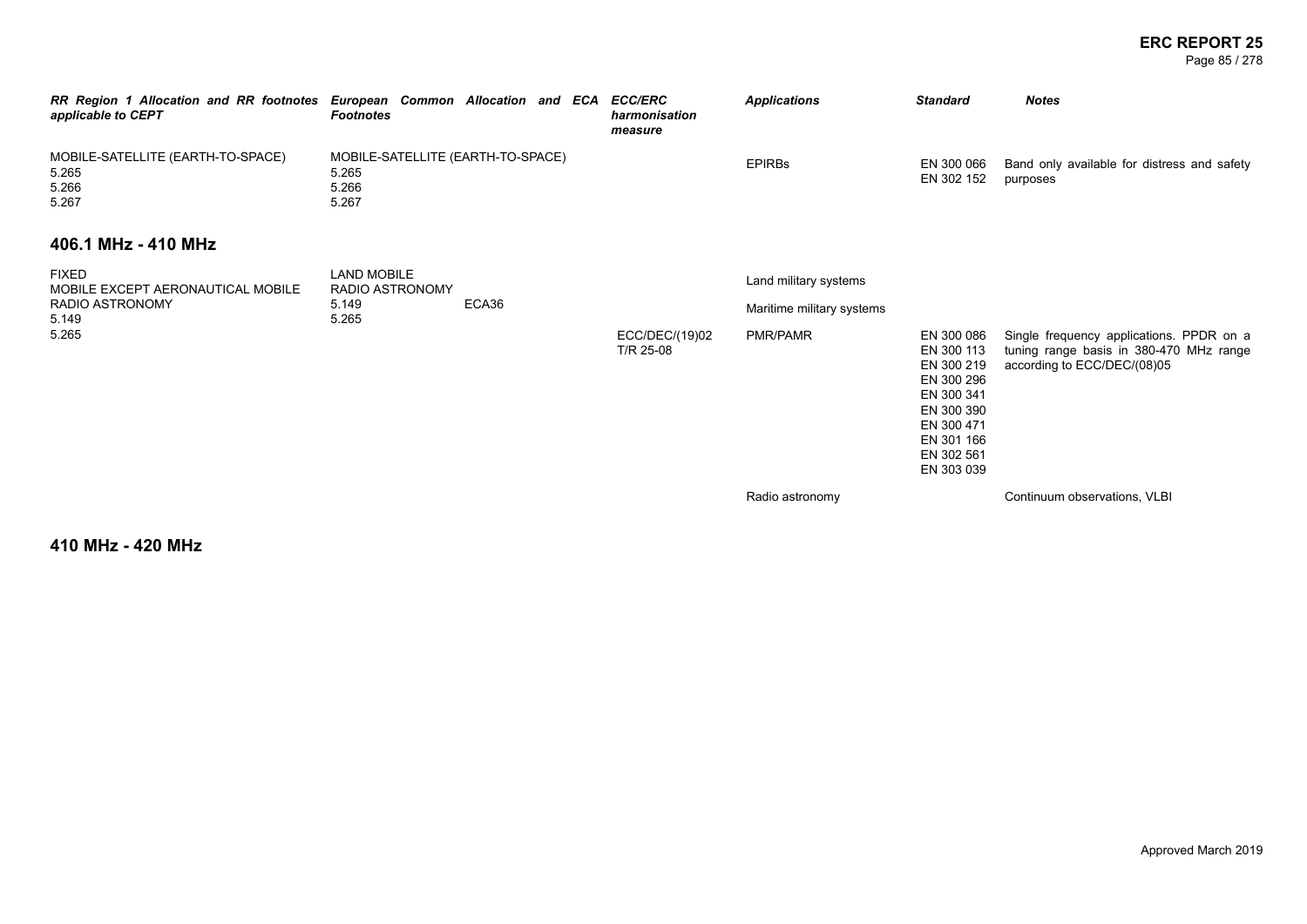#### **ERC REPORT 25** Page 86 / 278

| RR Region 1 Allocation and RR footnotes European Common Allocation and ECA ECC/ERC<br>applicable to CEPT | <b>Footnotes</b>                  |       | harmonisation<br>measure    | <b>Applications</b>                                | <b>Standard</b>                                                                                                                          | <b>Notes</b>                                                                                                                                                                                  |
|----------------------------------------------------------------------------------------------------------|-----------------------------------|-------|-----------------------------|----------------------------------------------------|------------------------------------------------------------------------------------------------------------------------------------------|-----------------------------------------------------------------------------------------------------------------------------------------------------------------------------------------------|
| <b>FIXED</b><br>MOBILE EXCEPT AERONAUTICAL MOBILE<br>SPACE RESEARCH (SPACE-TO-SPACE)<br>5.268            | MOBILE EXCEPT AERONAUTICAL MOBILE | ECA36 |                             | Land military systems<br>Maritime military systems |                                                                                                                                          |                                                                                                                                                                                               |
|                                                                                                          |                                   |       | ECC/DEC/(19)02<br>T/R 25-08 | PMR/PAMR                                           | EN 300 086<br>EN 300 113<br>EN 300 219<br>EN 300 296<br>EN 300 341<br>EN 300 390<br>EN 300 471<br>EN 301 166<br>EN 302 561<br>EN 303 039 | Mobile station transmit paired with 420-430<br>MHz.                                                                                                                                           |
|                                                                                                          |                                   |       | ECC/DEC/(16)02<br>T/R 25-08 | <b>PPDR</b>                                        | EN 303 505                                                                                                                               | BB-PPDR within 410-415 MHz / 420-425<br>MHz, 411-416 MHz / 421-426 MHz and<br>412-417 MHz / 422-427 MHz. PPDR on a<br>tuning range basis in 380-470 MHz range<br>according to ECC/DEC/(08)05. |

**420 MHz - 430 MHz**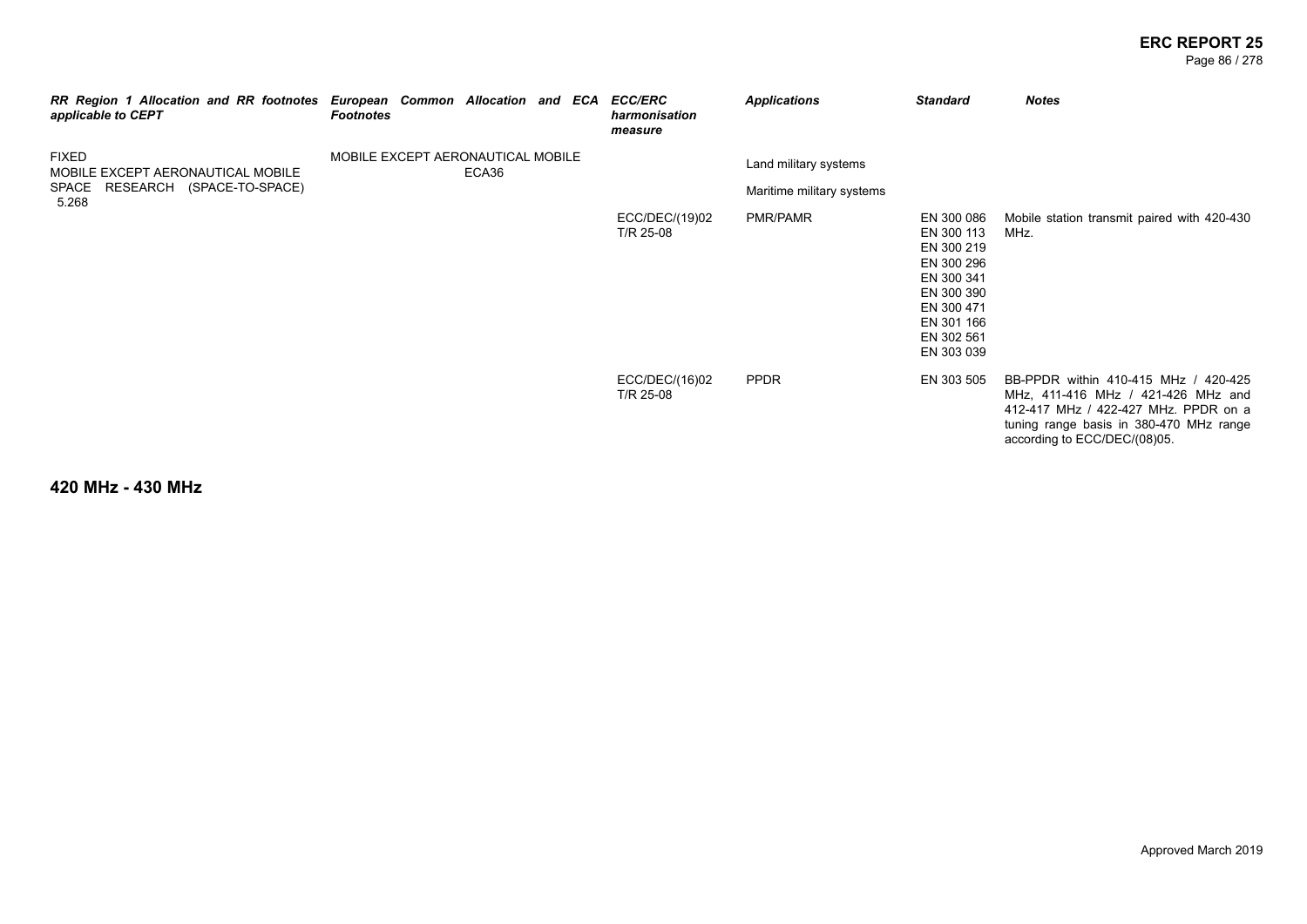#### **ERC REPORT 25** Page 87 / 278

*RR Region 1 Allocation and RR footnotes European Common Allocation and ECA ECC/ERC applicable to CEPT Footnotes harmonisation measure Applications Standard Notes* FIXED MOBILE EXCEPT AERONAUTICAL MOBILE Radiolocation 5.269 5.270 5.271 MOBILE EXCEPT AERONAUTICAL MOBILE Radiolocation ECA7 ECA36 Land military systems Maritime military systems ECC/DEC/(19)02 T/R 25-08 PMR/PAMR EN 300 086 EN 300 113 EN 300 219 EN 300 296 EN 300 341 EN 300 390 EN 300 471 EN 301 166 EN 302 561 EN 303 039 Base station transmit paired with 410-420 MHz. ECC/DEC/(16)02 T/R 25-08 PPDR EN 303 505 BB-PPDR within 410-415 MHz / 420-425 MHz, 411-416 MHz / 421-426 MHz and 412-417 MHz / 422-427 MHz. PPDR on a tuning range basis in 380-470 MHz range according to ECC/DEC/(08)05. Radiolocation (military) **430 MHz - 432 MHz** AMATEUR RADIOLOCATION 5.271 AMATEUR RADIOLOCATION ECA12 Amateur EN 301 783 Within the band 430-440 MHz Radiolocation (military)

ECA36 ERC/REC 70-03 ULP-WMCE EN 303 520 Within the band 430-440 MHz

5.275 5.276 5.277

5.274

**432 MHz - 433.05 MHz**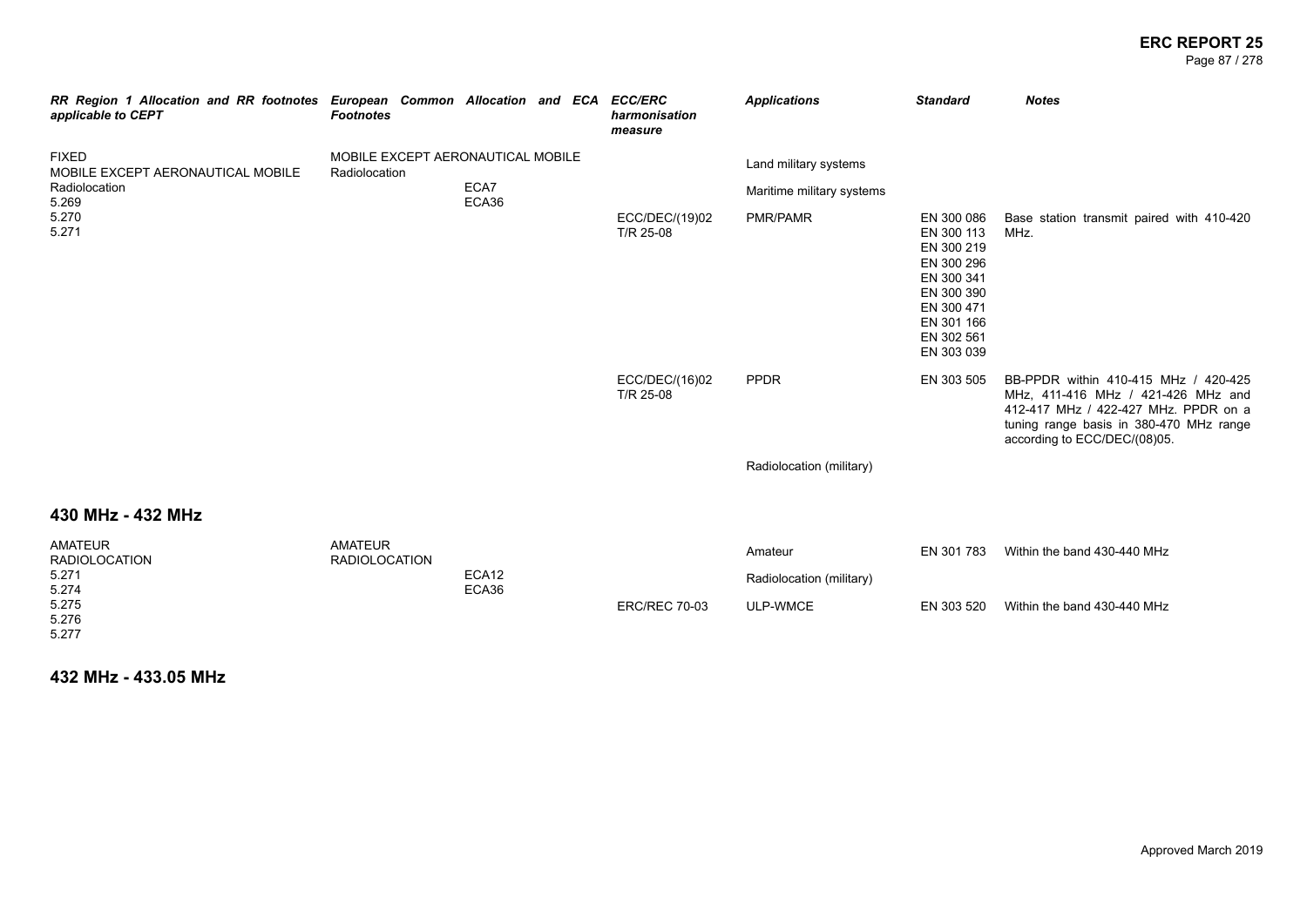Page 88 / 278

| RR Region 1 Allocation and RR footnotes European Common Allocation and ECA ECC/ERC<br>applicable to CEPT | <b>Footnotes</b>                                                                                           |                |  |                      | harmonisation<br>measure | <b>Applications</b>        | <b>Standard</b>             | <b>Notes</b>                                                                                                          |
|----------------------------------------------------------------------------------------------------------|------------------------------------------------------------------------------------------------------------|----------------|--|----------------------|--------------------------|----------------------------|-----------------------------|-----------------------------------------------------------------------------------------------------------------------|
| <b>AMATEUR</b><br><b>RADIOLOCATION</b><br>Earth Exploration-Satellite (active) 5.279A<br>5.138           | <b>AMATEUR</b><br><b>RADIOLOCATION</b><br>Earth Exploration-Satellite (active) 5.279A                      | ECA12          |  |                      |                          | Active sensors (satellite) |                             | The use of this band by sensors in the<br>EESS (active) shall be in accordance with<br>Recommendation ITU-R SA 1260-1 |
| 5.271<br>5.276                                                                                           |                                                                                                            | ECA36          |  |                      |                          | Amateur                    | EN 301 783                  | Within the band 430-440 MHz                                                                                           |
| 5.277<br>5.280                                                                                           |                                                                                                            |                |  |                      |                          | Radiolocation (military)   |                             |                                                                                                                       |
|                                                                                                          |                                                                                                            |                |  |                      | <b>ERC/REC 70-03</b>     | ULP-WMCE                   | EN 303 520                  | Within the band 430-440 MHz                                                                                           |
| 433.05 MHz - 434.79 MHz                                                                                  |                                                                                                            |                |  |                      |                          |                            |                             |                                                                                                                       |
| <b>AMATEUR</b><br><b>RADIOLOCATION</b><br>Earth Exploration-Satellite (active) 5.279A<br>5.138           | <b>AMATEUR</b><br><b>RADIOLOCATION</b><br>Earth Exploration-Satellite (active) 5.279A<br>Land Mobile       |                |  |                      |                          | Active sensors (satellite) |                             | The use of this band by sensors in the<br>EESS (active) shall be in accordance with<br>Recommendation ITU-R SA 1260-1 |
| 5.271<br>5.276                                                                                           | 5.138<br>5.280                                                                                             | ECA12<br>ECA36 |  |                      | Amateur                  | EN 301 783                 | Within the band 430-440 MHz |                                                                                                                       |
| 5.277<br>5.280                                                                                           |                                                                                                            |                |  |                      |                          | <b>ISM</b>                 |                             |                                                                                                                       |
| 5.281                                                                                                    |                                                                                                            |                |  | <b>ERC/REC 70-03</b> | Non-specific SRDs        | EN 300 220                 |                             |                                                                                                                       |
|                                                                                                          |                                                                                                            |                |  |                      |                          | Radiolocation (military)   |                             |                                                                                                                       |
|                                                                                                          |                                                                                                            |                |  |                      | <b>ERC/REC 70-03</b>     | ULP-WMCE                   | EN 303 520                  | Within the band 430-440 MHz                                                                                           |
| 434.79 MHz - 438 MHz                                                                                     |                                                                                                            |                |  |                      |                          |                            |                             |                                                                                                                       |
| <b>AMATEUR</b><br><b>RADIOLOCATION</b><br>Earth Exploration-Satellite (active) 5.279A<br>5.138           | <b>AMATEUR</b><br>AMATEUR-SATELLITE<br><b>RADIOLOCATION</b><br>Earth Exploration-Satellite (active) 5.279A |                |  |                      |                          | Active sensors (satellite) |                             | The use of this band by sensors in the<br>EESS (active) shall be in accordance with<br>Recommendation ITU-R SA 1260-1 |
| 5.271<br>5.276                                                                                           |                                                                                                            | ECA12<br>ECA36 |  |                      |                          | Amateur                    | EN 301 783                  | Within the band 430-440 MHz                                                                                           |
| 5.277<br>5.280<br>5.282                                                                                  |                                                                                                            |                |  |                      |                          | Amateur-satellite          |                             | Amateur Satellite Service restricted to<br>435-438 MHz                                                                |
|                                                                                                          |                                                                                                            |                |  |                      |                          | Radiolocation (military)   |                             |                                                                                                                       |
|                                                                                                          |                                                                                                            |                |  |                      | <b>ERC/REC 70-03</b>     | <b>ULP-WMCE</b>            | EN 303 520                  | Within the band 430-440 MHz                                                                                           |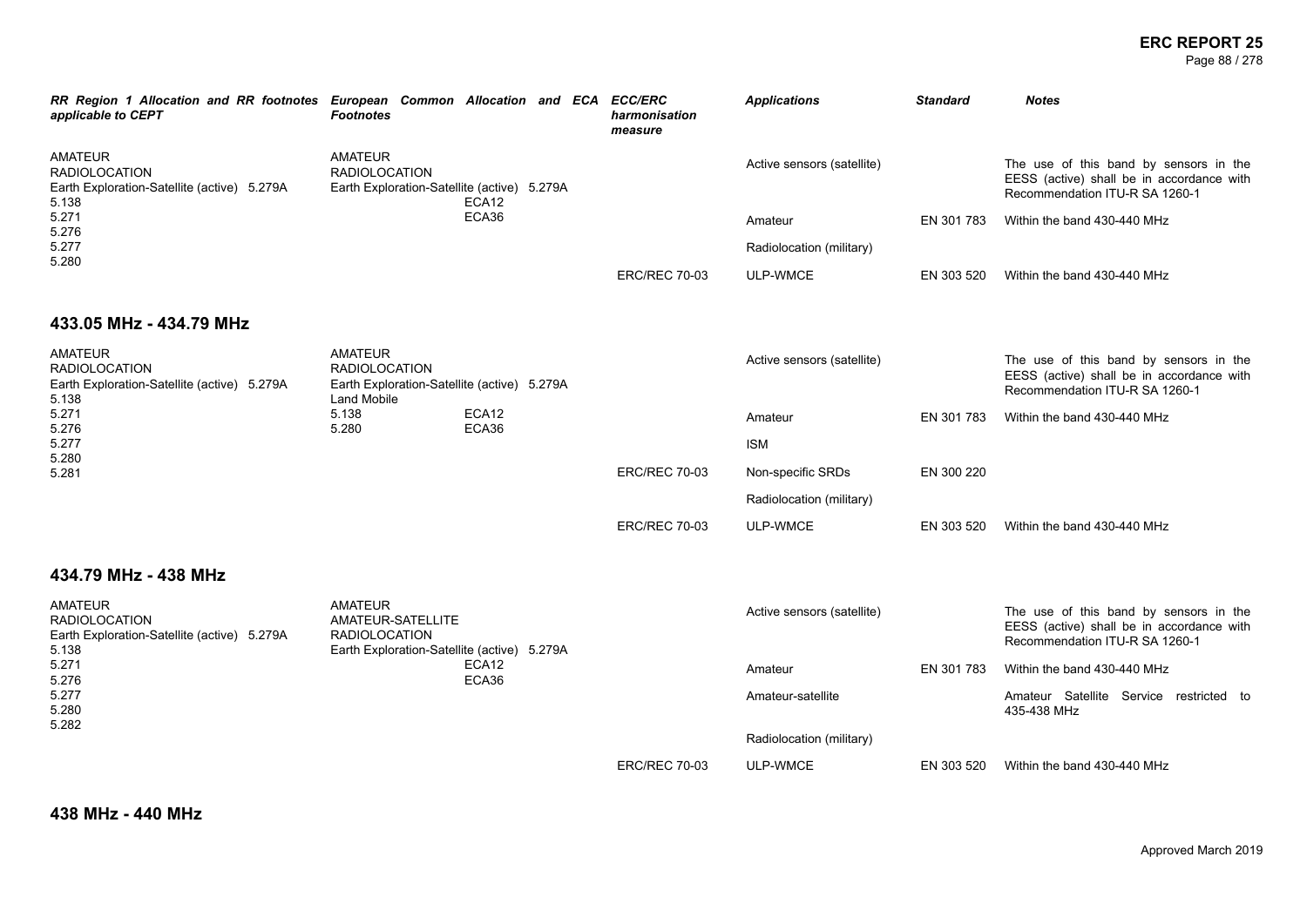#### **ERC REPORT 25** Page 89 / 278

| RR Region 1 Allocation and RR footnotes European Common Allocation and ECA<br>applicable to CEPT | <b>Footnotes</b>         |                |  | <b>ECC/ERC</b><br>harmonisation<br>measure | <b>Applications</b>                             | <b>Standard</b>          | <b>Notes</b>                                               |
|--------------------------------------------------------------------------------------------------|--------------------------|----------------|--|--------------------------------------------|-------------------------------------------------|--------------------------|------------------------------------------------------------|
| AMATEUR<br><b>RADIOLOCATION</b><br>5.271<br>5.274<br>5.275<br>5.276<br>5.277<br>5.283            | AMATEUR<br>RADIOLOCATION | ECA12<br>ECA36 |  | <b>ERC/REC 70-03</b>                       | Amateur<br>Radiolocation (military)<br>ULP-WMCE | EN 301 783<br>EN 303 520 | Within the band 430-440 MHz<br>Within the band 430-440 MHz |

### **440 MHz - 450 MHz**

| <b>FIXED</b><br>MOBILE EXCEPT AERONAUTICAL MOBILE | MOBILE EXCEPT AERONAUTICAL MOBILE<br>Radiolocation |                                        | Land military systems     |                                                                                                                                          |                                                                                                                                                                                             |
|---------------------------------------------------|----------------------------------------------------|----------------------------------------|---------------------------|------------------------------------------------------------------------------------------------------------------------------------------|---------------------------------------------------------------------------------------------------------------------------------------------------------------------------------------------|
| Radiolocation<br>5.269                            | ECA7<br>ECA36                                      |                                        | Maritime military systems |                                                                                                                                          |                                                                                                                                                                                             |
| 5.270                                             |                                                    |                                        | On-site paging            | EN 300 224                                                                                                                               | Call-out & answer-back                                                                                                                                                                      |
| 5.271<br>5.284<br>5.285                           |                                                    | ECC/DEC/(15)05<br><b>ERC/REC 70-03</b> | PMR 446                   | EN 303 405                                                                                                                               | PMR446 in 446.0-446.2 MHz                                                                                                                                                                   |
| 5.286                                             |                                                    | ECC/DEC/(19)02<br>T/R 25-08            | PMR/PAMR                  | EN 300 086<br>EN 300 113<br>EN 300 219<br>EN 300 296<br>EN 300 341<br>EN 300 390<br>EN 300 471<br>EN 301 166<br>EN 302 561<br>EN 303 039 | Single frequency operation. PPDR on a<br>tuning range basis in 380-470 MHz range<br>according to ECC/DEC/(08)05. Wide area<br>paging on a tuning range basis in 440-470<br>MHz such as NP2M |
|                                                   |                                                    |                                        | Radiolocation (military)  |                                                                                                                                          |                                                                                                                                                                                             |
|                                                   |                                                    |                                        | Wind profilers            |                                                                                                                                          | Geographical sharing with other services                                                                                                                                                    |

**450 MHz - 455 MHz**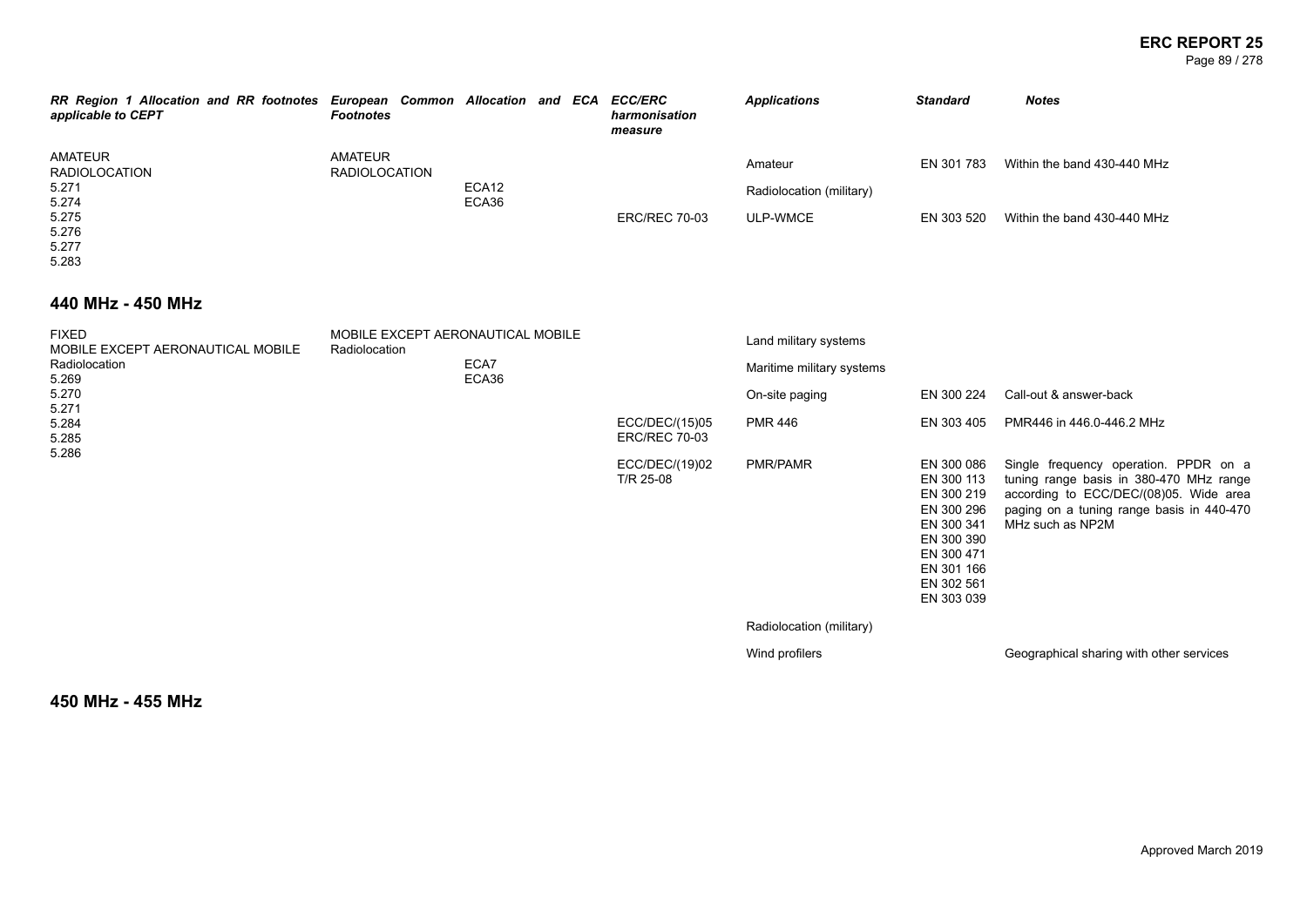Page 90 / 278

| RR Region 1 Allocation and RR footnotes European Common Allocation and ECA<br>applicable to CEPT                                                                                                                                                                                                                                                                                     | <b>Footnotes</b> |               |  | <b>ECC/ERC</b><br>harmonisation<br>measure | <b>Applications</b>        | <b>Standard</b>                                                                                                                                        | <b>Notes</b>                                                                                                                                                                                  |
|--------------------------------------------------------------------------------------------------------------------------------------------------------------------------------------------------------------------------------------------------------------------------------------------------------------------------------------------------------------------------------------|------------------|---------------|--|--------------------------------------------|----------------------------|--------------------------------------------------------------------------------------------------------------------------------------------------------|-----------------------------------------------------------------------------------------------------------------------------------------------------------------------------------------------|
| <b>FIXED</b><br>MOBILE 5.286AA<br>5.209<br>5.271<br>5.286<br>5.286A<br>5.286B<br>5.286C<br>5.286D<br>5.286E                                                                                                                                                                                                                                                                          | <b>MOBILE</b>    | ECA7<br>ECA34 |  | ECC/DEC/(19)02<br>T/R 25-08                | On-site paging<br>PMR/PAMR | EN 300 224<br>EN 300 086<br>EN 300 113<br>EN 300 219<br>EN 300 296<br>EN 300 341<br>EN 300 390<br>EN 300 471<br>EN 301 166<br>EN 302 561<br>EN 303 039 | Call-out & answer-back<br>Mobile station transmit paired with 460-465<br>MHz. Wide area paging on a tuning range<br>basis in 440-470 MHz such as NP2M                                         |
| $\overline{1}$ $\overline{1}$ $\overline{1}$ $\overline{1}$ $\overline{1}$ $\overline{1}$ $\overline{1}$ $\overline{1}$ $\overline{1}$ $\overline{1}$ $\overline{1}$ $\overline{1}$ $\overline{1}$ $\overline{1}$ $\overline{1}$ $\overline{1}$ $\overline{1}$ $\overline{1}$ $\overline{1}$ $\overline{1}$ $\overline{1}$ $\overline{1}$ $\overline{1}$ $\overline{1}$ $\overline{$ |                  |               |  | ECC/DEC/(16)02<br>T/R 25-08                | <b>PPDR</b>                | EN 303 505                                                                                                                                             | <b>BB-PPDR</b><br>450.5-456.0<br>within<br>MHz /460.5-466.0 MHz and 452.0-457.5<br>MHz / 462.0-467.5 MHz. PPDR on a tuning<br>range basis in 380-470 MHz range according<br>to ECC/DEC/(08)05 |

#### **455 MHz - 456 MHz**

| <b>FIXED</b><br>MOBILE 5.286AA       | <b>MOBILE</b> | ECA7  |                             | Land mobile     |                                                                                                                                          | Existing public cellular networks                                                                                                                                                      |
|--------------------------------------|---------------|-------|-----------------------------|-----------------|------------------------------------------------------------------------------------------------------------------------------------------|----------------------------------------------------------------------------------------------------------------------------------------------------------------------------------------|
| 5.209<br>5.271                       |               | ECA34 |                             | On-site paging  | EN 300 224                                                                                                                               | Call-out & answer-back                                                                                                                                                                 |
| 5.286A<br>5.286B<br>5.286C<br>5.286E |               |       | ECC/DEC/(19)02<br>T/R 25-08 | <b>PMR/PAMR</b> | EN 300 086<br>EN 300 113<br>EN 300 219<br>EN 300 296<br>EN 300 341<br>EN 300 390<br>EN 300 471<br>EN 301 166<br>EN 302 561<br>EN 303 039 | Mobile station transmit paired with 465-466<br>MHz. Wide area paging on a tuning range<br>basis in 440-470 MHz such as NP2M                                                            |
|                                      |               |       | ECC/DEC/(16)02<br>T/R 25-08 | <b>PPDR</b>     | EN 303 505                                                                                                                               | BB-PPDR<br>450.5-456.0<br>within<br>MHz /460.5-466.0 MHz and 452.0-457.5<br>MHz / 462.0-467.5 MHz. PPDR on a tuning<br>range basis in 380-470 MHz range according<br>to ECC/DEC/(08)05 |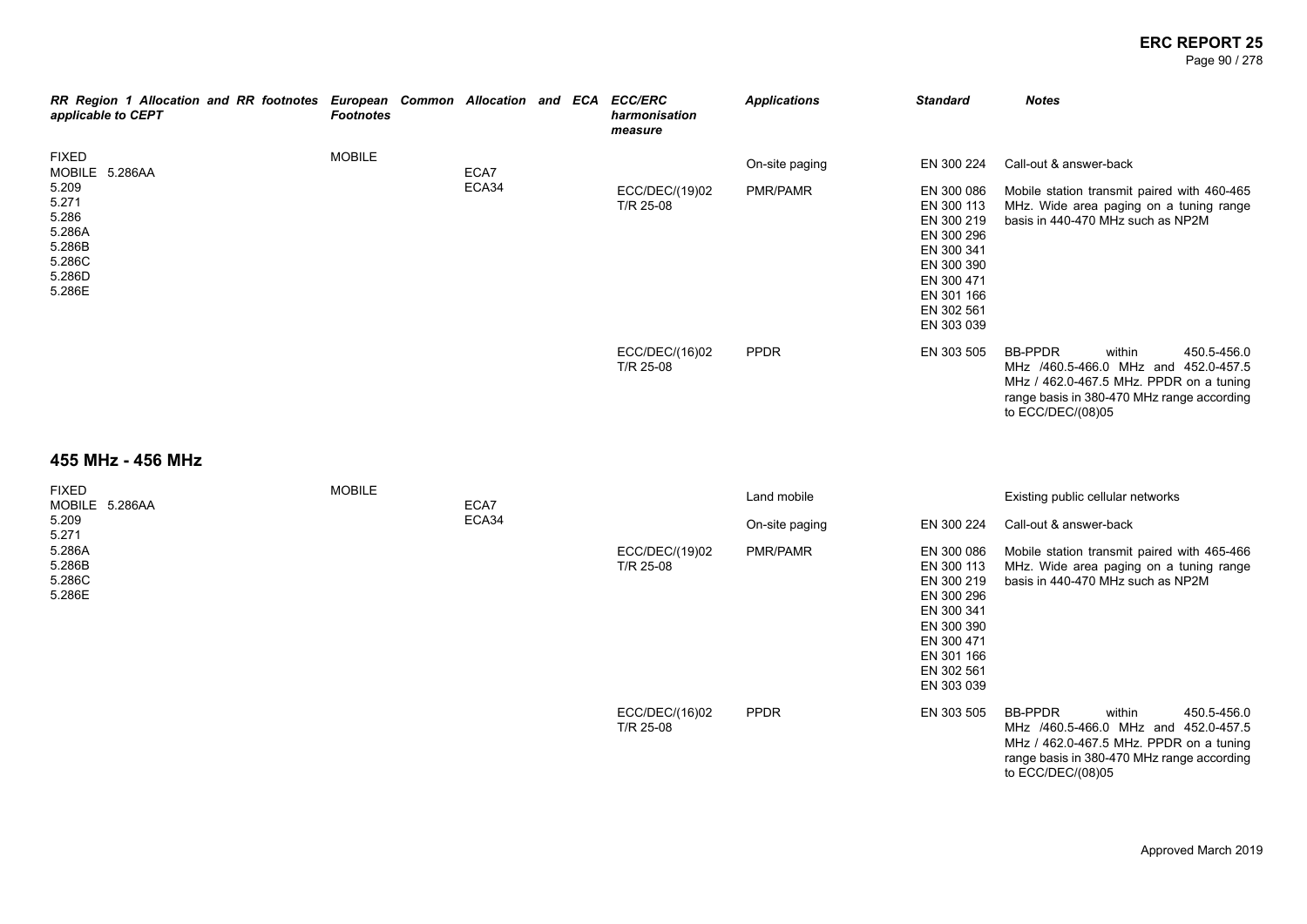Page 91 / 278

| RR Region 1 Allocation and RR footnotes European Common Allocation and ECA ECC/ERC<br>applicable to CEPT | <b>Footnotes</b>       |       |  | harmonisation<br>measure    | <b>Applications</b>     | <b>Standard</b>                                                                                                                          | <b>Notes</b>                                                                                                                                                                                  |
|----------------------------------------------------------------------------------------------------------|------------------------|-------|--|-----------------------------|-------------------------|------------------------------------------------------------------------------------------------------------------------------------------|-----------------------------------------------------------------------------------------------------------------------------------------------------------------------------------------------|
| 456 MHz - 459 MHz                                                                                        |                        |       |  |                             |                         |                                                                                                                                          |                                                                                                                                                                                               |
| <b>FIXED</b><br>MOBILE 5.286AA                                                                           | <b>MOBILE</b><br>5.287 | ECA7  |  |                             | Land mobile             |                                                                                                                                          | Existing public cellular networks                                                                                                                                                             |
| 5.271<br>5.287<br>5.288                                                                                  |                        | ECA34 |  |                             | On-board communications | EN 300 720                                                                                                                               | Within 457.5125-457.5875<br>MHz<br>and<br>467.5125-467.5875 MHz                                                                                                                               |
|                                                                                                          |                        |       |  |                             | On-site paging          | EN 300 224                                                                                                                               | Call-out & answer-back                                                                                                                                                                        |
|                                                                                                          |                        |       |  | ECC/DEC/(19)02<br>T/R 25-08 | PMR/PAMR                | EN 300 086<br>EN 300 113<br>EN 300 219<br>EN 300 296<br>EN 300 341<br>EN 300 390<br>EN 300 471<br>EN 301 166<br>EN 302 561<br>EN 303 039 | Mobile station transmit paired with 466-469<br>MHz. Wide area paging on a tuning range<br>basis in 440-470 MHz such as NP2M                                                                   |
|                                                                                                          |                        |       |  | ECC/DEC/(16)02<br>T/R 25-08 | <b>PPDR</b>             | EN 303 505                                                                                                                               | <b>BB-PPDR</b><br>within<br>450.5-456.0<br>MHz /460.5-466.0 MHz and 452.0-457.5<br>MHz / 462.0-467.5 MHz. PPDR on a tuning<br>range basis in 380-470 MHz range according<br>to ECC/DEC/(08)05 |
| 459 MHz - 460 MHz                                                                                        |                        |       |  |                             |                         |                                                                                                                                          |                                                                                                                                                                                               |
| <b>FIXED</b><br>MOBILE 5.286AA                                                                           | <b>MOBILE</b>          | ECA7  |  |                             | Land mobile             |                                                                                                                                          | Existing public cellular networks                                                                                                                                                             |
| 5.209<br>5.271                                                                                           |                        |       |  |                             | On-site paging          | EN 300 224                                                                                                                               | Call-out & answer-back                                                                                                                                                                        |
| 5.286A<br>5.286B<br>5.286C<br>5.286E                                                                     |                        |       |  | ECC/DEC/(19)02<br>T/R 25-08 | PMR/PAMR                | EN 300 086<br>EN 300 113<br>EN 300 219<br>EN 300 296<br>EN 300 341<br>EN 300 390<br>EN 300 471<br>EN 301 166<br>EN 302 561<br>EN 303 039 | Mobile station transmit paired with 469-470<br>MHz. Wide area paging on a tuning range<br>basis in 440-470 MHz such as NP2M                                                                   |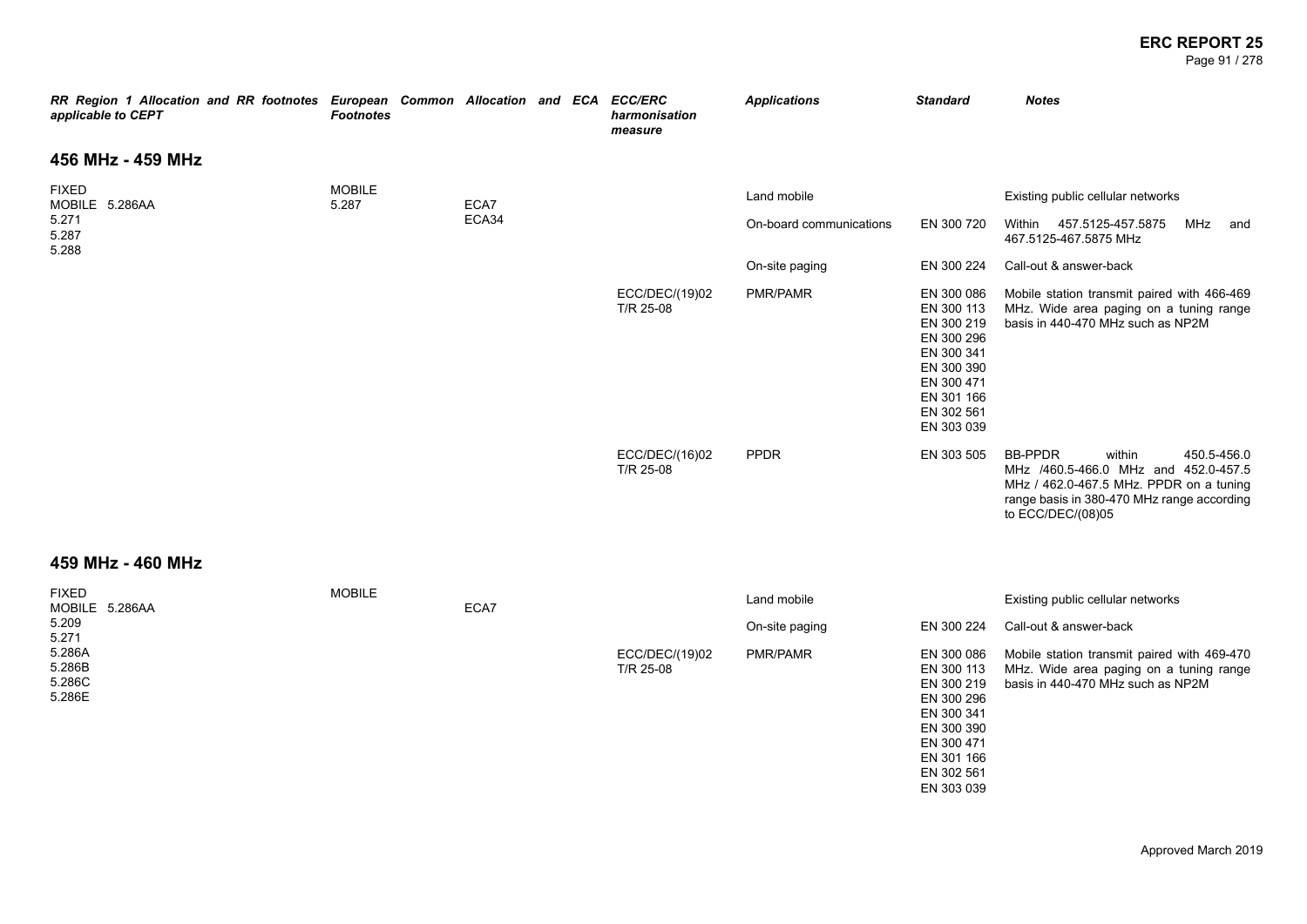#### **ERC REPORT 25** Page 92 / 278

| RR Region 1 Allocation and RR footnotes European Common Allocation and ECA<br>applicable to CEPT | <b>Footnotes</b>       |       |  | <b>ECC/ERC</b><br>harmonisation<br>measure | <b>Applications</b>            | <b>Standard</b>                                                                                                                          | <b>Notes</b>                                                                                                                                                                                  |
|--------------------------------------------------------------------------------------------------|------------------------|-------|--|--------------------------------------------|--------------------------------|------------------------------------------------------------------------------------------------------------------------------------------|-----------------------------------------------------------------------------------------------------------------------------------------------------------------------------------------------|
| 460 MHz - 470 MHz                                                                                |                        |       |  |                                            |                                |                                                                                                                                          |                                                                                                                                                                                               |
| <b>FIXED</b><br>MOBILE 5.286AA                                                                   | <b>MOBILE</b><br>5.287 | ECA7  |  |                                            | Land mobile                    |                                                                                                                                          | Existing public cellular networks                                                                                                                                                             |
| Meteorological-Satellite (space-to-Earth)<br>5.287                                               | 5.289                  | ECA34 |  |                                            | Meteorological aids (military) |                                                                                                                                          |                                                                                                                                                                                               |
| 5.288<br>5.289<br>5.290                                                                          |                        |       |  |                                            | On-board communications        | EN 300 720                                                                                                                               | 457.5125-457.5875<br>MHz<br>Within<br>and<br>467.5125-467.5875 MHz                                                                                                                            |
|                                                                                                  |                        |       |  |                                            | On-site paging                 | EN 300 224                                                                                                                               | Call-out & answer-back                                                                                                                                                                        |
|                                                                                                  |                        |       |  | ECC/DEC/(19)02<br>T/R 25-08                | <b>PMR/PAMR</b>                | EN 300 086<br>EN 300 113<br>EN 300 219<br>EN 300 296<br>EN 300 341<br>EN 300 390<br>EN 300 471<br>EN 301 166<br>EN 302 561<br>EN 303 039 | Base station transmit paired with 450-460<br>MHz. BB-PPDR according to ECC/DEC/<br>(16)02. Wide area paging on a tuning range<br>basis in 440-470 MHz such as NP2M                            |
|                                                                                                  |                        |       |  | ECC/DEC/(16)02<br>T/R 25-08                | <b>PPDR</b>                    | EN 303 505                                                                                                                               | <b>BB-PPDR</b><br>within<br>450.5-456.0<br>MHz /460.5-466.0 MHz and 452.0-457.5<br>MHz / 462.0-467.5 MHz. PPDR on a tuning<br>range basis in 380-470 MHz range according<br>to ECC/DEC/(08)05 |
|                                                                                                  |                        |       |  |                                            | Space research                 |                                                                                                                                          | Allocation to EESS is via RR 5.289.<br>Data collection platform telecommand.<br>Geographical sharing with other services                                                                      |

### **470 MHz - 694 MHz**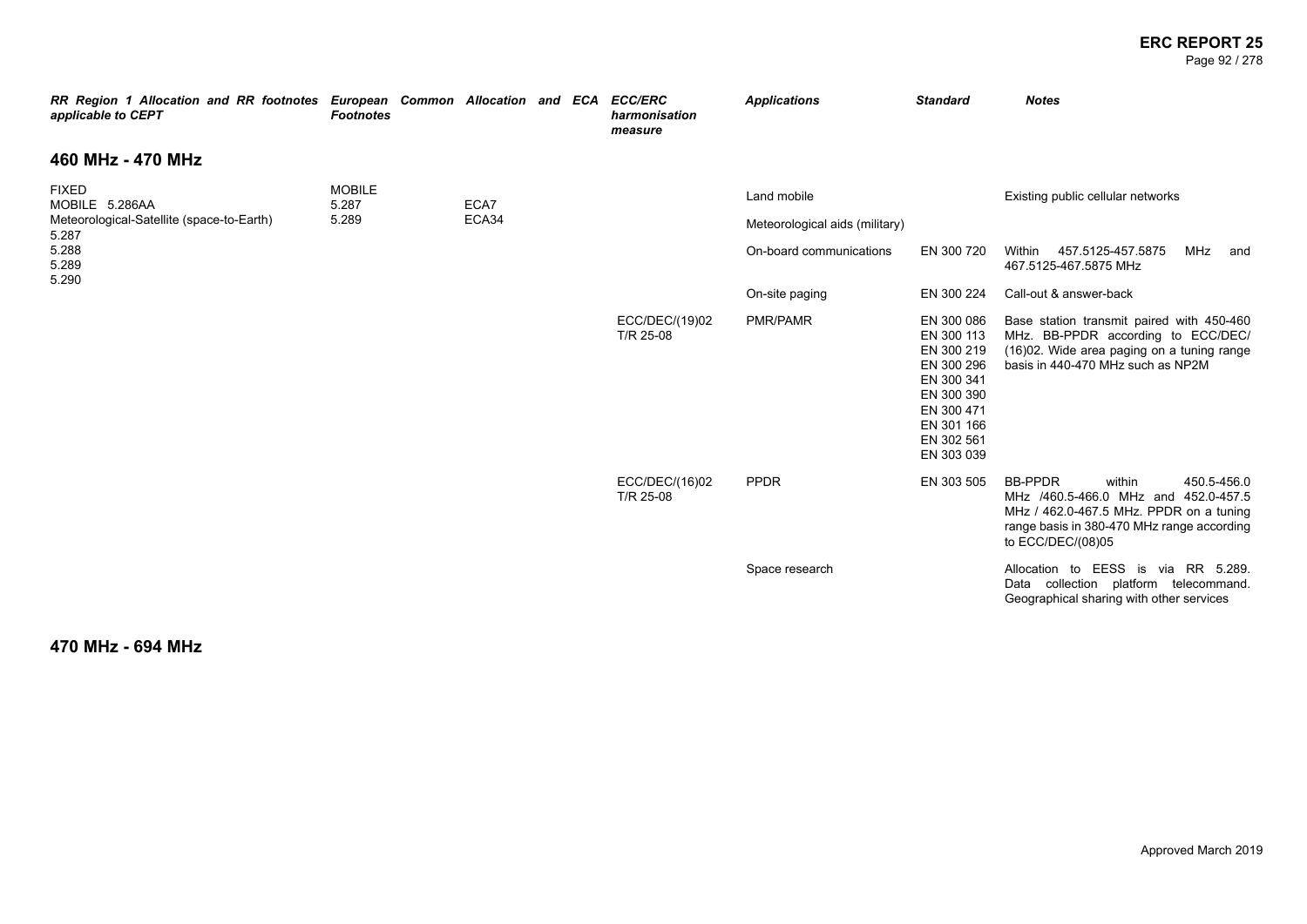Page 93 / 278

| applicable to CEPT                                       | RR Region 1 Allocation and RR footnotes European Common Allocation and ECA ECC/ERC<br><b>Footnotes</b> | harmonisation<br>measure                     | <b>Applications</b>        | <b>Standard</b>          | <b>Notes</b>                                                                                     |
|----------------------------------------------------------|--------------------------------------------------------------------------------------------------------|----------------------------------------------|----------------------------|--------------------------|--------------------------------------------------------------------------------------------------|
| <b>BROADCASTING</b><br>5.149                             | <b>BROADCASTING</b><br>ECA13<br>5.149                                                                  |                                              | Broadcasting (terrestrial) | EN 302 296               | Geneva Agreement 2006. TV Broadcasting                                                           |
| 5.291A<br>5.294<br>5.296                                 | 5.291A<br>5.296<br>5.306                                                                               | <b>ERC/REC 25-10</b>                         | <b>PMSE</b>                | EN 300 422<br>EN 300 454 | Audio links                                                                                      |
| 5.300<br>5.304                                           | 5.311A                                                                                                 |                                              | Radio astronomy            |                          | Continuum observations, VLBI                                                                     |
| 5.306<br>5.311A<br>5.312                                 |                                                                                                        | <b>ERC/REC 25-10</b><br><b>ERC/REC 70-03</b> | Radio microphones and ALD  | EN 300 422               | Within the band 470-789 MHz on a tuning<br>range basis                                           |
|                                                          |                                                                                                        |                                              | Wind profilers             |                          | the band 470-494 MHz.<br>Limited to<br>Geographical sharing with other services                  |
| 694 MHz - 790 MHz                                        |                                                                                                        |                                              |                            |                          |                                                                                                  |
| <b>BROADCASTING</b><br>MOBILE EXCEPT AERONAUTICAL MOBILE | <b>BROADCASTING</b><br>MOBILE EXCEPT AERONAUTICAL MOBILE                                               |                                              | Broadcasting (terrestrial) | EN 302 296               | Geneva Agreement 2006 TV Broadcasting                                                            |
| 5.312A 5.317A<br>5.300<br>5.311A                         | 5.312A 5.317A<br>5.300<br>5.311A                                                                       | ECC/DEC/(15)01<br>ECC/REC/(15)01             | <b>MFCN</b>                | EN 301 908               |                                                                                                  |
| 5.312                                                    | 5.312                                                                                                  | <b>ERC/REC 25-10</b>                         | <b>PMSE</b>                | EN 300 422<br>EN 300 454 | Audio links                                                                                      |
|                                                          |                                                                                                        | ECC/DEC/(16)02<br>ECC/REC/(16)03             | <b>PPDR</b>                | EN 303 505               | BB-PPDR options in 698-703/753-758 MHz,<br>703-733/758-788 MHz and 733-736/788-791<br><b>MHz</b> |
|                                                          |                                                                                                        | <b>ERC/REC 25-10</b><br><b>ERC/REC 70-03</b> | Radio microphones and ALD  | EN 300 422               | Within the band 470-789 MHz on a tuning<br>range basis                                           |
| 790 MHz - 862 MHz                                        |                                                                                                        |                                              |                            |                          |                                                                                                  |
| <b>BROADCASTING</b><br><b>FIXED</b>                      | MOBILE EXCEPT AERONAUTICAL MOBILE<br>ECA13<br>5.312                                                    |                                              |                            |                          | Geneva Agreement 2006                                                                            |

| FIXED                                                       | 5.312            | ECA <sub>13</sub> |                                              |             |            |                                                                  |
|-------------------------------------------------------------|------------------|-------------------|----------------------------------------------|-------------|------------|------------------------------------------------------------------|
| MOBILE EXCEPT AERONAUTICAL MOBILE<br>5.317A 5.316B<br>5.312 | 5.316B<br>5.317A |                   | ECC/DEC/(09)03<br>ECC/REC/(11)04             | <b>MFCN</b> | EN 301 908 |                                                                  |
| 5.319                                                       |                  |                   | <b>ERC/REC 25-10</b><br><b>ERC/REC 70-03</b> |             |            | Radio microphones and ALD EN 300 422 Within the band 823-832 MHz |

**862 MHz - 870 MHz**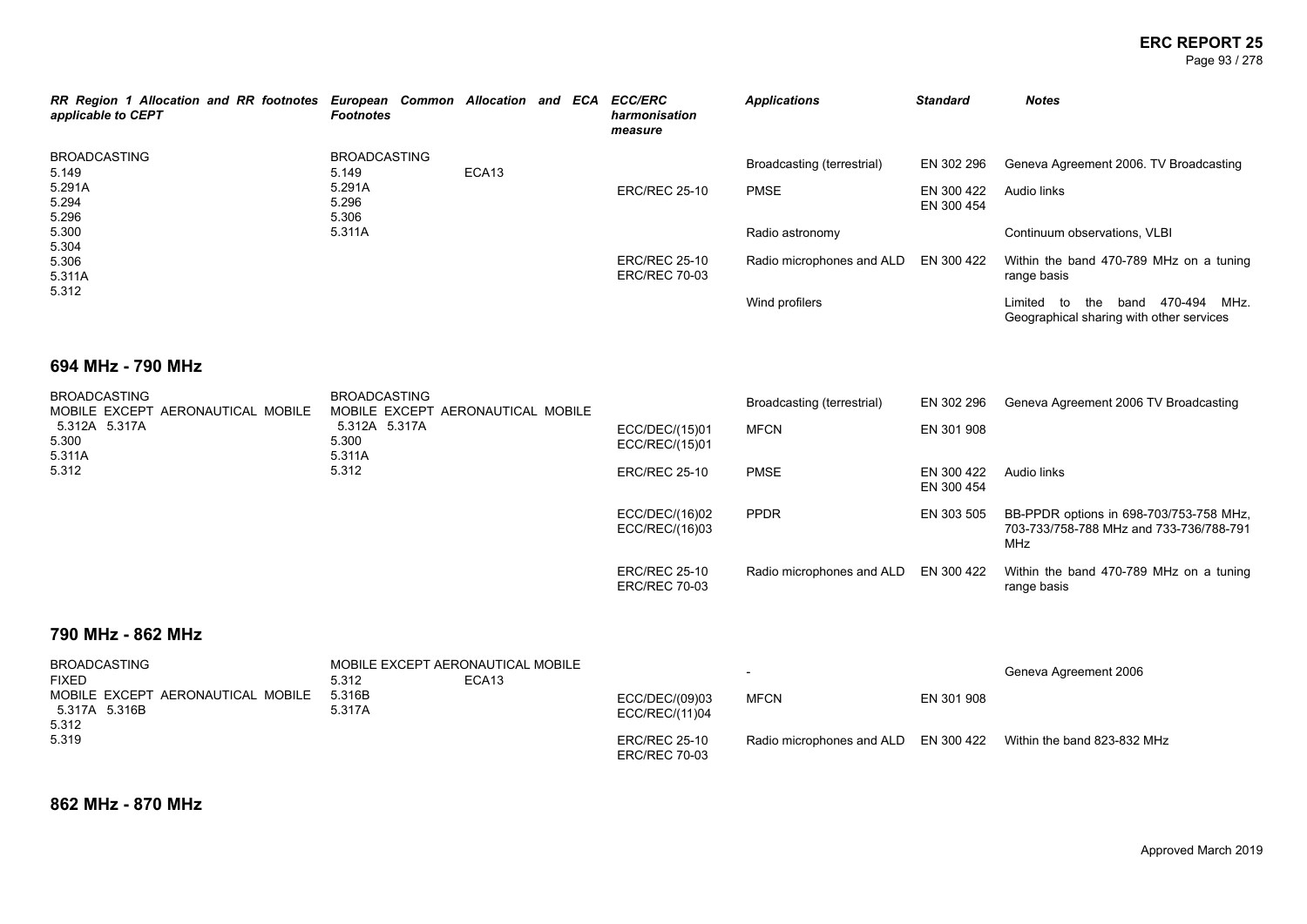Page 94 / 278

| RR Region 1 Allocation and RR footnotes<br>applicable to CEPT              | <b>Footnotes</b>       | European Common Allocation and ECA |  | <b>ECC/ERC</b><br>harmonisation<br>measure   | <b>Applications</b>                       | <b>Standard</b>          | <b>Notes</b>                                                                                                                      |
|----------------------------------------------------------------------------|------------------------|------------------------------------|--|----------------------------------------------|-------------------------------------------|--------------------------|-----------------------------------------------------------------------------------------------------------------------------------|
| BROADCASTING 5.322<br>FIXED<br>Mobile except aeronautical mobile<br>5.317A | MOBILE 5.317A<br>5.323 | ECA13<br>ECA36                     |  |                                              |                                           |                          | This band is identified for IMT in the RRs, but<br>within CEPT this band is not planned for the<br>harmonised introduction of IMT |
| 5.319<br>5.323                                                             |                        |                                    |  | <b>ERC/REC 70-03</b>                         | Alarms                                    | EN 300 220               | Within the band 868.6-869.700 MHz                                                                                                 |
|                                                                            |                        |                                    |  |                                              | Land military systems                     |                          |                                                                                                                                   |
|                                                                            |                        |                                    |  |                                              | Maritime military systems                 |                          |                                                                                                                                   |
|                                                                            |                        |                                    |  | <b>ERC/REC 70-03</b>                         | Non-specific SRDs                         | EN 300 220               | Within the band 862-876 MHz                                                                                                       |
|                                                                            |                        |                                    |  | <b>ERC/REC 70-03</b>                         | <b>RFID</b>                               | EN 302 208               | Within the band 865-868 MHz                                                                                                       |
|                                                                            |                        |                                    |  | <b>ERC/REC 25-10</b><br><b>ERC/REC 70-03</b> | Radio microphones and ALD                 | EN 300 422<br>EN 301 357 | Within the band 863-865 MHz                                                                                                       |
|                                                                            |                        |                                    |  | <b>ERC/REC 70-03</b>                         | Tracking, tracing and data<br>acquisition |                          | Within the band 865-868 MHz                                                                                                       |
|                                                                            |                        |                                    |  | <b>ERC/REC 70-03</b>                         | Wideband data transmission<br>systems     |                          | Within the band 863-868 MHz                                                                                                       |

**870 MHz - 876 MHz**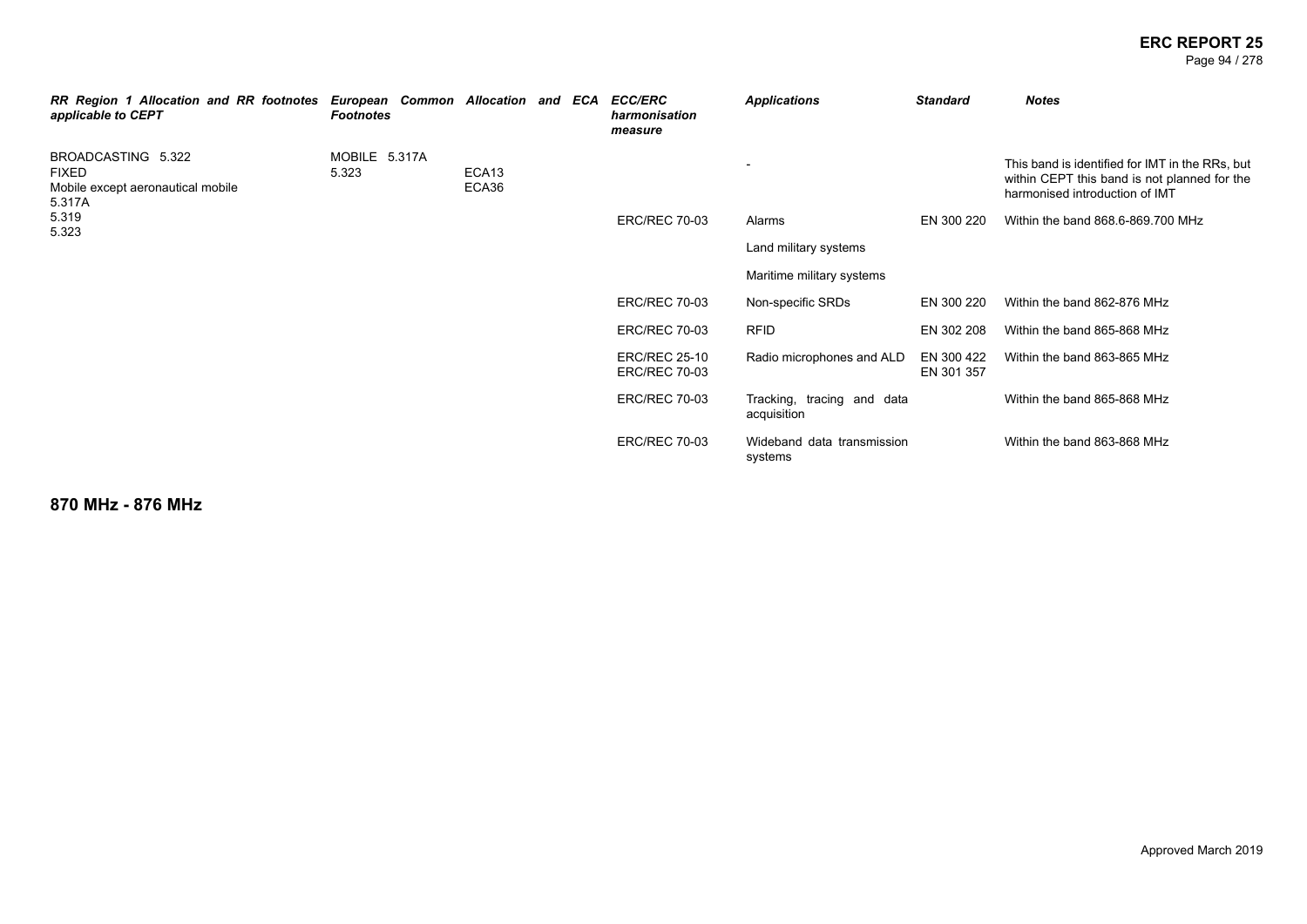Page 95 / 278

| RR Region 1 Allocation and RR footnotes European Common Allocation and ECA<br>applicable to CEPT | <b>Footnotes</b>       |                            |  | <b>ECC/ERC</b><br>harmonisation<br>measure | <b>Applications</b>                       | <b>Standard</b>          | <b>Notes</b>                                                                                                                                                                                                                                                                                                                                                                                                                            |
|--------------------------------------------------------------------------------------------------|------------------------|----------------------------|--|--------------------------------------------|-------------------------------------------|--------------------------|-----------------------------------------------------------------------------------------------------------------------------------------------------------------------------------------------------------------------------------------------------------------------------------------------------------------------------------------------------------------------------------------------------------------------------------------|
| BROADCASTING 5.322<br><b>FIXED</b><br>Mobile except aeronautical mobile<br>5.317A                | MOBILE 5.317A<br>5.323 | ECA <sub>13</sub><br>ECA36 |  |                                            |                                           |                          | This band is identified for IMT in the RRs, but<br>within CEPT this band is not planned for the<br>harmonised introduction of IMT                                                                                                                                                                                                                                                                                                       |
| 5.319<br>5.323                                                                                   |                        |                            |  |                                            | Land military systems                     |                          | The bands 870-876 MHz and 915-921 MHz<br>are used for land military systems, specifically<br>for unmanned systems. In countries where<br>these bands are or will be in civil use<br>according to ERC/ECC Deliverables, shared<br>use of the bands should be considered on<br>a national basis. Other sub-bands within the<br>tuning range 610-960 MHz may also be used<br>on a national basis according to the national<br>requirements |
|                                                                                                  |                        |                            |  |                                            | Maritime military systems                 |                          |                                                                                                                                                                                                                                                                                                                                                                                                                                         |
|                                                                                                  |                        |                            |  | <b>ERC/REC 70-03</b>                       | Non-specific SRDs                         | EN 300 220               | Within the band 863-876 MHz                                                                                                                                                                                                                                                                                                                                                                                                             |
|                                                                                                  |                        |                            |  | <b>ERC/REC 70-03</b>                       | Tracking, tracing and data<br>acquisition | EN 303 204               | Within the band 870-875.6 MHz for<br>Metropolitan/Rural Area Networks                                                                                                                                                                                                                                                                                                                                                                   |
| 876 MHz - 880 MHz                                                                                |                        |                            |  |                                            |                                           |                          |                                                                                                                                                                                                                                                                                                                                                                                                                                         |
| BROADCASTING 5.322<br><b>FIXED</b><br>Mobile except aeronautical mobile<br>5.317A                | MOBILE 5.317A<br>5.323 | ECA <sub>13</sub><br>ECA36 |  |                                            |                                           |                          | This band is identified for IMT in the RRs, but<br>within CEPT this band is not planned for the<br>harmonised introduction of IMT                                                                                                                                                                                                                                                                                                       |
| 5.319<br>5.323                                                                                   |                        |                            |  | ECC/DEC/(02)05<br>ECC/REC/(05)08           | GSM-R                                     | EN 301 502<br>EN 301 511 | Within the band 876-880 MHz paired with<br>921-925 MHz. Railway systems                                                                                                                                                                                                                                                                                                                                                                 |
|                                                                                                  |                        |                            |  |                                            | Land military systems                     |                          |                                                                                                                                                                                                                                                                                                                                                                                                                                         |
|                                                                                                  |                        |                            |  |                                            | Maritime military systems                 |                          |                                                                                                                                                                                                                                                                                                                                                                                                                                         |

**880 MHz - 890 MHz**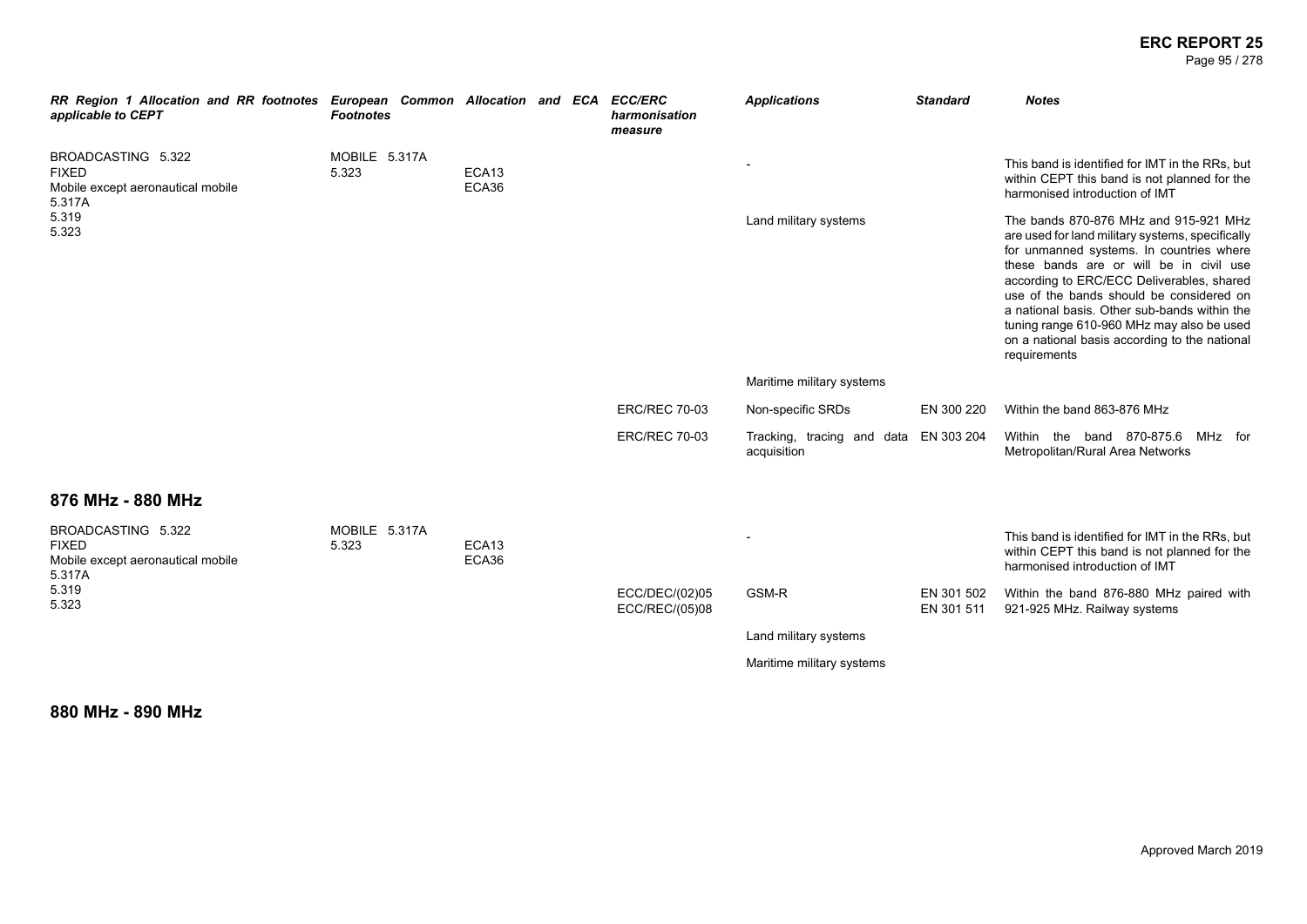Page 96 / 278

| RR Region 1 Allocation and RR footnotes<br>applicable to CEPT                                            | European Common Allocation and ECA ECC/ERC<br><b>Footnotes</b> |                                     | harmonisation<br>measure                                             | <b>Applications</b>       | <b>Standard</b>                        | <b>Notes</b>                                           |
|----------------------------------------------------------------------------------------------------------|----------------------------------------------------------------|-------------------------------------|----------------------------------------------------------------------|---------------------------|----------------------------------------|--------------------------------------------------------|
| BROADCASTING 5.322<br><b>FIXED</b><br>Mobile except aeronautical mobile<br>5.317A                        | MOBILE 5.317A<br>5.323                                         | ECA <sub>13</sub><br>ECA29<br>ECA32 | ECC/REC/(05)08<br>ECC/REC/(08)02<br>ERC/DEC/(97)02                   | <b>GSM</b>                | EN 301 502<br>EN 301 511<br>EN 303 609 | Within the band 880-890 MHz paired with<br>925.935 MHz |
| 5.319<br>5.323                                                                                           |                                                                |                                     | ECC/DEC/(06)13<br>ECC/REC/(08)02                                     | <b>IMT</b>                | EN 301 908                             |                                                        |
|                                                                                                          |                                                                |                                     | ECC/DEC/(08)08                                                       | <b>MCV</b>                |                                        |                                                        |
| 890 MHz - 915 MHz                                                                                        |                                                                |                                     |                                                                      |                           |                                        |                                                        |
| BROADCASTING 5.322<br><b>FIXED</b><br>Mobile except aeronautical mobile 5.317A<br>Radiolocation<br>5.323 | MOBILE 5.317A<br>Radiolocation<br>5.323                        | ECA <sub>13</sub><br>ECA14<br>ECA29 | ECC/REC/(05)08<br>ECC/REC/(08)02<br>ERC/DEC/(94)01<br>ERC/DEC/(97)02 | <b>GSM</b>                | EN 301 502<br>EN 301 511<br>EN 303 609 | Within the band 890-915 MHz paired with<br>935-960 MHz |
|                                                                                                          |                                                                | ECA32<br>ECA36                      | ECC/DEC/(06)13<br>ECC/REC/(08)02                                     | <b>IMT</b>                | EN 301 908                             |                                                        |
|                                                                                                          |                                                                |                                     |                                                                      | Land military systems     |                                        |                                                        |
|                                                                                                          |                                                                |                                     | ECC/DEC/(08)08                                                       | <b>MCV</b>                |                                        |                                                        |
|                                                                                                          |                                                                |                                     |                                                                      | Maritime military systems |                                        |                                                        |

**915 MHz - 921 MHz**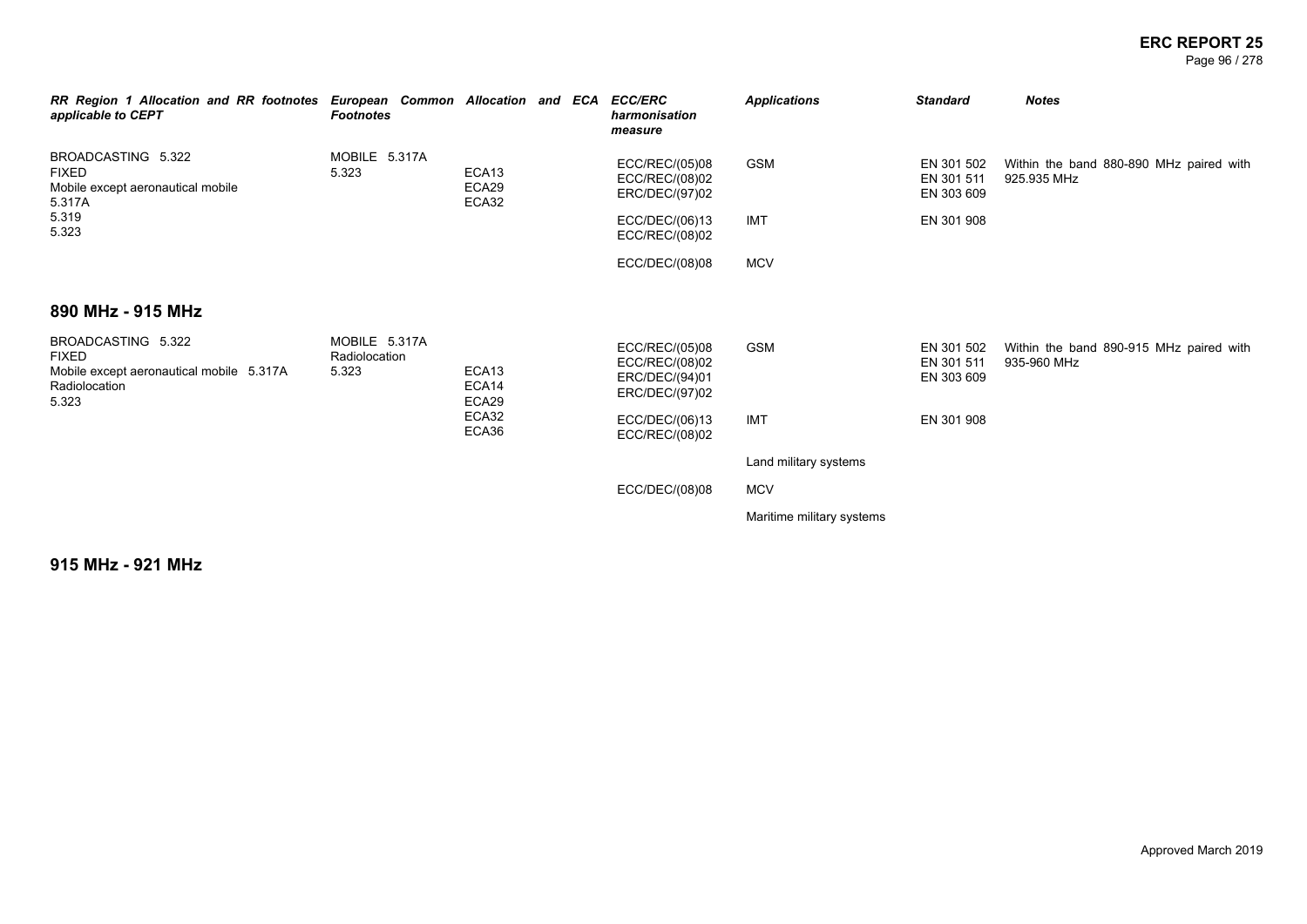#### **ERC REPORT 25** Page 97 / 278

| RR Region 1 Allocation and RR footnotes European Common Allocation and ECA ECC/ERC<br>applicable to CEPT | <b>Footnotes</b>                        |                         |  | harmonisation<br>measure         | <b>Applications</b>       | <b>Standard</b>          | <b>Notes</b>                                                                                                                                                                                                                                                                                                                                                                                                                            |
|----------------------------------------------------------------------------------------------------------|-----------------------------------------|-------------------------|--|----------------------------------|---------------------------|--------------------------|-----------------------------------------------------------------------------------------------------------------------------------------------------------------------------------------------------------------------------------------------------------------------------------------------------------------------------------------------------------------------------------------------------------------------------------------|
| BROADCASTING 5.322<br><b>FIXED</b><br>Mobile except aeronautical mobile 5.317A<br>Radiolocation<br>5.323 | MOBILE 5.317A<br>Radiolocation<br>5.323 | ECA13<br>ECA14<br>ECA36 |  |                                  |                           |                          | The band 915-925 MHz is identified for IMT<br>in the RRs, but within CEPT this band is not<br>planned for the harmonised introduction of<br><b>IMT</b>                                                                                                                                                                                                                                                                                  |
|                                                                                                          |                                         |                         |  |                                  | Land military systems     |                          | The bands 870-876 MHz and 915-921 MHz<br>are used for land military systems, specifically<br>for unmanned systems. In countries where<br>these bands are or will be in civil use<br>according to ERC/ECC Deliverables, shared<br>use of the bands should be considered on<br>a national basis. Other sub-bands within the<br>tuning range 610-960 MHz may also be used<br>on a national basis according to the national<br>requirements |
|                                                                                                          |                                         |                         |  |                                  | Maritime military systems |                          |                                                                                                                                                                                                                                                                                                                                                                                                                                         |
|                                                                                                          |                                         |                         |  | <b>ERC/REC 70-03</b>             | Non-specific SRDs         | EN 300 220               |                                                                                                                                                                                                                                                                                                                                                                                                                                         |
|                                                                                                          |                                         |                         |  | <b>ERC/REC 70-03</b>             | <b>RFID</b>               | EN 302 208               |                                                                                                                                                                                                                                                                                                                                                                                                                                         |
| 921 MHz - 925 MHz                                                                                        |                                         |                         |  |                                  |                           |                          |                                                                                                                                                                                                                                                                                                                                                                                                                                         |
| BROADCASTING 5.322<br><b>FIXED</b><br>Mobile except aeronautical mobile 5.317A<br>Radiolocation<br>5.323 | MOBILE 5.317A<br>Radiolocation<br>5.323 | ECA13<br>ECA14<br>ECA36 |  |                                  |                           |                          | The band 915-925 MHz is identified for IMT<br>in the RRs, but within CEPT this band is not<br>planned for the harmonised introduction of<br><b>IMT</b>                                                                                                                                                                                                                                                                                  |
|                                                                                                          |                                         |                         |  | ECC/DEC/(02)05<br>ECC/REC/(05)08 | GSM-R                     | EN 301 502<br>EN 301 511 | Within the bands 876-880 MHz paired with<br>921-925 MHz                                                                                                                                                                                                                                                                                                                                                                                 |
|                                                                                                          |                                         |                         |  |                                  | Land military systems     |                          |                                                                                                                                                                                                                                                                                                                                                                                                                                         |
|                                                                                                          |                                         |                         |  |                                  | Maritime military systems |                          |                                                                                                                                                                                                                                                                                                                                                                                                                                         |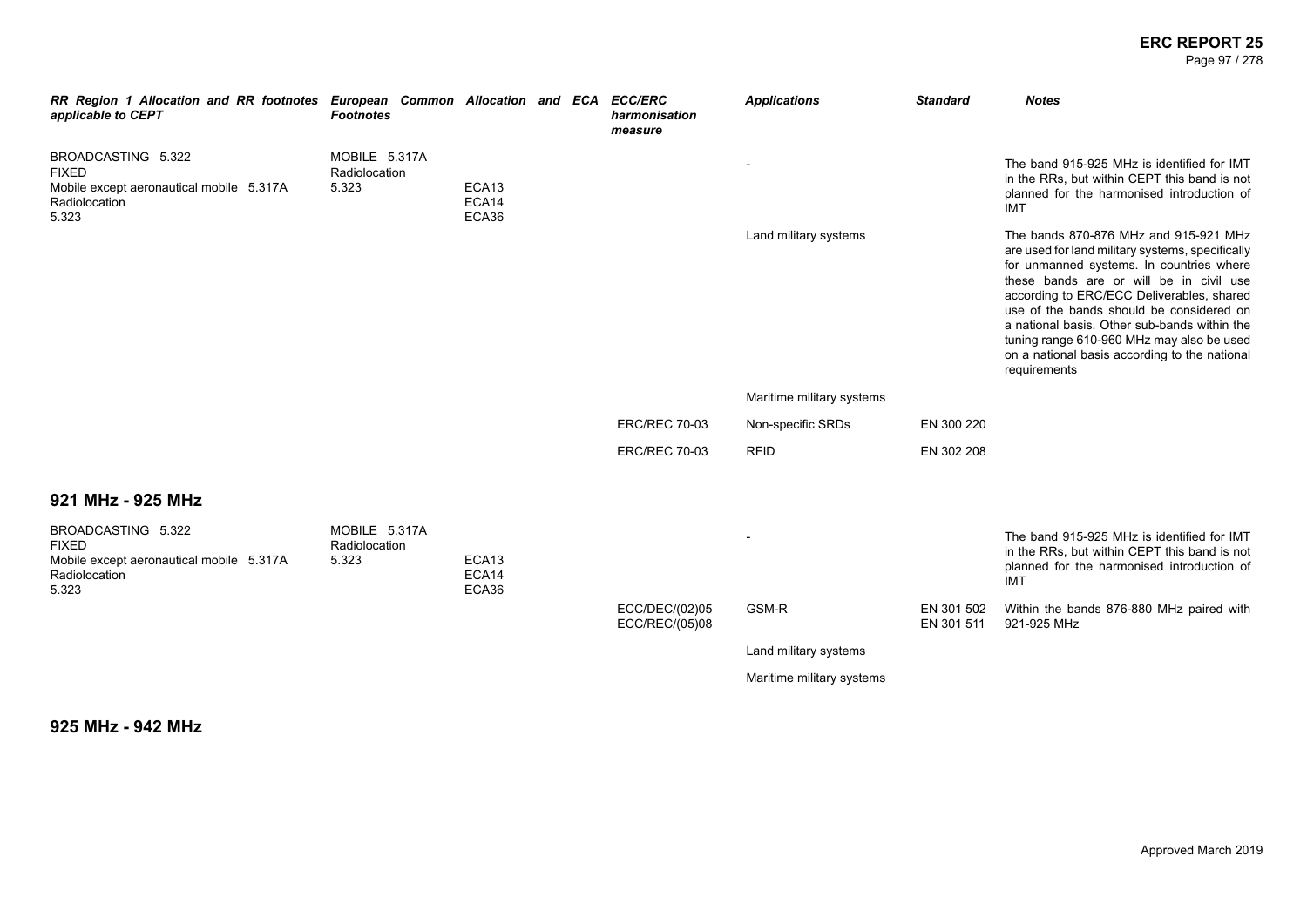Page 98 / 278

| RR Region 1 Allocation and RR footnotes European Common Allocation and ECA<br>applicable to CEPT         | <b>Footnotes</b>                                                                   |                                     | <b>ECC/ERC</b><br>harmonisation<br>measure                           | <b>Applications</b>           | <b>Standard</b>                        | <b>Notes</b>                                                          |
|----------------------------------------------------------------------------------------------------------|------------------------------------------------------------------------------------|-------------------------------------|----------------------------------------------------------------------|-------------------------------|----------------------------------------|-----------------------------------------------------------------------|
| BROADCASTING 5.322<br><b>FIXED</b><br>Mobile except aeronautical mobile 5.317A<br>Radiolocation<br>5.323 | MOBILE 5.317A<br>Radiolocation<br>5.323                                            | ECA13<br>ECA14<br>ECA29             | ECC/REC/(05)08<br>ECC/REC/(08)02<br>ERC/DEC/(94)01<br>ERC/DEC/(97)02 | <b>GSM</b>                    | EN 301 502<br>EN 301 511<br>EN 303 609 | Within the bands 935-960 MHz paired with<br>890-915 MHz               |
|                                                                                                          |                                                                                    | ECA30<br>ECA32<br>ECA36             | ECC/DEC/(06)13<br>ECC/REC/(08)02                                     | <b>IMT</b>                    | EN 301 908                             |                                                                       |
|                                                                                                          |                                                                                    |                                     |                                                                      | Land military systems         |                                        |                                                                       |
|                                                                                                          |                                                                                    |                                     | ECC/DEC/(08)08                                                       | <b>MCV</b>                    |                                        |                                                                       |
|                                                                                                          |                                                                                    |                                     |                                                                      | Maritime military systems     |                                        |                                                                       |
| 942 MHz - 960 MHz                                                                                        |                                                                                    |                                     |                                                                      |                               |                                        |                                                                       |
| BROADCASTING 5.322<br><b>FIXED</b><br>MOBILE EXCEPT AERONAUTICAL MOBILE<br>5.317A<br>5.323               | MOBILE 5.317A<br>5.323                                                             | ECA <sub>13</sub><br>ECA29<br>ECA32 | ECC/REC/(05)08<br>ECC/REC/(08)02<br>ERC/DEC/(94)01<br>ERC/DEC/(97)02 | <b>GSM</b>                    | EN 301 502<br>EN 301 511<br>EN 303 609 | Base station transmit paired with 897-915<br>MHz                      |
|                                                                                                          |                                                                                    |                                     | ECC/DEC/(06)13<br>ECC/REC/(08)02                                     | <b>IMT</b>                    | EN 301 908                             |                                                                       |
|                                                                                                          |                                                                                    |                                     | ECC/DEC/(08)08                                                       | <b>MCV</b>                    |                                        |                                                                       |
| 960 MHz - 1164 MHz                                                                                       |                                                                                    |                                     |                                                                      |                               |                                        |                                                                       |
| AERONAUTICAL MOBILE (R) 5.327A                                                                           | AERONAUTICAL MOBILE (R) 5.327A                                                     |                                     |                                                                      | Aeronautical                  |                                        | Including DME and SSR                                                 |
| AERONAUTICAL RADIONAVIGATION 5.328<br>5.328AA                                                            | AERONAUTICAL MOBILE-SATELLITE (R)<br>AERONAUTICAL RADIONAVIGATION 5.328<br>5.328AA | ECA36                               |                                                                      | Aeronautical military systems |                                        | Military use includes JTIDS/MIDS and<br>TACAN within 108.7-1092.3 MHz |
|                                                                                                          |                                                                                    |                                     |                                                                      |                               |                                        |                                                                       |

**1164 MHz - 1215 MHz**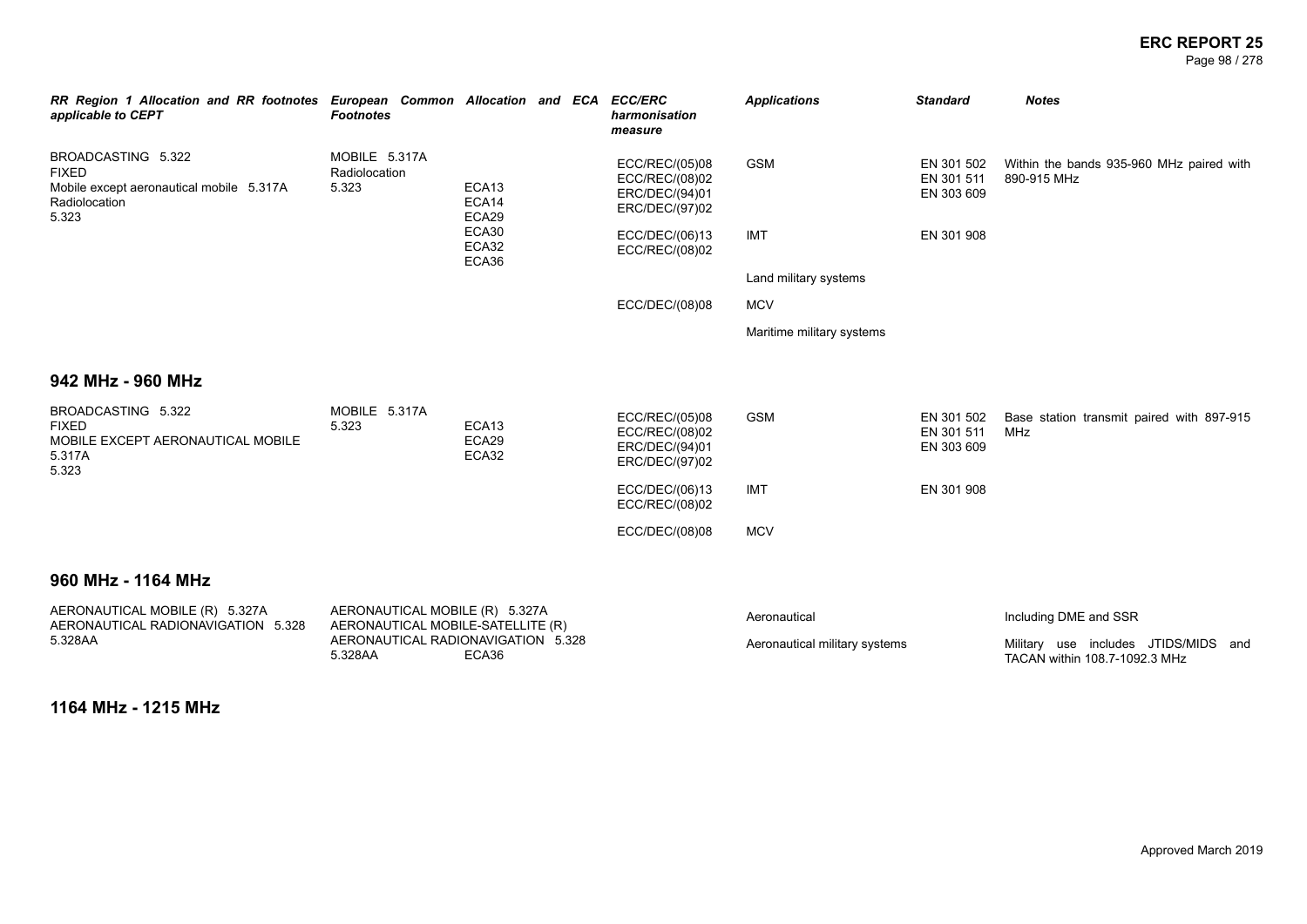| RR Region 1 Allocation and RR footnotes European Common Allocation and ECA ECC/ERC<br>applicable to CEPT | <b>Footnotes</b>                                                             |       |  | harmonisation<br>measure | <b>Applications</b>           | <b>Standard</b> | <b>Notes</b>                      |
|----------------------------------------------------------------------------------------------------------|------------------------------------------------------------------------------|-------|--|--------------------------|-------------------------------|-----------------|-----------------------------------|
| AERONAUTICAL RADIONAVIGATION 5.328<br>RADIONAVIGATION-SATELLITE (SPACE-TO-                               | AERONAUTICAL RADIONAVIGATION 5.328<br>RADIONAVIGATION-SATELLITE (SPACE-TO-   |       |  |                          | Aeronautical military systems |                 | Military use includes JTIDS/MIDS  |
| EARTH) (SPACE-TO-SPACE) 5.328B<br>5.328A                                                                 | EARTH) (SPACE-TO-SPACE) 5.328B<br>5.328A                                     | ECA36 |  | Aeronautical navigation  |                               |                 |                                   |
|                                                                                                          |                                                                              |       |  |                          | <b>GALILEO</b>                | EN 303 413      | Within the band 1164-1214 MHz     |
|                                                                                                          |                                                                              |       |  |                          | <b>GLONASS</b>                | EN 303 413      | Within the band 1190.3-1213.8 MHz |
|                                                                                                          |                                                                              |       |  | ECC/REC/(10)02           | <b>GNSS Repeater</b>          | EN 302 645      | Within the band 1164-1300 MHz     |
|                                                                                                          |                                                                              |       |  |                          | Satellite systems (military)  |                 |                                   |
| 1215 MHz - 1240 MHz                                                                                      |                                                                              |       |  |                          |                               |                 |                                   |
| EARTH EXPLORATION-SATELLITE (ACTIVE)<br><b>RADIOLOCATION</b>                                             | EARTH EXPLORATION-SATELLITE (ACTIVE)<br><b>RADIOLOCATION</b>                 |       |  |                          | Active sensors (satellite)    |                 |                                   |
| RADIONAVIGATION-SATELLITE (SPACE-TO-<br>EARTH) (SPACE-TO-SPACE) 5.328B 5.329                             | RADIONAVIGATION-SATELLITE (SPACE-TO-<br>EARTH) (SPACE-TO-SPACE) 5.328B 5.329 |       |  |                          | <b>GLONASS</b>                | EN 303 413      | Within the band 1237.8-1253.8 MHz |
| 5.329A<br>SPACE RESEARCH (ACTIVE)                                                                        | 5.329A<br>SPACE RESEARCH (ACTIVE)                                            |       |  | ECC/REC/(10)02           | <b>GNSS Repeater</b>          | EN 302 645      | Within the band 1164-1300 MHz     |
| 5.330                                                                                                    | 5.331                                                                        | ECA36 |  |                          | <b>GPS</b>                    | EN 303 413      | Within the band 1215.6-1239.6 MHz |
| 5.331<br>5.332                                                                                           | 5.332                                                                        |       |  |                          | Radiolocation (civil)         |                 | Radar and Navigation systems      |
|                                                                                                          |                                                                              |       |  |                          | Radiolocation (military)      |                 |                                   |
|                                                                                                          |                                                                              |       |  |                          | Satellite systems (military)  |                 |                                   |
|                                                                                                          |                                                                              |       |  |                          |                               |                 |                                   |

**1240 MHz - 1300 MHz**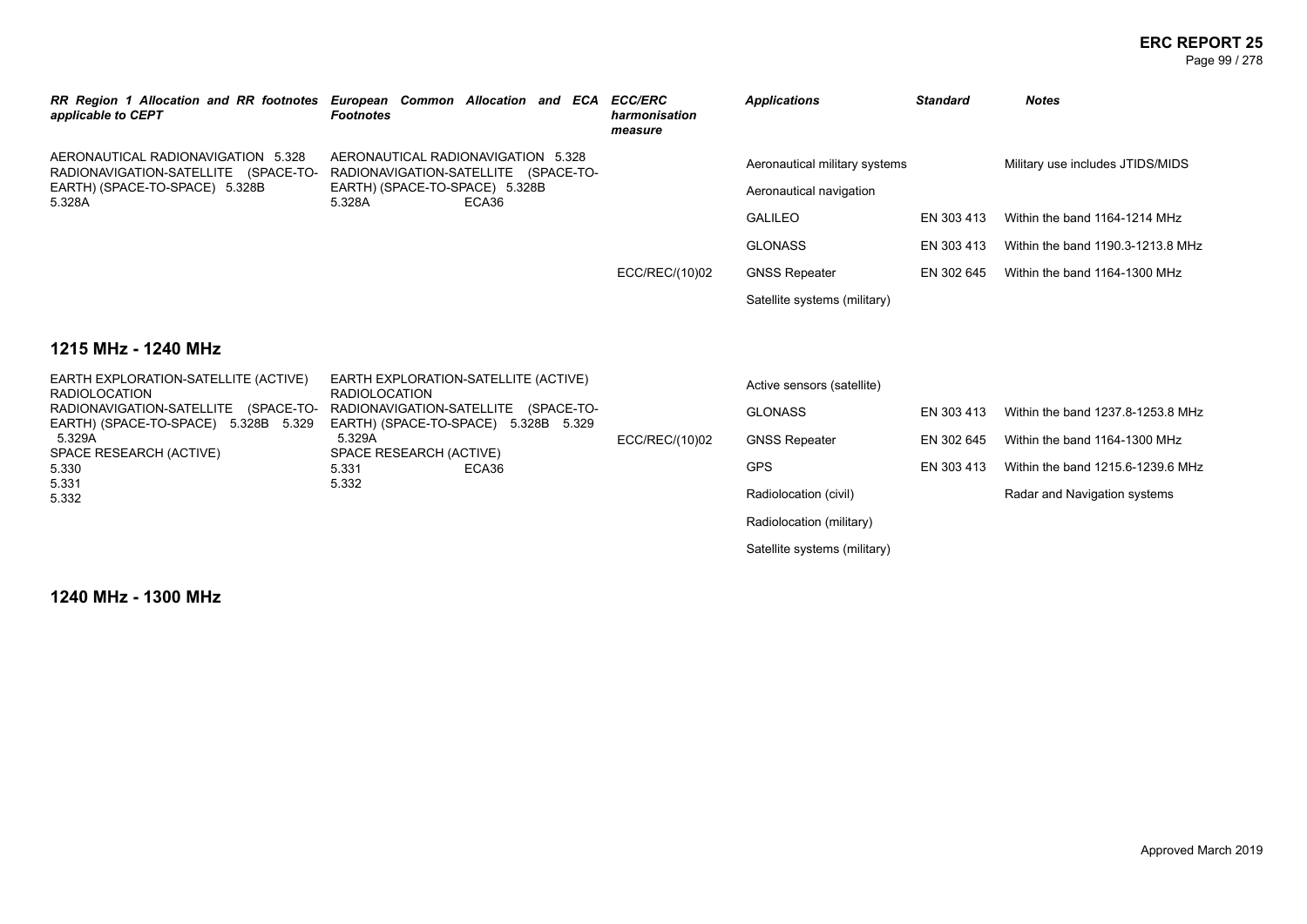#### **ERC REPORT 25** Page 100 / 278

| RR Region 1 Allocation and RR footnotes European Common Allocation and ECA<br>applicable to CEPT                                                                                                                                                    | <b>Footnotes</b>                                                                                                                                                                                                                                       |                                    |  | <b>ECC/ERC</b><br>harmonisation<br>measure | <b>Applications</b>                                                                                                                                                                                         | <b>Standard</b>                                      | <b>Notes</b>                                                                                                                                                         |
|-----------------------------------------------------------------------------------------------------------------------------------------------------------------------------------------------------------------------------------------------------|--------------------------------------------------------------------------------------------------------------------------------------------------------------------------------------------------------------------------------------------------------|------------------------------------|--|--------------------------------------------|-------------------------------------------------------------------------------------------------------------------------------------------------------------------------------------------------------------|------------------------------------------------------|----------------------------------------------------------------------------------------------------------------------------------------------------------------------|
| EARTH EXPLORATION-SATELLITE (ACTIVE)<br><b>RADIOLOCATION</b><br>RADIONAVIGATION-SATELLITE (SPACE-TO-<br>EARTH) (SPACE-TO-SPACE) 5.329 5.328B<br>5.329A<br>SPACE RESEARCH (ACTIVE)<br>Amateur<br>5.282<br>5.330<br>5.331<br>5.332<br>5.335<br>5.335A | EARTH EXPLORATION-SATELLITE (ACTIVE)<br><b>RADIOLOCATION</b><br>RADIONAVIGATION-SATELLITE (SPACE-TO-<br>EARTH) (SPACE-TO-SPACE) 5.228B 5.329<br>5.329A<br>SPACE RESEARCH (ACTIVE)<br>Amateur<br>Amateur-Satellite<br>5.282<br>5.331<br>5.332<br>5.335A | ECA36                              |  | ECC/REC/(10)02                             | Active sensors (satellite)<br>Amateur<br>Amateur-satellite<br><b>GALILEO</b><br><b>GLONASS</b><br><b>GNSS Repeater</b><br>Radiolocation (civil)<br>Radiolocation (military)<br>Satellite systems (military) | EN 301 783<br>EN 303 413<br>EN 303 413<br>EN 302 645 | Within the band 1260-1270 MHz<br>Within the band 1260-1300 MHz<br>Within the band 1237.8-1253.8 MHz<br>Within the band 1164-1300 MHz<br>Radar and Navigation systems |
|                                                                                                                                                                                                                                                     |                                                                                                                                                                                                                                                        |                                    |  | Wind profilers                             |                                                                                                                                                                                                             | Within the band 1270-1295 MHz                        |                                                                                                                                                                      |
| 1300 MHz - 1350 MHz                                                                                                                                                                                                                                 |                                                                                                                                                                                                                                                        |                                    |  |                                            |                                                                                                                                                                                                             |                                                      |                                                                                                                                                                      |
| AERONAUTICAL RADIONAVIGATION 5.337<br><b>RADIOLOCATION</b><br>RADIONAVIGATION-SATELLITE (EARTH-TO-                                                                                                                                                  | <b>RADIOLOCATION</b><br>RADIONAVIGATION-SATELLITE (EARTH-TO-                                                                                                                                                                                           | AERONAUTICAL RADIONAVIGATION 5.337 |  |                                            | Radio astronomy                                                                                                                                                                                             |                                                      | Continuum and spectral line observations<br>(e.g. neutral hydrogen line). VLBI                                                                                       |
| SPACE)<br>5.149                                                                                                                                                                                                                                     | SPACE)                                                                                                                                                                                                                                                 | ECA36                              |  |                                            | Radiolocation (civil)                                                                                                                                                                                       |                                                      | Radar and Navigation systems                                                                                                                                         |
| 5.337A                                                                                                                                                                                                                                              | 5.149<br>5.337A                                                                                                                                                                                                                                        |                                    |  | Radiolocation (military)                   |                                                                                                                                                                                                             |                                                      |                                                                                                                                                                      |
|                                                                                                                                                                                                                                                     |                                                                                                                                                                                                                                                        |                                    |  | Satellite navigation systems               |                                                                                                                                                                                                             |                                                      |                                                                                                                                                                      |
|                                                                                                                                                                                                                                                     |                                                                                                                                                                                                                                                        |                                    |  |                                            | Satellite systems (military)                                                                                                                                                                                |                                                      |                                                                                                                                                                      |

**1350 MHz - 1400 MHz**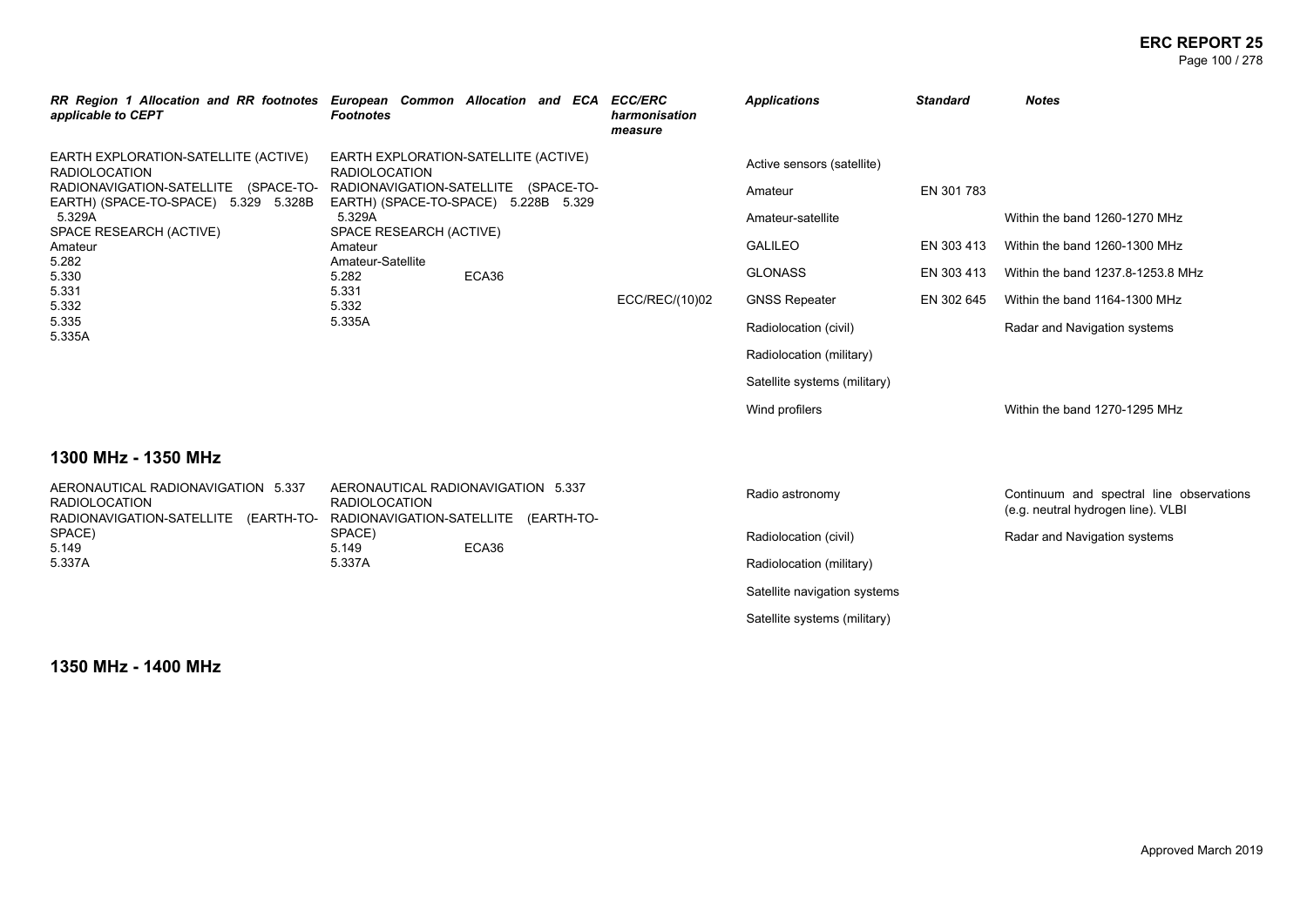#### **ERC REPORT 25** Page 101 / 278

| RR Region 1 Allocation and RR footnotes European Common Allocation and ECA ECC/ERC<br>applicable to CEPT | <b>Footnotes</b>                                                                            |       |                | harmonisation<br>measure                     | <b>Applications</b>           | <b>Standard</b>              | <b>Notes</b>                                                                           |
|----------------------------------------------------------------------------------------------------------|---------------------------------------------------------------------------------------------|-------|----------------|----------------------------------------------|-------------------------------|------------------------------|----------------------------------------------------------------------------------------|
| <b>FIXED</b><br><b>MOBILE</b>                                                                            | <b>FIXED</b><br><b>MOBILE</b>                                                               |       |                |                                              | Aeronautical military systems |                              |                                                                                        |
| <b>RADIOLOCATION</b><br>5.149                                                                            | <b>RADIOLOCATION</b><br>5.149                                                               | ECA36 |                | T/R 13-01                                    | Fixed                         | EN 302 217                   | Low capacity fixed links                                                               |
| 5.338<br>5.338A                                                                                          | 5.338A<br>5.339                                                                             |       |                |                                              | Land military systems         |                              |                                                                                        |
| 5.339                                                                                                    |                                                                                             |       |                |                                              | Maritime military systems     |                              |                                                                                        |
|                                                                                                          |                                                                                             |       |                |                                              | Radio astronomy               |                              | Continuum and spectral line observations<br>(e.g. neutral hydrogen line). VLBI         |
|                                                                                                          |                                                                                             |       |                | <b>ERC/REC 25-10</b><br><b>ERC/REC 70-03</b> | Radio microphones and ALD     | EN 300 422                   |                                                                                        |
|                                                                                                          |                                                                                             |       |                |                                              | Radiolocation (military)      |                              |                                                                                        |
| 1400 MHz - 1427 MHz                                                                                      |                                                                                             |       |                |                                              |                               |                              |                                                                                        |
| EARTH EXPLORATION-SATELLITE (PASSIVE)<br>RADIO ASTRONOMY<br>SPACE RESEARCH (PASSIVE)                     | EARTH EXPLORATION-SATELLITE (PASSIVE)<br><b>RADIO ASTRONOMY</b><br>SPACE RESEARCH (PASSIVE) |       |                | ECC/DEC/(11)01                               | Passive sensors (satellite)   |                              | Measurement of soil moisture, salinity, ocean<br>surface temperature, vegetation index |
| 5.340<br>5.341                                                                                           | 5.340<br>5.341                                                                              |       |                |                                              | Radio astronomy               |                              | Continuum and spectral line observations<br>(e.g. neutral hydrogen line). VLBI         |
| 1427 MHz - 1429 MHz                                                                                      |                                                                                             |       |                |                                              |                               |                              |                                                                                        |
| <b>FIXED</b><br>MOBILE EXCEPT AERONAUTICAL MOBILE                                                        | <b>FIXED</b><br>MOBILE EXCEPT AERONAUTICAL MOBILE                                           |       |                | T/R 13-01                                    | Fixed                         | EN 302 217                   | Low capacity fixed links                                                               |
| 5.341A<br>SPACE OPERATION (EARTH-TO-SPACE)                                                               | SPACE OPERATION (EARTH-TO-SPACE)<br>5.338A                                                  | ECA36 |                |                                              | Land military systems         |                              |                                                                                        |
| 5.338A<br>5.341                                                                                          | 5.341                                                                                       |       | ECC/DEC/(17)06 | <b>MFCN</b>                                  | EN 301 908                    | <b>Supplemental Downlink</b> |                                                                                        |
|                                                                                                          |                                                                                             |       |                |                                              | Maritime military systems     |                              |                                                                                        |

**1429 MHz - 1452 MHz**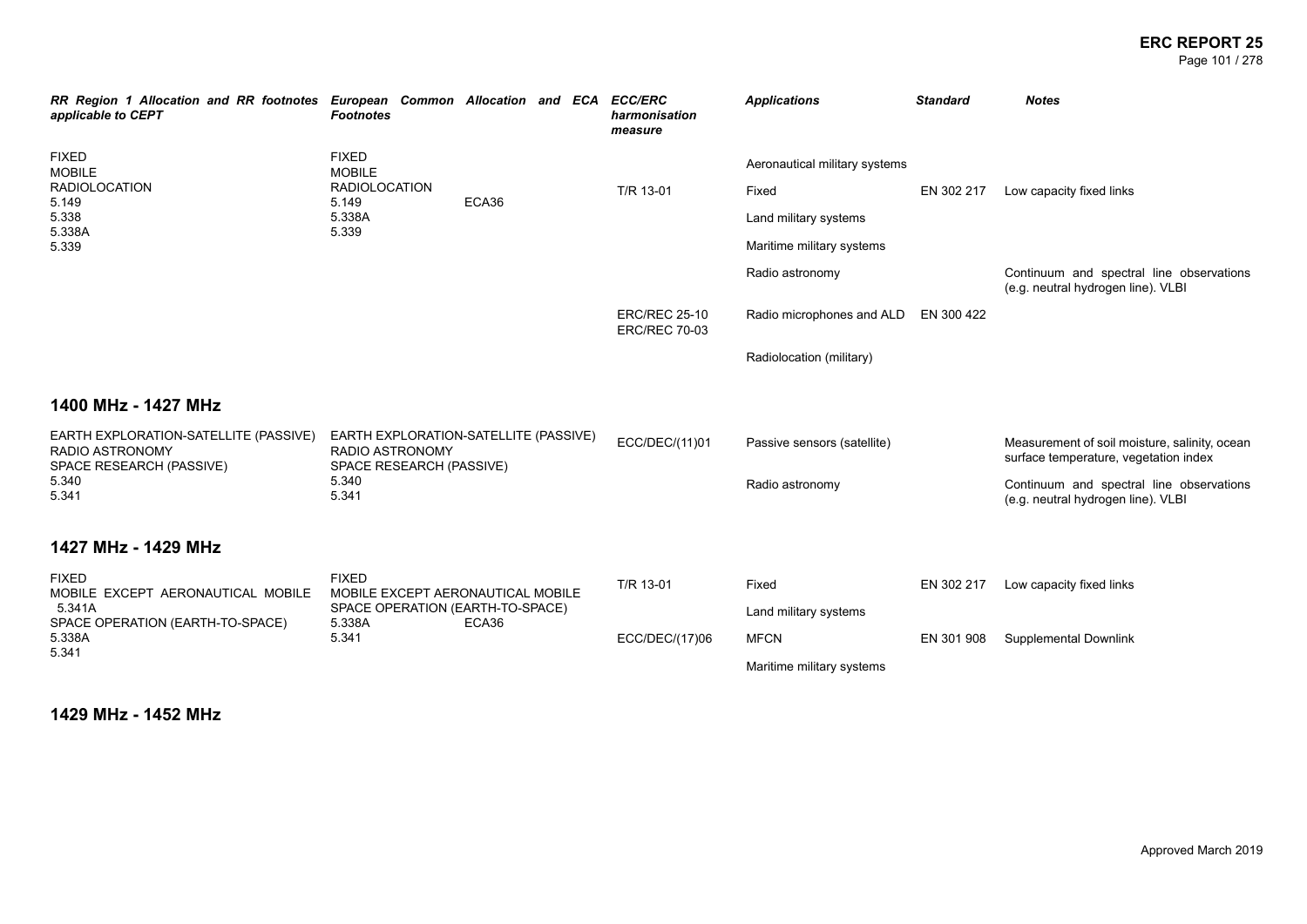#### **ERC REPORT 25** Page 102 / 278

| RR Region 1 Allocation and RR footnotes European Common Allocation and ECA ECC/ERC<br>applicable to CEPT                                               | <b>Footnotes</b> |                                | harmonisation<br>measure | <b>Applications</b>               | <b>Standard</b> | <b>Notes</b>          |
|--------------------------------------------------------------------------------------------------------------------------------------------------------|------------------|--------------------------------|--------------------------|-----------------------------------|-----------------|-----------------------|
| <b>FIXED</b><br><b>FIXED</b><br>MOBILE EXCEPT AERONAUTICAL MOBILE<br>MOBILE EXCEPT AERONAUTICAL MOBILE<br>ECA36<br>5.341A<br>5.338A<br>5.338A<br>5.341 | T/R 13-01        | Fixed<br>Land military systems | EN 302 217               | Low capacity fixed links          |                 |                       |
| 5.341<br>5.342                                                                                                                                         |                  |                                | ECC/DEC/(17)06           | MFCN<br>Maritime military systems | EN 301 908      | Supplemental Downlink |
| 1452 MHz - 1492 MHz                                                                                                                                    |                  |                                |                          |                                   |                 |                       |

#### BROADCASTING BROADCASTING-SATELLITE 5.208B FIXED MOBILE EXCEPT AERONAUTICAL MOBILE 5.346 5.341 5.342 5.345 BROADCASTING MOBILE EXCEPT AERONAUTICAL MOBILE Fixed 5.341 5.342 5.345 ECC/DEC/(13)03 ECC/REC/(15)01 MFCN EN 301 908 Supplemental Downlink T-DAB EN 302 077 Within the band 1452.0-1479.5 MHz. Maastricht 2002 Special Arrangement, as revised in Constanta, 2007

### **1492 MHz - 1518 MHz**

| <b>FIXED</b><br>FIXED<br>MOBILE EXCEPT AERONAUTICAL MOBILE<br>MOBILE EXCEPT AERONAUTICAL MOBILE |       | T/R 13-01      | Fixed                | EN 302 217                           | Low capacity fixed links |                         |
|-------------------------------------------------------------------------------------------------|-------|----------------|----------------------|--------------------------------------|--------------------------|-------------------------|
| 5.341A<br>5.341                                                                                 | 5.341 | ECA36          |                      | Land military systems                |                          |                         |
| 5.342                                                                                           |       | ECC/DEC/(17)06 |                      | <b>MFCN</b>                          | EN 301 908               | Supplemental Downlink   |
|                                                                                                 |       |                |                      | Maritime military systems            |                          |                         |
|                                                                                                 |       |                | <b>ERC/REC 70-03</b> | Radio microphones and ALD EN 300 422 |                          | On a tuning range basis |

**1518 MHz - 1525 MHz**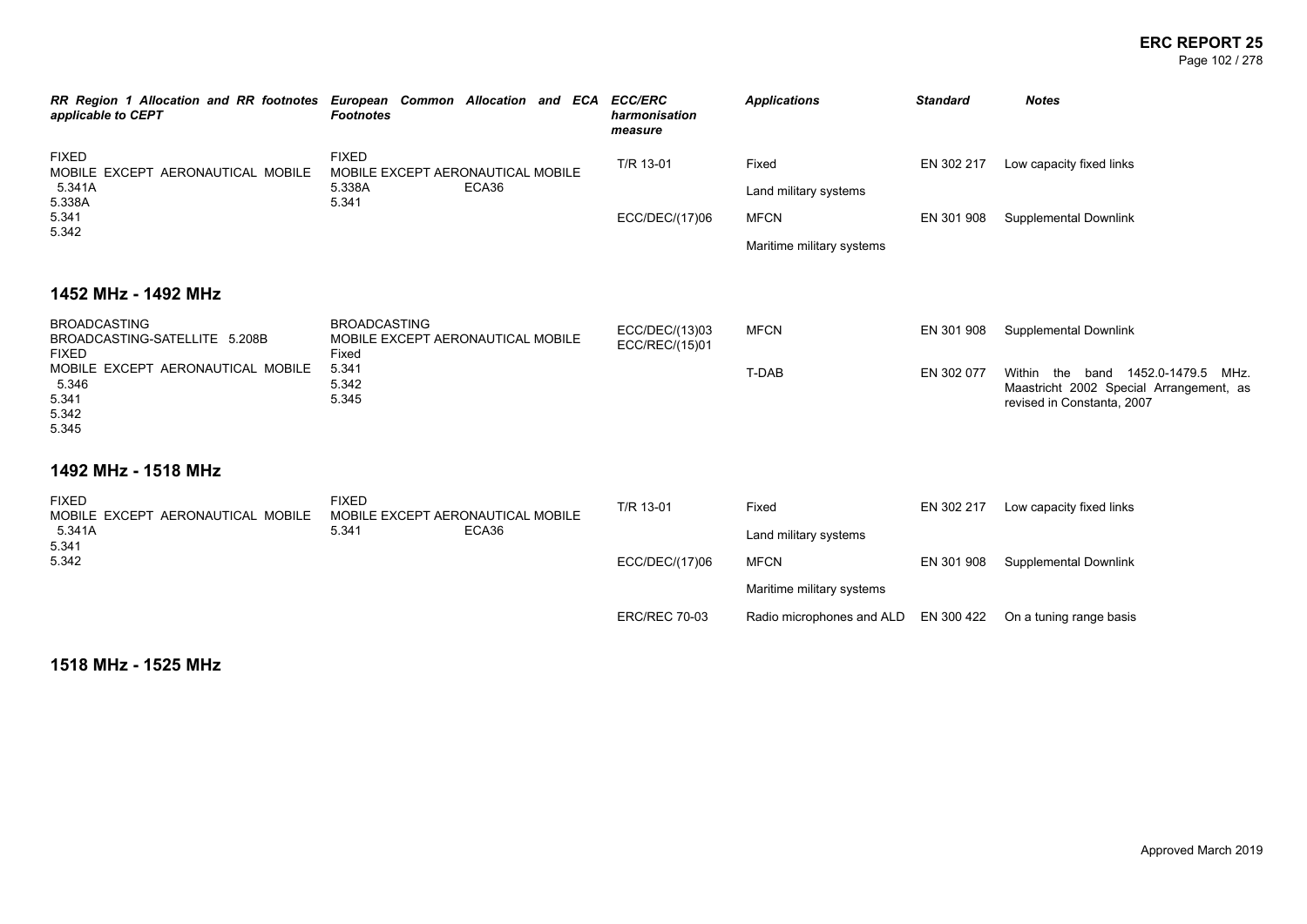#### **ERC REPORT 25** Page 103 / 278

| RR Region 1 Allocation and RR footnotes European Common Allocation and ECA ECC/ERC<br>applicable to CEPT | <b>Footnotes</b>                                                   |  |  |  | harmonisation<br>measure                     | <b>Applications</b>                  | <b>Standard</b>                        | <b>Notes</b>               |
|----------------------------------------------------------------------------------------------------------|--------------------------------------------------------------------|--|--|--|----------------------------------------------|--------------------------------------|----------------------------------------|----------------------------|
| <b>FIXED</b><br>MOBILE EXCEPT AERONAUTICAL MOBILE                                                        | <b>FIXED</b><br>MOBILE EXCEPT AERONAUTICAL MOBILE                  |  |  |  |                                              | Fixed                                | EN 302 217                             | Unidirectional fixed links |
| MOBILE-SATELLITE<br>(SPACE-TO-EARTH)<br>5.348 5.348A 5.348B 5.351A                                       | MOBILE-SATELLITE<br>(SPACE-TO-EARTH)<br>5.348 5.348A 5.348B 5.351A |  |  |  |                                              | IMT-2000 satellite component         |                                        |                            |
| 5.341<br>5.342                                                                                           | ECA15<br>5.341<br>ECA36                                            |  |  |  | Land military systems                        |                                      |                                        |                            |
|                                                                                                          |                                                                    |  |  |  | ECC/DEC/(04)09                               | <b>MSS Earth stations</b>            | EN 301 444<br>EN 301 473<br>EN 301 681 |                            |
|                                                                                                          |                                                                    |  |  |  |                                              | Maritime military systems            |                                        |                            |
|                                                                                                          |                                                                    |  |  |  | <b>ERC/REC 25-10</b><br><b>ERC/REC 70-03</b> | Radio microphones and ALD EN 300 422 |                                        | On a tuning range basis    |

# **1525 MHz - 1530 MHz**

| <b>FIXED</b>                            | <b>FIXED</b>                         | Fixed                        | EN 302 217 | Unidirectional fixed links |
|-----------------------------------------|--------------------------------------|------------------------------|------------|----------------------------|
| MOBILE-SATELLITE<br>(SPACE-TO-EARTH)    | MOBILE-SATELLITE<br>(SPACE-TO-EARTH) |                              |            |                            |
| 5.208B 5.351A                           | 5.208B 5.351A                        | IMT-2000 satellite component |            |                            |
| SPACE OPERATION (SPACE-TO-EARTH)        | SPACE OPERATION (SPACE-TO-EARTH)     |                              |            |                            |
| <b>Earth Exploration-Satellite</b>      | 5.341                                | <b>MSS Earth stations</b>    | EN 301 426 |                            |
| Mobile except aeronautical mobile 5.349 | 5.351                                |                              | EN 301 444 |                            |
| 5.341                                   | 5.354                                |                              | EN 301 473 |                            |
| 5.342                                   |                                      |                              | EN 301 681 |                            |
| 5.350                                   |                                      |                              |            |                            |
| 5.351                                   |                                      |                              |            |                            |
| 5.352A                                  |                                      |                              |            |                            |

5.354

# **1530 MHz - 1535 MHz**

| MOBILE-SATELLITE (SPACE-TO-EARTH)<br>5.208B 5.353A 5.351A                                                                                                | MOBILE-SATELLITE<br>(SPACE-TO-EARTH)<br>5.208B 5.351A 5.353A                                                                             | IMT-2000 satellite component |                                                      |                                                                                                        |
|----------------------------------------------------------------------------------------------------------------------------------------------------------|------------------------------------------------------------------------------------------------------------------------------------------|------------------------------|------------------------------------------------------|--------------------------------------------------------------------------------------------------------|
| SPACE OPERATION (SPACE-TO-EARTH)<br><b>Earth Exploration-Satellite</b><br>Fixed<br>Mobile except aeronautical mobile<br>5.341<br>5.342<br>5.351<br>5.354 | SPACE OPERATION (SPACE-TO-EARTH)<br>Earth Exploration-Satellite<br>Fixed<br>Mobile except aeronautical mobile<br>5.341<br>5.351<br>5.354 | MSS Earth stations           | EN 301 426<br>EN 301 444<br>EN 301 473<br>EN 301 681 | Priority for GMDSS Distress, urgency and<br>safety and for AMS(R)S categories 1 to 6<br>communications |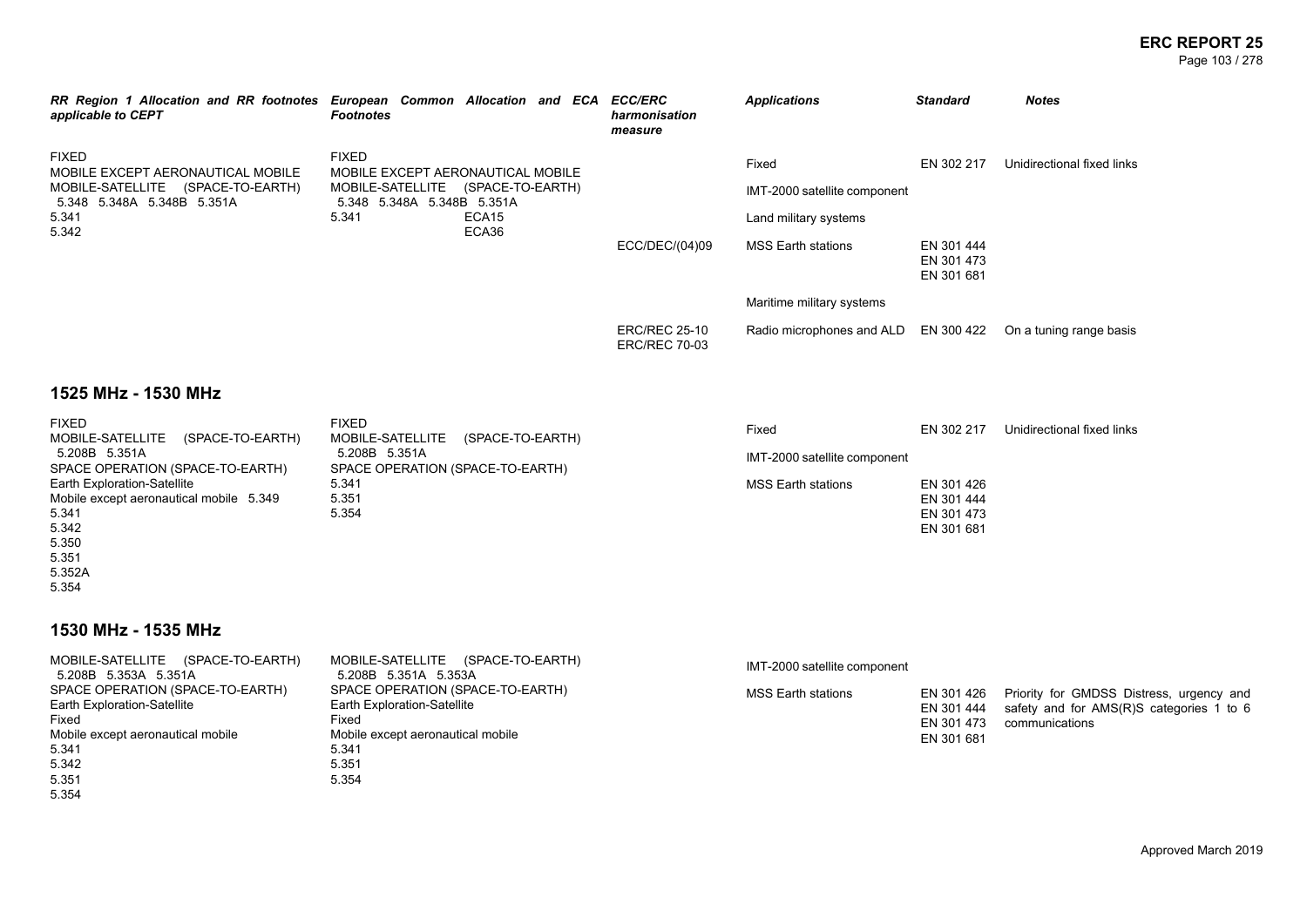**ERC REPORT 25** Page 104 / 278

| applicable to CEPT                                                                                                                       | RR Region 1 Allocation and RR footnotes European Common Allocation and ECA ECC/ERC<br><b>Footnotes</b>                          | harmonisation<br>measure | <b>Applications</b>                                       | <b>Standard</b>                                      | <b>Notes</b>                                                                                                                            |  |  |  |
|------------------------------------------------------------------------------------------------------------------------------------------|---------------------------------------------------------------------------------------------------------------------------------|--------------------------|-----------------------------------------------------------|------------------------------------------------------|-----------------------------------------------------------------------------------------------------------------------------------------|--|--|--|
| 1535 MHz - 1559 MHz                                                                                                                      |                                                                                                                                 |                          |                                                           |                                                      |                                                                                                                                         |  |  |  |
| MOBILE-SATELLITE<br>(SPACE-TO-EARTH)<br>5.208B 5.351A<br>5.341<br>5.351<br>5.353A<br>5.354<br>5.355<br>5.356<br>5.357<br>5.357A<br>5.359 | MOBILE-SATELLITE<br>(SPACE-TO-EARTH)<br>5.208B 5.351A<br>5.341<br>5.351<br>5.353A<br>5.354<br>5.356<br>5.357<br>5.357A<br>5.359 |                          | IMT-2000 satellite component<br><b>MSS Earth stations</b> | EN 301 426<br>EN 301 444<br>EN 301 473<br>EN 301 681 | Priority for GMDSS Distress, urgency and<br>safety and for AMS(R)S categories 1 to 6<br>communications whitin the band 1544-1545<br>MHz |  |  |  |
| 1559 MHz - 1610 MHz                                                                                                                      |                                                                                                                                 |                          |                                                           |                                                      |                                                                                                                                         |  |  |  |
| AERONAUTICAL RADIONAVIGATION<br>EARTH) 5.208B                                                                                            | AERONAUTICAL RADIONAVIGATION<br>RADIONAVIGATION-SATELLITE (SPACE-TO- RADIONAVIGATION-SATELLITE (SPACE-TO-<br>EARTH) 5.208B      |                          | <b>GALILEO</b><br><b>GLONASS</b>                          | EN 303 413<br>EN 303 413                             | Within the band 1559.42-1591.42 MHz<br>Within the band 1592.9-1610.5 MHz                                                                |  |  |  |
| SPACE) 5.328B 5.329A                                                                                                                     | RADIONAVIGATION-SATELLITE (SPACE-TO- RADIONAVIGATION-SATELLITE (SPACE-TO-<br>SPACE) 5.328B 5.329A                               | ECC/REC/(11)08           | <b>GNSS Pseudolites</b>                                   |                                                      |                                                                                                                                         |  |  |  |
| 5.341                                                                                                                                    | 5.341                                                                                                                           | ECC/REC/(10)02           | <b>GNSS Repeater</b>                                      | EN 302 645                                           |                                                                                                                                         |  |  |  |
|                                                                                                                                          |                                                                                                                                 |                          | <b>GPS</b>                                                | EN 303 413                                           | Within the band 1563.42-1587.42 MHz                                                                                                     |  |  |  |
| 1610 MHz - 1610.6 MHz                                                                                                                    |                                                                                                                                 |                          |                                                           |                                                      |                                                                                                                                         |  |  |  |
| AERONAUTICAL RADIONAVIGATION<br>MOBILE-SATELLITE (EARTH-TO-SPACE)                                                                        | AERONAUTICAL RADIONAVIGATION<br>MOBILE-SATELLITE (EARTH-TO-SPACE)                                                               |                          | <b>GLONASS</b>                                            |                                                      | Within the band 1592.9-1610.5 MHz                                                                                                       |  |  |  |
| 5.351A<br>5.341                                                                                                                          | 5.351A<br>5.341                                                                                                                 |                          | IMT-2000 satellite component                              |                                                      |                                                                                                                                         |  |  |  |
| 5.355<br>5.359<br>5.364<br>5.366<br>5.367<br>5.368<br>5.369                                                                              | 5.359<br>5.364<br>5.366<br>5.367<br>5.368<br>5.371<br>5.372                                                                     | ECC/DEC/(09)02           | <b>MSS Earth stations</b>                                 | EN 301 441<br>EN 301 473                             |                                                                                                                                         |  |  |  |

5.371 5.372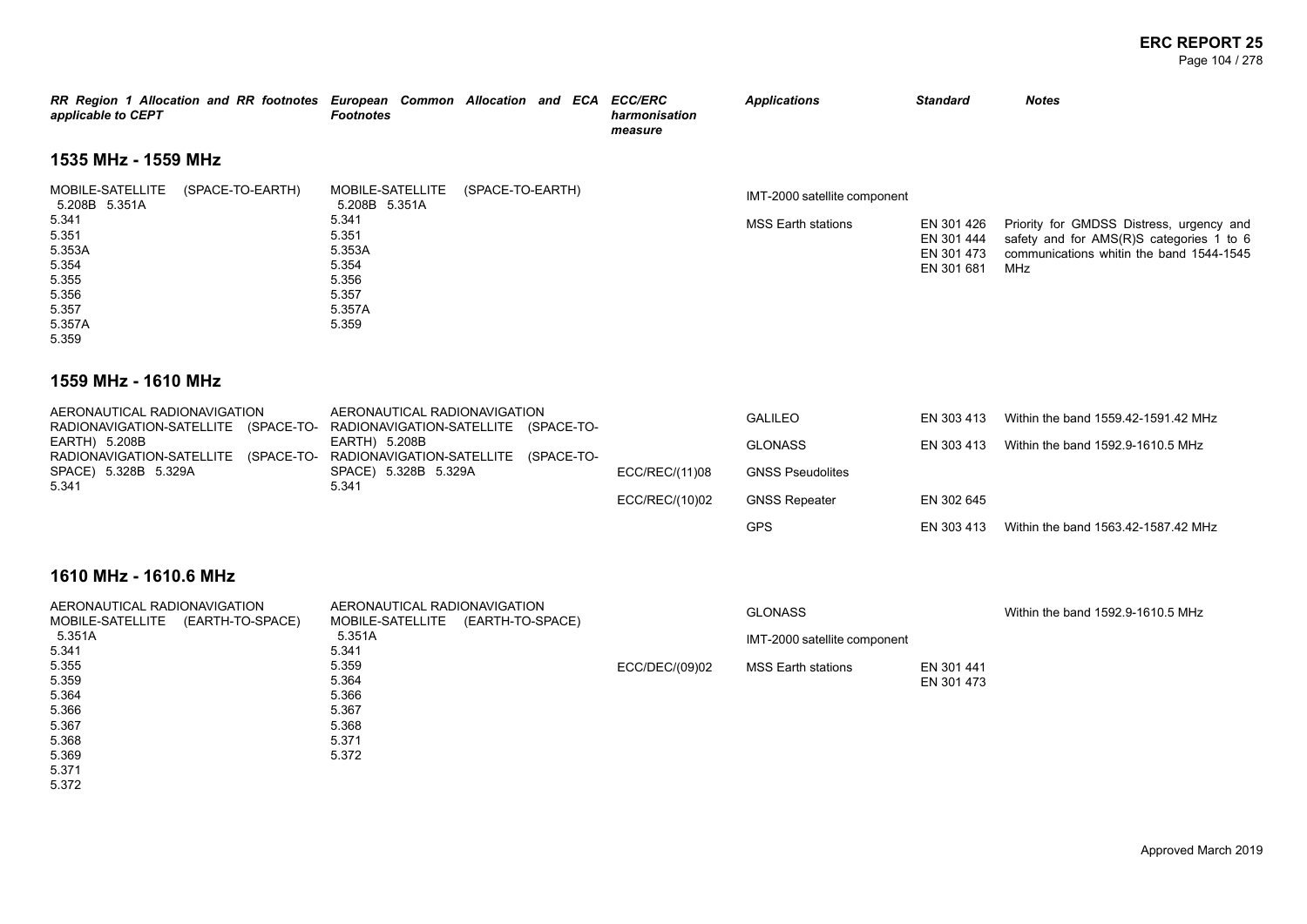#### **ERC REPORT 25** Page 105 / 278

| RR Region 1 Allocation and RR footnotes European Common Allocation and ECA ECC/ERC<br>applicable to CEPT | <b>Footnotes</b>                                                              |                  | harmonisation<br>measure | <b>Applications</b>                                       | <b>Standard</b>          | <b>Notes</b>                                             |
|----------------------------------------------------------------------------------------------------------|-------------------------------------------------------------------------------|------------------|--------------------------|-----------------------------------------------------------|--------------------------|----------------------------------------------------------|
| 1610.6 MHz - 1613.8 MHz                                                                                  |                                                                               |                  |                          |                                                           |                          |                                                          |
| AERONAUTICAL RADIONAVIGATION<br>MOBILE-SATELLITE (EARTH-TO-SPACE)<br>5.351A<br>RADIO ASTRONOMY           | AERONAUTICAL RADIONAVIGATION<br>MOBILE-SATELLITE<br>5.351A<br>RADIO ASTRONOMY | (EARTH-TO-SPACE) | ECC/DEC/(09)02           | IMT-2000 satellite component<br><b>MSS Earth stations</b> | EN 301 441<br>EN 301 473 |                                                          |
| 5.149<br>5.341<br>5.355<br>5.359<br>5.364<br>5.366<br>5.367<br>5.368<br>5.369                            | 5.149<br>5.341<br>5.359<br>5.364<br>5.366<br>5.367<br>5.368<br>5.371<br>5.372 |                  |                          | Radio astronomy                                           |                          | Spectral line observations (e.g. hydroxyl line).<br>VLBI |
| 5.371<br>5.372                                                                                           |                                                                               |                  |                          |                                                           |                          |                                                          |

### **1613.8 MHz - 1626.5 MHz**

| AERONAUTICAL RADIONAVIGATION             | AERONAUTICAL RADIONAVIGATION             |                | IMT-2000 satellite component |            |
|------------------------------------------|------------------------------------------|----------------|------------------------------|------------|
| MOBILE-SATELLITE (EARTH-TO-SPACE)        | MOBILE-SATELLITE<br>(EARTH-TO-SPACE)     |                |                              |            |
| 5.351A                                   | 5.351A                                   | ECC/DEC/(09)02 | <b>MSS Earth stations</b>    | EN 301 426 |
| Mobile-Satellite (space-to-Earth) 5.208B | Mobile-Satellite (space-to-Earth) 5.208B | ECC/DEC/(09)04 |                              | EN 301 441 |
| 5.341                                    | 5.341                                    |                |                              | EN 301 473 |
| 5.355                                    | 5.359                                    |                |                              |            |
| 5.359                                    | 5.364                                    |                |                              |            |
| 5.364                                    | 5.365                                    |                |                              |            |
| 5.365                                    | 5.366                                    |                |                              |            |
| 5.366                                    | 5.367                                    |                |                              |            |
| 5.367                                    | 5.368                                    |                |                              |            |
| 5.368                                    | 5.371                                    |                |                              |            |
| 5.369                                    | 5.372                                    |                |                              |            |
| 5.371                                    |                                          |                |                              |            |
| 5.372                                    |                                          |                |                              |            |

**1626.5 MHz - 1660 MHz**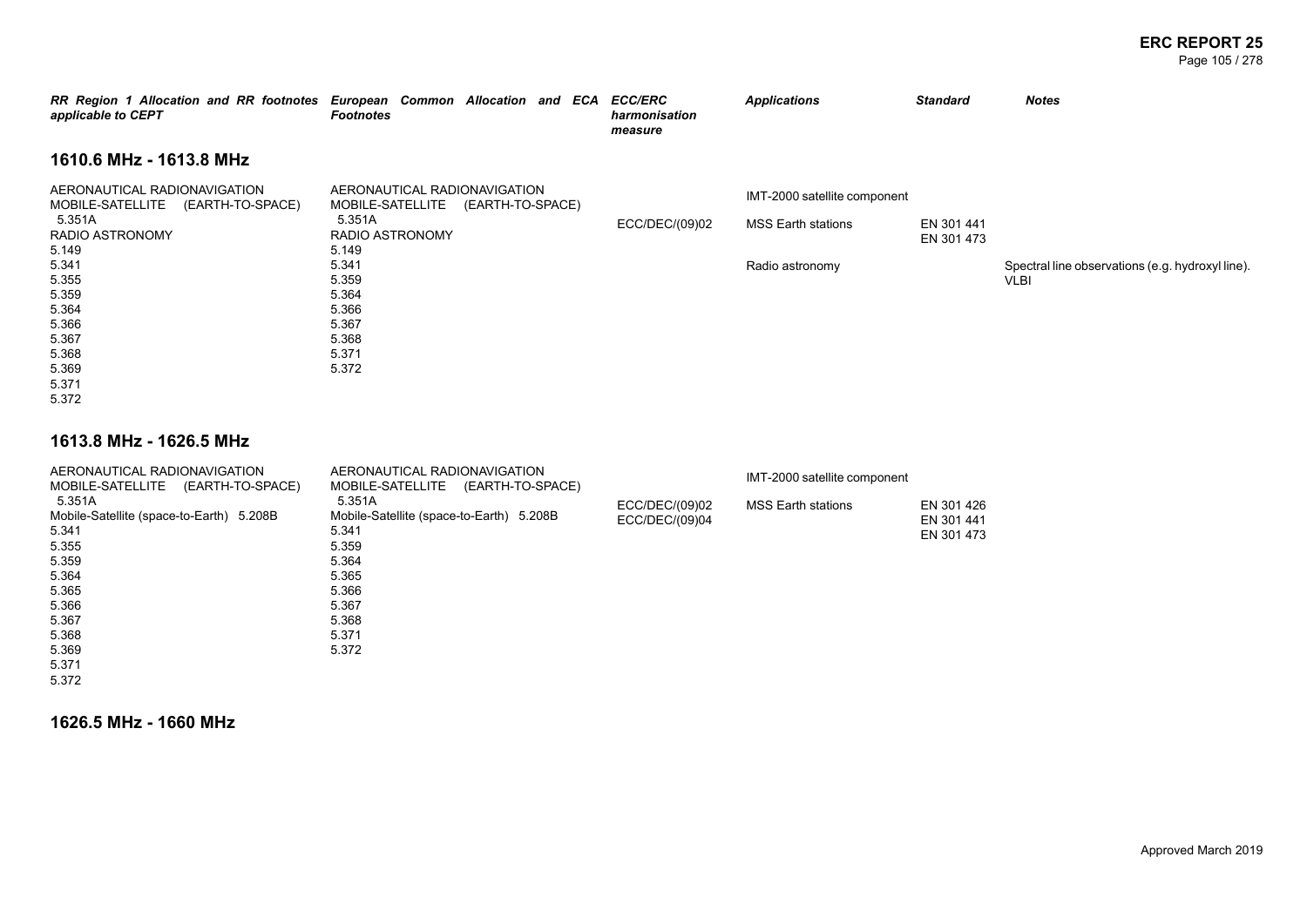#### **ERC REPORT 25** Page 106 / 278

| RR Region 1 Allocation and RR footnotes European Common Allocation and ECA ECC/ERC<br>applicable to CEPT | <b>Footnotes</b>           |                  | harmonisation<br>measure | <b>Applications</b>          | <b>Standard</b> | <b>Notes</b>                             |
|----------------------------------------------------------------------------------------------------------|----------------------------|------------------|--------------------------|------------------------------|-----------------|------------------------------------------|
| MOBILE-SATELLITE<br>(EARTH-TO-SPACE)<br>5.351A                                                           | MOBILE-SATELLITE<br>5.351A | (EARTH-TO-SPACE) | <b>ERC/REC 70-03</b>     | <b>ALS</b>                   | EN 300 422      | Within 1656.5-1660.5 MHz                 |
| 5.341                                                                                                    | 5.341                      |                  |                          | IMT-2000 satellite component |                 |                                          |
| 5.351                                                                                                    | 5.351                      |                  |                          |                              |                 |                                          |
| 5.353A                                                                                                   | 5.353A                     |                  |                          | <b>MSS Earth stations</b>    | EN 301 426      | Priority for GMDSS Distress, urgency and |
| 5.354                                                                                                    | 5.354                      |                  |                          |                              | EN 301 473      | safety and for AMS(R)S categories 1      |
| 5.355                                                                                                    | 5.359                      |                  |                          |                              | EN 301 681      | to 6 communications within the band      |
| 5.357A                                                                                                   |                            |                  |                          |                              |                 | 1645.5-1646.5 MHz                        |
| 5.359                                                                                                    |                            |                  |                          |                              |                 |                                          |
| 5.374                                                                                                    |                            |                  |                          |                              |                 |                                          |
| 5.375                                                                                                    |                            |                  |                          |                              |                 |                                          |
| 5.376                                                                                                    |                            |                  |                          |                              |                 |                                          |

### **1660 MHz - 1660.5 MHz**

| 5.351A          | MOBILE-SATELLITE (EARTH-TO-SPACE) | MOBILE-SATELLITE (EARTH-TO-SPACE)<br>5.351A | <b>ERC/REC 70-03</b> | <b>ALS</b>                   | EN 300 422 | Within 1656.5-1660.5 MHz                                               |
|-----------------|-----------------------------------|---------------------------------------------|----------------------|------------------------------|------------|------------------------------------------------------------------------|
| RADIO ASTRONOMY |                                   | RADIO ASTRONOMY                             |                      | IMT-2000 satellite component |            |                                                                        |
| 5.149           |                                   | 5.149                                       |                      |                              |            |                                                                        |
| 5.341           |                                   | 5.341                                       |                      | <b>MSS Earth stations</b>    | EN 301 426 |                                                                        |
| 5.351           |                                   | 5.351                                       |                      |                              | EN 301 444 |                                                                        |
| 5.354           |                                   | 5.354                                       |                      |                              | EN 301 473 |                                                                        |
| 5.376A          |                                   | 5.376A                                      |                      |                              | EN 301 681 |                                                                        |
|                 |                                   |                                             |                      | Radio astronomy              |            | Continuum and spectral line observations<br>(e.g. hydroxyl line), VLBI |

# **1660.5 MHz - 1668 MHz**

| RADIO ASTRONOMY<br>SPACE RESEARCH (PASSIVE)<br>Fixed | RADIO ASTRONOMY<br>SPACE RESEARCH (PASSIVE)<br>Fixed | Radio astronomy | Continuum and spectral line observations<br>(e.g. hydroxyl line), VLBI |
|------------------------------------------------------|------------------------------------------------------|-----------------|------------------------------------------------------------------------|
| Mobile except aeronautical mobile                    | Mobile except aeronautical mobile                    |                 |                                                                        |
| 5.149                                                | 5.149                                                |                 |                                                                        |
| 5.341                                                | 5.341                                                |                 |                                                                        |
| 5.379                                                | 5.379A                                               |                 |                                                                        |
| 5.379A                                               |                                                      |                 |                                                                        |

**1668 MHz - 1668.4 MHz**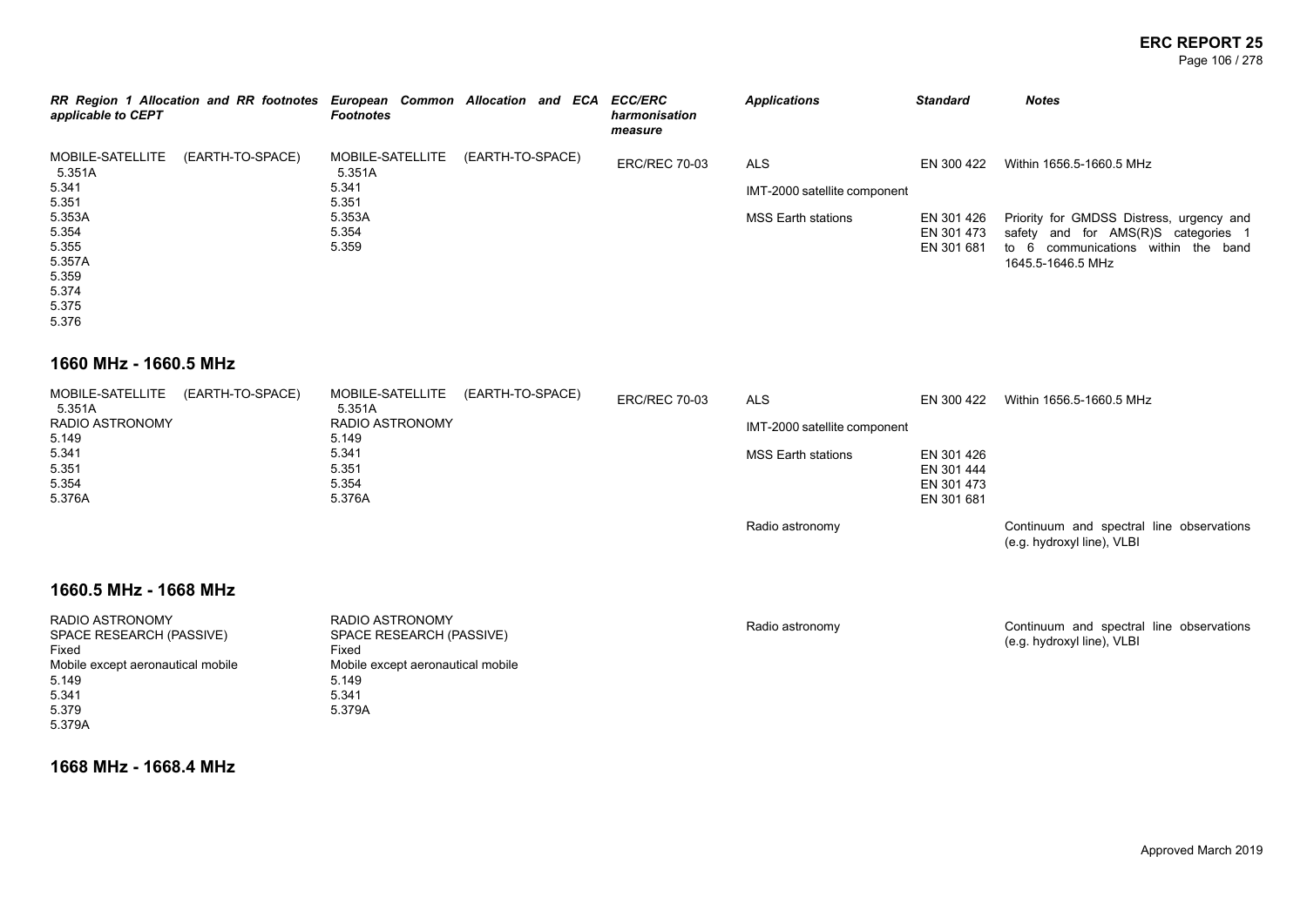#### **ERC REPORT 25** Page 107 / 278

| applicable to CEPT                                                                                                                                                                          | RR Region 1 Allocation and RR footnotes European Common Allocation and ECA ECC/ERC<br>Footnotes                                                                                       | harmonisation<br>measure | <b>Applications</b>                                        | <b>Standard</b> | <b>Notes</b>                                                           |
|---------------------------------------------------------------------------------------------------------------------------------------------------------------------------------------------|---------------------------------------------------------------------------------------------------------------------------------------------------------------------------------------|--------------------------|------------------------------------------------------------|-----------------|------------------------------------------------------------------------|
| MOBILE-SATELLITE (EARTH-TO-SPACE)<br>5.351A 5.379B 5.379C<br>RADIO ASTRONOMY<br>SPACE RESEARCH (PASSIVE)<br>Fixed<br>Mobile except aeronautical mobile<br>5.149<br>5.341<br>5.379<br>5.379A | MOBILE-SATELLITE<br>(EARTH-TO-SPACE)<br>5.351A 5.379B 5.379C<br>RADIO ASTRONOMY<br>SPACE RESEARCH (PASSIVE)<br>Fixed<br>Mobile except aeronautical mobile<br>5.149<br>5.341<br>5.379A |                          | IMT-2000 satellite component EN 301 473<br>Radio astronomy |                 | Continuum and spectral line observations<br>(e.g. hydroxyl line), VLBI |

### **1668.4 MHz - 1670 MHz**

| <b>FIXED</b><br>METEOROLOGICAL AIDS                                    | <b>FIXED</b><br>METEOROLOGICAL AIDS                                    | IMT-2000 satellite component EN 301 473 |            |                                                                        |
|------------------------------------------------------------------------|------------------------------------------------------------------------|-----------------------------------------|------------|------------------------------------------------------------------------|
| MOBILE EXCEPT AERONAUTICAL MOBILE<br>MOBILE-SATELLITE (EARTH-TO-SPACE) | MOBILE EXCEPT AERONAUTICAL MOBILE<br>MOBILE-SATELLITE (EARTH-TO-SPACE) | Meteorology                             | EN 302 454 |                                                                        |
| 5.351A 5.379B 5.379C<br>RADIO ASTRONOMY                                | 5.351A 5.379B 5.379C<br>RADIO ASTRONOMY                                | Radio astronomy                         |            | Continuum and spectral line observations<br>(e.g. hydroxyl line), VLBI |
| 5.149                                                                  | 5.149                                                                  |                                         |            |                                                                        |
| 5.341<br>5.379D                                                        | 5.341<br>5.379D                                                        |                                         |            |                                                                        |
| 5.379E                                                                 | 5.379E                                                                 |                                         |            |                                                                        |

# **1670 MHz - 1675 MHz**

| <b>FIXED</b>                         | METEOROLOGICAL AIDS                  |                | IMT-2000 satellite component |            |
|--------------------------------------|--------------------------------------|----------------|------------------------------|------------|
| METEOROLOGICAL AIDS                  | METEOROLOGICAL-SATELLITE (SPACE-TO-  |                |                              |            |
| METEOROLOGICAL-SATELLITE (SPACE-TO-  | EARTH)                               | ECC/DEC/(04)09 | <b>MSS Earth stations</b>    | EN 301 444 |
| EARTH)                               | <b>MOBILE</b>                        |                |                              | EN 301 473 |
| <b>MOBILE</b>                        | MOBILE-SATELLITE<br>(EARTH-TO-SPACE) |                |                              | EN 301 681 |
| MOBILE-SATELLITE<br>(EARTH-TO-SPACE) | 5.351A 5.379B                        |                |                              |            |
| 5.351A 5.379B                        | Fixed                                |                | Meteorology                  | EN 302 454 |
| 5.341                                | 5.341                                |                |                              |            |
| 5.379D                               | 5.379D                               |                | Weather satellites           |            |
| 5.379E                               | 5.379E                               |                |                              |            |
| 5.380A                               | 5.380A                               |                |                              |            |

**1675 MHz - 1690 MHz**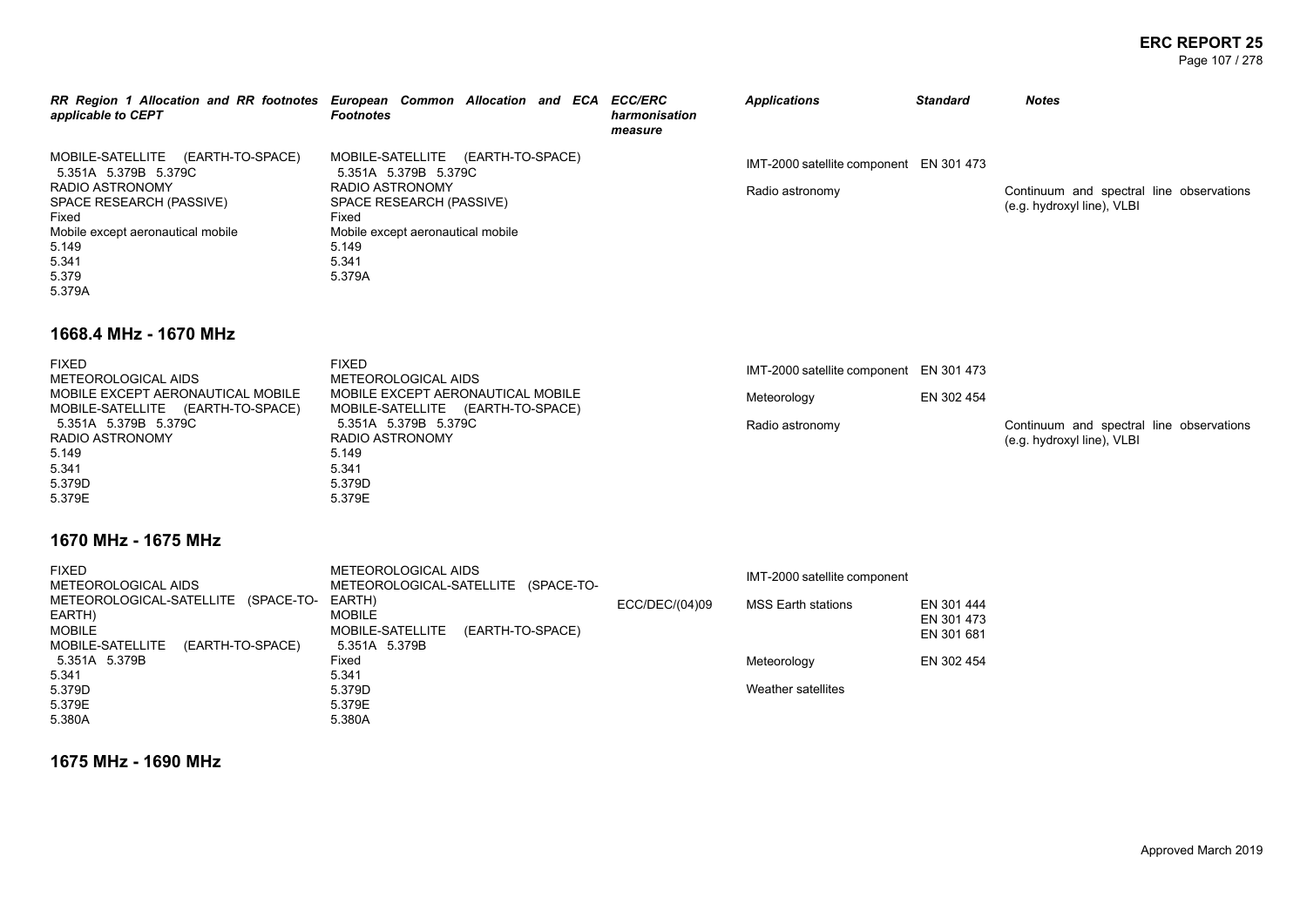**ERC REPORT 25** Page 108 / 278

| applicable to CEPT                                                                                                                                                                                | RR Region 1 Allocation and RR footnotes European Common Allocation and ECA ECC/ERC<br><b>Footnotes</b>                                      | harmonisation<br>measure | <b>Applications</b>                                                                                                  | <b>Standard</b> | <b>Notes</b>                                                    |
|---------------------------------------------------------------------------------------------------------------------------------------------------------------------------------------------------|---------------------------------------------------------------------------------------------------------------------------------------------|--------------------------|----------------------------------------------------------------------------------------------------------------------|-----------------|-----------------------------------------------------------------|
| <b>FIXED</b><br>METEOROLOGICAL AIDS<br>METEOROLOGICAL-SATELLITE (SPACE-TO-<br>EARTH)<br>MOBILE EXCEPT AERONAUTICAL MOBILE<br>5.341                                                                | <b>FIXED</b><br>METEOROLOGICAL AIDS<br>METEOROLOGICAL-SATELLITE (SPACE-TO-<br>EARTH)<br>MOBILE EXCEPT AERONAUTICAL MOBILE<br>ECA36<br>5.341 |                          | Land military systems<br>Maritime military systems<br>Meteorological aids (military)<br>Sondes<br>Weather satellites | EN 302 454      | Meteorological radiosondes                                      |
| 1690 MHz - 1700 MHz                                                                                                                                                                               |                                                                                                                                             |                          |                                                                                                                      |                 | Data collection platform                                        |
| METEOROLOGICAL AIDS<br>METEOROLOGICAL AIDS<br>METEOROLOGICAL-SATELLITE (SPACE-TO-<br>EARTH)<br>EARTH)<br>Fixed<br>Fixed<br>Mobile except aeronautical mobile<br>Mobile except aeronautical mobile | METEOROLOGICAL-SATELLITE (SPACE-TO-                                                                                                         |                          | Land military systems<br>Maritime military systems<br>Meteorological aids (military)                                 |                 |                                                                 |
| 5.289<br>5.341<br>5.382<br>1700 MHz - 1710 MHz                                                                                                                                                    | 5.289<br>ECA36<br>5.341                                                                                                                     |                          | Weather satellites                                                                                                   |                 | Data collection platform. Allocation to EESS<br>is via RR 5.289 |
| <b>CIVED</b>                                                                                                                                                                                      | <b>CIVED</b>                                                                                                                                |                          |                                                                                                                      |                 |                                                                 |

| FIXED                                                                   | FIXED                             | Land military systems          |                                              |
|-------------------------------------------------------------------------|-----------------------------------|--------------------------------|----------------------------------------------|
| METEOROLOGICAL-SATELLITE (SPACE-TO- METEOROLOGICAL-SATELLITE (SPACE-TO- |                                   |                                |                                              |
| EARTH)                                                                  | EARTH)                            | Maritime military systems      |                                              |
| MOBILE EXCEPT AERONAUTICAL MOBILE                                       | Mobile except aeronautical mobile |                                |                                              |
| 5.289                                                                   | 5.289<br>ECA36                    | Meteorological aids (military) |                                              |
| 5.341                                                                   | 5.341                             |                                |                                              |
|                                                                         |                                   | Weather satellites             | Data collection platform. Allocation to EESS |

**1710 MHz - 1785 MHz**

is via RR 5.289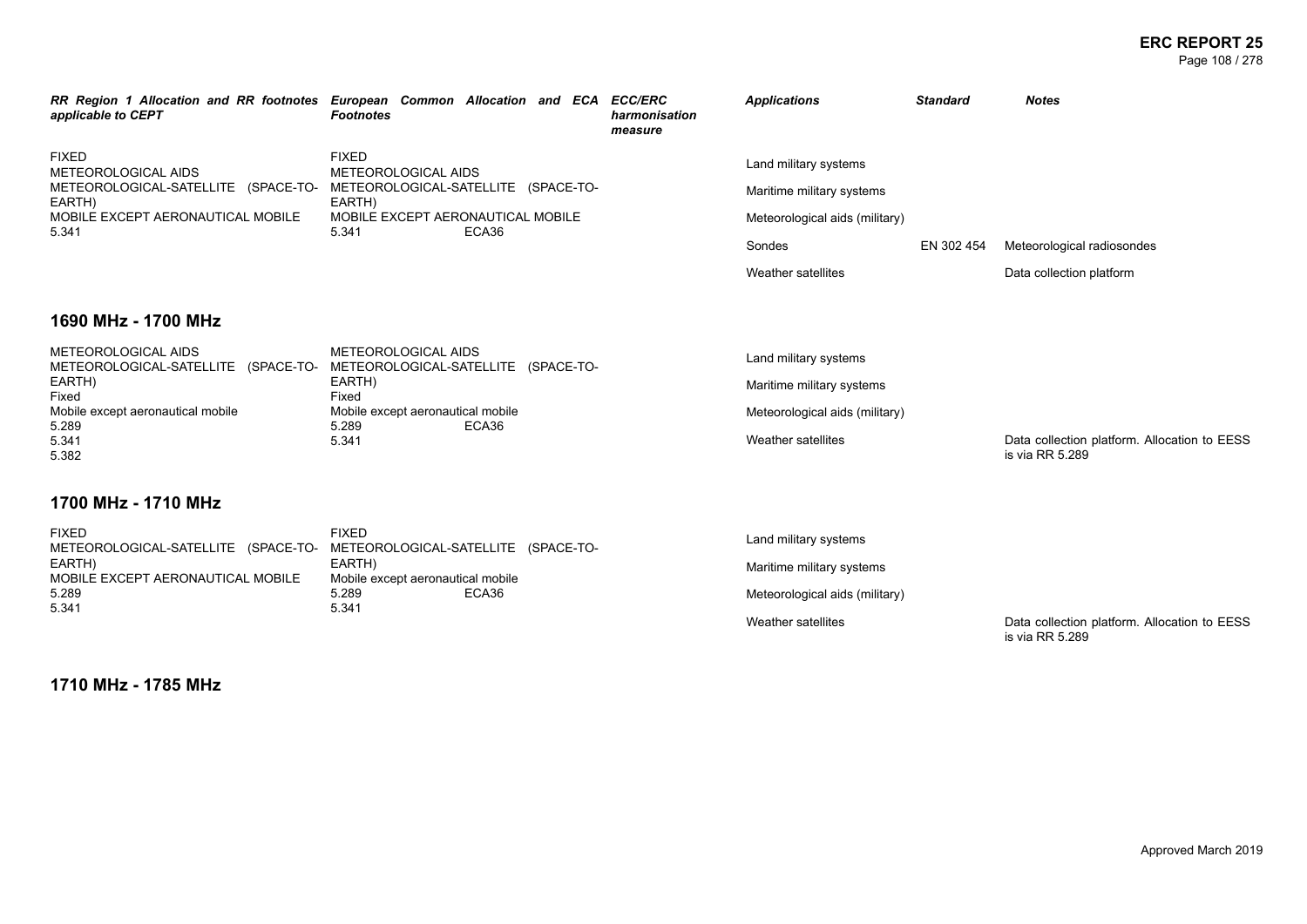### **ERC REPORT 25** Page 109 / 278

| RR Region 1 Allocation and RR footnotes European Common Allocation and ECA<br>applicable to CEPT | <b>Footnotes</b>                                |       |  | <b>ECC/ERC</b><br>harmonisation<br>measure         | <b>Applications</b>       | <b>Standard</b>                        | <b>Notes</b>                                                                                                                      |
|--------------------------------------------------------------------------------------------------|-------------------------------------------------|-------|--|----------------------------------------------------|---------------------------|----------------------------------------|-----------------------------------------------------------------------------------------------------------------------------------|
| <b>FIXED</b><br>MOBILE 5.384A<br>5.149<br>5.341                                                  | <b>FIXED</b><br>MOBILE 5.384A<br>5.149<br>5.341 | ECA29 |  | ECC/REC/(05)08<br>ECC/REC/(08)02<br>ERC/DEC/(95)03 | <b>GSM</b>                | EN 301 502<br>EN 301 511<br>EN 303 609 |                                                                                                                                   |
| 5.385<br>5.386<br>5.387                                                                          | 5.385                                           |       |  | ECC/DEC/(06)13<br>ECC/REC/(08)02                   | IMT                       | EN 301 908                             |                                                                                                                                   |
|                                                                                                  |                                                 |       |  | ECC/DEC/(06)07                                     | <b>MCA</b>                | EN 302 480                             |                                                                                                                                   |
|                                                                                                  |                                                 |       |  | ECC/DEC/(08)08                                     | <b>MCV</b>                |                                        |                                                                                                                                   |
|                                                                                                  |                                                 |       |  |                                                    | Radio astronomy           |                                        | Spectral line observations (e.g. hydroxyl line),<br><b>VLBI</b>                                                                   |
| 1785 MHz - 1800 MHz                                                                              |                                                 |       |  |                                                    |                           |                                        |                                                                                                                                   |
| <b>FIXED</b><br>MOBILE 5.384A<br>5.386<br>5.387                                                  | <b>FIXED</b><br><b>MOBILE</b>                   | ECA36 |  |                                                    |                           |                                        | This band is identified for IMT in the RRs, but<br>within CEPT this band is not planned for the<br>harmonised introduction of IMT |
|                                                                                                  |                                                 |       |  |                                                    | Land military systems     |                                        |                                                                                                                                   |
|                                                                                                  |                                                 |       |  |                                                    | Land mobile               |                                        | Mobile applications                                                                                                               |
|                                                                                                  |                                                 |       |  | <b>ERC/REC 25-10</b><br><b>ERC/REC 70-03</b>       | Radio microphones and ALD | EN 300 422                             | Within the band 1785-1804.8 MHz                                                                                                   |
| 1800 MHz - 1805 MHz                                                                              |                                                 |       |  |                                                    |                           |                                        |                                                                                                                                   |
| <b>FIXED</b><br>MOBILE 5.384A<br>5.386                                                           | <b>MOBILE</b><br>Fixed                          | ECA36 |  |                                                    |                           |                                        | This band is identified for IMT in the RRs, but<br>within CEPT this band is not planned for the<br>harmonized introduction of IMT |
|                                                                                                  |                                                 |       |  |                                                    | Land military systems     |                                        |                                                                                                                                   |
|                                                                                                  |                                                 |       |  | <b>ERC/REC 25-10</b><br><b>ERC/REC 70-03</b>       | Radio microphones and ALD | EN 300 422                             | Within the band 1785-1804.8 MHz                                                                                                   |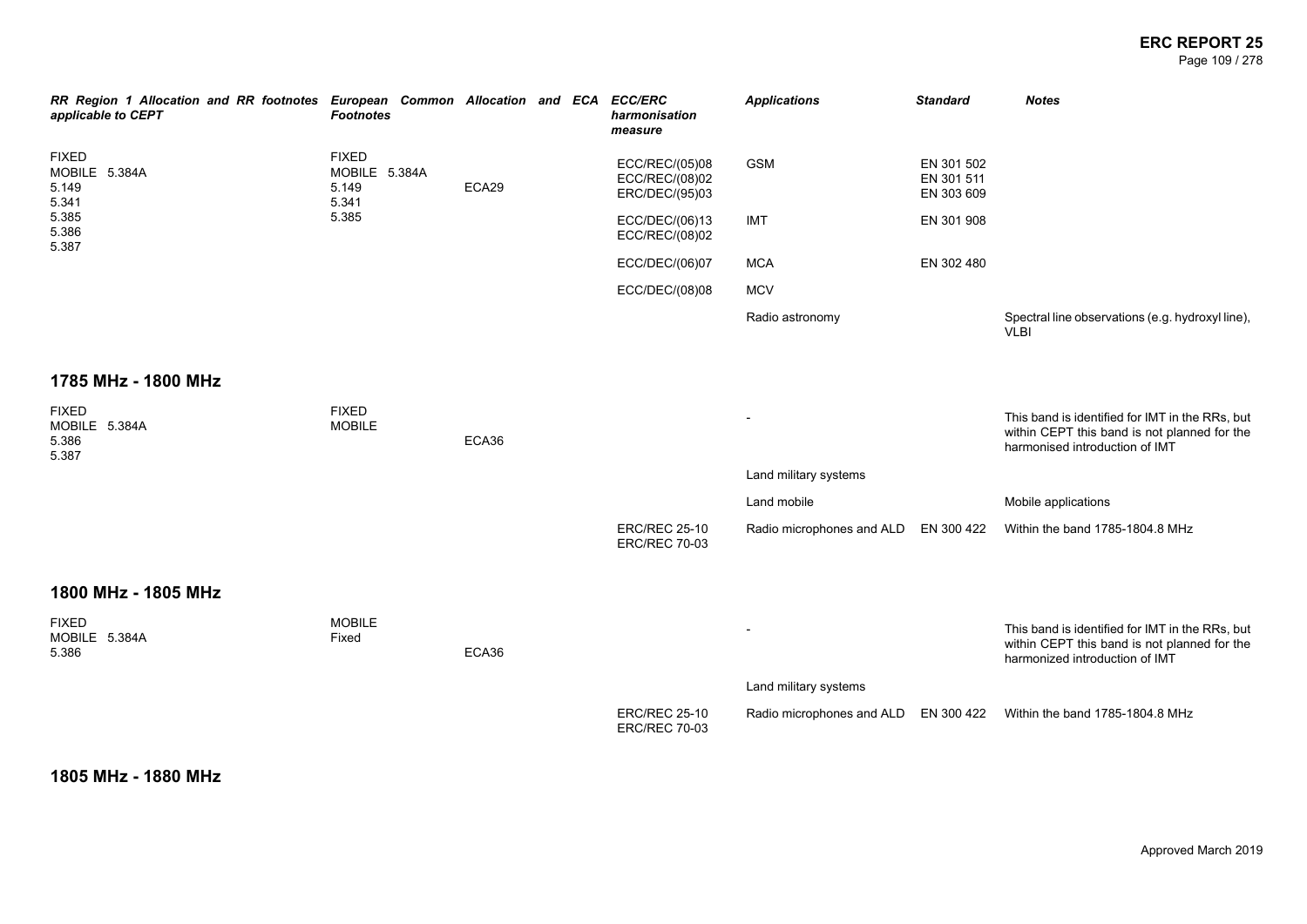### **ERC REPORT 25** Page 110 / 278

| RR Region 1 Allocation and RR footnotes European Common Allocation and ECA ECC/ERC<br>applicable to CEPT | <b>Footnotes</b>                |       |  | harmonisation<br>measure                           | <b>Applications</b> | <b>Standard</b>                        | <b>Notes</b>                                                       |
|----------------------------------------------------------------------------------------------------------|---------------------------------|-------|--|----------------------------------------------------|---------------------|----------------------------------------|--------------------------------------------------------------------|
| <b>FIXED</b><br>MOBILE 5.384A<br>5.386                                                                   | <b>FIXED</b><br>MOBILE 5.384A   | ECA29 |  | ECC/REC/(05)08<br>ECC/REC/(08)02<br>ERC/DEC/(95)03 | <b>GSM</b>          | EN 301 502<br>EN 301 511<br>EN 303 609 |                                                                    |
|                                                                                                          |                                 |       |  | ECC/DEC/(06)13<br>ECC/REC/(08)02                   | <b>IMT</b>          | EN 301 908                             |                                                                    |
|                                                                                                          |                                 |       |  | ECC/DEC/(06)07                                     | <b>MCA</b>          | EN 302 480                             |                                                                    |
|                                                                                                          |                                 |       |  | ECC/DEC/(08)08                                     | <b>MCV</b>          |                                        |                                                                    |
| 1880 MHz - 1885 MHz                                                                                      |                                 |       |  |                                                    |                     |                                        |                                                                    |
| <b>FIXED</b><br>MOBILE 5.384A                                                                            | MOBILE 5.384A<br>Fixed          |       |  | ERC/DEC/(94)03<br><b>ERC/REC 70-03</b>             | <b>DECT</b>         | EN 300 700<br>EN 301 406<br>EN 301 908 |                                                                    |
| 1885 MHz - 1900 MHz                                                                                      |                                 |       |  |                                                    |                     |                                        |                                                                    |
| <b>FIXED</b><br>MOBILE 5.388A 5.388B<br>5.388                                                            | MOBILE 5.388A<br>Fixed<br>5.388 |       |  | ERC/DEC/(94)03<br><b>ERC/REC 70-03</b>             | <b>DECT</b>         | EN 300 700<br>EN 301 406<br>EN 301 908 |                                                                    |
| 1900 MHz - 1930 MHz                                                                                      |                                 |       |  |                                                    |                     |                                        |                                                                    |
| <b>FIXED</b><br>MOBILE 5.388A 5.388B<br>5.388                                                            | MOBILE 5.388A<br>Fixed<br>5.388 | ECA29 |  |                                                    |                     |                                        | This band can also be used by fixed service<br>on a national basis |
|                                                                                                          |                                 |       |  | ECC/DEC/(06)07                                     | <b>MCA</b>          |                                        | Within the band 1920-1980 MHz                                      |
|                                                                                                          |                                 |       |  | ECC/DEC/(08)08                                     | <b>MCV</b>          |                                        | Within the band 1920-1980 MHz                                      |
|                                                                                                          |                                 |       |  | ECC/DEC/(06)01<br>ERC/REC/(01)01                   | <b>MFCN</b>         | EN 301 908                             | Within the band 1920-1980 MHz                                      |
|                                                                                                          |                                 |       |  |                                                    |                     |                                        |                                                                    |

**1930 MHz - 1970 MHz**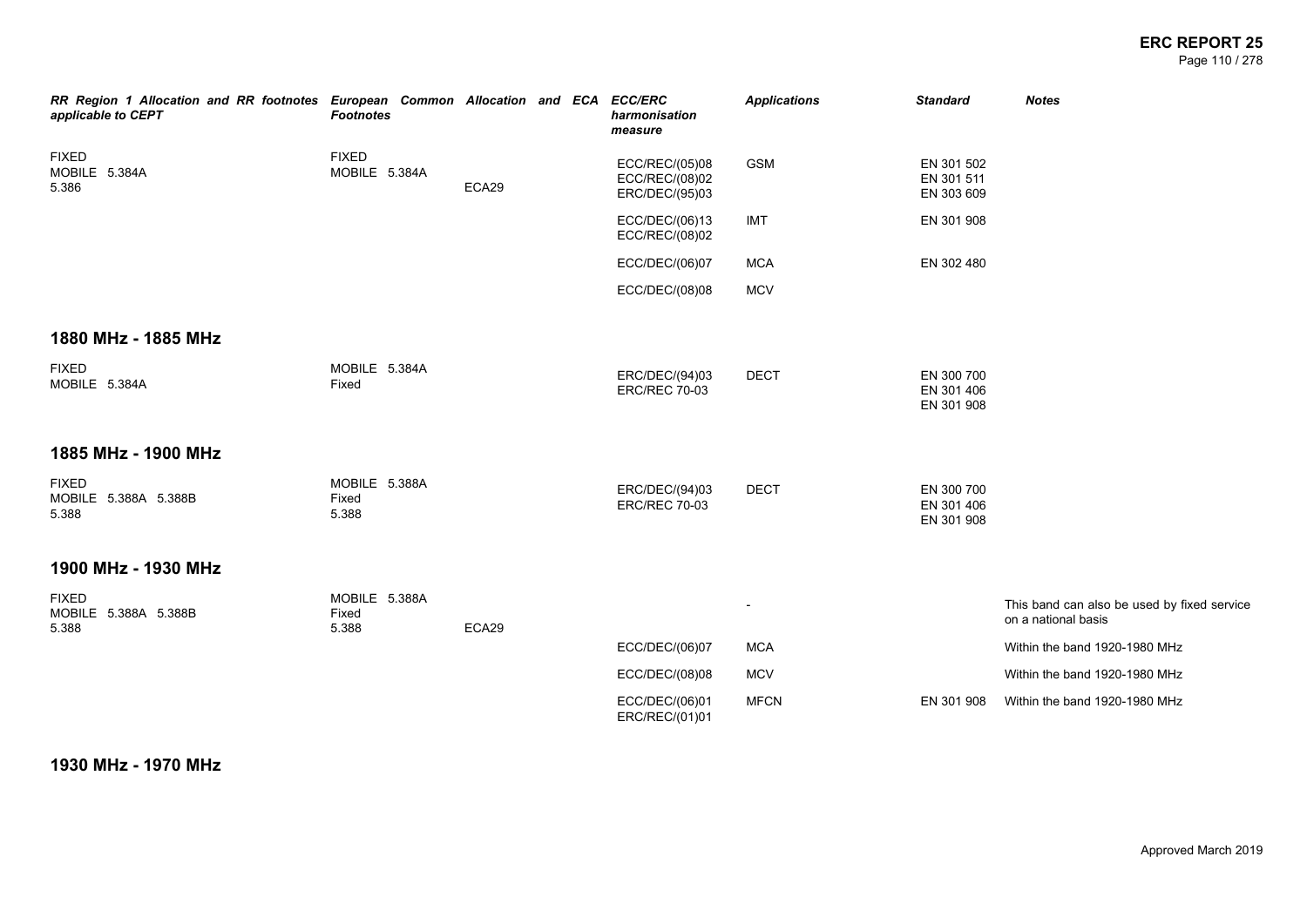### **ERC REPORT 25** Page 111 / 278

| RR Region 1 Allocation and RR footnotes European Common Allocation and ECA ECC/ERC<br>applicable to CEPT | <b>Footnotes</b>                            |                  | harmonisation<br>measure         | <b>Applications</b>       | <b>Standard</b>                        | <b>Notes</b>                                                                                              |
|----------------------------------------------------------------------------------------------------------|---------------------------------------------|------------------|----------------------------------|---------------------------|----------------------------------------|-----------------------------------------------------------------------------------------------------------|
| <b>FIXED</b><br>MOBILE 5.388A 5.388B<br>5.388                                                            | MOBILE 5.388A<br>Fixed<br>5.388             | ECA29            |                                  | $\overline{\phantom{a}}$  |                                        | This band can also be used by fixed service<br>on a national basis                                        |
|                                                                                                          |                                             |                  | ECC/DEC/(06)07                   | <b>MCA</b>                |                                        | Within the band 1920-1980 MHz                                                                             |
|                                                                                                          |                                             |                  | ECC/DEC/(08)08                   | <b>MCV</b>                |                                        | Within the band 1920-1980 MHz                                                                             |
|                                                                                                          |                                             |                  | ECC/DEC/(06)01<br>ERC/REC/(01)01 | <b>MFCN</b>               | EN 301 908                             | Within the band 1920-1980 MHz                                                                             |
| 1970 MHz - 1980 MHz                                                                                      |                                             |                  |                                  |                           |                                        |                                                                                                           |
| <b>FIXED</b><br>MOBILE 5.388A 5.388B<br>5.388                                                            | MOBILE 5.388A<br>Fixed<br>5.388             | ECA29            |                                  |                           |                                        | This band can also be used by fixed service<br>on a national basis                                        |
|                                                                                                          |                                             |                  | ECC/DEC/(06)07                   | <b>MCA</b>                |                                        | Within the band 1920-1980 MHz                                                                             |
|                                                                                                          |                                             |                  | ECC/DEC/(08)08                   | <b>MCV</b>                |                                        | Within the band 1920-1980 MHz                                                                             |
|                                                                                                          |                                             |                  | ECC/DEC/(06)01<br>ERC/REC/(01)01 | <b>MFCN</b>               | EN 301 908                             | Within the band 1920-1980 MHz                                                                             |
| 1980 MHz - 2010 MHz                                                                                      |                                             |                  |                                  |                           |                                        |                                                                                                           |
| <b>FIXED</b><br><b>MOBILE</b><br>MOBILE-SATELLITE<br>(EARTH-TO-SPACE)                                    | <b>MOBILE</b><br>MOBILE-SATELLITE<br>5.351A | (EARTH-TO-SPACE) |                                  |                           |                                        | This band can also be used by fixed service<br>on a national basis                                        |
| 5.351A<br>5.388<br>5.389A<br>5.389B<br>5.389F                                                            | 5.388<br>5.389A                             |                  | ECC/DEC/(06)09<br>ECC/DEC/(06)10 | <b>MSS Earth stations</b> | EN 301 442<br>EN 301 473<br>EN 302 574 | The mobile satellite systems using this band<br>may incorporate a complementary Ground<br>Component (CGC) |
| 2010 MHz - 2025 MHz                                                                                      |                                             |                  |                                  |                           |                                        |                                                                                                           |
| <b>FIXED</b><br>MOBILE 5.388A 5.388B<br>5.388                                                            | <b>MOBILE</b><br>Fixed                      |                  |                                  |                           |                                        | This band can also be used by fixed service<br>on a national basis                                        |
|                                                                                                          |                                             |                  | <b>ERC/REC 25-10</b>             | <b>PMSE</b>               | EN 302 064                             | Portable or mobile wireless video links and<br>cordless cameras                                           |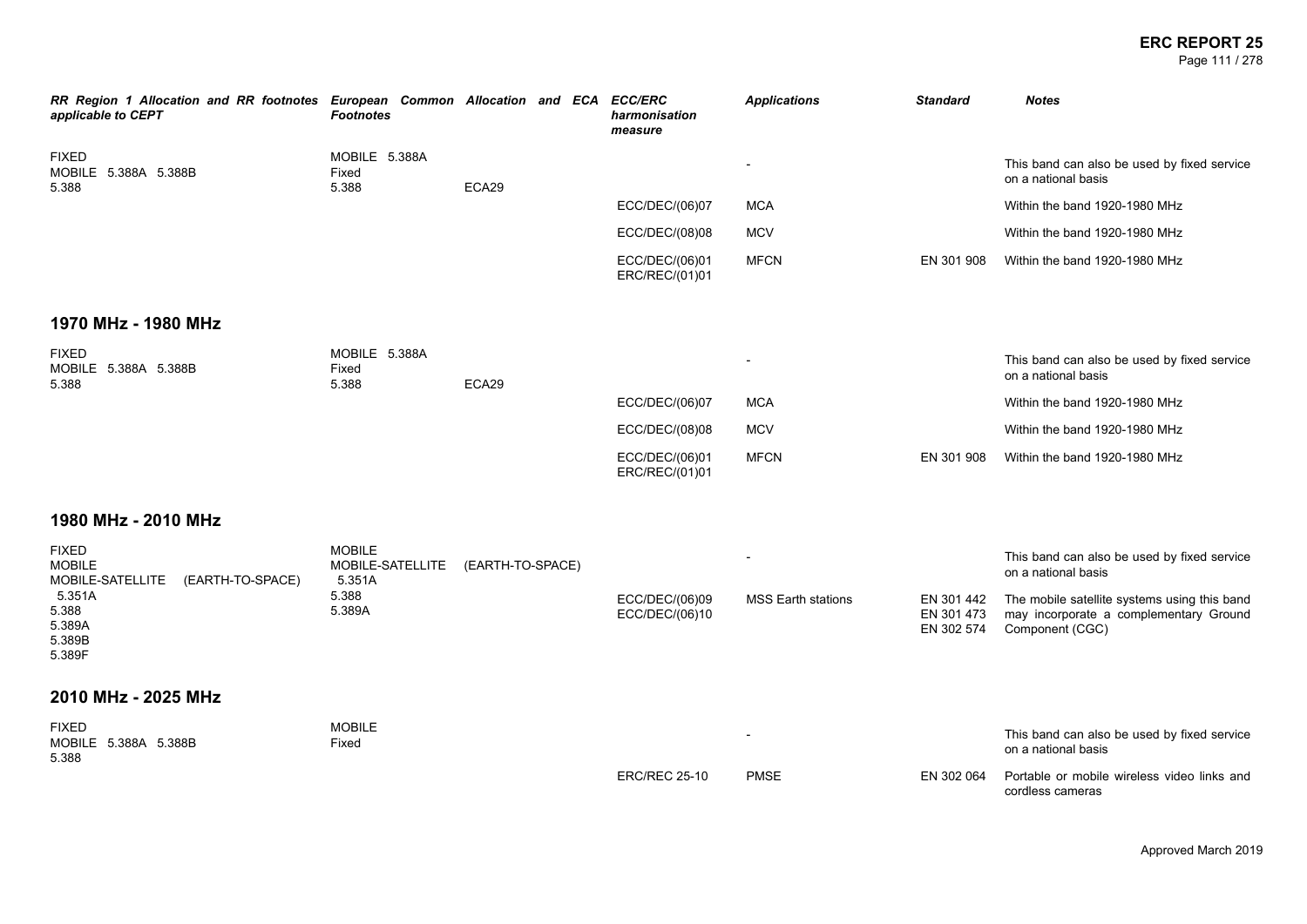### **ERC REPORT 25** Page 112 / 278

| RR Region 1 Allocation and RR footnotes European Common Allocation and ECA ECC/ERC<br>applicable to CEPT                                                                                                                                                                                                                                                                                | <b>Footnotes</b>                                                  |                                                         | harmonisation<br>measure          | <b>Applications</b>                                                                                         | <b>Standard</b>          | <b>Notes</b>                                                                                                                                         |
|-----------------------------------------------------------------------------------------------------------------------------------------------------------------------------------------------------------------------------------------------------------------------------------------------------------------------------------------------------------------------------------------|-------------------------------------------------------------------|---------------------------------------------------------|-----------------------------------|-------------------------------------------------------------------------------------------------------------|--------------------------|------------------------------------------------------------------------------------------------------------------------------------------------------|
| 2025 MHz - 2110 MHz                                                                                                                                                                                                                                                                                                                                                                     |                                                                   |                                                         |                                   |                                                                                                             |                          |                                                                                                                                                      |
| EARTH EXPLORATION-SATELLITE (EARTH- EARTH EXPLORATION-SATELLITE (EARTH-<br>TO-SPACE) (SPACE-TO-SPACE)<br><b>FIXED</b><br><b>FIXED</b><br>MOBILE 5.391<br>MOBILE 5.391<br>SPACE OPERATION<br>(EARTH-TO-SPACE)<br>SPACE<br>(SPACE-TO-SPACE)<br>(SPACE-TO-SPACE)<br><b>RESEARCH</b><br>SPACE<br><b>SPACE</b><br>(EARTH-TO-SPACE)<br>(SPACE-TO-SPACE)<br>(SPACE-TO-SPACE)<br>5.392<br>5.392 | TO-SPACE) (SPACE-TO-SPACE)<br><b>OPERATION</b><br><b>RESEARCH</b> | (EARTH-TO-SPACE)<br>(EARTH-TO-SPACE)<br>ECA16A<br>ECA36 | T/R 13-01<br><b>ERC/REC 25-10</b> | Aeronautical military systems<br>Fixed<br>Land military systems<br>Maritime military systems<br><b>PMSE</b> | EN 302 217<br>EN 302 064 | Portable or mobile wireless video and<br>cordless cameras                                                                                            |
|                                                                                                                                                                                                                                                                                                                                                                                         |                                                                   |                                                         |                                   | Space research<br>Telemetry/Telecommand<br>(military)                                                       |                          | Satellite payload and platform telecommand                                                                                                           |
| 2110 MHz - 2120 MHz                                                                                                                                                                                                                                                                                                                                                                     |                                                                   |                                                         |                                   |                                                                                                             |                          |                                                                                                                                                      |
| <b>FIXED</b><br>MOBILE 5.388A 5.388B<br>SPACE RESEARCH (DEEP SPACE) (EARTH- TO-SPACE)<br>TO-SPACE)                                                                                                                                                                                                                                                                                      | MOBILE 5.388A<br>Fixed<br>5.388                                   | SPACE RESEARCH (DEEP SPACE) (EARTH-<br>ECA29            |                                   |                                                                                                             |                          | Satellite payload and platform telecommand<br>for space research (deep space). This band<br>can also be used by fixed service on a<br>national basis |
| 5.388                                                                                                                                                                                                                                                                                                                                                                                   |                                                                   |                                                         | ECC/DEC/(06)07                    | <b>MCA</b>                                                                                                  |                          | Within the band 2110-2170 MHz                                                                                                                        |
|                                                                                                                                                                                                                                                                                                                                                                                         |                                                                   |                                                         | ECC/DEC/(08)08                    | <b>MCV</b>                                                                                                  |                          | Within the band 2110-2170 MHz                                                                                                                        |
|                                                                                                                                                                                                                                                                                                                                                                                         |                                                                   |                                                         | ECC/DEC/(06)01<br>ERC/REC/(01)01  | <b>MFCN</b>                                                                                                 | EN 301 908               | Within the band 2110-2170 MHz                                                                                                                        |
| 2120 MHz - 2170 MHz                                                                                                                                                                                                                                                                                                                                                                     |                                                                   |                                                         |                                   |                                                                                                             |                          |                                                                                                                                                      |
| <b>FIXED</b>                                                                                                                                                                                                                                                                                                                                                                            | MOBILE 5.388A                                                     |                                                         |                                   |                                                                                                             |                          | This band can also be used by fixed service                                                                                                          |

| <b>FIAEU</b><br>MOBILE 5.388A 5.388B<br>5.388 | <b>IVIUDILE U.JOOA</b><br>Fixed<br>5.388 | ECA29 |                                  | $\overline{\phantom{0}}$ |            | This band can also be used by fixed service<br>on a national basis |
|-----------------------------------------------|------------------------------------------|-------|----------------------------------|--------------------------|------------|--------------------------------------------------------------------|
|                                               |                                          |       | ECC/DEC/(06)07                   | MCA                      |            | Within the band 2110-2170 MHz                                      |
|                                               |                                          |       | ECC/DEC/(08)08                   | <b>MCV</b>               |            | Within the band 2110-2170 MHz                                      |
|                                               |                                          |       | ECC/DEC/(06)01<br>ERC/REC/(01)01 | MFCN                     | EN 301 908 | Within the band 2110-2170 MHz                                      |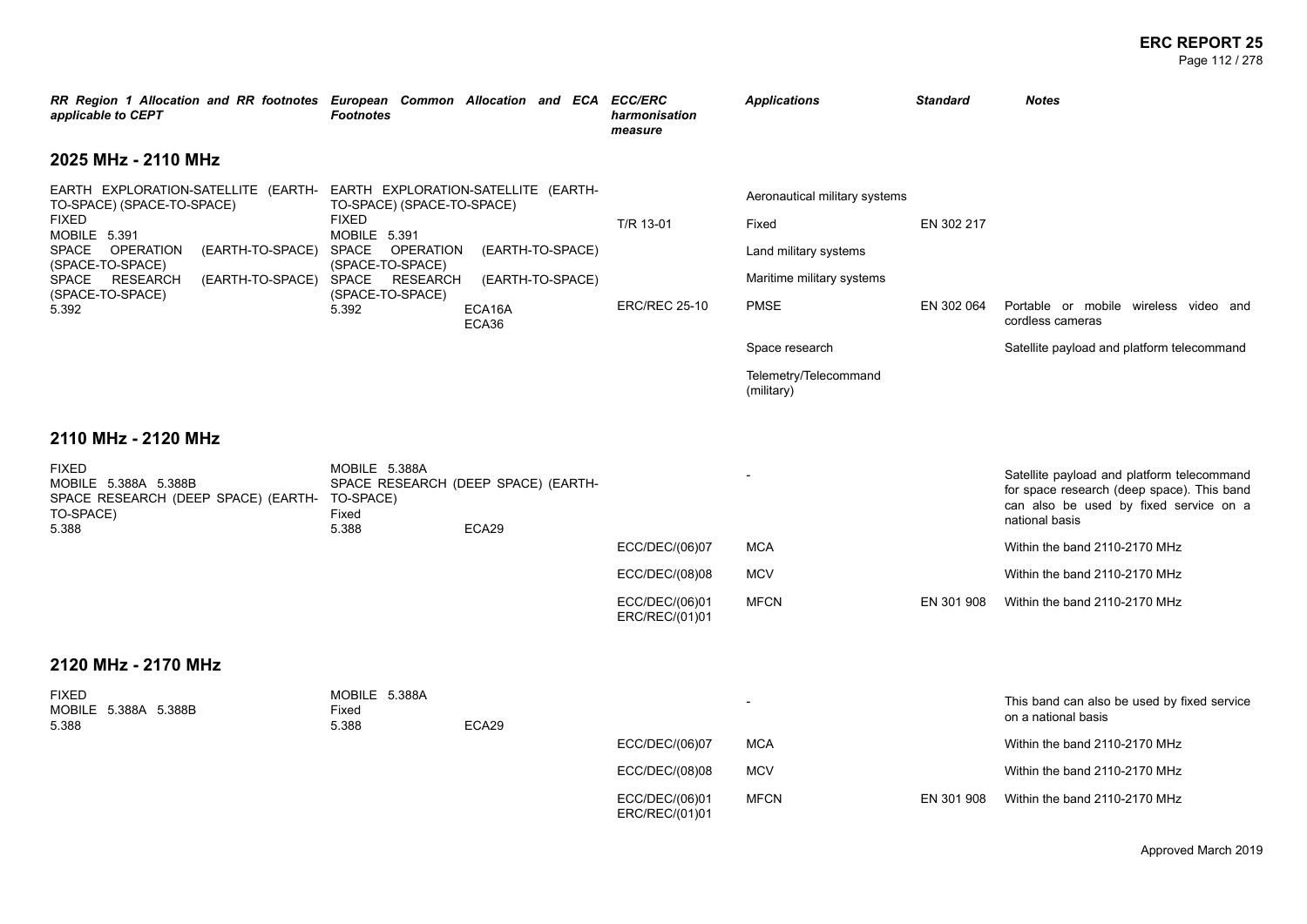### **ERC REPORT 25** Page 113 / 278

| RR Region 1 Allocation and RR footnotes European Common Allocation and ECA ECC/ERC<br>applicable to CEPT                                                                                                                                                                                       | <b>Footnotes</b>                                  |                                     | harmonisation<br>measure                           | <b>Applications</b>                 | <b>Standard</b>                        | <b>Notes</b>                                                                                                               |
|------------------------------------------------------------------------------------------------------------------------------------------------------------------------------------------------------------------------------------------------------------------------------------------------|---------------------------------------------------|-------------------------------------|----------------------------------------------------|-------------------------------------|----------------------------------------|----------------------------------------------------------------------------------------------------------------------------|
| 2170 MHz - 2200 MHz                                                                                                                                                                                                                                                                            |                                                   |                                     |                                                    |                                     |                                        |                                                                                                                            |
| <b>FIXED</b><br><b>MOBILE</b><br>MOBILE-SATELLITE<br>(SPACE-TO-EARTH)                                                                                                                                                                                                                          | <b>MOBILE</b><br>MOBILE-SATELLITE<br>5.351A       | (SPACE-TO-EARTH)                    |                                                    |                                     |                                        | This band can also be used by fixed service<br>on a national basis                                                         |
| 5.351A<br>5.388<br>5.389A<br>5.389F                                                                                                                                                                                                                                                            | 5.388<br>5.389A                                   |                                     | ECC/DEC/(06)09<br>ECC/DEC/(06)10<br>ECC/REC/(10)01 | <b>MSS Earth stations</b>           | EN 301 442<br>EN 301 473<br>EN 302 574 | The mobile satellite systems using this band<br>may incorporate a Complementary Ground<br>Component (CGC)                  |
| 2200 MHz - 2290 MHz                                                                                                                                                                                                                                                                            |                                                   |                                     |                                                    |                                     |                                        |                                                                                                                            |
| EARTH EXPLORATION-SATELLITE (SPACE- EARTH EXPLORATION-SATELLITE (SPACE-<br>TO-EARTH) (SPACE-TO-SPACE)                                                                                                                                                                                          | TO-EARTH) (SPACE-TO-SPACE)                        |                                     |                                                    | Aeronautical military systems       |                                        |                                                                                                                            |
| <b>FIXED</b><br><b>FIXED</b><br>MOBILE 5.391<br>MOBILE 5.391<br>SPACE<br><b>OPERATION</b><br>(SPACE-TO-EARTH) SPACE<br><b>OPERATION</b><br>(SPACE-TO-SPACE)<br>(SPACE-TO-SPACE)<br>SPACE RESEARCH<br>(SPACE-TO-EARTH) SPACE RESEARCH<br>(SPACE-TO-SPACE)<br>(SPACE-TO-SPACE)<br>5.392<br>5.392 |                                                   | T/R 13-01                           | Fixed                                              | EN 302 217                          |                                        |                                                                                                                            |
|                                                                                                                                                                                                                                                                                                | (SPACE-TO-EARTH)                                  |                                     | Land military systems                              |                                     |                                        |                                                                                                                            |
|                                                                                                                                                                                                                                                                                                |                                                   | (SPACE-TO-EARTH)                    |                                                    | Maritime military systems           |                                        |                                                                                                                            |
|                                                                                                                                                                                                                                                                                                |                                                   | ECA16A<br>ECA36                     | <b>ERC/REC 25-10</b>                               | <b>PMSE</b>                         | EN 302 064                             | Portable or mobile wireless video and<br>cordless cameras                                                                  |
|                                                                                                                                                                                                                                                                                                |                                                   |                                     |                                                    | Radio astronomy                     |                                        | Continuum observations, VLBI (used by<br>SRS)                                                                              |
|                                                                                                                                                                                                                                                                                                |                                                   |                                     | ECC/REC/(10)01                                     | Space research                      |                                        | EESS Satellite<br>payload and<br>platform<br>telemetry                                                                     |
|                                                                                                                                                                                                                                                                                                |                                                   |                                     |                                                    | Telemetry/Telecommand<br>(military) |                                        |                                                                                                                            |
| 2290 MHz - 2300 MHz                                                                                                                                                                                                                                                                            |                                                   |                                     |                                                    |                                     |                                        |                                                                                                                            |
| <b>FIXED</b><br>MOBILE EXCEPT AERONAUTICAL MOBILE                                                                                                                                                                                                                                              | <b>FIXED</b><br>MOBILE EXCEPT AERONAUTICAL MOBILE |                                     |                                                    | Land mobile                         |                                        | Mobile applications                                                                                                        |
| SPACE RESEARCH (DEEP SPACE) (SPACE-<br>TO-EARTH)                                                                                                                                                                                                                                               | TO-EARTH)                                         | SPACE RESEARCH (DEEP SPACE) (SPACE- | <b>ERC/REC 25-10</b>                               | <b>PMSE</b>                         | EN 302 064                             | Portable or mobile wireless video and<br>cordless cameras                                                                  |
|                                                                                                                                                                                                                                                                                                |                                                   |                                     |                                                    | Space research                      |                                        | Satellite payload and platform telemetry for<br>space research (deep space). Continuum<br>observations, VLBI (used by SRS) |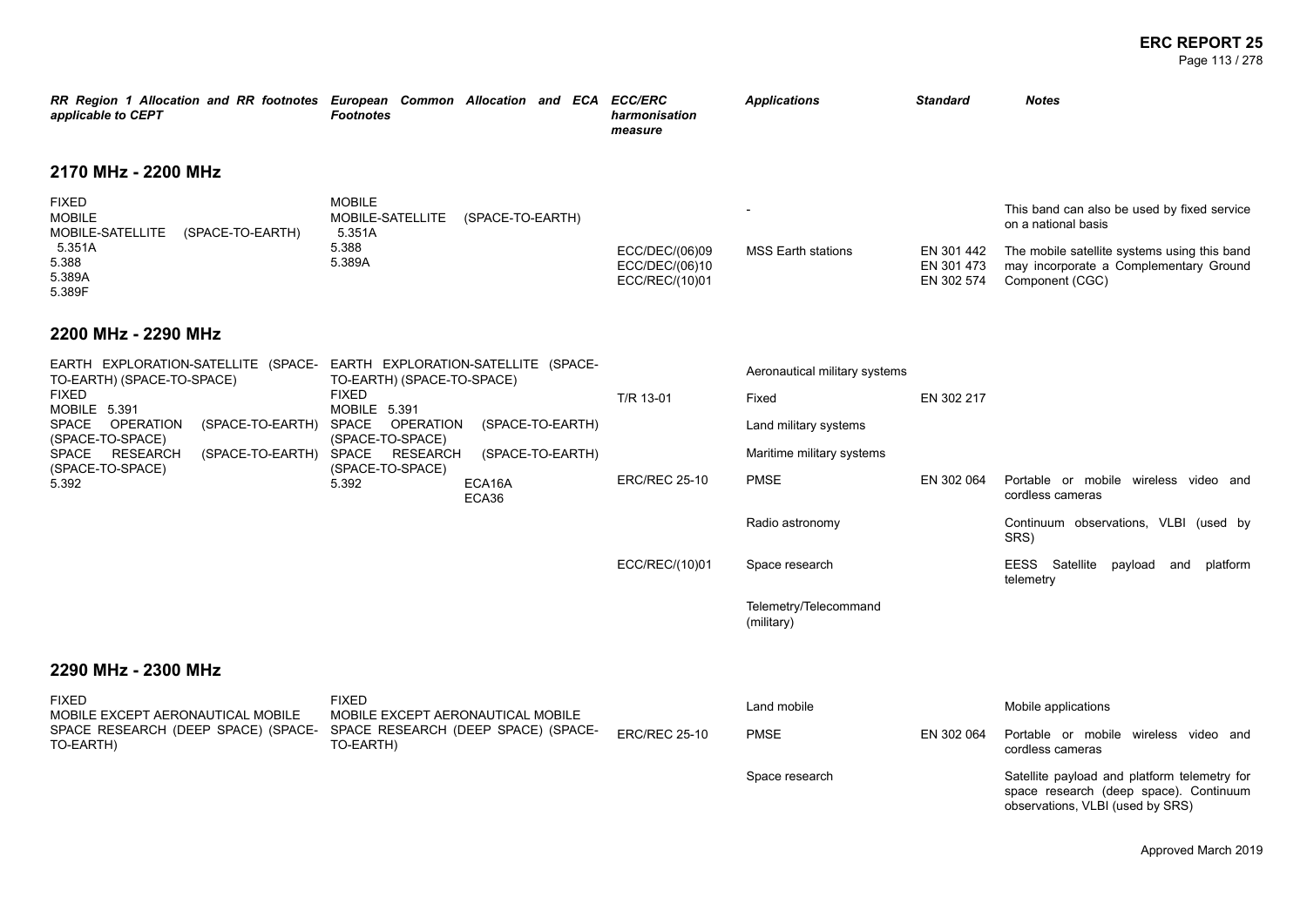### **ERC REPORT 25** Page 114 / 278

| RR Region 1 Allocation and RR footnotes<br>applicable to CEPT | European Common Allocation and ECA<br><b>Footnotes</b> |       |  | <b>ECC/ERC</b><br>harmonisation<br>measure | <b>Applications</b>                 | <b>Standard</b> | <b>Notes</b>                                                                 |
|---------------------------------------------------------------|--------------------------------------------------------|-------|--|--------------------------------------------|-------------------------------------|-----------------|------------------------------------------------------------------------------|
| 2300 MHz - 2400 MHz                                           |                                                        |       |  |                                            |                                     |                 |                                                                              |
| <b>FIXED</b><br>MOBILE 5.384A                                 | <b>FIXED</b><br>MOBILE 5.384A                          |       |  |                                            | Aeronautical military systems       |                 |                                                                              |
| Amateur<br>Radiolocation<br>5.395                             | Amateur<br>Radiolocation                               | ECA36 |  | <b>ERC/REC 62-02</b>                       | Aeronautical telemetry              |                 | Parts of the band are used for aeronautical<br>telemetry on a national basis |
|                                                               |                                                        |       |  |                                            | Amateur                             | EN 301 783      | Within the band 2300-2450 MHz                                                |
|                                                               |                                                        |       |  |                                            | Land military systems               |                 |                                                                              |
|                                                               |                                                        |       |  | ECC/DEC/(14)02<br>ECC/REC/(14)04           | <b>MFCN</b>                         | EN 301 908      | Shared use of spectrum envisaged                                             |
|                                                               |                                                        |       |  |                                            | Maritime military systems           |                 |                                                                              |
|                                                               |                                                        |       |  | <b>ERC/REC 25-10</b>                       | <b>PMSE</b>                         | EN 302 064      | Portable or mobile wireless video and<br>cordless cameras                    |
|                                                               |                                                        |       |  |                                            | Telemetry/Telecommand<br>(military) |                 |                                                                              |

### **2400 MHz - 2450 MHz**

| <b>FIXED</b><br><b>MOBILE</b>                     | <b>FIXED</b><br><b>MOBILE</b> |                      | Amateur                                          | EN 301 783 | Within the band 2300-2450 MHz                                |
|---------------------------------------------------|-------------------------------|----------------------|--------------------------------------------------|------------|--------------------------------------------------------------|
| Amateur<br>Radiolocation                          | Amateur<br>Amateur-Satellite  |                      | Amateur-satellite                                |            |                                                              |
| Radiolocation<br>5.150<br>5.282<br>5.150<br>5.282 |                               |                      | <b>ISM</b>                                       |            |                                                              |
|                                                   |                               | <b>ERC/REC 70-03</b> | Non-specific SRDs                                | EN 300 440 | Within the band 2400.0-2483.5 MHz                            |
|                                                   |                               | <b>ERC/REC 25-10</b> | <b>PMSE</b>                                      | EN 302 064 | Portable or mobile wireless<br>video and<br>cordless cameras |
|                                                   |                               | <b>ERC/REC 70-03</b> | <b>RFID</b>                                      | EN 300 440 | Within the band 2446-2454 MHz                                |
|                                                   |                               | <b>ERC/REC 70-03</b> | Radiodetermination<br>applications               | EN 300 440 | Within the band 2400.0-2483.5 MHz                            |
|                                                   |                               | <b>ERC/REC 70-03</b> | Wideband data transmission EN 300 328<br>systems |            | Within the band 2400-2483.5 MHz                              |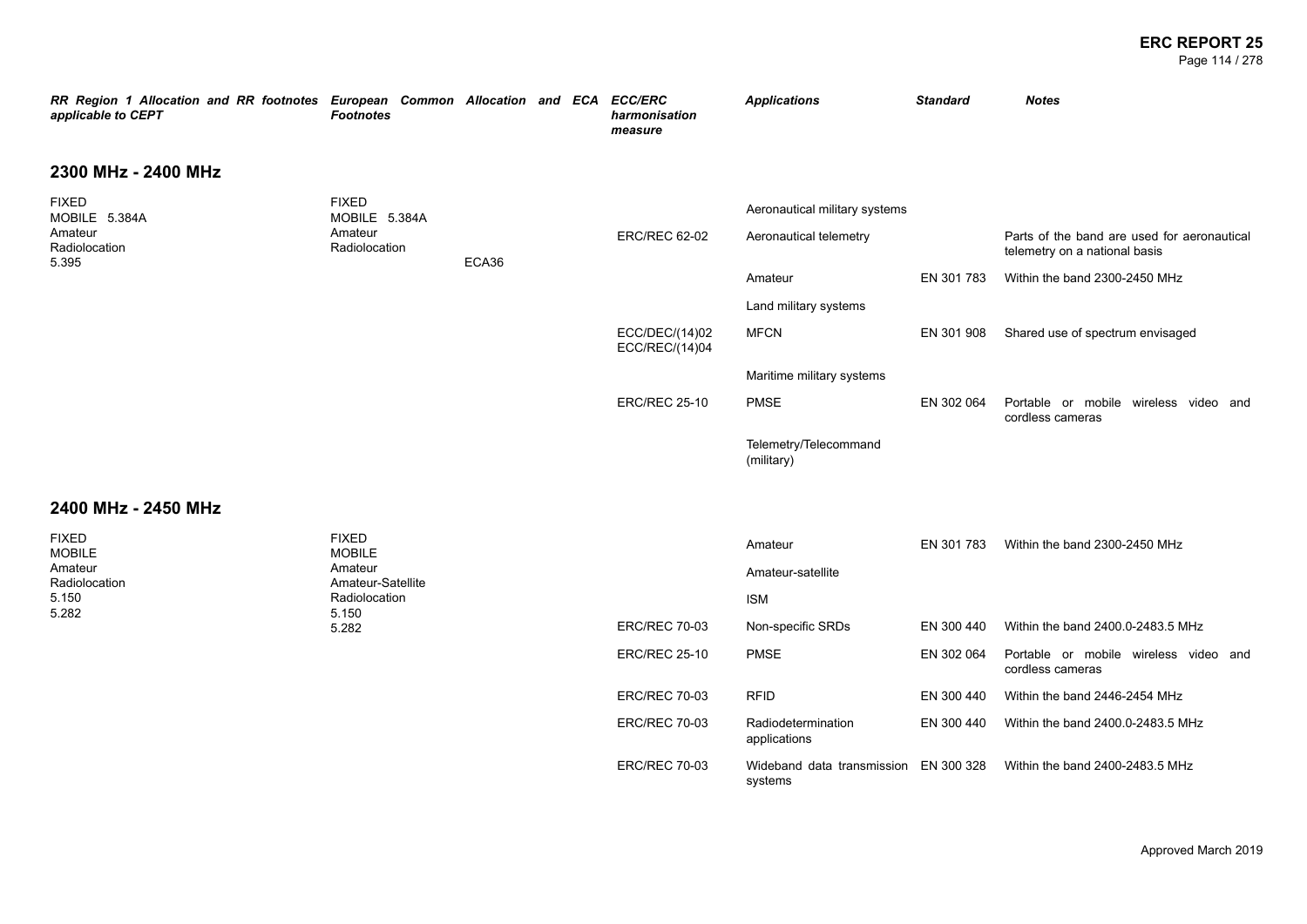#### **ERC REPORT 25** Page 115 / 278

| RR Region 1 Allocation and RR footnotes European Common Allocation and ECA ECC/ERC<br>applicable to CEPT | <b>Footnotes</b>              |  |  | harmonisation<br>measure | <b>Applications</b>                              | <b>Standard</b> | <b>Notes</b>                                              |
|----------------------------------------------------------------------------------------------------------|-------------------------------|--|--|--------------------------|--------------------------------------------------|-----------------|-----------------------------------------------------------|
| 2450 MHz - 2483.5 MHz                                                                                    |                               |  |  |                          |                                                  |                 |                                                           |
| <b>FIXED</b><br><b>MOBILE</b>                                                                            | <b>FIXED</b><br><b>MOBILE</b> |  |  |                          | <b>ISM</b>                                       |                 |                                                           |
| Radiolocation<br>5.150                                                                                   | 5.150                         |  |  | <b>ERC/REC 70-03</b>     | Non-specific SRDs                                | EN 300 440      | Within the band 2400.0-2483.5 MHz                         |
|                                                                                                          |                               |  |  | <b>ERC/REC 25-10</b>     | <b>PMSE</b>                                      | EN 302 064      | Portable or mobile wireless video and<br>cordless cameras |
|                                                                                                          |                               |  |  | <b>ERC/REC 70-03</b>     | <b>RFID</b>                                      | EN 300 440      | Within the band 2446-2454 MHz                             |
|                                                                                                          |                               |  |  | <b>ERC/REC 70-03</b>     | Radiodetermination<br>applications               | EN 300 440      | Within the band 2400.0-2483.5 MHz                         |
|                                                                                                          |                               |  |  | <b>ERC/REC 70-03</b>     | Wideband data transmission EN 300 328<br>systems |                 | Within the band 2400-2483.5 MHz                           |
|                                                                                                          |                               |  |  |                          |                                                  |                 |                                                           |

## **2483.5 MHz - 2500 MHz**

| <b>FIXED</b><br><b>MOBILE</b><br>MOBILE-SATELLITE<br>(SPACE-TO-EARTH) | <b>FIXED</b><br><b>MOBILE</b><br>MOBILE-SATELLITE | (SPACE-TO-EARTH) | <b>ERC/REC 70-03</b> | Active medical implants      | EN 301 559               | Low Power Active Medical Implants and<br>associated peripherals |
|-----------------------------------------------------------------------|---------------------------------------------------|------------------|----------------------|------------------------------|--------------------------|-----------------------------------------------------------------|
| 5.351A                                                                | 5.351A                                            |                  |                      | IMT-2000 satellite component |                          |                                                                 |
| RADIODETERMINATION-SATELLITE (SPACE-<br>TO-EARTH) 5.398               | 5.150<br>5.399                                    |                  |                      | <b>ISM</b>                   |                          |                                                                 |
| Radiolocation 5.398A<br>5.150                                         | 5.402                                             |                  |                      | Land mobile                  |                          | Mobile applications                                             |
| 5.399<br>5.401                                                        |                                                   |                  | <b>ERC/REC 70-03</b> | <b>MBANS</b>                 | EN 303 203               |                                                                 |
| 5.402                                                                 |                                                   |                  | ECC/DEC/(09)02       | <b>MSS Earth stations</b>    | EN 301 441<br>EN 301 473 |                                                                 |
|                                                                       |                                                   |                  | <b>ERC/REC 25-10</b> | <b>PMSE</b>                  | EN 302 064               | Portable or mobile wireless video and<br>cordless cameras       |
| 2500 MHz - 2520 MHz                                                   |                                                   |                  |                      |                              |                          |                                                                 |

#### FIXED 5.410 MOBILE EXCEPT AERONAUTICAL MOBILE 5.384A 5.412 FIXED MOBILE EXCEPT AERONAUTICAL MOBILE 5.384A ECC/DEC/(08)08 MCV Within the bands 2500-2570 MHz and 2620-2690 MHz ECC/DEC/(05)05 ECC/REC/(11)05 MFCN EN 301 908 Within the band 2500-2690 MHz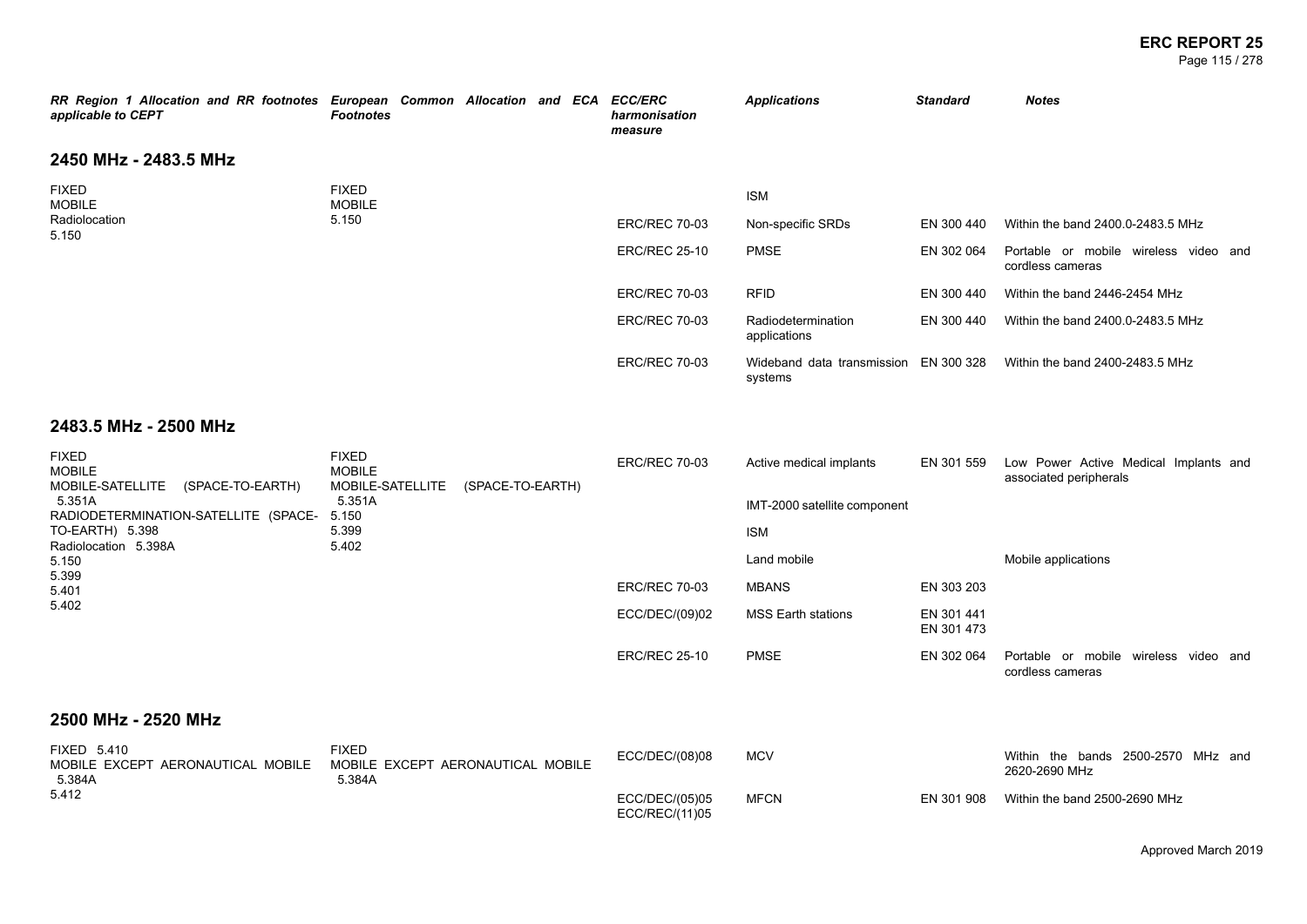### **ERC REPORT 25** Page 116 / 278

| applicable to CEPT                                                                     | RR Region 1 Allocation and RR footnotes European Common Allocation and ECA<br><b>Footnotes</b> | <b>ECC/ERC</b><br>harmonisation<br>measure | <b>Applications</b> | <b>Standard</b> | <b>Notes</b>                                        |
|----------------------------------------------------------------------------------------|------------------------------------------------------------------------------------------------|--------------------------------------------|---------------------|-----------------|-----------------------------------------------------|
| 2520 MHz - 2655 MHz                                                                    |                                                                                                |                                            |                     |                 |                                                     |
| BROADCASTING-SATELLITE 5.413 5.416<br>FIXED 5.410<br>MOBILE EXCEPT AERONAUTICAL MOBILE | <b>FIXED</b><br>MOBILE EXCEPT AERONAUTICAL MOBILE<br>5.384A                                    | ECC/DEC/(08)08                             | <b>MCV</b>          |                 | Within the bands 2500-2570 MHz and<br>2620-2690 MHz |
| 5.384A<br>5.339<br>5.403<br>5.412<br>5.418B<br>5.418C                                  | 5.339<br>ECA16<br>5.418B<br>5.418C                                                             | ECC/DEC/(05)05<br>ECC/REC/(11)05           | <b>MFCN</b>         | EN 301 908      | Within the band 2500-2690 MHz                       |
| 2655 MHz - 2670 MHz                                                                    |                                                                                                |                                            |                     |                 |                                                     |
| BROADCASTING-SATELLITE 5.208B 5.413<br>5.416<br>FIXED 5.410                            | <b>FIXED</b><br>MOBILE EXCEPT AERONAUTICAL MOBILE<br>5.384A                                    | ECC/DEC/(08)08                             | <b>MCV</b>          |                 | Within the bands 2500-2570 MHz and<br>2620-2690 MHz |
| MOBILE EXCEPT AERONAUTICAL MOBILE<br>5.384A<br>Earth Exploration-Satellite (passive)   | Earth Exploration-Satellite (passive)<br>Radio Astronomy<br>Space Research (passive)           | ECC/DEC/(05)05<br>ECC/REC/(11)05           | <b>MFCN</b>         | EN 301 908      | Within the band 2500-2690 MHz                       |
| Radio Astronomy<br>Space Research (passive)<br>5.149<br>5.412<br>5.420                 | ECA16<br>5.149<br>5.208B                                                                       |                                            | Radio astronomy     |                 | Continuum observations, VLBI                        |
| 2670 MHz - 2690 MHz                                                                    |                                                                                                |                                            |                     |                 |                                                     |
| FIXED 5.410<br>MOBILE EXCEPT AERONAUTICAL MOBILE<br>5.384A                             | <b>FIXED</b><br>MOBILE EXCEPT AERONAUTICAL MOBILE<br>5.384A                                    | ECC/DEC/(08)08                             | <b>MCV</b>          |                 | Within the bands 2500-2570 MHz and<br>2620-2690 MHz |
| Earth Exploration-Satellite (passive)<br>Radio Astronomy<br>Space Research (passive)   | Radio Astronomy<br>5.149                                                                       | ECC/DEC/(05)05<br>ECC/REC/(11)05           | <b>MFCN</b>         | EN 301 908      | Within the band 2500-2690 MHz                       |
| 5.149<br>5.412                                                                         |                                                                                                |                                            | Radio astronomy     |                 | Continuum observations, VLBI                        |

5.419

**2690 MHz - 2700 MHz**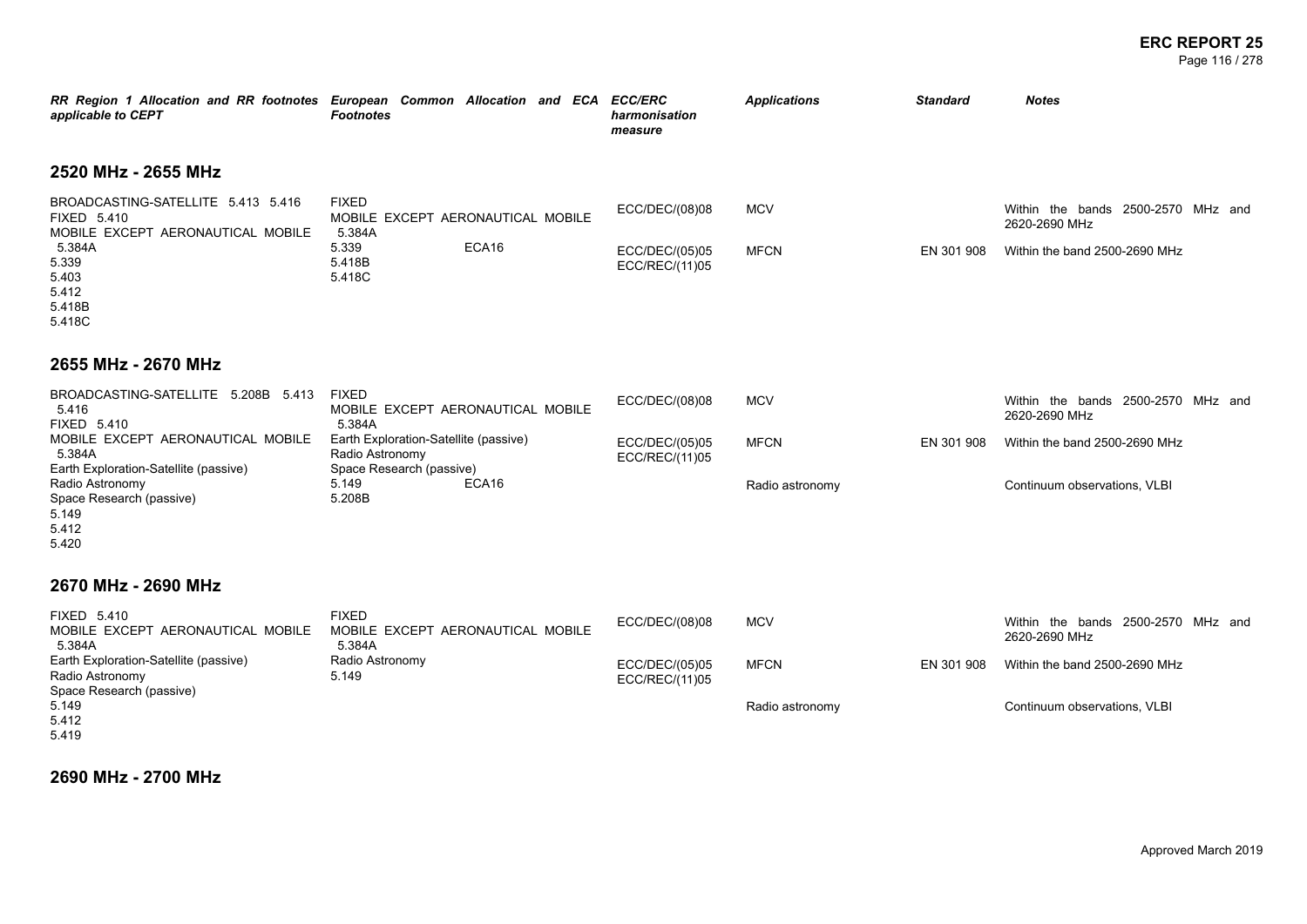### **ERC REPORT 25** Page 117 / 278

| RR Region 1 Allocation and RR footnotes European Common Allocation and ECA ECC/ERC<br>applicable to CEPT | <b>Footnotes</b>                                                | harmonisation<br>measure                           | <b>Applications</b>         | <b>Standard</b>          | <b>Notes</b>                                                                                          |
|----------------------------------------------------------------------------------------------------------|-----------------------------------------------------------------|----------------------------------------------------|-----------------------------|--------------------------|-------------------------------------------------------------------------------------------------------|
| EARTH EXPLORATION-SATELLITE (PASSIVE)<br>RADIO ASTRONOMY                                                 | EARTH EXPLORATION-SATELLITE (PASSIVE)<br>RADIO ASTRONOMY        |                                                    | Passive sensors (satellite) |                          |                                                                                                       |
| SPACE RESEARCH (PASSIVE)<br>5.340<br>5.422                                                               | SPACE RESEARCH (PASSIVE)<br>5.340                               |                                                    | Radio astronomy             |                          | Continuum observations, VLBI                                                                          |
| 2700 MHz - 2900 MHz                                                                                      |                                                                 |                                                    |                             |                          |                                                                                                       |
| AERONAUTICAL RADIONAVIGATION 5.337<br>Radiolocation                                                      | AERONAUTICAL RADIONAVIGATION 5.337<br>Radiolocation             | ECC/REC/(02)09                                     | Aeronautical navigation     |                          | Radar and navigation systems                                                                          |
| 5.423                                                                                                    | ECA36<br>5.423                                                  | <b>ERC/REC 25-10</b>                               | <b>PMSE</b>                 | EN 302 064               | Portable or mobile wireless video and<br>cordless cameras                                             |
|                                                                                                          |                                                                 |                                                    | Radiolocation (civil)       |                          |                                                                                                       |
|                                                                                                          |                                                                 |                                                    | Radiolocation (military)    |                          |                                                                                                       |
|                                                                                                          |                                                                 |                                                    | Weather radar               |                          |                                                                                                       |
| 2900 MHz - 3100 MHz                                                                                      |                                                                 |                                                    |                             |                          |                                                                                                       |
| RADIOLOCATION 5.424A<br>RADIONAVIGATION 5.426<br>5.425                                                   | RADIOLOCATION 5.424A<br>RADIONAVIGATION 5.426<br>ECA36<br>5.425 |                                                    | Radiolocation (civil)       | EN 302 248<br>EN 302 752 | Radar and navigation systems                                                                          |
| 5.427                                                                                                    | 5.427                                                           |                                                    | Radiolocation (military)    |                          |                                                                                                       |
| 3100 MHz - 3300 MHz                                                                                      |                                                                 |                                                    |                             |                          |                                                                                                       |
| <b>RADIOLOCATION</b><br>Earth Exploration-Satellite (active)                                             | <b>RADIOLOCATION</b><br>Earth Exploration-Satellite (active)    |                                                    | Active sensors (satellite)  |                          |                                                                                                       |
| Space Research (active)<br>5.149                                                                         | Space Research (active)<br>5.149<br>ECA36                       |                                                    | Radio astronomy             |                          | Spectral line observations (e.g. methine line)                                                        |
| 5.428                                                                                                    |                                                                 |                                                    | Radiolocation (civil)       |                          | Radars                                                                                                |
|                                                                                                          |                                                                 |                                                    | Radiolocation (military)    |                          |                                                                                                       |
|                                                                                                          |                                                                 | ECC/DEC/(06)04<br>ECC/REC/(11)09<br>ECC/REC/(11)10 | UWB applications            | EN 302 065               | Generic UWB. Location Tracking Type 2<br>(LT2). Location Application for Emergency<br>Services (LAES) |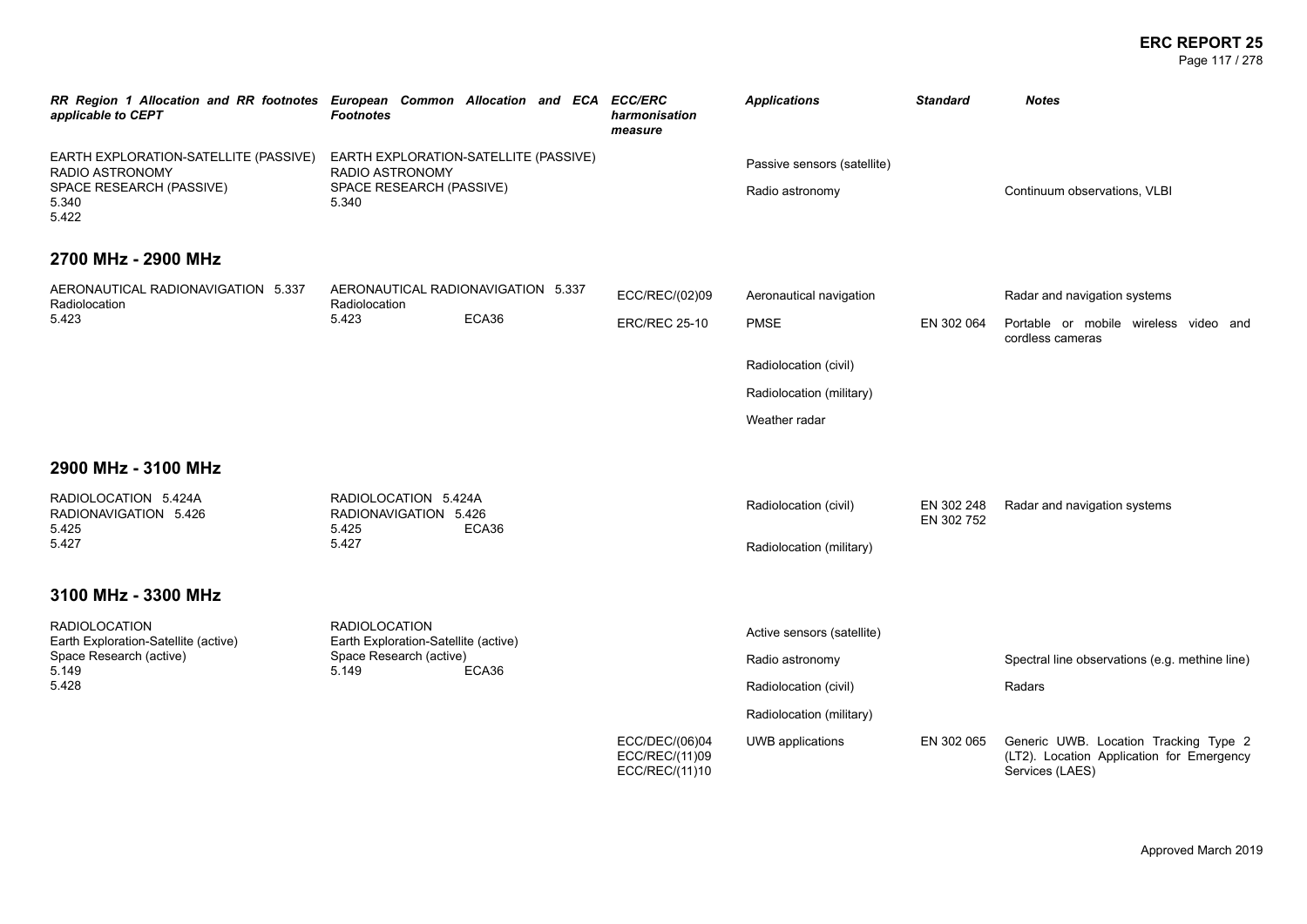### **ERC REPORT 25** Page 118 / 278

| RR Region 1 Allocation and RR footnotes European Common Allocation and ECA<br>applicable to CEPT | <b>Footnotes</b>                                 |       |       | <b>ECC/ERC</b><br>harmonisation<br>measure         | <b>Applications</b>                                                                      | <b>Standard</b> | <b>Notes</b>                                                                                                                                                                                                                                       |
|--------------------------------------------------------------------------------------------------|--------------------------------------------------|-------|-------|----------------------------------------------------|------------------------------------------------------------------------------------------|-----------------|----------------------------------------------------------------------------------------------------------------------------------------------------------------------------------------------------------------------------------------------------|
| 3300 MHz - 3400 MHz                                                                              |                                                  |       |       |                                                    |                                                                                          |                 |                                                                                                                                                                                                                                                    |
| <b>RADIOLOCATION</b><br>5.149<br>5.429<br>5.429A<br>5.429B<br>5.430                              | <b>RADIOLOCATION</b><br>5.149                    | ECA36 |       | ECC/DEC/(06)04<br>ECC/REC/(11)09<br>ECC/REC/(11)10 | Radio astronomy<br>Radiolocation (civil)<br>Radiolocation (military)<br>UWB applications | EN 302 065      | Spectral line observations (e.g. methine line)<br>Upper limit for airborne radars 3410 MHz<br>Upper limit for airborne radars is 3410 MHz<br>Generic UWB. Location Tracking Type 2<br>(LT2). Location Application for Emergency<br>Services (LAES) |
| 3400 MHz - 3600 MHz                                                                              |                                                  |       |       |                                                    |                                                                                          |                 |                                                                                                                                                                                                                                                    |
| <b>FIXED</b><br>FIXED-SATELLITE (SPACE-TO-EARTH)                                                 | <b>FIXED</b><br>FIXED-SATELLITE (SPACE-TO-EARTH) |       |       |                                                    | Amateur                                                                                  | EN 301 783      | Within the band 3400-3410 MHz                                                                                                                                                                                                                      |
| MOBILE EXCEPT AERONAUTICAL MOBILE<br>5.430A                                                      | MOBILE EXCEPT AERONAUTICAL MOBILE<br>5.430A      |       |       |                                                    | <b>FSS Earth stations</b>                                                                | EN 301 443      |                                                                                                                                                                                                                                                    |
| Radiolocation<br>5.431                                                                           | Amateur<br>Radiolocation                         |       |       | ECC/DEC/(11)06<br>ECC/REC/(15)01                   | <b>MFCN</b>                                                                              | EN 301 908      | Within the band 3400-3800 MHz                                                                                                                                                                                                                      |
|                                                                                                  |                                                  |       | ECA36 |                                                    | <b>PMSE</b>                                                                              | EN 302 064      | For coordinated SAB/SAP applications for<br>occasional use. In some countries the mobile<br>service may be on secondary basis                                                                                                                      |
|                                                                                                  |                                                  |       |       |                                                    | Radiolocation (civil)                                                                    |                 | Upper limit for airborne radars is 3410 MHz                                                                                                                                                                                                        |
|                                                                                                  |                                                  |       |       |                                                    | Radiolocation (military)                                                                 |                 | Upper limit for airborne radars is 3410 MHz                                                                                                                                                                                                        |
|                                                                                                  |                                                  |       |       | ECC/DEC/(06)04<br>ECC/REC/(11)09<br>ECC/REC/(11)10 | UWB applications                                                                         | EN 302 065      | Generic UWB. Location Tracking Type 2<br>(LT2). Location Application for Emergency<br>Services (LAES)                                                                                                                                              |

**3600 MHz - 4200 MHz**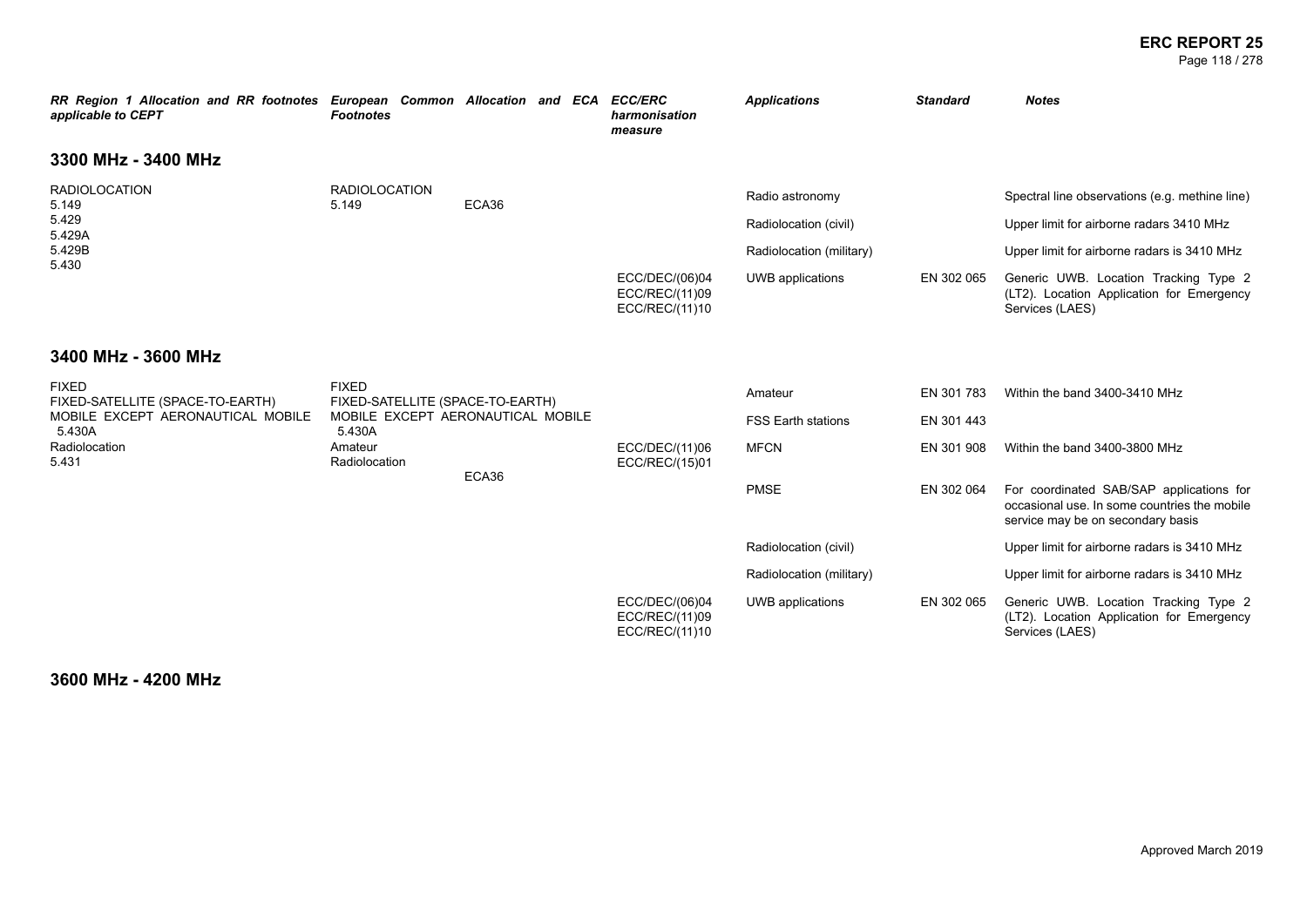### **ERC REPORT 25** Page 119 / 278

| RR Region 1 Allocation and RR footnotes<br>applicable to CEPT | European Common Allocation and ECA<br><b>Footnotes</b>            |       | <b>ECC/ERC</b><br>harmonisation<br>measure         | <b>Applications</b>       | <b>Standard</b> | <b>Notes</b>                                                                                          |
|---------------------------------------------------------------|-------------------------------------------------------------------|-------|----------------------------------------------------|---------------------------|-----------------|-------------------------------------------------------------------------------------------------------|
| <b>FIXED</b><br>FIXED-SATELLITE (SPACE-TO-EARTH)<br>Mobile    | <b>FIXED</b><br>FIXED-SATELLITE (SPACE-TO-EARTH)<br><b>MOBILE</b> |       |                                                    |                           |                 | In some countries the mobile service may be<br>on secondary basis                                     |
|                                                               |                                                                   | ECA37 | ECC/DEC/(05)09                                     | ESV                       | EN 301 447      | Within the band 3700-4200 MHz                                                                         |
|                                                               |                                                                   |       |                                                    | <b>FSS Earth stations</b> | EN 301 443      | Priority for civil networks                                                                           |
|                                                               |                                                                   |       | <b>ERC/REC 12-08</b>                               | Fixed                     | EN 302 217      | Medium/high capacity fixed                                                                            |
|                                                               |                                                                   |       | ECC/DEC/(11)06<br>ECC/REC/(15)01                   | <b>MFCN</b>               | EN 301 908      | Within the band 3400-3800 MHz                                                                         |
|                                                               |                                                                   |       | ECC/DEC/(06)04<br>ECC/REC/(11)09<br>ECC/REC/(11)10 | UWB applications          | EN 302 065      | Generic UWB. Location Tracking Type 2<br>(LT2). Location Application for Emergency<br>Services (LAES) |

### **4200 MHz - 4400 MHz**

| AERONAUTICAL MOBILE (R) 5.436<br>AERONAUTICAL RADIONAVIGATION 5.438 | AERONAUTICAL MOBILE (R) 5.436 | AERONAUTICAL RADIONAVIGATION 5.438 |                                                    | Aeronautical military systems |            |                                                                                                       |
|---------------------------------------------------------------------|-------------------------------|------------------------------------|----------------------------------------------------|-------------------------------|------------|-------------------------------------------------------------------------------------------------------|
| 5.437                                                               | 5.437                         | ECA36                              |                                                    | <b>Altimeters</b>             |            |                                                                                                       |
| 5.439                                                               | 5.440                         |                                    |                                                    |                               |            |                                                                                                       |
| 5.440                                                               |                               |                                    |                                                    | Passive sensors (satellite)   |            | For sea surface temperature measurements                                                              |
|                                                                     |                               |                                    | ECC/DEC/(06)04<br>ECC/REC/(11)09<br>ECC/REC/(11)10 | UWB applications              | EN 302 065 | Generic UWB. Location Tracking Type 2<br>(LT2). Location Application for Emergency<br>Services (LAES) |
|                                                                     |                               |                                    |                                                    | <b>WAIC</b>                   |            |                                                                                                       |

**4400 MHz - 4500 MHz**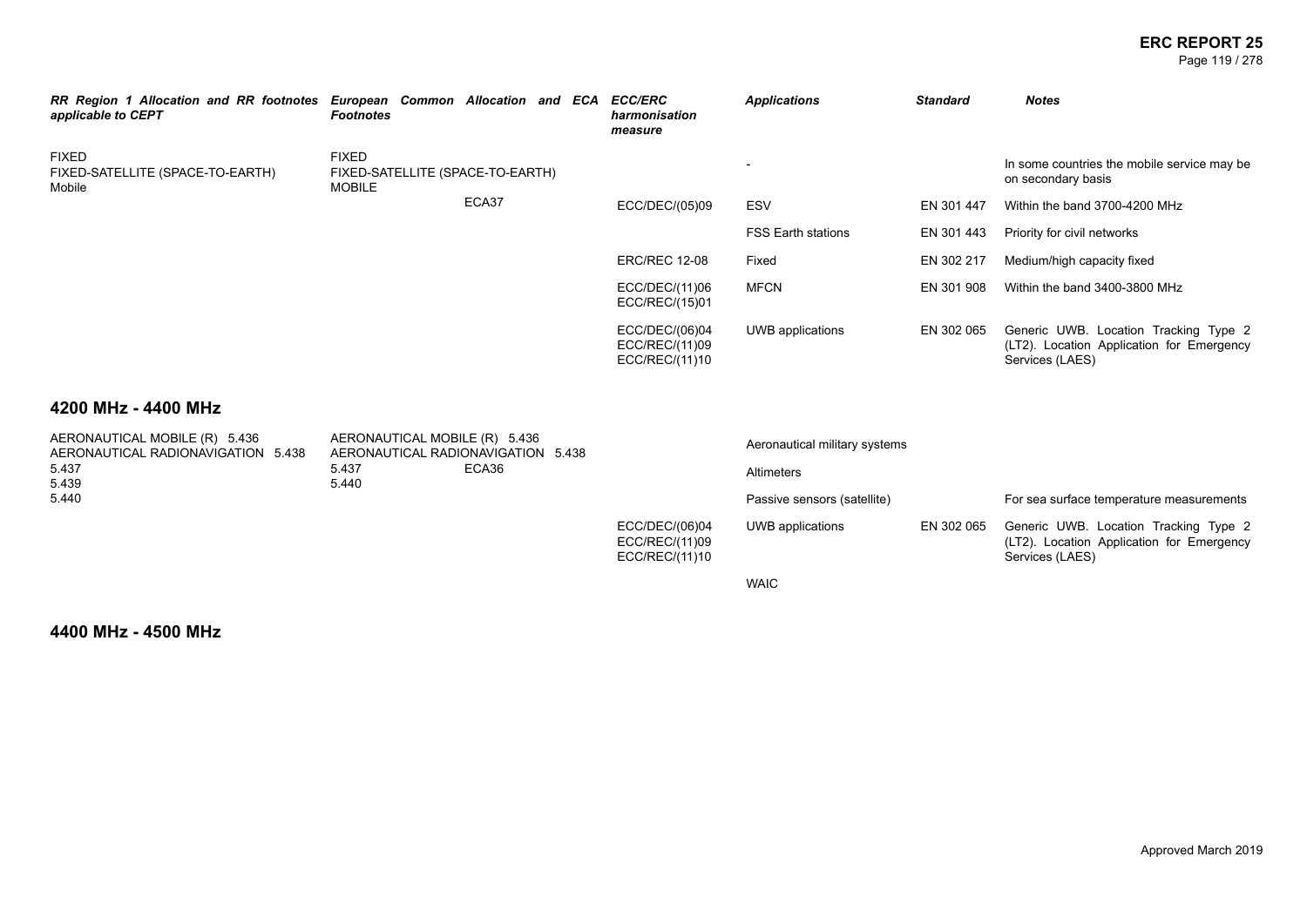### **ERC REPORT 25** Page 120 / 278

| RR Region 1 Allocation and RR footnotes European Common Allocation and ECA ECC/ERC<br>applicable to CEPT | <b>Footnotes</b>                                       |  |                |  | harmonisation<br>measure                           | <b>Applications</b>                 | <b>Standard</b> | <b>Notes</b>                                                                                           |
|----------------------------------------------------------------------------------------------------------|--------------------------------------------------------|--|----------------|--|----------------------------------------------------|-------------------------------------|-----------------|--------------------------------------------------------------------------------------------------------|
| <b>FIXED</b><br><b>MOBILE</b>                                                                            | <b>FIXED</b><br><b>MOBILE</b>                          |  |                |  |                                                    | Aeronautical military systems       |                 |                                                                                                        |
|                                                                                                          |                                                        |  | ECA20<br>ECA36 |  |                                                    | Land military systems               |                 |                                                                                                        |
|                                                                                                          |                                                        |  |                |  |                                                    | Maritime military systems           |                 |                                                                                                        |
|                                                                                                          |                                                        |  |                |  |                                                    | <b>PMSE</b>                         | EN 302 064      | Mobile applications for coordinated SAB/SAP<br>applications for occasional use                         |
|                                                                                                          |                                                        |  |                |  |                                                    | Telemetry/Telecommand<br>(military) |                 |                                                                                                        |
|                                                                                                          |                                                        |  |                |  | ECC/DEC/(06)04<br>ECC/REC/(11)09<br>ECC/REC/(11)10 | UWB applications                    | EN 302 065      | Generic UWB. Location Tracking Type 2<br>(LT2). Location Application for Emergency<br>Services (LAES)  |
| 4500 MHz - 4800 MHz                                                                                      |                                                        |  |                |  |                                                    |                                     |                 |                                                                                                        |
| <b>FIXED</b><br>FIXED-SATELLITE (SPACE-TO-EARTH) 5.441                                                   | <b>FIXED</b><br>FIXED-SATELLITE (SPACE-TO-EARTH) 5.441 |  |                |  |                                                    | Aeronautical military systems       |                 |                                                                                                        |
| <b>MOBILE</b>                                                                                            | <b>MOBILE</b>                                          |  | ECA20<br>ECA36 |  |                                                    | <b>FSS Earth stations</b>           |                 | FSS not to be implemented in NATO Europe.<br>Fixed-Satellite frequency plan in 4500-4800<br><b>MHz</b> |
|                                                                                                          |                                                        |  |                |  |                                                    | Land military systems               |                 |                                                                                                        |
|                                                                                                          |                                                        |  |                |  |                                                    | Maritime military systems           |                 |                                                                                                        |
|                                                                                                          |                                                        |  |                |  |                                                    | <b>PMSE</b>                         | EN 302 064      | Mobile applications for coordinated SAB/SAP<br>applications for occasional use                         |
|                                                                                                          |                                                        |  |                |  | <b>ERC/REC 70-03</b>                               | Radiodetermination<br>applications  | EN 302 372      | Within the band 4500-7000 MHz for TLPR<br>application                                                  |
|                                                                                                          |                                                        |  |                |  |                                                    | Telemetry/Telecommand<br>(military) |                 |                                                                                                        |
|                                                                                                          |                                                        |  |                |  | ECC/DEC/(06)04<br>ECC/REC/(11)09<br>ECC/REC/(11)10 | UWB applications                    | EN 302 065      | Generic UWB. Location Tracking Type 2<br>(LT2). Location Application for Emergency<br>Services (LAES)  |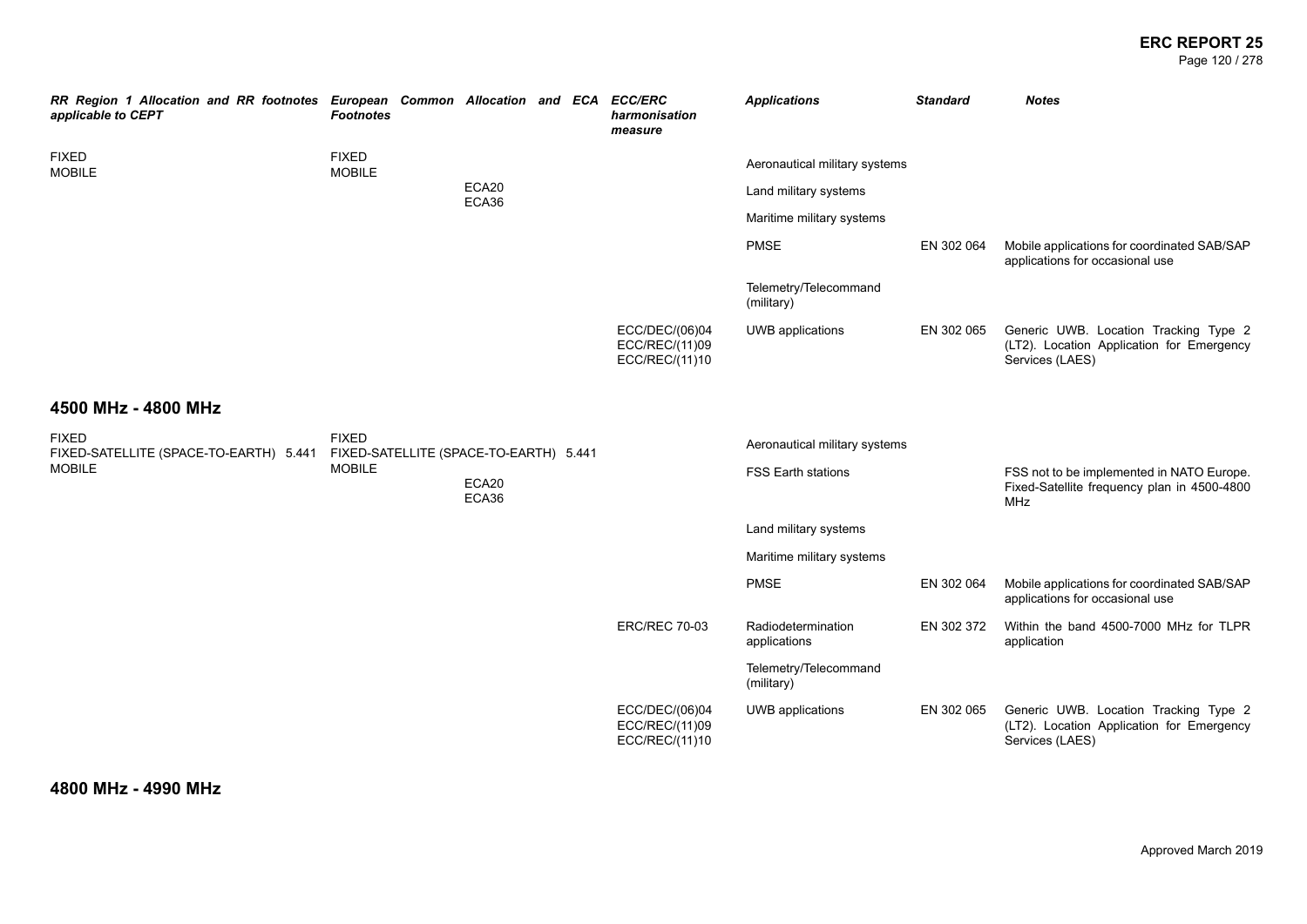### **ERC REPORT 25** Page 121 / 278

| RR Region 1 Allocation and RR footnotes European Common Allocation and ECA ECC/ERC<br>applicable to CEPT | <b>Footnotes</b>                                  |                | harmonisation<br>measure | <b>Applications</b>                 | <b>Standard</b> | <b>Notes</b>                                                                   |
|----------------------------------------------------------------------------------------------------------|---------------------------------------------------|----------------|--------------------------|-------------------------------------|-----------------|--------------------------------------------------------------------------------|
| <b>FIXED</b><br>MOBILE 5.442 5.440A 5.441A 5.441B                                                        | <b>FIXED</b><br>MOBILE 5.440A 5.441A 5.441B 5.442 |                |                          | Aeronautical military systems       |                 |                                                                                |
| Radio Astronomy<br>5.149<br>5.339                                                                        | Radio Astronomy<br>5.149<br>5.339                 | ECA20<br>ECA36 | ECC/REC/(08)04           | <b>BBDR</b>                         | EN 302 625      | Within the band 4940-4990 MHz. Optinal<br>band for BBDR within the PPDR uses   |
| 5.443                                                                                                    |                                                   |                |                          | Land military systems               |                 |                                                                                |
|                                                                                                          |                                                   |                |                          | Maritime military systems           |                 |                                                                                |
|                                                                                                          |                                                   |                |                          | <b>PMSE</b>                         | EN 302 064      | Mobile applications for coordinated SAB/SAP<br>applications for occasional use |
|                                                                                                          |                                                   |                |                          | Passive sensors (satellite)         |                 | Space Research and EESS (passive) above<br>4950 MHz in some countries          |
|                                                                                                          |                                                   |                |                          | Radio astronomy                     |                 | Continuum and spectral line observations,<br>(e.g. formaldehyde line), VLBI    |
|                                                                                                          |                                                   |                | <b>ERC/REC 70-03</b>     | Radiodetermination<br>applications  | EN 302 372      | Within the band 4500-7000 MHz for TLPR<br>application                          |
|                                                                                                          |                                                   |                |                          | Telemetry/Telecommand<br>(military) |                 |                                                                                |
| 4990 MHz - 5000 MHz                                                                                      |                                                   |                |                          |                                     |                 |                                                                                |
| <b>FIXED</b><br>MOBILE EXCEPT AERONAUTICAL MOBILE                                                        | <b>FIXED</b><br>MOBILE EXCEPT AERONAUTICAL MOBILE |                |                          | Aeronautical military systems       |                 |                                                                                |
| RADIO ASTRONOMY<br>Space Research (passive)                                                              | <b>RADIO ASTRONOMY</b><br>5.149                   | ECA20          |                          | Land military systems               |                 |                                                                                |
| 5.149                                                                                                    |                                                   | ECA36          |                          | Maritime military systems           |                 |                                                                                |
|                                                                                                          |                                                   |                |                          | <b>PMSE</b>                         |                 | Mobile applications for coordinated SAB/SAP<br>applications for occasional use |
|                                                                                                          |                                                   |                |                          | Radio astronomy                     |                 | Continuum observations, VLBI                                                   |
|                                                                                                          |                                                   |                | <b>ERC/REC 70-03</b>     | Radiodetermination<br>applications  | EN 302 372      | Within the band 4500-7000 MHz for TLPR<br>application                          |
|                                                                                                          |                                                   |                |                          | Telemetry/Telecommand<br>(military) |                 |                                                                                |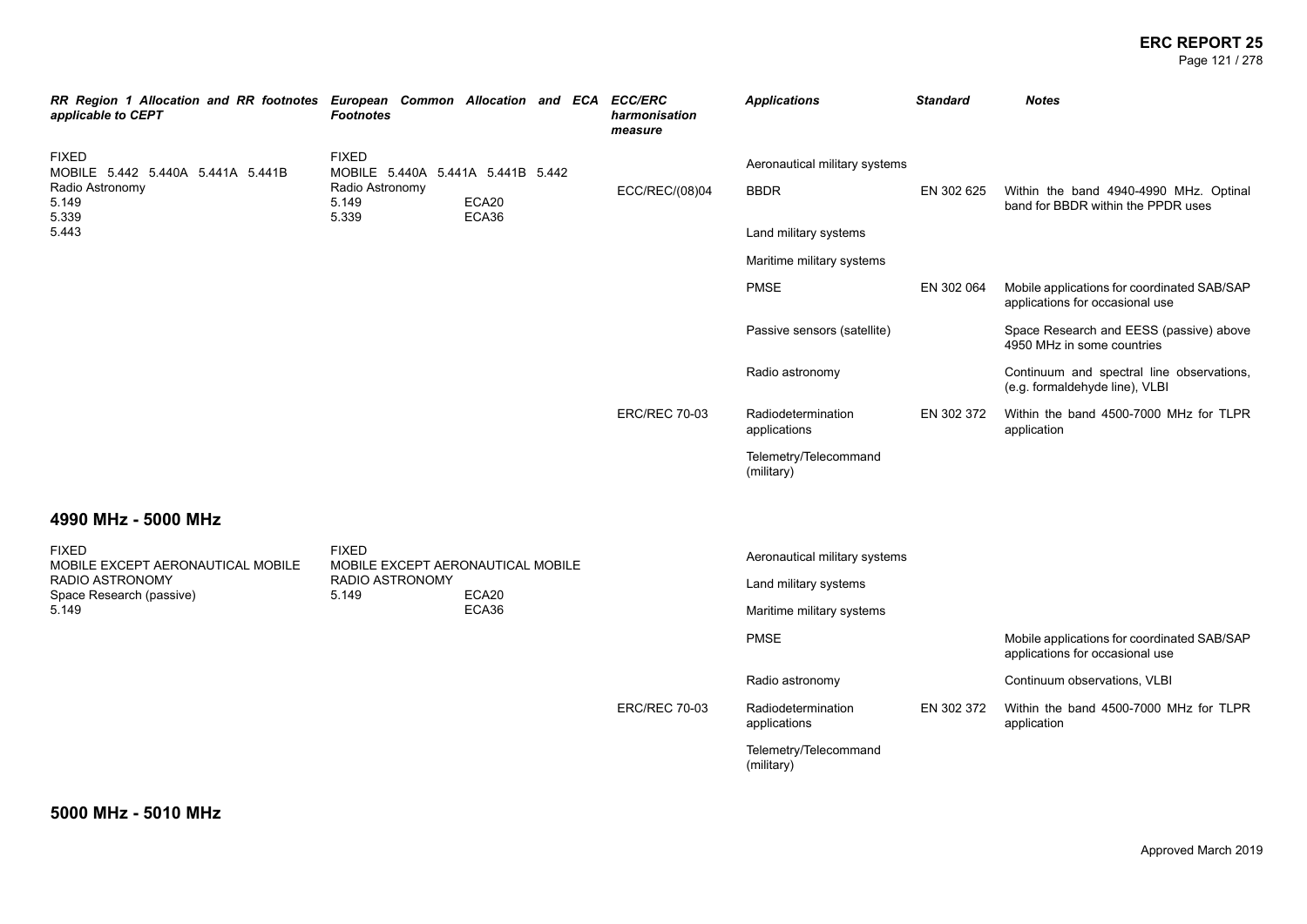### **ERC REPORT 25** Page 122 / 278

| applicable to CEPT                                                                                       | RR Region 1 Allocation and RR footnotes European Common Allocation and ECA<br><b>Footnotes</b>                                                               | <b>ECC/ERC</b><br>harmonisation<br>measure | <b>Applications</b>                | <b>Standard</b> | <b>Notes</b>                                                                              |
|----------------------------------------------------------------------------------------------------------|--------------------------------------------------------------------------------------------------------------------------------------------------------------|--------------------------------------------|------------------------------------|-----------------|-------------------------------------------------------------------------------------------|
| AERONAUTICAL MOBILE-SATELLITE (R)<br>5.443AA                                                             | AERONAUTICAL MOBILE-SATELLITE (R)<br>5.443AA                                                                                                                 |                                            | <b>GALILEO</b>                     |                 | For future use by Galileo                                                                 |
| AERONAUTICAL RADIONAVIGATION<br>RADIONAVIGATION-SATELLITE (EARTH-TO-                                     | AERONAUTICAL RADIONAVIGATION                                                                                                                                 |                                            | Radio astronomy                    |                 | Continuum observation, VLBI                                                               |
| SPACE)                                                                                                   | RADIONAVIGATION-SATELLITE (EARTH-TO-<br>SPACE)<br>Radio Astronomy<br>Space Research (passive)                                                                | <b>ERC/REC 70-03</b>                       | Radiodetermination<br>applications | EN 302 372      | Within the band 4500-7000 MHz for TLPR<br>application                                     |
|                                                                                                          |                                                                                                                                                              |                                            | Satellite navigation systems       |                 | Aeronautical Radionavigation and FSS<br>envisaged in some countries                       |
| 5010 MHz - 5030 MHz                                                                                      |                                                                                                                                                              |                                            |                                    |                 |                                                                                           |
| AERONAUTICAL MOBILE-SATELLITE (R)<br>5.443AA                                                             | AERONAUTICAL MOBILE-SATELLITE (R)<br>5.443AA                                                                                                                 |                                            | <b>GALILEO</b>                     |                 | C <sub>1</sub>                                                                            |
| AERONAUTICAL RADIONAVIGATION<br>RADIONAVIGATION-SATELLITE (SPACE-TO-                                     | AERONAUTICAL RADIONAVIGATION<br>RADIONAVIGATION-SATELLITE (SPACE-TO-<br>EARTH) (SPACE-TO-SPACE) 5.328B 5.443B<br>Radio Astronomy<br>Space Research (passive) |                                            | Radio astronomy                    |                 | Continuum observation, VLBI                                                               |
| EARTH) (SPACE-TO-SPACE) 5.328B 5.443B                                                                    |                                                                                                                                                              | <b>ERC/REC 70-03</b>                       | Radiodetermination<br>applications | EN 302 372      | Within the band 4500-7000 MHz for TLPR<br>application                                     |
|                                                                                                          |                                                                                                                                                              |                                            | Satellite navigation systems       |                 | Aeronautical Radionavigation and FSS<br>envisaged in some countries                       |
| 5030 MHz - 5091 MHz                                                                                      |                                                                                                                                                              |                                            |                                    |                 |                                                                                           |
| AERONAUTICAL MOBILE (R) 5.443C<br>AERONAUTICAL MOBILE-SATELLITE (R)<br>5.443D                            | AERONAUTICAL MOBILE (R) 5.443C<br>AERONAUTICAL MOBILE-SATELLITE (R)<br>5.443D                                                                                |                                            | <b>MLS</b>                         |                 | Aeronautical Radionavigation envisaged in<br>some countries. FSS in use in some countries |
| AERONAUTICAL RADIONAVIGATION<br>5.444                                                                    | AERONAUTICAL RADIONAVIGATION<br>5.444                                                                                                                        | <b>ERC/REC 70-03</b>                       | Radiodetermination<br>applications | EN 302 372      | Within the band 4500-7000 MHz for TLPR<br>application                                     |
| 5091 MHz - 5150 MHz                                                                                      |                                                                                                                                                              |                                            |                                    |                 |                                                                                           |
| AERONAUTICAL MOBILE 5.444B<br>AERONAUTICAL MOBILE-SATELLITE (R)                                          | AERONAUTICAL MOBILE 5.444B<br>AERONAUTICAL MOBILE-SATELLITE (R)                                                                                              |                                            |                                    |                 | FSS in use in some countries                                                              |
| 5.443AA<br>AERONAUTICAL RADIONAVIGATION<br><b>FIXED-SATELLITE</b><br>(EARTH-TO-SPACE)<br>5.444A<br>5.444 | 5.443AA<br>AERONAUTICAL RADIONAVIGATION<br><b>FIXED-SATELLITE</b><br>(EARTH-TO-SPACE)<br>5.444A<br>5.444                                                     | <b>ERC/REC 70-03</b>                       | Radiodetermination<br>applications | EN 302 372      | Within the band 4500-7000 MHz for TLPR<br>application                                     |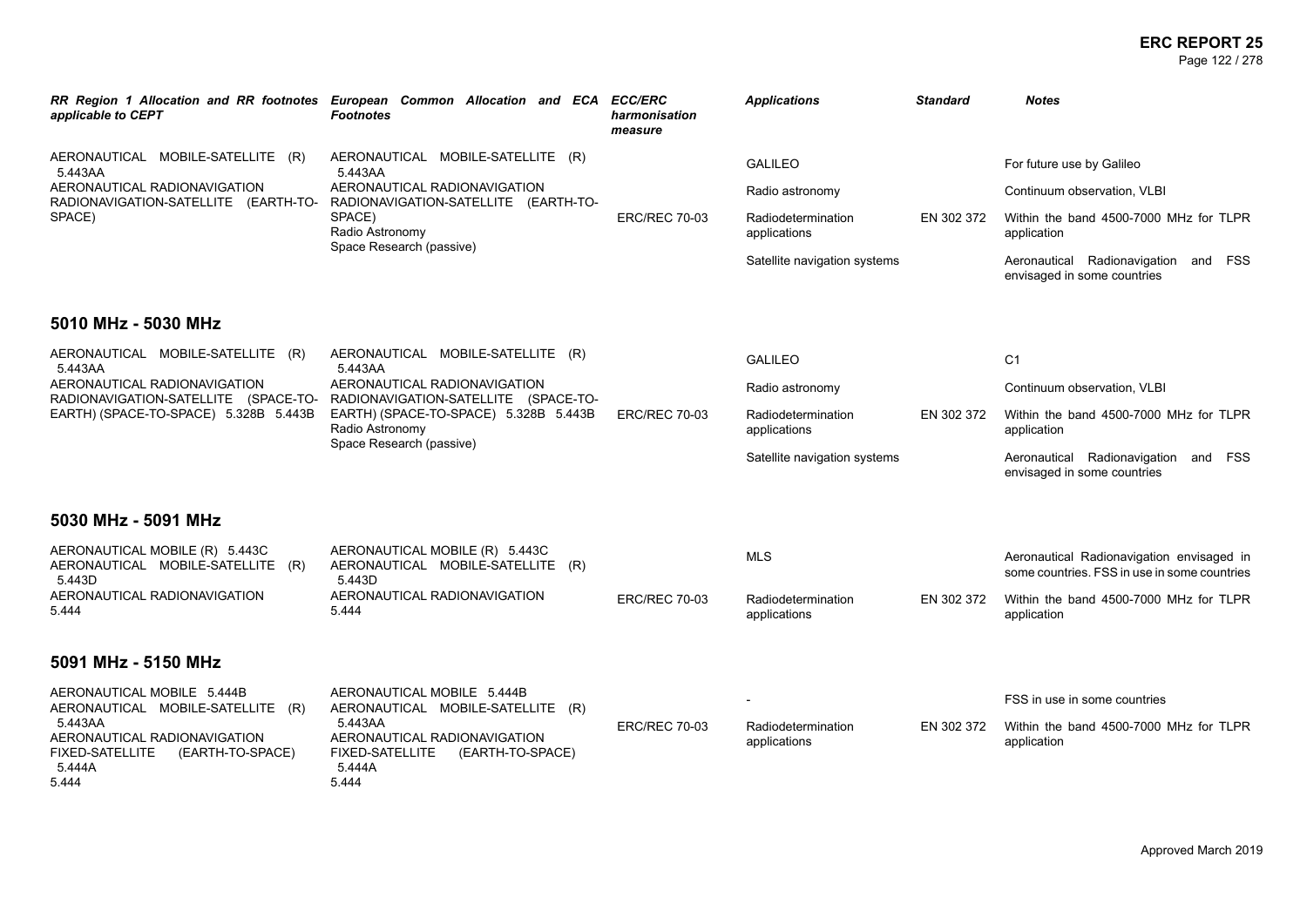### **ERC REPORT 25** Page 123 / 278

| applicable to CEPT                                                         | RR Region 1 Allocation and RR footnotes European Common Allocation and ECA<br><b>Footnotes</b> | <b>ECC/ERC</b><br>harmonisation<br>measure | <b>Applications</b>                | <b>Standard</b> | <b>Notes</b>                                                                                 |
|----------------------------------------------------------------------------|------------------------------------------------------------------------------------------------|--------------------------------------------|------------------------------------|-----------------|----------------------------------------------------------------------------------------------|
| 5150 MHz - 5250 MHz                                                        |                                                                                                |                                            |                                    |                 |                                                                                              |
| AERONAUTICAL RADIONAVIGATION<br><b>FIXED-SATELLITE</b><br>(EARTH-TO-SPACE) | AERONAUTICAL RADIONAVIGATION<br><b>FIXED-SATELLITE</b><br>(EARTH-TO-SPACE)                     |                                            | Aeronautical telemetry             |                 |                                                                                              |
| 5.447A<br>MOBILE EXCEPT AERONAUTICAL MOBILE                                | 5.447A<br>MOBILE EXCEPT AERONAUTICAL MOBILE                                                    | ECC/REC/(08)04                             | <b>BBDR</b>                        | EN 302 625      | Tempory use by PPDR users                                                                    |
| 5.446A 5.446B<br>5.446<br>5.446C<br>5.447                                  | 5.446A 5.446B<br>5.446<br>5.446C<br>5.447<br>5.447B<br>5.447C                                  |                                            | Feeder links                       |                 | Feeder links for MSS. Aeronautical<br>Radionavigation and FSS envisaged in some<br>countries |
| 5.447B<br>5.447C                                                           |                                                                                                | ECC/DEC/(04)08<br><b>ERC/REC 70-03</b>     | Radio LANs                         | EN 301 893      | WAS/RLANs within the bands 5150-5350<br>MHz and 5470-5725 MHz                                |
|                                                                            |                                                                                                | <b>ERC/REC 70-03</b>                       | Radiodetermination<br>applications | EN 302 372      | Within the band 4500-7000 MHz for TLPR<br>application                                        |
| 5250 MHz - 5255 MHz                                                        |                                                                                                |                                            |                                    |                 |                                                                                              |
| EARTH EXPLORATION-SATELLITE (ACTIVE)<br>MOBILE EXCEPT AERONAUTICAL MOBILE  | EARTH EXPLORATION-SATELLITE (ACTIVE)<br>MOBILE EXCEPT AERONAUTICAL MOBILE                      |                                            |                                    |                 | Position fixing                                                                              |
| 5.446A 5.447F<br><b>RADIOLOCATION</b>                                      | 5.446A 5.447F<br><b>RADIOLOCATION</b>                                                          |                                            | Active sensors (satellite)         |                 |                                                                                              |
| SPACE RESEARCH 5.447D                                                      | SPACE RESEARCH 5.447D<br>ECA22<br>5.448A                                                       |                                            | Maritime radar                     |                 | Shipborne and VTS radar                                                                      |
| 5.447E<br>5.448<br>5.448A                                                  | ECA36                                                                                          | ECC/DEC/(04)08<br><b>ERC/REC 70-03</b>     | Radio LANs                         | EN 301 893      | WAS/RLANs within the bands 5150-5350<br>MHz and 5470-5725 MHz                                |
|                                                                            |                                                                                                | <b>ERC/REC 70-03</b>                       | Radiodetermination<br>applications | EN 302 372      | Within the band 4500-7000 MHz for TLPR<br>application                                        |
|                                                                            |                                                                                                |                                            | Radiolocation (military)           |                 |                                                                                              |
|                                                                            |                                                                                                |                                            | Weather radar                      |                 | Ground based and airborne                                                                    |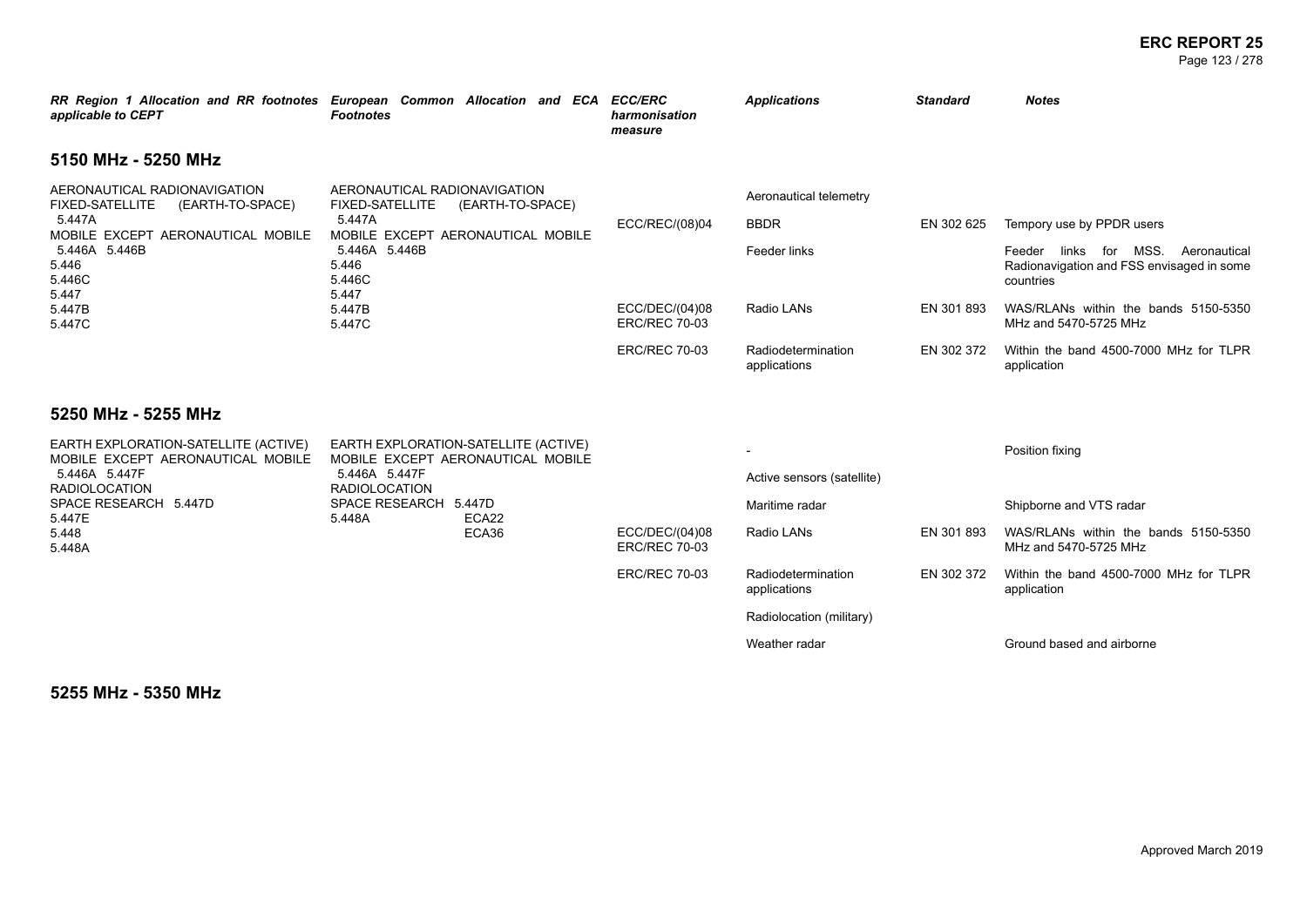### **ERC REPORT 25** Page 124 / 278

| applicable to CEPT                                                                         | RR Region 1 Allocation and RR footnotes European Common Allocation and ECA ECC/ERC<br><b>Footnotes</b> | harmonisation<br>measure               | <b>Applications</b>                          | <b>Standard</b> | <b>Notes</b>                                                  |
|--------------------------------------------------------------------------------------------|--------------------------------------------------------------------------------------------------------|----------------------------------------|----------------------------------------------|-----------------|---------------------------------------------------------------|
| EARTH EXPLORATION-SATELLITE (ACTIVE)<br>MOBILE EXCEPT AERONAUTICAL MOBILE<br>5.446A 5.447F | EARTH EXPLORATION-SATELLITE (ACTIVE)<br>MOBILE EXCEPT AERONAUTICAL MOBILE<br>5.446A 5.447F             |                                        |                                              |                 | Position fixing                                               |
| <b>RADIOLOCATION</b><br>SPACE RESEARCH (ACTIVE)                                            | <b>RADIOLOCATION</b><br>SPACE RESEARCH (ACTIVE)                                                        |                                        | Active sensors (satellite)<br>Maritime radar |                 | Shipborne and VTS radar                                       |
| 5.447E<br>5.448<br>5.448A                                                                  | 5.448A<br>ECA22<br>ECA36                                                                               | ECC/DEC/(04)08<br><b>ERC/REC 70-03</b> | Radio LANs                                   | EN 301 893      | WAS/RLANs within the bands 5150-5350<br>MHz and 5470-5725 MHz |
|                                                                                            |                                                                                                        | <b>ERC/REC 70-03</b>                   | Radiodetermination<br>applications           | EN 302 372      | Within the band 4500-7000 MHz for TLPR<br>application         |
|                                                                                            |                                                                                                        |                                        | Radiolocation (military)                     |                 |                                                               |
|                                                                                            |                                                                                                        |                                        | Weather radar                                |                 | Ground based and airborne                                     |
| 5350 MHz - 5460 MHz                                                                        |                                                                                                        |                                        |                                              |                 |                                                               |
| AERONAUTICAL RADIONAVIGATION 5.449<br>EARTH EXPLORATION-SATELLITE (ACTIVE)                 | AERONAUTICAL RADIONAVIGATION 5.449<br>EARTH EXPLORATION-SATELLITE (ACTIVE)                             |                                        |                                              |                 | Position fixing                                               |
| 5.448B<br>RADIOLOCATION 5.448D                                                             | 5.448B<br>RADIOLOCATION 5.448D                                                                         |                                        | Active sensors (satellite)                   |                 |                                                               |
| SPACE RESEARCH (ACTIVE) 5.448C                                                             | SPACE RESEARCH (ACTIVE) 5.448C<br>ECA22                                                                |                                        | Maritime radar                               |                 | Shipborne and VTS radar                                       |
|                                                                                            | ECA36                                                                                                  | <b>ERC/REC 70-03</b>                   | Radiodetermination<br>applications           | EN 302 372      | Within the band 4500-7000 MHz for TLPR<br>application         |
|                                                                                            |                                                                                                        |                                        | Radiolocation (military)                     |                 |                                                               |
|                                                                                            |                                                                                                        |                                        | Weather radar                                |                 | Ground based and airborne                                     |

**5460 MHz - 5470 MHz**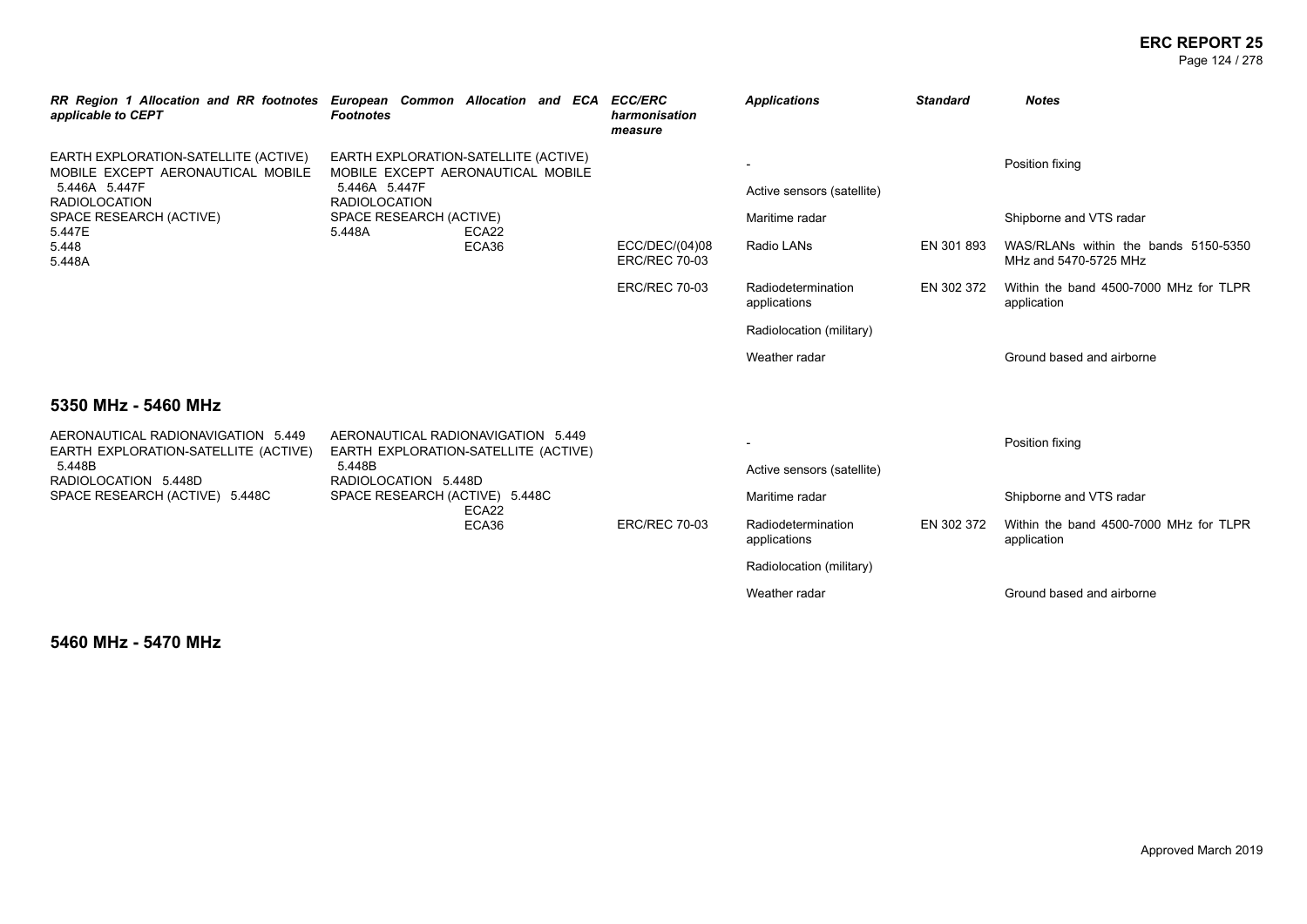### **ERC REPORT 25** Page 125 / 278

| applicable to CEPT                                                      | RR Region 1 Allocation and RR footnotes European Common Allocation and ECA ECC/ERC<br><b>Footnotes</b> | harmonisation<br>measure               | <b>Applications</b>                | <b>Standard</b> | <b>Notes</b>                                                  |
|-------------------------------------------------------------------------|--------------------------------------------------------------------------------------------------------|----------------------------------------|------------------------------------|-----------------|---------------------------------------------------------------|
| EARTH EXPLORATION-SATELLITE (ACTIVE)<br>RADIOLOCATION 5.448D            | EARTH EXPLORATION-SATELLITE (ACTIVE)<br>RADIOLOCATION 5.448D                                           |                                        |                                    |                 | Position fixing                                               |
| RADIONAVIGATION 5.449<br>SPACE RESEARCH (ACTIVE)                        | RADIONAVIGATION 5.449<br>SPACE RESEARCH (ACTIVE)                                                       |                                        | Active sensors (satellite)         |                 |                                                               |
| 5.448B                                                                  | 5.448B<br>ECA22<br>ECA36                                                                               |                                        | Maritime radar                     |                 | Shipborne and VTS radar                                       |
|                                                                         |                                                                                                        | <b>ERC/REC 70-03</b>                   | Radiodetermination<br>applications | EN 302 372      | Within the band 4500-7000 MHz for TLPR<br>application         |
|                                                                         |                                                                                                        |                                        | Radiolocation (military)           |                 |                                                               |
|                                                                         |                                                                                                        |                                        | Weather radar                      |                 | Ground based and airborne                                     |
| 5470 MHz - 5570 MHz                                                     |                                                                                                        |                                        |                                    |                 |                                                               |
| EARTH EXPLORATION-SATELLITE (ACTIVE)<br><b>MARITIME RADIONAVIGATION</b> | EARTH EXPLORATION-SATELLITE (ACTIVE)<br><b>MARITIME RADIONAVIGATION</b>                                |                                        |                                    |                 | Position fixing                                               |
| MOBILE EXCEPT AERONAUTICAL MOBILE<br>5.446A 5.450A                      | MOBILE EXCEPT AERONAUTICAL MOBILE<br>5.446A 5.450A                                                     |                                        | Active sensors (satellite)         |                 |                                                               |
| RADIOLOCATION 5.450B<br>SPACE RESEARCH (ACTIVE)                         | RADIOLOCATION 5.450B<br>SPACE RESEARCH (ACTIVE)                                                        |                                        | Maritime radar                     |                 | Shipborne and VTS radar                                       |
| 5.448B<br>5.450                                                         | 5.448B<br>ECA22<br>ECA36                                                                               | ECC/DEC/(04)08<br><b>ERC/REC 70-03</b> | Radio LANs                         | EN 301 893      | WAS/RLANs within the bands 5150-5350<br>MHz and 5470-5725 MHz |
| 5.451                                                                   |                                                                                                        | <b>ERC/REC 70-03</b>                   | Radiodetermination<br>applications | EN 302 372      | Within the band 4500-7000 MHz for TLPR<br>application         |
|                                                                         |                                                                                                        |                                        | Radiolocation (military)           |                 |                                                               |
|                                                                         |                                                                                                        |                                        | Weather radar                      |                 | Ground based and airborne                                     |

**5570 MHz - 5650 MHz**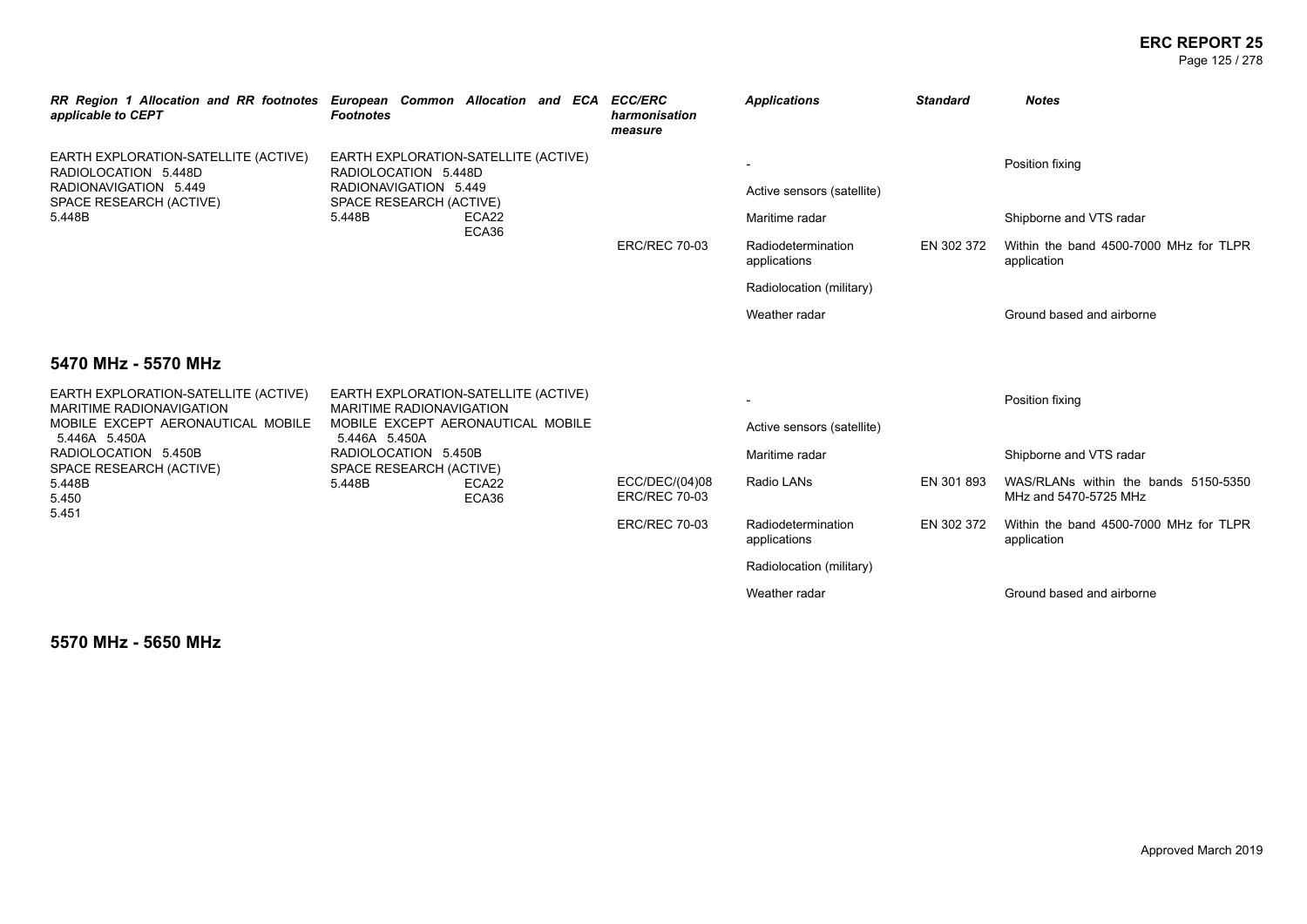### **ERC REPORT 25** Page 126 / 278

| RR Region 1 Allocation and RR footnotes<br>applicable to CEPT                                                                            | <b>Footnotes</b>                            | European Common Allocation and ECA | <b>ECC/ERC</b><br>harmonisation<br>measure | <b>Applications</b>                | <b>Standard</b> | <b>Notes</b>                                                  |
|------------------------------------------------------------------------------------------------------------------------------------------|---------------------------------------------|------------------------------------|--------------------------------------------|------------------------------------|-----------------|---------------------------------------------------------------|
| <b>MARITIME RADIONAVIGATION</b><br>MOBILE EXCEPT AERONAUTICAL MOBILE<br>5.446A 5.450A<br>RADIOLOCATION 5.450B<br>5.450<br>5.451<br>5.452 | MARITIME RADIONAVIGATION                    | MOBILE EXCEPT AERONAUTICAL MOBILE  |                                            |                                    |                 | Position fixing                                               |
|                                                                                                                                          | 5.446A 5.450A<br>RADIOLOCATION 5.450B       | ECA22<br>ECA36                     |                                            | Maritime radar                     |                 | Shipborne and VTS radar                                       |
|                                                                                                                                          | 5.452                                       |                                    | ECC/DEC/(04)08<br><b>ERC/REC 70-03</b>     | Radio LANs                         | EN 301 893      | WAS/RLANs within the bands 5150-5350<br>MHz and 5470-5725 MHz |
|                                                                                                                                          |                                             |                                    | <b>ERC/REC 70-03</b>                       | Radiodetermination<br>applications | EN 302 372      | Within the band 4500-7000 MHz for TLPR<br>application         |
|                                                                                                                                          |                                             |                                    |                                            | Radiolocation (military)           |                 |                                                               |
|                                                                                                                                          |                                             |                                    |                                            | Weather radar                      |                 | Ground based                                                  |
| 5650 MHz - 5725 MHz                                                                                                                      |                                             |                                    |                                            |                                    |                 |                                                               |
| MOBILE EXCEPT AERONAUTICAL MOBILE<br>5.446A 5.450A                                                                                       | 5.446A 5.450A                               | MOBILE EXCEPT AERONAUTICAL MOBILE  |                                            | $\overline{\phantom{a}}$           |                 | Position fixing                                               |
| <b>RADIOLOCATION</b><br>Amateur                                                                                                          | <b>RADIOLOCATION</b><br>Amateur             |                                    |                                            | Amateur                            | EN 301 783      | Within the band 5650-5850 MHz                                 |
| Space Research (deep space)<br>5.282                                                                                                     | Amateur-Satellite (Earth-to-space)<br>5.282 | ECA22                              |                                            | Amateur-satellite                  |                 | Within the band 5650-5670 MHz                                 |
| 5.451                                                                                                                                    |                                             | ECA23                              |                                            | Maritime radar                     |                 | Shipborne and VTS radar                                       |
| 5.453<br>5.454<br>5.455                                                                                                                  |                                             | ECA36                              | ECC/DEC/(04)08<br><b>ERC/REC 70-03</b>     | Radio LANs                         | EN 301 893      | WAS/RLANs within the bands 5150-5350<br>MHz and 5470-5725 MHz |
|                                                                                                                                          |                                             |                                    | <b>ERC/REC 70-03</b>                       | Radiodetermination<br>applications | EN 302 372      | Within the band 4500-7000 MHz for TLPR<br>application         |
|                                                                                                                                          |                                             |                                    |                                            | Radiolocation (military)           |                 |                                                               |
|                                                                                                                                          |                                             |                                    |                                            | Weather radar                      |                 | Ground based and airborne                                     |
|                                                                                                                                          |                                             |                                    |                                            |                                    |                 |                                                               |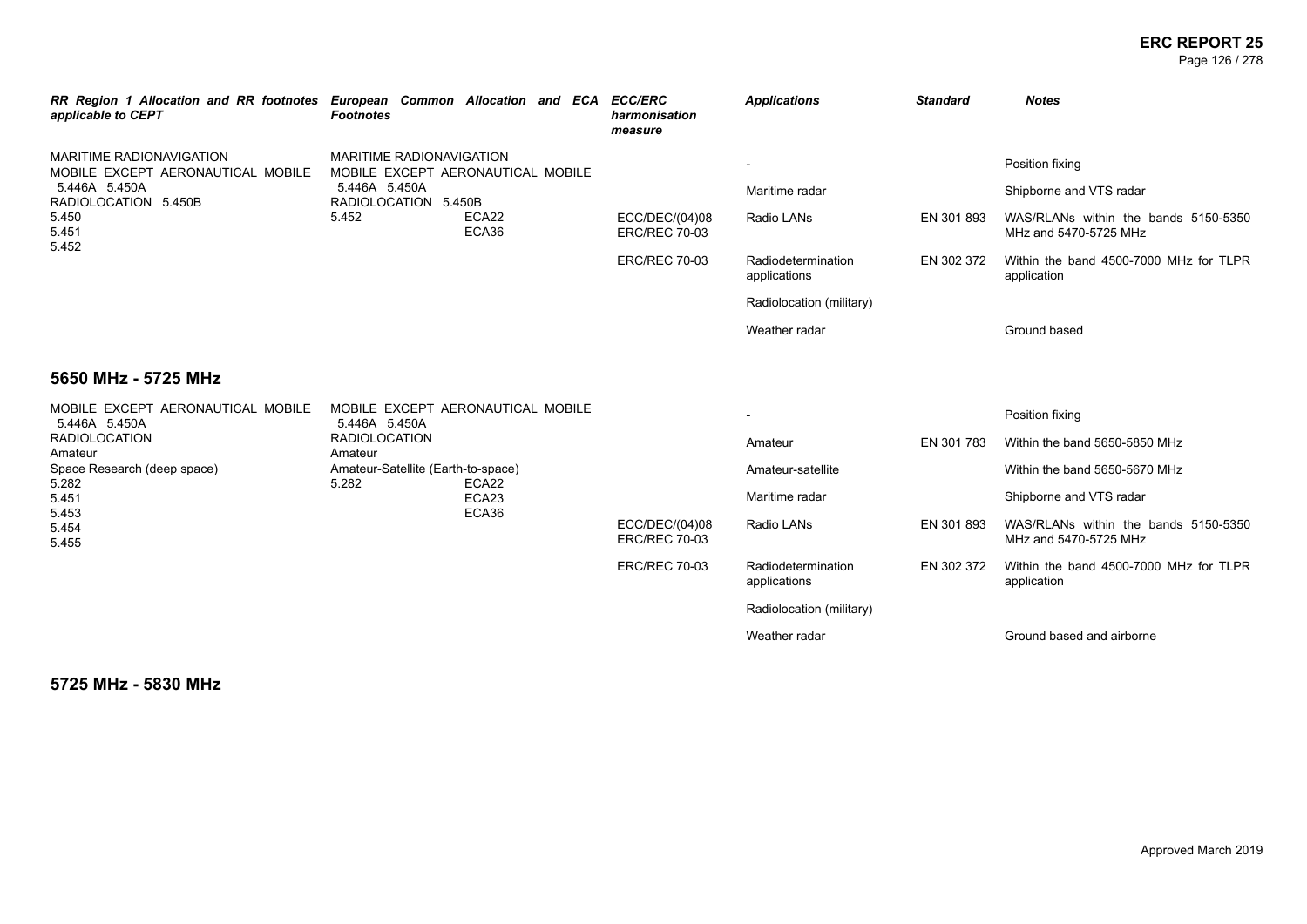### **ERC REPORT 25** Page 127 / 278

| RR Region 1 Allocation and RR footnotes<br>applicable to CEPT                           | European Common Allocation and ECA<br><b>Footnotes</b>            |       |                      | <b>ECC/ERC</b><br>harmonisation<br>measure | <b>Applications</b>      | <b>Standard</b>                                       | <b>Notes</b>                                                                        |
|-----------------------------------------------------------------------------------------|-------------------------------------------------------------------|-------|----------------------|--------------------------------------------|--------------------------|-------------------------------------------------------|-------------------------------------------------------------------------------------|
| FIXED-SATELLITE (EARTH-TO-SPACE)<br><b>RADIOLOCATION</b><br>Amateur<br>Amateur<br>5.150 | FIXED-SATELLITE (EARTH-TO-SPACE)<br><b>RADIOLOCATION</b><br>Fixed |       |                      | ECC/REC/(06)04                             | Amateur<br><b>BFWA</b>   | EN 301 783<br>EN 302 502                              | Within the band 5650-5850 MHz<br>Within the band 5725-5875 MHz                      |
| 5.451                                                                                   | Mobile                                                            | ECA17 |                      |                                            | <b>ISM</b>               |                                                       | Within the band 5725-5875 MHz                                                       |
| 5.453<br>5.150<br>5.455                                                                 | ECA22                                                             |       | <b>ERC/REC 70-03</b> | Non-specific SRDs                          | EN 300 440               | Within the band 5725-5875 MHz                         |                                                                                     |
|                                                                                         |                                                                   | ECA36 | <b>ERC/REC 70-03</b> | Radiodetermination<br>applications         | EN 302 372               | Within the band 4500-7000 MHz for TLPR<br>application |                                                                                     |
|                                                                                         |                                                                   |       |                      |                                            | Radiolocation (military) |                                                       |                                                                                     |
|                                                                                         |                                                                   |       |                      | <b>ERC/REC 70-03</b>                       | <b>TTT</b>               | EN 300 674                                            | Within the band 5795-5805 MHz. TTT in the<br>band 5805-5815 MHz on a national basis |
|                                                                                         |                                                                   |       |                      | <b>ERC/REC 70-03</b>                       | <b>WIA</b>               | EN 303 258                                            | Within the band 5725-5875 MHz                                                       |
|                                                                                         |                                                                   |       |                      |                                            | Weather radar            |                                                       | Ground based and airborne                                                           |

### **5830 MHz - 5850 MHz**

| FIXED-SATELLITE (EARTH-TO-SPACE)<br><b>RADIOLOCATION</b> | FIXED-SATELLITE (EARTH-TO-SPACE)<br><b>RADIOLOCATION</b> |                            |                      | Amateur                            | EN 301 783 | Within the band 5650-5850 MHz                         |
|----------------------------------------------------------|----------------------------------------------------------|----------------------------|----------------------|------------------------------------|------------|-------------------------------------------------------|
| Amateur<br>Amateur-Satellite (space-to-Earth)            | Amateur<br>Amateur-Satellite (space-to-Earth)            |                            |                      | Amateur-satellite                  |            | Within the band 5830-5850 MHz                         |
| 5.150<br>5.451                                           | Fixed<br>Mobile                                          |                            | ECC/REC/(06)04       | <b>BFWA</b>                        | EN 302 502 |                                                       |
| 5.453                                                    | 5.150                                                    | ECA22                      |                      | <b>ISM</b>                         |            | Within the band 5725-5875 MHz                         |
| 5.455                                                    |                                                          | ECA <sub>23</sub><br>ECA36 | <b>ERC/REC 70-03</b> | Non-specific SRDs                  | EN 300 440 | Within the band 5725-5875 MHz                         |
|                                                          |                                                          |                            | <b>ERC/REC 70-03</b> | Radiodetermination<br>applications | EN 302 372 | Within the band 4500-7000 MHz for TLPR<br>application |
|                                                          |                                                          |                            |                      | Radiolocation (military)           |            |                                                       |
|                                                          |                                                          |                            | <b>ERC/REC 70-03</b> | <b>WIA</b>                         | EN 303 258 | Within the band 5725-5875 MHz                         |
|                                                          |                                                          |                            |                      | Weather radar                      |            | Ground based and airborne                             |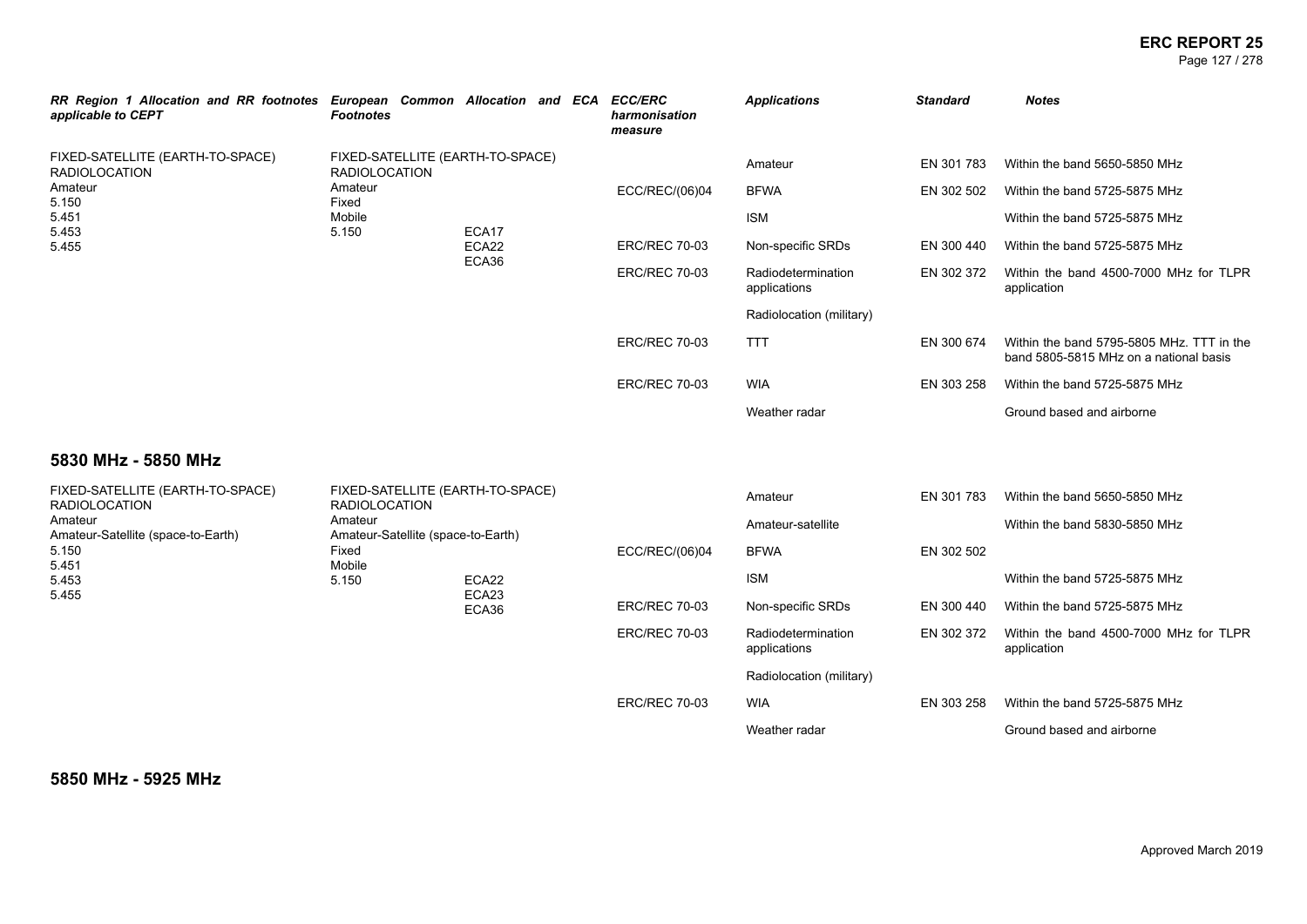### **ERC REPORT 25** Page 128 / 278

| RR Region 1 Allocation and RR footnotes<br>applicable to CEPT | European Common Allocation and ECA<br><b>Footnotes</b> | <b>ECC/ERC</b><br>harmonisation<br>measure               | <b>Applications</b>                | <b>Standard</b>                        | <b>Notes</b>                                                                                                      |
|---------------------------------------------------------------|--------------------------------------------------------|----------------------------------------------------------|------------------------------------|----------------------------------------|-------------------------------------------------------------------------------------------------------------------|
| <b>FIXED</b><br>FIXED-SATELLITE (EARTH-TO-SPACE)              | <b>FIXED</b><br>FIXED-SATELLITE (EARTH-TO-SPACE)       | ECC/REC/(06)04                                           | <b>BFWA</b>                        | EN 302 502                             | Within the band 5725-5875 MHz                                                                                     |
| <b>MOBILE</b><br>5.150                                        | <b>MOBILE</b><br>5.150                                 | ECC/DEC/(15)03                                           | DA2GC                              | EN 303 316<br>EN 303 339               | Within the band 5855-5875 MHz                                                                                     |
|                                                               |                                                        |                                                          | <b>FSS Earth stations</b>          | EN 301 443                             | Priority for civil networks                                                                                       |
|                                                               |                                                        |                                                          | <b>ISM</b>                         |                                        | Within the band 5725-5875 MHz                                                                                     |
|                                                               |                                                        | ECC/DEC/(08)01<br>ECC/REC/(08)01<br><b>ERC/REC 70-03</b> | <b>ITS</b>                         | EN 302 571<br>EN 302 636<br>EN 302 637 | Within the bands 5875-5925 MHz and<br>5855-5875 MHz. Traffic safety applications<br>within the band 5875-5905 MHz |
|                                                               |                                                        | ECC/REC/(17)03                                           | <b>MBR</b>                         | EN 303 276                             | Within 5852-5872 MHz and 5880-5900 MHz                                                                            |
|                                                               |                                                        | <b>ERC/REC 70-03</b>                                     | Non-specific SRDs                  | EN 300 440                             | Within the band 5725-5875 MHz                                                                                     |
|                                                               |                                                        | <b>ERC/REC 70-03</b>                                     | Radiodetermination<br>applications | EN 302 372                             | Within the band 4500-7000 MHz for TLPR<br>application                                                             |
|                                                               |                                                        | <b>ERC/REC 70-03</b>                                     | <b>WIA</b>                         | EN 303 258                             | Within the band 5725-5875                                                                                         |

**5925 MHz - 6700 MHz**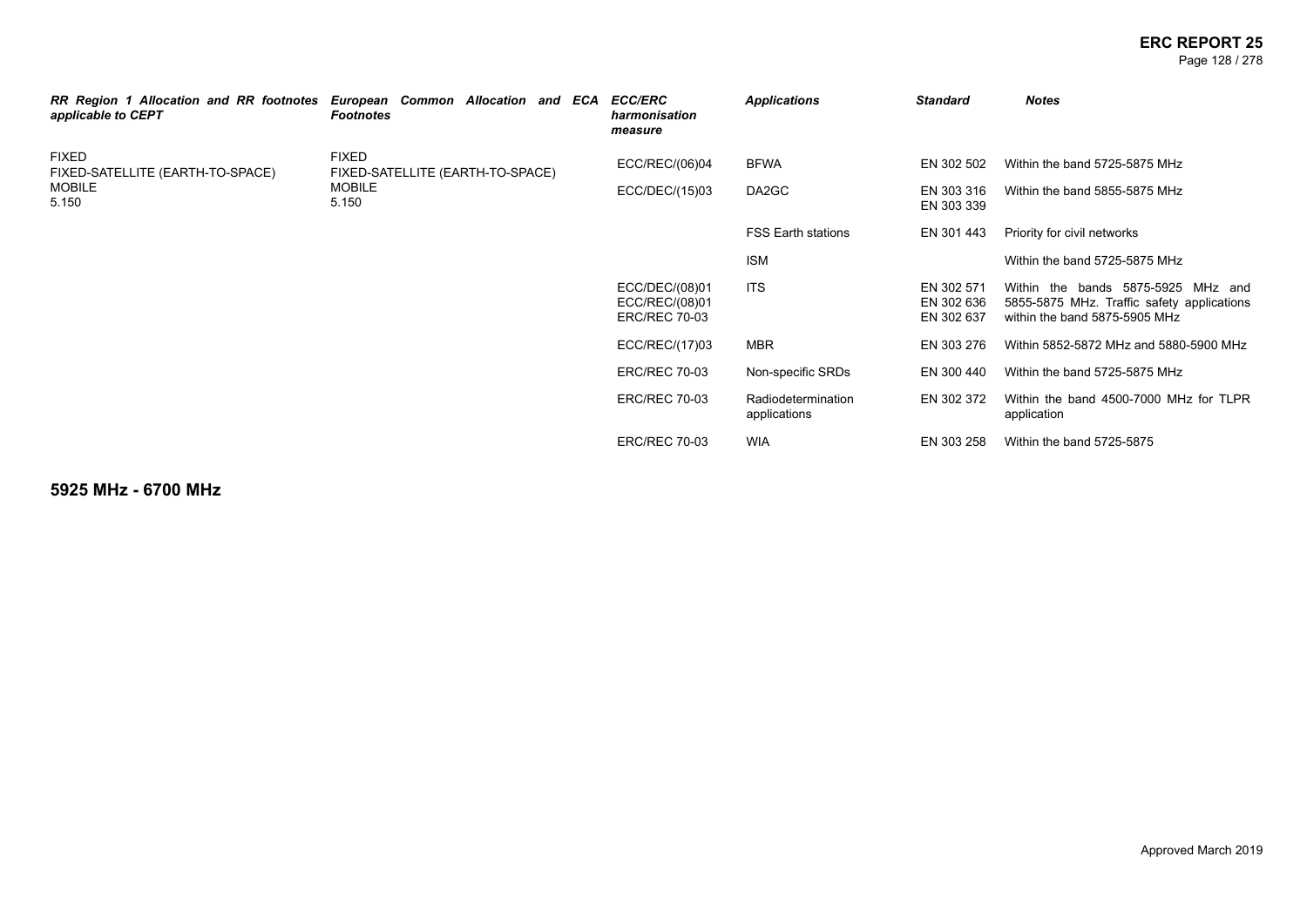### **ERC REPORT 25** Page 129 / 278

| applicable to CEPT                           | RR Region 1 Allocation and RR footnotes | European Common Allocation and ECA<br><b>Footnotes</b> |  | <b>ECC/ERC</b><br>harmonisation<br>measure                     | <b>Applications</b>                | <b>Standard</b>          | <b>Notes</b>                                                                                    |
|----------------------------------------------|-----------------------------------------|--------------------------------------------------------|--|----------------------------------------------------------------|------------------------------------|--------------------------|-------------------------------------------------------------------------------------------------|
| <b>FIXED 5.457</b><br><b>FIXED-SATELLITE</b> | (EARTH-TO-SPACE)                        | <b>FIXED</b><br>FIXED-SATELLITE (EARTH-TO-SPACE)       |  |                                                                |                                    |                          |                                                                                                 |
| 5.457A 5.457B<br>MOBILE 5.457C               |                                         | <b>MOBILE</b><br>Earth Exploration-Satellite (passive) |  | ECC/DEC/(05)09                                                 | ESV                                | EN 301 447               | Within the band 5925-6425 MHz                                                                   |
| 5.149<br>5.440                               |                                         | 5.149<br>5.440                                         |  | ECC/DEC/(05)09                                                 | <b>FSS Earth stations</b>          | EN 301 443               | Priority for civil networks                                                                     |
| 5.458                                        |                                         | 5.458                                                  |  | ECC/REC/(14)06<br><b>ERC/REC 14-01</b><br><b>ERC/REC 14-02</b> | Fixed                              | EN 302 217               | Point-to-point                                                                                  |
|                                              |                                         |                                                        |  |                                                                | Passive sensors (satellite)        |                          | For sea surface temperature, sea surface<br>wind speed and soil moisture measurements           |
|                                              |                                         |                                                        |  |                                                                | Radio astronomy                    |                          | Spectral line observations (e.g. methanol<br>line), VLBI.                                       |
|                                              |                                         |                                                        |  | ECC/DEC/(11)02<br><b>ERC/REC 70-03</b>                         | Radiodetermination<br>applications | EN 302 372<br>EN 302 729 | Within the band 4500-7000 MHz for TLPR<br>application and 6000-8500 MHz for LPR<br>applications |
|                                              |                                         |                                                        |  | ECC/DEC/(06)04<br>ECC/DEC/(12)03                               | UWB applications                   | EN 302 065               | Generic UWB as well as UWB on-board<br>aircraft regulation within the band 6.0-8.5<br>GHz       |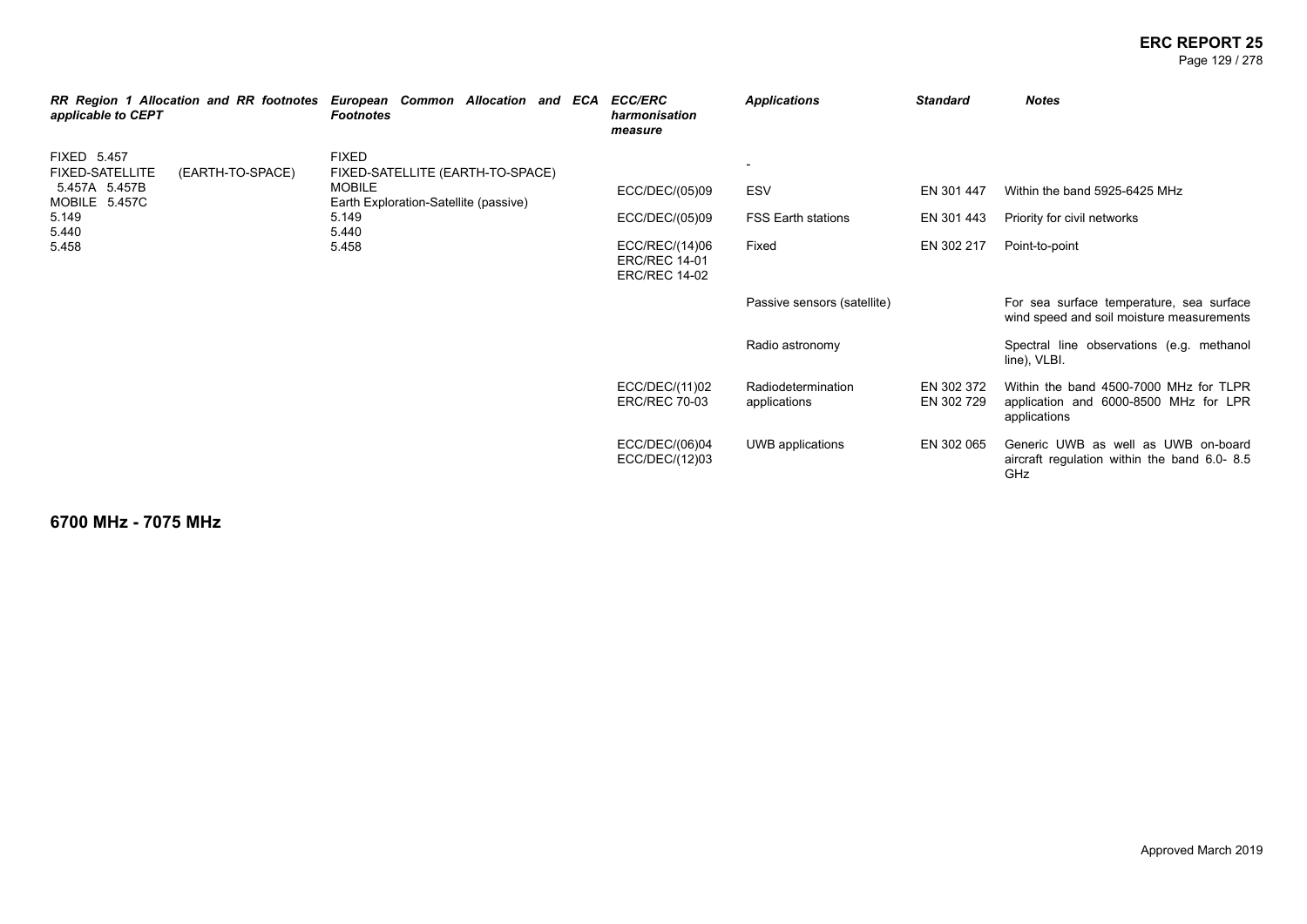# **ERC REPORT 25**

Page 130 / 278

| applicable to CEPT                                                                   | RR Region 1 Allocation and RR footnotes European Common Allocation and ECA ECC/ERC<br><b>Footnotes</b> | harmonisation<br>measure                                 | <b>Applications</b>                | <b>Standard</b>          | <b>Notes</b>                                                                                                     |
|--------------------------------------------------------------------------------------|--------------------------------------------------------------------------------------------------------|----------------------------------------------------------|------------------------------------|--------------------------|------------------------------------------------------------------------------------------------------------------|
| <b>FIXED</b><br><b>FIXED-SATELLITE</b><br>(EARTH-TO-SPACE)<br>(SPACE-TO-EARTH) 5.441 | <b>FIXED</b><br><b>FIXED-SATELLITE</b><br>(EARTH-TO-SPACE)<br>(SPACE-TO-EARTH) 5.441                   |                                                          | <b>FSS Earth stations</b>          | EN 301 443               | Within the band 6725-7025 MHz. Priority for<br>civil networks                                                    |
| <b>MOBILE</b><br>5.458                                                               | Earth Exploration-Satellite (passive)<br>5.458                                                         |                                                          | Feeder links                       |                          |                                                                                                                  |
| 5.458A<br>5.458B                                                                     | 5.458A<br>5.458B                                                                                       | ECC/REC/(14)06<br><b>ERC/REC 14-02</b>                   | Fixed                              | EN 302 217               | Point-to-point                                                                                                   |
|                                                                                      |                                                                                                        | <b>ERC/REC 25-10</b>                                     | <b>PMSE</b>                        | EN 302 064               | Portable or mobile wireless video, cordless<br>cameras, temporary P-t-P video links in 7-8.5<br>GHz tuning range |
|                                                                                      |                                                                                                        |                                                          | Passive sensors (satellite)        |                          | For sea surface temperature, sea surface<br>wind speed and soil moisture measurements                            |
|                                                                                      |                                                                                                        | ECC/DEC/(11)02<br><b>ERC/REC 70-03</b>                   | Radiodetermination<br>applications | EN 302 372<br>EN 302 729 | Within the band 4500-7000 MHz for TLPR<br>application. Within the band 6000-8500 MHz<br>for LPR applications     |
|                                                                                      |                                                                                                        | ECC/DEC/(06)04<br>ECC/DEC/(12)03                         | UWB applications                   | EN 302 065               | Generic UWB as well as on-board aircraft<br>regulation within the band 6.0-8.5 GHz                               |
| 7075 MHz - 7145 MHz                                                                  |                                                                                                        |                                                          |                                    |                          |                                                                                                                  |
| <b>FIXED</b><br><b>MOBILE</b><br>5.458<br>5.459                                      | <b>FIXED</b><br>Earth Exploration-Satellite (passive)<br>5.458                                         | ECC/REC/(02)06<br>ECC/REC/(14)06<br><b>ERC/REC 14-02</b> | Fixed                              | EN 302 217               | Point-to-point                                                                                                   |
|                                                                                      |                                                                                                        | <b>ERC/REC 25-10</b>                                     | <b>PMSE</b>                        | EN 302 064               | Portable or mobile wireless video, cordless<br>cameras, temporary P-t-P video links in 7-8.5<br>GHz tuning range |
|                                                                                      |                                                                                                        |                                                          | Passive sensors (satellite)        |                          | For sea surface temperature, sea surface<br>wind speed and soil moisture measurements                            |
|                                                                                      |                                                                                                        | ECC/DEC/(11)02<br><b>ERC/REC 70-03</b>                   | Radiodetermination<br>applications | EN 302 729               | Within the band 6000-8500 MHz for LPR<br>applications                                                            |
|                                                                                      |                                                                                                        | ECC/DEC/(06)04<br>ECC/DEC/(12)03                         | UWB applications                   | EN 302 065               | Generic UWB as well as on-board aircraft<br>regulation within the band 6.0-8.5 GHz                               |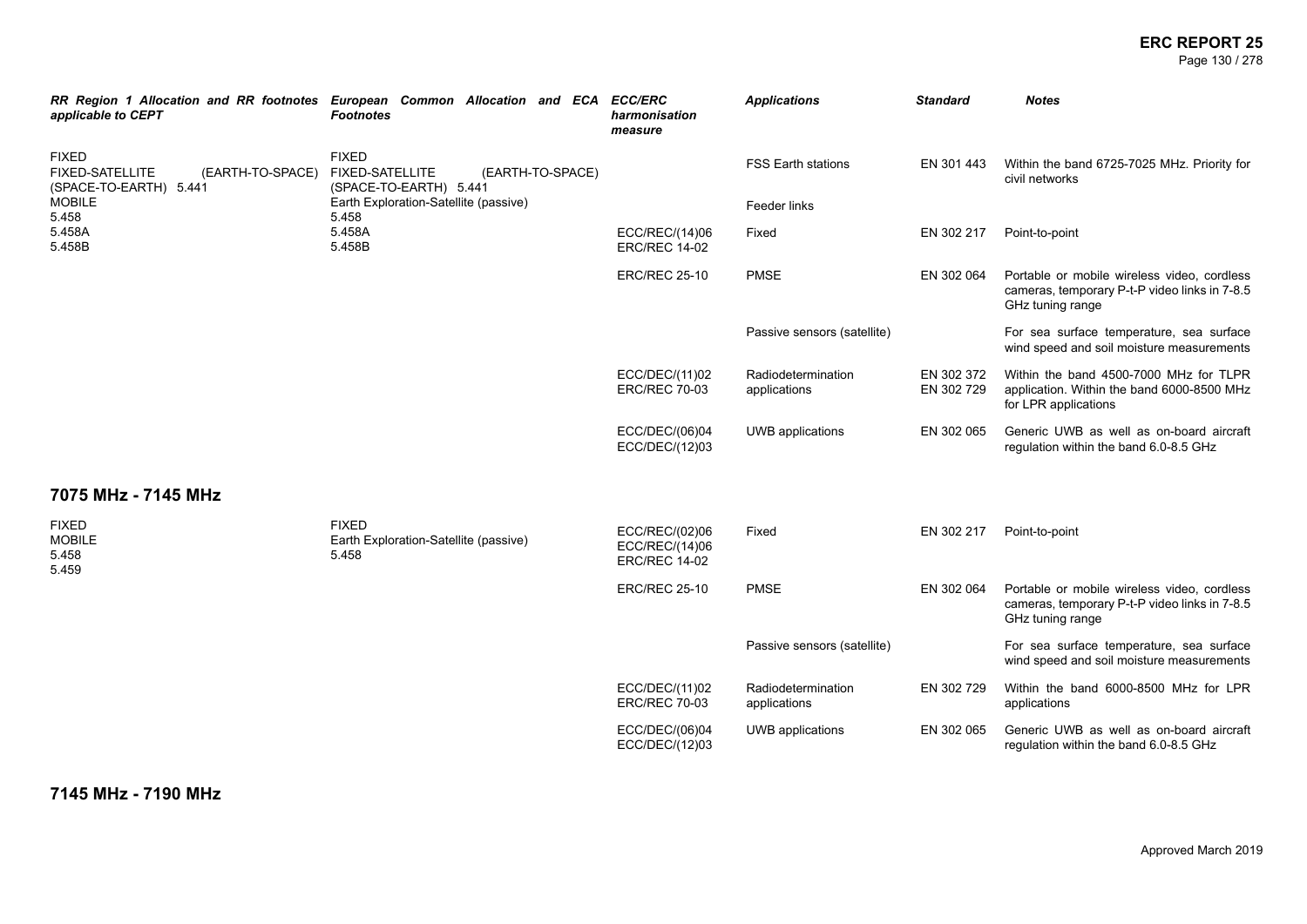### **ERC REPORT 25** Page 131 / 278

| RR Region 1 Allocation and RR footnotes<br>applicable to CEPT      | European Common Allocation and ECA<br>Footnotes                                               | <b>ECC/ERC</b><br>harmonisation<br>measure | <b>Applications</b>                | <b>Standard</b> | <b>Notes</b>                                                                                                     |
|--------------------------------------------------------------------|-----------------------------------------------------------------------------------------------|--------------------------------------------|------------------------------------|-----------------|------------------------------------------------------------------------------------------------------------------|
| <b>FIXED</b><br><b>MOBILE</b>                                      | <b>FIXED</b><br><b>MOBILE</b>                                                                 | ECC/REC/(02)06                             | Fixed                              | EN 302 217      | Point-to-point                                                                                                   |
| SPACE RESEARCH (DEEP SPACE) (EARTH-<br>TO-SPACE)<br>5.458<br>5.459 | SPACE RESEARCH (DEEP SPACE) (EARTH-<br>TO-SPACE)<br>Space Operation (Earth-to-space)<br>5.458 | <b>ERC/REC 25-10</b>                       | <b>PMSE</b>                        | EN 302 064      | Portable or mobile wireless video, cordless<br>cameras, temporary P-t-P video links in 7-8.5<br>GHz tuning range |
|                                                                    |                                                                                               | ECC/DEC/(11)02<br><b>ERC/REC 70-03</b>     | Radiodetermination<br>applications | EN 302 729      | Within the band 6000-8500 MHz for LPR<br>applications                                                            |
|                                                                    |                                                                                               | ECC/DEC/(06)04<br>ECC/DEC/(12)03           | UWB applications                   | EN 302 065      | Generic UWB. On-board aircraft regulation<br>within the band 6.0-8.5 GHz                                         |
| 7190 MHz - 7235 MHz                                                |                                                                                               |                                            |                                    |                 |                                                                                                                  |

| EARTH EXPLORATION-SATELLITE (EARTH-<br>TO-SPACE) 5.460A 5.460B           | EARTH EXPLORATION-SATELLITE (EARTH-<br>TO-SPACE) 5.460A 5.460B               | ECC/REC/(02)06                         | Fixed                              | EN 302 217 | Point-to-point                                                                                                   |
|--------------------------------------------------------------------------|------------------------------------------------------------------------------|----------------------------------------|------------------------------------|------------|------------------------------------------------------------------------------------------------------------------|
| <b>FIXED</b><br>MOBILE<br>RESEARCH<br>(EARTH-TO-SPACE)<br>SPACE<br>5.460 | <b>FIXED</b><br><b>MOBILE</b><br>RESEARCH (EARTH-TO-SPACE)<br>SPACE<br>5.460 | <b>ERC/REC 25-10</b>                   | <b>PMSE</b>                        | EN 302 064 | Portable or mobile wireless video, cordless<br>cameras, temporary P-t-P video links in 7-8.5<br>GHz tuning range |
| 5.458<br>5.459                                                           | 5.458                                                                        |                                        | Passive sensors (satellite)        |            | For sea surface temperature, sea surface<br>wind speed and soil moisture measurements                            |
|                                                                          |                                                                              | ECC/DEC/(11)02<br><b>ERC/REC 70-03</b> | Radiodetermination<br>applications | EN 302 729 | Within the band 6000-8500 MHz for LPR<br>applications                                                            |
|                                                                          |                                                                              | ECC/DEC/(06)04<br>ECC/DEC/(12)03       | UWB applications                   | EN 302 065 | Generic UWB. On-board aircraft regulation<br>within the band 6.0-8.5 GHz                                         |

**7235 MHz - 7250 MHz**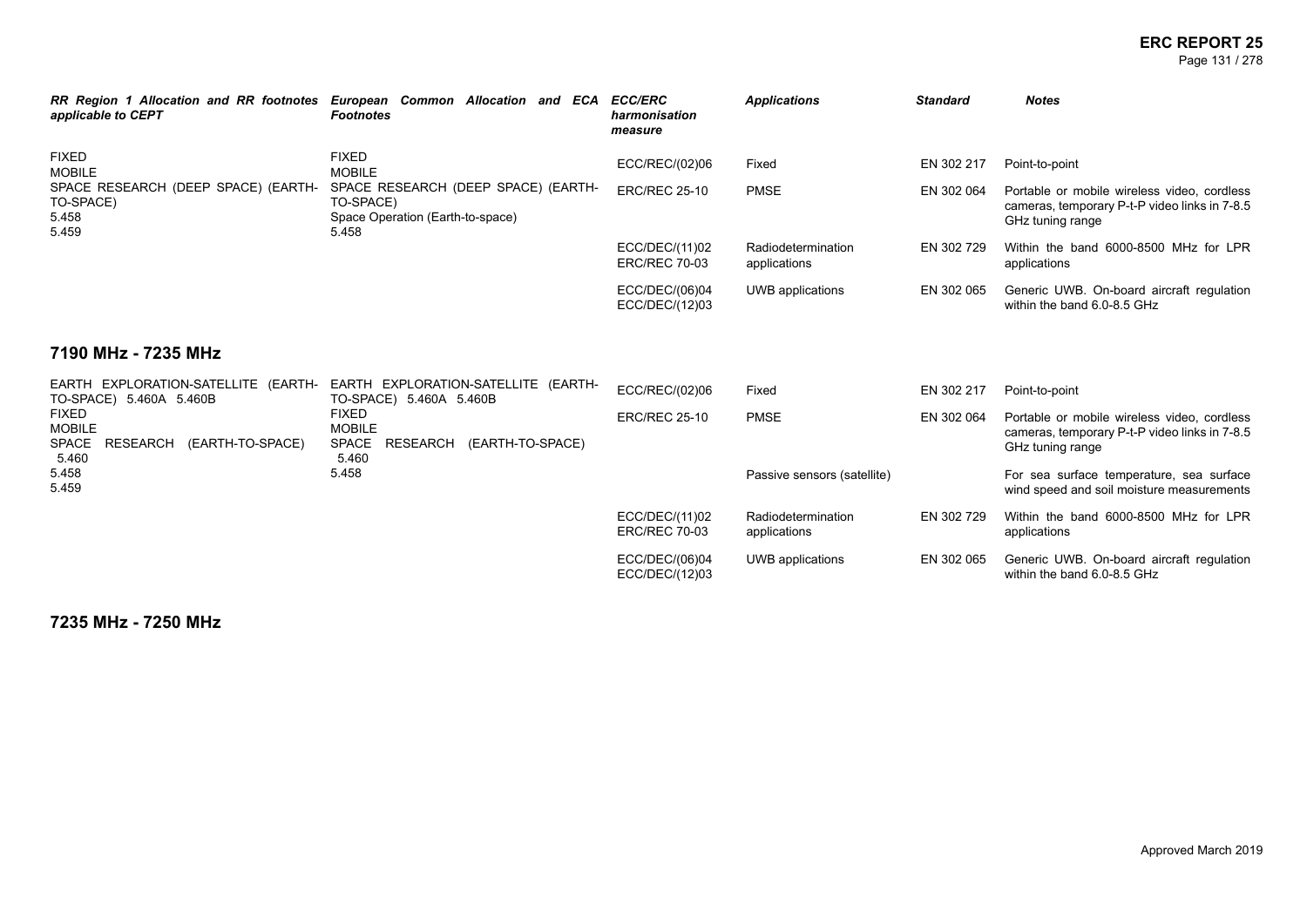### **ERC REPORT 25** Page 132 / 278

| RR Region 1 Allocation and RR footnotes European Common Allocation and ECA<br>applicable to CEPT | <b>Footnotes</b>                                                           |       | <b>ECC/ERC</b><br>harmonisation<br>measure | <b>Applications</b>                | <b>Standard</b> | <b>Notes</b>                                                                                                     |
|--------------------------------------------------------------------------------------------------|----------------------------------------------------------------------------|-------|--------------------------------------------|------------------------------------|-----------------|------------------------------------------------------------------------------------------------------------------|
| EARTH EXPLORATION-SATELLITE (EARTH- EARTH EXPLORATION-SATELLITE (EARTH-<br>TO-SPACE) 5.460A      | TO-SPACE) 5.460A                                                           |       | ECC/REC/(02)06                             | Fixed                              | EN 302 217      | Point-to-point                                                                                                   |
| <b>FIXED</b><br><b>MOBILE</b><br>5.458                                                           | <b>FIXED</b><br>Space Research (Earth-to-space)                            |       | <b>ERC/REC 25-10</b>                       | <b>PMSE</b>                        | EN 302 064      | Portable or mobile wireless video, cordless<br>cameras, temporary P-t-P video links in 7-8.5<br>GHz tuning range |
|                                                                                                  |                                                                            |       |                                            | Passive sensors (satellite)        |                 | For sea surface temperature, sea surface<br>wind speed and soil moisture measurements                            |
|                                                                                                  |                                                                            |       | ECC/DEC/(11)02<br><b>ERC/REC 70-03</b>     | Radiodetermination<br>applications | EN 302 729      | Within the band 6000-8500 MHz for LPR<br>applications                                                            |
|                                                                                                  |                                                                            |       | ECC/DEC/(06)04<br>ECC/DEC/(12)03           | UWB applications                   | EN 302 065      | Generic UWB as well as on-board aircraft<br>regulation within the band 6.0-8.5 GHz                               |
| 7250 MHz - 7300 MHz                                                                              |                                                                            |       |                                            |                                    |                 |                                                                                                                  |
| <b>FIXED</b><br>FIXED-SATELLITE (SPACE-TO-EARTH)<br><b>MOBILE</b><br>5.461                       | <b>FIXED</b><br>FIXED-SATELLITE (SPACE-TO-EARTH)<br><b>MOBILE</b><br>5.461 | ECA36 | ECC/REC/(02)06                             | Fixed                              | EN 302 217      | Point-to-point. FIXED and MOBILE services<br>not to be implemented in most NATO<br>countries                     |
|                                                                                                  |                                                                            |       |                                            | Land military systems              |                 |                                                                                                                  |
|                                                                                                  |                                                                            |       |                                            | <b>MSS Earth stations</b>          |                 | Mobile satellite applications within the band<br>7250-7375 MHz                                                   |
|                                                                                                  |                                                                            |       | <b>ERC/REC 25-10</b>                       | <b>PMSE</b>                        | EN 302 064      | Portable or mobile wireless video, cordless<br>cameras, temporary P-t-P video links in 7-8.5<br>GHz tuning range |
|                                                                                                  |                                                                            |       | ECC/DEC/(11)02<br><b>ERC/REC 70-03</b>     | Radiodetermination<br>applications | EN 302 729      | Within the band 6000-8500 MHz for LPR<br>applications                                                            |
|                                                                                                  |                                                                            |       |                                            | Satellite systems (military)       |                 |                                                                                                                  |
|                                                                                                  |                                                                            |       | ECC/DEC/(06)04<br>ECC/DEC/(12)03           | <b>UWB</b> applications            | EN 302 065      | Generic UWB as well as on-board aircraft<br>regulation within the band 6.0-8.5 GHz                               |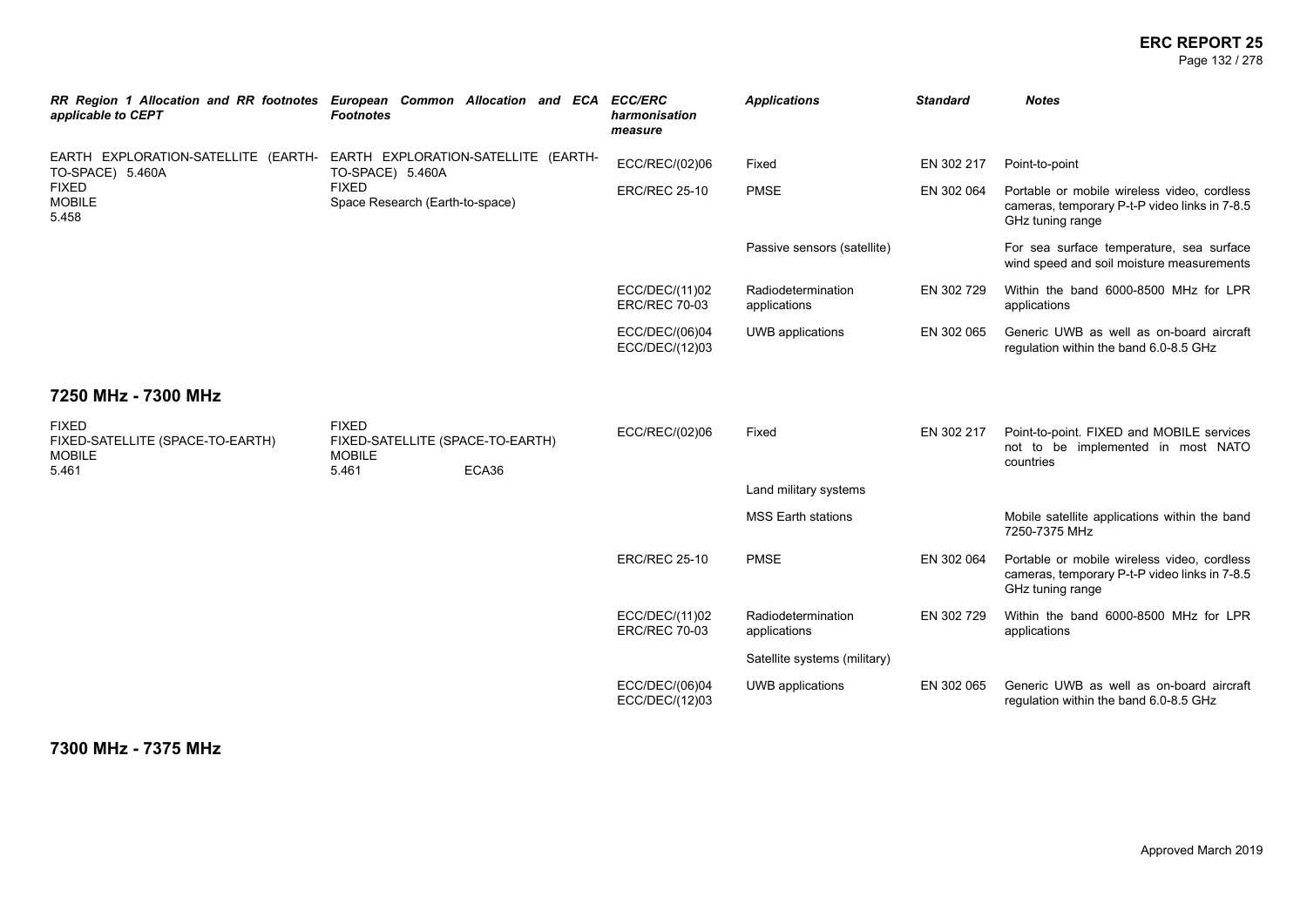### **ERC REPORT 25** Page 133 / 278

| applicable to CEPT                                             | RR Region 1 Allocation and RR footnotes European Common Allocation and ECA ECC/ERC<br><b>Footnotes</b>                                                           | harmonisation<br>measure               | <b>Applications</b>                | Standard   | <b>Notes</b>                                                                                                     |
|----------------------------------------------------------------|------------------------------------------------------------------------------------------------------------------------------------------------------------------|----------------------------------------|------------------------------------|------------|------------------------------------------------------------------------------------------------------------------|
| <b>FIXED</b><br>FIXED-SATELLITE (SPACE-TO-EARTH)               | <b>FIXED</b><br>FIXED-SATELLITE (SPACE-TO-EARTH)                                                                                                                 | ECC/REC/(02)06                         | Fixed                              | EN 302 217 | Point-to-point                                                                                                   |
| MOBILE EXCEPT AERONAUTICAL MOBILE<br>5.461                     | MOBILE EXCEPT AERONAUTICAL MOBILE<br>5.461<br>ECA36                                                                                                              |                                        | Land military systems              |            |                                                                                                                  |
|                                                                |                                                                                                                                                                  |                                        | <b>MSS Earth stations</b>          |            | Mobile satellite applications within the band<br>7250-7375 MHz                                                   |
|                                                                |                                                                                                                                                                  | <b>ERC/REC 25-10</b>                   | <b>PMSE</b>                        | EN 302 064 | Portable or mobile wireless video, cordless<br>cameras, temporary P-t-P video links in 7-8.5<br>GHz tuning range |
|                                                                |                                                                                                                                                                  | ECC/DEC/(11)02<br><b>ERC/REC 70-03</b> | Radiodetermination<br>applications | EN 302 729 | Within the band 6000-8500 MHz for LPR<br>applications                                                            |
|                                                                |                                                                                                                                                                  |                                        | Satellite systems (military)       |            |                                                                                                                  |
|                                                                |                                                                                                                                                                  | ECC/DEC/(06)04<br>ECC/DEC/(12)03       | UWB applications                   | EN 302 065 | Generic UWB. On-board aircraft regulation<br>within the band 6.0-8.5 GHz                                         |
| 7375 MHz - 7450 MHz                                            |                                                                                                                                                                  |                                        |                                    |            |                                                                                                                  |
| <b>FIXED</b><br>FIXED-SATELLITE (SPACE-TO-EARTH)               | <b>FIXED</b><br>FIXED-SATELLITE (SPACE-TO-EARTH)<br>MARITIME MOBILE-SATELLITE (SPACE-TO-<br>EARTH) 5.461AA 5.461AB<br>MOBILE EXCEPT AERONAUTICAL MOBILE<br>ECA36 | ECC/REC/(02)06                         | Fixed                              | EN 302 217 | Point-to-point                                                                                                   |
| MARITIME MOBILE-SATELLITE (SPACE-TO-<br>EARTH) 5.461AA 5.461AB |                                                                                                                                                                  |                                        | Land military systems              |            |                                                                                                                  |
| MOBILE EXCEPT AERONAUTICAL MOBILE                              |                                                                                                                                                                  |                                        | MSS Earth stations                 |            | Mobile satellite applications within the band<br>7250-7375 MHz                                                   |
|                                                                |                                                                                                                                                                  | <b>ERC/REC 25-10</b>                   | <b>PMSE</b>                        | EN 302 064 | Portable or mobile wireless video, cordless<br>cameras, temporary P-t-P video links in 7-8.5<br>GHz tuning range |
|                                                                |                                                                                                                                                                  | ECC/DEC/(11)02<br><b>ERC/REC 70-03</b> | Radiodetermination<br>applications | EN 302 729 | Within the band 6000-8500 MHz for LPR<br>applications                                                            |
|                                                                |                                                                                                                                                                  |                                        | Satellite systems (military)       |            |                                                                                                                  |
|                                                                |                                                                                                                                                                  | ECC/DEC/(06)04<br>ECC/DEC/(12)03       | UWB applications                   | EN 302 065 | Generic UWB. On-board aircraft regulation<br>within the band 6.0-8.5 GHz                                         |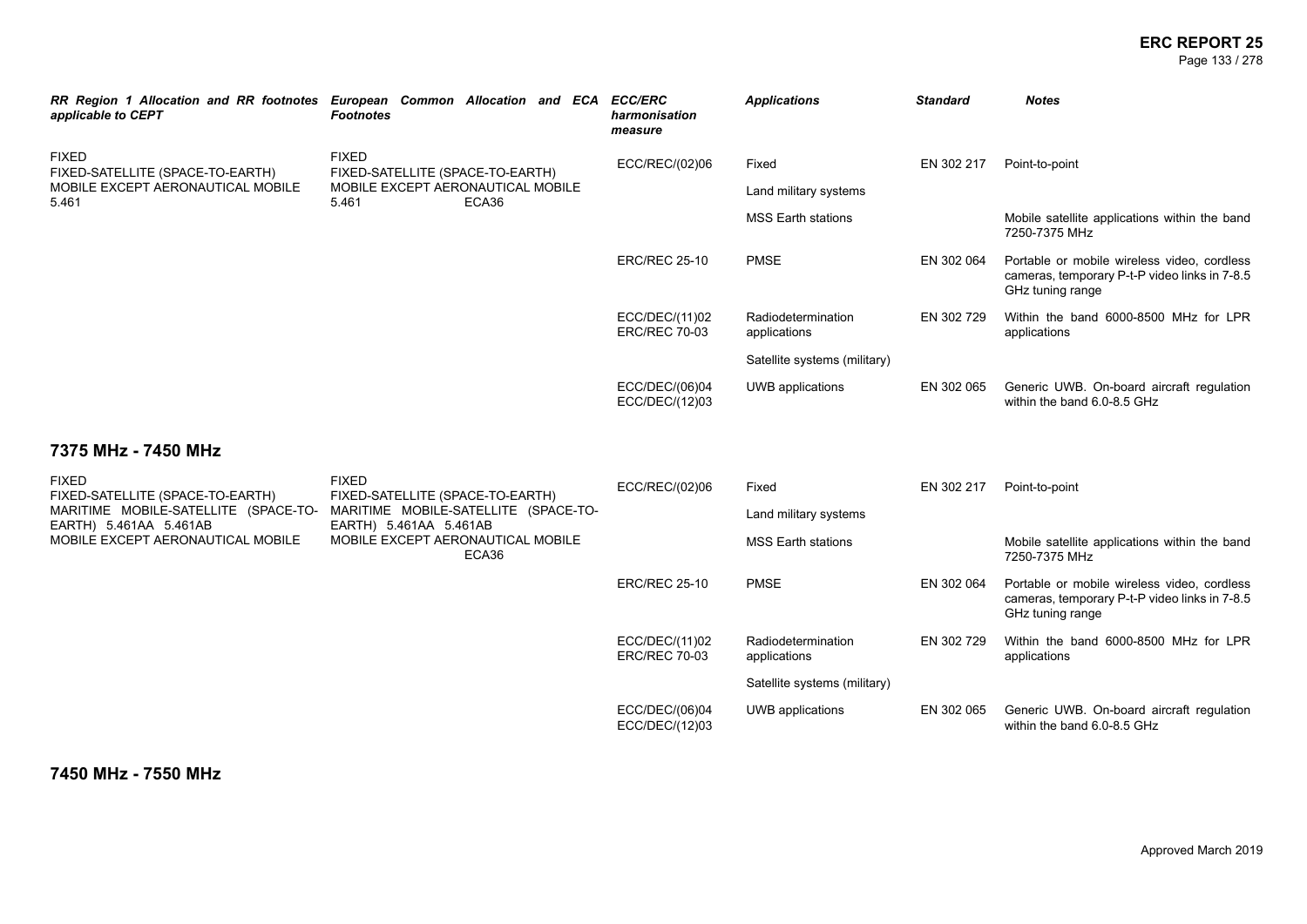### **ERC REPORT 25** Page 134 / 278

| applicable to CEPT                                                                                                 | RR Region 1 Allocation and RR footnotes European Common Allocation and ECA ECC/ERC<br><b>Footnotes</b>             | harmonisation<br>measure               | <b>Applications</b>                | <b>Standard</b> | <b>Notes</b>                                                                                                     |
|--------------------------------------------------------------------------------------------------------------------|--------------------------------------------------------------------------------------------------------------------|----------------------------------------|------------------------------------|-----------------|------------------------------------------------------------------------------------------------------------------|
| <b>FIXED</b><br>FIXED-SATELLITE (SPACE-TO-EARTH)<br>MARITIME MOBILE-SATELLITE (SPACE-TO-<br>EARTH) 5.461AA 5.461AB | <b>FIXED</b><br>FIXED-SATELLITE (SPACE-TO-EARTH)<br>MARITIME MOBILE-SATELLITE (SPACE-TO-<br>EARTH) 5.461AA 5.461AB | ECC/REC/(02)06                         | Fixed<br>Land military systems     | EN 302 217      | Point-to-point                                                                                                   |
| METEOROLOGICAL-SATELLITE (SPACE-TO-<br>EARTH)<br>MOBILE EXCEPT AERONAUTICAL MOBILE<br>5.461A                       | METEOROLOGICAL-SATELLITE (SPACE-TO-<br>EARTH)<br>MOBILE EXCEPT AERONAUTICAL MOBILE<br>5.461A<br>ECA36              | <b>ERC/REC 25-10</b>                   | <b>PMSE</b>                        | EN 302 064      | Portable or mobile wireless video, cordless<br>cameras, temporary P-t-P video links in 7-8.5<br>GHz tuning range |
|                                                                                                                    |                                                                                                                    | ECC/DEC/(11)02<br><b>ERC/REC 70-03</b> | Radiodetermination<br>applications | EN 302 729      | Within the band 6000-8500 MHz for LPR<br>applications                                                            |
|                                                                                                                    |                                                                                                                    |                                        | Satellite systems (military)       |                 |                                                                                                                  |
|                                                                                                                    |                                                                                                                    | ECC/DEC/(06)04<br>ECC/DEC/(12)03       | UWB applications                   | EN 302 065      | Generic UWB as well as on-board aircraft<br>regulation within the band 6.0-8.5 GHz                               |
|                                                                                                                    |                                                                                                                    |                                        | Weather satellites                 |                 | Limited to geostationary systems                                                                                 |
| 7550 MHz - 7750 MHz                                                                                                |                                                                                                                    |                                        |                                    |                 |                                                                                                                  |
| <b>FIXED</b><br>FIXED-SATELLITE (SPACE-TO-EARTH)                                                                   | <b>FIXED</b><br>FIXED-SATELLITE (SPACE-TO-EARTH)                                                                   | ECC/REC/(02)06                         | Fixed                              | EN 302 217      | Point-to-point                                                                                                   |
| MARITIME MOBILE-SATELLITE (SPACE-TO-<br>EARTH) 5.461AA 5.461AB                                                     | MARITIME MOBILE-SATELLITE (SPACE-TO-<br>EARTH) 5.461AA 5.461AB                                                     |                                        | Land military systems              |                 |                                                                                                                  |
| MOBILE EXCEPT AERONAUTICAL MOBILE                                                                                  | MOBILE EXCEPT AERONAUTICAL MOBILE<br>ECA36                                                                         | <b>ERC/REC 25-10</b>                   | <b>PMSE</b>                        | EN 302 064      | Portable or mobile wireless video, cordless<br>cameras, temporary P-t-P video links in 7-8.5<br>GHz tuning range |
|                                                                                                                    |                                                                                                                    | ECC/DEC/(11)02<br><b>ERC/REC 70-03</b> | Radiodetermination<br>applications | EN 302 729      | Within the band 6000-8500 MHz for LPR<br>applications                                                            |
|                                                                                                                    |                                                                                                                    |                                        | Satellite systems (military)       |                 |                                                                                                                  |
|                                                                                                                    |                                                                                                                    | ECC/DEC/(06)04<br>ECC/DEC/(12)03       | UWB applications                   | EN 302 065      | Generic UWB. On-board aircraft regulation<br>within the band 6.0-8.5 GHz                                         |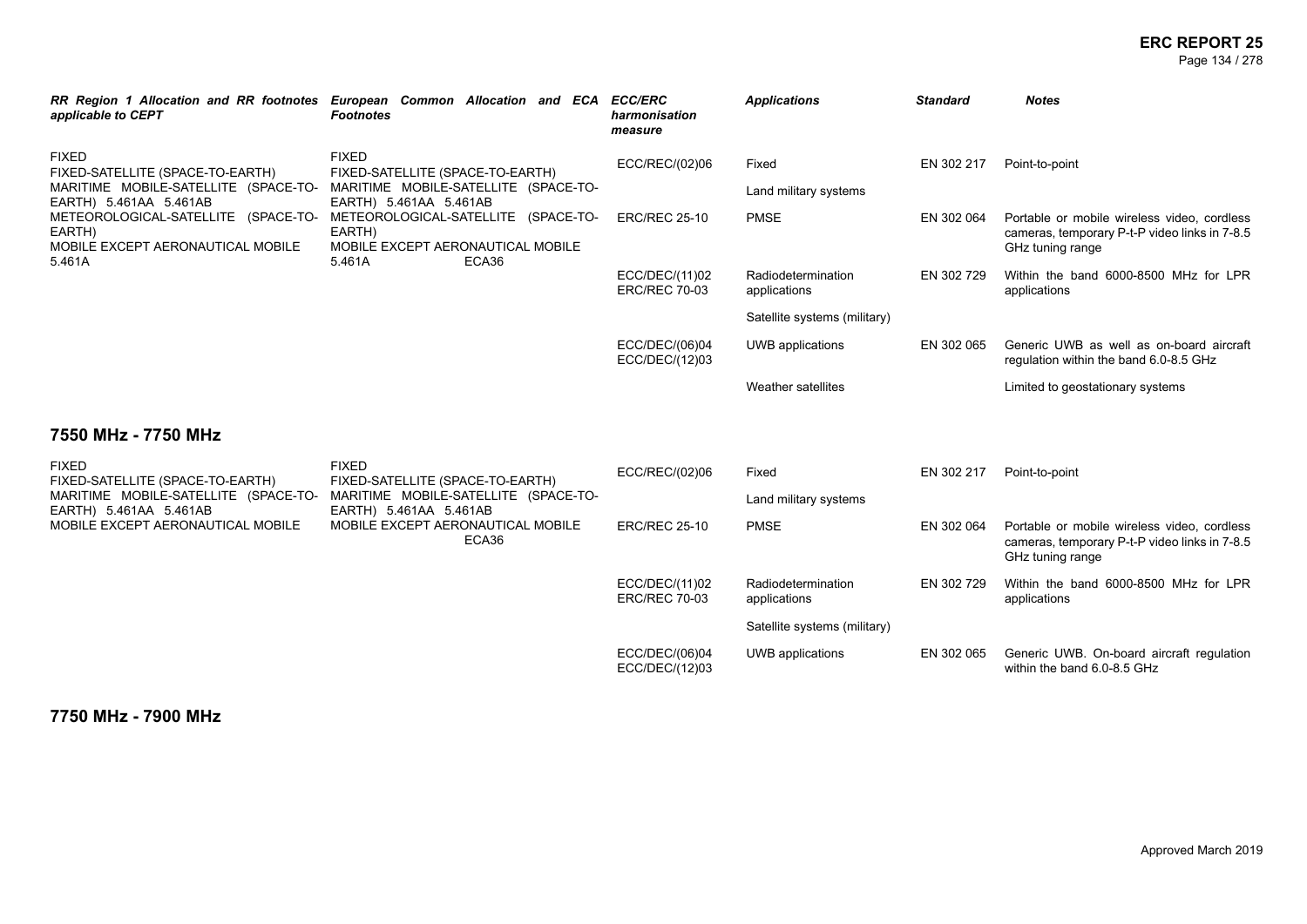### **ERC REPORT 25** Page 135 / 278

| applicable to CEPT                                  | RR Region 1 Allocation and RR footnotes European Common Allocation and ECA<br><b>Footnotes</b> | <b>ECC/ERC</b><br>harmonisation<br>measure | <b>Applications</b>                | <b>Standard</b> | <b>Notes</b>                                                                                                     |
|-----------------------------------------------------|------------------------------------------------------------------------------------------------|--------------------------------------------|------------------------------------|-----------------|------------------------------------------------------------------------------------------------------------------|
| <b>FIXED</b><br>METEOROLOGICAL-SATELLITE (SPACE-TO- | <b>FIXED</b><br>METEOROLOGICAL-SATELLITE (SPACE-TO-                                            | ECC/REC/(02)06                             | Fixed                              | EN 302 217      | Point-to-point                                                                                                   |
| EARTH) 5.461B<br>MOBILE EXCEPT AERONAUTICAL MOBILE  | EARTH) 5.461B<br>MOBILE EXCEPT AERONAUTICAL MOBILE                                             | <b>ERC/REC 25-10</b>                       | <b>PMSE</b>                        | EN 302 064      | Portable or mobile wireless video, cordless<br>cameras, temporary P-t-P video links in 7-8.5<br>GHz tuning range |
|                                                     |                                                                                                | ECC/DEC/(11)02<br><b>ERC/REC 70-03</b>     | Radiodetermination<br>applications | EN 302 729      | Within the band 6000-8500 MHz for LPR<br>applications                                                            |
|                                                     |                                                                                                | ECC/DEC/(06)04<br>ECC/DEC/(12)03           | UWB applications                   | EN 302 065      | Generic UWB as well as on-board aircraft<br>regulation within the band 6.0-8.5 GHz                               |
|                                                     |                                                                                                |                                            | Weather satellites                 |                 | Limited to non-geostationary systems                                                                             |
| 7900 MHz - 8025 MHz                                 |                                                                                                |                                            |                                    |                 |                                                                                                                  |
| <b>FIXED</b><br>FIXED-SATELLITE (EARTH-TO-SPACE)    | <b>FIXED</b><br>FIXED-SATELLITE (EARTH-TO-SPACE)                                               | ECC/REC/(02)06                             | Fixed                              | EN 302 217      | Point-to-point                                                                                                   |
| <b>MOBILE</b><br>5.461                              | <b>MOBILE</b><br>ECA36<br>5.461                                                                |                                            | Land military systems              |                 |                                                                                                                  |
|                                                     |                                                                                                |                                            | <b>MSS Earth stations</b>          |                 | Mobile satellite applications                                                                                    |
|                                                     |                                                                                                | <b>ERC/REC 25-10</b>                       | <b>PMSE</b>                        | EN 302 064      | Portable or mobile wireless video, cordless<br>cameras, temporary P-t-P video links in 7-8.5<br>GHz tuning range |
|                                                     |                                                                                                | ECC/DEC/(11)02<br><b>ERC/REC 70-03</b>     | Radiodetermination<br>applications | EN 302 729      | Within the band 6000-8500 MHz for LPR<br>applications                                                            |
|                                                     |                                                                                                |                                            | Satellite systems (military)       |                 |                                                                                                                  |
|                                                     |                                                                                                | ECC/DEC/(06)04<br>ECC/DEC/(12)03           | UWB applications                   | EN 302 065      | Generic UWB. On-board aircraft regulation<br>within the band 6.0-8.5 GHz                                         |

**8025 MHz - 8175 MHz**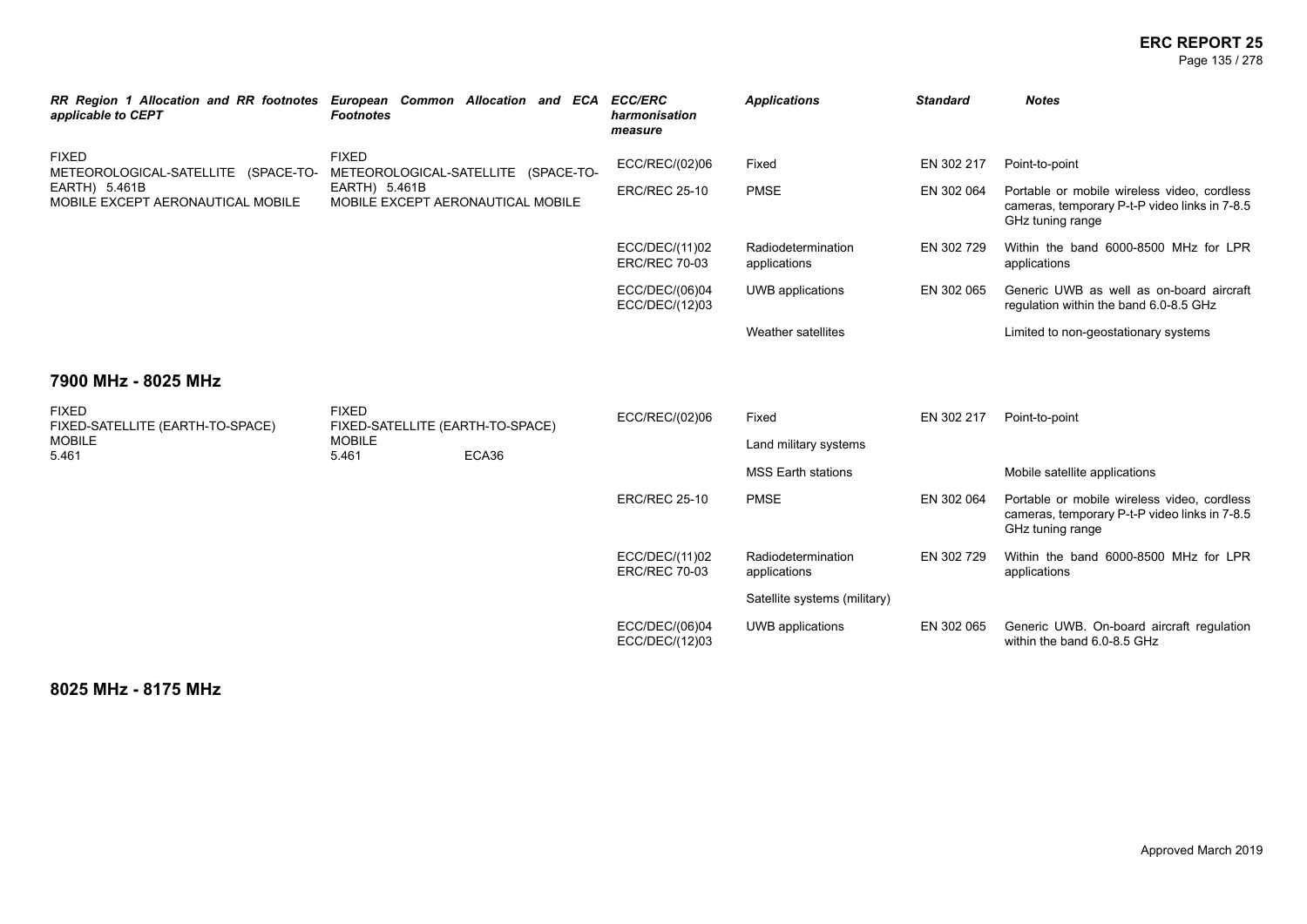### **ERC REPORT 25** Page 136 / 278

| RR Region 1 Allocation and RR footnotes European Common Allocation and ECA<br>applicable to CEPT                               | <b>Footnotes</b>                                                                                                                        |                | <b>ECC/ERC</b><br>harmonisation<br>measure                    | <b>Applications</b>                | <b>Standard</b>             | <b>Notes</b>                                                                                                     |
|--------------------------------------------------------------------------------------------------------------------------------|-----------------------------------------------------------------------------------------------------------------------------------------|----------------|---------------------------------------------------------------|------------------------------------|-----------------------------|------------------------------------------------------------------------------------------------------------------|
| EARTH EXPLORATION-SATELLITE (SPACE-<br>TO-EARTH)<br><b>FIXED</b><br>FIXED-SATELLITE (EARTH-TO-SPACE)<br>MOBILE 5.463<br>5.462A | EARTH EXPLORATION-SATELLITE (SPACE-<br>TO-EARTH)<br><b>FIXED</b><br>FIXED-SATELLITE (EARTH-TO-SPACE)<br>MOBILE 5.463<br>ECA36<br>5.462A | ECC/REC/(02)06 | Earth exploration-satellite<br>Fixed<br>Land military systems | EN 302 217<br>Point-to-point       | Satellite payload telemetry |                                                                                                                  |
|                                                                                                                                |                                                                                                                                         |                |                                                               | Land mobile                        |                             | Mobile applications<br>within<br>the<br>band<br>8025-8200 MHz                                                    |
|                                                                                                                                |                                                                                                                                         |                | <b>ERC/REC 25-10</b>                                          | <b>PMSE</b>                        | EN 302 064                  | Portable or mobile wireless video, cordless<br>cameras, temporary P-t-P video links in 7-8.5<br>GHz tuning range |
|                                                                                                                                |                                                                                                                                         |                | ECC/DEC/(11)02<br><b>ERC/REC 70-03</b>                        | Radiodetermination<br>applications | EN 302 729                  | Within the band 6000-8500 MHz for LPR<br>applications                                                            |
|                                                                                                                                |                                                                                                                                         |                |                                                               | Satellite systems (military)       |                             |                                                                                                                  |
|                                                                                                                                |                                                                                                                                         |                | ECC/DEC/(06)04<br>ECC/DEC/(12)03                              | UWB applications                   | EN 302 065                  | Generic UWB as well as on-board aircraft<br>regulation within the band 6.0-8.5 GHz                               |

### **8175 MHz - 8215 MHz**

| EARTH EXPLORATION-SATELLITE (SPACE-<br>TO-EARTH)                        | TO-EARTH)                        | EARTH EXPLORATION-SATELLITE (SPACE-                                     |                                        | Earth exploration-satellite        |            | Satellite payload telemetry                                                                                      |
|-------------------------------------------------------------------------|----------------------------------|-------------------------------------------------------------------------|----------------------------------------|------------------------------------|------------|------------------------------------------------------------------------------------------------------------------|
| <b>FIXED</b>                                                            | <b>FIXED</b>                     |                                                                         | ECC/REC/(02)06                         | Fixed                              | EN 302 217 | Point-to-point                                                                                                   |
| FIXED-SATELLITE (EARTH-TO-SPACE)<br>METEOROLOGICAL-SATELLITE (EARTH-TO- |                                  | FIXED-SATELLITE (EARTH-TO-SPACE)<br>METEOROLOGICAL-SATELLITE (EARTH-TO- |                                        | Land military systems              |            |                                                                                                                  |
| SPACE)<br>MOBILE 5.463<br>5.462A                                        | SPACE)<br>MOBILE 5.463<br>5.462A | ECA36                                                                   |                                        | Land mobile                        |            | Mobile applications<br>within<br>the<br>band<br>8025-8200 MHz                                                    |
|                                                                         |                                  |                                                                         | <b>ERC/REC 25-10</b>                   | <b>PMSE</b>                        | EN 302 064 | Portable or mobile wireless video, cordless<br>cameras, temporary P-t-P video links in 7-8.5<br>GHz tuning range |
|                                                                         |                                  |                                                                         | ECC/DEC/(11)02<br><b>ERC/REC 70-03</b> | Radiodetermination<br>applications | EN 302 729 | Within the band 6000-8500 MHz for LPR<br>applications                                                            |
|                                                                         |                                  |                                                                         |                                        | Satellite systems (military)       |            |                                                                                                                  |
|                                                                         |                                  |                                                                         | ECC/DEC/(06)04<br>ECC/DEC/(12)03       | UWB applications                   | EN 302 065 | Generic UWB. On-board aircraft regulation<br>within the band 6.0-8.5 GHz                                         |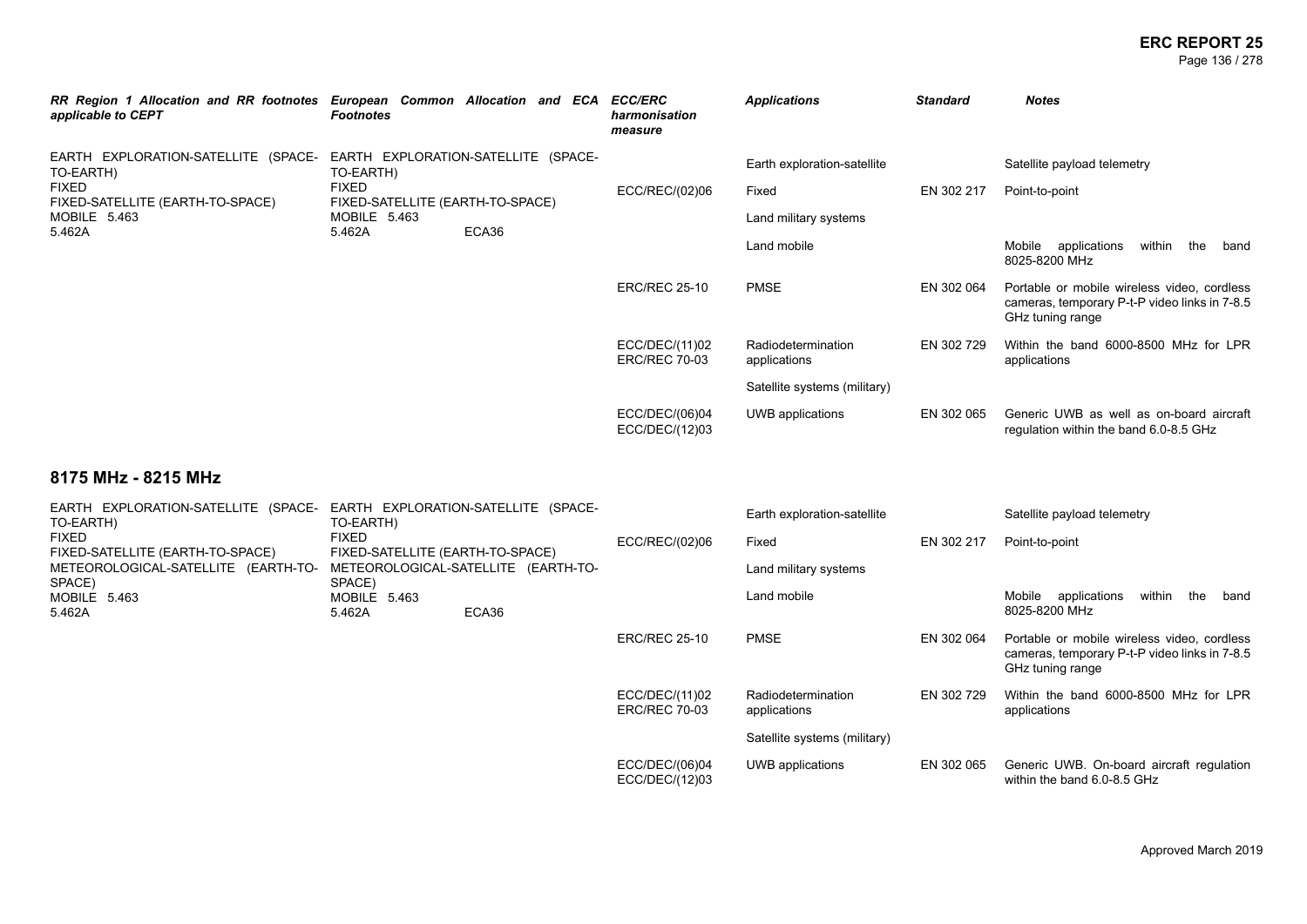### **ERC REPORT 25** Page 137 / 278

| applicable to CEPT                                                                   | RR Region 1 Allocation and RR footnotes European Common Allocation and ECA ECC/ERC<br><b>Footnotes</b> | harmonisation<br>measure               | <b>Applications</b>                | <b>Standard</b> | <b>Notes</b>                                                                                                                                   |
|--------------------------------------------------------------------------------------|--------------------------------------------------------------------------------------------------------|----------------------------------------|------------------------------------|-----------------|------------------------------------------------------------------------------------------------------------------------------------------------|
| 8215 MHz - 8400 MHz                                                                  |                                                                                                        |                                        |                                    |                 |                                                                                                                                                |
| EARTH EXPLORATION-SATELLITE (SPACE- EARTH EXPLORATION-SATELLITE (SPACE-<br>TO-EARTH) | TO-EARTH)                                                                                              |                                        | Earth exploration-satellite        |                 | Satellite payload telemetry                                                                                                                    |
| <b>FIXED</b><br>FIXED-SATELLITE (EARTH-TO-SPACE)                                     | <b>FIXED</b><br>FIXED-SATELLITE (EARTH-TO-SPACE)                                                       | ECC/REC/(02)06                         | Fixed                              | EN 302 217      | Point-to-point                                                                                                                                 |
| MOBILE 5.463<br>5.462A                                                               | 5.462A<br>5.463                                                                                        |                                        | Land military systems              |                 |                                                                                                                                                |
|                                                                                      |                                                                                                        | <b>ERC/REC 25-10</b>                   | <b>PMSE</b>                        | EN 302 064      | Portable or mobile wireless video, cordless<br>cameras, temporary P-t-P video links in 7-8.5<br>GHz tuning range                               |
|                                                                                      |                                                                                                        |                                        | Radio astronomy                    |                 | Continuum observations, VLBI (used by<br>SRS)                                                                                                  |
|                                                                                      |                                                                                                        | ECC/DEC/(11)02<br><b>ERC/REC 70-03</b> | Radiodetermination<br>applications | EN 302 729      | Within the band 6000-8500 MHz for LPR<br>applications                                                                                          |
|                                                                                      |                                                                                                        |                                        | Satellite systems (military)       |                 |                                                                                                                                                |
|                                                                                      |                                                                                                        | ECC/DEC/(06)04<br>ECC/DEC/(12)03       | UWB applications                   | EN 302 065      | Generic UWB as well as on-board aircraft<br>regulation within the band 6.0-8.5 GHz                                                             |
| 8400 MHz - 8500 MHz                                                                  |                                                                                                        |                                        |                                    |                 |                                                                                                                                                |
| <b>FIXED</b><br>MOBILE EXCEPT AERONAUTICAL MOBILE                                    | <b>FIXED</b><br>SPACE<br>RESEARCH (SPACE-TO-EARTH)                                                     | ECC/REC/(02)06                         | Fixed                              | EN 302 217      | Point-to-point                                                                                                                                 |
| SPACE RESEARCH (SPACE-TO-EARTH)<br>5.465 5.466                                       | 5.465<br>Radiolocation                                                                                 | <b>ERC/REC 25-10</b>                   | <b>PMSE</b>                        | EN 302 064      | Portable or mobile wireless video, cordless<br>cameras, temporary P-t-P video links in 7-8.5<br>GHz tuning range                               |
|                                                                                      |                                                                                                        | ECC/DEC/(11)02<br><b>ERC/REC 70-03</b> | Radiodetermination<br>applications | EN 302 729      | Within the band 6000-8500 MHz for LPR<br>applications                                                                                          |
|                                                                                      |                                                                                                        |                                        | Space research                     |                 | Satellite payload telemetry. The band<br>8400-8450 MHz is limited to deep space<br>applications. Continuum observations, VLBI<br>(used by SRS) |
|                                                                                      |                                                                                                        | ECC/DEC/(06)04<br>ECC/DEC/(12)03       | UWB applications                   | EN 302 065      | Generic UWB as well as on-board aircraft<br>regulation within the band 6.0-8.5 GHz                                                             |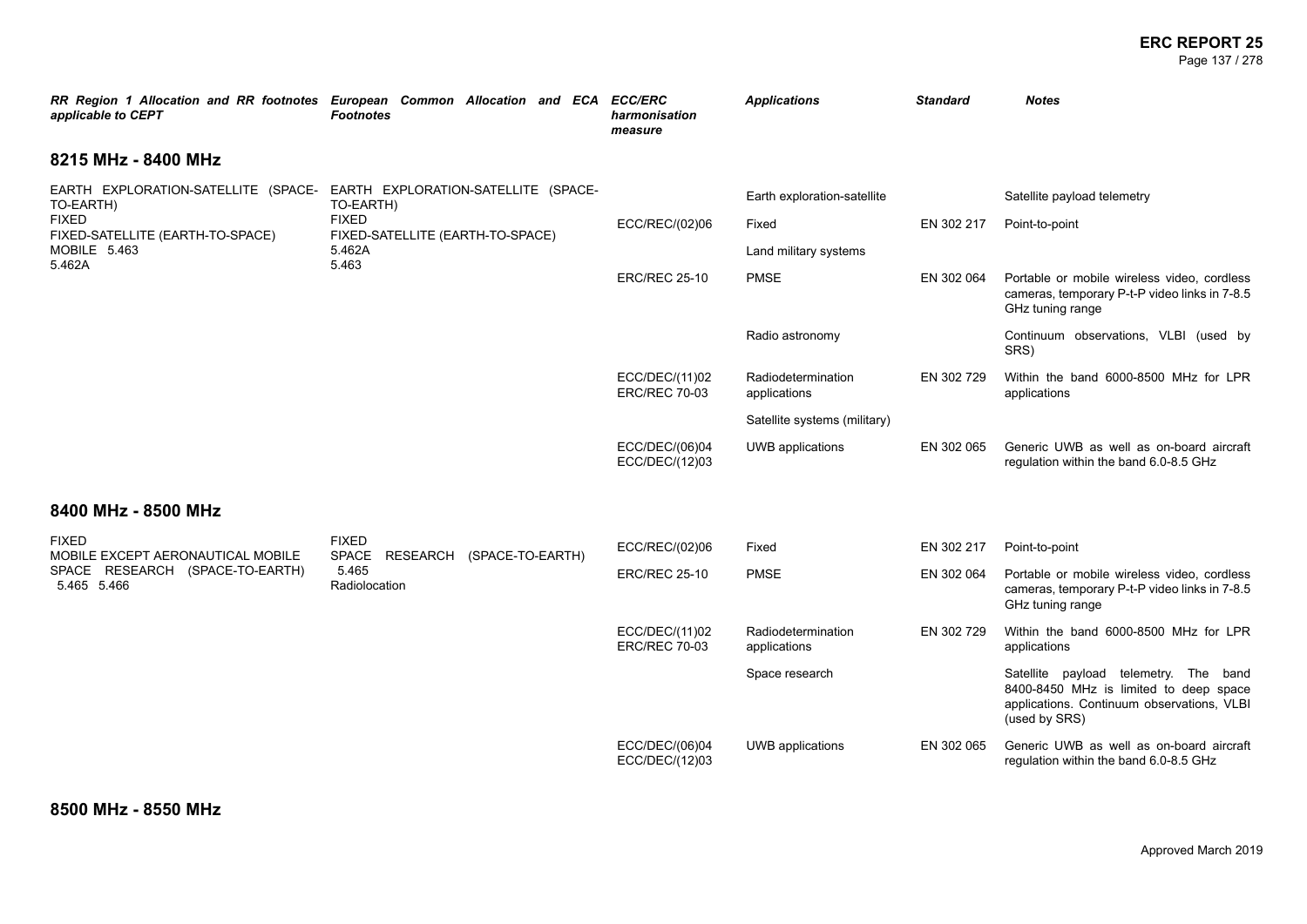### **ERC REPORT 25** Page 138 / 278

| <b>RR Region 1 Allocation and RR footnotes</b><br>applicable to CEPT | European Common Allocation and ECA<br><b>Footnotes</b> |       |  |  | <b>ECC/ERC</b><br>harmonisation<br>measure | <b>Applications</b>                | <b>Standard</b> | <b>Notes</b>                                         |
|----------------------------------------------------------------------|--------------------------------------------------------|-------|--|--|--------------------------------------------|------------------------------------|-----------------|------------------------------------------------------|
| <b>RADIOLOCATION</b><br>5.468                                        | <b>RADIOLOCATION</b><br>5.469                          | ECA24 |  |  |                                            | Aeronautical military systems      |                 |                                                      |
| 5.469                                                                |                                                        | ECA36 |  |  |                                            | Aeronautical navigation            |                 | Civil and military e.g. airfield approach            |
|                                                                      |                                                        |       |  |  | <b>ERC/REC 70-03</b>                       | Radiodetermination<br>applications | EN 302 372      | Within the band 8.5-10.6 GHz for TLPR<br>application |
|                                                                      |                                                        |       |  |  |                                            | Radiolocation (civil)              | EN 303 135      | Shipborne, land and airborne surveillance            |
|                                                                      |                                                        |       |  |  |                                            | Radiolocation (military)           |                 | Shipborne, land and airborne surveillance            |
|                                                                      |                                                        |       |  |  | ECC/DEC/(06)04                             | UWB applications                   | EN 302 065      | Generic UWB                                          |

## **8550 MHz - 8650 MHz**

| EARTH EXPLORATION-SATELLITE (ACTIVE)<br>RADIOLOCATION<br>SPACE RESEARCH (ACTIVE)<br>5.468 | <b>RADIOLOCATION</b><br>SPACE RESEARCH (ACTIVE)<br>5.469 | EARTH EXPLORATION-SATELLITE (ACTIVE)<br>ECA24 |                      | Active sensors (satellite)<br>Aeronautical military systems |            |                                                      |
|-------------------------------------------------------------------------------------------|----------------------------------------------------------|-----------------------------------------------|----------------------|-------------------------------------------------------------|------------|------------------------------------------------------|
| 5.469<br>5.469A                                                                           | 5.469A                                                   | ECA36                                         |                      | Aeronautical navigation                                     |            | Civil and military e.g. airfield approach            |
|                                                                                           |                                                          |                                               | <b>ERC/REC 70-03</b> | Radiodetermination<br>applications                          | EN 302 372 | Within the band 8.5-10.6 GHz for TLPR<br>application |
|                                                                                           |                                                          |                                               |                      | Radiolocation (civil)                                       | EN 303 135 | Shipborne, land and airborne surveillance            |
|                                                                                           |                                                          |                                               |                      | Radiolocation (military)                                    |            | Shipborne, land and airborne surveillance            |
|                                                                                           |                                                          |                                               | ECC/DEC/(06)04       | UWB applications                                            | EN 302 065 | Generic UWB                                          |

**8650 MHz - 8750 MHz**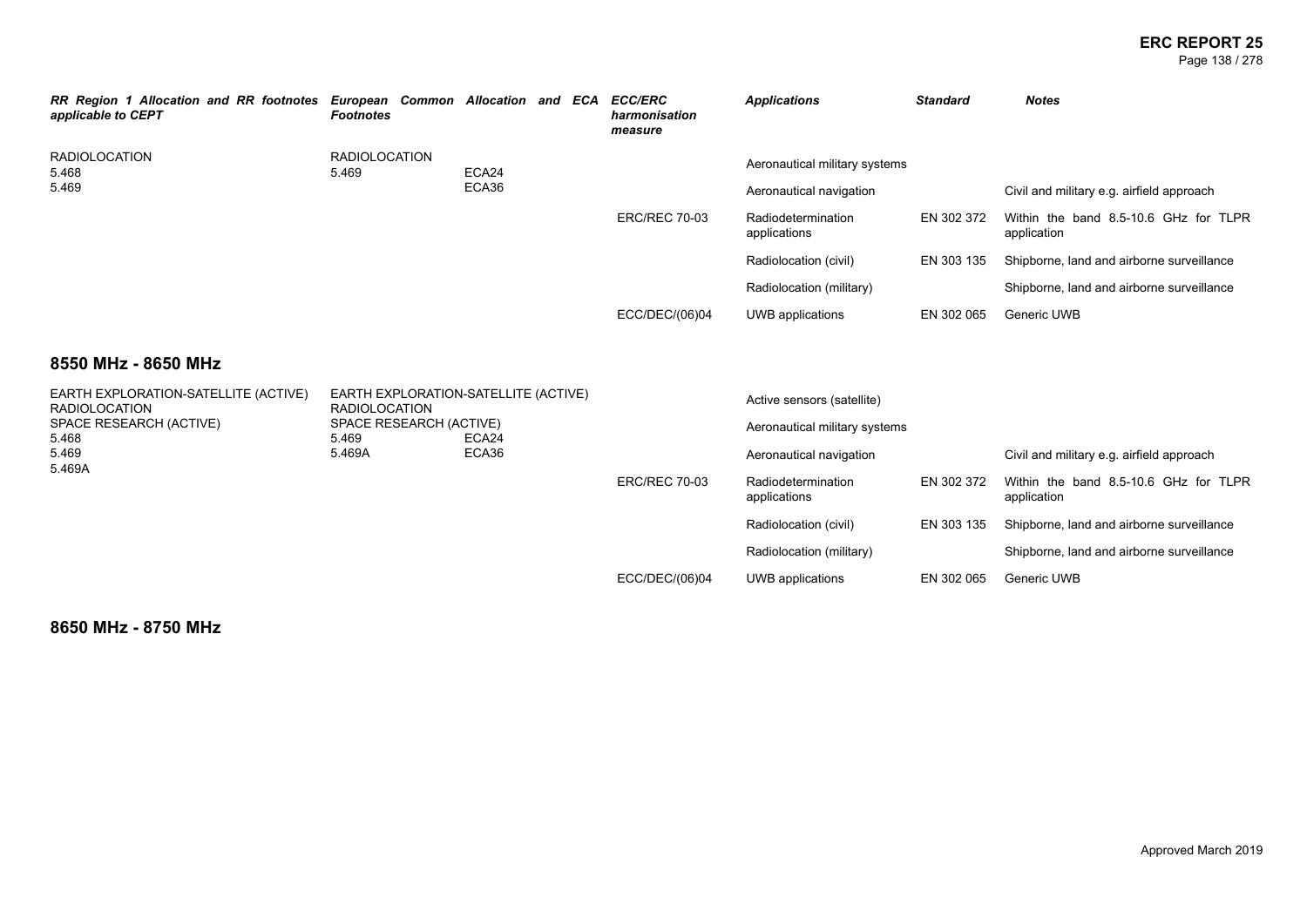### **ERC REPORT 25** Page 139 / 278

| RR Region 1 Allocation and RR footnotes<br>applicable to CEPT | European Common Allocation and ECA<br><b>Footnotes</b> |       |  |                         | <b>ECC/ERC</b><br>harmonisation<br>measure | <b>Applications</b>                       | <b>Standard</b> | <b>Notes</b>                                         |
|---------------------------------------------------------------|--------------------------------------------------------|-------|--|-------------------------|--------------------------------------------|-------------------------------------------|-----------------|------------------------------------------------------|
| <b>RADIOLOCATION</b><br>5.468                                 | <b>RADIOLOCATION</b><br>5.469                          | ECA24 |  |                         |                                            | Aeronautical military systems             |                 |                                                      |
| 5.469                                                         | ECA36                                                  |       |  | Aeronautical navigation |                                            | Civil and military e.g. airfield approach |                 |                                                      |
|                                                               |                                                        |       |  |                         | <b>ERC/REC 70-03</b>                       | Radiodetermination<br>applications        | EN 302 372      | Within the band 8.5-10.6 GHz for TLPR<br>application |
|                                                               |                                                        |       |  |                         |                                            | Radiolocation (civil)                     | EN 303 135      | Shipborne, land and airborne surveillance            |
|                                                               |                                                        |       |  |                         |                                            | Radiolocation (military)                  |                 | Shipborne, land and airborne surveillance            |
|                                                               |                                                        |       |  |                         | ECC/DEC/(06)04                             | UWB applications                          | EN 302 065      | Generic UWB                                          |

### **8750 MHz - 8850 MHz**

| AERONAUTICAL RADIONAVIGATION 5.470<br><b>RADIOLOCATION</b><br>5.471 | <b>RADIOLOCATION</b><br>Space Research                 | AERONAUTICAL RADIONAVIGATION 5.470<br>ECA24<br>ECA36 |                      | Aeronautical military systems<br>Aeronautical navigation |            | Civil and military e.g. airfield approach            |
|---------------------------------------------------------------------|--------------------------------------------------------|------------------------------------------------------|----------------------|----------------------------------------------------------|------------|------------------------------------------------------|
|                                                                     |                                                        |                                                      | <b>ERC/REC 70-03</b> | Radiodetermination<br>applications                       | EN 302 372 | Within the band 8.5-10.6 GHz for TLPR<br>application |
|                                                                     |                                                        |                                                      |                      | Radiolocation (civil)                                    | EN 303 135 | Shipborne, land and airborne surveillance            |
|                                                                     |                                                        |                                                      |                      | Radiolocation (military)                                 |            | Shipborne, land and airborne surveillance            |
|                                                                     |                                                        |                                                      | ECC/DEC/(06)04       | UWB applications                                         | EN 302 065 | Generic UWB                                          |
| 8850 MHz - 9000 MHz                                                 |                                                        |                                                      |                      |                                                          |            |                                                      |
| MARITIME RADIONAVIGATION 5.472<br><b>RADIOLOCATION</b>              | MARITIME RADIONAVIGATION 5.472<br><b>RADIOLOCATION</b> |                                                      |                      | Aeronautical military systems                            |            |                                                      |
| 5.473                                                               | Space Research<br>5.473                                | ECA24                                                |                      | Aeronautical navigation                                  |            | Civil and military e.g. airfield approach            |
|                                                                     |                                                        | ECA36                                                | <b>ERC/REC 70-03</b> | Radiodetermination<br>applications                       | EN 302 372 | Within the band 8.5-10.6 GHz for TLPR<br>application |
|                                                                     |                                                        |                                                      |                      | Radiolocation (civil)                                    | EN 303 135 | Shipborne, land and airborne surveillance            |

ECC/DEC/(06)04 UWB applications EN 302 065 Generic UWB

Radiolocation (military) Shipborne, land and airborne surveillance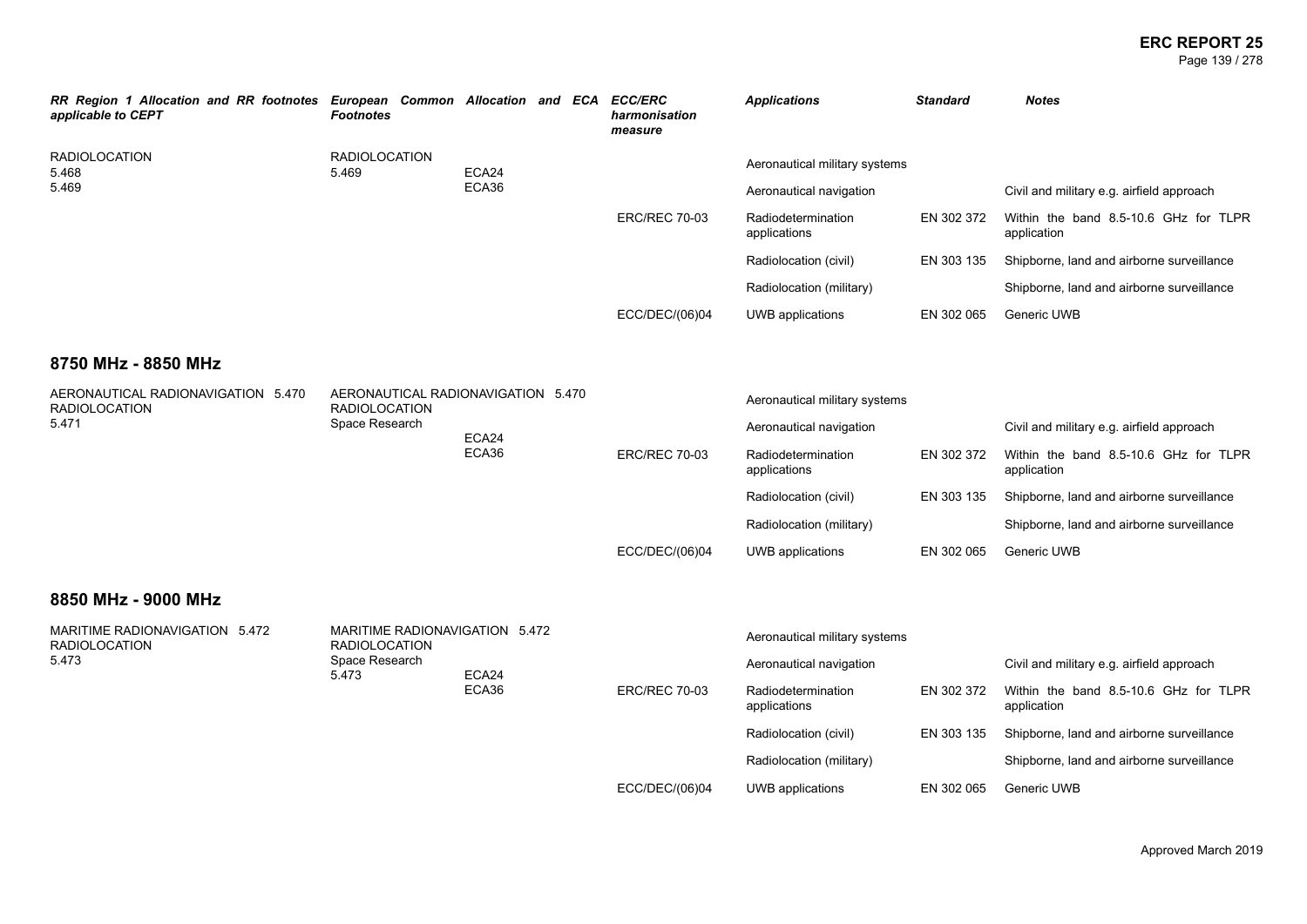### **ERC REPORT 25** Page 140 / 278

| RR Region 1 Allocation and RR footnotes European Common Allocation and ECA<br>applicable to CEPT | <b>Footnotes</b>                                       |                                      | <b>ECC/ERC</b><br>harmonisation<br>measure | <b>Applications</b>                | <b>Standard</b>          | <b>Notes</b>                                                                            |  |
|--------------------------------------------------------------------------------------------------|--------------------------------------------------------|--------------------------------------|--------------------------------------------|------------------------------------|--------------------------|-----------------------------------------------------------------------------------------|--|
| 9000 MHz - 9200 MHz                                                                              |                                                        |                                      |                                            |                                    |                          |                                                                                         |  |
| AERONAUTICAL RADIONAVIGATION 5.337<br>Radiolocation<br>5.471<br>5.473A                           | <b>RADIOLOCATION</b>                                   | AERONAUTICAL RADIONAVIGATION 5.337   |                                            | Aeronautical military systems      |                          |                                                                                         |  |
|                                                                                                  | Space Research<br>5.471                                | ECA24<br>ECA36                       |                                            | Aeronautical navigation            |                          | Civil and military e.g. airfield approach                                               |  |
|                                                                                                  | 5.473A                                                 |                                      | <b>ERC/REC 70-03</b>                       | Radiodetermination<br>applications | EN 302 372               | Within the band 8.5-10.6 GHz for TLPR<br>application                                    |  |
|                                                                                                  |                                                        |                                      |                                            | Radiolocation (civil)              | EN 303 135<br>EN 303 213 | Shipborne, land and airborne surveillance.<br>EN 303 213-1 X-band sensors               |  |
|                                                                                                  |                                                        |                                      |                                            | Radiolocation (military)           |                          | Shipborne, land and airborne surveillance                                               |  |
| 9200 MHz - 9300 MHz                                                                              |                                                        |                                      |                                            |                                    |                          |                                                                                         |  |
| EARTH EXPLORATION-SATELLITE (ACTIVE)<br>5.474A 5.474B 5.474C                                     | 5.474A 5.474B 5.474C                                   | EARTH EXPLORATION-SATELLITE (ACTIVE) |                                            | Aeronautical military systems      |                          |                                                                                         |  |
| MARITIME RADIONAVIGATION 5.472<br><b>RADIOLOCATION</b>                                           | MARITIME RADIONAVIGATION 5.472<br><b>RADIOLOCATION</b> |                                      |                                            | Aeronautical navigation            |                          | Civil and military e.g. airfield approach                                               |  |
| 5.473<br>5.474                                                                                   | Space Research<br>5.473<br>5.474                       | ECA24<br>ECA36                       | <b>ERC/REC 70-03</b>                       | Radiodetermination<br>applications | EN 300 440<br>EN 302 372 | Within the band 9200-9975 MHz; and within<br>the band 8.5-10.6 GHz for TLPR application |  |
| 5.474D                                                                                           | 5.474D                                                 |                                      |                                            | Radiolocation (civil)              | EN 303 135               | Shipborne, land and airborne surveillance                                               |  |
|                                                                                                  |                                                        |                                      |                                            | Radiolocation (military)           |                          | Shipborne, land and airborne surveillance                                               |  |
|                                                                                                  |                                                        |                                      |                                            | Synthetic aperture radar           |                          |                                                                                         |  |

**9300 MHz - 9500 MHz**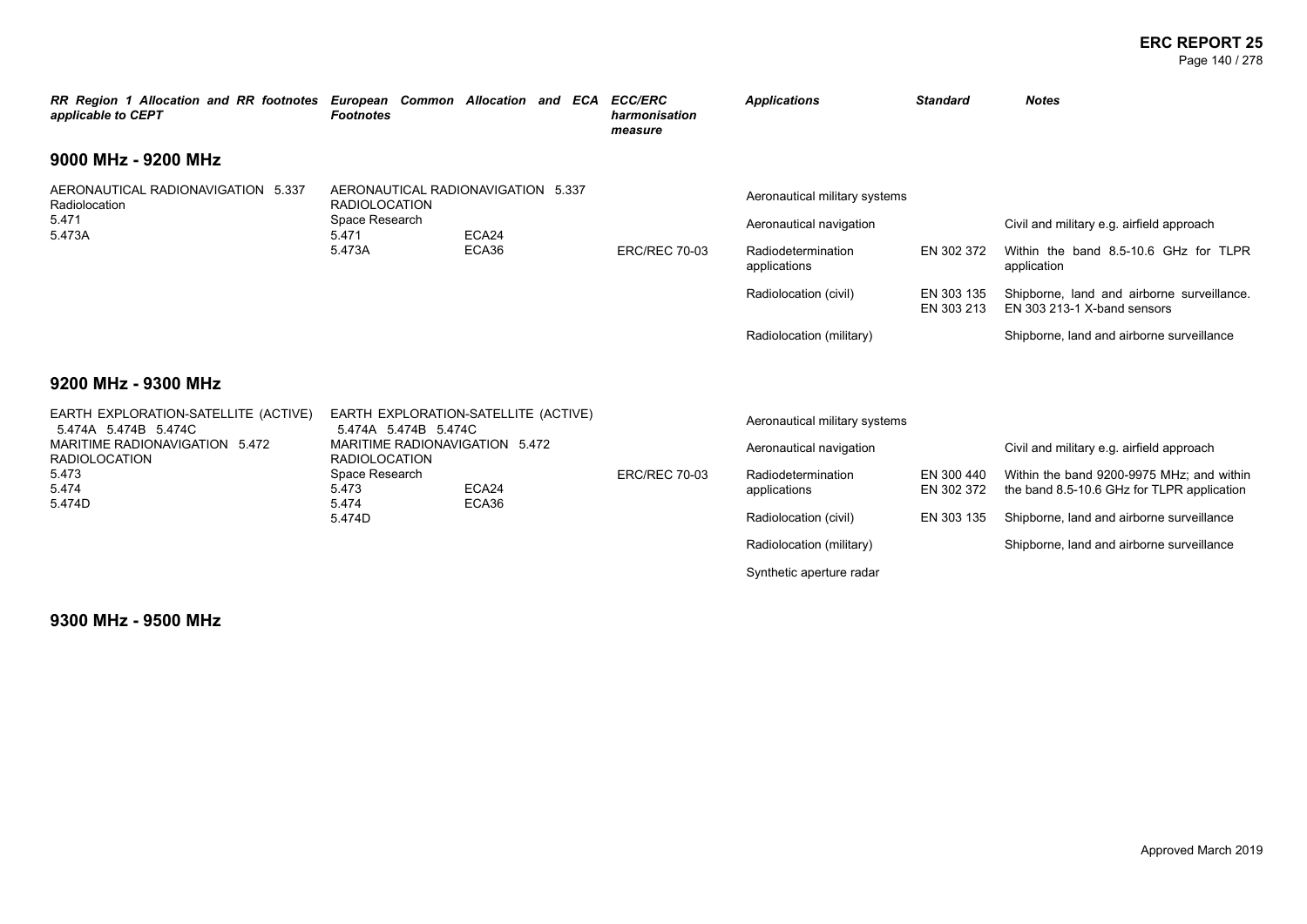### **ERC REPORT 25** Page 141 / 278

| RR Region 1 Allocation and RR footnotes European Common Allocation and ECA ECC/ERC<br>applicable to CEPT                         | <b>Footnotes</b>                                  |                                      | harmonisation<br>measure | <b>Applications</b>                                                | <b>Standard</b>                                                            | <b>Notes</b>                                                                            |
|----------------------------------------------------------------------------------------------------------------------------------|---------------------------------------------------|--------------------------------------|--------------------------|--------------------------------------------------------------------|----------------------------------------------------------------------------|-----------------------------------------------------------------------------------------|
| EARTH EXPLORATION-SATELLITE (ACTIVE)<br><b>RADIOLOCATION</b>                                                                     | <b>RADIOLOCATION</b>                              | EARTH EXPLORATION-SATELLITE (ACTIVE) |                          | Aeronautical military systems                                      |                                                                            |                                                                                         |
| RADIONAVIGATION 5.476A<br>SPACE RESEARCH (ACTIVE)                                                                                | RADIONAVIGATION 5.476A<br>SPACE RESEARCH (ACTIVE) |                                      |                          | Aeronautical navigation                                            |                                                                            | Civil and military e.g. airfield approach                                               |
| ECA24<br>5.427<br>5.427<br>ECA36<br>5.474<br>5.474<br>5.475<br>5.475<br>5.475A<br>5.475A<br>5.475B<br>5.475B<br>5.476A<br>5.476A |                                                   |                                      | <b>ERC/REC 70-03</b>     | Radiodetermination<br>applications                                 | EN 300 440<br>EN 302 372                                                   | Within the band 9200-9975 MHz; and within<br>the band 8.5-10.6 GHz for TLPR application |
|                                                                                                                                  |                                                   |                                      | Radiolocation (civil)    | EN 302 194<br>EN 302 248<br>EN 302 752<br>EN 303 135<br>EN 303 213 | Shipborne, land and airborne surveillance EN<br>303 213-6-1 X-band sensors |                                                                                         |
|                                                                                                                                  |                                                   |                                      |                          | Radiolocation (military)                                           |                                                                            | Shipborne, land and airborne surveillance                                               |
|                                                                                                                                  |                                                   |                                      |                          | Satellite systems (military)                                       |                                                                            |                                                                                         |
|                                                                                                                                  |                                                   |                                      |                          | Weather radar                                                      |                                                                            | Shipborne, land and airborne serveillance                                               |
| 9500 MHz - 9800 MHz                                                                                                              |                                                   |                                      |                          |                                                                    |                                                                            |                                                                                         |
| EARTH EXPLORATION-SATELLITE (ACTIVE)<br><b>RADIOLOCATION</b>                                                                     | <b>RADIOLOCATION</b>                              | EARTH EXPLORATION-SATELLITE (ACTIVE) |                          | Active sensors (satellite)                                         |                                                                            |                                                                                         |
| <b>RADIONAVIGATION</b><br>SPACE RESEARCH (ACTIVE)                                                                                | SPACE RESEARCH (ACTIVE)<br>5.476A                 | ECA24                                |                          | Aeronautical military systems                                      |                                                                            |                                                                                         |
| 5.476A                                                                                                                           |                                                   | ECA36                                |                          | Aeronautical navigation                                            |                                                                            | Civil and military e.g. airfield approach                                               |
|                                                                                                                                  |                                                   |                                      | <b>ERC/REC 70-03</b>     | Radiodetermination<br>applications                                 | EN 300 440<br>EN 302 372                                                   | Within the band 9200-9975 MHz, and within<br>the band 8.5-10.6 GHz for TLPR application |
|                                                                                                                                  |                                                   |                                      |                          | Radiolocation (civil)                                              | EN 303 135                                                                 | Shipborne, land and airborne surveillance                                               |
|                                                                                                                                  |                                                   |                                      |                          | Radiolocation (military)                                           |                                                                            | Shipborne, land and airborne surveillance                                               |
|                                                                                                                                  |                                                   |                                      |                          | Satellite systems (military)                                       |                                                                            |                                                                                         |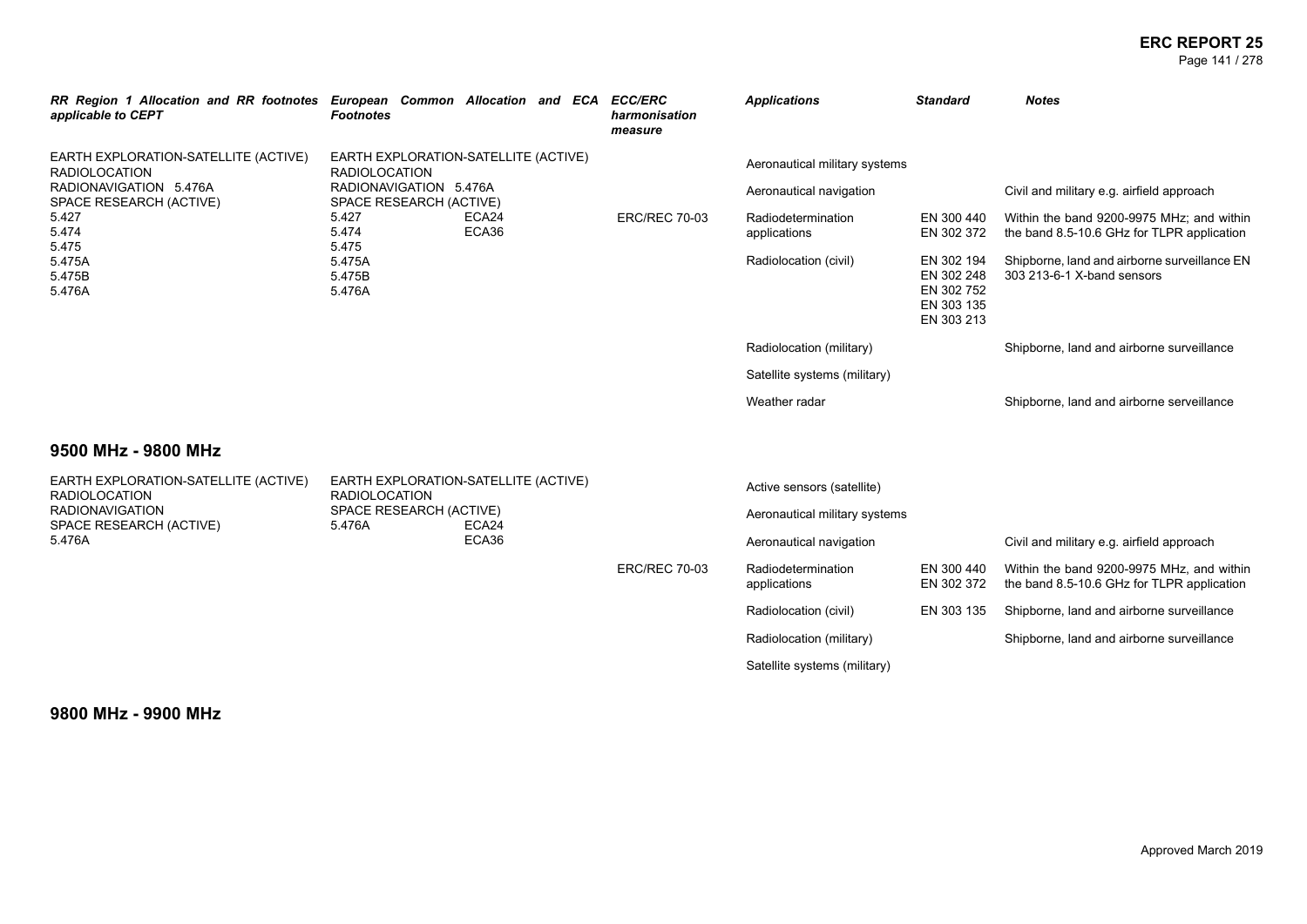### **ERC REPORT 25** Page 142 / 278

| RR Region 1 Allocation and RR footnotes<br>applicable to CEPT                                                         | European Common Allocation and ECA<br><b>Footnotes</b>                                   |  |                         | <b>ECC/ERC</b><br>harmonisation<br>measure | <b>Applications</b>                       | <b>Standard</b>                                                                         | <b>Notes</b>                              |
|-----------------------------------------------------------------------------------------------------------------------|------------------------------------------------------------------------------------------|--|-------------------------|--------------------------------------------|-------------------------------------------|-----------------------------------------------------------------------------------------|-------------------------------------------|
| <b>RADIOLOCATION</b><br>RADIOLOCATION<br>Earth Exploration-Satellite (active)<br>Earth Exploration-Satellite (active) |                                                                                          |  |                         |                                            | Aeronautical military systems             |                                                                                         |                                           |
| Fixed                                                                                                                 | Space Research (active)<br>ECA24<br>Space Research (active)<br>5.478A<br>5.478B<br>ECA36 |  | Aeronautical navigation |                                            | Civil and military e.g. airfield approach |                                                                                         |                                           |
| 5.477<br>5.478<br>5.478A                                                                                              |                                                                                          |  | <b>ERC/REC 70-03</b>    | Radiodetermination<br>applications         | EN 300 440<br>EN 302 372                  | Within the band 9200-9975 MHz: and within<br>the band 8.5-10.6 GHz for TLPR application |                                           |
| 5.478B                                                                                                                |                                                                                          |  |                         |                                            | Radiolocation (civil)                     | EN 303 135                                                                              | Shipborne, land and airborne surveillance |
|                                                                                                                       |                                                                                          |  |                         | Radiolocation (military)                   |                                           | Shipborne, land and airborne surveillance                                               |                                           |
|                                                                                                                       |                                                                                          |  |                         |                                            | Satellite systems (military)              |                                                                                         |                                           |

### **9900 MHz - 10000 MHz**

| EARTH EXPLORATION-SATELLITE (ACTIVE)<br>5.474A 5.474B 5.474C         | EARTH EXPLORATION-SATELLITE (ACTIVE)<br>5.474A 5.474B 5.474C |                                    | Aeronautical military systems |                                                                                         |                                           |  |
|----------------------------------------------------------------------|--------------------------------------------------------------|------------------------------------|-------------------------------|-----------------------------------------------------------------------------------------|-------------------------------------------|--|
| RADIOLOCATION                                                        | <b>RADIOLOCATION</b>                                         |                                    | Aeronautical navigation       |                                                                                         | Civil and military e.g. Airfield approach |  |
| Fixed<br>Fixed<br>5.477<br>5.477<br>5.478<br>5.478<br>5.479<br>5.479 | <b>ERC/REC 70-03</b>                                         | Radiodetermination<br>applications | EN 300 440<br>EN 302 372      | Within the band 9200-9975 MHz, and within<br>the band 8.5-10.6 GHz for TLPR application |                                           |  |
|                                                                      |                                                              |                                    | Radiolocation (civil)         | EN 303 135                                                                              | Shipborne, land and airborne surveillance |  |
|                                                                      |                                                              |                                    | Radiolocation (military)      |                                                                                         | Shipborne, land and airborne surveillance |  |
|                                                                      |                                                              |                                    | Satellite systems (military)  |                                                                                         |                                           |  |
|                                                                      |                                                              |                                    | Synthetic aperture radar      |                                                                                         |                                           |  |

**10000 MHz - 10400 MHz**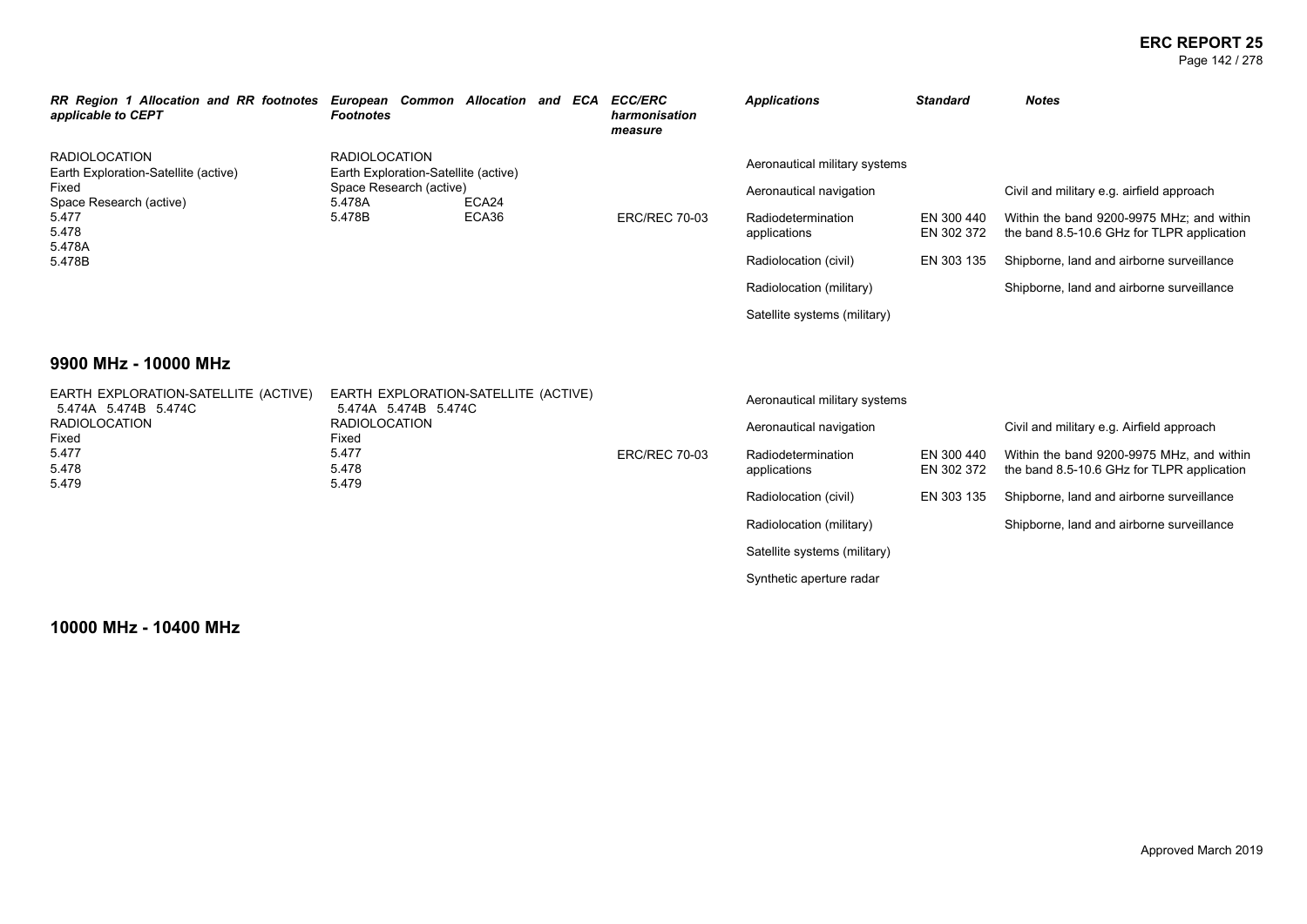### **ERC REPORT 25** Page 143 / 278

| RR Region 1 Allocation and RR footnotes European Common Allocation and ECA ECC/ERC<br>applicable to CEPT                     | <b>Footnotes</b>                |  |                      | harmonisation<br>measure           | <b>Applications</b>           | <b>Standard</b>                                                                                         | <b>Notes</b>                  |
|------------------------------------------------------------------------------------------------------------------------------|---------------------------------|--|----------------------|------------------------------------|-------------------------------|---------------------------------------------------------------------------------------------------------|-------------------------------|
| EARTH EXPLORATION-SATELLITE (ACTIVE)<br>EARTH EXPLORATION-SATELLITE (ACTIVE)<br>5.474A 5.474B 5.474C<br>5.474A 5.474B 5.474C |                                 |  |                      |                                    | Aeronautical military systems |                                                                                                         |                               |
| <b>FIXED</b><br><b>MOBILE</b>                                                                                                | <b>FIXED</b><br><b>MOBILE</b>   |  |                      |                                    | Amateur                       | EN 301 783                                                                                              | Within the band 10-10.5 GHz   |
| <b>RADIOLOCATION</b><br>Amateur                                                                                              | <b>RADIOLOCATION</b><br>Amateur |  |                      |                                    | <b>FWA</b>                    | EN 302 326                                                                                              | Including Point-to-Multipoint |
| 5.474D<br>5.474D<br>5.479<br>5.479                                                                                           | ECA17A                          |  | <b>ERC/REC 12-05</b> | Fixed                              | EN 302 217                    |                                                                                                         |                               |
|                                                                                                                              | ECA36                           |  |                      | Land military systems              |                               |                                                                                                         |                               |
|                                                                                                                              |                                 |  |                      | Maritime military systems          |                               |                                                                                                         |                               |
|                                                                                                                              |                                 |  | <b>ERC/REC 25-10</b> | <b>PMSE</b>                        | EN 302 064                    | Portable video, cordless cameras, temporary<br>P-t-P video links in the 10.0- 10.68 GHz<br>tuning range |                               |
|                                                                                                                              |                                 |  | <b>ERC/REC 70-03</b> | Radiodetermination<br>applications | EN 302 372                    | Within the band 8.5-10.6 GHz for TLPR<br>application                                                    |                               |
|                                                                                                                              |                                 |  |                      |                                    | Radiolocation (civil)         |                                                                                                         |                               |
|                                                                                                                              |                                 |  |                      |                                    | Radiolocation (military)      |                                                                                                         |                               |
|                                                                                                                              |                                 |  |                      |                                    | Synthetic aperture radar      |                                                                                                         |                               |

### **10400 MHz - 10450 MHz**

| <b>FIXED</b><br><b>MOBILE</b><br><b>RADIOLOCATION</b><br>Amateur | <b>FIXED</b><br><b>RADIOLOCATION</b> |                          |                      | Aeronautical military systems      |            |                                                                                                        |  |
|------------------------------------------------------------------|--------------------------------------|--------------------------|----------------------|------------------------------------|------------|--------------------------------------------------------------------------------------------------------|--|
|                                                                  | Amateur<br>Mobile                    | ECA17<br>ECA17A<br>ECA36 |                      | Amateur                            | EN 301 783 | Within the band 10-10.5 GHz                                                                            |  |
|                                                                  |                                      |                          |                      | Land military systems              |            |                                                                                                        |  |
|                                                                  |                                      |                          |                      | Maritime military systems          |            |                                                                                                        |  |
|                                                                  |                                      |                          | <b>ERC/REC 25-10</b> | <b>PMSE</b>                        | EN 302 064 | Portable video, cordless cameras, temporary<br>P-t-P video links in the 10.0-10.68 GHz tuning<br>range |  |
|                                                                  |                                      |                          | <b>ERC/REC 70-03</b> | Radiodetermination<br>applications | EN 302 372 | Within the band 8.5-10.6 GHz for TLPR<br>applications                                                  |  |
|                                                                  |                                      |                          |                      | Radiolocation (civil)              |            | Low power radars in certain subbands                                                                   |  |
|                                                                  |                                      |                          |                      | Radiolocation (military)           |            |                                                                                                        |  |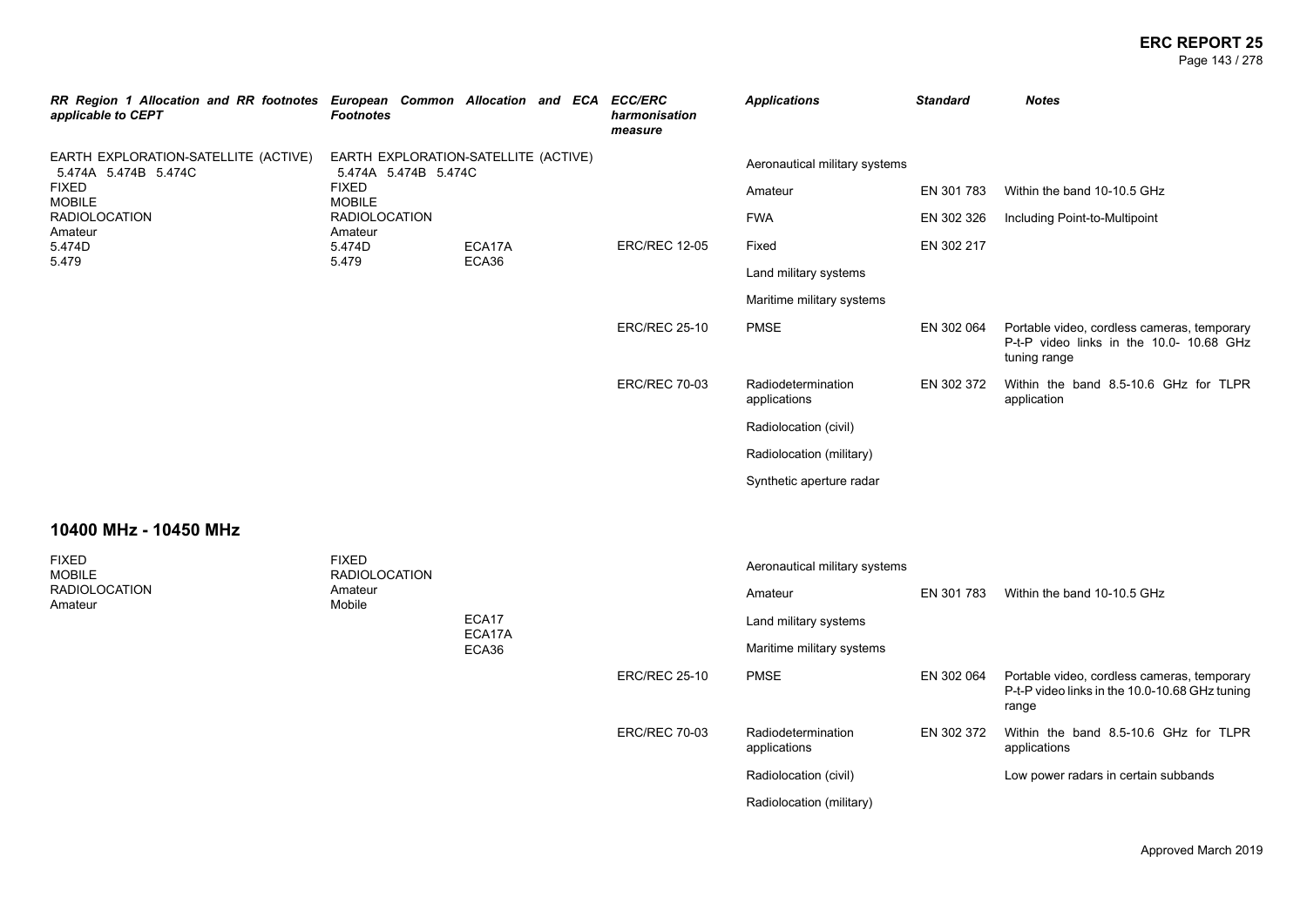### **ERC REPORT 25** Page 144 / 278

| RR Region 1 Allocation and RR footnotes European Common Allocation and ECA<br>applicable to CEPT | <b>Footnotes</b>                               |                                   |  |                       | <b>ECC/ERC</b><br>harmonisation<br>measure | <b>Applications</b>                | <b>Standard</b>             | <b>Notes</b>                                                                                           |
|--------------------------------------------------------------------------------------------------|------------------------------------------------|-----------------------------------|--|-----------------------|--------------------------------------------|------------------------------------|-----------------------------|--------------------------------------------------------------------------------------------------------|
| 10450 MHz - 10.5 GHz                                                                             |                                                |                                   |  |                       |                                            |                                    |                             |                                                                                                        |
| <b>RADIOLOCATION</b><br>Amateur                                                                  | <b>FIXED</b><br><b>MOBILE</b>                  |                                   |  |                       |                                            | Aeronautical military systems      |                             |                                                                                                        |
| Amateur-Satellite<br>5.481                                                                       | <b>RADIOLOCATION</b><br>Amateur                | ECA17<br>ECA17A<br>ECA23<br>ECA36 |  |                       | Amateur                                    | EN 301 783                         | Within the band 10-10.5 GHz |                                                                                                        |
|                                                                                                  | Amateur-Satellite<br>5.481                     |                                   |  | Amateur-satellite     |                                            |                                    |                             |                                                                                                        |
|                                                                                                  |                                                |                                   |  | Land military systems |                                            |                                    |                             |                                                                                                        |
|                                                                                                  |                                                |                                   |  |                       |                                            | Maritime military systems          |                             |                                                                                                        |
|                                                                                                  |                                                |                                   |  |                       | <b>ERC/REC 25-10</b>                       | <b>PMSE</b>                        | EN 302 064                  | Portable video, cordless cameras, temporary<br>P-t-P video links in the 10.0-10.68 GHz tuning<br>range |
|                                                                                                  |                                                |                                   |  |                       | <b>ERC/REC 70-03</b>                       | Radiodetermination<br>applications | EN 302 372                  | Within the band 10.5-10.6 GHz, and within the<br>band 8.5-10.6 GHz for TLPR application                |
|                                                                                                  |                                                |                                   |  |                       |                                            | Radiolocation (civil)              |                             |                                                                                                        |
|                                                                                                  |                                                |                                   |  |                       |                                            | Radiolocation (military)           |                             |                                                                                                        |
| 10.5 GHz - 10.55 GHz                                                                             |                                                |                                   |  |                       |                                            |                                    |                             |                                                                                                        |
| <b>FIXED</b><br><b>MOBILE</b><br>Radiolocation                                                   | <b>FIXED</b><br><b>MOBILE</b><br>Radiolocation |                                   |  |                       | <b>ERC/REC 12-05</b>                       | Fixed                              | EN 302 217<br>EN 302 326    | Including Point-to-Multipoint                                                                          |
|                                                                                                  |                                                | ECA17A                            |  |                       | <b>ERC/REC 25-10</b>                       | <b>PMSE</b>                        | EN 302 064                  | Portable video, cordless cameras, temporary<br>P-t-P video links in the 10.0-10.68 GHz tuning<br>range |
|                                                                                                  |                                                |                                   |  |                       | <b>ERC/REC 70-03</b>                       | Radiodetermination<br>applications | EN 300 440<br>EN 302 372    | Within the band 10.5-10.6 GHz; and within the<br>band 8.5-10.6 GHz for TLPR application                |

**10.55 GHz - 10.6 GHz**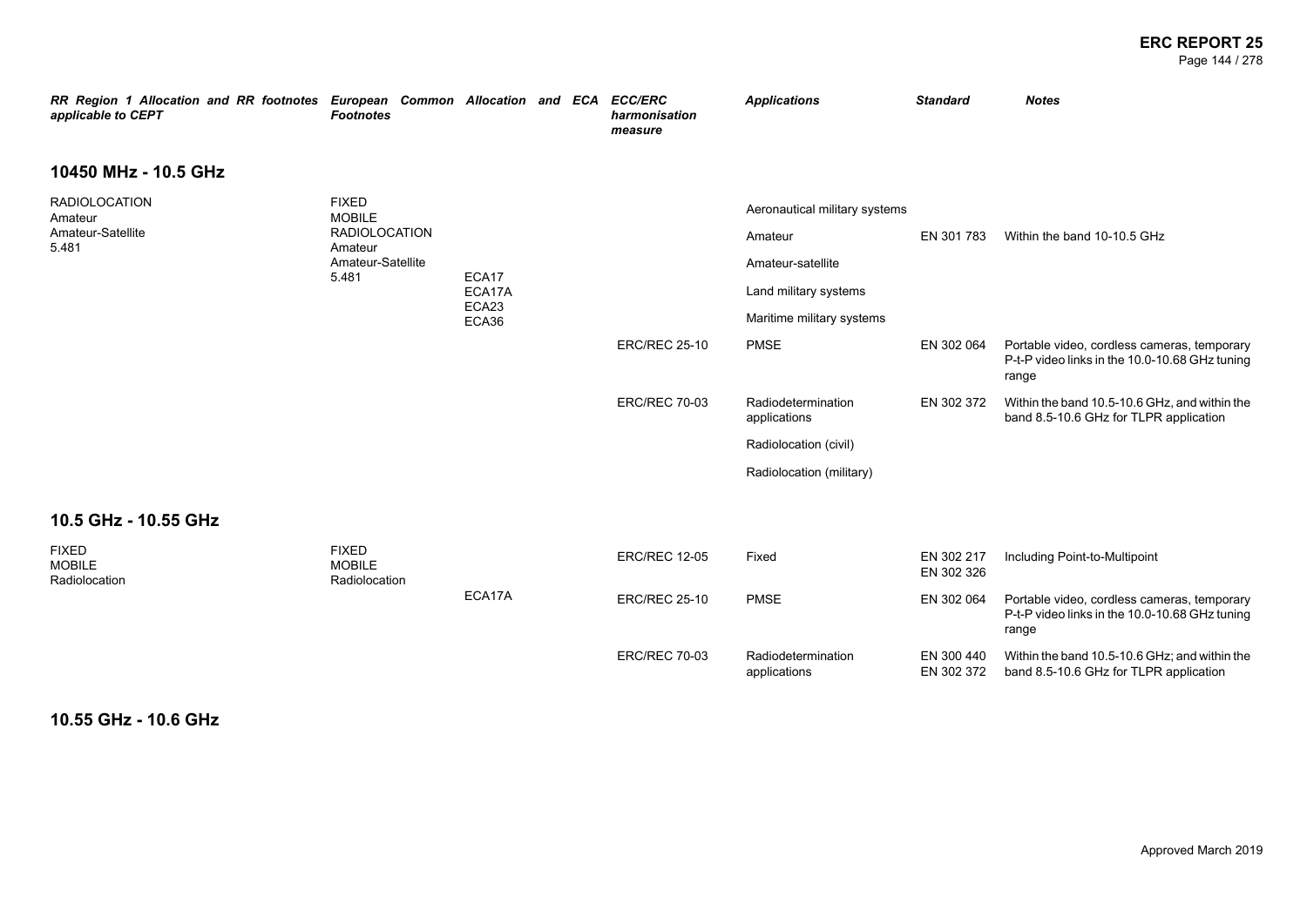#### **ERC REPORT 25** Page 145 / 278

| RR Region 1 Allocation and RR footnotes European Common Allocation and ECA<br>applicable to CEPT | <b>Footnotes</b>                                                                            | <b>ECC/ERC</b><br>harmonisation<br>measure | <b>Applications</b>                | <b>Standard</b>          | <b>Notes</b>                                                                                           |
|--------------------------------------------------------------------------------------------------|---------------------------------------------------------------------------------------------|--------------------------------------------|------------------------------------|--------------------------|--------------------------------------------------------------------------------------------------------|
| <b>FIXED</b><br>MOBILE EXCEPT AERONAUTICAL MOBILE<br>Radiolocation                               | <b>FIXED</b><br>MOBILE EXCEPT AERONAUTICAL MOBILE<br>Radiolocation                          | <b>ERC/REC 12-05</b>                       | Fixed                              | EN 302 217<br>EN 302 326 | Including Point-to-Multipoint                                                                          |
|                                                                                                  | ECA17A                                                                                      | <b>ERC/REC 25-10</b>                       | <b>PMSE</b>                        | EN 302 064               | Portable video, cordless cameras, temporary<br>P-t-P video links in the 10.0-10.68 GHz tuning<br>range |
|                                                                                                  |                                                                                             | <b>ERC/REC 70-03</b>                       | Radiodetermination<br>applications | EN 300 440<br>EN 302 372 | Within the band 10.5-10.6 GHz, and within the<br>band 8.5-10.6 GHz for TLPR application                |
| 10.6 GHz - 10.68 GHz                                                                             |                                                                                             |                                            |                                    |                          |                                                                                                        |
| EARTH EXPLORATION-SATELLITE (PASSIVE)<br><b>FIXED</b><br><b>FIXED</b><br><b>RADIO ASTRONOMY</b>  | EARTH EXPLORATION-SATELLITE (PASSIVE)<br><b>RADIO ASTRONOMY</b>                             | ECC/DEC/(10)01<br><b>ERC/REC 12-05</b>     | Fixed                              | EN 302 217<br>EN 302 326 | Including Point-to-Multipoint                                                                          |
| SPACE RESEARCH (PASSIVE)<br>Mobile except aeronautical mobile<br>Radiolocation                   | SPACE RESEARCH (PASSIVE)<br>Mobile except aeronautical mobile<br>Radiolocation              | <b>ERC/REC 25-10</b>                       | <b>PMSE</b>                        | EN 302 064               | Portable video, cordless cameras, temporary<br>P-t-P video links in the 10.0-10.68 GHz tuning<br>range |
| 5.149<br>5.482<br>5.482A                                                                         | ECA17<br>5.149<br>5.482<br>5.482A                                                           |                                            | Passive sensors (satellite)        |                          | Surface<br>emissivity<br>precipitation<br>and<br>measurements                                          |
|                                                                                                  |                                                                                             |                                            | Radio astronomy                    |                          | Continuum observations, VLBI                                                                           |
| 10.68 GHz - 10.7 GHz                                                                             |                                                                                             |                                            |                                    |                          |                                                                                                        |
| EARTH EXPLORATION-SATELLITE (PASSIVE)<br><b>RADIO ASTRONOMY</b><br>SPACE RESEARCH (PASSIVE)      | EARTH EXPLORATION-SATELLITE (PASSIVE)<br><b>RADIO ASTRONOMY</b><br>SPACE RESEARCH (PASSIVE) |                                            | Passive sensors (satellite)        |                          | Surface<br>emmissivity<br>precipitation<br>and<br>measurement                                          |
| 5.340<br>5.340<br>5.483                                                                          |                                                                                             |                                            | Radio astronomy                    |                          | Continuum observations, VLBI                                                                           |

**10.7 GHz - 10.95 GHz**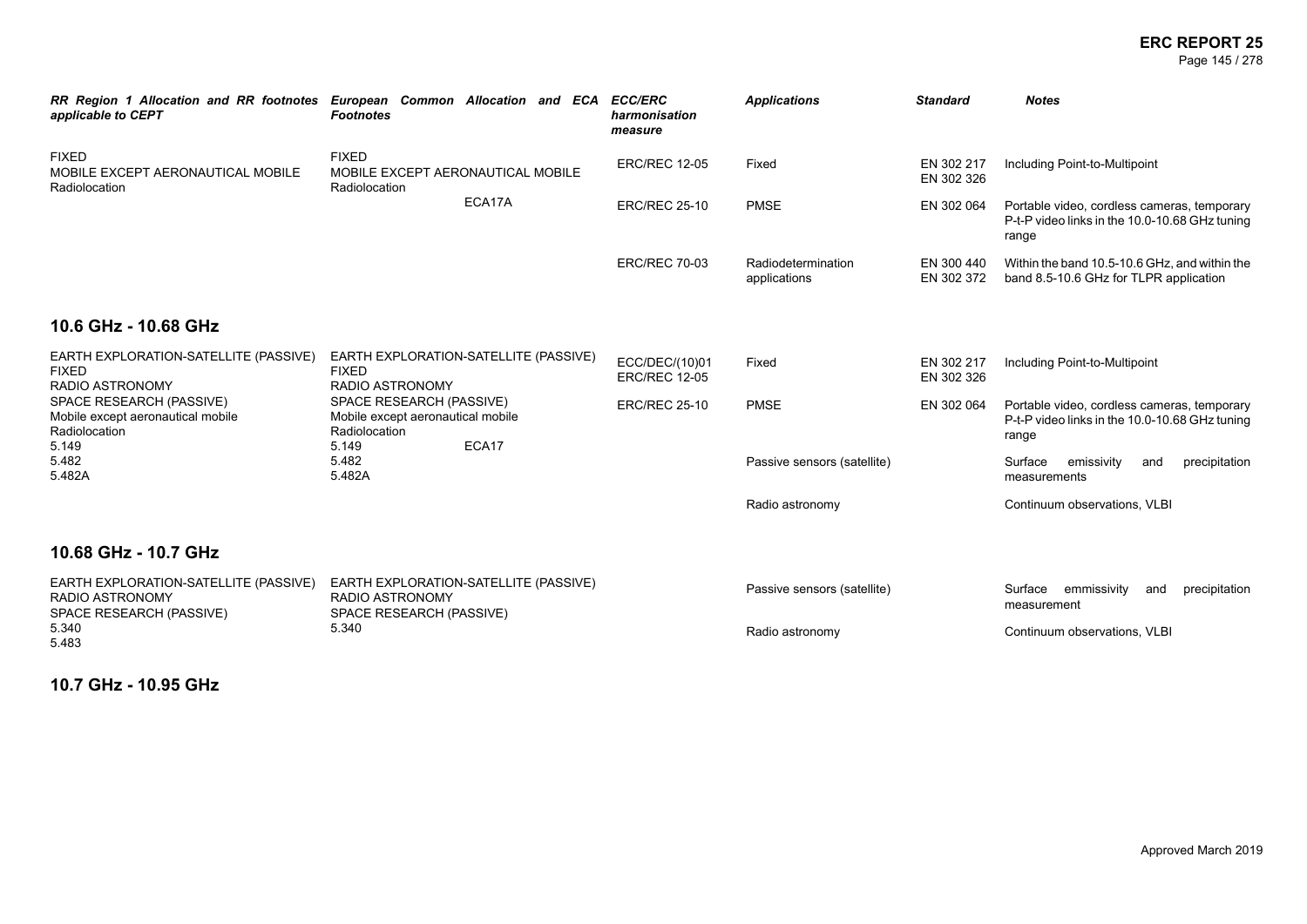#### **ERC REPORT 25** Page 146 / 278

| applicable to CEPT                                                                                                                    | RR Region 1 Allocation and RR footnotes European Common Allocation and ECA ECC/ERC<br><b>Footnotes</b>                                                                     | harmonisation<br>measure               | <b>Applications</b>       | <b>Standard</b>                                                                  | <b>Notes</b>                                                                                           |
|---------------------------------------------------------------------------------------------------------------------------------------|----------------------------------------------------------------------------------------------------------------------------------------------------------------------------|----------------------------------------|---------------------------|----------------------------------------------------------------------------------|--------------------------------------------------------------------------------------------------------|
| <b>FIXED</b><br>FIXED-SATELLITE (EARTH-TO-SPACE) 5.484<br>FIXED-SATELLITE (SPACE-TO-EARTH) 5.441<br>MOBILE EXCEPT AERONAUTICAL MOBILE | <b>FIXED</b><br>FIXED-SATELLITE (EARTH-TO-SPACE) 5.484<br>FIXED-SATELLITE (SPACE-TO-EARTH) 5.441<br>MOBILE EXCEPT AERONAUTICAL MOBILE<br>Mobile-Satellite (space-to-Earth) | ECC/DEC/(05)11                         | <b>AES</b>                | EN 302 186                                                                       |                                                                                                        |
|                                                                                                                                       |                                                                                                                                                                            | ECC/DEC/(18)04<br>ECC/DEC/(18)05       | <b>ESIM</b>               | EN 302 448<br>EN 302 977<br>EN 303 980                                           |                                                                                                        |
|                                                                                                                                       |                                                                                                                                                                            | ECC/DEC/(05)10                         | ESV                       | EN 302 340                                                                       |                                                                                                        |
|                                                                                                                                       |                                                                                                                                                                            | ERC/DEC/(00)08                         | <b>FSS Earth stations</b> | EN 301 360<br>EN 301 427<br>EN 301 428<br>EN 301 430<br>EN 301 459<br>EN 302 448 | Within the band 10.7-10.95/11.2-11.45 GHz in<br>accordance with App 30B of RR SIT/SUT -<br><b>VSAT</b> |
|                                                                                                                                       |                                                                                                                                                                            | ERC/DEC/(00)08<br><b>ERC/REC 12-06</b> | Fixed                     | EN 302 217                                                                       | Limited to high capacity fixed links                                                                   |
|                                                                                                                                       |                                                                                                                                                                            | ECC/DEC/(06)03                         | <b>HEST</b>               | EN 301 428<br>EN 301 459                                                         |                                                                                                        |
|                                                                                                                                       |                                                                                                                                                                            | ECC/DEC/(06)02                         | <b>LEST</b>               | EN 301 428<br>EN 301 459                                                         |                                                                                                        |
|                                                                                                                                       |                                                                                                                                                                            | ECC/DEC/(17)04                         | <b>NGSO FSS</b>           | EN 303 980                                                                       |                                                                                                        |
| 10.95 GHz - 11.2 GHz                                                                                                                  |                                                                                                                                                                            |                                        |                           |                                                                                  |                                                                                                        |
| <b>FIXED</b><br>FIXED-SATELLITE (EARTH-TO-SPACE) 5.484                                                                                | <b>FIXED</b><br>FIXED-SATELLITE (EARTH-TO-SPACE) 5.484                                                                                                                     | ECC/DEC/(05)11                         | <b>AES</b>                | EN 302 186                                                                       |                                                                                                        |
| (SPACE-TO-EARTH)<br><b>FIXED-SATELLITE</b><br>5.484A 5.484B<br>MOBILE EXCEPT AERONAUTICAL MOBILE                                      | <b>FIXED-SATELLITE</b><br>(SPACE-TO-EARTH)<br>5.484A 5.484B<br>MOBILE EXCEPT AERONAUTICAL MOBILE                                                                           | ECC/DEC/(18)04<br>ECC/DEC/(18)05       | <b>ESIM</b>               | EN 302 448<br>EN 302 977<br>EN 303 980                                           |                                                                                                        |
|                                                                                                                                       |                                                                                                                                                                            | ECC/DEC/(05)10                         | ESV                       | EN 302 340                                                                       |                                                                                                        |
|                                                                                                                                       |                                                                                                                                                                            | ERC/DEC/(00)08<br><b>ERC/REC 12-06</b> | Fixed                     | EN 302 217                                                                       | Limited to high capacity fixed links                                                                   |
|                                                                                                                                       |                                                                                                                                                                            | ECC/DEC/(17)04                         | <b>NGSO FSS</b>           | EN 303 980                                                                       |                                                                                                        |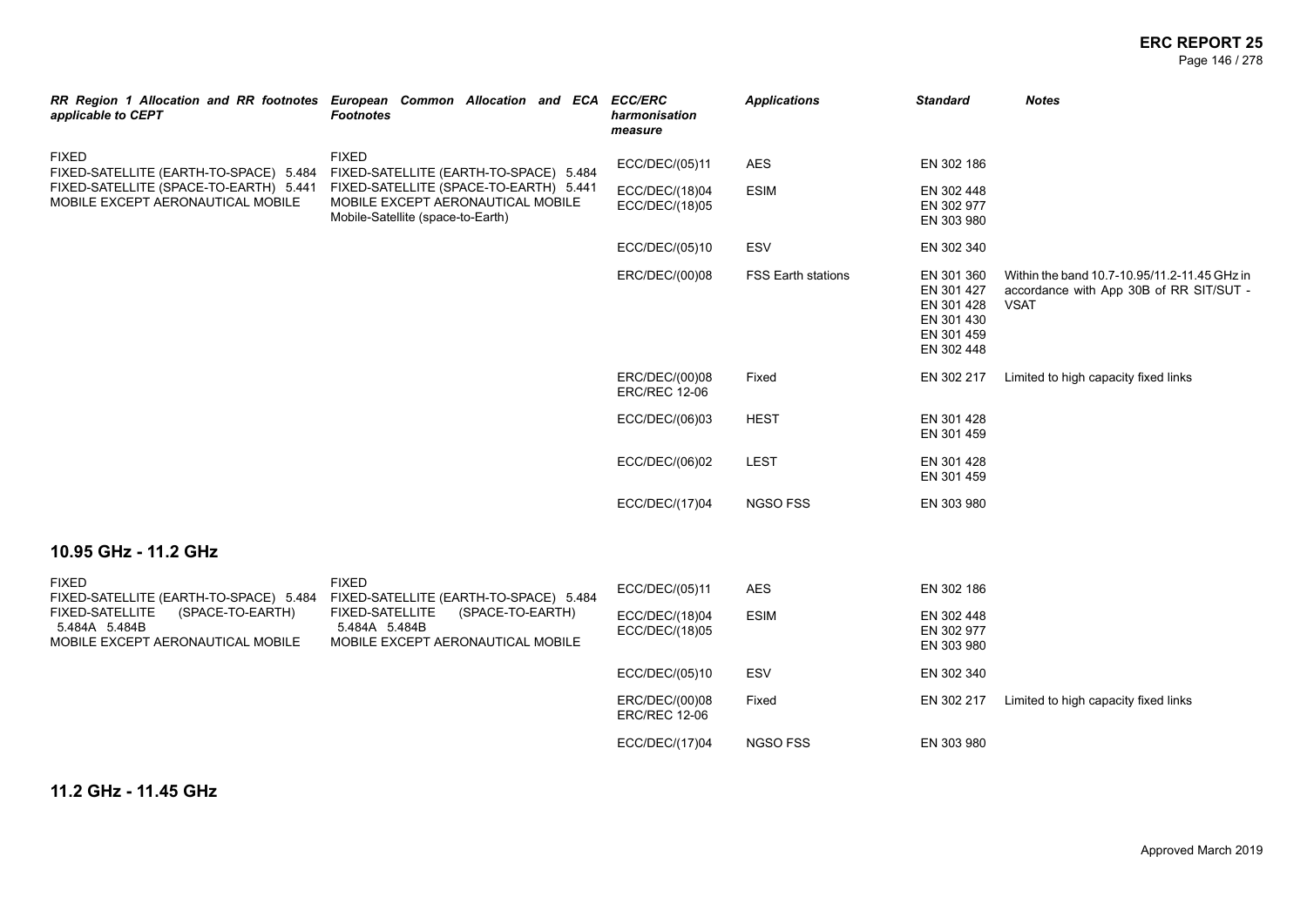| applicable to CEPT                                                                               | RR Region 1 Allocation and RR footnotes European Common Allocation and ECA<br><b>Footnotes</b>   | <b>ECC/ERC</b><br>harmonisation<br>measure | <b>Applications</b> | <b>Standard</b>                        | <b>Notes</b>                         |
|--------------------------------------------------------------------------------------------------|--------------------------------------------------------------------------------------------------|--------------------------------------------|---------------------|----------------------------------------|--------------------------------------|
| <b>FIXED</b><br>FIXED-SATELLITE (EARTH-TO-SPACE) 5.484                                           | <b>FIXED</b><br>FIXED-SATELLITE (EARTH-TO-SPACE) 5.484                                           | ECC/DEC/(05)11                             | <b>AES</b>          | EN 302 186                             |                                      |
| FIXED-SATELLITE (SPACE-TO-EARTH) 5.441<br>MOBILE EXCEPT AERONAUTICAL MOBILE                      | FIXED-SATELLITE (SPACE-TO-EARTH) 5.441<br>MOBILE EXCEPT AERONAUTICAL MOBILE                      | ECC/DEC/(18)04<br>ECC/DEC/(18)05           | <b>ESIM</b>         | EN 302 448<br>EN 302 977<br>EN 303 980 |                                      |
|                                                                                                  |                                                                                                  | ECC/DEC/(05)10                             | <b>ESV</b>          | EN 302 340                             |                                      |
|                                                                                                  |                                                                                                  | ERC/DEC/(00)08<br><b>ERC/REC 12-06</b>     | Fixed               | EN 302 217                             | Limited to high capacity fixed links |
|                                                                                                  |                                                                                                  | ECC/DEC/(17)04                             | <b>NGSO FSS</b>     | EN 303 980                             |                                      |
| 11.45 GHz - 11.7 GHz                                                                             |                                                                                                  |                                            |                     |                                        |                                      |
| <b>FIXED</b><br>FIXED-SATELLITE (EARTH-TO-SPACE) 5.484                                           | <b>FIXED</b><br>FIXED-SATELLITE (EARTH-TO-SPACE) 5.484                                           | ECC/DEC/(05)11                             | <b>AES</b>          | EN 302 186                             |                                      |
| <b>FIXED-SATELLITE</b><br>(SPACE-TO-EARTH)<br>5.484A 5.484B<br>MOBILE EXCEPT AERONAUTICAL MOBILE | <b>FIXED-SATELLITE</b><br>(SPACE-TO-EARTH)<br>5.484A 5.484B<br>MOBILE EXCEPT AERONAUTICAL MOBILE | ECC/DEC/(18)04<br>ECC/DEC/(18)05           | <b>ESIM</b>         | EN 302 448<br>EN 302 977<br>EN 303 980 |                                      |
|                                                                                                  |                                                                                                  | ECC/DEC/(05)10                             | <b>ESV</b>          | EN 302 340                             |                                      |
|                                                                                                  |                                                                                                  | ERC/DEC/(00)08<br><b>ERC/REC 12-06</b>     | Fixed               | EN 302 217                             | Limited to high capacity fixed links |
|                                                                                                  |                                                                                                  | ECC/DEC/(17)04                             | <b>NGSO FSS</b>     | EN 303 980                             |                                      |

**11.7 GHz - 12.5 GHz**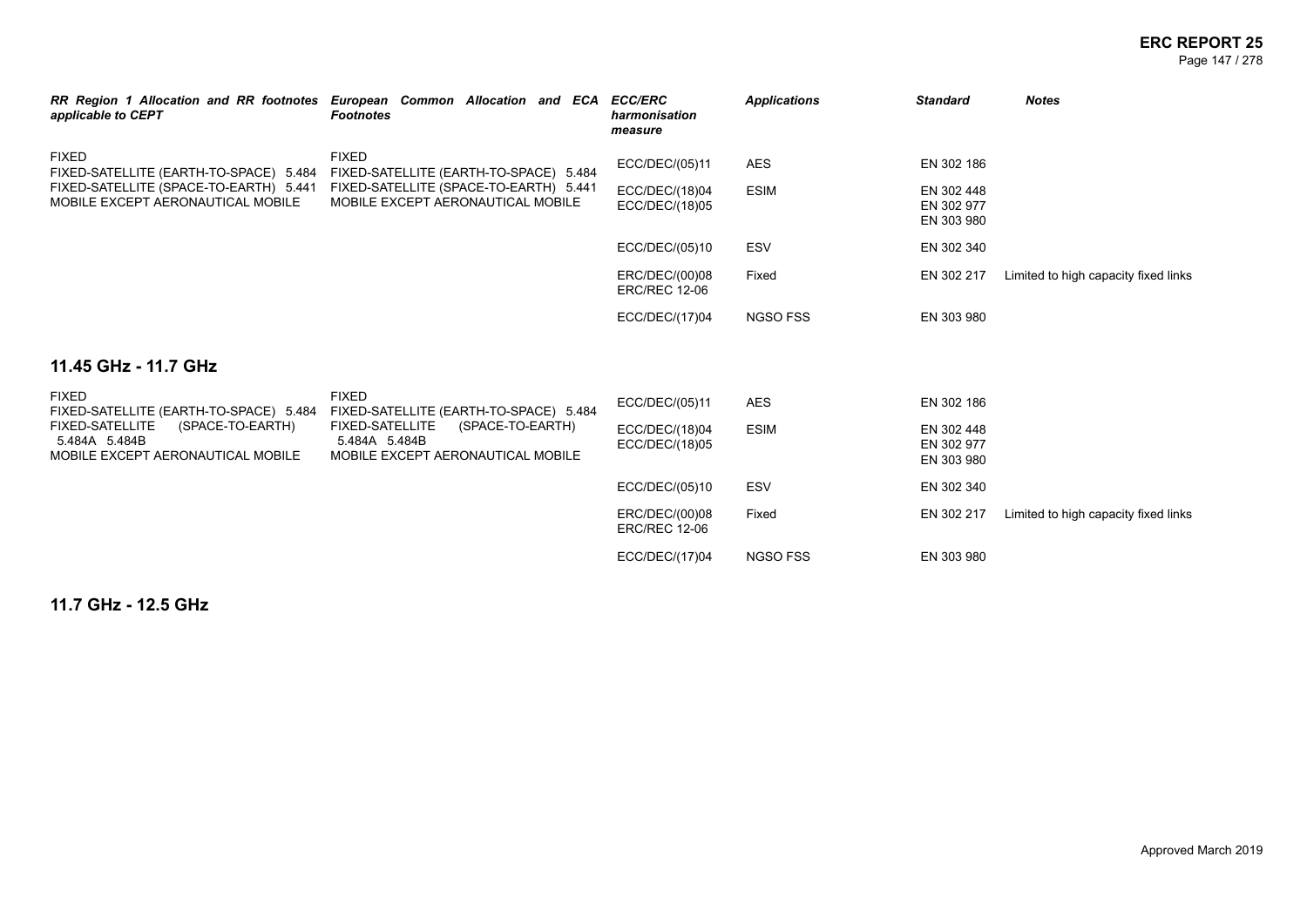Page 148 / 278

| applicable to CEPT                                                                                                | RR Region 1 Allocation and RR footnotes European Common Allocation and ECA ECC/ERC<br><b>Footnotes</b> | harmonisation<br>measure         | <b>Applications</b>       | <b>Standard</b>                                                                  | <b>Notes</b>                                                                                                                            |
|-------------------------------------------------------------------------------------------------------------------|--------------------------------------------------------------------------------------------------------|----------------------------------|---------------------------|----------------------------------------------------------------------------------|-----------------------------------------------------------------------------------------------------------------------------------------|
| <b>BROADCASTING</b><br>BROADCASTING-SATELLITE 5.492<br><b>FIXED</b><br>Mobile except aeronautical mobile<br>5.487 | BROADCASTING-SATELLITE 5.492<br>MOBILE EXCEPT AERONAUTICAL MOBILE<br>ECA28<br>5.487<br>5.487A          | ERC/DEC/(00)08                   | Broadcasting (satellite)  | EN 301 360<br>EN 301 459<br>EN 302 340<br>EN 302 448                             | In accordance with App 30 of RR. SIT within<br>the band 12.4 - 12.5 GHz                                                                 |
| 5.487A                                                                                                            |                                                                                                        | ECC/DEC/(18)04<br>ECC/DEC/(18)05 | <b>ESIM</b>               | EN 302 448<br>EN 302 977<br>EN 303 980                                           |                                                                                                                                         |
|                                                                                                                   |                                                                                                        | ECC/DEC/(06)03                   | <b>HEST</b>               |                                                                                  |                                                                                                                                         |
|                                                                                                                   |                                                                                                        | ECC/DEC/(06)02                   | <b>LEST</b>               |                                                                                  |                                                                                                                                         |
|                                                                                                                   |                                                                                                        | ECC/DEC/(17)04                   | NGSO FSS                  | EN 303 980                                                                       |                                                                                                                                         |
| 12.5 GHz - 12.75 GHz                                                                                              |                                                                                                        |                                  |                           |                                                                                  |                                                                                                                                         |
| FIXED-SATELLITE (EARTH-TO-SPACE)<br>(SPACE-TO-EARTH)<br><b>FIXED-SATELLITE</b>                                    | FIXED-SATELLITE (EARTH-TO-SPACE)<br><b>FIXED-SATELLITE</b><br>(SPACE-TO-EARTH)                         | ECC/DEC/(05)11                   | <b>AES</b>                | EN 302 186                                                                       |                                                                                                                                         |
| 5.484A 5.484B<br>5.494<br>5.495<br>5.496                                                                          | 5.484A 5.484B<br>5.496                                                                                 | ECC/DEC/(18)04<br>ECC/DEC/(18)05 | <b>ESIM</b>               | EN 302 448<br>EN 302 977<br>EN 303 980                                           |                                                                                                                                         |
|                                                                                                                   |                                                                                                        | ECC/DEC/(05)10                   | ESV                       | EN 302 340                                                                       |                                                                                                                                         |
|                                                                                                                   |                                                                                                        |                                  | <b>FSS Earth stations</b> | EN 301 360<br>EN 301 427<br>EN 301 428<br>EN 301 430<br>EN 301 459<br>EN 302 448 | Priority for civil networks. Low density<br>carriers, including VSATs and digital SNG are<br>encouraged to use this band VSAT - SIT/SUT |
|                                                                                                                   |                                                                                                        | ECC/DEC/(06)03                   | <b>HEST</b>               | EN 301 428<br>EN 301 459                                                         |                                                                                                                                         |
|                                                                                                                   |                                                                                                        | ECC/DEC/(06)02                   | <b>LEST</b>               | EN 301 428<br>EN 301 459                                                         |                                                                                                                                         |
|                                                                                                                   |                                                                                                        | ECC/DEC/(17)04                   | NGSO FSS                  | EN 303 980                                                                       |                                                                                                                                         |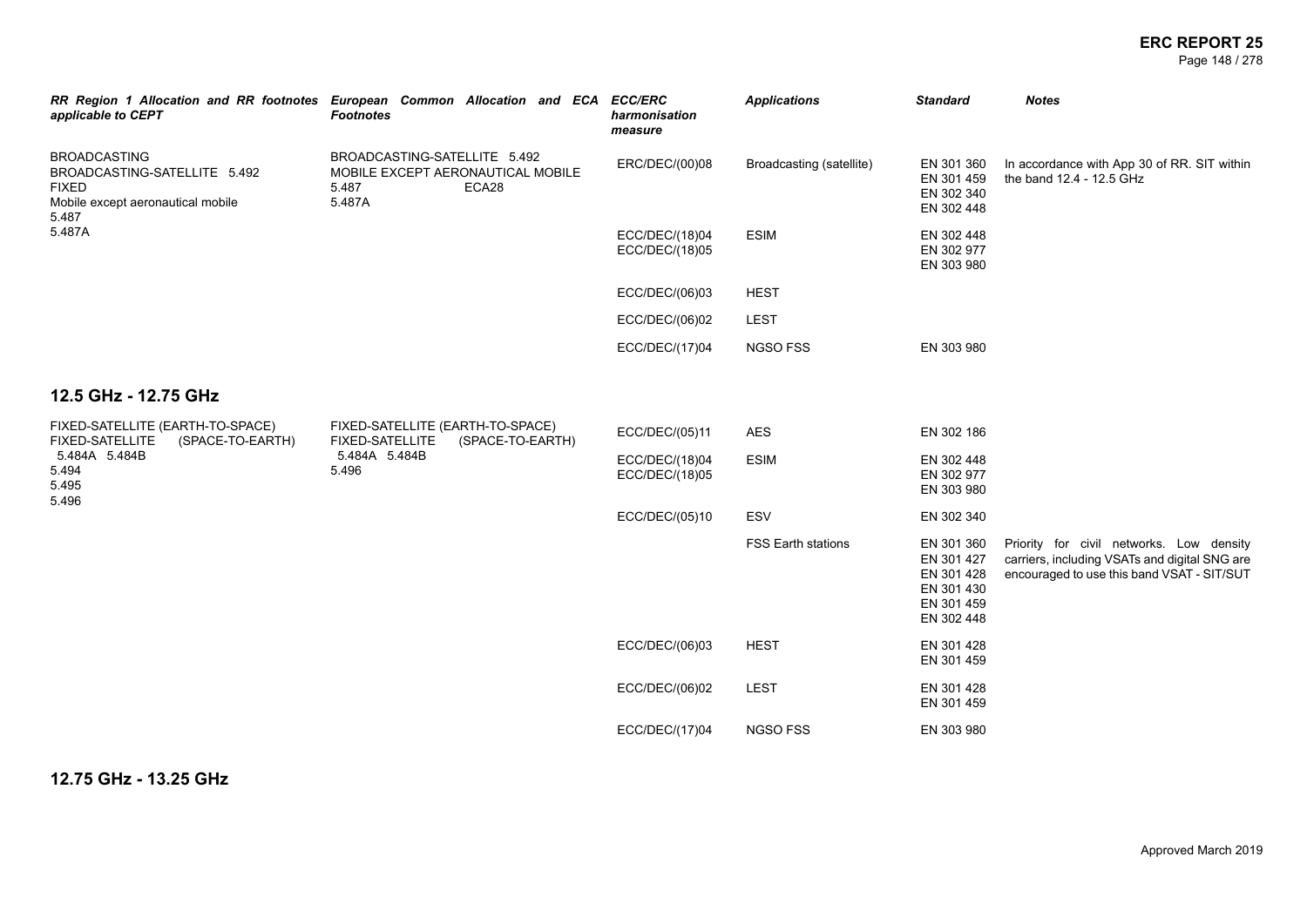#### **ERC REPORT 25** Page 149 / 278

*RR Region 1 Allocation and RR footnotes European Common Allocation and ECA ECC/ERC applicable to CEPT Footnotes harmonisation measure Applications Standard Notes* FIXED FIXED-SATELLITE (EARTH-TO-SPACE) 5.441 MOBILE Space Research (deep space) (space-to-Earth) FIXED FIXED-SATELLITE (EARTH-TO-SPACE) 5.441 FSS Earth stations EN 301 430 ERC/REC 12-02 Fixed EN 302 217 **13.25 GHz - 13.4 GHz** AERONAUTICAL RADIONAVIGATION 5.497 EARTH EXPLORATION-SATELLITE (ACTIVE) SPACE RESEARCH (ACTIVE) 5.498A 5.499 AERONAUTICAL RADIONAVIGATION 5.497 EARTH EXPLORATION-SATELLITE (ACTIVE) SPACE RESEARCH (ACTIVE)<br>5 498A FCA26 FCA26 Active sensors (satellite) Altimeters, scatterometers, precipitation radars Airborne doppler navigation aids Maritime radar National Ship berthing radars **13.4 GHz - 13.65 GHz** EARTH EXPLORATION-SATELLITE (ACTIVE) FIXED-SATELLITE (SPACE-TO-EARTH) 5.499A 5.499B RADIOLOCATION SPACE RESEARCH 5.499C 5.499D Standard Frequency and Time Signal-Satellite 5.501B ECA26 (Earth-to-space) 5.499 5.499E 5.500 5.501 5.501B EARTH EXPLORATION-SATELLITE (ACTIVE) FIXED-SATELLITE (SPACE-TO-EARTH) 5.499A 5.499B RADIOLOCATION SPACE RESEARCH 5.499C 5.499D ECA36 - Data relay satellites Active sensors (satellite) and Altimeters, scatterometers, preciptation radars Airborne doppler navigation aids FSS Earth stations Maritime radar **National Ship berthing radars** Ship berthing radars ERC/REC 70-03 Radiodetermination applications EN 300 440 Within the band 13.4-14.0 GHz Radiolocation (military)

**13.65 GHz - 13.75 GHz**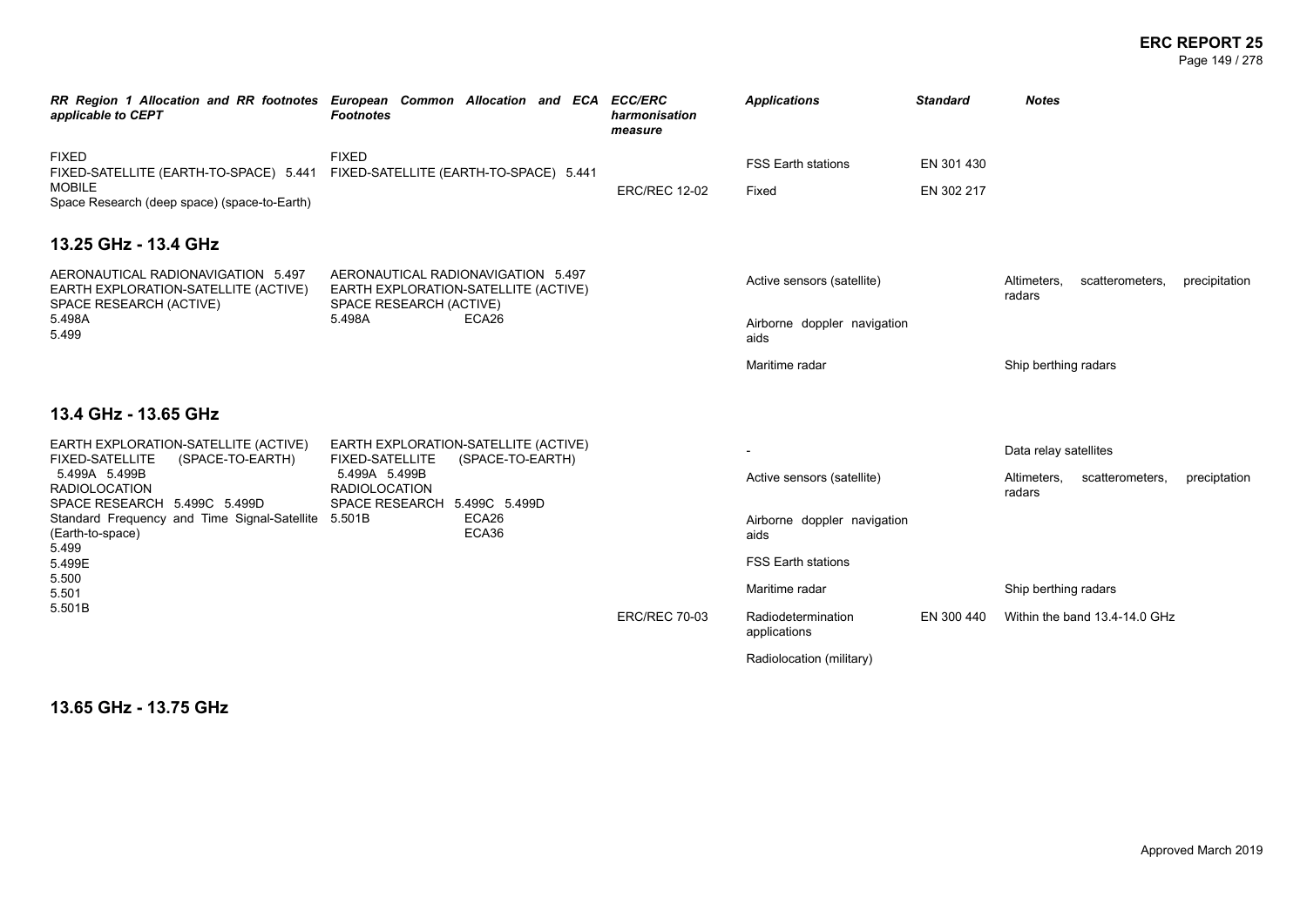#### **ERC REPORT 25** Page 150 / 278

| RR Region 1 Allocation and RR footnotes European Common Allocation and ECA ECC/ERC<br>applicable to CEPT | <b>Footnotes</b>                                             |                          |  | harmonisation<br>measure | <b>Applications</b>                 | <b>Standard</b> | <b>Notes</b>          |                               |              |
|----------------------------------------------------------------------------------------------------------|--------------------------------------------------------------|--------------------------|--|--------------------------|-------------------------------------|-----------------|-----------------------|-------------------------------|--------------|
| EARTH EXPLORATION-SATELLITE (ACTIVE)<br><b>RADIOLOCATION</b>                                             | EARTH EXPLORATION-SATELLITE (ACTIVE)<br><b>RADIOLOCATION</b> |                          |  |                          |                                     |                 | Data relay satellites |                               |              |
| SPACE RESEARCH 5.501A<br>Standard Frequency and Time Signal-Satellite 5.501B<br>(Earth-to-space)         | <b>SPACE RESEARCH</b>                                        | 5.501A<br>ECA26<br>ECA36 |  |                          | Active sensors (satellite)          |                 | Altimeters,<br>radars | scatterometers,               | preciptation |
| 5.499<br>5.500                                                                                           |                                                              |                          |  |                          | Airborne doppler navigation<br>aids |                 |                       |                               |              |
| 5.501<br>5.501B                                                                                          |                                                              |                          |  |                          | Maritime radar                      |                 | Ship berthing radars  |                               |              |
|                                                                                                          |                                                              |                          |  | <b>ERC/REC 70-03</b>     | Radiodetermination<br>applications  | EN 300 440      |                       | Within the band 13.4-14.0 GHz |              |
|                                                                                                          |                                                              |                          |  |                          | Radiolocation (military)            |                 |                       |                               |              |

## **13.75 GHz - 14 GHz**

| <b>FIXED-SATELLITE</b>             | (EARTH-TO-SPACE)                                   | <b>FIXED-SATELLITE</b> | (EARTH-TO-SPACE) |                      | $\overline{\phantom{a}}$    |            | Data relay satellites                   |
|------------------------------------|----------------------------------------------------|------------------------|------------------|----------------------|-----------------------------|------------|-----------------------------------------|
| 5.484A                             |                                                    | 5.484A                 |                  |                      |                             |            |                                         |
| RADIOLOCATION                      |                                                    | <b>RADIOLOCATION</b>   |                  |                      | <b>FSS Earth stations</b>   | EN 301 430 |                                         |
| <b>Earth Exploration-Satellite</b> |                                                    | Space Research         |                  |                      |                             |            |                                         |
| Space Research                     |                                                    | 5.502                  | ECA26            |                      | Maritime radar              |            | Navigation radars, ship berthing radars |
|                                    | Standard Frequency and Time Signal-Satellite 5.503 |                        | ECA36            |                      |                             |            |                                         |
| (Earth-to-space)                   |                                                    |                        |                  |                      | Passive sensors (satellite) |            | Future VLBI measurements                |
| 5.499                              |                                                    |                        |                  |                      |                             |            |                                         |
| 5.500                              |                                                    |                        |                  | <b>ERC/REC 70-03</b> | Radiodetermination          | EN 300 440 | Within the band 13.4-14.0 GHz           |
| 5.501                              |                                                    |                        |                  |                      | applications                |            |                                         |
| 5.502                              |                                                    |                        |                  |                      |                             |            |                                         |
| 5.503                              |                                                    |                        |                  |                      | Radiolocation (military)    |            |                                         |

**14 GHz - 14.25 GHz**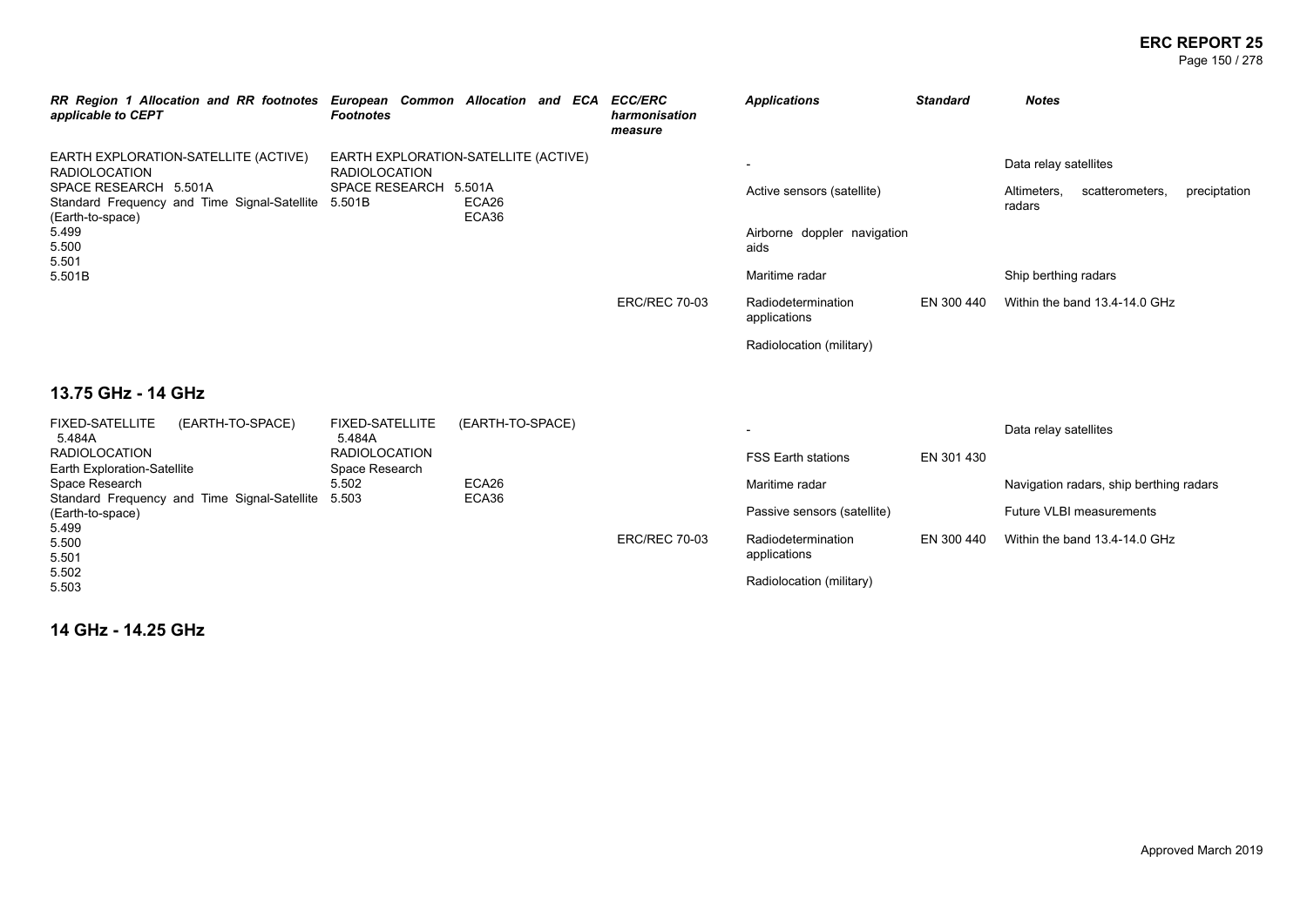#### **ERC REPORT 25** Page 151 / 278

| applicable to CEPT                                                                                                                                                                                                   | RR Region 1 Allocation and RR footnotes European Common Allocation and ECA<br><b>Footnotes</b>                                                                           | <b>ECC/ERC</b><br>harmonisation<br>measure         | <b>Applications</b>        | <b>Standard</b>                                      | <b>Notes</b>                                                                              |
|----------------------------------------------------------------------------------------------------------------------------------------------------------------------------------------------------------------------|--------------------------------------------------------------------------------------------------------------------------------------------------------------------------|----------------------------------------------------|----------------------------|------------------------------------------------------|-------------------------------------------------------------------------------------------|
| <b>FIXED-SATELLITE</b><br>(EARTH-TO-SPACE)<br>5.457A 5.457B 5.484A 5.506 5.506B 5.484B<br>RADIONAVIGATION 5.504<br>Mobile-Satellite (Earth-to-space)<br>5.504B<br>5.504C 5.506A<br>Space Research<br>5.504A<br>5.505 | <b>FIXED-SATELLITE</b><br>(EARTH-TO-SPACE)<br>5.457A 5.457B 5.484A 5.484B 5.506 5.506B<br>5.504B<br>Mobile-Satellite (Earth-to-space)<br>5.504C 5.506A<br>Space Research | ECC/DEC/(05)11<br>ECC/DEC/(18)04<br>ECC/DEC/(18)05 | AES<br><b>ESIM</b>         | EN 302 186<br>EN 302 448<br>EN 302 977<br>EN 303 980 |                                                                                           |
|                                                                                                                                                                                                                      | 5.504                                                                                                                                                                    | ECC/DEC/(05)10                                     | ESV                        | EN 302 340                                           |                                                                                           |
|                                                                                                                                                                                                                      |                                                                                                                                                                          | ECC/DEC/(06)03                                     | <b>HEST</b><br><b>LEST</b> | EN 301 428<br>EN 301 428                             |                                                                                           |
|                                                                                                                                                                                                                      |                                                                                                                                                                          | ECC/DEC/(06)02                                     | <b>MSS Earth stations</b>  | EN 301 427<br>EN 302 977                             | Priority for civil networks                                                               |
|                                                                                                                                                                                                                      |                                                                                                                                                                          | ECC/DEC/(17)04                                     | <b>NGSO FSS</b>            | EN 303 980                                           |                                                                                           |
|                                                                                                                                                                                                                      |                                                                                                                                                                          | <b>ERC/REC 13-03</b>                               | <b>VSAT</b>                | EN 301 428<br>EN 301 430                             | Low density carriers, including VSATs and<br>digital SNG, are encouraged to use this band |

### **14.25 GHz - 14.3 GHz**

| FIXED-SATELLITE<br>(EARTH-TO-SPACE)<br>5.457A 5.457B 5.484A 5.484B 5.506 5.506B                         | FIXED-SATELLITE<br>(EARTH-TO-SPACE)<br>5.457A 5.457B 5.484A 5.484B 5.506 5.506B         | ECC/DEC/(05)11                   | <b>AES</b>                | EN 302 186                             |                             |
|---------------------------------------------------------------------------------------------------------|-----------------------------------------------------------------------------------------|----------------------------------|---------------------------|----------------------------------------|-----------------------------|
| RADIONAVIGATION 5.504<br>Mobile-Satellite (Earth-to-space)<br>5.504B<br>5.506A 5.508A<br>Space Research | Mobile-Satellite (Earth-to-space)<br>5.504B<br>5.506A 5.508A<br>Space Research<br>5.504 | ECC/DEC/(18)04<br>ECC/DEC/(18)05 | <b>ESIM</b>               | EN 302 448<br>EN 302 977<br>EN 303 980 |                             |
| 5.504A                                                                                                  |                                                                                         | ECC/DEC/(05)10                   | <b>ESV</b>                | EN 302 340                             |                             |
| 5.505<br>5.508                                                                                          |                                                                                         |                                  | <b>MSS Earth stations</b> | EN 301 427<br>EN 302 977               | Priority for civil networks |
|                                                                                                         |                                                                                         | ECC/DEC/(17)04                   | <b>NGSO FSS</b>           | EN 303 980                             |                             |
|                                                                                                         |                                                                                         | <b>ERC/REC 13-03</b>             | <b>VSAT</b>               | EN 301 428<br>EN 301 430               | <b>SNG</b>                  |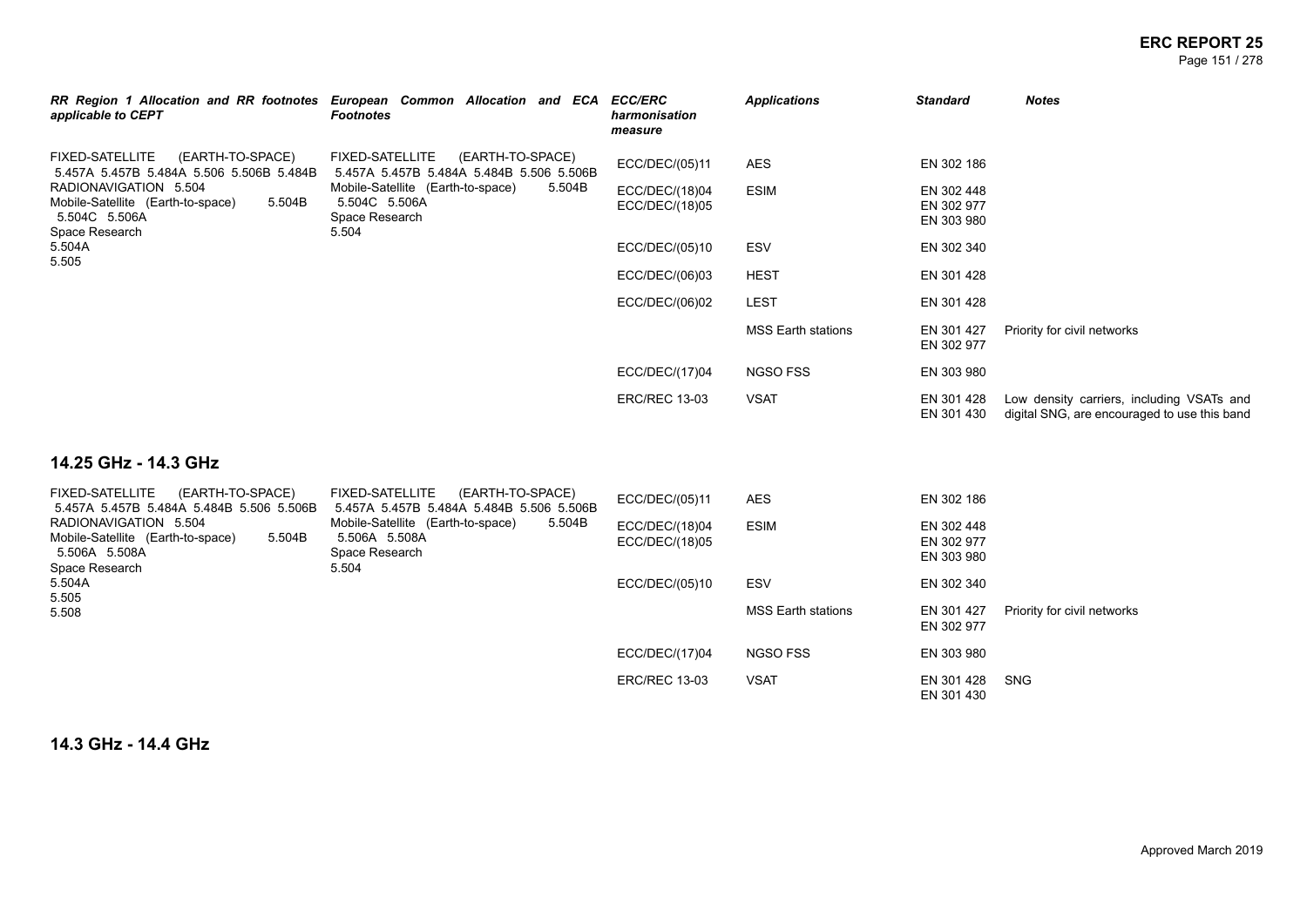#### **ERC REPORT 25** Page 152 / 278

| RR Region 1 Allocation and RR footnotes<br>applicable to CEPT                                                                                                                                     | European Common Allocation and ECA ECC/ERC<br>Footnotes                                | harmonisation<br>measure         | <b>Applications</b>       | <b>Standard</b>                        | <b>Notes</b>                                                                       |
|---------------------------------------------------------------------------------------------------------------------------------------------------------------------------------------------------|----------------------------------------------------------------------------------------|----------------------------------|---------------------------|----------------------------------------|------------------------------------------------------------------------------------|
| <b>FIXED</b><br>FIXED-SATELLITE (EARTH-TO-SPACE) 5.506<br>5.457A 5.506B 5.484A 5.457B 5.484B<br>MOBILE EXCEPT AERONAUTICAL MOBILE<br>Mobile-Satellite (Earth-to-space)<br>5.504B<br>5.506A 5.509A | (EARTH-TO-SPACE)<br><b>FIXED-SATELLITE</b><br>5.457A 5.457B 5.484A 5.484B 5.506 5.506B | ECC/DEC/(05)11                   | AES                       | EN 302 186                             |                                                                                    |
|                                                                                                                                                                                                   | 5.504B<br>Mobile-Satellite (Earth-to-space)<br>5.506A 5.509A                           | ECC/DEC/(18)04<br>ECC/DEC/(18)05 | <b>ESIM</b>               | EN 302 448<br>EN 302 977<br>EN 303 980 |                                                                                    |
| Radionavigation-Satellite                                                                                                                                                                         |                                                                                        | ECC/DEC/(05)10                   | ESV                       | EN 302 340                             |                                                                                    |
| 5.504A                                                                                                                                                                                            |                                                                                        |                                  | <b>FSS Earth stations</b> | EN 302 340                             | Fixed links to be coordinated with Fixed<br>Satellite Services on a national basis |
|                                                                                                                                                                                                   |                                                                                        |                                  | <b>MSS Earth stations</b> | EN 301 427<br>EN 302 977               | Priority for civil networks                                                        |
|                                                                                                                                                                                                   |                                                                                        | ECC/DEC/(17)04                   | NGSO FSS                  | EN 303 980                             |                                                                                    |
|                                                                                                                                                                                                   |                                                                                        | <b>ERC/REC 13-03</b>             | <b>VSAT</b>               | EN 301 428<br>EN 301 430               | SNG                                                                                |

# **14.4 GHz - 14.47 GHz**

| <b>FIXED</b><br><b>FIXED-SATELLITE</b><br>(EARTH-TO-SPACE)                                                                                    | (EARTH-TO-SPACE)<br><b>FIXED-SATELLITE</b><br>5.457A 5.457B 5.484A 5.484B 5.506 5.506B | ECC/DEC/(05)11                   | <b>AES</b>                | EN 302 186                             |                                                                                    |
|-----------------------------------------------------------------------------------------------------------------------------------------------|----------------------------------------------------------------------------------------|----------------------------------|---------------------------|----------------------------------------|------------------------------------------------------------------------------------|
| 5.457A 5.457B 5.484A 5.506 5.506B 5.484B<br>MOBILE EXCEPT AERONAUTICAL MOBILE<br>Mobile-Satellite (Earth-to-space)<br>5.504B<br>5.506A 5.509A | Mobile-Satellite (Earth-to-space)<br>5.504B<br>5.506A 5.509A<br>5.504A                 | ECC/DEC/(18)04<br>ECC/DEC/(18)05 | <b>ESIM</b>               | EN 302 448<br>EN 302 977<br>EN 303 980 |                                                                                    |
| Space Research (space-to-Earth)<br>5.504A                                                                                                     |                                                                                        | ECC/DEC/(05)10                   | <b>ESV</b>                | EN 302 340                             |                                                                                    |
|                                                                                                                                               |                                                                                        |                                  | <b>FSS Earth stations</b> | EN 302 340                             | Fixed links to be coordinated with Fixed<br>Satellite Services on a national basis |
|                                                                                                                                               |                                                                                        |                                  | MSS Earth stations        | EN 301 427<br>EN 302 977               | Priority for civil networks                                                        |
|                                                                                                                                               |                                                                                        | ECC/DEC/(17)04                   | <b>NGSO FSS</b>           | EN 303 980                             |                                                                                    |
|                                                                                                                                               |                                                                                        | <b>ERC/REC 13-03</b>             | <b>VSAT</b>               | EN 301 428<br>EN 301 430               | SNG                                                                                |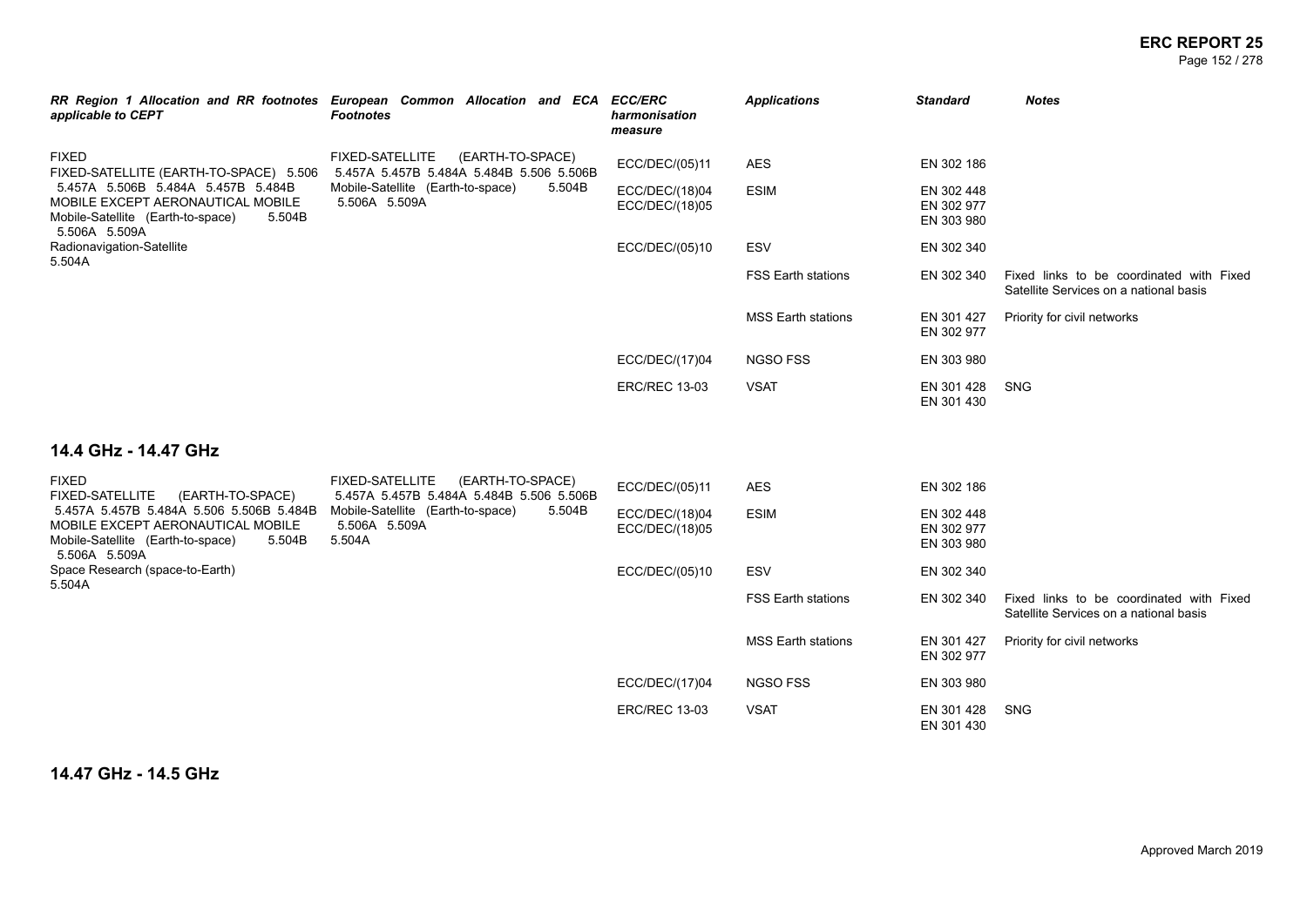Page 153 / 278

| RR Region 1 Allocation and RR footnotes European Common Allocation and ECA<br>applicable to CEPT                                       | <b>Footnotes</b>                                                               |                  |        | <b>ECC/ERC</b><br>harmonisation<br>measure | <b>Applications</b>           | <b>Standard</b>                        | <b>Notes</b>                                                                      |
|----------------------------------------------------------------------------------------------------------------------------------------|--------------------------------------------------------------------------------|------------------|--------|--------------------------------------------|-------------------------------|----------------------------------------|-----------------------------------------------------------------------------------|
| <b>FIXED</b><br><b>FIXED-SATELLITE</b><br>(EARTH-TO-SPACE)                                                                             | <b>FIXED-SATELLITE</b><br>5.457A 5.484A 5.506                                  | (EARTH-TO-SPACE) |        | ECC/DEC/(05)11                             | <b>AES</b>                    | EN 302 186                             |                                                                                   |
| 5.457A 5.457B 5.484A 5.506 5.506B<br>MOBILE EXCEPT AERONAUTICAL MOBILE<br>Mobile-Satellite (Earth-to-space)<br>5.504B<br>5.506A 5.509A | Mobile-Satellite (Earth-to-space)<br>5.506A 5.509A<br>Radio Astronomy<br>5.149 |                  | 5.504B | ECC/DEC/(18)04<br>ECC/DEC/(18)05           | <b>ESIM</b>                   | EN 302 448<br>EN 302 977<br>EN 303 980 |                                                                                   |
| Radio Astronomy                                                                                                                        | 5.504A                                                                         |                  |        | ECC/DEC/(05)10                             | <b>ESV</b>                    | EN 302 340                             |                                                                                   |
| 5.149<br>5.504A                                                                                                                        |                                                                                |                  |        |                                            | <b>FSS Earth stations</b>     | EN 302 340                             | Fixed links to be coordinated with Fixed<br>Satellite Service on a national basis |
|                                                                                                                                        |                                                                                |                  |        |                                            | <b>MSS Earth stations</b>     | EN 301 427<br>EN 302 977               | Priority for civil networks                                                       |
|                                                                                                                                        |                                                                                |                  |        | ECC/DEC/(17)04                             | <b>NGSO FSS</b>               | EN 303 980                             |                                                                                   |
|                                                                                                                                        |                                                                                |                  |        |                                            | Radio astronomy               |                                        | Spectral line observations, VLBI                                                  |
|                                                                                                                                        |                                                                                |                  |        | <b>ERC/REC 13-03</b>                       | <b>VSAT</b>                   | EN 301 428<br>EN 301 430               | <b>SNG</b>                                                                        |
| 14.5 GHz - 14.75 GHz                                                                                                                   |                                                                                |                  |        |                                            |                               |                                        |                                                                                   |
| <b>FIXED</b><br>FIXED-SATELLITE (EARTH-TO-SPACE) 5.510                                                                                 | <b>FIXED</b><br><b>MOBILE</b>                                                  |                  |        |                                            | Aeronautical military systems |                                        |                                                                                   |
| 5.509B 5.509C 5.509D 5.509E 5.509F<br><b>MOBILE</b>                                                                                    | Radio Astronomy                                                                | ECA20            |        | <b>ERC/REC 12-07</b>                       | Fixed                         | EN 302 217                             |                                                                                   |

### **14.75 GHz - 14.8 GHz**

Space Research 5.509G

| <b>FIXED</b>                                  | ⊡XEL            | Aeronautical military systems |
|-----------------------------------------------|-----------------|-------------------------------|
| FIXED-SATELLITE (EARTH-TO-SPACE) 5.510 MOBILE |                 |                               |
| <b>MOBILE</b>                                 | Radio Astronomy | Land military systems         |
| Space Research 5.509G                         | ECA20           |                               |
|                                               | ECA36           | Maritime military systems     |
|                                               |                 |                               |

ECA36

Land military systems Maritime military systems

Radio astronomy VLBI (when compatible with primary use)

Radio astronomy VLBI (when compatible with primary use)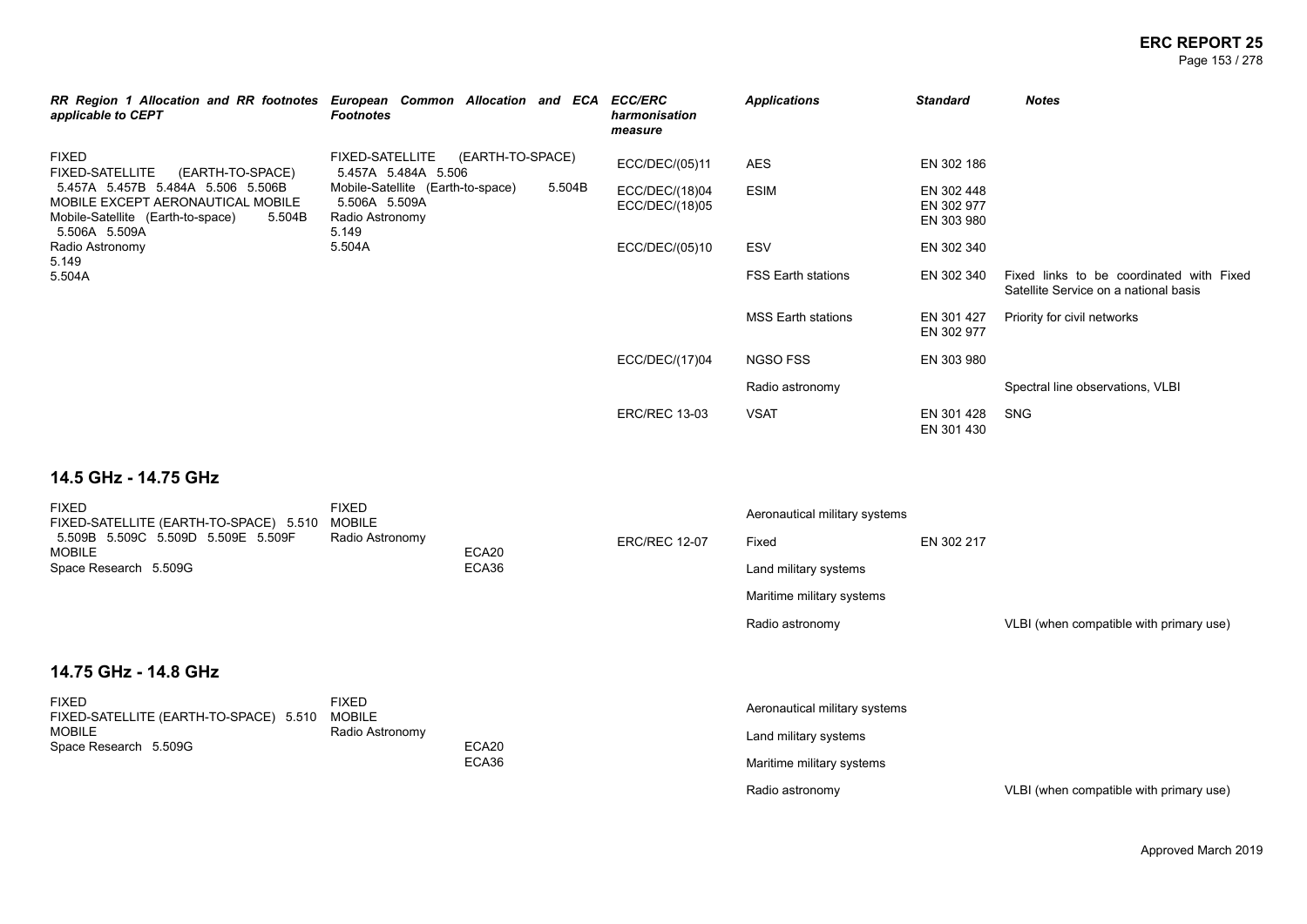Page 154 / 278

| RR Region 1 Allocation and RR footnotes European Common Allocation and ECA ECC/ERC<br>applicable to CEPT | <b>Footnotes</b>                                                                                |       |                      |       | harmonisation<br>measure    | <b>Applications</b>                 | <b>Standard</b>              | <b>Notes</b>                            |
|----------------------------------------------------------------------------------------------------------|-------------------------------------------------------------------------------------------------|-------|----------------------|-------|-----------------------------|-------------------------------------|------------------------------|-----------------------------------------|
| 14.8 GHz - 15.35 GHz                                                                                     |                                                                                                 |       |                      |       |                             |                                     |                              |                                         |
| <b>FIXED</b><br><b>MOBILE</b>                                                                            | <b>FIXED</b><br><b>MOBILE</b>                                                                   |       |                      |       |                             | Aeronautical military systems       |                              |                                         |
| Space Research<br>5.339                                                                                  | Radio Astronomy<br>5.339                                                                        | ECA20 | <b>ERC/REC 12-07</b> | Fixed | EN 302 217                  |                                     |                              |                                         |
|                                                                                                          |                                                                                                 | ECA36 |                      |       | Land military systems       |                                     |                              |                                         |
|                                                                                                          |                                                                                                 |       |                      |       |                             | Maritime military systems           |                              |                                         |
|                                                                                                          |                                                                                                 |       |                      |       |                             | Radio astronomy                     |                              | VLBI (when compatible with primary use) |
| 15.35 GHz - 15.4 GHz                                                                                     |                                                                                                 |       |                      |       |                             |                                     |                              |                                         |
| EARTH EXPLORATION-SATELLITE (PASSIVE)<br>EARTH EXPLORATION-SATELLITE (PASSIVE)                           |                                                                                                 |       |                      |       | Passive sensors (satellite) |                                     |                              |                                         |
| RADIO ASTRONOMY<br>SPACE RESEARCH (PASSIVE)<br>5.340<br>5.511                                            | <b>RADIO ASTRONOMY</b><br>SPACE RESEARCH (PASSIVE)<br>5.340                                     |       |                      |       | Radio astronomy             |                                     | Continuum observations, VLBI |                                         |
| 15.4 GHz - 15.43 GHz                                                                                     |                                                                                                 |       |                      |       |                             |                                     |                              |                                         |
| AERONAUTICAL RADIONAVIGATION<br>RADIOLOCATION 5.511E 5.511F                                              | AERONAUTICAL RADIONAVIGATION<br>RADIOLOCATION 5.511E 5.511F                                     |       |                      |       |                             | Airborne doppler navigation<br>aids |                              | Doppler radar low power sensing         |
|                                                                                                          |                                                                                                 |       |                      |       |                             | Radiolocation (civil)               |                              | Ground movement radars                  |
| 15.43 GHz - 15.63 GHz                                                                                    |                                                                                                 |       |                      |       |                             |                                     |                              |                                         |
| AERONAUTICAL RADIONAVIGATION<br>FIXED-SATELLITE (EARTH-TO-SPACE)<br>5.511A                               | AERONAUTICAL RADIONAVIGATION<br>FIXED-SATELLITE (EARTH-TO-SPACE)<br>RADIOLOCATION 5.511E 5.511F |       |                      |       |                             | Airborne doppler navigation<br>aids |                              | Doppler radar low power sensing         |
| RADIOLOCATION 5.511E 5.511F<br>5.511C                                                                    | 5.511C                                                                                          |       |                      |       |                             | <b>FSS Earth stations</b>           |                              | MSS feeder links                        |
|                                                                                                          |                                                                                                 |       |                      |       |                             | Radiolocation (civil)               |                              | Ground movement radars                  |
| 15.63 GHz - 15.7 GHz                                                                                     |                                                                                                 |       |                      |       |                             |                                     |                              |                                         |

**15.63 GHz - 15.7 GHz**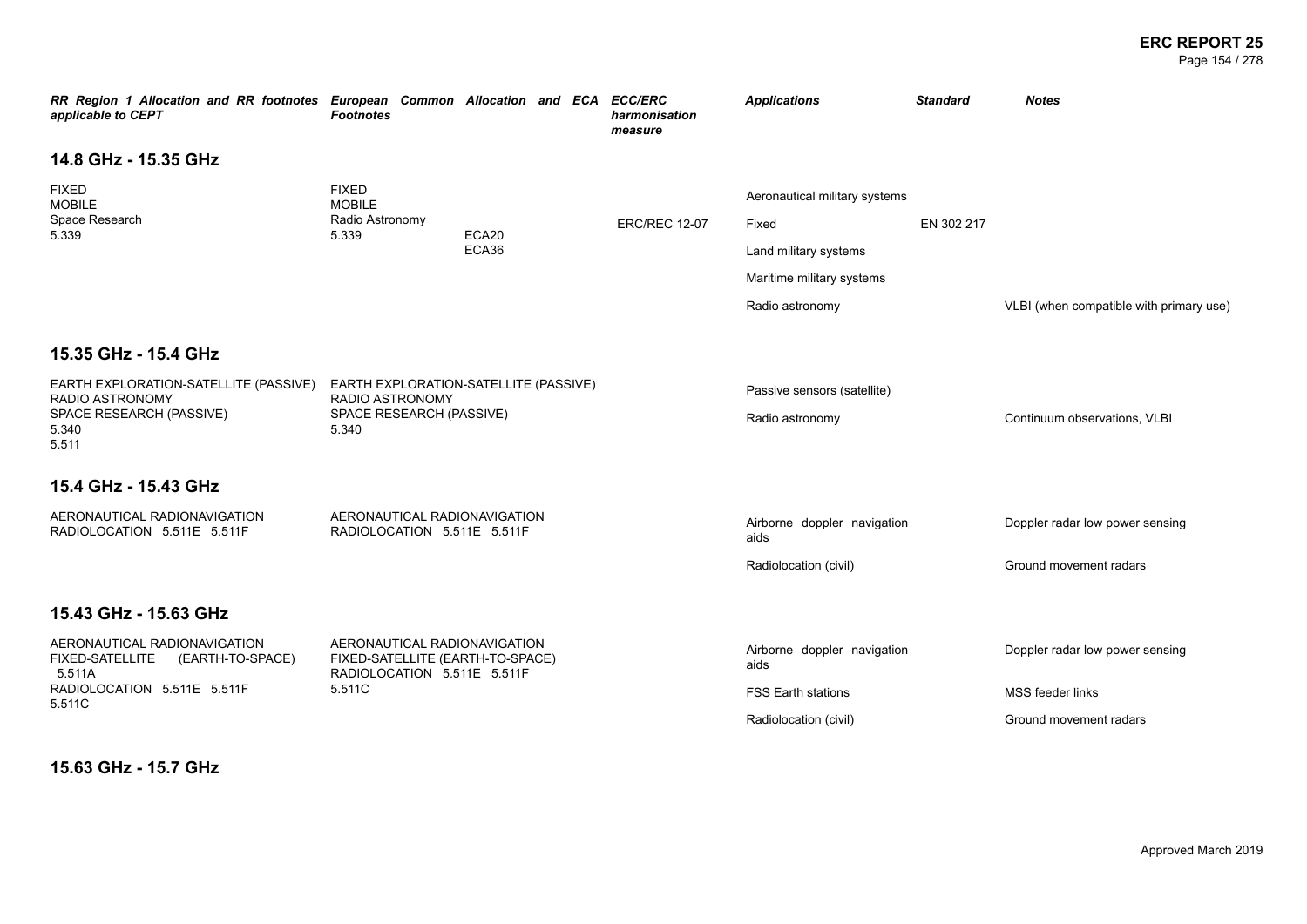#### **ERC REPORT 25** Page 155 / 278

| RR Region 1 Allocation and RR footnotes European Common Allocation and ECA<br>applicable to CEPT                    | <b>Footnotes</b>                                                           |                                                       | <b>ECC/ERC</b><br>harmonisation<br>measure | <b>Applications</b>                      | <b>Standard</b> | <b>Notes</b>                    |
|---------------------------------------------------------------------------------------------------------------------|----------------------------------------------------------------------------|-------------------------------------------------------|--------------------------------------------|------------------------------------------|-----------------|---------------------------------|
| AERONAUTICAL RADIONAVIGATION<br>RADIOLOCATION 5.511E 5.511F                                                         | AERONAUTICAL RADIONAVIGATION<br>RADIOLOCATION 5.511E 5.511F                |                                                       |                                            | Airborne doppler navigation<br>aids      |                 | Doppler radar low power sensing |
|                                                                                                                     |                                                                            |                                                       |                                            | Radiolocation (civil)                    |                 | Ground movement radars          |
| 15.7 GHz - 16.6 GHz                                                                                                 |                                                                            |                                                       |                                            |                                          |                 |                                 |
| <b>RADIOLOCATION</b><br>5.512<br>5.513                                                                              | <b>RADIOLOCATION</b>                                                       | ECA36                                                 |                                            | Radiolocation (military)                 |                 |                                 |
| 16.6 GHz - 17.1 GHz                                                                                                 |                                                                            |                                                       |                                            |                                          |                 |                                 |
| <b>RADIOLOCATION</b><br>Space Research (deep space) (Earth-to-space)<br>5.512<br>5.513                              | <b>RADIOLOCATION</b>                                                       | Space Research (deep space) (Earth-to-space)<br>ECA36 |                                            | Radiolocation (military)                 |                 |                                 |
| 17.1 GHz - 17.2 GHz                                                                                                 |                                                                            |                                                       |                                            |                                          |                 |                                 |
| <b>RADIOLOCATION</b><br>5.512<br>5.513                                                                              | <b>RADIOLOCATION</b><br>Mobile                                             | ECA36                                                 | <b>ERC/REC 70-03</b>                       | <b>GBSAR</b><br>Radiolocation (military) | EN 300 440      |                                 |
| 17.2 GHz - 17.3 GHz                                                                                                 |                                                                            |                                                       |                                            |                                          |                 |                                 |
| EARTH EXPLORATION-SATELLITE (ACTIVE)<br><b>RADIOLOCATION</b><br>SPACE RESEARCH (ACTIVE)<br>5.512<br>5.513<br>5.513A | <b>MOBILE</b><br><b>RADIOLOCATION</b><br>SPACE RESEARCH (ACTIVE)<br>5.513A | EARTH EXPLORATION-SATELLITE (ACTIVE)<br>ECA36         | <b>ERC/REC 70-03</b>                       | <b>GBSAR</b><br>Radiolocation (military) | EN 300 440      |                                 |

## **17.3 GHz - 17.7 GHz**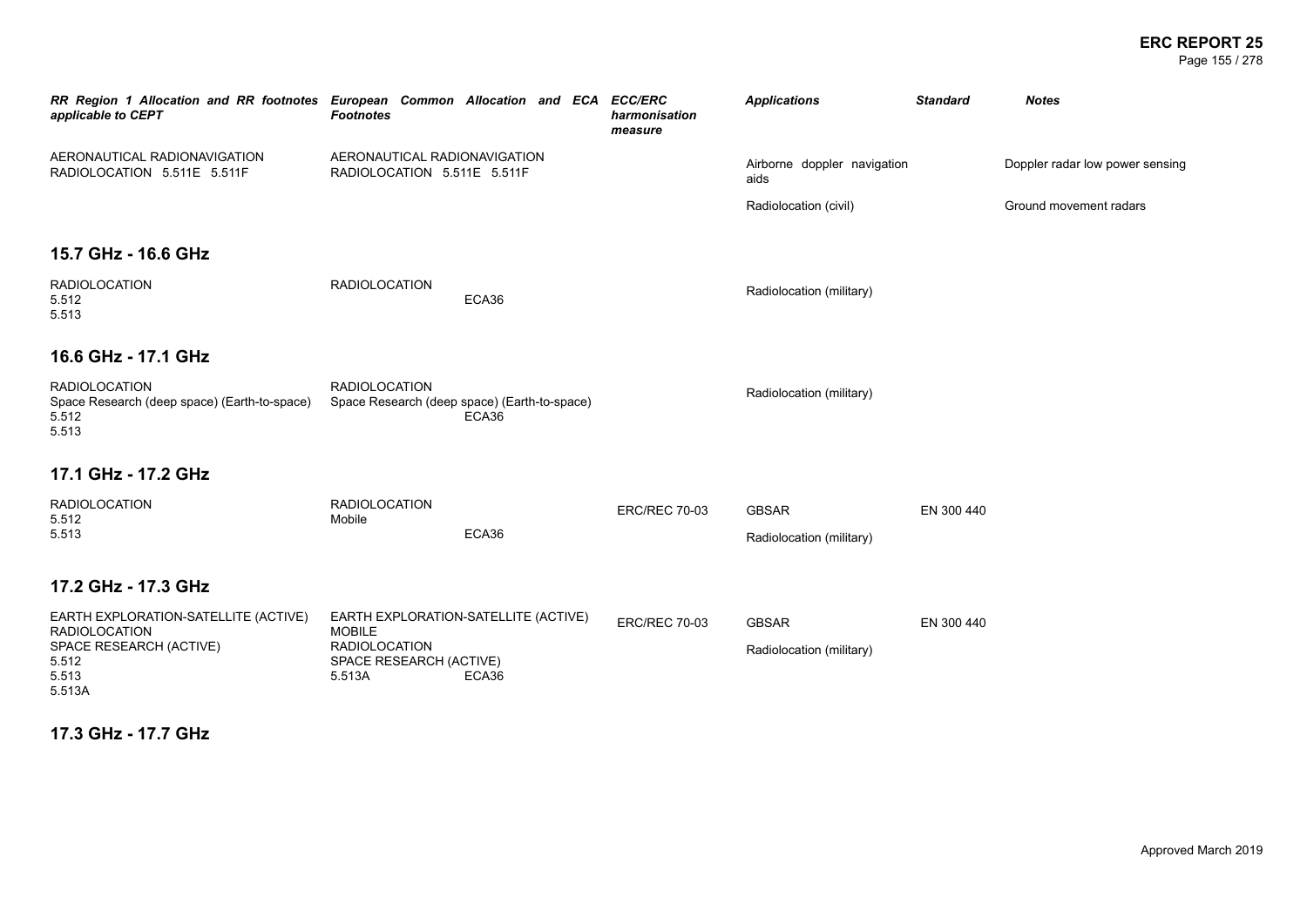#### **ERC REPORT 25** Page 156 / 278

| applicable to CEPT                                                                                                                                                     | RR Region 1 Allocation and RR footnotes European Common Allocation and ECA<br><b>Footnotes</b>                              | <b>ECC/ERC</b><br>harmonisation<br>measure | <b>Applications</b>       | <b>Standard</b>          | <b>Notes</b>                                                  |
|------------------------------------------------------------------------------------------------------------------------------------------------------------------------|-----------------------------------------------------------------------------------------------------------------------------|--------------------------------------------|---------------------------|--------------------------|---------------------------------------------------------------|
| <b>FIXED-SATELLITE</b><br>(SPACE-TO-EARTH)                                                                                                                             | FIXED-SATELLITE (EARTH-TO-SPACE) 5.516 FIXED-SATELLITE (EARTH-TO-SPACE) 5.516<br><b>FIXED-SATELLITE</b><br>(SPACE-TO-EARTH) | ECC/DEC/(05)08                             | <b>FSS Earth stations</b> |                          | <b>High Density FSS</b>                                       |
| 5.516A 5.516B<br>Radiolocation<br>5.514                                                                                                                                | 5.516A 5.516B<br>Radiolocation<br>ECA36                                                                                     |                                            | Feeder links              |                          | Feeder links for the BSS service. Appendix<br>30A of RR       |
|                                                                                                                                                                        |                                                                                                                             | ECC/DEC/(13)01                             | <b>GSO ESOMPs</b>         | EN 303 978               |                                                               |
|                                                                                                                                                                        |                                                                                                                             | ECC/DEC/(15)04                             | <b>NGSO ESOMPs</b>        | EN 303 979               | Limited to land based and maritime E/S                        |
|                                                                                                                                                                        |                                                                                                                             |                                            | Radiolocation (military)  |                          |                                                               |
| 17.7 GHz - 18.1 GHz                                                                                                                                                    |                                                                                                                             |                                            |                           |                          |                                                               |
| <b>FIXED</b><br>FIXED-SATELLITE (EARTH-TO-SPACE) 5.516 FIXED-SATELLITE (EARTH-TO-SPACE) 5.516<br><b>FIXED-SATELLITE</b><br>(SPACE-TO-EARTH)<br>5.484A<br><b>MOBILE</b> | <b>FIXED</b><br><b>FIXED-SATELLITE</b><br>(SPACE-TO-EARTH)                                                                  | ERC/DEC/(00)07                             | <b>FSS Earth stations</b> | EN 301 360<br>EN 301 459 | To coordinated Earth stations. Priority for civil<br>networks |
|                                                                                                                                                                        | 5.484A                                                                                                                      |                                            | Feeder links              |                          | Feeder links for the BSS service. Appendix<br>30A of RR       |
|                                                                                                                                                                        |                                                                                                                             | ERC/DEC/(00)07<br><b>ERC/REC 12-03</b>     | Fixed                     | EN 302 217               |                                                               |
|                                                                                                                                                                        |                                                                                                                             | ECC/DEC/(13)01                             | <b>GSO ESOMPs</b>         | EN 303 978               |                                                               |
|                                                                                                                                                                        |                                                                                                                             | ECC/DEC/(15)04                             | <b>NGSO ESOMPs</b>        | EN 303 979               | Limited to land based and maritime E/S                        |
| 18.1 GHz - 18.4 GHz                                                                                                                                                    |                                                                                                                             |                                            |                           |                          |                                                               |
| <b>FIXED</b><br>FIXED-SATELLITE (EARTH-TO-SPACE) 5.520<br><b>FIXED-SATELLITE</b><br>(SPACE-TO-EARTH)                                                                   | <b>FIXED</b><br>FIXED-SATELLITE (EARTH-TO-SPACE) 5.520<br><b>FIXED-SATELLITE</b><br>(SPACE-TO-EARTH)                        | ERC/DEC/(00)07                             | <b>FSS Earth stations</b> | EN 301 360<br>EN 301 459 | To coordinated Earth stations. Priority for civil<br>networks |
| 5.484A<br><b>MOBILE</b>                                                                                                                                                | 5.484A<br>METEOROLOGICAL-SATELLITE (SPACE-TO-                                                                               |                                            | Feeder links              |                          | Feeder links for the BSS service                              |
| 5.519<br>5.521                                                                                                                                                         | EARTH)<br>5.519                                                                                                             | ERC/DEC/(00)07<br><b>ERC/REC 12-03</b>     | Fixed                     | EN 302 217               |                                                               |
|                                                                                                                                                                        |                                                                                                                             | ECC/DEC/(13)01                             | <b>GSO ESOMPS</b>         | EN 303 978               |                                                               |
|                                                                                                                                                                        |                                                                                                                             | ECC/DEC/(15)04                             | <b>NGSO ESOMPS</b>        | EN 303 979               | Limited to land based and maritime E/S                        |

**18.4 GHz - 18.6 GHz**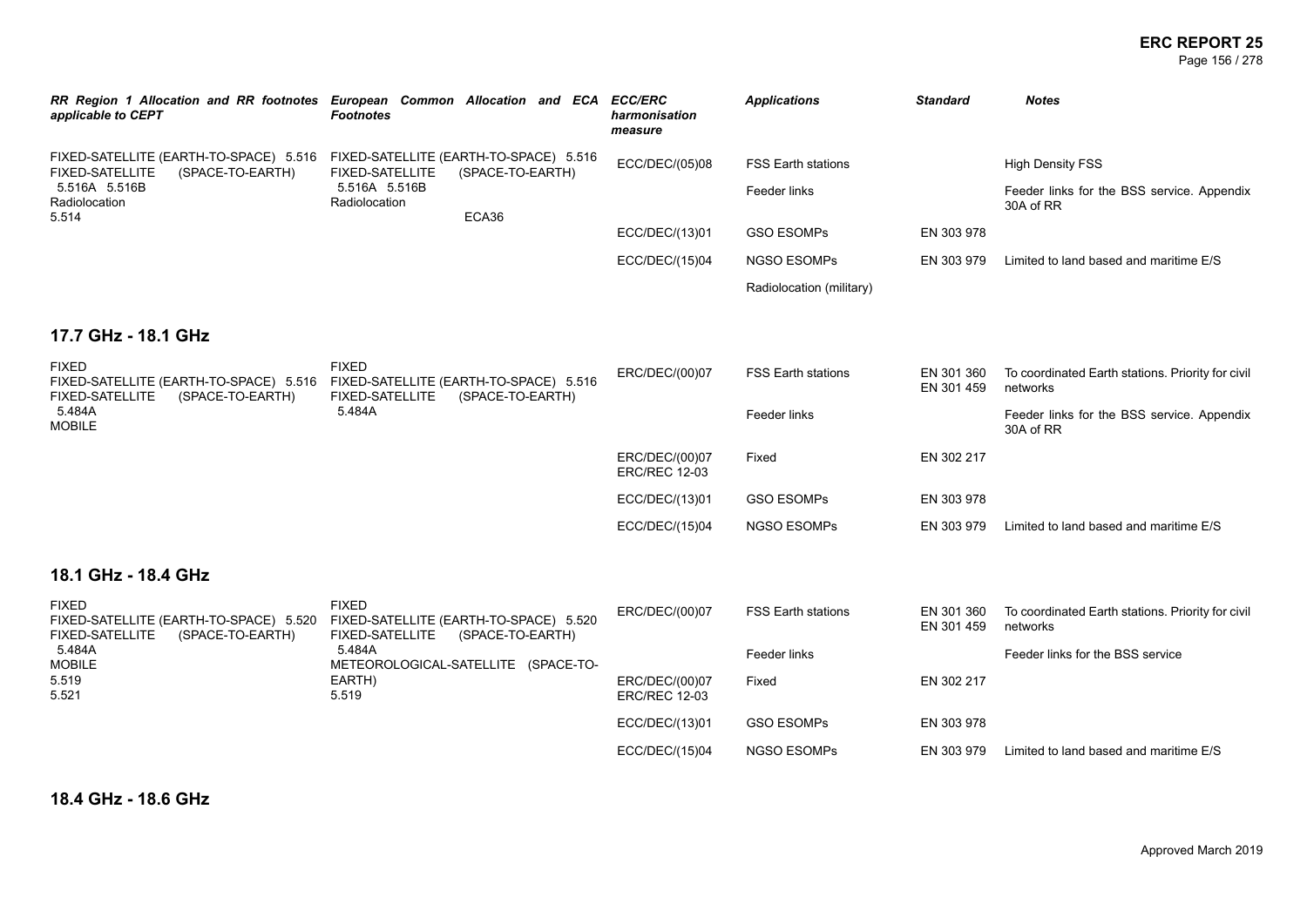Page 157 / 278

| applicable to CEPT                               | RR Region 1 Allocation and RR footnotes European Common Allocation and ECA | Footnotes                                        |                  | <b>ECC/ERC</b><br>harmonisation<br>measure | <b>Applications</b>       | <b>Standard</b>          | <b>Notes</b>                                                  |
|--------------------------------------------------|----------------------------------------------------------------------------|--------------------------------------------------|------------------|--------------------------------------------|---------------------------|--------------------------|---------------------------------------------------------------|
| <b>FIXED</b><br><b>FIXED-SATELLITE</b><br>5.484A | (SPACE-TO-EARTH)                                                           | <b>FIXED</b><br><b>FIXED-SATELLITE</b><br>5.484A | (SPACE-TO-EARTH) | ERC/DEC/(00)07                             | <b>FSS Earth stations</b> | EN 301 360<br>EN 301 459 | To coordinated Earth stations. Priority for civil<br>networks |
| MOBILE                                           |                                                                            |                                                  |                  | ERC/DEC/(00)07<br><b>ERC/REC 12-03</b>     | Fixed                     | EN 302 217               |                                                               |
|                                                  |                                                                            |                                                  |                  | ECC/DEC/(13)01                             | <b>GSO ESOMPS</b>         | EN 303 978               |                                                               |
|                                                  |                                                                            |                                                  |                  | ECC/DEC/(15)04                             | <b>NGSO ESOMPS</b>        | EN 303 979               | Limited to land based and maritime E/S                        |

## **18.6 GHz - 18.8 GHz**

| EARTH EXPLORATION-SATELLITE (PASSIVE)<br><b>FIXED</b>                                                                                                                         | <b>FIXED</b>     | EARTH EXPLORATION-SATELLITE (PASSIVE)  | ERC/DEC/(00)07 | <b>FSS Earth stations</b>   | EN 301 360<br>EN 301 459 | To coordinated Earth stations. Priority for civil<br>networks |
|-------------------------------------------------------------------------------------------------------------------------------------------------------------------------------|------------------|----------------------------------------|----------------|-----------------------------|--------------------------|---------------------------------------------------------------|
| <b>FIXED-SATELLITE</b><br><b>FIXED-SATELLITE</b><br>(SPACE-TO-EARTH)<br>5.522B<br>5.522B<br>MOBILE EXCEPT AERONAUTICAL MOBILE<br>5.522A<br>Space Research (passive)<br>5.522A | (SPACE-TO-EARTH) | ERC/DEC/(00)07<br><b>ERC/REC 12-03</b> | Fixed          | EN 302 217                  |                          |                                                               |
|                                                                                                                                                                               |                  |                                        | ECC/DEC/(13)01 | <b>GSO ESOMPS</b>           | EN 303 978               |                                                               |
| 5.522C                                                                                                                                                                        |                  |                                        | ECC/DEC/(15)04 | <b>NGSO ESOMPS</b>          | EN 303 979               | Limited to land based and maritime E/S                        |
|                                                                                                                                                                               |                  |                                        |                | Passive sensors (satellite) |                          | Surface emmissivity, snow, sea, ice and<br>precipitation      |

## **18.8 GHz - 19.3 GHz**

| <b>FIXED</b><br><b>FIXED-SATELLITE</b><br>5.523A | (SPACE-TO-EARTH) | FIXED<br><b>FIXED-SATELLITE</b><br>5.523A | (SPACE-TO-EARTH) | ERC/DEC/(00)07                         | <b>FSS Earth stations</b> | EN 301 360<br>EN 301 459 | To coordinated Earth stations. Priority for civil<br>networks |
|--------------------------------------------------|------------------|-------------------------------------------|------------------|----------------------------------------|---------------------------|--------------------------|---------------------------------------------------------------|
| <b>MOBILE</b>                                    |                  |                                           |                  | ERC/DEC/(00)07<br><b>ERC/REC 12-03</b> | Fixed                     | EN 302 217               |                                                               |
|                                                  |                  |                                           |                  | ECC/DEC/(13)01                         | <b>GSO ESOMPs</b>         | EN 303 978               |                                                               |
|                                                  |                  |                                           |                  | ECC/DEC/(15)04                         | <b>NGSO ESOMPS</b>        | EN 303 979               | Limited to land based and maritime E/S                        |

**19.3 GHz - 19.7 GHz**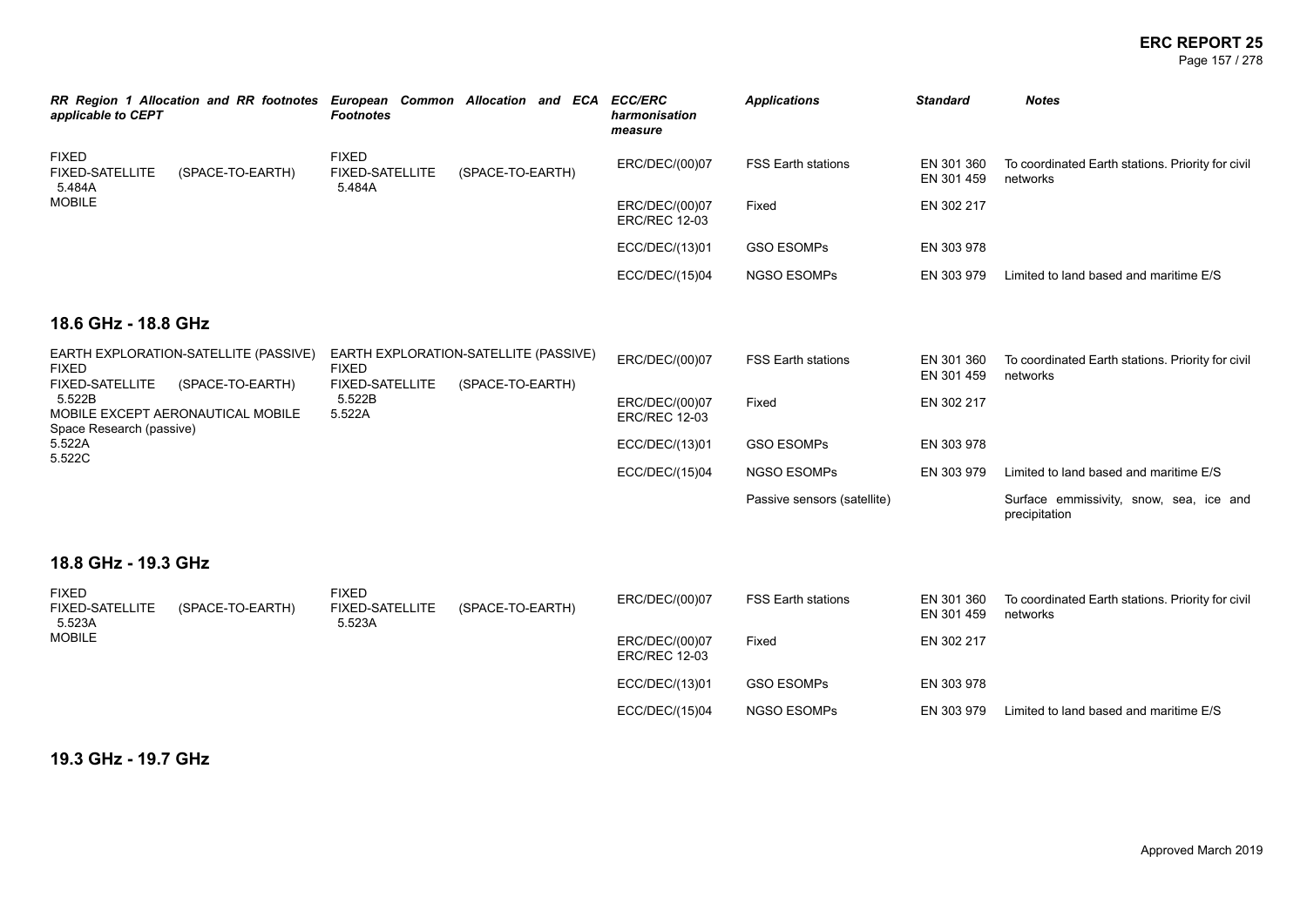Page 158 / 278

| applicable to CEPT                                                                                             | RR Region 1 Allocation and RR footnotes European Common Allocation and ECA<br><b>Footnotes</b>                 | <b>ECC/ERC</b><br>harmonisation<br>measure | <b>Applications</b>       | <b>Standard</b>          | <b>Notes</b>                                                  |
|----------------------------------------------------------------------------------------------------------------|----------------------------------------------------------------------------------------------------------------|--------------------------------------------|---------------------------|--------------------------|---------------------------------------------------------------|
| <b>FIXED</b><br><b>FIXED-SATELLITE</b><br>(SPACE-TO-EARTH)<br>(EARTH-TO-SPACE) 5.523B 5.523C 5.523D            | <b>FIXED</b><br><b>FIXED-SATELLITE</b><br>(SPACE-TO-EARTH)<br>(EARTH-TO-SPACE)<br>5.523B 5.523C 5.523D         | ERC/DEC/(00)07                             | <b>FSS Earth stations</b> | EN 301 360<br>EN 301 459 | To coordinated Earth stations. Priority for civil<br>networks |
| 5.523E<br><b>MOBILE</b>                                                                                        | 5.523E                                                                                                         | ERC/DEC/(00)07<br><b>ERC/REC 12-03</b>     | Fixed                     | EN 302 217               |                                                               |
|                                                                                                                |                                                                                                                | ECC/DEC/(13)01                             | <b>GSO ESOMPs</b>         | EN 303 978               |                                                               |
|                                                                                                                |                                                                                                                | ECC/DEC/(15)04                             | <b>NGSO ESOMPS</b>        | EN 303 979               | Limited to land based and maritime E/S                        |
| 19.7 GHz - 20.1 GHz                                                                                            |                                                                                                                |                                            |                           |                          |                                                               |
| <b>FIXED-SATELLITE</b><br>(SPACE-TO-EARTH)<br>5.484A 5.516B 5.527A 5.484B<br>Mobile-Satellite (space-to-Earth) | <b>FIXED-SATELLITE</b><br>(SPACE-TO-EARTH)<br>5.484A 5.484B 5.516B 5.527A<br>Mobile-Satellite (space-to-Earth) | ECC/DEC/(05)08                             | <b>FSS Earth stations</b> | EN 301 360<br>EN 301 459 | <b>High Density FSS</b>                                       |
| 5.524                                                                                                          |                                                                                                                | ECC/DEC/(13)01                             | <b>GSO ESOMPs</b>         | EN 303 978               |                                                               |
|                                                                                                                |                                                                                                                | ECC/DEC/(06)03                             | <b>HEST</b>               | EN 301 360<br>EN 301 459 |                                                               |
|                                                                                                                |                                                                                                                | ECC/DEC/(06)02                             | <b>LEST</b>               | EN 301 360<br>EN 301 459 |                                                               |
|                                                                                                                |                                                                                                                |                                            | <b>MSS Earth stations</b> | EN 301 360<br>EN 301 459 | For uncoordinated Earth stations SUT                          |
|                                                                                                                |                                                                                                                | ECC/DEC/(15)04                             | <b>NGSO ESOMPS</b>        | EN 303 979               | Limited to land based and maritime E/S                        |

**20.1 GHz - 20.2 GHz**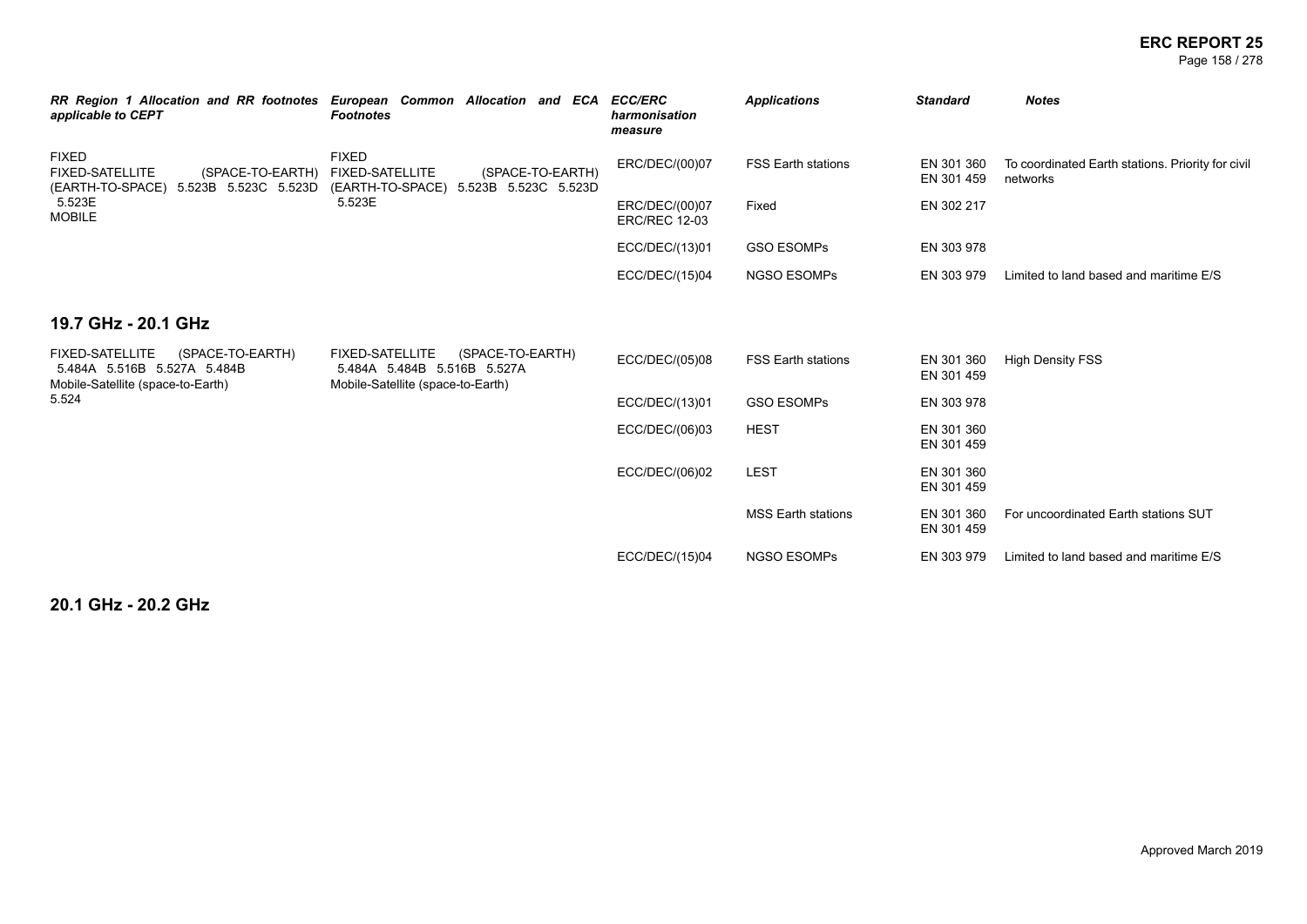| applicable to CEPT                                                                                                                                 | RR Region 1 Allocation and RR footnotes European Common Allocation and ECA ECC/ERC<br><b>Footnotes</b>  | harmonisation<br>measure               | <b>Applications</b>          | <b>Standard</b>          | <b>Notes</b>                                                                                                             |
|----------------------------------------------------------------------------------------------------------------------------------------------------|---------------------------------------------------------------------------------------------------------|----------------------------------------|------------------------------|--------------------------|--------------------------------------------------------------------------------------------------------------------------|
| <b>FIXED-SATELLITE</b><br>(SPACE-TO-EARTH)<br>5.484A 5.516B 5.527A 5.484B<br>MOBILE-SATELLITE (SPACE-TO-EARTH)<br>5.524<br>5.525<br>5.526<br>5.527 | FIXED-SATELLITE<br>(SPACE-TO-EARTH)<br>5.484A 5.484B 5.516B 5.527A<br>MOBILE-SATELLITE (SPACE-TO-EARTH) | ECC/DEC/(05)08                         | <b>FSS Earth stations</b>    | EN 301 360<br>EN 301 459 | <b>High Density FSS</b>                                                                                                  |
|                                                                                                                                                    | 5.525<br>5.526                                                                                          | ECC/DEC/(13)01                         | <b>GSO ESOMPs</b>            | EN 303 978               |                                                                                                                          |
|                                                                                                                                                    | 5.527<br>5.528                                                                                          | ECC/DEC/(06)03                         | <b>HEST</b>                  | EN 301 360<br>EN 301 459 |                                                                                                                          |
| 5.528                                                                                                                                              |                                                                                                         | ECC/DEC/(06)02                         | LEST                         | EN 301 360<br>EN 301 459 |                                                                                                                          |
|                                                                                                                                                    |                                                                                                         |                                        | <b>MSS Earth stations</b>    | EN 301 360<br>EN 301 459 | For uncoordinated Earth stations SUT                                                                                     |
|                                                                                                                                                    |                                                                                                         | ECC/DEC/(15)04                         | <b>NGSO ESOMPs</b>           | EN 303 979               | Limited to land based and maritime E/S                                                                                   |
| 20.2 GHz - 21.2 GHz                                                                                                                                |                                                                                                         |                                        |                              |                          |                                                                                                                          |
| FIXED-SATELLITE (SPACE-TO-EARTH)<br>MOBILE-SATELLITE (SPACE-TO-EARTH)                                                                              | FIXED-SATELLITE (SPACE-TO-EARTH)<br>MOBILE-SATELLITE (SPACE-TO-EARTH)                                   |                                        | <b>MSS Earth stations</b>    |                          | For uncoordinated Earth stations                                                                                         |
| Standard Frequency and Time Signal-Satellite<br>(space-to-Earth)<br>5.524                                                                          | ECA36                                                                                                   |                                        | Satellite systems (military) |                          |                                                                                                                          |
| 21.2 GHz - 21.4 GHz                                                                                                                                |                                                                                                         |                                        |                              |                          |                                                                                                                          |
| EARTH EXPLORATION-SATELLITE (PASSIVE)<br><b>FIXED</b><br><b>MOBILE</b><br>SPACE RESEARCH (PASSIVE)                                                 | EARTH EXPLORATION-SATELLITE (PASSIVE)<br><b>FIXED</b><br><b>MOBILE</b><br>SPACE RESEARCH (PASSIVE)      | <b>ERC/REC 25-10</b>                   | <b>PMSE</b>                  | EN 302 064               | Cordless Cameras; Temporary point-to- point<br>video link                                                                |
| 21.4 GHz - 22 GHz                                                                                                                                  |                                                                                                         |                                        |                              |                          |                                                                                                                          |
| BROADCASTING-SATELLITE 5.208B<br><b>FIXED</b><br><b>MOBILE</b>                                                                                     | BROADCASTING-SATELLITE 5.208B<br>5.530A<br>5.530B                                                       |                                        | Broadcasting (satellite)     | EN 301 360<br>EN 301 459 |                                                                                                                          |
| 5.530A<br>5.530B<br>5.530D                                                                                                                         | 5.530D                                                                                                  | <b>ERC/REC 25-10</b>                   | <b>PMSE</b>                  | EN 302 064               | Cordless Cameras; Temporary point-to-point<br>video link                                                                 |
|                                                                                                                                                    |                                                                                                         | ECC/DEC/(04)10<br><b>ERC/REC 70-03</b> | <b>SRR</b>                   | EN 302 288               | New SRR systems shall not be introduced<br>in CEPT countries in the frequency bands<br>21.65-26.65 GHz as of 1 July 2013 |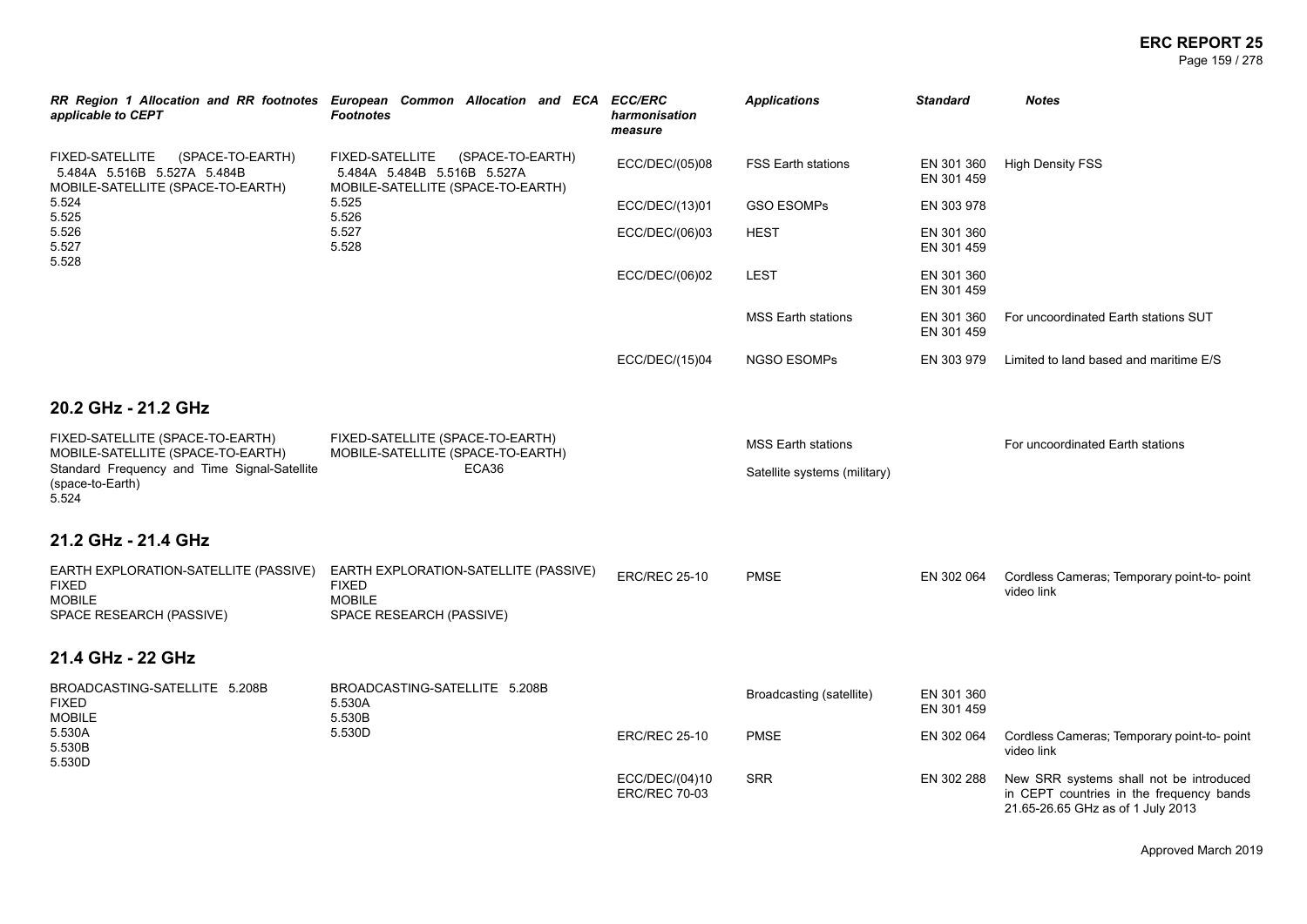#### **ERC REPORT 25** Page 160 / 278

| RR Region 1 Allocation and RR footnotes European Common Allocation and ECA ECC/ERC<br>applicable to CEPT | <b>Footnotes</b>                                                                              |        |  |  | harmonisation<br>measure               | <b>Applications</b> | <b>Standard</b>                                                     | <b>Notes</b>                                                                                                             |
|----------------------------------------------------------------------------------------------------------|-----------------------------------------------------------------------------------------------|--------|--|--|----------------------------------------|---------------------|---------------------------------------------------------------------|--------------------------------------------------------------------------------------------------------------------------|
| 22 GHz - 22.21 GHz                                                                                       |                                                                                               |        |  |  |                                        |                     |                                                                     |                                                                                                                          |
| <b>FIXED</b><br>MOBILE EXCEPT AERONAUTICAL MOBILE<br>5.149                                               | <b>FIXED</b><br>MOBILE EXCEPT AERONAUTICAL MOBILE<br>RADIO ASTRONOMY                          |        |  |  | T/R 13-02                              | Fixed               | EN 302 217<br>EN 302 326                                            |                                                                                                                          |
|                                                                                                          | SPACE RESEARCH (PASSIVE)<br>5.149                                                             | ECA17A |  |  | <b>ERC/REC 25-10</b>                   | <b>PMSE</b>         | EN 302 064                                                          | Cordless Cameras; Temporary point-to-point<br>video link                                                                 |
|                                                                                                          |                                                                                               |        |  |  |                                        | Radio astronomy     |                                                                     | Continuum and spectral line observations<br>(e.g. water line), VLBI                                                      |
|                                                                                                          |                                                                                               |        |  |  | ECC/DEC/(04)10<br><b>ERC/REC 70-03</b> | <b>SRR</b>          | EN 302 288                                                          | New SRR systems shall not be introduced<br>in CEPT countries in the frequency bands<br>21.65-26.65 GHz as of 1 July 2013 |
| 22.21 GHz - 22.5 GHz                                                                                     |                                                                                               |        |  |  |                                        |                     |                                                                     |                                                                                                                          |
| EARTH EXPLORATION-SATELLITE (PASSIVE)<br><b>FIXED</b><br>MOBILE EXCEPT AERONAUTICAL MOBILE               | <b>FIXED</b><br>MOBILE EXCEPT AERONAUTICAL MOBILE<br><b>RADIO ASTRONOMY</b>                   |        |  |  | T/R 13-02                              | Fixed               | EN 302 217<br>EN 302 326                                            |                                                                                                                          |
| <b>RADIO ASTRONOMY</b><br>SPACE RESEARCH (PASSIVE)<br>5.149<br>5.532                                     | SPACE RESEARCH (PASSIVE)<br>Earth Exploration-Satellite (passive)<br>Mobile<br>5.149<br>5.532 |        |  |  | <b>ERC/REC 25-10</b>                   | <b>PMSE</b>         | EN 302 064                                                          | Cordless Cameras; Temporary point-to-point<br>video link                                                                 |
|                                                                                                          |                                                                                               | ECA17A |  |  | Radio astronomy                        |                     | Continuum and spectral line observations<br>(e.g. water line), VLBI |                                                                                                                          |
|                                                                                                          |                                                                                               |        |  |  | ECC/DEC/(04)10<br><b>ERC/REC 70-03</b> | <b>SRR</b>          | EN 302 288                                                          | New SRR systems shall not be introduced<br>in CEPT countries in the frequency bands<br>21.65-26.65 GHz as of 1 July 2013 |

**22.5 GHz - 22.55 GHz**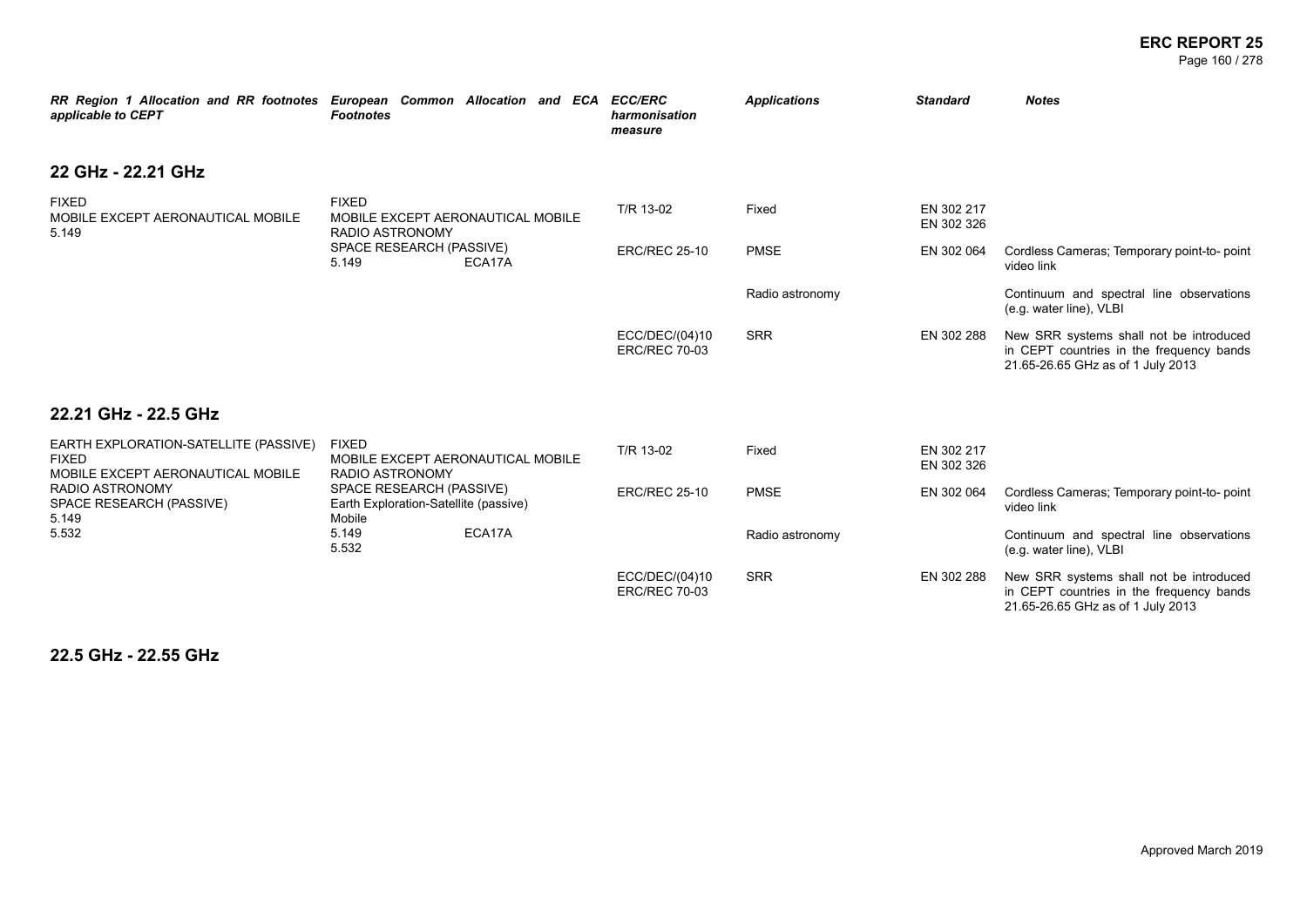#### **ERC REPORT 25** Page 161 / 278

| RR Region 1 Allocation and RR footnotes European Common Allocation and ECA ECC/ERC<br>applicable to CEPT | <b>Footnotes</b>                                        |  | harmonisation<br>measure               | <b>Applications</b> | <b>Standard</b>          | <b>Notes</b>                                                                                                             |
|----------------------------------------------------------------------------------------------------------|---------------------------------------------------------|--|----------------------------------------|---------------------|--------------------------|--------------------------------------------------------------------------------------------------------------------------|
| <b>FIXED</b><br><b>MOBILE</b>                                                                            | <b>FIXED</b><br><b>MOBILE</b><br><b>RADIO ASTRONOMY</b> |  | T/R 13-02                              | Fixed               | EN 302 217<br>EN 302 326 |                                                                                                                          |
|                                                                                                          | SPACE RESEARCH (PASSIVE)<br>ECA17A                      |  | <b>ERC/REC 25-10</b>                   | <b>PMSE</b>         | EN 302 064               | Cordless Cameras; Temporary point-to- point<br>video link                                                                |
|                                                                                                          |                                                         |  |                                        | Radio astronomy     |                          | Continuum and spectral line observations<br>(e.g. water line), VLBI                                                      |
|                                                                                                          |                                                         |  | ECC/DEC/(04)10<br><b>ERC/REC 70-03</b> | <b>SRR</b>          | EN 302 288               | New SRR systems shall not be introduced<br>in CEPT countries in the frequency bands<br>21.65-26.65 GHz as of 1 July 2013 |
| 22.55 GHz - 23.15 GHz                                                                                    |                                                         |  |                                        |                     |                          |                                                                                                                          |
| <b>FIXED</b><br>INTER-SATELLITE 5.338A<br><b>MOBILE</b>                                                  | <b>FIXED</b><br>INTER-SATELLITE 5.338A<br><b>MOBILE</b> |  | T/R 13-02                              | Fixed               | EN 302 217<br>EN 302 326 |                                                                                                                          |
| SPACE RESEARCH (EARTH-TO-SPACE)<br>5.532A<br>5.149                                                       | RADIO ASTRONOMY<br>SPACE RESEARCH (PASSIVE)<br>ECA17A   |  | <b>ERC/REC 25-10</b>                   | <b>PMSE</b>         | EN 302 064               | Cordless Cameras; Temporary point-to- point<br>video link                                                                |
|                                                                                                          |                                                         |  |                                        | Radio astronomy     |                          | Continuum and spectral line observations<br>(e.g. water line), VLBI                                                      |
|                                                                                                          |                                                         |  | ECC/DEC/(04)10<br><b>ERC/REC 70-03</b> | <b>SRR</b>          | EN 302 288               | New SRR systems shall not be introduced<br>in CEPT countries in the frequency bands<br>21.65-26.65 GHz as of 1 July 2013 |
| 23.15 GHz - 23.55 GHz                                                                                    |                                                         |  |                                        |                     |                          |                                                                                                                          |
| <b>FIXED</b><br>INTER-SATELLITE 5.338A<br><b>MOBILE</b>                                                  | <b>FIXED</b><br>INTER-SATELLITE 5.338A<br><b>MOBILE</b> |  | T/R 13-02                              | Fixed               | EN 302 217<br>EN 302 326 |                                                                                                                          |
|                                                                                                          |                                                         |  | <b>ERC/REC 25-10</b>                   | <b>PMSE</b>         | EN 302 064               | Cordless Cameras; Temporary point-to-point<br>video link                                                                 |
|                                                                                                          |                                                         |  | ECC/DEC/(04)10<br><b>ERC/REC 70-03</b> | <b>SRR</b>          | EN 302 288               | New SRR systems shall not be introduced<br>in CEPT countries in the frequency bands<br>21.65-26.65 GHz as of 1 July 2013 |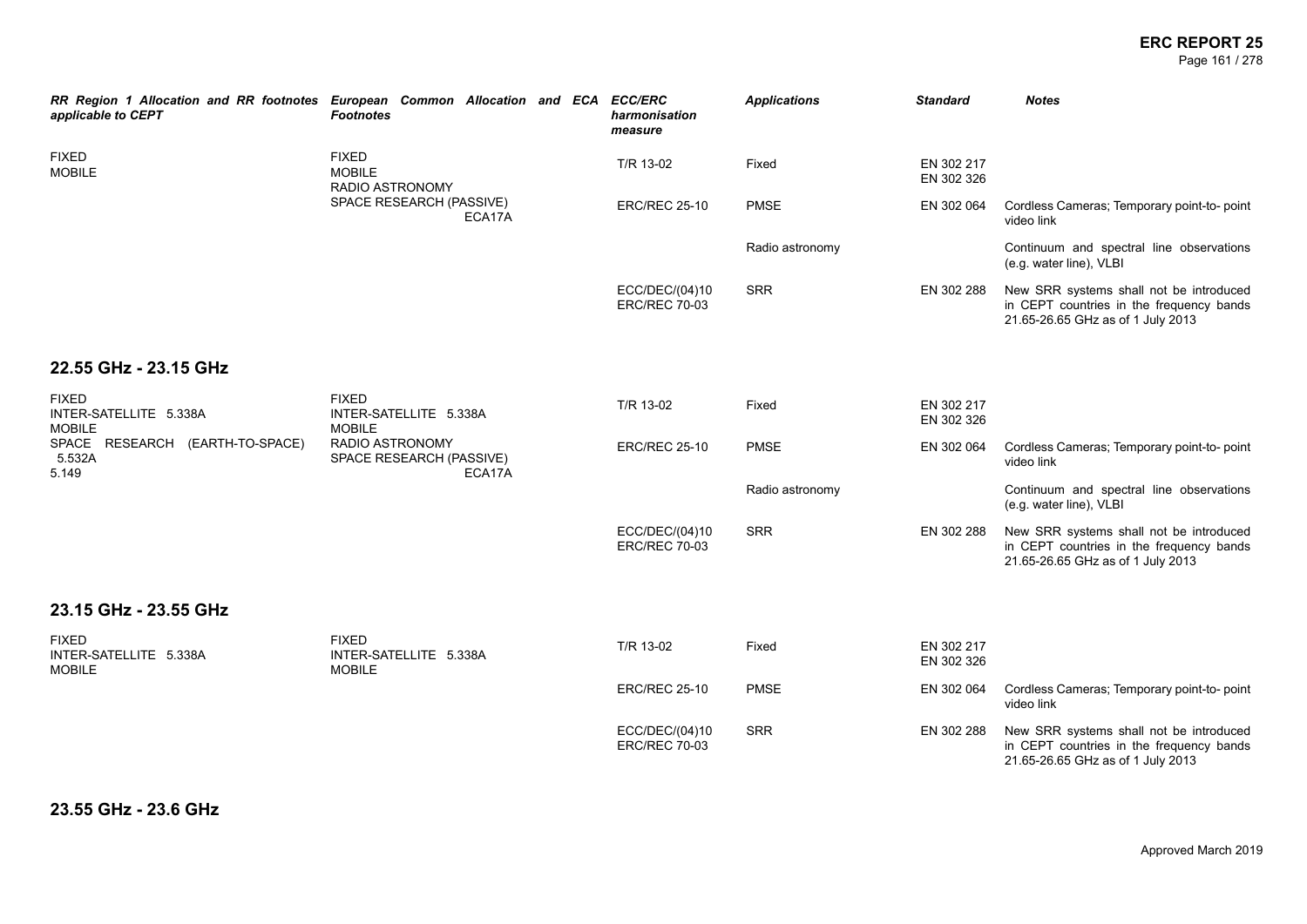#### **ERC REPORT 25** Page 162 / 278

| applicable to CEPT                                                                          | RR Region 1 Allocation and RR footnotes European Common Allocation and ECA ECC/ERC<br><b>Footnotes</b> | harmonisation<br>measure               | <b>Applications</b>          | <b>Standard</b>                                          | <b>Notes</b>                                                                                                             |
|---------------------------------------------------------------------------------------------|--------------------------------------------------------------------------------------------------------|----------------------------------------|------------------------------|----------------------------------------------------------|--------------------------------------------------------------------------------------------------------------------------|
| <b>FIXED</b><br><b>FIXED</b><br><b>MOBILE</b><br><b>INTER-SATELLITE</b><br><b>MOBILE</b>    |                                                                                                        | T/R 13-02                              | Fixed                        | EN 302 217<br>EN 302 326                                 |                                                                                                                          |
|                                                                                             | <b>ERC/REC 25-10</b>                                                                                   | <b>PMSE</b>                            | EN 302 064                   | Cordless Cameras; Temporary point-to-point<br>video link |                                                                                                                          |
|                                                                                             |                                                                                                        | ECC/DEC/(04)10<br><b>ERC/REC 70-03</b> | <b>SRR</b>                   | EN 302 288                                               | New SRR systems shall not be introduced<br>in CEPT countries in the frequency bands<br>21.65-26.65 GHz as of 1 July 2013 |
| 23.6 GHz - 24 GHz                                                                           |                                                                                                        |                                        |                              |                                                          |                                                                                                                          |
| EARTH EXPLORATION-SATELLITE (PASSIVE)<br><b>RADIO ASTRONOMY</b><br>SPACE RESEARCH (PASSIVE) | EARTH EXPLORATION-SATELLITE (PASSIVE)<br><b>RADIO ASTRONOMY</b><br>SPACE RESEARCH (PASSIVE)            |                                        | Passive sensors (satellite)  |                                                          | Measurement of water vapour, liquid water,<br>clouds for atsmospheric sounding                                           |
| 5.340                                                                                       | 5.340                                                                                                  |                                        | Radio astronomy              |                                                          | Continuum and spectral line observations<br>(e.g. ammonia line). VLBI                                                    |
|                                                                                             |                                                                                                        | ECC/DEC/(04)10<br><b>ERC/REC 70-03</b> | <b>SRR</b>                   | EN 302 288                                               | New SRR systems shall not be introduced<br>in CEPT countries in the frequency bands<br>21.65-26.65 GHz as of 1 July 2013 |
| 24 GHz - 24.05 GHz                                                                          |                                                                                                        |                                        |                              |                                                          |                                                                                                                          |
| <b>AMATEUR</b><br>AMATEUR-SATELLITE<br>5.150                                                | <b>AMATEUR</b><br>AMATEUR-SATELLITE<br>5.150                                                           |                                        | Amateur<br>Amateur-satellite | EN 301 783                                               | Within the band 24-24.25 GHz                                                                                             |
|                                                                                             |                                                                                                        |                                        | <b>ISM</b>                   |                                                          | Within the band 24-24.25 GHz                                                                                             |
|                                                                                             |                                                                                                        | <b>ERC/REC 70-03</b>                   | Non-specific SRDs            | EN 300 440                                               | Within the band 24-24.25 GHz                                                                                             |
|                                                                                             |                                                                                                        | <b>ERC/REC 25-10</b>                   | <b>PMSE</b>                  | EN 302 064                                               | Cordless Cameras; Temporary point-to-point<br>video link                                                                 |
|                                                                                             |                                                                                                        | ECC/DEC/(04)10<br><b>ERC/REC 70-03</b> | <b>SRR</b>                   | EN 302 288                                               | New SRR systems shall not be introduced<br>in CEPT countries in the frequency bands<br>21.65-26.65 GHz as of 1 July 2013 |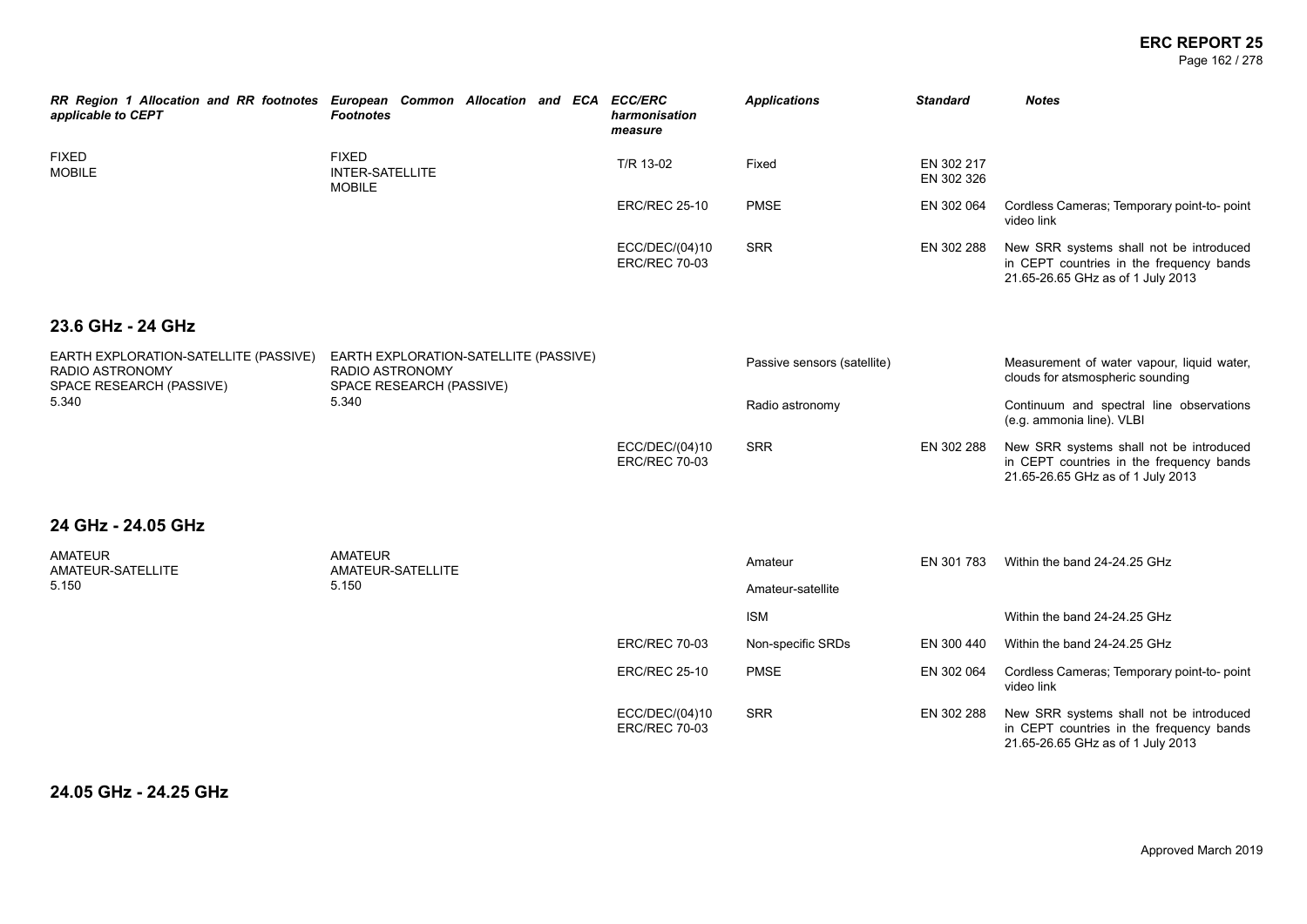#### **ERC REPORT 25** Page 163 / 278

| RR Region 1 Allocation and RR footnotes<br>applicable to CEPT | European Common Allocation and ECA<br><b>Footnotes</b> |       |  |  | <b>ECC/ERC</b><br>harmonisation<br>measure | <b>Applications</b>                | <b>Standard</b>          | <b>Notes</b>                                                                                                                                  |
|---------------------------------------------------------------|--------------------------------------------------------|-------|--|--|--------------------------------------------|------------------------------------|--------------------------|-----------------------------------------------------------------------------------------------------------------------------------------------|
| RADIOLOCATION<br>Amateur                                      | <b>RADIOLOCATION</b><br>Amateur                        |       |  |  |                                            | Active sensors (satellite)         |                          | Rain radars from satellites                                                                                                                   |
| Earth Exploration-Satellite (active)<br>5.150                 | Earth Exploration-Satellite (active)<br>Fixed          |       |  |  |                                            | Amateur                            | EN 301 783               | Within the band 24-24.25 GHz                                                                                                                  |
|                                                               | Mobile<br>5.150                                        | ECA36 |  |  |                                            | <b>ISM</b>                         |                          | Within the band 24-24.25 GHz                                                                                                                  |
|                                                               |                                                        |       |  |  | <b>ERC/REC 70-03</b>                       | Non-specific SRDs                  | EN 300 440               | Within the band 24-24.25 GHz                                                                                                                  |
|                                                               |                                                        |       |  |  | <b>ERC/REC 25-10</b>                       | <b>PMSE</b>                        | EN 302 064               | Cordless Cameras; Temporary point-to-point<br>video link                                                                                      |
|                                                               |                                                        |       |  |  | ECC/DEC/(11)02<br><b>ERC/REC 70-03</b>     | Radiodetermination<br>applications | EN 302 372<br>EN 302 729 | Within the band 24.05-27.00 GHz for TLPR<br>application. Includes narrow band SRR.<br>Within the band 24.05-26.50 GHz for LPR<br>applications |
|                                                               |                                                        |       |  |  |                                            | Radiolocation (military)           |                          |                                                                                                                                               |
|                                                               |                                                        |       |  |  | ECC/DEC/(04)10<br><b>ERC/REC 70-03</b>     | <b>SRR</b>                         | EN 302 288               | New SRR systems shall not be introduced<br>in CEPT countries in the frequency bands<br>21.65-26.65 GHz as of 1 July 2013                      |
|                                                               |                                                        |       |  |  | <b>ERC/REC 70-03</b>                       | <b>TTT</b>                         | EN 302 858               | Automotive radars                                                                                                                             |

**24.25 GHz - 24.45 GHz**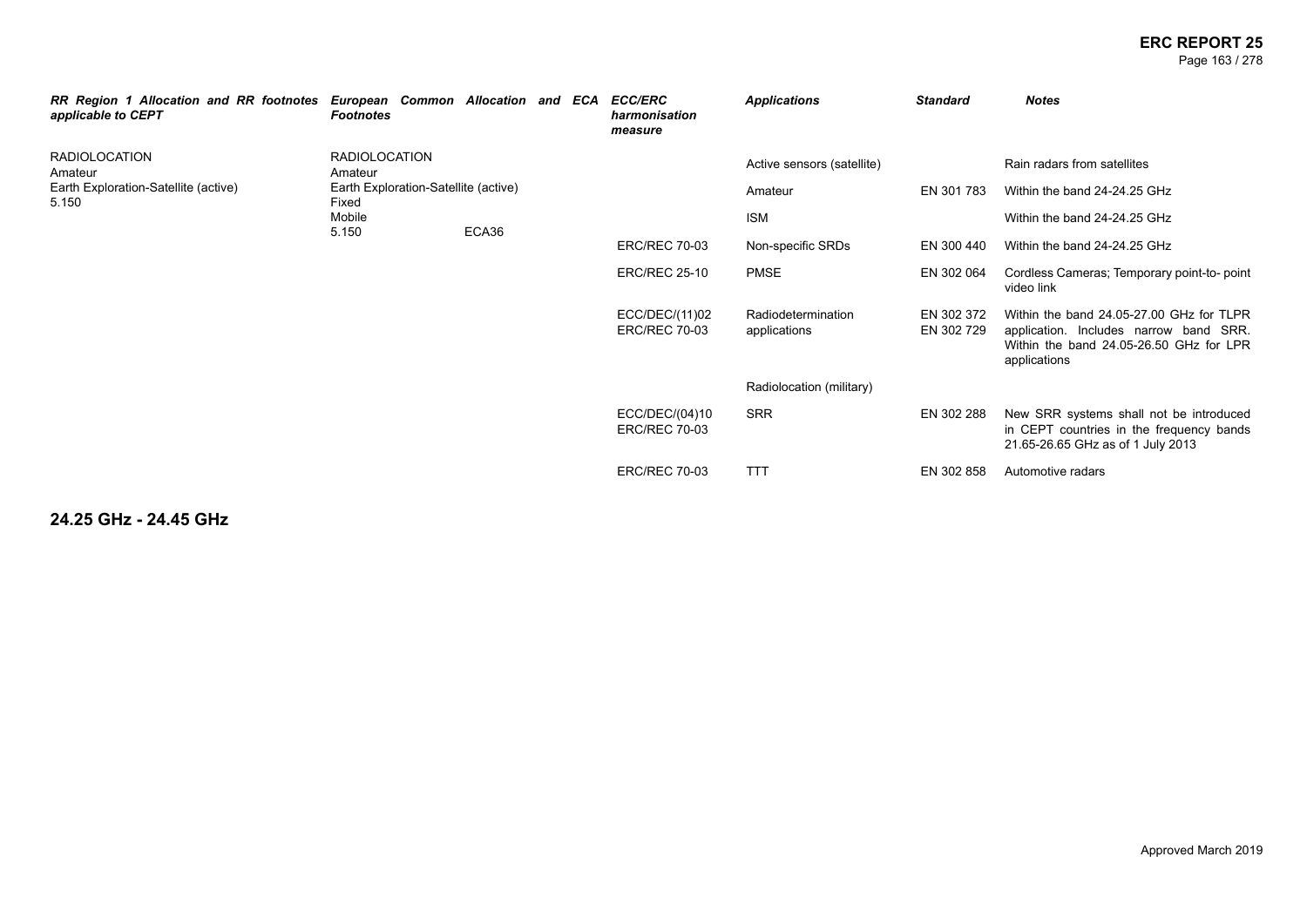#### **ERC REPORT 25** Page 164 / 278

| RR Region 1 Allocation and RR footnotes European Common Allocation and ECA<br>applicable to CEPT | <b>Footnotes</b>              |        |  | <b>ECC/ERC</b><br>harmonisation<br>measure | <b>Applications</b>                | <b>Standard</b>          | <b>Notes</b>                                                                                                                                                                                                                                                                                                                                                                                                                                           |
|--------------------------------------------------------------------------------------------------|-------------------------------|--------|--|--------------------------------------------|------------------------------------|--------------------------|--------------------------------------------------------------------------------------------------------------------------------------------------------------------------------------------------------------------------------------------------------------------------------------------------------------------------------------------------------------------------------------------------------------------------------------------------------|
| <b>FIXED</b>                                                                                     | <b>FIXED</b><br><b>MOBILE</b> | ECA17A |  | T/R 13-02                                  | Fixed                              | EN 302 217<br>EN 302 326 | Unidirectional fixed links                                                                                                                                                                                                                                                                                                                                                                                                                             |
|                                                                                                  |                               |        |  | ECC/DEC/(18)06<br>ECC/REC/(19)01           | <b>MFCN</b>                        | EN 301 908               | Within 24.25-27.5 GHz                                                                                                                                                                                                                                                                                                                                                                                                                                  |
|                                                                                                  |                               |        |  | <b>ERC/REC 25-10</b>                       | <b>PMSE</b>                        | EN 302 064               | Cordless Cameras; Temporary point-to-point<br>video link                                                                                                                                                                                                                                                                                                                                                                                               |
|                                                                                                  |                               |        |  | ECC/DEC/(11)02<br><b>ERC/REC 70-03</b>     | Radiodetermination<br>applications | EN 302 372<br>EN 302 729 | Within the band 24.05-27.00 GHz for TLPR<br>application. Within the band 24.05-26.50 GHz<br>for LPR applications                                                                                                                                                                                                                                                                                                                                       |
|                                                                                                  |                               |        |  | ECC/DEC/(04)10<br><b>ERC/REC 70-03</b>     | <b>SRR</b>                         | EN 302 288               | New SRR systems shall not be introduced<br>in CEPT countries in the frequency bands<br>21.65-26.65 GHz as of 1 July 2013. New SRR<br>systems may only be introduced in CEPT<br>countries in the frequency bands 24.25-26.65<br>GHz until 1 January 2018; this date is<br>extended by 4 years for SRR equipment<br>mounted on motor vehicles for which a type-<br>approval application has been submitted and<br>has been granted before 1 January 2018 |

**24.45 GHz - 24.5 GHz**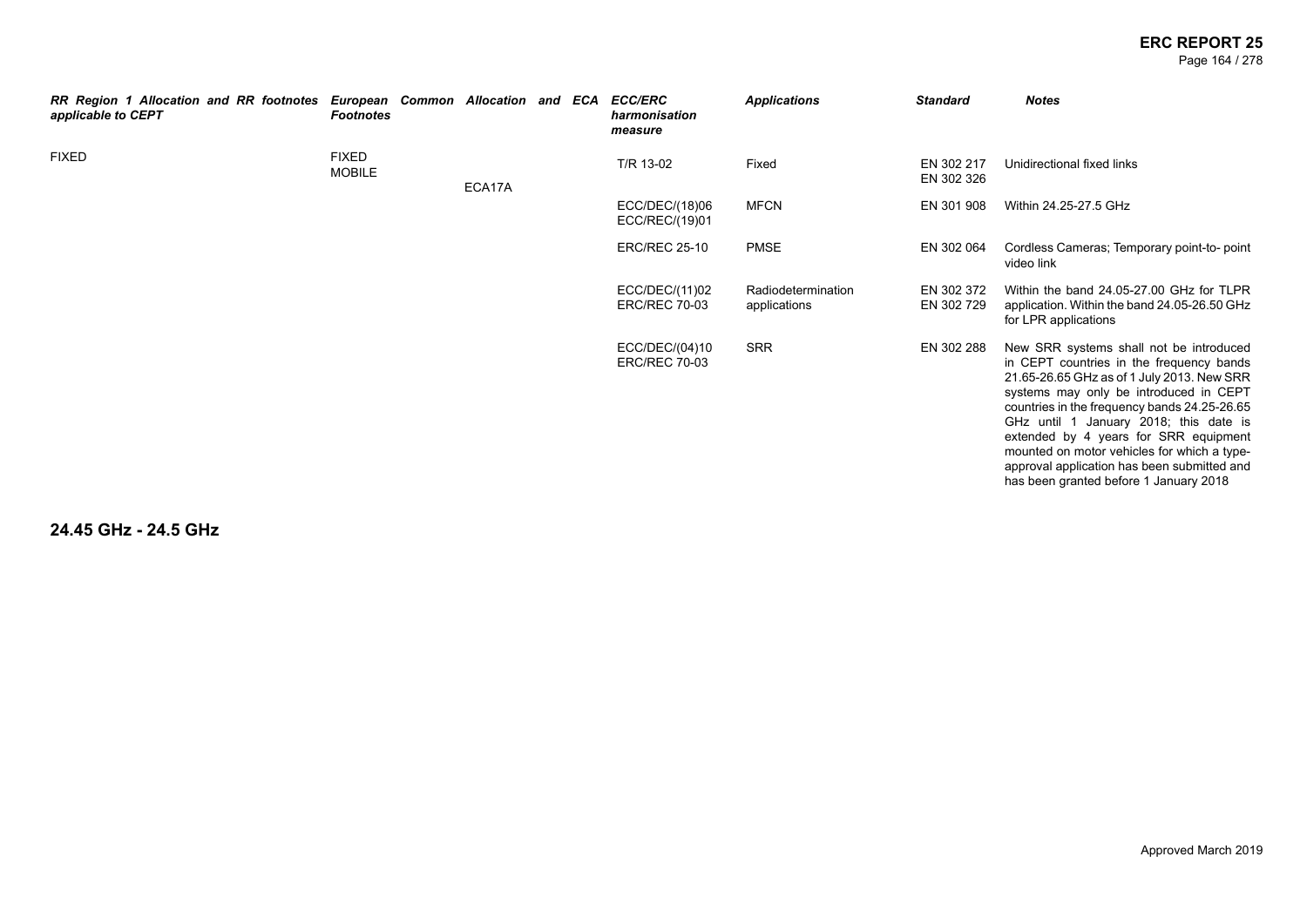#### **ERC REPORT 25** Page 165 / 278

| <b>RR Region 1 Allocation and RR footnotes</b><br>applicable to CEPT | <b>Footnotes</b>              | European Common Allocation and ECA |  | <b>ECC/ERC</b><br>harmonisation<br>measure | <b>Applications</b>                | <b>Standard</b>          | <b>Notes</b>                                                                                                                                                                                                                                                                                                                                                                                                                                           |
|----------------------------------------------------------------------|-------------------------------|------------------------------------|--|--------------------------------------------|------------------------------------|--------------------------|--------------------------------------------------------------------------------------------------------------------------------------------------------------------------------------------------------------------------------------------------------------------------------------------------------------------------------------------------------------------------------------------------------------------------------------------------------|
| <b>FIXED</b><br>INTER-SATELLITE                                      | <b>FIXED</b><br><b>MOBILE</b> | ECA17A                             |  | T/R 13-02                                  | Fixed                              | EN 302 217<br>EN 302 326 | Unidirectional fixed links                                                                                                                                                                                                                                                                                                                                                                                                                             |
|                                                                      |                               |                                    |  | ECC/DEC/(18)06<br>ECC/REC/(19)01           | <b>MFCN</b>                        | EN 301 908               | Within 24.25-27.5 GHz                                                                                                                                                                                                                                                                                                                                                                                                                                  |
|                                                                      |                               |                                    |  | <b>ERC/REC 25-10</b>                       | <b>PMSE</b>                        | EN 302 064               | Cordless Cameras; Temporary point-to-point<br>video link                                                                                                                                                                                                                                                                                                                                                                                               |
|                                                                      |                               |                                    |  | ECC/DEC/(11)02<br><b>ERC/REC 70-03</b>     | Radiodetermination<br>applications | EN 302 372<br>EN 302 729 | Within the band 24.05-27.00 GHz for TLPR<br>application. Within the band 24.05-26.50 GHz<br>for LPR applications                                                                                                                                                                                                                                                                                                                                       |
|                                                                      |                               |                                    |  | ECC/DEC/(04)10<br><b>ERC/REC 70-03</b>     | <b>SRR</b>                         | EN 302 288               | New SRR systems shall not be introduced<br>in CEPT countries in the frequency bands<br>21.65-26.65 GHz as of 1 July 2013. New SRR<br>systems may only be introduced in CEPT<br>countries in the frequency bands 21.65-26.65<br>GHz until 1 January 2018; this date is<br>extended by 4 years for SRR equipment<br>mounted on motor vehicles for which a type-<br>approval application has been submitted and<br>has been granted before 1 January 2018 |

**24.5 GHz - 24.65 GHz**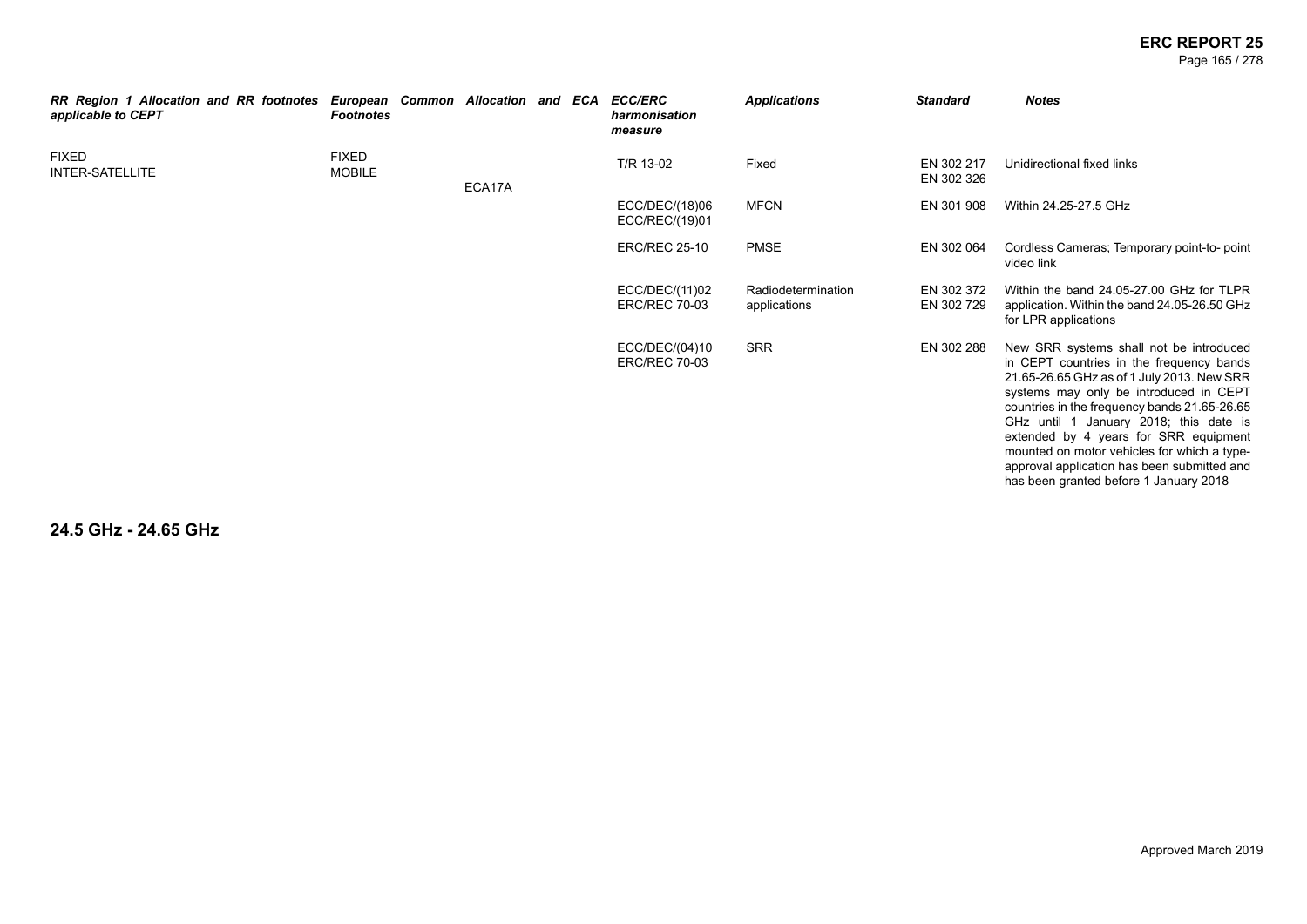Page 166 / 278

| RR Region 1 Allocation and RR footnotes<br>applicable to CEPT | European Common Allocation and ECA<br><b>Footnotes</b> |  |  | <b>ECC/ERC</b><br>harmonisation<br>measure | <b>Applications</b>                | <b>Standard</b>          | <b>Notes</b>                                                                                                                                                                                                                                                                                                                                                                                                                                           |
|---------------------------------------------------------------|--------------------------------------------------------|--|--|--------------------------------------------|------------------------------------|--------------------------|--------------------------------------------------------------------------------------------------------------------------------------------------------------------------------------------------------------------------------------------------------------------------------------------------------------------------------------------------------------------------------------------------------------------------------------------------------|
| <b>FIXED</b><br><b>INTER-SATELLITE</b>                        | <b>FIXED</b>                                           |  |  | ECC/REC/(11)01                             | <b>FWA</b>                         | EN 302 326               | CRS paired with 25.5-26.5 GHz for FDD<br>systems                                                                                                                                                                                                                                                                                                                                                                                                       |
|                                                               |                                                        |  |  | T/R 13-02                                  | Fixed                              | EN 302 217<br>EN 302 326 |                                                                                                                                                                                                                                                                                                                                                                                                                                                        |
|                                                               |                                                        |  |  | ECC/DEC/(18)06<br>ECC/REC/(19)01           | <b>MFCN</b>                        | EN 301 908               | Within 24.25-27.5 GHz                                                                                                                                                                                                                                                                                                                                                                                                                                  |
|                                                               |                                                        |  |  | ECC/DEC/(11)02<br><b>ERC/REC 70-03</b>     | Radiodetermination<br>applications | EN 302 372<br>EN 302 729 | Within the band 24.05-27.00 GHz for TLPR<br>application. Within the band 24.05-26.50 GHz<br>for LPR applications                                                                                                                                                                                                                                                                                                                                       |
|                                                               |                                                        |  |  | ECC/DEC/(04)10<br><b>ERC/REC 70-03</b>     | <b>SRR</b>                         | EN 302 288               | New SRR systems shall not be introduced<br>in CEPT countries in the frequency bands<br>21.65-26.65 GHz as of 1 July 2013. New SRR<br>systems may only be introduced in CEPT<br>countries in the frequency bands 21.65-26.65<br>GHz until 1 January 2018; this date is<br>extended by 4 years for SRR equipment<br>mounted on motor vehicles for which a type-<br>approval application has been submitted and<br>has been granted before 1 January 2018 |

**24.65 GHz - 24.75 GHz**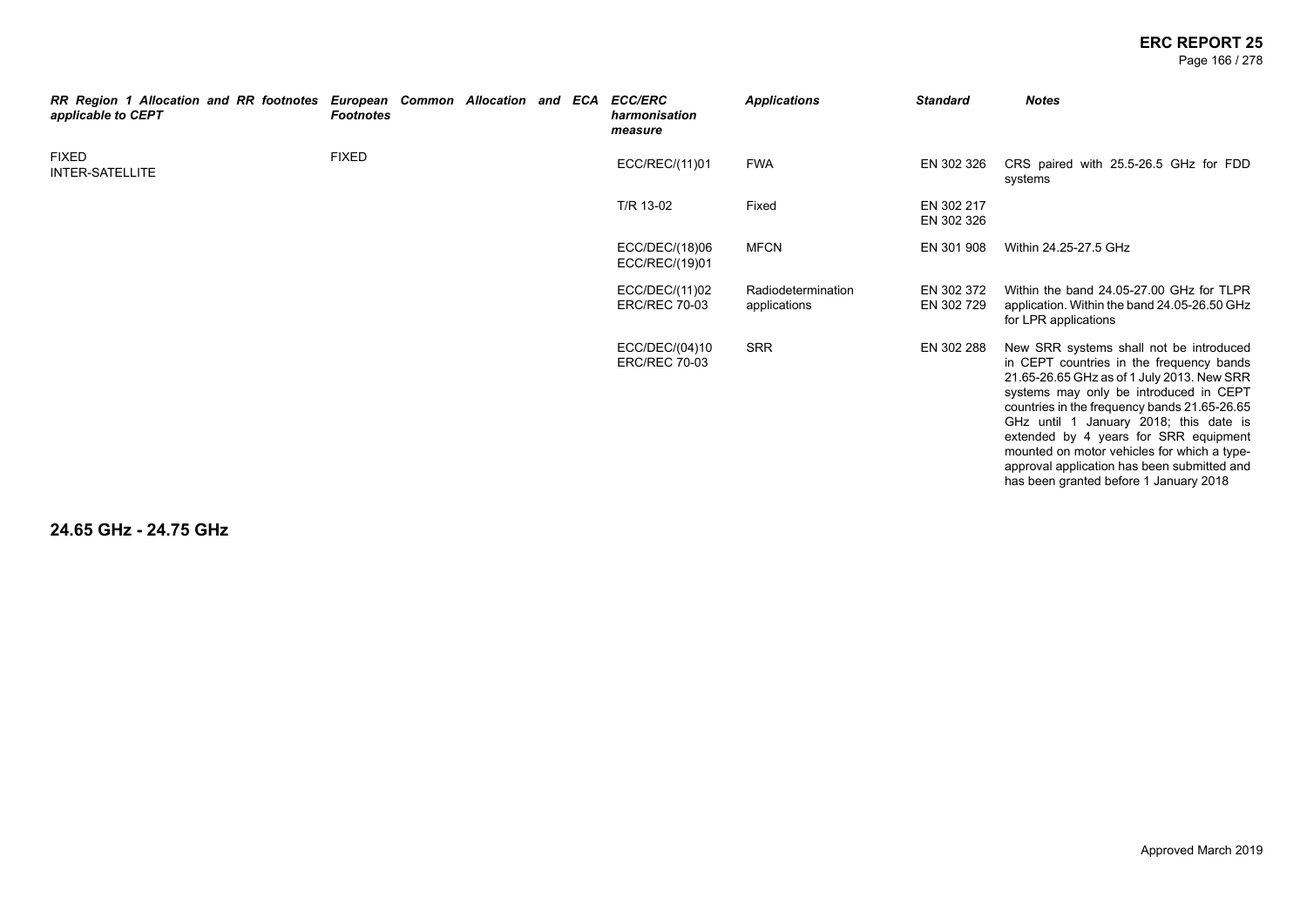Page 167 / 278

| RR Region 1 Allocation and RR footnotes<br>applicable to CEPT |                  | European Common Allocation and ECA ECC/ERC<br><b>Footnotes</b> |                  | harmonisation<br>measure               | <b>Applications</b>                | <b>Standard</b>          | <b>Notes</b>                                                                                                                                                                                                                                                                                                                                                                                                                                           |
|---------------------------------------------------------------|------------------|----------------------------------------------------------------|------------------|----------------------------------------|------------------------------------|--------------------------|--------------------------------------------------------------------------------------------------------------------------------------------------------------------------------------------------------------------------------------------------------------------------------------------------------------------------------------------------------------------------------------------------------------------------------------------------------|
| <b>FIXED</b><br><b>FIXED-SATELLITE</b><br>5.532B              | (EARTH-TO-SPACE) | <b>FIXED</b><br><b>FIXED-SATELLITE</b><br>5.532B               | (EARTH-TO-SPACE) | ECC/REC/(11)01                         | <b>FWA</b>                         | EN 302 326               | CRS paired with 25.5-26.5 GHz for FDD<br>systems                                                                                                                                                                                                                                                                                                                                                                                                       |
| INTER-SATELLITE                                               |                  |                                                                |                  | T/R 13-02                              | Fixed                              | EN 302 217<br>EN 302 326 |                                                                                                                                                                                                                                                                                                                                                                                                                                                        |
|                                                               |                  |                                                                |                  | ECC/DEC/(18)06<br>ECC/REC/(19)01       | <b>MFCN</b>                        | EN 301 908               | Within 24.25-27.5 GHz                                                                                                                                                                                                                                                                                                                                                                                                                                  |
|                                                               |                  |                                                                |                  | ECC/DEC/(11)02<br><b>ERC/REC 70-03</b> | Radiodetermination<br>applications | EN 302 372<br>EN 302 729 | Within the band 24.05-27.00 GHz for TLPR<br>application. Within the band 24.05-26.50 GHz<br>for LPR applications                                                                                                                                                                                                                                                                                                                                       |
|                                                               |                  |                                                                |                  | ECC/DEC/(04)10<br><b>ERC/REC 70-03</b> | <b>SRR</b>                         | EN 302 288               | New SRR systems shall not be introduced<br>in CEPT countries in the frequency bands<br>21.65-26.65 GHz as of 1 July 2013. New SRR<br>systems may only be introduced in CEPT<br>countries in the frequency bands 21.65-26.65<br>GHz until 1 January 2018; this date is<br>extended by 4 years for SRR equipment<br>mounted on motor vehicles for which a type-<br>approval application has been submitted and<br>has been granted before 1 January 2018 |

**24.75 GHz - 25.25 GHz**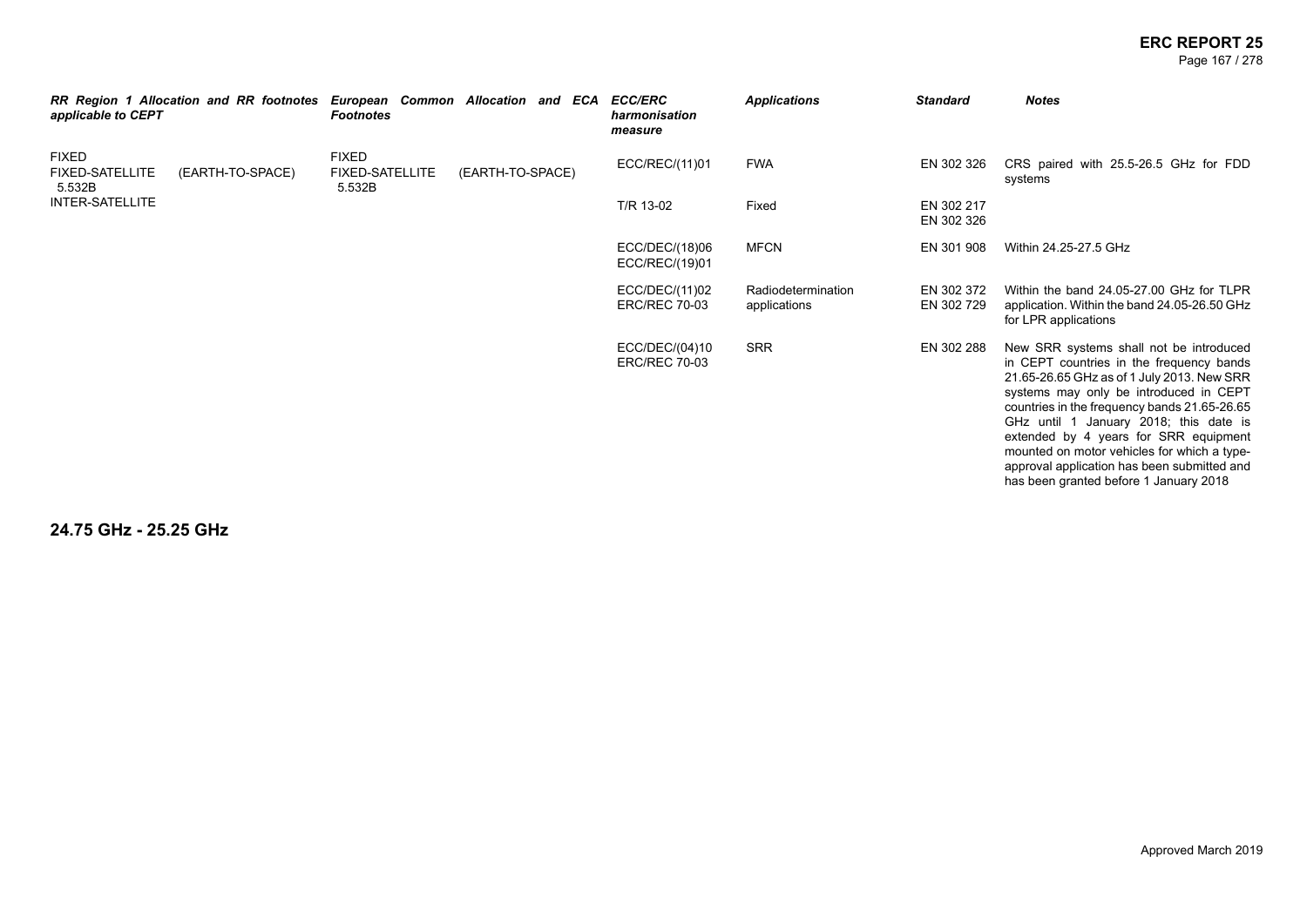#### **ERC REPORT 25** Page 168 / 278

| applicable to CEPT                               | RR Region 1 Allocation and RR footnotes | <b>Footnotes</b>                                 | European Common Allocation and ECA | <b>ECC/ERC</b><br>harmonisation<br>measure | <b>Applications</b>                | <b>Standard</b>          | <b>Notes</b>                                                                                                                                                                                                                                                                                                                                                                                                                                           |
|--------------------------------------------------|-----------------------------------------|--------------------------------------------------|------------------------------------|--------------------------------------------|------------------------------------|--------------------------|--------------------------------------------------------------------------------------------------------------------------------------------------------------------------------------------------------------------------------------------------------------------------------------------------------------------------------------------------------------------------------------------------------------------------------------------------------|
| <b>FIXED</b><br><b>FIXED-SATELLITE</b><br>5.532B | (EARTH-TO-SPACE)                        | <b>FIXED</b><br><b>FIXED-SATELLITE</b><br>5.532B | (EARTH-TO-SPACE)                   | ECC/REC/(11)01                             | <b>FWA</b>                         | EN 302 326               | CRS paired with 25.5-26.5 GHz for FDD<br>systems                                                                                                                                                                                                                                                                                                                                                                                                       |
|                                                  |                                         |                                                  |                                    | T/R 13-02                                  | Fixed                              | EN 302 217<br>EN 302 326 |                                                                                                                                                                                                                                                                                                                                                                                                                                                        |
|                                                  |                                         |                                                  |                                    | ECC/DEC/(18)06<br>ECC/REC/(19)01           | <b>MFCN</b>                        | EN 301 908               | Within 24.25-27.5 GHz                                                                                                                                                                                                                                                                                                                                                                                                                                  |
|                                                  |                                         |                                                  |                                    | ECC/DEC/(11)02<br><b>ERC/REC 70-03</b>     | Radiodetermination<br>applications | EN 302 372<br>EN 302 729 | Within the band 24.05-27.00 GHz for TLPR<br>application. Within the band 24.05-26.50 GHz<br>for LPR applications                                                                                                                                                                                                                                                                                                                                       |
|                                                  |                                         |                                                  |                                    | ECC/DEC/(04)10<br><b>ERC/REC 70-03</b>     | <b>SRR</b>                         | EN 302 288               | New SRR systems shall not be introduced<br>in CEPT countries in the frequency bands<br>21.65-26.65 GHz as of 1 July 2013. New SRR<br>systems may only be introduced in CEPT<br>countries in the frequency bands 21.65-26.65<br>GHz until 1 January 2018; this date is<br>extended by 4 years for SRR equipment<br>mounted on motor vehicles for which a type-<br>approval application has been submitted and<br>has been granted before 1 January 2018 |

**25.25 GHz - 25.5 GHz**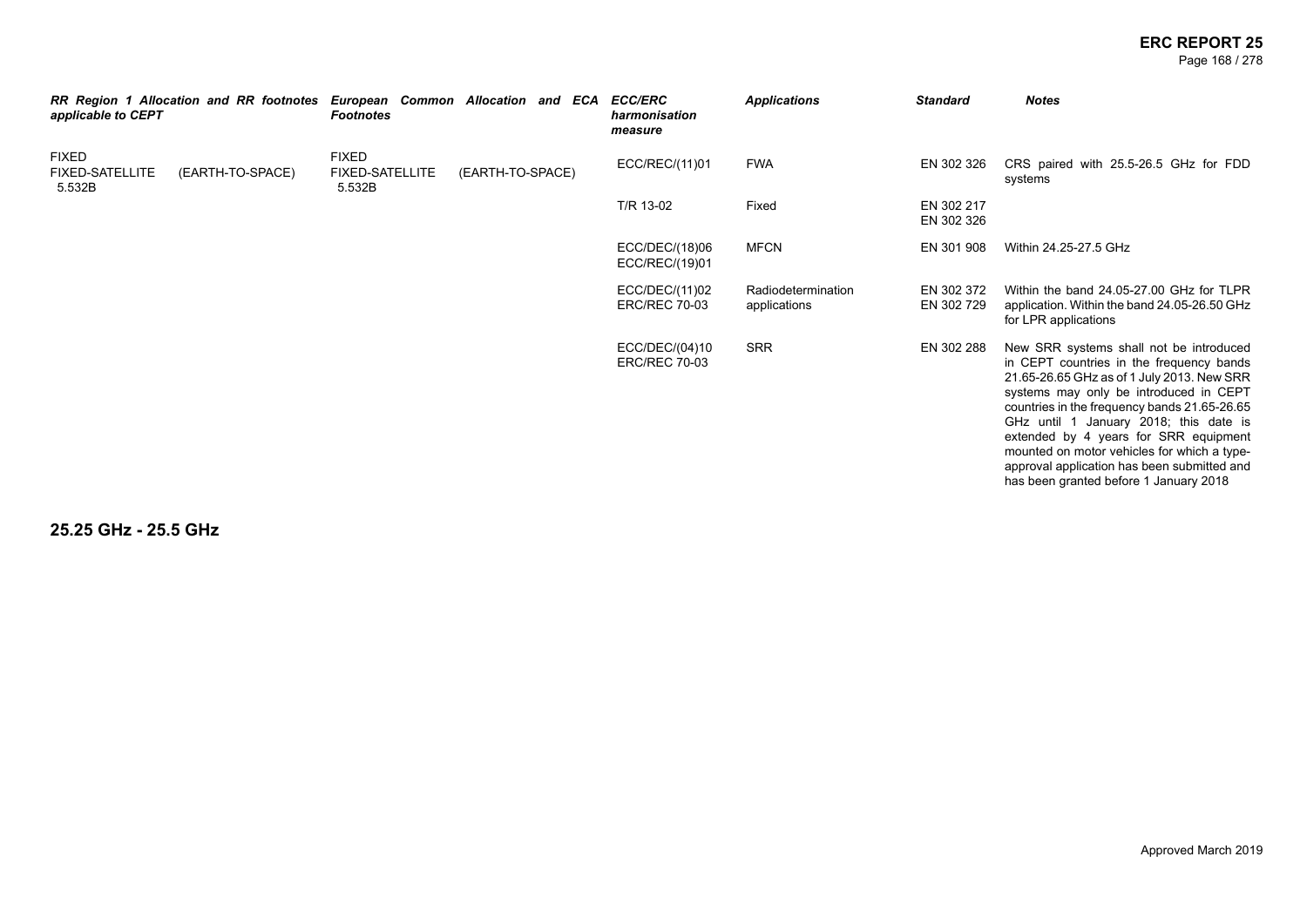#### **ERC REPORT 25** Page 169 / 278

| RR Region 1 Allocation and RR footnotes<br>applicable to CEPT                     | European Common Allocation and ECA<br><b>Footnotes</b> |       |  | <b>ECC/ERC</b><br>harmonisation<br>measure | <b>Applications</b>                | <b>Standard</b>          | <b>Notes</b>                                                                                                                                                                                                                                                                                                                                                                                                                                           |
|-----------------------------------------------------------------------------------|--------------------------------------------------------|-------|--|--------------------------------------------|------------------------------------|--------------------------|--------------------------------------------------------------------------------------------------------------------------------------------------------------------------------------------------------------------------------------------------------------------------------------------------------------------------------------------------------------------------------------------------------------------------------------------------------|
| <b>FIXED</b><br>INTER-SATELLITE 5.536                                             | <b>FIXED</b><br>INTER-SATELLITE 5.536                  |       |  |                                            | Aeronautical military systems      |                          |                                                                                                                                                                                                                                                                                                                                                                                                                                                        |
| <b>MOBILE</b><br>Standard Frequency and Time Signal-Satellite<br>(Earth-to-space) | <b>MOBILE</b>                                          | ECA36 |  | ECC/REC/(11)01                             | <b>FWA</b>                         | EN 302 326               | CRS paired with 25.5-26.5 GHz for FDD<br>systems                                                                                                                                                                                                                                                                                                                                                                                                       |
|                                                                                   |                                                        |       |  | T/R 13-02                                  | Fixed                              | EN 302 217<br>EN 302 326 |                                                                                                                                                                                                                                                                                                                                                                                                                                                        |
|                                                                                   |                                                        |       |  |                                            | Land military systems              |                          |                                                                                                                                                                                                                                                                                                                                                                                                                                                        |
|                                                                                   |                                                        |       |  | ECC/DEC/(18)06<br>ECC/REC/(19)01           | <b>MFCN</b>                        | EN 301 908               | Within 24.25-27.5 GHz                                                                                                                                                                                                                                                                                                                                                                                                                                  |
|                                                                                   |                                                        |       |  |                                            | Maritime military systems          |                          |                                                                                                                                                                                                                                                                                                                                                                                                                                                        |
|                                                                                   |                                                        |       |  | ECC/DEC/(11)02<br><b>ERC/REC 70-03</b>     | Radiodetermination<br>applications | EN 302 372<br>EN 302 729 | Within the band 24.05-27.00 GHz for TLPR<br>application. Within the band 24.05-26.50 GHz<br>for LPR applications                                                                                                                                                                                                                                                                                                                                       |
|                                                                                   |                                                        |       |  | ECC/DEC/(04)10<br><b>ERC/REC 70-03</b>     | <b>SRR</b>                         | EN 302 288               | New SRR systems shall not be introduced<br>in CEPT countries in the frequency bands<br>21.65-26.65 GHz as of 1 July 2013. New SRR<br>systems may only be introduced in CEPT<br>countries in the frequency bands 21.65-26.65<br>GHz until 1 January 2018; this date is<br>extended by 4 years for SRR equipment<br>mounted on motor vehicles for which a type-<br>approval application has been submitted and<br>has been granted before 1 January 2018 |

**25.5 GHz - 26.5 GHz**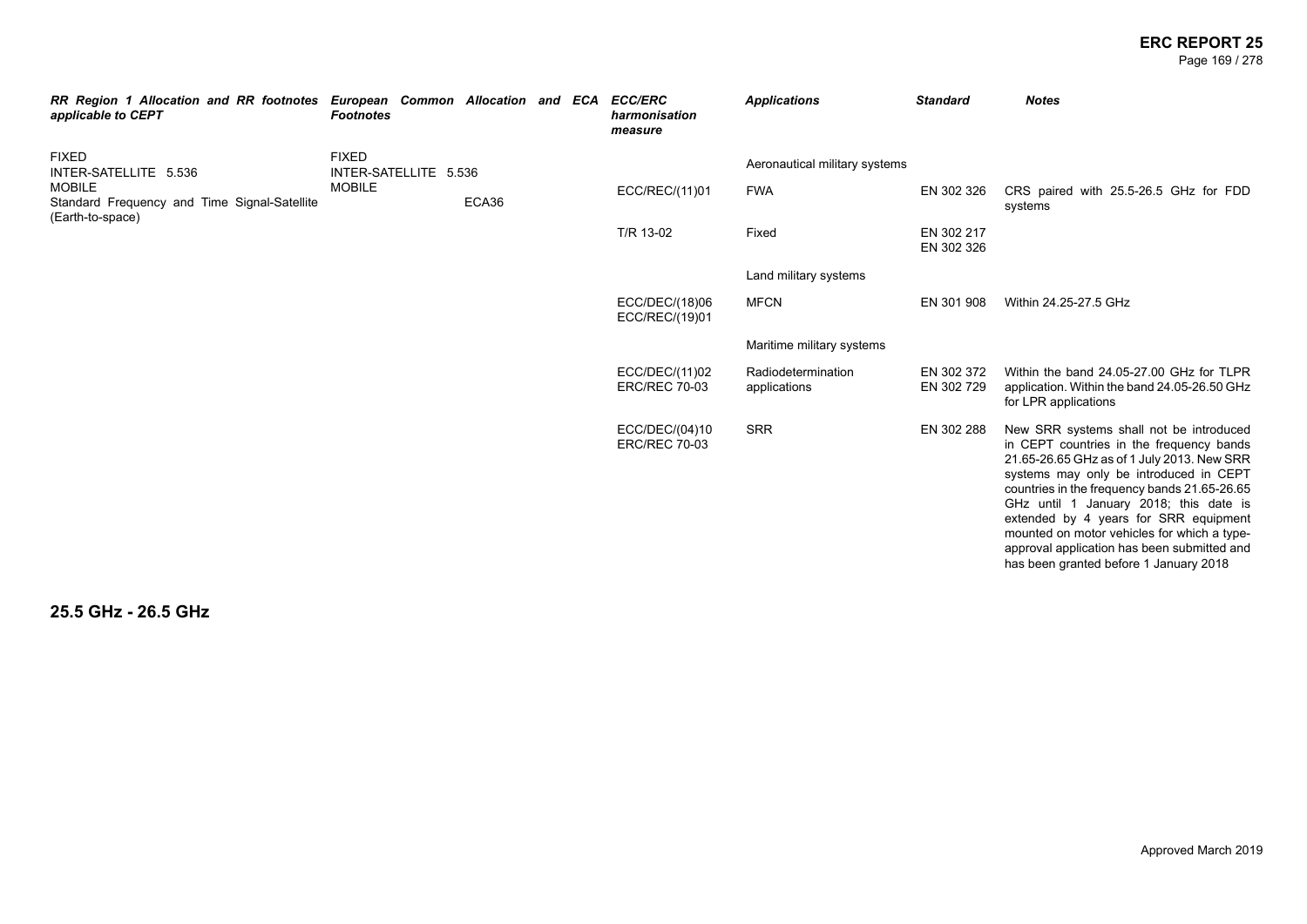#### **ERC REPORT 25** Page 170 / 278

| applicable to CEPT                                                                                                                                             | RR Region 1 Allocation and RR footnotes European Common Allocation and ECA ECC/ERC<br><b>Footnotes</b>                                                        | harmonisation<br>measure               | <b>Applications</b>                                             | <b>Standard</b>                        | <b>Notes</b>                                                                                                                                                                                                                                                                                                                                                                                                                                           |
|----------------------------------------------------------------------------------------------------------------------------------------------------------------|---------------------------------------------------------------------------------------------------------------------------------------------------------------|----------------------------------------|-----------------------------------------------------------------|----------------------------------------|--------------------------------------------------------------------------------------------------------------------------------------------------------------------------------------------------------------------------------------------------------------------------------------------------------------------------------------------------------------------------------------------------------------------------------------------------------|
| EARTH EXPLORATION-SATELLITE (SPACE-<br>TO-EARTH) 5.536B<br><b>FIXED</b><br>INTER-SATELLITE 5.536<br><b>MOBILE</b><br>SPACE RESEARCH (SPACE-TO-EARTH)<br>5.536C | <b>FIXED</b><br>INTER-SATELLITE 5.536<br><b>MOBILE</b><br>SPACE RESEARCH (SPACE-TO-EARTH)<br>5.536C<br>Earth Exploration-Satellite (space-to-Earth)<br>5.536B | ECC/REC/(11)01<br>T/R 13-02            | Aeronautical military systems<br><b>FWA</b><br>Fixed            | EN 302 326<br>EN 302 217<br>EN 302 326 | TS should be paired with 24.5-25.5 GHz for<br>FDD systems                                                                                                                                                                                                                                                                                                                                                                                              |
| Standard Frequency and Time Signal-Satellite<br>(Earth-to-space)<br>5.536A                                                                                     | ECA36<br>5.536A                                                                                                                                               | ECC/DEC/(18)06<br>ECC/REC/(19)01       | Land military systems<br><b>MFCN</b>                            | EN 301 908                             | Within 24.25-27.5 GHz                                                                                                                                                                                                                                                                                                                                                                                                                                  |
|                                                                                                                                                                |                                                                                                                                                               | ECC/DEC/(11)02<br><b>ERC/REC 70-03</b> | Maritime military systems<br>Radiodetermination<br>applications | EN 302 372<br>EN 302 729               | Within the band 24.05-27.00 GHz for TLPR<br>application. Within the band 24.05-26.50 GHz<br>for LPR applications                                                                                                                                                                                                                                                                                                                                       |
|                                                                                                                                                                |                                                                                                                                                               | ECC/DEC/(04)10<br><b>ERC/REC 70-03</b> | <b>SRR</b>                                                      | EN 302 288                             | New SRR systems shall not be introduced<br>in CEPT countries in the frequency bands<br>21.65-26.65 GHz as of 1 July 2013. New SRR<br>systems may only be introduced in CEPT<br>countries in the frequency bands 24.25-26.65<br>GHz until 1 January 2018; this date is<br>extended by 4 years for SRR equipment<br>mounted on motor vehicles for which a type-<br>approval application has been submitted and<br>has been granted before 1 January 2018 |
|                                                                                                                                                                |                                                                                                                                                               | ECC/REC/(19)01                         | Space research                                                  |                                        | Satellite payload telemetry                                                                                                                                                                                                                                                                                                                                                                                                                            |

**26.5 GHz - 27 GHz**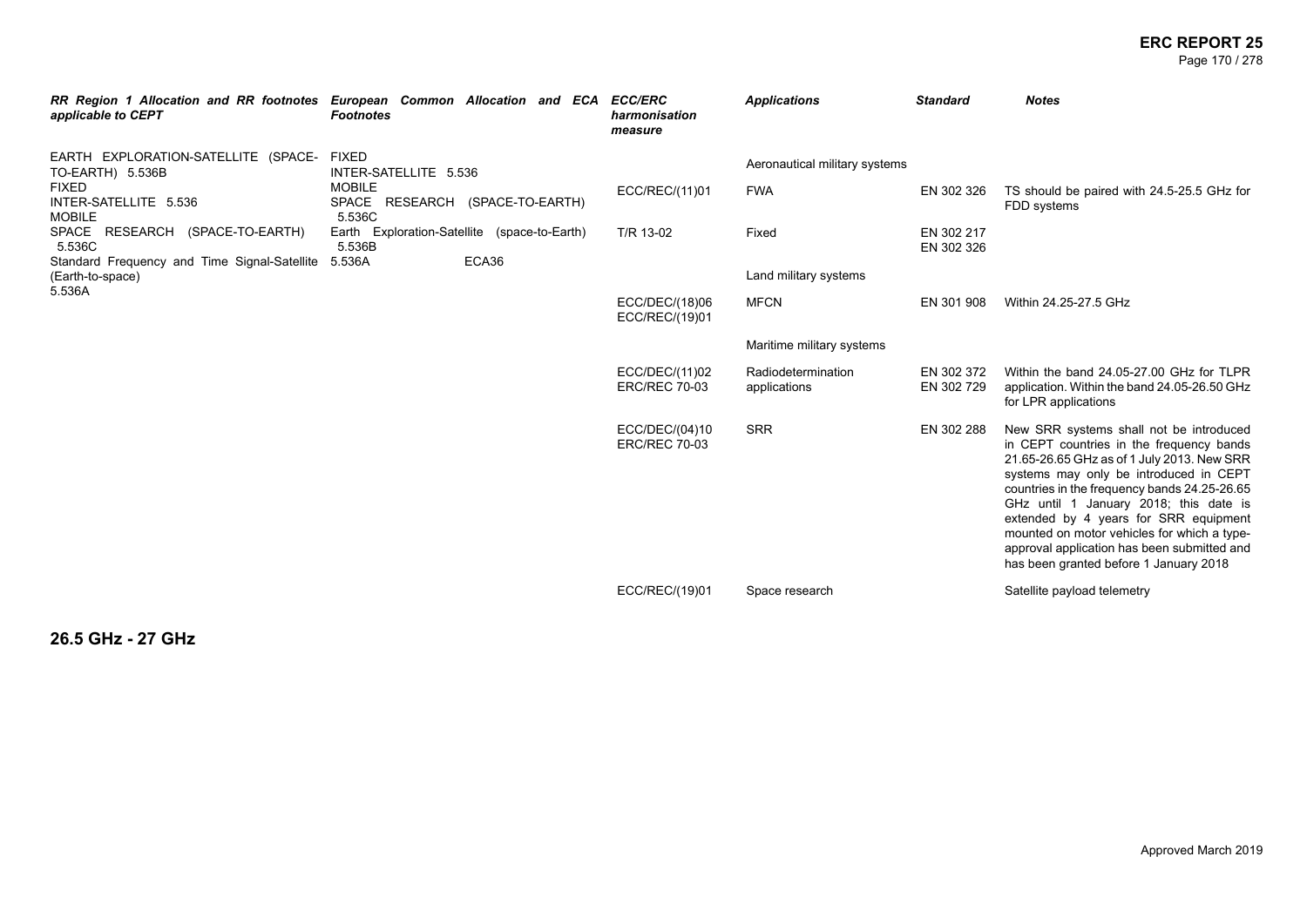#### **ERC REPORT 25** Page 171 / 278

| applicable to CEPT                                                                                                                                             | RR Region 1 Allocation and RR footnotes European Common Allocation and ECA ECC/ERC<br><b>Footnotes</b>                                              | harmonisation<br>measure                                 | <b>Applications</b>                                                        | <b>Standard</b>          | <b>Notes</b>                                                                                                                                                                                                                                                                                                                                                                                                                                          |
|----------------------------------------------------------------------------------------------------------------------------------------------------------------|-----------------------------------------------------------------------------------------------------------------------------------------------------|----------------------------------------------------------|----------------------------------------------------------------------------|--------------------------|-------------------------------------------------------------------------------------------------------------------------------------------------------------------------------------------------------------------------------------------------------------------------------------------------------------------------------------------------------------------------------------------------------------------------------------------------------|
| EARTH EXPLORATION-SATELLITE (SPACE-<br>TO-EARTH) 5.536B<br><b>FIXED</b><br>INTER-SATELLITE 5.536<br><b>MOBILE</b><br>SPACE RESEARCH (SPACE-TO-EARTH)<br>5.536C | <b>FIXED</b><br>INTER-SATELLITE 5.536<br><b>MOBILE</b><br>SPACE RESEARCH (SPACE-TO-EARTH)<br>5.536C<br>Earth Exploration-Satellite (space-to-Earth) | ECC/DEC/(18)06<br>ECC/REC/(19)01<br><b>ERC/REC 70-03</b> | Land military systems<br><b>MFCN</b><br>Radiodetermination<br>applications | EN 301 908<br>EN 302 372 | Within 24.25-27.5 GHz<br>Within the band 24.05-27.00 GHz for TLPR<br>application                                                                                                                                                                                                                                                                                                                                                                      |
| 5.536B<br>ECA36<br>Standard Frequency and Time Signal-Satellite<br>5.536A<br>(Earth-to-space)<br>5.536A                                                        |                                                                                                                                                     | ECC/DEC/(04)10<br><b>ERC/REC 70-03</b>                   | <b>SRR</b>                                                                 | EN 302 288               | New SRR systems shall not be introduced<br>in CEPT countries in the frequency bands<br>21.65-26.65 GHz as of 1 July 2013. New SRR<br>systems may only be introduced in CEPT<br>countries in the frequency bands 24.25-26.65<br>GHz until 1 January 2018; this date is<br>extended by 4 years for SRR equipment<br>mounted on motor vehicles for which a type<br>approval application has been submitted and<br>has been granted before 1 January 2018 |
|                                                                                                                                                                |                                                                                                                                                     | ECC/REC/(19)01                                           | Space research                                                             |                          | Satellite payload telemetry                                                                                                                                                                                                                                                                                                                                                                                                                           |
| 27 GHz - 27.5 GHz                                                                                                                                              |                                                                                                                                                     |                                                          |                                                                            |                          |                                                                                                                                                                                                                                                                                                                                                                                                                                                       |
| <b>FIXED</b><br>INTER-SATELLITE 5.536<br><b>MOBILE</b>                                                                                                         | <b>FIXED</b><br>INTER-SATELLITE 5.536<br><b>MOBILE</b>                                                                                              | ECC/DEC/(18)06                                           | Land military systems<br><b>MFCN</b>                                       | EN 301 908               | Within 24.25-27.5 GHz                                                                                                                                                                                                                                                                                                                                                                                                                                 |

ECC/REC/(19)01

Earth Exploration-Satellite (space-to-Earth)

ECA36

**27.5 GHz - 28.5 GHz**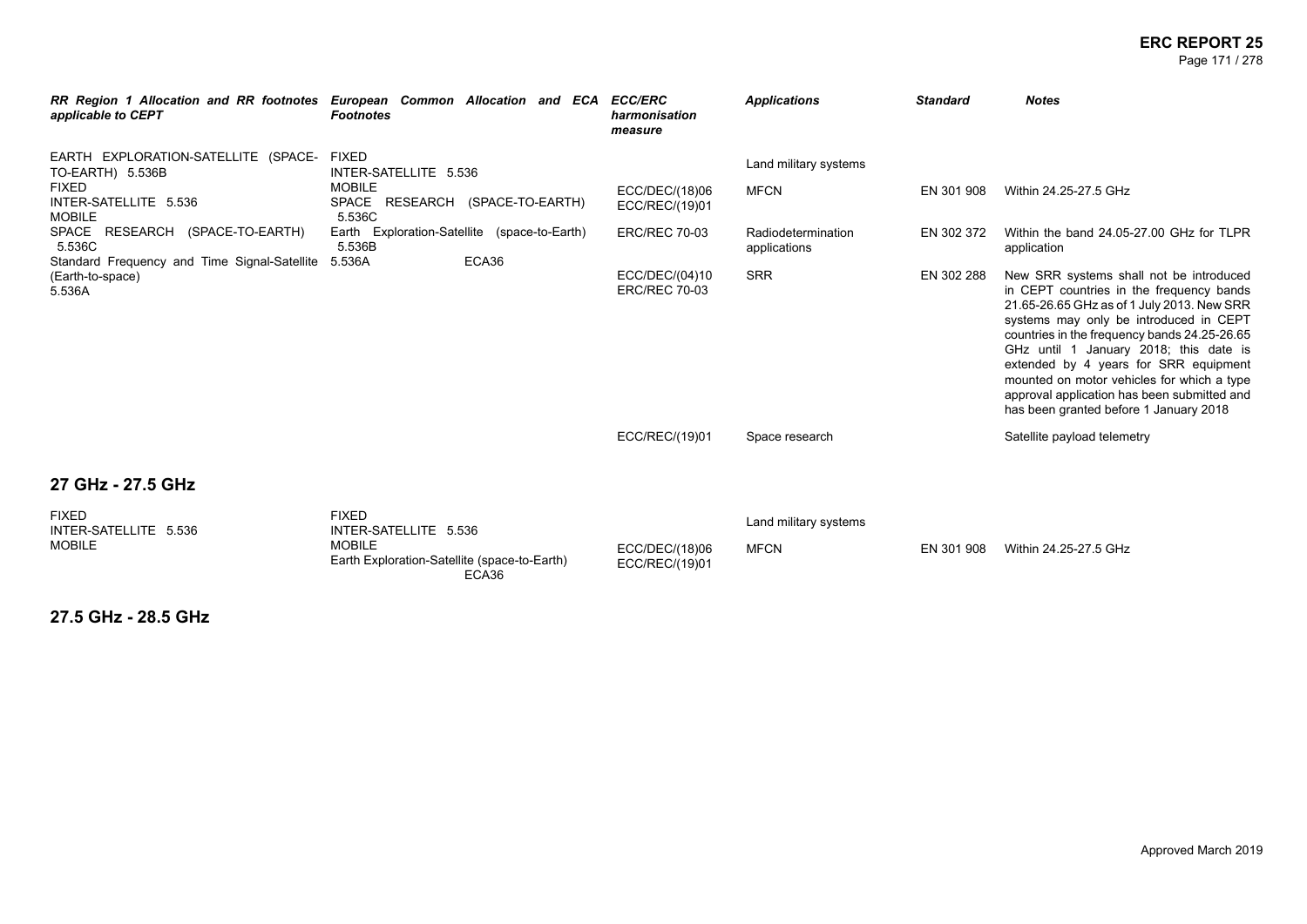#### **ERC REPORT 25** Page 172 / 278

| RR Region 1 Allocation and RR footnotes European Common Allocation and ECA ECC/ERC<br>applicable to CEPT                    | <b>Footnotes</b>                                                                                    | harmonisation<br>measure         | <b>Applications</b>       | <b>Standard</b>          | <b>Notes</b>                                                                                                                                                                                                                                                                                                                             |
|-----------------------------------------------------------------------------------------------------------------------------|-----------------------------------------------------------------------------------------------------|----------------------------------|---------------------------|--------------------------|------------------------------------------------------------------------------------------------------------------------------------------------------------------------------------------------------------------------------------------------------------------------------------------------------------------------------------------|
| <b>FIXED 5.537A</b><br><b>FIXED-SATELLITE</b><br>(EARTH-TO-SPACE)<br>5.484A 5.516B 5.539<br><b>MOBILE</b><br>5.538<br>5.540 | <b>FIXED</b><br><b>FIXED-SATELLITE</b><br>(EARTH-TO-SPACE)<br>5.484A 5.516B 5.539<br>5.538<br>5.540 | ECC/DEC/(05)01                   | <b>FSS Earth stations</b> | EN 301 360               | The<br>Earth-to-Space<br>direction<br>for<br>uncoordinated Earth stations within the<br>band 27.5-27.8285 GHz. The Space-to-Earth<br>direction is limited to beacons for uplink power<br>control 27.5-27.501 GHz                                                                                                                         |
|                                                                                                                             |                                                                                                     | ECC/DEC/(05)01<br>ECC/REC/(11)01 | <b>FWA</b>                | EN 302 326               | CRS paired with 28.5-29.5 GHz for FDD<br>systems. The Earth-to-Space direction for<br>uncoordinated earth stations within the<br>band 27.5-27.8285 GHz. The Space-to-Earth<br>direction is limited to beacons for uplink power<br>control 27.5-27.501 GHz                                                                                |
|                                                                                                                             |                                                                                                     |                                  | Feeder links              |                          | Feeder links to be used for Broadcasting<br>satellites (HDTV) 27.5-29.5 GHz                                                                                                                                                                                                                                                              |
|                                                                                                                             |                                                                                                     | ECC/DEC/(05)01<br>T/R 13-02      | Fixed                     | EN 302 217<br>EN 302 326 | For frequency arrangement between FS and<br>FSS see ECC/DEC/(05)01. CRS paired with<br>28.5-29.5 GHz for FDD systems. The Earth-<br>to-Space direction for uncoordinated Earth<br>stations within the band 27.5-27.8285 GHz.<br>The Space-to-Earth direction is limited to<br>beacons for uplink power control 27.5-27.501<br><b>GHz</b> |
|                                                                                                                             |                                                                                                     | ECC/DEC/(13)01                   | <b>GSO ESOMPs</b>         | EN 303 978               |                                                                                                                                                                                                                                                                                                                                          |
|                                                                                                                             |                                                                                                     | ECC/DEC/(15)04                   | <b>NGSO ESOMPS</b>        | EN 303 979               | Limited to land based and maritime E/S                                                                                                                                                                                                                                                                                                   |

**28.5 GHz - 29.1 GHz**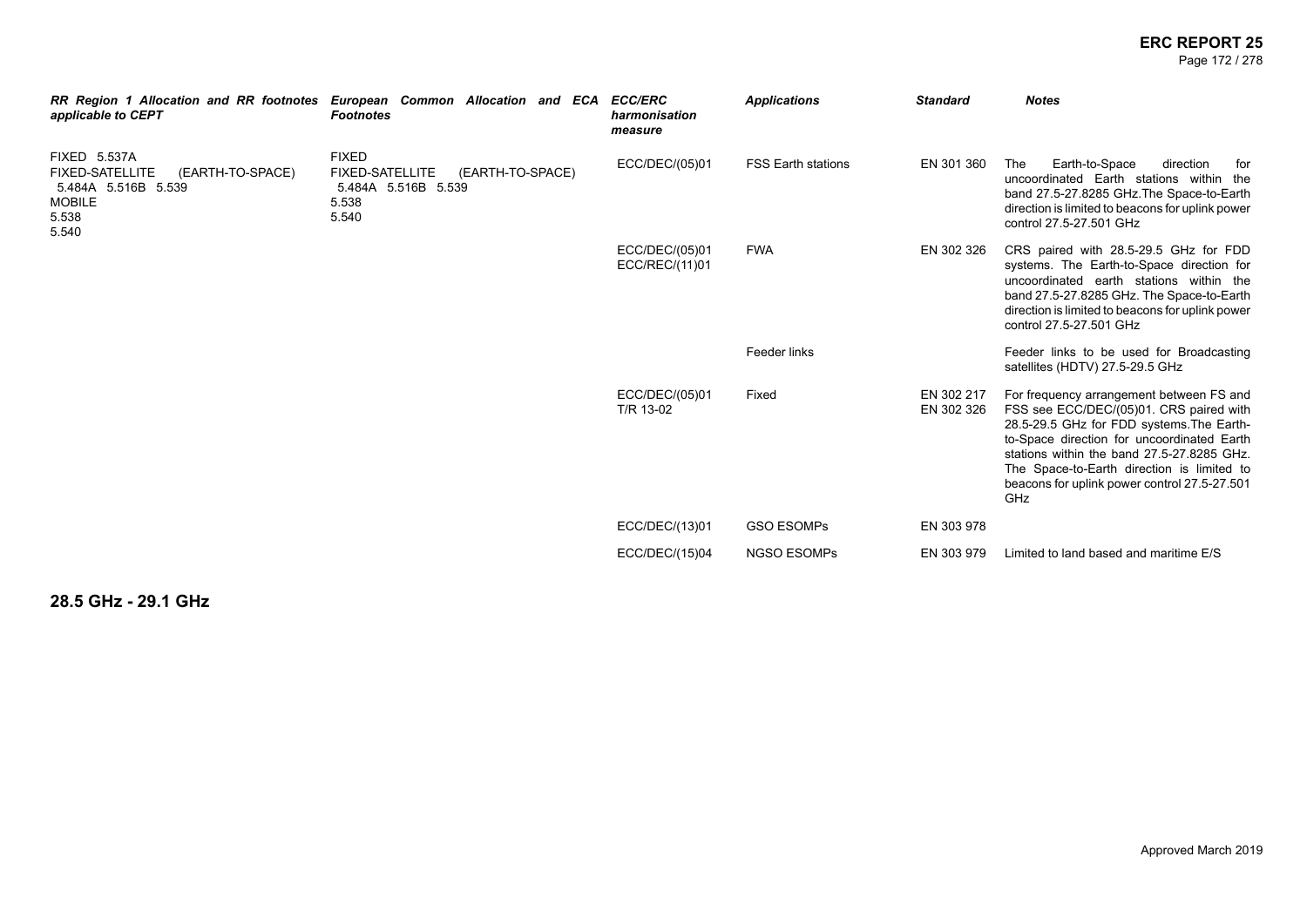#### **ERC REPORT 25** Page 173 / 278

| applicable to CEPT                                                                                    | RR Region 1 Allocation and RR footnotes European Common Allocation and ECA ECC/ERC<br><b>Footnotes</b> | harmonisation<br>measure         | <b>Applications</b>       | <b>Standard</b>          | <b>Notes</b>                                                                                                                                                                                |
|-------------------------------------------------------------------------------------------------------|--------------------------------------------------------------------------------------------------------|----------------------------------|---------------------------|--------------------------|---------------------------------------------------------------------------------------------------------------------------------------------------------------------------------------------|
| <b>FIXED</b><br><b>FIXED-SATELLITE</b><br>(EARTH-TO-SPACE)<br>5.484A 5.516B 5.523A 5.539              | <b>FIXED</b><br><b>FIXED-SATELLITE</b><br>(EARTH-TO-SPACE)<br>5.484A 5.516B 5.523A 5.539               | ECC/DEC/(05)01                   | <b>FSS Earth stations</b> | EN 301 360               | Uncoordinated Earth stations within the band<br>28.4445-28.8365 GHz                                                                                                                         |
| <b>MOBILE</b><br>Earth Exploration-Satellite (Earth-to-space)<br>5.541<br>5.540                       | Earth Exploration-Satellite (Earth-to-space)<br>5.541<br>5.540                                         | ECC/DEC/(05)01<br>ECC/REC/(11)01 | <b>FWA</b>                | EN 302 326               | TS paired with 27.5-28.5 GHz for FDD<br>systems. Uncoordinated Earth stations within<br>the band 28.4445-28.8365 GHz                                                                        |
|                                                                                                       |                                                                                                        |                                  | Feeder links              |                          | Feeder links to be used for Broadcasting<br>satellites (HDTV) 27.5-29.5 GHz                                                                                                                 |
|                                                                                                       |                                                                                                        | ECC/DEC/(05)01<br>T/R 13-02      | Fixed                     | EN 302 217<br>EN 302 326 | For frequency arrangement between FS<br>and FSS see ECC/DEC/(05)01. TS paired<br>with 27.5-28.5 GHz for FDD systems.<br>Uncoordinated Earth stations within the band<br>28.4445-28.8365 GHz |
|                                                                                                       |                                                                                                        | ECC/DEC/(13)01                   | <b>GSO ESOMPs</b>         | EN 303 978               |                                                                                                                                                                                             |
|                                                                                                       |                                                                                                        | ECC/DEC/(15)04                   | <b>NGSO ESOMPs</b>        | EN 303 979               | Limited to land based and maritime E/S                                                                                                                                                      |
| 29.1 GHz - 29.5 GHz                                                                                   |                                                                                                        |                                  |                           |                          |                                                                                                                                                                                             |
| <b>FIXED</b><br><b>FIXED-SATELLITE</b><br>(EARTH-TO-SPACE)<br>5.516B<br>5.523C<br>5.523E 5.535A 5.539 | <b>FIXED</b><br><b>FIXED-SATELLITE</b><br>(EARTH-TO-SPACE)<br>5.523C 5.523E 5.535A 5.539<br>5.516B     | ECC/DEC/(05)01                   | <b>FSS Earth stations</b> | EN 301 360               | Uncoordinated Earth stations within the band<br>29.4525-29.5 GHz                                                                                                                            |
| 5.541A<br><b>MOBILE</b><br>Earth Exploration-Satellite (Earth-to-space)<br>5.541<br>5.540             | 5.541A<br>Earth Exploration-Satellite (Earth-to-space)<br>5.541<br>5.540                               | ECC/DEC/(05)01<br>ECC/REC/(11)01 | <b>FWA</b>                | EN 302 326               | TS paired with 27.5-28.5 GHz for FDD<br>systems. Uncoordinated Earth stations within<br>the band 29.4525-29.5 GHz                                                                           |
|                                                                                                       |                                                                                                        |                                  | Feeder links              |                          | Feeder links to be used for Broadcasting<br>satellites (HDTV) 27.5-29.5 GHz                                                                                                                 |
|                                                                                                       |                                                                                                        | ECC/DEC/(05)01<br>T/R 13-02      | Fixed                     | EN 302 217<br>EN 302 326 | Within the band 29.0605-29.4525 GHz. TS<br>paired with 27.5-28.5 GHz for FDD systems.<br>Uncoordinated Earth stations within the band<br>29.4525-29.5 GHz                                   |
|                                                                                                       |                                                                                                        | ECC/DEC/(13)01                   | <b>GSO ESOMPs</b>         | EN 303 978               |                                                                                                                                                                                             |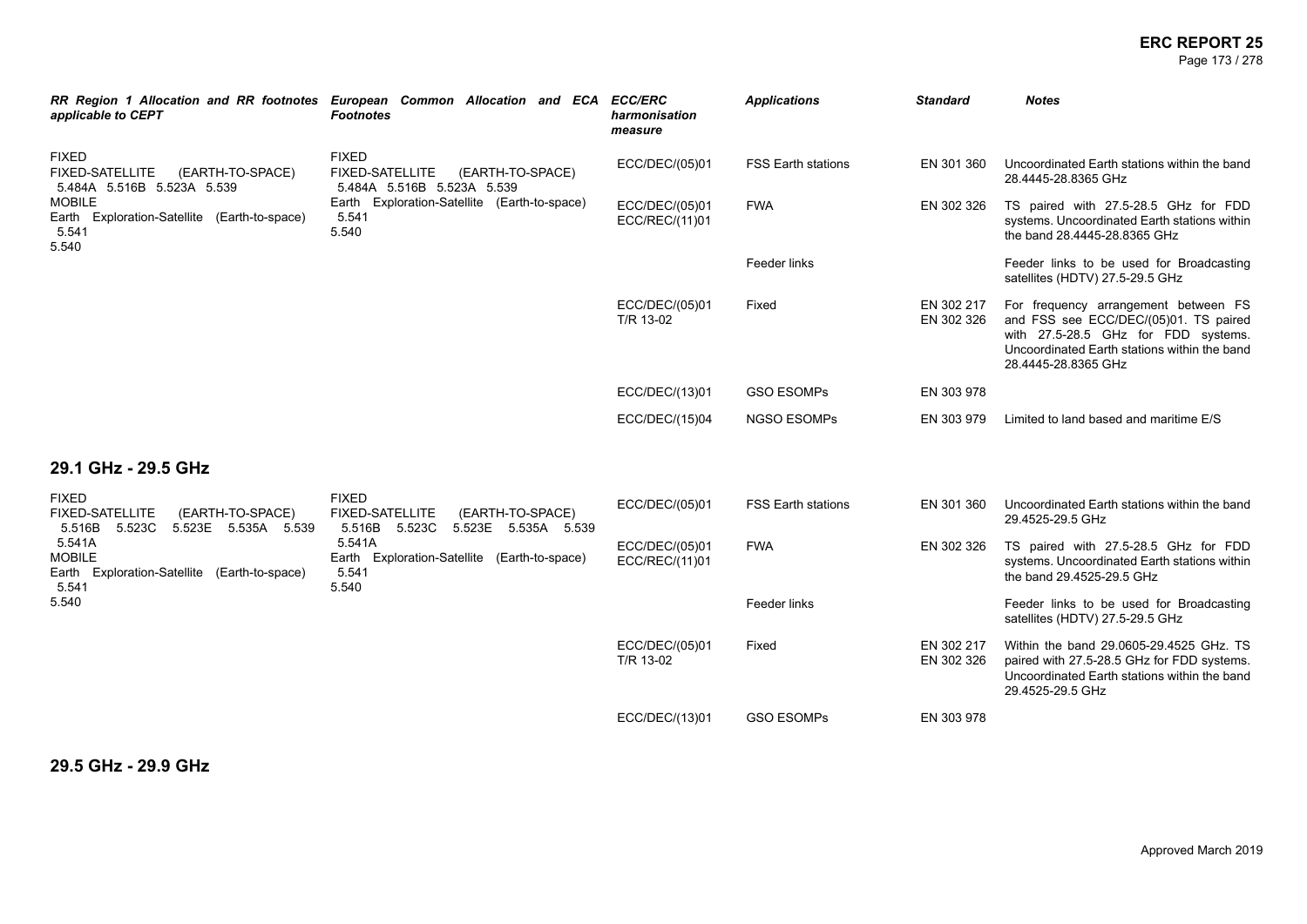#### **ERC REPORT 25** Page 174 / 278

| applicable to CEPT                                                       | RR Region 1 Allocation and RR footnotes European Common Allocation and ECA ECC/ERC<br><b>Footnotes</b> | harmonisation<br>measure | <b>Applications</b>       | <b>Standard</b> | <b>Notes</b>                           |
|--------------------------------------------------------------------------|--------------------------------------------------------------------------------------------------------|--------------------------|---------------------------|-----------------|----------------------------------------|
| FIXED-SATELLITE<br>(EARTH-TO-SPACE)<br>5.484A 5.516B 5.539 5.484B 5.527A | FIXED-SATELLITE<br>(EARTH-TO-SPACE)<br>5.484A 5.484B 5.516B 5.527A 5.539                               | ECC/DEC/(13)01           | <b>GSO ESOMPS</b>         | EN 303 978      |                                        |
| Earth Exploration-Satellite (Earth-to-space)<br>5.541                    | Earth Exploration-Satellite (Earth-to-space)<br>5.541                                                  | ECC/DEC/(06)03           | <b>HEST</b>               | EN 301 459      |                                        |
| Mobile-Satellite (Earth-to-space)<br>5.540                               | Mobile-Satellite (Earth-to-space)<br>5.540                                                             | ECC/DEC/(06)02           | <b>LEST</b>               | EN 301 459      |                                        |
| 5.542                                                                    |                                                                                                        |                          | <b>MSS Earth stations</b> | EN 301 459      |                                        |
|                                                                          |                                                                                                        | ECC/DEC/(15)04           | <b>NGSO ESOMPS</b>        | EN 303 979      | Limited to land based and maritime E/S |
|                                                                          |                                                                                                        | ECC/DEC/(05)08           | SIT/SUT                   | EN 301 459      | <b>High Density FSS</b>                |

### **29.9 GHz - 30 GHz**

| <b>FIXED-SATELLITE</b><br>(EARTH-TO-SPACE)<br>5.484A 5.516B 5.539 5.484B 5.527A<br>Earth Exploration-Satellite (Earth-to-space) | EARTH EXPLORATION-SATELLITE (EARTH-<br>TO-SPACE) 5.541 5.543<br>(EARTH-TO-SPACE)<br>FIXED-SATELLITE |                | <b>FSS Earth stations</b> |            | Limited to beacons for uplink power control<br>29.999-30 GHz |
|---------------------------------------------------------------------------------------------------------------------------------|-----------------------------------------------------------------------------------------------------|----------------|---------------------------|------------|--------------------------------------------------------------|
| 5.541 5.543<br>5.525                                                                                                            | 5.484A 5.484B 5.516B 5.527A 5.539<br>MOBILE-SATELLITE (EARTH-TO-SPACE)                              | ECC/DEC/(13)01 | <b>GSO ESOMPS</b>         | EN 303 978 |                                                              |
| 5.526                                                                                                                           | 5.525                                                                                               | ECC/DEC/(06)03 | <b>HEST</b>               | EN 301 459 |                                                              |
| 5.527<br>5.538                                                                                                                  | 5.526<br>5.527                                                                                      | ECC/DEC/(06)02 | <b>LEST</b>               | EN 301 459 |                                                              |
| 5.540<br>5.542                                                                                                                  | 5.538<br>5.540                                                                                      |                | MSS Earth stations        | EN 301 459 |                                                              |
|                                                                                                                                 |                                                                                                     | ECC/DEC/(15)04 | NGSO ESOMPs               | EN 303 979 | Limited to land based and maritime E/S                       |
|                                                                                                                                 |                                                                                                     | ECC/DEC/(05)08 | SIT/SUT                   | EN 301 459 | <b>High Density FSS</b>                                      |

### **30 GHz - 31 GHz**

| FIXED-SATELLITE (EARTH-TO-SPACE)             | FIXED-SATELLITE (EARTH-TO-SPACE)  | FSS Earth stations           | For uncoordinated Earth stations |
|----------------------------------------------|-----------------------------------|------------------------------|----------------------------------|
| 5.338A                                       | 5.338A                            |                              |                                  |
| MOBILE-SATELLITE (EARTH-TO-SPACE)            | MOBILE-SATELLITE (EARTH-TO-SPACE) | MSS Earth stations           |                                  |
| Standard Frequency and Time Signal-Satellite | ECA36                             |                              |                                  |
| (space-to-Earth)                             |                                   | Satellite systems (military) |                                  |

**31 GHz - 31.3 GHz**

5.542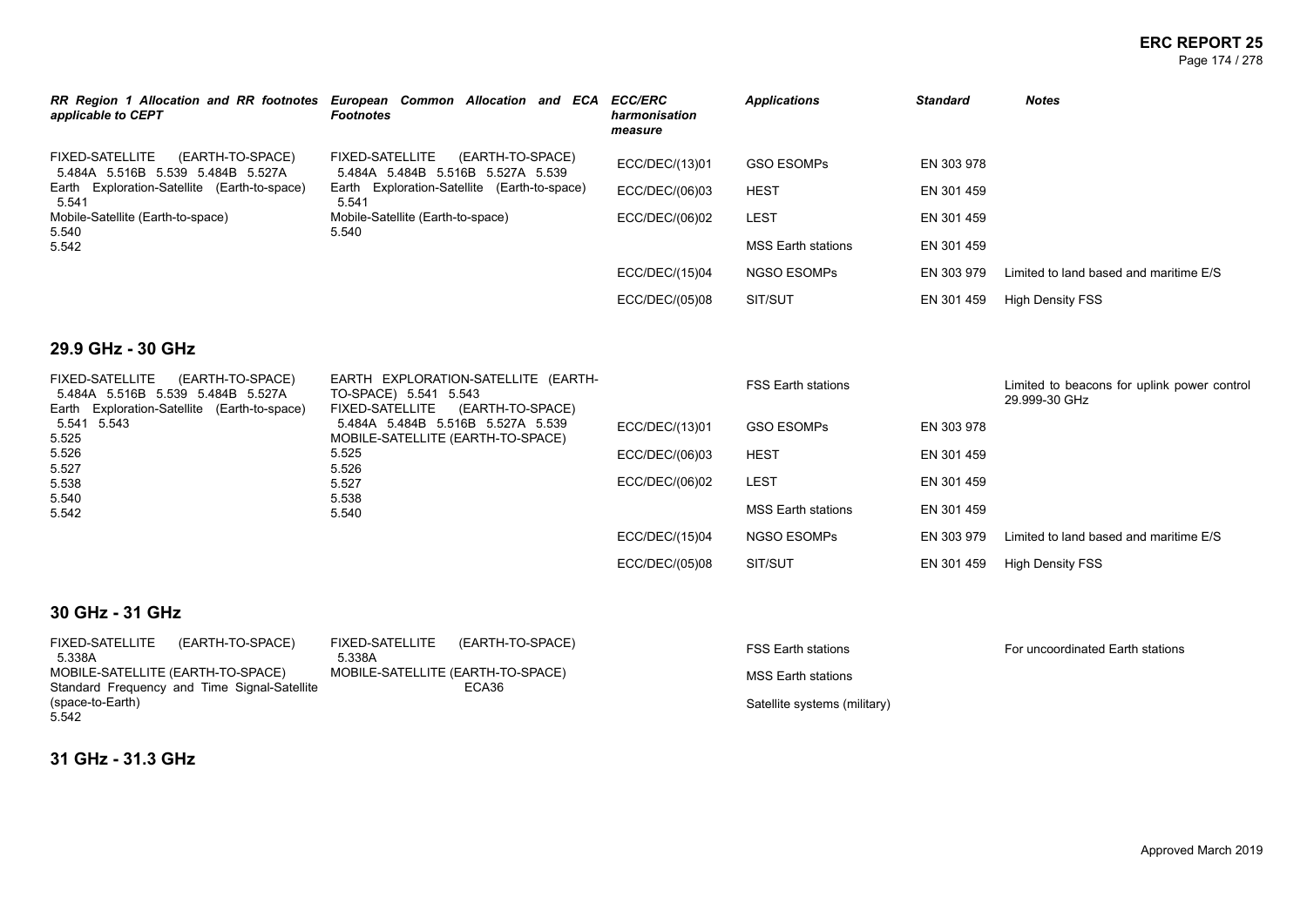#### **ERC REPORT 25** Page 175 / 278

| applicable to CEPT                                                                                                                              | RR Region 1 Allocation and RR footnotes European Common Allocation and ECA ECC/ERC<br><b>Footnotes</b> | harmonisation<br>measure | <b>Applications</b>         | <b>Standard</b>          | <b>Notes</b>                                                                                                                                                                              |
|-------------------------------------------------------------------------------------------------------------------------------------------------|--------------------------------------------------------------------------------------------------------|--------------------------|-----------------------------|--------------------------|-------------------------------------------------------------------------------------------------------------------------------------------------------------------------------------------|
| FIXED 5.338A 5.543A<br><b>MOBILE</b><br>Space Research 5.544 5.545<br>Standard Frequency and Time Signal-Satellite<br>(space-to-Earth)<br>5.149 | <b>FIXED 5.338A</b><br><b>MOBILE</b><br>5.149                                                          | ECC/REC/(02)02           | Fixed<br>Radio astronomy    | EN 302 217<br>EN 302 326 | Continuum observations                                                                                                                                                                    |
| 31.3 GHz - 31.5 GHz                                                                                                                             |                                                                                                        |                          |                             |                          |                                                                                                                                                                                           |
| EARTH EXPLORATION-SATELLITE (PASSIVE)<br>RADIO ASTRONOMY<br>SPACE RESEARCH (PASSIVE)<br>5.340                                                   | EARTH EXPLORATION-SATELLITE (PASSIVE)<br>RADIO ASTRONOMY<br>SPACE RESEARCH (PASSIVE)<br>5.340          | ECC/DEC/(10)02           | Passive sensors (satellite) |                          | Measurement of sea ice, water vapour,<br>oil spills, liquid water, clouds, surface<br>temperature, emissivity and atmospheric<br>attenuation. Reference window for the 50-60<br>GHz range |
|                                                                                                                                                 |                                                                                                        |                          | Radio astronomy             |                          | Continuum observations                                                                                                                                                                    |
| 31.5 GHz - 31.8 GHz                                                                                                                             |                                                                                                        |                          |                             |                          |                                                                                                                                                                                           |
| EARTH EXPLORATION-SATELLITE (PASSIVE)<br>RADIO ASTRONOMY                                                                                        | EARTH EXPLORATION-SATELLITE (PASSIVE)<br><b>RADIO ASTRONOMY</b>                                        |                          | Fixed                       |                          |                                                                                                                                                                                           |
| SPACE RESEARCH (PASSIVE)<br>Fixed<br>Mobile except aeronautical mobile<br>5.149<br>5.546                                                        | SPACE RESEARCH (PASSIVE)<br>Fixed<br>Mobile except aeronautical mobile<br>5.149<br>5.546               |                          | Passive sensors (satellite) |                          | Measurement of sea ice, water vapour,<br>oil spills, liquid water, clouds, surface<br>temperature. Emissivity and atmospheric<br>attenuation. Reference window for the 50-60<br>GHz range |
|                                                                                                                                                 |                                                                                                        |                          | Radio astronomy             |                          | Continuum observations                                                                                                                                                                    |
| 31.8 GHz - 32 GHz                                                                                                                               |                                                                                                        |                          |                             |                          |                                                                                                                                                                                           |
| <b>FIXED 5.547A</b><br><b>RADIONAVIGATION</b>                                                                                                   | <b>FIXED 5.547A</b><br><b>RADIONAVIGATION</b>                                                          | ECC/REC/(11)01           | <b>FWA</b>                  | EN 302 326               | Point-to-Point and Point-to-Multipoint                                                                                                                                                    |
| SPACE RESEARCH (DEEP SPACE) (SPACE-<br>TO-EARTH)<br>5.547<br>5.547B<br>5.548                                                                    | SPACE RESEARCH (DEEP SPACE) (SPACE-<br>TO-EARTH)<br>5.547<br>5.548                                     | ERC/REC/(01)02           | Fixed                       | EN 302 217               | <b>High Density FS</b>                                                                                                                                                                    |

**32 GHz - 32.3 GHz**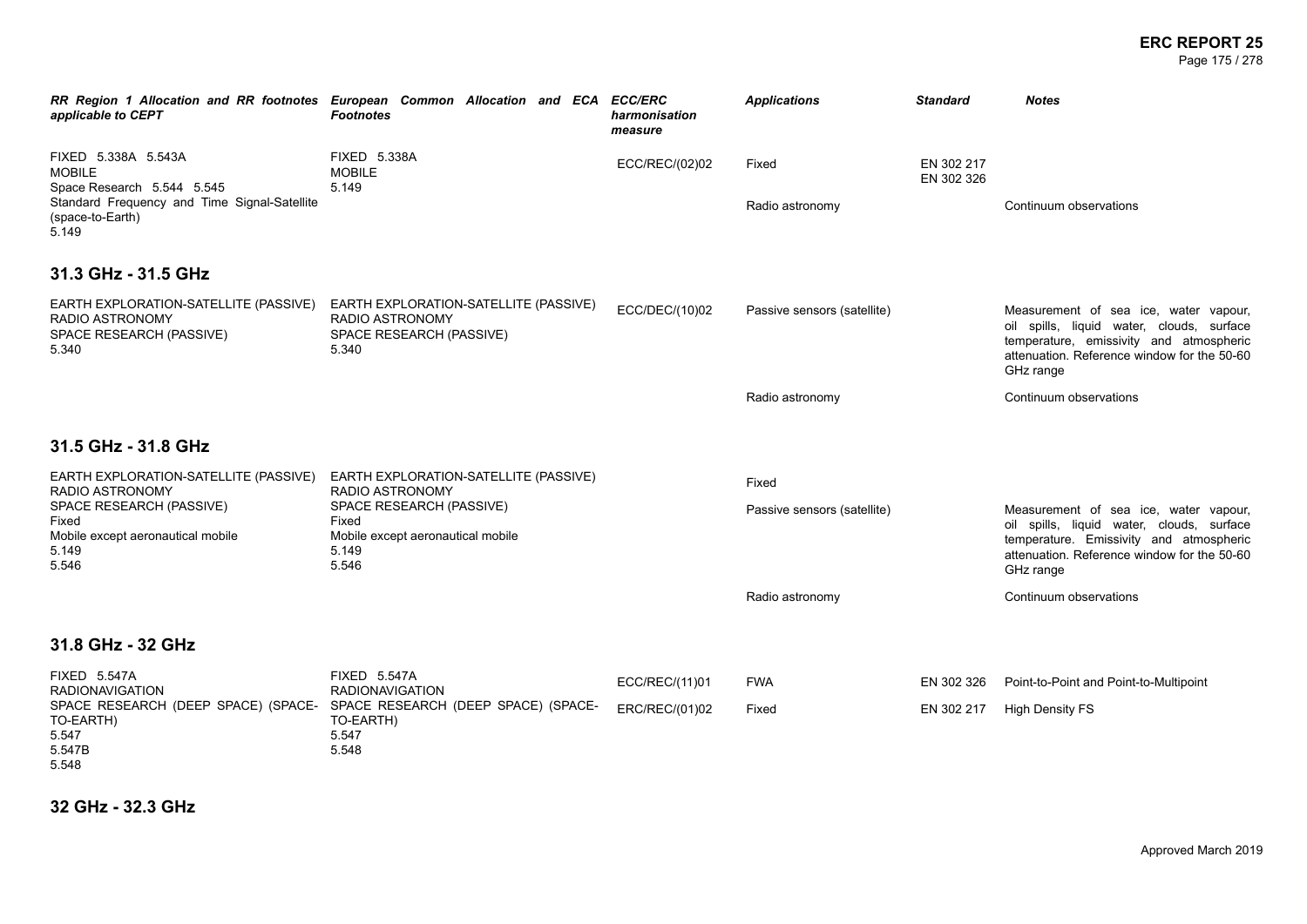#### **ERC REPORT 25** Page 176 / 278

| RR Region 1 Allocation and RR footnotes European Common Allocation and ECA ECC/ERC<br>applicable to CEPT              | <b>Footnotes</b>                              |       | harmonisation<br>measure | <b>Applications</b>                                            | <b>Standard</b> | <b>Notes</b>                           |
|-----------------------------------------------------------------------------------------------------------------------|-----------------------------------------------|-------|--------------------------|----------------------------------------------------------------|-----------------|----------------------------------------|
| <b>FIXED 5.547A</b><br><b>RADIONAVIGATION</b>                                                                         | <b>FIXED 5.547A</b><br><b>RADIONAVIGATION</b> |       | ECC/REC/(11)01           | <b>FWA</b>                                                     | EN 302 326      | Point-to-Point and Point-to-Multipoint |
| SPACE RESEARCH (DEEP SPACE) (SPACE- SPACE RESEARCH (DEEP SPACE) (SPACE-<br>TO-EARTH)<br>5.547<br>5.547C<br>5.548      | TO-EARTH)<br>5.547<br>5.548                   |       | ERC/REC/(01)02           | Fixed                                                          | EN 302 217      | <b>High Density FS</b>                 |
| 32.3 GHz - 33 GHz                                                                                                     |                                               |       |                          |                                                                |                 |                                        |
| <b>FIXED 5.547A</b><br>INTER-SATELLITE                                                                                | <b>FIXED 5.547A</b><br><b>INTER-SATELLITE</b> |       | ECC/REC/(11)01           | <b>FWA</b>                                                     | EN 302 326      | Point-to-Point and Point-to-Multipoint |
| <b>RADIONAVIGATION</b><br>5.547<br>5.547D<br>5.548                                                                    | <b>RADIONAVIGATION</b><br>5.547<br>5.548      |       | ERC/REC/(01)02           | Fixed                                                          | EN 302 217      | <b>High Density FS</b>                 |
| 33 GHz - 33.4 GHz                                                                                                     |                                               |       |                          |                                                                |                 |                                        |
| <b>FIXED 5.547A</b><br><b>RADIONAVIGATION</b>                                                                         | <b>FIXED 5.547A</b><br>INTER-SATELLITE        |       | ECC/REC/(11)01           | <b>FWA</b>                                                     | EN 302 326      | Point-to-Point and Point-to-Multipoint |
| 5.547<br>5.547E                                                                                                       | <b>RADIONAVIGATION</b><br>5.547               |       | ERC/REC/(01)02           | Fixed                                                          | EN 302 217      | <b>High Density FS</b>                 |
| 33.4 GHz - 34.2 GHz                                                                                                   |                                               |       |                          |                                                                |                 |                                        |
| <b>RADIOLOCATION</b><br>5.549                                                                                         | <b>RADIOLOCATION</b>                          | ECA36 |                          | Radiodetermination<br>applications                             |                 | Surveying and measurement              |
|                                                                                                                       |                                               |       |                          | Radiolocation (military)                                       |                 |                                        |
| 34.2 GHz - 34.7 GHz                                                                                                   |                                               |       |                          |                                                                |                 |                                        |
| <b>RADIOLOCATION</b><br>SPACE RESEARCH (DEEP SPACE) (EARTH- SPACE RESEARCH (DEEP SPACE) (EARTH-<br>TO-SPACE)<br>5.549 | <b>RADIOLOCATION</b><br>TO-SPACE)             | ECA36 |                          | Radiodetermination<br>applications<br>Radiolocation (military) |                 | Surveying and measurement              |

**34.7 GHz - 35.2 GHz**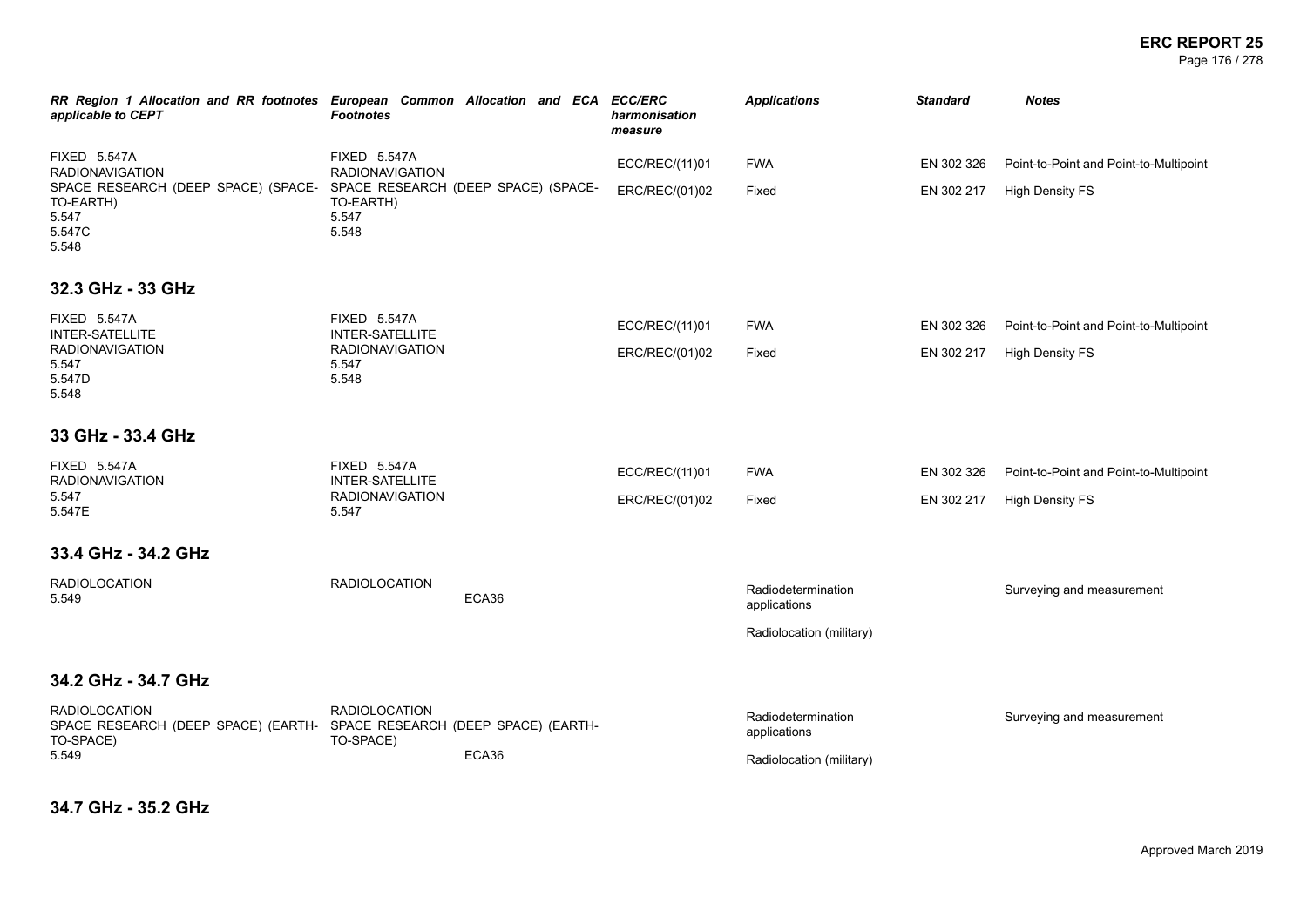#### **ERC REPORT 25** Page 177 / 278

| RR Region 1 Allocation and RR footnotes European Common Allocation and ECA ECC/ERC<br>applicable to CEPT | <b>Footnotes</b>                                                       |       |  | harmonisation<br>measure | <b>Applications</b>                | <b>Standard</b> | <b>Notes</b>                                                                        |
|----------------------------------------------------------------------------------------------------------|------------------------------------------------------------------------|-------|--|--------------------------|------------------------------------|-----------------|-------------------------------------------------------------------------------------|
| <b>RADIOLOCATION</b><br>Space Research<br>5.549                                                          | <b>RADIOLOCATION</b><br>Space Research                                 | ECA36 |  |                          | Radiodetermination<br>applications |                 | Surveying and measurement                                                           |
|                                                                                                          |                                                                        |       |  |                          | Radiolocation (military)           |                 |                                                                                     |
| 35.2 GHz - 35.5 GHz                                                                                      |                                                                        |       |  |                          |                                    |                 |                                                                                     |
| METEOROLOGICAL AIDS<br><b>RADIOLOCATION</b>                                                              | METEOROLOGICAL AIDS<br><b>RADIOLOCATION</b>                            |       |  |                          | Active sensors (satellite)         |                 | Rain radar from satellites                                                          |
| 5.549                                                                                                    |                                                                        | ECA36 |  |                          | Radiolocation (military)           |                 |                                                                                     |
| 35.5 GHz - 36 GHz                                                                                        |                                                                        |       |  |                          |                                    |                 |                                                                                     |
| EARTH EXPLORATION-SATELLITE (ACTIVE)<br>METEOROLOGICAL AIDS                                              | EARTH EXPLORATION-SATELLITE (ACTIVE)<br>METEOROLOGICAL AIDS            |       |  |                          | Active sensors (satellite)         |                 |                                                                                     |
| <b>RADIOLOCATION</b><br>SPACE RESEARCH (ACTIVE)<br>5.549<br>5.549A                                       | <b>RADIOLOCATION</b><br>SPACE RESEARCH (ACTIVE)<br>5.549A              | ECA36 |  |                          | Radiolocation (military)           |                 |                                                                                     |
|                                                                                                          |                                                                        |       |  |                          |                                    |                 |                                                                                     |
| 36 GHz - 37 GHz                                                                                          |                                                                        |       |  |                          |                                    |                 |                                                                                     |
| EARTH EXPLORATION-SATELLITE (PASSIVE)<br><b>FIXED</b><br><b>MOBILE</b>                                   | EARTH EXPLORATION-SATELLITE (PASSIVE)<br><b>FIXED</b><br><b>MOBILE</b> |       |  |                          | Passive sensors (satellite)        |                 | EESS surface emmissivity, snow, sea ice and<br>precipitation                        |
| SPACE RESEARCH (PASSIVE)<br>5.149                                                                        | SPACE RESEARCH (PASSIVE)<br>Radio Astronomy                            |       |  |                          | Radio astronomy                    |                 | Spectral line observations (Hydrogen cyanide<br>and Hydroxil lines) 36.43-36.50 GHz |
| 5.550A                                                                                                   | 5.149<br>5.550A                                                        |       |  |                          |                                    |                 |                                                                                     |
| 37 GHz - 37.5 GHz                                                                                        |                                                                        |       |  |                          |                                    |                 |                                                                                     |
| <b>FIXED</b><br>MOBILE EXCEPT AERONAUTICAL MOBILE<br>SPACE OPERATION (SPACE-TO-EARTH)<br>5.547           | <b>FIXED</b><br>SPACE RESEARCH (SPACE-TO-EARTH)<br>5.547               |       |  | T/R 12-01                | Fixed                              | EN 302 217      | Major use by civil Fixed Service systems.<br>High Density fixed links               |

**37.5 GHz - 38 GHz**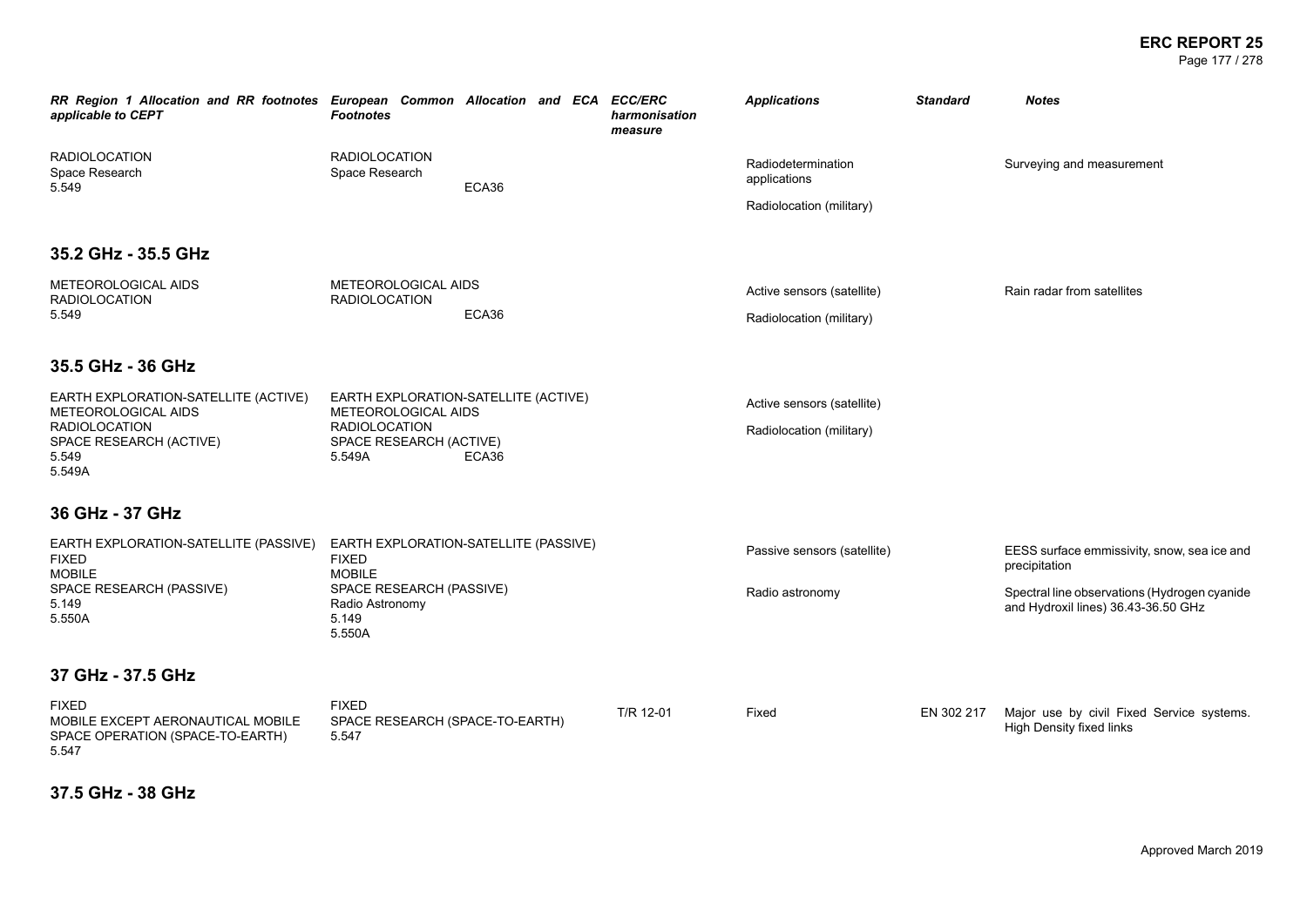Page 178 / 278

| applicable to CEPT                                                                                                                                                                                                | RR Region 1 Allocation and RR footnotes European Common Allocation and ECA ECC/ERC<br><b>Footnotes</b>                                                                                                        | harmonisation<br>measure | <b>Applications</b>       | <b>Standard</b> | <b>Notes</b>                                                                      |
|-------------------------------------------------------------------------------------------------------------------------------------------------------------------------------------------------------------------|---------------------------------------------------------------------------------------------------------------------------------------------------------------------------------------------------------------|--------------------------|---------------------------|-----------------|-----------------------------------------------------------------------------------|
| <b>FIXED</b><br>FIXED-SATELLITE (SPACE-TO-EARTH)<br>MOBILE EXCEPT AERONAUTICAL MOBILE                                                                                                                             | <b>FIXED</b><br>FIXED-SATELLITE (SPACE-TO-EARTH)<br>SPACE RESEARCH (SPACE-TO-EARTH)                                                                                                                           | ERC/DEC/(00)02           | FSS Earth stations        |                 | Uncoordinated Earth stations shall not claim<br>protection from the Fixed Service |
| SPACE RESEARCH (SPACE-TO-EARTH)<br>Earth Exploration-Satellite (space-to-Earth)<br>5.547                                                                                                                          | Earth Exploration-Satellite (space-to-Earth)<br>5.547                                                                                                                                                         | T/R 12-01                | Fixed                     | EN 302 217      | Major use by civil Fixed Service systems.<br>High Density fixed links             |
| 38 GHz - 39.5 GHz                                                                                                                                                                                                 |                                                                                                                                                                                                               |                          |                           |                 |                                                                                   |
| <b>FIXED</b><br>FIXED-SATELLITE (SPACE-TO-EARTH)<br><b>MOBILE</b>                                                                                                                                                 | <b>FIXED</b><br>FIXED-SATELLITE (SPACE-TO-EARTH)<br>Earth Exploration-Satellite (space-to-Earth)                                                                                                              | ERC/DEC/(00)02           | <b>FSS Earth stations</b> |                 | Uncoordinated Earth stations shall not claim<br>protection from the Fixed Service |
| Earth Exploration-Satellite (space-to-Earth)<br>5.547                                                                                                                                                             | 5.547                                                                                                                                                                                                         | T/R 12-01                | Fixed                     | EN 302 217      | Major use by civil Fixed Service systems.<br><b>High Density fixed links</b>      |
| 39.5 GHz - 40 GHz                                                                                                                                                                                                 |                                                                                                                                                                                                               |                          |                           |                 |                                                                                   |
| <b>FIXED</b><br>(SPACE-TO-EARTH)<br><b>FIXED-SATELLITE</b><br>5.516B<br><b>MOBILE</b><br>MOBILE-SATELLITE (SPACE-TO-EARTH)<br>Earth Exploration-Satellite (space-to-Earth)<br>5.547                               | <b>FIXED</b><br><b>FIXED-SATELLITE</b><br>(SPACE-TO-EARTH)<br>5.516B<br><b>MOBILE</b><br>MOBILE-SATELLITE (SPACE-TO-EARTH)<br>Earth Exploration-Satellite (space-to-Earth)<br>5.547                           | ERC/DEC/(00)02           | <b>FSS Earth stations</b> |                 |                                                                                   |
| 40 GHz - 40.5 GHz                                                                                                                                                                                                 |                                                                                                                                                                                                               |                          |                           |                 |                                                                                   |
| EARTH EXPLORATION-SATELLITE (EARTH-<br>TO-SPACE)<br><b>FIXED</b><br><b>FIXED-SATELLITE</b><br>(SPACE-TO-EARTH)<br>5.516B<br><b>MOBILE</b><br>MOBILE-SATELLITE (SPACE-TO-EARTH)<br>SPACE RESEARCH (EARTH-TO-SPACE) | <b>FIXED</b><br>(SPACE-TO-EARTH)<br><b>FIXED-SATELLITE</b><br>5.516B<br><b>MOBILE</b><br>MOBILE-SATELLITE (SPACE-TO-EARTH)<br>SPACE RESEARCH (EARTH-TO-SPACE)<br>Earth Exploration-Satellite (space-to-Earth) | ERC/DEC/(00)02           | <b>FSS Earth stations</b> |                 |                                                                                   |

**40.5 GHz - 41 GHz**

Earth Exploration-Satellite (space-to-Earth)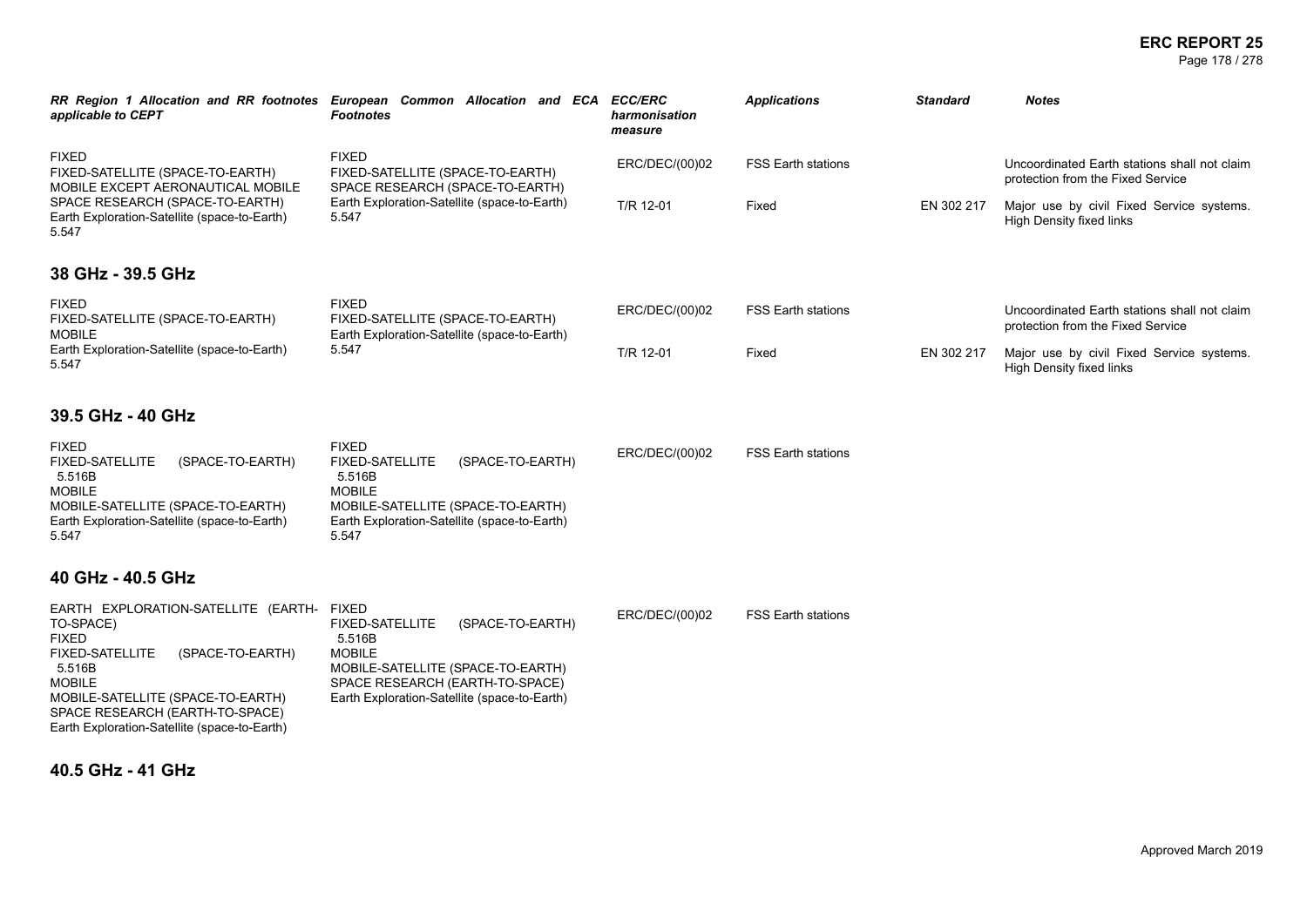#### **ERC REPORT 25** Page 179 / 278

| RR Region 1 Allocation and RR footnotes<br>applicable to CEPT                                                                                                           | European Common Allocation and ECA ECC/ERC<br><b>Footnotes</b>       | harmonisation<br>measure         | <b>Applications</b>                                                                                                                                                                                                               | <b>Standard</b>               | <b>Notes</b>                       |                                          |
|-------------------------------------------------------------------------------------------------------------------------------------------------------------------------|----------------------------------------------------------------------|----------------------------------|-----------------------------------------------------------------------------------------------------------------------------------------------------------------------------------------------------------------------------------|-------------------------------|------------------------------------|------------------------------------------|
| <b>BROADCASTING</b><br>BROADCASTING-SATELLITE<br><b>FIXED</b><br>FIXED-SATELLITE (SPACE-TO-EARTH)<br>Mobile                                                             | <b>BROADCASTING</b><br>BROADCASTING-SATELLITE                        | ECC/DEC/(02)04                   | <b>FSS Earth stations</b>                                                                                                                                                                                                         |                               |                                    |                                          |
|                                                                                                                                                                         | <b>FIXED</b><br>5.547                                                | ECC/REC/(01)04<br>ERC/DEC/(99)15 | Fixed                                                                                                                                                                                                                             | EN 302 217<br>EN 302 326      | Point-to-point and<br>systems      | terrestrial<br>multipoint                |
| 5.547                                                                                                                                                                   |                                                                      | ECC/REC/(01)04<br>ERC/DEC/(99)15 | <b>MWS</b>                                                                                                                                                                                                                        | EN 302 217<br>EN 302 326      | Point-to-point and<br>systems      | terrestrial<br>multipoint                |
| 41 GHz - 42.5 GHz                                                                                                                                                       |                                                                      |                                  |                                                                                                                                                                                                                                   |                               |                                    |                                          |
| <b>BROADCASTING</b><br>BROADCASTING-SATELLITE                                                                                                                           | <b>BROADCASTING</b><br>BROADCASTING-SATELLITE                        | ECC/DEC/(02)04                   | <b>FSS Earth stations</b>                                                                                                                                                                                                         |                               |                                    |                                          |
| <b>FIXED</b><br><b>FIXED</b><br>FIXED-SATELLITE (SPACE-TO-EARTH)<br>5.547<br>5.551H<br>Mobile                                                                           | ECC/REC/(01)04<br>ERC/DEC/(99)15                                     | Fixed                            | EN 302 217<br>EN 302 326                                                                                                                                                                                                          | Point-to-point and<br>systems | terrestrial<br>multipoint          |                                          |
| 5.547<br>5.551H<br>5.5511                                                                                                                                               | 5.5511                                                               | ECC/REC/(01)04<br>ERC/DEC/(99)15 | <b>MWS</b>                                                                                                                                                                                                                        | EN 302 217<br>EN 302 326      | Point-to-point and<br>systems      | terrestrial<br>multipoint                |
| 42.5 GHz - 43.5 GHz                                                                                                                                                     |                                                                      |                                  |                                                                                                                                                                                                                                   |                               |                                    |                                          |
| <b>FIXED</b><br>FIXED-SATELLITE (EARTH-TO-SPACE) 5.552 FIXED-SATELLITE (EARTH-TO-SPACE) 5.552<br>MOBILE EXCEPT AERONAUTICAL MOBILE<br>RADIO ASTRONOMY<br>5.149<br>5.547 | <b>FIXED</b>                                                         |                                  | <b>FSS Earth stations</b><br>Priority for civil networks<br>Fixed<br>EN 302 217<br>Point-to-point and terrestrial<br>EN 302 326<br>systems<br><b>MWS</b><br>EN 302 217<br>Point-to-point and terrestrial<br>EN 302 326<br>systems |                               |                                    |                                          |
|                                                                                                                                                                         | MOBILE EXCEPT AERONAUTICAL MOBILE<br><b>RADIO ASTRONOMY</b><br>5.149 | ECC/REC/(01)04<br>ERC/DEC/(99)15 |                                                                                                                                                                                                                                   | multipoint                    |                                    |                                          |
|                                                                                                                                                                         | 5.547                                                                | ECC/REC/(01)04<br>ERC/DEC/(99)15 |                                                                                                                                                                                                                                   |                               | multipoint                         |                                          |
|                                                                                                                                                                         |                                                                      |                                  | Radio astronomy                                                                                                                                                                                                                   |                               | (e.g. silicon monoxide line), VLBI | Continuum and spectral line observations |
| 43.5 GHz - 45.5 GHz                                                                                                                                                     |                                                                      |                                  |                                                                                                                                                                                                                                   |                               |                                    |                                          |
| <b>MOBILE 5.553</b><br>MOBILE-SATELLITE                                                                                                                                 | <b>MOBILE 5.553</b><br>MOBILE-SATELLITE                              |                                  | Aeronautical military systems                                                                                                                                                                                                     |                               |                                    |                                          |
| <b>RADIONAVIGATION</b><br>RADIONAVIGATION-SATELLITE                                                                                                                     | <b>Fixed-Satellite</b><br>5.554<br>ECA36                             |                                  | Land military systems                                                                                                                                                                                                             |                               |                                    |                                          |
| 5.554                                                                                                                                                                   |                                                                      |                                  | Maritime military systems                                                                                                                                                                                                         |                               |                                    |                                          |

Satellite systems (military)

Approved March 2019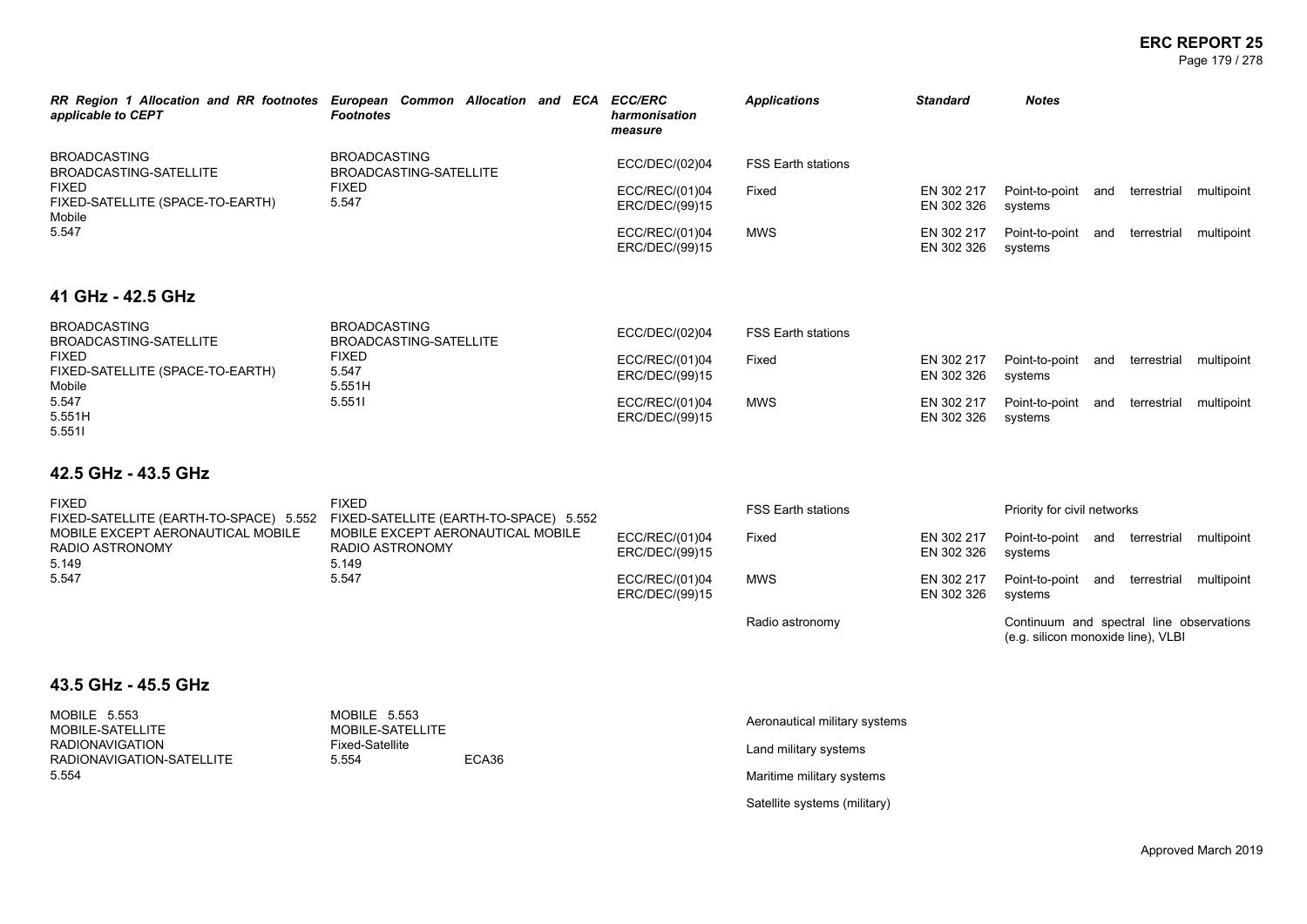| applicable to CEPT                                                                                      | RR Region 1 Allocation and RR footnotes European Common Allocation and ECA<br><b>Footnotes</b>                 | <b>ECC/ERC</b><br>harmonisation<br>measure        | <b>Applications</b>       | <b>Standard</b> | <b>Notes</b>                                           |
|---------------------------------------------------------------------------------------------------------|----------------------------------------------------------------------------------------------------------------|---------------------------------------------------|---------------------------|-----------------|--------------------------------------------------------|
| 45.5 GHz - 47 GHz                                                                                       |                                                                                                                |                                                   |                           |                 |                                                        |
| <b>MOBILE 5.553</b><br>MOBILE-SATELLITE<br><b>RADIONAVIGATION</b><br>RADIONAVIGATION-SATELLITE<br>5.554 | MOBILE 5.553<br>MOBILE-SATELLITE<br><b>RADIONAVIGATION</b><br>RADIONAVIGATION-SATELLITE<br>5.554               |                                                   |                           |                 |                                                        |
| 47 GHz - 47.2 GHz                                                                                       |                                                                                                                |                                                   |                           |                 |                                                        |
| <b>AMATEUR</b><br>AMATEUR-SATELLITE                                                                     | <b>AMATEUR</b><br>AMATEUR-SATELLITE                                                                            |                                                   | Amateur                   |                 |                                                        |
|                                                                                                         |                                                                                                                |                                                   | Amateur-satellite         |                 |                                                        |
| 47.2 GHz - 47.5 GHz                                                                                     |                                                                                                                |                                                   |                           |                 |                                                        |
| <b>FIXED</b><br><b>MOBILE</b>                                                                           | <b>FIXED</b><br>FIXED-SATELLITE (EARTH-TO-SPACE) 5.552 FIXED-SATELLITE (EARTH-TO-SPACE) 5.552<br><b>MOBILE</b> |                                                   | <b>FSS Earth stations</b> |                 | For fixed applications. Priority for civil<br>networks |
| 5.552A                                                                                                  | 5.552A                                                                                                         |                                                   | Feeder links              |                 | For 40 GHz Broadcasting satellites                     |
|                                                                                                         |                                                                                                                |                                                   | <b>HAPS</b>               |                 |                                                        |
|                                                                                                         |                                                                                                                | <b>ERC/REC 25-10</b>                              | <b>PMSE</b>               | EN 302 064      | Cordless cameras                                       |
| 47.5 GHz - 47.9 GHz                                                                                     |                                                                                                                |                                                   |                           |                 |                                                        |
| <b>FIXED</b><br>FIXED-SATELLITE (EARTH-TO-SPACE) 5.552 FIXED-SATELLITE (EARTH-TO-SPACE) 5.552           | <b>FIXED</b>                                                                                                   | ECC/DEC/(05)08                                    | <b>FSS Earth stations</b> |                 | <b>High Density FSS</b>                                |
| <b>FIXED-SATELLITE</b><br>(SPACE-TO-EARTH)<br>5.516B 5.554A                                             | (SPACE-TO-EARTH)<br><b>FIXED-SATELLITE</b><br>5.516B 5.554A                                                    |                                                   | Feeder links              |                 | For 40 GHz Broadcasting satellites                     |
| <b>MOBILE</b>                                                                                           | <b>MOBILE</b>                                                                                                  | <b>ERC/REC 25-10</b><br><b>PMSE</b><br>EN 302 064 | Cordless cameras          |                 |                                                        |
| 47.9 GHz - 48.2 GHz                                                                                     |                                                                                                                |                                                   |                           |                 |                                                        |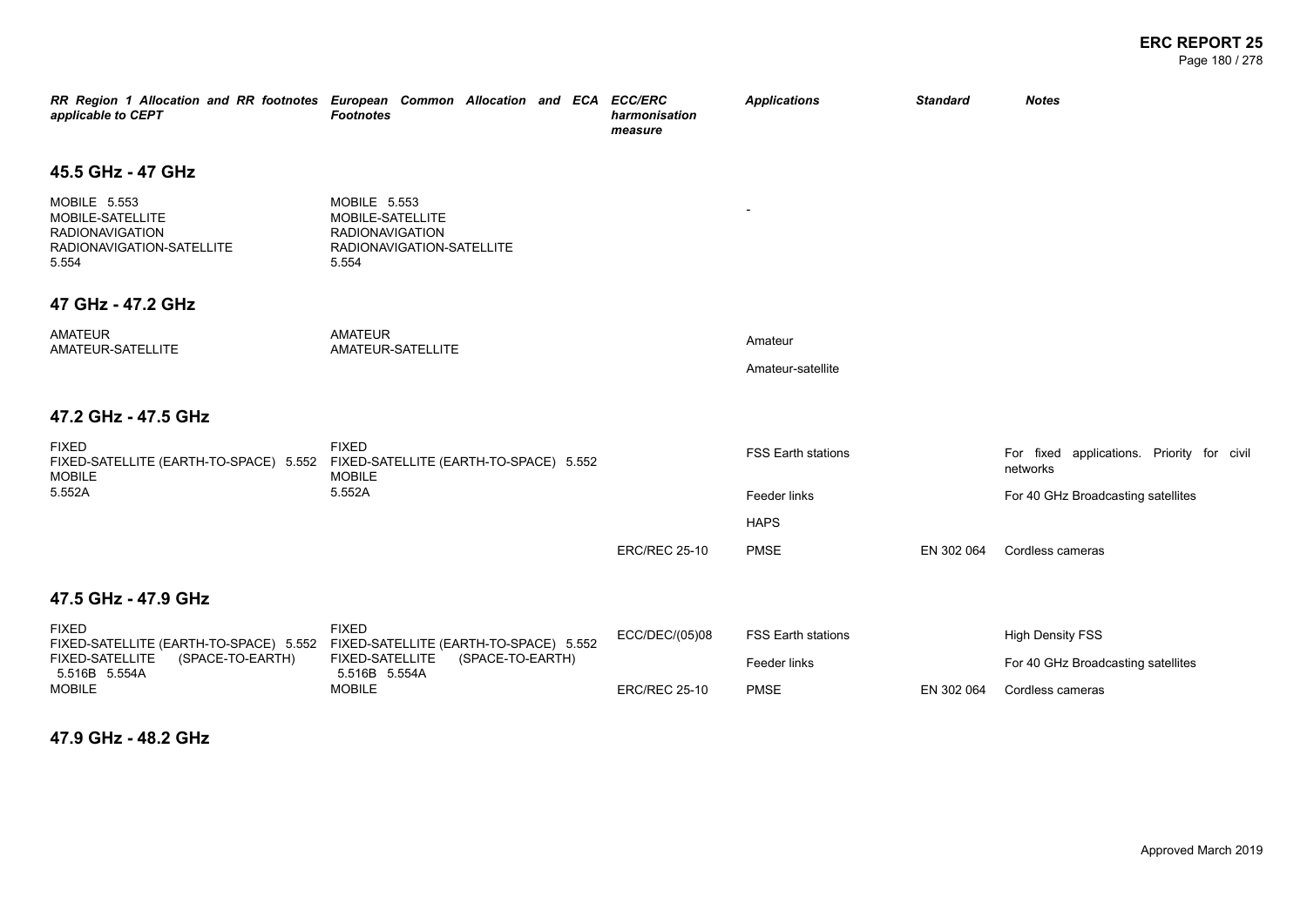# **ERC REPORT 25**

Page 181 / 278

| applicable to CEPT                                                                                                                                                                   | RR Region 1 Allocation and RR footnotes European Common Allocation and ECA<br><b>Footnotes</b>                 | <b>ECC/ERC</b><br>harmonisation<br>measure | <b>Applications</b>       | <b>Standard</b> | <b>Notes</b>                                                  |
|--------------------------------------------------------------------------------------------------------------------------------------------------------------------------------------|----------------------------------------------------------------------------------------------------------------|--------------------------------------------|---------------------------|-----------------|---------------------------------------------------------------|
| <b>FIXED</b><br><b>MOBILE</b>                                                                                                                                                        | <b>FIXED</b><br>FIXED-SATELLITE (EARTH-TO-SPACE) 5.552 FIXED-SATELLITE (EARTH-TO-SPACE) 5.552<br><b>MOBILE</b> |                                            | <b>FSS Earth stations</b> |                 | For fixed applications. Priority for civil<br>networks        |
| 5.552A                                                                                                                                                                               | 5.552A                                                                                                         |                                            | Feeder links              |                 | For 40 GHz Broadcasting satellites                            |
|                                                                                                                                                                                      |                                                                                                                |                                            | <b>HAPS</b>               |                 |                                                               |
|                                                                                                                                                                                      |                                                                                                                | <b>ERC/REC 25-10</b>                       | <b>PMSE</b>               | EN 302 064      | Cordless cameras                                              |
| 48.2 GHz - 48.54 GHz                                                                                                                                                                 |                                                                                                                |                                            |                           |                 |                                                               |
| <b>FIXED</b><br>FIXED-SATELLITE (EARTH-TO-SPACE) 5.552 FIXED-SATELLITE (EARTH-TO-SPACE) 5.552<br>(SPACE-TO-EARTH)<br><b>FIXED-SATELLITE</b><br>5.516B 5.554A 5.555B<br><b>MOBILE</b> | <b>FIXED</b>                                                                                                   | ECC/DEC/(05)08                             | <b>FSS Earth stations</b> |                 | <b>High Density FSS</b>                                       |
|                                                                                                                                                                                      | FIXED-SATELLITE<br>(SPACE-TO-EARTH)<br>5.516B 5.554A 5.555B<br><b>MOBILE</b>                                   |                                            | Feeder links              |                 | For 40 GHz Broadcasting satellites                            |
|                                                                                                                                                                                      |                                                                                                                | <b>ERC/REC 12-11</b>                       | Fixed                     | EN 302 217      | Within the band 48.5-50.2 GHz and 50.9-52.6<br>GHz            |
|                                                                                                                                                                                      |                                                                                                                | <b>ERC/REC 25-10</b>                       | <b>PMSE</b>               | EN 302 064      | Cordless cameras                                              |
| 48.54 GHz - 49.44 GHz                                                                                                                                                                |                                                                                                                |                                            |                           |                 |                                                               |
| <b>FIXED</b><br><b>MOBILE</b>                                                                                                                                                        | <b>FIXED</b><br>FIXED-SATELLITE (EARTH-TO-SPACE) 5.552 FIXED-SATELLITE (EARTH-TO-SPACE) 5.552<br><b>MOBILE</b> |                                            | <b>FSS Earth stations</b> |                 | For fixed applications. Priority for civil<br>networks        |
| 5.149<br>5.340<br>5.555                                                                                                                                                              | <b>RADIO ASTRONOMY</b><br>ECA17A<br>5.149<br>5.340                                                             |                                            | Feeder links              |                 | 48.5-49.2 GHz for 40 GHz Broadcasting<br>satellites           |
|                                                                                                                                                                                      | 5.555                                                                                                          | <b>ERC/REC 12-11</b>                       | Fixed                     | EN 302 217      | Within the band 48.5-50.2 GHz and 50.9-52.6<br>GHz            |
|                                                                                                                                                                                      |                                                                                                                | <b>ERC/REC 25-10</b>                       | <b>PMSE</b>               | EN 302 064      | Cordless cameras                                              |
|                                                                                                                                                                                      |                                                                                                                |                                            | Radio astronomy           |                 | Spectral line observations (e.g. carbon<br>monosulphide line) |

**49.44 GHz - 50.2 GHz**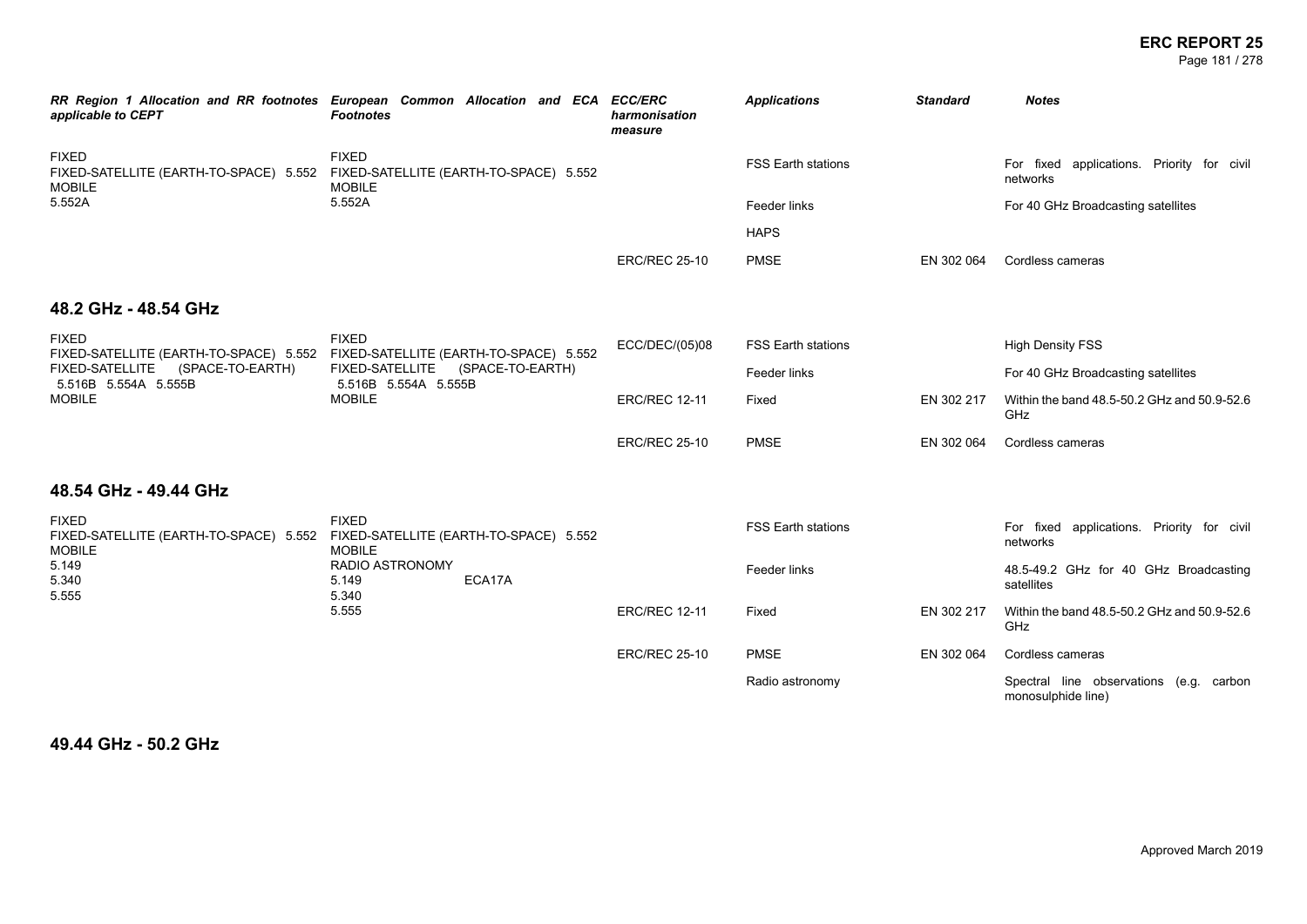#### **ERC REPORT 25** Page 182 / 278

| applicable to CEPT                                                           | RR Region 1 Allocation and RR footnotes European Common Allocation and ECA ECC/ERC<br><b>Footnotes</b> | harmonisation<br>measure | <b>Applications</b>         | <b>Standard</b> | <b>Notes</b>                                                                                                               |
|------------------------------------------------------------------------------|--------------------------------------------------------------------------------------------------------|--------------------------|-----------------------------|-----------------|----------------------------------------------------------------------------------------------------------------------------|
| <b>FIXED</b><br>FIXED-SATELLITE (EARTH-TO-SPACE) 5.552 FIXED-SATELLITE       | <b>FIXED</b><br>(EARTH-TO-SPACE)                                                                       | ECC/DEC/(05)08           | <b>FSS Earth stations</b>   |                 | <b>High Density FSS</b>                                                                                                    |
| 5.338A<br><b>FIXED-SATELLITE</b><br>(SPACE-TO-EARTH)<br>5.516B 5.554A 5.555B | 5.338A 5.552<br><b>FIXED-SATELLITE</b><br>(SPACE-TO-EARTH)<br>5.516B 5.554A 5.555B                     | <b>ERC/REC 12-11</b>     | Fixed                       | EN 302 217      | Within the band 48.5-50.2 GHz and 50.9-52.6<br><b>GHz</b>                                                                  |
| <b>MOBILE</b>                                                                | <b>MOBILE</b><br>ECA17A                                                                                | <b>ERC/REC 25-10</b>     | <b>PMSE</b>                 | EN 302 064      | Cordless cameras                                                                                                           |
| 50.2 GHz - 50.4 GHz                                                          |                                                                                                        |                          |                             |                 |                                                                                                                            |
| EARTH EXPLORATION-SATELLITE (PASSIVE)<br>SPACE RESEARCH (PASSIVE)<br>5.340   | EARTH EXPLORATION-SATELLITE (PASSIVE)<br>SPACE RESEARCH (PASSIVE)<br>5.340                             |                          | Passive sensors (satellite) |                 | Atmospheric<br>temperature<br>sounding.<br>Terrestrial passive radiometers. Reference<br>window for the 52.6-59.3 GHz band |
|                                                                              |                                                                                                        |                          | Radio astronomy             |                 | Continuum and spectral line observations                                                                                   |
| 50.4 GHz - 51.4 GHz                                                          |                                                                                                        |                          |                             |                 |                                                                                                                            |
| <b>FIXED</b><br>FIXED-SATELLITE<br>(EARTH-TO-SPACE)<br>5.338A                | <b>FIXED</b><br><b>FIXED-SATELLITE</b><br>(EARTH-TO-SPACE)<br>5.338A                                   |                          |                             |                 | Future satellite and terrestrial applications.<br>Shared civil and non civil allocation                                    |
| <b>MOBILE</b><br>Mobile-Satellite (Earth-to-space)                           | Mobile-Satellite (Earth-to-space)                                                                      | <b>ERC/REC 12-11</b>     | Fixed                       | EN 302 217      | Within the band 48.5-50.2 GHz and 50.9-52.6<br><b>GHz</b>                                                                  |
| 51.4 GHz - 52.6 GHz                                                          |                                                                                                        |                          |                             |                 |                                                                                                                            |
| <b>FIXED 5.338A</b><br><b>MOBILE</b><br>5.547                                | <b>FIXED 5.338A</b><br><b>MOBILE</b><br><b>RADIO ASTRONOMY</b>                                         | <b>ERC/REC 12-11</b>     | Fixed                       | EN 302 217      | Within the band 48.5-50.2 GHz and 50.9-52.6<br>GHz                                                                         |
| 5.556                                                                        | 5.547<br>5.556                                                                                         |                          | Radio astronomy             |                 | Continuum and spectral line observations                                                                                   |
| 52.6 GHz - 54.25 GHz                                                         |                                                                                                        |                          |                             |                 |                                                                                                                            |
| EARTH EXPLORATION-SATELLITE (PASSIVE)<br>SPACE RESEARCH (PASSIVE)<br>5.340   | EARTH EXPLORATION-SATELLITE (PASSIVE)<br>SPACE RESEARCH (PASSIVE)<br>5.340                             |                          | Passive sensors (satellite) |                 | Atmospheric<br>temperature<br>sounding.<br>Terrestrial passive radiometers                                                 |
| 5.556                                                                        | 5.556                                                                                                  |                          | Radio astronomy             |                 | Continuum and spectral line observations                                                                                   |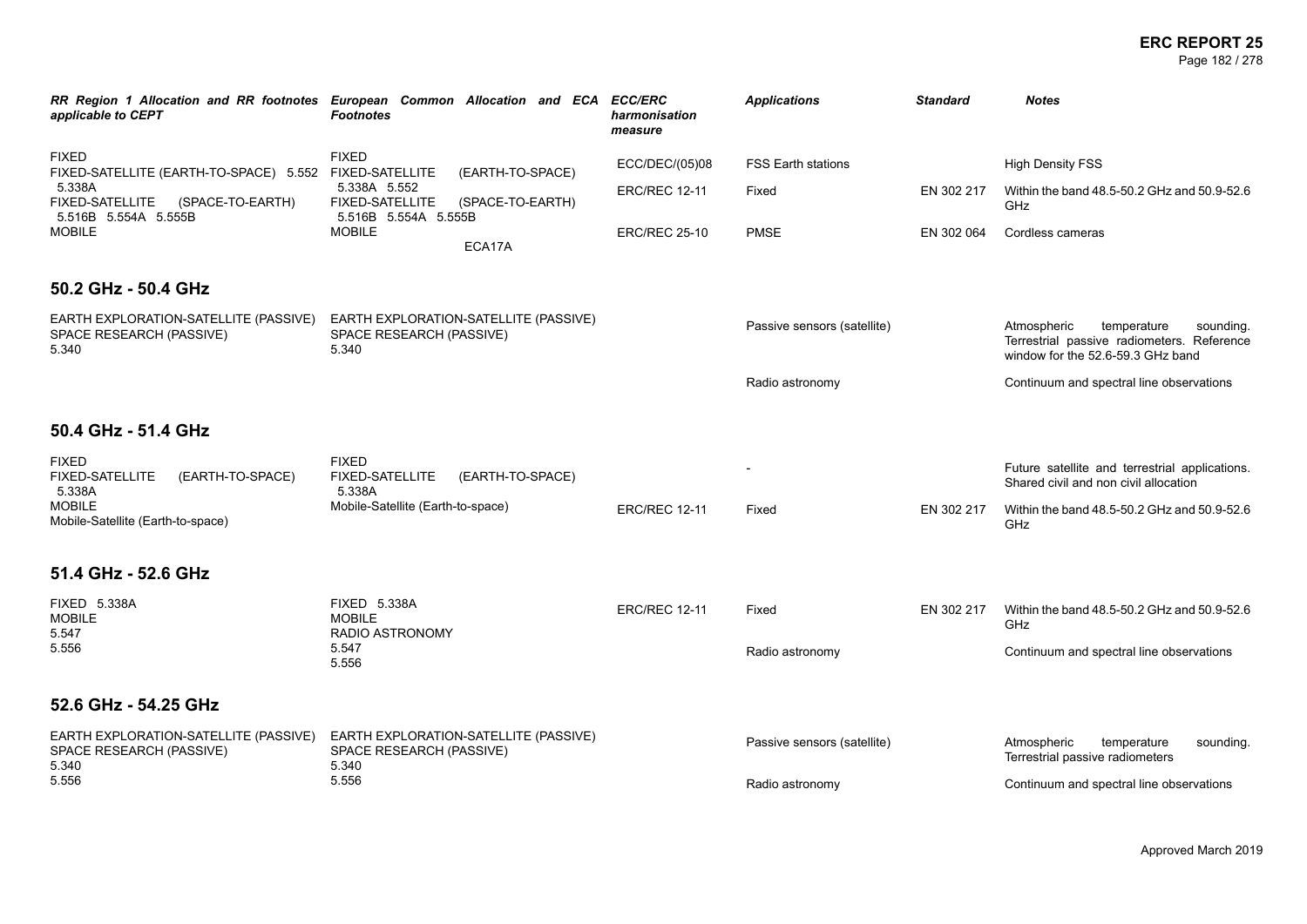#### **ERC REPORT 25** Page 183 / 278

| applicable to CEPT                                                                                                                                   | RR Region 1 Allocation and RR footnotes European Common Allocation and ECA ECC/ERC<br><b>Footnotes</b>                                      | harmonisation<br>measure               | <b>Applications</b>                   | <b>Standard</b>          | <b>Notes</b>                                                               |
|------------------------------------------------------------------------------------------------------------------------------------------------------|---------------------------------------------------------------------------------------------------------------------------------------------|----------------------------------------|---------------------------------------|--------------------------|----------------------------------------------------------------------------|
| 54.25 GHz - 55.78 GHz                                                                                                                                |                                                                                                                                             |                                        |                                       |                          |                                                                            |
| EARTH EXPLORATION-SATELLITE (PASSIVE)<br>INTER-SATELLITE 5.556A<br>SPACE RESEARCH (PASSIVE)<br>5.556B                                                | EARTH EXPLORATION-SATELLITE (PASSIVE)<br>SPACE RESEARCH (PASSIVE)                                                                           |                                        | Passive sensors (satellite)           |                          | Atmospheric<br>temperature<br>sounding.<br>Terrestrial passive radiometers |
| 55.78 GHz - 56.9 GHz                                                                                                                                 |                                                                                                                                             |                                        |                                       |                          |                                                                            |
| EARTH EXPLORATION-SATELLITE (PASSIVE)<br><b>FIXED 5.557A</b><br>INTER-SATELLITE 5.556A<br>MOBILE 5.558<br>SPACE RESEARCH (PASSIVE)<br>5.547<br>5.557 | EARTH EXPLORATION-SATELLITE (PASSIVE)<br><b>FIXED 5.557A</b><br>INTER-SATELLITE 5.556A<br>SPACE RESEARCH (PASSIVE)<br>5.547<br>5.558        | <b>ERC/REC 12-12</b>                   | Fixed<br>Passive sensors (satellite)  | EN 302 217               | High density fixed links<br>Atmospheric temperature sounding               |
| 56.9 GHz - 57 GHz                                                                                                                                    |                                                                                                                                             |                                        |                                       |                          |                                                                            |
| EARTH EXPLORATION-SATELLITE (PASSIVE)<br><b>FIXED</b><br>INTER-SATELLITE 5.558A<br><b>MOBILE 5.558</b><br>SPACE RESEARCH (PASSIVE)<br>5.547<br>5.557 | EARTH EXPLORATION-SATELLITE (PASSIVE)<br><b>FIXED</b><br>INTER-SATELLITE 5.558A<br><b>MOBILE 5.558</b><br>SPACE RESEARCH (PASSIVE)<br>5.547 | <b>ERC/REC 12-12</b>                   | Fixed<br>Passive sensors (satellite)  | EN 302 217               | High density fixed links<br>Atmospheric temperature sounding               |
| 57 GHz - 58.2 GHz                                                                                                                                    |                                                                                                                                             |                                        |                                       |                          |                                                                            |
| EARTH EXPLORATION-SATELLITE (PASSIVE)<br><b>FIXED</b><br>INTER-SATELLITE 5.556A                                                                      | EARTH EXPLORATION-SATELLITE (PASSIVE)<br><b>FIXED</b><br>INTER-SATELLITE 5.556A                                                             | ECC/REC/(09)01                         | Fixed                                 | EN 302 217               | Un-coordinated deployment. High density<br>fixed links                     |
| MOBILE 5.558<br>SPACE RESEARCH (PASSIVE)                                                                                                             | <b>MOBILE 5.558</b><br>SPACE RESEARCH (PASSIVE)                                                                                             | <b>ERC/REC 70-03</b>                   | Non-specific SRDs                     | EN 305 550               | Within the band 57-64 GHz                                                  |
| 5.547<br>5.557                                                                                                                                       | 5.547                                                                                                                                       |                                        | Passive sensors (satellite)           |                          | Atmospheric temperature sounding                                           |
|                                                                                                                                                      |                                                                                                                                             | ECC/DEC/(11)02<br><b>ERC/REC 70-03</b> | Radiodetermination<br>applications    | EN 302 372<br>EN 302 729 | Within the band 57-64 GHz for TLPR and LPR<br>applications                 |
|                                                                                                                                                      |                                                                                                                                             | <b>ERC/REC 70-03</b>                   | Wideband data transmission<br>systems | EN 302 567               |                                                                            |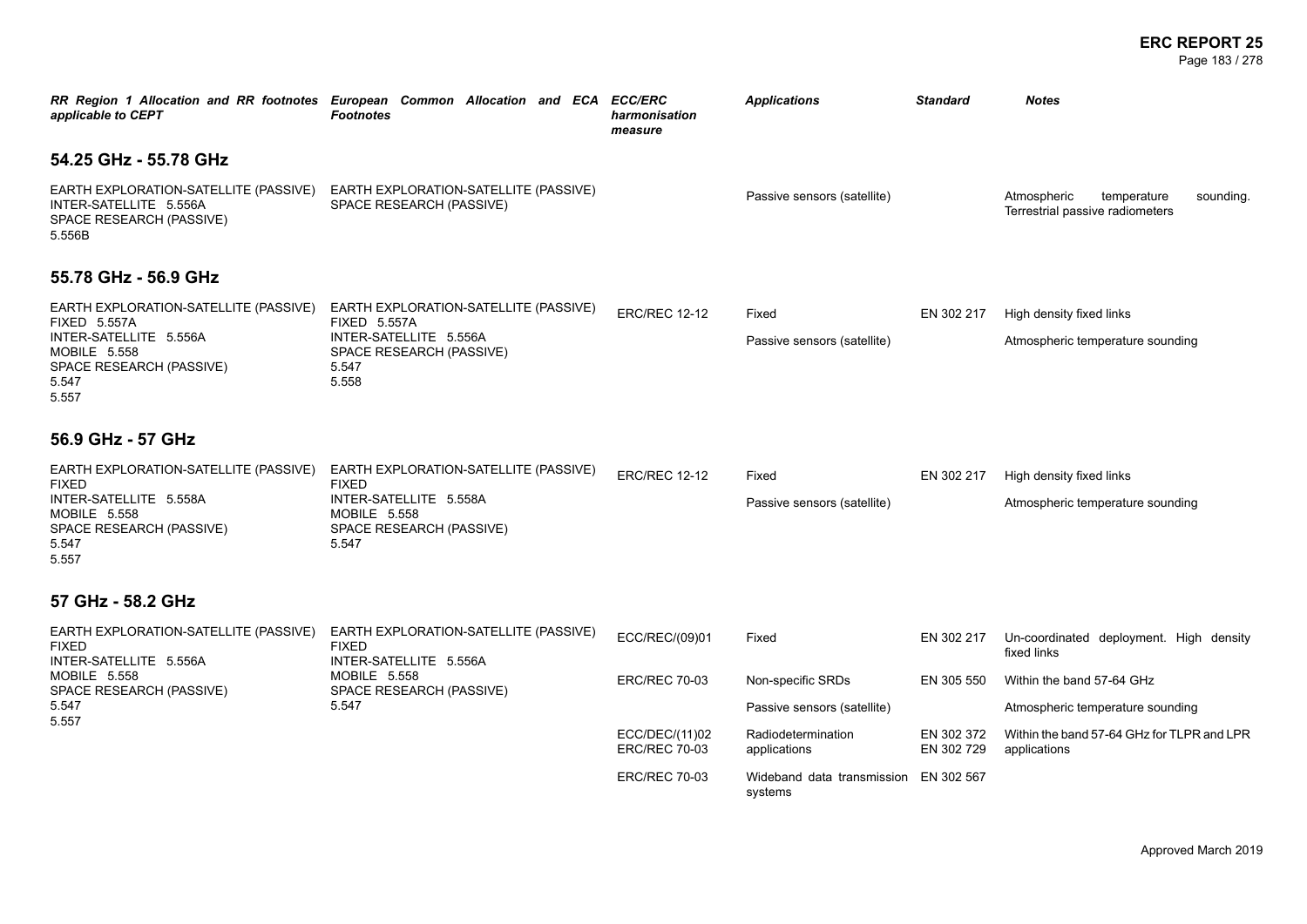#### **ERC REPORT 25** Page 184 / 278

| RR Region 1 Allocation and RR footnotes European Common Allocation and ECA<br>applicable to CEPT                                                                                                                                                                       | <b>Footnotes</b> |                             |                   | <b>ECC/ERC</b><br>harmonisation<br>measure                                 | <b>Applications</b>                   | <b>Standard</b>          | <b>Notes</b>                                               |
|------------------------------------------------------------------------------------------------------------------------------------------------------------------------------------------------------------------------------------------------------------------------|------------------|-----------------------------|-------------------|----------------------------------------------------------------------------|---------------------------------------|--------------------------|------------------------------------------------------------|
| 58.2 GHz - 59 GHz                                                                                                                                                                                                                                                      |                  |                             |                   |                                                                            |                                       |                          |                                                            |
| EARTH EXPLORATION-SATELLITE (PASSIVE)<br>EARTH EXPLORATION-SATELLITE (PASSIVE)<br><b>FIXED</b><br><b>FIXED</b><br><b>MOBILE</b><br><b>RADIO ASTRONOMY</b><br>SPACE RESEARCH (PASSIVE)<br>SPACE RESEARCH (PASSIVE)<br>5.547<br>5.547<br>ECA6<br>5.556<br>ECA19<br>5.556 | ECC/REC/(09)01   | Fixed                       | EN 302 217        | Un-coordinated deployment. High density<br>fixed links                     |                                       |                          |                                                            |
|                                                                                                                                                                                                                                                                        |                  | <b>ERC/REC 70-03</b>        | Non-specific SRDs | EN 305 550                                                                 | Within the band 57-64 GHz             |                          |                                                            |
|                                                                                                                                                                                                                                                                        |                  | Passive sensors (satellite) |                   | temperature<br>sounding.<br>Atmospheric<br>Terrestrial passive radiometers |                                       |                          |                                                            |
|                                                                                                                                                                                                                                                                        |                  |                             |                   |                                                                            | Radio astronomy                       |                          | Continuum and spectral line observations                   |
|                                                                                                                                                                                                                                                                        |                  |                             |                   | ECC/DEC/(11)02<br><b>ERC/REC 70-03</b>                                     | Radiodetermination<br>applications    | EN 302 372<br>EN 302 729 | Within the band 57-64 GHz for TLPR and LPR<br>applications |
|                                                                                                                                                                                                                                                                        |                  |                             |                   | <b>ERC/REC 70-03</b>                                                       | Wideband data transmission<br>systems | EN 302 567               |                                                            |
| 59 GHz - 59.3 GHz                                                                                                                                                                                                                                                      |                  |                             |                   |                                                                            |                                       |                          |                                                            |

| EARTH EXPLORATION-SATELLITE (PASSIVE)<br><b>FIXED</b> | EARTH EXPLORATION-SATELLITE (PASSIVE)<br><b>FIXED</b> | ECC/REC/(09)01                         | Fixed                                 | EN 302 217               | High density fixed links                                                   |
|-------------------------------------------------------|-------------------------------------------------------|----------------------------------------|---------------------------------------|--------------------------|----------------------------------------------------------------------------|
| INTER-SATELLITE 5.556A<br>MOBILE 5.558                | INTER-SATELLITE 5.556A<br>MOBILE 5.558                | <b>ERC/REC 70-03</b>                   | Non-specific SRDs                     | EN 305 550               | Within the band 57-64 GHz                                                  |
| RADIOLOCATION 5.559<br>SPACE RESEARCH (PASSIVE)       | RADIOLOCATION 5.559<br>SPACE RESEARCH (PASSIVE)       |                                        | Passive sensors (satellite)           |                          | sounding.<br>Atmospheric<br>temperature<br>Terrestrial passive radiometers |
|                                                       |                                                       | ECC/DEC/(11)02<br><b>ERC/REC 70-03</b> | Radiodetermination<br>applications    | EN 302 372<br>EN 302 729 | Within the band 57-64 GHz for TLPR and LPR<br>applications                 |
|                                                       |                                                       | <b>ERC/REC 70-03</b>                   | Wideband data transmission<br>systems | EN 302 567               |                                                                            |

**59.3 GHz - 64 GHz**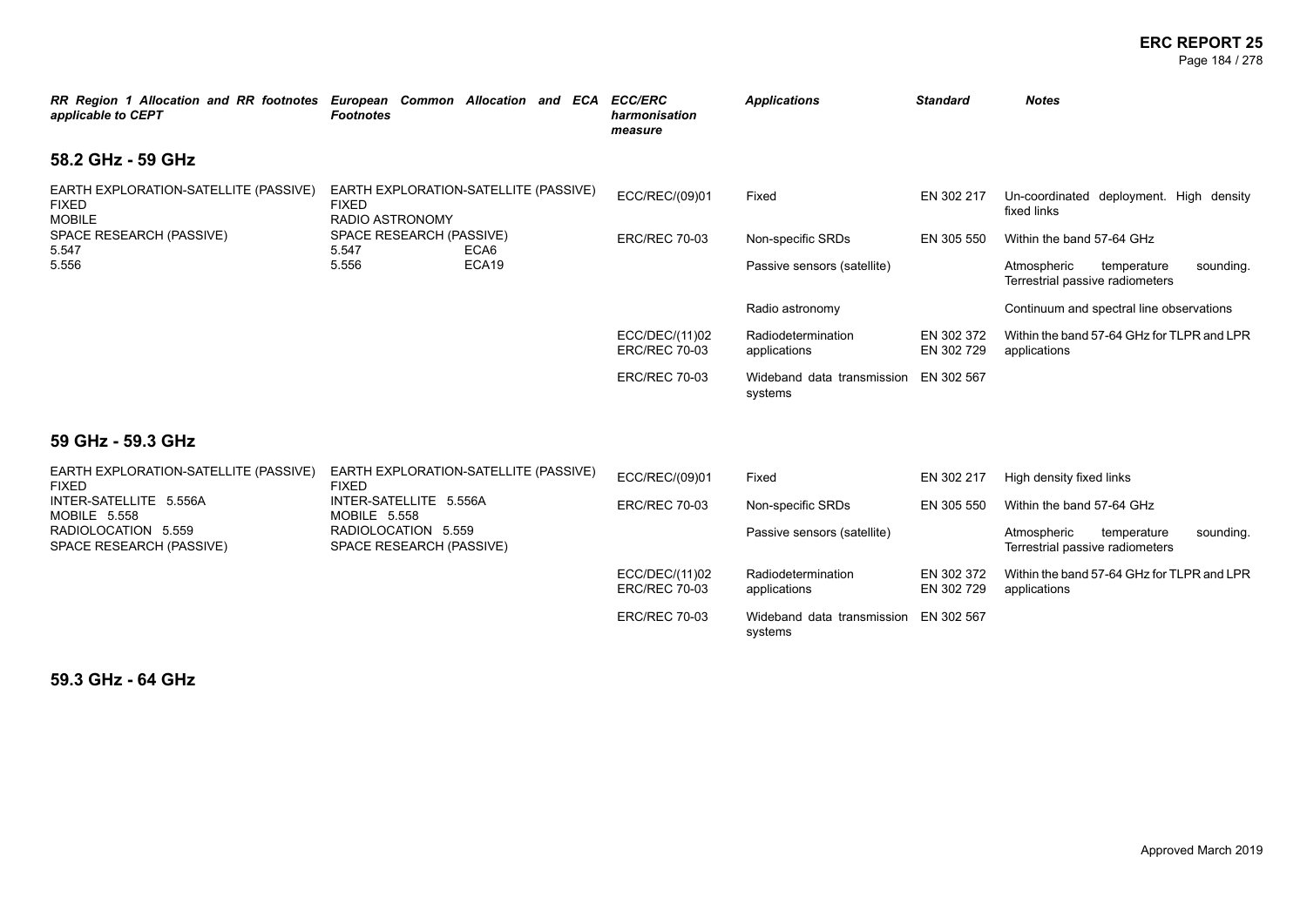#### **ERC REPORT 25** Page 185 / 278

| RR Region 1 Allocation and RR footnotes<br>applicable to CEPT                   | European Common Allocation and ECA ECC/ERC<br><b>Footnotes</b> |  | harmonisation<br>measure               | <b>Applications</b>                   | <b>Standard</b>          | <b>Notes</b>                                               |
|---------------------------------------------------------------------------------|----------------------------------------------------------------|--|----------------------------------------|---------------------------------------|--------------------------|------------------------------------------------------------|
| <b>FIXED</b><br>INTER-SATELLITE<br>MOBILE 5.558<br>RADIOLOCATION 5.559<br>5.138 | <b>FIXED</b><br><b>INTER-SATELLITE</b>                         |  | ECC/REC/(09)01                         | Fixed                                 | EN 302 217               | High density fixed links                                   |
|                                                                                 | MOBILE 5.558<br>RADIOLOCATION 5.559                            |  |                                        | <b>ISM</b>                            |                          | Within the band 61.0-61.5 GHz                              |
|                                                                                 | 5.138                                                          |  | ECC/DEC/(09)01<br><b>ERC/REC 70-03</b> | <b>ITS</b>                            | EN 302 686               | Within the band 63.72 - 65.88 GHz                          |
|                                                                                 |                                                                |  | <b>ERC/REC 70-03</b>                   | Non-specific SRDs                     | EN 305 550               | Within the band 57-64 GHz                                  |
|                                                                                 |                                                                |  | ECC/DEC/(11)02<br><b>ERC/REC 70-03</b> | Radiodetermination<br>applications    | EN 302 372<br>EN 302 729 | Within the band 57-64 GHz for TLPR and LPR<br>applications |
|                                                                                 |                                                                |  | <b>ERC/REC 70-03</b>                   | Wideband data transmission<br>systems | EN 302 567               |                                                            |

# **64 GHz - 65 GHz**

| <b>FIXED</b><br>INTER-SATELLITE<br>MOBILE EXCEPT AERONAUTICAL MOBILE<br>5.547<br>5.556 | <b>FIXED</b><br>INTER-SATELLITE<br>MOBILE EXCEPT AERONAUTICAL MOBILE<br>5.547<br>5.556 | ECC/REC/(05)02<br>ECC/DEC/(09)01 | Fixed<br><b>ITS</b><br>Radio astronomy | EN 302 217<br>EN 302 686 | High density fixed links<br>Within the band 63.72 - 65.88 GHz<br>Continuum and spectral line observations |
|----------------------------------------------------------------------------------------|----------------------------------------------------------------------------------------|----------------------------------|----------------------------------------|--------------------------|-----------------------------------------------------------------------------------------------------------|
|                                                                                        |                                                                                        | <b>ERC/REC 70-03</b>             | Wideband data transmission<br>systems  | EN 302 567               |                                                                                                           |
| 65 GHz - 66 GHz                                                                        |                                                                                        |                                  |                                        |                          |                                                                                                           |
| EARTH EXPLORATION-SATELLITE<br>FIXED<br>INTER-SATELLITE                                | EARTH EXPLORATION-SATELLITE<br><b>FIXED</b><br>INTER-SATELLITE                         | ECC/REC/(05)02<br>ECC/DEC/(09)01 | Fixed<br><b>ITS</b>                    | EN 302 217<br>EN 302 686 | High density fixed links<br>Within the band 63.72 - 65.88 GHz                                             |

| INTER-SATELLITE<br>MOBILE EXCEPT AERONAUTICAL MOBILE | INTER-SATELLITE<br>MOBILE EXCEPT AERONAUTICAL MOBILE | ECC/DEC/(09)01       | <b>ITS</b>                                       | EN 302 686 | Within the band 63.72 - 65.88 GHz                                        |
|------------------------------------------------------|------------------------------------------------------|----------------------|--------------------------------------------------|------------|--------------------------------------------------------------------------|
| SPACE RESEARCH<br>5.547                              | SPACE RESEARCH<br>5.547                              |                      | Land mobile                                      |            | Broadband mobile systems for connection to<br>IBCN paired with 62-63 GHz |
|                                                      |                                                      | <b>ERC/REC 70-03</b> | Wideband data transmission EN 302 567<br>systems |            |                                                                          |

**66 GHz - 71 GHz**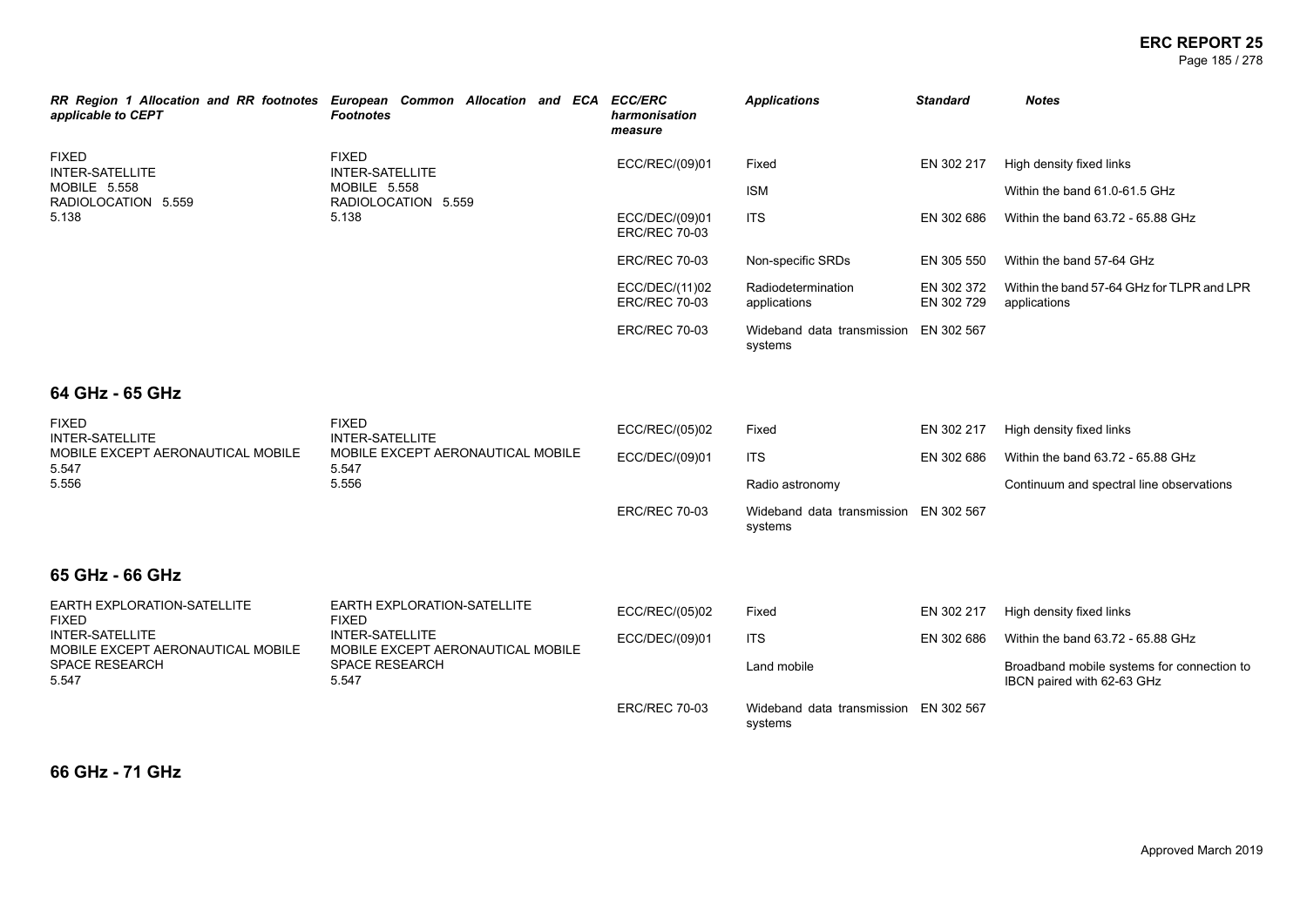| applicable to CEPT                                                                                                               | RR Region 1 Allocation and RR footnotes European Common Allocation and ECA ECC/ERC<br><b>Footnotes</b>                           | harmonisation<br>measure               | <b>Applications</b>                | <b>Standard</b>          | <b>Notes</b>                                               |
|----------------------------------------------------------------------------------------------------------------------------------|----------------------------------------------------------------------------------------------------------------------------------|----------------------------------------|------------------------------------|--------------------------|------------------------------------------------------------|
| <b>INTER-SATELLITE</b><br>MOBILE 5.553 5.558<br>MOBILE-SATELLITE<br><b>RADIONAVIGATION</b><br>RADIONAVIGATION-SATELLITE<br>5.554 | <b>INTER-SATELLITE</b><br>MOBILE 5.553 5.558<br>MOBILE-SATELLITE<br><b>RADIONAVIGATION</b><br>RADIONAVIGATION-SATELLITE<br>5.554 |                                        |                                    |                          | Future civil systems                                       |
| 71 GHz - 74 GHz                                                                                                                  |                                                                                                                                  |                                        |                                    |                          |                                                            |
| <b>FIXED</b><br>FIXED-SATELLITE (SPACE-TO-EARTH)<br><b>MOBILE</b><br>MOBILE-SATELLITE (SPACE-TO-EARTH)                           | <b>FIXED</b><br>FIXED-SATELLITE (SPACE-TO-EARTH)<br><b>MOBILE</b><br>MOBILE-SATELLITE (SPACE-TO-EARTH)                           | ECC/REC/(05)07                         | Fixed                              | EN 302 217               |                                                            |
| 74 GHz - 75.5 GHz                                                                                                                |                                                                                                                                  |                                        |                                    |                          |                                                            |
| <b>BROADCASTING</b><br><b>BROADCASTING-SATELLITE</b><br>FIXED                                                                    | <b>BROADCASTING</b><br>BROADCASTING-SATELLITE<br><b>FIXED</b>                                                                    | ECC/REC/(05)07<br>ECC/DEC/(11)02       | Fixed<br>Radiodetermination        | EN 302 217<br>EN 302 372 | Within the band 75-85 GHz for TLPR and LPR                 |
| FIXED-SATELLITE (SPACE-TO-EARTH)<br>MOBILE                                                                                       | FIXED-SATELLITE (SPACE-TO-EARTH)<br><b>MOBILE</b>                                                                                | <b>ERC/REC 70-03</b>                   | applications                       | EN 302 729               | applications                                               |
| Space Research (space-to-Earth)<br>5.561                                                                                         | Space Research (space-to-Earth)<br>5.561                                                                                         |                                        | Space research                     |                          | VLBI measurements within the band 74-84<br>GHz             |
| 75.5 GHz - 76 GHz                                                                                                                |                                                                                                                                  |                                        |                                    |                          |                                                            |
| <b>BROADCASTING</b><br><b>BROADCASTING-SATELLITE</b>                                                                             | <b>BROADCASTING</b><br>BROADCASTING-SATELLITE                                                                                    |                                        | Amateur                            |                          | Within the band 75.5-81.5 GHz                              |
| <b>FIXED</b><br>FIXED-SATELLITE (SPACE-TO-EARTH)                                                                                 | <b>FIXED</b><br>FIXED-SATELLITE (SPACE-TO-EARTH)                                                                                 |                                        | Amateur-satellite                  |                          | Within the band 75.5-81.5 GHz                              |
| <b>MOBILE</b><br>Space Research (space-to-Earth)                                                                                 | Amateur<br>Amateur-Satellite                                                                                                     | ECC/REC/(05)07                         | Fixed                              | EN 302 217               |                                                            |
| 5.561                                                                                                                            | ECA35<br>5.561                                                                                                                   | ECC/DEC/(11)02<br><b>ERC/REC 70-03</b> | Radiodetermination<br>applications | EN 302 372<br>EN 302 729 | Within the band 75-85 GHz for TLPR and LPR<br>applications |
|                                                                                                                                  |                                                                                                                                  |                                        | Space research                     |                          | <b>VLBI</b>                                                |

**76 GHz - 77.5 GHz**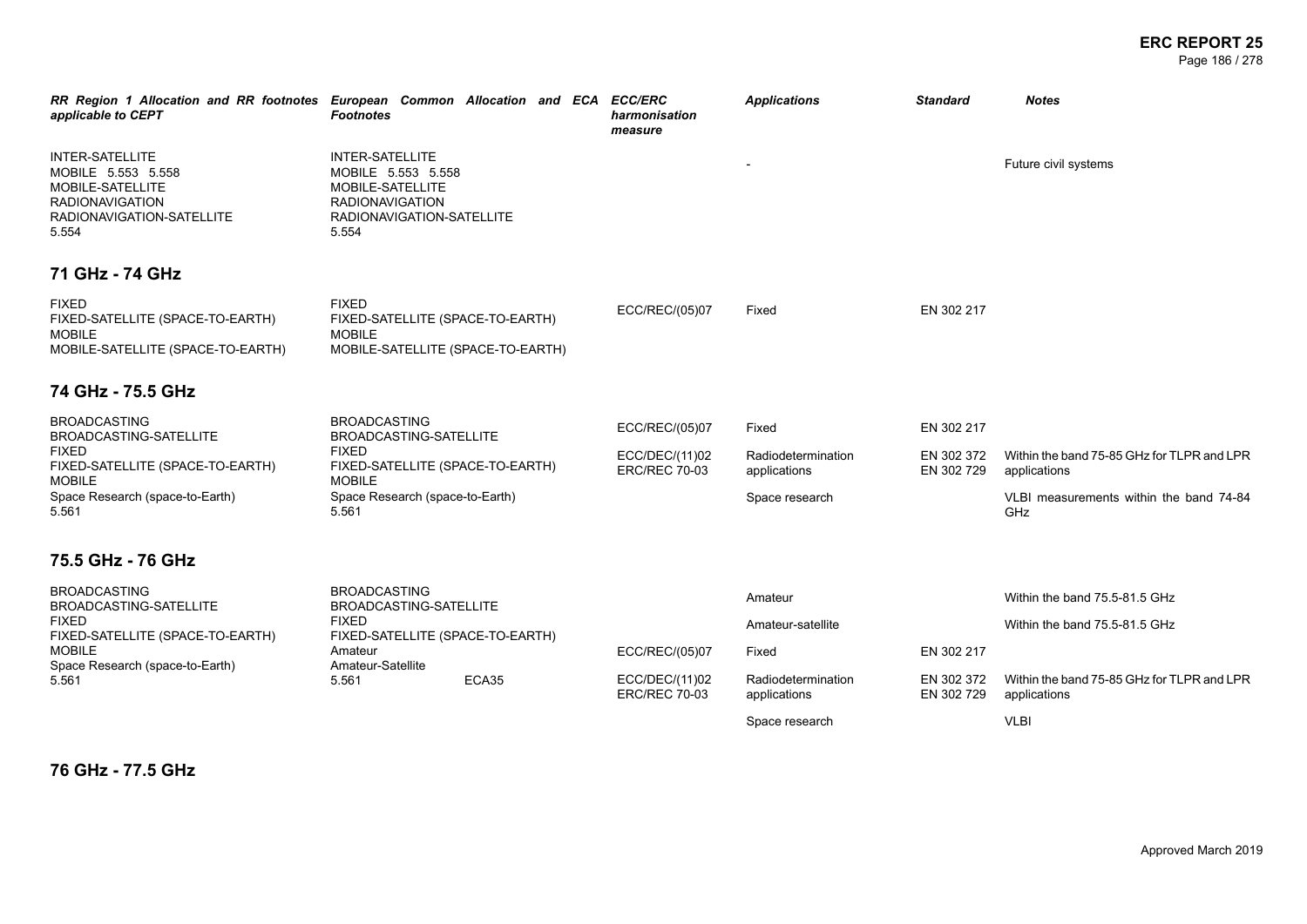#### **ERC REPORT 25** Page 187 / 278

| RR Region 1 Allocation and RR footnotes European Common Allocation and ECA<br>applicable to CEPT | <b>Footnotes</b>                               |                                                      |                                        | <b>ECC/ERC</b><br>harmonisation<br>measure | <b>Applications</b>      | <b>Standard</b>                                              | <b>Notes</b>                                                                                                                                               |
|--------------------------------------------------------------------------------------------------|------------------------------------------------|------------------------------------------------------|----------------------------------------|--------------------------------------------|--------------------------|--------------------------------------------------------------|------------------------------------------------------------------------------------------------------------------------------------------------------------|
| RADIO ASTRONOMY<br><b>RADIOLOCATION</b>                                                          | <b>RADIO ASTRONOMY</b><br><b>RADIOLOCATION</b> |                                                      |                                        |                                            | Amateur                  |                                                              | Within the band 75.5-81.5 GHz                                                                                                                              |
| Amateur<br>Amateur-Satellite                                                                     | Amateur                                        | Amateur-Satellite<br>Space Research (space-to-Earth) |                                        | Amateur-satellite                          |                          | Within the band 75.5-81.5 GHz                                |                                                                                                                                                            |
| Space Research (space-to-Earth)<br>5.149<br>5.149                                                |                                                |                                                      |                                        |                                            | Radio astronomy          |                                                              | Continuum and spectral line observations                                                                                                                   |
|                                                                                                  |                                                |                                                      | ECC/DEC/(11)02<br><b>ERC/REC 70-03</b> | Radiodetermination<br>applications         | EN 302 372<br>EN 302 729 | Within the band 75-85 GHz for TLPR and LPR<br>applications   |                                                                                                                                                            |
|                                                                                                  |                                                |                                                      |                                        |                                            | Radiolocation (civil)    |                                                              |                                                                                                                                                            |
|                                                                                                  |                                                |                                                      | <b>ERC/REC 70-03</b>                   | Railway applications                       | EN 301 091               | Obstruction/vehicle<br>detection<br>at<br>level<br>crossings |                                                                                                                                                            |
|                                                                                                  |                                                |                                                      |                                        | ECC/DEC/(04)03                             | <b>SRR</b>               | EN 302 264                                                   |                                                                                                                                                            |
|                                                                                                  |                                                |                                                      |                                        | ECC/DEC/(16)01<br><b>ERC/REC 70-03</b>     | <b>TTT</b>               | EN 301 091<br>EN 303 360                                     | Within the band 76-77 GHz. Ground based<br>vehicle and infrastructure radars. Within the<br>band 76-77 GHz obstacle detection radars for<br>rotorcraft use |

# **77.5 GHz - 78 GHz**

| <b>AMATEUR</b><br>AMATEUR-SATELLITE               | <b>AMATEUR</b><br>AMATEUR-SATELLITE                     |                                        | Amateur                            |                          | Within the band 75.5-81.5 GHz                              |  |
|---------------------------------------------------|---------------------------------------------------------|----------------------------------------|------------------------------------|--------------------------|------------------------------------------------------------|--|
| RADIOLOCATION 5.559B<br>Radio Astronomy           | RADIOLOCATION 5.559B<br>Space Research (space-to-Earth) |                                        | Amateur-satellite                  |                          | Within the band 75.5-81.5 GHz                              |  |
| Space Research (space-to-Earth)<br>5.149<br>5.149 |                                                         |                                        | Radio astronomy                    |                          | Continuum and spectral line observations                   |  |
|                                                   |                                                         | ECC/DEC/(11)02<br><b>ERC/REC 70-03</b> | Radiodetermination<br>applications | EN 302 372<br>EN 302 729 | Within the band 75-85 GHz for TLPR and LPR<br>applications |  |
|                                                   |                                                         | ECC/DEC/(04)03                         | <b>SRR</b>                         | EN 302 264               |                                                            |  |

**78 GHz - 79 GHz**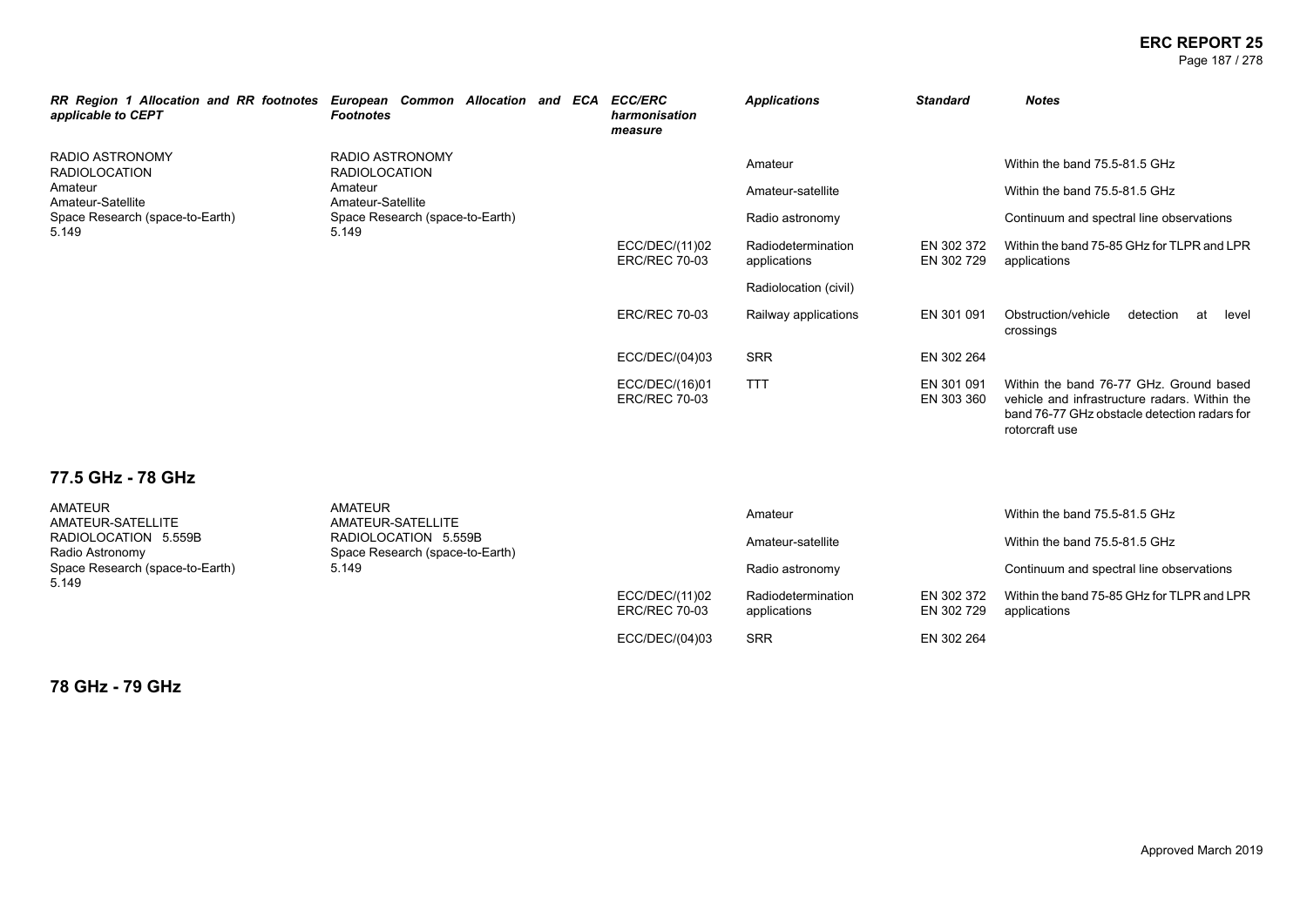#### **ERC REPORT 25** Page 188 / 278

| applicable to CEPT                                      | RR Region 1 Allocation and RR footnotes European Common Allocation and ECA ECC/ERC<br><b>Footnotes</b> | harmonisation<br>measure               | <b>Applications</b>                | <b>Standard</b>          | <b>Notes</b>                                               |
|---------------------------------------------------------|--------------------------------------------------------------------------------------------------------|----------------------------------------|------------------------------------|--------------------------|------------------------------------------------------------|
| <b>RADIOLOCATION</b><br>Amateur                         | <b>RADIOLOCATION</b><br>Amateur                                                                        |                                        | Amateur                            |                          | Within the band 75.5-81.5 GHz                              |
| Amateur-Satellite<br>Radio Astronomy                    | Amateur-Satellite<br>Radio Astronomy<br>Space Research (space-to-Earth)<br>5.149                       |                                        | Amateur-satellite                  |                          | Within the band 75.5-81.5 GHz                              |
| Space Research (space-to-Earth)<br>5.149                |                                                                                                        |                                        | Radio astronomy                    |                          | Continuum and spectral line observations                   |
| 5.560                                                   | 5.560                                                                                                  | ECC/DEC/(11)02<br><b>ERC/REC 70-03</b> | Radiodetermination<br>applications | EN 302 372<br>EN 302 729 | Within the band 75-85 GHz for TLPR and LPR<br>applications |
|                                                         |                                                                                                        |                                        | Radiolocation (civil)              |                          |                                                            |
|                                                         |                                                                                                        | ECC/DEC/(04)03                         | <b>SRR</b>                         | EN 302 264               |                                                            |
| 79 GHz - 81 GHz                                         |                                                                                                        |                                        |                                    |                          |                                                            |
| RADIO ASTRONOMY<br><b>RADIOLOCATION</b>                 | <b>RADIO ASTRONOMY</b><br><b>RADIOLOCATION</b><br>Amateur<br>Amateur-Satellite<br>5.149                |                                        | Amateur                            |                          | Within the band 75.5-81.5 GHz                              |
| Amateur<br>Amateur-Satellite                            |                                                                                                        |                                        | Amateur-satellite                  |                          | Within the band 75.5-81.5 GHz                              |
| Space Research (space-to-Earth)<br>5.149                |                                                                                                        |                                        | Radio astronomy                    |                          | Continuum and spectral line observations                   |
|                                                         |                                                                                                        | ECC/DEC/(11)02<br><b>ERC/REC 70-03</b> | Radiodetermination<br>applications | EN 302 372<br>EN 302 729 | Within the band 75-85 GHz for TLPR and LPR<br>applications |
|                                                         |                                                                                                        |                                        | Radiolocation (civil)              |                          |                                                            |
|                                                         |                                                                                                        | ECC/DEC/(04)03                         | <b>SRR</b>                         | EN 302 264               |                                                            |
| 81 GHz - 84 GHz                                         |                                                                                                        |                                        |                                    |                          |                                                            |
| <b>FIXED 5.338A</b><br>FIXED-SATELLITE (EARTH-TO-SPACE) | FIXED 5.338A<br>FIXED-SATELLITE (EARTH-TO-SPACE)                                                       |                                        | Amateur                            |                          | Within the band 75.5-81.5 GHz                              |
| <b>MOBILE</b><br>MOBILE-SATELLITE (EARTH-TO-SPACE)      | <b>MOBILE</b><br>MOBILE-SATELLITE (EARTH-TO-SPACE)                                                     |                                        | Amateur-satellite                  |                          | Within the band 75.5-81.5 GHz                              |
| RADIO ASTRONOMY<br>Space Research (space-to-Earth)      | <b>RADIO ASTRONOMY</b><br>Space Research (space-to-Earth)<br>5.149                                     | ECC/REC/(05)07                         | Fixed                              | EN 302 217               |                                                            |
| 5.149                                                   |                                                                                                        |                                        | Radio astronomy                    |                          | Continuum and spectral line observations                   |
| 5.561A                                                  | 5.561A                                                                                                 | ECC/DEC/(11)02<br><b>ERC/REC 70-03</b> | Radiodetermination<br>applications | EN 302 372<br>EN 302 729 | Within the band 75-85 GHz for TLPR and LPR<br>applications |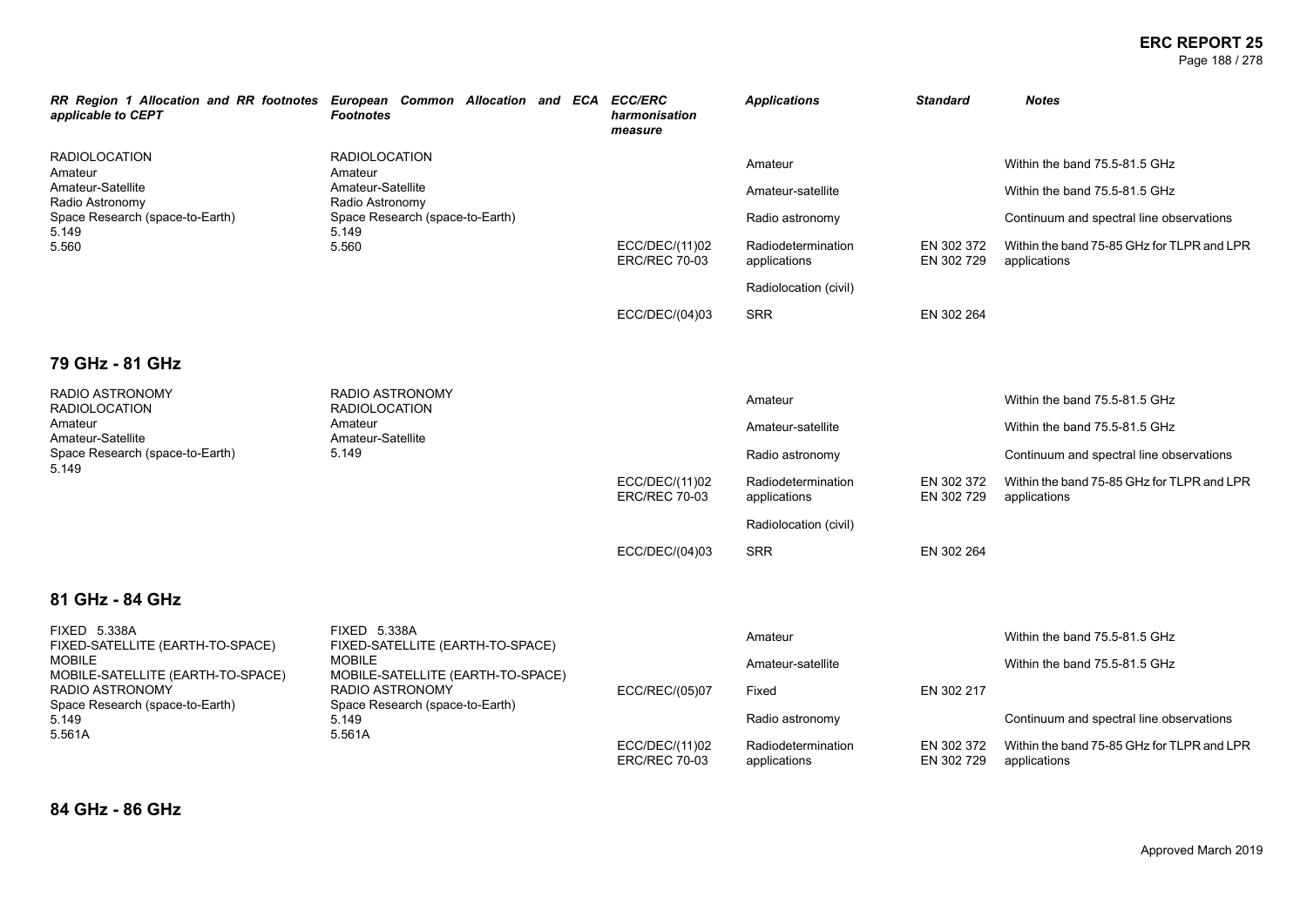#### **ERC REPORT 25** Page 189 / 278

| applicable to CEPT                                                                            | RR Region 1 Allocation and RR footnotes European Common Allocation and ECA ECC/ERC<br><b>Footnotes</b> | harmonisation<br>measure               | <b>Applications</b>                | <b>Standard</b>          | <b>Notes</b>                                                                                                         |
|-----------------------------------------------------------------------------------------------|--------------------------------------------------------------------------------------------------------|----------------------------------------|------------------------------------|--------------------------|----------------------------------------------------------------------------------------------------------------------|
| FIXED 5.338A<br>FIXED-SATELLITE (EARTH-TO-SPACE)<br><b>MOBILE</b>                             | <b>FIXED 5.338A</b><br>FIXED-SATELLITE (EARTH-TO-SPACE)<br><b>MOBILE</b>                               | ECC/REC/(05)07                         | Fixed                              | EN 302 217               |                                                                                                                      |
| RADIO ASTRONOMY<br>5.149                                                                      | <b>RADIO ASTRONOMY</b><br>5.149                                                                        |                                        | Radio astronomy                    |                          | Continuum and spectral line observations                                                                             |
|                                                                                               |                                                                                                        | ECC/DEC/(11)02<br><b>ERC/REC 70-03</b> | Radiodetermination<br>applications | EN 302 372<br>EN 302 729 | Within the band 75-85 GHz for TLPR and LPR<br>applications                                                           |
| 86 GHz - 92 GHz                                                                               |                                                                                                        |                                        |                                    |                          |                                                                                                                      |
| EARTH EXPLORATION-SATELLITE (PASSIVE)<br>RADIO ASTRONOMY<br>SPACE RESEARCH (PASSIVE)<br>5.340 | EARTH EXPLORATION-SATELLITE (PASSIVE)<br>RADIO ASTRONOMY<br>SPACE RESEARCH (PASSIVE)<br>5.340          |                                        | Passive sensors (satellite)        |                          | Measurement of clouds, oil spills, ice, snow,<br>rain, reference window for the temperature<br>sounding near 118 GHz |
|                                                                                               |                                                                                                        |                                        | Radio astronomy                    |                          | Continuum and spectral line observations.<br><b>VLBI</b>                                                             |
| 92 GHz - 94 GHz                                                                               |                                                                                                        |                                        |                                    |                          |                                                                                                                      |
| <b>FIXED 5.338A</b><br><b>MOBILE</b><br>RADIO ASTRONOMY                                       | <b>FIXED 5.338A</b><br><b>MOBILE</b><br>RADIO ASTRONOMY                                                | ECC/REC/(14)01<br>ECC/REC/(18)02       | Fixed                              |                          |                                                                                                                      |
| <b>RADIOLOCATION</b><br>5.149                                                                 | <b>RADIOLOCATION</b><br>5.149                                                                          |                                        | Radio astronomy                    |                          | Continuum and spectral line observations                                                                             |
| 94 GHz - 94.1 GHz                                                                             |                                                                                                        |                                        |                                    |                          |                                                                                                                      |
| EARTH EXPLORATION-SATELLITE (ACTIVE)<br><b>RADIOLOCATION</b>                                  | EARTH EXPLORATION-SATELLITE (ACTIVE)<br><b>RADIOLOCATION</b>                                           |                                        | Active sensors (satellite)         |                          | Cloud radars                                                                                                         |
| SPACE RESEARCH (ACTIVE)<br>Radio Astronomy                                                    | SPACE RESEARCH (ACTIVE)<br>Radio Astronomy                                                             |                                        | Radio astronomy                    |                          | Continuum and spectral line observations                                                                             |
| 5.562<br>5.562A                                                                               | 5.562<br>5.562A                                                                                        |                                        | Space research                     |                          |                                                                                                                      |
| 94.1 GHz - 95 GHz                                                                             |                                                                                                        |                                        |                                    |                          |                                                                                                                      |
| <b>FIXED</b><br><b>MOBILE</b><br>RADIO ASTRONOMY                                              | <b>FIXED</b><br><b>MOBILE</b><br><b>RADIO ASTRONOMY</b>                                                | ECC/REC/(14)01<br>ECC/REC/(18)02       | Fixed                              |                          |                                                                                                                      |
| <b>RADIOLOCATION</b><br>5.149                                                                 | <b>RADIOLOCATION</b><br>5.149                                                                          |                                        | Radio astronomy                    |                          | Continuum and spectral line observations                                                                             |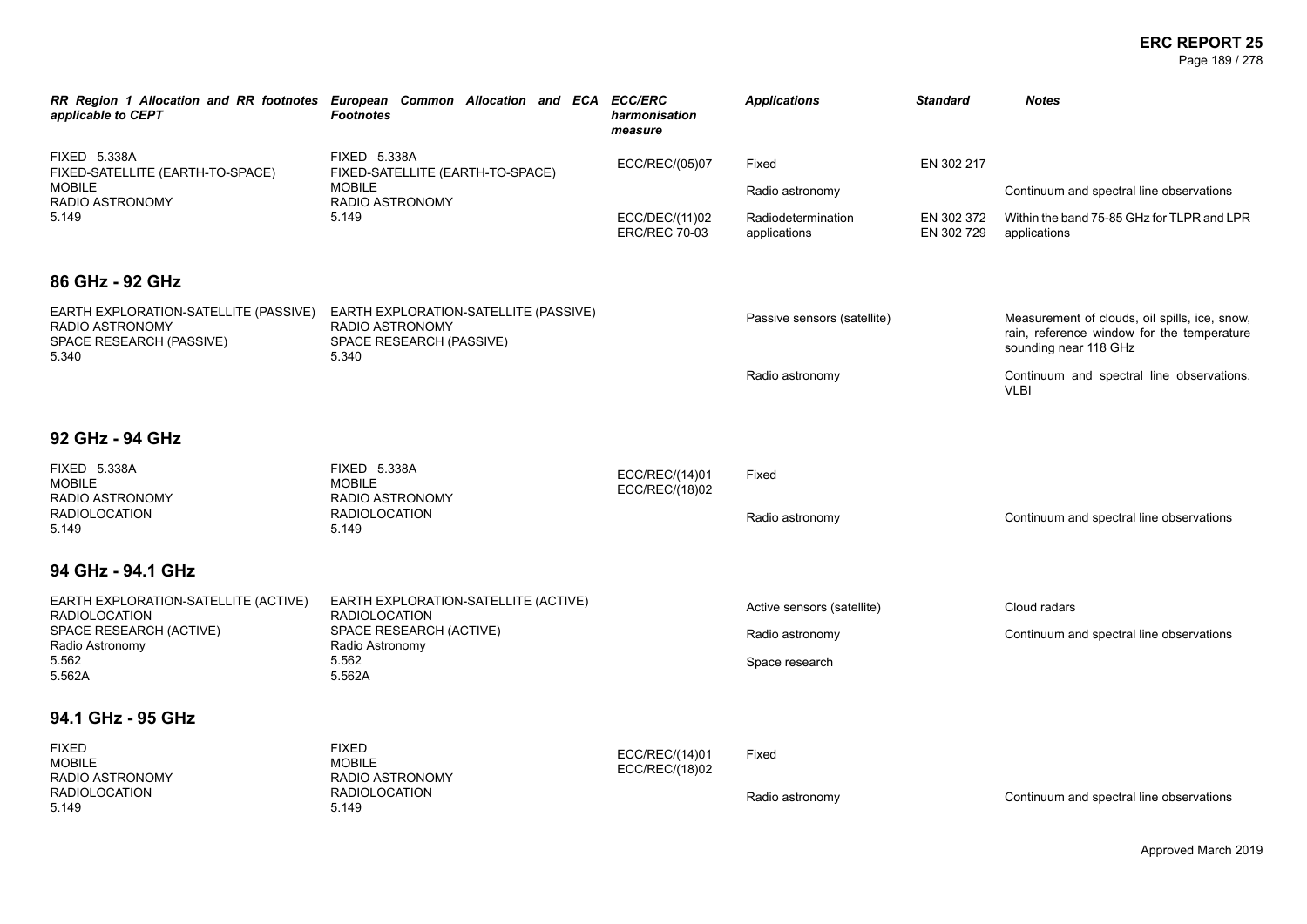#### **ERC REPORT 25** Page 190 / 278

| applicable to CEPT                                                                                                                                | RR Region 1 Allocation and RR footnotes European Common Allocation and ECA ECC/ERC<br><b>Footnotes</b>                                            | harmonisation<br>measure | <b>Applications</b>                            | <b>Standard</b> | <b>Notes</b>                                                                          |
|---------------------------------------------------------------------------------------------------------------------------------------------------|---------------------------------------------------------------------------------------------------------------------------------------------------|--------------------------|------------------------------------------------|-----------------|---------------------------------------------------------------------------------------|
| 95 GHz - 100 GHz                                                                                                                                  |                                                                                                                                                   |                          |                                                |                 |                                                                                       |
| <b>FIXED</b><br><b>MOBILE</b><br>RADIO ASTRONOMY<br><b>RADIOLOCATION</b><br><b>RADIONAVIGATION</b><br>RADIONAVIGATION-SATELLITE<br>5.149<br>5.554 | <b>FIXED</b><br><b>MOBILE</b><br>RADIO ASTRONOMY<br><b>RADIOLOCATION</b><br><b>RADIONAVIGATION</b><br>RADIONAVIGATION-SATELLITE<br>5.149<br>5.554 | ECC/REC/(18)02           | Fixed<br>Radio astronomy                       |                 | Continuum and spectral line observations                                              |
| 100 GHz - 102 GHz                                                                                                                                 |                                                                                                                                                   |                          |                                                |                 |                                                                                       |
| EARTH EXPLORATION-SATELLITE (PASSIVE)<br>RADIO ASTRONOMY<br>SPACE RESEARCH (PASSIVE)<br>5.340<br>5.341                                            | EARTH EXPLORATION-SATELLITE (PASSIVE)<br>RADIO ASTRONOMY<br>SPACE RESEARCH (PASSIVE)<br>5.340<br>5.341                                            |                          | Passive sensors (satellite)<br>Radio astronomy |                 | Limb sounding of atmospheric constituents<br>Continuum and spectral line observations |
| 102 GHz - 105 GHz                                                                                                                                 |                                                                                                                                                   |                          |                                                |                 |                                                                                       |
| <b>FIXED</b><br><b>MOBILE</b><br>RADIO ASTRONOMY<br>5.149<br>5.341                                                                                | <b>FIXED</b><br><b>MOBILE</b><br>RADIO ASTRONOMY<br>5.149<br>5.341                                                                                | ECC/REC/(18)02           | Fixed<br>Radio astronomy                       |                 | Continuum and spectral line observations                                              |
| 105 GHz - 109.5 GHz                                                                                                                               |                                                                                                                                                   |                          |                                                |                 |                                                                                       |
| <b>FIXED</b><br><b>MOBILE</b><br>RADIO ASTRONOMY<br>SPACE RESEARCH (PASSIVE) 5.562B<br>5.149<br>5.341                                             | <b>FIXED</b><br><b>MOBILE</b><br>RADIO ASTRONOMY<br>SPACE RESEARCH (PASSIVE) 5.562B<br>5.149<br>5.341                                             | ECC/REC/(18)02           | Fixed<br>Radio astronomy                       |                 | Continuum and spectral line observations                                              |

**109.5 GHz - 111.8 GHz**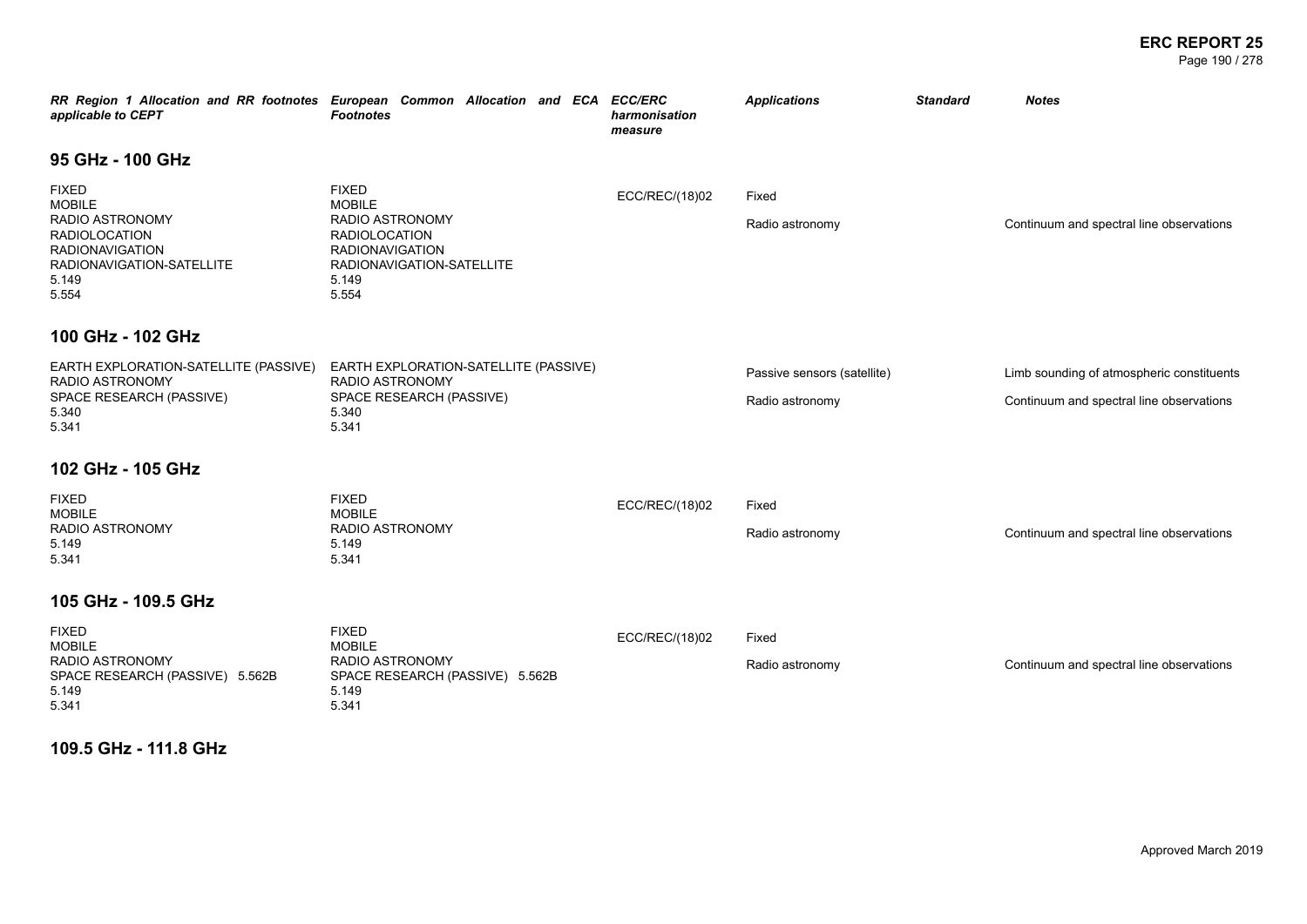#### **ERC REPORT 25** Page 191 / 278

| applicable to CEPT                                                                                            | RR Region 1 Allocation and RR footnotes European Common Allocation and ECA ECC/ERC<br><b>Footnotes</b>        | harmonisation<br>measure | <b>Applications</b>         | <b>Standard</b> | <b>Notes</b>                                                                     |
|---------------------------------------------------------------------------------------------------------------|---------------------------------------------------------------------------------------------------------------|--------------------------|-----------------------------|-----------------|----------------------------------------------------------------------------------|
| EARTH EXPLORATION-SATELLITE (PASSIVE)<br>RADIO ASTRONOMY<br>SPACE RESEARCH (PASSIVE)<br>5.340<br>5.341        | EARTH EXPLORATION-SATELLITE (PASSIVE)<br>RADIO ASTRONOMY<br>SPACE RESEARCH (PASSIVE)<br>5.340<br>5.341        |                          | Radio astronomy             |                 | Continuum and spectral line observations                                         |
| 111.8 GHz - 114.25 GHz                                                                                        |                                                                                                               |                          |                             |                 |                                                                                  |
| <b>FIXED</b><br><b>MOBILE</b><br>RADIO ASTRONOMY<br>SPACE RESEARCH (PASSIVE) 5.562B<br>5.149<br>5.341         | <b>FIXED</b><br><b>MOBILE</b><br>RADIO ASTRONOMY<br>SPACE RESEARCH (PASSIVE) 5.562B<br>5.149<br>5.341         | ECC/REC/(18)02           | Fixed<br>Radio astronomy    |                 | Continuum and spectral line observations                                         |
| 114.25 GHz - 116 GHz                                                                                          |                                                                                                               |                          |                             |                 |                                                                                  |
| EARTH EXPLORATION-SATELLITE (PASSIVE)<br><b>RADIO ASTRONOMY</b><br>SPACE RESEARCH (PASSIVE)<br>5.340<br>5.341 | EARTH EXPLORATION-SATELLITE (PASSIVE)<br><b>RADIO ASTRONOMY</b><br>SPACE RESEARCH (PASSIVE)<br>5.340<br>5.341 |                          | Radio astronomy             |                 | Continuum and spectral line observations                                         |
| 116 GHz - 119.98 GHz                                                                                          |                                                                                                               |                          |                             |                 |                                                                                  |
| EARTH EXPLORATION-SATELLITE (PASSIVE)<br>INTER-SATELLITE 5.562C<br>SPACE RESEARCH (PASSIVE)<br>5.341          | EARTH EXPLORATION-SATELLITE (PASSIVE)<br>INTER-SATELLITE 5.562C<br>5.341                                      |                          | Passive sensors (satellite) |                 | Passive sensing as part of the oxygen<br>absorption band with peak at 118.75 GHz |
| 119.98 GHz - 120.02 GHz                                                                                       |                                                                                                               |                          |                             |                 |                                                                                  |
| EARTH EXPLORATION-SATELLITE (PASSIVE)<br>INTER-SATELLITE 5.562C<br>SPACE RESEARCH (PASSIVE)<br>5.341          | EARTH EXPLORATION-SATELLITE (PASSIVE)<br>INTER-SATELLITE 5.562C<br>5.341                                      |                          | Passive sensors (satellite) |                 | Passive sensing as part of the oxygen<br>absorption band with peak at 118.75 GHz |

**120.02 GHz - 122.25 GHz**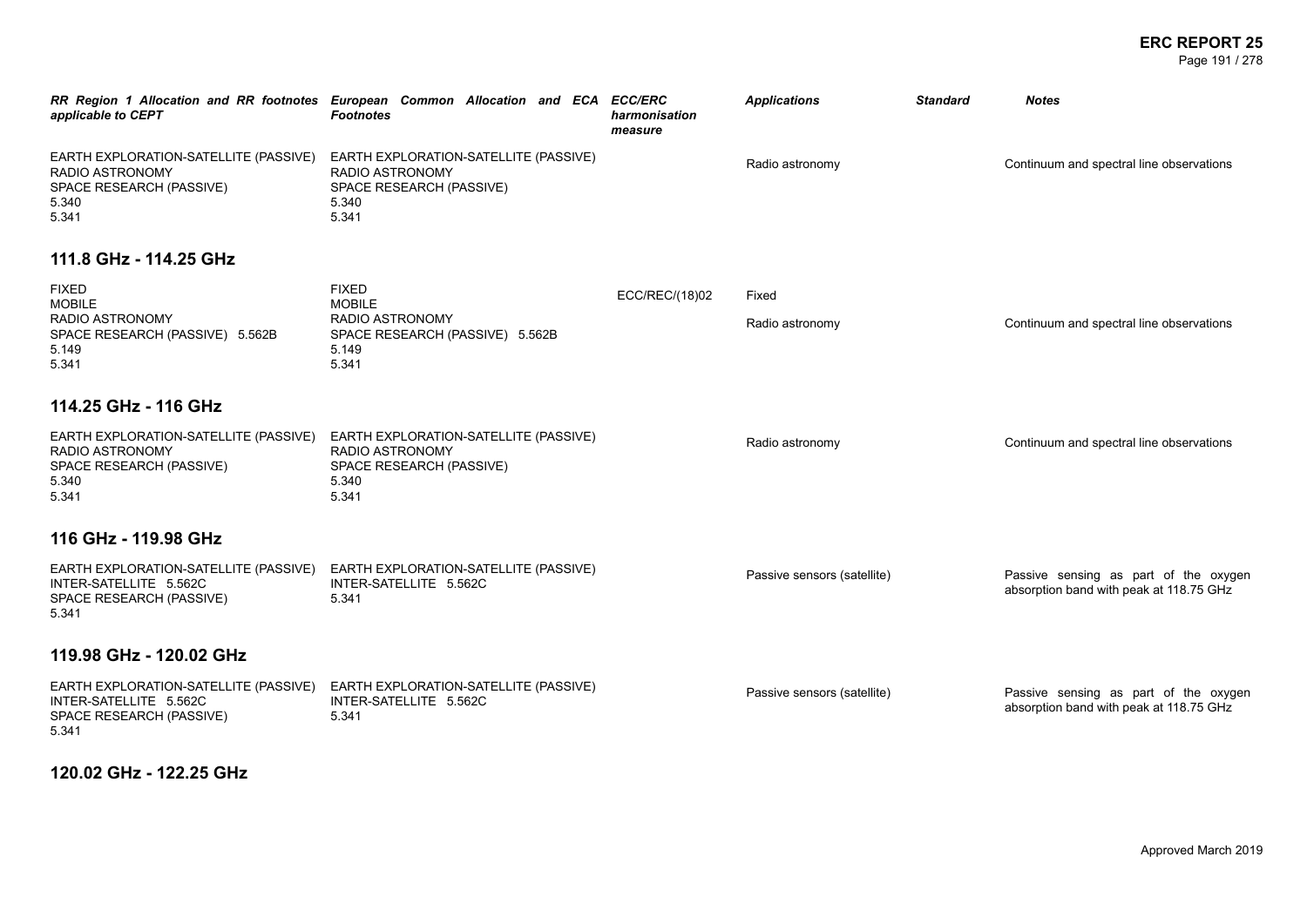#### **ERC REPORT 25** Page 192 / 278

| applicable to CEPT                                                                                                                                                | RR Region 1 Allocation and RR footnotes European Common Allocation and ECA ECC/ERC<br><b>Footnotes</b>                                                            | harmonisation<br>measure | <b>Applications</b>         | <b>Standard</b> | <b>Notes</b>                                                                     |
|-------------------------------------------------------------------------------------------------------------------------------------------------------------------|-------------------------------------------------------------------------------------------------------------------------------------------------------------------|--------------------------|-----------------------------|-----------------|----------------------------------------------------------------------------------|
| EARTH EXPLORATION-SATELLITE (PASSIVE)<br>INTER-SATELLITE 5.562C                                                                                                   | EARTH EXPLORATION-SATELLITE (PASSIVE)<br>INTER-SATELLITE 5.562C                                                                                                   | <b>ERC/REC 70-03</b>     | Non-specific SRDs           | EN 305 550      | Within the band 122-123 GHz                                                      |
| SPACE RESEARCH (PASSIVE)<br>5.138                                                                                                                                 | SPACE RESEARCH (PASSIVE)<br>5.138                                                                                                                                 |                          | Passive sensors (satellite) |                 | Passive sensing as part of the oxygen<br>absorption band with peak at 118.75 GHz |
| 122.25 GHz - 123 GHz                                                                                                                                              |                                                                                                                                                                   |                          |                             |                 |                                                                                  |
| <b>FIXED</b><br><b>INTER-SATELLITE</b>                                                                                                                            | <b>FIXED</b><br><b>INTER-SATELLITE</b>                                                                                                                            |                          | Amateur                     |                 |                                                                                  |
| MOBILE 5.558                                                                                                                                                      | MOBILE 5.558                                                                                                                                                      |                          | Amateur-satellite           |                 |                                                                                  |
| Amateur<br>5.138                                                                                                                                                  | Amateur<br>Amateur-Satellite<br>5.138                                                                                                                             | <b>ERC/REC 70-03</b>     | Non-specific SRDs           | EN 305 550      | Within the band 122-123 GHz                                                      |
| 123 GHz - 130 GHz                                                                                                                                                 |                                                                                                                                                                   |                          |                             |                 |                                                                                  |
| FIXED-SATELLITE (SPACE-TO-EARTH)<br>MOBILE-SATELLITE (SPACE-TO-EARTH)<br><b>RADIONAVIGATION</b><br>RADIONAVIGATION-SATELLITE<br>Radio Astronomy<br>5.149<br>5.554 | FIXED-SATELLITE (SPACE-TO-EARTH)<br>MOBILE-SATELLITE (SPACE-TO-EARTH)<br><b>RADIONAVIGATION</b><br>RADIONAVIGATION-SATELLITE<br>Radio Astronomy<br>5.149<br>5.554 |                          | Radio astronomy             |                 | Continuum and spectral line observations                                         |
| 130 GHz - 134 GHz                                                                                                                                                 |                                                                                                                                                                   |                          |                             |                 |                                                                                  |
| EARTH EXPLORATION-SATELLITE (ACTIVE)                                                                                                                              | EARTH EXPLORATION-SATELLITE (ACTIVE)                                                                                                                              | ECC/REC/(18)01           | Fixed                       |                 |                                                                                  |
| 5.562E<br><b>FIXED</b><br><b>INTER-SATELLITE</b><br>MOBILE 5.558<br>RADIO ASTRONOMY<br>5.149<br>5.562A                                                            | 5.562E<br><b>FIXED</b><br><b>INTER-SATELLITE</b><br>MOBILE 5.558<br><b>RADIO ASTRONOMY</b><br>5.149<br>5.562A                                                     |                          | Radio astronomy             |                 | Continuum and spectral line observations                                         |

**134 GHz - 136 GHz**

5.562A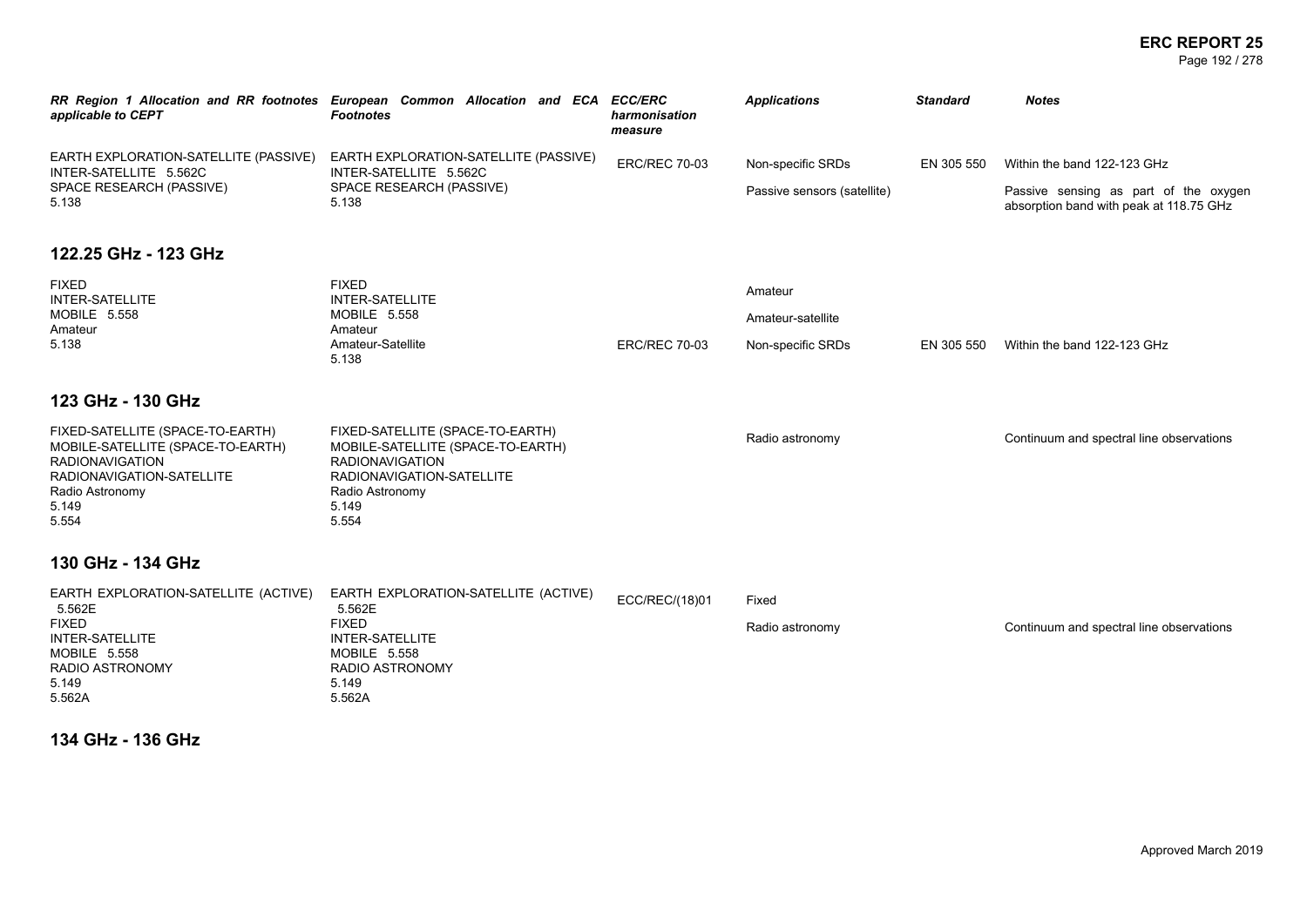#### **ERC REPORT 25** Page 193 / 278

| applicable to CEPT                                                                   | RR Region 1 Allocation and RR footnotes European Common Allocation and ECA ECC/ERC<br><b>Footnotes</b> | harmonisation<br>measure | <b>Applications</b>         | <b>Standard</b> | <b>Notes</b>                                                   |
|--------------------------------------------------------------------------------------|--------------------------------------------------------------------------------------------------------|--------------------------|-----------------------------|-----------------|----------------------------------------------------------------|
| <b>AMATEUR</b><br>AMATEUR-SATELLITE                                                  | <b>AMATEUR</b><br>AMATEUR-SATELLITE                                                                    |                          | Amateur                     |                 | Within the band 134-141 GHz                                    |
| Radio Astronomy                                                                      | Radio Astronomy                                                                                        |                          | Amateur-satellite           |                 | Within the band 134-141 GHz                                    |
|                                                                                      |                                                                                                        |                          | Radio astronomy             |                 | Continuum and spectral line observations                       |
| 136 GHz - 141 GHz                                                                    |                                                                                                        |                          |                             |                 |                                                                |
| <b>RADIO ASTRONOMY</b><br><b>RADIOLOCATION</b>                                       | <b>RADIO ASTRONOMY</b><br><b>RADIOLOCATION</b>                                                         |                          | Amateur                     |                 | Within the band 134-141 GHz                                    |
| Amateur<br>Amateur-Satellite                                                         | Amateur<br>Amateur-Satellite                                                                           |                          | Amateur-satellite           |                 | Within the band 134-141 GHz                                    |
| 5.149                                                                                | 5.149                                                                                                  |                          | Radio astronomy             |                 | Continuum and spectral line observations                       |
| 141 GHz - 148.5 GHz                                                                  |                                                                                                        |                          |                             |                 |                                                                |
| <b>FIXED</b><br><b>MOBILE</b>                                                        | <b>FIXED</b><br><b>MOBILE</b>                                                                          | ECC/REC/(18)01           | Fixed                       |                 |                                                                |
| <b>RADIO ASTRONOMY</b><br><b>RADIOLOCATION</b><br>5.149                              | <b>RADIO ASTRONOMY</b><br><b>RADIOLOCATION</b><br>5.149                                                |                          | Radio astronomy             |                 | Continuum and spectral line observations                       |
| 148.5 GHz - 151.5 GHz                                                                |                                                                                                        |                          |                             |                 |                                                                |
| EARTH EXPLORATION-SATELLITE (PASSIVE)<br>RADIO ASTRONOMY<br>SPACE RESEARCH (PASSIVE) | EARTH EXPLORATION-SATELLITE (PASSIVE)<br>RADIO ASTRONOMY<br>SPACE RESEARCH (PASSIVE)                   |                          | Passive sensors (satellite) |                 | Harmonised reference window for passive<br>sensor observations |
| 5.340                                                                                | 5.340                                                                                                  |                          | Radio astronomy             |                 | Continuum and spectral line observations                       |
| 151.5 GHz - 155.5 GHz                                                                |                                                                                                        |                          |                             |                 |                                                                |
| <b>FIXED</b><br><b>MOBILE</b>                                                        | <b>FIXED</b><br><b>MOBILE</b>                                                                          | ECC/REC/(18)01           | Fixed                       |                 |                                                                |
| RADIO ASTRONOMY<br><b>RADIOLOCATION</b><br>5.149                                     | <b>RADIO ASTRONOMY</b><br><b>RADIOLOCATION</b><br>5.149                                                |                          | Radio astronomy             |                 | Continuum and spectral line observations                       |

**155.5 GHz - 158.5 GHz**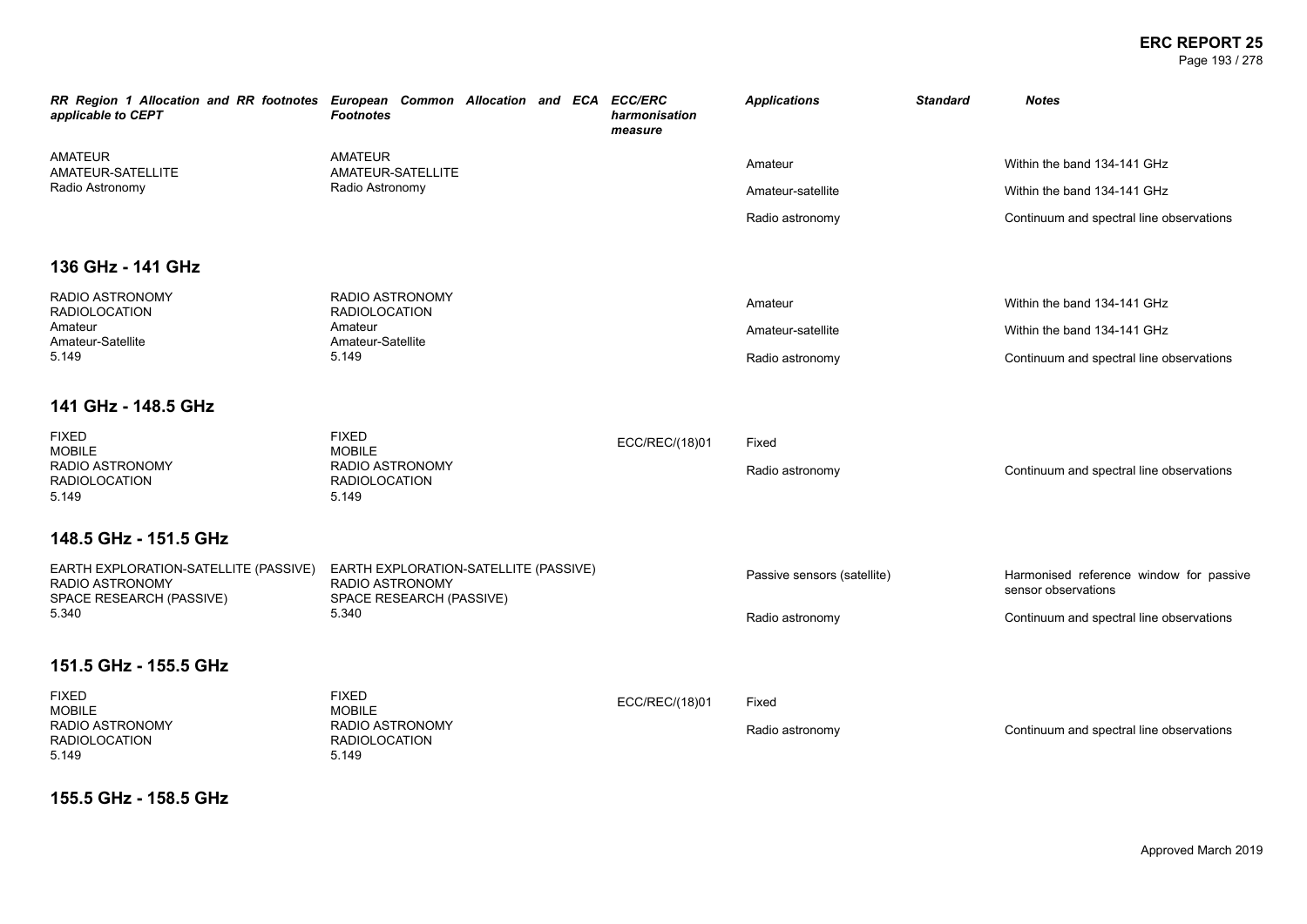#### **ERC REPORT 25** Page 194 / 278

| applicable to CEPT                                                                                     | RR Region 1 Allocation and RR footnotes European Common Allocation and ECA<br><b>Footnotes</b>         | <b>ECC/ERC</b><br>harmonisation<br>measure | <b>Applications</b>         | <b>Standard</b> | <b>Notes</b>                                                                                                                                  |
|--------------------------------------------------------------------------------------------------------|--------------------------------------------------------------------------------------------------------|--------------------------------------------|-----------------------------|-----------------|-----------------------------------------------------------------------------------------------------------------------------------------------|
| EARTH EXPLORATION-SATELLITE (PASSIVE)<br><b>FIXED</b>                                                  | EARTH EXPLORATION-SATELLITE (PASSIVE)<br><b>FIXED</b>                                                  | ECC/REC/(18)01                             | Fixed                       |                 |                                                                                                                                               |
| <b>MOBILE</b><br>RADIO ASTRONOMY                                                                       | <b>MOBILE</b><br>RADIO ASTRONOMY                                                                       |                                            | Passive sensors (satellite) |                 | Protection until 1.1.2018                                                                                                                     |
| SPACE RESEARCH (PASSIVE) 5.562B<br>5.149<br>5.562F<br>5.562G                                           | SPACE RESEARCH (PASSIVE) 5.562B<br>5.149<br>5.562F<br>5.562G                                           |                                            | Radio astronomy             |                 | Spectral line and wide band continuum<br>observations                                                                                         |
| 158.5 GHz - 164 GHz                                                                                    |                                                                                                        |                                            |                             |                 |                                                                                                                                               |
| <b>FIXED</b><br>FIXED-SATELLITE (SPACE-TO-EARTH)<br><b>MOBILE</b><br>MOBILE-SATELLITE (SPACE-TO-EARTH) | <b>FIXED</b><br>FIXED-SATELLITE (SPACE-TO-EARTH)<br><b>MOBILE</b><br>MOBILE-SATELLITE (SPACE-TO-EARTH) | ECC/REC/(18)01                             | Fixed                       |                 |                                                                                                                                               |
| 164 GHz - 167 GHz                                                                                      |                                                                                                        |                                            |                             |                 |                                                                                                                                               |
| EARTH EXPLORATION-SATELLITE (PASSIVE)<br>RADIO ASTRONOMY<br>SPACE RESEARCH (PASSIVE)<br>5.340          | EARTH EXPLORATION-SATELLITE (PASSIVE)<br>RADIO ASTRONOMY<br>SPACE RESEARCH (PASSIVE)<br>5.340          |                                            | Passive sensors (satellite) |                 | Passive sensing of the water vapour<br>absorption line whose peak is at 183.31 GHz.<br>Atmospheric limb sounding of the 164.38<br>GHz CO line |
|                                                                                                        |                                                                                                        |                                            | Radio astronomy             |                 | Continuum and spectral line observations                                                                                                      |
| 167 GHz - 174.5 GHz                                                                                    |                                                                                                        |                                            |                             |                 |                                                                                                                                               |
| <b>FIXED</b>                                                                                           | <b>FIXED</b>                                                                                           | ECC/REC/(18)01                             | Fixed                       |                 |                                                                                                                                               |
| FIXED-SATELLITE (SPACE-TO-EARTH)<br>INTER-SATELLITE<br>MOBILE 5.558<br>5.149                           | FIXED-SATELLITE (SPACE-TO-EARTH)<br><b>INTER-SATELLITE</b><br><b>MOBILE 5.558</b><br>5.149             |                                            | Radio astronomy             |                 | Within the band 168-174.5 GHz. Continuum<br>and spectral line observations                                                                    |
| 174.5 GHz - 174.8 GHz                                                                                  |                                                                                                        |                                            |                             |                 |                                                                                                                                               |
| <b>FIXED</b><br><b>INTER-SATELLITE</b><br>MOBILE 5.558                                                 | <b>FIXED</b><br>INTER-SATELLITE<br>MOBILE 5.558                                                        | ECC/REC/(18)01                             | Fixed                       |                 |                                                                                                                                               |

**174.8 GHz - 182 GHz**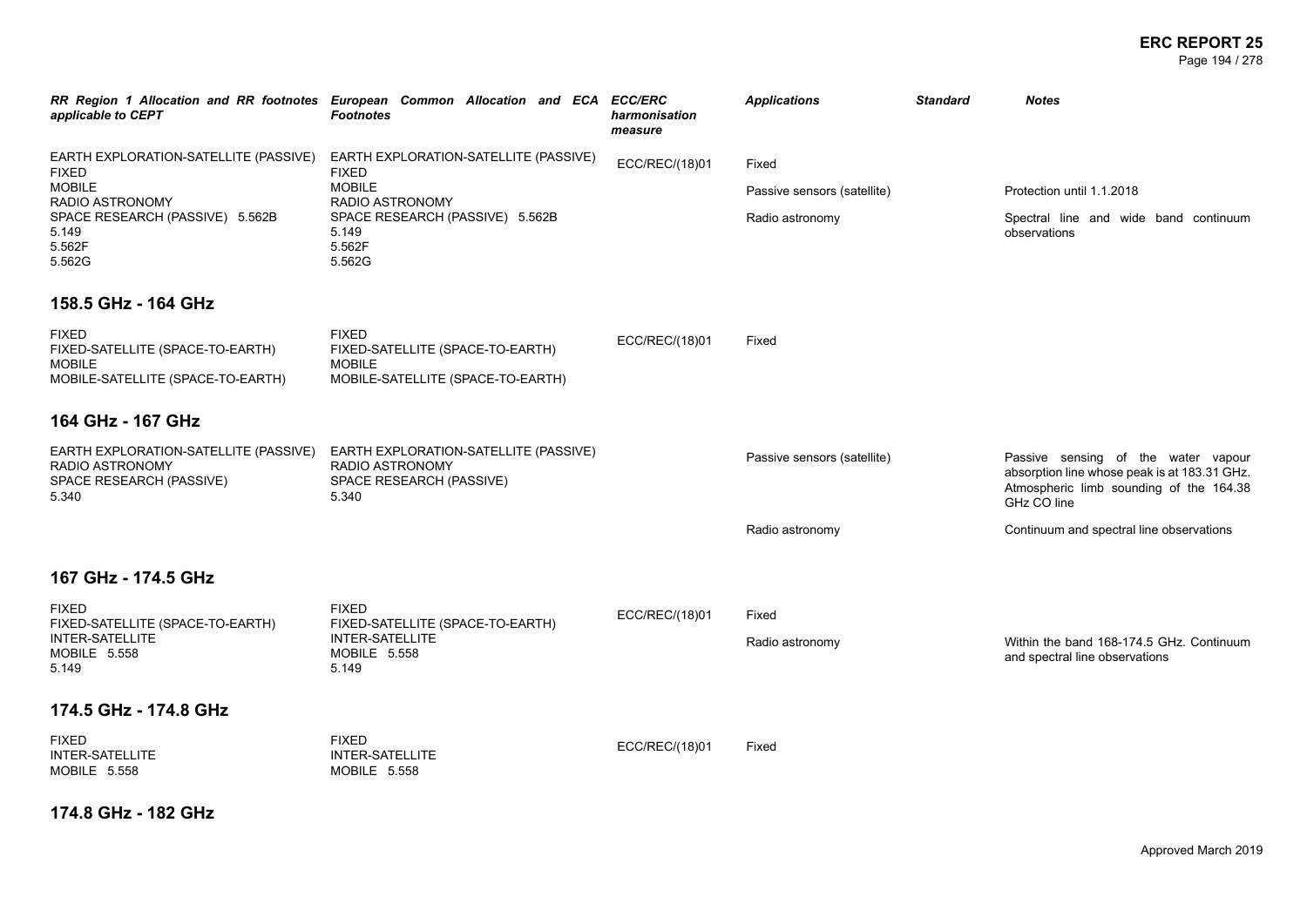#### **ERC REPORT 25** Page 195 / 278

| applicable to CEPT                                                                                                                                                  | RR Region 1 Allocation and RR footnotes European Common Allocation and ECA ECC/ERC<br><b>Footnotes</b>                                                              | harmonisation<br>measure | <b>Applications</b>         | <b>Standard</b> | Notes                                                                              |
|---------------------------------------------------------------------------------------------------------------------------------------------------------------------|---------------------------------------------------------------------------------------------------------------------------------------------------------------------|--------------------------|-----------------------------|-----------------|------------------------------------------------------------------------------------|
| EARTH EXPLORATION-SATELLITE (PASSIVE)<br>INTER-SATELLITE 5.562H<br>SPACE RESEARCH (PASSIVE)                                                                         | EARTH EXPLORATION-SATELLITE (PASSIVE)<br>INTER-SATELLITE 5.562H<br>SPACE RESEARCH (PASSIVE)                                                                         |                          | Passive sensors (satellite) |                 | Passive sensing of the water vapour<br>absorption line whose peak is at 183.31 GHz |
| 182 GHz - 185 GHz                                                                                                                                                   |                                                                                                                                                                     |                          |                             |                 |                                                                                    |
| EARTH EXPLORATION-SATELLITE (PASSIVE)<br>RADIO ASTRONOMY<br>SPACE RESEARCH (PASSIVE)                                                                                | EARTH EXPLORATION-SATELLITE (PASSIVE)<br>RADIO ASTRONOMY<br>SPACE RESEARCH (PASSIVE)                                                                                |                          | Passive sensors (satellite) |                 | Passive sensing of the water vapour<br>absorption line whose peak is at 183.31 GHz |
| 5.340                                                                                                                                                               | 5.340                                                                                                                                                               |                          | Radio astronomy             |                 | Continuum and spectral line observations                                           |
| 185 GHz - 190 GHz                                                                                                                                                   |                                                                                                                                                                     |                          |                             |                 |                                                                                    |
| EARTH EXPLORATION-SATELLITE (PASSIVE)<br>INTER-SATELLITE 5.562H<br>SPACE RESEARCH (PASSIVE)                                                                         | EARTH EXPLORATION-SATELLITE (PASSIVE)<br>INTER-SATELLITE 5.562H<br>SPACE RESEARCH (PASSIVE)                                                                         |                          | Passive sensors (satellite) |                 | Passive sensing of the water vapour<br>absorption line whose peak is at 183.31 GHz |
| 190 GHz - 191.8 GHz                                                                                                                                                 |                                                                                                                                                                     |                          |                             |                 |                                                                                    |
| EARTH EXPLORATION-SATELLITE (PASSIVE)<br>SPACE RESEARCH (PASSIVE)<br>5.340                                                                                          | EARTH EXPLORATION-SATELLITE (PASSIVE)<br>SPACE RESEARCH (PASSIVE)<br>5.340                                                                                          |                          | Passive sensors (satellite) |                 | Passive sensing of the water vapour<br>absorption line whose peak is at 183.31 GHz |
|                                                                                                                                                                     |                                                                                                                                                                     |                          | Radio astronomy             |                 | Continuum and spectral line observations                                           |
| 191.8 GHz - 200 GHz                                                                                                                                                 |                                                                                                                                                                     |                          |                             |                 |                                                                                    |
| <b>FIXED</b><br><b>INTER-SATELLITE</b><br><b>MOBILE 5.558</b><br>MOBILE-SATELLITE<br><b>RADIONAVIGATION</b><br>RADIONAVIGATION-SATELLITE<br>5.149<br>5.341<br>5.554 | <b>FIXED</b><br><b>INTER-SATELLITE</b><br><b>MOBILE 5.558</b><br>MOBILE-SATELLITE<br><b>RADIONAVIGATION</b><br>RADIONAVIGATION-SATELLITE<br>5.149<br>5.341<br>5.554 |                          | Radio astronomy             |                 | Continuum and spectral line observations                                           |

**200 GHz - 202 GHz**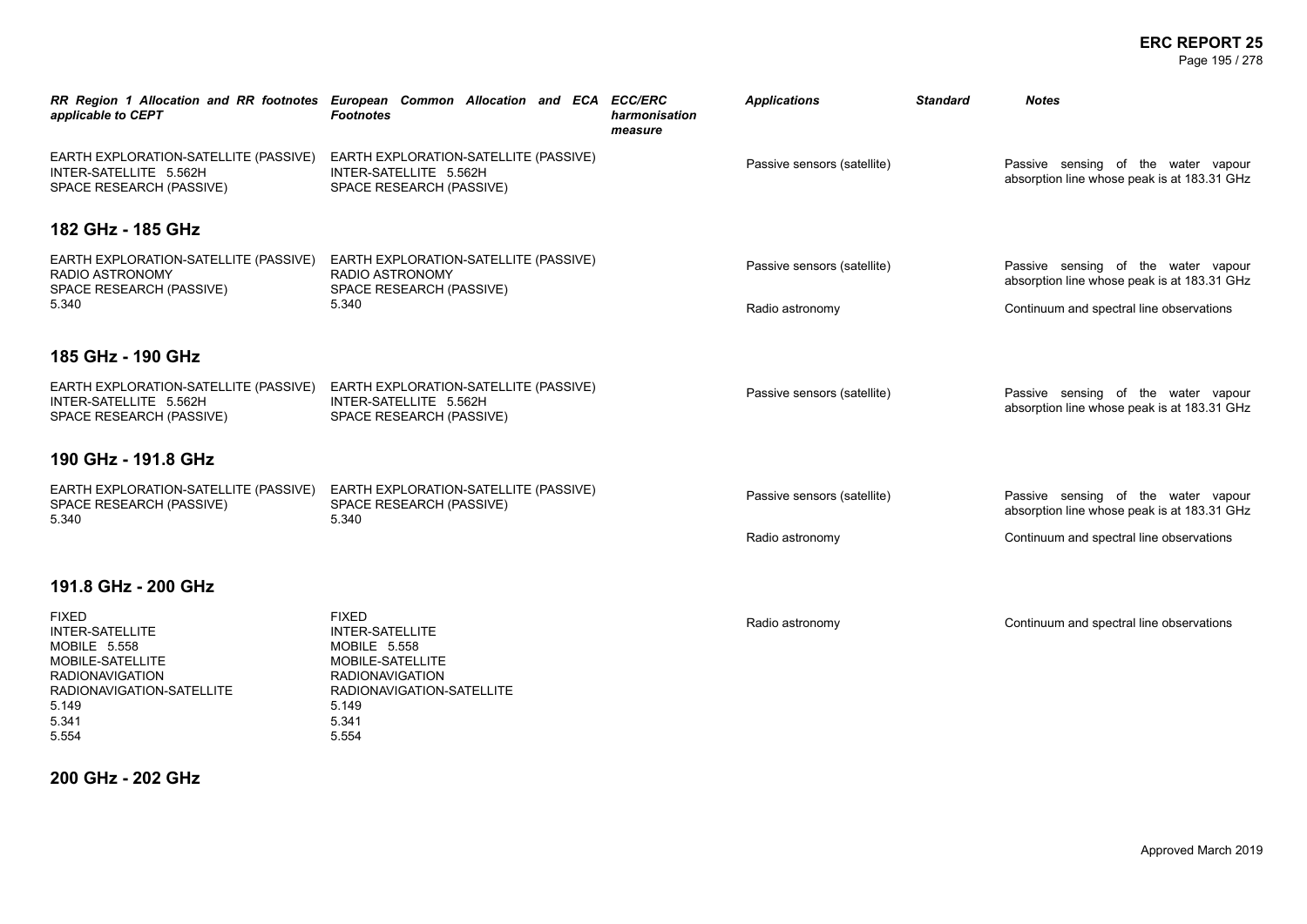#### **ERC REPORT 25** Page 196 / 278

| applicable to CEPT                                                                                                      | RR Region 1 Allocation and RR footnotes European Common Allocation and ECA ECC/ERC<br><b>Footnotes</b>                         | harmonisation<br>measure | <b>Applications</b>         | <b>Standard</b> | <b>Notes</b>                                                                                                              |
|-------------------------------------------------------------------------------------------------------------------------|--------------------------------------------------------------------------------------------------------------------------------|--------------------------|-----------------------------|-----------------|---------------------------------------------------------------------------------------------------------------------------|
| EARTH EXPLORATION-SATELLITE (PASSIVE)<br><b>RADIO ASTRONOMY</b><br>SPACE RESEARCH (PASSIVE)<br>5.340                    | EARTH EXPLORATION-SATELLITE (PASSIVE)<br><b>RADIO ASTRONOMY</b><br>SPACE RESEARCH (PASSIVE)<br>5.340                           |                          | Earth exploration-satellite |                 | (EESS) Atmospheric limb sounding and<br>atmospheric remote sensing of nitrous oxide<br>at 201 GHz                         |
| 5.341<br>5.563A                                                                                                         | 5.341<br>5.563A                                                                                                                |                          | Radio astronomy             |                 | Continuum and spectral line observations                                                                                  |
| 202 GHz - 209 GHz                                                                                                       |                                                                                                                                |                          |                             |                 |                                                                                                                           |
| EARTH EXPLORATION-SATELLITE (PASSIVE)<br><b>RADIO ASTRONOMY</b><br>SPACE RESEARCH (PASSIVE)<br>5.340                    | EARTH EXPLORATION-SATELLITE (PASSIVE)<br>RADIO ASTRONOMY<br>SPACE RESEARCH (PASSIVE)<br>5.340                                  |                          | Earth exploration-satellite |                 | (EESS) Atmospheric limb sounding and<br>atmospheric remote sensing of water vapour<br>at 203.4 GHz and ozone at 208.5 GHz |
| 5.341<br>5.563A                                                                                                         | 5.341<br>5.563A                                                                                                                |                          | Radio astronomy             |                 | Continuum and spectral line observations                                                                                  |
| 209 GHz - 217 GHz                                                                                                       |                                                                                                                                |                          |                             |                 |                                                                                                                           |
| <b>FIXED</b><br>FIXED-SATELLITE (EARTH-TO-SPACE)<br><b>MOBILE</b><br>RADIO ASTRONOMY<br>5.149<br>5.341                  | <b>FIXED</b><br>FIXED-SATELLITE (EARTH-TO-SPACE)<br><b>MOBILE</b><br><b>RADIO ASTRONOMY</b><br>5.149<br>5.341                  |                          | Radio astronomy             |                 | Continuum and spectral line observations                                                                                  |
| 217 GHz - 226 GHz                                                                                                       |                                                                                                                                |                          |                             |                 |                                                                                                                           |
| <b>FIXED</b><br>FIXED-SATELLITE (EARTH-TO-SPACE)<br><b>MOBILE</b><br>RADIO ASTRONOMY<br>SPACE RESEARCH (PASSIVE) 5.562B | <b>FIXED</b><br>FIXED-SATELLITE (EARTH-TO-SPACE)<br><b>MOBILE</b><br><b>RADIO ASTRONOMY</b><br>SPACE RESEARCH (PASSIVE) 5.562B |                          | Radio astronomy             |                 | Continuum and spectral line observations                                                                                  |

5.149 5.341

5.149 5.341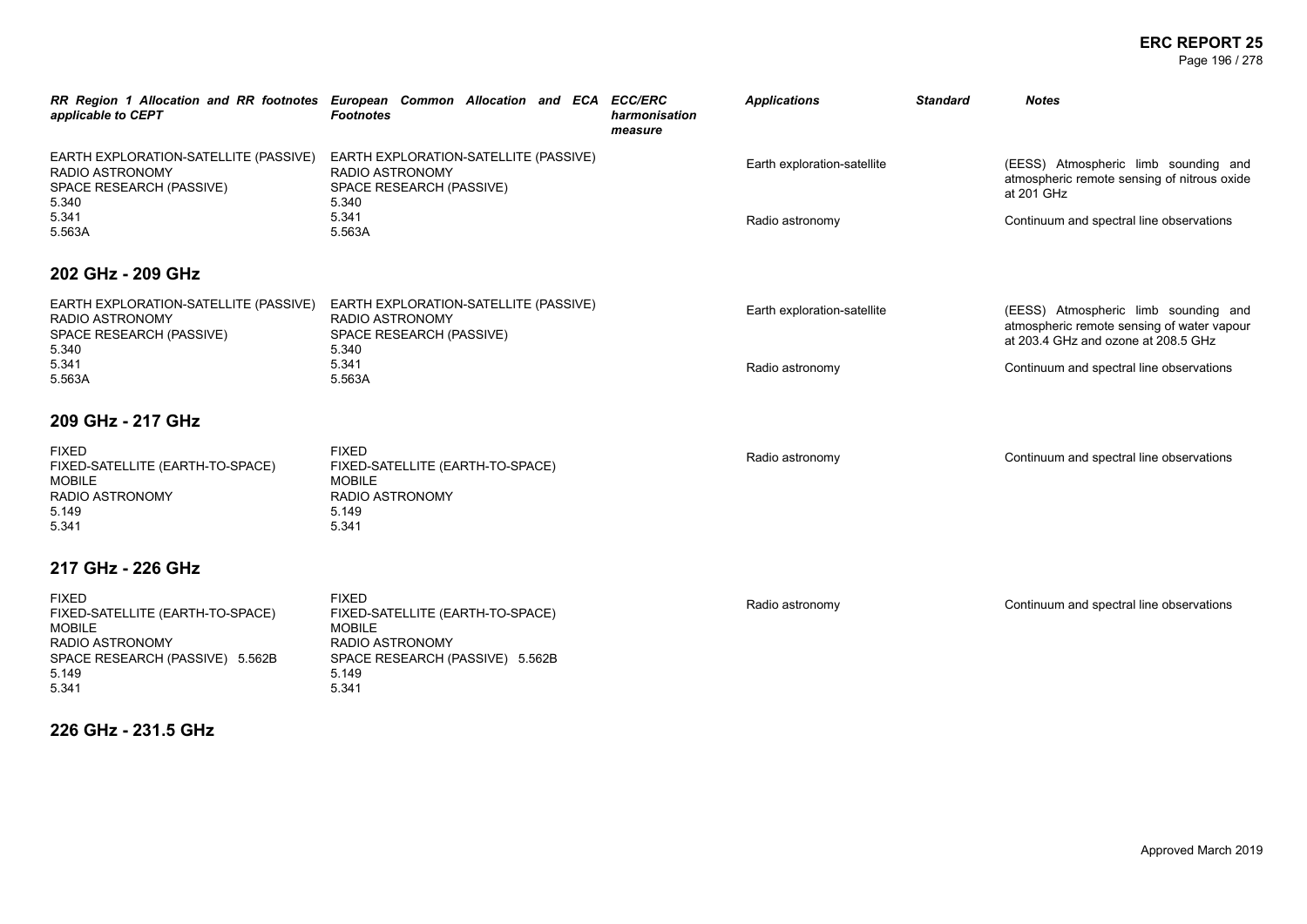#### **ERC REPORT 25** Page 197 / 278

| applicable to CEPT                                                                                    | RR Region 1 Allocation and RR footnotes European Common Allocation and ECA ECC/ERC<br><b>Footnotes</b> | harmonisation<br>measure | <b>Applications</b>         | <b>Standard</b> | <b>Notes</b>                                                                                        |
|-------------------------------------------------------------------------------------------------------|--------------------------------------------------------------------------------------------------------|--------------------------|-----------------------------|-----------------|-----------------------------------------------------------------------------------------------------|
| EARTH EXPLORATION-SATELLITE (PASSIVE)<br><b>RADIO ASTRONOMY</b><br>SPACE RESEARCH (PASSIVE)<br>5.340  | EARTH EXPLORATION-SATELLITE (PASSIVE)<br>RADIO ASTRONOMY<br>SPACE RESEARCH (PASSIVE)<br>5.340          |                          | Passive sensors (satellite) |                 | Atmospheric limb sounding.<br>Reference<br>window for higher frequency water vapour<br>measurements |
|                                                                                                       |                                                                                                        |                          | Radio astronomy             |                 | Continuum and spectral line observations<br>(e.g. CO line), VLBI                                    |
| 231.5 GHz - 232 GHz                                                                                   |                                                                                                        |                          |                             |                 |                                                                                                     |
| <b>FIXED</b><br><b>MOBILE</b><br>Radiolocation                                                        | <b>FIXED</b><br><b>MOBILE</b><br>Radiolocation                                                         |                          |                             |                 |                                                                                                     |
| 232 GHz - 235 GHz                                                                                     |                                                                                                        |                          |                             |                 |                                                                                                     |
| <b>FIXED</b><br>FIXED-SATELLITE (SPACE-TO-EARTH)<br><b>MOBILE</b><br>Radiolocation                    | <b>FIXED</b><br>FIXED-SATELLITE (SPACE-TO-EARTH)<br><b>MOBILE</b><br>Radiolocation                     |                          |                             |                 |                                                                                                     |
| 235 GHz - 238 GHz                                                                                     |                                                                                                        |                          |                             |                 |                                                                                                     |
| EARTH EXPLORATION-SATELLITE (PASSIVE)<br>FIXED-SATELLITE (SPACE-TO-EARTH)<br>SPACE RESEARCH (PASSIVE) | EARTH EXPLORATION-SATELLITE (PASSIVE)<br>FIXED-SATELLITE (SPACE-TO-EARTH)<br>SPACE RESEARCH (PASSIVE)  |                          | Passive sensors (satellite) |                 | Passive sensing limited to microwave<br>sounding                                                    |
| 5.563A<br>5.563B                                                                                      | 5.563A<br>5.563B                                                                                       |                          | Radio astronomy             |                 | Continuum and spectral line observations                                                            |
| 238 GHz - 240 GHz                                                                                     |                                                                                                        |                          |                             |                 |                                                                                                     |

# FIXED

| <b>FIXED</b>                     | <b>FIXED</b>                     |
|----------------------------------|----------------------------------|
| FIXED-SATELLITE (SPACE-TO-EARTH) | FIXED-SATELLITE (SPACE-TO-EARTH) |
| MOBILE                           | MOBILE                           |
| <b>RADIOLOCATION</b>             | <b>RADIOLOCATION</b>             |
| <b>RADIONAVIGATION</b>           | <b>RADIONAVIGATION</b>           |
| RADIONAVIGATION-SATELLITE        | RADIONAVIGATION-SATELLITE        |
|                                  |                                  |

## **240 GHz - 241 GHz**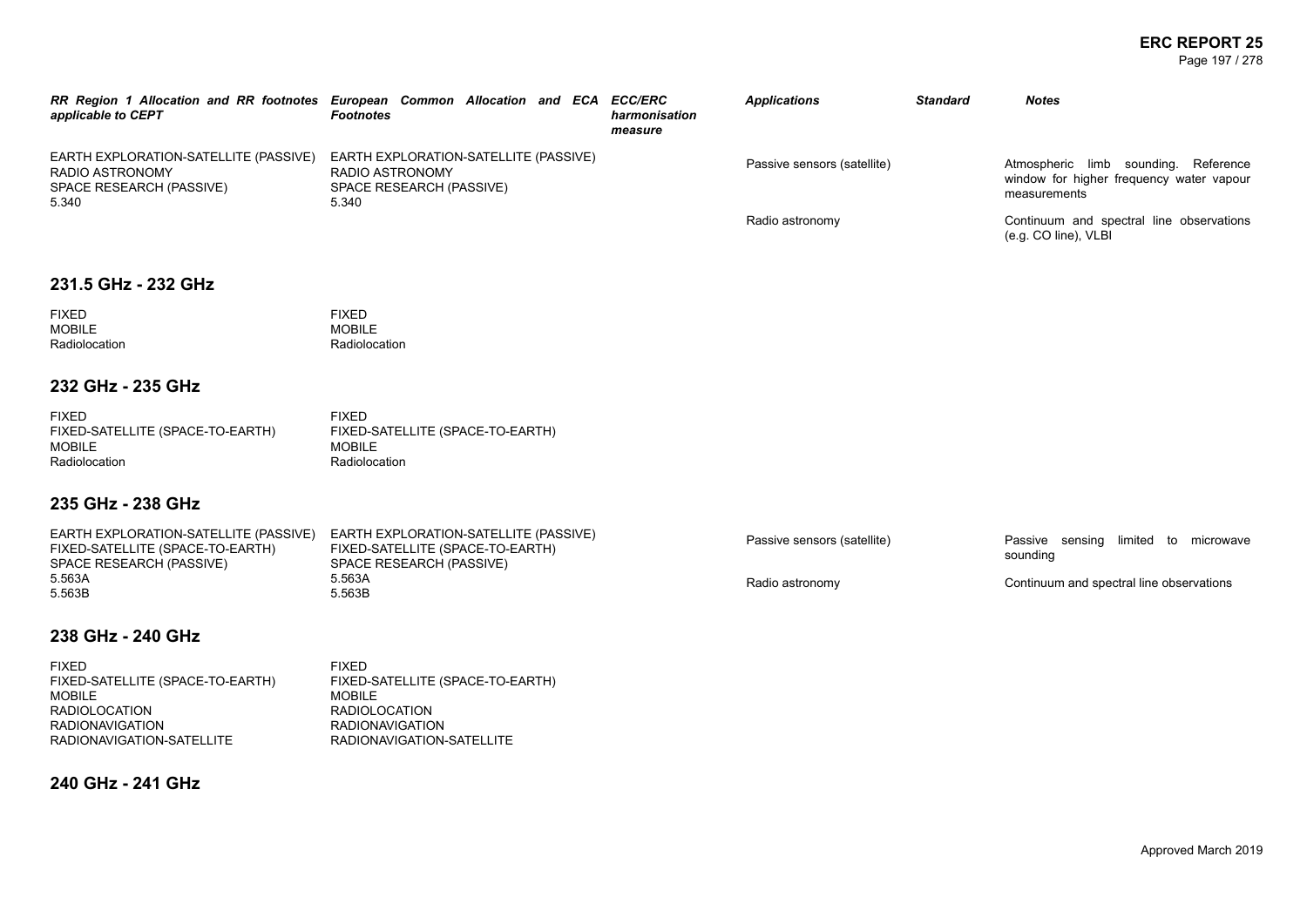| applicable to CEPT                                                                                                                                             | RR Region 1 Allocation and RR footnotes European Common Allocation and ECA ECC/ERC<br><b>Footnotes</b>                                                         | harmonisation<br>measure | <b>Applications</b>         | <b>Standard</b> | <b>Notes</b>                                          |
|----------------------------------------------------------------------------------------------------------------------------------------------------------------|----------------------------------------------------------------------------------------------------------------------------------------------------------------|--------------------------|-----------------------------|-----------------|-------------------------------------------------------|
| <b>FIXED</b><br><b>MOBILE</b><br><b>RADIOLOCATION</b>                                                                                                          | <b>FIXED</b><br><b>MOBILE</b><br><b>RADIOLOCATION</b>                                                                                                          |                          |                             |                 |                                                       |
| 241 GHz - 248 GHz                                                                                                                                              |                                                                                                                                                                |                          |                             |                 |                                                       |
| RADIO ASTRONOMY<br><b>RADIOLOCATION</b>                                                                                                                        | <b>RADIO ASTRONOMY</b><br><b>RADIOLOCATION</b>                                                                                                                 |                          | Amateur                     |                 | Within the band 134-141 GHz                           |
| Amateur<br>Amateur-Satellite                                                                                                                                   | Amateur<br>Amateur-Satellite                                                                                                                                   |                          | Amateur-satellite           |                 | Within the band 134-141 GHz                           |
| 5.138<br>5.149                                                                                                                                                 | 5.138<br>5.149                                                                                                                                                 | <b>ERC/REC 70-03</b>     | Non-specific SRDs           | EN 305 550      | Within the band 244-246 GHz                           |
|                                                                                                                                                                |                                                                                                                                                                |                          | Radio astronomy             |                 | Continuum and spectral line observations              |
| 248 GHz - 250 GHz                                                                                                                                              |                                                                                                                                                                |                          |                             |                 |                                                       |
| <b>AMATEUR</b><br>AMATEUR-SATELLITE                                                                                                                            | <b>AMATEUR</b><br>AMATEUR-SATELLITE                                                                                                                            |                          | Amateur                     |                 | Within the band 134-141 GHz                           |
| Radio Astronomy<br>5.149                                                                                                                                       | Radio Astronomy<br>5.149                                                                                                                                       |                          | Amateur-satellite           |                 | Within the band 134-141 GHz                           |
|                                                                                                                                                                |                                                                                                                                                                |                          | Radio astronomy             |                 | Continuum and spectral line observations              |
| 250 GHz - 252 GHz                                                                                                                                              |                                                                                                                                                                |                          |                             |                 |                                                       |
| EARTH EXPLORATION-SATELLITE (PASSIVE)<br>RADIO ASTRONOMY<br>SPACE RESEARCH (PASSIVE)                                                                           | EARTH EXPLORATION-SATELLITE (PASSIVE)<br>RADIO ASTRONOMY<br>SPACE RESEARCH (PASSIVE)                                                                           |                          | Earth exploration-satellite |                 | (EESS) Limb sounding of nitrous oxide near<br>251 GHz |
| 5.340<br>5.563A                                                                                                                                                | 5.340<br>5.563A                                                                                                                                                |                          | Radio astronomy             |                 | Continuum and spectral line observations              |
| 252 GHz - 265 GHz                                                                                                                                              |                                                                                                                                                                |                          |                             |                 |                                                       |
| <b>FIXED</b><br><b>MOBILE</b><br>MOBILE-SATELLITE (EARTH-TO-SPACE)<br>RADIO ASTRONOMY<br><b>RADIONAVIGATION</b><br>RADIONAVIGATION-SATELLITE<br>5.149<br>5.554 | <b>FIXED</b><br><b>MOBILE</b><br>MOBILE-SATELLITE (EARTH-TO-SPACE)<br>RADIO ASTRONOMY<br><b>RADIONAVIGATION</b><br>RADIONAVIGATION-SATELLITE<br>5.149<br>5.554 |                          | Radio astronomy             |                 | Continuum and spectral line observations              |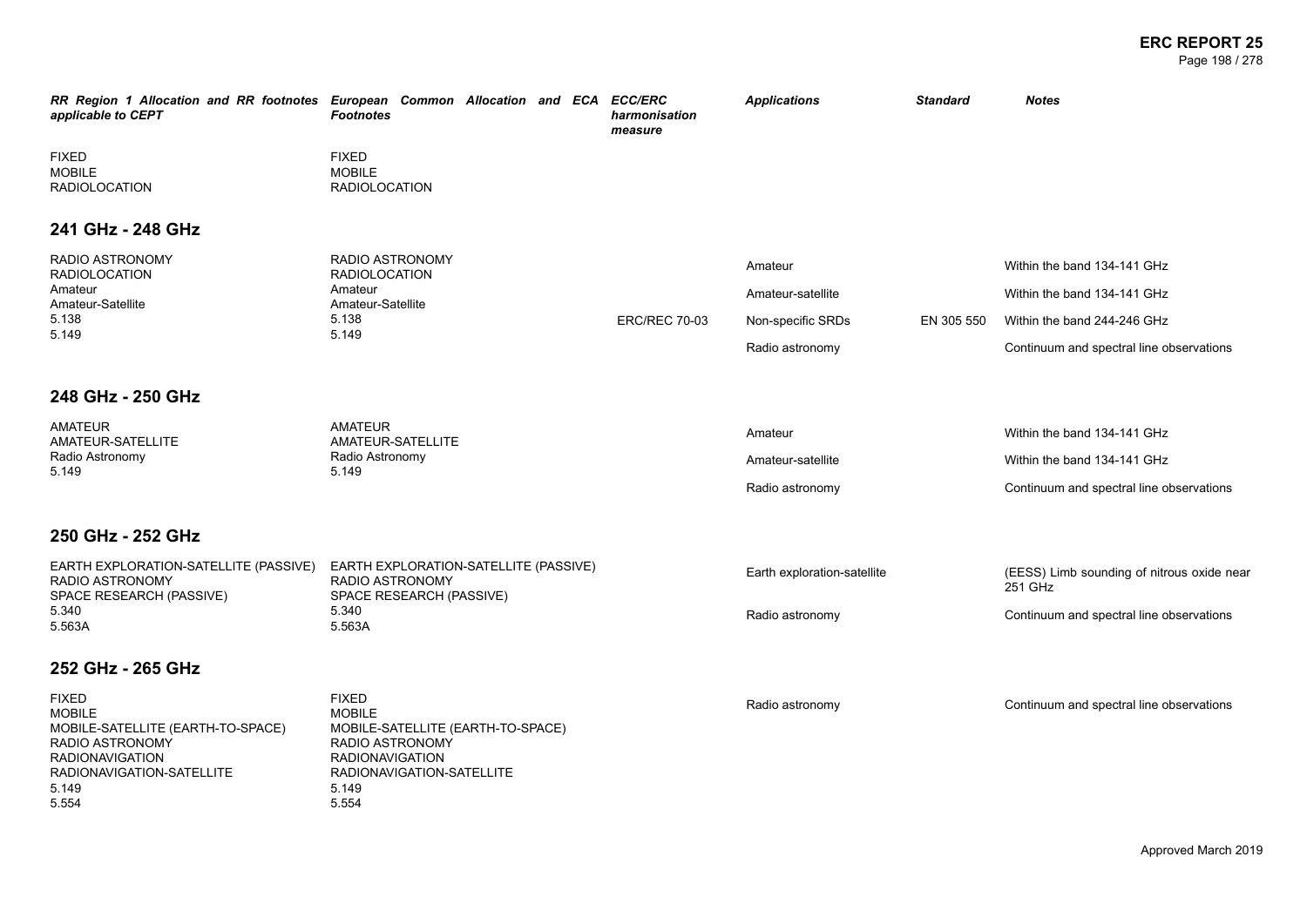#### **ERC REPORT 25** Page 199 / 278

service

| RR Region 1 Allocation and RR footnotes European Common Allocation and ECA ECC/ERC<br>applicable to CEPT       | <b>Footnotes</b>                                                                                               | harmonisation<br>measure | <b>Applications</b>      | <b>Standard</b> | <b>Notes</b>                             |
|----------------------------------------------------------------------------------------------------------------|----------------------------------------------------------------------------------------------------------------|--------------------------|--------------------------|-----------------|------------------------------------------|
| 265 GHz - 275 GHz                                                                                              |                                                                                                                |                          |                          |                 |                                          |
| <b>FIXED</b><br>FIXED-SATELLITE (EARTH-TO-SPACE)<br><b>MOBILE</b><br><b>RADIO ASTRONOMY</b><br>5.149<br>5.563A | <b>FIXED</b><br>FIXED-SATELLITE (EARTH-TO-SPACE)<br><b>MOBILE</b><br><b>RADIO ASTRONOMY</b><br>5.149<br>5.563A |                          | Radio astronomy          |                 | Continuum and spectral line observations |
| 275 GHz - 3000 GHz                                                                                             |                                                                                                                |                          |                          |                 |                                          |
| Not allocated<br>E EGE                                                                                         | Not allocated<br>E EGE.                                                                                        |                          | $\overline{\phantom{0}}$ |                 | May be used by both active and passive   |

5.565

Not allocated<br>5.565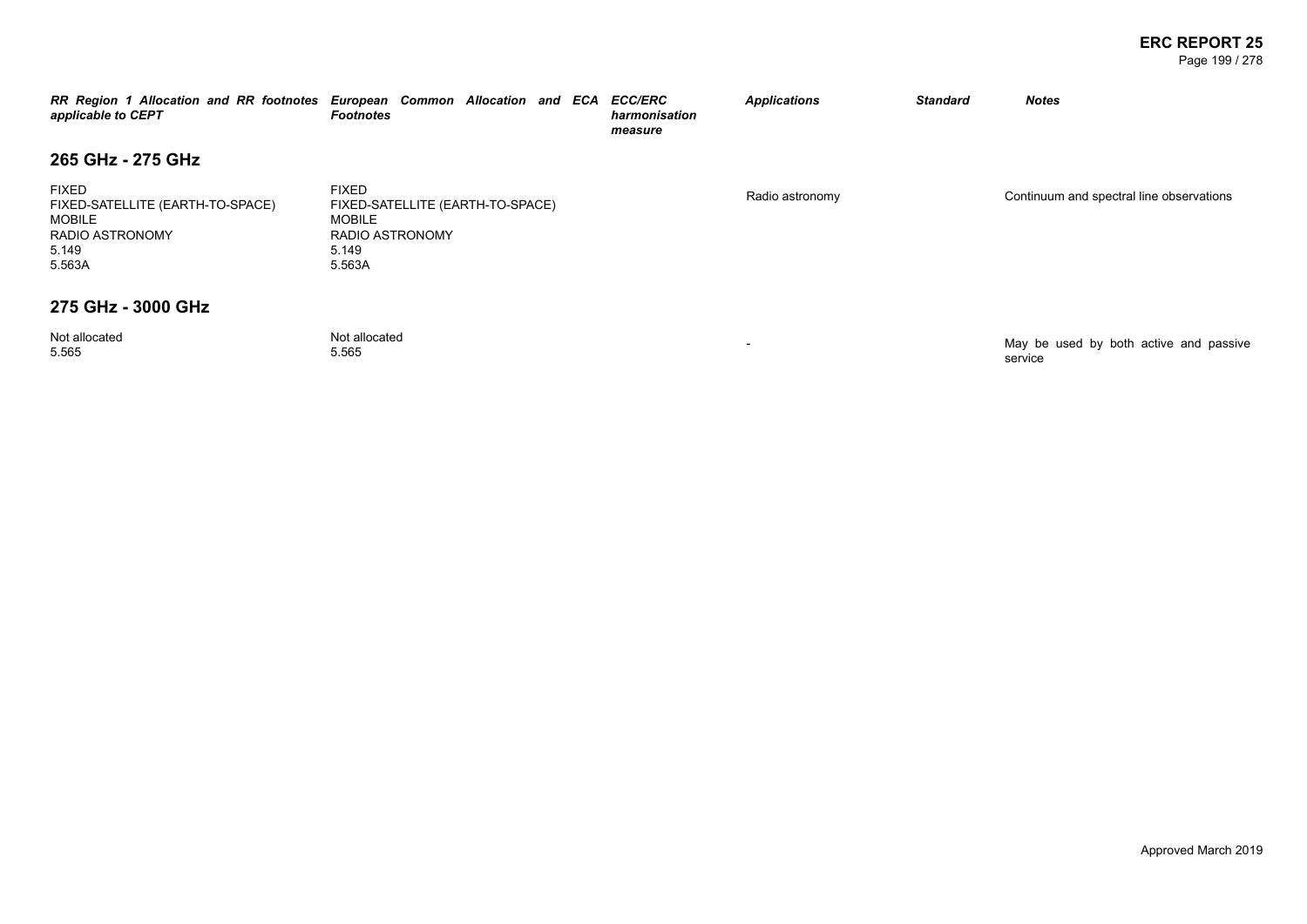#### **Annex 1 - ECA footnotes included in ECA Table**

- ECA1 Not used.
- ECA2 Not used.
- ECA3 Not used.
- ECA4 Not used.
- ECA5 In parts of this band aeronautical stations and aircraft stations may utilise 8.33 kHz channel spacing for non secure communications requirements.
- ECA6 The mobile-satellite service is limited to low earth orbiting satellites.
- ECA7 This band can also be used by low capacity fixed links in rural areas on a national basis. These links need to be coordinated with mobile service and require full protection.
- ECA8 Any use of low capacity fixed links shall be avoided in areas where such use might cause harmful interference to the maritime mobile VHF radiocommunication service.
- ECA9 CEPT administrations may authorise all or parts of the band 69.9-70.5 MHz to the amateur service on a secondary basis.
- ECA10 The range 225-399.9 MHz is essential to NATO and is in military use for land mobile, mobile-satellite, Air/Ground/Air and specific maritime and terrestrial communications, including ITU Region 2. This NATO UHF band 225-400 MHz is the only harmonised and commonly available resource managed by NATO on a daily basis in and for NATO nations. It is recognised that 380-385 MHz and 390-395 MHz are currently shared with narrowband Public Protection and Disaster Relief (PPDR) applications.
- ECA11 Not used.
- ECA12 The applicable RR 5 footnotes in column 1 remain in force. Administrations are however urged to aim for the fullest possible harmonisation with the ITU Table of Allocations and ECA.
- ECA13 CEPT administrations are urged to take all practical steps to clear the band 645-960 MHz of the assignments to the aeronautical radionavigation service.
- ECA14 Radiolocation limited to military requirements for naval ship borne radars.
- ECA15 Not used.
- ECA15A Not used.
- ECA16 On the introduction of MFCN, the fixed service will become secondary in appropriate parts of the band.
- ECA16A Use of the band by the mobile service is limited to tactical radio relay and SAP/SAB applications.
- ECA17 In the sub-bands 5755-5765 MHz, 10.36-10.37 GHz, 10.45-10.46 GHz the amateur service operates on a secondary basis. In making assignments to other services, CEPT administrations are requested wherever possible to maintain these subbands in such a way as to facilitate the reception of amateur emissions with minimal power flux densities.
- ECA17A Use of the band by the mobile service is limited to SAP/SAB applications.
- ECA18 Not used.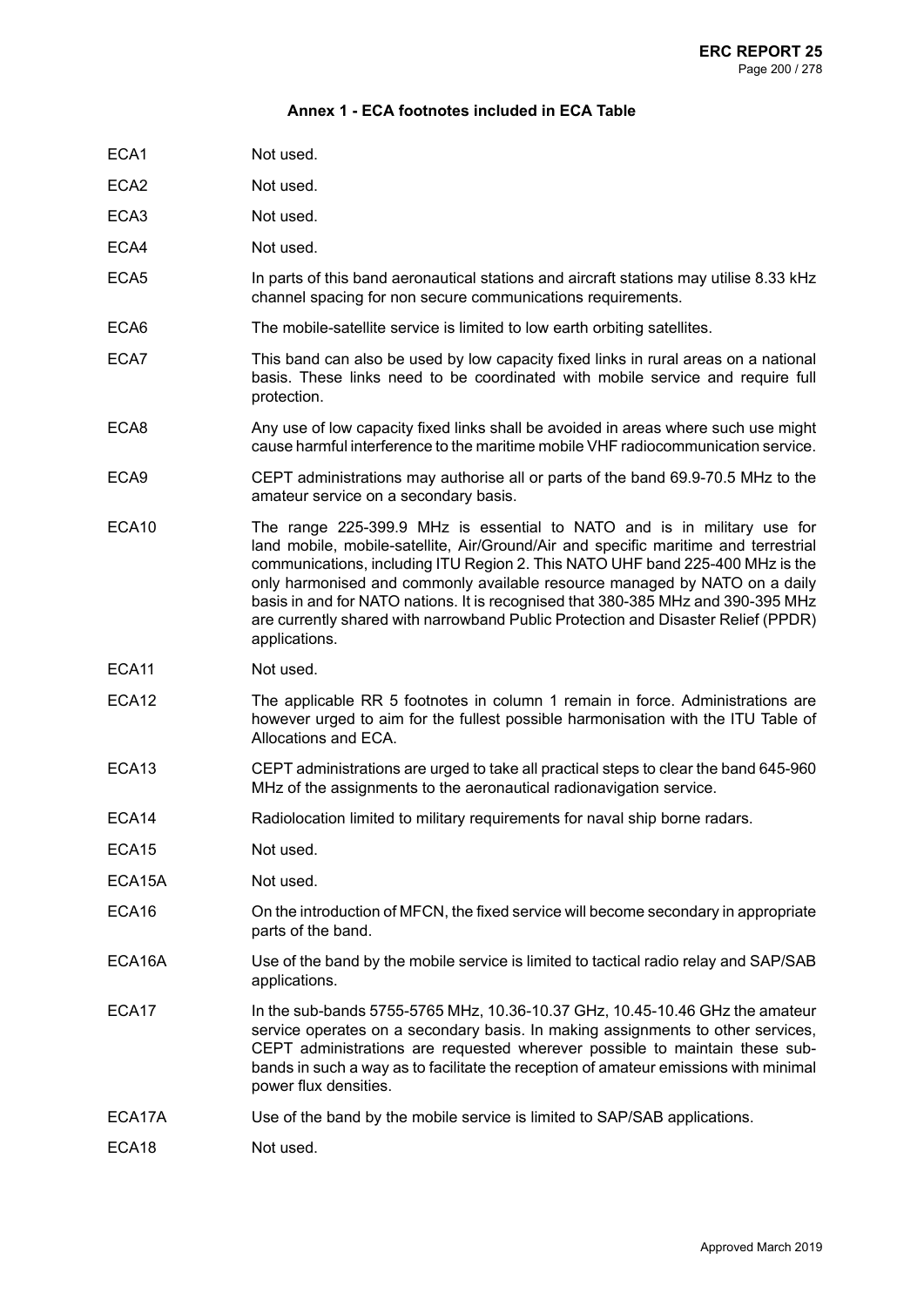#### **Annex 1 - ECA footnotes included in ECA Table**

- ECA19 This band is allocated to the radio astronomy service. CEPT administrations are urged to take all practicable steps to protect the radio astronomy service from harmful interference. Emissions from space or airborne stations in this and adjacent bands can cause serious harmful interference.
- ECA20 This fixed service band is designated for common use by civil and non civil users. Any user priorities in respect of preferred channels or sub-bands are to be determined after discussions between interested parties.
- ECA21 Not used.
- ECA22 The band 5250-5850 MHz is utilised for a variety of radiodetermination applications falling within the radionavigation and radiolocation services. This band will be subject to further detailed consideration.
- ECA23 In the sub-bands 5660-5670 MHz (earth to space), 5830-5850 MHz (space to earth) and 10.45-10.50 GHz the amateur-satellite additionally operates on a secondary and non interference basis to other services. In making assignments to other services, CEPT administrations are requested wherever possible to maintain these allocations in such a way as to facilitate the reception of amateur emissions with minimal power flux densities.
- ECA24 The band 8500-10000 MHz is utilised for a variety of radiodetermination applications falling within the radionavigation and radiolocation services. This band will be subject to further detailed consideration in conjunction with the band 5250-5850 MHz (see ECA22).

#### ECA25 Not used.

- ECA26 The band 13.25-14.0 GHz is utilised for a variety of radiodetermination applications falling within the radionavigation and radiolocation services. This band will be subject to further detailed consideration.
- ECA27 Not used.
- ECA28 CEPT administrations shall not deploy new fixed service systems in the band 11.7-12.5 GHz (ERC/DEC(00)08).
- ECA29 The frequency bands 890-915 / 935-960 MHz, 880-890 / 925-935 MHz, 1710-1785 / 1805-1880 MHz, 1920-1980 MHz and 2110-2170 MHz are reserved for public cellular mobile use only. Other services such as the fixed service should only be allowed in the above bands where coexistence with public mobile systems is possible i.e. in sparsely populated or rural areas where the frequency band is not needed for mobile cellular systems.
- ECA30 National administrations should consider co-ordination zones around the EISCAT sites when using the band 925-935 MHz for mobile services including international planning for military services. Short Range Devices should not use this band.
- ECA31 Not used.
- ECA32 The bands 880-915 MHz and 925-960 MHz are currently used for GSM (2nd generation terrestrial mobile system) in most CEPT member countries and by IMT, depending on the market demands and national licensing schemes.
- ECA33 Not used.
- ECA34 Parts of the bands 450-457.5/460-467.5 MHz may also be used for existing and evolving public cellular networks on a national basis.
- ECA35 In Europe the band 75.5-76 GHz is also allocated to the Amateur and Amateur Satellite services.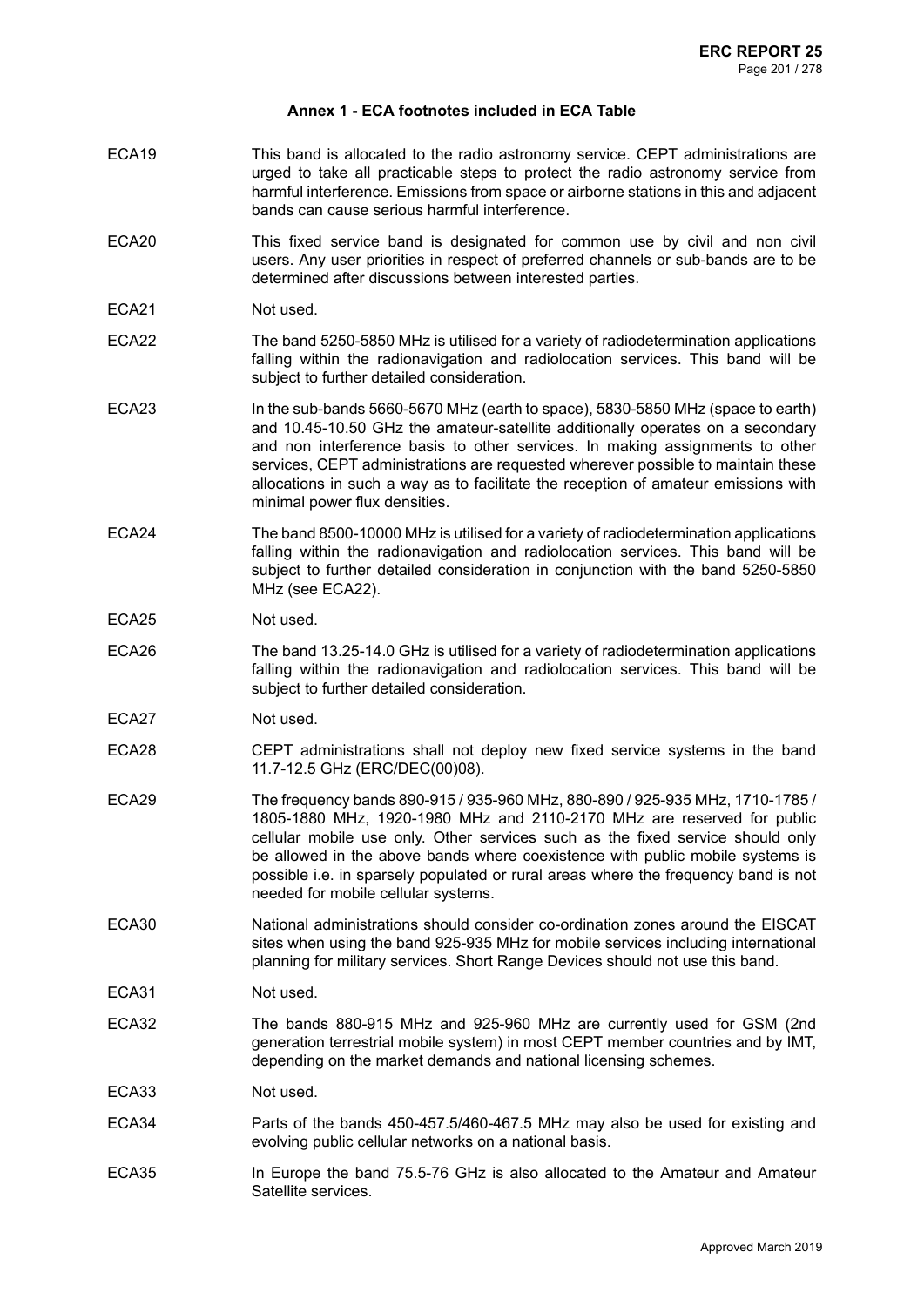## **Annex 1 - ECA footnotes included in ECA Table**

- ECA36 A frequency band, which has been harmonised by NATO and NATO member nations for military use as defined in the NATO Joint Civil/Military Frequency Agreement (NJFA) 2014. Note: NATO Joint Civil/Military Frequency Agreement (NJFA) - Extract for Public Disclosure – 14 February 2017
- ECA37 In Europe the allocation to the mobile service is limited to the band 3400-3800 MHz.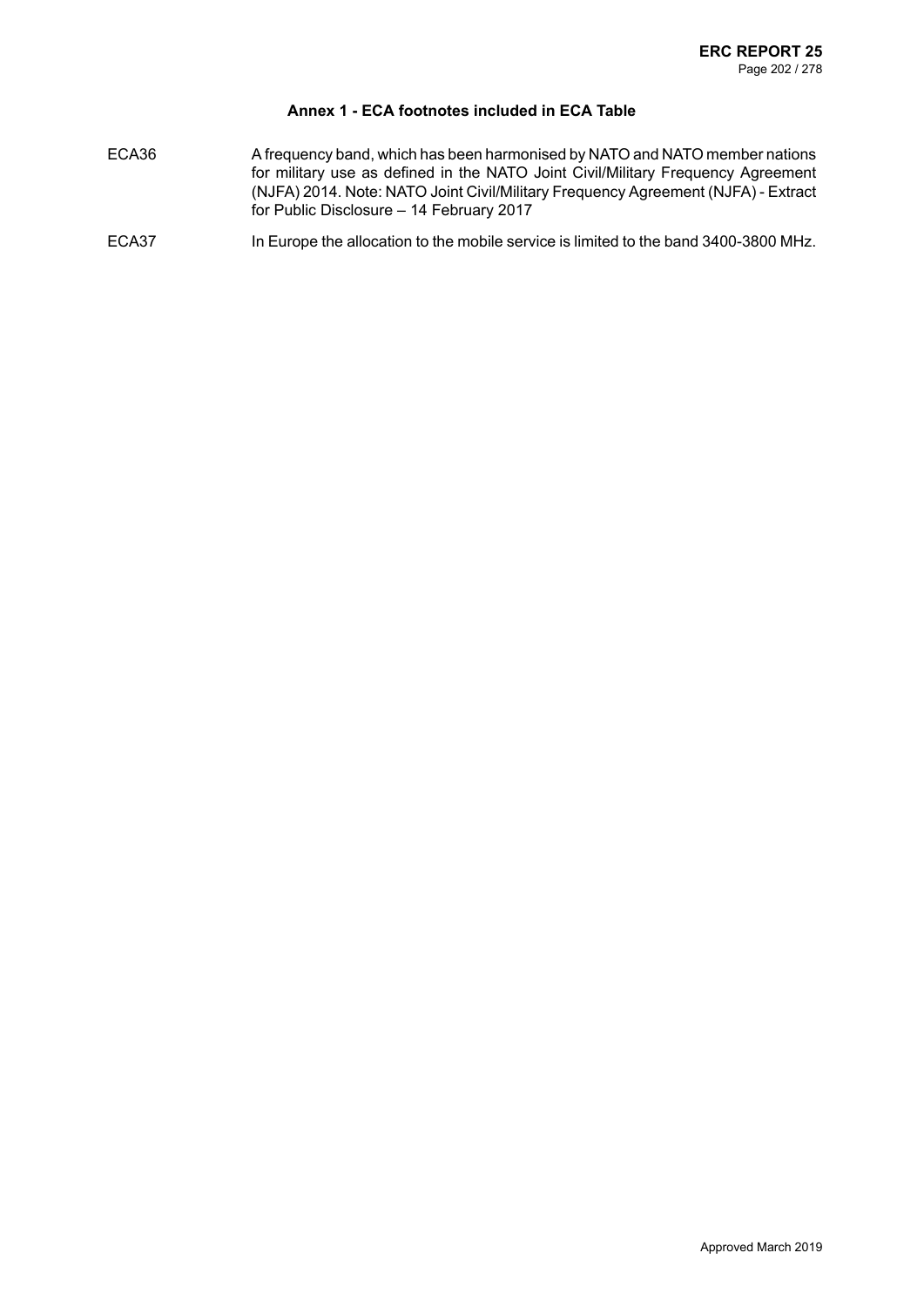- 5.53 Administrations authorizing the use of frequencies below 8.3 kHz shall ensure that no harmful interference is caused to the services to which the bands above 8.3 kHz are allocated. (WRC-12)
- 5.54 Administrations conducting scientific research using frequencies below 8.3 kHz are urged to advise other administrations that may be concerned in order that such research may be afforded all practicable protection from harmful interference. (WRC-12)
- 5.54A Use of the 8.3-11.3 kHz frequency band by stations in the meteorological aids service is limited to passive use only. In the band 9-11.3 kHz, meteorological aids stations shall not claim protection from stations of the radionavigation service submitted for notification to the Bureau prior to 1 January 2013. For sharing between stations of the meteorological aids service and stations in the radionavigation service submitted for notification after this date, the most recent version of Recommendation ITU-R RS.1881 should be applied. (WRC-12)
- 5.54B Additional allocation: in Algeria, Saudi Arabia, Bahrain, Egypt, the United Arab Emirates, the Russian Federation, Iran (Islamic Republic of), Iraq, Kuwait, Lebanon, Morocco, Qatar, the Syrian Arab Republic, Sudan and Tunisia, the frequency band 8.3-9 kHz is also allocated to the radionavigation, fixed and mobile services on a primary basis. (WRC-15)
- 5.54C Additional allocation: in China, the frequency band 8.3-9 kHz is also allocated to the maritime radionavigation and maritime mobile services on a primary basis.
- 5.55 Additional allocation: in Armenia, the Russian Federation, Georgia, Kyrgyzstan, Tajikistan and Turkmenistan, the frequency band 14-17 kHz is also allocated to the radionavigation service on a primary basis. (WRC-15)
- 5.56 The stations of services to which the bands 14-19.95 kHz and 20.05-70 kHz and in Region 1 also the bands 72-84 kHz and 86-90 kHz are allocated may transmit standard frequency and time signals. Such stations shall be afforded protection from harmful interference. In Armenia, Azerbaijan, Belarus, the Russian Federation, Georgia, Kazakstan, Kyrgyzstan, Tajikistan and Turkmenistan, the frequencies 25 kHz and 50 kHz will be used for this purpose under the same conditions. (WRC-12)
- 5.57 The use of the bands 14-19.95 kHz, 20.05-70 kHz and 70-90 kHz (72-84 kHz and 86-90 kHz in Region 1) by the maritime mobile service is limited to coast radiotelegraph stations (A1A and F1B only). Exceptionally, the use of class J2B or J7B emissions is authorized subject to the necessary bandwidth not exceeding that normally used for class A1A or F1B emissions in the band concerned.
- 5.58 Additional allocation: in Armenia, Azerbaijan, the Russian Federation, Georgia, Kazakhstan, Kyrgyzstan, Tajikistan and Turkmenistan, the band 67-70 kHz is also allocated to the radionavigation service on a primary basis. (WRC-2000)
- 5.60 In the bands 70-90 kHz (70-86 kHz in Region 1) and 110-130 kHz (112-130 kHz in Region 1), pulsed radionavigation systems may be used on condition that they do not cause harmful interference to other services to which these bands are allocated.
- 5.62 Administrations which operate stations in the radionavigation service in the band 90-110 kHz are urged to coordinate technical and operating characteristics in such a way as to avoid harmful interference to the services provided by these stations.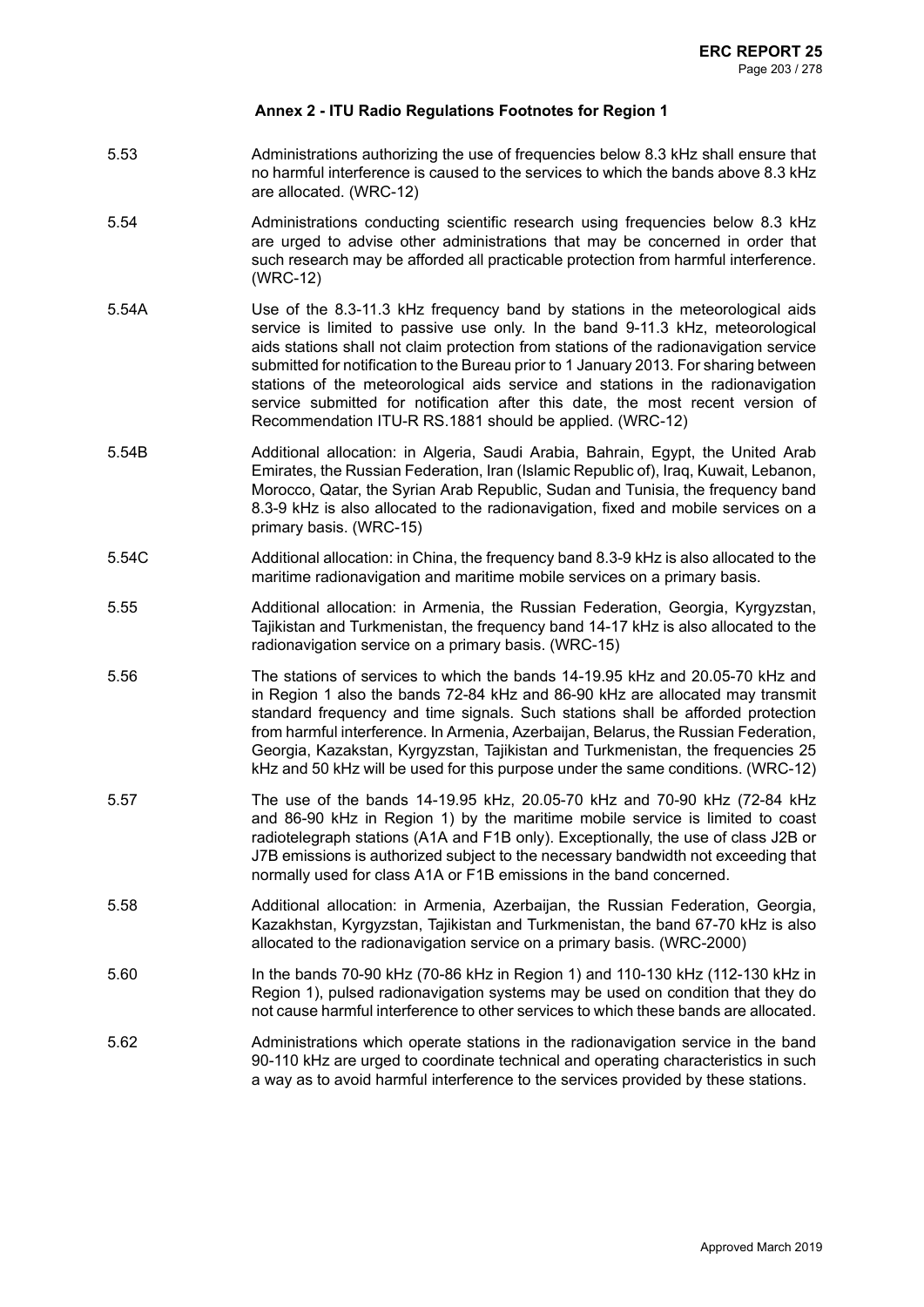5.64 Only classes A1A or F1B, A2C, A3C, F1C or F3C emissions are authorized for stations of the fixed service in the bands allocated to this service between 90 kHz and 160 kHz (148.5 kHz in Region 1) and for stations of the maritime mobile service in the bands allocated to this service between 110 kHz and 160 kHz (148.5 kHz in Region 1). Exceptionally, class J2B or J7B emissions are also authorized in the bands between 110 kHz and 160 kHz (148.5 kHz in Region 1) for stations of the maritime mobile service. 5.66 Different category of service: in Germany, the allocation of the band 115-117.6 kHz to the fixed and maritime mobile services is on a primary basis (see No. 5.33) and to the radionavigation service on a secondary basis (se No. 5.32). 5.67 Additional allocation: in Mongolia, Kyrgyzstan and Turkmenistan, the band 130-148.5 kHz is also allocated to the radionavigation service on a secondary basis. Within and between these countries this service shall have an equal right to operate. (WRC-07) 5.67A Stations in the amateur service using frequencies in the band 135.7-137.8 kHz shall not exceed a maximum radiated power of 1 W (e.i.r.p.) and shall not cause harmful interference to stations of the radionavigation service operating in countries listed in No. 5.67. WRC-07) 5.67B The use of the band 135.7-137.8 kHz in Algeria, Egypt, Iran (Islamic Republic of), Iraq, Lebanon, Syrian Arab Republic, Sudan, South Sudan and Tunisia is limited to the fixed and maritime mobile services. The amateur service shall not be used in the above-mentioned countries in the band 135.7-137.8 kHz, and this should be taken into account by the countries authorizing such use. (WRC-12) 5.68 Alternative allocation: in Congo (Rep of the), the Dem. Rep. of the Congo and South Africa, the frequency band 160-200 kHz is allocated to the fixed service on a primary basis. (WRC-15) 5.69 Additional allocation: in Somalia, the band 200-255 kHz is also allocated to the aeronautical radionavigation service on a primary basis. 5.70 Alternative allocation: in Angola, Botswana, Burundi, the Central African Rep., Congo (Rep. of the), Ethiopia, Kenya, Lesotho, Madagascar, Malawi, Mozambique, Namibia, Nigeria, Oman, the Dem. Rep. of the Congo, Rwanda, South Africa, Swaziland, Tanzania, Chad, Zambia and Zimbabwe, the band 200-283.5 kHz is allocated to the aeronautical radionavigation service on a primary basis. (WRC-12) 5.71 Alternative allocation: in Tunisia, the band 255-283.5 kHz is allocated to the broadcasting service on a primary basis. 5.73 The band 285-325 kHz (283.5-325 kHz in Region 1) in the maritime radionavigation service may be used to transmit supplementary navigational information using narrow-band techniques, on condition that no harmful interference is caused to radiobeacon stations operating in the radionavigation service. (WRC-97) 5.74 Additional allocation: in Region 1, the frequency band 285.3-285.7 kHz is also allocated to the maritime radionavigation service (other than radiobeacons) on a primary basis. 5.75 Different category of service: in Armenia, Azerbaijan, Belarus, the Russian Federation, Georgia, Moldova, Kyrgyzstan, Tajikistan, Turkmenistan, Ukraine and the Black Sea areas of Romania, the allocation of the band 315-325 kHz to the maritime radionavigation service is on a primary basis under the condition that in the Baltic Sea area, the assignment of frequencies in this band to new stations in the maritime or aeronautical radionavigation services shall be subject to prior consultation between the administrations concerned. (WRC-07)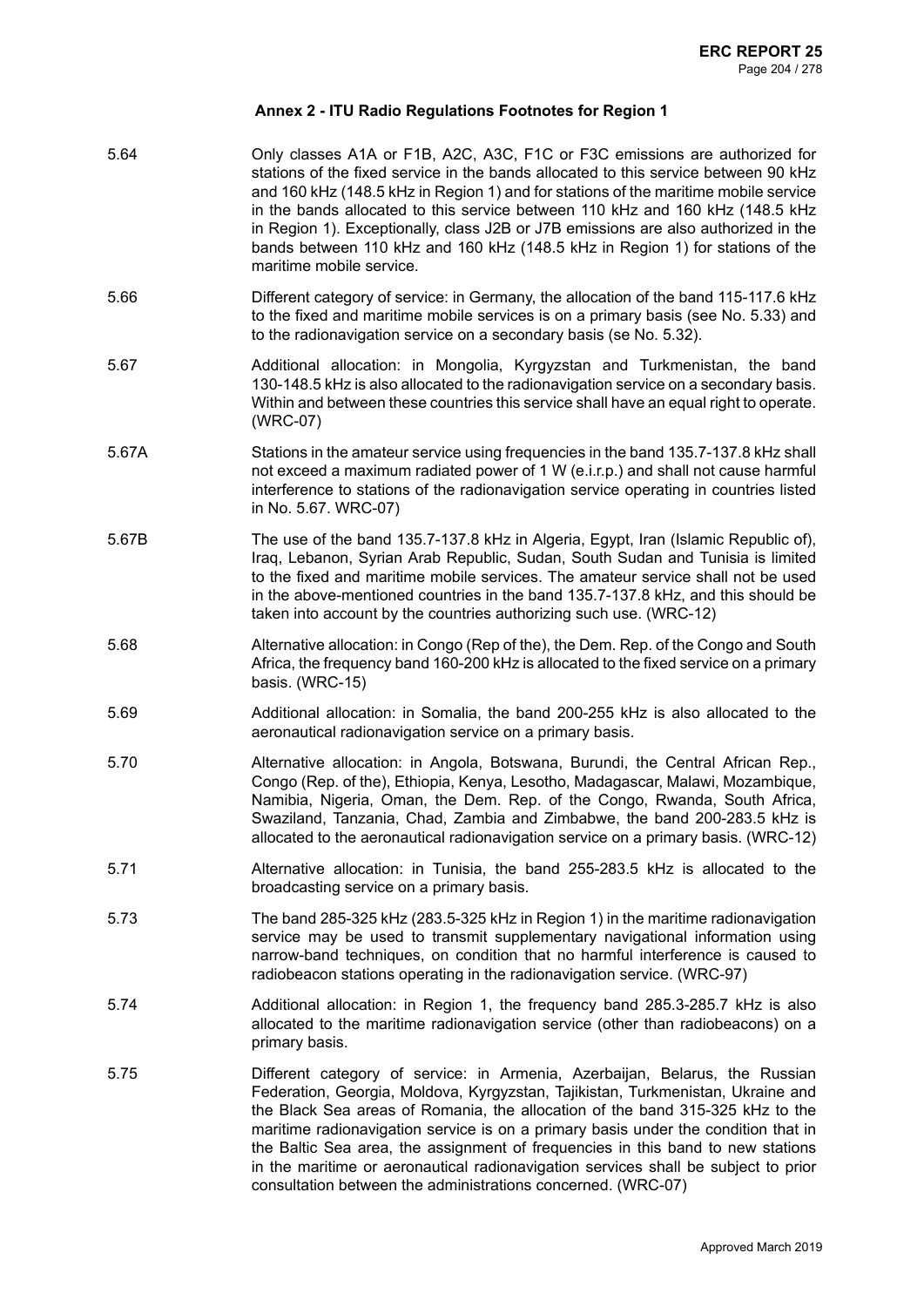- 5.76 The frequency 410 kHz is designated for radio direction-finding in the maritime radionavigation service. The other radionavigation services to which the band 405-415 kHz is allocated shall not cause harmful interference to radio directionfinding in the band 406.5-413.5 kHz
- 5.77 Different category of service: in Australia, China, the French overseas communities of Region 3, Korea (Rep. of), India, Iran (Islamic Republic of), Japan, Pakistan, Papua New Guinea and Sri Lanka, the allocation of the frequency band 415-495 kHz to the aeronautical radionavigation service is on a primary basis. In Armenia, Azerbaijan, Belarus, the Russian Federation, Kazakhstan, Latvia, Uzbekistan and Kyrgyzstan, the allocation of the frequency band 435-495 kHz to the aeronautical radionavigation service is on a primary basis. Administrations in all the aforementioned countries shall take all practical steps necessary to ensure that aeronautical radionavigation stations in the frequency band 435-495 kHz do not cause interference to reception by coast stations of transmissions from ship stations on frequencies designated for ship stations on a worldwide basis. (WRC-12)
- 5.79 The use of the band 415-495 kHz and 505-526.5 kHz (505-510 kHz in Region 2) by the maritime mobile service is limited to radiotelegraphy.
- 5.79A When establishing coast stations in the NAVTEX service on the frequencies 490 kHz, 518 kHz and 4209.5 kHz, administrations are strongly recommended to coordinate the operating characteristics in accordance with the procedures of the International Maritime Organization (IMO) (see Resolution 339 (Rev.WRC-07). (WRC-07)
- 5.80 In Region 2, the use of the band 435-495 kHz by the aeronautical radionavigation service is limited to non-directional beacons not employing voice transmission
- 5.80A The maximum equivalent isotropically radiated power (e.i.r.p.) of stations in the amateur service using frequencies in the band 472-479 kHz shall not exceed 1 W. Administrations may increase this limit of e.i.r.p. to 5 W in portions of their territory which are at a distance of over 800 km from the borders of Algeria, Saudi Arabia, Azerbaijan, Bahrain, Belarus, China, Comoros, Djibouti, Egypt, United Arab Emirates, the Russian Federation, Iran (Islamic Republic of), Iraq, Jordan, Kazakhstan, Kuwait, Lebanon, Libya, Morocco, Mauritania, Oman, Uzbekistan, Qatar, Syrian Arab Republic, Kyrgyzstan, Somalia, Sudan, Tunisia, Ukraine and Yemen. In this frequency band, stations in the amateur service shall not cause harmful interference to, or claim protection from, stations of the aeronautical radionavigation service. (WRC-12)
- 5.80B The use of the frequency band 472-479 kHz in Algeria, Saudi Arabia, Azerbaijan, Bahrain, Belarus, China, Comoros, Djibouti, Egypt, United Arab Emirates, the Russian Federation, Iraq, Jordan, Kazakhstan, Kuwait, Lebanon, Libya, Mauritania, Oman, Uzbekistan, Qatar, Syrian Arab Republic, Kyrgyzstan, Somalia, Sudan, Tunisia and Yemen is limited to the maritime mobile and aeronautical radionavigation services. The amateur service shall not be used in the abovementioned countries in this frequency band, and this should be taken into account by the countries authorizing such use. (WRC-12)
- 5.82 In the maritime mobile service, the frequency 490 kHz is to be used exclusively for the transmission by coast stations of navigational and meteorological warnings and urgent information to ships, by means of narrow-band direct-printing telegraphy. The conditions for use of the frequency 490 kHz are prescribed in Articles 31 and 52. In using the band 415-495 kHz for the aeronautical radionavigation service, administrations are requested to ensure that no harmful interference is caused to the frequency 490 kHz. (WRC-12)
- 5.84 The conditions for the use of the frequency 518 kHz by the maritime mobile service are prescribed in Articles 31 and 52. (WRC-07)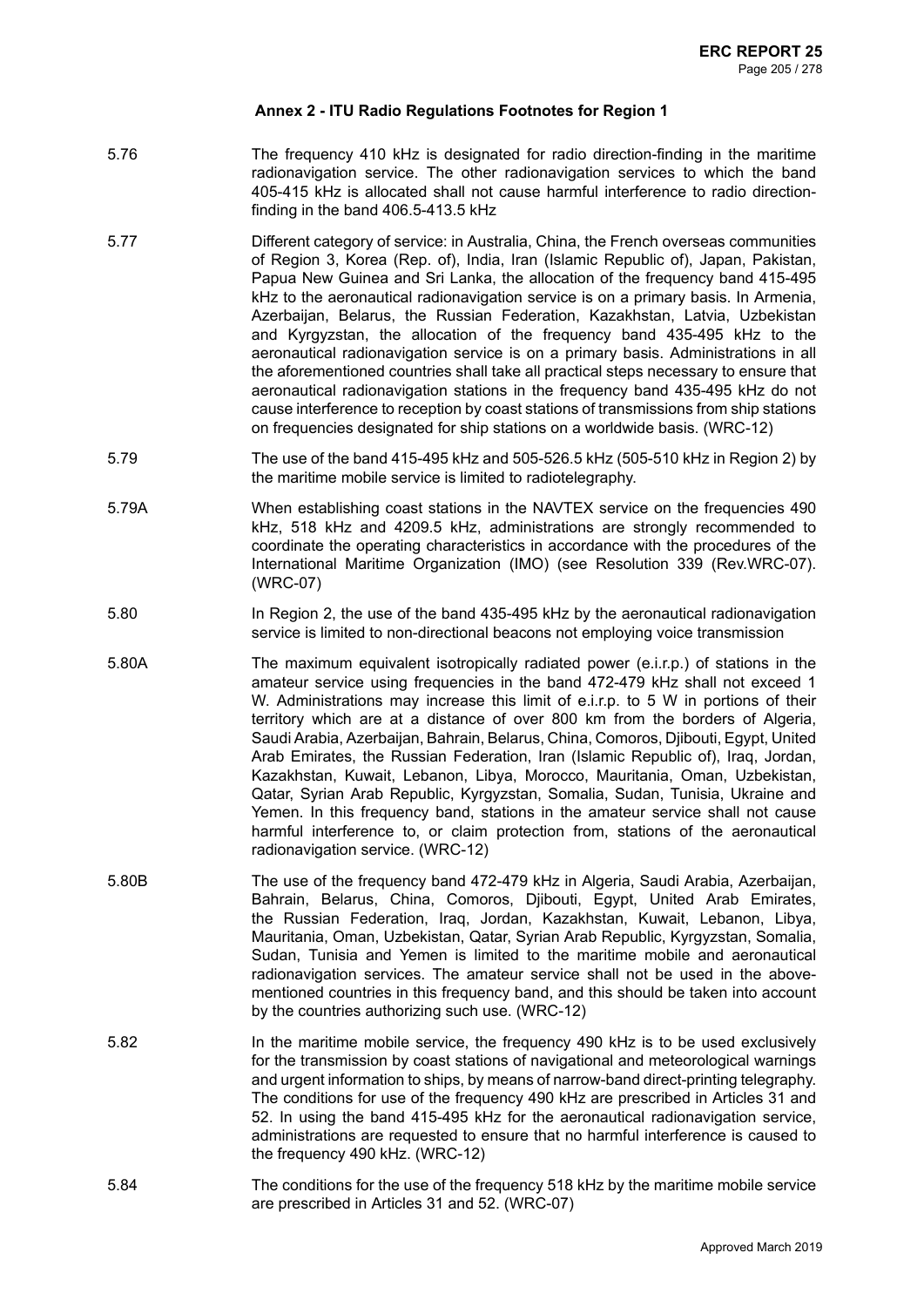- 5.87 Additional allocation: in Angola, Botswana, Lesotho, Malawi, Mozambique, Namibia, Niger and Swaziland, the band 526.5-535 kHz is also allocated to the mobile service on a secondary basis. (WRC-12)
- 5.87A Additional allocation: in Uzbekistan, the band 526.5-1606.5 kHz is also allocated to the radionavigation service on a primary basis. Such use is subject to agreement obtained under No. 9.21 with administrations concerned and limited to groundbased radiobeacons in operation on 27 October 1997 until the end of their lifetime. (WRC-97)
- 5.90 In the band 1605-1705 kHz, in cases where a broadcasting station of Region 2 is concerned, the service area of the maritime mobile stations in Region 1 shall be limited to that provided by ground-wave propagation
- 5.92 Some countries of Region 1 use radiodetermination systems in the bands 1606.5-1625 kHz, 1635-1800 kHz, 1850-2160 kHz, 2194-2300 kHz, 2502-2850 kHz and 3500-3800 kHz, subject to agreement obtained under No. 9.21. The radiated mean power of these stations shall not exceed 50 W.
- 5.93 Additional allocation: in Armenia, Azerbaijan, Belarus, the Russian Federation, Georgia, Hungary, Kazakhstan, Latvia, Lithuania, Mongolia, Nigeria, Uzbekistan, Poland, Kyrgyzstan, Slovakia, Tajikistan, Chad, Turkmenistan and Ukraine, the frequency bands 1625-1635 kHz, 1800-1810 kHz and 2160-2170 kHz are also allocated to the fixed and land mobile services on a primary basis, subject to agreement obtained under No. 9.21. (WRC-15)
- 5.96 In Germany, Armenia, Austria, Azerbaijan, Belarus, Croatia, Denmark, Estonia, the Russian Federation, Finland, Georgia, Hungary, Iceland, Ireland, Israel, Kazakhstan, Latvia, Liechtenstein, Lithuania, Malta, Moldova, Norway, Uzbekistan, Poland, Kyrgyzstan, Slovakia, the Czech Rep., the United Kingdom, Sweden, Switzerland, Tajikistan, Turkmenistan and Ukraine, administrations may allocate up to 200 kHz to their amateur service in the frequency bands 1715-1800 kHz and 1850-2000 kHz. However, when allocating the frequency bands within this range to their amateur service, administrations shall, after prior consultation with administrations of neighbouring countries, take such steps as may be necessary to prevent harmful interference from their amateur service to the fixed and mobile services of other countries. The mean power of any amateur station shall not exceed 10 W. (WRC-15)
- 5.98 Alternative allocation: in Armenia, Azerbaijan, Belarus, Belgium, Cameroon, Congo (Rep. of the), Denmark, Egypt, Eritrea, Spain, Ethiopia, the Russian Federation, Georgia, Greece, Italy, Kazakhstan, Lebanon, Lithuania, the Syrian Arab Republic, Kyrgyzstan, Somalia, Tajikistan, Tunisia, Turkmenistan and Turkey , the frequency band 1810-1830 kHz is allocated to the fixed and mobile, except aeronautical mobile, services on a primary basis. (WRC-15)
- 5.99 Additional allocation: in Saudi Arabia, Austria, Iraq, Libya,Uzbekistan, Slovakia, Romania, Slovenia, Chad, and Togo, the band 1810-1830 kHz is also allocated to the fixed and mobile, except aeronautical mobile, services on a primary basis. (WRC-12)
- 5.100 In Region 1, the authorization to use the band 1810-1830 kHz by the amateur service in countries situated totally or partially north of 40°N shall be given only after consultation with the countries mentioned in Nos. 5.98 and 5.99 to define the necessary steps to be taken to prevent harmful interference between amateur stations and stations of other services operating in accordance with Nos. 5.98 and 5.99.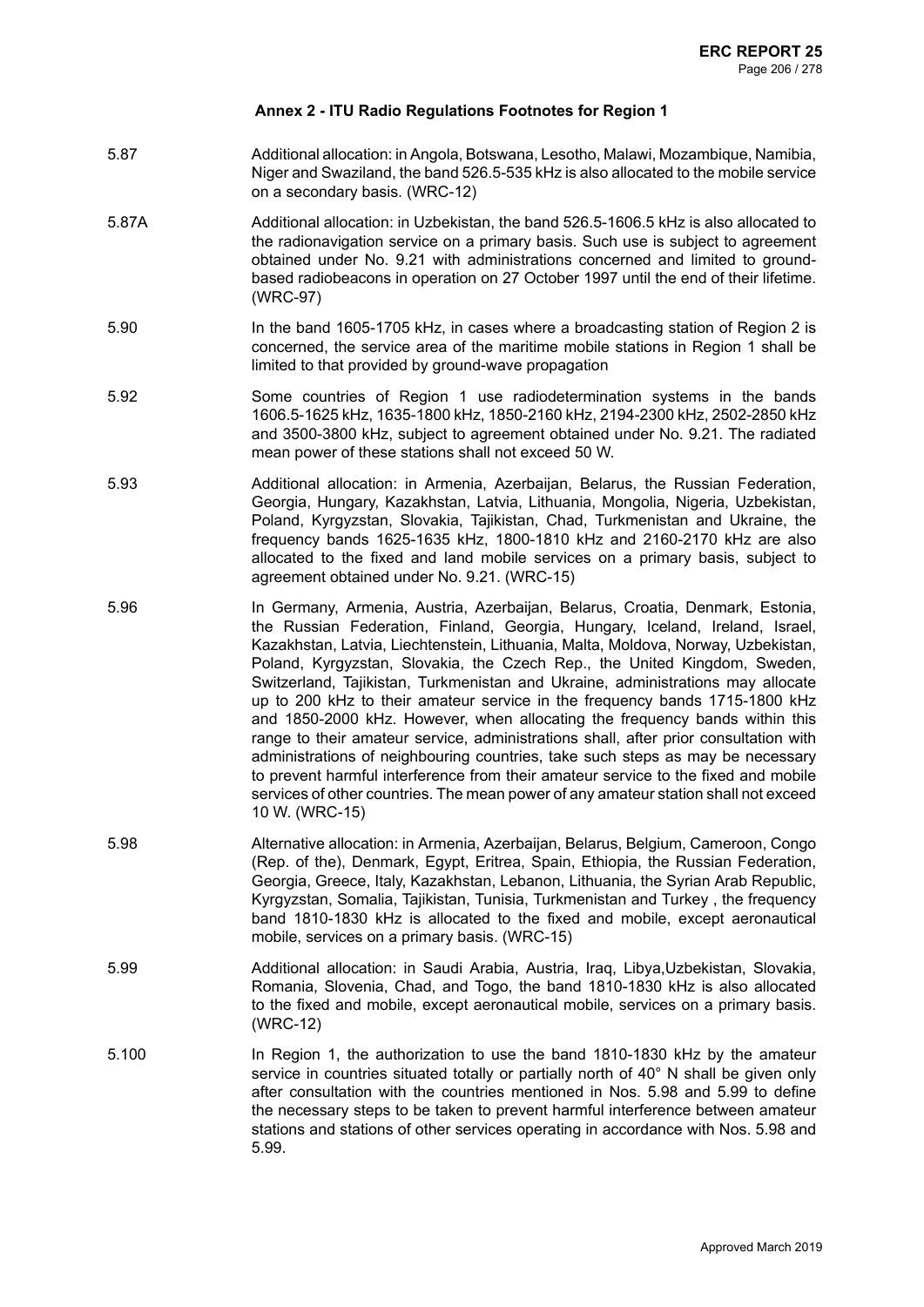- 5.103 In Region 1, in making assignments to stations in the fixed and mobile services in the bands 1850-2045 kHz, 2194-2498 kHz, 2502-2625 kHz and 2650-2850 kHz, administrations should bear in mind the special requirements of the maritime mobile service.
- 5.104 In Region 1, the use of the band 2025-2045 kHz by the meteorological aids service is limited to oceanographic buoy stations.
- 5.107 Additional allocation: in Saudi Arabia, Eritrea, Ethiopia, Iraq, Libya, Somalia and Swaziland, the band 2160-2170 kHz is also allocated to the fixed and mobile, except aeronautical mobile (R), services on a primary basis. The mean power of stations in these services shall not exceed 50W. (WRC-12)
- 5.108 The carrier frequency 2182 kHz is an international distress and calling frequency for radiotelephony. The conditions for the use of the band 2173.5-2190.5 kHz are prescribed in Articles 31 and 52. (WRC-07)
- 5.109 The frequencies 2187.5 kHz, 4207.5 kHz, 6312 kHz, 8414.5 kHz, 12577 kHz and 16804.5 kHz are international distress frequencies for digital selective calling. The conditions for the use of these frequencies are prescribed in Article 31.
- 5.110 The frequencies 2174.5 kHz, 4177.5 kHz, 6268 kHz, 8376.5 kHz, 12520 kHz and 16695 kHz are international distress frequencies for narrow-band direct-printing telegraphy. The conditions for the use of these frequencies are prescribed in Article 31.
- 5.111 The carrier frequencies 2182 kHz, 3023 kHz, 5680 kHz, 8364 kHz and the frequencies 121.5 MHz, 156.525 MHz, 156.8 MHz and 243 MHz may also be used, in accordance with the procedures in force for terrestrial radiocommunication services, for search and rescue operations concerning manned space vehicles. The conditions for the use of the frequencies are prescribed in Article 31. The same applies to the frequencies 10003 kHz, 14993 kHz and 19993 kHz, but in each of these cases emissions must be confined in a band of ±3 kHz about the frequency. (WRC-07)
- 5.112 Alternative allocation:in Denmark and Sri Lanka, the band 2194-2300 kHz is allocated to the fixed and mobile, except aeronautical mobile, services on a primary basis. (WRC-12)
- 5.113 For the conditions for the use of the bands 2300-2495 kHz (2498 kHz in Region 1), 3200-3400 kHz, 4750-4995 kHz and 5005-5060 kHz by the broadcasting service, see Nos. 5.16 to 5.20, 5.21 and 23.3 to 23.10.
- 5.114 Alternative allocation:in Denmark and Iraq,the band 2502-2625 kHz is allocated to the fixed and mobile, except aeronautical mobile, services on a primary basis. (WRC-12)
- 5.115 The carrier (reference) frequencies 3023 kHz and 5680 kHz may also be used, in accordance with Article 31 by stations of the maritime mobile service engaged in coordinated search and rescue operations. (WRC-07)
- 5.116 Administrations are urged to authorize the use of the band 3155-3195 kHz to provide a common worldwide channel for low power wireless hearing aids. Additional channels for these devices may be assigned by administrations in the bands between 3155 kHz and 3400 kHz to suit local needs. It should be noted that frequencies in the range 3000 kHz to 4000 kHz are suitable for hearing aid devices which are designed to operate over short distances within the induction field.
- 5.117 Alternative allocation:in Côte d'Ivoire, Denmark, Egypt, Liberia, Sri Lanka and Togo, the band 3155-3200 kHz is allocated to the fixed and mobile, except aeronautical mobile, services on a primary basis. (WRC-12)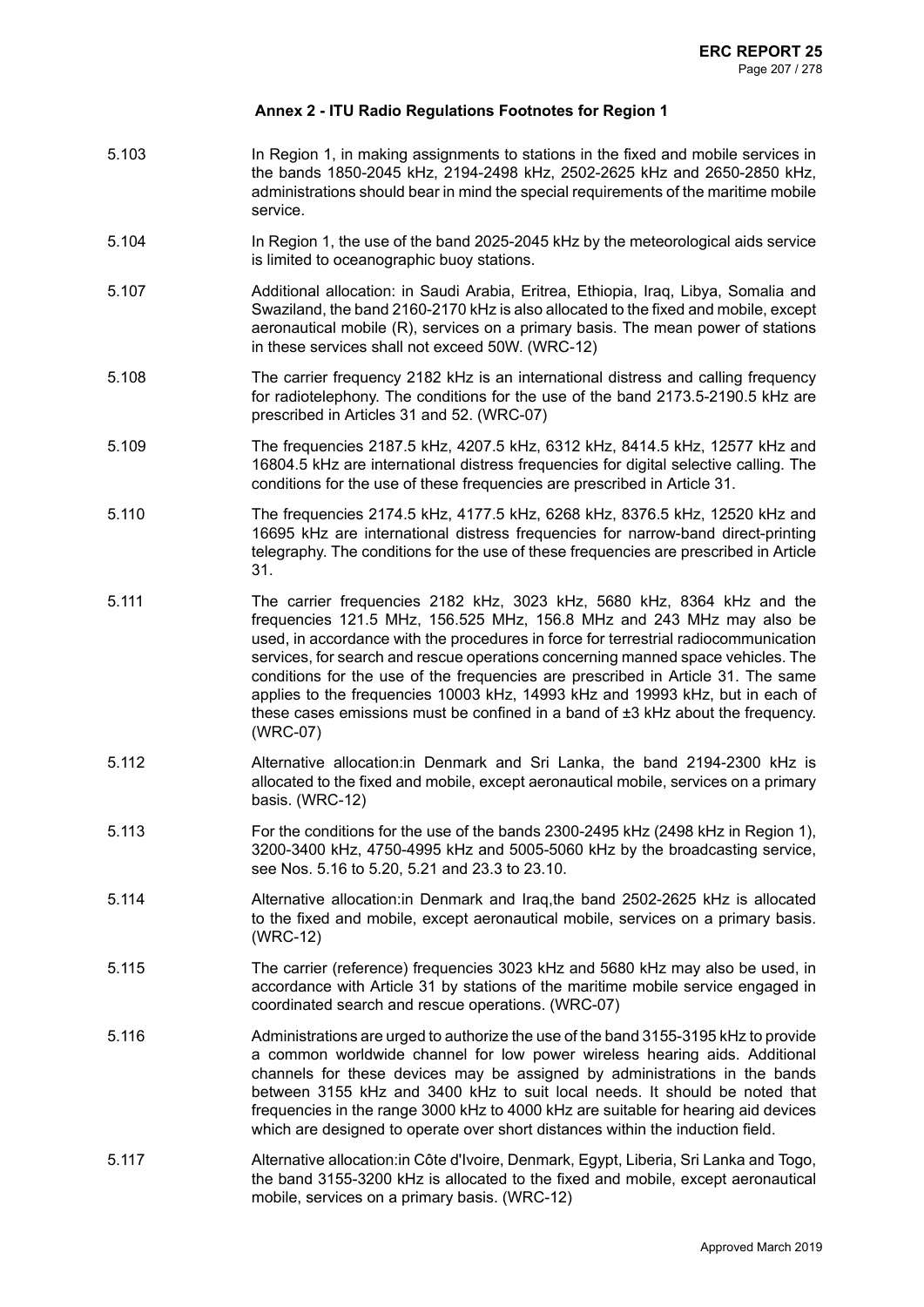- 5.123 Additional allocation: in Botswana, Lesotho, Malawi, Mozambique, Namibia, South Africa, Swaziland, Zambia and Zimbabwe, the band 3900-3950 kHz is also allocated to the broadcasting service on a primary basis, subject to agreement obtained under No. 9.21.
- 5.125 Additional allocation: in Greenland, the band 3950-4000 kHz is also allocated to the broadcasting service on a primary basis. The power of the broadcasting stations operating in this band shall not exceed that necessary for a national service and shall in no case exceed 5 kW
- 5.127 The use of the band 4000-4063 kHz by the maritime mobile service is limited to ship stations using radiotelephony (see No. 52.220 and Appendix 17).
- 5.128 Frequencies in the bands 4063-4123 kHz and 4130-4438 kHz may be used exceptionally by stations in the fixed service, communicating only within the boundary of the country in which they are located, with a mean power not exceeding 50 W, on condition that harmful interference is not caused to the maritime mobile service. In addition, in Afghanistan, Argentina, Armenia, Azerbaijan, Belarus, Botswana, Burkina Faso, the Central African Rep., China, the Russian Federation, Georgia, India, Kazakhstan, Mali, Niger, Pakistan, Kyrgyzstan, Tajikistan, Chad, Turkmenistan and Ukraine, in the bands 4063-4123 kHz, 4130-4133 kHz and 4408-4438 kHz, stations in the fixed service, with a mean power not exceeding 1 kW, can be operated on condition that they are situated at least 600 km from the coast and that harmful interference is not caused to the maritime mobile service. (WRC-12)
- 5.130 The conditions for the use of the carrier frequencies 4125 kHz and 6215 kHz are prescribed in Articles 31 and 52. (WRC-07)
- 5.131 The frequency 4209.5 kHz is used exclusively for the transmission by coast stations of meteorological and navigational warnings and urgent information to ships by means of narrow-band direct-printing techniques. (WRC-97)
- 5.132 The frequencies 4210 kHz, 6314 kHz, 8416.5 kHz, 12579 kHz, 16806.5 kHz, 19680.5 kHz, 22376 kHz and 26100.5 kHz are the international frequencies for the transmission of maritime safety information (MSI) (see Appendix 17).
- 5.132A Stations in the radiolocation service shall not cause harmful interference to, or claim protection from, stations operating in the fixed or mobile services. Applications of the radiolocation service are limited to oceanographic radars operating in accordance with Resolution 612 (Rev.WRC-12) (WRC-12)
- 5.132B Alternative allocation: in Armenia, Belarus, Moldova, Uzbekistan and Kyrgyzstan, the frequency band 4438-4488 kHz is allocated to the fixed and mobile, except aeronautical mobile (R), services on a primary basis. (WRC-15)
- 5.133 Different category of service: in Armenia, Azerbaijan, Belarus, the Russian Federation, Georgia, Kazakhstan, Latvia, Lithuania, Niger, Uzbekistan, Kyrgyzstan, Tajikistan, Turkmenistan and Ukraine, the allocation of the band 5130-5250 kHz to the mobile, except aeronautical mobile, service is on a primary basis (see No. 5.33). (WRC-12)
- 5.133A Alternative allocation: in Armenia, Belarus, Moldova, Uzbekistan and Kyrgyzstan, the frequency bands 5250-5275 kHz and 26200-26350 kHz are allocated to the fixed and mobile, except aeronautical mobile, services on a primary basis. (WRC-15)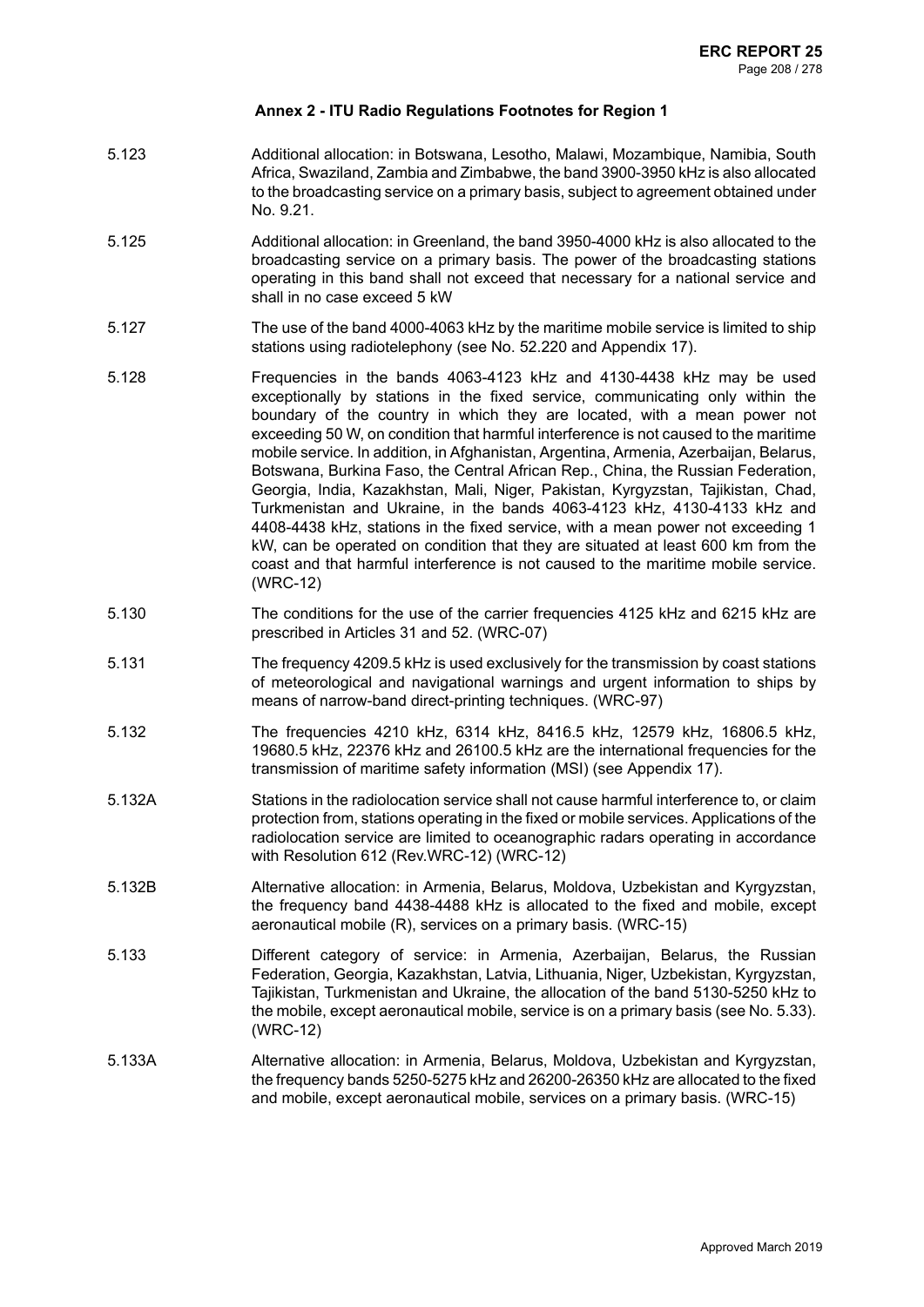- 5.133B Stations in the amateur service using the frequency band 5351.5-5366.5 kHz shall not exceed a maximum radiated power of 15 W (e.i.r.p.). However, in Region 2 in Mexico, stations in the amateur service using the frequency band 5351.5-5366.5 kHz shall not exceed a maximum radiated power of 20 W (e.i.r.p.). In the following Region 2 countries: Antigua and Barbuda, Argentina, Bahamas, Barbados, Belize, Bolivia, Brazil, Chile, Colombia, Costa Rica, Cuba, Dominican Republic, Dominica, El Salvador, Ecuador, Grenada, Guatemala, Guyana, Haiti, Honduras, Jamaica, Nicaragua, Panama, Paraguay, Peru, Saint Lucia, Saint Kitts and Nevis, Saint Vincent and the Grenadines, Suriname, Trinidad and Tobago, Uruguay, Venezuela, as well as the overseas territories of the Netherlands in Region 2, stations in the amateur service using the frequency band 5351.5-5366.5 kHz shall not exceed a maximum radiated power of 25 W (e.i.r.p.). (WRC-15)
- 5.134 The use of the bands 5900-5950 kHz, 7300-7350 kHz, 9400-9500 kHz, 11600-11650 kHz, 12050-12100 kHz, 13570-13600 kHz, 13800-13870 kHz, 15600-15800 kHz, 17480-17550 kHz and 18900-19020 kHz by the broadcasting service is subject to the application of the procedure of Article 12. Administrations are encouraged to use these bands to facilitate the introduction of digitally modulated emissions in accordance with the provisions of Resolution 517 (Rev.WRC 07). (WRC-07)
- 5.136 Additional allocation: Frequencies in the band 5900-5950 kHz may be used by stations in the following services, communicating only within the boundary of the country in which they are located: fixed service (in all three Regions), land mobile service (in Region 1), mobile except aeronautical mobile (R) service (in Regions 2 and 3), on condition that harmful interference is not caused to the broadcasting service. When using frequencies for these services, administrations are urged to use the minimum power required and to take account of the seasonal use of frequencies by the broadcasting service published in accordance with the Radio Regulations. (WRC-07)
- 5.137 On condition that harmful interference is not caused to the maritime mobile service, the bands 6200-6213.5 kHz and 6220.5-6525 kHz may be used exceptionally by stations in the fixed service, communicating only within the boundary of the country in which they are located, with a mean power not exceeding 50 W. At the time of notification of these frequencies, the attention of the Bureau will be drawn to the above conditions.
- 5.138 The following bands: 6765-6795 kHz (centre frequency 6780 kHz), 433.05-434.79 MHz (centre frequency 433.92 MHz) in Region 1 except in the countries mentioned in No. 5.280, 61-61.5 GHz (centre frequency 61.25 GHz), 122-123 GHz (centre frequency 122.5 GHz), and 244-246 GHz (centre frequency 245 GHz) are designated for industrial, scientific and medical (ISM) applications. The use of these frequency bands for ISM applications shall be subject to special authorisation by the administration concerned, in agreement with other administrations whose radiocommunication services might be affected. In applying this provision, administrations shall have due regard to the latest relevant ITU-R Recommendations.
- 5.140 Additional allocation: in Angola, Iraq, Somalia and Togo, the frequency band 7000-7050 kHz is also allocated to the fixed service on a primary basis. (WRC-15)
- 5.141 Alternative allocation: in Egypt, Eritrea, Ethiopia, Guinea, Libya, Madagascar and Niger, the band 7000-7050 kHz is allocated to the fixed service on a primary basis. (WRC-12)
- 5.141A Additional allocation: in Uzbekistan and Kyrgyzstan, the bands 7000-7100 kHz and 7100-7200 kHz are also allocated to the fixed and land mobile services on a secondary basis. (WRC-03)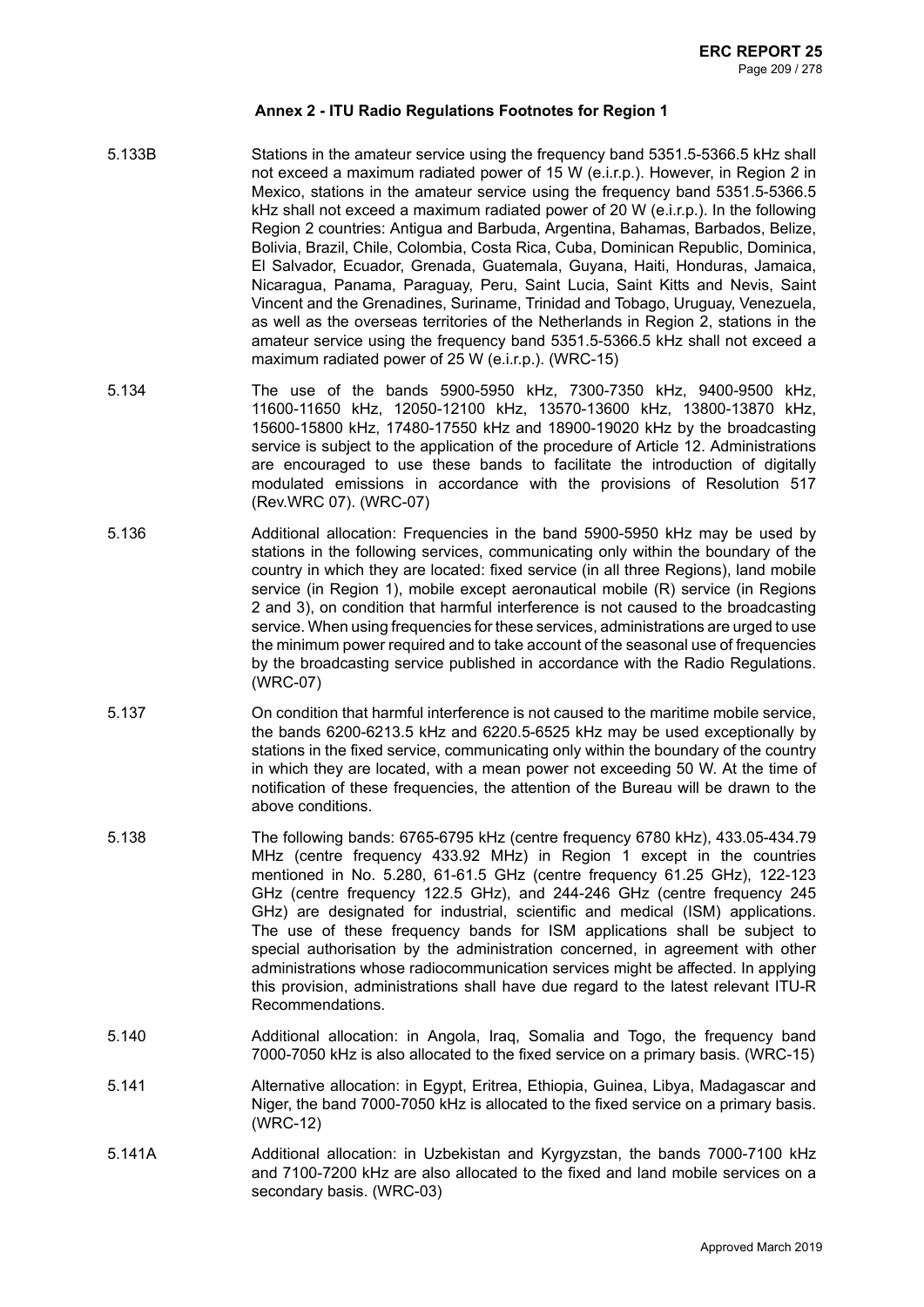- 5.141B Additional allocation: in Algeria, Saudi Arabia, Australia, Bahrain, Botswana, Brunei Darussalam, China, Comoros, Korea (Rep. of), Diego Garcia, Djibouti, Egypt, United Arab Emirates, Eritrea, Guinea, Indonesia, Iran (Islamic Republic of), Japan, Jordan, Kuwait, Libya, Mali, Morocco, Mauritania, Niger, New Zealand, Oman, Papua New Guinea, Qatar, the Syrian Arab Republic, Singapore, Sudan, South Sudan, Tunisia, Viet Nam and Yemen, the frequency band 7100-7200 kHz is also allocated to the fixed and the mobile, except aeronautical mobile(R), services on a primary basis. (WRC-15)
- 5.142 Until 29 March 2009, the use of the band 7100-7300 kHz in Region 2 by the amateur service shall not impose constraints on the broadcasting service intended for use within Region 1 and Region 3. After 29 March 2009 the use of the band 7200-7300 kHz in Region 2 by the amateur service shall not impose constraints on the broadcasting service intended for use within Region 1 and Region 3.(WRC-03)
- 5.143 Additional allocation: frequencies in the band 7300-7350 kHz may be used by stations in the fixed service and in the land mobile service, communicating only within the boundary of the country in which they are located, on condition that harmful interference is not caused to the broadcasting service. When using frequencies for these services, administrations are urged to use the minimum power required and to take account of the seasonal use of frequencies by the broadcasting service published in accordance with the Radio Regulations. (WRC-07)
- 5.143B In Region 1, frequencies in the band 7350-7450 kHz may be used by stations in the fixed and land mobile services communicating only within the boundary of the country in which they are located on condition that harmful interference is not caused to the broadcasting service. The total radiated power of each station shall not exceed 24 dBW. (WRC-12)
- 5.143C Additional allocation: in Algeria, Saudi Arabia, Bahrain, Comoros, Djibouti, Egypt, United Arab Emirates, Iran (Islamic Republic of), Jordan, Kuwait, Libya, Morocco, Mauritania, Niger, Oman, Qatar, the Syrian Arab Republic, Sudan, South Sudan,Tunisia and Yemen, the bands 7350-7400 kHz and 7400-7450 kHz are also allocated to the fixed service on a primary basis. (WRC-12)
- 5.145 The conditions for the use of the carrier frequencies 8291 kHz, 12290 kHz and 16420 kHz are prescribed in Articles 31 and 52. (WRC-07)
- 5.145A Stations in the radiolocation service shall not cause harmful interference to, or claim protection from, stations operating in the fixed service. Applications of the radiolocation service are limited to oceanographic radars operating in accordance with Resolution 612 (Rev.WRC-12) (WRC-12)
- 5.145B Alternative allocation:in Armenia, Belarus, Moldova, Uzbekistan and Kyrgyzstan, the frequency bands 9305-9355 kHz and 16100-16200 kHz are allocated to the fixed service on a primary basis. (WRC-15)
- 5.146 Additional allocation: Frequencies in the bands 9400-9500 kHz, 11600-11650 kHz, 12050-12100 kHz, 15600-15800 kHz, 17480-17550 kHz and 18900-19020 kHz may be used by stations in the fixed service, communicating only within the boundary of the country in which they are located, on condition that harmful interference is not caused to the broadcasting service. When using frequencies in the fixed service, administrations are urged to use the minimum power required and to take account of the seasonal use of frequencies by the broadcasting service published in accordance with the Radio Regulations. (WRC-07)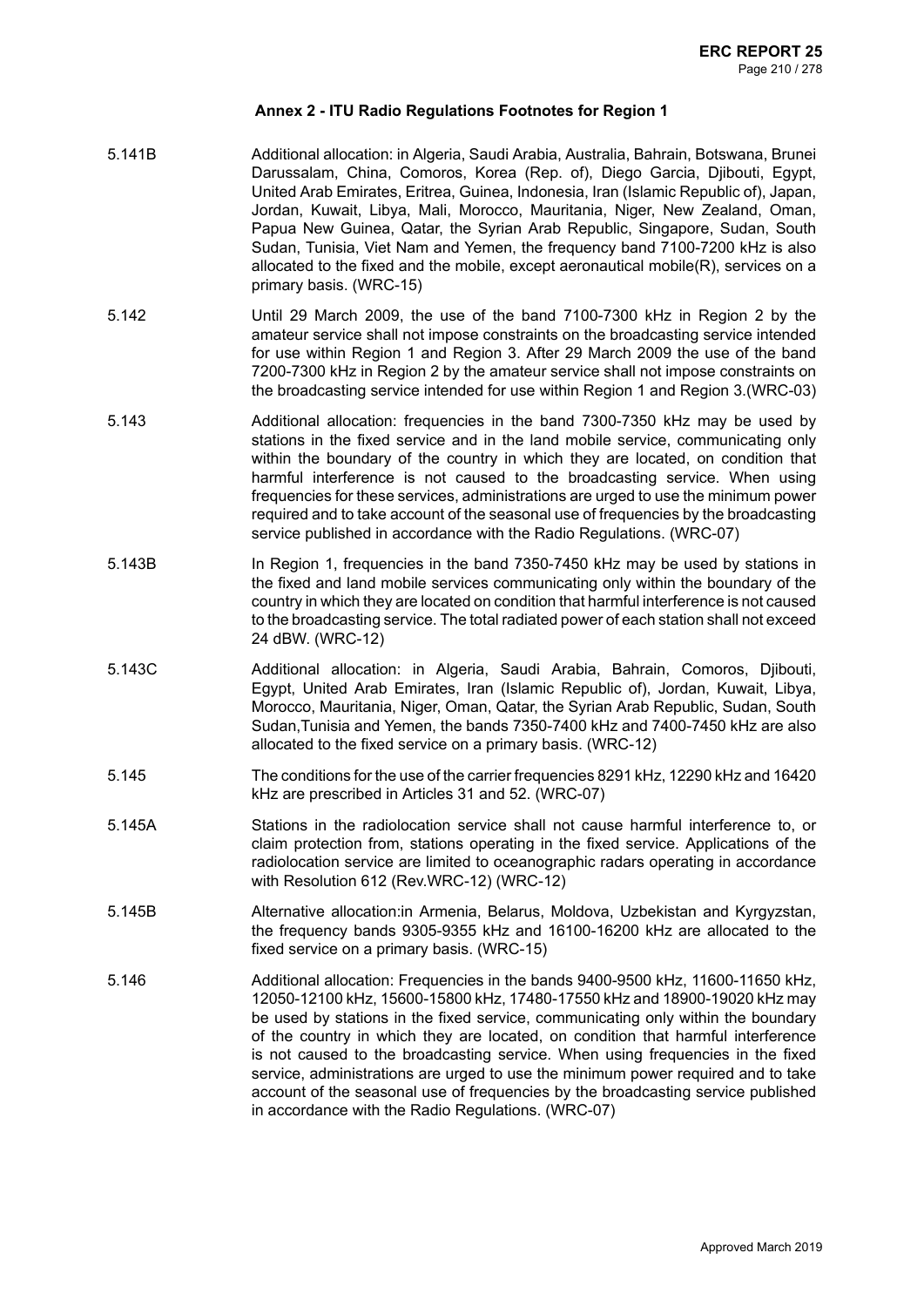- 5.147 On condition that harmful interference is not caused to the broadcasting service, frequencies in the bands 9775-9900 kHz, 11650-11700 kHz and 11975-12050 kHz may be used by stations in the fixed service communicating only within the boundary of the country in which they are located, each station using a total radiated power not exceeding 24 dBW.
- 5.149 In making assignments to stations of other services to which the bands: 13360-13410 kHz, 25550-25670 kHz, 37.5-38.25 MHz, 73-74.6 MHz in Regions 1 and 3, 150.05-153 MHz in Region 1, 322-328.6 MHz, 406.1-410 MHz, 608-614 MHz in Regions 1 and 3, 1330-1400 MHz, 1610.6-1613.8 MHz, 1660-1670 MHz, 1718.8-1722.2 MHz, 2655-2690 MHz, 3260-3267 MHz, 3332-3339 MHz, 3345.8-3352.5 MHz, 4825-4835 MHz, 4950-4990 MHz, 4990-5000 MHz, 6650-6675.2 MHz, 10.6-10.68 GHz, 14.47-14.5 GHz, 22.01-22.21 GHz, 22.21-22.5 GHz, 22.81-22.86 GHz, 23.07-23.12 GHz, 31.2-31.3 GHz, 31.5-31.8 GHz in Regions 1 and 3, 36.43-36.5 GHz, 42.5-43.5 GHz, 48.94-49.04 GHz, 76-86 GHz, 92-94 GHz, 94.1-100 GHz, 102-109.5 GHz, 111.8-114.25 GHz, 128.33-128.59 GHz, 129.23-129.49 GHz, 130-134 GHz, 136-148.5 GHz, 151.5-158.5 GHz, 168.59-168.93 GHz, 171.11-171.45 GHz, 172.31-172.65 GHz, 173.52-173.85 GHz, 195.75-196.15 GHz, 209-226 GHz, 241-250 GHz, 252-275 GHz are allocated, administrations are urged to take all practicable steps to protect the radio astronomy service from harmful interference. Emissions from spaceborne or airborne stations can be particularly serious sources of interference to the radio astronomy service (see Nos. 4.5 and 4.6 and Article 29). (WRC-07)
- 5.149A Alternative allocation: in Armenia, Belarus, Moldova, Uzbekistan and Kyrgyzstan, the frequency band 13 450-13 550 kHz is allocated to the fixed service on a primary basis and to the mobile, except aeronautical mobile (R), service on a secondary basis. (WRC-15)
- 5.150 The following bands: 13553-13567 kHz (centre frequency 13560 kHz), 26957-27283 kHz (centre frequency 27120 kHz), 40.66-40.70 MHz (centre frequency 40.68 MHz), 902-928 MHz in Region 2 (centre frequency 915 MHz), 2400-2500 MHz (centre frequency 2450 MHz), 5725-5875 MHz (centre frequency 5800 MHz), and 24-24.25 GHz (centre frequency 24.125 GHz) are also designated for industrial, scientific and medical (ISM) applications. Radiocommunication services operating within these bands must accept harmful interference which may be caused by these applications. ISM equipment operating in these bands is subject to the provisions of No. 15.13.
- 5.151 Additional allocation: Frequencies in the bands 13570-13600 kHz and 13800-13870 kHz may be used by stations in the fixed service and in the mobile except aeronautical mobile (R) service , communicating only within the boundary of the country in which they are located, on the condition that harmful interference is not caused to the broadcasting service. When using frequencies in these services, administrations are urged to use the minimum power required and to take account of the seasonal use of frequencies by the broadcasting service published in accordance with the Radio Regulations.(WRC-07)
- 5.152 Additional allocation: in Armenia, Azerbaijan, China, Côte d'Ivoire, Georgia, Iran (Islamic Republic of), Kazakhstan, Uzbekistan, Kyrgyzstan, the Russian Federation, Tajikistan, Turkmenistan and Ukraine, the band 14250-14350 kHz is also allocated to the fixed service on a primary basis. Stations of the fixed service shall not use a radiated power exceeding 24 dBW. (WRC-03)
- 5.154 Additional allocation: in Armenia, Azerbaijan, Georgia, Kazakhstan, Kyrgyzstan, the Russian Federation, Tajikistan, Turkmenistan and Ukraine, the band 18068-18168 kHz is also allocated to the fixed service on a primary basis for use within their boundaries, with a peak envelope power not exceeding 1 kW. (WRC-03)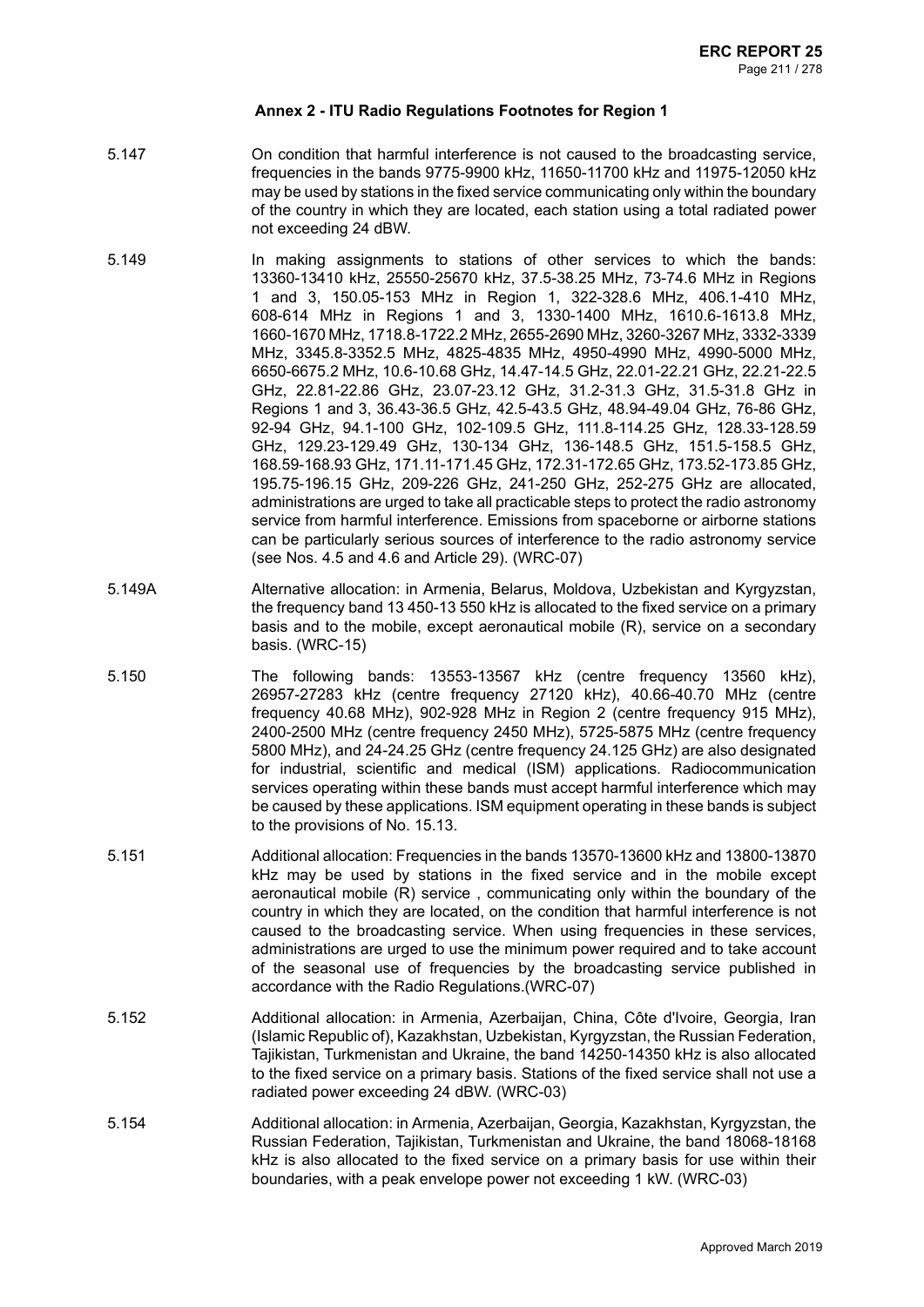- 5.155 Additional allocation: in Armenia, Azerbaijan, Belarus, the Russian Federation, Georgia, Kazakhstan, Moldova, Mongolia, Uzbekistan, Kyrgyzstan, Slovakia, Tajikistan, Turkmenistan and Ukraine, the band 21850-21870 kHz is also allocated to the aeronautical mobile (R) service on a primary basis. (WRC-07)
- 5.155A In Armenia, Azerbaijan, Belarus, the Russian Federation, Georgia, Kazakhstan, Moldova, Mongolia, Uzbekistan, Kyrgyzstan, Slovakia, Tajikistan, Turkmenistanand Ukraine, the use of the band 21850-21870 kHz by the fixed service is limited to provision of services related to aircraft flight safety.(WRC 07)
- 5.155B The band 21870-21924 kHz is used by the fixed service for provision of services related to aircraft flight safety.
- 5.156 Additional allocation: in Nigeria, the band 22720-23200 kHz is also allocated to the meteorological aids service (radiosondes) on a primary basis.
- 5.156A The use of the band 23200-23350 kHz by the fixed service is limited to provision of services related to aircraft flight safety.
- 5.157 The use of the band 23350-24000 kHz by the maritime mobile service is limited to inter-ship radiotelegraphy.
- 5.158 Alternative allocation: in Armenia, Belarus, Moldova, Uzbekistan and Kyrgyzstan, the frequency band 24450-24600 kHz is allocated to the fixed and land mobile services on a primary basis. (WRC-15)
- 5.159 Alternative allocation: in Armenia, Belarus, Moldova, Uzbekistan and Kyrgyzstan, the frequency band 39-39.5 MHz is allocated to the fixed and mobile services on a primary basis. (WRC-15)
- 5.160 Additional allocation: in Botswana, Burundi, the Dem. Rep. of the Congo and Rwanda, the band 41-44 MHz is also allocated to the aeronautical radionavigation service on a primary basis. (WRC-12)
- 5.161A Additional allocation: in Korea (Rep. of) and the United States, the frequency bands 41.015-41.665 MHz and 43.35-44 MHz are also allocated to the radiolocation service on a primary basis. Stations in the radiolocation service shall not cause harmful interference to, or claim protection from, stations operating in the fixed or mobile services. Applications of the radiolocation service are limited to oceanographic radars operating in accordance with Resolution 612 (Rev.WRC-12) (WRC-12)
- 5.161B Alternative allocation: in Albania, Germany, Armenia, Austria, Belarus, Belgium, Bosnia and Herzegovina, Cyprus, Vatican, Croatia, Denmark, Spain, Estonia, Finland, France, Greece, Hungary, Ireland, Iceland, Italy, Latvia, The Former Yugoslav Rep. of Macedonia, Liechtenstein, Lithuania, Luxembourg, Malta, Moldova, Monaco, Montenegro, Norway, Uzbekistan, Netherlands, Portugal, Kyrgyzstan, Slovakia, Czech Rep., Romania, United Kingdom, San Marino, Slovenia, Sweden, Switzerland, Turkey and Ukraine, the frequency band 42-42.5 MHz is allocated to the fixed and mobile services on a primary basis. (WRC-15)
- 5.162A Additional allocation: in Germany, Austria, Belgium, Bosnia and Herzegovina, China, Vatican, Denmark, Spain, Estonia, the Russian Federation, Finland, France, Ireland, Iceland, Italy, Latvia, The Former Yugoslav Republic of Macedonia, Liechtenstein, Lithuania, Luxembourg, Monaco, Montenegro, Norway, the Netherlands, Poland, Portugal, the Czech Rep., the United Kingdom, Serbia, Slovenia, Sweden and Switzerland the band 46-68 MHz is also allocated to the radiolocation service on a secondary basis. This use is limited to the operation of wind profiler radars in accordance with Resolution 217 (WRC-97). (WRC-12)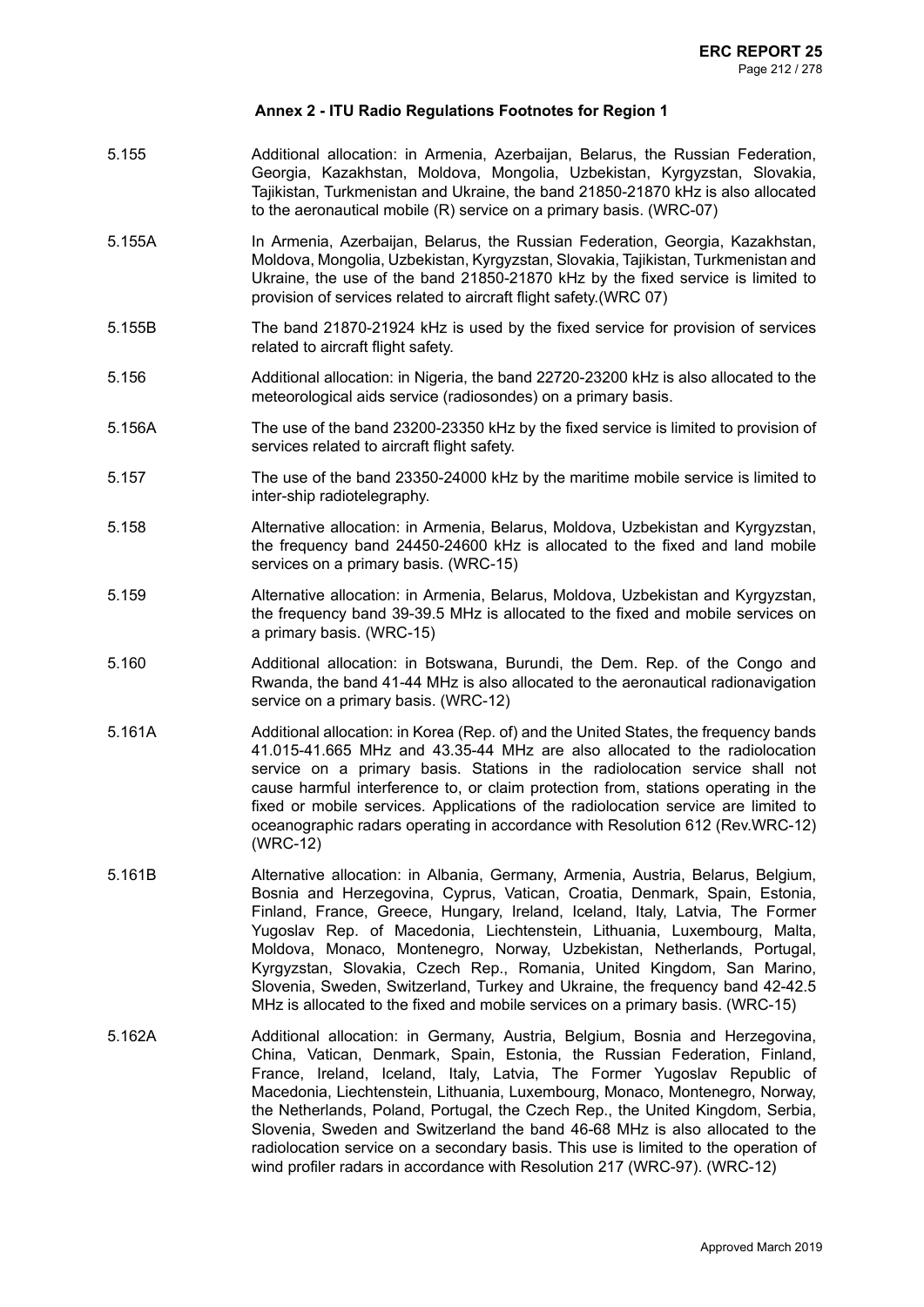- 5.163 Additional allocation: in Armenia, Belarus, the Russian Federation, Georgia, Hungary, Kazakhstan, Latvia, Moldova, Uzbekistan, Kyrgyzstan, Tajikistan, Turkmenistan and Ukraine, the bands 47-48.5 MHz and 56.5-58 MHz are also allocated to the fixed and land mobile services on a secondary basis. (WRC-12)
- 5.164 Additional allocation: in Albania, Algeria, Germany, Austria, Belgium, Bosnia and Herzegovina, Botswana, Bulgaria, Côte d'Ivoire, Croatia, Denmark, Spain, Estonia, Finland, France, Gabon, Greece, Ireland, Israel, Italy, Jordan, Lebanon, Libya, Liechtenstein, Lithuania, Luxembourg, Madagascar, Mali, Malta, Morocco, Mauritania, Monaco, Montenegro, Nigeria, Norway, the Netherlands, Poland, Syrian Arab Republic, Slovakia, Czech Rep., Romania, the United Kingdom, Serbia, Slovenia, Sweden, Switzerland, Swaziland, Chad, Togo, Tunisia and Turkey, the frequency band 47-68 MHz, in South Africa the frequency band 47-50 MHz, and in Latvia the frequency band 48.5-56.5 MHz, are also allocated to the land mobile service on a primary basis. However, stations of the land mobile service in the countries mentioned in connection with each frequency band referred to in this footnote shall not cause harmful interference to, or claim protection from, existing or planned broadcasting stations of countries other than those mentioned in connection with the frequency band. (WRC-15)
- 5.165 Additional allocation: in Angola, Cameroon, the Dem. Rep. of the Congo, Madagascar, Mozambique, Niger, Somalia, Sudan, South Sudan, Tanzania and Chad, the band 47-68 MHz is also allocated to the fixed and mobile, except aeronautical mobile, services on a primary basis.(WRC-12)
- 5.169 Alternative allocation: in Botswana, Lesotho, Malawi, Namibia, the Dem. Rep. of the Congo, Rwanda, South Africa, Swaziland, Zambia and Zimbabwe, the band 50-54 MHz is allocated to the amateur service on a primary basis. In Senegal, the band 50-51 MHz is allocated to the amateur service on a primary basis.(WRC 12).
- 5.171 Additional allocation: in Botswana, Lesotho, Malawi, Mali, Namibia, the Dem. Rep. of the Congo, Rwanda, South Africa, Swaziland, Zambia and Zimbabwe, the band 54-68 MHz is also allocated to the fixed and mobile, except aeronautical mobile, services on a primary basis. (WRC-12)
- 5.175 Alternative allocation: in Armenia, Azerbaijan, Belarus, the Russian Federation, Georgia, Kazakhstan, Moldova, Uzbekistan, Kyrgyzstan, Tajikistan, Turkmenistan and Ukraine, the bands 68-73 MHz and 76-87.5 MHz are allocated to the broadcasting service on a primary basis. In Latvia and Lithuania, the bands 68-73 MHz and 76 87.5 MHz are allocated to the broadcasting and mobile, except aeronautical mobile, services on a primary basis. The services to which these bands are allocated in other countries and the broadcasting service in the countries listed above are subject to agreements with the neighbouring countries concerned. (WRC-07)
- 5.177 Additional allocation: in Armenia, Azerbaijan, Belarus, the Russian Federation, Georgia, Kazakhstan, Uzbekistan, Kyrgyzstan, Tajikistan, Turkmenistan and Ukraine, the band 73-74 MHz is also allocated to the broadcasting service on a primary basis, subject to agreement obtained under No. 9.21. (WRC-07)
- 5.178 Additional allocation: in Colombia, Cuba, El Salvador, Guatemala, Guyana, Honduras and Nicaragua, the band 73-74.6 MHz is also allocated to the fixed and mobile services on a secondary basis. (WRC-12)
- 5.179 Additional allocation: in Armenia, Azerbaijan, Belarus, China, the Russian Federation, Georgia, Kazakhstan, Lithuania, Mongolia, Kyrgyzstan, Tajikistan, Turkmenistan and Ukraine, the bands 74.6-74.8 MHz and 75.2-75.4 MHz are also allocated to the aeronautical radionavigation service, on a primary basis, for groundbased transmitters only. (WRC-12)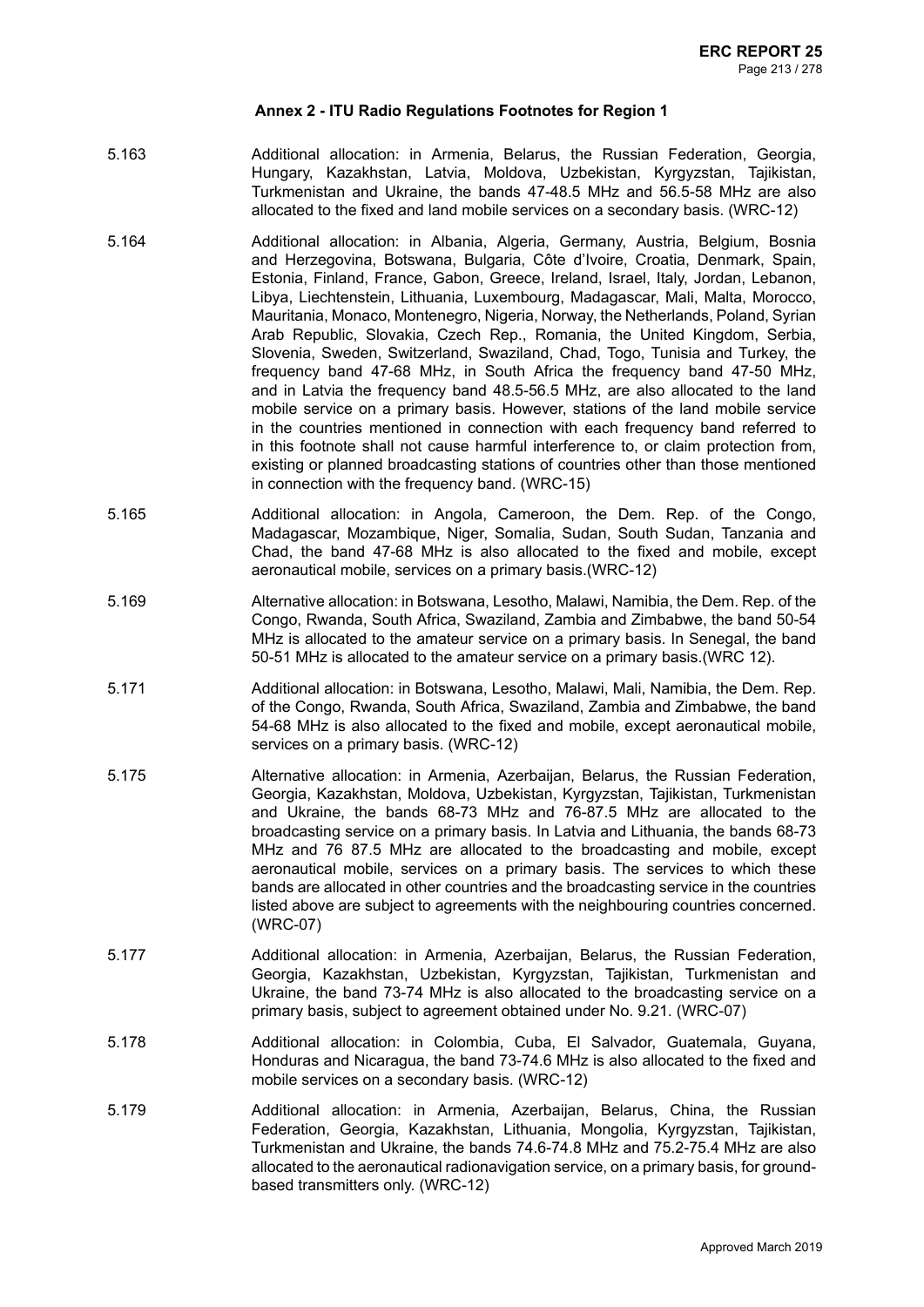- 5.180 The frequency 75 MHz is assigned to marker beacons. Administrations shall refrain from assigning frequencies close to the limits of the guardband to stations of other services which, because of their power or geographical position, might cause harmful interference or otherwise place a constraint on marker beacons. Every effort should be made to improve further the characteristics of airborne receivers and to limit the power of transmitting stations close to the limits 74.8 MHz and 75.2 MHz.
- 5.181 Additional allocation: in Egypt, Israel and the Syrian Arab Republic, the band 74.8-75.2 MHz is also allocated to the mobile service on a secondary basis, subject to agreement obtained under No. 9.21. In order to ensure that harmful interference is not caused to stations of the aeronautical radionavigation service, stations of the mobile service shall not be introduced in the band until it is no longer required for the aeronautical radionavigation service by any administration which may be identified in the application of the procedure invoked under No. 9.21. (WRC-03)
- 5.187 Alternative allocation: in Albania, the band 81-87.5 MHz is allocated to the broadcasting service on a primary basis and used in accordance with the decisions contained in the Final Acts of the Special Regional Conference (Geneva, 1960).
- 5.190 Additional allocation: in Monaco, the band 87.5-88 MHz is also allocated to the land mobile service on a primary basis, subject to agreement obtained under No. 9.21. (WRC-97)
- 5.194 Additional allocation: in Azerbaijan, Kyrgyzstan, Somalia and Turkmenistan, the band 104-108 MHz is also allocated to the mobile, except aeronautical mobile (R), service on a secondary basis. (WRC-07)
- 5.197 Additional allocation: in the Syrian Arab Republic, the band 108-111.975 MHz is also allocated to the mobile service on a secondary basis, subject to agreement obtained under No. 9.21. In order to ensure that harmful interference is not caused to stations of the aeronautical radionavigation service, stations of the mobile service shall not be introduced in the band until it is no longer required for the aeronautical radionavigation service by any administration which may be identified in the application of the procedures invoked under No. 9.21 (WRC-12)
- 5.197A Additional allocation: the band 108-117.975 MHz is also allocated on a primary basis to the aeronautical mobile (R) service, limited to systems operating in accordance with recognized international aeronautical standards. Such use shall be in accordance with Resolution 413 (Rev.WRC 07). The use of the band 108-112 MHz by the aeronautical mobile (R) service shall be limited to systems composed of ground-based transmitters and associated receivers that provide navigational information in support of air navigation functions in accordance with recognized international aeronautical standards. (WRC-07)
- 5.200 In the band 117.975-137 MHz, the frequency 121.5 MHz is the aeronautical emergency frequency and, where required, the frequency 123.1 MHz is the aeronautical frequency auxiliary to 121.5 MHz. Mobile stations of the maritime mobile service may communicate on these frequencies under the conditions laid down in Article 31 for distress and safety purposes with stations of the aeronautical mobile service. (WRC 07)
- 5.201 Additional allocation: in Armenia, Azerbaijan, Belarus, Bulgaria, Estonia, the Russian Federation, Georgia, Hungary, Iran (Islamic Republic of), Iraq (Republic of), Japan, Kazakhstan, Moldova, Mongolia, Mozambique, Uzbekistan, Papua New Guinea, Poland, Kyrgyzstan, Romania, Tajikistan, Turkmenistan and Ukraine, the band 132-136 MHz is also allocated to the aeronautical mobile (OR) service on a primary basis. In assigning frequencies to stations of the aeronautical mobile (OR) service, the administration shall take account of the frequencies assigned to stations in the aeronautical mobile (R) service. (WRC-15)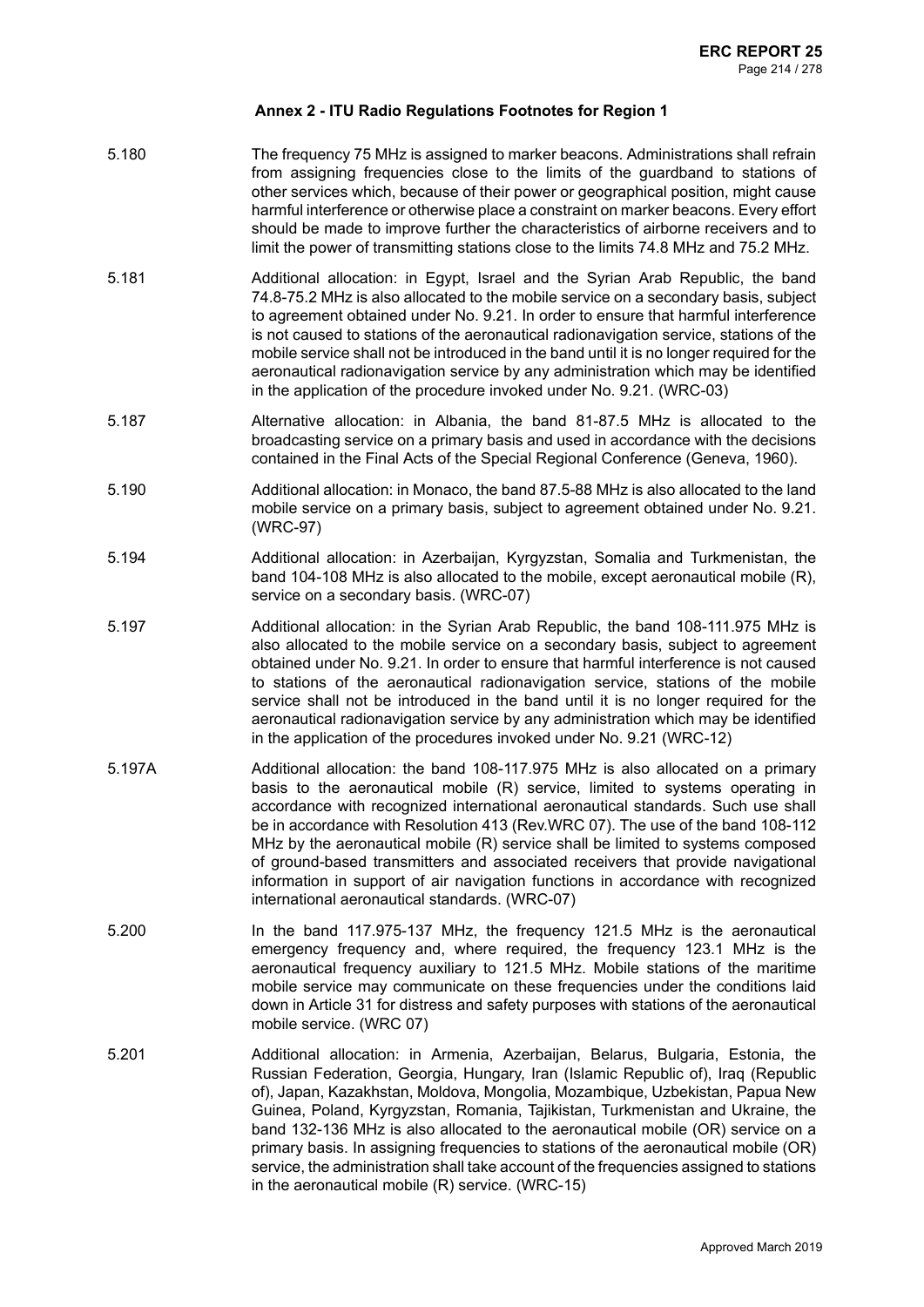5.202 Additional allocation: in Saudi Arabia, Armenia, Azerbaijan, Belarus, Bulgaria, the United Arab Emirates, the Russian Federation, Georgia, Iran (Islamic Republic of), Jordan, Oman, Uzbekistan, Poland, the Syrian Arab Republic, Kyrgyzstan, Romania, Tajikistan, Turkmenistan and Ukraine, the frequency band 136-137 MHz is also allocated to the aeronautical mobile (OR) service on a primary basis. In assigning frequencies to stations of the aeronautical mobile (OR) service, the administration shall take account of the frequencies assigned to stations in the aeronautical mobile(R) service. (WRC-15) 5.204 Different category of service: in Afghanistan, Saudi Arabia, Bahrain, Bangladesh, Brunei Darussalam, China, Cuba, the United Arab Emirates, India, Indonesia, Iran (Islamic Republic of), Iraq, Kuwait, Montenegro, Oman, Pakistan, the Philippines, Qatar, Serbia, Singapore, Thailand and Yemen, the band 137-138 MHz is allocated to the fixed and mobile, except aeronautical mobile(R), services on a primary basis (see No. 5.33). (WRC-07) 5.205 Different categoryof service: inIsraelandJordan, theallocationof theband137-138 MHz to the fixed and mobile, except aeronautical mobile, services is on a primary basis (see No. 5.33). 5.206 Different category of service: in Armenia, Azerbaijan, Belarus, Bulgaria, Egypt, the Russian Federation, Finland, France, Georgia, Greece, Kazakhstan, Lebanon, Moldova, Mongolia, Uzbekistan, Poland, Kyrgyzstan, the Syrian Arab Republic, Slovakia, the Czech Republic, Romania, Tajikistan, Turkmenistan and Ukraine, the allocation of the band 137-138 MHz to the aeronautical mobile (OR) service is on a primary basis (see No. 5.33). (WRC-2000) 5.208 The use of the band 137-138 MHz by the mobile-satellite service is subject to coordination under No. 9.11A. (WRC-97) 5.208A In making assignments to space stations in the mobile-satellite service in the bands 137-138 MHz, 387-390 MHz and 400.15-401 MHz, administrations shall take all practicable steps to protect the radio astronomy service in the bands 150.05-153 MHz, 322-328.6 MHz, 406.1-410 MHz and 608-614 MHz from harmful inter¬ference from unwanted emissions. The threshold levels of interference detrimental to the radio astronomy service are shown in the relevant ITU R Recommendation. (WRC-07) 5.208B In the frequency bands: 137-138 MHz 387-390 MHz 400.15-401 MHz 1452-1492 MHz 1525-1610 MHz 1613.8-1626.5 MHz 2655-2690 MHz 21.4-22 GHz. Resolution 739 (Rev.WRC-15) applies. (WRC-15). \*This provision was previously numbered as No. 5.347A. It was renumbered to preserve the sequential order. 5.209 The use of the bands 137-138 MHz, 148-150.05 MHz, 399.9-400.05 MHz, 400.15-401 MHz, 454-456 MHz and 459-460 MHz by the mobile-satellite service is limited to non-geostationary-satellite systems. (WRC-97) 5.210 Additional allocation: in Italy, the Czech Rep. and the United Kingdom, the bands 138-143.6 MHz and 143.65-144 MHz are also allocated to the space research service (space to-Earth) on a secondary basis. (WRC-07) 5.211 Additional allocation: in Germany, Saudi Arabia, Austria, Bahrain, Belgium, Denmark, the United Arab Emirates, Finland, Greece, Guinea, Ireland, Israel, Kenya, Kuwait, The Former Yugoslav Republic of Macedonia, Lebanon, Liechtenstein, Luxembourg, Mali, Malta, Montenegro, Norway, the Netherlands, Qatar, Slovakia, the United Kingdom, Serbia, Slovenia, Somalia, Spain, Sweden, Switzerland, Tanzania, Tunisia and Turkey, the frequency band 138-144 MHz is also allocated to the maritime mobile and land mobile services on a primary basis. (WRC-15)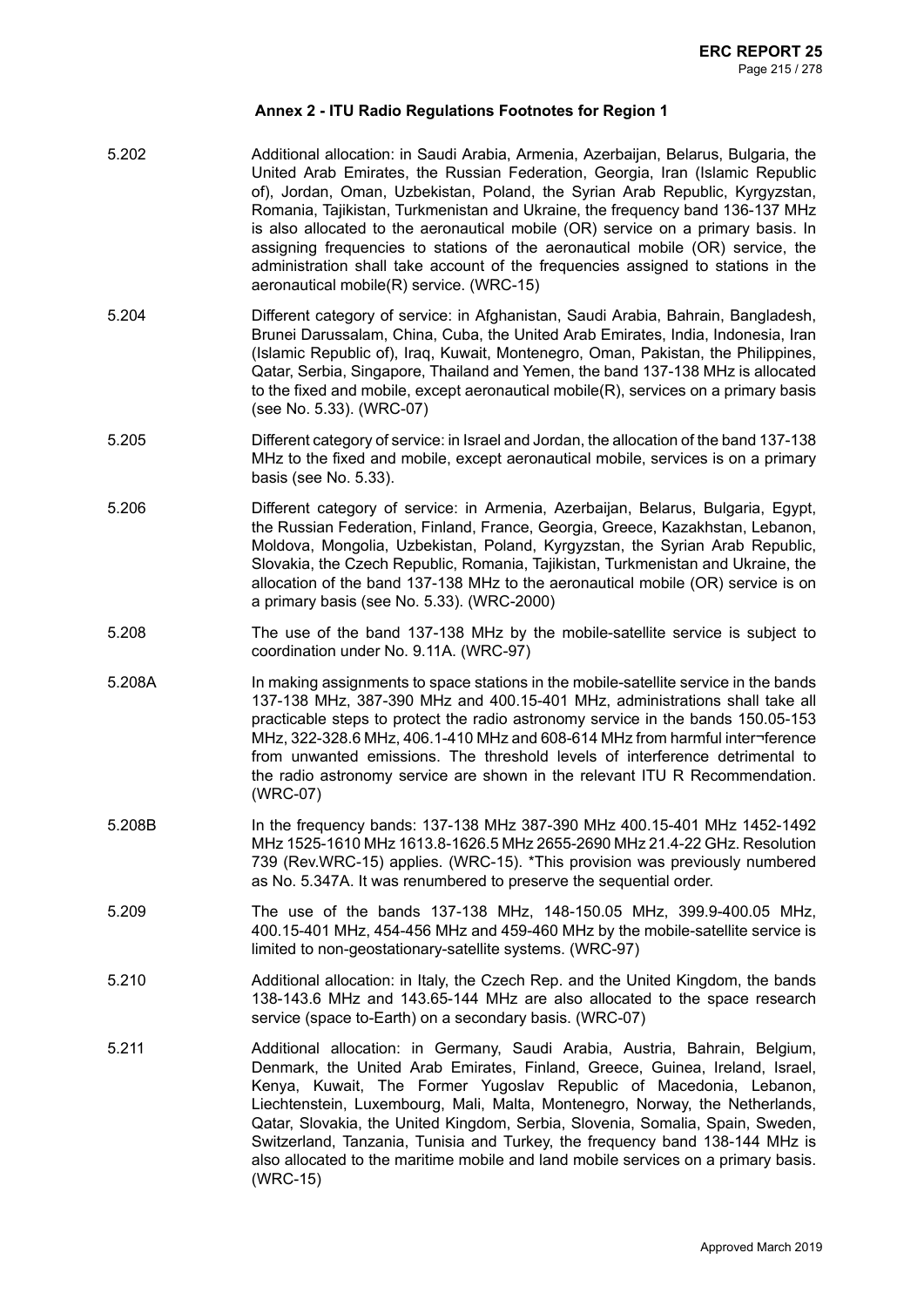- 5.212 Alternative allocation: in Angola, Botswana, Cameroon, the Central African Rep., Gabon, Gambia, Ghana, Guinea, Iraq, Jordan, Lesotho, Liberia, Malawi, Mozambique, Namibia, Niger, Oman, Uganda, Syrian Arab Republic, the Dem. Rep. of the Congo, Rwanda, Sierra Leone, South Africa, Swaziland, Chad, Togo, Zambia and Zimbabwe, the band 138-144 MHz is allocated to the fixed and mobile services on a primary basis. (WRC-12)
- 5.214 Additional allocation: in Eritrea, Ethiopia, Kenya, The Former Yugoslav Republic of Macedonia, Malta, Montenegro, Serbia, Somalia, Sudan and Tanzania, the band 138-144 MHz is also allocated to the fixed service on a primary basis. (WRC-12)
- 5.218 Additional allocation: the band 148-149.9 MHz is also allocated to the space operation service (Earth-to-space) on a primary basis, subject to agreement obtained under No. 9.21. The bandwidth of any individual transmission shall not exceed ± 25 kHz.
- 5.219 The use of the band 148-149.9 MHz by the mobile-satellite service is subject to coordination under No. 9.11A. The mobile-satellite service shall not constrain the development and use of the fixed, mobile and space operation services in the band 148-149.9 MHz.
- 5.220 The use of the bands 149.9-150.05 MHz and 399.9-400.05 MHz by the mobilesatellite service is subject to coordination under No. 9.11A. (WRC-15)
- 5.221 Stations of the mobile-satellite service in the frequency band 148-149.9 MHz shall not cause harmful interference to, or claim protection from, stations of the fixed or mobile services operating in accordance with the Table of Frequency Allocations in the following countries: Albania, Algeria, Germany, Saudi Arabia, Australia, Austria, Bahrain, Bangladesh, Barbados, Belarus, Belgium, Benin, Bosnia and Herzegovina, Botswana, Brunei Darussalam, Bulgaria, Cameroon, China, Cyprus, Congo (Rep. of the), Korea (Rep. of), Côte d'Ivoire, Croatia, Cuba, Denmark, Djibouti, Egypt, the United Arab Emirates, Eritrea, Spain, Estonia, Ethiopia, the Russian Federation, Finland, France, Gabon, Georgia, Ghana, Greece, Guinea, Guinea Bissau, Hungary, India, Iran (Islamic Republic of), Ireland, Iceland, Israel, Italy, Jamaica, Japan, Jordan, Kazakhstan, Kenya, Kuwait, The Former Yugoslav Republic of Macedonia, Lesotho, Latvia, Lebanon, Libya, Liechtenstein, Lithuania, Luxembourg, Malaysia, Mali, Malta, Mauritania, Moldova, Mongolia, Montenegro, Mozambique, Namibia, Norway, New Zealand, Oman, Uganda, Uzbekistan, Pakistan, Panama, Papua New Guinea, Paraguay, the Netherlands, the Philippines, Poland, Portugal, Qatar, the Syrian Arab Republic, Kyrgyzstan, Dem. People's Rep. of Korea, Slovakia, Romania, the United Kingdom, Senegal, Serbia, Sierra Leone, Singapore, Slovenia, Sri Lanka, South Africa, Sweden, Switzerland, Swaziland, Tanzania, Chad, Togo, Tonga, Trinidad and Tobago, Tunisia, Turkey, Ukraine, Viet Nam, Yemen, Zambia, and Zimbabwe. (WRC-15)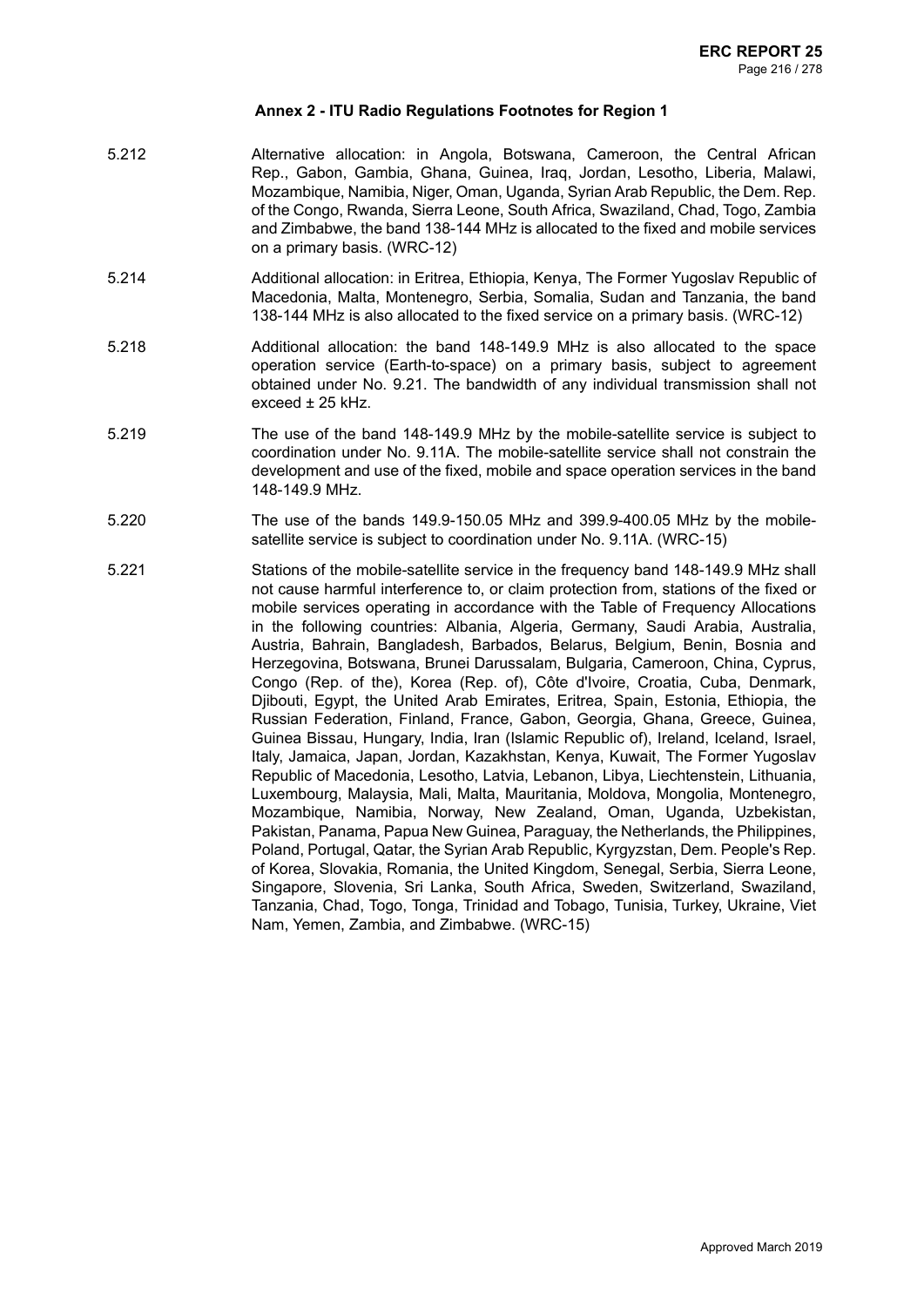- 5.225A Additional allocation: in Algeria, Armenia, Azerbaijan, Belarus, China, France, Iran (Islamic Republic of), Kazakhstan, Uzbekistan, Kyrgyzstan, Tajikistan, Turkmenistan, Ukraine and Viet Nam, the frequency band 154-156 MHz is also allocated to the radiolocation service on a primary basis. The usage of the frequency band 154-156 MHz by the radiolocation service shall be limited to space-object detection systems operating from terrestrial locations. The operation of stations in the radiolocation service in the frequency band 154-156 MHz shall be subject to agreement obtained under No. 9.21. For the identification of potentially affected administrations in Region 1, the instantaneous field-strength value of 12  $dB(\mu V/m)$ for 10% of the time produced at 10 m above ground level in the 25 kHz reference frequency band at the border of the territory of any other administration shall be used. For the identification of potentially affected administrations in Region 3, the interference-to-noise ratio (I/N) value of -6 dB (N = -161 dBW/4 kHz), or -10 dB for applications with greater protection requirements, such as public protection and disaster relief (PPDR (N = -161 dBW/4 kHz)), for 1% of the time produced at 60 m above ground level at the border of the territory of any other administration shall be used. In the frequency bands 156.7625-156.8375 MHz, 156.5125-156.5375 MHz, 161.9625-161.9875 MHz, 162.0125-162.0375 MHz, out-of-band e.i.r.p. of space surveillance radars shall not exceed -16 dBW. Frequency assignments to the radiolocation service under this allocation in Ukraine shall not be used without the agreement of Moldova. (WRC-12)
- 5.226 The frequency 156.8 MHz is the international distress, safety and calling frequency for the maritime mobile VHF radiotelephone service. The conditions for the use of this frequency and the band 156.7625-156.8375 MHz are contained in Article 31 and Appendix 18. The frequency 156.525 MHz is the international distress, safety and calling frequency for the maritime mobile VHF radiotelephone service using digital selective calling (DSC). The conditions for the use of this frequency and the band 156.4875-156.5625 MHz are contained in Articles 31 and 52, and in Appendix 18. In the bands 156-156.4875 MHz, 156.5625-156.7625 MHz, 156.8375-157.45 MHz, 160.6-160.975 MHz and 161.475-162.05 MHz, each administration shall give priority to the maritime mobile service on only such frequencies as are assigned to stations of the maritime mobile service by the administration (see Articles 31 and 52, and Appendix 18). Any use of frequencies in these bands by stations of other services to which they are allocated should be avoided in areas where such use might cause harmful interference to the maritime mobile VHF radiocommunication service. However, the frequencies 156.8 MHz and 156.525 MHz and the frequency bands in which priority is given to the maritime mobile service may be used for radiocommunications on inland waterways subject to agreement between interested and affected administrations and taking into account current frequency usage and existing agreements. (WRC-07)
- 5.227 Additional allocation: the bands 156.4875-156.5125 MHz and 156.5375-156.5625 MHz are also allocated to the fixed and land mobile services on a primary basis. The use of these bands by the fixed and land mobile services shall not cause harmful interference to nor claim protection from the maritime mobile VHF radiocommunication service. (WRC-07)
- 5.228 The use of the frequency bands 156.7625-156.7875 MHz and 156.8125-156.8375 MHz by the mobile-satellite service (Earth-to-space) is limited to the reception of automatic identification system (AIS) emissions of long-range AIS broadcast messages (Message 27, see the most recent version of Recommendation ITU R M.1371). With the exception of AIS emissions, emissions in these frequency bands by systems operating in the maritime mobile service for communications shall not exceed 1 W. (WRC-12)
- 5.228A The frequency bands 161.9625-161.9875 MHz and 162.0125-162.0375 MHz may be used by aircraft stations for the purpose of search and rescue operations and other safety-related communications. (WRC-12)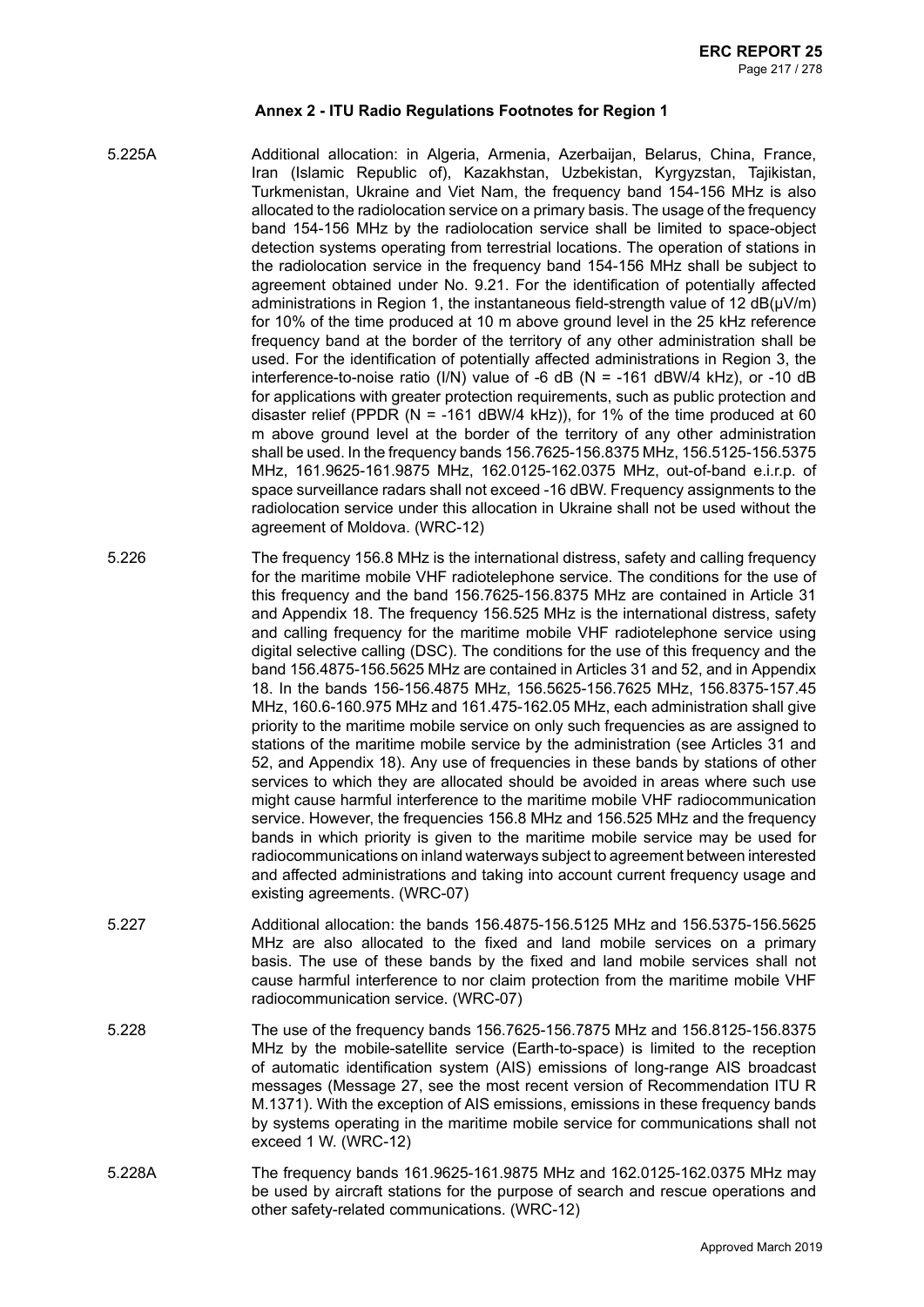- 5.228AA The use of the frequency bands 161.9375-161.9625 MHz and 161.9875-162.0125 MHz by the maritime mobile-satellite (Earth-to-space) service is limited to the systems which operate in accordance with Appendix 18. (WRC-15)
- 5.228B The use of the frequency bands 161.9625-161.9875 MHz and 162.0125-162.0375 MHz by the fixed and land mobile services shall not cause harmful interference to, or claim protection from, the maritime mobile service. (WRC-12)
- 5.228C The use of the frequency bands 161.9625-161.9875 MHz and 162.0125-162.0375 MHz by the maritime mobile service and the mobile-satellite (Earth-to-space) service is limited to the automatic identification system (AIS). The use of these frequency bands by the aeronautical mobile(OR) service is limited to AIS emissions from search and rescue aircraft operations. The AIS operations in these frequency bands shall not constrain the development and use of the fixed and mobile services operating in the adjacent frequency bands.
- 5.228D The frequency bands 161.9625-161.9875 MHz (AIS 1) and 162.0125-162.0375 MHz (AIS 2) may continue to be used by the fixed and mobile services on a primary basis until 1 January 2025, at which time this allocation shall no longer be valid. Administrations are encouraged to make all practicable efforts to discontinue the use of these bands by the fixed and mobile services prior to the transition date. During this transition period, the maritime mobile service in these frequency bands has priority over the fixed, land mobile and aeronautical mobile services.
- 5.228E The use of the automatic identification system in the frequency bands 161.9625-161.9875 MHz and 162.0125-162.0375 MHz by the aeronautical mobile (OR) service is limited to aircraft stations for the purpose of search and rescue operations and other safety-related communications.
- 5.228F The use of the frequency bands 161.9625-161.9875 MHz and 162.0125-162.0375 MHz by the mobile-satellite service (Earth-to-space) is limited to the reception of automatic identification system emissions from stations operating in the maritime mobile service. (WRC-12)
- 5.229 Alternative allocation: in Morocco, the band 162-174 MHz is allocated to the broadcasting service on a primary basis. The use of this band shall be subject to agreement with administrations having services, operating or planned, in accordance with the Table which are likely to be affected. Stations in existence on 1 January 1981, with their technical characteristics as of that date, are not affected by such agreement.
- 5.231 Additional allocation: in Afghanistan and China, the band 167-174 MHz is also allocated to the broadcasting service on a primary basis. The introduction of the broadcasting service into this band shall be subject to agreement with the neighbouring countries in Region 3 whose services are likely to be affected. (WRC-12)
- 5.235 Additional allocation: in Germany, Austria, Belgium, Denmark, Spain, Finland, France, Israel, Italy, Liechtenstein, Malta, Monaco, Norway, the Netherlands, the United Kingdom, Sweden and Switzerland, the band 174 - 223 MHz is also allocated to the land mobile service on a primary basis. However, the stations of the land mobile service shall not cause harmful interference to, or claim protection from, broadcasting stations, existing or planned, in countries other than those listed in this footnote.
- 5.237 Additional allocation: in the Dem. Rep. of the Congo, Egypt, Eritrea, Ethiopia, Gambia, Guinea, Libya, Mali, Sierra Leone, Somalia and Chad, the band 174-223 MHz is also allocated to the fixed and mobile services on a secondary basis. (WRC-12)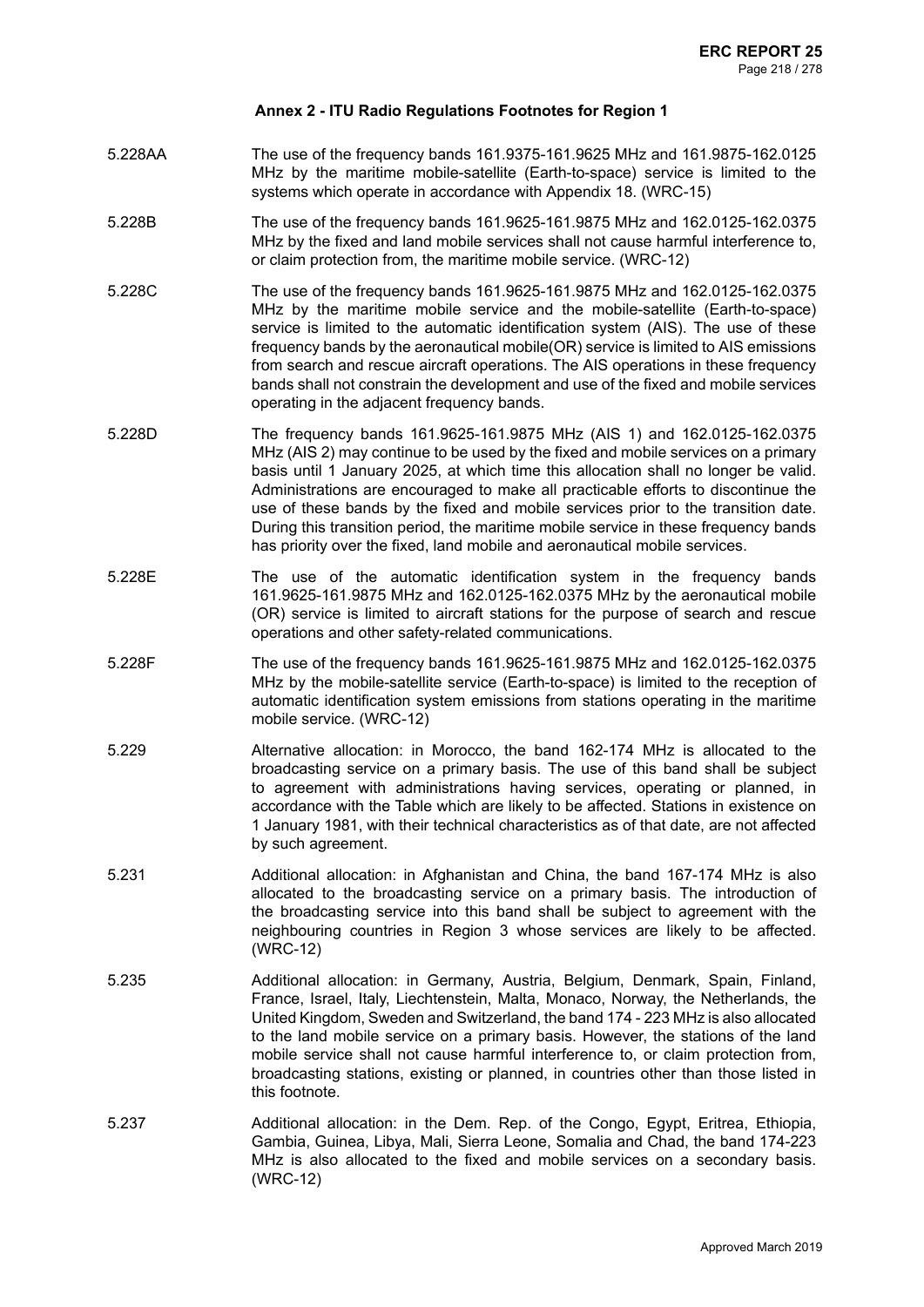| 5.246  | Alternative allocation: in Spain, France, Israel and Monaco, the band 223-230 MHz<br>is allocated to the broadcasting and land mobile services on a primary basis (see<br>No. 5.33) on the basis that, in the preparation of frequency plans, the broadcasting<br>service shall have prior choice of frequencies; and allocated to the fixed and mobile,<br>except land mobile, services on a secondary basis. However, the stations of the<br>land mobile service shall not cause harmful interference to, or claim protection from,<br>existing or planned broadcasting stations in Morocco and Algeria.                                                                                                                                                                             |
|--------|----------------------------------------------------------------------------------------------------------------------------------------------------------------------------------------------------------------------------------------------------------------------------------------------------------------------------------------------------------------------------------------------------------------------------------------------------------------------------------------------------------------------------------------------------------------------------------------------------------------------------------------------------------------------------------------------------------------------------------------------------------------------------------------|
| 5.247  | Additional allocation: in Saudi Arabia, Bahrain, the United Arab Emirates, Jordan,<br>Oman, Qatar and Syrian Arab Republic, the band 223-235 MHz is also allocated to<br>the aeronautical radionavigation service on a primary basis.                                                                                                                                                                                                                                                                                                                                                                                                                                                                                                                                                  |
| 5.251  | Additional allocation: in Nigeria, the band 230-235 MHz is also allocated to the<br>aeronautical radionavigation service on a primary basis, subject to agreement<br>obtained under No. 9.21.                                                                                                                                                                                                                                                                                                                                                                                                                                                                                                                                                                                          |
| 5.252  | Alternative allocation: in Botswana, Lesotho, Malawi, Mozambique, Namibia, South<br>Africa, Swaziland, Zambia and Zimbabwe, the bands 230-238 MHz and 246-254<br>MHz are allocated to the broadcasting service on a primary basis, subject to<br>agreement obtained under No. 9.21.                                                                                                                                                                                                                                                                                                                                                                                                                                                                                                    |
| 5.254  | The bands 235-322 MHz and 335.4-399.9 MHz may be used by the mobile-satellite<br>service, subject to agreement obtained under No. 9.21, on condition that stations in<br>this service do not cause harmful interference to those of other services operating<br>or planned to be operated in accordance with the Table of Frequency Allocations<br>except for the additional allocation made in footnote No. 5.256A. (WRC-03)                                                                                                                                                                                                                                                                                                                                                          |
| 5.255  | The bands 312-315 MHz (Earth-to-space) and 387-390 MHz (space-to-Earth) in the<br>mobile-satellite service may also be used by non-geostationary-satellite systems.<br>Such use is subject to coordination under No. 9.11A.                                                                                                                                                                                                                                                                                                                                                                                                                                                                                                                                                            |
| 5.256  | The frequency 243 MHz is the frequency in this band for use by survival craft stations<br>and equipment used for survival purposes. (WRC-07)                                                                                                                                                                                                                                                                                                                                                                                                                                                                                                                                                                                                                                           |
| 5.256A | Additional allocation: in China, the Russian Federation and Kazakhstan, the<br>frequency band 258-261 MHz is also allocated to the space research service<br>(Earth-to-space) and space operation service (Earth-to-space) on a primary basis.<br>Stations in the space research service (Earth-to-space) and space operation<br>service (Earth-to-space) shall not cause harmful interference to, or claim protection<br>from, or constrain the use and development of the mobile service systems and<br>mobile-satellite service systems operating in the frequency band. Stations in space<br>research service (Earth-to-space) and space operation service (Earth-to-space)<br>shall not constrain the future development of fixed service systems of other<br>countries. (WRC-15) |
| 5.257  | The band 267-272 MHz may be used by administrations for space telemetry in their<br>countries on a primary basis, subject to agreement obtained under No. 9.21.                                                                                                                                                                                                                                                                                                                                                                                                                                                                                                                                                                                                                        |
| 5.258  | The use of the band 328.6-335.4 MHz by the aeronautical radionavigation service<br>is limited to Instrument Landing Systems (glide path).                                                                                                                                                                                                                                                                                                                                                                                                                                                                                                                                                                                                                                              |
| 5.259  | Additional allocation: in Egypt and the Syrian Arab Republic, the band 328.6-335.4<br>MHz is also allocated to the mobile service on a secondary basis, subject to<br>agreement obtained under No. 9.21. In order to ensure that harmful interference is<br>not caused to stations of the aeronautical radionavigation service, stations of the<br>mobile service shall not be introduced in the band until it is no longer required for the<br>aeronautical radionavigation service by any administration which may be identified<br>in the application of the procedure invoked under No. 9.21. (WRC-12)                                                                                                                                                                             |
| 5.261  | Emissions shall be confined in a band of $\pm$ 25 kHz about the standard frequency<br>400.1 MHz.                                                                                                                                                                                                                                                                                                                                                                                                                                                                                                                                                                                                                                                                                       |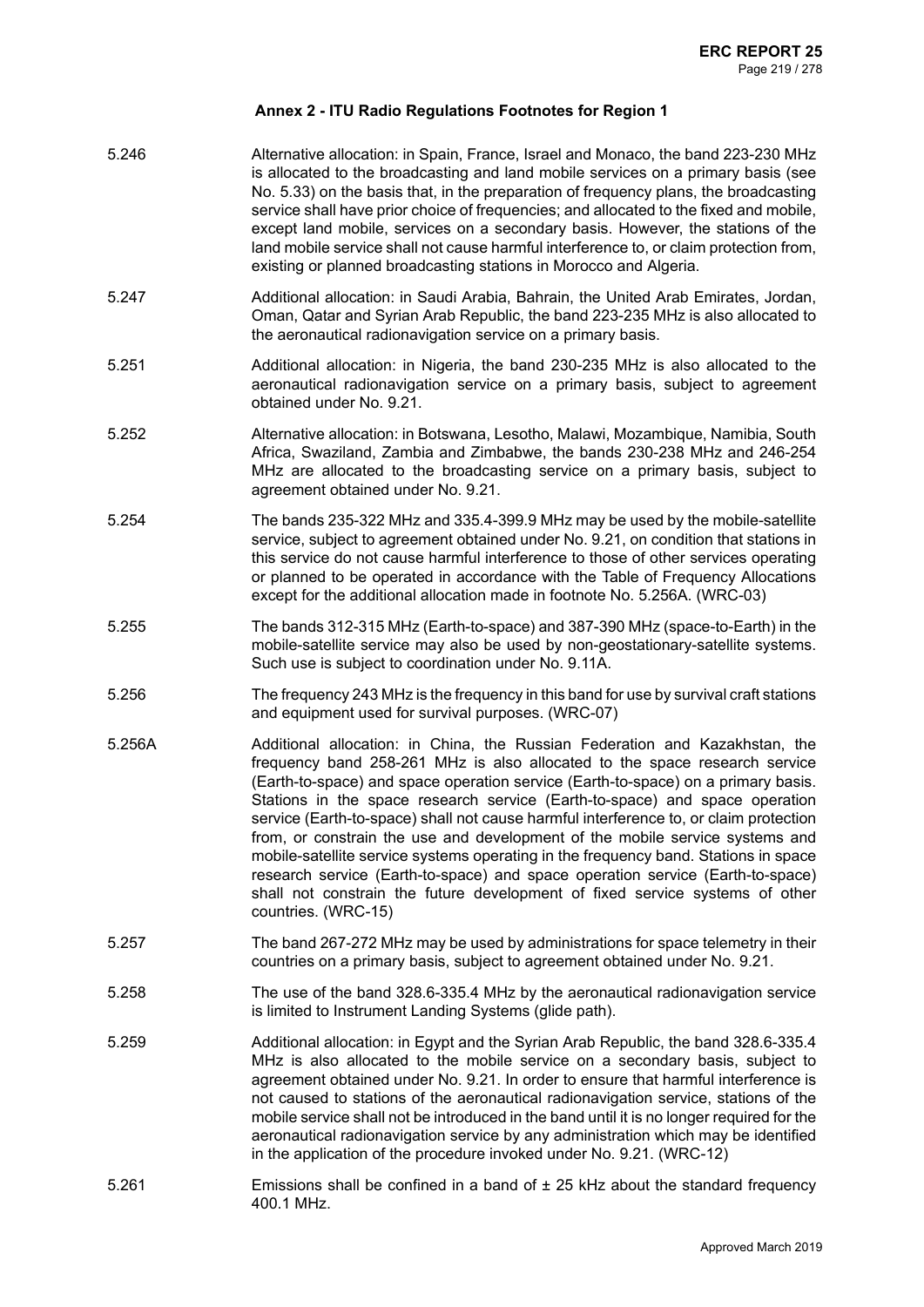- 5.262 Additional allocation: in Saudi Arabia, Armenia, Azerbaijan, Bahrain, Belarus, Botswana, Colombia, Cuba, Egypt, the United Arab Emirates, Ecuador, the Russian Federation, Georgia, Hungary, Iran (Islamic Republic of), Iraq, Israel, Jordan, Kazakhstan, Kuwait, Liberia, Malaysia, Moldova, Oman, Uzbekistan, Pakistan, the Philippines, Qatar, the Syrian Arab Republic, Kyrgyzstan, Singapore, Somalia, Tajikistan, Chad, Turkmenistan and Ukraine, the band 400.05-401 MHz is also allocated to the fixed and mobile services on a primary basis. (WRC-12)
- 5.263 The band 400.15-401 MHz is also allocated to the space research service in the space-to-space direction for communications with manned space vehicles. In this application, the space research service will not be regarded as a safety service.
- 5.264 The use of the band 400.15-401 MHz by the mobile-satellite service is subject to coordination under No. 9.11A. The power flux-density limit indicated in Annex 1 of Appendix 5 shall apply until such time as a competent world radiocommunication conference revises it.
- 5.265 In the frequency band 403-410 MHz, Resolution 205 (Rev.WRC-15) applies. (WRC-15)
- 5.266 The use of the band 406-406.1 MHz by the mobile-satellite service is limited to low power satellite emergency position-indicating radiobeacons (see also Article 31). (WRC-07)
- 5.267 Any emission capable of causing harmful interference to the authorised uses of the band 406-406.1 MHz is prohibited.
- 5.268 Use of the frequency band 410-420 MHz by the space research service is limited to space-to-space communications links with an orbiting, manned space vehicle. The power flux-density at the surface of the Earth produced by emissions from transmitting stations of the space research service (space-to-space) in the frequency band 410-420 MHz shall not exceed -153 dB(W/m<sup>2</sup>) for  $0^{\circ} \le \delta \le 5^{\circ}$ , -153 +  $0.077$  ( $\delta$  – 5) dB(W/m<sup>2</sup>) for 5°  $\leq \delta \leq 70$ ° and -148 dB(W/m<sup>2</sup>) for 70°  $\leq \delta \leq 90$ °, where  $\delta$ is the angle of arrival of the radio-frequency wave and the reference bandwidth is 4 kHz. In this frequency band, stations of the space research service (space-to-space) service shall not claim protection from, nor constrain the use and development of, stations of the fixed and mobile services. No. 4.10 does not apply. (WRC-15)
- 5.269 Different category of service: in Australia, the United States, India, Japan and the United Kingdom, the allocation of the bands 420-430 MHz and 440-450 MHz to the radiolocation service is on a primary basis (see No. 5.33).
- 5.271 Additional allocation: in Belarus, China, India, Kyrgyzstan and Turkmenistan, the band 420-460 MHz is also allocated to the aeronautical radionavigation service (radio altimeters) on a secondary basis. (WRC-07)
- 5.274 Alternative allocation: in Denmark, Norway, Sweden and Chad, the bands 430-432 MHz and 438-440 MHz are allocated to the fixed and mobile, except aeronautical mobile, services on a primary basis. (WRC-12)
- 5.275 Additional allocation: in Croatia, Estonia, Finland, Libya, The Former Yugoslav Republic of Macedonia, Montenegro and Serbia, the frequency bands 430-432 MHz and 438-440 MHz are also allocated to the fixed and mobile, except aeronautical mobile, services on a primary basis. (WRC-15)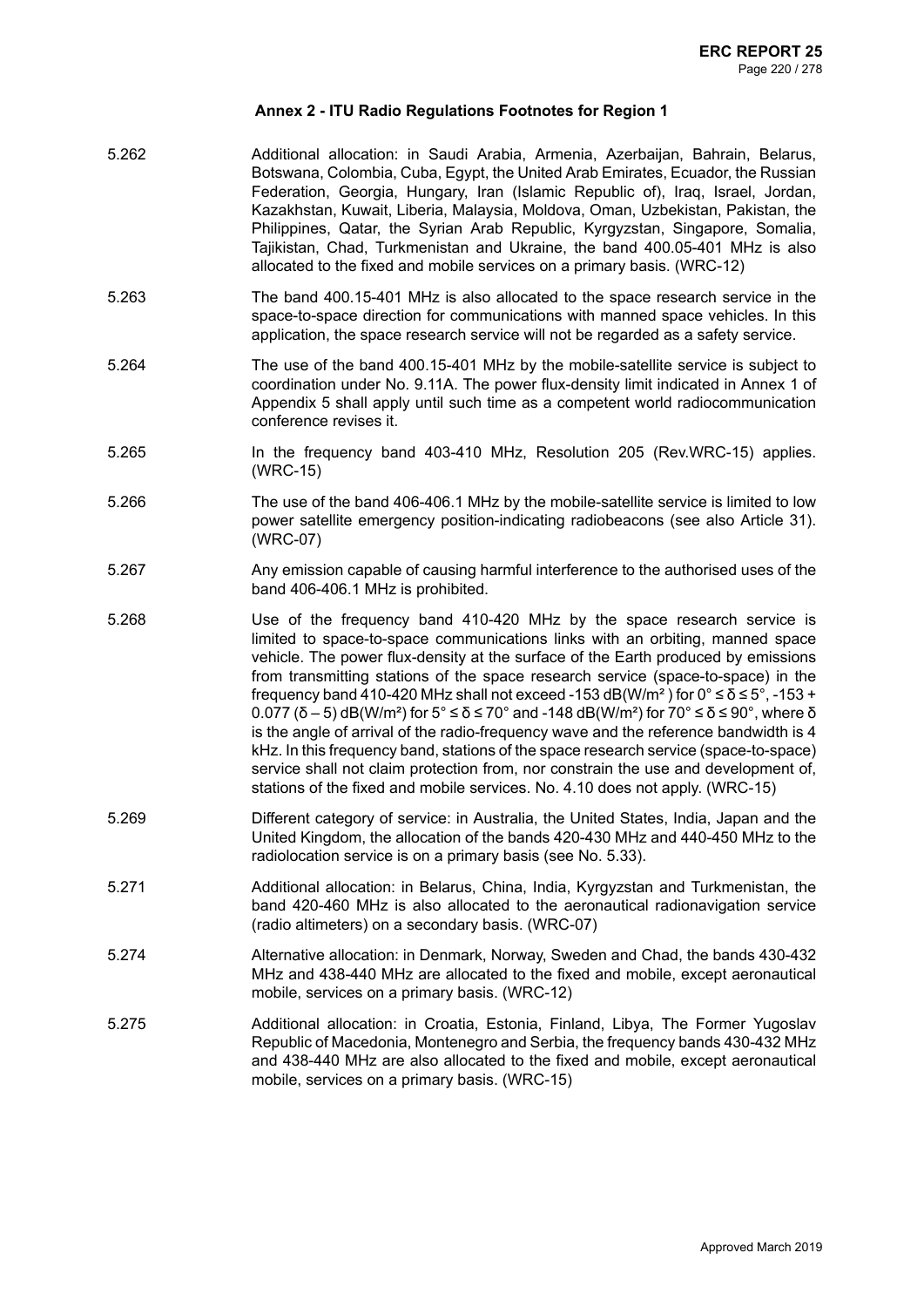- 5.276 Additional allocation: in Afghanistan, Algeria, Saudi Arabia, Bahrain, Bangladesh, Brunei Darussalam, Burkina Faso, Djibouti, Egypt, the United Arab Emirates, Ecuador, Eritrea, Ethiopia, Greece, Guinea, India, Indonesia, Iran (Islamic Republic of), Iraq, Israel, Italy, Jordan, Kenya, Kuwait, Libya, Malaysia, Niger, Nigeria, Oman, Pakistan, the Philippines, Qatar, the Syrian Arab Republic, the Dem. People's Rep. of Korea, Singapore, Somalia, Sudan, Switzerland, Thailand, Togo, Turkey and Yemen, the frequency band 430-440 MHz is also allocated to the fixed service on a primary basis and the frequency bands 430-435 MHz and 438-440 MHz are also allocated, except in Equador, to the mobile, except aeronautical mobile, service on a primary basis. (WRC-15)
- 5.277 Additional allocation: in Angola, Armenia, Azerbaijan, Belarus, Cameroon, the Dem. Rep. of the Congo, Djibouti, the Russian Federation, Georgia, Hungary, Israel, Kazakhstan, Mali, Mongolia, Uzbekistan, Poland, Kyrgyzstan, Slovakia, Romania, Rwanda, Tajikistan, Chad, Turkmenistan and Ukraine, the band 430-440 MHz is also allocated to the fixed service on a primary basis. (WRC-12)
- 5.279A The use of the frequency band 432-438 MHz by sensors in the Earth explorationsatellite service (active) shall be in accordance with Recommendation ITU-R RS.1260-1. Additionally,the Earth exploration-satellite service(active) in the frequency band 432-438 MHz shall not cause harmful interference to the aeronautical radionavigation service in China. The provisions of this footnote in no way diminish the obligation of the Earth exploration-satellite service (active) to operate as a secondary service in accordance with Nos. 5.29 and 5.30. (WRC-15)
- 5.280 In Germany, Austria, Bosnia and Herzegovina, Croatia, The Former Yugoslav Republic of Macedonia, Liechtenstein, Montenegro, Portugal, Serbia, Slovenia and Switzerland, the band 433.05-434.79 MHz (centre frequency 433.92 MHz) is designated for industrial, scientific and medical (ISM) applications. Radiocommunication services of these countries operating within this band must accept harmful interference which may be caused by these applications. ISM equipment operating in this band is subject to the provisions of No. 15.13. (WRC-07)
- 5.281 Additional allocation: in the French Overseas Departments in Region 2 and India, the band 433.75-434.25 MHz is also allocated to the space operation service (Earthto-space) on a primary basis. In France and in Brazil, the band is allocated to the same service on a secondary basis.
- 5.282 In the bands 435-438 MHz, 1260-1270 MHz, 2400-2450 MHz, 3400-3410 MHz (in Regions 2 and 3 only) and 5650-5670 MHz, the amateur-satellite service may operate subject to not causing harmful interference to other services operating in accordance with the Table (see No. 5.43). Administrations authorising such use shall ensure that any harmful interference caused by emissions from a station in the amateur-satellite service is immediately eliminated in accordance with the provisions of No. 25.11. The use of the bands 1260-1270 MHz and 5650-5670 MHz by the amateur-satellite service is limited to the Earth-to-space direction.
- 5.283 Additional allocation: in Austria, the band 438-440 MHz is also allocated to the fixed and mobile, except aeronautical mobile, services on a primary basis.
- 5.286 The band 449.75-450.25 MHz may be used for the space operation service (Earthto-space) and the space research service (Earth-to-space), subject to agreement obtained under No. 9.21.
- 5.286A The use of the bands 454-456 MHz and 459-460 MHz by the mobile-satellite service is subject to coordination under 9.11A. (WRC-97)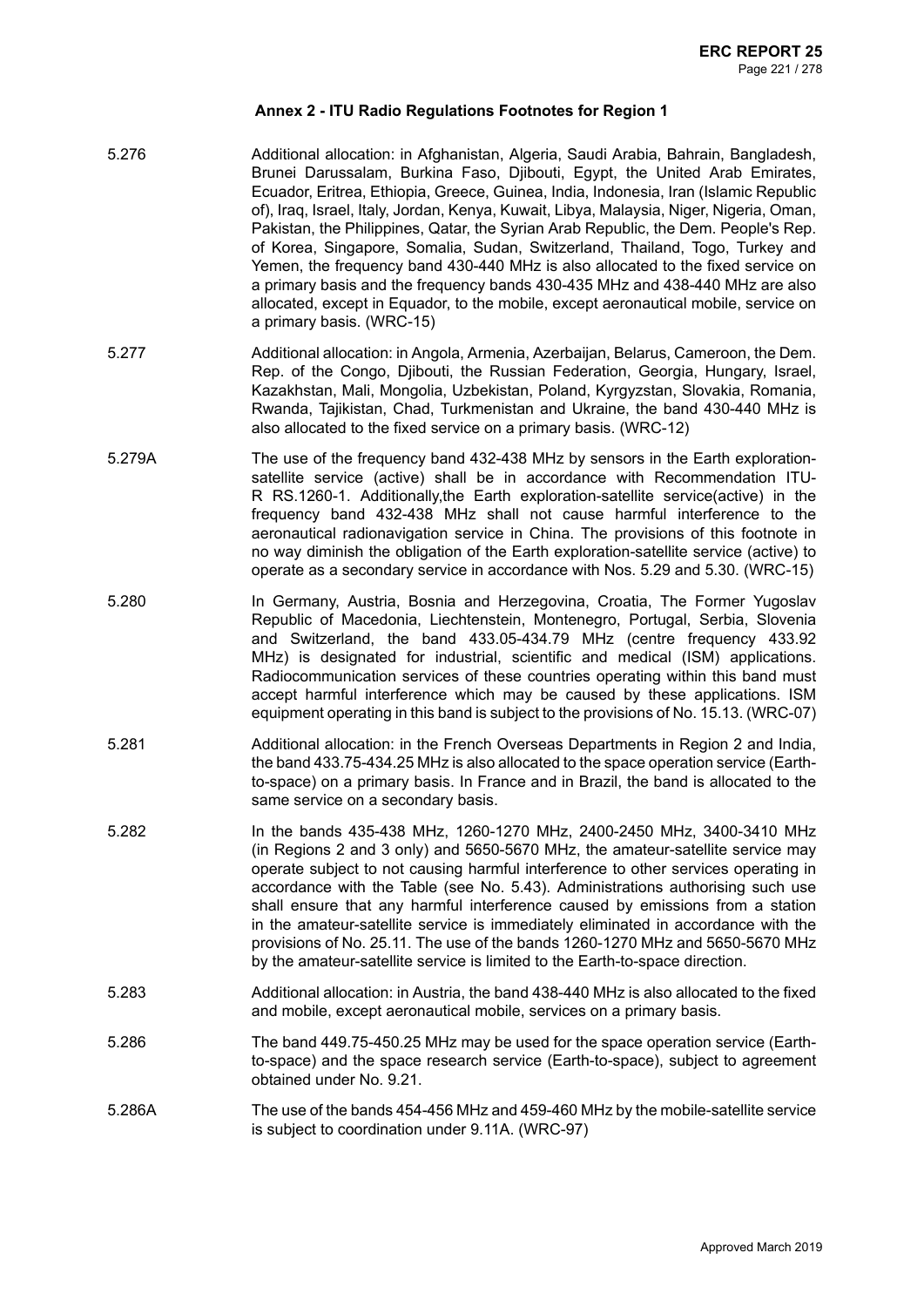- 5.286AA The frequency band 450-470 MHz is identified for use by administrations wishing to implement International Mobile Telecommunications (IMT). See Resolution 224 (Rev.WRC-15). This identification does not preclude the use of this frequency band by any application of the services to which it is allocated and does not establish priority in the Radio Regulations. (WRC-15)
- 5.286B The use of the band 454-455 MHz in the countries listed in No. 5.286D, 455-456 MHz and 459-460 MHz in Region 2, and 454-456 MHz and 459-460 MHz in the countries listed in No. 5.286E, by stations in the mobile-satellite service, shall not cause harmful interference to, or claim protection from, stations of the fixed or mobile services operating in accordance with the Table of Frequency Allocations. (WRC-97)
- 5.287 Use of the frequencies bands 457.5125-457.5875 MHz and 467.5125-467.5875 MHz by the maritime mobile service is limited to on-board communication stations. The characteristics of the equipment and the channelling arrangement shall be in accordance with Recommendation ITU-R M.1174-3. The use of these frequency bands in territorial waters is subject to the national regulations of the administration concerned. (WRC-15)
- 5.289 Earth exploration-satellite service applications, other than the meteorologicalsatellite service, may also be used in the bands 460-470 MHz and 1690-1710 MHz for space-to-Earth transmissions subject to not causing harmful interference to stations operating in accordance with the Table.
- 5.290 Different category of service: in Afghanistan, Azerbaijan, Belarus, China, the Russian Federation, Kyrgyzstan, Tajikistan, and Turkmenistan, the allocation of the band 460-470 MHz to the meteorological-satellite service (space-to Earth) is on a primary basis (see No. 5.33), subject to agreement obtained under No. 9.21. (WRC-12)
- 5.291A Additional allocation: in Germany, Austria, Denmark, Estonia, Liechtenstein, the Czech Republic, Serbia and Switzerland, the band 470-494 MHz is also allocated to the radiolocation service on a secondary basis. This use is limited to the operation of wind profiler radars in accordance with Resolution 217 (WRC-97). (WRC-15)
- 5.294 Additional allocation: in Saudi Arabia, Cameroon, Côte d'Ivoire, Egypt, Ethiopia, Israel, Libya, the Syrian Arab Republic, Chad and Yemen, the frequency band 470-582 MHz is also allocated to the fixed service on a secondary basis. (WRC-15)
- 5.296 Additional allocation: in Albania, Germany, Angola, Saudi Arabia, Austria, Bahrain, Belgium, Benin, Bosnia and Herzegovina, Botswana, Bulgaria, Burkina Faso, Burundi, Cameroon, Vatican, Congo (Rep. of the), Côte d'Ivoire, Croatia, Denmark, Djibouti, Egypt, United Arab Emirates, Spain, Estonia, Finland, France, Gabon, Georgia, Ghana, Hungary, Iraq, Ireland, Iceland, Israel, Italy, Jordan, Kenya, Kuwait, Lesotho, Latvia, The Former Yugoslav Republic of Macedonia, Lebanon, Libya, Liechtenstein, Lithuania, Luxembourg, Malawi, Mali, Malta, Morocco, Mauritius, Mauritania, Moldova, Monaco, Mozambique, Namibia, Niger, Nigeria, Norway, Oman, Uganda, the Netherlands, Poland, Portugal, Qatar, the Syrian Arab Republic, Slovakia, the Czech Republic, the United Kingdom, Rwanda, San Marino, Serbia, Sudan, South Africa, Sweden, Switzerland, Swaziland, Tanzania, Chad, Togo, Tunisia, Turkey, Ukraine, Zambia and Zimbabwe, the frequency band 470-694 MHz, and in Angola, Botswana, Lesotho, Malawi, Mauritius, Mozambique, Namibia, Nigeria, South Africa, Tanzania, Zambia and Zimbabwe, the frequency band 470-694 MHz is also allocated on a secondary basis to the land mobile service, intended for applications ancillary to broadcasting and programme-making. Stations of the land mobile service in the countries listed in this footnote shall not cause harmful interference to existing or planned stations operating in accordance with the Table in countries other than those listed in this footnote. (WRC-15)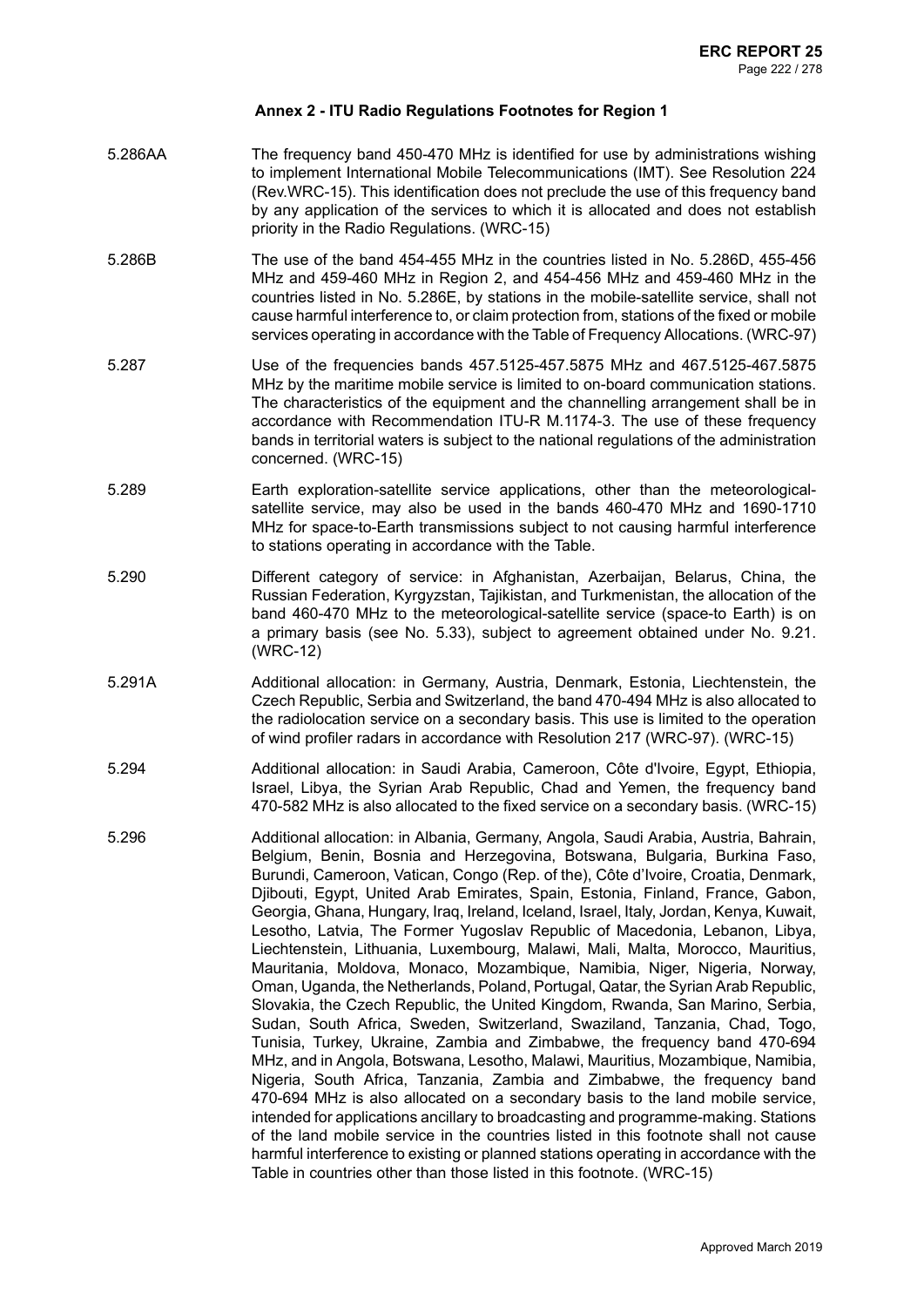- 5.300 Additional allocation: in Saudi Arabia, Cameroon, Egypt, United Arab Emirates, Israel, Jordan, Libya, Oman, Qatar, the Syrian Arab Republic and Sudan, the frequency band 582-790 MHz is also allocated to the fixed and mobile, except aeronautical mobile, services on a secondary basis. (WRC-15)
- 5.304 Additional allocation: in the African Broadcasting Area (see Nos. 5.10 to 5.13), the band 606-614 MHz is also allocated to the radio astronomy service on a primary basis.
- 5.306 Additional allocation: in Region 1, except in the African Broadcasting Area (see Nos. 5.10 to 5.13), and in Region 3, the band 608-614 MHz is also allocated to the radio astronomy service on a secondary basis.
- 5.311A For the frequency band 620-790 MHz, see also Resolution 549 (WRC-07).
- 5.312 Additional allocation: in Armenia, Azerbaijan, Belarus, Georgia, Kazakhstan, Uzbekistan,Kyrgyzstan, the Russian Federation, Tajikistan, Turkmenistan and Ukraine, the band 645-862 MHz, in Bulgaria the frequency bands 646-686 MHz, 726-758 MHz, 766-814 MHz and 822-862 MHz and in Poland, the frequency band 860-862 MHz until 31 December 2017, are also allocated to the aeronautical radionavigation service on a primary basis. (WRC-15)
- 5.312A In Region 1, the use of the frequency band 694-790 MHz by the mobile, except aeronautical mobile, service is subject to the provisions of Resolution 760 (WRC-15). See also Resolution 224 (Rev.WRC-15) (WRC-15)
- 5.316B In Region 1, the allocation to the mobile, except aeronautical mobile, service in the frequency band 790-862 MHz is subject to agreement obtained under No. 9.21 with respect to the aeronautical radionavigation service in countries mentioned in No. 5.312. For countries party to the GE06 Agreement, the use of stations of the mobile service is also subject to the successful application of the procedures of that Agreement. Resolutions 224 (Rev.WRC-15) and 749 (Rev.WRC-15) shall apply, as appropriate. (WRC-15)
- 5.317A The parts of the frequency band 698-960 MHz in Region 2 and the frequency bands 694-790 MHz in Region 1 and 790-960 MHz in Regions 1 and 3 which are allocated to the mobile service on a primary basis are identified for use by administrations wishing to implement International Mobile Telecommunications (IMT) - see Resolutions 224 (Rev.WRC-15), 760 (WRC-15) and 749 (Rev.WRC-15), where applicable. This identification does not preclude the use of these frequency bands by any application of the services to which they are allocated and does not establish priority in the Radio Regulations. (WRC-15)
- 5.319 Additional Allocation: In Belarus, the Russian Federation and Ukraine, the bands 806-840 MHz (Earth-to-space) and 856-890 MHz (space-to-Earth) are also allocated to the mobile-satellite, except aeronautical mobile satellite (R), service. The use of these bands by this service shal not cause harmful interference to, or claim protection from, services in other countries operating in accordance with the Table of Frequency Allocations and is subjec to special agreements between the administrations concerned.
- 5.322 In Region 1, in the band 862-960 MHz, stations of the broadcasting service shall be operated only in the African Broadcasting Area (See Nos 5.10 to 5.13) excluding Algeria, Burundi, Egypt, Spain, Lesotho, Libya, Morocco, Malawi, Namibia, Nigeria, South Africa, Tanzania, Zimbabwe and Zambia, subject to agreement obtained under No 9.21. (WRC-12)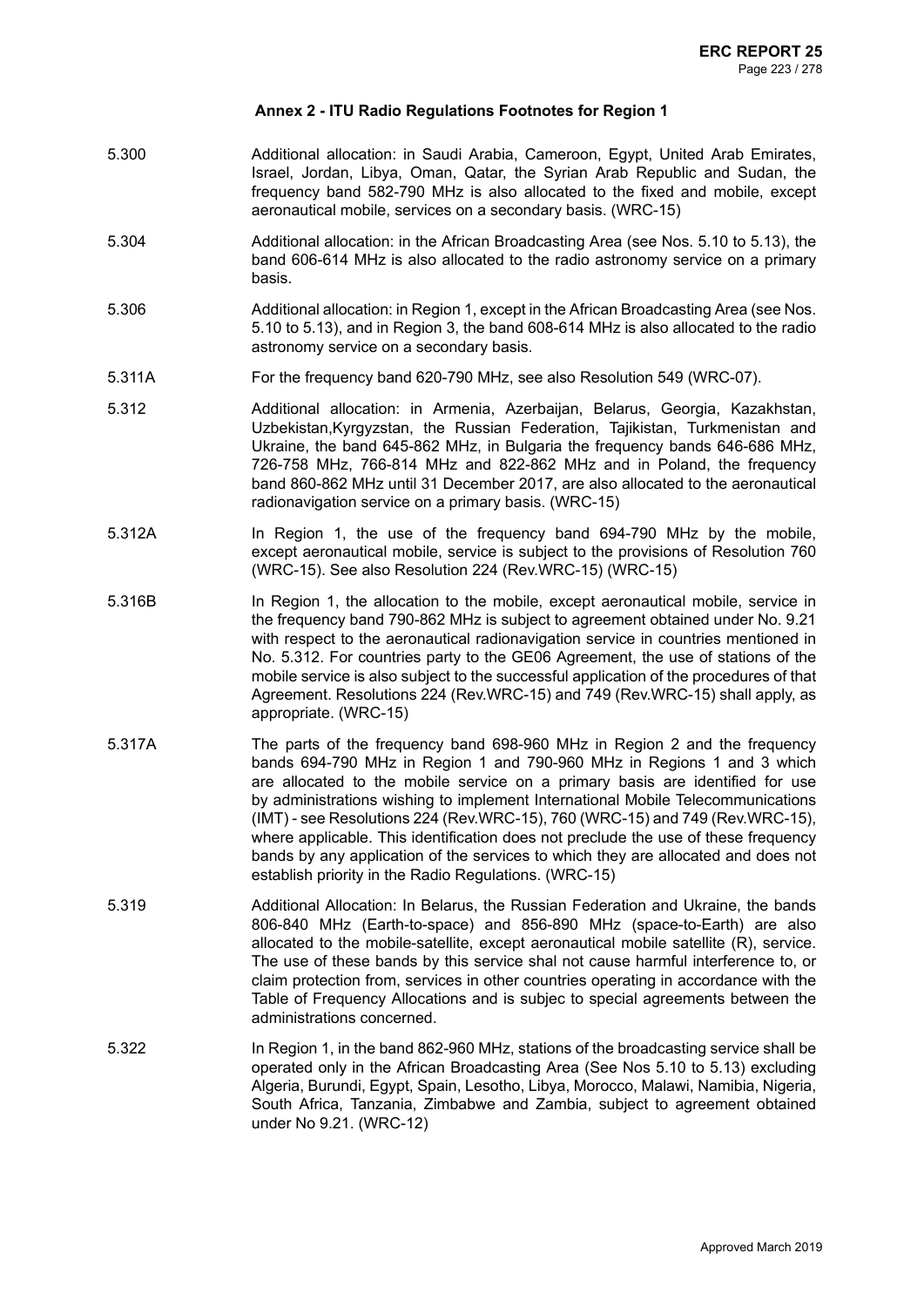- 5.323 Additional allocation: in Armenia, Azerbaijan, Belarus, the Russian Federation, Kazakhstan, Uzbekistan, Kyrgyzstan, Tajikistan, Turkmenistan and Ukraine, the band 862-960 MHz, in Bulgaria the bands 862-890.2 MHz and 900-935.2 MHz, in Poland the band 862-876 MHz until 31 December 2017, and in Romania the bands 862-880 MHz and 915-925 MHz, are also allocated to the aeronautical radionavigation service on a primary basis. Such use is subject to agreement obtained under No. 9.21 with administrations concerned and limited to groundbased radiobeacons in operation on 27 October 1997 until the end of their lifetime. (WRC-12)
- 5.327A The use of the frequency band 960-1164 MHz by the aeronautical mobile (R) service is limited to systems that operate in accordance with recognized international aeronautical standards. Such use shall be in accordance with Resolution 417 (Rev. WRC-15). (WRC-15)
- 5.328 The use of the band 960-1215 MHz by the aeronautical radionavigation service is reserved on a worldwide basis for the operation and development of airborne electronic aids to air navigation and any directly associated ground-based facilities. (WRC-2000)
- 5.328A Stations in the radionavigation-satellite service in the band 1164-1215 MHz shall operate in accordance with the provisions of Resolution 609 (Rev.WRC-07) and shall not claim protection from stations in the aeronautical radionavigation service in the band 960-1215 MHz. No. 5.43A does not apply. The provisions of No. 21.18 shall apply. (WRC-07)
- 5.328AA The frequency band 1087.7-1092.3 MHz is also allocated to the aeronautical mobilesatellite (R) service (Earth-to-space) on a primary basis, limited to the space station reception of Automatic Dependent Surveillance-Broadcast (ADS-B) emissions from aircraft transmitters that operate in accordance with recognized international aeronautical standards. Stations operating in the aeronautical mobile-satellite (R) service shall not claim protection from stations operating in the aeronautical radionavigation service. Resolution 425 (WRC-15) shall apply. (WRC-15)
- 5.328B The use of the bands 1164-1300 MHz, 1559-1610 MHz and 5010-5030 MHz by systems and networks in the radionavigation-satellite service for which complete coordination or notification information, as appropriate, is received by the Radiocommunication Bureau after 1 January 2005 is subject to the application of the provisions of Nos. 9.12, 9.12A and 9.13. Resolution 610 (WRC-03) shall also apply; however, in the case of radionavigation-satellite service (space-to-space) networks and systems, Resolution 610 (WRC-03) shall only apply to transmitting space stations. In accordance with No. 5.329A, for systems and networks in the radionavigation-satellite service (space-to-space) in the bands 1215-1300 MHz and 1559-1610 MHz, the provisions of Nos. 9.7, 9.12, 9.12A and 9.13 shall only apply with respect to other systems and networks in the radionavigation-satellite service (space-to-space). (WRC-07)
- 5.329 Use of the radionavigation-satellite service in the band 1215-1300 MHz shall be subject to the condition that no harmful interference is caused to, and no protection is claimed from, the radionavigation service authorized under No. 5.331. Furthermore, the use of the radionavigation-satellite service in the band 1215-1300 MHz shall be subject to the condition that no harmful interference is caused to the radiolocation service. No. 5.43 shall not apply in respect of the radiolocation service. Resolution 608 (WRC-03) shall apply. (WRC-03)
- 5.329A Use of systems in the radionavigation-satellite service (space-to-space) operating in the bands 1215-1300 MHz and 1559-1610 MHz is not intended to provide safety service applications, and shall not impose any additional constraints on radionavigation-satellite service (space-to-Earth) systems or on other services operating in accordance with the Table of Frequency Allocations. (WRC-07)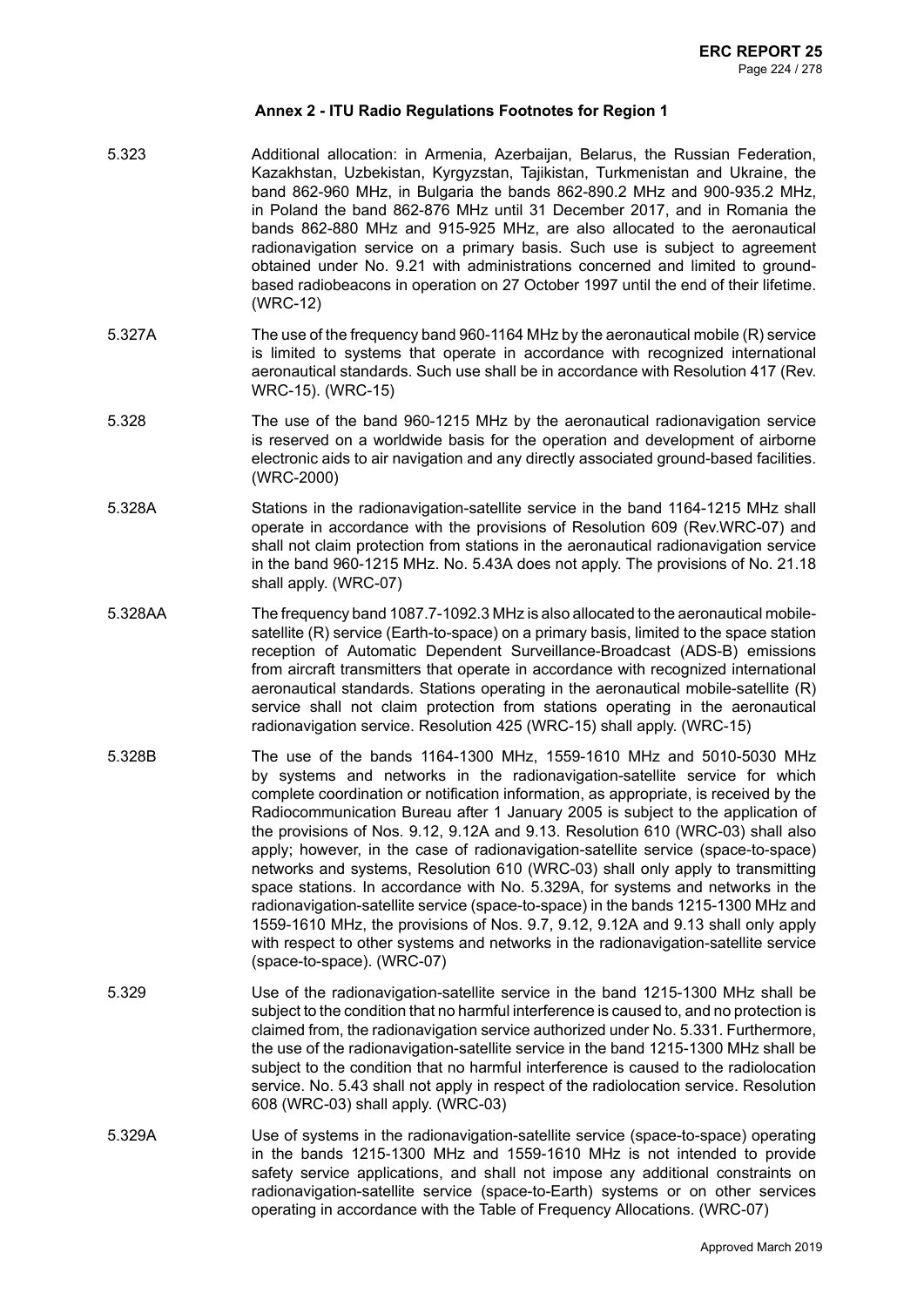- 5.330 Additional allocation: in Angola, Saudi Arabia, Bahrain, Bangladesh, Cameroon, China, Djibouti, Egypt, the United Arab Emirates, Eritrea, Ethiopia, Guyana, India, Indonesia, Iran (Islamic Republic of), Iraq, Israel, Japan, Jordan, Kuwait, Nepal, Pakistan, the Philippines, Qatar, the Syrian Arab Republic, Somalia, Sudan, South Sudan, Chad, Togo and Yemen, the band 1215-1300 MHz is also allocated to the fixed and mobile services on a primary basis. (WRC-12)
- 5.331 Additional allocation: in Algeria, Germany, Saudi Arabia, Australia, Austria, Bahrain, Belarus, Belgium, Benin, Bosnia and Herzegovina, Brazil, Burkina Faso, Burundi, Cameroon, China, Korea (Rep. of), Croatia, Denmark, Egypt, the United Arab Emirates, Estonia, the Russian Federation, Finland, France, Ghana, Greece, Guinea, Equatorial Guinea, Hungary, India, Indonesia, Iran (Islamic Republic of), Iraq, Ireland, Israel, Jordan, Kenya, Kuwait, The Former Yugoslav Republic of Macedonia, Lesotho, Latvia, Lebanon, Liechtenstein, Lithuania, Luxembourg, Madagascar, Mali, Mauritania, Montenegro, Nigeria, Norway, Oman, Pakistan, the Netherlands, Poland, Portugal, Qatar, the Syrian Arab Republic, Dem. People's Rep. of Korea, Slovakia, the United Kingdom, Serbia, Slovenia, Somalia, Sudan, South Sudan, Sri Lanka, South Africa, Sweden, Switzerland, Thailand, Togo, Turkey, Venezuela and Viet Nam, the band 1215-1300 MHz is also allocated to the radionavigation service on a primary basis. In Canada and the United States, the band 1240-1300 MHz is also allocated to the radionavigation service, and use of the radionavigation service shall be limited to the aeronautical radionavigation service. (WRC-12)
- 5.332 In the band 1215-1260 MHz, active spaceborne sensors in the earth explorationsatellite and space research services shall not cause harmful interference to, claim protection from, or otherwise impose constraints on operation or development of the radiolocation service, the radionavigation-satellite service and other services allocated on a primary basis. (WRC-2000)
- 5.335A In the band 1260-1300 MHz, active spaceborne sensors in the Earth explorationsatellite and space research services shall not cause harmful interference to, claim protection from, or otherwise impose constraints on operation or development of the radiolocation service and other services allocated by footnotes on a primary basis. (WRC-2000)
- 5.337 The use of the bands 1300-1350 MHz, 2700-2900 MHz and 9000-9200 MHz by the aeronautical radionavigation service is restricted to ground-based radars and to associated airborne transponders which transmit only on frequencies in these bands and only when actuated by radars operating in the same band.
- 5.337A The use of the band 1300-1350 MHz by earth stations in the radionavigationsatellite service and by stations in the radiolocation service shall not cause harmful interference to, nor constrain the operation and development of, the aeronauticalradionavigation service. (WRC-2000)
- 5.338 In Kyrgyzstan, Slovakia and Turkmenistan, existing installations of the radionavigation service may continue to operate in the band 1350-1400 MHz. (WRC-12)
- 5.338A In the frequency bands 1350-1400 MHz, 1427-1452 MHz, 22.55-23.55 GHz, 30-31.3 GHz, 49.7-50.2 GHz, 50.4-50.9 GHz, 51.4-52.6 GHz, 81-86 GHz and 92-94 GHz, Resolution 750 (Rev. WRC-15) applies. (WRC-15)
- 5.339 The bands 1370-1400 MHz, 2640-2655 MHz, 4950-4990 MHz and 15.20-15.35 GHz are also allocated to the space research (passive) and earth exploration-satellite (passive) services on a secondary basis.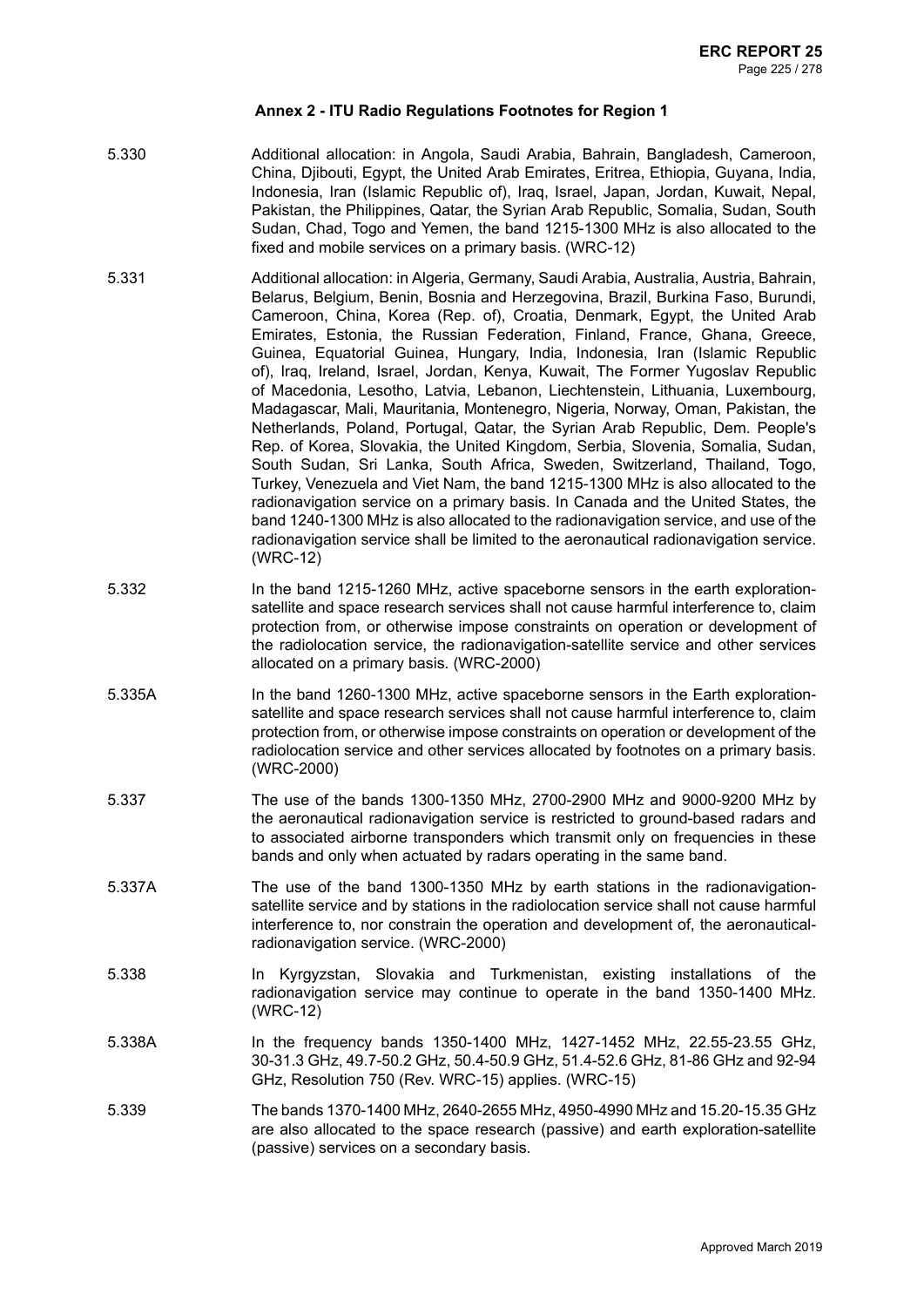- 5.340 All emissions are prohibited in the following bands: 1400-1427 MHz 2690-2700 MHz, except those provided for by No. 5.422 10.68-10.7 GHz, except those provided for by No. 5.483 15.35-15.4 GHz, except those provided for by No. 5.511 23.6-24 GHz 31.3-31.5 GHz 31.5-31.8 GHz, in Region 2 48.94-49.04 GHz, from airborne stations 50.2-50.4 GHz (1) 52.6-54.25 GHz 86-92 GHz 100-102 GHz 109.5-111.8 GHz 114.25-116 GHz 148.5-151.5 GHz 164-167 GHz 182-185 GHz 190-191.8 GHz 200-209 GHz, 226-231.5 GHz 250-252 GHz. (WRC-03) / (1) 5.340 The allocation to the Earth exploration-satellite service (passive) and the space research service (passive) in the band 50.2-50.4 GHz should not impose undue constraints on the use of the adjacent bands by the primary allocated services in those bands. (WRC-97)
- 5.341 In the bands 1400-1727 MHz, 101-120 GHz and 197-220 GHz, passive research is being conducted by some countries in a programme for the search for intentional emissions of extraterrestrial origin.
- 5.341A In Region 1, the frequency bands 1427-1452 MHz and 1492-1518 MHz are identified for use by administrations wishing to implement International Mobile Telecommunications (IMT) in accordance with Resolution 223 (Rev.WRC-15). This identification does not preclude the use of these frequency bands by any other application of the services to which it is allocated and does not establish priority in the Radio Regulations. The use of IMT stations is subject to agreement obtained under No. 9.21 with respect to the aeronautical mobile service used for aeronautical telemetry in accordance with No. 5.342. (WRC-15)
- 5.342 Additional allocation: in Armenia, Azerbaijan, Belarus, the Russian Federation, Uzbekistan, Kyrgystan and Ukraine, the frequency band 1429-1535 MHz also allocated to the aeronautical mobile service on a primary basis exclusively for the purposes of aeronautical telemetry within the national territory. As of 1 April 2007, the use of the band 1452-1492 MHz is subject to agreement between the administrations concerned. (WRC-15)
- 5.345 Use of the band 1452-1492 MHz by the broadcasting-satellite service, and by the broadcasting service, is limited to digital audio broadcasting and is subject to the provisions of Resolution 528 (WARC-92).\* \*Note by the Secretariat: This Resolution was revised by WRC-03
- 5.346 In Angola, Botswana, Central African Republic, Chad, Congo (Rep. of the), Côte d'Ivoire, Democratic Republic of the Congo, Gambia, Liberia, Madagascar, Malawi, Mali, Mozambique, Senegal, Zambia, Mauritius, Seychelles, Burundi, Kenya, Rwanda, Tanzania, Uganda, Gabon, Guinea, Burkina Faso, Ghana, Benin, Cameroon, South Africa, Jordan, Kuwait, Lesotho, Lebanon, Niger, Nigeria, Oman, Sudan, South Sudan, Zimbabwe, Togo, Palestine\*, Qatar, Morocco, Swaziland, Namibia, Mauritania, Bahrain, Djibouti, Egypt, Algeria, Saudi Arabia, United Arab Emirates and Iraq, the frequency band 1452-1492 is identified for use by administrations listed above wishing to implement International Mobile Telecommunications (IMT) in accordance with Resolution 223 (Rev.WRC-15). This identification does not preclude the use of this frequency band by any other application of the services to which it is allocated and does not establish priority in the Radio Regulations. The use of this frequency band for the implementation of IMT is subject to agreement obtained under No. 9.21 with respect to the aeronautical mobile service used for aeronautical telemetry in accordance with No. 5.342. See also Resolution 761 (WRC-15). (WRC-15) \* The use of Palestine of the allocation to the mobile service in the frequency band 1452-1492 MHz identified for IMT is noted pursuant to Resolution 99 (Rev. Busan, 2014) and taking into account the Israeli-Palestinian Interim Agreement of 28 September 1995.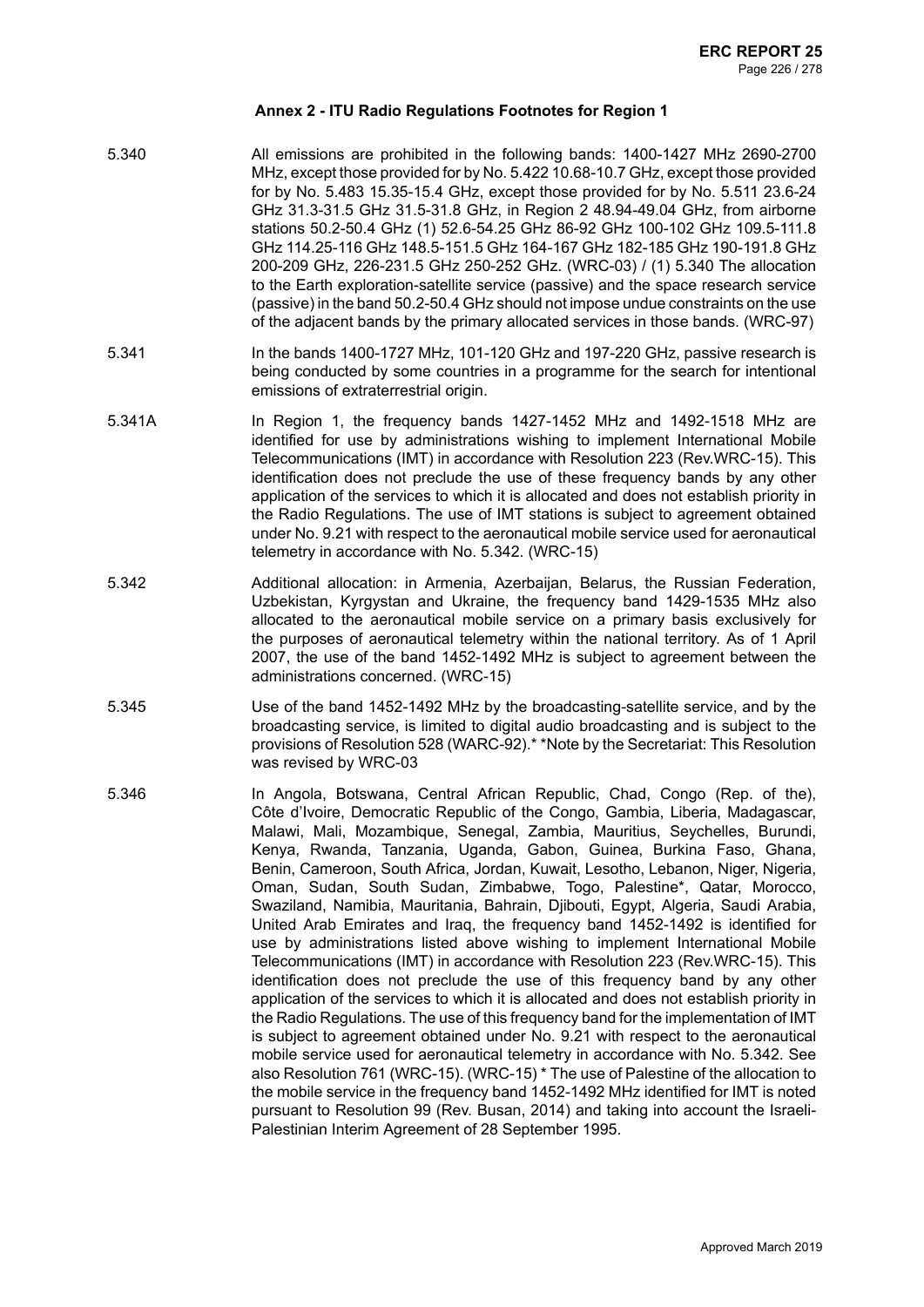- 5.348 The use of the band 1518-1525 MHz by the mobile-satellite service is subject to coordination under No. 9.11A. In the band 1518-1525 MHz stations in the mobilesatellite service shall not claim protection from the stations in the fixed service. No. 5.43A does not apply. (WRC-03)
- 5.348A In the band 1518-1525 MHz, the coordination threshold in terms of the power fluxdensity levels at the surface of the Earth in application of No. 9.11A for space stations in the mobile-satellite (space-to-Earth) service, with respect to the land mobile service use for specialized mobile radios or used in conjunction with public switched telecommunication networks (PSTN) operating within the territory of Japan, shall be -150 dB(W/m2) in any 4 kHz band for all angles of arrival, instead of those given in Table 52 of Appendix 5. In the band 1518-1525 MHz stations in the mobile-satellite service shall not claim protection from stations in the mobile service in the territory of Japan. No. 5.43A does not apply. (WRC-03)
- 5.348B In the band 1518-1525 MHz, stations in the mobile-satellite service shall not claim protection from aeronautical mobile telemetry stations in the mobile service in the territory of the United States (see Nos. 5.343 and 5.344) and in the countries listed in No. 5.342. No. 5.43A does not apply. (WRC-03)
- 5.349 Different category of service: in Saudi Arabia, Azerbaijan, Bahrain, Cameroon, Egypt, France, Iran (Islamic Republic of), Iraq, Israel, Kazakhstan, Kuwait, The Former Yugoslav Republic of Macedonia, Lebanon, Morocco, Qatar, Syrian Arab Republic, Kyrgyzstan, Turkmenistan and Yemen, the allocation of the band 1525-1530 MHz to the mobile, except aeronautical mobile, service is on a primary basis (see No. 5.33). (WRC-07)
- 5.350 Additional allocation: in Azerbaijan, Kyrgyzstan and Turkmenistan, the band 1525-1530 MHz is also allocated to the aeronautical mobile service on a primary basis. (WRC-2000)
- 5.351 The bands 1525-1544 MHz, 1545-1559 MHz, 1626.5-1645.5 MHz and 1646.5-1660.5 MHz shall not be used for feeder links of any service. In exceptional circumstances, however, an earth station at a specified fixed point in any of the mobile-satellite services may be authorised by an administration to communicate via space stations using these bands.
- 5.351A For the use of the bands 1518-1544 MHz, 1545-1559 MHz, 1610-1626.5 MHz, 1626.5-1645.5 MHz, 1646.5-1660.5 MHz, 1668-1675 MHz, 1980-2010 MHz, 2170-2200 MHz, 2483.5-2500 MHz, 2500-2520 MHz and 2670-2690 MHz by the mobile-satellite service, see Resolutions 212 (Rev.WRC-07) and 225 (Rev.WRC-07). (WRC-07)
- 5.352A In the frequency band 1525-1530 MHz, stations in the mobile-satellite service, except stations in the maritime mobile-satellite service, shall not cause harmful interference to, or claim protection from, stations of the fixed service in Algeria, Saudi Arabia, Egypt, France and French overseas communities of Region 3, Guinea, India, Israel, Italy, Jordan, Kuwait, Mali, Morocco, Mauritania, Nigeria, Oman, Pakistan, the Philippines, Qatar, the Syrian Arab Republic, Viet Nam and Yemen notified prior to 1 April 1998. (WRC-15)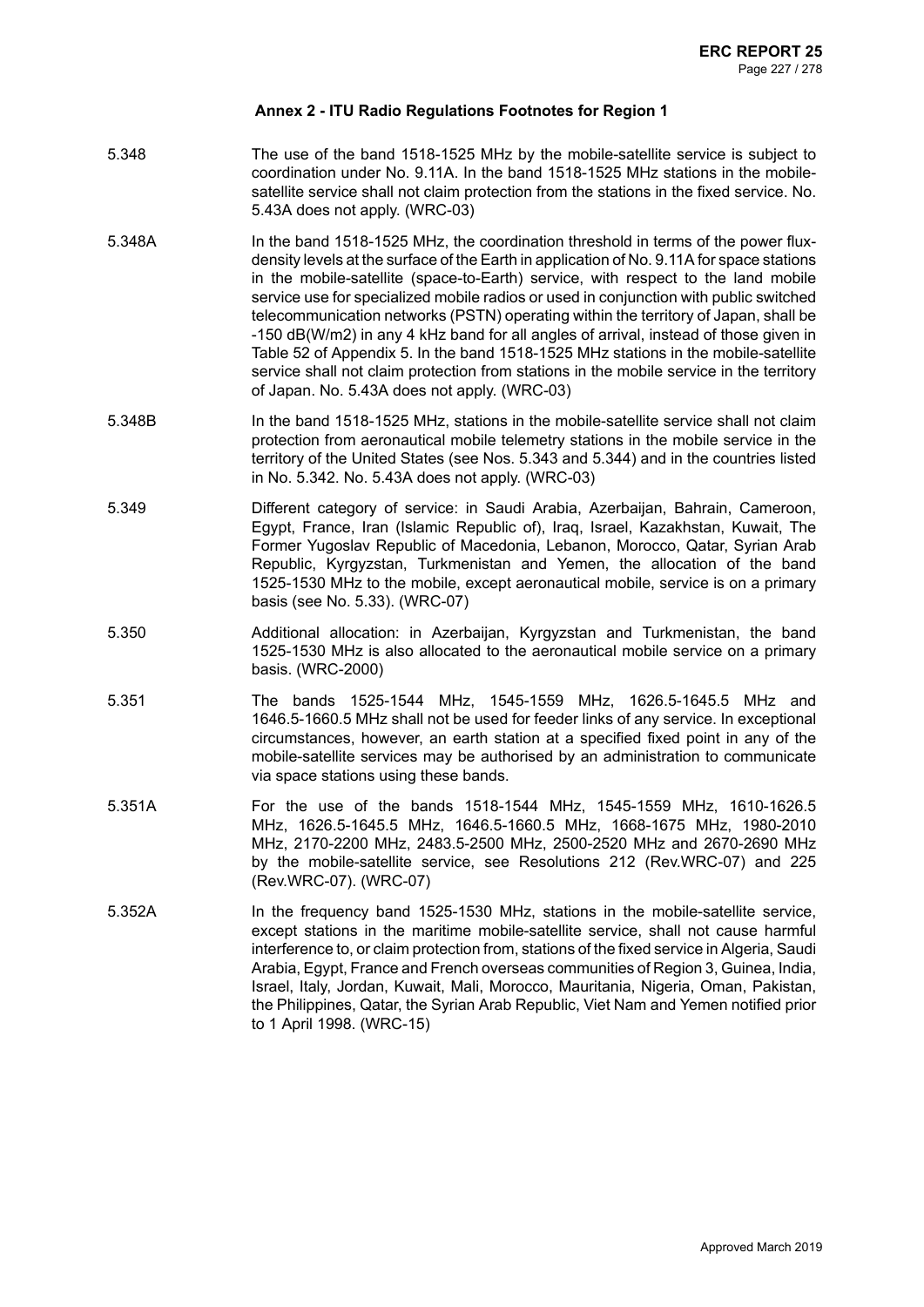- 5.353A In applying the procedures of Section II of Article 9 to the mobile-satellite service in the bands 1530-1544 MHz and 1626.5-1645.5 MHz, priority shall be given to accommodating the spectrum requirements for distress, urgency and safety communications of the Global Maritime Distress and Safety System (GMDSS). Maritime mobile-satellite distress, urgency and safety communications shall have priority access and immediate availability over all other mobile satellite communications operating within a network. Mobile-satellite systems shall not cause unacceptable interference to, or claim protection from, distress, urgency and safety communications of the GMDSS. Account shall be taken of the priority of safetyrelated communications in the other mobile-satellite services. (The provisions of Resolution 222 (WRC-2000)\* shall apply.) (WRC-2000) \*Note by the Secretariat: This Resolution was revised by WRC-07
- 5.354 The use of the bands 1525-1559 MHz and 1626.5-1660.5 MHz by the mobilesatellite services is subject to coordination under No. 9.11A.
- 5.355 Additional allocation: in Bahrain, Bangladesh, the Dem. Rep. of the Congo, Djibouti, Egypt, Eritrea, Iraq, Israel, Kuwait, Qatar, Syrian Arab Republic, Somalia, Sudan, South Sudan, Chad, Togo and Yemen, the bands 1540-1559 MHz, 1610-1645.5 MHz and 1646.5-1660 MHz are also allocated to the fixed service on a secondary basis. (WRC-12)
- 5.356 The use of the band 1544-1545 MHz by the mobile-satellite service (space-to-Earth) is limited to distress and safety communications (see Article 31).
- 5.357 Transmissions in the band 1545-1555 MHz from terrestrial aeronautical stations directly to aircraft stations, or between aircraft stations, in the aeronautical mobile (R) service are also authorised when such transmissions are used to extend or supplement the satellite-to-aircraft links.
- 5.357A In applying the procedures of Section II of Article 9 to the mobile-satellite service in the bands 1545-1555 MHz and 1646.5-1656.5 MHz, priority shall be given to accommodating the spectrum requirements of the aeronautical mobilesatellite(R)service providing transmission of messages with priority 1 to 6 in Article 44. Aeronautical mobile-satellite (R) service communications with priority 1 to 6 in Article 44 shall have priority access and immediate availability, by pre-emption if necessary, over all other mobile-satellite communications operating within a network. Mobile-satellite systems shall not cause unacceptable interference to, or claim protection from, aeronautical mobile-satellite(R)service communications with priority 1 to 6 in Article 44. Account shall be taken of the priority of safety-related communications in the other mobile-satellite services. (The provisions of Resolution 222 (Rev. WRC-12) shall apply.) (WRC-12)
- 5.359 Additional allocation: in Germany, Saudi Arabia, Armenia, Azerbaijan, Belarus, Benin, Cameroon, the Russian Federation, France, Georgia, Guinea, Guinea-Bissau, Jordan, Kazakhstan, Kuwait, Lithuania, Mauritania, Uganda, Uzbekistan, Pakistan, Poland, the Syrian Arab Republic, Kyrgyzstan, the Dem. People's Rep. of Korea, Romania, Tajikistan, Tunisia, Turkmenistan and Ukraine, the frequency bands 1550-1559 MHz, 1610-1645.5 MHz and 1646.5-1660 MHz are also allocated to the fixed service on a primary basis. Administrations are urged to make all practicable efforts to avoid the implementation of new fixed-service stations in these frequency bands. (WRC-15)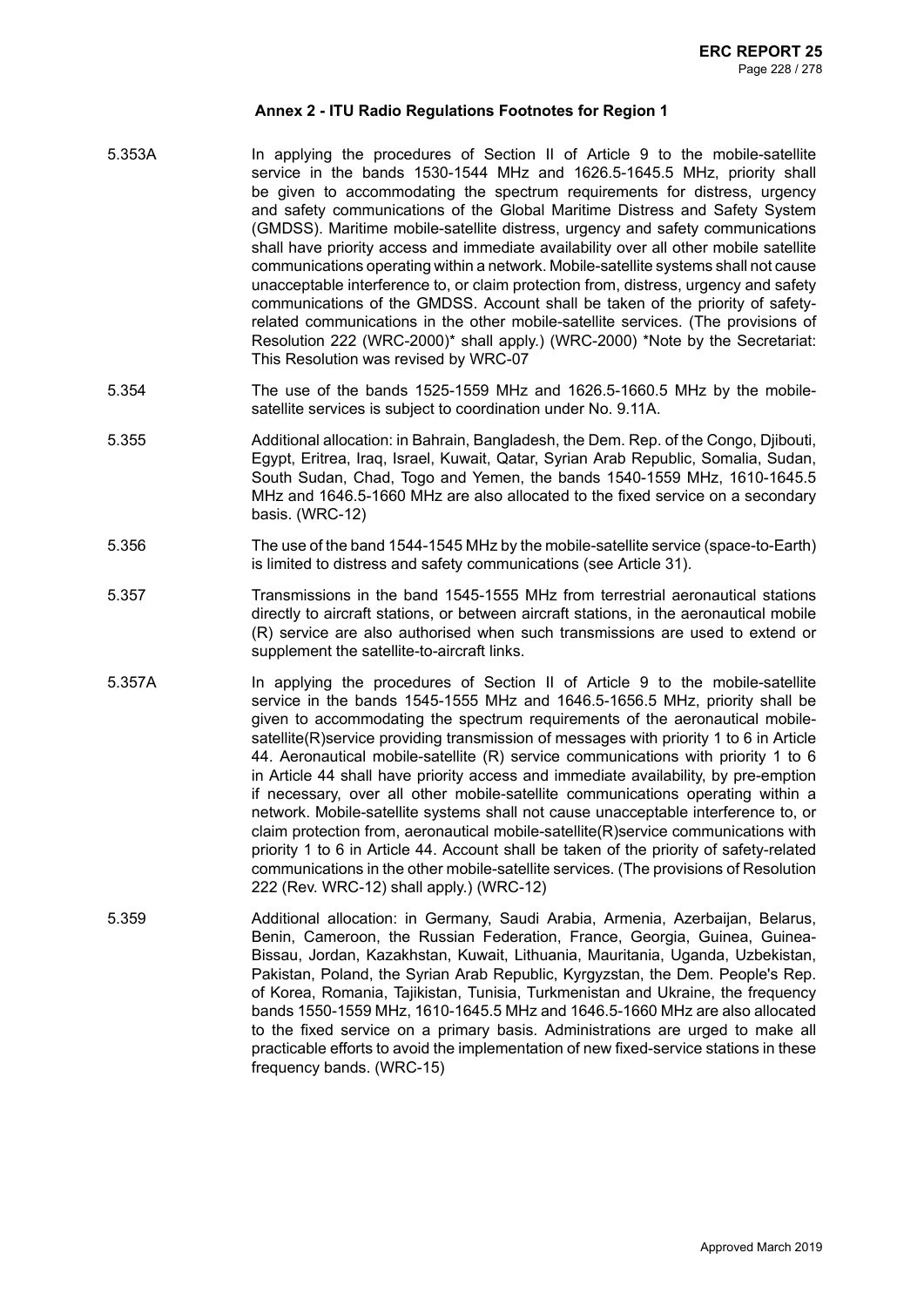- 5.364 The use of the band 1610-1626.5 MHz by the mobile-satellite service (Earth-tospace) and by the radiodetermination-satellite service (Earth-to-space) is subject to coordination under No. 9.11A. A mobile earth station operating in either of the services in this band shall not produce a peak e.i.r.p. density in excess of -15 dB(W/4 kHz) in the part of the band used by systems operating in accordance with the provisions of No. 5.366 (to which No. 4.10 applies), unless otherwise agreed by the affected administrations. In the part of the band where such systems are not operating, the mean e.i.r.p. density of a mobile earth station shall not exceed -3 dB(W/4 kHz). Stations of the mobile-satellite service shall not claim protection from stations in the aeronautical radionavigation service, stations operating in accordance with the provisions of No. 5.366 and stations in the fixed service operating in accordance with the provisions of No. 5.359. Administrations responsible for the coordination of mobile-satellite networks shall make all practicable efforts to ensure protection of stations operating in accordance with the provisions of No. 5.366.
- 5.365 The use of the band 1613.8-1626.5 MHz by the mobile-satellite service (space-to-Earth) is subject to coordination under No. 9.11A.
- 5.366 The band 1610-1626.5 MHz is reserved on a worldwide basis for the use and development of airborne electronic aids to air navigation and any directly associated ground-based or satellite-borne facilities. Such satellite use is subject to agreement obtained under No. 9.21.
- 5.367 Additional allocation: the bands 1610-1626.5 MHz is also allocated to the aeronautical mobile-satellite (R) service on a primary basis, subject to agreement obtained under No. 9.21.
- 5.368 With respect to the radiodetermination-satellite and mobile-satellite services the provisions of No. 4.10 do not apply in the band 1610-1626.5 MHz, with the exception of the aeronautical radionavigation-satellite service.
- 5.369 Different category of service: in Angola, Australia, China, Eritrea, Ethiopia, India, Iran (Islamic Republic of), Israel, Lebanon, Liberia, Madagascar, Mali, Pakistan, Papua New Guinea, Syrian Arab Republic, the Dem. Rep. of the Congo, Sudan, South Sudan, Togo and Zambia, the allocation of the band 1610-1626.5 MHz to the radiodetermination-satellite service (Earth-to-space) is on a primary basis (see No. 5.33), subject to agreement obtained under No. 9.21 from countries not listed in this provision. (WRC-12)
- 5.371 Additional allocation: in Region 1, the bands 1610-1626.5 MHz (Earth-to-space)is also allocated to the radiodetermination-satellite service on a secondary basis, subject to agreement obtained under No. 9.21. (WRC-12)
- 5.372 Harmful interference shall not be caused to stations of the radio astronomy service using the band 1610.6-1613.8 MHz by stations of the radiodetermination-satellite and mobile-satellite services (No. 29.13 applies).
- 5.374 Mobile earth stations in the mobile-satellite service operating in the bands 1631.5-1634.5 MHz and 1656.5-1660 MHz shall not cause harmful interference to the stations in the fixed service operating in the countries listed in No. 5.359. (WRC-97)
- 5.375 The use of the band 1645.5-1646.5 MHz by the mobile-satellite service (Earth-tospace) and for inter-satellite links is limited to distress and safety communications (see Article 31).
- 5.376 Transmissions in the band 1646.5-1656.5 MHz from aircraft stations in the aeronautical mobile (R) service directly to terrestrial aeronautical stations, or between aircraft stations, are also authorised when such transmissions are used to extend or supplement the aircraft-to-satellite links.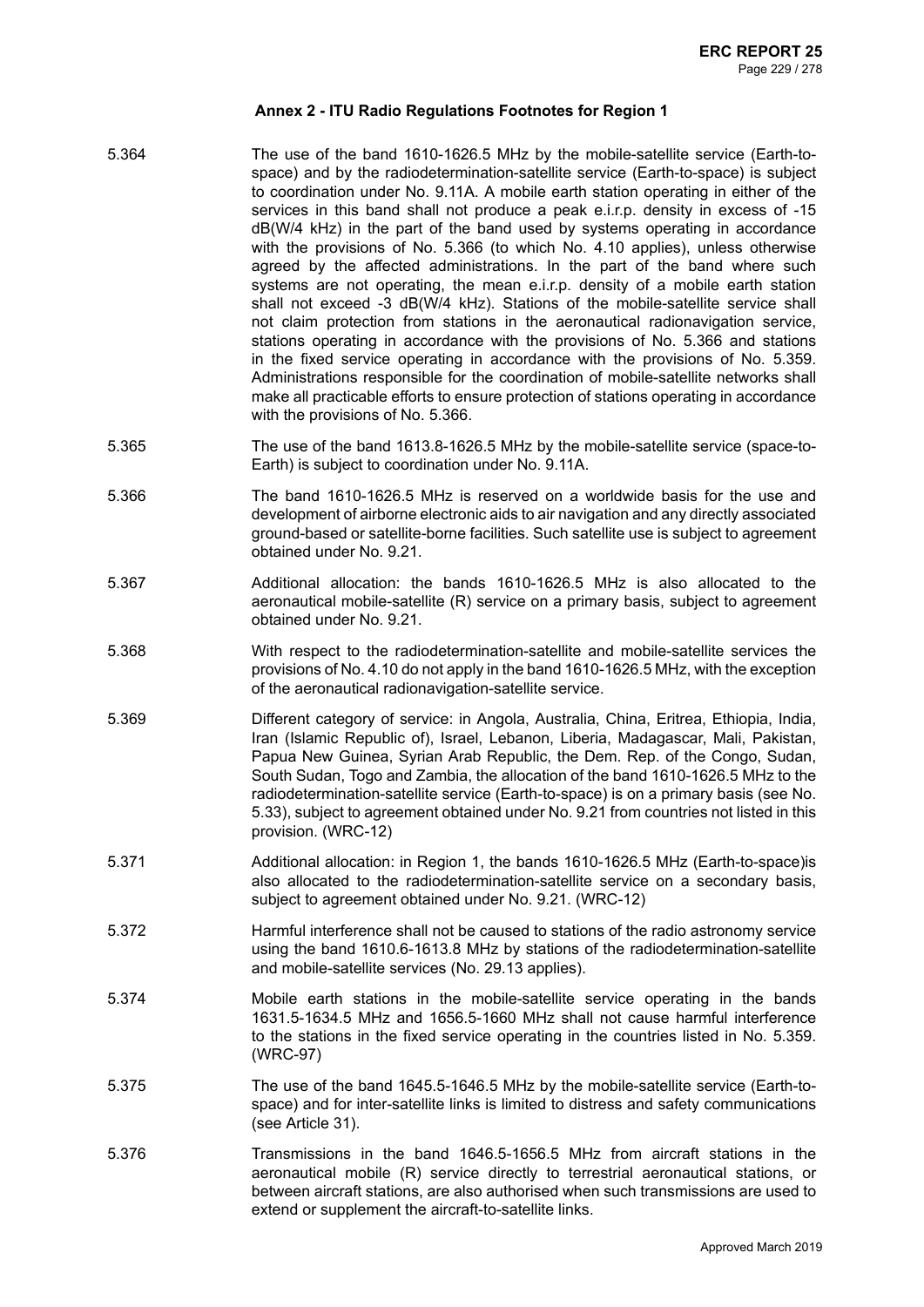- 5.376A Mobile earth stations operating in the band 1660-1660.5 MHz shall not cause harmful interference to stations in the radio astronomy service. (WRC-97)
- 5.379A Administrations are urged to give all practicable protection in the band 1660.5-1668.4 MHz for future research in radio astronomy, particularly by eliminating air-to-ground transmissions in the meteorological aids service in the band 1664.4-1668.4 MHz as soon as practicable.
- 5.379B The use of the band 1668-1675 MHz by the mobile-satellite service is subject to coordination under No. 9.11A. In the band 1668-1668.4 MHz, Resolution 904 (WRC-07) shall apply. (WRC-07)
- 5.379C In order to protect the radio astronomy service in the band 1668-1670 MHz, the aggregate power flux-density values produced by mobile earth stations in a network of the mobile-satellite service operating in this band shall not exceed -181 dB(W/m²) in 10 MHz and -194 dB(W/m²) in any 20 kHz at any radio astronomy station recorded in the Master International Frequency Register, for more than 2% of integration periods of 2 000 s. (WRC-03)
- 5.379D For sharing of the band 1668.4-1675 MHz between the mobile-satellite service and the fixed and mobile services, Resolution 744 (Rev.WRC-07) shall apply. (WRC-07)
- 5.379E In the band 1668.4-1675 MHz, stations in the mobile-satellite service shall not cause harmful interference to stations in the meteorological aids service in China, Iran (Islamic Republic of), Japan and Uzbekistan. In the band 1668.4-1675 MHz, administrations are urged not to implement new systems in the meteorological aids service and are encouraged to migrate existing meteorological aids service operations to other bands as soon as practicable. (WRC-03)
- 5.380A In the band 1670-1675 MHz, stations in the mobile-satellite service shall not cause harmful interference to, nor constrain the development of, existing earth stations in the meteorological-satellite service notified before 1 January 2004. Any new assignment to these earth stations in this band shall also be protected from harmful interference from stations in the mobile-satellite service. (WRC-07)
- 5.381 Additional allocation: in Afghanistan, Cuba, India, Iran (Islamic Republic of) and Pakistan, the band 1690-1700 MHz is also allocated to the fixed and mobile, except aeronautical mobile, services on a primary basis. (WRC-12)
- 5.382 Different category of service: in Saudi Arabia, Armenia, Azerbaijan, Bahrain, Belarus, Congo (Rep. of the), Egypt, the United Arab Emirates, Eritrea, Ethiopia, the Russian Federation, Guinea, Iraq, Israel, Jordan, Kazakhstan, Kuwait, the Former Yugoslav Republic of Macedonia, Lebanon, Mauritania, Moldova, Mongolia, Oman, Uzbekistan, Poland, Qatar, the Syrian Arab Republic, Kyrgyzstan, Somalia, Tajikistan, Turkmenistan, Ukraine and Yemen, the allocation of the frequency band 1690-1700 MHz to the fixed and mobile, except aeronautical mobile, services is on a primary basis (see No. 5.33), and in the Dem. People's Rep. of Korea, the allocation of the frequency band 1690-1700 MHz to the fixed service is on a primary basis (see No. 5.33) and to the mobile, except aeronautical mobile, service on a secondary basis. (WRC-15)
- 5.384A The frequency bands 1710-1885 MHz, 2300-2400 MHz or 2500-2690 MHz, and portion thereof, are identified for use by administrations wishing to implement International Mobile Telecommunications(IMT)in accordance with Resolution 223 (Rev.WRC-15). This identification does not preclude the use of these frequency bands by any application of the services to which they are allocated and does not establish priority in the Radio Regulations. (WRC-15)
- 5.385 Additional allocation: the band 1718.8-1722.2 MHz is also allocated to the radio astronomy service on a secondary basis for spectral line observations. (WRC-2000)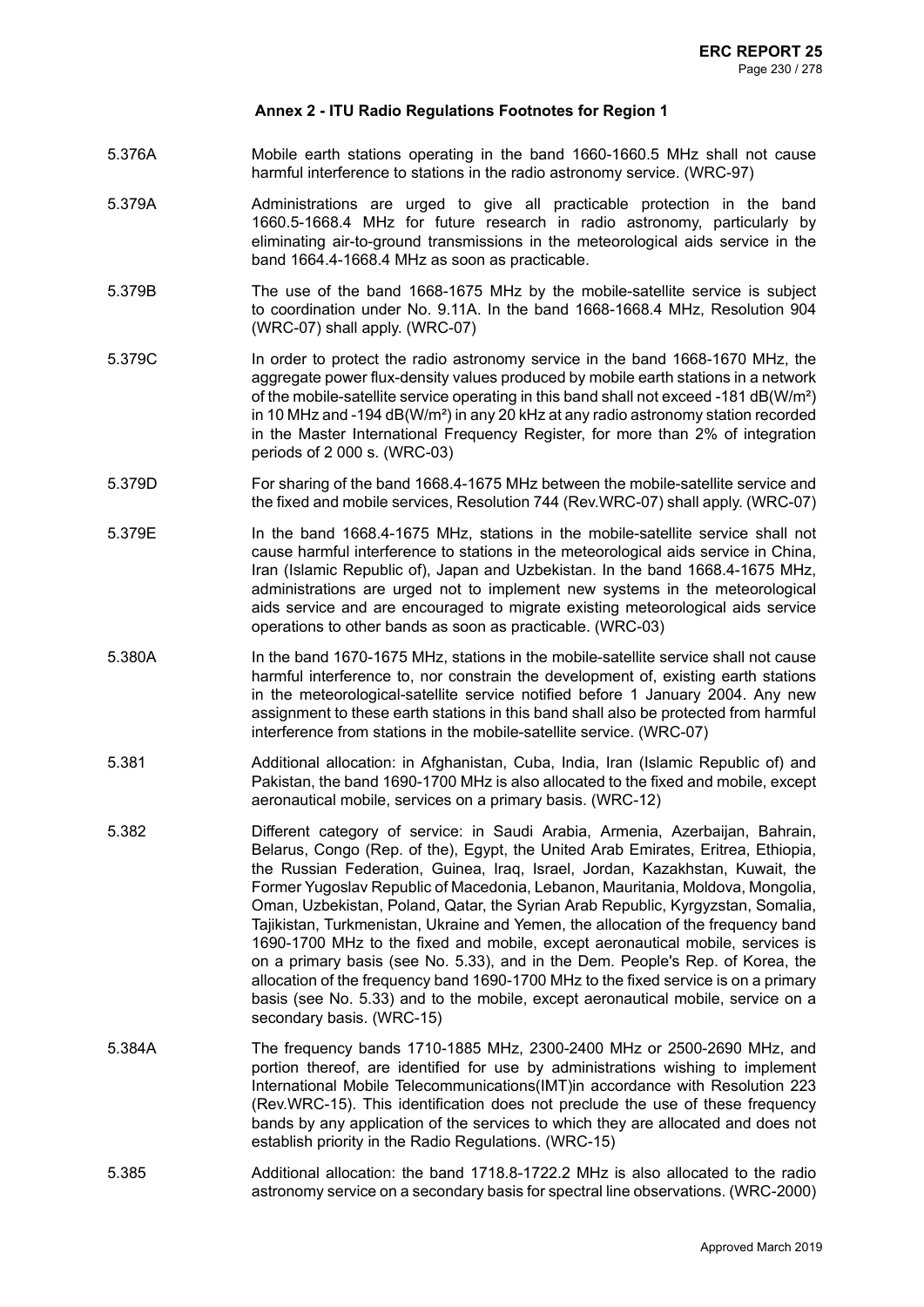- 5.386 Additional allocation: the band 1750-1850 MHz is also allocated to the space operation (Earth-to-space) and space research (Earth-to-space) services in Region 2, (except in Mexico) in Australia, Guam, India, Indonesia and Japan on a primary basis, subject to agreement obtained under No. 9.21, having particular regard to troposcatter systems. (WRC-15)
- 5.387 Additional allocation: in Belarus, Georgia, Kazakhstan, Kyrgyzstan, Romania, Tajikistan and Turkmenistan, the band 1770-1790 MHz is also allocated to the meteorological-satellite service on a primary basis, subject to agreement obtained under No. 9.21. (WRC-12)
- 5.388 The frequency bands 1885-2025 MHz and 2110-2200 MHz are intended for use, on a worldwide basis, by administrations wishing to implement International Mobile Telecommunications (IMT). Such use does not preclude the use of these frequency bands by other services to which they are allocated. The frequency bands should be made available for IMT in accordance with Resolution 212 (Rev.WRC-15). (see also Resolution 223 (Rev.WRC-15). (WRC-15)
- 5.388A In Regions 1 and 3, the bands 1885-1980 MHz, 2010-2025 MHz and 2110-2170 MHz and, in Region 2, the bands 1885-1980 MHz and 2110-2160 MHz may be used by high altitude platform stations as base stations to provide International Mobile Telecommunications (IMT), in accordance with Resolution 221 (Rev.WRC 07). Their use by IMT applications using high altitude platform stations as base stations does not preclude the use of these bands by any station in the services to which they are allocated and does not establish priority in the Radio Regulations. (WRC-12)
- 5.388B In Algeria, Saudi Arabia, Bahrain, Benin, Burkina Faso, Cameroon, Comoros, Côte d'Ivoire, China, Cuba Djibouti, Egypt, United Arab Emirates, Eritrea, Ethiopia, Gabon, Ghana, India, Iran (Islamic Republic of), Israel, Jordan, Kenya, Kuwait, Libya, Mali, Morocco, Mauritania, Nigeria, Oman, Uganda, Pakistan, Qatar, the Syrian Arab Republic, Senegal, Singapore, Sudan, South Sudan, Tanzania, Chad, Togo, Tunisia, Yemen, Zambia and Zimbabwe, for the purpose of protecting fixed and mobile services, including IMT mobile stations, in their territories from cochannel interference, a high altitude platform station (HAPS) operating as an IMT base station in neighbouring countries, in the bands referred to in No. 5.388A, shall not exceed a co-channel power flux-density of -127  $dB(W/(m^2 \cdot MHZ))$  at the Earth's surface outside a country's borders unless explicit agreement of the affected administration is provided at the time of the notification of HAPS. (WRC-12)
- 5.389A The use of the bands 1980-2010 MHz and 2170-2200 MHz by the mobile-satellite service is subject to coordination under No. 9.11A and to the provisions of Resolution 716 (Rev.WRC-2000). (WRC-07)
- 5.389E The use of the bands 2010-2025 MHz and 2160-2170 MHz by the mobile-satellite service in Region 2 shall not cause harmful interference to or constrain the development of the fixed and mobile services in Regions 1 and 3.
- 5.389F In Algeria, Benin, Cape Verde, Egypt, Iran (Islamic Republic of), Mali, Syrian Arab Republic and Tunisia, the use of the bands 1980-2010 MHz and 2170-2200 MHz by the mobile-satellite service shall neither cause harmful interference to the fixed and mobile services, nor hamper the development of those services prior to 1 January 2005, nor shall the former service request protection from the latter services. (WRC-2000)
- 5.391 In making assignments to the mobile service in the frequency bands 2025-2110 MHz and 2200-2290 MHz, administrations shall not introduce high-density mobile systems, as described in Recommendation ITU-R SA.1154-0, and shall take that Recommendation into account for the introduction of any other type of mobile system. (WRC-15)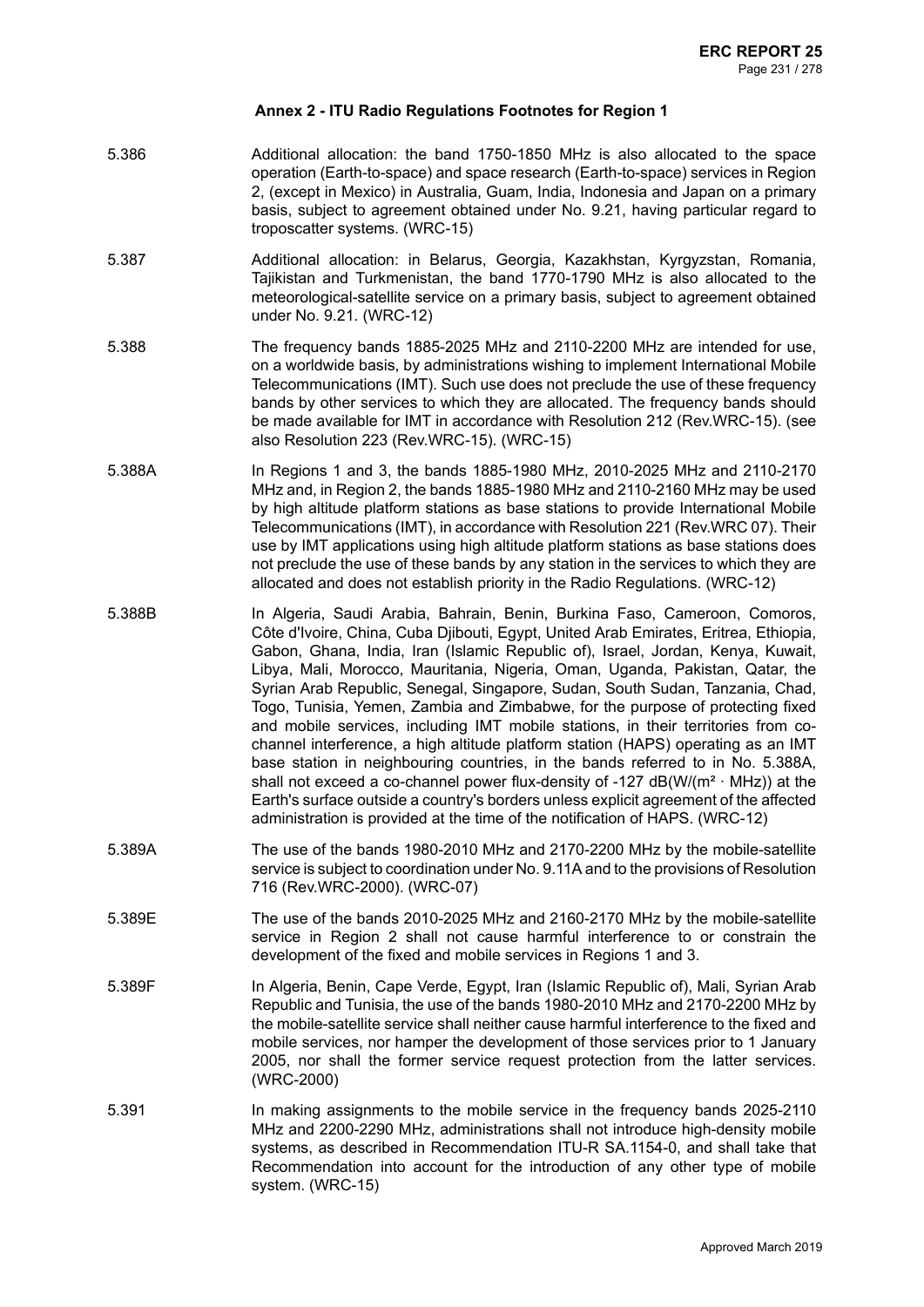- 5.392 Administrations are urged to take all practicable measures to ensure that space-tospace transmissions between two or more non-geostationary satellites, in the space research, space operations and Earth exploration-satellite services in the bands 2025-2110 MHz and 2200-2290 MHz, shall not impose any constraints on Earthto-space, space-to-Earth and other space-to-space transmissions of those services and in those bands between geostationary and non-geostationary satellites.
- 5.395 In France and Turkey, the use of the band 2310-2360 MHz by the aeronautical mobile service for telemetry has priority over other uses by the mobile service. (WRC-03)
- 5.396 Space stations of the broadcasting-satellite service in the band 2310-2360 MHz operating in accordance with No. 5.393 that may affect the services to which this band is allocated in other countries shall be coordinated and notified in accordance with Resolution 33 (Rev.WRC-97)\*. Complementary terrestrial broadcasting stations shall be subject to bilateral coordination with neighbouring countries prior to their bringing into use. \* Note by the Secretariat: This Resolution was revised by WRC-03
- 5.398 In respect of the radiodetermination-satellite service in the band 2483.5-2500 MHz, the provisions of No. 4.10 do not apply.
- 5.398A Different category of service: In Armenia, Azerbaijan, Belarus, the Russian Federation, Kazakhstan, Uzbekistan, Kyrgyzstan, Tajikistan and Ukraine, the band 2483.5-2500 MHz is allocated on a primary basis to the radiolocation service. The radiolocation stations in these countries shall not cause harmful interference to, or claim protection from, stations of the fixed, mobile and mobile-satellite services operating in accordance with the Radio Regulations in the frequency band 2483.5-2500 MHz. (WRC-12)
- 5.399 Except for cases referred to in No. 5.401, stations of the radiodetermination-satellite service operating in the frequency band 2483.5-2500 MHz for which notification information is received by the Bureau after 17 February 2012, and the service area of which includes Armenia, Azerbaijan, Belarus, the Russian Federation, Kazakhstan, Uzbekistan, Kyrgyzstan, Tajikistan and Ukraine, shall not cause harmful interference to, and shall not claim protection from stations of the radiolocation service operating in these countries in accordance with No.5.398A. (WRC-12)
- 5.401 In Angola, Australia, Bangladesh, China, Eritrea, Ethiopia, India, Iran (Islamic Republic of), Lebanon, Liberia, Libya, Madagascar, Mali, Pakistan, Papua New Guinea, Syrian Arab Republic, Dem. Rep. of the Congo, Sudan, Swaziland, Togo and Zambia, the frequency band 2483.5-2500 MHz was already allocated on a primary basis to the radiodetermination-satellite service before WRC-12, subject to agreement obtained under No. 9.21 from countries not listed in this provision. Systems in the radiodetermination-satellite service for which complete coordination information has been received by the Radiocommunication Bureau before 18 February 2012 will retain their regulatory status, as of the date of receipt of the coordination request information. (WRC-15)
- 5.402 The use of the band 2483.5-2500 MHz by the mobile-satellite and the radiodetermination-satellite services is subject to the coordination under No. 9.11A. Administrations are urged to take all practicable steps to prevent harmful interference to the radio astronomy service from emissions in the 2483.5-2500 MHz band, especially those caused by second-harmonic radiation that would fall into the 4990-5000 MHz band allocated to the radio astronomy service worldwide.
- 5.403 Subject to agreement obtained under No. 9.21, the band 2520-2535 MHz may also be used for the mobile-satellite (space-to-Earth), except aeronautical mobilesatellite, service for operation limited to within national boundaries. The provisions No. 9.11A apply. (WRC-07)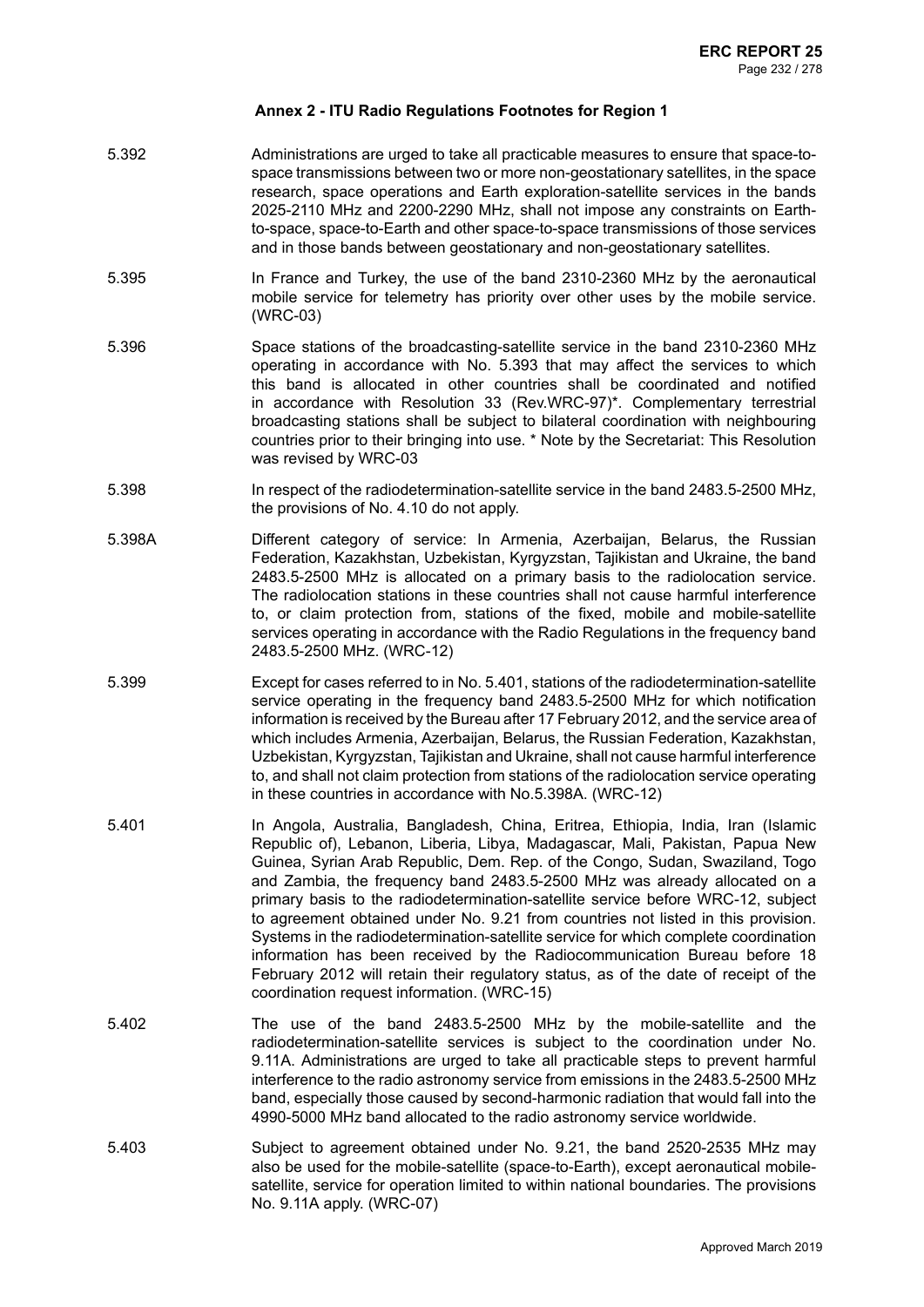- 5.410 The band 2500-2690 MHz may be used for tropospheric scatter systems in Region 1, subject to agreement obtained under No. 9.21. No. 9.21 does not apply to tropospheric scatter links situated entirely outside Region 1. Administrations shall make all practicable efforts to avoid developing new tropospheric scatter systems in this band. When planning new tropospheric scatter radio-relay links in this band, all possible measures shall be taken to avoid directing the antennas of these links towards the geostationary-satellite orbit.(WRC-12)
- 5.412 Alternative allocation:in Kyrgyzstan and Turkmenistan, the band 2 500-2 690 MHz is allocated to the fixed and mobile, except aeronautical mobile, services on a primary basis. (WRC-12)
- 5.413 In the design of systems in the broadcasting-satellite service in the bands between 2500 MHz and 2690 MHz, administrations are urged to take all necessary steps to protect the radio astronomy service in the band 2690-2700 MHz.
- 5.414 The allocation of the frequency band 2500-2520 MHz to the mobile-satellite service (space-to-Earth) is subject to coordination under No. 9.11A. (WRC-07)
- 5.416 The use of the band 2520-2670 MHz by the broadcasting-satellite service is limited to national and regional systems for community reception, subject to agreement obtained under No. 9.21. The provisions of No. 9.19 shall be applied by administrations in this band in their bilateral and multilateral negotiations. (WRC-07)
- 5.418 Additional allocation: in India, the frequency band 2 535-2 655 MHz is also allocated to the broadcasting-satellite service (sound) and complementary terrestrial broadcasting service on a primary basis. Such use is limited to digital audio broadcasting and is subject to the provisions of Resolution 528 (Rev.WRC-15). The provisions of No. 5.416 and Table 21-4 of Article 21, do not apply to this additional allocation. Use of non-geostationary-satellite systems in the broadcasting-satellite service (sound) is subject to Resolution 539 (Rev.WRC-15). Geostationary broadcasting-satellite service (sound) systems for which complete Appendix 4 coordination information has been received after 1 June 2005 are limited to systems intended for national coverage. The power flux-density at the Earth's surface produced by emissions from a geostationary broadcasting-satellite service (sound) space station operating in the frequency band 2 630-2 655 MHz, and for which complete Appendix 4 coordination information has been received after 1 June 2005, shall not exceed the following limits, for all conditions and for all methods of modulation: –130 dB(W/(m<sup>2</sup> · MHz)) for  $0^{\circ} \le \theta \le 5^{\circ}$  –130 + 0.4 ( $\theta^{\circ}$ – 5) dB(W/(m<sup>2</sup>  $\cdot$  MHz)) for 5° <  $\theta \le 25^{\circ}$  –122 dB(W/(m<sup>2</sup>  $\cdot$  MHz)) for 25° <  $\theta \le 90^{\circ}$  where  $\theta$  is the angle of arrival of the incident wave above the horizontal plane, in degrees. These limits may be exceeded on the territory of any country whose administration has so agreed. As an exception to the limits above, the pfd value of -122  $dB(W/(m2 \cdot n))$ MHz)) shall be used as a threshold for coordination under No. 9.11 in an area of 1 500 km around the territory of the administration notifying the broadcasting-satellite service (sound) system. In addition, an administration listed in this provision shall not have simultaneously two overlapping frequency assignments, one under this provision and the other under No. 5.416 for systems for which complete Appendix 4 coordination information has been received after 1 June 2005. (WRC-15)
- 5.418B Use of the band 2630-2655 MHz by non geostationary-satellite systems in the broadcasting-satellite service (sound), pursuant to No. 5.418, for which complete Appendix 4 coordination information, or notification information, has been received after 2 June 2000, is subject to the application of the provisions of No. 9.12. (WRC-03)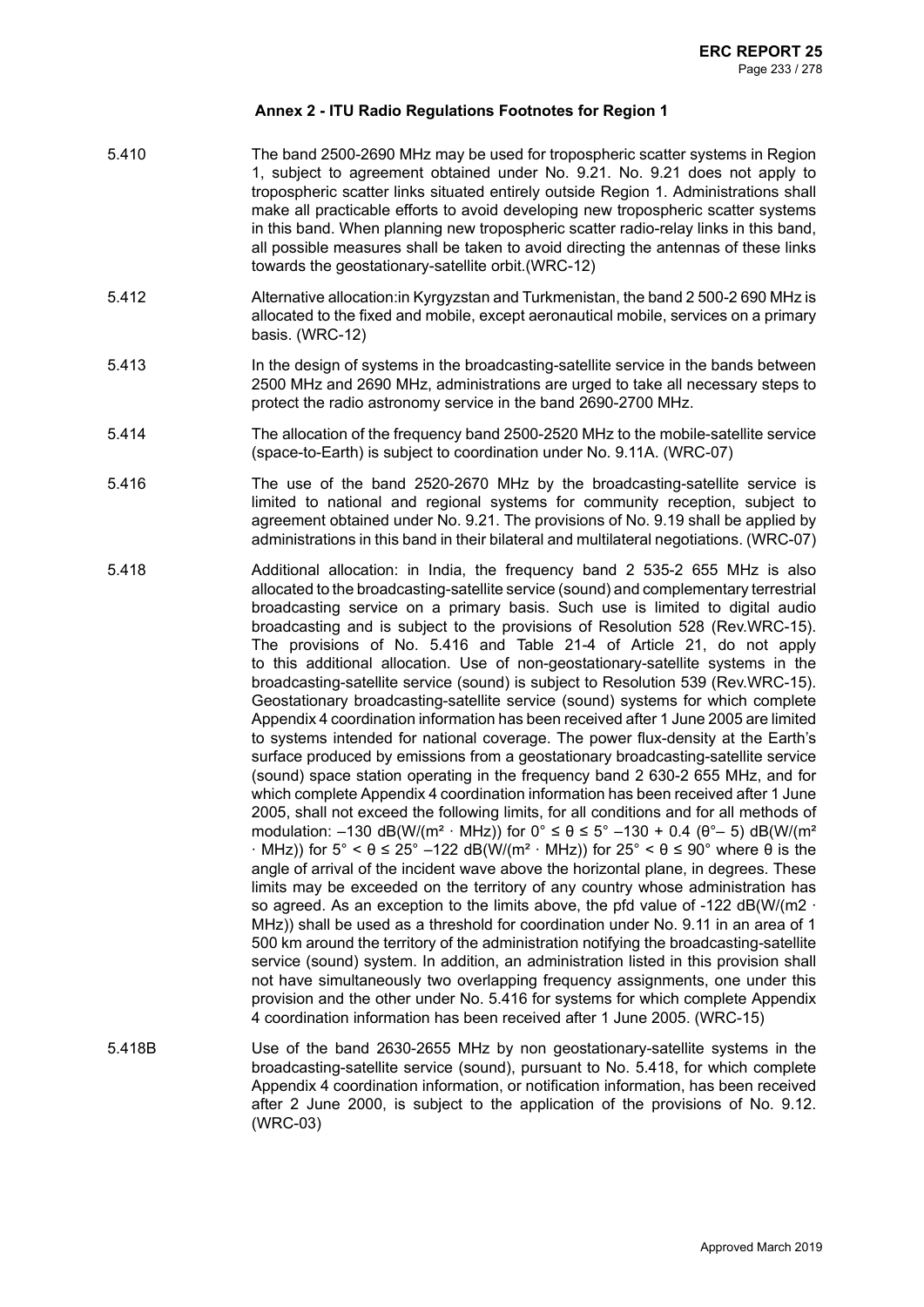- 5.418C Use of the band 2630-2655 MHz by geostationary-satellite networks for which complete Appendix 4 coordination information, or notification information, has been received after 2 June 2000 is subject to the application of the provisions of No. 9.13 with respect to non geostationary-satellite systems in the broadcasting-satellite service (sound), pursuant to No. 5.418 and No. 22.2 does not apply. (WRC-03)
- 5.419 When introducing systems of the mobile-satellite service in the band 2670-2690 MHz, administrations shall take all necessary steps to protect the satellite systems operating in this band prior to 3 March 1992. The coordination of mobile-satellite systems in the band shall be in accordance with No. 9.11A. (WRC-07)
- 5.420 The band 2655-2670 MHz may also be used for the mobile-satellite (Earthto-space), except aeronautical mobile-satellite, service for operation limited to within national boundaries, subject to agreement obtained under No. 9.21. The coordination under No. 9.11A applies. (WRC-07)
- 5.422 Additional allocation: in Saudi Arabia, Armenia, Azerbaijan, Bahrain, Belarus, Brunei Darussalam, Congo (Rep. of the), Côte d'Ivoire, Cuba, Djibouti, Egypt, the United Arab Emirates, Eritrea, Ethiopia, Gabon, Georgia, Guinea, Guinea-Bissau, Iran (Islamic Republic of), Iraq, Israel, Jordan, Kuwait, Lebanon, Mauritania, Mongolia, Montenegro, Nigeria, Oman, Pakistan, the Philippines, Qatar, Syrian Arab Republic, Kyrgyzstan, the Dem. Rep. of the Congo, Romania, Somalia, Tajikistan, Tunisia, Turkmenistan, Ukraine and Yemen, the band 2690-2700 MHz is also allocated to the fixed and mobile, except aeronautical mobile, services on a primary basis. Such use is limited to equipment in operation by 1 January 1985. (WRC-12)
- 5.423 In the band 2700-2900 MHz, ground-based radars used for meteorological purposes are authorised to operate on a basis of equality with stations of the aeronautical radionavigation service.
- 5.424A In the band 2900-3100 MHz, stations in the radiolocation service shall not cause harmful interference to, nor claim protection from, radar systems in the radionavigation service. (WRC-03)
- 5.425 In the band 2900-3100 MHz, the use of the shipborne interrogator-transponder system (SIT) shall be confined to the sub-band 2930-2950 MHz.
- 5.426 The use of the band 2900-3100 MHz by the aeronautical radionavigation service is limited to ground-based radars.
- 5.427 In the bands 2900-3100 MHz and 9300-9500 MHz, the response from radar transponders shall not be capable of being confused with the response from radar beacons (racons) and shall not cause interference to ship or aeronautical radars in the radionavigation service, having regard, however, to No. 4.9.
- 5.428 Additional allocation: in Azerbaijan, Kyrgyzstan and Turkmenistan, the frequency band 3100-3300 MHz is also allocated to the radionavigation service on a primary basis. (WRC-15)
- 5.429 Additional allocation: in Saudi Arabia, Bahrain, Bangladesh, Benin, Brunei Darussalam, Cambodia, Cameroon, China, Congo (Rep. of the), Korea (Rep. of), Côte d'Ivoire, Egypt, the United Arab Emirates, India, Indonesia, Iran (Islamic Republic of), Iraq, Israel, Japan, Jordan, Kenya, Kuwait, Lebanon, Libya, Malaysia, Oman, Uganda, Pakistan, Qatar, the Syrian Arab Republic, the Dem. Rep. of the Congo, the Dem. People's Rep. of Korea, Sudan and Yemen, the frequency band 3300-3400 MHz is also allocated to the fixed and mobile services on a primary basis. The countries bordering the Mediterranean shall not claim protection for their fixed and mobile services from the radiolocation service. (WRC-15)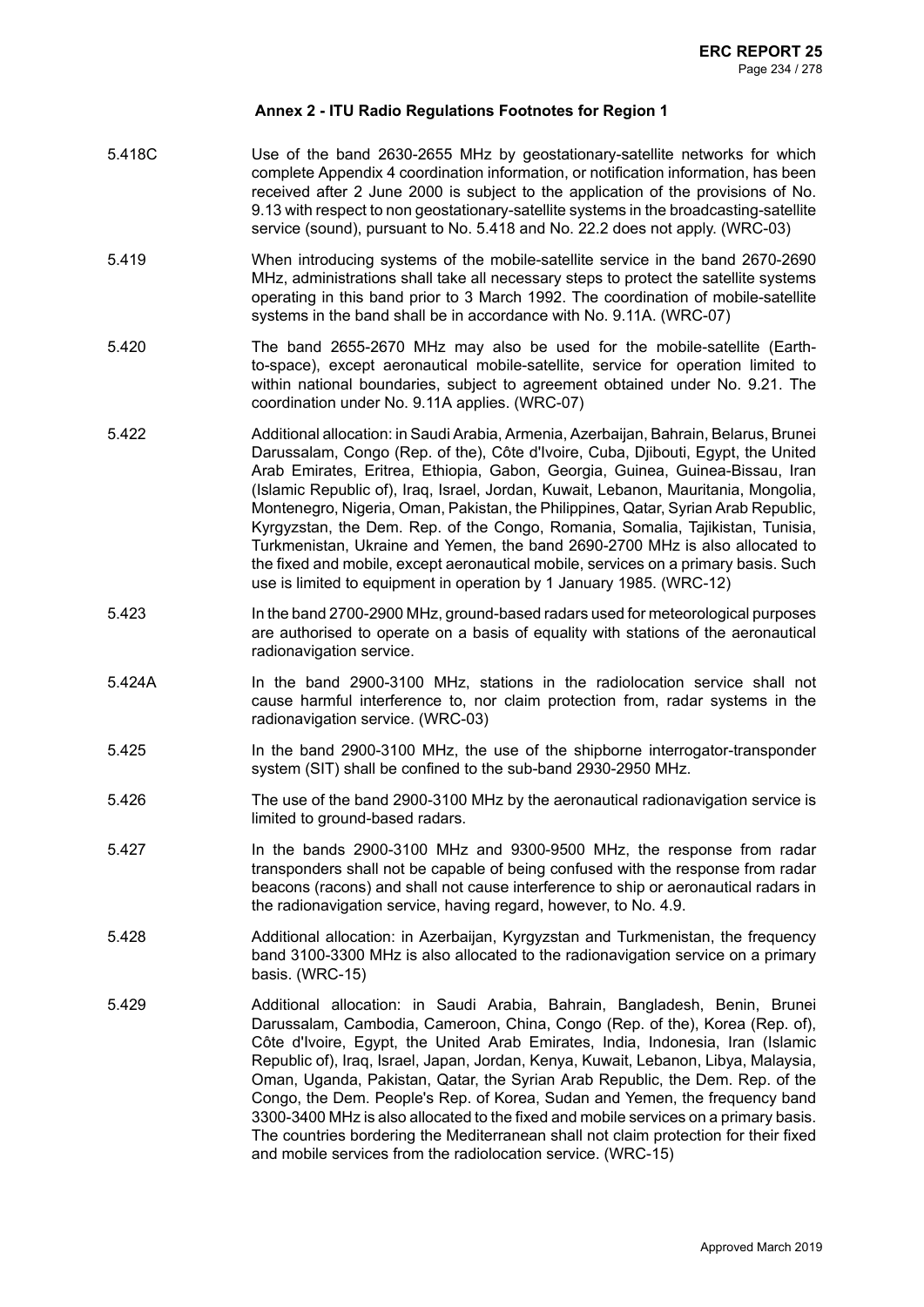- 5.429A Additional allocation: in Angola, Benin, Botswana, Burkina Faso, Burundi, Ghana, Guinea, Guinea-Bissau, Lesotho, Liberia, Malawi, Mauritania, Mozambique, Namibia, Niger, Nigeria, Rwanda, Sudan, South Sudan, South Africa, Swaziland, Tanzania, Chad, Togo, Zambia and Zimbabwe, the frequency band 3300-3400 MHz is allocated to the mobile, except aeronautical mobile, service on a primary basis. Stations in the mobile service operating in the frequency band 3300-3400 MHz shall not cause harmful interference to, or claim protection from, stations operating in the radiolocation service. (WRC-15)
- 5.429B In the following countries of Region 1 south of 30° parallel north: Angola, Benin, Botswana, Burkina Faso, Burundi, Cameroon, Congo (Rep. of the), Côte d'Ivoire, Egypt, Ghana, Guinea, Guinea-Bissau, Kenya, Lesotho, Liberia, Malawi, Mauritania, Mozambique, Namibia, Niger, Nigeria, Uganda, the Dem. Rep. of the Congo, Rwanda, Sudan, South Sudan, South Africa, Swaziland, Tanzania, Chad, Togo, Zambia and Zimbabwe, the frequency band 3300-3400 MHz is identified for the implementation of International Mobile Telecommunications (IMT). The use of this frequency band shall be in accordance with Resolution 223 (Rev.WRC-15). The use of the frequency band 3300-3400 MHz by IMT stations in the mobile service shall not cause harmful interference to, or claim protection from, systems in the radiolocation service, and administrations wishing to implement IMT shall obtain the agreement of neighbouring countries to protect operations within the radiolocation service. This identification does not preclude the use of this frequency band by any application of the services to which it is allocated and does not establish priority in the Radio Regulations. (WRC-15)
- 5.430 Additional allocation: in Azerbaijan, Kyrgyzstan and Turkmenistan, the frequency band 3300-3400 MHz is also allocated to the radionavigation service on a primary basis. (WRC-15)
- 5.430A The allocation of the frequency band 3400-3600 MHz to the mobile, except aeronautical mobile, service subject to agreement obtained under No. 9.21. This frequency band is identified for International Mobile Telecommunications (IMT). This identification does not preclude the use of this frequency band by any application of the services to which it is allocated and does not establish priority in the Radio Regulations. The provisions of Nos. 9.17 and 9.18 shall also apply in the coordination phase. Before an administration brings into use a (base or mobile) station of the mobile service in this frequency band it shall ensure that the power flux-density (pfd) produced at 3 m above ground does not exceed -154.5 dBW/  $(m<sup>2</sup> · 4$  kHz) for more than 20% of time at the border of the territory of any other administration. This limit may be exceeded on the territory of any country whose administration has so agreed. In order to ensure that the pfd limit at the border of the territory of any other administration is met, the calculations and verification shall be made, taking into account all relevant information, with the mutual agreement of both administrations (the administration responsible for the terrestrial station and the administration responsible for the earth station), and with the assistance of the Bureau if so requested. In case of disagreement, the calculation and verification of the pfd shall be made by the Bureau, taking into account the information referred to above. Stations of the mobile service in the frequency band 3400-3600 MHz shall not claim more protection from space stations than that provided in Table 21-4 of the Radio Regulations (Edition of 2004). (WRC-15)
- 5.431 Additional allocation: in Germany and Israel, the frequency band 3400-3475 MHz is also allocated to the amateur service on a secondary basis. (WRC-15)
- 5.436 Use of the frequency band 4200-4400 MHz by stations in the aeronautical mobile (R) service is reserved exclusively for wireless avionics intra-communication systems that operate in accordance with recognized international aeronautical standards. Such use shall be in accordance with Resolution 424 (WRC-15). (WRC-15)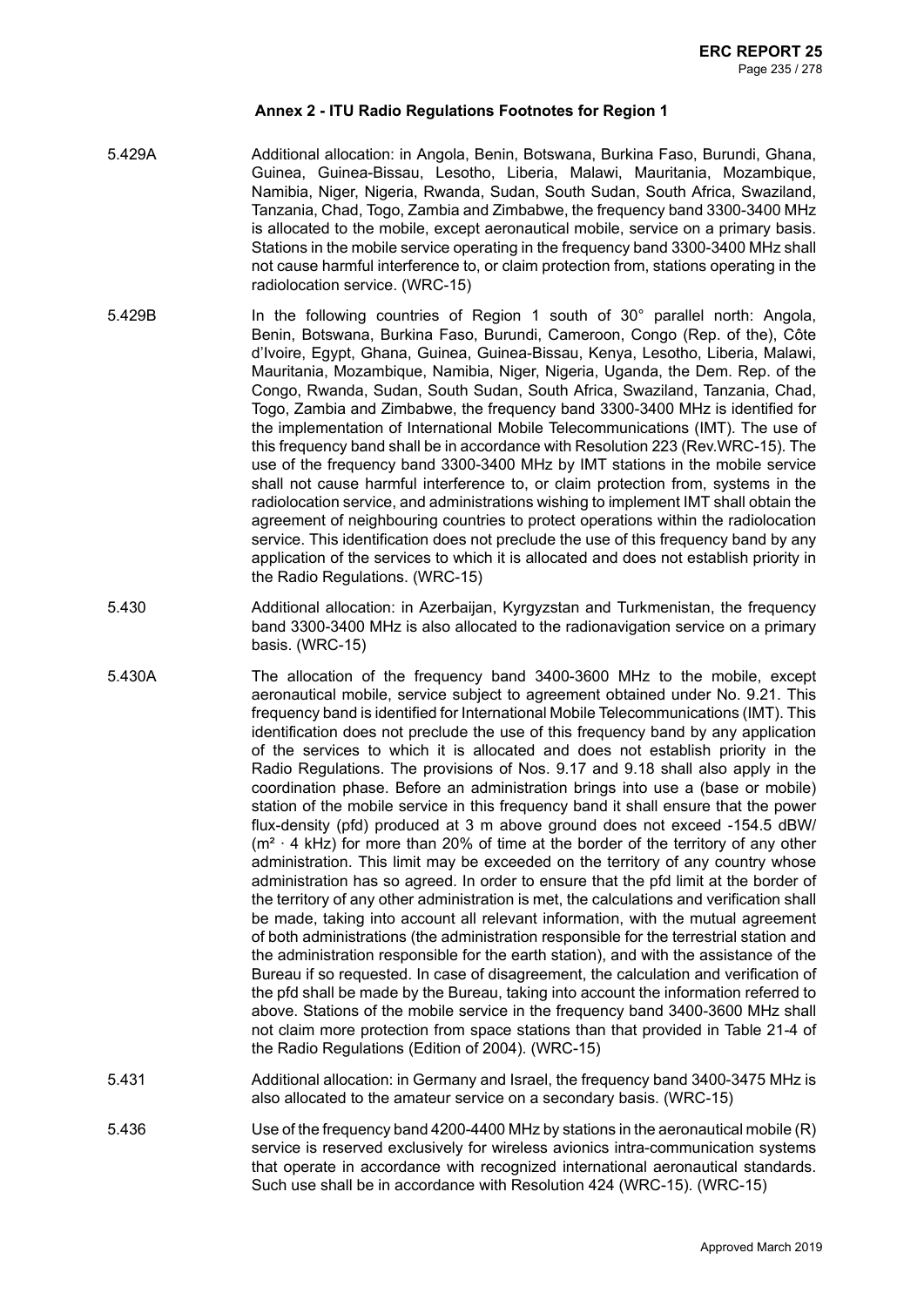- 5.437 Passive sensing in the Earth exploration-satellite and space research services may be authorized in the frequency band 4200-4400 MHz on a secondary basis. (WRC-15)
- 5.438 Use of the frequency band 4200-4400 MHz by the aeronautical radionavigation service is reserved exclusively for radio altimeters installed on board aircraft and for the associated transponders on the ground. (WRC-15)
- 5.439 Additional allocation: in Iran (Islamic Republic of), the band 4200-4400 MHz is also allocated to the fixed service on a secondary basis. (WRC-12)
- 5.440 The standard frequency and time signal-satellite service may be authorised to use the frequency 4202 MHz for space-to-Earth transmissions and the frequency 6427 MHz for Earth-to-space transmissions. Such transmissions shall be confined within the limits of -±2 MHz of these frequencies, subject to agreement obtained under No. 9.21.
- 5.440A In Region 2 (except Brazil, Cuba, French overseas departments and communities, Guatemala, Paraguay, Uruguay and Venezuela), and in Australia, the band 4400-4940 MHz may be used for aeronautical mobile telemetry for flight testing by aircraft stations (see No. 1.83). Such use shall be in accordance with Resolution 416 (WRC-07) and shall not cause harmful interference to, nor claim protection from, the fixed-satellite and fixed service. Any such use does not preclude the use of this band by other mobile service applications or by other services to which this band is allocated on a co-primary basis and does not establish priority in the Radio Regulations. (WRC-07)
- 5.441 The use of the bands 4500-4800 MHz (space-to-Earth), 6725-7025 MHz (Earth-tospace) by the fixed-satellite service shall be in accordance with the provisions of Appendix 30B. The use of the bands 10.7-10.95 GHz (space-to-Earth), 11.2-11.45 GHz (space-to-Earth) and 12.75-13.25 GHz (Earth-to-space) by geostationarysatellite systems in the fixed-satellite service shall be in accordance with the provisions of Appendix 30B. The use of the bands 10.7-10.95 GHz (space-to Earth), 11.2-11.45 GHz (space-to-Earth) and 12.75-13.25 GHz (Earth-to-space) by a nongeostationary-satellite system in the fixed-satellite service is subject to application of the provisions of No. 9.12 for coordination with other non-geostationary-satellite systems in the fixed-satellite service. Non-geostationary-satellite system in the fixed-satellite service shall not claim protection from geostationary-satellite networks in the fixed-satellite service operating in accordance with the Radio Regulations, irrespective of the dates of receipt by the Bureau of the complete coordination or notification information, as appropriate, for the non-geostationary-satellite system in the fixed-satellite service and of the complete coordination or notification information, as appropriate, for the geostationary-satellite networks, and No. 5.43A does not apply. Non-geostationary-satellite systems in the fixed-satellite service in the above bands shall be operated in such a way that any unacceptable interference that may occur during their operation shall be rapidly eliminated. (WRC-2000)
- 5.441A In Uruguay, the frequency band 4800-4900 MHz, or portions thereof, is identified for the implementation of International Mobile Telecommunications (IMT). This identification does not preclude the use of this frequency band by any application of the services to which it is allocated and does not establish priority in the Radio Regulations. The use of this frequency band for the implementation of IMT is subject to agreement obtained with neighbouring countries, and IMT stations shall not claim protection from stations of other applications of the mobile service. Such use shall be in accordance with Resolution 223 (Rev.WRC-15). (WRC-15)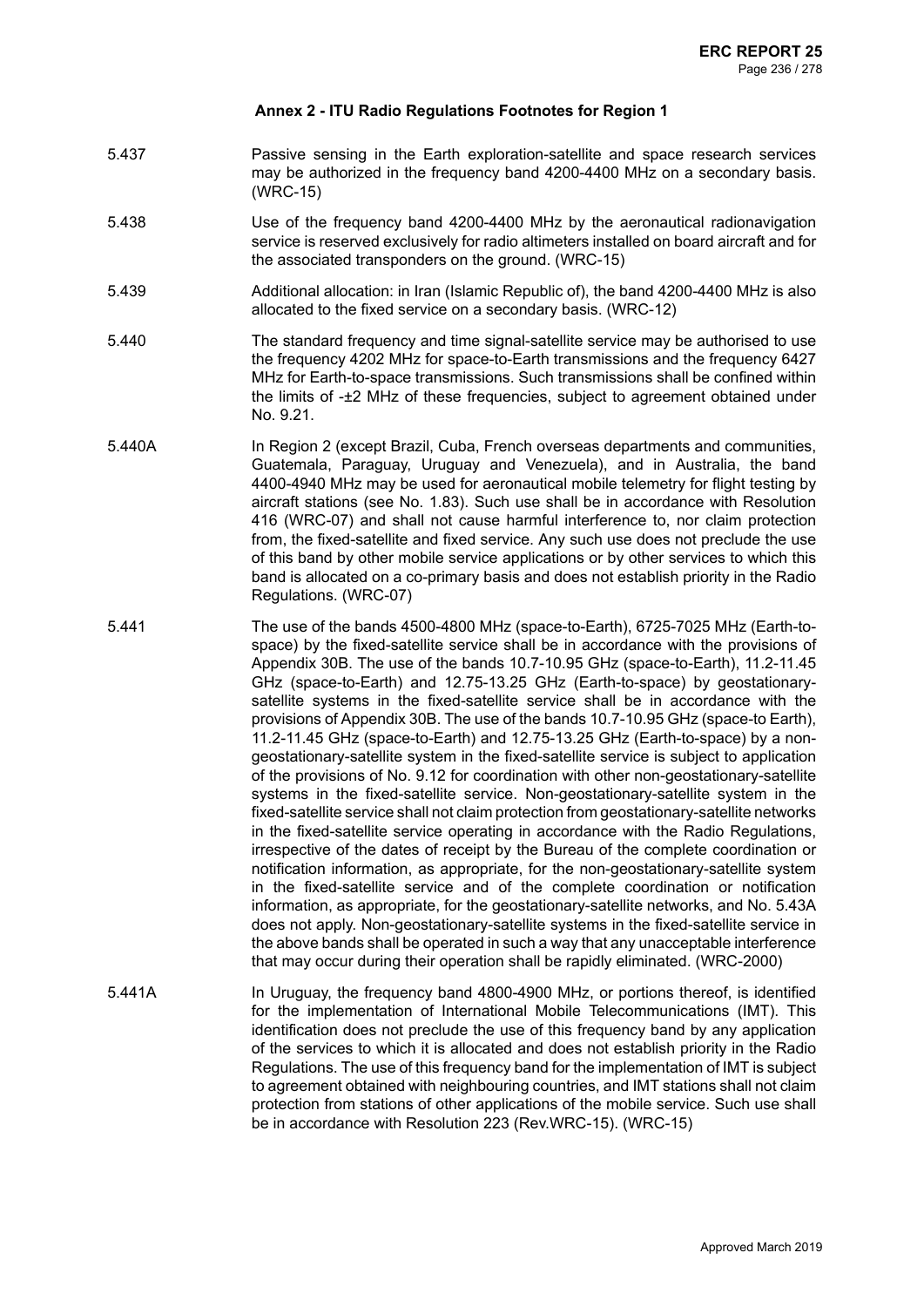- 5.441B In Cambodia, Lao P.D.R. and Viet Nam, the frequency band 4800-4990 MHz, or portions thereof, is identified for use by administrations wishing to implement International Mobile Telecommunications (IMT). This identification does not preclude the use of this frequency band by any application of the services to which it is allocated and does not establish priority in the Radio Regulations. The use of this frequency band for the implementation of IMT is subject to agreement obtained under No. 9.21 with concerned administrations, and IMT stations shall not claim protection from stations of other applications of the mobile service. In addition, before an administration brings into use an IMT station in the mobile service, it shall ensure that the power flux-density produced by this station does not exceed -155  $dB(W/(m^2 \cdot 1 \text{ MHz}))$  produced up to 19 km above sea level at 20 km from the coast. defined as the low-water mark, as officially recognized by the coastal State. This criterion is subject to review at WRC-19. See Resolution 223 (Rev.WRC-15). This identification shall be effective after WRC-19. (WRC-15)
- 5.442 In the bands 4825-4835 MHz and 4950-4990 MHz, the allocation to the mobile service is restricted to the mobile, except aeronautical mobile, service. In Region 2 (except Brazil, Cuba, Guatemala, Mexico, Paraguay, Uruguay and Venezuela), and in Australia, the band 4825-4835 MHz is also allocated to the aeronautical mobile service, limited to aeronautical mobile telemetry for flight testing by aircraft stations. Such use shall be in accordance with Resolution 416 (WRC-07) and shall not cause harmful interference to the fixed service. (WRC-07)
- 5.443AA In the frequency bands 5000-5030 MHz and 5091-5150 MHz, the aeronautical mobile-satellite (R) service is subject to agreement obtained under No. 9.21. The use of these bands by the aeronautical mobile-satellite (R) service is limited to internationally standardized aeronautical systems. (WRC-12)
- 5.443B In order not to cause harmful interference to the microwave landing system operating above 5030 MHz, the aggregate power flux-density produced at the Earth's surface in the frequency band 5030-5150 MHz by all the space stations within any radionavigation-satellite service system (space-to-Earth) operating in the frequency band 5 010-5 030 MHz shall not exceed −124.5 dB(W/m²) in a 150 kHz band. In order not to cause harmful interference to the radio astronomy service in the frequency band 4990-5000 MHz, radionavigation-satellite service systems operating in the frequency band 5 010-5 030 MHz shall comply with the limits in the frequency band 4990-5000 MHz defined in Resolution 741 (Rev.WRC-15). (WRC-15)
- 5.443C The use of the frequency band 5030-5091 MHz by the aeronautical mobile (R) service is limited to internationally standardized aeronautical systems. Unwanted emissions from the aeronautical mobile (R) service in the frequency band 5030-5091 MHz shall be limited to protect RNSS system downlinks in the adjacent 5010-5030 MHz band. Until such time that an appropriate value is established in a relevant ITU-R Recommendation, the e.i.r.p. density limit of −75 dBW/MHz in the frequency band 5010-5030 MHz for any AM(R)S station unwanted emission should be used. (WRC-12)
- 5.443D In the frequency band 5030-5091 MHz, the aeronautical mobile-satellite (R) service is subject to coordination under No. 9.11A. The use of this frequency band by the aeronautical mobile-satellite (R) service is limited to internationally standardized aeronautical systems.
- 5.444 The frequency band 5030-5150 MHz is to be used for the operation of the international standard system (microwave landing system) for precision approach and landing. In the frequency band 5030-5091 MHz, the requirements of this system shall take precedence over other uses of this frequency band. For the use of the frequency band 5091-5150 MHz, No. 5.444A and Resolution 114 (Rev.WRC-15) apply. (WRC-15)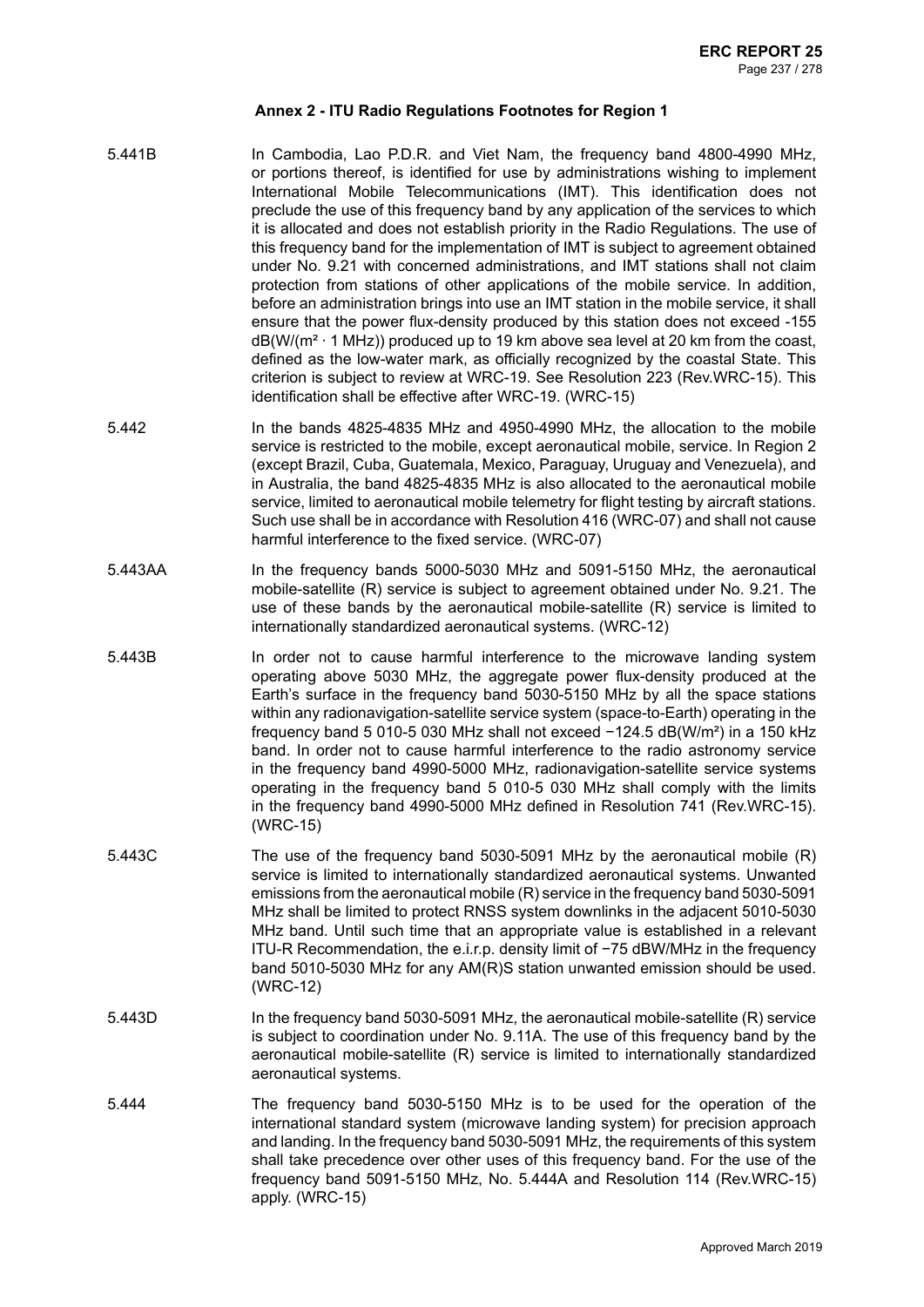- 5.444A The use of allocation to the fixed-satellite service (Earth-to-space) in the frequency band 5091-5150 MHz is limited to feeder links of non-geostationary satellite systems in the mobile-satellite service and is subject to coordination under No. 9.11A. The use of the frequency band 5091-5150 MHz by feeder links of non-geostationary satellite systems in the mobile-satellite service shall be subject to application of Resolution 114 (Rev. WRC-15). Moreover, to ensure that the aeronautical radionavigation service is protected from harmful interference, coordination is required for feeder-link earth stations of the non geostationary satellite systems in the mobile-satellite service which are separated by less than 450 km from the territory of an administration operating ground stations in the aeronautical radionavigation service. (WRC-15)
- 5.444B The use of the band 5091-5150 MHz by the aeronautical mobile service is limited to: - systems operating in the aeronautical mobile (R) service and in accordance with international aeronautical standards, limited to surface applications at airports. Such use shall be in accordance with Resolution 748 (Rev. WRC-15); - aeronautical telemetry transmissions from aircraft stations (see No. 1.83) in accordance with Resolution 418 (Rev. WRC-15). (WRC-15)
- 5.446 Additional allocation: in the countries listed in No. 5.369, the frequency band 5150-5216 MHz is also allocated to the radiodetermination-satellite service (spaceto-Earth) on a primary basis, subject to agreement obtained under No. 9.21. In Region 2 (except in Mexico), the frequency band is also allocated to the radiodetermination-satellite service (space-to-Earth) on a primary basis. In Regions 1 and 3, except those countries listed in No. 5.369 and Bangladesh, the frequency band is also allocated to the radiodetermination-satellite service (space-to-Earth) on a secondary basis. The use by the radiodetermination-satellite service is limited to feeder links in conjunction with the radiodeterminationsatellite service operating in the frequency bands 1610-1626.5 MHz and/or 2483.5-2500 MHz. The total power flux-density at the Earth's surface shall in no case exceed −159 dB(W/m²) in any 4 kHz band for all angles of arrival. (WRC-15)
- 5.446A The use of the bands 5150-5350 MHz and 5470-5725 MHz by the stations in the mobile, except aeronautical mobile, service shall be in accordance with Resolution 229 (Rev. WRC-12). (WRC-12)
- 5.446B In the band 5150-5250 MHz, stations in the mobile service shall not claim protection from earth stations in the fixed-satellite service. No. 5.43A does not apply to the mobile service with respect to fixed-satellite service earth stations. (WRC-03)
- 5.446C Additional allocation: in Region 1 (except in Algeria, Saudi Arabia, Bahrain, Egypt, United Arab Emirates, Jordan, Kuwait, Lebanon, Morocco, Oman, Qatar, Syrian Arab Republic, Sudan, South Sudan and Tunisia) and in Brazil, the band 5150-5250 MHz is also allocated to the aeronautical mobile service on a primary basis, limited to aeronautical telemetry transmissions from aircraft stations (see No. 1.83), in accordance with Resolution 418 (WRC-07). These stations shall not claim protection from other stations operating in accordance with Article 5. No. 5.43A does not apply. (WRC-12)
- 5.447 Additional allocation: in Côte d'Ivoire, Egypt, Israel, Lebanon, Pakistan, the Syrian Arab Republic and Tunisia, the band 5150-5250 MHz is also allocated to the mobile service, on a primary basis, subject to agreement obtained under No. 9.21. In this case, the provisions of Resolution 229 (Rev.WRC-12) do not apply. (WRC-12)
- 5.447A The allocation to the fixed-satellite service (Earth-to-space) is limited to feeder links of non-geostationary-satellite systems in the mobile-satellite service and is subject to coordination under No. 9.11A.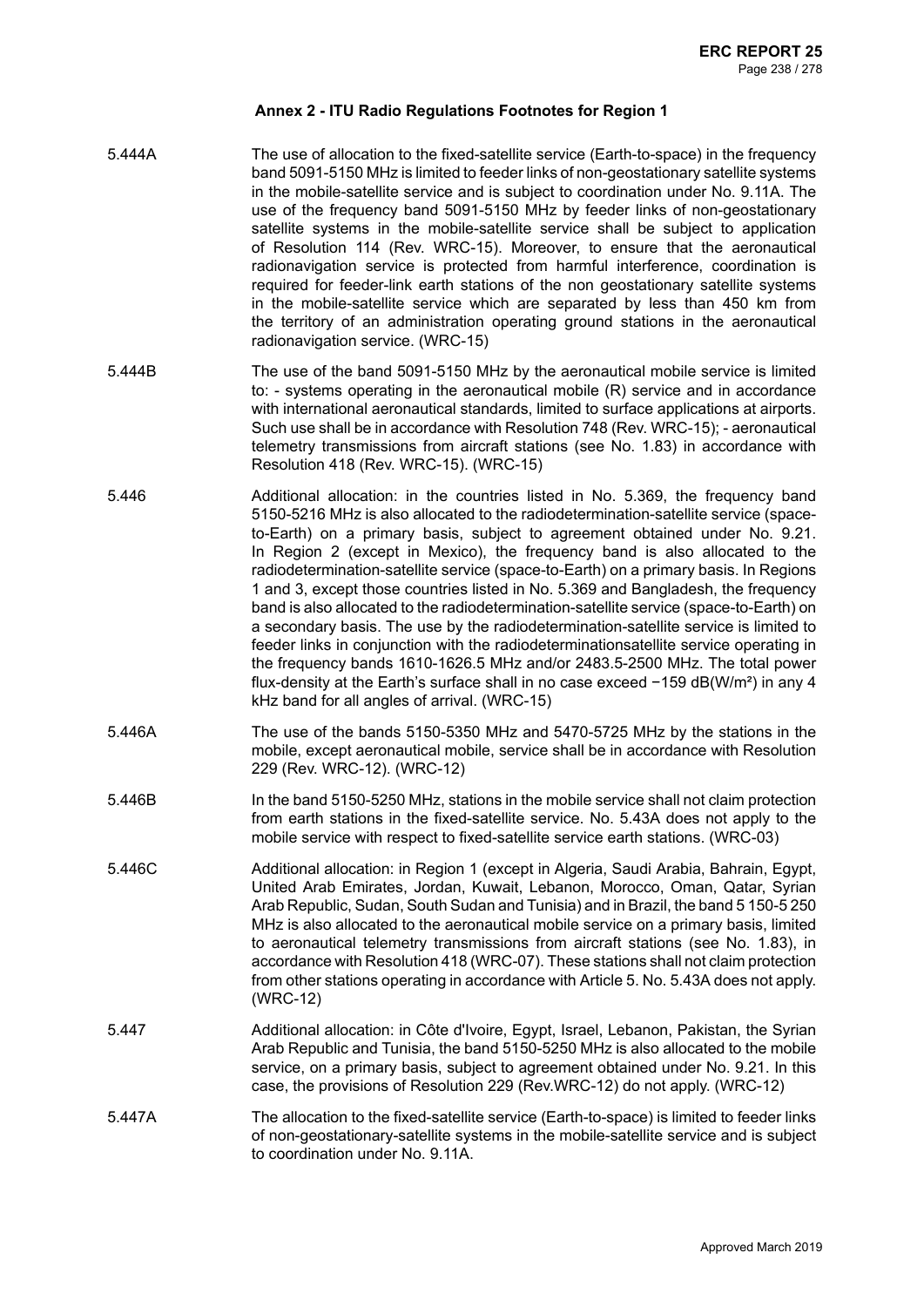- 5.447B Additional allocation: the band 5150-5216 MHz is also allocated to the fixed-satellite service (space-to-Earth) on a primary basis. This allocation is limited to feeder links of non-geostationary-satellite systems in the mobile-satellite service and is subject to provisions of No. 9.11A. The power flux-density at the Earth's surface produced by space stations of the fixed-satellite service operating in the space-to-Earth direction in the band 5150-5216 MHz shall in no case exceed  $-164$  dB(W/m<sup>2</sup>) in any 4 kHz band for all angles of arrival.
- 5.447C Administrations responsible for fixed-satellite service networks in the band 5150-5250 MHz operated under Nos. 5.447A and 5.447B shall coordinate on an equal basis in accordance with No. 9.11A with administrations responsible for nongeostationary-satellite networks operated under No. 5.446 and brought into use prior to 17 November 1995. Satellite networks operated under No. 5.446 brought into use after 17 November 1995 shall not claim protection from, and shall not cause harmful interference to, stations of the fixed-satellite service operated under Nos. 5.447A and 5.447B.
- 5.447D The allocation of the band 5250-5255 MHz to the space research service on a primary basis is limited to active spaceborne sensors. Other uses of the band by the space research service are on a secondary basis. (WRC-97)
- 5.447F In the frequency band 5250-5350 MHz, stations in the mobile service shall not claim protection from the radiolocation service, the Earth exploration-satellite service (active) and the space research service (active). These services shall not impose on the mobile service more stringent protection criteria, based on system characteristics and interference criteria, than those stated in Recommendations ITU R M.1638-0 and ITU-R RS.1632-0. (WRC-15)
- 5.448 Additional allocation: in Azerbaijan, Kyrgyzstan, Romania and Turkmenistan, the band 5250-5350 MHz is also allocated to the radionavigation service on a primary basis. (WRC-12)
- 5.448A The Earth exploration-satellite (active) and space research (active) services in the frequency band 5 250-5 350 MHz shall not claim protection from the radiolocation service. No. 5.43A does not apply. (WRC-03)
- 5.448B The Earth exploration-satellite service (active) operating in the band 5350-5570 MHz and space research service (active) operating in the band 5460-5570 MHz shall not cause harmful interference to the aeronautical radionavigation service in the band 5350-5460 MHz, the radionavigation service in the band 5460-5470 MHz and the maritime radionavigation service in the band 5470-5570 MHz. (WRC-03)
- 5.448C The space research service (active) operating in the band 5350-5460 MHz shall not cause harmful interference to nor claim protection from other services to which this band is allocated. (WRC-03)
- 5.448D In the frequency band 5350-5470 MHz, stations in the radiolocation service shall not cause harmful interference to, nor claim protection from, radar systems in the aeronautical radionavigation service operating in accordance with No. 5.449. (WRC-03)
- 5.449 The use of the band 5350-5470 MHz by the aeronautical radionavigation service is limited to airborne radars and associated airborne beacons.
- 5.450 Additional allocation: in Austria, Azerbaijan, Iran (Islamic Republic of), Kyrgyzstan, Romania, Turkmenistan and Ukraine, the band 5470-5650 MHz is also allocated to the aeronautical radionavigation service on a primary basis. (WRC-12)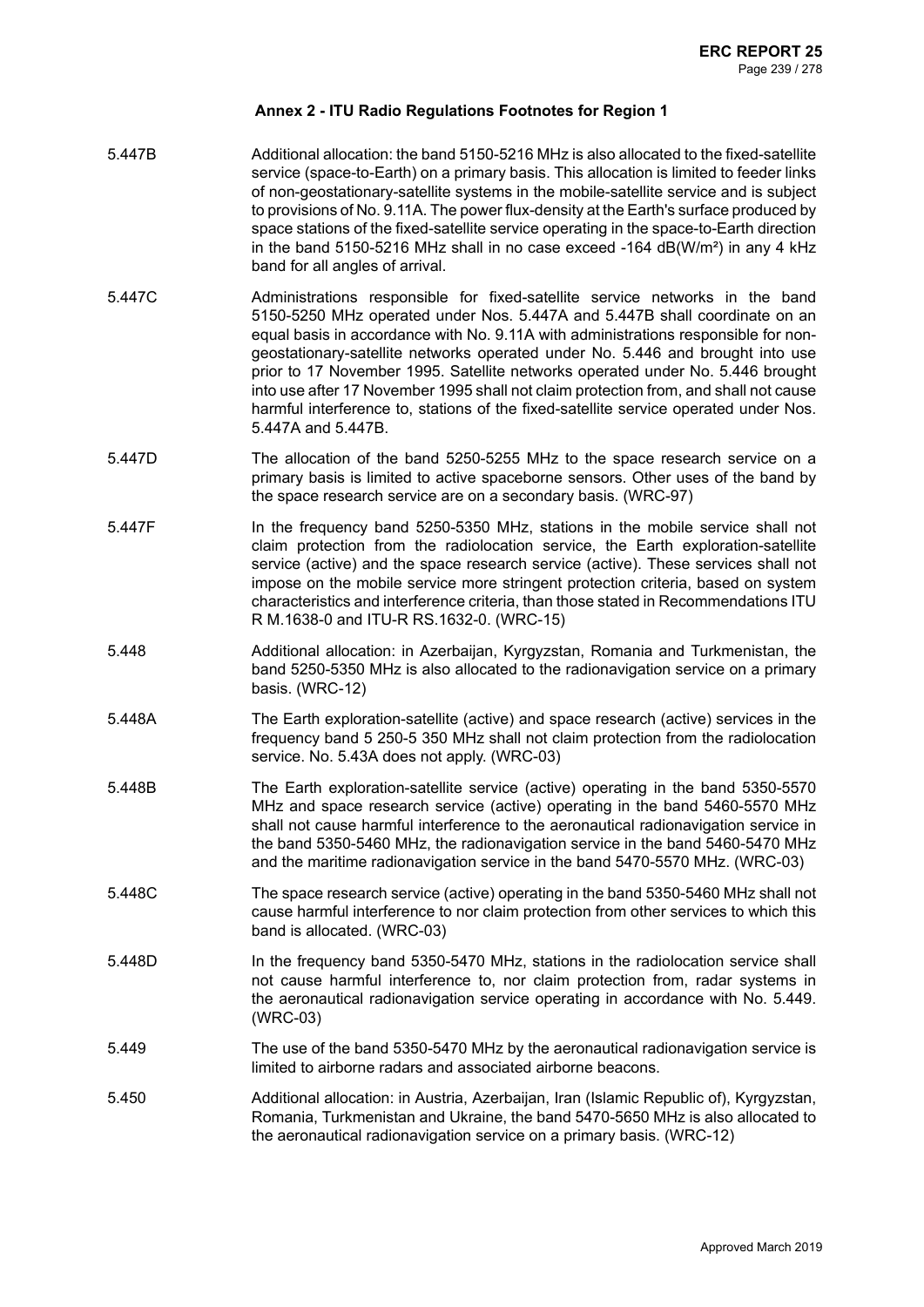- 5.450A In the frequency band 5470-5725 MHz, stations in the mobile service shall not claim protection from radiodetermination services. Radiodetermination services shall not impose on the mobile service more stringent protection criteria, based on system characteristics and interference criteria, than those stated in Recommendation ITU R M.1638-0. (WRC-15)
- 5.450B In the frequency band 5470-5650 MHz, stations in the radiolocation service, except ground-based radars used for meteorological purposes in the band 5 600-5 650 MHz, shall not cause harmful interference to, nor claim protection from, radar systems in the maritime radionavigation service. (WRC-03)
- 5.451 Additional allocation: in the United Kingdom, the band 5470-5850 MHz is also allocated to the land mobile service on a secondary basis. The power limits specified in Nos. 21.2, 21.3, 21.4 and 21.5 shall apply in the band 5725-5850 MHz.
- 5.452 Between 5600 MHz and 5650 MHz, ground-based radars used for meteorological purposes are authorised to operate on a basis of equality with stations of the maritime radionavigation service.
- 5.453 Additional allocation: in Saudi Arabia, Bahrain, Bangladesh, Brunei Darussalam, Cameroon, China, the Dem. Rep. of the Congo, Korea (Rep. of), Côte d'Ivoire, Djibouti, Egypt, the United Arab Emirates, Gabon, Guinea, Equatorial Guinea, India, Indonesia, Iran (Islamic Republic of), Iraq, Israel, Japan, Jordan, Kenya, Kuwait, Lebanon, Libya, Madagascar, Malaysia, Niger, Nigeria, Oman, Uganda, Pakistan, the Philippines, Qatar, the Syrian Arab Republic, the Dem. People's Rep. of Korea, Singapore, Sri Lanka, Swaziland, Tanzania, Chad, Thailand, Togo, Viet Nam and Yemen, the band 5650-5850 MHz is also allocated to the fixed and mobile services on a primary basis. In this case, the provisions of Resolution 229 (Rev.WRC-12) do not apply. (WRC-12)
- 5.454 Different category of service: in Azerbaijan, the Russian Federation, Georgia, Kyrgyzstan, Tajikistan and Turkmenistan, the allocation of the band 5670-5725 MHz to the space research service is on a primary basis (see No. 5.33). (WRC-12)
- 5.455 Additional allocation: in Armenia, Azerbaijan, Belarus, Cuba, the Russian Federation, Georgia, Hungary, Kazakhstan, Moldova, Mongolia, Uzbekistan, Kyrgyzstan, Tajikistan, Turkmenistan and Ukraine, the band 5670-5850 MHz is also allocated to the fixed service on a primary basis. (WRC-07)
- 5.457 In Australia, Burkina Faso, Cote d'Ivoire, Mali and Nigeria, the allocation to the fixed service in the bands 6440-6520 MHz (HAPS-to-ground direction) and 6560-6640 MHz (ground-to-HAPS direction) may also be used by gateway links for high-altitude platform stations (HAPS) within the territory of these countries. Such use is limited to operation in HAPS gateway links and shall not cause harmful interference to, and shall not claim protection from, existing services, and shall be in compliance with Resolution 150 (WRC-12). Existing services shall not be constrained in future development by HAPS gateway links. The use of HAPS gateway links in these bands requires explicit agreement with other administrations whose territories are located within 1000 kilometres from the border of an administration intending to use the HAPS gateway links. (WRC-12)
- 5.457A In the frequency bands 5925-6425 MHz and 14-14.5 GHz, earth stations located on board vessels may communicate with space stations of the fixed-satellite service. Such use shall be in accordance with Resolution 902 (WRC-03). In the frequency band 5925-6425 MHz, earth stations located on board vessels and communicating with space stations of the fixed-satellite service may employ transmit antennas with minimum diameter of 1.2 m and operate without prior agreement of any administration if located at least 330 km away from the low-water mark as officially recognized by the coastal State. All other provisions of Resolution 902 (WRC-03) shall apply. (WRC-15)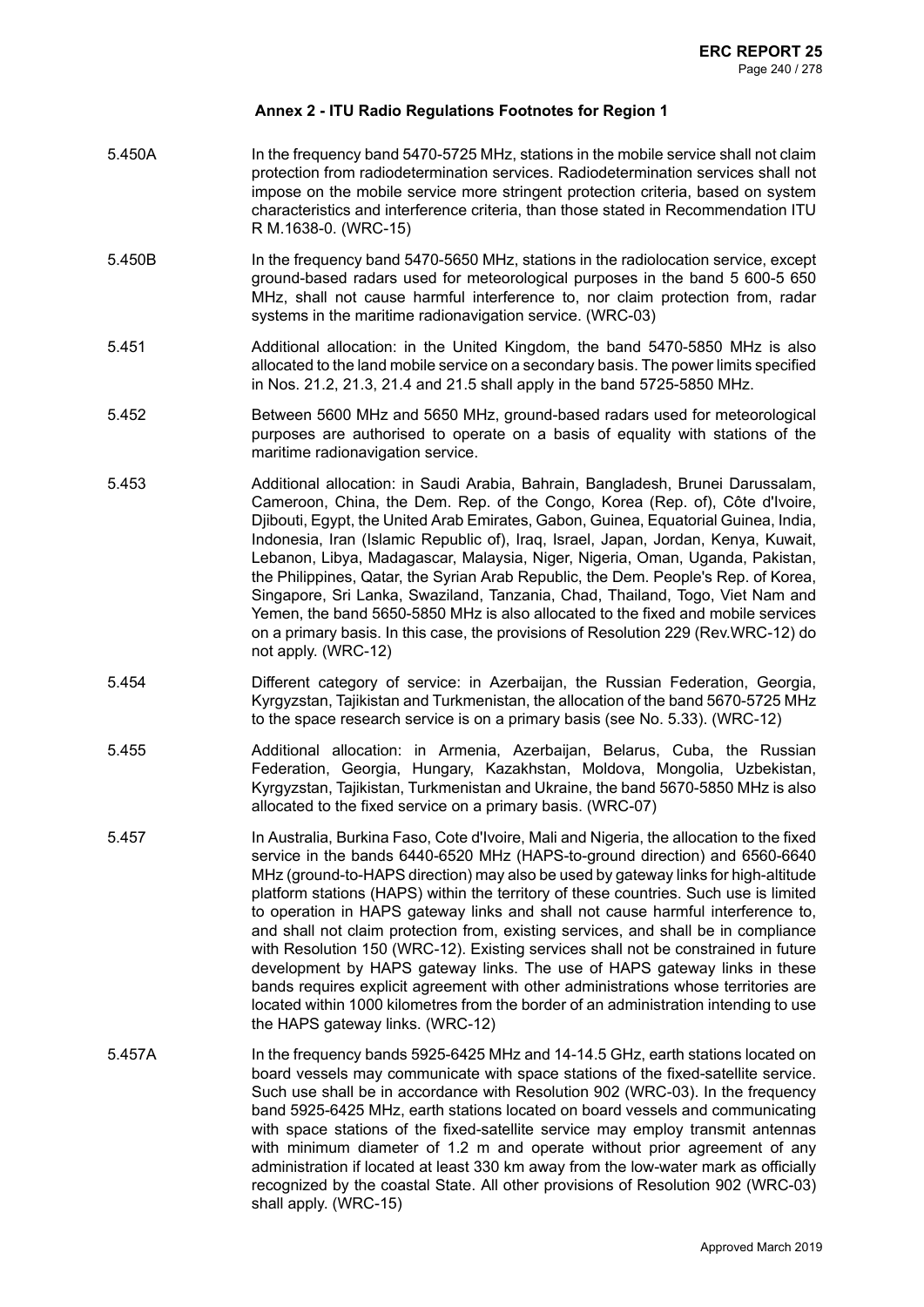- 5.457B In the frequency bands 5925-6425 MHz and 14-14.5 GHz, earth stations located on board vessels may operate with the characteristics and under the conditions contained in Resolution 902 (WRC-03) in Algeria, Saudi Arabia, Bahrain, Comoros, Djibouti, Egypt, United Arab Emirates, Jordan, Kuwait, Libya, Morocco, Mauritania, Oman, Qatar, the Syrian Arab Republic, Sudan, Tunisia and Yemen, in the maritime mobile-satellite service on a secondary basis. Such use shall be in accordance with Resolution 902 (WRC-03). (WRC-15)
- 5.457C In Region 2 (except Brazil, Cuba, French overseas departments and communities, Guatemala, Mexico, Paraguay, Uruguay and Venezuela), the frequency band 5925-6700 MHz may be used for aeronautical mobile telemetry for flight testing by aircraft stations (see No. 1.83). Such use shall be in accordance with Resolution 416 (WRC-07) and shall not cause harmful interference to, or claim protection from, the fixed-satellite and fixed services. Any such use does not preclude the use of this frequency band by other mobile service applications or by other services to which this frequency band is allocated on a co-primary basis and does not establish priority in the Radio Regulations. (WRC-15)
- 5.458 In the band 6425-7075 MHz, passive microwave sensor measurements are carried out over the oceans. In the band 7075-7250 MHz, passive microwave sensor measurements are carried out. Administrations should bear in mind the needs of the Earth exploration-satellite (passive) and space research (passive) services in their future planning of the bands 6425-7025 MHz and 7075-7250 MHz.
- 5.458A In making assignments in the band 6700-7075 MHz to space stations of the fixedsatellite service, administrations are urged to take all practicable steps to protect spectral line observations of the radio astronomy service in the band 6650-6675.2 MHz from harmful interference from unwanted emissions.
- 5.458B The space-to-Earth allocation to the fixed-satellite service in the band 6700-7075 MHz is limited to feeder links for non-geostationary satellite systems of the mobilesatellite service and is subject to coordination under No. 9.11A. The use of the band 6700-7075 MHz (space-to-Earth) by feeder links for non-geostationary satellite systems in the mobile-satellite service is not subject to No. 22.2.
- 5.459 Additional allocation: in Russian Federation, the frequency bands 7100-7155 MHz and 7190-7235 MHz are also allocated to the space operation service (Earthto-space) on a primary basis, subject to agreement obtained under No. 9.21. In the frequency band 7190-7235 MHz, with respect to the Earth exploration-satellite service (Earth-to-space), No. 9.21 does not apply. (WRC-15)
- 5.460 No emissions from space research service (Earth-to-space) systems intended for deep space shall be effected in the frequency band 7190-7235 MHz. Geostationary satellites in the space research service operating in the frequency band 7190-7235 MHz shall not claim protection from existing and future stations of the fixed and mobile services and No. 5.43A does not apply. (WRC-15)
- 5.460A The use of the frequency band 7190-7250 MHz (Earth-to-space) by the Earth exploration-satellite service shall be limited to tracking, telemetry and command for the operation of spacecraft. Space stations operating in the Earth explorationsatellite service (Earth-to-space) in the frequency band 7190-7250 MHz shall not claim protection from existing and future stations in the fixed and mobile services, and No. 5.43A does not apply. No. 9.17 applies. Additionally, to ensure protection of the existing and future deployment of fixed and mobile services, the location of earth stations supporting spacecraft in the Earth exploration-satellite service in nongeostationary orbits or geostationary orbit shall maintain a separation distance of at least 10 km and 50 km, respectively, from the respective border(s) of neighbouring countries, unless a shorter distance is otherwise agreed between the corresponding administrations. (WRC-15)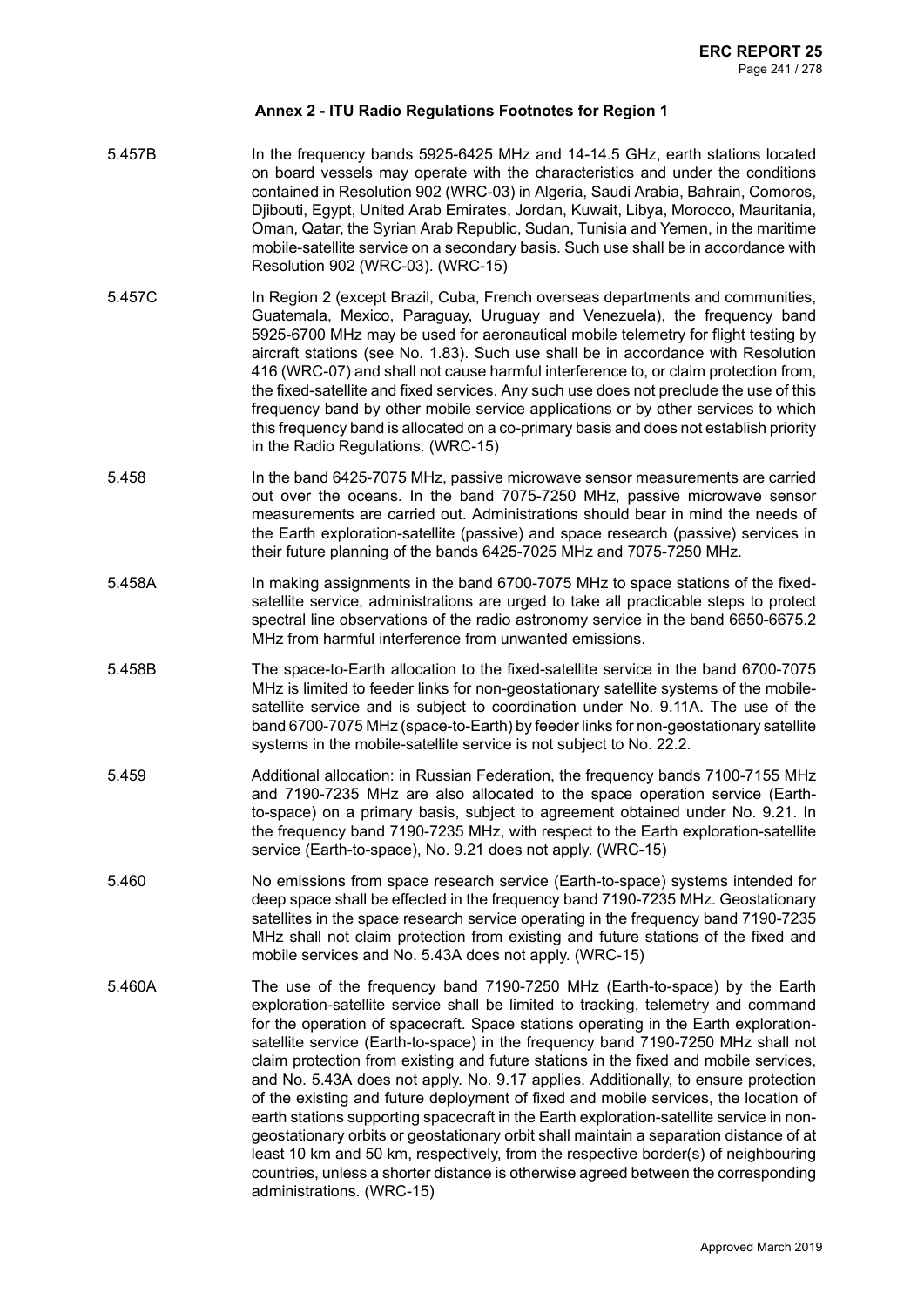- 5.460B Space stations on the geostationary orbit operating in the Earth exploration-satellite service (Earth-to-space) in the frequency band 7190-7235 MHz shall not claim protection from existing and future stations of the space research service, and No. 5.43A does not apply. (WRC-15)
- 5.461 Additional allocation: the bands 7250-7375 MHz (space-to-Earth) and 7900-8025 MHz (Earth-to-space) are also allocated to the mobile-satellite service on a primary basis, subject to agreement obtained under No. 9.21.
- 5.461A The use of the band 7450-7550 MHz by the meteorological-satellite service (space-to-Earth) is limited to geostationary-satellite systems. Non-geostationary meteorological-satellite systems in this band notified before 30 November 1997 may continue to operate on a primary basis until the end of their lifetime. (WRC-97)
- 5.461AA The use of the frequency band 7375-7750 MHz by the maritime mobile-satellite service is limited to geostationary-satellite networks. (WRC-15)
- 5.461AB In the frequency band 7375-7750 MHz, earth stations in the maritime mobile-satellite service shall not claim protection from, nor constrain the use and development of, stations in the fixed and mobile, except aeronautical mobile, services. No. 5.43A does not apply. (WRC-15)
- 5.461B The use of the band 7750-7900 MHz by the meteorological-satellite service (spaceto-Earth) is limited to non-geostationary satellite systems. (WRC-12)
- 5.462A In Regions 1 and 3 (except for Japan), in the band 8025-8400 MHz, the Earth exploration-satellite service using geostationary satellites shall not produce a power flux-density in excess of the following provisional values for angles of arrival (θ), without the consent of the affected administration:  $-135$  dB(W/m<sup>2</sup>) in a 1 MHz band for 0° ≤  $\theta$  < 5° - 135 + 0.5 ( $\theta$  - 5) dB(W/m<sup>2</sup>) in a 1 MHz band for 5° ≤  $\theta$  < 25° - 125 dB(W/m<sup>2</sup>) in a 1 MHz band for  $25^{\circ} \le \theta \le 90^{\circ}$  (WRC-12)
- 5.463 Aircraft stations are not permitted to transmit in the band 8025-8400 MHz. (WRC-97)
- 5.465 In the space research service, the use of the band 8400-8450 MHz is limited to deep space.
- 5.466 Different category of service: in Singapore and Sri Lanka, the allocation of the band 8400-8500 MHz to the space research service is on a secondary basis (see No. 5.32). (WRC-12)
- 5.468 Additional allocation: in Saudi Arabia, Bahrain, Bangladesh, Brunei Darussalam, Burundi, Cameroon, China, Congo (Rep. of the), Djibouti, Egypt, the United Arab Emirates, Gabon, Guyana, Indonesia, Iran (Islamic Republic of), Iraq, Jamaica, Jordan, Kenya, Kuwait, Lebanon, Libya, Malaysia, Mali, Morocco, Mauritania, Nepal, Nigeria, Oman, Uganda, Pakistan, Qatar, Syrian Arab Republic, the Dem. People's Rep. of Korea, Senegal, Singapore, Somalia, Sudan, Swaziland, Chad, Togo, Tunisia and Yemen, the frequency band 8500-8750 MHz is also allocated to the fixed and mobile services on a primary basis. (WRC-15)
- 5.469 Additional allocation: in Armenia, Azerbaijan, Belarus, Georgia, Hungary, Lithuania, Mongolia, Uzbekistan, Poland, Kyrgyzstan, the Czech Rep., Romania, the Russian Federation, Tajikistan, Turkmenistan and Ukraine, the band 8500-8750 MHz is also allocated to the land mobile and radionavigation services on a primary basis. (WRC-12)
- 5.469A In the band 8550-8650 MHz, stations in the earth exploration-satellite service (active) and space research service (active) shall not cause harmful interference to, or constrain the use and development of, stations of the radiolocation service. (WRC-97)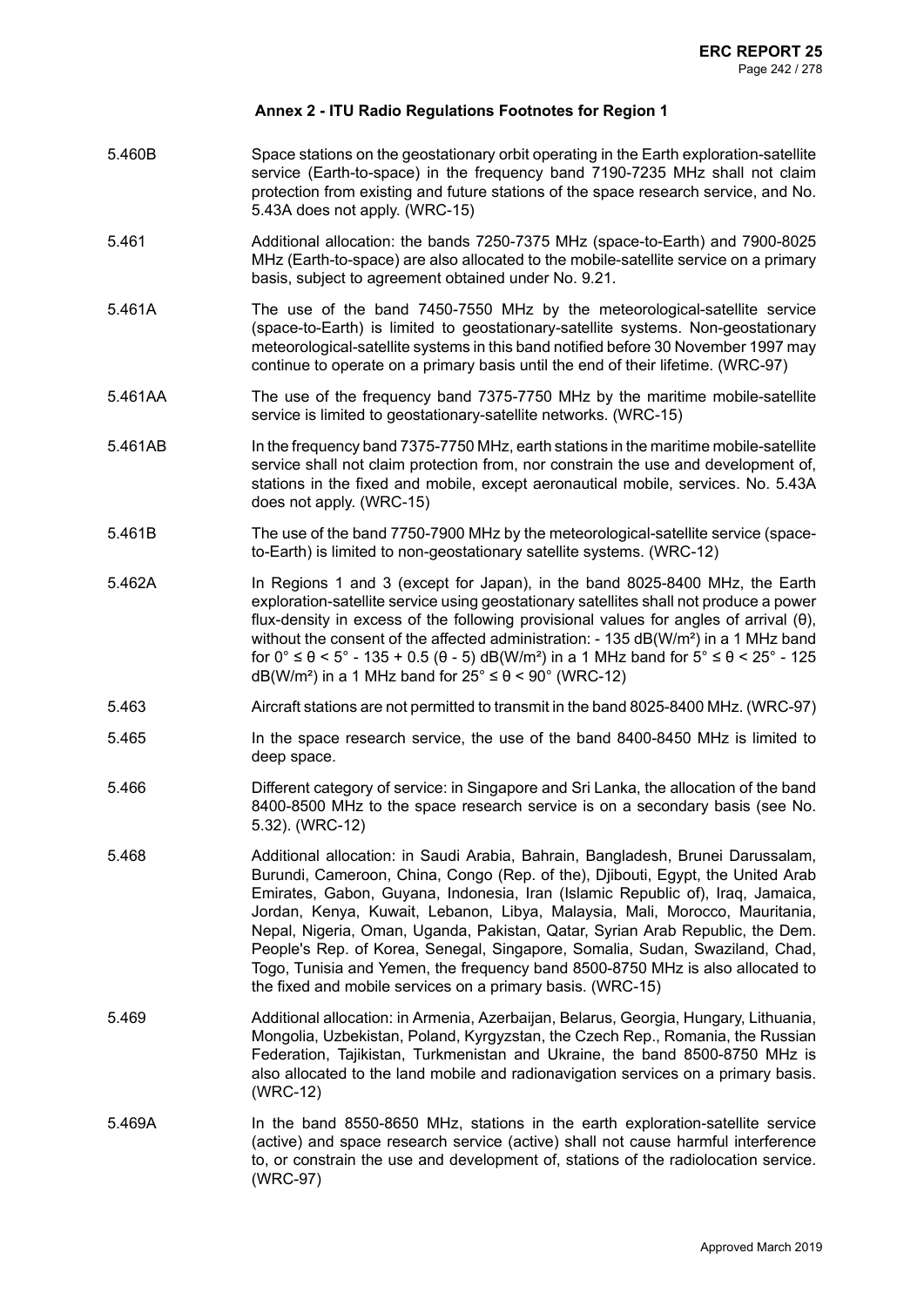- 5.470 The use of the band 8750-8850 MHz by the aeronautical radionavigation service is limited to airborne Doppler navigation aids on a centre frequency of 8800 MHz.
- 5.471 Additional allocation: in Algeria, Germany, Bahrain, Belgium, China, Egypt, the United Arab Emirates, France, Greece, Indonesia, Iran (Islamic Republic of), Libya, the Netherlands, Qatar, and Sudan, the frequency bands 8825-8850 MHz and 9000-9200 MHz are also allocated to the maritime radionavigation service, on a primary basis, for use by shore-based radars only. (WRC-15)
- 5.472 In the bands 8850-9000 MHz and 9200-9225 MHz, the maritime radionavigation service is limited to shore-based radars.
- 5.473 Additional allocation: in Armenia, Austria, Azerbaijan, Belarus, Cuba, the Russian Federation, Georgia, Hungary, Mongolia, Uzbekistan, Poland, Kyrgyzstan, Romania, Tajikistan, Turkmenistan and Ukraine, the bands 8850-9000 MHz and 9200-9300 MHz are also allocated to the radionavigation service on a primary basis. (WRC-07)
- 5.473A In the band 9000-9200 MHz, stations operating in the radiolocation service shall not cause harmful interference to, nor claim protection from, systems identified in No. 5.337 operating in the aeronautical radionavigation service, or radar systems in the maritime radionavigation service operating in this band on a primary basis in the countries listed in No. 5.471. (WRC-07)
- 5.474 In the band 9200-9500 MHz, search and rescue transponders (SART) may be used, having due regard to the appropriate ITU-R Recommendation (see also Article 31).
- 5.474A The use of the frequency bands 9 200-9 300 MHz and 9 900-10 400 MHz by the Earth exploration-satellite service (active) is limited to systems requiring necessary bandwith greater than 600 MHz that cannot be fully accommodated within the frequency band 9 300-9 900 MHz. Such use is subject to agreement to be obtained under No. 9.21 from Algeria, Saudi Arabia, Bahrain, Egypt, Indonesia, Iran (Islamic Republic of), Lebanon and Tunisia. An administration that has not replied under No. 9.52 is considered as not having agreed to the coordination request. In this case, the notifying administration of the satellite system operating in the Earth explorationsatellite service (active) may request the assistance of the Bureau under Sub-Section IID of Article 9. (WRC-15)
- 5.474B Stations operating in the Earth exploration-satellite (active) service shall comply with Recommendation ITU-R RS.2066-0. (WRC-15)
- 5.474C Stations operating in the Earth exploration-satellite (active) service shall comply with Recommendation ITU-R RS.2065-0. (WRC-15)
- 5.474D Stations operating in the Earth exploration-satellite service (active) shall not cause harmful interference to, or claim protection from, stations of the maritime radionavigation and radiolocation services in the frequency band 9 200-9 300 MHz, the radionavigation and radiolocation services in the frequency band 9 900-10 000 MHz and the radiolocation service in the frequency band 10.0-10.4 GHz. (WRC-15)
- 5.475 The use of the band 9300-9500 MHz by the aeronautical radionavigation service is limited to airborne weather radars and ground-based radars. In addition, groundbased radar beacons in the aeronautical radionavigation service are permitted in the band 9300-9320 MHz on condition that harmful interference is not caused to the maritime radionavigation service. (WRC-07)
- 5.475A The use of the band 9300-9500 MHz by the Earth exploration-satellite service (active) and the space research service (active) is limited to systems requiring necessary bandwidth greater than 300 MHz that cannot be fully accommodated within the 9500-9800 MHz band. (WRC-07)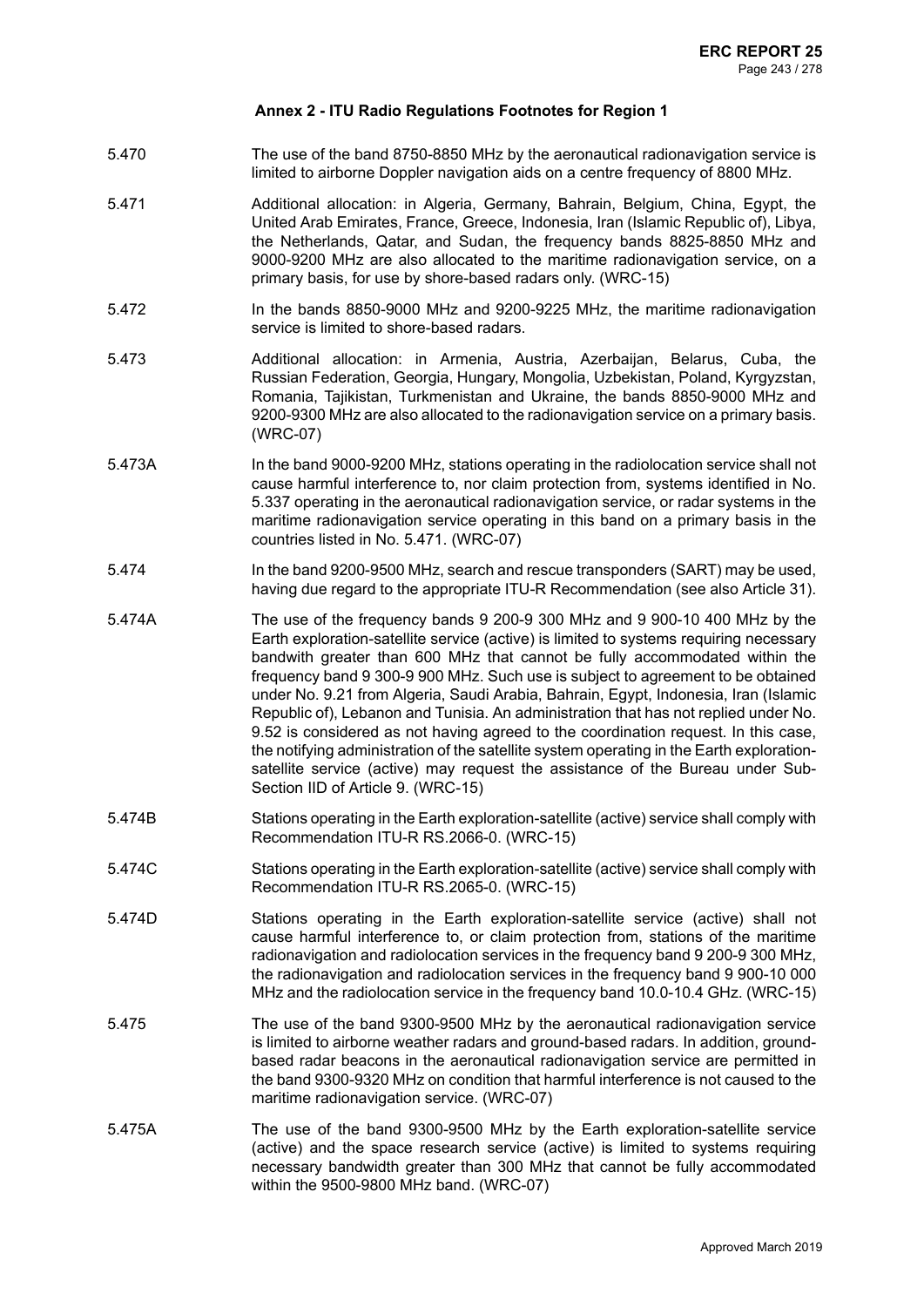- 5.475B In the band 9300-9500 MHz, stations operating in the radiolocation service shall not cause harmful interference to, nor claim protection from, radars operating in the radionavigation service in conformity with the Radio Regulations. Ground-based radars used for meteorological purposes have priority over other radiolocation uses. (WRC-07)
- 5.476A In the band 9300-9800 MHz, stations in the Earth exploration-satellite service (active) and space research service (active) shall not cause harmful interference to, nor claim protection from, stations of the radionavigation and radiolocation services. (WRC-07)
- 5.477 Different category of service: in Algeria, Saudi Arabia, Bahrain, Bangladesh, Brunei Darussalam, Cameroon, Djibouti, Egypt, the United Arab Emirates, Eritrea, Ethiopia, Guyana, India, Indonesia, Iran (Islamic Republic of), Iraq, Jamaica, Japan, Jordan, Kuwait, Lebanon, Liberia, Malaysia, Nigeria, Oman, Pakistan, Qatar, Syrian Arab Republic, the Dem. People's Rep. of Korea, Singapore, Somalia, Sudan, South Sudan, Trinidad and Tobago, Uganda and Yemen, the allocation of the band 9800-10000 MHz to the fixed service is on a primary basis (see No. 5.33). (WRC-15)
- 5.478 Additional allocation: in Azerbaijan, Mongolia, Kyrgyzstan, Romania, Turkmenistan and Ukraine, the band 9800-10000 MHz is also allocated to the radionavigation service on a primary basis. (WRC-07)
- 5.478A The use of the band 9800-9900 MHz by the Earth exploration-satellite service (active) and space research service (active) is limited to systems requiring necessary bandwith greater than 500 MHz that cannot be fully accommodated within the 9300-9800 MHz band. (WRC-07)
- 5.478B In the band 9800-9900 MHz, stations in the Earth exploration-satellite service (active) and the space research service (active) shall not cause harmful interference to, nor claim protection from stations of the fixed service to which this band is allocated on a secondary basis. (WRC-12)
- 5.479 The band 9975-10025 MHz is also allocated to the meteorological-satellite service on a secondary basis for use by weather radars.
- 5.481 Additional allocation: in Algeria, Germany, Angola, Brazil, China, Côte d'Ivoire, El Salvador, Ecuador, Spain, Guatemala, Hungary, Japan, Kenya, Morocco, Nigeria, Oman, Uzbekistan, Pakistan, Paraguay, Peru, the Dem. People's Rep. of Korea, Romania and Uruguay, the frequency band 10.45-10.5 GHz is also allocated to the fixed and mobile services on a primary basis. In Costa Rica, the frequency band 10.45-10.5 GHz is also allocated to the fixed service on a primary basis. (WRC-15)
- 5.482 In the band 10.6-10.68 GHz, the power delivered to the antenna of stations of the fixed and mobile, except aeronautical mobile, services shall not exceed −3 dBW. This limit may be exceeded, subject to agreement obtained under No. 9.21. However, in Algeria, Saudi Arabia, Armenia, Azerbaijan, Bahrain, Bangladesh, Belarus, Egypt, United Arab Emirates, Georgia, India, Indonesia, Iran (Islamic Republic of), Iraq, Jordan, Libyan Arab Jamahiriya, Kazakhstan, Kuwait, Lebanon, Morocco, Mauritania, Moldova, Nigeria, Oman, Uzbekistan, Pakistan, Philippines, Qatar, Syrian Arab Republic, Kyrgyzstan, Singapore, Tajikistan, Tunisia, Turkmenistan and Viet Nam, this restriction on the fixed and mobile, except aeronautical mobile, service is not applicable. (WRC-07)
- 5.482A For sharing of the band 10.6-10.68 GHz between the Earth exploration-satellite (passive) service and the fixed and mobile, except aeronautical mobile, services, Resolution 751 (WRC-07) applies. (WRC-07)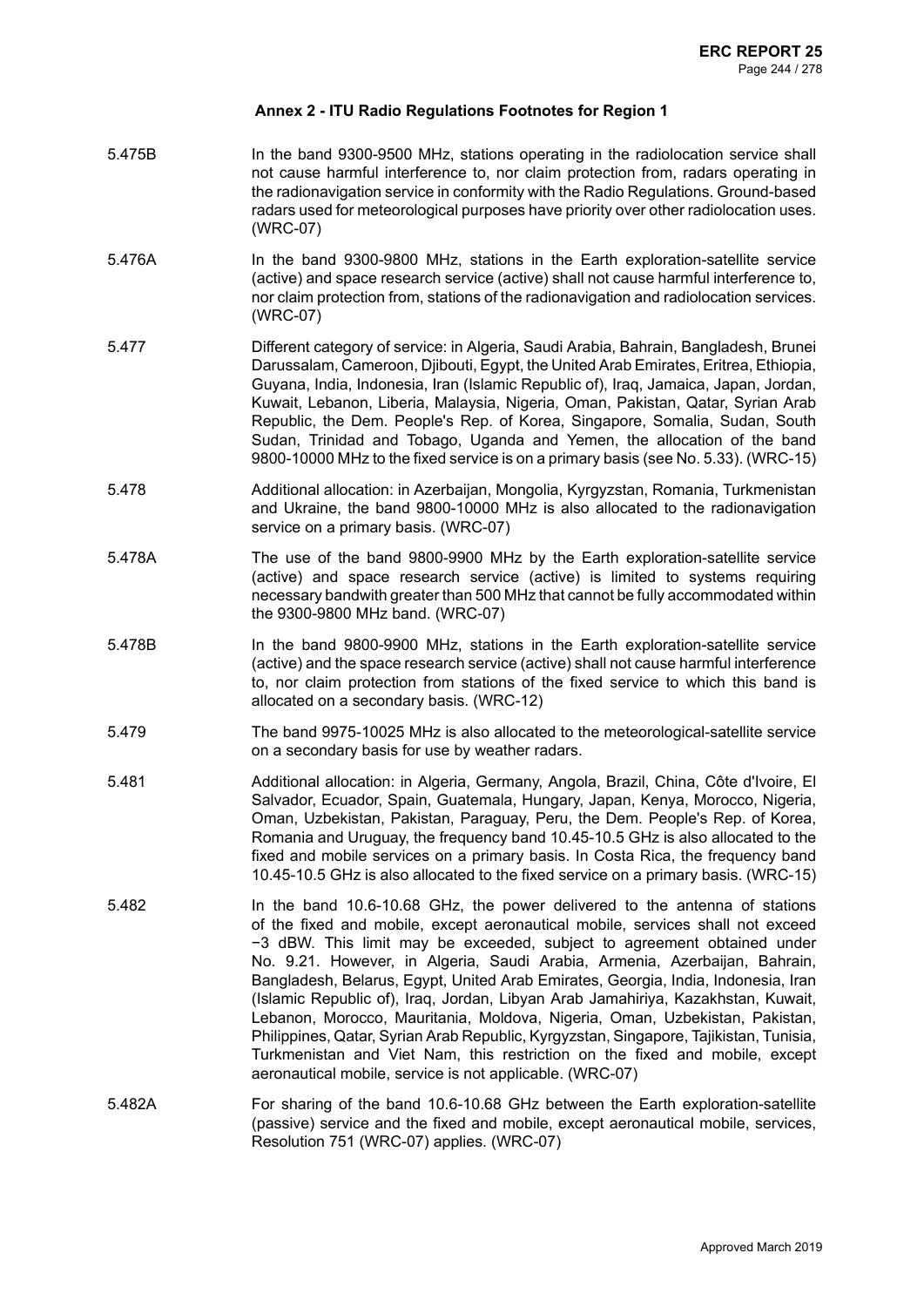- 5.483 Additional allocation: in Saudi Arabia, Armenia, Azerbaijan, Bahrain, Belarus, China, Colombia, Korea (Rep. of), Costa Rica, Egypt, the United Arab Emirates, Georgia, Iran (Islamic Republic of), Iraq, Israel, Jordan, Kazakhstan, Kuwait, Lebanon, Mongolia, Qatar, Kyrgyzstan, the Dem. People's Rep. of Korea, Tajikistan, Turkmenistan and Yemen, the band 10.68-10.7 GHz is also allocated to the fixed and mobile, except aeronautical mobile, services on a primary basis. Such use is limited to equipment in operation by 1 January 1985. (WRC-12)
- 5.484 In Region 1, the use of the band 10.7-11.7 GHz by the fixed-satellite service (Earthto-space) is limited to feeder links for the broadcasting-satellite service.
- 5.484A The use of the bands 10.95-11.2 GHz (space-to-Earth), 11.45-11.7 GHz (spaceto-Earth), 11.7-12.2 GHz (space-to-Earth) in Region 2, 12.2-12.75 GHz (spaceto-Earth) in Region 3, 12.5-12.75 GHz (space-to-Earth) in Region 1, 13.75-14.5 GHz (Earth-to-space), 17.8-18.6 GHz (space-to-Earth), 19.7-20.2 GHz (space-to-Earth), 27.5-28.6 GHz (Earth-to-space), 29.5-30 GHz (Earth-to-space) by a nongeostationary-satellite system in the fixed-satellite service is subject to application of the provisions of No. 9.12 for coordination with other non-geostationary-satellite systems in the fixed-satellite service. Non-geostationary-satellite systems in the fixed-satellite service shall not claim protection from geostationary-satellite networks in the fixed-satellite service operating in accordance with the Radio Regulations, irrespective of the dates of receipt by the Bureau of the complete coordination or notification information, as appropriate, for the non-geostationary-satellite systems in the fixed-satellite service and of the complete coordination or notification information, as appropriate, for the geostationary-satellite networks, and No. 5.43A does not apply. Non-geostationary-satellite systems in the fixed-satellite service in the above bands shall be operated in such a way that any unacceptable interference that may occur during their operation shall be rapidly eliminated. (WRC-2000)
- 5.484B Resolution 155 (WRC-15) shall apply. (WRC-15)
- 5.487 In the band 11.7-12.5 GHz in Regions 1 and 3, the fixed, fixed-satellite, mobile, except aeronautical mobile, and broadcasting services, in accordance with their respective allocations, shall not cause harmful interference to, or claim protection from, broadcasting-satellite stations operating in accordance with the Regions 1 and 3 Plan in Appendix 30. (WRC-03)
- 5.487A Additional allocation: in Region 1, the band 11.7-12.5 GHz, in Region 2, the band 12.2-12.7 GHz and, in Region 3, the band 11.7-12.2 GHz, are also allocated to the fixed-satellite service (space-to-Earth) on a primary basis, limited to non geostationary systems and subject to application of the provisions of No. 9.12 for coordination with other non-geostationary-satellite systems in the fixed-satellite service. Non-geostationary-satellite systems in the fixed satellite service shall not claim protection from geostationary-satellite networks in the broadcastingsatellite service operating in accordance with the Radio Regulations, irrespective of the dates of receipt by the Bureau of the complete coordination or notification information, as appropriate, for the non-geostationary-satellite systems in the fixedsatellite service and of the complete coordination or notification information, as appropriate, for the geostationary-satellite networks, and No. 5.43A does not apply. Non-geostationary-satellite systems in the fixed-satellite service in the above bands shall be operated in such a way that any unacceptable interference that may occur during their operation shall be rapidly eliminated. (WRC-03)
- 5.488 The use of the band 11.7-12.2 GHz by geostationary-satellite networks in the fixedsatellite service in Region 2 is subject to application of the provisions of No. 9.14 for coordination with stations of terrestrial services in Regions 1, 2 and 3. For the use of the band 12.2-12.7 GHz by the broadcasting-satellite service in Region 2, see Appendix 30. (WRC-03)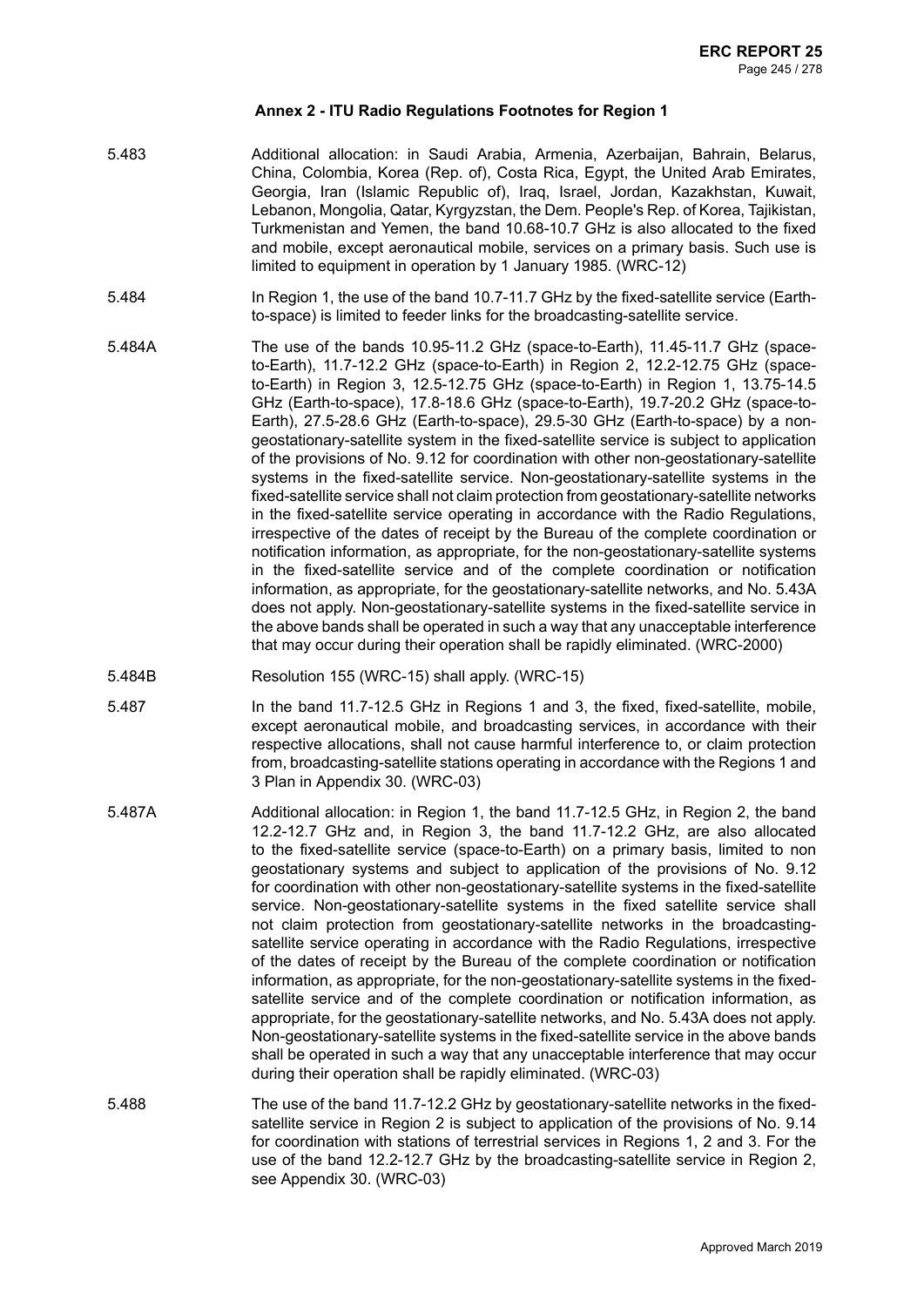- 5.492 Assignments to stations of the broadcasting-satellite service which are in conformity with the appropriate regional Plan or included in the Regions 1 and 3 List in Appendix 30 may also be used for transmissions in the fixed-satellite service (space-to-Earth), provided that such transmissions do not cause more interference, or require more protection from interference, than the broadcasting-satellite service transmissions operating in conformity with the Plan or the List, as appropriate. (WRC-2000)
- 5.494 Additional allocation: in Algeria, Saudi Arabia, Bahrain, Cameroon, the Central African Rep., Congo (Rep of the), Côte d'Ivoire, Djibouti, Egypt, the United Arab Emirates, Eritrea, Ethiopia, Gabon, Ghana, Guinea, Iraq, Israel, Jordan, Kuwait, Lebanon, Libya, Madagascar, Mali, Morocco, Mongolia, Nigeria, Oman, Qatar, the Syrian Arab Republic, the Dem. Rep. of the Congo, Somalia, Sudan, South Sudan, Chad, Togo and Yemen, the frequency band 12.5-12.75 GHz is also allocated to the fixed and mobile, except aeronautical mobile, services on a primary basis. (WRC-15)
- 5.495 Additional allocation: in France, Greece, Monaco, Montenegro, Uganda, Romania and Tunisia, the band 12.5-12.75 GHz is also allocated to the fixed and mobile, except aeronautical mobile, services on a secondary basis. (WRC-15)
- 5.496 Additional allocation: in Austria, Azerbaijan, Kyrgyzstan and Turkmenistan, the band 12.5-12.75 GHz is also allocated to the fixed service and the mobile, except aeronautical mobile, service on a primary basis. However, stations in these services shall not cause harmful interference to fixed-satellite service earth stations of countries in Region 1 other than those listed in this footnote. Coordination of these earth stations is not required with stations of the fixed and mobile services of the countries listed in this footnote. The power flux-density limit at the Earth's surface given in Table 21-4 of Article 21, for the fixed-satellite service shall apply on the territory of the countries listed in this footnote. (WRC-2000)
- 5.497 The use of the band 13.25-13.4 GHz by the aeronautical radionavigation service is limited to Doppler navigation aids.
- 5.498A The Earth exploration-satellite (active) and space research (active) services operating in the band 13.25-13.4 GHz shall not cause harmful interference to, or constrain the use and development of, the aeronautical radionavigation service. (WRC-97)
- 5.499 Additional allocation: in Bangladesh and India, the band 13.25-14 GHz is also allocated to the fixed service on a primary basis. In Pakistan, the band 13.25-13.75 GHz is allocated to the fixed service on a primary basis. (WRC-12)
- 5.499A The use of the frequency band 13.4-13.65 GHz by the fixed-satellite service (space-to-Earth) is limited to geostationary-satellite systems and is subject to agreement obtained under No. 9.21 with respect to satellite systems operating in the space research service (space-to-space) to relay data from space stations in the geostationary-satellite orbit to associated space stations in non-geostationary satellite orbits for which advance publication information has been received by the Bureau by 27 November 2015. (WRC-15)
- 5.499B Administrations shall not preclude the deployment and operation of transmitting earth stations in the standard frequency and time signal-satellite service (Earth-tospace) allocated on a secondary basis in the frequency band 13.4-13.65 GHz due to the primary allocation to FSS (space-to-Earth). (WRC-15)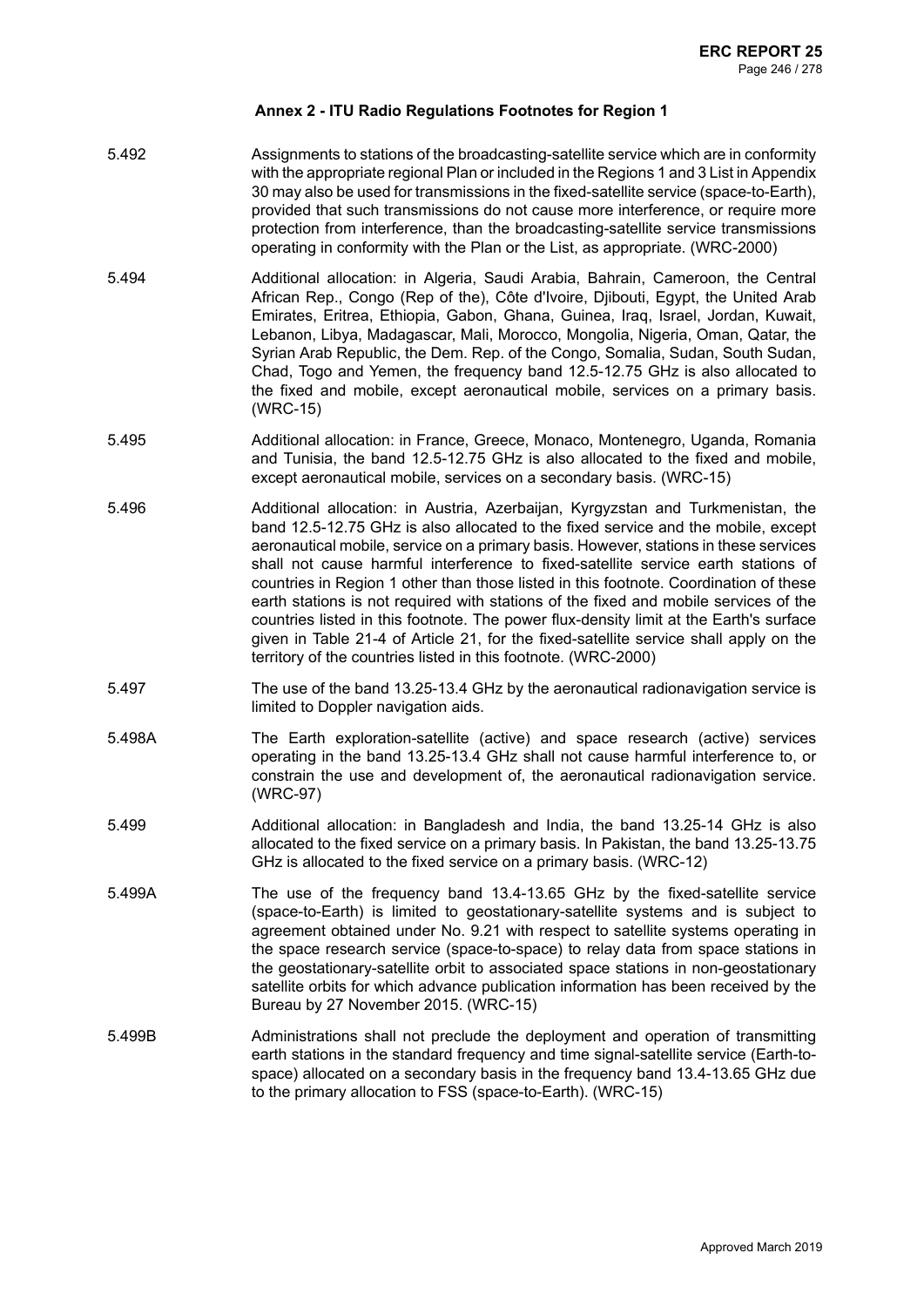| 5.499C | The allocation of the frequency band 13.4-13.65 GHz to the space research service<br>on a primary basis is limited to: - satellite systems operating in the space research<br>service (space-to-space) to relay data from space stations in the geostationary-<br>satellite orbit to associated space stations in non-geostationary satellite orbits for<br>which advance publication information has been received by the Bureau by 27<br>November 2015, - active spaceborne sensors, - satellite systems operating in the<br>space research service (space-to-Earth) to relay data from space stations in the<br>geostationary-satellite orbit to associated earth stations. Other uses of the band by<br>the space research service are on a secondary basis. (WRC-15)                                                                                                                                                                                                                                                                                                                                                                                                                                                                                                                                                                                                                                                                                                             |
|--------|---------------------------------------------------------------------------------------------------------------------------------------------------------------------------------------------------------------------------------------------------------------------------------------------------------------------------------------------------------------------------------------------------------------------------------------------------------------------------------------------------------------------------------------------------------------------------------------------------------------------------------------------------------------------------------------------------------------------------------------------------------------------------------------------------------------------------------------------------------------------------------------------------------------------------------------------------------------------------------------------------------------------------------------------------------------------------------------------------------------------------------------------------------------------------------------------------------------------------------------------------------------------------------------------------------------------------------------------------------------------------------------------------------------------------------------------------------------------------------------|
| 5.499D | In the frequency band 13.4-13.65 GHz, satellite systems in the space research<br>service (space-to-Earth) and/or the space research service (space-to-space) shall<br>not cause harmful interference to, nor claim protection from, stations in the fixed,<br>mobile, radiolocation and Earth exploration-satellite (active) services. (WRC-15)                                                                                                                                                                                                                                                                                                                                                                                                                                                                                                                                                                                                                                                                                                                                                                                                                                                                                                                                                                                                                                                                                                                                       |
| 5.499E | In the frequency band 13.4-13.65 GHz, geostationary-satellite networks in the fixed-<br>satellite service (space-to-Earth) shall not claim protection from space stations in<br>the Earth exploration-satellite service (active) operating in accordance with these<br>Regulations, and No. 5.43A does not apply. The provisions of No. 22.2 do not apply<br>to the Earth exploration-satellite service (active) with respect to the fixed-satellite<br>service (space-to-Earth) in this band. (WRC-15)                                                                                                                                                                                                                                                                                                                                                                                                                                                                                                                                                                                                                                                                                                                                                                                                                                                                                                                                                                               |
| 5.500  | Additional allocation: in Algeria, Saudi Arabia, Bahrain, Brunei Darussalam,<br>Cameroon, Egypt, the United Arab Emirates, Gabon, Indonesia, Iran (Islamic<br>Republic of), Iraq, Israel, Jordan, Kuwait, Lebanon, Madagascar, Malaysia, Mali,<br>Morocco, Mauritania, Niger, Nigeria, Oman, Qatar, the Syrian Arab Republic,<br>Singapore, Sudan, South Sudan, Chad and Tunisia, the band 13.4-14 GHz is also<br>allocated to the fixed and mobile services on a primary basis. In Pakistan, the<br>frequency band 13.4-13.75 GHz is also allocated to the fixed and mobile services<br>on a primary basis. (WRC-12)                                                                                                                                                                                                                                                                                                                                                                                                                                                                                                                                                                                                                                                                                                                                                                                                                                                                 |
| 5.501  | Additional allocation: in Azerbaijan, Hungary, Japan, Kyrgyzstan, Romania, and<br>Turkmenistan, the band 13.4-14 GHz is also allocated to the radionavigation service<br>on a primary basis. (WRC-12)                                                                                                                                                                                                                                                                                                                                                                                                                                                                                                                                                                                                                                                                                                                                                                                                                                                                                                                                                                                                                                                                                                                                                                                                                                                                                 |
| 5.501A | The allocation of the frequency band 13.65-13.75 GHz to the space research service<br>on a primary basis is limited to active spaceborne sensors. Other uses of the<br>frequency band by the space research service are on a secondary basis. (WRC-15)                                                                                                                                                                                                                                                                                                                                                                                                                                                                                                                                                                                                                                                                                                                                                                                                                                                                                                                                                                                                                                                                                                                                                                                                                                |
| 5.501B | In the band 13.4-13.75 GHz, the earth exploration-satellite (active) and space<br>research (active) services shall not cause harmful interference to, or constrain the<br>use and development of, the radiolocation service. (WRC-97)                                                                                                                                                                                                                                                                                                                                                                                                                                                                                                                                                                                                                                                                                                                                                                                                                                                                                                                                                                                                                                                                                                                                                                                                                                                 |
| 5.502  | In the band 13.75-14 GHz, an earth station of a geostationary fixed-satellite service<br>network shall have a minimum antenna diameter of 1.2 m and an earth station of<br>a non-geostationary fixed-satellite service system shall have a minimum antenna<br>diameter of 4.5 m. In addition, the e.i.r.p., averaged over one second, radiated by a<br>station in the radiolocation or radionavigation services shall not exceed 59 dBW for<br>elevation angles above 2° and 65 dBW at lower angles. Before an administration<br>brings into use an earth station in a geostationary-satellite network in the fixed-<br>satellite service in this band with an antenna size smaller than 4.5 m, it shall ensure<br>that the power flux-density produced by this earth station does not exceed: - 115<br>$dB(W/(m^2 \cdot 10 \text{ MHz}))$ for more than 1% of the time produced at 36 m above sea level<br>at the low water mark, as officially recognized by the coastal state; $-115$ dB(W/(m <sup>2</sup> $\cdot$<br>10 MHz)) for more than 1% of the time produced 3 m above ground at the border of<br>the territory of an administration deploying or planning to deploy land mobile radars<br>in this band, unless prior agreement has been obtained. For earth stations within<br>the fixed-satellite service having an antenna diameter greater than or equal to 4.5<br>m, the e.i.r.p. of any emission should be at least 68 dBW and should not exceed<br>85 dBW. (WRC-03) |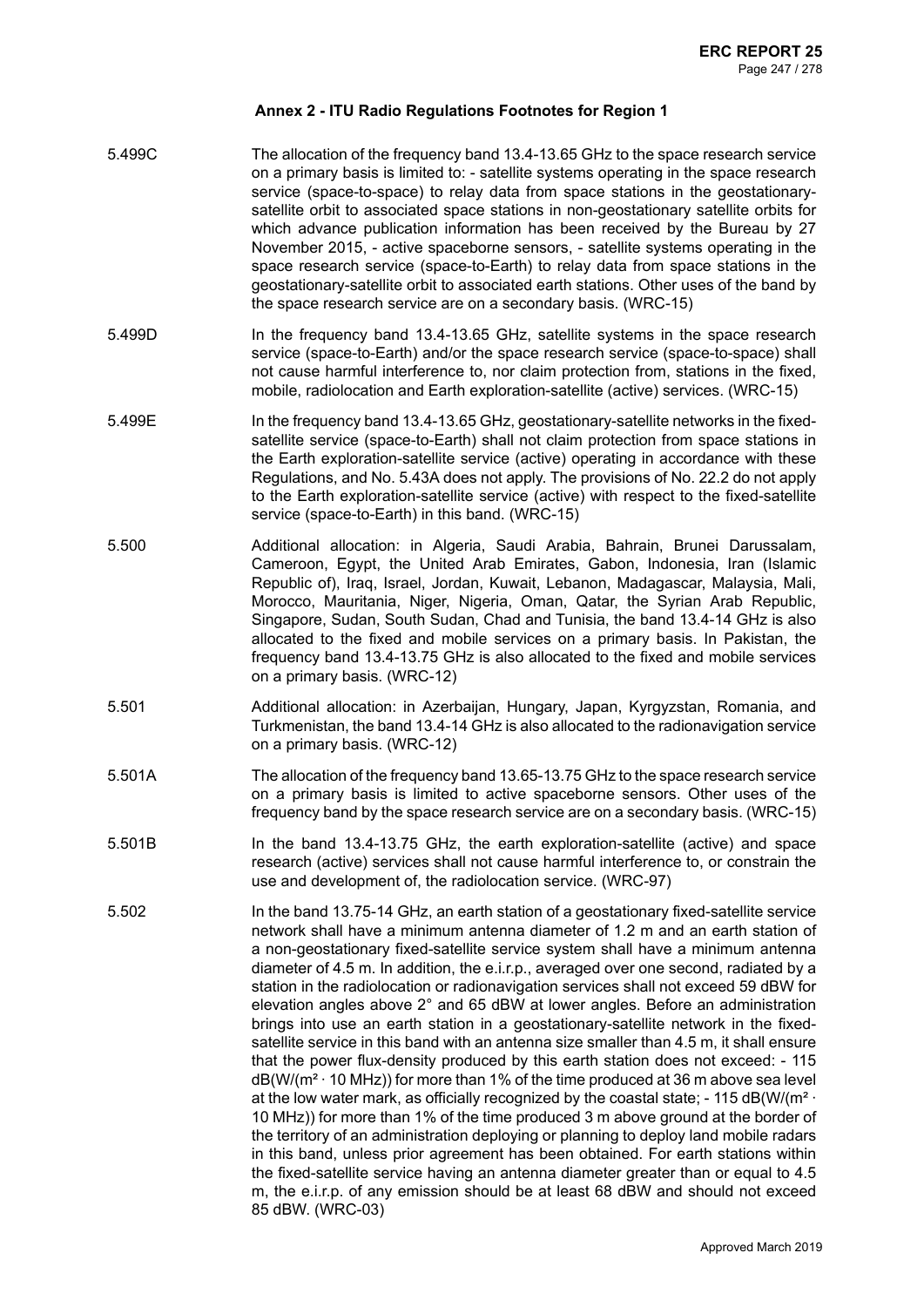- 5.503 In the band 13.75-14 GHz, geostationary space stations in the space research service for which information for advance publication has been received by the Bureau prior to 31 January 1992 shall operate on an equal basis with stations in the fixed-satellite service; after that date, new geostationary space stations in the space research service will operate on a secondary basis. Until those geostationary space stations in the space research service for which information for advance publication has been received by the Bureau prior to 31 January 1992 cease to operate in this band: - in the band 13.77-13.78 GHz, the e.i.r.p. density of emissions from any earth station in the fixed-satellite service operating with a space station in geostationarysatellite orbit shall not exceed: i)  $4.7D + 28$  dB(W/40 kHz), where D is the fixedsatellite service earth station antenna diameter (m) for antenna diameters equal to or greater than 1.2 m and less than 4.5 m; ii)  $49.2 + 20 \log(D/4.5)$  dB(W/40 kHz), where D is the fixed-satellite service earth station antenna diameter (m) for antenna diameters equal to or greater than 4.5 m and less than 31.9 m; iii) 66.2 dB(W/40 kHz) for any fixed-satellite service earth station for antenna diameters (m) equal to or greater than 31.9 m; iv) 56.2 dB(W/4 kHz) for narrow-band (less than 40 kHz of necessary bandwidth) fixed-satellite service earth station emissions from any fixedsatellite service earth station having an antenna diameter of 4.5 m or greater; the e.i.r.p. density of emissions from any earth station in the fixed-satellite service operating with a space station in non-geostationary-satellite orbit shall not exceed 51 dBW in the 6 MHz band from 13.772 to 13.778 GHz. Automatic power control may be used to increase the e.i.r.p. density in these frequency ranges to compensate for rain attenuation, to the extent that the power flux-density at the fixed-satellite service space station does not exceed the value resulting from use by an earth station of an e.i.r.p. meeting the above limits in clear-sky conditions. (WRC-03)
	- 5.504 The use of the band 14-14.3 GHz by the radionavigation service shall be such as to provide sufficient protection to space stations of the fixed-satellite service.
	- 5.504A In the band 14-14.5 GHz, aircraft earth stations in the secondary aeronautical mobile-satellite service may also communicate with space stations in the fixedsatellite service. The provisions of Nos. 5.29, 5.30 and 5.31 apply. (WRC-03)
	- 5.504B Aircraft earth stations operating in the aeronautical mobile-satellite service in the frequency band 14-14.5 GHz shall comply with the provisions of Annex 1, Part C of Recommendation ITU-R M.1643-0, with respect to any radio astronomy station performing observations in the 14.47-14.5 GHz frequency band located on the territory of Spain, France, India, Italy, the United Kingdom and South Africa. (WRC-15)
	- 5.504C In the frequency band 14-14.25 GHz, the power flux-density produced on the territory of the countries of Saudi Arabia, Bahrain, Botswana, Côte d'Ivoire, Egypt, Guinea, India, Iran (Islamic Republic of), Kuwait, Nigeria, Oman, the Syrian Arab Republic and Tunisia by any aircraft earth station in the aeronautical mobile-satellite service shall not exceed the limits given in Annex 1, Part B of Recommendation ITU-R M.1643-0, unless otherwise specifically agreed by the affected administration(s). The provisions of this footnote in no way derogate the obligations of the aeronautical mobile-satellite service to operate as a secondary service in accordance with No. 5.29. (WRC-15)
	- 5.505 Additional allocation: in Algeria, Saudi Arabia, Bahrain, Botswana, Brunei Darussalam, Cameroon, China, Congo (Rep. of the), Djibouti, Korea (Rep. of), Egypt, the United Arab Emirates, Gabon, Guinea, India, Indonesia, Iran (Islamic Republic of), Iraq, Israel, Japan, Jordan, Kuwait, Lebanon, Malaysia, Mali, Morocco, Mauritania, Oman, the Philippines, Qatar, the Syrian Arab Republic, the Dem. People's Rep. of Korea, Singapore, Somalia, Sudan, South Sudan, Swaziland, Chad, Viet Nam and Yemen, the frequency band 14-14.3 GHz is also allocated to the fixed service on a primary basis. (WRC-15)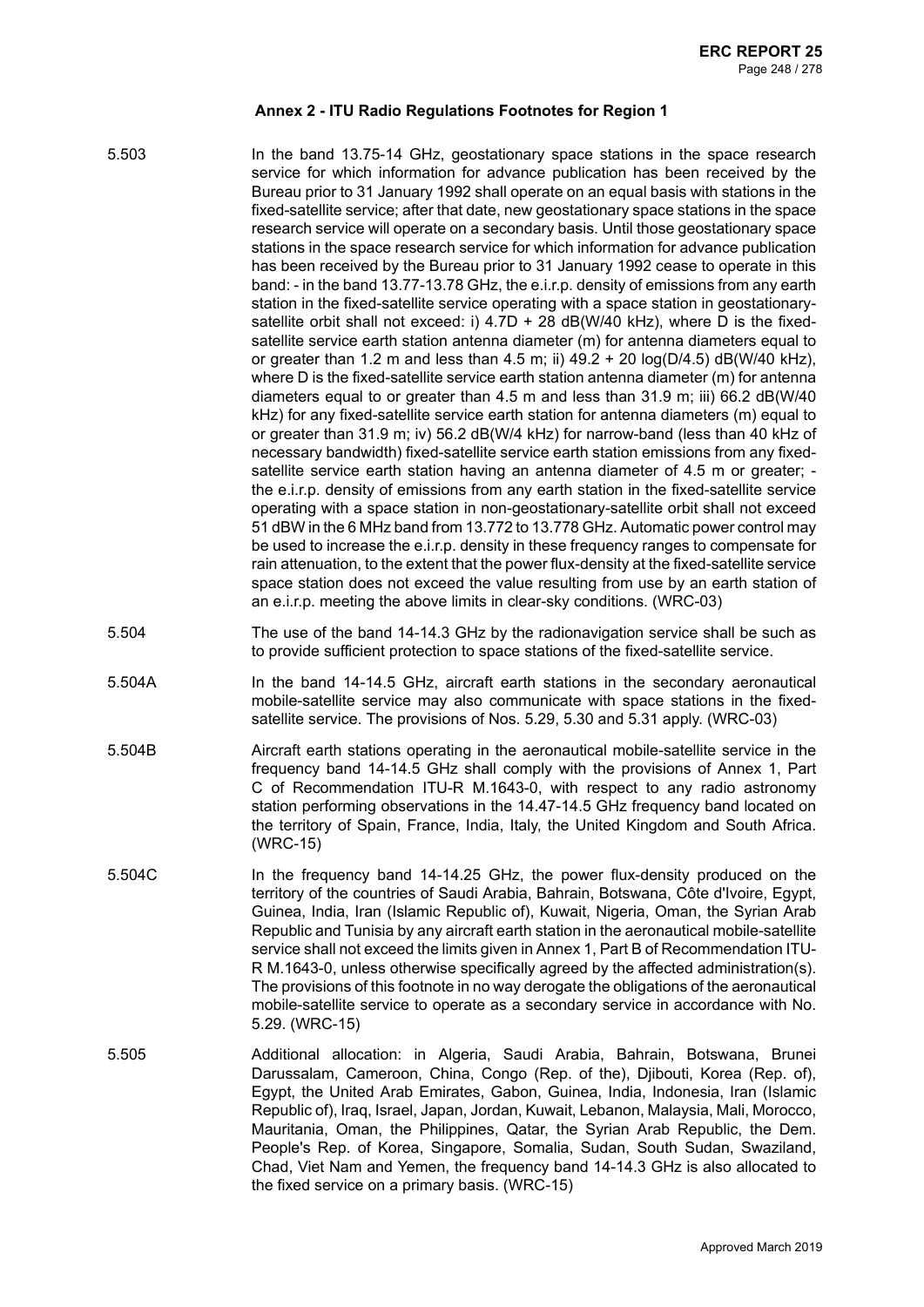- 5.506 The band 14-14.5 GHz may be used, within the fixed-satellite service (Earth-tospace), for feeder links for the broadcasting-satellite service, subject to coordination with other networks in the fixed-satellite service. Such use of feeder links is reserved for countries outside Europe.
- 5.506A In the band 14-14.5 GHz, ship earth stations with an e.i.r.p. greater than 21 dBW shall operate under the same conditions as earth stations located on board vessels, as provided in Resolution 902 (WRC 03). This footnote shall not apply to ship earth stations for which the complete Appendix 4 information has been received by the Bureau prior to 5 July 2003. (WRC-03)
- 5.506B Earth stations located on board vessels communicating with space stations in the fixed-satellite service may operate in the frequency band 14-14.5 GHz without the need for prior agreement from Cyprus and Malta, within the minimum distance given in Resolution 902 (Rev.WRC-03) from these countries. (WRC-15)
- 5.508 Additional allocation: in Germany, France, Italy, Libya, The Former Yugoslav Rep. of Macedonia and the United Kingdom, the band 14.25-14.3 GHz is also allocated to the fixed service on a primary basis. (WRC-12)
- 5.508A In the frequency band 14.25-14.3 GHz, the power flux-density produced on the territory of the countries of Saudi Arabia, Bahrain, Botswana, China, Côte d'Ivoire, Egypt, France, Guinea, India, Iran (Islamic Republic of), Italy, Kuwait, Nigeria, Oman, the Syrian Arab Republic, the United Kingdom and Tunisia by any aircraft earth station in the aeronautical mobile-satellite service shall not exceed the limits given in Annex 1, Part B of Recommendation ITU-R M.1643-0, unless otherwise specifically agreed by the affected administration(s). The provisions of this footnote in no way derogate the obligations of the aeronautical mobile-satellite service to operate as a secondary service in accordance with No. 5.29. (WRC-15)
- 5.509A In the band 14.3-14.5 GHz, the power flux-density produced on the territory of the countries of Saudi Arabia, Botswana, Cameroon, China, Côte d'Ivoire, Egypt, France, Gabon, Guinea, India, Iran (Islamic Republic of), Italy, Kuwait, Morocco, Nigeria, Oman, the Syrian Arab Republic, the United Kingdom, Sri Lanka, Tunisia and Viet Nam by any aircraft earth station in the aeronautical mobile-satellite service shall not exceed the limits given in Annex 1, Part B of Recommendation ITU-R M.1643, unless otherwise specifically agreed by the affected administration(s). The provisions of this footnote in no way derogate the obligations of the aeronautical mobile-satellite service to operate as a secondary service in accordance with No. 5.29. (WRC-12)
- 5.509B The use of the frequency bands 14.5-14.75 GHz in countries listed in Resolution 163 (WRC-15) and 14.5-14.8 GHz in countries listed in Resolution 164 (WRC-15) by the fixed-satellite service (Earth-to-space) not for feeder links for the broadcastingsatellite service is limited to geostationary-satellites. (WRC-15)
- 5.509C For the use of the frequency bands 14.5-14.75 GHz in countries listed in Resolution 163 (WRC-15) and 14.5-14.8 GHz in countries listed in Resolution 164 (WRC-15) by the fixed-satellite service (Earth-to-space) not for feeder links for the broadcastingsatellite service, the fixed-satellite service earth stations shall have a minimum antenna diameter of 6 m and a maximum power spectral density of -44.5 dBW/Hz at the input of the antenna. The earth stations shall be notified at known locations on land. (WRC-15)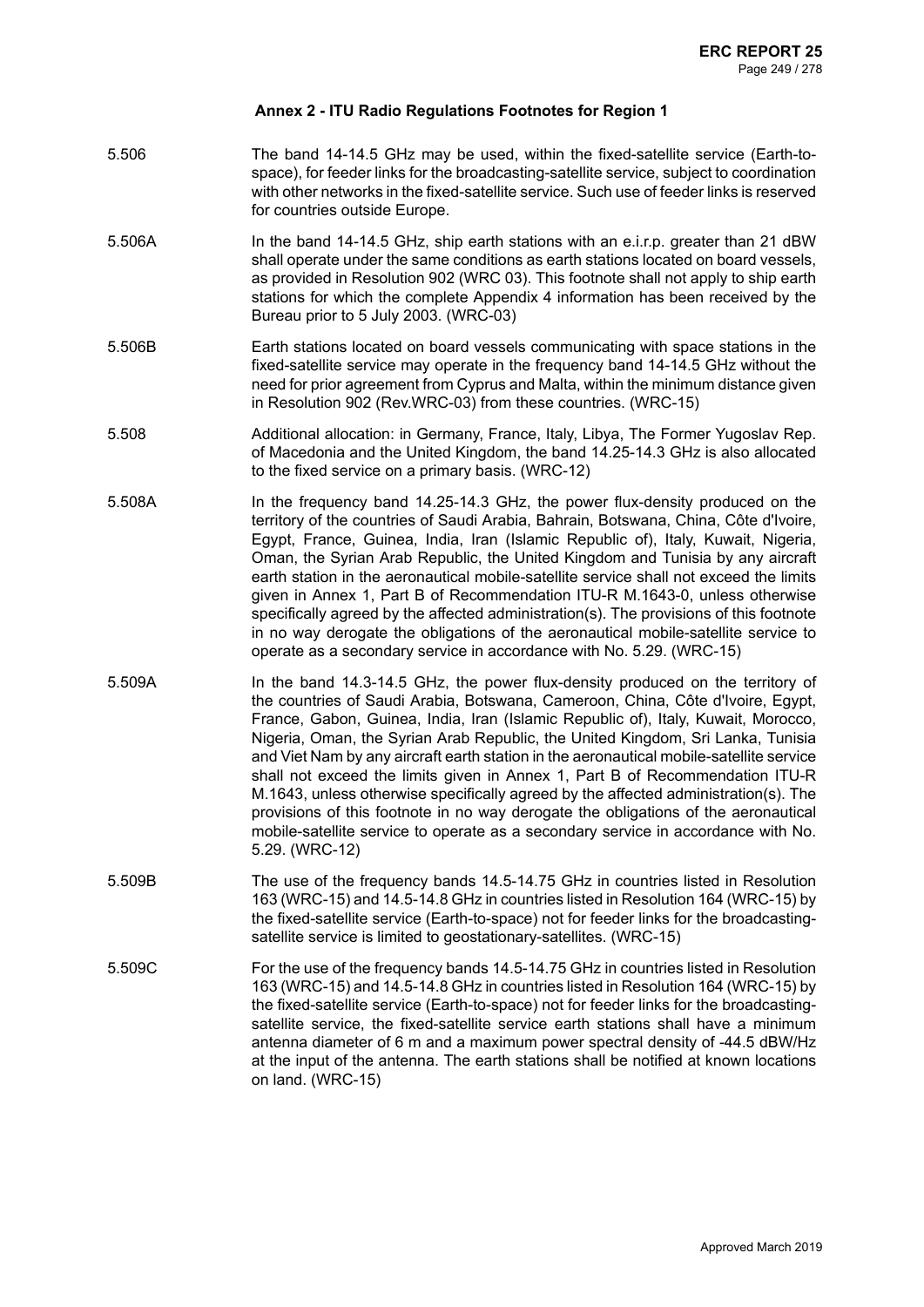- 5.509D Before an administration brings into use an earth station in the fixed-satellite service (Earth-to-space) not for feeder links for the broadcasting-satellite service in the frequency bands 14.5-14.75 GHz (in countries listed in Resolution 163 (WRC-15)) and 14.5-14.8 GHz (in countries listed in Resolution 164 (WRC-15)), it shall ensure that the power flux-density produced by this earth station does not exceed -151.5  $dB(W/(m2 \cdot 4 \text{ kHz}))$  produced at all altitudes from 0 m to 19 000 m above sea level at 22 km seaward from all coasts, defined as the low-water mark, as officially recognized by each coastal State. (WRC-15)
- 5.509E In the frequency bands 14.50-14.75 GHz in countries listed in Resolution 163 (WRC-15) and 14.50-14.8 GHz in countries listed in Resolution 164 (WRC-15), the location of earth stations in the fixed-satellite service (Earth-to-space) not for feeder links for the broadcasting-satellite service shall maintain a separation distance of at least 500 km from the border(s) of other countries unless shorter distances are explicitly agreed by those administrations. No. 9.17 does not apply. When applying this provision, administrations should consider the relevant parts of these Regulations and the latest relevant ITU-R Recommendations. (WRC-15)
- 5.509F In the frequency bands 14.50-14.75 GHz in countries listed in Resolution 163 (WRC-15) and 14.50-14.8 GHz in countries listed in Resolution 164 (WRC-15), earth stations in the fixed-satellite service (Earth-to-space) not for feeder links for the broadcasting-satellite service shall not constrain the future deployment of the fixed and mobile services. (WRC-15)
- 5.509G The frequency band 14.5-14.8 GHz is also allocated to the space research service on a primary basis. However, such use is limited to the satellite systems operating in the space research service (Earth-to-space) to relay data to space stations in the geostationary-satellite orbit from associated earth stations. Stations in the space research service shall not cause harmful interference to, or claim protection from, stations in the fixed and mobile services and in the fixed-satellite service limited to feeder links for the broadcasting-satellite service and associated space operations functions using the guardbands under Appendix 30A and feeder links for the broadcasting-satellite service in Region 2. Other uses of this frequency band by the space research service are on a secondary basis. (WRC-15)
- 5.510 Except for use in accordance with Resolution 163 (WRC-15) and Resolution 164 (WRC-15), the use of the frequency band 14.5-14.8 GHz by the fixed-satellite service (Earth-to-space) is limited to feeder links for the broadcasting-satellite service. This use is reserved for countries outside Europe. Uses other than feeder links for the broadcasting-satellite service are not authorized in Regions 1 and 2 in the frequency band 14.75-14.8 GHz. (WRC-15)
- 5.511 Additional allocation: in Saudi Arabia, Bahrain, Cameroon, Egypt, the United Arab Emirates, Guinea, Iran (Islamic Republic of), Iraq, Israel, Kuwait, Lebanon, Pakistan, Oman, Qatar, the Syrian Arab Republic and Somalia, the band 15.35-15.4 GHz is also allocated to the fixed and mobile services on a secondary basis. (WRC-12)
- 5.511A Use of the band 15.43-15.63 GHz by the fixed-satellite service (Earth-to-space) is limited to feeder links of non-geostationary systems in the mobile-satellite service, subject to coordination under No. 9.11A. (WRC-15)
- 5.511C Stations operating in the aeronautical radionavigation service shall limit the effective e.i.r.p. in accordance with Recommendation ITU-R S.1340-0. The minimum coordination distance required to protect the aeronautical radionavigation stations (No. 4.10 applies) from harmful interference from feeder link earth stations and the maximum e.i.r.p. transmitted towards the local horizontal plane by a feeder link earth station shall be in accordance with Recommendation ITU-R S.1340-0. (WRC-15)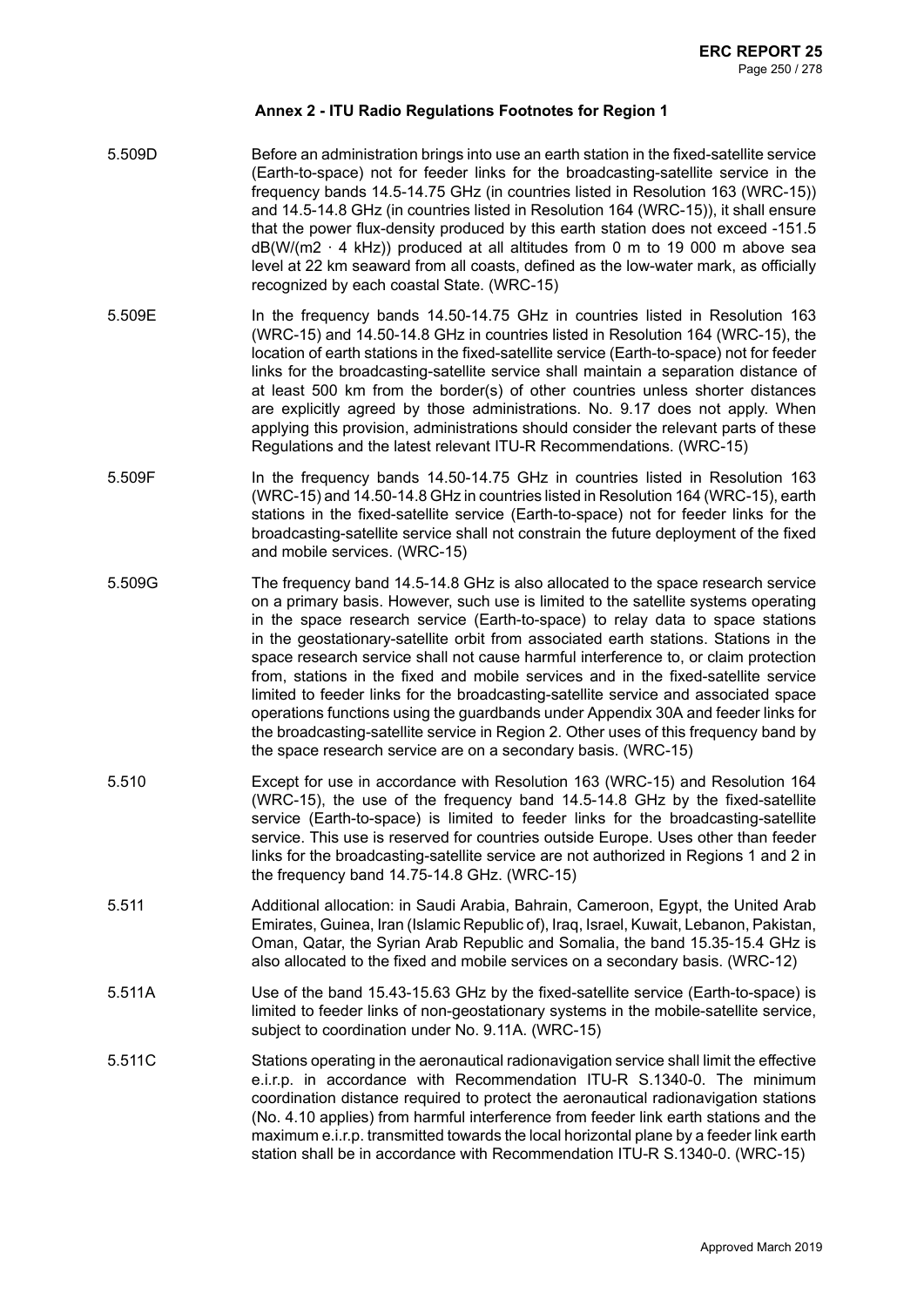- 5.511E In the frequency band 15.4-15.7 GHz, stations operating in the radiolocation service shall not cause harmful interference to, or claim protection from, stations operating in the aeronautical radionavigation service. (WRC-12)
- 5.511F In order to protect the radio astronomy service in the frequency band 15.35-15.4 GHz, radiolocation stations operating in the frequency band 15.4 15.7 GHz shall not exceed the power flux-density level of -156 dB(W/m²) in a 50 MHz bandwidth in the frequency band 15.35-15.4 GHz, at any radio astronomy observatory site for more than 2 per cent of the time. (WRC-12)
- 5.512 Additional allocation: in Algeria, Saudi Arabia, Austria, Bahrain, Bangladesh, Brunei Darussalam, Cameroon, Congo (Rep. of the), Egypt, El Salvador, the United Arab Emirates, Eritrea, Finland, Guatemala, India, Indonesia, Iran (Islamic Republic of), Jordan, Kenya, Kuwait, Lebanon, Libya, Malaysia, Mali, Morocco, Mauritania, Montenegro, Nepal, Nicaragua, Niger, Oman, Pakistan, Qatar, Syrian Arab Republic, the Dem. Rep. of the Congo, Singapore, Somalia, Sudan, South Sudan, Chad, Togo and Yemen, the frequency band 15.7-17.3 GHz is also allocated to the fixed and mobile services on a primary basis. (WRC-15)
- 5.513 Additional allocation: in Israel, the band 15.7-17.3 GHz is also allocated to the fixed and mobile services on a primary basis. These services shall not claim protection from or cause harmful interference to services operating in accordance with the Table in countries other than those included in No. 5512.
- 5.513A Spaceborne active sensors operating in the band 17.2-17.3 GHz shall not cause harmful interference to, or constrain the development of, the radiolocation and other services allocated on a primary basis. (WRC-97)
- 5.514 Additional allocation: in Algeria, Saudi Arabia, Bahrain, Bangladesh, Cameroon, El Salvador, the United Arab Emirates, Guatemala, India, Iran (Islamic Republic of), Iraq, Israel, Italy, Japan, Jordan, Kuwait, Libya, Lithuania, Nepal, Nicaragua, Nigeria, Oman, Uzbekistan, Pakistan, Qatar, Kyrgyzstan Sudan and South Sudan, the frequency band 17.3-17.7 GHz is also allocated to the fixed and mobile services on a secondary basis. The power limits given in Nos. 21.3 and 21.5 shall apply. (WRC-15)
- 5.515 In the band 17.3-17.8 GHz, sharing between the fixed-satellite service (Earth-tospace) and the broadcasting-satellite service shall also be in accordance with the provisions of § 1 of Annex 4 of Appendix 30A.
- 5.516 The use of the band 17.3-18.1 GHz by geostationary-satellite systems in the fixedsatellite service (Earth-to-space) is limited to feeder links for the broadcastingsatellite service. The use of the band 17.3-17.8 GHz in Region 2 by systems in the fixed-satellite service (Earth-to-space) is limited to geostationary satellites. For the use of the band 17.3-17.8 GHz in Region 2 by feeder links for the broadcasting satellite service in the band 12.2-12.7 GHz, see Article 11. The use of the bands 17.3-18.1 GHz (Earth-to-space) in Regions 1 and 3 and 17.8-18.1 GHz (Earth-to-space) in Region 2 by non geostationary-satellite systems in the fixed-satellite service is subject to application of the provisions of No. 9.12 for coordination with other non-geostationary-satellite systems in the fixed-satellite service. Non geostationary-satellite systems in the fixed satellite service shall not claim protection from geostationary-satellite networks in the fixed-satellite service operating in accordance with the Radio Regulations, irrespective of the dates of receipt by the Bureau of the complete coordination or notification information, as appropriate, for the non-geostationary-satellite systems in the fixed-satellite service and of the complete coordination or notification information, as appropriate, for the geostationary-satellite networks, and No. 5.43A does not apply. Non-geostationarysatellite systems in the fixed-satellite service in the above bands shall be operated in such a way that any unacceptable interference that may occur during their operation shall be rapidly eliminated. (WRC-2000)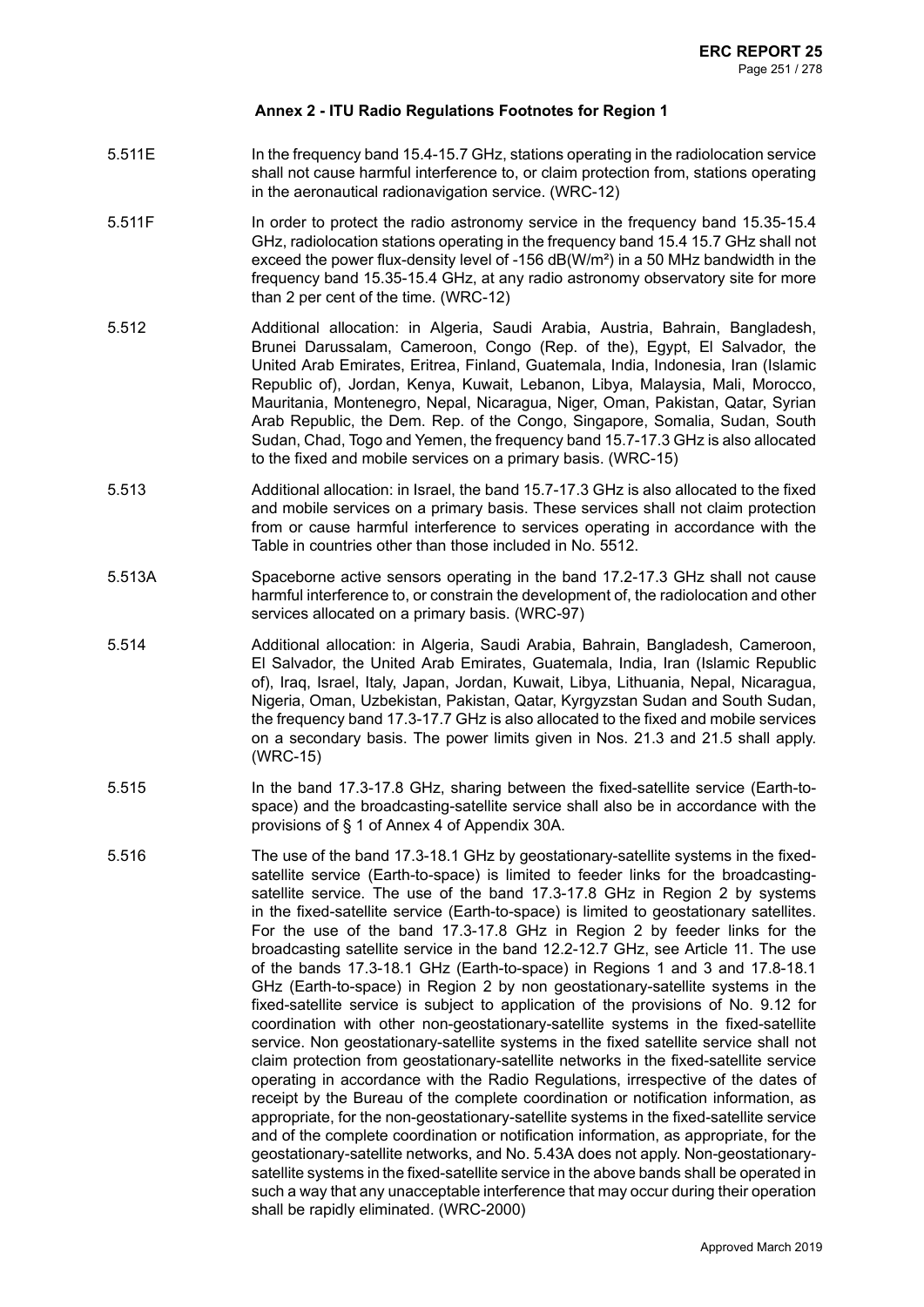- 5.516A In the band 17.3-17.7 GHz, earth stations of the fixed-satellite service (space-to-Earth) in Region 1 shall not claim protection from the broadcasting-satellite service feeder-link earth stations operating under Appendix 30A, nor put any limitations or restrictions on the locations of the broadcasting-satellite service feeder-link earth stations anywhere within the service area of the feeder link. (WRC-03)
- 5.516B The following bands are identified for use by high-density applications in the fixedsatellite service (HDFSS): 17.3-17.7 GHz (space-to-Earth) in Region 1 18.3-19.3 GHz (space-to-Earth) in Region 2 19.7-20.2 GHz (space-to-Earth) in all Regions 39.5-40 GHz (space-to-Earth) in Region 1 40-40.5 GHz (space-to-Earth) in all Regions 40.5-42 GHz (space-to-Earth) in Region 2 47.5-47.9 GHz (space-to-Earth) in Region 1 48.2-48.54 GHz (space-to-Earth) in Region 1 49.44-50.2 GHz (spaceto-Earth) in Region 1 and 27.5-27.82 GHz (Earth-to-space) in Region 1 28.35-28.45 GHz (Earth-to-space) in Region 2 28.45-28.94 GHz (Earth-to-space) in all Regions 28.94-29.1 GHz (Earth-to-space) in Region 2 and 3 29.25-29.46 GHz (Earth-tospace) in Region 2 29.46-30 GHz (Earth-to-space) in all Regions 48.2-50.2 GHz (Earth-to-space) in Region 2. This identification does not preclude the use of these bands by other fixed-satellite service applications or by other services to which these bands are allocated on a co-primary basis and does not establish priority in these Regulations among users of the bands. Administrations should take this into account when considering regulatory provisions in relation to these bands. See Resolution 143 (WRC-03)\*. (WRC-03) \*Note by the Secretariat: This Resolution was revised by WRC-07
- 5.519 Additional allocation: the bands 18.0-18.3 GHz in Region 2 and 18.1-18.4 GHz in Regions 1 and 3 are also allocated to the meteorological-satellite service (space-to-Earth) on a primary basis. Their use is limited to geostationary satellites. (WRC-07)
- 5.520 The use of the band 18.1-18.4 GHz by the fixed-satellite service (Earth-to-space) is limited to feeder links of geostationary-satellite systems in the broadcasting-satellite service. (WRC-2000)
- 5.521 Alternative allocation: in the United Arab Emirates and Greece, the frequency band 18.1-18.4 GHz is allocated to the fixed, fixed-satellite (space-to-Earth) and mobile services on a primary basis (see No. 5.33). The provisions of No. 5.519 also apply. (WRC-15)
- 5.522A The emissions of the fixed service and the fixed-satellite service in the band 18.6-18.8 GHz are limited to the values given in Nos. 21.5A and 21.16.2, respectively. (WRC-2000)
- 5.522B The use of the band 18.6-18.8 GHz by the fixed-satellite service is limited to geostationary systems and systems with an orbit of apogee greater than 20 000 km. (WRC-2000)
- 5.522C In the band 18.6-18.8 GHz, in Algeria, Saudi Arabia, Bahrain, Egypt, the United Arab Emirates, the Libyan Arab Jamahiriya, Jordan, Lebanon, Morocco, Oman, Qatar, the Syrian Arab Republic, Tunisia and Yemen, fixed-service systems in operation at the date of entry into force of the Final Acts of WRC-2000 are not subject to the limits of No. 21.5A. (WRC-2000)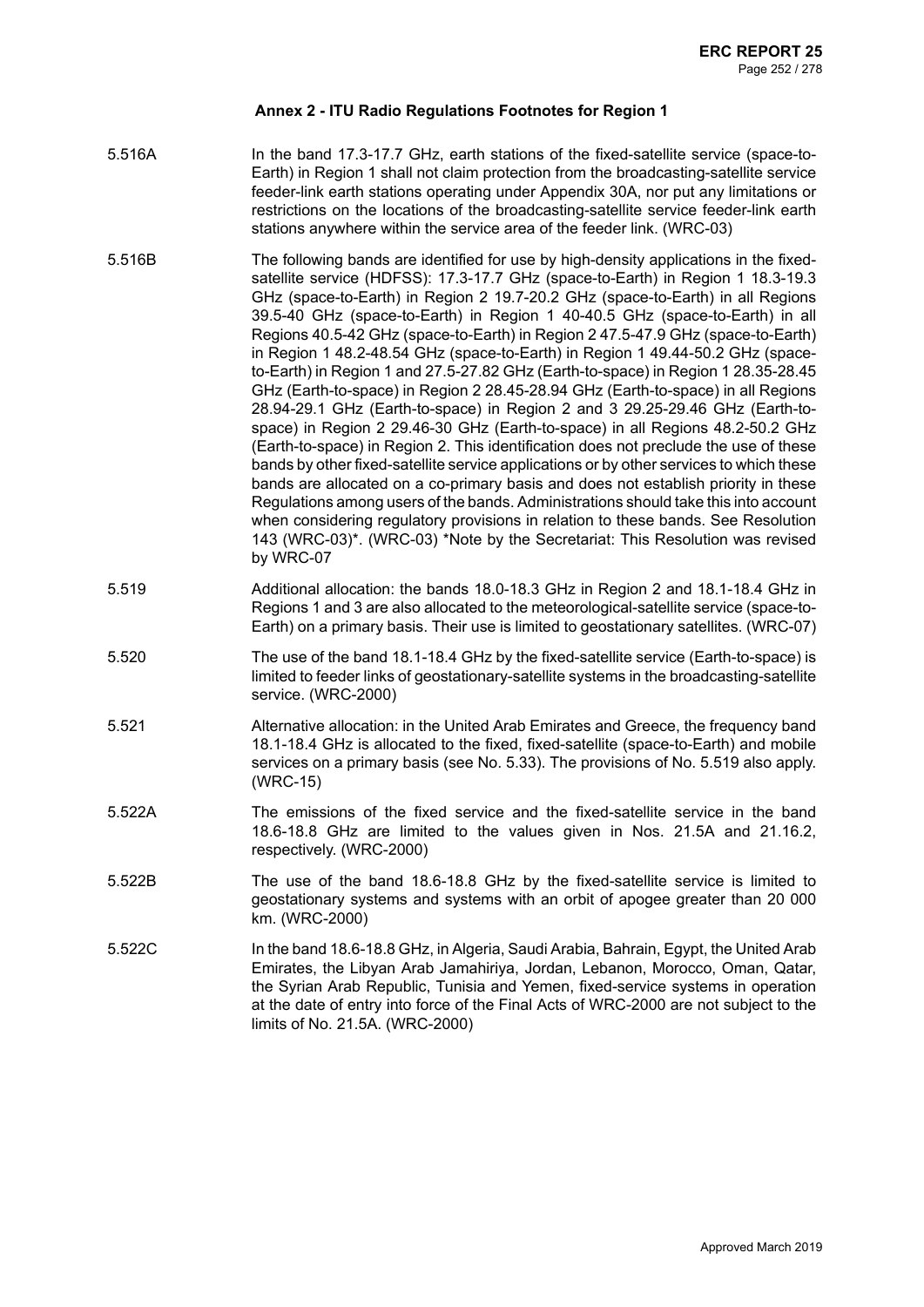- 5.523A The use of the bands 18.8-19.3 GHz (space-to-Earth) and 28.6-29.1 GHz (Earthto-space) by geostationary and non-geostationary fixed-satellite service networks is subject to the application of the provisions of No. 9.11A and No. 22.2 does not apply. Administrations having geostationary-satellite networks under coordination prior to 18 November 1995 shall cooperate to the maximum extent possible to coordinate pursuant to No.9.11A with non-geostationary-satellite networks for which notification information has been received by the Bureau prior to that date, with a view to reaching results acceptable to all the parties concerned. Non-geostationarysatellite networks shall not cause unacceptable interference to geostationary fixedsatellite service networks for which complete Appendix 4 notification information is considered as having been received by the Bureau prior to 18 November 1995. (WRC-97)
- 5.523B The use of the band 19.3-19.6 GHz (Earth-to-space) by the Fixed-satellite service is limited to feeder links for non-geostationary-satellite systems in the mobile-satellite service. Such use is subject to the application of the provisions of No. 9.11A, and No. 22.2 does not apply.
- 5.523C No. 22.2 of the Radio Regulations shall continue to apply in the bands 19.3-19.6 GHz and 29.1-29.4 GHz, between feeder links of non-geostationary mobile-satellite service networks and those fixed-satellite service networks for which complete Appendix 4 coordination information, or notification information, is considered as having been received by the Bureau prior to 18 November 1995. (WRC-97)
- 5.523D The use of the band 19.3-19.7 GHz (space-to-Earth) by geostationary fixed-satellite service systems and by feeder links for non-geostationary-satellite systems in the mobile-satellite service is subject to the application of the provisions of No. 9.11A, but not subject to the provisions of No. 22.2. The use of this band for other nongeostationary fixed-satellite service systems, or for the cases indicated in Nos. 5.523C and 5.523E, is not subject to the provisions of No. 9.11A and shall continue to be subject to Articles 9 (except No. 9.11A) and 11 procedures, and to the provisions of No. 22.2. (WRC-97)
- 5.523E No. 22.2 shall continue to apply in the bands 19.6-19.7 GHz and 29.4-29.5 GHz, between feeder links of non-geostationary mobile-satellite service networks and those fixed-satellite service networks for which complete Appendix 4 coordination information, or notification information, is considered as having been received by the Bureau by 21 November 1997. (WRC-97)
- 5.524 Additional allocation: in Afghanistan, Algeria, Saudi Arabia, Bahrain, Brunei Darussalam, Cameroon, China, Congo (Rep. of the), Costa Rica, Egypt, the United Arab Emirates, Gabon, Guatemala, Guinea, India, Iran (Islamic Republic of), Iraq, Israel, Japan, Jordan, Kuwait, Lebanon, Malaysia, Mali, Morocco, Mauritania, Nepal, Nigeria, Oman, Pakistan, the Philippines, Qatar, the Syrian Arab Republic, the Dem. Rep. of the Congo, the Dem. People's Rep. of Korea, Singapore, Somalia, Sudan, South Sudan, Chad, Togo and Tunisia, the frequency band 19.7-21.2 GHz is also allocated to the fixed and mobile services on a primary basis. This additional use shall not impose any limitation on the power flux-density of space stations in the fixed-satellite service in the frequency band 19.7-21.2 GHz and of space stations in the mobile-satellite service in the band 19.7-20.2 GHz where the allocation to the mobile-satellite service is on a primary basis in the latter frequency band. (WRC-15)
- 5.525 In order to facilitate interregional coordination between networks in the mobilesatellite and fixed-satellite services, carriers in the mobile-satellite service that are most susceptible to interference shall, to the extent practicable, be located in the higher parts of the bands 19.7-20.2 GHz and 29.5-30 GHz.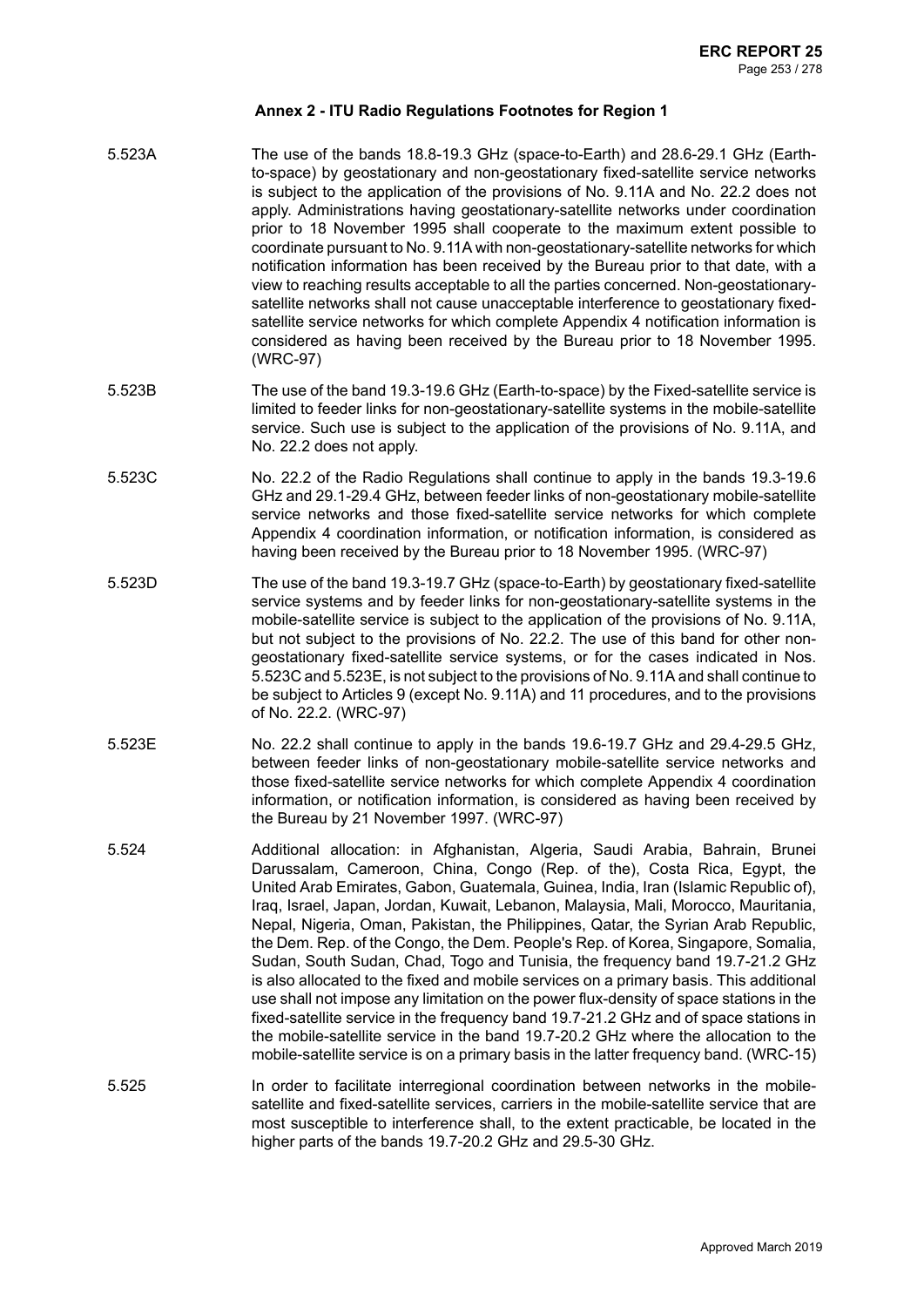- 5.526 In the bands 19.7-20.2 GHz and 29.5-30 GHz in Region 2, and in the bands 20.1-20.2 GHz and 29.9-30 GHz in Regions 1 and 3, networks which are both in the fixed-satellite service and in the mobile-satellite service may include links between earth stations at specified or unspecified points or while in motion, through one or more satellites for point-to-point and point-to-multipoint communications.
- 5.527 In the bands 19.7-20.2 GHz and 29.5-30 GHz, the provisions of No 4.10 do not apply with respect to the mobile-satellite service.
- 5.527A The operation of earth stations in motion communicating with the FSS is subject to Resolution 156 (WRC-15) (WRC-15)
- 5.528 The allocation to the mobile-satellite service is intended for use by networks which use narrow spot-beam antennas and other advanced technology at the space stations. Administrations operating systems in the mobile-satellite service in the band 19.7 - 20.1 GHz in Region 2 and in the band 20.1 - 20.2 GHz shall take all practicable steps to ensure the continued availability of these bands for administrations operating fixed and mobile systems in accordance with the provisions of No. 5.524.
- 5.530A Unless otherwise agreed between the administrations concerned, any station in the fixed or mobile services of an administration shall not produce a power fluxdensity in excess of -120.4  $dB(W/(m^2 \cdot MHz))$  at 3 m above the ground of any point of the territory of any other administration in Regions 1 and 3 for more than 20% of the time. In conducting the calculations, administrations should use the most recent version of Recommendation ITU-R P.452 (see also the most recent version of Recommendation ITU-R BO.1898). (WRC-15)
- 5.530B In the band 21.4-22 GHz, in order to facilitate the development of the broadcastingsatellite service, administrations in Regions 1 and 3 are encouraged not to deploy stations in the mobile service and are encouraged to limit the deployment of stations in the fixed service to point-to-point links. (WRC-12)
- 5.530D See Resolution 555 (WRC-12). (WRC-12)
- 5.532 The use of the band 22.21-22.5 GHz by the earth exploration-satellite (passive) and space research (passive) services shall not impose constraints upon the fixed and mobile, except aeronautical mobile, services.
- 5.532A The location of earth stations in the space research service shall maintain a separation distance of at least 54 km from the respective border(s) of neighbouring countries to protect the existing and future deployment of fixed and mobile services unless a shorter distance is otherwise agreed between the corresponding administrations. Nos. 9.17 and 9.18 do not apply. (WRC-12)
- 5.532B Use of the band 24.65-25.25 GHz in Region 1 and the band 24.65-24.75 GHz in Region 3 by the fixed-satellite service (Earth-to-space) is limited to earth stations using a minimum antenna diameter of 4.5 m. (WRC-12)
- 5.533 The inter-satellite service shall not claim protection from harmful interference from airport surface detection equipment stations of the radionavigation service.
- 5.535 In the band 24.75-25.25 GHz, feeder links to stations of the broadcasting-satellite service shall have priority over other uses in the fixed-satellite service (Earth-tospace). Such other uses shall protect and shall not claim protection from existing and future operating feeder-link networks to such broadcasting satellite stations.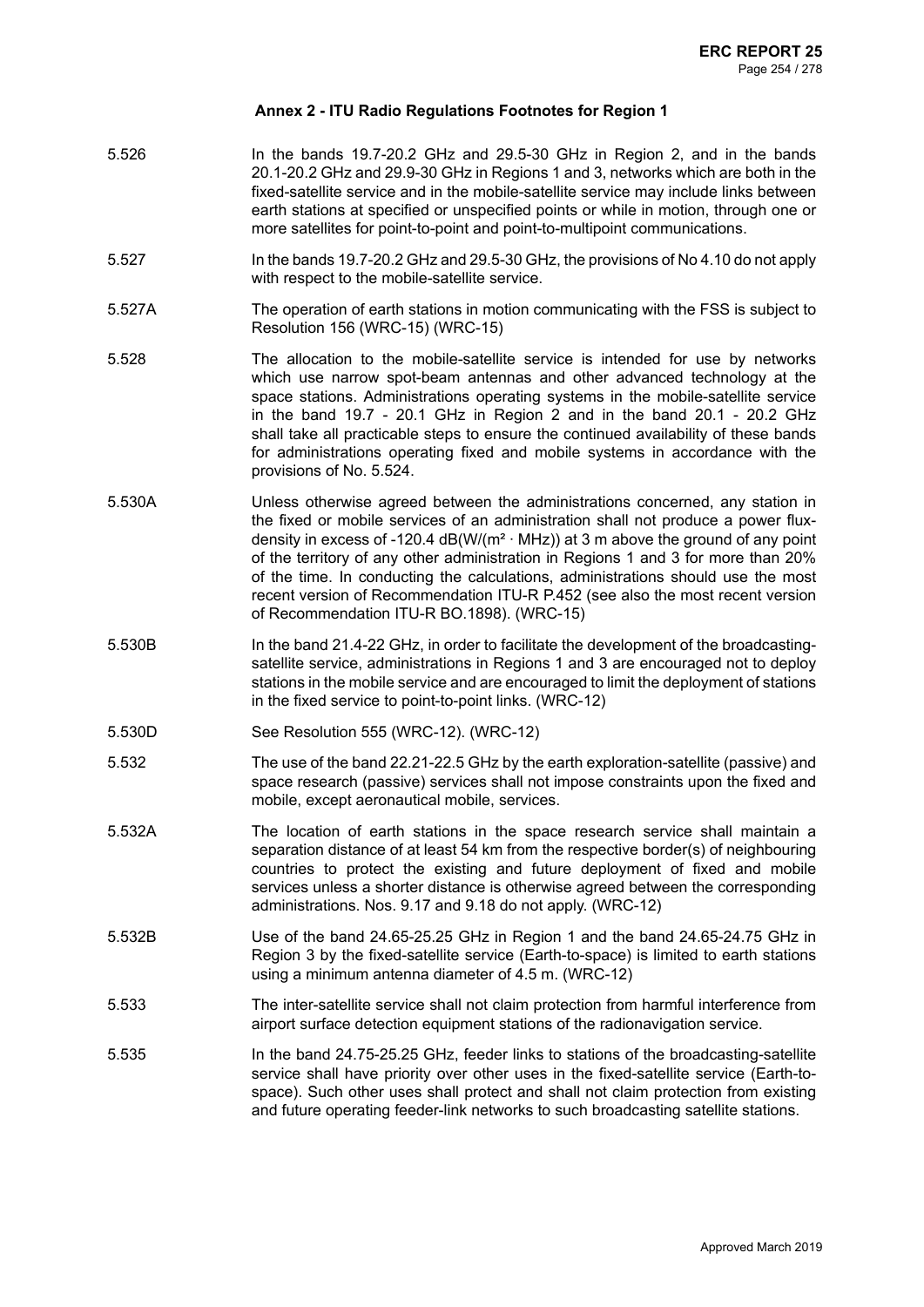| 5.535A | The use of the band 29.1-29.5 GHz (Earth-to-space) by the fixed-satellite service<br>is limited to geostationary-satellite systems and feeder links to non-geostationary-<br>satellite systems in the mobile-satellite service. Such use is subject to the application<br>of the provisions of No. 9.11A, but not subject to the provisions of No. 22.2, except as<br>indicated in Nos. 5.523C and 5.523E where such use is not subject to the provisions<br>of No. 9.11A and shall continue to be subject to Articles 9 (except No. 9.11A) and<br>11 procedures, and to the provisions of No. 22.2. (WRC-97)                                                                                                                                                                                                                                                                                                                            |
|--------|------------------------------------------------------------------------------------------------------------------------------------------------------------------------------------------------------------------------------------------------------------------------------------------------------------------------------------------------------------------------------------------------------------------------------------------------------------------------------------------------------------------------------------------------------------------------------------------------------------------------------------------------------------------------------------------------------------------------------------------------------------------------------------------------------------------------------------------------------------------------------------------------------------------------------------------|
| 5.536  | Use of the 25.25-27.5 GHz band by the inter-satellite service is limited to space<br>research and Earth exploration-satellite applications, and also transmissions of data<br>originating from industrial and medical activities in space.                                                                                                                                                                                                                                                                                                                                                                                                                                                                                                                                                                                                                                                                                               |
| 5.536A | Administrations operating earth stations in the Earth exploration-satellite service<br>or the space research service shall not claim protection from stations in the fixed<br>and mobile services operated by other administrations. In addition, earth stations<br>in the Earth exploration-satellite service or in the space research service should be<br>operated taking into account Recommendation ITU-R SA.1862. (WRC-12)                                                                                                                                                                                                                                                                                                                                                                                                                                                                                                         |
| 5.536B | In Saudi Arabia, Austria, Bahrain, Belgium, Brazil, China, Korea (Rep. of), Denmark,<br>Egypt, United Arab Emirates, Estonia, Finland, Hungary, India, Iran (Islamic<br>Republic of), Ireland, Israel, Italy, Jordan, Kenya, Kuwait, Lebanon, Libya, Lithuania,<br>Moldova, Norway, Oman, Uganda, Pakistan, the Philippines, Poland, Portugal, the<br>Syrian Arab Republic, Dem. People's Rep. of Korea, Slovakia, the Czech Rep.,<br>Romania, the United Kingdom, Singapore, Sweden, Tanzania, Turkey, Viet Nam<br>and Zimbabwe, earth stations operating in the Earth exploration-satellite service in<br>the frequency band 25.5-27 GHz shall not claim protection from, or constrain the<br>use and deployment of, stations of the fixed and mobile services. (WRC-15)                                                                                                                                                               |
| 5.536C | In Algeria, Saudi Arabia, Bahrain, Botswana, Brazil, Cameroon, Comoros, Cuba,<br>Djibouti, Egypt, United Arab Emirates, Estonia, Finland, Iran (Islamic Rep. of), Israel,<br>Jordan, Kenya, Kuwait, Lithuania, Malaysia, Morocco, Nigeria, Oman, Qatar, Syrian<br>Arab Republic, Somalia, Sudan, South Sudan, Tanzania, Tunisia, Uruguay, Zambia<br>and Zimbabwe, earth stations operating in the space research service in the band<br>25.5-27 GHz shall not claim protection from, or constrain the use and deployment<br>of, stations of the fixed and mobile services. (WRC-12)                                                                                                                                                                                                                                                                                                                                                      |
| 5.537  | Space services using non-geostationary satellites operating in the inter-satellite<br>service in the band 27-27.5 GHz are exempt from the provisions of No. 22.2                                                                                                                                                                                                                                                                                                                                                                                                                                                                                                                                                                                                                                                                                                                                                                         |
| 5.537A | In Bhutan, Cameroon, Korea (Rep. of), the Russian Federation, India, Indonesia,<br>Iran (Islamic Republic of), Iraq, Japan, Kazakhstan, Malaysia, Maldives, Mongolia,<br>Myanmar, Uzbekistan, Pakistan, the Philippines, Kyrgyzstan, the Dem. People's<br>Rep. of Korea, Sudan, Sri Lanka, Thailand and Viet Nam, the allocation to the<br>fixed service in the band 27.9-28.2 GHz may also be used by high altitude platform<br>stations (HAPS) within the territory of these countries. Such use of 300 MHz of<br>the fixed-service allocation by HAPS in the above countries is further limited to<br>operation in the HAPS-to-ground direction and shall not cause harmful interference<br>to, nor claim protection from, other types of fixed-service systems or other co-<br>primary services. Furthermore, the development of these other services shall not<br>be constrained by HAPS. See Resolution 145 (Rev.WRC-12). (WRC-12) |
| 5.538  | Additional allocation: the bands 27.500-27.501 GHz and 29.999-30.000 GHz are<br>also allocated to the fixed-satellite service (space to Earth) on a primary basis for<br>the beacon transmissions intended for up-link power control. Such space-to-Earth<br>transmissions shall not exceed an equivalent isotropically radiated power (e.i.r.p.)<br>of +10 dBW in the direction of adjacent satellites on the geostationary-satellite orbit.<br>(WRC-07)                                                                                                                                                                                                                                                                                                                                                                                                                                                                                |
| 5.539  | The band 27.5-30 GHz may be used by the fixed-satellite service (Earth-to-space)<br>for the provision of feeder links for the broadcasting-satellite service.                                                                                                                                                                                                                                                                                                                                                                                                                                                                                                                                                                                                                                                                                                                                                                            |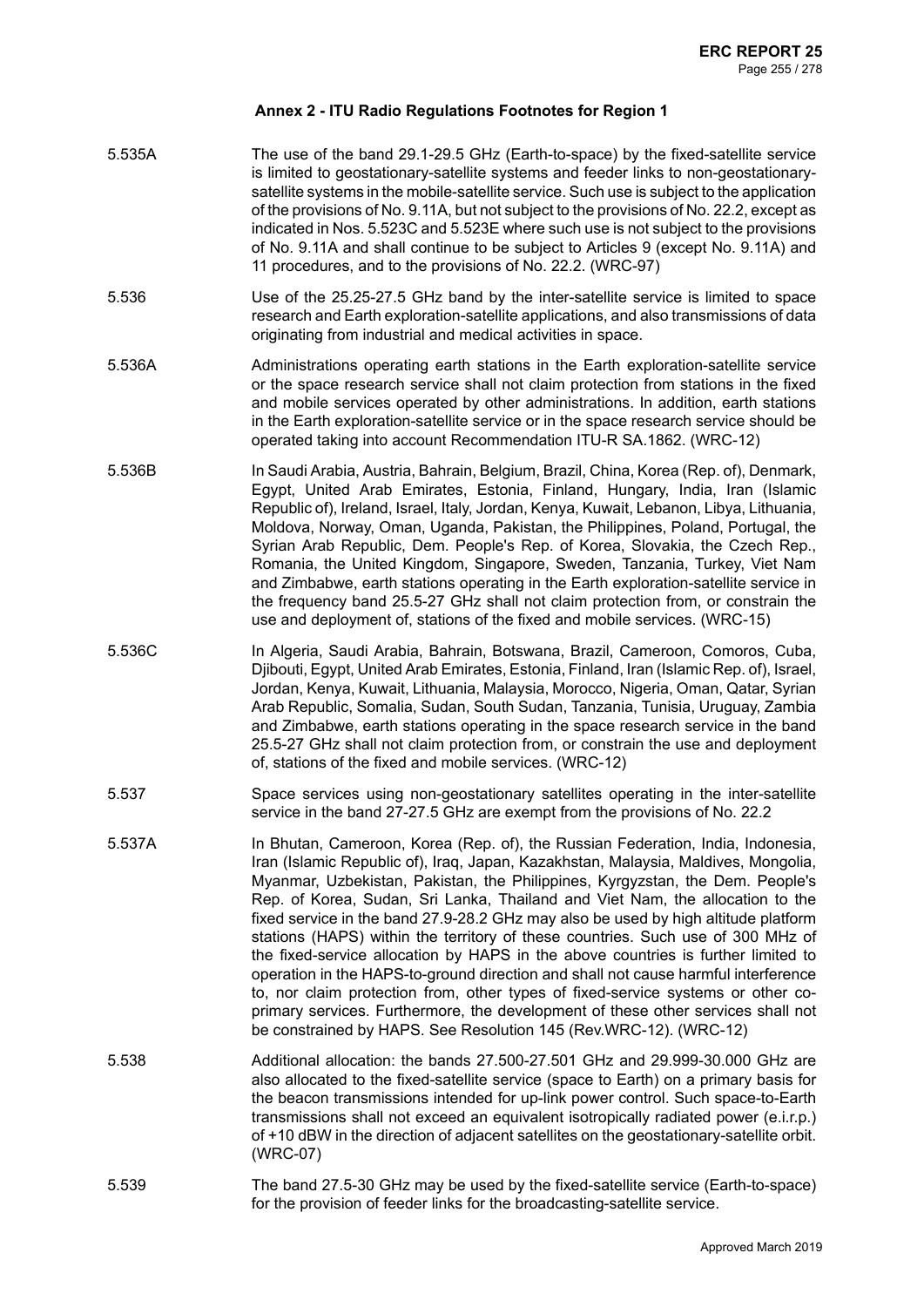- 5.540 Additional allocation: the band 27.501-29.999 GHz is also allocated to the fixedsatellite service (space-to-Earth) on a secondary basis for beacon transmissions intended for up-link power control.
- 5.541 In the band 28.5-30 GHz, the earth exploration-satellite service is limited to the transfer of data between stations and not to the primary collection of information by means of active or passive sensors.
- 5.541A Feeder links of non-geostationary networks in the mobile-satellite service and geostationary networks in the fixed-satellite service operating in the band 29.1-29.5 GHz (Earth-to-space) shall employ uplink adaptive power control or other methods of fade compensation, such that the earth station transmissions shall be conducted at the power level required to meet the desired link performance while reducing the level of mutual interference between both networks. These methods shall apply to networks for which Appendix 4 coordination information is considered as having been received by the Bureau after 17 May 1996 and until they are changed by a future competent world radiocommunication conference. Administrations submitting Appendix 4 information for coordination before this date are encouraged to utilize these techniques to the extent practicable. (WRC-2000)
- 5.542 Additional allocation: in Algeria, Saudi Arabia, Bahrain, Brunei Darussalam, Cameroon, China, the Dem. Rep. of the Congo, Egypt, the United Arab Emirates, Eritrea, Ethiopia, Guinea, India, Iran (Islamic Republic of), Iraq, Japan, Jordan, Kuwait, Lebanon, Malaysia, Mali, Morocco, Mauritania, Nepal, Oman, Pakistan, Philippines, Qatar, the Syrian Arab Republic, the Dem. People's Rep. of Korea, Somalia, Sudan, South Sudan, Sri Lanka and Chad, the band 29.5-31 GHz is also allocated to the fixed and mobile services on a secondary basis. The power limits specified in Nos. 21.3 and 21.5 shall apply. (WRC-12)
- 5.543 The band 29.95-30 GHz may be used for space-to-space links in the earth exploration-satellite service for telemetry, tracking, and control purposes, on a secondary basis.
- 5.543A In Bhutan, Cameroon, Korea (Rep. of), the Russian Federation, India, Indonesia, Iran (Islamic Republic of), Irac, Japan, Kazakhstan, Malaysia, Maldives, Mongolia, Myanmar, Uzbekistan, Pakistan, the Philippines, Kyrgyzstan, the Dem. People's Rep. of Korea, Sudan, Sri Lanka, Thailand and Viet Nam, the allocation to the fixed service in the frequency band 31-31.3 GHz may also be used by systems using high altitude platform stations (HAPS) in the ground-to-HAPS direction. The use of the frequency band 31-31.3 GHz by systems using HAPS is limited to the territory of the countries listed above and shall not cause harmful interference to, nor claim protection from, other types of fixed-service systems, systems in the mobile service and systems operated under No. 5.545. Furthermore, the development of these services shall not be constrained by HAPS. Systems using HAPS in the frequency band 31-31.3 GHz shall not cause harmful interference to the radio astronomy service having a primary allocation in the frequency band 31.3-31.8 GHz, taking into account the protection criterion as given in the most recent version of Recommendation ITU-R RA.769. In order to ensure the protection of satellite passive services, the level of unwanted power density into a HAPS ground station antenna in the frequency band 31.3-31.8 GHz shall be limited to -106 dB(W/MHz) under clear-sky conditions, and may be increased up to -100 dB(W/MHz) under rainy conditions to mitigate fading due to rain, provided the effective impact on the passive satellite does not exceed the impact under clear-sky conditions. See Resolution 145 (Rev.WRC-12). (WRC-15)
- 5.544 In the band 31-31.3 GHz the power flux-density limits specified in Article 21, Table 21-4 shall apply to the space research service.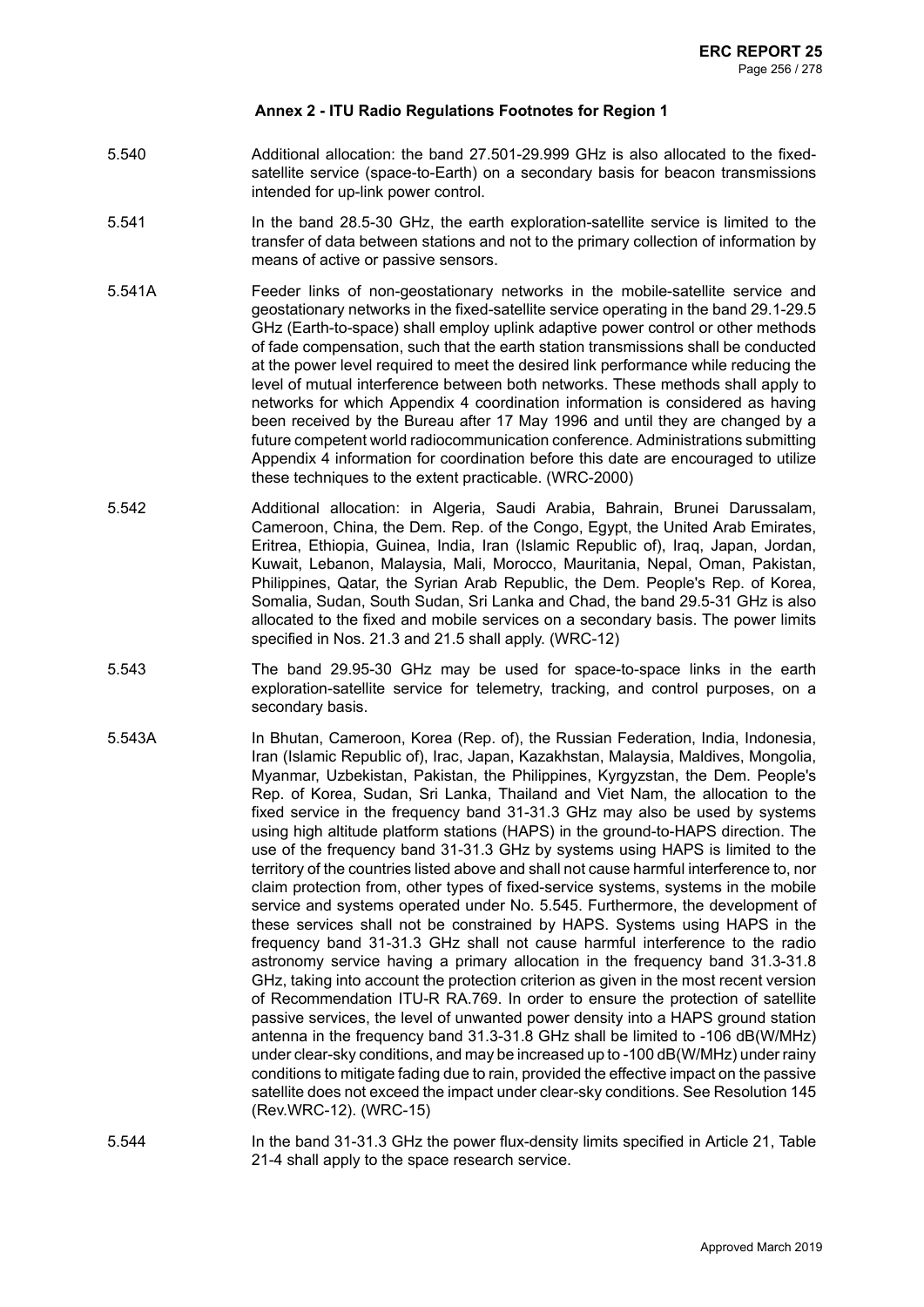- 5.545 Different category of service: in Armenia, Georgia, Kyrgyzstan, Tajikistan and Turkmenistan, the allocation of the band 31-31.3 GHz to the space research service is on a primary basis (see No. 5.33). (WRC-12)
- 5.546 Different category of service: in Saudi Arabia, Armenia, Azerbaijan, Belarus, Egypt, the United Arab Emirates, Spain, Estonia, the Russian Federation, Georgia, Hungary, Iran (Islamic Republic of), Israel, Jordan, Lebanon, Moldova, Mongolia, Oman, Uzbekistan, Poland, the Syrian Arab Republic, Kyrgyzstan, Romania, the United Kingdom, South Africa, Tajikistan, Turkmenistan and Turkey, the allocation of the band 31.5-31.8 GHz to the fixed and mobile, except aeronautical mobile, services is on a primary basis (see No. 5.33). (WRC-12)
- 5.547 The bands 31.8-33.4 GHz, 37-40 GHz, 40.5-43.5 GHz, 51.4-52.6 GHz, 55.78-59 GHz and 64-66 GHz are available for high-density applications in the fixed service (see Resolution 75 (WRC-2000)). Administrations should take this into account when considering regulatory provisions in relation to these bands. Because of the potential deployment of high-density applications in the fixed-satellite service in the bands 39.5-40 GHz and 40.5-42 GHz (see No. 5.516B), administrations should further take into account potential constraints to high-density applications in the fixed service, as appropriate. (WRC-07)
- 5.547A Administrations should take practical measures to minimize the potential interference between stations in the fixed service and airborne stations in the radionavigation service in the 31.8-33.4 GHz band, taking into account the operational needs of the airborne radar systems. (WRC-2000)
- 5.548 In designing systems for the inter-satellite service in the band 32.3-33 GHz, for the radionavigation service in the band 32-33 GHz, and for the space research service (deep space) in the band 31.8-32.3 GHz, administrations shall take all necessary measures to prevent harmful interference between these services, bearing in mind the safety aspects of the radionavigation service (see Recommendation 707). (WRC-03)
- 5.549 Additional allocation: in Saudi Arabia, Bahrain, Bangladesh, Egypt, the United Arab Emirates, Gabon, Indonesia, Iran (Islamic Republic of), Iraq, Israel, Jordan, Kuwait, Lebanon, Libya, Malaysia, Mali, Morocco, Mauritania, Nepal, Nigeria, Oman, Pakistan, the Philippines, Qatar, the Syrian Arab Republic, the Dem. Rep. of the Congo, Singapore, Somalia, Sudan, South Sudan, Sri Lanka, Togo, Tunisia and Yemen, the band 33.4-36 GHz is also allocated to the fixed and mobile services on a primary basis. (WRC-12)
- 5.549A In the band 35.5-36.0 GHz, the mean power flux-density at the Earth's surface, generated by any spaceborne sensor in the Earth exploration-satellite service (active) or space research service (active), for any angle greater than 0.8° from the beam centre shall no exceed -73.3 dB(W/m²) in this band. (WRC-03)
- 5.550 Different category of service: in Armenia, Azerbaijan, Belarus, the Russian Federation, Georgia, Kyrgyzstan, Tajikistan and Turkmenistan, the allocation of the band 34.7-35.2 GHz to the space research service is on a primary basis (see No. 5.33). (WRC-12)
- 5.550A For sharing of the band 36-37 GHz between the Earth exploration-satellite (passive) service and the fixed and mobile services, Resolution 752 (WRC-07) shall apply. (WRC-07)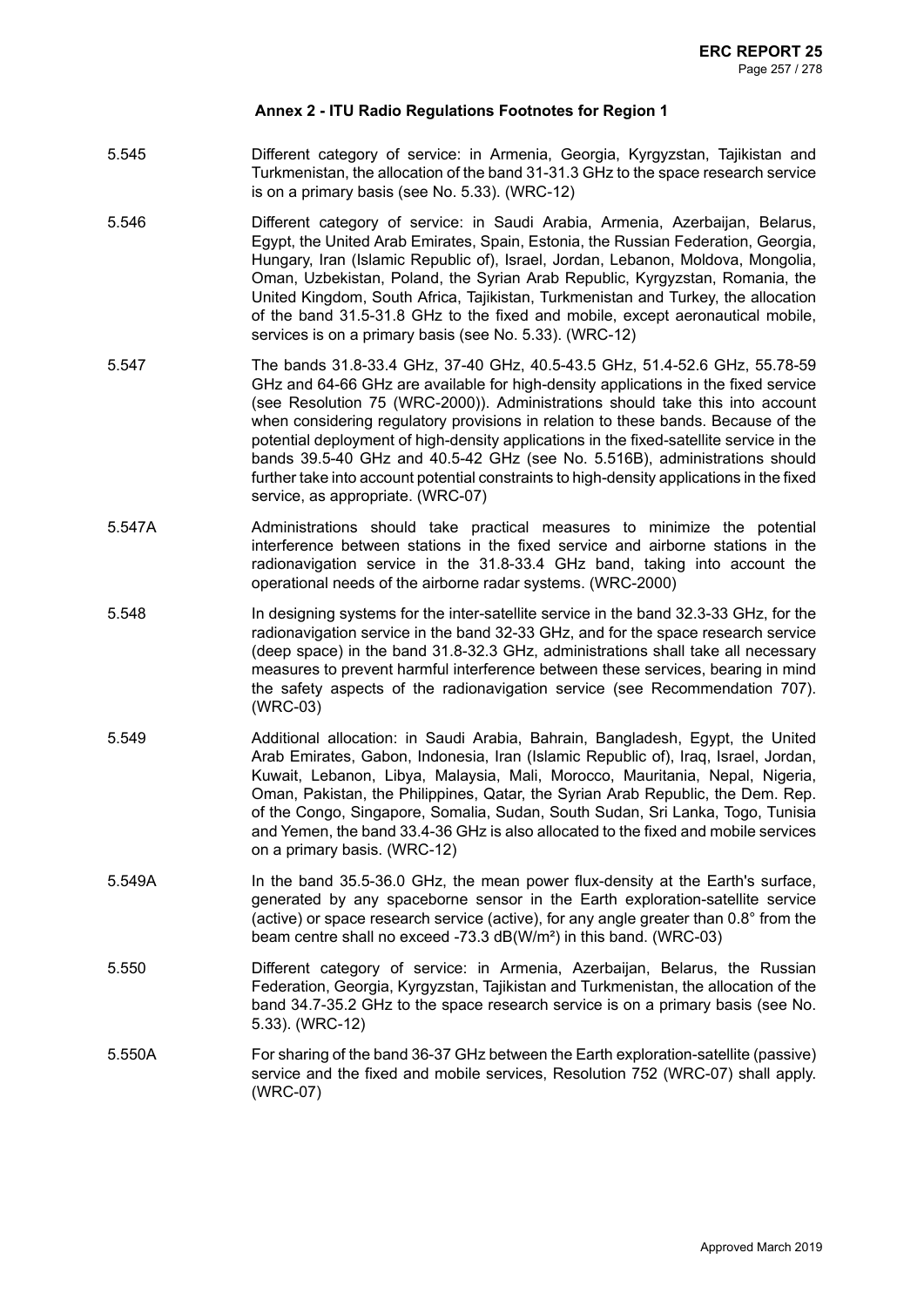5.551H The equivalent power flux-density (epfd) produced in the frequency band 42.5-43.5 GHz by all space stations in any non-geostationary-satellite system in the fixedsatellite service, or in the broadcasting-satellite service operating in the frequency band 42-42.5 GHz, shall not exceed the following values at the site of any radio astronomy station for more than 2% of the time: -230 dB(W/m²) in 1 GHz and -246 dB(W/m²) in any 500 kHz of the frequency band 42.5-43.5 GHz at the site of any radio astronomy station registered as a single-dish telescope; and -209 dB(W/ m²) in any 500 kHz of the frequency band 42.5-43.5 GHz at the site of any radio astronomy station registered as a very long baseline interferometry station. These epfd values shall be evaluated using the methodology given in Recommendation ITU-R S.1586-1 and the reference antenna pattern and the maximum gain of an antenna in the radio astronomy service given in Recommendation ITU-R RA.1631-0 and shall apply over the whole sky and for elevation angles higher than the minimum operating angle θmin of the radiotelescope (for which a default value of 5° should be adopted in the absence of notified information). These values shall apply at any radio astronomy station that either: - was in operation prior to 5 July 2003 and has been notified to the Bureau before 4 January 2004; or - was notified before the date of receipt of the complete Appendix 4 information for coordination or notification, as appropriate, for the space station to which the limits apply. Other radio astronomy stations notified after these dates may seek an agreement with administrations that have authorized the space stations. In Region 2, Resolution 743 (WRC-03) shall apply. The limits in this footnote may be exceeded at the site of a radio astronomy station of any country whose administration so agreed. (WRC-15)

- 5.551I The power flux-density in the band 42.5-43.5 GHz produced by any geostationary space station in the fixed-satellite service (space-to-Earth), or the broadcastingsatellite service (space-to-Earth) operating in the 42-42.5 GHz band, shall not exceed the following values at the site of any radio astronomy station: -137 dB(W/  $m<sup>2</sup>$ ) in 1 GHz and -153 dB(W/m<sup>2</sup>) in any 500 kHz of the 42.5-43.5 GHz band at the site of any radio astronomy station registered as a single-dish telescope; and -116 dB(W/ m²) in any 500 kHz of the 42.5-43.5 GHz band at the site of any radio astronomy station registered as a very long baseline interferometry station. These values shall apply at the site of any radio astronomy station that either: - was in operation prior to 5 July 2003 and has been notified to the Bureau before 4 January 2004; or - was notified before the date of receipt of the complete Appendix 4 information for coordination or notification, as appropriate, for the space station to which the limits apply. Other radio astronomy stations notified after these dates may seek an agreement with administrations that have authorized the space stations. In Region 2, Resolution 743 (WRC-03) shall apply. The limits in this footnote may be exceeded at the site of a radio astronomy station of any country whose administration so agreed. (WRC-03)
- 5.552 The allocation of the spectrum for the fixed-satellite service in the bands 42.5-43.5 GHz and 47.2-50.2 GHz for Earth-to-space transmission is greater than that in the band 37.5-39.5 GHz for space-to-Earth transmission in order to accommodate feeder links to broadcasting satellites. Administrations are urged to take all practicable steps to reserve the band 47.2-49.2 GHz for feeder links for the broadcasting-satellite service operating in the band 40.5-42.5 GHz.
- 5.552A The allocation to the fixed service in the bands 47.2-47.5 GHz and 47.9-48.2 GHz is designated for use by high altitude platform stations. The use of the bands 47.2-47.5 GHz and 47.9 48.2 GHz is subject to the provisions of Resolution 122 (Rev.WRC-07). (WRC-07)
- 5.553 In the bands 43.5-47 GHz and 66-71 GHz, stations in the land mobile service may be operated subject to not causing harmful interference to the space radiocommunication services to which these bands are allocated (see No. 5.43). (WRC-2000)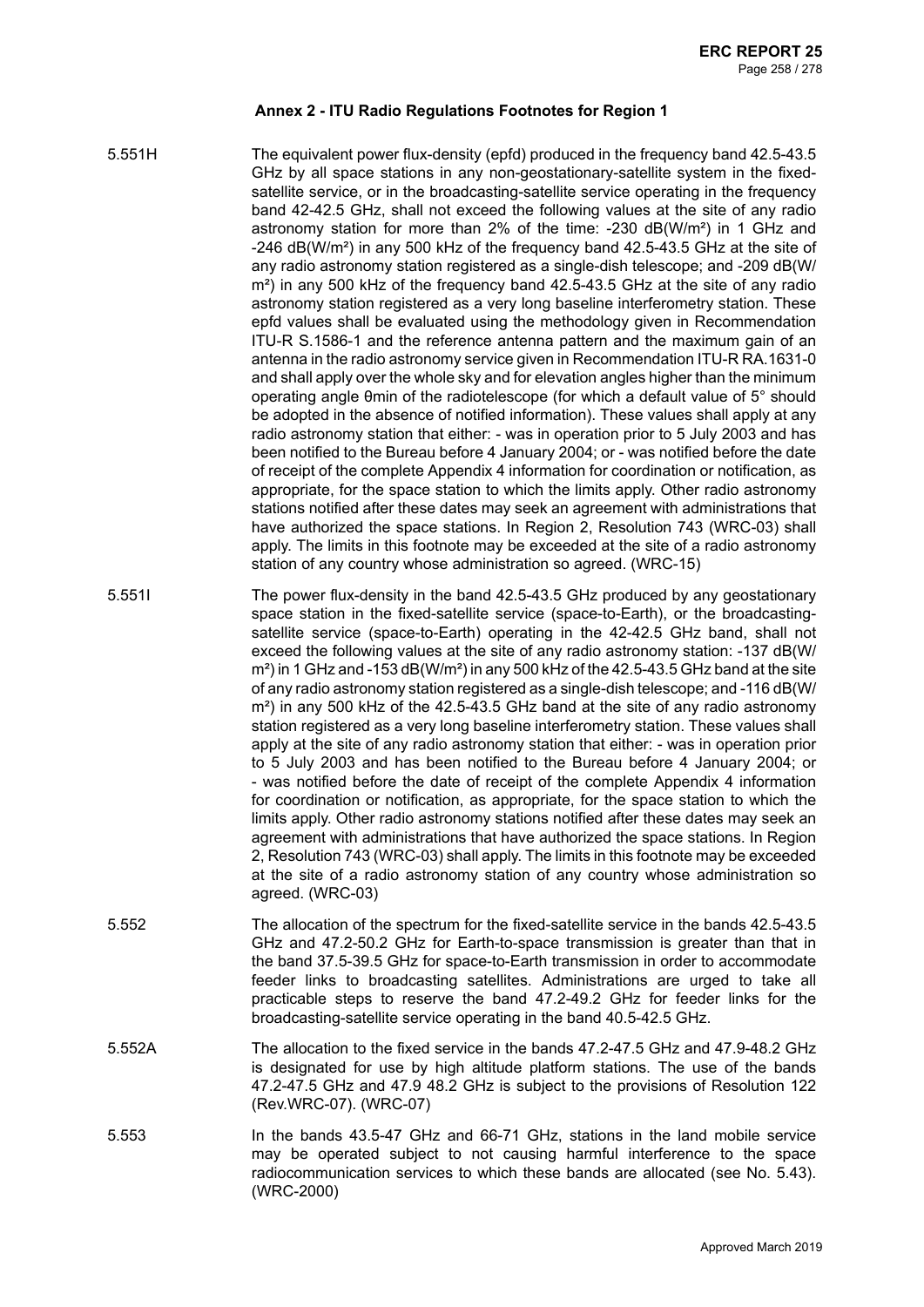- 5.554 In the bands 43.5-47 GHz, 66-71 GHz, 95-100 GHz, 123-130 GHz, 191.8-200 GHz and 252-265 GHz, satellite links connecting land stations at specified fixed points are also authorized when used in conjunction with the mobile-satellite service or the radionavigation-satellite service. (WRC-2000)
- 5.554A The use of the bands 47.5-47.9 GHz, 48.2-48.54 GHz and 49.44-50.2 GHz by the fixed-satellite service (space-to-Earth) is limited to geostationary satellites. (WRC-03)
- 5.555 Additional allocation: the band 48.94-49.04 GHz is also allocated to the radio astronomy service on a primary basis. (WRC-2000)
- 5.555B The power flux-density in the band 48.94-49.04 GHz produced by any geostationary space station in the fixed-satellite service (space-to-Earth) operating in the bands 48.2-48.54 GHz and 49.44-50.2 GHz shall not exceed -151.8 dB(W/m²) in any 500 kHz band at the site of any radio astronomy station. (WRC-03)
- 5.556 In the bands 51.4-54.25 GHz, 58.2-59 GHz and 64-65 GHz, radio astronomy observations may be carried out under national arrangements. (WRC-2000)
- 5.556A Use of the bands 54.25-56.9 GHz, 57-58.2 GHz and 59-59.3 GHz by the intersatellite service is limited to satellites in the geostationary-satellite orbit. The singleentry power flux-density at all altitudes from 0 km to 1 000 km above the Earth's surface produced by a station in the inter-satellite service, for all conditions and for all methods of modulation, shall not exceed -147 dB(W/m² /100 MHz) for all angles of arrival. (WRC-97)
- 5.557A In the band 55.78-56.26 GHz, in order to protect stations in the Earth explorationsatellite service (passive), the maximum power density delivered by a transmitter to the antenna of a fixed service station is limited to -26 dB(W/MHz). (WRC-2000)
- 5.558 In the bands 55.78-58.2 GHz, 59-64 GHz, 66-71 GHz, 122.25-123 GHz, 130-134 GHz, 167-174.8 GHz and 191.8-200 GHz, stations in the aeronautical mobile service may be operated subject to not causing harmful interference to the intersatellite service (see No. 5.43). (WRC-2000)
- 5.558A Use of the band 56.9-57 GHz by inter-satellite systems is limited to links between satellites in geostationary-satellite orbit and to transmissions from nongeostationary satellites in high-Earth orbit to those in low Earth orbit. For links between satellites in the geostationary-satellite orbit, the single entry power fluxdensity at all altitudes from 0 km to 1 000 km above the Earth's surface, for all conditions and for all methods of modulation, shall not exceed –147 dB(W/(m² # 100 MHz)) for all angles of arrival. (WRC-97)
- 5.559 In the band 59-64 GHz, airborne radars in the radiolocation service may be operated subject to not causing harmful interference to the inter-satellite service (see No. 5.43). (WRC-2000)
- 5.559B The use of the frequency band 77.5-78 GHz by the radiolocation service shall be limited to short-range radar for ground-based applications, including automotive radars. The technical characteristics of these radars are provided in the most recent version of Recommendation ITU-R.M.2057. The provisions of No. 4.10 do not apply. (WRC-15)
- 5.560 In the band 78-79 GHz radars located on space stations may be operated on a primary basis in the earth exploration-satellite service and in the space research service.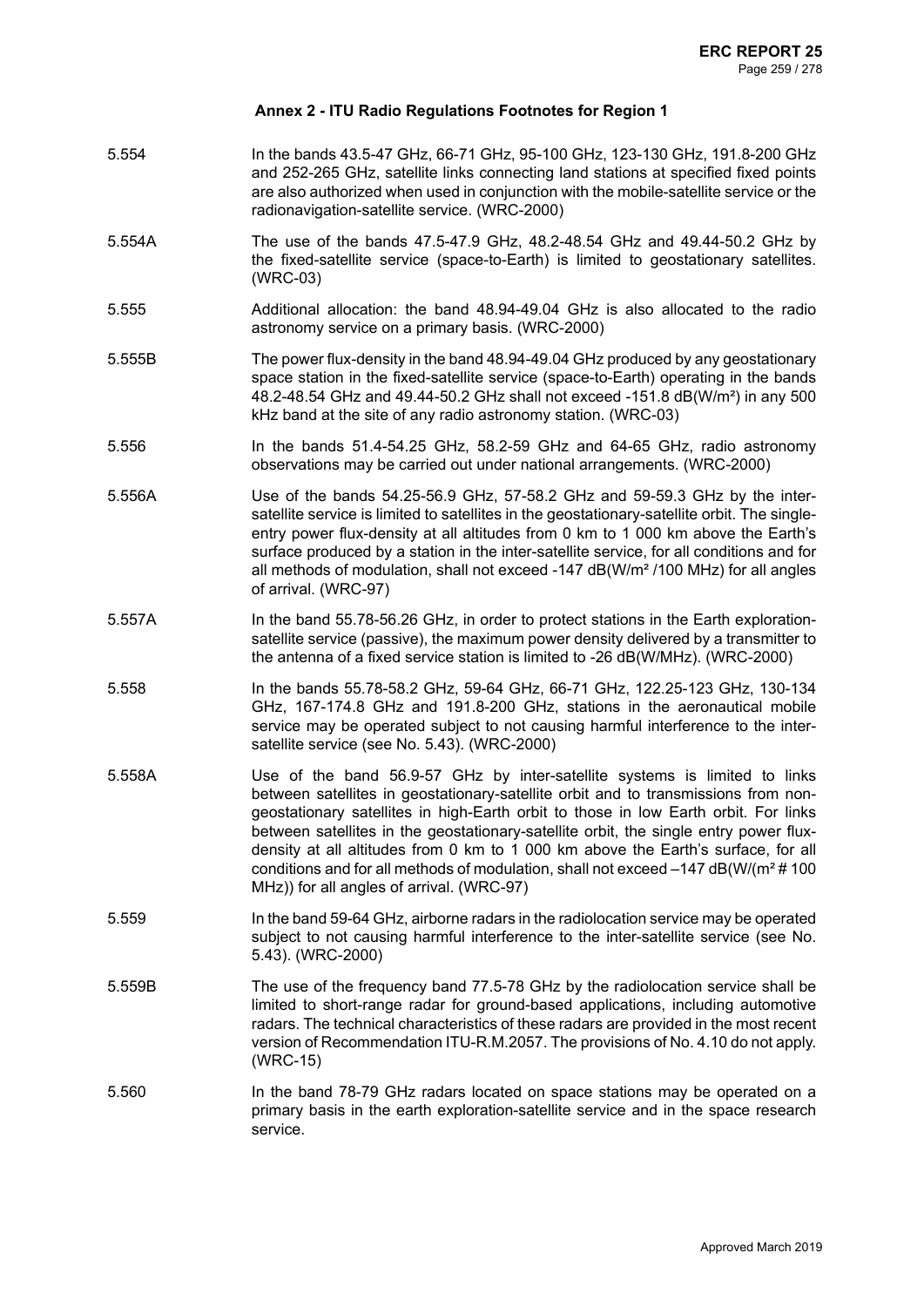- 5.561 In the band 74-76 GHz, stations in the fixed, mobile and broadcasting services shall not cause harmful interference to stations of the fixed-satellite service or stations of the broadcasting-satellite service operating in accordance with the decisions of the appropriate frequency assignment planning conference for the broadcastingsatellite service. (WRC-2000)
- 5.561A The 81-81.5 GHz band is also allocated to the amateur and amateur-satellite services on a secondary basis. (WRC-2000)
- 5.562 The use of the band 94-94.1 GHz by the Earth exploration-satellite (active) and space research (active) services is limited to spaceborne cloud radars. (WRC-97)
- 5.562A In the bands 94-94.1 GHz and 130-134 GHz, transmissions from space stations of the Earth exploration-satellite service (active) that are directed into the main beam of a radio astronomy antenna have the potential to damage some radio astronomy receivers. Space agencies operating the transmitters and the radio astronomy stations concerned should mutually plan their operations so as to avoid such occurrences to the maximum extent possible. (WRC-2000)
- 5.562B In the bands 105-109.5 GHz, 111.8-114.25 GHz, 155.5-158.5 GHz and 217-226 GHz, the use of this allocation is limited to space-based radio astronomy only. (WRC-2000)
- 5.562C Use of the band 116-122.25 GHz by the inter-satellite service is limited to satellites in the geostationary-satellite orbit. The single-entry power flux-density produced by a station in the inter-satellite service, for all conditions and for all methods of modulation, at all altitudes from 0 km to 1 000 km above the Earth's surface and in the vicinity of all geostationary orbital positions occupied by passive sensors, shall not exceed -148  $dB(W/(m^2 \cdot MHz))$  for all angles of arrival. (WRC-2000)
- 5.562E The allocation to the Earth exploration-satellite service (active) is limited to the band 133.5-134 GHz. (WRC-2000)
- 5.562F In the band 155.5-158.5 GHz, the allocation to the Earth exploration-satellite (passive) and space research (passive) services shall terminate on 1 January 2018. (WRC-2000)
- 5.562G The date of entry into force of the allocation to the fixed and mobile services in the band 155.5-158.5 GHz shall be 1 January 2018. (WRC-2000)
- 5.562H Use of the bands 174.8-182 GHz and 185-190 GHz by the inter-satellite service is limited to satellites in the geostationary-satellite orbit. The single-entry power fluxdensity produced by a station in the inter-satellite service, for all conditions and for all methods of modulation, at all altitudes from 0 km to 1000 km above the Earth's surface and in the vicinity of all geostationary orbital positions occupied by passive sensors, shall not exceed -144  $dB(W/(m^2 \cdot MHz))$  for all angles of arrival. (WRC-2000)
- 5.563A In the bands 200-209 GHz, 235-238 GHz, 250-252 GHz and 265-275 GHz, ground-based passive atmospheric sensing is carried out to monitor atmospheric constituents. (WRC-2000)
- 5.563B The band 237.9-238 GHz is also allocated to the Earth exploration-satellite service (active) and the space research service (active) for spaceborne cloud radars only. (WRC-2000)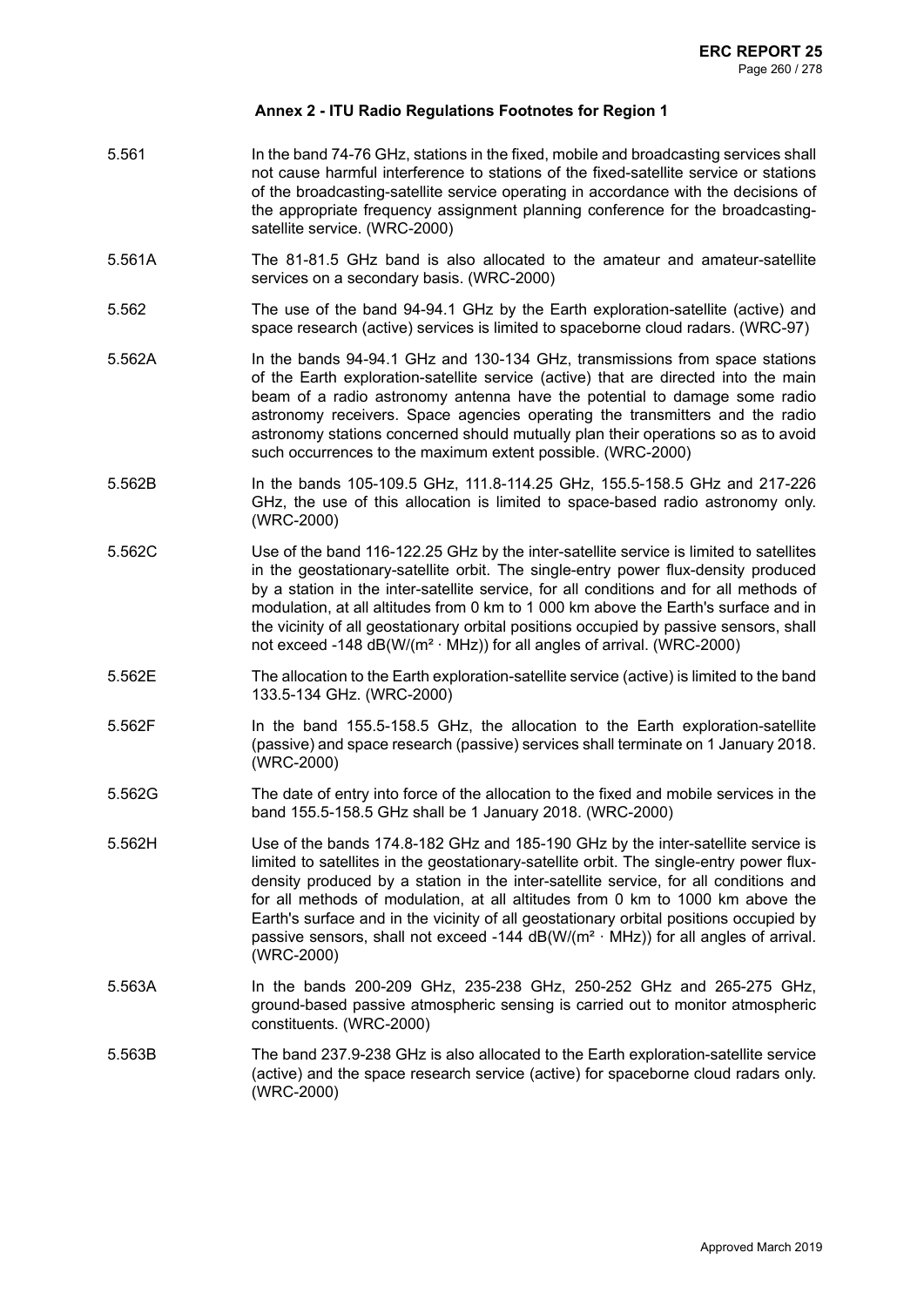5.565 The following frequency bands in the range 275-1000 GHz are identified for use by administrations for passive services applications: - radio astronomy service: 275-323 GHz, 327-371 GHz, 388-424 GHz, 426-442 GHz, 453-510 GHz, 623-711 GHz, 795-909 GHz and 926-945 GHz; - Earth exploration-satellite service (passive) and space research service (passive): 275-286 GHz, 296-306 GHz, 313-356 GHz, 361-365 GHz, 369-392 GHz, 397-399 GHz, 409-411 GHz, 416-434 GHz, 439-467 GHz, 477-502 GHz, 523-527 GHz, 538-581 GHz, 611-630 GHz, 634-654 GHz, 657-692 GHz, 713-718 GHz, 729-733 GHz, 750-754 GHz, 771-776 GHz, 823-846 GHz, 850-854 GHz, 857-862 GHz, 866-882 GHz, 905-928 GHz, 951-956 GHz, 968-973 GHz and 985-990 GHz. The use of the range 275-1000 GHz by the passive services does not preclude use of this range by active services. Administrations wishing to make frequencies in the 275-1000 GHz range available for active service applications are urged to take all practicable steps to protect these passive services from harmful interference until the date when the Table of Frequency Allocations is established in the above-mentioned 275-1000 GHz frequency range. All frequencies in the range 1000-3000 GHz may be used by both active and passive services. (WRC-12)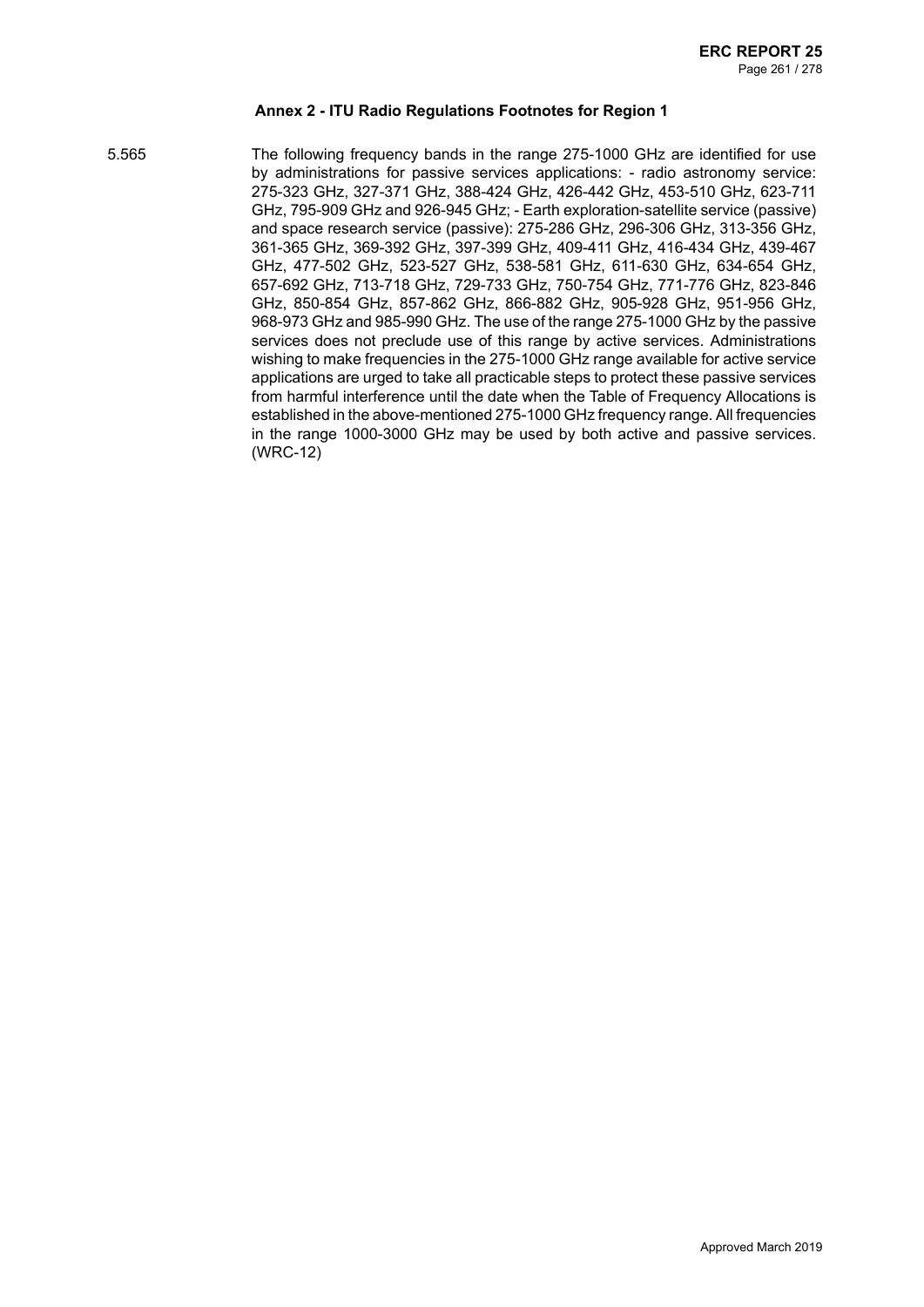- ECC/DEC/(19)02 Land mobile systems in the frequency ranges 68-87.5 MHz, 146-174 MHz, 406.1-410 MHz, 410-430 MHz, 440-450 MHz and 450-470 MHz
- ECC/DEC/(18)06 The harmonised technical conditions for Mobile/Fixed Communications Networks (MFCN) in the band 24.25-27.5 GHz
- ECC/DEC/(18)05 The harmonised use, exemption from individual licensing and free circulation and use of Earth Stations In-Motion (ESIM) operating with NGSO FSS satellite systems in the frequency bands 10.7-12.75 GHz and 14.0-14.5 GHz
- ECC/DEC/(18)04 The harmonised use, exemption from individual licensing and free circulation and use of land based Earth Stations In-Motion (ESIM) operating with GSO FSS satellite systems in the frequency bands 10.7-12.75 GHz and 14.0-14.5 GHz
- ECC/DEC/(17)06 The harmonised use of the frequency bands 1427-1452 MHz and 1492-1518 MHz for Mobile/Fixed Communications Networks Supplemental Downlink (MFCN SDL)
- ECC/DEC/(17)04 The harmonised use and exemption from individual licensing of fixed earth stations operating with NGSO FSS satellite systems in the frequency bands 10.7-12.75 GHz and 14.0-14.5 GHz
- ECC/DEC/(16)02 Harmonised technical conditions and frequency bands for the implementation of Broadband Public Protection and Disaster Relief (BB-PPDR) systems
- ECC/DEC/(16)01 The harmonised frequency band 76-77 GHz, technical characteristics, exemption from individual licensing and free carriage and use of obstacle detection radars for rotorcraft use
- ECC/DEC/(15)05 The harmonised frequency range 446.0-446.2 MHz, technical characteristics, exemption from individual licensing and free carriage and use of analogue and digital PMR 446 applications
- ECC/DEC/(15)04 The harmonised use, free circulation and exemption from individual licensing of Land and Maritime Earth Stations On Mobile Platforms (ESOMPs) operating with NGSO FSS satellite systems in the frequency range 17.3-20.2 GHz, 27.5-29.1 GHz and 29.5-30.0 GHz
- ECC/DEC/(15)03 The harmonised use of broadband Direct Air-to-Ground Communications (DA2GC) systems in the frequency band 5855-5875 MHz
- ECC/DEC/(15)01 The harmonised technical conditions for mobile/fixed communications networks (MFCN) in the band 694-790 MHz including a paired frequency arrangement (Frequency Division Duplex 2x30 MHz) and an optional unpaired frequency arrangement (Supplemental Downlink)
- ECC/DEC/(14)02 The harmonised technical and regulatory conditions for the use of the band 2300-2400 MHz for Mobile/Fixed Communications Networks (MFCN)
- ECC/DEC/(13)03 The harmonised use of the frequency band 1452-1492 MHz for Mobile/Fixed Communications Networks Supplemental Downlink (MFCN SDL)
- ECC/DEC/(13)01 The use, free circulation, and exemption from individual licensing of Earth stations on mobile platforms (ESOMPs) in the frequency bands available for use by uncoordinated FSS Earth stations within the ranges 17.3-20.2 GHz and 27.5-30.0 GHz
- ECC/DEC/(12)03 The harmonised conditions for UWB applications onboard aircraft
- ECC/DEC/(11)06 The harmonised frequency arrangements and Least Restrictive Technical Conditions (LRTCs) for Mobile/Fixed Communications Networks (MFCN) operating in the band 3400-3800 MHz
- ECC/DEC/(11)03 The harmonised use of frequencies for Citizen' Band (CB) radio equipment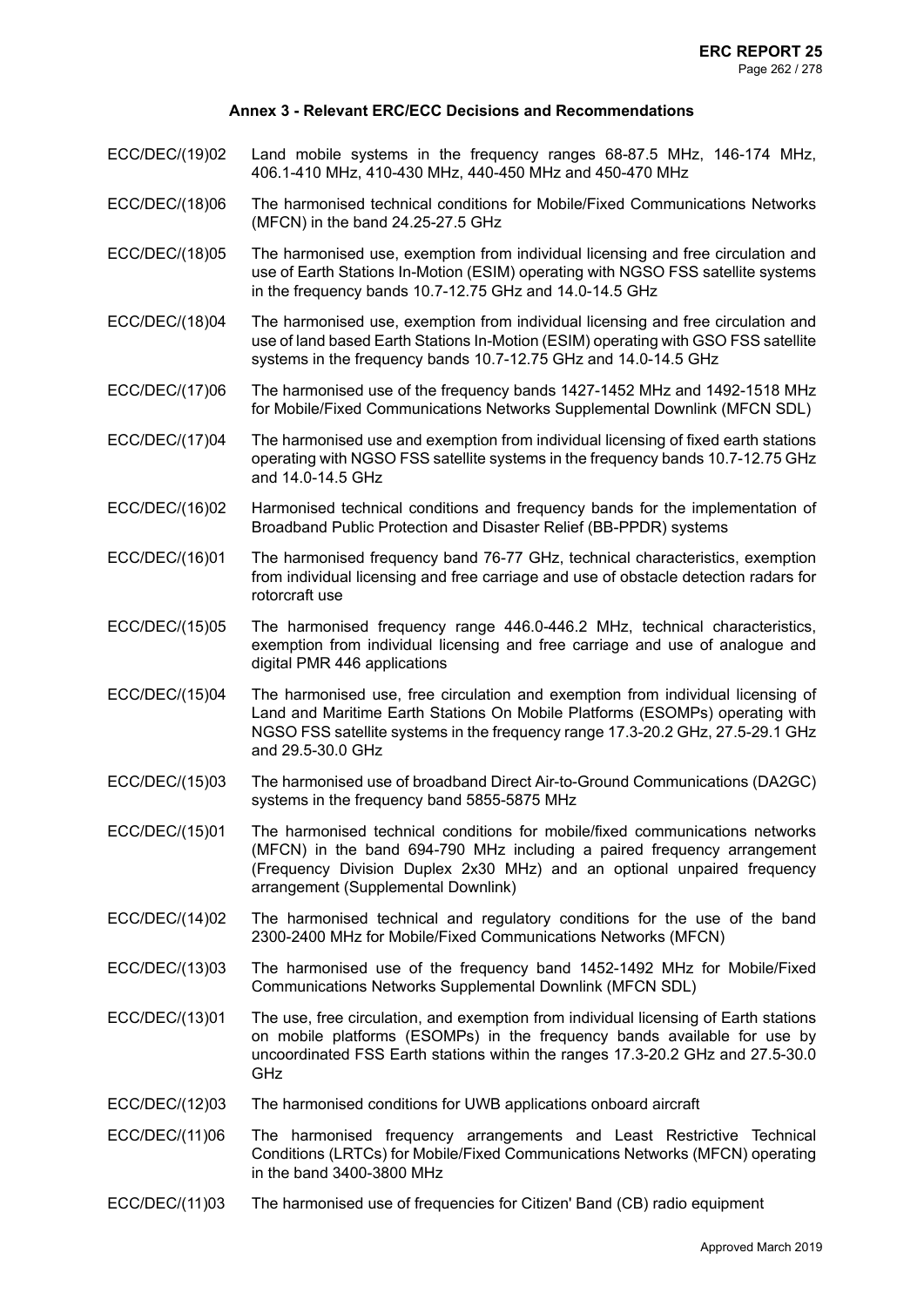- ECC/DEC/(11)02 Industrial Level Probing Radars (LPR) operating in frequency bands 6 8.5 GHz, 24.05 - 26.5 GHz, 57 - 64 GHz and 75 - 85 GHz
- ECC/DEC/(11)01 The protection of the Earth exploration satellite service (passive) in the 1400-1427 MHz band
- ECC/DEC/(10)02 Compatibility between the fixed satellite service in the 30-31 GHz band and the Earth exploration satellite service (passive) in the 31.3-31.5 GHz band
- ECC/DEC/(10)01 Sharing conditions in the 10.6-10.68 GHz band between the fixed service, mobile service and Earth exploration satellite service (passive)
- ECC/DEC/(09)04 Exemption from individual licensing and the free circulation and use of transmit-only mobile satellite terminals operating in the Mobile-Satellite Service allocations in the 1613.8-1626.5 MHz band
- ECC/DEC/(09)03 Harmonised conditions for Mobile/Fixed Communications Networks (MFCN) operating in the band 790-862 MHz
- ECC/DEC/(09)02 The harmonisation of the bands 1610-1626.5 MHz and 2483.5-2500 MHz for use by systems in the Mobile-Satellite Service
- ECC/DEC/(09)01 The harmonised use of the 63-64 GHz frequency band for Intelelligent Transport Systems (ITS)
- ECC/DEC/(08)08 on the harmonised use of GSM systems in the 900 MHz and 1800 MHz bands, UMTS systems in the 2 GHz band and LTE systems in the 1800 MHz and 2.6 GHz bands on board vessels
- ECC/DEC/(08)05 The harmonisation of frequency bands for the implementation of digital Public Protection and Disaster Relief (PPDR) narrow band and wide band radio applications in bands within the 380-470 MHz range
- ECC/DEC/(08)01 The harmonised use of the 5875-5925 MHz frequency band for Intelligent Transport Systems (ITS)
- ECC/DEC/(06)13 Designation of the bands 880-915 MHz, 925-960 MHz, 1710-1785 MHz and 1805-1880 MHz for terrestrial UMTS, LTE, WiMAX and IoT cellular systems
- ECC/DEC/(06)10 Transitional arrangements for the Fixed Service and tactical radio relay systems in the bands 1980-2010 MHz and 2170-2200 MHz in order to facilitate the harmonised introduction and development of systems in the Mobile Satellite Service including those supplemented by a Complementary Ground Component
- ECC/DEC/(06)09 The designation of the bands 1980-2010 MHz and 2170-2200 MHz for use by systems in the Mobile-Satellite Service including those supplemented by a Complementary Ground Component (CGC)
- ECC/DEC/(06)07 The harmonised use of airborne GSM and LTE systems in the frequency bands 1710-1785 and 1805-1880 MHz, and airborne UMTS systems in the frequency bands 1920-1980 MHz and 2110-2170 MHz
- ECC/DEC/(06)05 The harmonised frequency bands to be designated for Air-Ground-Air operation (AGA) of the Digital Land Mobile Systems for the Emergency Services
- ECC/DEC/(06)04 The harmonised conditions for devices using Ultra-Wideband (UWB) technology in bands below 10.6 GHz
- ECC/DEC/(06)03 Exemption from Individual Licensing of High e.i.r.p. Satellite Terminals (HEST) with e.i.r.p. above 34 dBW operating within the frequency bands 10.70 - 12.75 GHz or 19.70 - 20.20 GHz space-to-Earth and 14.00 - 14.25 GHz or 29.50 - 30.00 GHz Earth-to-space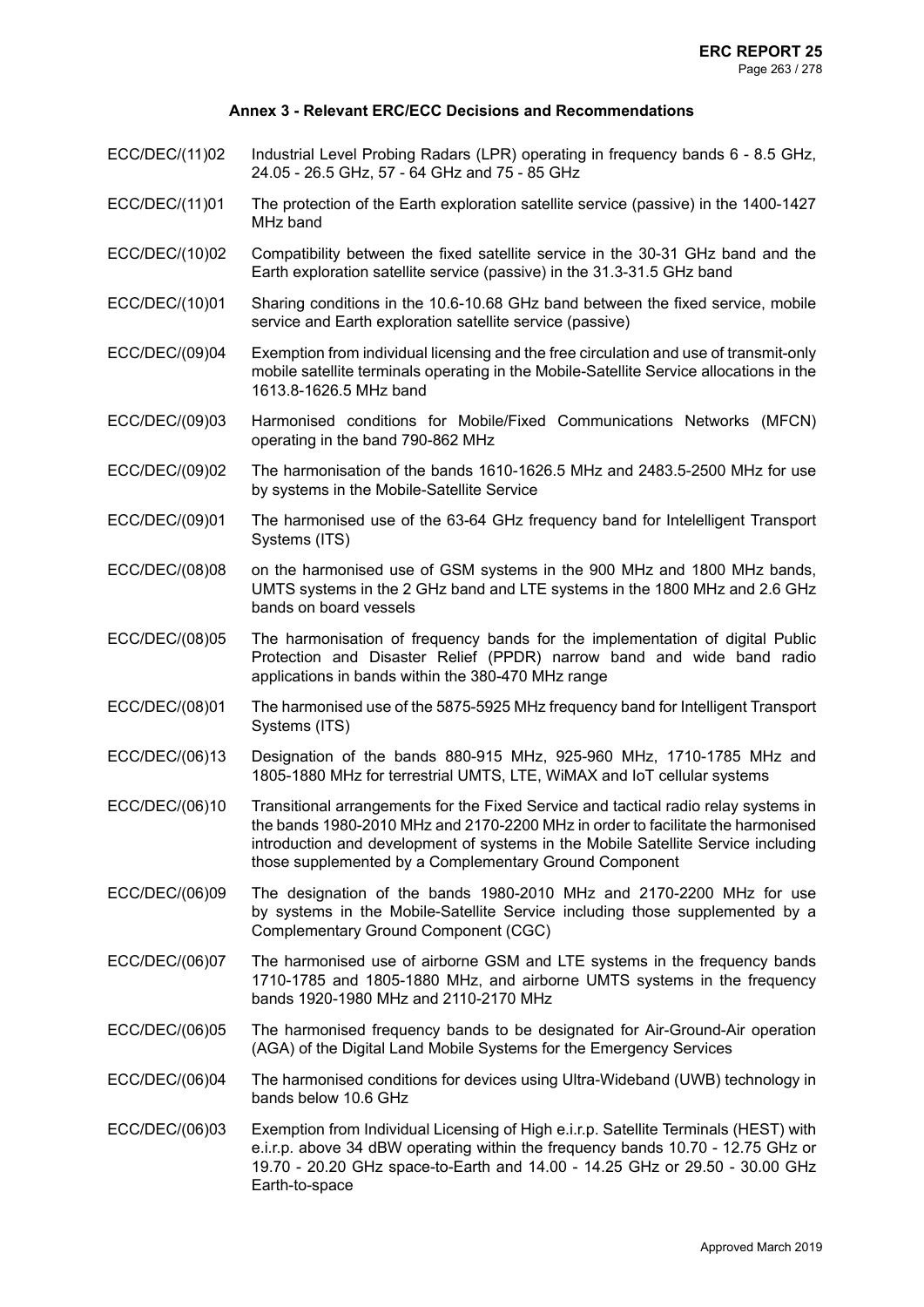- ECC/DEC/(06)02 Exemption from Individual Licensing of Low e.i.r.p. Satellite Terminals (LEST) operating within the frequency bands 10.70–12.75 GHz or 19.70–20.20 GHz spaceto-Earth and 14.00–14.25 GHz or 29.50–30.00 GHz Earth-to-Space
- ECC/DEC/(06)01 The harmonised utilisation of the bands1920-1980 MHz and 2110-2170 MHz for mobile/fixed communications networks (MFCN) including terrestrial IMT systems
- ECC/DEC/(05)11 The free circulation and use of Aircraft Earth Stations (AES) in the frequency bands 14-14.5 GHz (Earth-to-space), 10.7-11.7GHz (space-to-Earth) and 12.5-12.75 GHz (space-to-Earth)
- ECC/DEC/(05)10 The free circulation and use of Earth Stations on board Vessels operating in fixed satellite service networks in the frequency bands 14-14.5 GHz (Earth-to-space), 10.7-11.7 GHz (space-to-Earth) and 12.5-12.75 GHz (space-to-Earth)
- ECC/DEC/(05)09 The free circulation and use of Earth Stations on board Vessels operating in Fixed Satellite service networks in the frequency bands 5925-6425 MHz (Earth-to-space) and 3700-4200 MHz (space-to-Earth)
- ECC/DEC/(05)08 The availability of frequency bands for high density applications in the Fixed-Satellite Service (space-to-Earth and Earth-to-space)
- ECC/DEC/(05)05 Harmonised utilisation of spectrum for Mobile/Fixed Communications Networks (MFCN) operating within the band 2500-2690 MHz
- ECC/DEC/(05)02 A harmonised frequency plan for the use of the band 169.4-169.8125 MHz
- ECC/DEC/(05)01 The use of the band 27.5-29.5 GHz by the Fixed Service and uncoordinated Earth stations of the Fixed-Satellite Service (Earth-to-space)
- ECC/DEC/(04)10 The frequency bands to be designated for the temporary introduction of Automotive Short Range Radars (SRR)
- ECC/DEC/(04)09 Designation of the bands 1518-1525 MHz and 1670-1675 MHz for the Mobile Satellitte Service
- ECC/DEC/(04)08 The harmonised use of the 5 GHz frequency bands for the implementation of Wireless Access Systems including Radio Local Area Networks (WAS/RLANs)
- ECC/DEC/(04)03 The frequency band 77-81 GHz to be designated for the use of Automotive Short Range Radars
- ECC/DEC/(02)05 The designation and availability of frequency bands for railway purposes in the 876-880 MHz and 921-925 MHz bands
- ECC/DEC/(02)04 The use of the band 40.5 42.5 GHz by terrestrial (fixed service/ broadcasting service) systems and uncoordinated Earth stations in the fixed satellite service and broadcasting-satellite service (space to Earth)
- ERC/DEC/(99)15 The designation of the harmonised frequency band 40.5 to 43.5 GHz for the introduction of Multimedia Wireless Systems (MWS) and Point-to-Point (P-P) Fixed Wireless Systems
- ERC/DEC/(99)06 The harmonised introduction of satellite personal communication systems operating in the bands below 1 GHz (S-PCS<1GHz)
- ERC/DEC/(97)02 The extended frequency bands to be used for the GSM Digital Pan-European Communications system
- ERC/DEC/(95)03 The frequency bands to be designated for the introduction of DCS 1800
- ERC/DEC/(94)03 The frequency band to be designated for the coordinated introduction of the Digital European Cordless Telecommunications system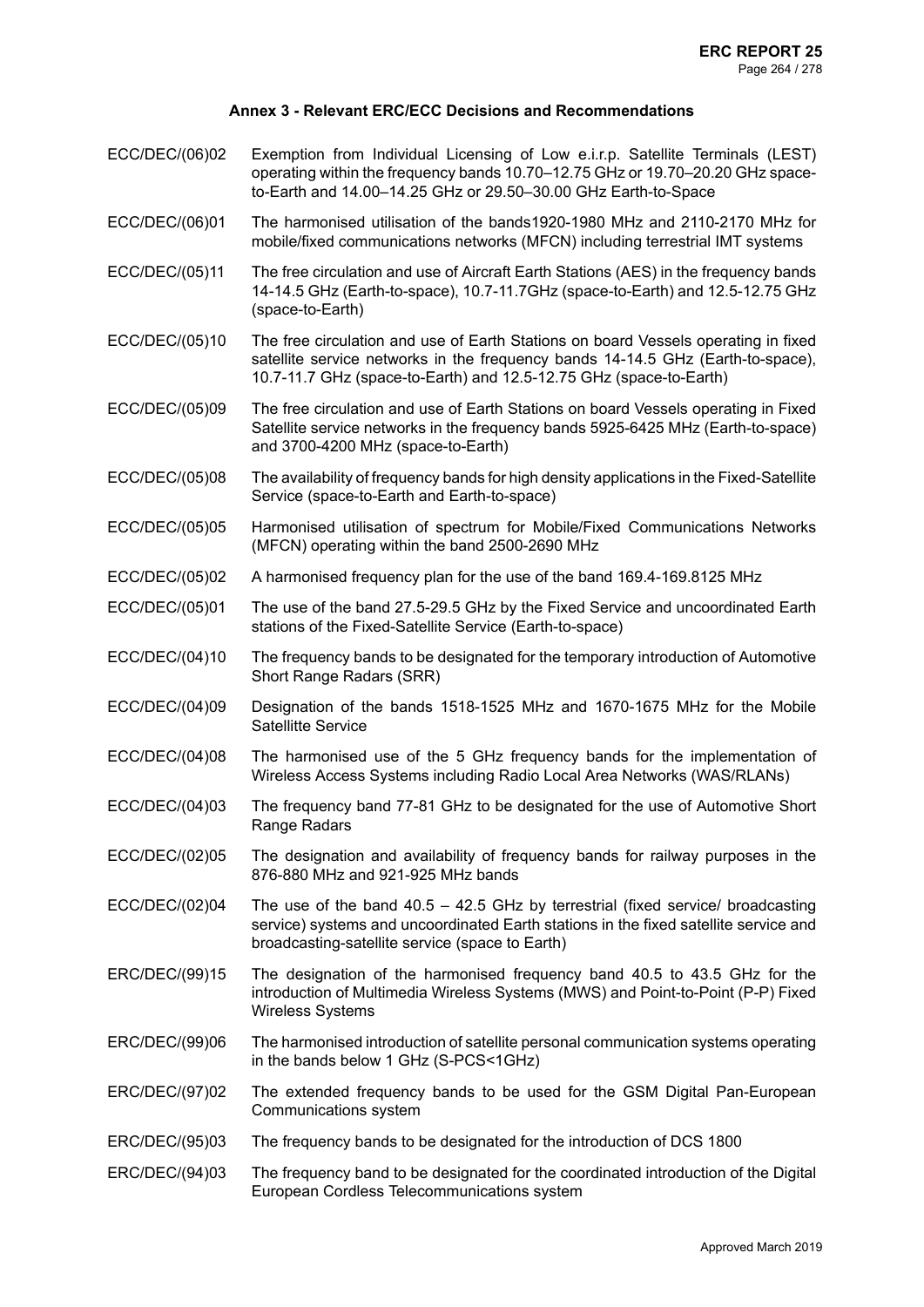- ERC/DEC/(94)01 The frequency bands to be designated for the coordinated introduction of the GSM digital pan-European communications system
- ERC/DEC/(01)19 Harmonised frequency bands to be designated for the Direct Mode Operation (DMO) of the Digital Land Mobile Systems for the Emergency Services
- ERC/DEC/(01)17 Harmonised frequencies, technical characteristics and exemption from individual licensing of Ultra Low Power Active Medical Implant (ULP-AMI) communication systems operating in the frequency band 401 - 406 MHz on a secondary basis
- ERC/DEC/(01)12 Harmonised frequencies, technical characteristics and exemption from individual licensing of Short Range Devices used for Model control operating in the frequencies 40.665, 40.675, 40.685 and 40.695 MHz
- ERC/DEC/(01)11 Harmonised frequencies, technical characteristics and exemption from individual licensing of Short Range Devices used for Flying Model control operating in the frequency band 34.995 - 35.225 MHz
- ERC/DEC/(00)08 The use of the band 10.7 12.5 GHz by the fixed service and Earth stations of the broadcasting-satellite and fixed-satellite Service (space-to-Earth)
- ERC/DEC/(00)07 The shared use of the band 17.7 19.7 GHz by the fixed service and Earth stations of the fixed-satellite service (space-to-Earth)
- ERC/DEC/(00)02 The use of the band 37.5 40.5 GHz by the fixed service and Earth stations of the fixed - satellite service (space to Earth)
- ECC/REC/(19)01 Technical toolkit to support the introduction of 5G while ensuring, in a proportionate way, the use of existing and planned EESS/SRS receiving earth stations in the 26 GHz band and the possibility for future deployment of these earth stations
- ECC/REC/(18)02 Radio frequency channel/block arrangements for fixed service systems operating in the bands 92-94 GHz, 94.1-100 GHz, 102-109.5 GHz and 111.8-114.25 GHz
- ECC/REC/(18)01 Radio frequency channel/block arrangements for Fixed Service systems operating in the bands 130 - 134 GHz, 141-148.5 GHz, 151.5-164 GHz and 167 - 174.8 GHz
- ECC/REC/(17)03 Guidance for the harmonised use and coordination of Maritime Broadband Radio (MBR) systems on board ships and off-shore platforms operating within the frequency bands 5852-5872 MHz and 5880-5900 MHz
- ECC/REC/(16)03 Cross-border coordination for Broadband Public Protection and Disaster Relief (BB-PPDR) systems in the frequency band 698 to 791 MHz
- ECC/REC/(15)01 Cross-border coordination for mobile/fixed communications networks (MFCN) in the frequency bands: 694-790 MHz, 1452-1492 MHz, 3400-3600 MHz and 3600-3800 MHz
- ECC/REC/(14)06 Implementation of Fixed Service Point-to-Point narrow channels (3.5 MHz, 1.75 MHz, 0.5 MHz, 0.25 MHz, 0.025 MHz) in the guard bands and center gaps of the lower 6 GHz (5925-6425 MHz) and upper 6 GHz (6425-7125 MHz) bands
- ECC/REC/(14)04 Cross-border coordination for mobile/fixed communications networks (MFCN) and between MFCN and other systems in the frequency band 2300-2400 MHz
- ECC/REC/(14)01 Radio frequency channel arrangements for fixed service systems operating in the band 92-95 GHz
- ECC/REC/(11)10 Location Tracking Application for emergency and disaster situations
- ECC/REC/(11)09 UWB Location Tracking Systems Type 2 (LT2)
- ECC/REC/(11)08 Framework for authorisation regime of indoor global navigation satellite system (GNSS) pseudolites in the band 1559-1610 MHz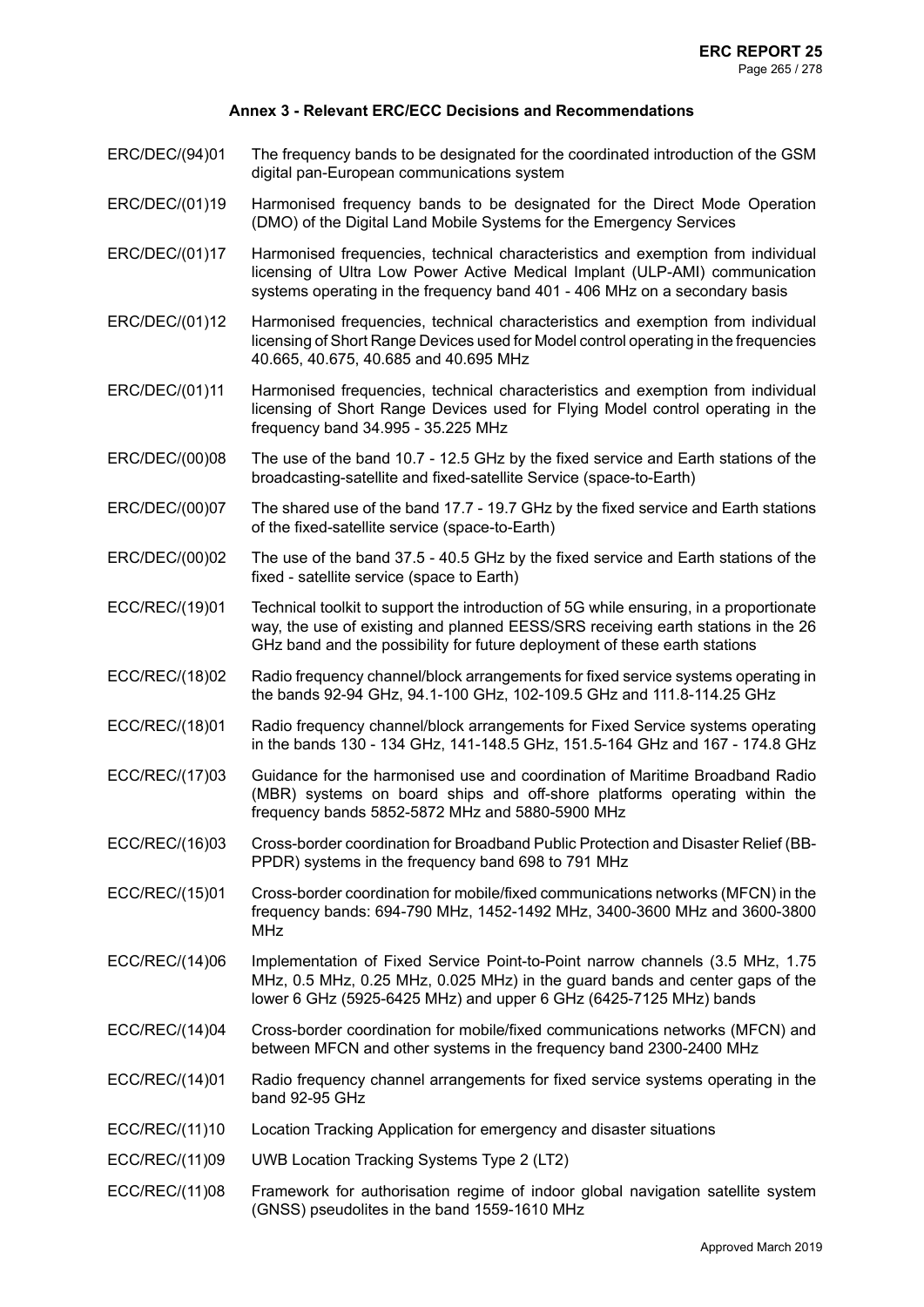- ECC/REC/(11)05 Cross-border Coordination for Mobile/Fixed Communications Networks (MFCN) in the frequency band 2500-2690 MHz
- ECC/REC/(11)04 Cross-border Coordination for Mobile/Fixed Communications Networks (MFCN) in the frequency band 790-862 MHz
- ECC/REC/(11)01 Guidelines for assignment of frequency blocks for Fixed Wireless Systems in the bands 24.5-26.5 GHz, 27.5-29.5 GHz and 31.8-33.4 GHz
- ECC/REC/(10)02 A framework for authorisation regime of Global Navigation Satellite System (GNSS) repeaters
- ECC/REC/(10)01 Guidelines for compatibility between Complementary Ground Components (CGC) operating in the band 2170-2200 MHz and EESS/SOS/SRS earth stations operating in the band 2200-2290 MHz
- ECC/REC/(09)01 Use of the 57-64 GHz frequency band for point-to-point Fixed Wireless Systems
- ECC/REC/(08)04 The identification of frequency bands for the implementation of Broad Band Disaster Relief (BBDR) radio applications in the 5 GHz frequency range
- ECC/REC/(08)02 Frequency planning and frequency coordination for GSM / UMTS / LTE / WiMAX Land Mobile systems operating within the 900 and 1800 MHz bands
- ECC/REC/(08)01 Use of the band 5855-5875 MHz for Intelligent Transport Systems (ITS)
- ECC/REC/(06)04 Use of the band 5725-5875 MHz for Broadband Fixed Wireless Access (BFWA)
- ECC/REC/(05)08 Frequency planning and cross-border coordination between GSM Land Mobile Systems (GSM 900, GSM 1800 and GSM-R)
- ECC/REC/(05)07 Radio frequency channel arrangements for Fixed Service Systems operating in the bands 71-76 GHz and 81-86 GHz
- ECC/REC/(05)02 Use of the 64-66 GHz frequency band for Fixed Service
- ECC/REC/(02)09 Protection of Aeronautical Radio Navigation Service in the band 2700-2900 MHz from interference caused by the operation of Digital Cordless Cameras
- ECC/REC/(02)06 Preferred channel arrangements for digital Fixed Service Systems operating in the frequency range 7125-8500 MHz
- ECC/REC/(02)02 Preferred channel arrangements for fixed service systems (point-to-point and pointto-multipoint) operating in the frequency band 31.0-31.3 GHz
- ECC/REC/(01)04 Recommended guidelines for the accommodation and assignment of multimedia wireless systems (MWS) and point-to-point (P-P) fixed wireless systems in the frequency band 40.5 - 43.5 GHz
- ERC/REC/(01)02 Preferred channel arrangement for digital FS systems operating in the band 31.8-33.4 GHz
- ERC/REC/(01)01 Cross-border coordination for mobile/fixed communications networks (MFCN) in the frequency bands: 1920-1980 MHz and 2110-2170 MHz
- ERC/REC/(00)04 Harmonised frequencies and free circulation and use for meteor scatter applications
- ERC/REC 70-03 Relating to the Use of Short Range Devices (SRD)
- ERC/REC 62-02 Harmonised frequency band for civil and military airborne telemetry applications
- ERC/REC 25-10 Frequency ranges for the use of terrestrial audio and video Programme Making and Special Events (PMSE) applications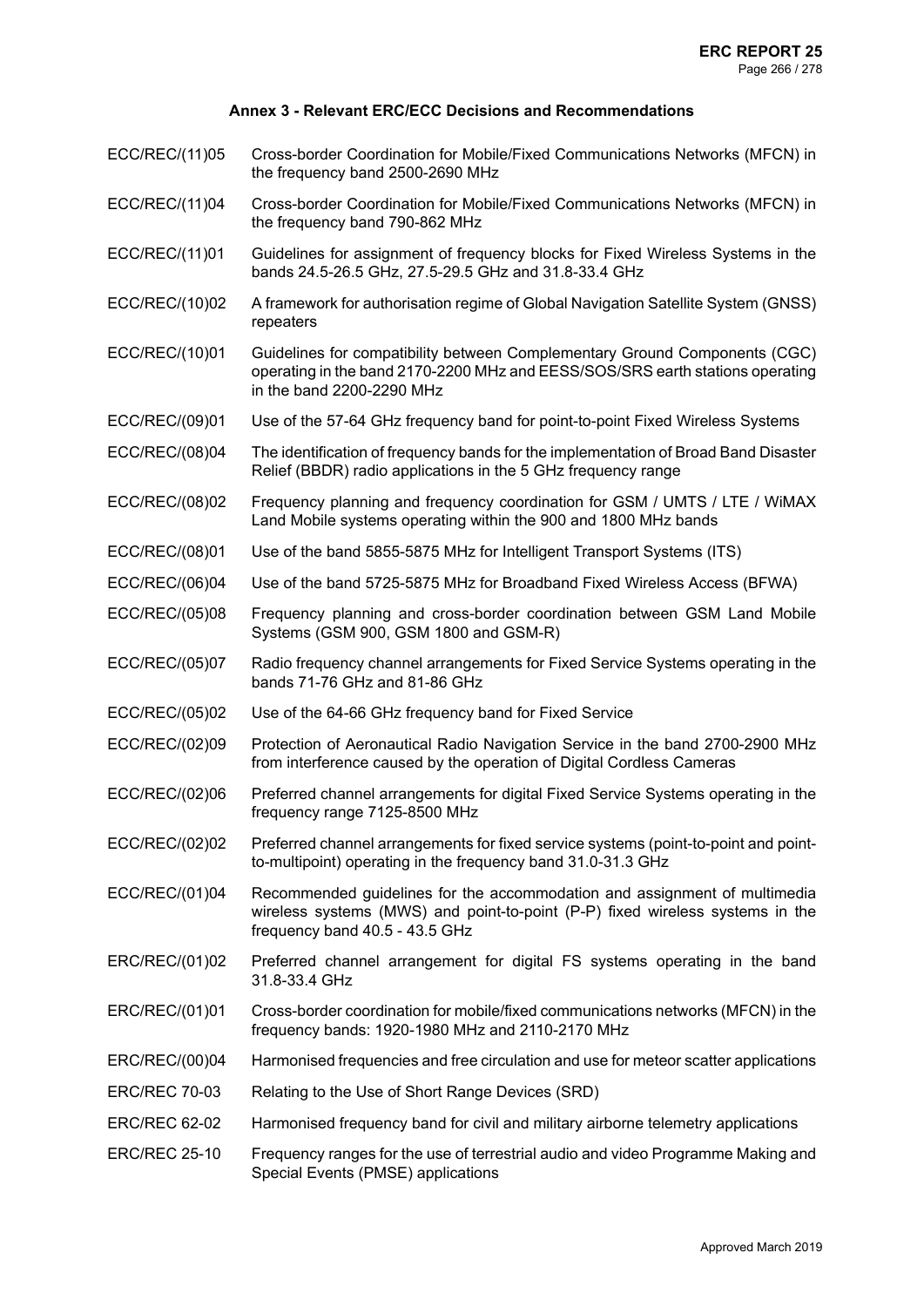- ERC/REC 14-02 Radio-frequency channel arrangements for high, medium and low capacity digital Fixed Service systems operating in the band 6425-7125 MHz
- ERC/REC 14-01 Radio-frequency channel arrangements for high capacity analogue and digital radiorelay systems operating in the band 5925 to 6425 MHz
- ERC/REC 13-03 The use of the band 14.0 14.5 GHz for Very Small Aperture Terminals (VSAT) and Satellite News Gathering (SNG)
- ERC/REC 12-12 Radio frequency channel arrangement for fixed service systems operating in the band 55.78-57.0 GHz (as amended in 2015)
- ERC/REC 12-11 Radio frequency channel arrangements for Fixed Service systems operating in the bands 48.5-50.2 / 50.9-52.6 GHz
- ERC/REC 12-08 Harmonised radio frequency channel arrangements and block allocations for low, medium and high capacity systems in the band 3600 MHz to 4200 MHz
- ERC/REC 12-07 Harmonised radio frequency channel arrangements for digital terrestrial fixed systems operating in the band 14.5 - 14.62 GHz paired with 15.23 - 15.35 GHz
- ERC/REC 12-06 Preferred channel arrangements for fixed service systems operating in the frequency band 10.7-11.7 GHz
- ERC/REC 12-05 Harmonised radio frequency channel arrangements for digital terrestrial fixed systems operating in the band 10.0 - 10.68 GHz
- ERC/REC 12-03 Harmonised radio frequency channel arrangements for digital terrestrial fixed systems operating in the band 17.7 GHz to 19.7 GHz
- ERC/REC 12-02 Harmonised radio frequency channel arrangements for analogue and digital terrestrial fixed systems operating in the band 12.75 GHz to 13.25 GHz
- T/R 25-08 Planning criteria and coordination of frequencies for land mobile systems in the range 29.7-470 MHz
- T/R 13-02 Preferred channel arrangements for fixed service systems in the frequency range 22.0-29.5 GHz
- T/R 13-01 Preferred channel arrangements for fixed service systems operating in the frequency range 1-2-3 GHz
- T/R 12-01 Harmonised radio frequency channel arrangements for analogue/digital terrestrial FS operating in 37-39.5 GHz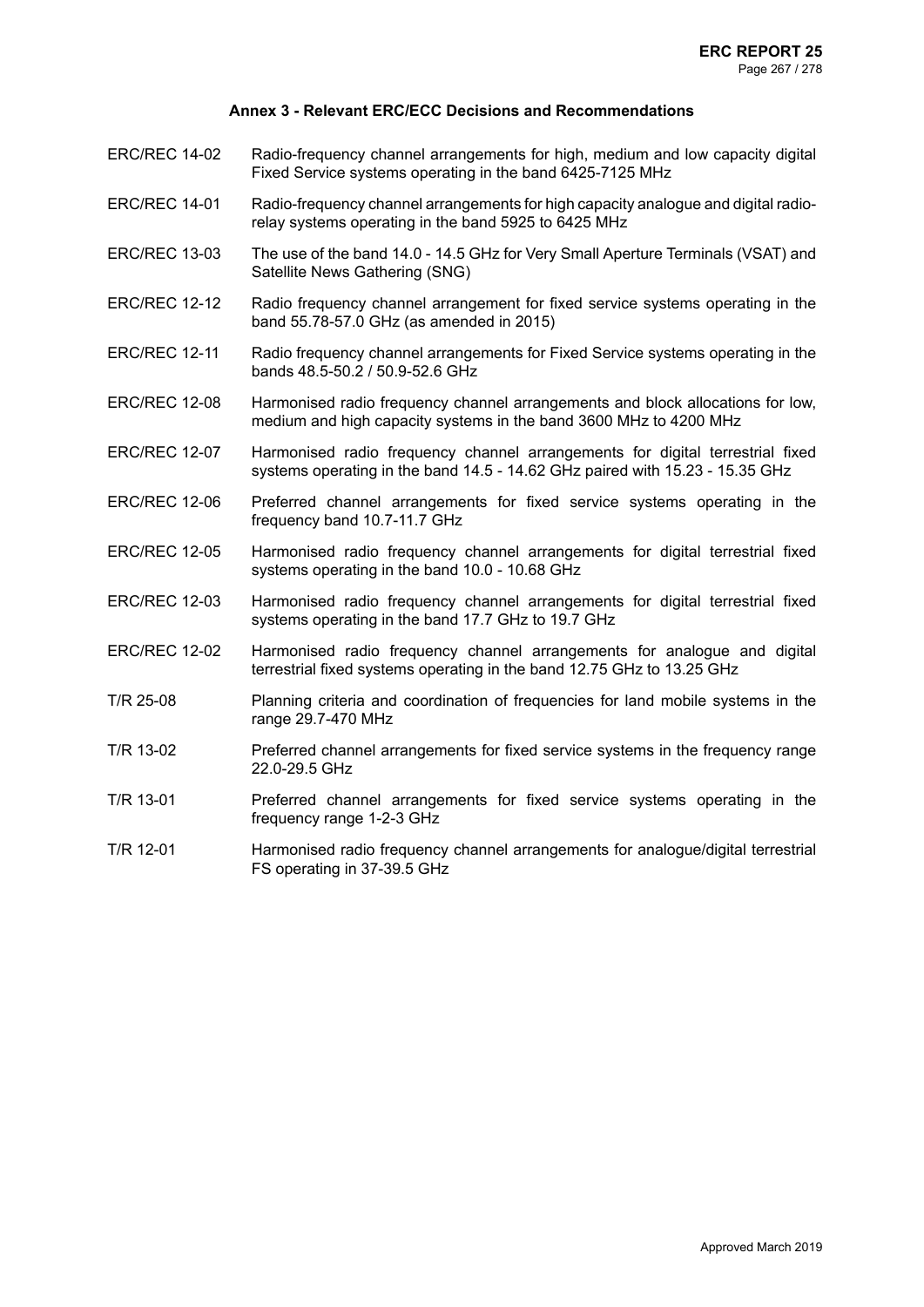- EN 300 065 Narrow-band direct-printing telegraph equipment for receiving meteorological or navigational information (NAVTEX)
- EN 300 066 Float-free maritime satellite Emergency Position Indicating Radio Beacons (EPIRBs) operating in the 406,0 MHz to 406,1 MHz frequency band
- EN 300 086 Land Mobile Service; Radio equipment with an internal or external RF connector intended primarily for analogue speech
- EN 300 113 Land Mobile Service; Radio equipment intended for the transmission of data (and speech) and having an antenna connector
- EN 300 152 Maritime Emergency Position Indicating Radio Beacons (EPIRBs) intended for use on the frequency 121.5 MHz or the frequencies 121.5 MHz and 243 MHz for homing purposes only
- EN 300 162 Radiotelephone transmitters and receivers for the maritime mobile service operating in VHF bands
- EN 300 219 Land Mobile Service; Radio equipment transmitting signals to initiate a specific response in the receiver
- EN 300 220 Short Range Devices (SRD) operating in the frequency range 25 MHz to 1 000 MHz; Part 2: Harmonised Standard for access to radio spectrum for non specific radio equipment
- EN 300 224 On-site paging service
- EN 300 296 Land Mobile Service; Radio equipment using integral antennas intended primarily for analogue speech
- EN 300 328 Wideband Transmission systems; Data transmission equipment operating in the 2.4 GHz ISM band and using spread spectrum modulation techniques
- EN 300 330 SRD; Radio equipment in the frequency range 9 kHz to 25 MHz and inductive loop systems in the frequency range 9 kHz to 30 MHz
- EN 300 338 Radio equipment for generation, transmission and reception of Digital Selective Calling (DSC) in the maritime MF, MF/HF and/or VHF mobile service
- EN 300 341 Land Mobile Service; Radio equipment using an integral antenna transmitting signals to initiate a specific response in the receiver
- EN 300 390 Land Mobile Service; Radio equipment intended for the transmission of data (and speech) and using an integral antenna
- EN 300 422 Wireless microphones in the 25 MHz to 3 GHz frequency range
- EN 300 433 Citizens' Band (CB) radio equipment
- EN 300 440 Radio equipment to be used in the 1 to 40 GHz frequency range
- EN 300 454 Wide band audio links
- EN 300 471 Rules for Access and the Sharing of common used channels by equipment complying with EN 300 113
- EN 300 674 Road Transport and Traffic Telematics (RTTT); Dedicated Short Range Communications (DSRC)
- EN 300 676 Ground-based VHF hand-held, mobile and fixed radio transmitters, receivers and transceivers for the VHF aeronautical mobile service using amplitude modulation
- EN 300 698 Radio telephone transmitters and receivers for the maritime mobile service operating in the VHF bands used on inland waterways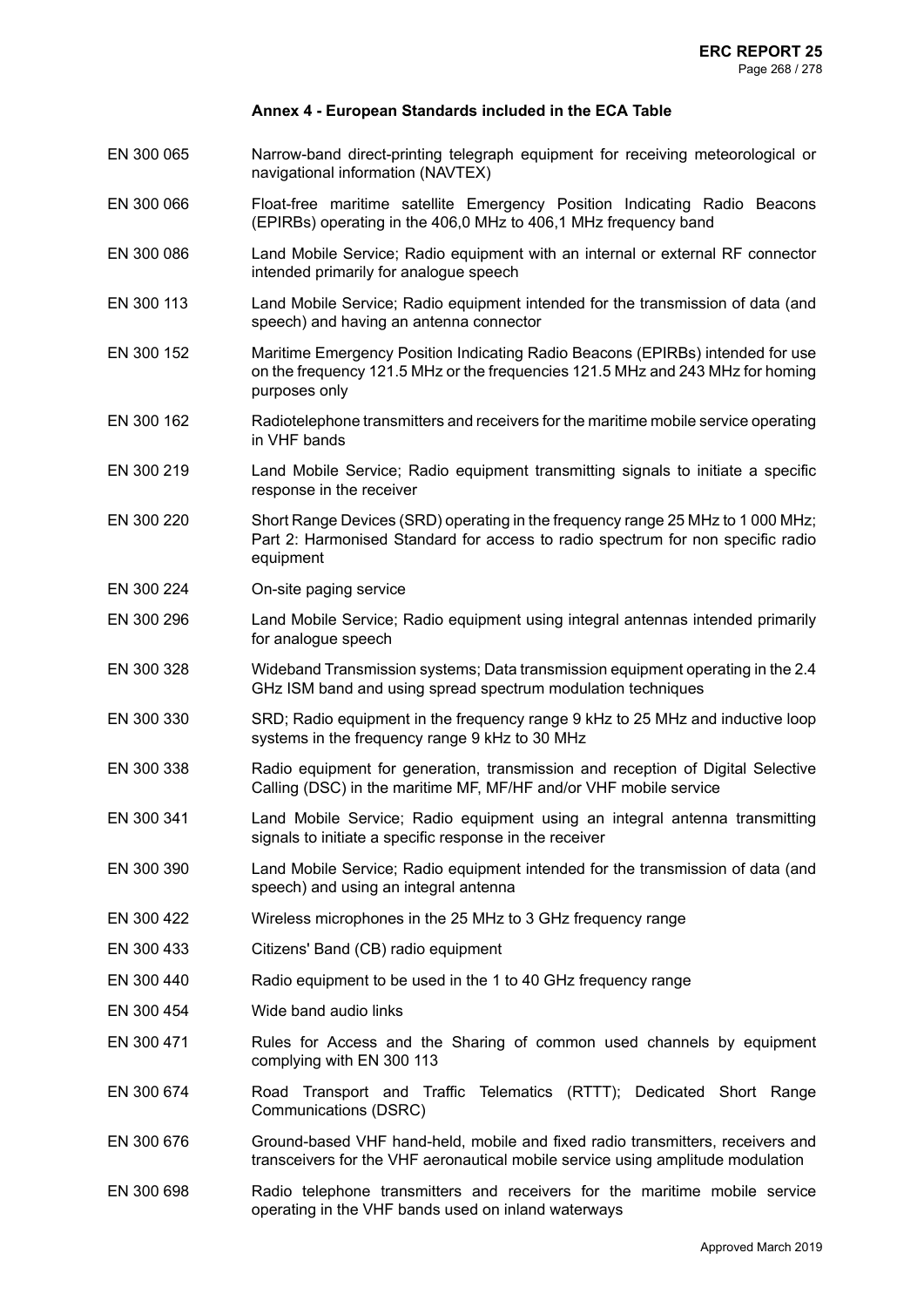- EN 300 700 Digital Enhanced Cordless Telecommunications (DECT); Wireless Relay Station (WRS)
- EN 300 718 Avalanche Beacons; Transmitter-receiver systems
- EN 300 720 Ultra-High Frequency (UHF) on-board vessels communications systems and equipment
- EN 301 025 VHF radiotelephone equipment for general communications and associated equipment for Class "D" Digital Selective Calling (DSC)
- EN 301 091 Radar equipment operating in the 76 GHz to 77 GHz range
- EN 301 166 Land Mobile Service; Radio equipment for analogue and/or digital communication (speech and/or data) and operating on narrow band channels and having an antenna connector
- EN 301 178 Portable Very High Frequency (VHF) radiotelephone equipment for the maritime mobile service operating in the VHF bands (for non-GMDSS applications only)
- EN 301 357 Cordless audio devices in the range 25 MHz to 2000 MHz
- EN 301 360 SIT and SUT transmitting towards geostationary satellites in the 27.5-29.5 GHz frequency bands
- EN 301 406 Digital Enhanced Cordless Telecommunications (DECT)
- EN 301 426 Low data rate Land Mobile satellite Earth Stations (LMES) and Maritime Mobile satellite Earth Stations (MMES) not intended for distress and safety communications operating in the 1.5/1.6 GHz frequency bands
- EN 301 427 Low data rate Mobile satellite Earth Stations (MESs) except aeronautical mobile satellite earth stations, operating in the 11/12/14 GHz frequency bands
- EN 301 428 Transmit-only, transmit/receive or receive-only satellite earth stations operating in the 11/12/14 GHz frequency bands
- EN 301 430 Satellite News Gathering Transportable Earth Stations (SNG TES) operating in the 11-12/13-14 GHz frequency bands
- EN 301 441 Handheld earth stations, for Satellite Personal Communications Networks (S-PCN) in the 1,6/2,4 GHz bands under the Mobile Satellite Service (MSS)
- EN 301 442 Handheld earth stations, for Satellite Personal Communications Networks (S-PCN) in the 2.0 GHz bands under the Mobile Satellite Service (MSS)
- EN 301 443 Transmit-only, transmit-and-receive, receive-only satellite earth stations operating in the 4 GHz and 6 GHz frequency bands
- EN 301 444 LMES operating in the 1.5 GHz and 1.6 GHz bands providing voice and/or data communications
- EN 301 447 Satellite Earth Stations on board Vessels (ESVs) operating in the 4/6 GHz frequency bands allocated to FSS
- EN 301 459 SIT and SUT transmitting towards satellites in geostationary orbit in the 29.5 to 30.0 GHz frequency bands
- EN 301 473 Aircraft Earth Stations (AES) operating below 3 GHz under the Aeronautical Mobile Satellite Service (AMSS)/Mobile Satellite Service (MSS) and/or the Aeronautical Mobile Satellite on Route Service (AMS(R)S)/Mobile Satellite Service (MSS)
- EN 301 502 Global System for Mobile communications (GSM); Base Station and Repeater equipment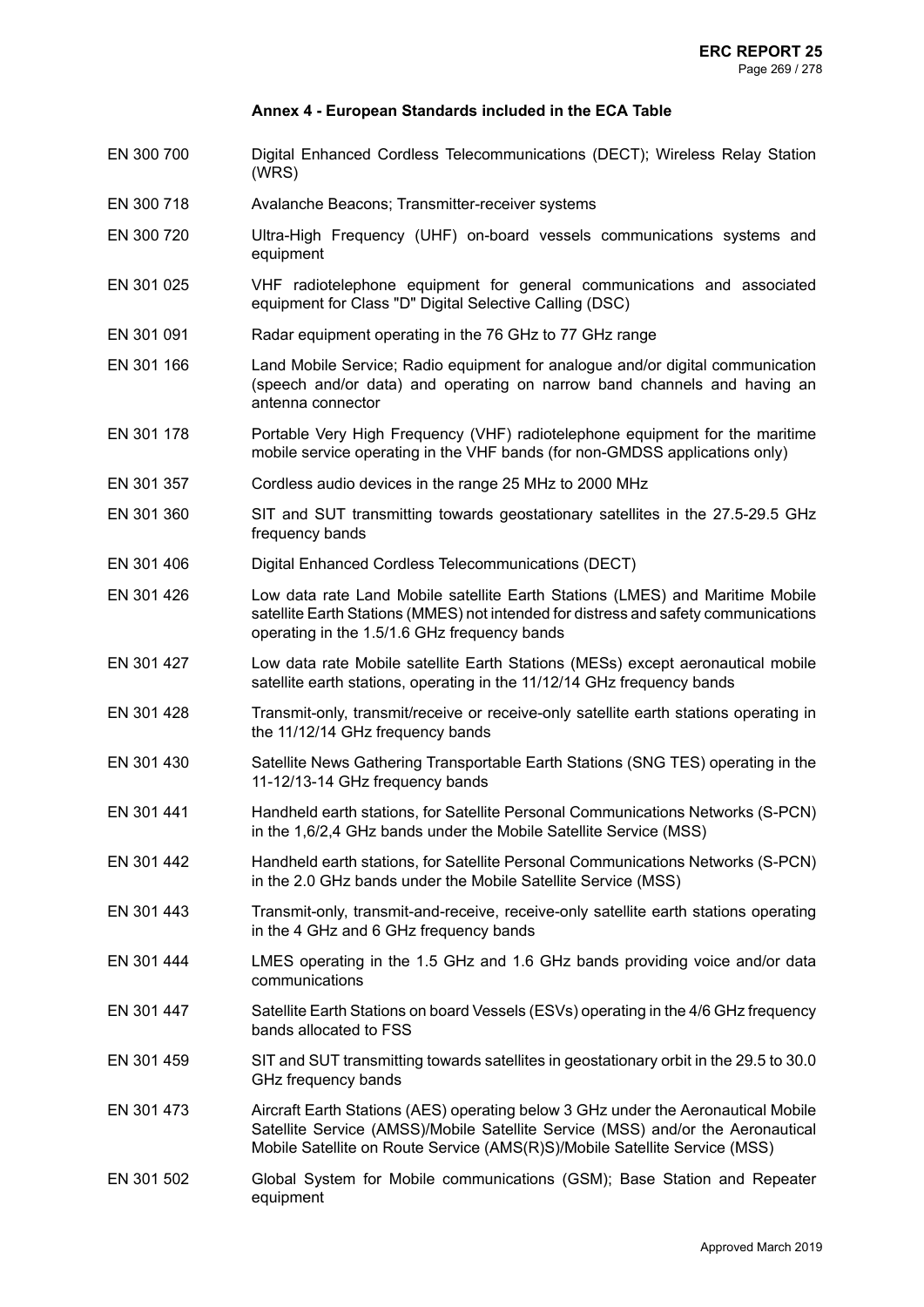- EN 301 511 Mobile stations in the GSM 900 and GSM 1800 bands
- EN 301 559 Low Power Active Medical Implants (LP-AMI) operating in the frequency range 2 483,5 MHz to 2 500 MHz
- EN 301 681 Geostationary mobile satellite systems, including handheld earth stations, for Satellite Personal Communications Networks (S-PCN) in the 1.5/1.6 GHz bands under the Mobile Satellite Service (MSS)
- EN 301 721 Providing Low Bit Rate Data Communications (LBRDC) using Low Earth Orbiting (LEO) satellites operating below 1 GHz
- EN 301 783 Land Mobile Service; Commercially available amateur radio equipment
- EN 301 839 Ultra Low Power Active Medical Implants (ULP-AMI) and Peripherals (ULP-AMI-P) operating in the frequency range 402 MHz to 405 MHz
- EN 301 841 (EN 301 841-3) VHF air-ground Digital Link (VDL) Mode 2
- EN 301 842 VHF air-ground Digital Link (VDL) Mode 4 radio equipment
- EN 301 893 5 GHz high performance RLAN
- EN 301 908 IMT cellular networks
- EN 301 929 VHF transmitters and receivers as Coast Stations for GMDSS and other appls in the maritime mobile service
- EN 302 017 Transmitting equipment for the Amplitude Modulated (AM) sound broadcasting service
- EN 302 018 Transmitting equipment for the Frequency Modulated (FM) sound broadcasting service
- EN 302 054 Meteorological Aids (Met Aids); Radiosondes to be used in the 400.15 to 406 MHz frequency range with power levels ranging up to 200 mW
- EN 302 064 Wireless Video Links (WVL) operating in the 1.3 GHz to 50 GHz frequency band
- EN 302 065 Ultra Wide Band (UWB) technologies (multiple parts)
- EN 302 077 Transmitting equipment for the Terrestrial Digital Audio Broadcasting (T-DAB) service
- EN 302 152 Satellite Personal Locator Beacons (PLBs) operating in the 406.0 MHz to 406.1 MHz frequency band
- EN 302 186 Satellite mobile Aircraft Earth Stations (AESs) operating in the 11/12/14 GHz frequency bands
- EN 302 194 Electromagnetic compatibility and Radio spectrum Matters (ERM); Navigation radar used on inland waterways
- EN 302 195 Radio equipment in the frequency range 9 kHz to 315 kHz for ULP-AMI and accessories
- EN 302 208 Radio Frequency Identification Equipment operating in the band 865 to 868 MHz with power levels up to 2 W and in the band 915 MHz to 921 MHz with power levels up to 4 W
- EN 302 217 Characteristics and requirements for point-to-point equipment and antennas
- EN 302 245 Transmitting equipment for the Digital Radio Mondiale (DRM) broadcasting service
- EN 302 248 Navigation radar for use on non-SOLAS vessels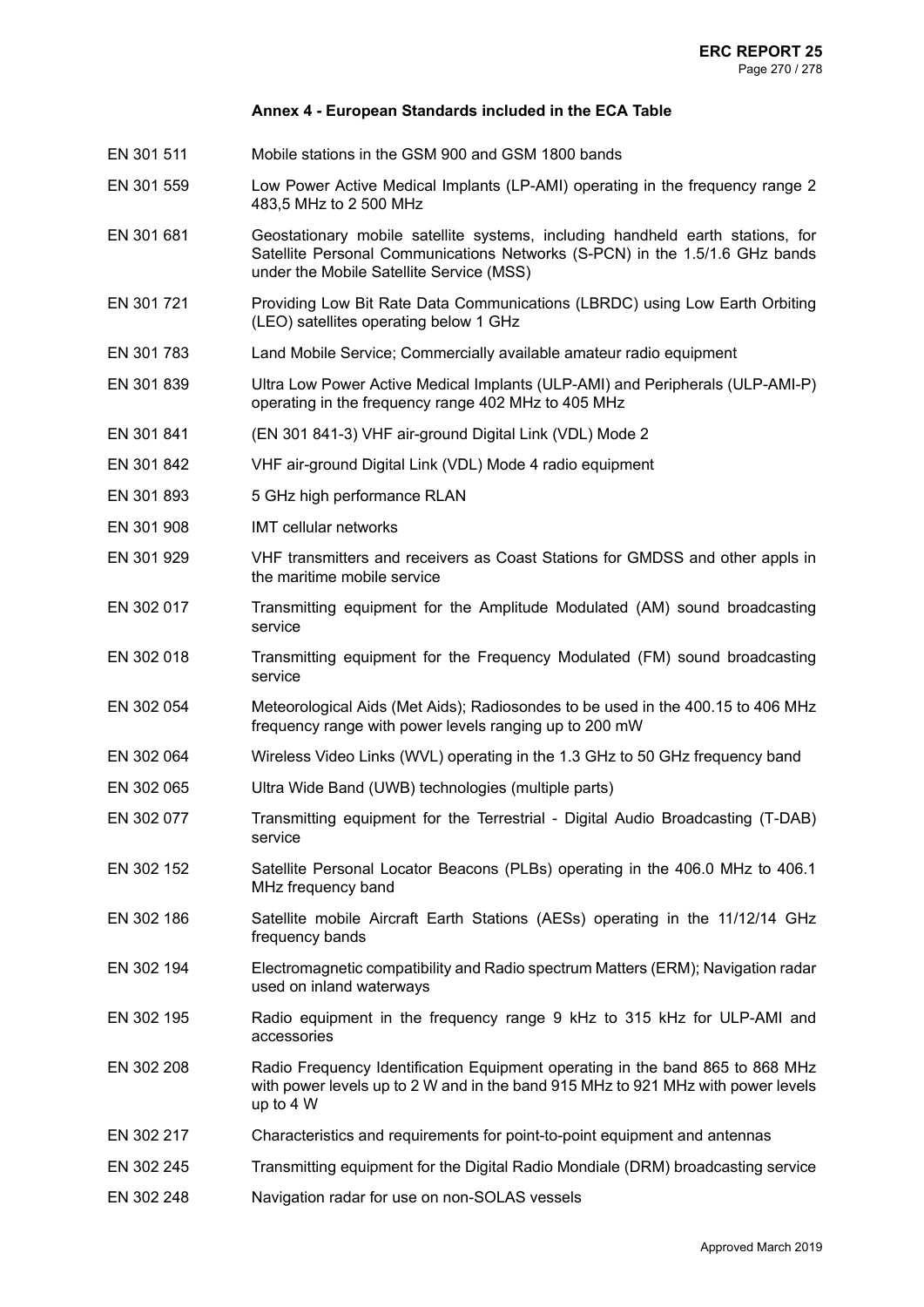- EN 302 264 Short Range Radar equipment operating in the 77 GHz to 81 GHz band
- EN 302 288 Short range radar equipment operating in the 24 GHz range
- EN 302 296 Transmitting equipment for the digital television broadcast service, Terrestrial (DVB-T)
- EN 302 326 Multipoint Equipment and Antennas
- EN 302 340 Satellite Earth Stations on board Vessels (ESVs) operating in the 11/12/14 GHz bands allocated to the Fixed Satellite Service (FSS)
- EN 302 372 Tank Level Probing Radar (TLPR) operating in the frequency bands 5.8 GHz, 10 GHz, 25 GHz, 61 GHz and 77 GHz
- EN 302 448 Earth Stations on Trains (ESTs) operating in the 14/12 GHz frequency bands
- EN 302 454 Radiosondes to be used in the 1 668.4 MHz to 1 690 MHz frequency range
- EN 302 480 GSM onboard aircraft system
- EN 302 502 5800 MHz fixed broadband data transmitting systems
- EN 302 510 Radio equipment in the range 30-37.5 MHz for Ultra Low Power Active Medical Membrane Implants and Accessories
- EN 302 536 Radio equipment operating in the frequency range 315 kHz to 600 kHz for Ultra Low Power Animal Implantable Devices (ULP-AID) and associated peripherals
- EN 302 537 Ultra Low Power Medical Data Service Systems operating in the frequency range 401-402 MHz and 405-406 MHz
- EN 302 561 Radio equipment using constant or non-constant envelope modulation operating in a channel bandwidth of 25 kHz, 50 kHz, 100 kHz or 150 kHz
- EN 302 567 60 GHz Multiple-Gigabit WAS/RLAN Systems
- EN 302 571 Intelligent Transport Systems (ITS); Radiocommunications equipment operating in the 5855 MHz to 5925 MHz frequency band
- EN 302 574 Satellite earth station for MSS operating in 1980-2010 MHz (E/s) and 2170-2200 MHz (s/E) frequency bands
- EN 302 608 Radio equipment for Eurobalise railway systems
- EN 302 609 Radio equipment for Euroloop railway systems
- EN 302 617 Ground-based UHF radio transmitters, receivers and transceivers for the UHF aeronautical mobile service using amplitude modulation
- EN 302 625 5 GHz BroadBand Disaster Relief applications (BBDR)
- EN 302 636 onIntelligent Transport Systems (ITS); Vehicular Communications; GeoNetworking; Part 5: Transport Protocols; Sub-part 1: Basic Transport Protocol
- EN 302 637 on Intelligent Transport Systems (ITS); Vehicular Communications; Basic Set of Applications; Part 3: Specifications of Decentralized Environmental Notification Basic Service
- EN 302 645 Global Navigation Satellite Systems (GNSS) Repeaters
- EN 302 686 Intelligent Transport Systems (ITS); Radiocommunications equipment operating in the 63 GHz to 64 GHz frequency band
- EN 302 729 LPR equipment operating in the frequency ranges 6.0 GHz to 8.5 GHz, 24.05 GHz to 26.5 GHz, 57 GHz to 64 GHz, 75 GHz to 85 GHz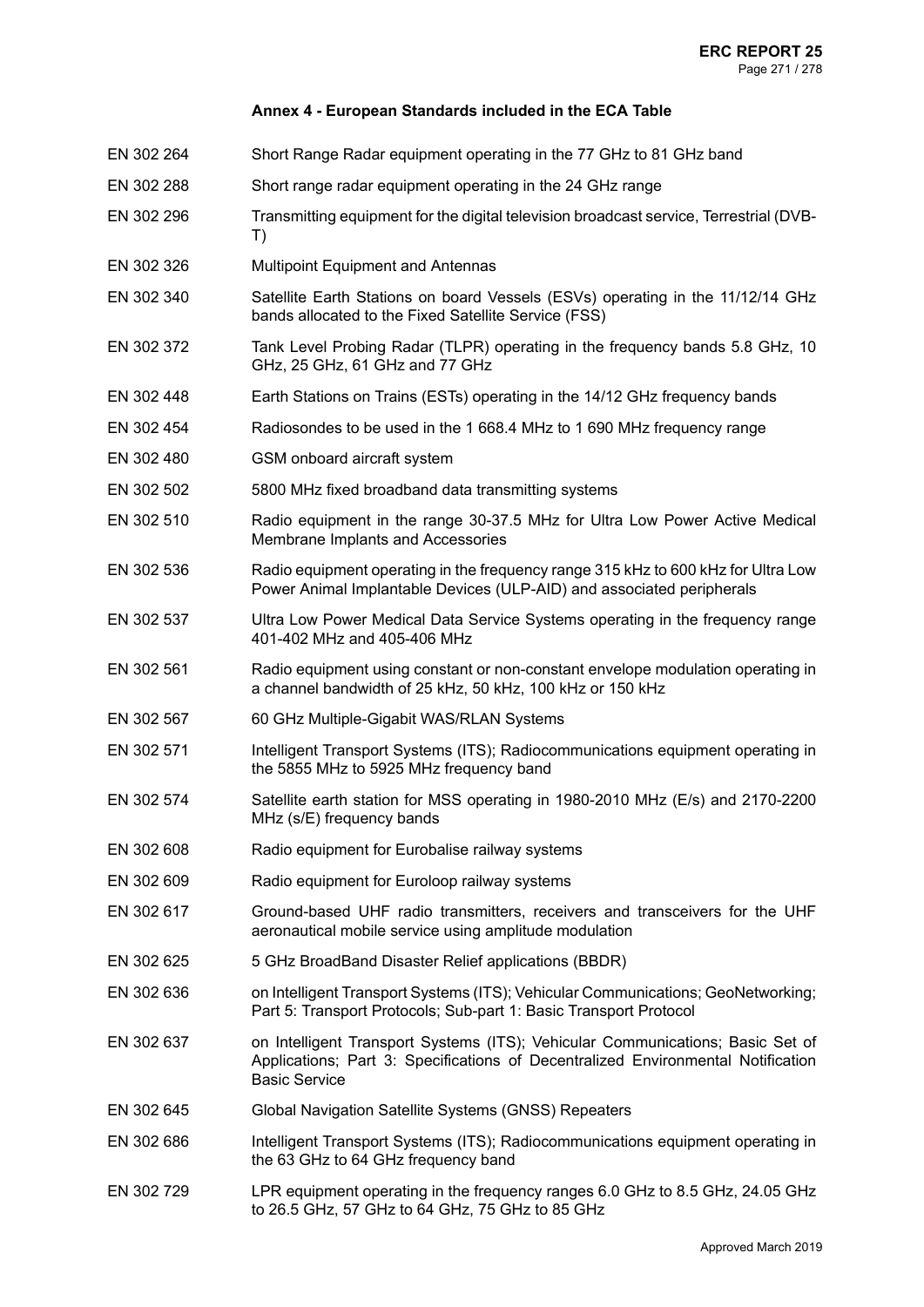- EN 302 752 Active Radar Target Enchancers
- EN 302 858 Automotive radar equipment operating in the 24.05 GHz up to 24.25 GHz or 24.50 GHz frequency range
- EN 302 885 VHF radiotelephone equipment for the maritime mobile service
- EN 302 961 Maritime Personal Homing Beacon for search and rescue purposes intended for use on the frequency 121.5 MHz for search and rescue purposes only
- EN 302 977 Vehicle-Mounted Earth stations (VMES) operating 14/12 GHz frequency bands
- EN 303 039 Land Mobile Service; Multichannel transmitter specification for the PMR Service
- EN 303 084 Technical characteristics and methods of measurement for ground-based equipment
- EN 303 098 Maritime low power personal locating devices employing AIS
- EN 303 132 Maritime low power VHF personal locating beacons employing Digital Selective Calling (DSC)
- EN 303 135 Coastal Survelliance, Vessel Traffic Systems and Harbour Radars (CS/VTS/HR)
- EN 303 203 Medical Body Area Network Systems (MBANS) operating in the 2483.5 MHz to 2500 MHz range
- EN 303 204 Radio equipment to be used in the 870 MHz to 876 MHz frequency range with power levels ranging up to 500 mW
- EN 303 213 Advanced Surface Movement Guidance and Control System (A-SMGCS)
- EN 303 258 Wireless Industrial Applications (WIA); Equipment operating in the 5 725 MHz to 5 875 MHz frequency range with power levels ranging up to 400 mW
- EN 303 276 Maritime Broadband Radio (MBR) links for ships and fixed installations engaged in off-shore activities
- EN 303 316 Broadband Direct Air-to-Ground Communications; Equipment with beamforming antennas
- EN 303 339 Broadband Direct Air-to-Ground Communications; Equipment with fixed pattern antennas
- EN 303 360 Transport and Traffic Telematics (TTT); for heliborne obstacle detection radars operating in the 76-77 GHz range
- EN 303 402 Maritime mobile transmitters and receivers for use in the MF and HF bands
- EN 303 405 Analogue and Digital PMR446 Equipment
- EN 303 413 Global Navigation Satellite System (GNSS) receivers; Radio equipment operating in the 1 164 MHz to 1 300 MHz and 1 559 MHz to 1 610 MHz frequency bands
- EN 303 505 Broadband radio equipment used for Public Protection and Disaster Relief below 1 GHz
- EN 303 520 Ultra Low Power (ULP) wireless medical capsule endoscopy devices operating in the band 430 MHz to 440 MHz
- EN 303 609 GSM Repeaters
- EN 303 978 Earth Stations on Mobile Platforms ESOMP transmitting towards satellites in geostationary orbit in the 27.5-30.0 GHz frequency bands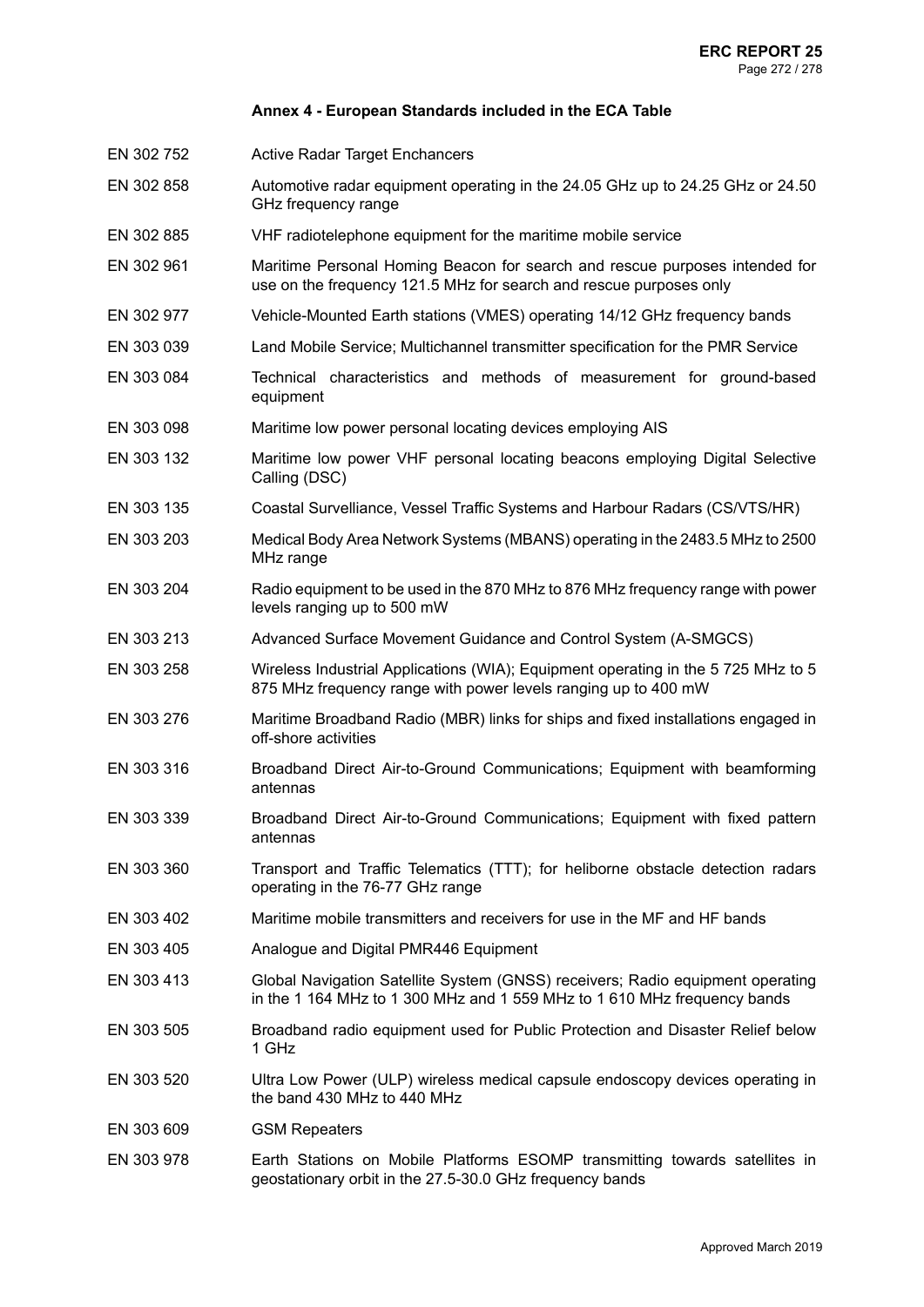- EN 303 979 Fixed Earth Stations and Earth Stations on Mobile Platforms (ESOMPs) transmitting towards satellites in non-geostationary orbit in the 27.5 GHz to 29.1 GHz and 29.5 GHz to 30.0 GHz bands
- EN 303 980 Fixed and in-motion Earth Stations communicating with non-geostationary satellite systems in the 11 GHz to 14 GHz frequency bands
- EN 305 550 Short Range Devices (SRD); Radio equipment to be used in the 40 GHz to 246 GHz frequency range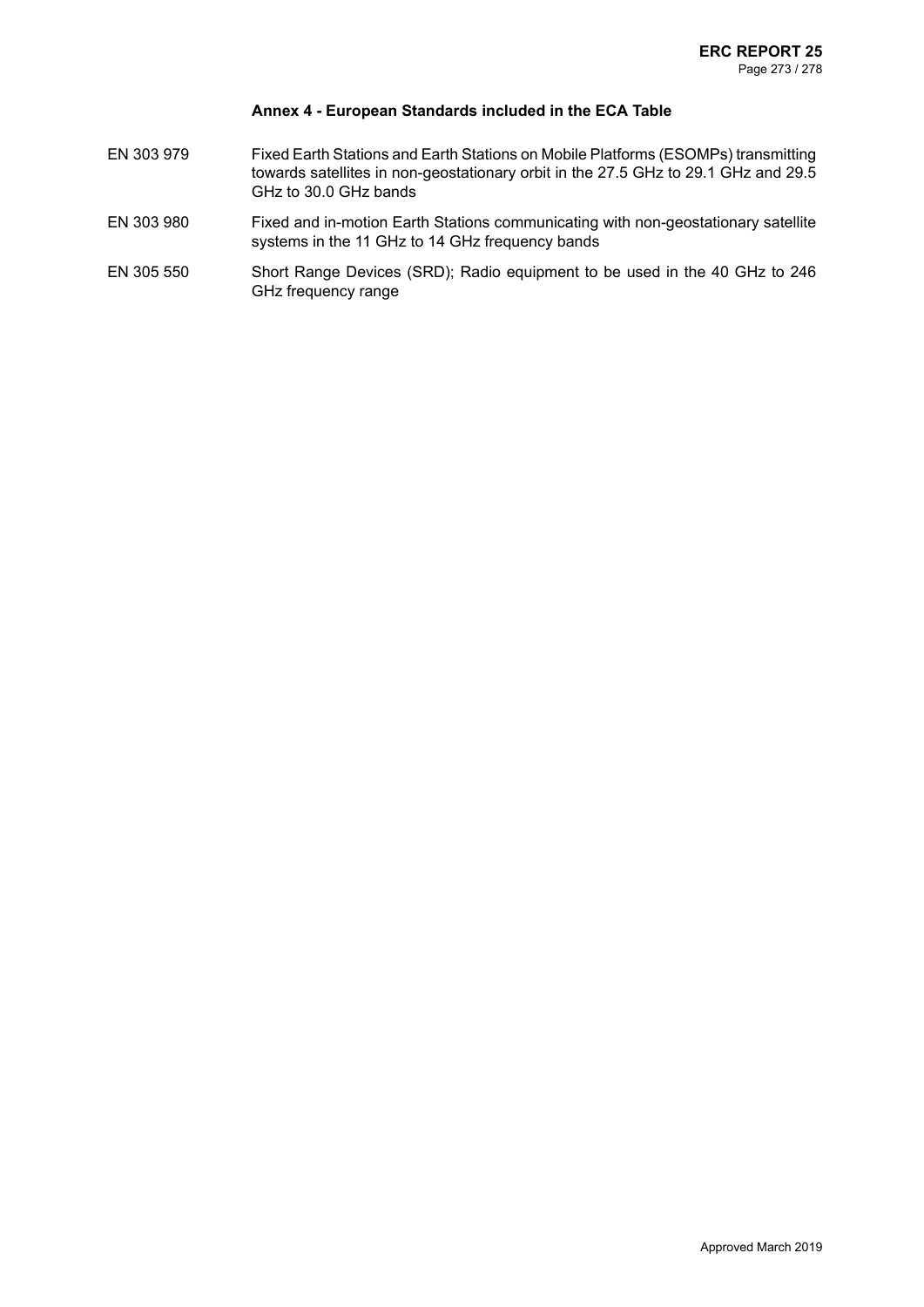| (OR)        | Off-Route                                                                              |
|-------------|----------------------------------------------------------------------------------------|
| (R)         | Route                                                                                  |
| 1800        | Global System for Mobile Communications using 1800 MHz band                            |
| <b>ADS</b>  | Automatic Dependant Surveillance (Aeronautical)                                        |
| <b>AES</b>  | <b>Aircraft Earth Stations</b>                                                         |
| AGA         | Air Ground Air                                                                         |
| <b>AIS</b>  | Automatic Identification System                                                        |
| <b>ALS</b>  | <b>Assistive Listening Systems</b>                                                     |
| AM          | <b>Amplitude Modulation</b>                                                            |
| $AMS(R)$ S  | Aeronautical Mobile Satellite (Route) Services                                         |
| <b>APP</b>  | Appendix of the ITU Radio Regulations                                                  |
| <b>ASDE</b> | <b>Airport Surface Detection Equipment</b>                                             |
| AVI         | Automatic Vehicle Idenfication                                                         |
| <b>BBDR</b> | <b>Broad Band Disaster Relief</b>                                                      |
| <b>BFWA</b> | <b>Broadband Fixed Wireless Access</b>                                                 |
| <b>BMA</b>  | <b>Building Material Analysis</b>                                                      |
| <b>BSS</b>  | <b>Broadcasting Satellite Service</b>                                                  |
| <b>BWA</b>  | <b>Broadband Wireless Access</b>                                                       |
| <b>CB</b>   | Citizen Band                                                                           |
| <b>CEPT</b> | Telecommunications<br>European<br>Conference<br>0f<br>Postal<br>and<br>Administrations |
| CGC         | <b>Complementary Ground Component</b>                                                  |
| <b>CRS</b>  | <b>Central Radio Station</b>                                                           |
| <b>CT</b>   | Cordless Telephone                                                                     |
| DA2GC       | <b>Direct Air-to-Ground Communications</b>                                             |
| <b>DEC</b>  | Decision                                                                               |
| <b>DECT</b> | <b>Digital Enhanced Cordless Telecommunication</b>                                     |
| D-GPS       | Differential Global Positioning System                                                 |
| <b>DME</b>  | <b>Distance Measuring Equipment</b>                                                    |
| <b>DMO</b>  | <b>Direct Mode Operation</b>                                                           |
| <b>DRM</b>  | Digital Radio Mondiale                                                                 |
| <b>DSC</b>  | <b>Digital Selective Calling</b>                                                       |
| <b>DSI</b>  | Detailed Spectrum Investigation                                                        |
| DVB-T       | Terrestrial Digital Video Broadcasting                                                 |
| E/s         | Earth-to-space direction                                                               |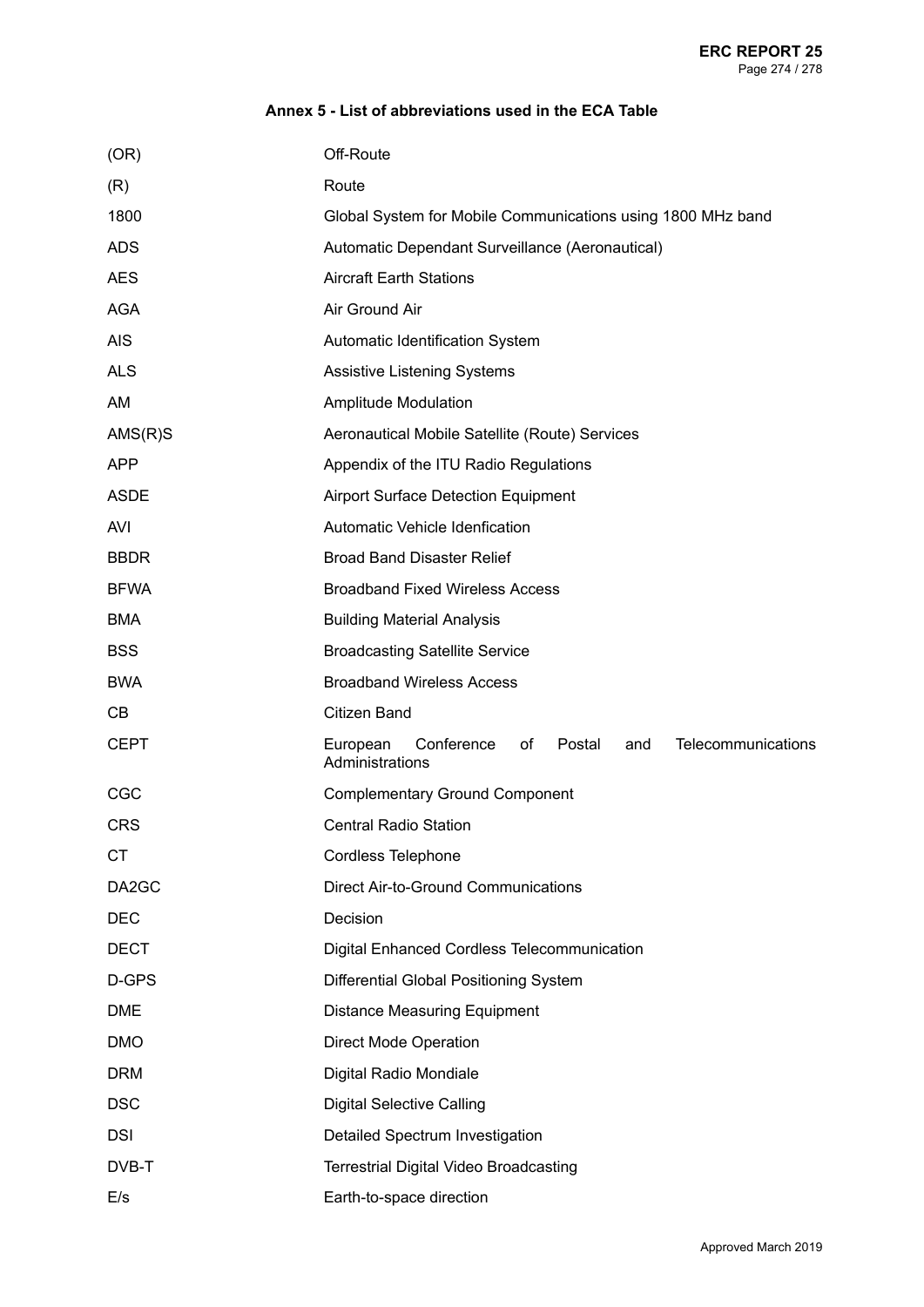| <b>ECA</b>      | European Common Allocation                                  |
|-----------------|-------------------------------------------------------------|
| ECC             | <b>Electronic Communications Committee</b>                  |
| <b>ECM</b>      | <b>Electronic Countermeasures</b>                           |
| <b>ECP</b>      | European Common Proposal                                    |
| <b>EESS</b>     | Earth Exploration-Satellite Service                         |
| <b>EFIS</b>     | European Frequency Information System                       |
| <b>EGSM</b>     | <b>Extended GSM</b>                                         |
| <b>EISCAT</b>   | European Incoherent SCATter facility                        |
| <b>ELT</b>      | Emergency locator transmitter                               |
| <b>ENG</b>      | <b>Electronic News Gathering</b>                            |
| <b>EPIRB</b>    | <b>Emergency Position-Indicating Radiobeacon</b>            |
| <b>ERC</b>      | European Radiocommunications Committee                      |
| <b>ERO</b>      | European Radiocommunications Office                         |
| <b>ESIM</b>     | Earth Stations In Motion                                    |
| <b>ESOMPs</b>   | Earth Stations On Mobile Platforms                          |
| <b>EST</b>      | Earth Stations on Trains                                    |
| <b>ESV</b>      | Earth Stations on-board Vessels                             |
| <b>EU</b>       | European footnote                                           |
| <b>FDD</b>      | <b>Frequency Division Duplex</b>                            |
| FM              | <b>Frequency Modulation</b>                                 |
| <b>FSS</b>      | <b>Fixed-Satellite Service</b>                              |
| <b>FWA</b>      | <b>Fixed Wireless Access</b>                                |
| <b>GALILEO</b>  | European Global Navigation Satellite System                 |
| <b>GBAS</b>     | <b>Ground Based Augmentation System</b>                     |
| <b>GBSAR</b>    | Ground Based Synthetic Aperture Radar                       |
| GE06            | Geneva 2006 Agreement                                       |
| <b>GE75</b>     | Geneva 1975 Agreement                                       |
| <b>GE85</b>     | Geneva 1985 Agreement                                       |
| <b>GLONASS</b>  | Global Navigation Satellite System                          |
| <b>GMDSS</b>    | Global Maritime Distress and Safety System                  |
| <b>GNSS</b>     | Global Navigation Satellite System                          |
| <b>GPR/WPR</b>  | Ground Probing Radar / Wall Probing Radar                   |
| <b>GPS</b>      | <b>Global Positioning System</b>                            |
| <b>GSM</b>      | Global System for Mobile Communications                     |
| <b>GSM 1800</b> | Global System for Mobile Communications using 1800 MHz band |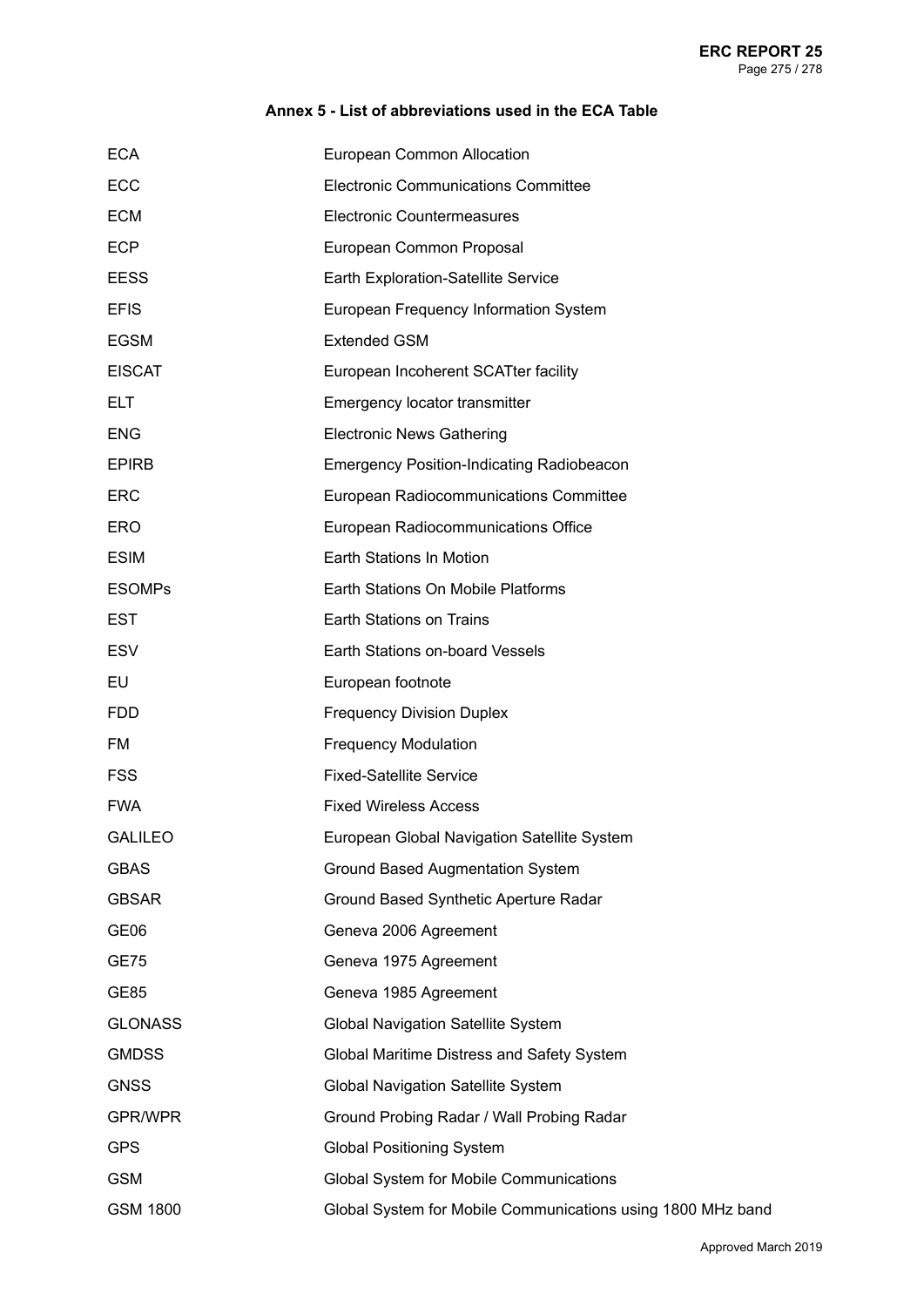| GSM-R               | <b>GSM</b> for Railways                             |
|---------------------|-----------------------------------------------------|
| <b>GSO</b>          | GeoStationary Orbit                                 |
| <b>HAPS</b>         | High Altitude Platform Systems                      |
| <b>HDFS</b>         | <b>High Density Fixed Service</b>                   |
| <b>HDFSS</b>        | <b>High Density Fixed-Satellite Service</b>         |
| <b>HDTV</b>         | <b>High Definition Television</b>                   |
| <b>HEST</b>         | High E.i.r.p. Satellite Terminals                   |
| ΗF                  | <b>High Frequency</b>                               |
| <b>HIPERLAN</b>     | High Performance Radio Local Area Network           |
| <b>IALA</b>         | International Association of Lighthouse Authorities |
| <b>IBCN</b>         | <b>Integrated Broadband Communications Network</b>  |
| IFF                 | <b>Identification Friend or Foe</b>                 |
| <b>ILS</b>          | Instrument Landing System                           |
| <b>IMO</b>          | International Maritime Organisation                 |
| <b>IMT</b>          | International Mobile Telecommunications             |
| <b>IMT-2000</b>     | International Mobile Telecommunications-2000        |
| <b>IMT-Advanced</b> | Systems beyond IMT-2000                             |
| IoT                 | Internet of Things                                  |
| <b>ISM</b>          | Industrial, Scientific and Medical                  |
| <b>ITS</b>          | <b>Intelligent Transport Systems</b>                |
| <b>ITU</b>          | International Telecommunication Union               |
| <b>JTIDS</b>        | Joint Tactical Information Distribution System      |
| <b>LAES</b>         | <b>Location Application for Emergency Services</b>  |
| LANS                | <b>Local Area Networks</b>                          |
| <b>LDC</b>          | Low Duty Cycle                                      |
| LEST                | Low E.i.r.p. Satellite Terminals                    |
| LP-AMI              | Low Power Active Medical Implants                   |
| <b>LPR</b>          | Level Probing Radar                                 |
| LT <sub>2</sub>     | Location Tracking Type 2                            |
| <b>MBANS</b>        | Medical Body Area Network Systems                   |
| <b>MBR</b>          | Maritime Broadband Radio Links                      |
| <b>MCA</b>          | Mobile Communications Services on Board Aircraft    |
| <b>MCV</b>          | Mobile Communication Services on Board Vessels      |
| <b>MES</b>          | <b>Mobile Earth Stations</b>                        |
| <b>MFCN</b>         | Mobile/Fixed Communications Networks                |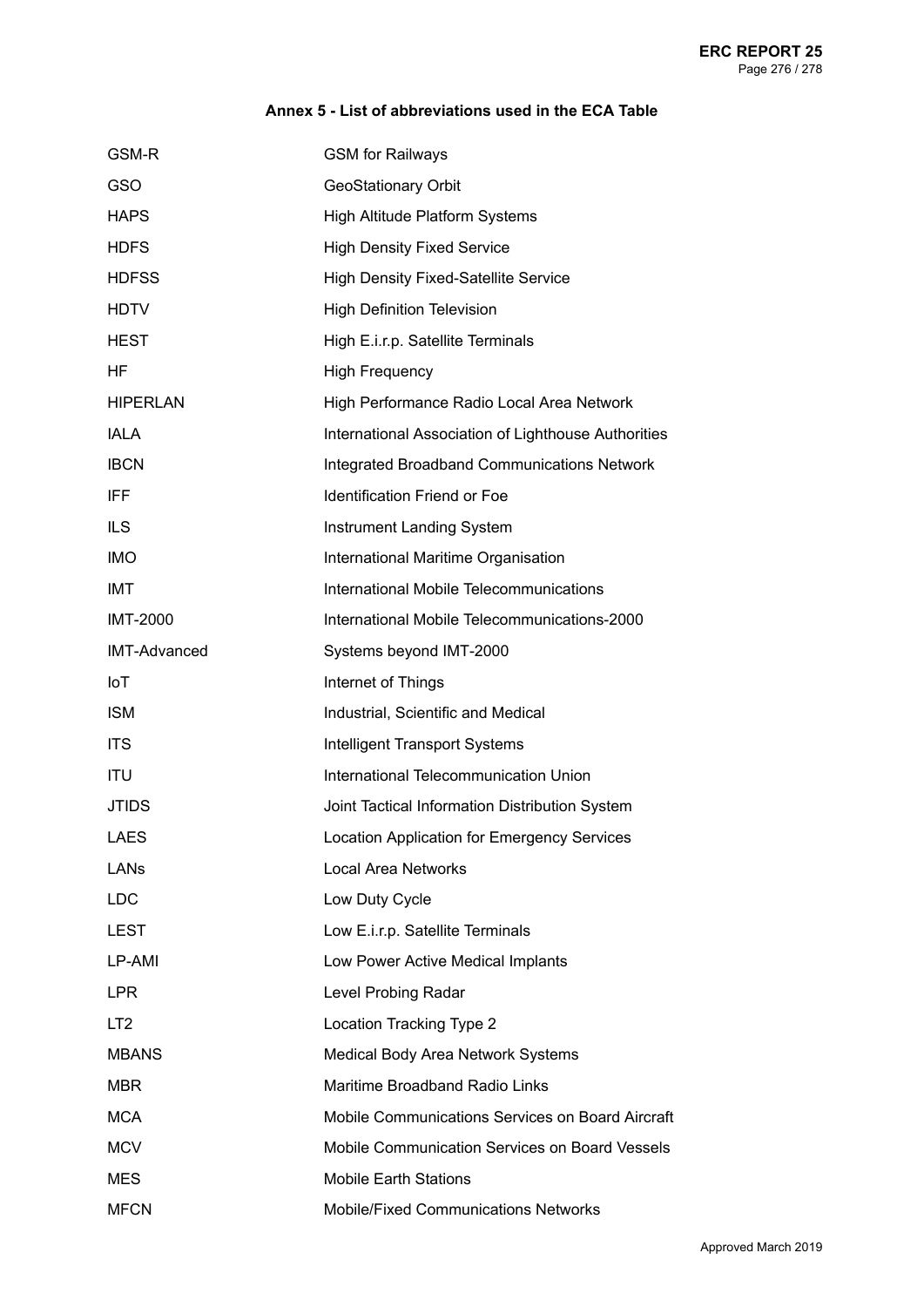| <b>MIDS</b>         | Multifunctional Information Distribution System                                                                                               |
|---------------------|-----------------------------------------------------------------------------------------------------------------------------------------------|
| <b>MLS</b>          | Microwave Landing System                                                                                                                      |
| MSI                 | Maritime Safety Information                                                                                                                   |
| <b>MSS</b>          | Mobile-Satellite Service                                                                                                                      |
| <b>MWS</b>          | Multimedia Wireless System                                                                                                                    |
| <b>NATO</b>         | North Atlantic Treaty Organisation                                                                                                            |
| <b>NAVTEX</b>       | Narrow-band direct-printing telegraphy system for transmission of<br>navigational and meteorological warnings and urgent information to ships |
| NDB                 | Non-Directional Beacon                                                                                                                        |
| <b>NGSO</b>         | Non-GeoStationary Orbit                                                                                                                       |
| <b>NJFA</b>         | NATO Joint Civil/Military Frequency Agreement                                                                                                 |
| OB.                 | <b>Outside Broadcasting</b>                                                                                                                   |
| <b>PAMR</b>         | Public Access Mobile Radio                                                                                                                    |
| <b>PKO</b>          | Peace Keeping Operations                                                                                                                      |
| <b>PLB</b>          | <b>Personal Locator Beacons</b>                                                                                                               |
| <b>PMR</b>          | Professional Mobile Radio, Private Mobile Radio                                                                                               |
| <b>PMSE</b>         | Programme Making and Special Events                                                                                                           |
| <b>POCSAG</b>       | Post Office Code Standards Advisory Group                                                                                                     |
| <b>PPDR</b>         | <b>Public Protection and Disaster Relief</b>                                                                                                  |
| <b>PWAP</b>         | Private Wide Area Paging                                                                                                                      |
| <b>RA</b>           | Radio Astronomy                                                                                                                               |
| <b>REC</b>          | Recommendation                                                                                                                                |
| <b>RFID</b>         | Radio Frequency Identification                                                                                                                |
| <b>RLANS</b>        | Radio Local Area Network System                                                                                                               |
| <b>RR</b>           | <b>ITU Radio Regulations</b>                                                                                                                  |
| <b>RTE</b>          | Radar Target Enhancer                                                                                                                         |
| <b>RTTT</b>         | Road Transport & Traffic Telematics                                                                                                           |
| s/E                 | space-to-Earth direction                                                                                                                      |
| <b>SAB</b>          | Services Ancillary to Broadcasting                                                                                                            |
| <b>SAP</b>          | Services Ancillary to Programming                                                                                                             |
| SAR(communications) | Search and Rescue                                                                                                                             |
| <b>SIT</b>          | Satellite Interactive Terminal                                                                                                                |
| <b>SNG</b>          | Satellite News Gathering                                                                                                                      |
| S-PCS               | Satellite Personal Communication System                                                                                                       |
| <b>SRD</b>          | <b>Short Range Device</b>                                                                                                                     |